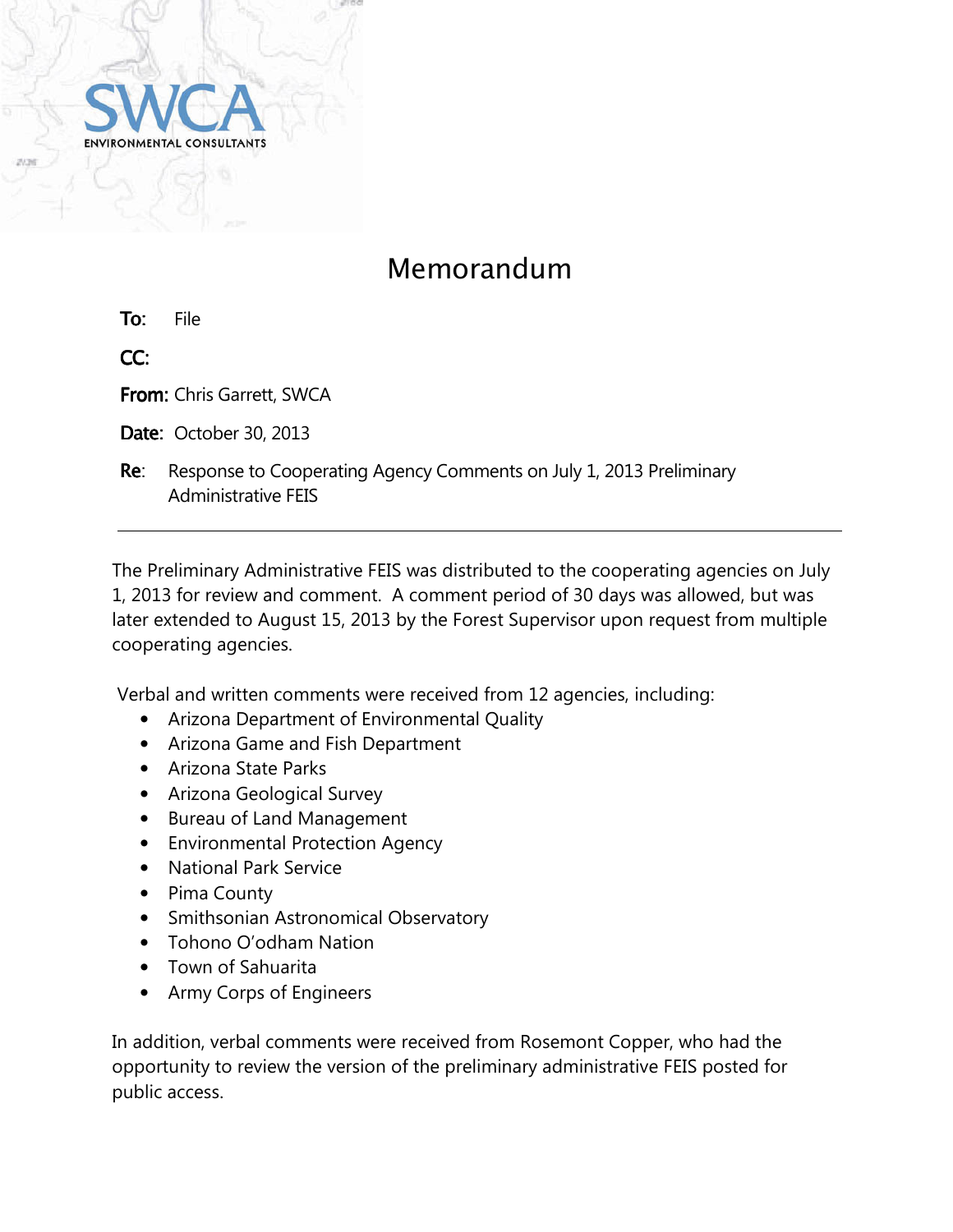The comment letters were reviewed in full, and then parsed into individual comments for further review and response. The purpose of this memorandum is to document the process for reviewing these comments and to document the internal responses and actions taken on these comments. In total, approximately 1,090 individual comments were reviewed and responded to.

The attached spreadsheet documents the comments received and the response to each comment. Where appropriate, changes were made to the FEIS or incorporated into the draft ROD in order to address the comment. Attempts were made to obtain and review all new information brought forward.

## Comments regarding Mitigation and Monitoring

The attached spreadsheet identifies responses in two colors. Green shading indicates that responses were reviewed and resolved. Note that resolution may or may not have resulted in changes to the FEIS, depending on the appropriateness of the comment.

Orange shading indicates that the comment is related in some way to mitigation or monitoring. In general, there were four types of comments in this category:

- Comments suggesting changes to, or criticism of, existing mitigation or monitoring measures included in Appendix B of the FEIS
- Comments suggesting new mitigation or monitoring measures
- Comments requesting identification and discussion of contingency plans tied to monitoring measures
- Comments requesting specific management actions tied to monitoring measures

All comments in the above 4 categories were pulled together and provided to the Coronado ID Team on August 23, 2013, as well as being discussed during an ID Team meeting on August 21, 2013. These comments were further reviewed with the Forest Supervisor, including any ID Team input received, during a management meeting on September 3, 2013. New mitigation or monitoring measures were developed and existing mitigation or monitoring measures were revised as deemed appropriate by the Forest Supervisor.

In general it was found that requested contingency plans and management actions tied to mitigation/monitoring measures were not appropriate for inclusion in the FEIS. In a number of other instances, agencies brought forward mitigation and monitoring measures that are beyond the authority of the Forest Service or other regulatory or permitting agency. In many other cases, it was determined to be premature to develop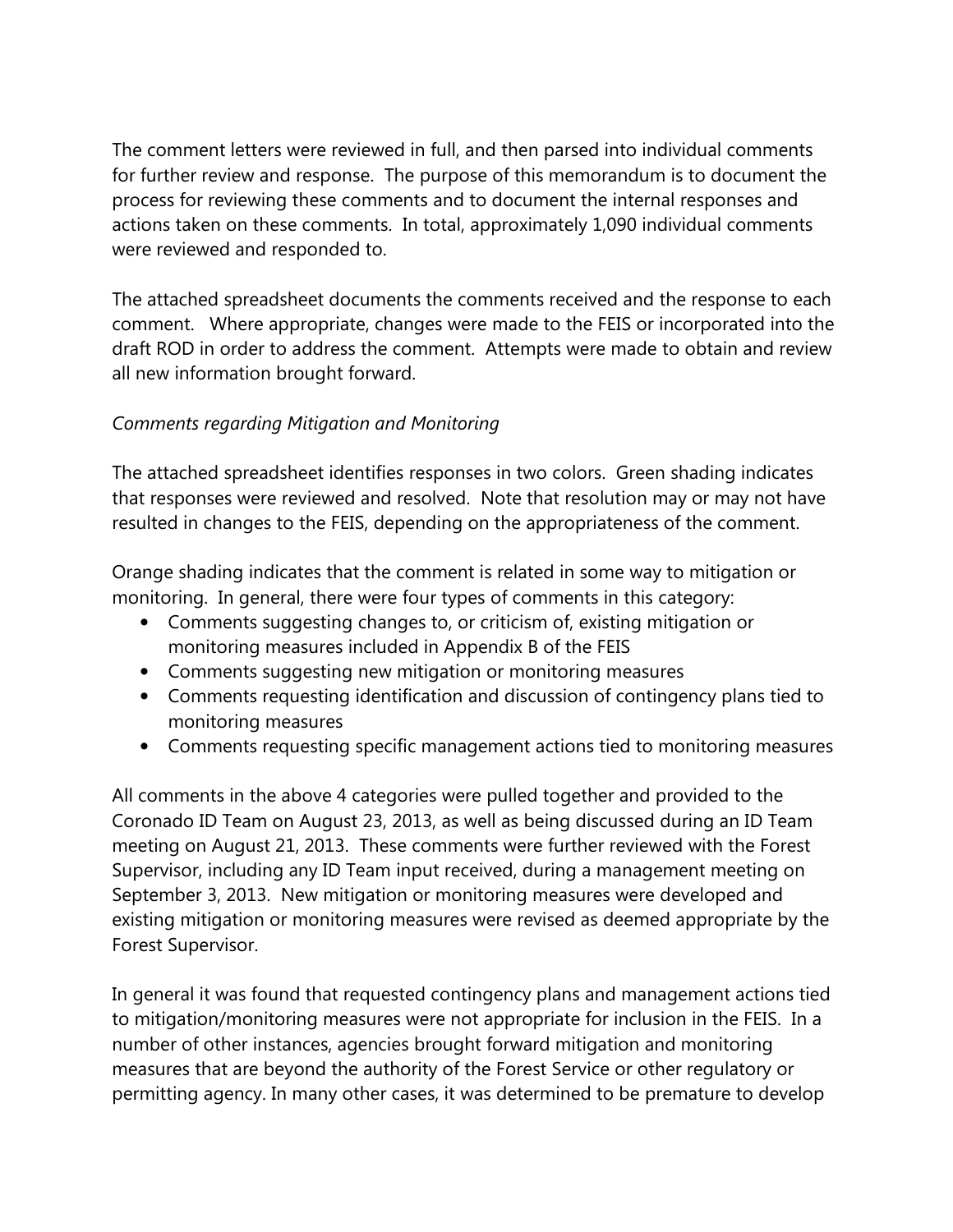remedial actions for an issue before it is known the cause, location and magnitude of the issue. This is particularly true for issues related to water quality or water resources. The monitoring developed and described in Appendix B is meant to identify problems if they occur and help define what might be causing the problem. However, additional characterization activities and remedial actions would be entirely site-specific, and would be carried out as required under law or regulation. Codifying the specific response in the FEIS was not determined to be necessary.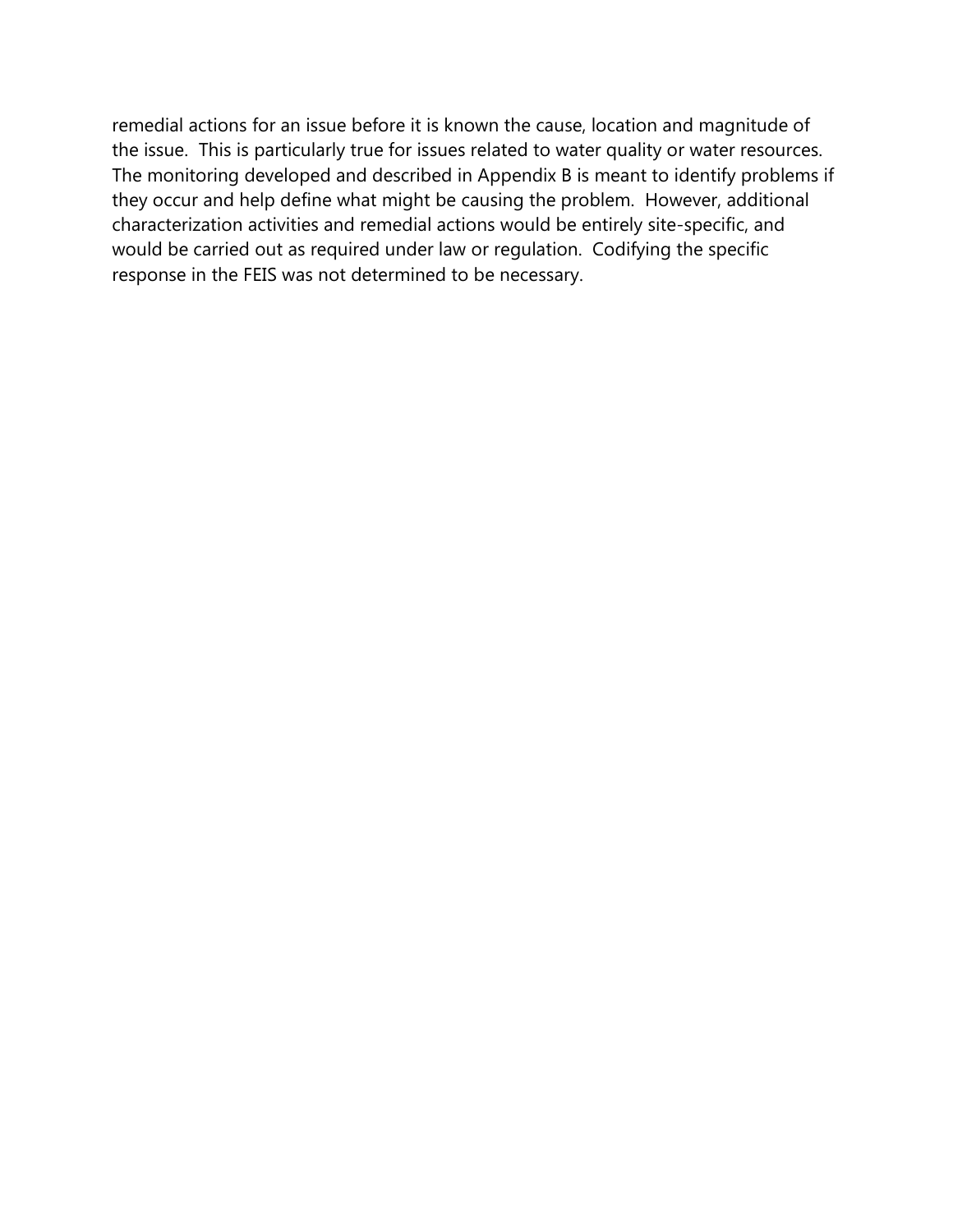| ID             | <b>Commenter</b> | Chapter        | <b>Section</b> | Page Line      |      | <b>Comment</b>                                                                                                | <b>Resolution</b>                                          |
|----------------|------------------|----------------|----------------|----------------|------|---------------------------------------------------------------------------------------------------------------|------------------------------------------------------------|
|                | Pima County      | $\overline{3}$ | Geology        | $\overline{2}$ |      | 17-18 What are the referenced alterations to the pit design? Which pit design is the Forest analyzing in this | Resolution - Text has been added to the FEIS to            |
|                | Julia Fonseca    |                |                |                |      | part of the EIS?                                                                                              | make this clear.                                           |
| $\overline{2}$ |                  |                |                |                |      |                                                                                                               |                                                            |
|                | Pima County      | $\overline{3}$ | Geology        |                |      | Figure nor text does not disclose which pit and waste-tailing pile is being analyzed in this part of the EIS. | Resolution - Text has been added to the FEIS to            |
|                | Julia Fonseca    |                |                |                |      |                                                                                                               | make this clear.                                           |
| 3              |                  |                |                |                |      |                                                                                                               |                                                            |
|                | Pima County      | 3              | Groundwater    |                |      | The AFEIS did not consider pit lake water quality at time periods on than 200 years. Pima County had          | Resolution - The decision to use 200 years to model        |
|                | <b>Myers</b>     |                | Quantity       |                |      | requested this in previous comments. Because pit lake geochemistry can change considerably with time,         | the pit lake water quality has been documented in a        |
|                |                  |                |                |                |      | this is a significant lack of disclosure; the pit lake may have much worse water quality at earlier or later  | memo for the record that is now referenced in the          |
|                |                  |                |                |                |      | times, but the AFEIS has not provided information or discussion regarding other time periods.                 | FEIS.                                                      |
|                |                  |                |                |                |      |                                                                                                               |                                                            |
|                |                  |                |                |                |      |                                                                                                               |                                                            |
|                |                  |                |                |                |      |                                                                                                               |                                                            |
|                |                  |                |                |                |      |                                                                                                               |                                                            |
|                |                  |                |                |                |      |                                                                                                               |                                                            |
|                |                  |                |                |                |      |                                                                                                               |                                                            |
|                |                  |                |                |                |      |                                                                                                               |                                                            |
|                |                  |                |                |                |      |                                                                                                               |                                                            |
|                |                  |                |                |                |      |                                                                                                               |                                                            |
| 4              |                  |                |                |                |      |                                                                                                               |                                                            |
|                | Pima County      | $\overline{3}$ | Soils          | 2 and          |      | What are Rosemont's obligations with respect to reclamation, reclamation monitoring, and dealing with         | Resolution - A discussion of temporary cessation of        |
|                | Julia Fonseca    |                |                | FF             |      | areas of erosion during temporary cessation of                                                                | operation has been incorporated into Chapter 2.            |
|                |                  |                |                |                |      | operations?                                                                                                   |                                                            |
|                |                  |                |                |                |      |                                                                                                               |                                                            |
|                |                  |                |                |                |      |                                                                                                               |                                                            |
|                |                  |                |                |                |      |                                                                                                               |                                                            |
|                |                  |                |                |                |      |                                                                                                               |                                                            |
|                |                  |                |                |                |      |                                                                                                               |                                                            |
|                |                  |                |                |                |      |                                                                                                               |                                                            |
|                |                  |                |                |                |      |                                                                                                               |                                                            |
| 5              |                  |                |                |                |      |                                                                                                               |                                                            |
|                | Pima County      | $\overline{3}$ | <b>Springs</b> | 58             |      | 9 10 Says Conservation Easements but I saw restrictive covenants in the Appendix B?                           | <b>Resolution - Appendix B says restrictive covenants</b>  |
|                | Julia Fonseca    |                |                |                |      | RCs are much less effective.                                                                                  | or conservation easements. Language has been               |
| 6              |                  |                |                |                |      |                                                                                                               | changed to match.                                          |
|                | Pima County -    | 3              | Springs        |                |      | Table Issue With respect to the No Action alternative, the table says no lowering of the water                | <b>Resolution - This information has been incorporated</b> |
|                | Julia Fonseca    |                |                | 108            | 3d.3 | table is predicted. There is a prediction that increased water demands in the                                 | where appropriate.                                         |
|                |                  |                |                |                |      | Cienega groundwater basin could exceed the amount of groundwater discharged                                   |                                                            |
|                |                  |                |                |                |      | annually. See                                                                                                 |                                                            |
|                |                  |                |                |                |      | http://azconservation.org/downloads/sustainable_water_management_in_the_sout                                  |                                                            |
| $\overline{7}$ |                  |                |                |                |      | hwestern united states                                                                                        |                                                            |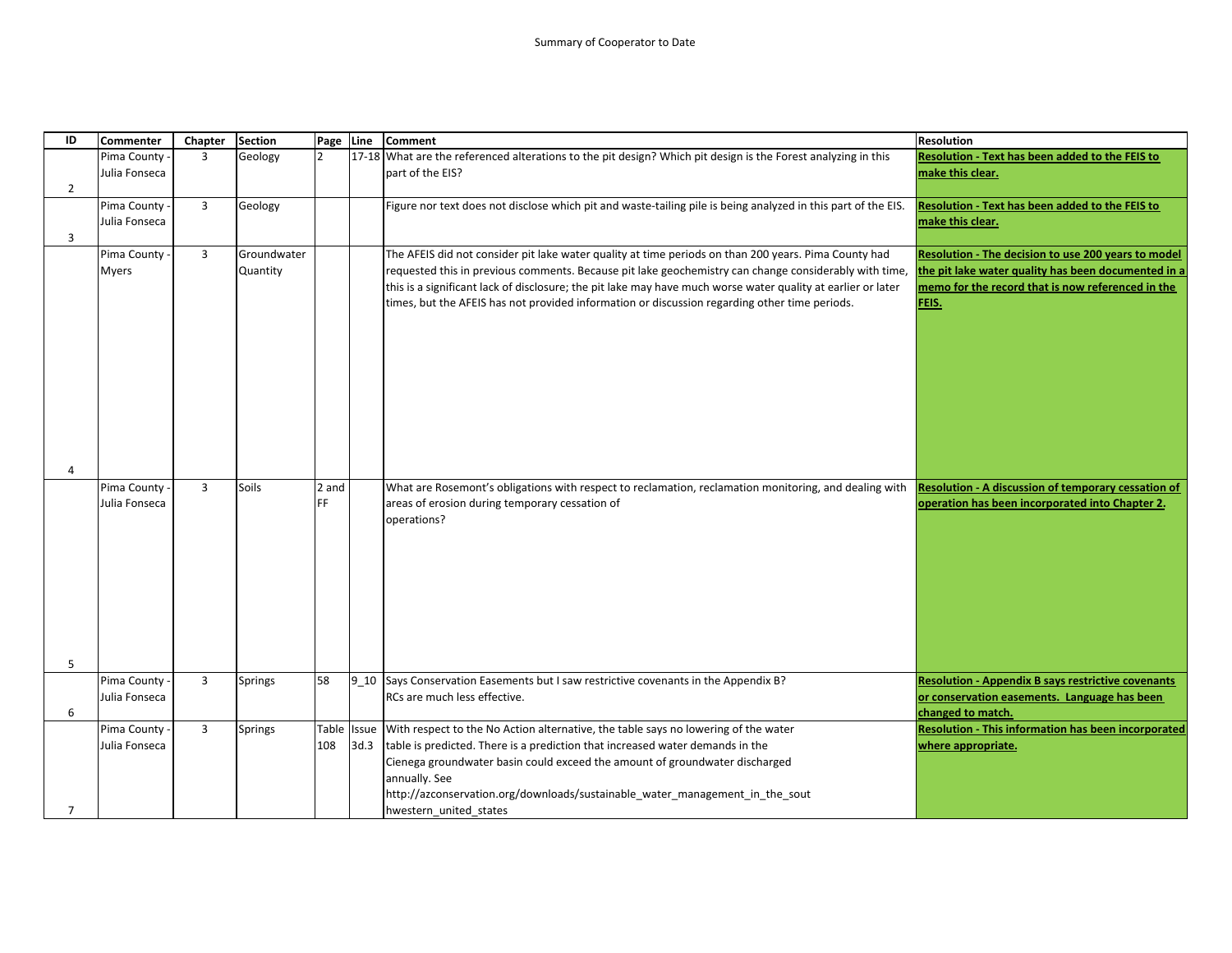| ID | <b>Commenter</b>                     | Chapter        | <b>Section</b>   | Page Line |           | <b>Comment</b>                                                                                                                                              | <b>Resolution</b>                                                                                   |
|----|--------------------------------------|----------------|------------------|-----------|-----------|-------------------------------------------------------------------------------------------------------------------------------------------------------------|-----------------------------------------------------------------------------------------------------|
|    | Pima County                          | 3              | Springs,         | 55        | 19        | The document claims that the BLM/AZGFD action of reintroducing beaver to                                                                                    | <b>Resolution - This description has been modified to</b>                                           |
|    | <b>Brian Powell</b>                  |                | Riparian         |           |           | Cienega Creek will have a beneficial impact on riparian resources. This is a very                                                                           | reflect Pima county's comment                                                                       |
|    |                                      |                |                  |           |           | simplistic assessment and will require more attention, because although these                                                                               |                                                                                                     |
|    |                                      |                |                  |           |           | impacts may be beneficial in some areas of upper Cienega Creek, Pima County                                                                                 |                                                                                                     |
|    |                                      |                |                  |           |           | has serious concerns that this action will negatively impact the County's Cienega                                                                           |                                                                                                     |
| 8  |                                      |                |                  |           |           | Creek Natural Preserve.                                                                                                                                     |                                                                                                     |
|    | Pima County                          | $\overline{3}$ | Surface Water NA |           |           | EIS fails to disclose Rosemont's obligations for surface water quality maintenance                                                                          | Resolution - A section on termporary cessation of                                                   |
|    | Julia Fonseca                        |                | Quantity         |           |           | during temporary cessation of operations.                                                                                                                   | operations has been added to Chapter 2.                                                             |
| 9  |                                      |                |                  |           |           |                                                                                                                                                             |                                                                                                     |
|    | Pima County                          | $\overline{3}$ | <b>Bio</b>       | 111       | 39        | The EIS acknowledges that there will be direct loss of Sonoran talussnail and Santa Rita talussnail habitat                                                 | Resolution - No change. Although the Sonoran                                                        |
|    | <b>Brian Powell</b>                  |                |                  |           |           | (which is known to be occupied) but the EIS only suggests that individual could be crushed. An estimate                                                     | talussnail is petitioned for listing under the ESA,                                                 |
|    |                                      |                |                  |           |           | of the number of individuals that would be killed would be honest. Because no mitigation efforts are                                                        | neither species are federally protected. It is not                                                  |
|    |                                      |                |                  |           |           | proposed, will there be no attempt to minimize mortality for this species? No collection or relocation?                                                     | feasible to estimate the numbers of invdividuals                                                    |
|    |                                      |                |                  |           |           | What about impacts from loss of slope stability to the west of the pit                                                                                      | that may be crushed by the project.                                                                 |
| 10 |                                      | $\overline{3}$ | <b>Bio</b>       | 115       | 34        |                                                                                                                                                             |                                                                                                     |
|    | Pima County -<br><b>Brian Powell</b> |                |                  |           |           | Regarding the jaguar, the FS Supplemental BA states: "Although the potential effects of roads have been                                                     | Resolution - text has been added to describe in<br>more detail the potential impacts from roads and |
|    |                                      |                |                  |           |           | discussed in the June BA and October SBA, the potential for road-mortality may have not been                                                                |                                                                                                     |
|    |                                      |                |                  |           |           | adequately addressed." In its determination in the EIS the FS also fails to take into account the fact that                                                 | the likelihood of these impacts.                                                                    |
|    |                                      |                |                  |           |           | the mine, which will stretch from the ridge of the Santa Rita Mountains to the west to almost Highway                                                       |                                                                                                     |
|    |                                      |                |                  |           |           | 83 in east will significantly increase the potential for mortality of jaguars along Highway 83. This fact is                                                |                                                                                                     |
|    |                                      |                |                  |           |           | acknowledged indirectly by way of a mitigation measure to use infrared triggered cameras as mitigation                                                      |                                                                                                     |
| 11 |                                      |                |                  |           |           | (a measure that I suggest is questionable). Nevertheless, this fact needs to be acknowledged and<br>analyzed.                                               |                                                                                                     |
|    | Pima County                          | $\overline{3}$ | Bio              | 116       | $\vert$ 1 | The FS, by way of reports by SWCA (cited as SWCA 2012b), claims that "the Project will entail a perimeter Resolution - no change. The comment is not clear. |                                                                                                     |
|    | <b>Brian Powell</b>                  |                |                  |           |           | fence encompassing approximately 6,990 acres that will likely exclude jaguars from the mine sitethe                                                         |                                                                                                     |
|    |                                      |                |                  |           |           | perimeter fence of the Project will exclude jaguars, but will not preclude individuals from moving around                                                   |                                                                                                     |
|    |                                      |                |                  |           |           | the Project. Thus, the perimeter fence will not preclude the movement of jaguars within the northern                                                        |                                                                                                     |
|    |                                      |                |                  |           |           | Santa Rita Mountains". (Note that this is almost the exact same language used in the company's own                                                          |                                                                                                     |
|    |                                      |                |                  |           |           | report (via Westland). First, the confusing statement "will exclude jaguars, but not preclude individuals                                                   |                                                                                                     |
|    |                                      |                |                  |           |           | from moving around the Project" is interpreted to mean that jaguars can move around project areas                                                           |                                                                                                     |
|    |                                      |                |                  |           |           | (e.g., transmission lines, access roads) outside of the perimeter fence. Elsewhere in the document                                                          |                                                                                                     |
|    |                                      |                |                  |           |           | (Chapter 2) it is claimed that the perimeter fence will be a 4-strand wire fence and so will the security                                                   |                                                                                                     |
|    |                                      |                |                  |           |           | fence in areas outside of the main access and guard shack areas. Therefore, the two fences will not                                                         |                                                                                                     |
|    |                                      |                |                  |           |           | exclude jaguars from the project site and will therefore put an individual in danger of mine-related                                                        |                                                                                                     |
|    |                                      |                |                  |           |           | activities, equipment, and personnel.                                                                                                                       |                                                                                                     |
| 12 |                                      |                |                  |           |           |                                                                                                                                                             |                                                                                                     |
|    | Pima County -                        | 3              | Bio              | 117       | 15        | Though most of the bats analyzed in the process eat insects, they are known to drink a lot of water from                                                    | Resolution - the text has been changed to include                                                   |
|    | <b>Brian Powell</b>                  |                |                  |           |           | open sources. An analysis should be undertaken to determine what impact drinking pit water will have                                                        | that bats that drink from the pit lake may be                                                       |
| 13 |                                      |                |                  |           |           | on these species. This fact has not been analyzed.                                                                                                          | impacted.                                                                                           |
|    | Pima County -                        | $\overline{3}$ | Bio              | 117       | 41        | Analyses based on old data (e.g., Botteri's sparrow, rufous-winged sparrow, and varied bunting have                                                         | Resolution - These comments were provided to the                                                    |
|    | <b>Brian Powell</b>                  |                |                  |           |           | been documented in the proposed project area, but all are listed as rare to uncommon (Davis and                                                             | <b>Forest Service specialists for consideration and any</b>                                         |
|    |                                      |                |                  |           |           | Callahan n.d. [1977]) should be reevaluated.                                                                                                                | suggested changes incorporated into the text.                                                       |
| 14 |                                      |                |                  |           |           |                                                                                                                                                             |                                                                                                     |
|    | Pima County -                        | $\overline{3}$ | <b>Bio</b>       | 121       |           | Disclose full impacts to Coleman's coralroot in other areas of McCleary.                                                                                    | <b>Resolution - no change.</b>                                                                      |
|    | <b>Brian Powell</b>                  |                |                  |           |           |                                                                                                                                                             |                                                                                                     |
| 15 |                                      |                |                  |           |           |                                                                                                                                                             |                                                                                                     |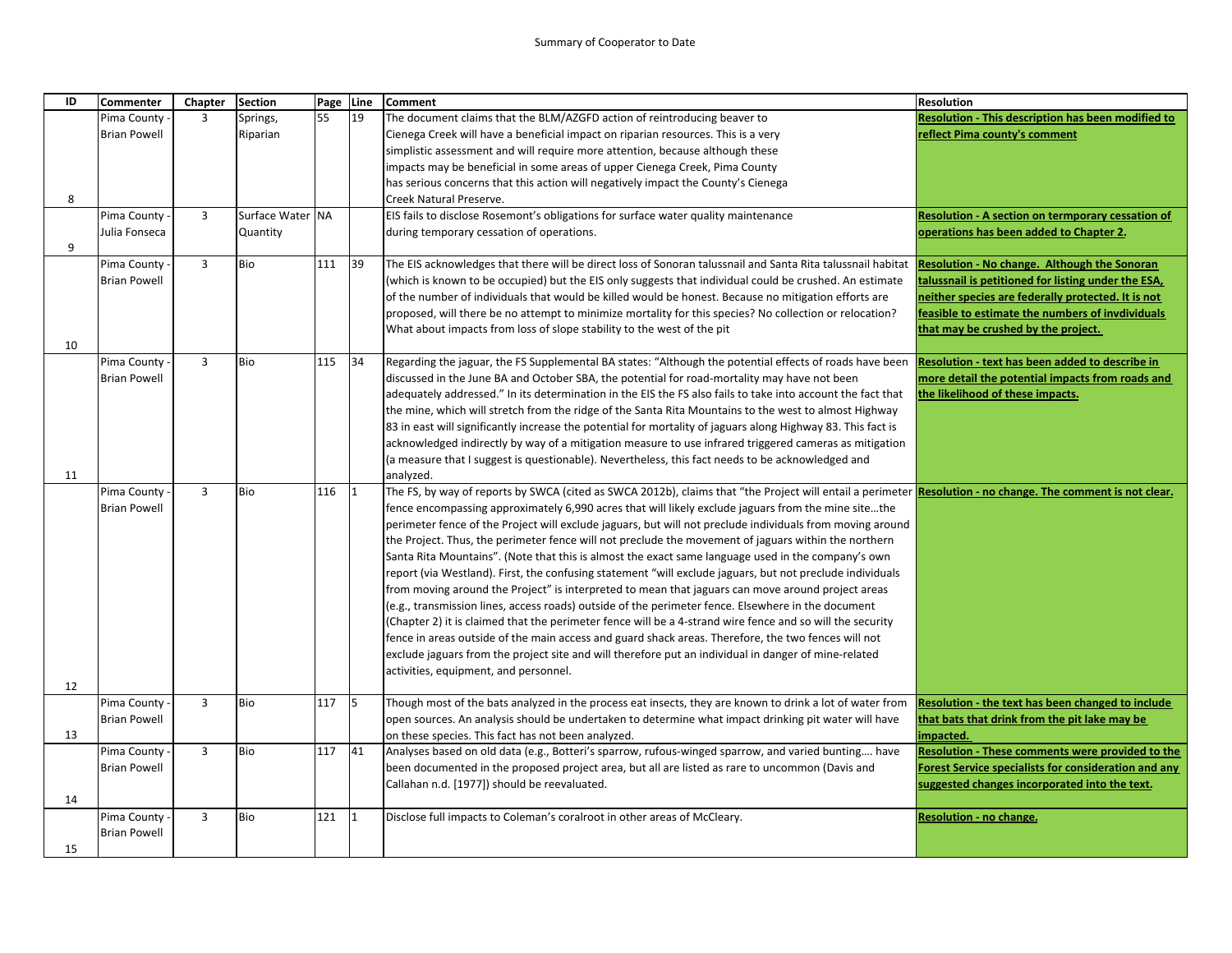| ID | <b>Commenter</b>     | Chapter        | <b>Section</b>                 | Page Line |          | <b>Comment</b>                                                                                                                                                   | <b>Resolution</b>                                       |
|----|----------------------|----------------|--------------------------------|-----------|----------|------------------------------------------------------------------------------------------------------------------------------------------------------------------|---------------------------------------------------------|
|    | AGFD                 | 3              | Biological                     |           |          | 104 41-42 COMMENT: Correction: AGFD has confirmed the presence of chytridiomycosis in the Santa Rita                                                             | Resolution - text has been added to reflect this.       |
|    |                      |                | Resources                      |           |          | Mountains.                                                                                                                                                       |                                                         |
|    |                      |                |                                |           |          | RECOMMENDATION: The Department recommends adding this finding to the FEIS.                                                                                       |                                                         |
| 16 |                      |                |                                |           |          |                                                                                                                                                                  |                                                         |
|    | Rosemont -           | $\mathbf{1}$   | Chapter 1                      |           |          | Really good technical document, need a better demonstration of compliance of Federal laws (usually in                                                            | <b>Resolution - address in the ROD.</b>                 |
|    | Melissa Notes        |                |                                |           |          | Chp 1) 13175 - Tribal Consultation - Flood Plain<br>-Migration Birds -Wetlands                                                                                   |                                                         |
| 17 |                      |                |                                |           |          |                                                                                                                                                                  |                                                         |
|    | Rosemont -           | 1              | Chapter 1                      |           |          | Tribal Consultation -should demonstrate that it is overarching -not only to cultural sites.                                                                      | <b>Resolution - Added a statement in the Tribal</b>     |
|    | Melissa Notes        |                |                                |           |          |                                                                                                                                                                  | Consultation section in Ch 1 saying that all tribal     |
| 18 |                      |                |                                |           |          |                                                                                                                                                                  | concerns were addressed                                 |
|    | Rosemont -           | 1              | Chapter 1                      |           |          | Specify in Cultural section whether tribes or tribal governments are against project.                                                                            | Resolution - No change. There is no statement           |
|    | Melissa Notes        |                |                                |           |          |                                                                                                                                                                  | saying that tribe(s) are against anything in Chapter    |
| 19 |                      |                |                                |           |          |                                                                                                                                                                  |                                                         |
|    | Rosemont -           | 1              | Chapter 1                      |           |          | Cooperating Agency list and why they are cooperators                                                                                                             | Resolution - the section on consulting agencies in      |
|    | <b>Melissa Notes</b> |                |                                |           |          |                                                                                                                                                                  | chapter 1 already says the signed MOUs are in the       |
| 20 |                      |                |                                |           |          |                                                                                                                                                                  | record. No changes needed.                              |
|    | Rosemont -           | 3              | Transportatio                  | 11        | 6        | TYPOS - appears a word is missing - similar to last item                                                                                                         | Resolution - clarifed through punctuation.              |
| 21 | Kathy                |                | n/Access                       |           |          |                                                                                                                                                                  |                                                         |
|    | <b>TON</b>           | $\overline{3}$ | Required<br><b>Disclosures</b> | 6         | 12       |                                                                                                                                                                  | Resolution - No change. The discussion of impacts is    |
|    |                      |                | Unavoidable                    |           |          |                                                                                                                                                                  | contained in the Cultural Resources section in          |
|    |                      |                | Adverse                        |           |          | Impacts to Ce:wi Duag and dzil enzho should be disclosed.                                                                                                        | Chapter 3. The intent of this section of the Required   |
|    |                      |                | <b>Effects</b>                 |           |          |                                                                                                                                                                  | Disclosure section is to identify if any of the impacts |
|    |                      |                |                                |           |          |                                                                                                                                                                  | disclosed in Chapter 3 is avoidable.                    |
| 22 |                      |                |                                |           |          |                                                                                                                                                                  |                                                         |
|    | Pima County          | $\overline{3}$ | Required                       | 6         | <b>2</b> | Impacts to the traditional cultural property Ce:wi Duag and dzil enzho need to be disclosed.                                                                     | Resolution - No change. The discussion of impacts is    |
|    | Linda Mayro          |                | <b>Disclosures</b>             |           |          |                                                                                                                                                                  | contained in the Cultural Resources section in          |
|    |                      |                | Unavoidable                    |           |          |                                                                                                                                                                  | Chapter 3. The intent of this section of the Required   |
|    |                      |                | Adverse                        |           |          |                                                                                                                                                                  | Disclosure section is to identify if any of the impacts |
|    |                      |                | Effects                        |           |          |                                                                                                                                                                  | disclosed in Chapter 3 is avoidable.                    |
|    |                      |                | Cultural                       |           |          |                                                                                                                                                                  |                                                         |
| 23 |                      |                | Resources                      |           |          |                                                                                                                                                                  |                                                         |
|    | Rosemont -           | $\mathbf{1}$   | Chapter 1                      |           |          | ACOE Purpose and Need - usually the Cooperator has their own - not refer to 404. Add in ACOE in                                                                  | <b>Resolution - ACOE made no comments on their</b>      |
|    | Melissa Notes        |                |                                |           |          | authority and need to comply with NEPA                                                                                                                           | P&N. No changes will be made.                           |
| 24 |                      | $\mathbf{1}$   | General                        |           |          |                                                                                                                                                                  | Resolution - address in the ROD section on              |
| 25 | Rosemont-            |                |                                |           |          | Good technical document, but very hard to discern whether laws and regulations have been complied<br>with. Did not see a "compliance with laws and regs" section | <b>Compliance with Laws and Regulations.</b>            |
|    | Patti<br>Rosemont-   | $\mathbf{1}$   | General                        |           |          | Need to be clear that tribal consultation is overarching, not just cultural issues                                                                               | <b>Resolution - modified a sentence in Triabal</b>      |
| 26 | Patti                |                |                                |           |          |                                                                                                                                                                  | Consultation section in ch 1.                           |
|    | Pima County          | 1              | Issue 6A:                      | 20        |          | 15-20 This section discusses Traditional Cultural Places (TCP) at same scale as individual Historic Properties                                                   | Resolution - No change to issue statement. Refer to     |
|    | Loy Neff             |                | Factors for                    |           |          | (Sites), which minimizes assessment of effect on                                                                                                                 | Melissa for consideration for analysis in cultural      |
|    |                      |                | Alternative                    |           |          | TCPs. The discussion should account for the difference in scale of the property types and identify range                                                         | section                                                 |
|    |                      |                | Comparison                     |           |          | of resources within a Historic Property and the broad range of resources within a TCP for which effect                                                           |                                                         |
| 27 |                      |                |                                |           |          | must be assessed.                                                                                                                                                |                                                         |
|    |                      |                |                                |           |          |                                                                                                                                                                  |                                                         |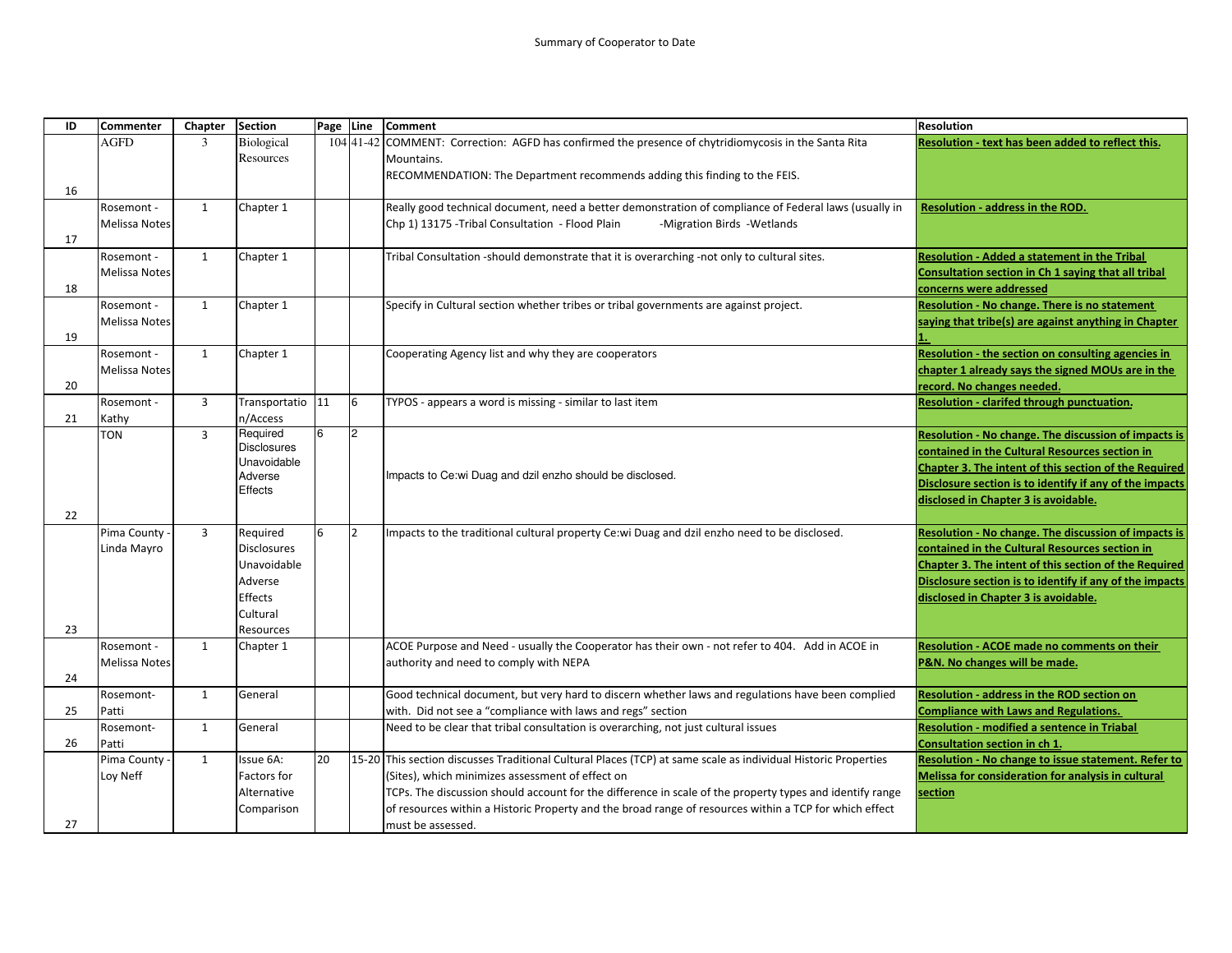| ID | <b>Commenter</b> | Chapter      | <b>Section</b>       | Page Line    |       | <b>Comment</b>                                                                                                    | <b>Resolution</b>                                      |
|----|------------------|--------------|----------------------|--------------|-------|-------------------------------------------------------------------------------------------------------------------|--------------------------------------------------------|
|    | Pima County      | 1            | Issue 6C:            | 20           |       | 35-39 This section does not identify Ce:wi Duag (Santa Rita Mountains) as a traditional cultural property that is | Resolution - No change to issue statement. Refer to    |
|    | Linda Mayro      |              | <b>Sacred Sites</b>  |              |       | sacred to the Tohono O'odham; nor does it identify dzil enzho (Beautiful Mountain) as a site sacred to            | Melissa for consideration for analysis in cultural     |
|    |                  |              |                      |              |       | the Western Apache. The Hopi, Zuni, Apache, Pascua Yaqui, and Tohono O'odham all claim the Santa                  | section                                                |
|    |                  |              |                      |              |       | Rita Mountains as a traditional cultural place. Huerfano Butte is also claimed to be a TCP by the Tohono          |                                                        |
|    |                  |              |                      |              |       | O'odham, but not identified. By only identifying the different property types found within the TCP, the           |                                                        |
|    |                  |              |                      |              |       | very significance of a TCP and its importance the affected tribal groups is greatly diminished. A TCP is          |                                                        |
|    |                  |              |                      |              |       | more than the                                                                                                     |                                                        |
| 28 |                  |              |                      |              |       | sum of its parts.                                                                                                 |                                                        |
|    | Pima County      | 1            | Issue 6C:            | 21           | $1-2$ | This section does not identify Ce:wi Duag (Santa Rita Mountains) as a traditional cultural property that is       | Resolution - No change to issue statement. Refer to    |
|    | Linda Mayro      |              | <b>Sacred Sites</b>  |              |       | sacred to the Tohono O'odham; nor does it identify dzil enzho (Beautiful Mountain) as a site sacred to            | Melissa for consideration for analysis in cultural     |
|    |                  |              |                      |              |       | the Western Apache. The Hopi, Zuni, Apache, Pascua Yaqui, and Tohono O'odham all claim the Santa                  | section                                                |
|    |                  |              |                      |              |       | Rita Mountains as a traditional cultural place. Huerfano Butte is also claimed to be a TCP by the Tohono          |                                                        |
|    |                  |              |                      |              |       | O'odham, but not identified. By only identifying the different property types found within the TCP, the           |                                                        |
|    |                  |              |                      |              |       | very significance of a TCP and its importance the affected tribal groups is greatly diminished. A TCP is          |                                                        |
|    |                  |              |                      |              |       | more than the                                                                                                     |                                                        |
| 29 |                  |              |                      |              |       | sum of its parts.                                                                                                 |                                                        |
|    | Pima County -    | $\mathbf{1}$ | <b>Issues</b>        | 15           | 15    | The emissions of methane (CH4) and nitrous oxide (N2O) are known to have a greater impact on climate              | <b>Resolution - No change to issue statement. Note</b> |
|    | Sarah Walters    |              |                      |              |       | change when compared to the impact of CO2 emissions                                                               | that this issue has been fully and quantitatively      |
|    |                  |              |                      |              |       | of the same magnitude. The PA-FEIS states that the emissions of these gases would be 'much smaller                | addressed in the air quality section.                  |
|    |                  |              |                      |              |       | than the level of CO2 emissions associated with the project.' However, 'much smaller' is not defined.             |                                                        |
|    |                  |              |                      |              |       | Given the potency of these gases the anticipated levels of CH4 and N2O emissions should be disclosed              |                                                        |
|    |                  |              |                      |              |       | rather than excluded. The impact of these emissions should be evaluated along with the impact of the              |                                                        |
| 30 |                  |              |                      |              |       | CO2 emissions using the CO2 equivalence of the anticipated emissions of CH4 and N2O.                              |                                                        |
|    | Pima County -    | 1            | Public Health        | l 1          |       | The Forest Service has re-defined the mine life. The Forest should examine alternative operational time           | Resolution - mine life was not redefined, but          |
|    | Julia Fonseca    |              | and Safety           |              |       | frames instead of re-defining the mine life from what was originally proposed in the MPO, and in the              | clarified in response to comments on the DEIS that     |
|    |                  |              |                      |              |       | Draft EIS.                                                                                                        | there were diffeences in mine life projections in      |
|    |                  |              |                      |              |       |                                                                                                                   | different sections and supporting documents. No        |
|    |                  |              |                      |              |       |                                                                                                                   | change as this approach was vetted with RCC and        |
|    |                  |              |                      |              |       |                                                                                                                   | the Forest Supervisor.                                 |
| 31 |                  |              |                      |              |       |                                                                                                                   |                                                        |
|    | Pima County -    | 1            | Public Health        | 11           |       | What triggers closure as opposed to temporary cessation of operations? Who decides when closure                   | Resolution - a discussion of temporary cessation wil   |
|    | Julia Fonseca    |              | and Safety           |              |       | occurs?                                                                                                           | be included in chapter 2.                              |
| 32 |                  |              |                      |              |       |                                                                                                                   |                                                        |
|    | Pima County -    | 1            | <b>Public Health</b> | $\mathbf{1}$ |       | Temporary closures have potential to significantly affect the human environment. Where is the effect of           | Resolution - a discussion of temporary cessation will  |
|    | Julia Fonseca    |              | and Safety           |              |       | temporary closures analyzed?                                                                                      | be included in chapter 2. However, we cannot and       |
|    |                  |              |                      |              |       |                                                                                                                   | should not, and under NEPA are not required to         |
|    |                  |              |                      |              |       |                                                                                                                   | analyze arbitrary and speculative events that may      |
|    |                  |              |                      |              |       |                                                                                                                   | or may not happen.                                     |
| 33 |                  |              |                      |              |       |                                                                                                                   |                                                        |
|    | Pima County -    | 1            | Public Health        |              |       | What are Rosemont's obligations during temporary cessation?                                                       | Resolution - a discussion of temporary cessation will  |
|    | Julia Fonseca    |              | and Safety           |              |       |                                                                                                                   | be included in chapter 2.                              |
| 34 |                  |              |                      |              |       |                                                                                                                   |                                                        |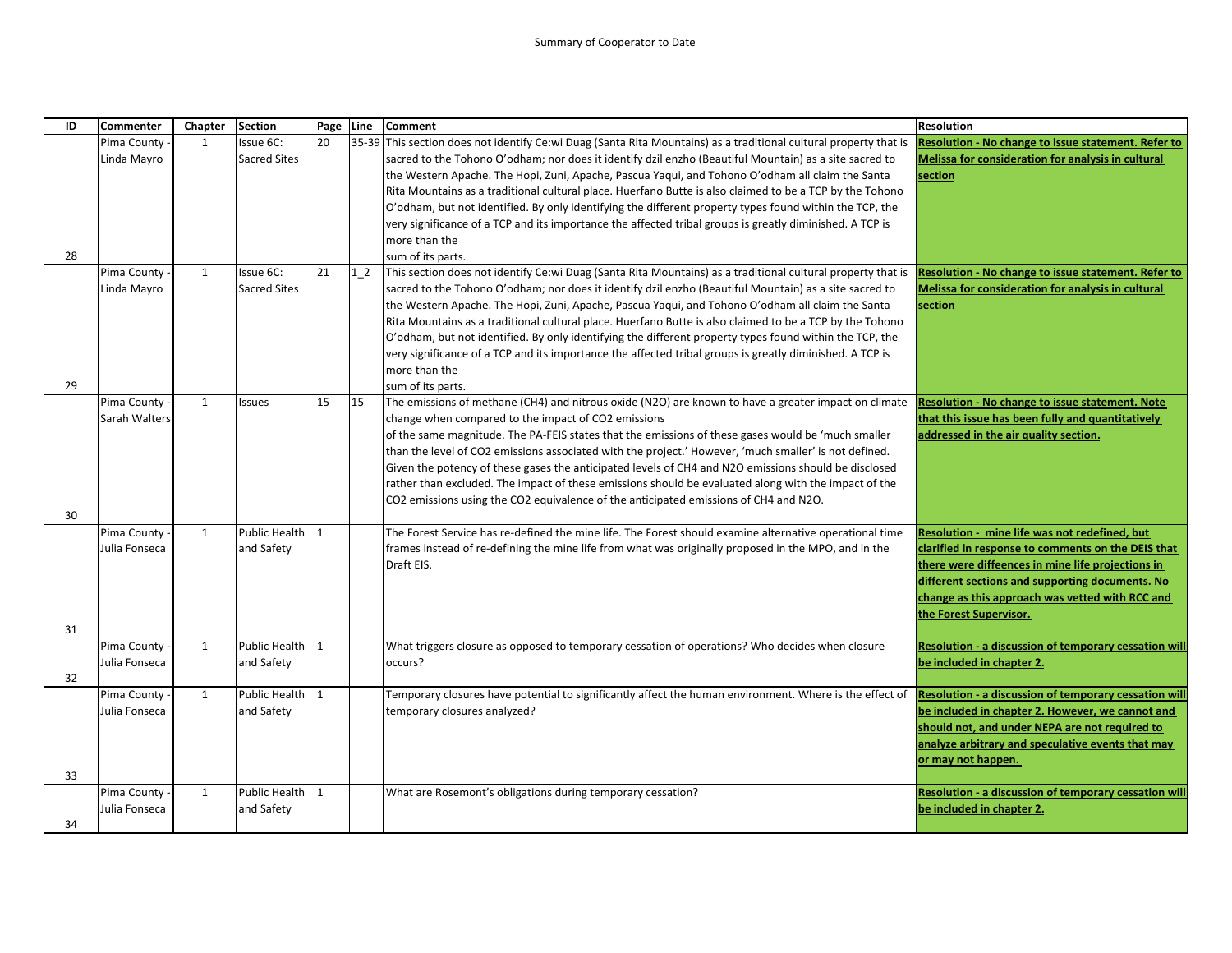| ID | <b>Commenter</b> | Chapter      | <b>Section</b>       | Page Line  |    | <b>Comment</b>                                                                                                                                           | <b>Resolution</b>                                          |
|----|------------------|--------------|----------------------|------------|----|----------------------------------------------------------------------------------------------------------------------------------------------------------|------------------------------------------------------------|
|    | Pima County -    | 1            | <b>Public Health</b> | 2          |    | Figure 1 does not show the proposed action (MPO footprint)                                                                                               | Resolution - We made a conscious decision to show          |
|    | Julia Fonseca    |              | and Safety           |            |    |                                                                                                                                                          | the preferred alternative instead of the proposed          |
|    |                  |              |                      |            |    |                                                                                                                                                          | action in all figures. This one shows the preferred        |
|    |                  |              |                      |            |    |                                                                                                                                                          | action and is consistent with all other figures in this    |
| 35 |                  |              |                      |            |    |                                                                                                                                                          | regard.                                                    |
|    | Pima County      | 1            | <b>Public Health</b> | 3          |    | The decision space has a significant effect on the human environment but needs no analysis? This                                                         | <b>Resolution - comment is not clear as Chapter 1 does</b> |
|    | Julia Fonseca    |              | and Safety           |            |    | chapter of FEIS does not disclose when decision space is discretionary e.g. validity exam                                                                | not have a PH&S section; page 3 of chap 1 discusses        |
|    |                  |              |                      |            |    |                                                                                                                                                          | changed from the DEIS and document structure;              |
|    |                  |              |                      |            |    |                                                                                                                                                          | and a search for "validity exam" shows no                  |
|    |                  |              |                      |            |    |                                                                                                                                                          | occurence in chapter 1 or PH&S in ch 3. The validity       |
|    |                  |              |                      |            |    |                                                                                                                                                          | exam is an issue the Forest Service reviewed prior         |
|    |                  |              |                      |            |    |                                                                                                                                                          | to release of the DEIS, and determined was not             |
| 36 |                  |              |                      |            |    |                                                                                                                                                          | required.                                                  |
|    | Pima County -    | $\mathbf{1}$ | Public Health        | 4          |    | Missing appendices were not reviewed by Pima County.                                                                                                     | <b>Resolution - Noted - no resolution needed</b>           |
|    | Julia Fonseca    |              | and Safety           |            |    |                                                                                                                                                          |                                                            |
| 37 |                  |              |                      |            |    |                                                                                                                                                          |                                                            |
|    | Pima County      | $\mathbf{1}$ | <b>Public Health</b> | 10         |    | No reclamation bond for review, nor even the components of such, however cited references include                                                        | Resolution - the description of financial assurance in     |
|    | Julia Fonseca    |              | and Safety           |            |    | some preliminary identifications of these costs.                                                                                                         | Chapter 2 will be expanded; however it if FS               |
|    |                  |              |                      |            |    |                                                                                                                                                          | national policy to not calculate bond amounts until        |
|    |                  |              |                      |            |    |                                                                                                                                                          | after a NEPA decision has been made. The                   |
|    |                  |              |                      |            |    |                                                                                                                                                          | references mentioned are RCC document, as no FS            |
|    |                  |              |                      |            |    |                                                                                                                                                          | calculations have been performed to date.                  |
| 38 |                  |              |                      |            |    |                                                                                                                                                          |                                                            |
|    | Pima County      | 1            | <b>Public Health</b> | 14         |    | Scoping issues-validity exam issue raised by public is not addressed in the FEIS                                                                         | Resolution - No change. The validity exam is an            |
|    | Julia Fonseca    |              | and Safety           |            |    |                                                                                                                                                          | issue the Forest Service reviewed prior to release of      |
| 39 |                  |              |                      |            |    |                                                                                                                                                          | the DEIS, and determined was not required.                 |
|    | Pima County      | $\mathbf{1}$ | <b>Public Health</b> | 13-14 8 10 |    | Based on the submission of 25,000 comments on the Draft EIS, there is significant public interest in the                                                 | <b>Resolution - The Forest Service has determined that</b> |
|    | Neva             |              | and Safety           |            |    | Rosemont Mine proposal. The Admin Final EIS contains substantial changes that the public should have                                                     | a supplemental EIS is not necessary                        |
| 40 | Connolly         |              |                      |            |    | opportunity to review and comment upon.                                                                                                                  |                                                            |
|    | <b>TON</b>       | $\mathbf{1}$ | Purpose and          | 5          | 33 | The Purpose and Need Statement is crafted too narrowly.                                                                                                  | <b>Resolution - the Forest Service disagrees and</b>       |
|    |                  |              | Need                 |            |    |                                                                                                                                                          | believes the P&N statement is accurate and                 |
| 41 |                  |              |                      |            |    |                                                                                                                                                          | appropriate.                                               |
|    | <b>TON</b>       | $\mathbf{1}$ | Purpose and          | 9          | 35 | The Nation questions the Forest Services' assumption here that the Project is "reasonable and legal                                                      | No change. The Forest Supervisor considered a              |
|    |                  |              | Need                 |            |    | mineral operations under the law." A smaller mine with a footprint that minimizes or eliminates impacts number of alternatives or alternative components |                                                            |
|    |                  |              |                      |            |    | to cultural resources would be more reasonable in light of Executives' intent to protect Indian religious                                                | that would have resulted in a smaller footprint, but       |
|    |                  |              |                      |            |    | practices under Executive Orders 13007 and 11593, as well as the NHPA.                                                                                   | they were dismissed from detailed consideration as         |
|    |                  |              |                      |            |    |                                                                                                                                                          | they were not feasible or practicable. See chapter 2       |
|    |                  |              |                      |            |    |                                                                                                                                                          | for details.                                               |
| 42 |                  |              |                      |            |    |                                                                                                                                                          |                                                            |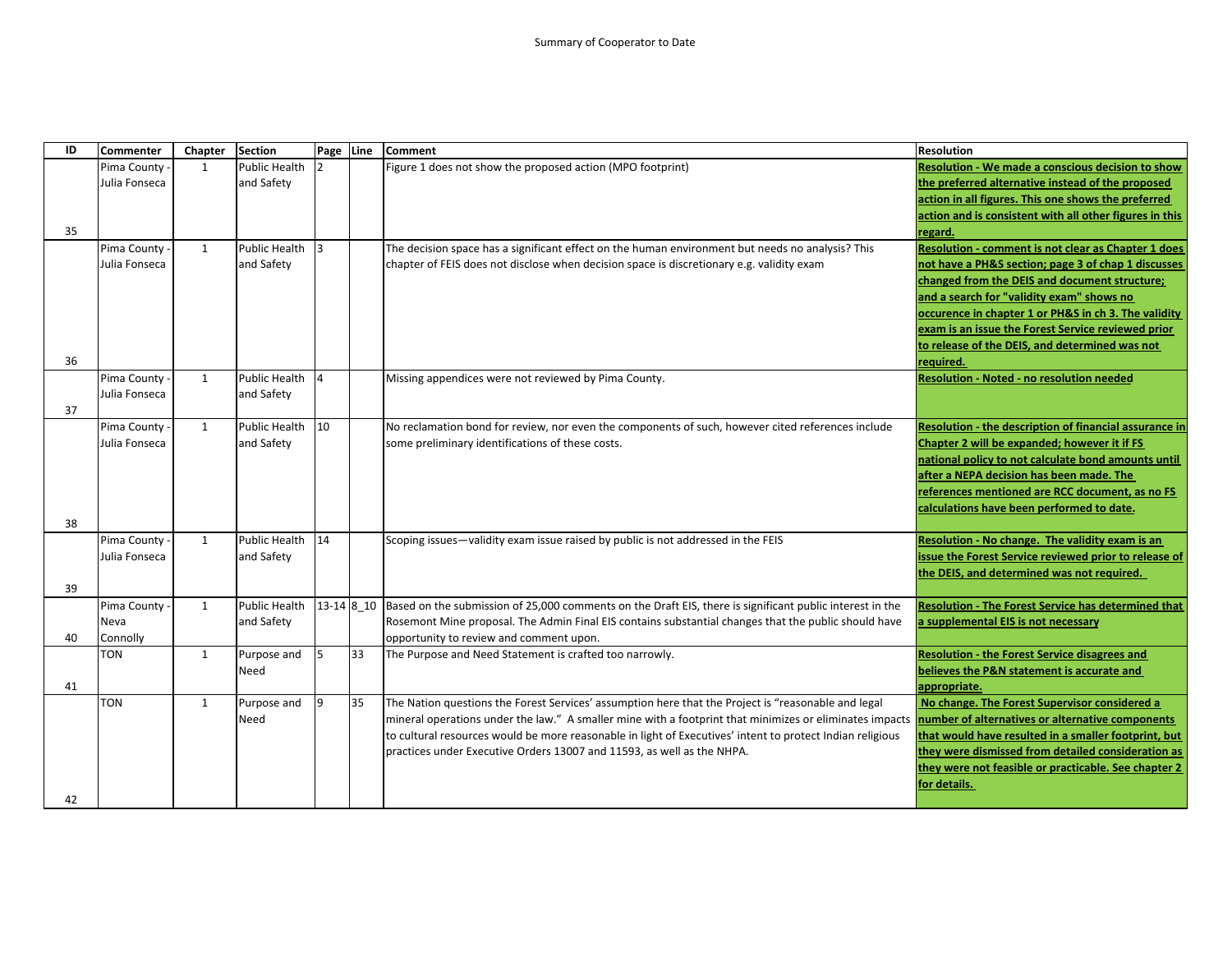| ID | <b>Commenter</b> | Chapter      | <b>Section</b> | Page | Line   | <b>Comment</b>                                                                                                                                                                                                   | Resolution                                                 |
|----|------------------|--------------|----------------|------|--------|------------------------------------------------------------------------------------------------------------------------------------------------------------------------------------------------------------------|------------------------------------------------------------|
|    | TON              | 1            | Purpose and    | 10   | 10     | This concept does not allow the public to comment on the amount or sufficiency of the reclamation                                                                                                                | Resolution - the description of financial assurance in     |
|    |                  |              | Need           |      |        | bond. As the Nation noted in its DEIS comments, the documents do not do a good job of explaining to                                                                                                              | Chapter 2 will be expanded; however it if FS               |
|    |                  |              |                |      |        | the public the lifetime commitment that this mine will be. The active life of the mine is merely the                                                                                                             | national policy to not calculate bond amounts until        |
|    |                  |              |                |      |        | beginning. A mine may go into and come out of care and maintenance or be partially or fully reclaimed.                                                                                                           | after a NEPA decision has been made. The                   |
|    |                  |              |                |      |        | These issues are still not adequately addressed in the FEIS. Further, the issue of mine maintenance post-                                                                                                        | eferences mentioned are RCC document, as no FS             |
|    |                  |              |                |      |        | closure should be addressed.                                                                                                                                                                                     | calculations have been performed to date. The              |
|    |                  |              |                |      |        |                                                                                                                                                                                                                  | chapter 3 resource sections all address the temporal       |
|    |                  |              |                |      |        |                                                                                                                                                                                                                  | bounds of analysis, and describe impacts                   |
|    |                  |              |                |      |        |                                                                                                                                                                                                                  | temporally. Post closure maintenance is addressed          |
|    |                  |              |                |      |        |                                                                                                                                                                                                                  | to the extent known. The FEIS clearly states that the      |
|    |                  |              |                |      |        |                                                                                                                                                                                                                  | intent of project design is to minimize the need for       |
|    |                  |              |                |      |        |                                                                                                                                                                                                                  | post-closure maintenance. Also see appendix B              |
|    |                  |              |                |      |        |                                                                                                                                                                                                                  | requirements for post-project monitoring.                  |
| 43 |                  |              |                |      |        |                                                                                                                                                                                                                  |                                                            |
|    | TON              | 1            | Purpose and    | 10   | 10     | The public should be given reasonable expectations, including models, of how the reclaimed project site                                                                                                          | <b>Resolution - No change. The Visual Resources</b>        |
|    |                  |              | Need           |      |        | will look. Models should also be provided to show what care and maintenance might look like.                                                                                                                     | section and the simulations in the appendix show           |
|    |                  |              |                |      |        |                                                                                                                                                                                                                  | this. Care and maintenance cannot be visually              |
| 44 |                  |              |                |      |        |                                                                                                                                                                                                                  | modeled.                                                   |
|    | <b>TON</b>       | $\mathbf{1}$ | Purpose and    | 10   | $1\,2$ | This phrase seems to imply that the Forest Service must allow development of mineral resources. It                                                                                                               | Resolution - No change. The referenced sentence is         |
|    |                  |              | Need           |      |        | should be re-phrased.                                                                                                                                                                                            | part of the Decisions to be Made, which says               |
|    |                  |              |                |      |        |                                                                                                                                                                                                                  | 'Whichever action alternative is selected, it must         |
|    |                  |              |                |      |        |                                                                                                                                                                                                                  | minimize adverse impacts while allowing                    |
|    |                  |              |                |      |        |                                                                                                                                                                                                                  | development of the mineral resource." It is accurate       |
|    |                  |              |                |      |        |                                                                                                                                                                                                                  | as written, and fully supported by earlier                 |
|    |                  |              |                |      |        |                                                                                                                                                                                                                  | explanations that say that the FS must select an           |
|    |                  |              |                |      |        |                                                                                                                                                                                                                  | action alternative if it meets applicable law and          |
| 45 |                  |              |                |      |        |                                                                                                                                                                                                                  | regulation                                                 |
|    | TON              | 1            | Purpose and    | 20   |        | 15-20 The section discusses TCPs at the same scale as individual sites, which minimizes the assessment of                                                                                                        | Resolution - No change to P&N statement. Refer to          |
|    |                  |              | Need           |      |        | adverse effect on TCPs.                                                                                                                                                                                          | Melissa for consideration for analysis in cultural         |
| 46 | <b>TON</b>       | $\mathbf{1}$ |                | 3 ET | 14     | The use of the phrase "responsible official's decision space" is less than clear. If the Forest Service is                                                                                                       | section<br>Resolution - No Change. This is a difference in |
|    |                  |              | Purpose and    |      |        |                                                                                                                                                                                                                  | viewpoint between the Forest Service and TON that          |
|    |                  |              | Need           | Seq. |        | going to insist that it must allow the project to move forward, the FEIS should clearly explain why the<br>chosen alternative is "reasonable" and why a smaller footprint would be "unreasonable" and thus could | cannot be resolved here. See earlier response on           |
|    |                  |              |                |      |        | not be approved by the Forest Service. It appears that the FEIS repeats what the Nation has heard                                                                                                                | consideration of a smaller footprint.                      |
|    |                  |              |                |      |        |                                                                                                                                                                                                                  |                                                            |
|    |                  |              |                |      |        | previously, that its hands are tied, however there is no analysis finding why a smaller project, with fewer                                                                                                      |                                                            |
| 47 |                  |              |                |      |        | impacts on cultural resources or the "no action" alternative would be "unreasonable" under applicable<br>law.                                                                                                    |                                                            |
|    | <b>TON</b>       | $\mathbf{1}$ | Purpose and    | 5 6  |        | 36-37 The FEIS relies heavily upon the General Mining Law to essentially argue that the Forest Service has no                                                                                                    | Resolution - No change. To our knowledge, there is         |
|    |                  |              | Need           |      |        | choice but to approve an action alternative which would allow the MPO to move forward. The FEIS                                                                                                                  | nothing in federal law that allows the Forest Service      |
|    |                  |              |                |      |        | needs to analyze whether the rights and benefits extended under the General Mining Law should apply                                                                                                              | to treat a foreign owned company any differently           |
|    |                  |              |                |      |        | to Rosemont Mining Corporation, a foreign-owned entity.                                                                                                                                                          | that a domestically owned company.                         |
| 48 |                  |              |                |      |        |                                                                                                                                                                                                                  |                                                            |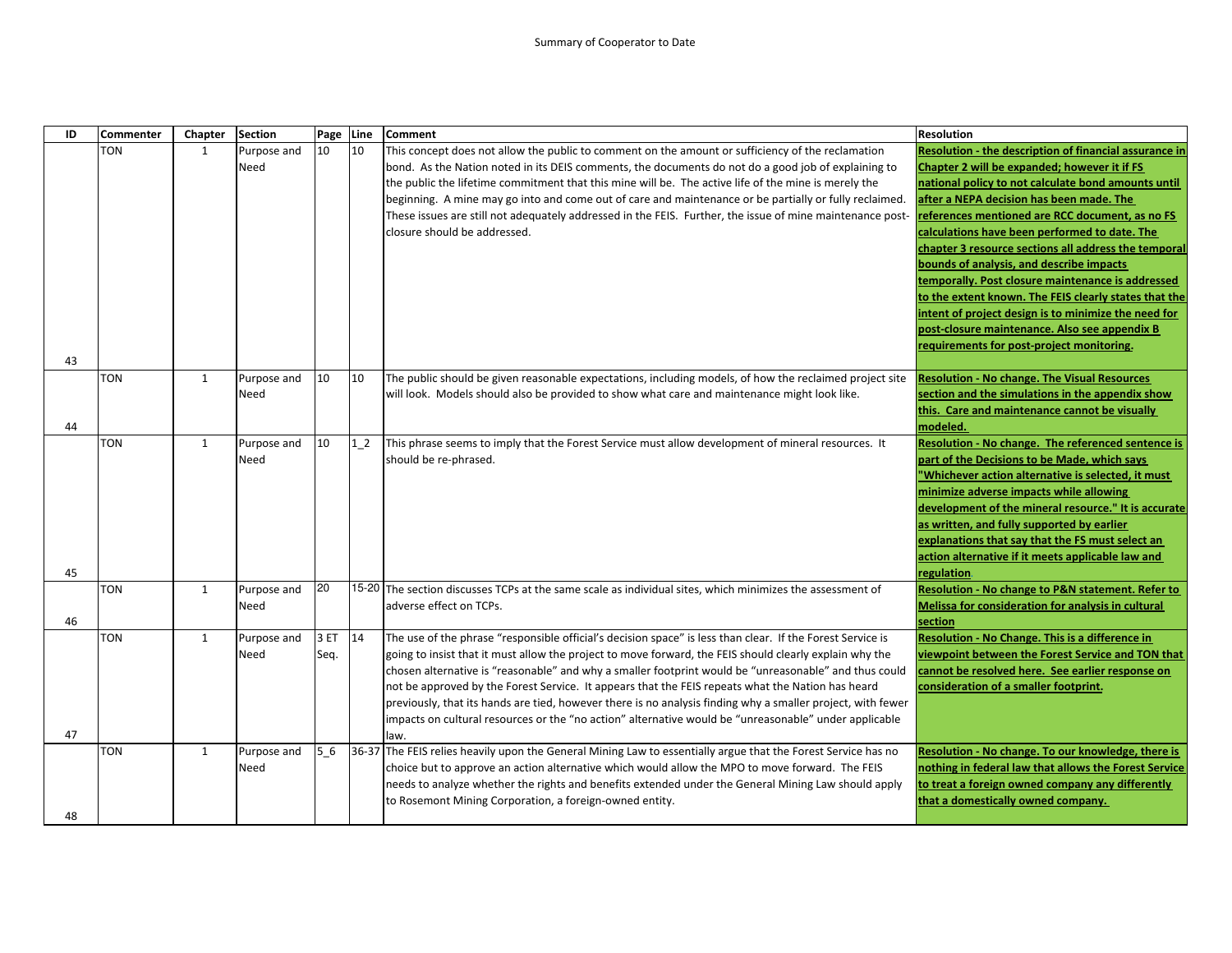| ID | Commenter     | Chapter        | <b>Section</b> | Page Line |         | <b>Comment</b>                                                                                               | <b>Resolution</b>                                        |
|----|---------------|----------------|----------------|-----------|---------|--------------------------------------------------------------------------------------------------------------|----------------------------------------------------------|
|    | Pima County   | $\mathbf{1}$   | Purpose of     |           | $6 - 7$ | This should state 'applicable Federal, State, and local laws and regulatio                                   | Resolution - No change. There is a great deal of         |
|    | Sarah Walters |                | and Need for   |           |         |                                                                                                              | controversy whether county regulations are               |
|    |               |                | Action         |           |         |                                                                                                              | applicable to portions of this project, with legal       |
|    |               |                |                |           |         |                                                                                                              | counsel for the proponent and the county taking          |
|    |               |                |                |           |         |                                                                                                              | different positions. It is not the responsibility of the |
|    |               |                |                |           |         |                                                                                                              | <b>Forest Service to determine whether county</b>        |
|    |               |                |                |           |         |                                                                                                              | regulations apply to the proponents activities that      |
|    |               |                |                |           |         |                                                                                                              | are not located on NFS lands.                            |
| 49 |               |                |                |           |         |                                                                                                              |                                                          |
|    | Pima County   | $\mathbf{1}$   | Scoping of     |           |         | The analysis required by the National Environmental Policy Act was bifurcated by the Bureau of               | Resolution - No change. There is no indication           |
|    | Julia Fonseca |                | Analysis       |           |         | Reclamation's decision to treat Rosemont's Green Valley pipeline and recharge proposal as a separate         | whether this will actually happen. The Tucson City       |
|    |               |                |                |           |         | action. The two should be regarded as connected actions by this later EIS because the recharge is            | <b>Council seems to have to choose between allowing</b>  |
|    |               |                |                |           |         | mitigation for the impacts of the mine and would not be undertaken if Rosemont did not intend to             | the Pecan Farmers or RCC to use their pipeline for a     |
|    |               |                |                |           |         | operate mineral extraction wells. See September 8, 2008 letter from Pima County to Sandra Eto, USDOI-        | segment of this, and there is no telling if RCC will     |
|    |               |                |                |           |         | BOR.                                                                                                         | prevail. There is also no telling if CAP water will be   |
|    |               |                |                |           |         |                                                                                                              | available for recharge. In addition, Augusta             |
|    |               |                |                |           |         |                                                                                                              | Resources has publically stated that this has nothing    |
|    |               |                |                |           |         |                                                                                                              | to do with the Rosemont project and that they will       |
|    |               |                |                |           |         |                                                                                                              | continue to pursue construction of this regardless of    |
|    |               |                |                |           |         |                                                                                                              | the mine.                                                |
| 50 |               |                |                |           |         |                                                                                                              |                                                          |
|    | Rosemont-     | $\mathbf{1}$   |                |           |         | In Chapter 1, usually document who the cooperating agencies are and WHY they are a cooperator                | Resolution - No change. This information is in the       |
| 51 | Patti         |                |                |           |         |                                                                                                              | Project File.                                            |
|    | Rosemont-     | $\mathbf{1}$   |                |           |         | Some concern over Corps P&N statement                                                                        | <b>Resolution - No change. ACOE has reviewed and</b>     |
| 52 | Patti         |                |                |           |         |                                                                                                              | provided no edits or comments.                           |
|    | Rosemont-     | $\mathbf{1}$   |                |           |         | Difficult to discern why the 404 permit is needed. What fill? What waters of the U.S.?                       | Resolution - Description added on page 11 of             |
| 53 | Patti         |                |                |           |         |                                                                                                              | chapter 1.                                               |
|    | <b>EPA</b>    | $\overline{2}$ | Action         | 36        | 15      | EPA notes that the heap leach facility has been removed from the Barrel (preferred) Alternative. We are      | Resolution - Text has been changed to reflect more       |
|    |               |                | Alternatives   |           |         | pleased that the potential water quality issues associated with the closure of this facility and its planned | regarding the heap leach closure.                        |
|    |               |                |                |           |         | burial under waste rock would be eliminated should this alternative be selected for implementation.          |                                                          |
|    |               |                |                |           |         | However, all other action alternatives continue to include this facility. EPA notes the discussion of heap   |                                                          |
|    |               |                |                |           |         | closure contained in Ch. 3, Groundwater Quality and Geochemistry, p. 20, however as closure of the           |                                                          |
|    |               |                |                |           |         | heap leach facility represents a significant and important component of all action alternatives except for   |                                                          |
|    |               |                |                |           |         | the Barrel Alternative, the discussion of heap closure should be provided in Chapter 2, Action               |                                                          |
|    |               |                |                |           |         | Alternatives rather than, or as well as, in Chapter 3.                                                       |                                                          |
|    |               |                |                |           |         | EPA continues to be concerned with the potential environmental effects of this facility for those            |                                                          |
|    |               |                |                |           |         | alternatives that include it. Although some additional information has been provided regarding closure       |                                                          |
|    |               |                |                |           |         | and management, the AFEIS does not provide further details substantiating the claim that the biological      |                                                          |
|    |               |                |                |           |         | treatment system proposed will perform as described in reducing all contaminants to below Arizona            |                                                          |
|    |               |                |                |           |         | Aquifer Water Quality Standards. Further, post closure management of the heap facility would likely be       |                                                          |
| 54 |               |                |                |           |         |                                                                                                              |                                                          |
|    |               |                |                |           |         | necessary to adequately maintain semi-passive water treatment components, and the closure design             |                                                          |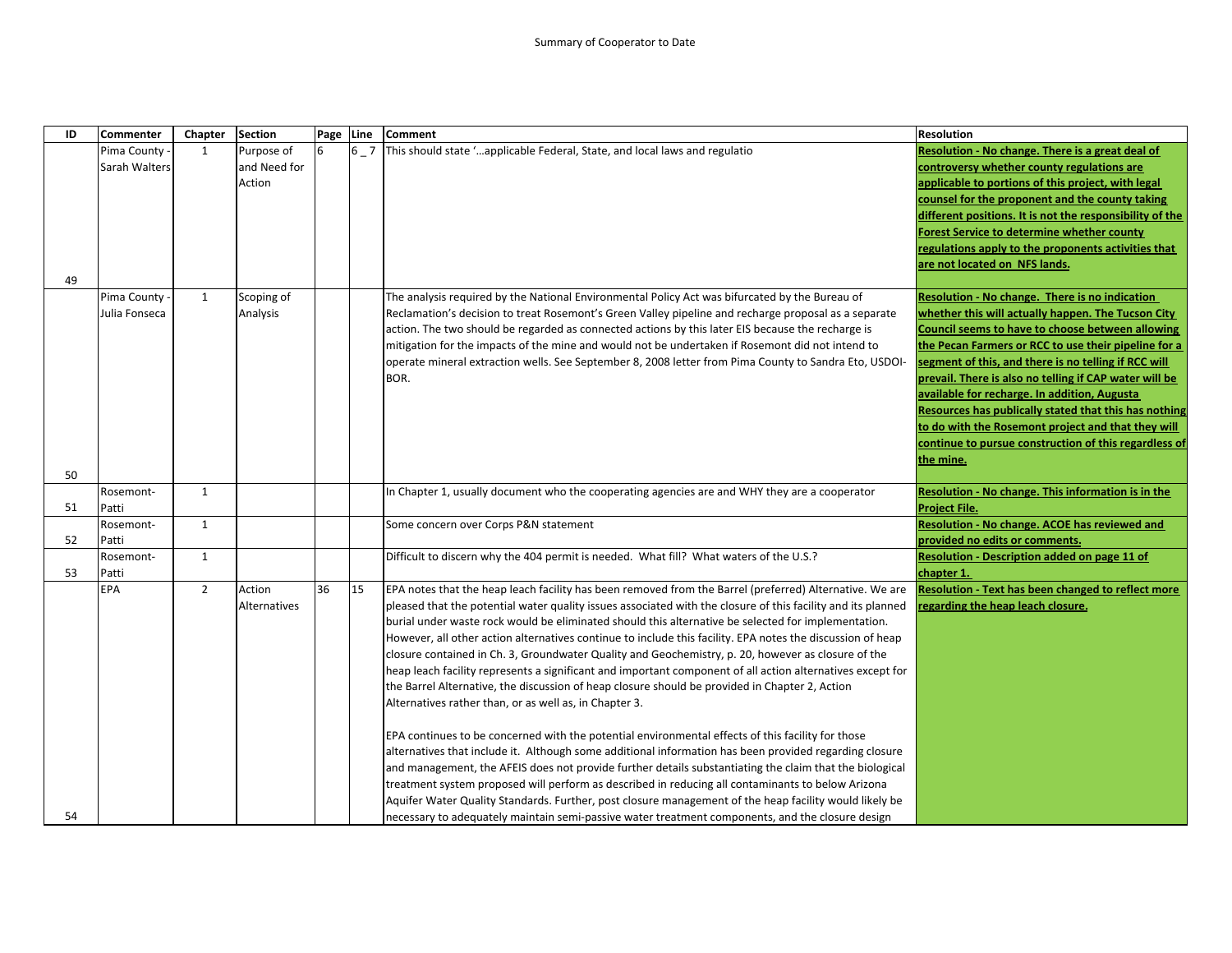| ID | Commenter         | Chapter        | <b>Section</b>                                                   | Page  | Line          | <b>Comment</b>                                                                                                                                                                                                                                                                                                                                                                                                                                                                                                                                                                                                                                                                                                                                                                                                                                                                                                                                                                                                                                                                                                                                                                                                                                                                                                                                            | <b>Resolution</b>                                                                                                           |
|----|-------------------|----------------|------------------------------------------------------------------|-------|---------------|-----------------------------------------------------------------------------------------------------------------------------------------------------------------------------------------------------------------------------------------------------------------------------------------------------------------------------------------------------------------------------------------------------------------------------------------------------------------------------------------------------------------------------------------------------------------------------------------------------------------------------------------------------------------------------------------------------------------------------------------------------------------------------------------------------------------------------------------------------------------------------------------------------------------------------------------------------------------------------------------------------------------------------------------------------------------------------------------------------------------------------------------------------------------------------------------------------------------------------------------------------------------------------------------------------------------------------------------------------------|-----------------------------------------------------------------------------------------------------------------------------|
|    | D. Turner         | $\overline{2}$ | Alternative 2 -<br>Proposed<br>Action,<br>Stormwater<br>Controls | 42    | ####          | ADEQ understands that the forest supervisor has identified Alternative 4 (Barrel) as the Preferred<br>Alternative. However, if the Proposed Action is chosen instead, ADEQ strongly recommends that the<br>Barrel Alternative drainage characteristics be adopted in the Record of Decision (ROD); i.e., no storage of<br>stormwater on the top or benches of the waste rock/tailings landform. The central drain is problematic<br>after post-closure. ADEQ remains concerned about the drain's ability over time to allow the passage of<br>unimpacted stormwater. Long-term maintenance may be very difficult to impossible to keep it free-flowing.                                                                                                                                                                                                                                                                                                                                                                                                                                                                                                                                                                                                                                                                                                   | Resolution - This issue is fully disclosed in the text,<br>and this is a statement of opinion or fact. No action<br>needed. |
| 55 |                   |                |                                                                  |       |               | As noted in the FEIS, there may also be potential for co-mingling of tailings seepage with stormwater.                                                                                                                                                                                                                                                                                                                                                                                                                                                                                                                                                                                                                                                                                                                                                                                                                                                                                                                                                                                                                                                                                                                                                                                                                                                    |                                                                                                                             |
| 56 | ADEQ-D.<br>Turner | $\overline{c}$ | Alternative 3<br>Phased<br>Tailings                              | 49    |               | 27-32 If the Phased Tailings alternative is chosen, ADEQ strongly recommends that the Barrel Alternative<br>drainage characteristics be adopted in the ROD; i.e., no storage of stormwater on the top or benches of<br>the waste rock/tailings landform. See also comments to Alternative 2, especially in the context of flow-<br>through drain maintenance.                                                                                                                                                                                                                                                                                                                                                                                                                                                                                                                                                                                                                                                                                                                                                                                                                                                                                                                                                                                             | Resolution - This issue is fully disclosed in the text,<br>and this is a statement of opinion or fact. No action<br>needed. |
| 57 | J. Emde           | $\overline{2}$ | Alternative 3<br>Phased<br>Tailings,<br>Stormwater<br>Controls   | 49    |               | 16-17 The last half of this sentence, "precipitation recharge cannot lead to an environmental impact without<br>constituting a violation of Rosemont Copper's aquifer protection permit," is not accurate. Actually, it is<br>possible that precipitation recharge could adversely impact the aquifer without automatically leading to an<br>aquifer protection permit violation. Instead, the sentence should be rewritten, " regulated by ADEQ;<br>therefore, however, precipitation recharge could lead to an environmental impact without actually causing a<br>violation of Rosemont Copper's aquifer protection permit. Such an impact, under the aquifer protection<br>oermit, could require Rosemont to implement a remedial action plan in order to prevent a permit violation."                                                                                                                                                                                                                                                                                                                                                                                                                                                                                                                                                                 | <b>Resolution - Text has been changed.</b>                                                                                  |
| 58 | ADEQ-D.<br>Turner | $\overline{c}$ | Alternative 5<br><b>Barrel Trail</b><br>Alternative              | 61    | $5 - 13$      | f the Barrel Trail alternative is chosen, ADEQ strongly recommends that the ROD not allow any<br>stormwater to be stored on the top or benches of the waste rock/tailings landform. See also comments to<br>Alternative 2, especially in the context of flow-through drain maintenance.                                                                                                                                                                                                                                                                                                                                                                                                                                                                                                                                                                                                                                                                                                                                                                                                                                                                                                                                                                                                                                                                   | Resolution - This issue is fully disclosed in the text,<br>and this is a statement of opinion or fact. No action<br>needed. |
| 59 | ADEQ-D.<br>Turner | $\overline{c}$ | Alternative 6<br>Scholefield-<br>McCleary<br>Alternative         | 61-66 |               | f the Scholefield-McCleary alternative is chosen, ADEQ strongly recommends that the Barrel Alternative<br>drainage characteristics be adopted in the ROD; i.e., no storage of stormwater on the top or benches of<br>the waste rock/tailings landform.                                                                                                                                                                                                                                                                                                                                                                                                                                                                                                                                                                                                                                                                                                                                                                                                                                                                                                                                                                                                                                                                                                    | Resolution - This issue is fully disclosed in the text,<br>and this is a statement of opinion or fact. No action<br>needed. |
| 60 | <b>TON</b>        | $\overline{2}$ | Alternatives                                                     |       | 18            | Perhaps a footnote could be added that better explains how/which archaeological sites were avoided.                                                                                                                                                                                                                                                                                                                                                                                                                                                                                                                                                                                                                                                                                                                                                                                                                                                                                                                                                                                                                                                                                                                                                                                                                                                       | Resolution - Clarified a bit in the text.                                                                                   |
| 61 | <b>AGFD</b>       | 2              | Alternatives                                                     |       | $21 \, 3 - 7$ | The text states: "[p]rotection of water quality following mine closure would be achieved bycapture of<br>possible impacted mine site groundwater by localized groundwater flowing into the pit". COMMENT: the <b>seepage daylighting downstream in Barrel Canyon</b><br>majority of the entrained seepage from the dry stack tailings facility (DSTF) will not be captured by the<br>mine pit, but will flow downgradient following groundwater pathways into the Barrel Canyon drainage for<br>the predicted drain-down period of 500 years. Dry Stack Tailings Storage Facility Final Design Report<br>Section 6.0 (AMEC 2009). Figure 6-2 of the Regional Groundwater Flow Model, Rosemont Copper<br>Project (Tetra Tech, 2010b) shows the groundwater flow in the area of the DSTF is eastward along Barrel<br>Canyon into the Davidson Canyon drainage. This small scale effect may be local, with contaminated<br>groundwater migrating along the creek in the ribbon of alluvial sediments along the creek, or may be more<br>regional in nature. If this occurs, the impacted groundwater may discharge to surface water or migrate<br>downgradient along Davidson Canyon. Figure 6-2 of the Regional Groundwater Flow Model, Rosemont<br>Copper Project (Tetra Tech, 2010b) shows the groundwater flow in the area of the DSTF is eastward along | Resolution - A discussion of the risk for tailings<br>has been added to the GW Quality section                              |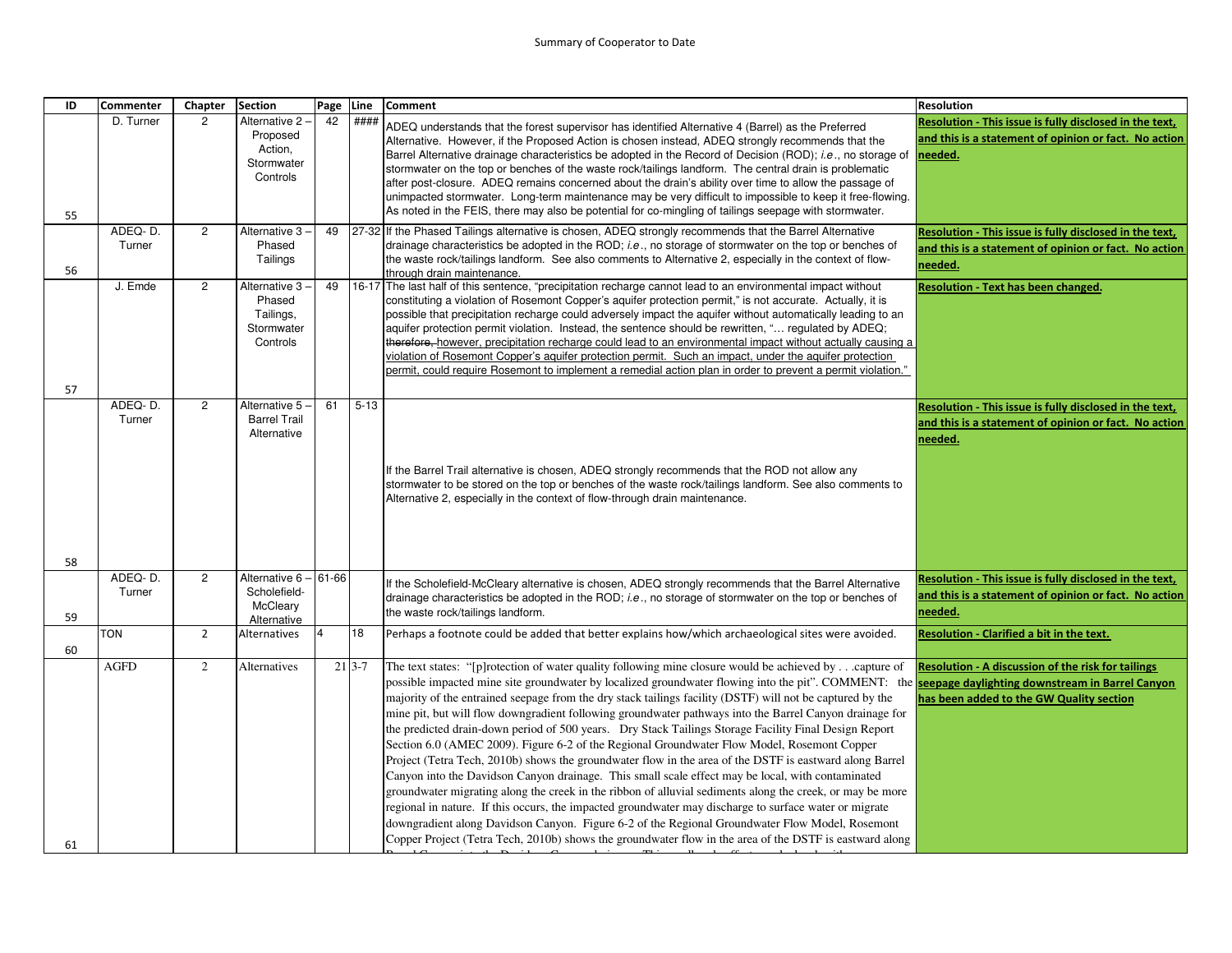| ID | Commenter     | Chapter        | <b>Section</b>      | Page Line      |           | <b>Comment</b>                                                                                                                                                                                                | <b>Resolution</b>                                   |
|----|---------------|----------------|---------------------|----------------|-----------|---------------------------------------------------------------------------------------------------------------------------------------------------------------------------------------------------------------|-----------------------------------------------------|
|    | <b>AGFD</b>   | $\overline{2}$ | Alternatives        |                |           | 21 23-25 The text states: "The top of the tailings facility would be relatively impervious. That is, all precipitation                                                                                        | Resolution - Discussion of liquifaction risk is now |
|    |               |                |                     |                |           | would remain on the top of the tailings facility to evaporate".                                                                                                                                               | included in the Soils section.                      |
|    |               |                |                     |                |           | The Technical Memorandum, Liquefaction and Stability Analyses-Rosemont Dry Tailings Facility (Tetra                                                                                                           |                                                     |
|    |               |                |                     |                |           | Tech, June 12, 2007) states "[I]imited higher moisture zones within the tailings mass created by meteoric                                                                                                     |                                                     |
|    |               |                |                     |                |           | water may potentially occur" which "could form discrete liquefaction-susceptible layers in the tailings                                                                                                       |                                                     |
|    |               |                |                     |                |           | mass".                                                                                                                                                                                                        |                                                     |
|    |               |                |                     |                |           | The Memorandum then determined that that both the upstream and downstream embankments of the                                                                                                                  |                                                     |
|    |               |                |                     |                |           | DSTF can tolerate five-foot thick liquefied layers of tailings at the top of each lift stage.                                                                                                                 |                                                     |
|    |               |                |                     |                |           | COMMENT: According to the Technical Report, Design and Evaluation of Tailings Dams (EPA Office of                                                                                                             |                                                     |
|    |               |                |                     |                |           | Solid Waste, August 1994), there are a number of common failure modes besides liquefaction to which                                                                                                           |                                                     |
|    |               |                |                     |                |           | tailings embankments may be susceptible, including slope failure from rotational slide, overtopping,                                                                                                          |                                                     |
|    |               |                |                     |                |           | foundation failure, erosion, and piping. It is not clear from the FEIS text whether these other factors                                                                                                       |                                                     |
|    |               |                |                     |                |           | have been evaluated.                                                                                                                                                                                          |                                                     |
|    |               |                |                     |                |           |                                                                                                                                                                                                               |                                                     |
| 62 |               |                |                     |                |           |                                                                                                                                                                                                               |                                                     |
|    |               |                |                     |                |           |                                                                                                                                                                                                               | Resolution - Statement of opinion or fact. No       |
|    |               |                |                     |                |           | The Department commends Rosemont Copper Company and the Forest Supervisor for the joint decision to <b>actionable comment. No changes needed.</b>                                                             |                                                     |
|    | <b>AGFD</b>   | 2              | <b>Alternatives</b> | $5-6$          |           | remove the heap leach process and heap leach facilities from the Forest Service-preferred Barrel                                                                                                              |                                                     |
|    |               |                |                     |                |           | Alternative. The Department had submitted several DEIS comments expressing concerns over impacts to<br>surface and groundwater quality and wildlife of uncontrolled long-term acidic heap leachate generation |                                                     |
| 63 |               |                |                     |                |           | from the minesite. This decision will result in a more environmentally protective mining operation.                                                                                                           |                                                     |
|    | Pima County   | $\overline{2}$ | Alternatives        | $\overline{2}$ | 40        | This should state ' Federal, State, and local agencies'                                                                                                                                                       | <b>Resolution - Text revised.</b>                   |
|    | Sarah Walters |                | Considered in       |                |           |                                                                                                                                                                                                               |                                                     |
|    |               |                | Detail              |                |           |                                                                                                                                                                                                               |                                                     |
| 64 |               |                |                     |                |           |                                                                                                                                                                                                               |                                                     |
|    | Pima County   | $\overline{2}$ | Alternatives        | 91             | 24        | Table 11: The units associated with the numbers in this table are unclear. In                                                                                                                                 | <b>Resolution - Text revised.</b>                   |
|    | Sarah Walters |                | Impact              |                |           | Chapter 2, in the 'General Overview of Mining Operations: Other Area Roads'                                                                                                                                   |                                                     |
|    |               |                | Summary             |                |           | section (page 24, line 4), there is a mention of acreages, but the Table itself also                                                                                                                          |                                                     |
|    |               |                |                     |                |           | has feet, and miles within certain 'disturbance element' descriptions. This Table                                                                                                                             |                                                     |
|    |               |                |                     |                |           | should be modified to clearly state what is being presented.                                                                                                                                                  |                                                     |
|    |               |                |                     |                |           |                                                                                                                                                                                                               |                                                     |
|    |               |                |                     |                |           |                                                                                                                                                                                                               |                                                     |
|    |               |                |                     |                |           |                                                                                                                                                                                                               |                                                     |
|    |               |                |                     |                |           |                                                                                                                                                                                                               |                                                     |
|    |               |                |                     |                |           |                                                                                                                                                                                                               |                                                     |
|    |               |                |                     |                |           |                                                                                                                                                                                                               |                                                     |
|    |               |                |                     |                |           |                                                                                                                                                                                                               |                                                     |
|    |               |                |                     |                |           |                                                                                                                                                                                                               |                                                     |
| 65 |               |                |                     |                |           |                                                                                                                                                                                                               |                                                     |
|    | Pima County   | $\overline{2}$ | Alternatives        | 93             | <b>NA</b> | Table 12: Exceedances of the PM10 NAAQS at the perimeter fence for the Barrel                                                                                                                                 | Resolution - Impacts are properly disclosed in the  |
|    | Sarah Walters |                | Impact              |                |           | Trail and Scholefield - McCleary Alternatives is unacceptable as the cost                                                                                                                                     | FEIS. Statement of fact or opinion. No changes      |
|    |               |                | Summary             |                |           | associated with a PM10 Nonattainment Designation for Pima County would be                                                                                                                                     | needed.                                             |
|    |               |                |                     |                |           | significant for the health and welfare of Pima County residents, businesses within                                                                                                                            |                                                     |
|    |               |                |                     |                |           | Pima County, and the effects of transport of air pollution to other areas within the                                                                                                                          |                                                     |
|    |               |                |                     |                |           | State of Arizona.                                                                                                                                                                                             |                                                     |
| 66 |               |                |                     |                |           | Please see comment below regarding Nonattainment Designation.                                                                                                                                                 |                                                     |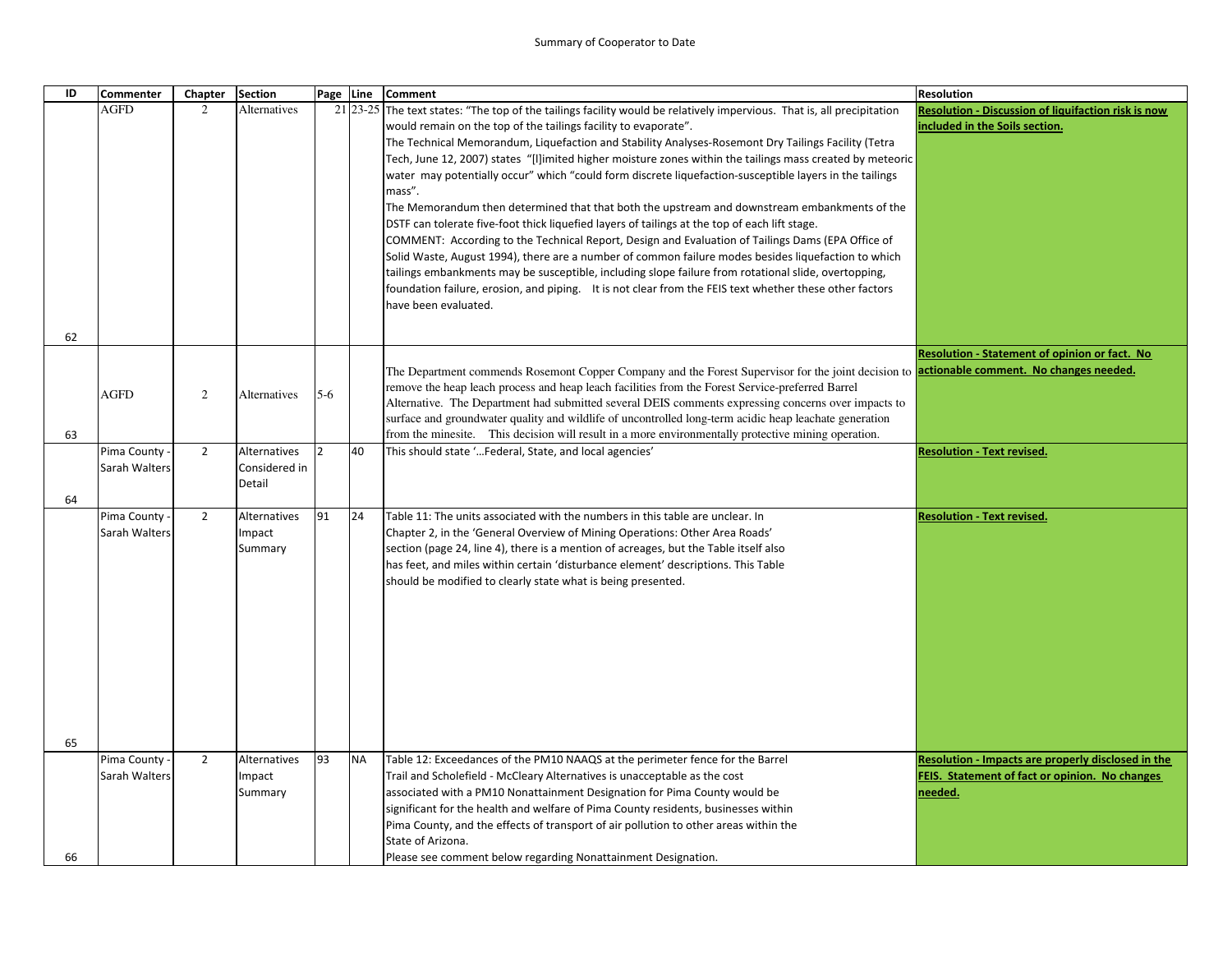| ID | <b>Commenter</b> | Chapter        | <b>Section</b>      | Page          | Line      | <b>Comment</b>                                                                                                                                                       | <b>Resolution</b>                                         |
|----|------------------|----------------|---------------------|---------------|-----------|----------------------------------------------------------------------------------------------------------------------------------------------------------------------|-----------------------------------------------------------|
|    | Pima County -    | $\overline{2}$ | <b>Alternatives</b> | 94            | <b>NA</b> | Table 12: the potential for future exceedance of the Ozone NAAQS due to the associated increase in NOx Resolution - Impacts are properly disclosed in the            |                                                           |
|    | Sarah Walters    |                | Impact              |               |           | with All Alternatives is unacceptable as the cost                                                                                                                    | FEIS. Statement of fact or opinion. No changes            |
|    |                  |                | Summary             |               |           | associated with an Ozone Nonattainment Designation for Pima County would be                                                                                          | needed.                                                   |
|    |                  |                |                     |               |           | significant for the health and welfare of Pima County residents, businesses within Pima County, and the                                                              |                                                           |
|    |                  |                |                     |               |           | effects of transport of air pollution to other areas within the                                                                                                      |                                                           |
| 67 |                  |                |                     |               |           | State of Arizona. Please see comment below regarding Nonattainment Designation.                                                                                      |                                                           |
|    | Pima County      | $\overline{2}$ | <b>Alternatives</b> | 94            | <b>NA</b> | The potential for degradation of air quality related values in the Saguaro National Park East, Saguaro                                                               | Resolution - This comment lacks the level of              |
|    | Sarah Walters    |                | Impact              |               |           | National Park West, and Galiuro Wilderness Class I airsheds                                                                                                          | specificity necessary to address it in any fashion.       |
|    |                  |                | Summary             |               |           | needs further consideration, and further analysis.                                                                                                                   | That said, the AQRV analysis has been updated as          |
| 68 |                  |                |                     |               |           |                                                                                                                                                                      | per NPS comments.                                         |
|    | Pima County      | $\overline{2}$ | Alternatives,       | $\mathcal{P}$ |           | The EIS should make clear what pit design the Forest is relying upon for each alternative. This page only                                                            | <b>Resolution - text added to Chapter 2.</b>              |
|    | Julia Fonseca    |                | including the       |               |           | says the forest supervisor is relying on a quotation by Rosemont that pertains to pit depth. By email of                                                             |                                                           |
|    |                  |                | Posposed            |               |           | Mindy Vogel, July 29, 2013, I was told "It is not correct to state that "one pit is common to all                                                                    |                                                           |
|    |                  |                | Action              |               |           | alternatives". To answer this properly you really need to break the question down into what                                                                          |                                                           |
|    |                  |                |                     |               |           | characteristics of the mine pit factor into the analysis. These are the characteristics I come up with: pit                                                          |                                                           |
|    |                  |                |                     |               |           | footprint, pit volume (i.e., amount of waste rock), and pit depth. Pit footprint - Yes, it is true that the                                                          |                                                           |
|    |                  |                |                     |               |           | footprint varies slightly between alternatives. You'll recall the briefing paper specifically about this issue.                                                      |                                                           |
|    |                  |                |                     |               |           | The differences are not significant (in our opinion), and the fact that there ARE slight differences just                                                            |                                                           |
|    |                  |                |                     |               |           | highlights the fact that slight variations can also be expected to occur when operations start. That's                                                               |                                                           |
|    |                  |                |                     |               |           | important to note, because we want to reflect in our NEPA disclosure what is likely to occur in reality. So                                                          |                                                           |
|    |                  |                |                     |               |           | we chose a strategy to avoid undercounting impacts. We chose to consistently use the largest of the                                                                  |                                                           |
|    |                  |                |                     |               |           | footprints (which was the original MPO footprint) for all acreage calculations and on all figures. Pit                                                               |                                                           |
| 69 |                  |                |                     |               |           | volume/volume of waste rock – This differs between alternatives primarily because of slope changes                                                                   |                                                           |
|    | Pima County      | $\overline{2}$ | Alternatives,       | R             |           | 37-42 The Barrel Alternative was refined and major elements removed from the proposed design, in part due                                                            | Resolution - This is a request for a supplemental EIS.    |
|    | Neva             |                | including the       |               |           | to public comment received on the Draft EIS. The public should have the opportunity to review and                                                                    | The Forest is aware of this desire and has made a         |
|    | Connolly         |                | Posposed            |               |           | comment upon these significant revisions.                                                                                                                            | decision on this issue.                                   |
| 70 |                  |                | Action              |               |           |                                                                                                                                                                      |                                                           |
|    | Pima County      | $\overline{2}$ | Alternatives,       | 11            |           | Can you provide an illustration like Figure 3 showing the processing for stockpiling and creation and                                                                | Resolution - This is a request for a figure or            |
|    | Julia Fonseca    |                | including the       |               |           | emplacement of the "growth media"?                                                                                                                                   | document change. The request does not rise to the         |
|    |                  |                | Posposed            |               |           |                                                                                                                                                                      | level of necessity, as the locations are fully            |
|    |                  |                | Action              |               |           |                                                                                                                                                                      | described in the text and no specific issues with         |
|    |                  |                |                     |               |           |                                                                                                                                                                      | those locations have been raised. No changes              |
| 71 |                  |                |                     |               |           |                                                                                                                                                                      | needed.                                                   |
|    | Pima County      | $\overline{2}$ | Alternatives,       | 15            |           | Why not minimize impacts to soils and air and other resources by NOT constructing a parallel service                                                                 | <b>Resolution - This potential mitigation measure was</b> |
|    | Julia Fonseca    |                | including the       |               |           | road the length of Santa Rita Road? Instead use stub outs to individual poles or booster stations. I realize                                                         | fully vetted and reviewed by the Forest Supervisor,       |
|    |                  |                | Posposed            |               |           | that this area has to be disrupted for pipeline construction, but if it is only disturbed once, then the                                                             | and the issue has been documented in the project          |
|    |                  |                | Action              |               |           | effects will be minimized. The service road is authorized but not required by the ACC order.                                                                         | record. It was not determined to reduce resource          |
| 72 |                  |                |                     |               |           |                                                                                                                                                                      | impacts.                                                  |
|    | Pima County      | $\overline{2}$ | Alternatives,       | 15            |           | believe there is also a proposed fence that is not disclosed in this drawing or the text that would                                                                  | <b>Resolution - revisions made to text</b>                |
|    | Julia Fonseca    |                | including the       |               |           | parallel the entire route across the Santa Rita Experimental Range.                                                                                                  |                                                           |
|    |                  |                | Posposed            |               |           |                                                                                                                                                                      |                                                           |
| 73 |                  |                | Action              |               |           |                                                                                                                                                                      |                                                           |
|    | Pima County      | $\overline{2}$ | Alternatives,       | 17            |           | These figures are hard to read. Font size should be larger, and the overlap of the water line and                                                                    | Resolution - No change. Suggestions cannot be             |
|    | Julia Fonseca    |                | including the       |               |           | transmission line appears to vary in the way it is depicted inconsistently over the length. What does that <b>adequately addressed in maps that are at the scale</b> |                                                           |
|    |                  |                | Posposed            |               |           | mean? For the road upgrade, the scale of the map is too small to be able to easily tell the differences.                                                             | of those in the FEIS.                                     |
| 74 |                  |                | Action              |               |           |                                                                                                                                                                      |                                                           |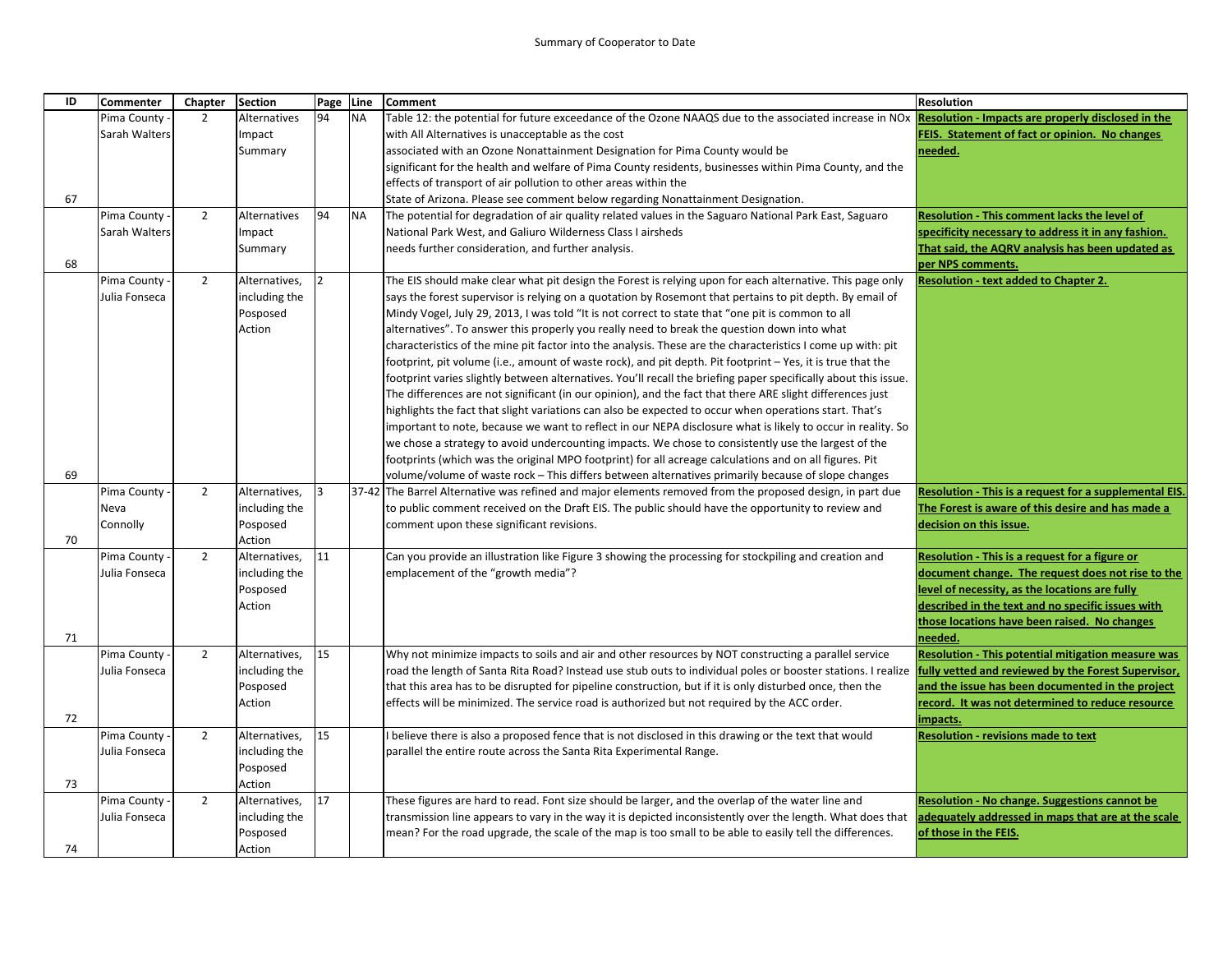| ID | Commenter     | Chapter        | <b>Section</b> | Page Line |    | Comment                                                                                                                        | <b>Resolution</b>                                    |
|----|---------------|----------------|----------------|-----------|----|--------------------------------------------------------------------------------------------------------------------------------|------------------------------------------------------|
|    | Pima County   | $\overline{2}$ | Alternatives,  | 17        |    | Santa Rita South substation-Is it part of the project? The EIS should state whether this is an existing                        | Resolution - All text and figures have been reviewed |
|    | Julia Fonseca |                | including the  |           |    | substation or proposed, and explain the difference between the substation and the proposed El Toro                             | and match accordingly.                               |
|    |               |                | Posposed       |           |    | switchyard. Figure should show the new switchyard, which is part of this project.                                              |                                                      |
|    |               |                | Action         |           |    |                                                                                                                                |                                                      |
|    |               |                |                |           |    |                                                                                                                                |                                                      |
|    |               |                |                |           |    |                                                                                                                                |                                                      |
|    |               |                |                |           |    |                                                                                                                                |                                                      |
|    |               |                |                |           |    |                                                                                                                                |                                                      |
|    |               |                |                |           |    |                                                                                                                                |                                                      |
|    |               |                |                |           |    |                                                                                                                                |                                                      |
|    |               |                |                |           |    |                                                                                                                                |                                                      |
| 75 |               |                |                |           |    |                                                                                                                                |                                                      |
|    | Pima County - | $\overline{2}$ | Alternatives,  | 22        | 15 | Who would do this evaluation? Who would decide? Who would remove it?                                                           | <b>Resolution - Have added clarification about</b>   |
|    | Julia Fonseca |                | including the  |           |    |                                                                                                                                | compliance point dam role                            |
|    |               |                | Posposed       |           |    |                                                                                                                                |                                                      |
| 76 |               |                | Action         |           |    |                                                                                                                                |                                                      |
|    | Pima County - | $\overline{2}$ | Alternatives,  | 30        | 11 | Pima County Department of Transportation has roadway right of way permitting authority and should be <b>Resolution - Added</b> |                                                      |
|    | J. Crowe      |                | including the  |           |    | added to the list of agencies. This includes permits for the water supply pipeline that crosses or enters                      |                                                      |
|    |               |                | Posposed       |           |    | Santa Rita road way right of way.                                                                                              |                                                      |
| 77 |               |                | Action         |           |    |                                                                                                                                |                                                      |
|    | Pima County   | $\overline{2}$ | Alternatives,  | 30        | 11 | Pima County Department of Transportation has the authority to require a permit to move oversize or                             | <b>Resolution - Added</b>                            |
|    | J. Crowe      |                | including the  |           |    | overweight vehicles on highways under its jurisdiction and should be added to the table. This applies to                       |                                                      |
|    |               |                | Posposed       |           |    | Kolb Road and Valencia Road in the vicinity of the Port of Tucson where the FEIS has stated railroad                           |                                                      |
|    |               |                | Action         |           |    | traffic to or from the Rosemont project will be transshipped to truck, among others. There is a formal                         |                                                      |
|    |               |                |                |           |    | application and fee for these permits (ref. Pima County Code Chapter 10.36).                                                   |                                                      |
| 78 |               |                |                |           |    |                                                                                                                                |                                                      |
|    | Pima County   | $\overline{2}$ | Alternatives,  | 30        | 11 | Pima County Department of Transportation has the authority to require a permit for any construction                            | <b>Resolution - Added</b>                            |
|    | J. Crowe      |                | including the  |           |    | within roadway right-of-way under the authority of Pima County and should be added to the table. This                          |                                                      |
|    |               |                | Posposed       |           |    | applies to Santa Rita Road, the identified secondary access to the Rosemont project. Construction                              |                                                      |
|    |               |                | Action         |           |    | includes the activities of utilities (ref. Pima County Code Chapter 10.44)                                                     |                                                      |
|    |               |                |                |           |    |                                                                                                                                |                                                      |
|    |               |                |                |           |    |                                                                                                                                |                                                      |
|    |               |                |                |           |    |                                                                                                                                |                                                      |
|    |               |                |                |           |    |                                                                                                                                |                                                      |
|    |               |                |                |           |    |                                                                                                                                |                                                      |
|    |               |                |                |           |    |                                                                                                                                |                                                      |
|    |               |                |                |           |    |                                                                                                                                |                                                      |
| 79 |               |                |                |           |    |                                                                                                                                |                                                      |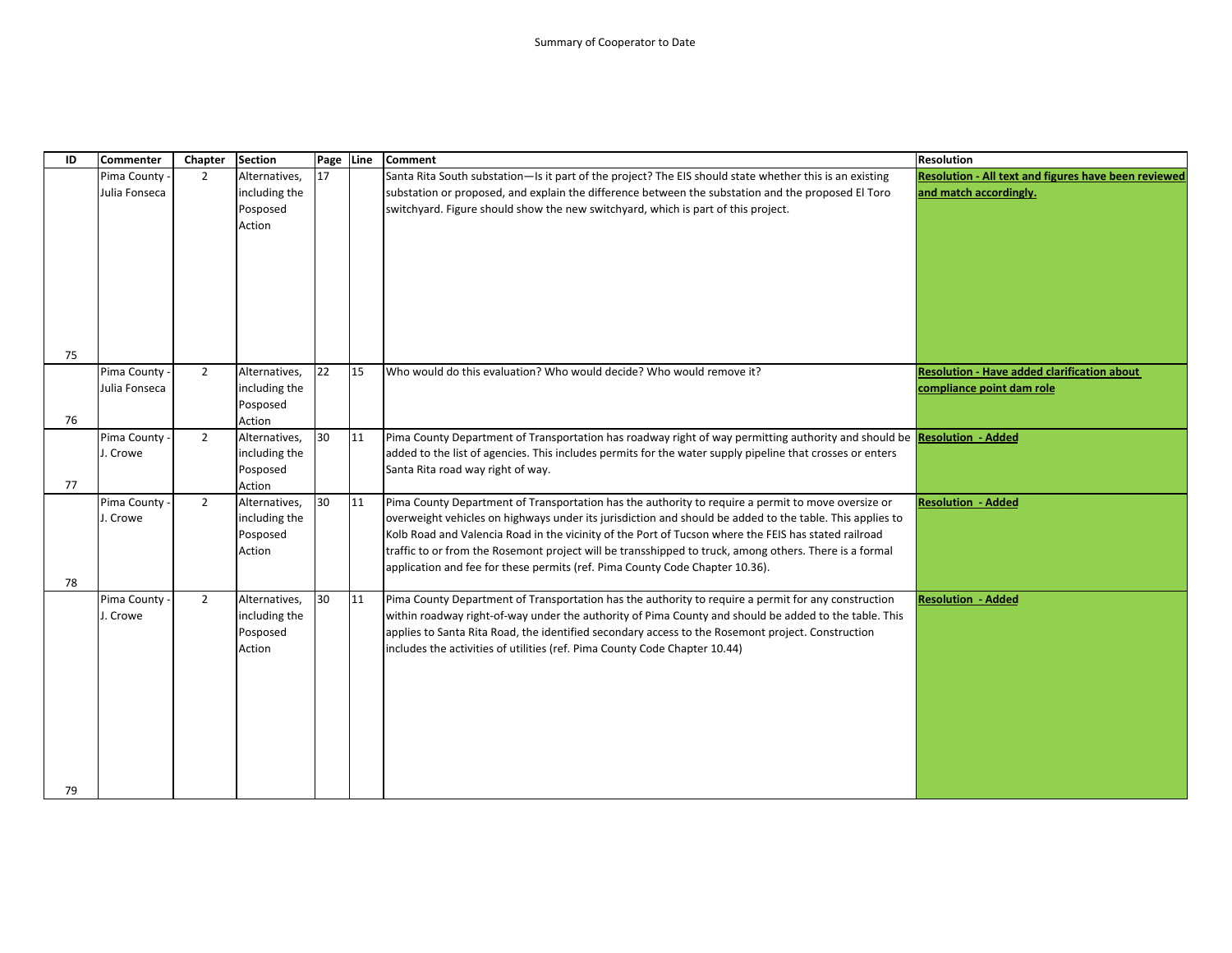| ID | <b>Commenter</b>             | Chapter        | <b>Section</b>                 | Page      | Line       | <b>Comment</b>                                                                                                                                                                                               | <b>Resolution</b>                                                                                               |
|----|------------------------------|----------------|--------------------------------|-----------|------------|--------------------------------------------------------------------------------------------------------------------------------------------------------------------------------------------------------------|-----------------------------------------------------------------------------------------------------------------|
|    | Pima County                  | $\overline{2}$ | Alternatives,                  | 30        | 11         | Pima County Department of Development Services also has permitting authorization concerning Scenic                                                                                                           | <b>Resolution - No change. A review of the references</b>                                                       |
|    | J. Crowe                     |                | including the                  |           |            | Routes (ref. Pima County Code Section 18.77.040. and should be added to the table                                                                                                                            | provided indicated that the Santa Rita road is                                                                  |
|    |                              |                | Posposed<br>Action             |           |            |                                                                                                                                                                                                              | designated as a scenic route by the County, and the<br>referenced regulations contains building height          |
|    |                              |                |                                |           |            |                                                                                                                                                                                                              | regulations and sign requirements along scenic                                                                  |
|    |                              |                |                                |           |            |                                                                                                                                                                                                              | routes. Permit requirements are not specified and                                                               |
|    |                              |                |                                |           |            |                                                                                                                                                                                                              | it is questionable whether Pima County has                                                                      |
|    |                              |                |                                |           |            |                                                                                                                                                                                                              | authority to enfoirce these on State lands. This in                                                             |
|    |                              |                |                                |           |            |                                                                                                                                                                                                              | no way changes the requirement that RCC must                                                                    |
|    |                              |                |                                |           |            |                                                                                                                                                                                                              | comply wiht applicable local laws and regualtions -<br>it is their responsibility to figure out what those are. |
|    |                              |                |                                |           |            |                                                                                                                                                                                                              |                                                                                                                 |
| 80 |                              |                |                                |           |            |                                                                                                                                                                                                              |                                                                                                                 |
|    | Pima County                  | 2              | Alternatives,                  | 73        |            | Since several different pit configurations have been proposed by Rosemont over the course of the                                                                                                             | <b>Resolution - Added reference to Appendix A</b>                                                               |
|    | Julia Fonseca                |                | including the                  |           |            | project, it is difficult to understand what is meant by line 9. Did the Forest analyze a reduce pit size? If so,                                                                                             |                                                                                                                 |
|    |                              |                | Posposed<br>Action             |           |            | please cite a reference document.                                                                                                                                                                            |                                                                                                                 |
|    |                              |                |                                |           |            |                                                                                                                                                                                                              |                                                                                                                 |
|    |                              |                |                                |           |            |                                                                                                                                                                                                              |                                                                                                                 |
|    |                              |                |                                |           |            |                                                                                                                                                                                                              |                                                                                                                 |
| 81 |                              |                |                                |           |            |                                                                                                                                                                                                              |                                                                                                                 |
|    | Pima County<br>Julia Fonseca | $\overline{2}$ | Alternatives,<br>including the | 78        |            | The length of mine operations affects many resources and issues. A reduced mine operational period<br>with the same operational intensity should have been examined. Also a longer operational time period   | Resolution - No change. Issues raised in scoping<br>comments and comments on the DEIS are                       |
|    |                              |                | Posposed                       |           |            | with the same operational intensity should have been examined.                                                                                                                                               | adequately adressed by the discussion in Chapter 2                                                              |
|    |                              |                | Action                         |           |            |                                                                                                                                                                                                              | of the FEIS.                                                                                                    |
|    |                              |                |                                |           |            |                                                                                                                                                                                                              |                                                                                                                 |
|    |                              |                |                                |           |            |                                                                                                                                                                                                              |                                                                                                                 |
| 82 |                              |                |                                |           |            |                                                                                                                                                                                                              |                                                                                                                 |
|    | Pima County                  | $\overline{2}$ | Alternatives,                  | 94        | Table      | Rosemont proposes to recharging 120,000 acre-feet of CAP water over the life of the mine and has                                                                                                             | <b>Resolution - Disagreement with analysis technique,</b>                                                       |
|    | Chavez                       |                | including the<br>Posposed      |           | 12<br>Grou | recharged 42,593.02 acre-feet to date. The impacts of acquiring an additional 77,406.98 acre-feet CAP<br>water should be evaluated in the context of the decreased availability of CAP water supplies to the | but change is not appropriate.                                                                                  |
|    |                              |                | Action                         |           | ndwa       | TAMA region.                                                                                                                                                                                                 | In this case, CAP recharge is voluntary and is not                                                              |
|    |                              |                |                                |           | ter        |                                                                                                                                                                                                              | guaranteed to occur. The FEIS analyzes impacts as                                                               |
|    |                              |                |                                |           | Quan       |                                                                                                                                                                                                              | if the recharge did not occur.                                                                                  |
|    |                              |                |                                |           | tity       |                                                                                                                                                                                                              |                                                                                                                 |
|    |                              |                |                                |           |            |                                                                                                                                                                                                              | Further, the limitations of the voluntary CAP                                                                   |
| 83 |                              |                |                                |           |            |                                                                                                                                                                                                              | recharge are fully disclosed in the GW Quantity<br>section.                                                     |
|    | Pima County                  | $\overline{2}$ | Alternatives,                  | $22 - 23$ |            | The text says there are 15 miles of new construction and 3 miles of reconstruction or upgrade. The more                                                                                                      | Resolution- This detail is not available. All                                                                   |
|    | Julia Fonseca                |                | including the                  |           |            | detailed GIS files that Mindy Vogel transmitted from SWCA show that the utility maintenance road and                                                                                                         | disturbance that is being analyzed by the Forest has                                                            |
|    |                              |                | Posposed                       |           |            | pipeline would follow the exact centerline of the existing road over the crest of the Santa Ritas. Can you                                                                                                   | been disclosed and provided to Pima County.                                                                     |
|    |                              |                | Action                         |           |            | provide details of the areas of disturbance across the crest? Is there a re-alignment of the road near the                                                                                                   |                                                                                                                 |
|    |                              |                |                                |           |            | crest, or the existing bed simply getting widened? The word "upgrade" is not really communicating what<br>is happening precisely. It could mean many things.                                                 |                                                                                                                 |
| 84 |                              |                |                                |           |            |                                                                                                                                                                                                              |                                                                                                                 |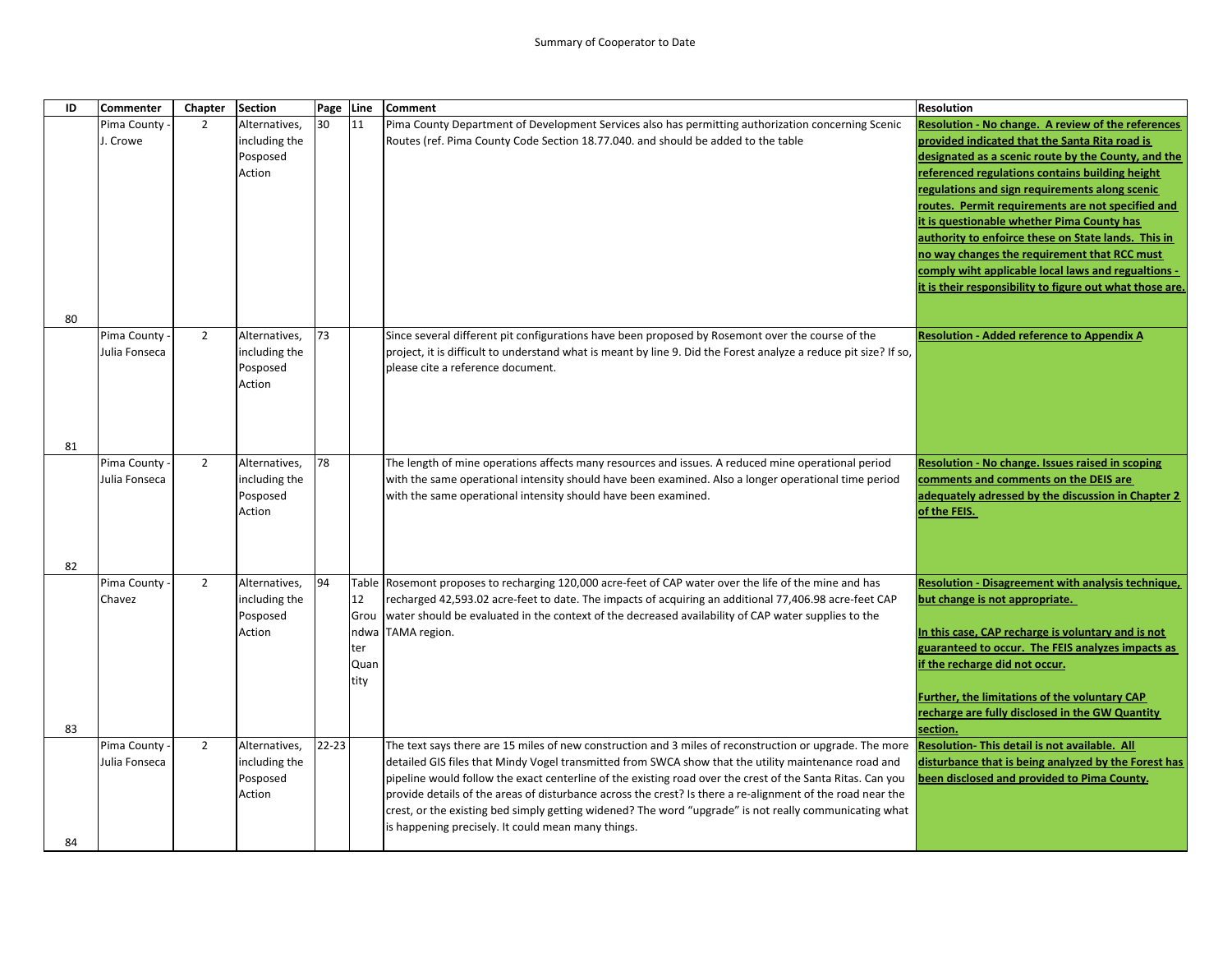| ID | <b>Commenter</b> | Chapter        | <b>Section</b>          | Page      | Line  | <b>Comment</b>                                                                                            | <b>Resolution</b>                                    |
|----|------------------|----------------|-------------------------|-----------|-------|-----------------------------------------------------------------------------------------------------------|------------------------------------------------------|
|    | Pima County      | $\overline{2}$ | Alternatives,           | 33-34     |       | This is very helpful information about administrative process, but I suggest also providing public access | <b>Resolution - All mitigation and monitoring</b>    |
|    | Julia Fonseca    |                | including the           |           |       | to the monitoring and compliance information received by the Forest via posting to a website. This NEPA   | comments have been reviewed and considered by        |
|    |                  |                | Posposed                |           |       | process has shown that there is an enormous public interest in the details of the mine, and that there    | the Forest Supervisor. Some modifications have       |
|    |                  |                | Action                  |           |       | are numerous people in the community with expertise to understand technical information. The              | been made to Appendix B based on cooperator          |
|    |                  |                |                         |           |       | community should not have to rely on an increasingly congested Freedom of Information Act process to      | input and decisions from the Forest Supervisor.      |
|    |                  |                |                         |           |       | obtain the monitoring and compliance data that would be required by law from the applicant.               |                                                      |
|    |                  |                |                         |           |       |                                                                                                           | This includes comments requesting detailed           |
|    |                  |                |                         |           |       |                                                                                                           | contingency plans or management actions to be        |
|    |                  |                |                         |           |       |                                                                                                           | tied to mitigation or monitoring measures. In most   |
|    |                  |                |                         |           |       |                                                                                                           | cases, it is not appropriate to presuppose a remedy  |
|    |                  |                |                         |           |       |                                                                                                           | before having monitoring data that defines the       |
|    |                  |                |                         |           |       |                                                                                                           | issue or problem to be addressed.                    |
|    |                  |                |                         |           |       |                                                                                                           |                                                      |
| 85 |                  |                |                         |           |       |                                                                                                           |                                                      |
|    | Pima County      | $\overline{2}$ | Alternatives,           | <b>NA</b> |       | Identify methods and machinery to be used in transforming the rock into soils for reclamation and         | Resolution - It has been clarified in text that no   |
|    | Julia Fonseca    |                | including the           |           |       | mixing in other "growth media". What kind of volumes will be processed with this machinery? What          | mechanical processing will be used.                  |
| 86 |                  |                | Posposed                |           |       | materials or additives will be used in producing the soil, if any?                                        |                                                      |
|    | Pima County      | $\overline{2}$ | Action<br>Alternatives, |           |       | EIS fails to disclose any construction at the Port of Tucson that would be required as a consequence of   | Resolution - This is not a proposed action for which |
|    | Julia Fonseca    |                | including the           |           |       | the Rosemont mine. If none is needed, then stipulate that.                                                | detailed analysis can be applied.                    |
|    |                  |                | Posposed                |           |       |                                                                                                           |                                                      |
| 87 |                  |                | Action                  |           |       |                                                                                                           |                                                      |
|    | Pima County      | $\overline{2}$ | Alternatives,           |           |       | Please clarify whether any exchange or acquisition of federal land by Rosemont is                         | Resolution - No change needed. This is already in    |
|    | Julia Fonseca    |                | including the           |           |       | considered part of this NEPA evaluation.                                                                  | the FEIS in Alternatives Considered but Dismissed.   |
|    |                  |                | Posposed                |           |       |                                                                                                           |                                                      |
| 88 |                  |                | Action                  |           |       |                                                                                                           |                                                      |
|    | Pima County      | $\overline{2}$ | Alternatives:           |           | 18    | The sentence on Line 18 includes the following segment, " certain archaeological sites (particularly the  | Resolution - made minor changes in text.             |
|    | Loy Neff         |                | removal of              |           |       | 'Ballcourt Site') were to be avoided." The reference to certain sites is ambiguous and should be include  |                                                      |
|    |                  |                | Heap                    |           |       | specific information about the sites, or if they are discussed in more detail elsewhere in the document,  |                                                      |
|    |                  |                | Leach Facility          |           |       | indicate in this section that the specific sites are listed elsewhere and                                 |                                                      |
|    |                  |                | from Barrel             |           |       | give reference.                                                                                           |                                                      |
| 89 |                  |                | Alternative             |           |       |                                                                                                           |                                                      |
|    | TON              | $\overline{2}$ | Ancillary               | 17        | Figur | Lacks detail of alignment and does not show Santa Rita Road.                                              | Resolution - No change. Other than the GIS files     |
|    |                  |                | Facilities and          |           | e 5   |                                                                                                           | used to create these figures, which will be made     |
|    |                  |                | <b>Activities</b>       |           |       |                                                                                                           | available when complete, there isn't any additional  |
| 90 |                  |                |                         |           |       |                                                                                                           | detail that could be provided.                       |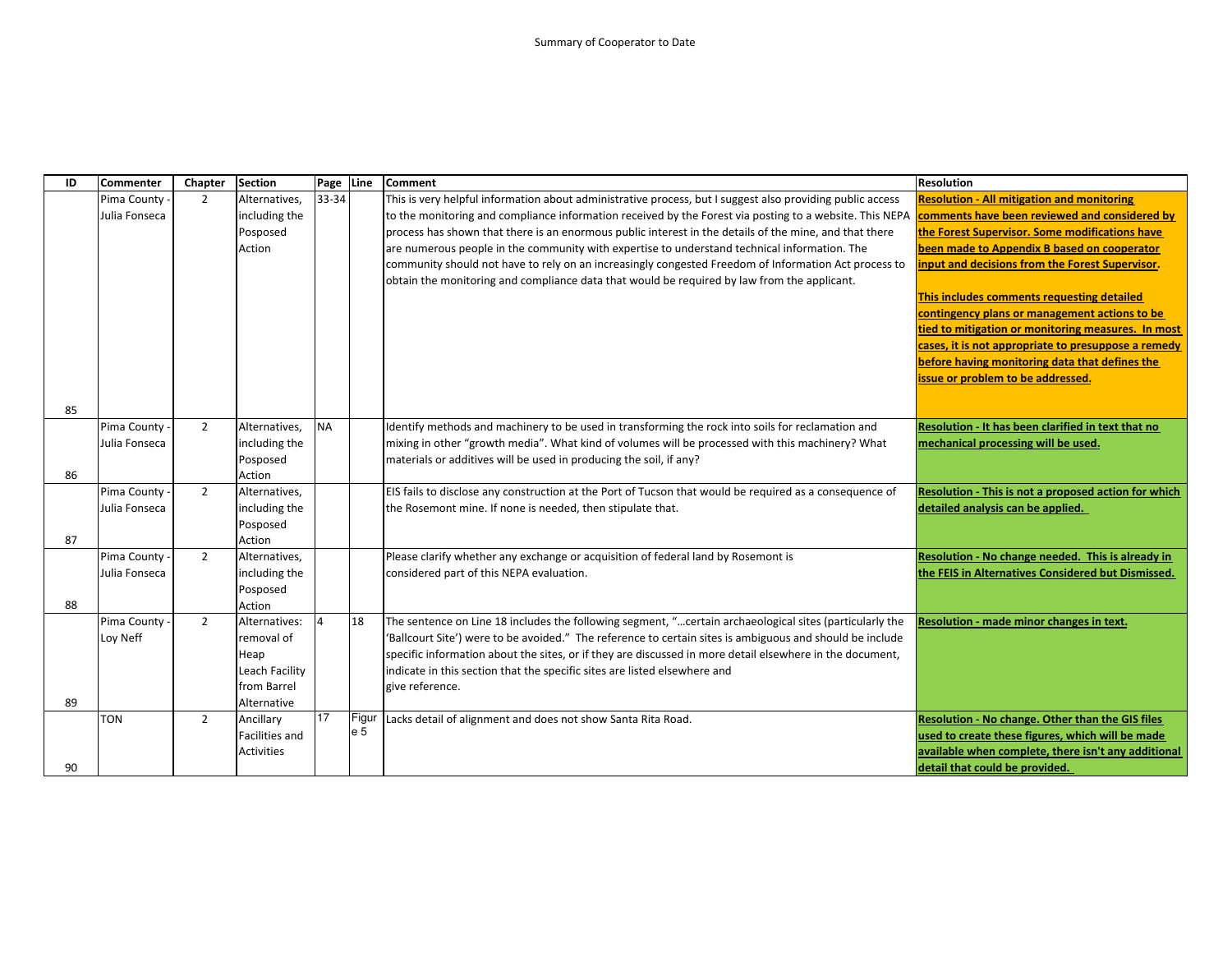| ID | <b>Commenter</b> | Chapter        | <b>Section</b>      | Page Line |       | <b>Comment</b>                                                                                                                                                      | <b>Resolution</b>                                         |
|----|------------------|----------------|---------------------|-----------|-------|---------------------------------------------------------------------------------------------------------------------------------------------------------------------|-----------------------------------------------------------|
|    | Pima County      | $\overline{2}$ | Ancillary           | 16:18 20- |       | The description of the TEP transmission line includes the statement that the power line, "would                                                                     | Resolution - Text revised. Note that additional           |
|    | Loy Neff         |                | Facilities and      |           |       | 26; Fig generally parallel the existing South Santa Rita Road" There is no additional discussion of Santa Rita                                                      | detail is not able to be discerned at this scale.         |
|    |                  |                | Activities:         |           |       | ure 5 Road. Figure 5 lacks details of the alignment, and Santa Rita Road is not shown.                                                                              |                                                           |
|    |                  |                | Utility             |           |       | The discussion needs to include information about Santa Rita Road, including that it is a County                                                                    |                                                           |
|    |                  |                | Lines               |           |       | maintained right of way subject to County permitting and compliance requirements. Any use of Santa                                                                  |                                                           |
|    |                  |                | (Electrical         |           |       | Rita Road related to construction, use, repair & maintenance of the transmission line and associated                                                                |                                                           |
|    |                  |                | and Water           |           |       | water line in the designated utility corridor, including the 14-foot-wide unpaved maintenance road, or                                                              |                                                           |
|    |                  |                | Supply):            |           |       | access to these components of the utility corridor from Santa Rita Road, will require a Pima County DOT                                                             |                                                           |
|    |                  |                | Power               |           |       | Right of Way Use Permit. In addition to other requirements, this permit is subject to County cultural                                                               |                                                           |
|    |                  |                | Supply and          |           |       | resources requirements. Table 3 includes this permit,                                                                                                               |                                                           |
|    |                  |                | <b>Water Supply</b> |           |       | but it lacks correct identification as a Pima County DOT permit. Figure 5 should depict Santa Rita Road                                                             |                                                           |
|    |                  |                |                     |           |       | and if the utility corridor or segments of the                                                                                                                      |                                                           |
|    |                  |                |                     |           |       | power or water line cross Santa Rita Road, these locations should be shown on the larger map, with                                                                  |                                                           |
|    |                  |                |                     |           |       | detail insets depicting and clearly labeling each crossing.                                                                                                         |                                                           |
| 91 |                  |                |                     |           |       |                                                                                                                                                                     |                                                           |
|    | Pima County      | $\overline{2}$ | Arizona             | 26        | 2 44  | The trail is as described elsewhere; this chapter is more detailed, and it reads well. The standard quoted                                                          | <b>Resolution - No actionable comment. No changes</b>     |
|    | S. Anderson      |                | National            |           |       | for the trail, and the trailheads as described, are sufficient. I think the Arizona National Scenic Trail                                                           | needed.                                                   |
|    |                  |                | <b>Scenic Trail</b> |           |       | should be away from the mine as much as possible. The 7.3-mile re-route (on the west side of Hwy 83) is                                                             |                                                           |
|    |                  |                |                     |           |       | an option, but not a very good option in any case; the mine's noise and questionable views make it a                                                                |                                                           |
|    |                  |                |                     |           |       | marginal solution. A better option would be to go with the 12.8 mile/13.0 mile relocation (east of Hwy                                                              |                                                           |
| 92 |                  |                |                     |           |       | 83) regardless of the alternative.                                                                                                                                  |                                                           |
|    | <b>TON</b>       | $\overline{2}$ | Arizona             |           |       | 26-27 1_44 No discussion on effects on cultural sites.                                                                                                              | Resolution - This is fully described in the Cultural      |
|    |                  |                | National            |           |       |                                                                                                                                                                     | Resources section. No changes needed.                     |
| 93 |                  |                | Scenic Trail        |           |       |                                                                                                                                                                     |                                                           |
|    | Pima County      | $\overline{2}$ | Arizona             | 26        | 1 44  | In the description of reroutes there is no discussion of potential effects on Historic Properties and                                                               | <b>Resolution - Text revised. Note that specific</b>      |
|    | Loy Neff         |                | National            | 27        | (p27) | avoidance, minimization and mitigation actions.                                                                                                                     | locations of cultural sites is sensitive information      |
|    |                  |                | <b>Scenic Trail</b> |           |       | Figur   Figure 7 does not provide sufficient detail to assess the trail alignment. Discussion should clarify the                                                    | and it would not be appropriate to disclose that in       |
|    |                  |                |                     |           | e 7   | potential for impacts on Historic Properties and                                                                                                                    | an FEIS as suggested. Analysis of the potential           |
|    |                  |                |                     |           |       | possible mitigation. Figure 7 should indicate relationship between the trail and Historic Properties                                                                | impact to these sites, however, has been conducted        |
|    |                  |                |                     |           |       | affected. Detail insets should be included to show this, or specific reference to such                                                                              | and included in the FEIS.                                 |
|    |                  |                |                     |           |       | detailed maps elsewhere, such as in HPTP.                                                                                                                           |                                                           |
| 94 |                  |                |                     |           |       |                                                                                                                                                                     |                                                           |
|    | Pima County      | $\overline{2}$ | Barrel              | 56 &      | N/A   | Figure 18 depicts the primary crusher, conveyor, and several other facility components to the right of the <b>Resolution - This figure was obtained "as is" and</b> |                                                           |
|    | Neva             |                | Alternative         | 57        |       | mine pit. Figure 19 shows the crusher, conveyor and other components hovering over the pit. The scale                                                               | cannot be modified. However, the locations are            |
|    | Connolly         |                |                     |           |       | or layout on Figure 19 needs to be adjusted.                                                                                                                        | correct as shown. Note that the mine pit boundary         |
|    |                  |                |                     |           |       |                                                                                                                                                                     | is not what is shown on this figure                       |
| 95 |                  |                |                     |           |       |                                                                                                                                                                     |                                                           |
|    | Rosemont-        | $\overline{2}$ | Chaper 2            |           |       | 15-16 Financial assurance section is slim. Compare to Green's Creek.                                                                                                | <b>Resolution - additional information added</b>          |
| 96 | Patti            |                |                     |           |       |                                                                                                                                                                     |                                                           |
|    | Rosemont-        | $\overline{2}$ | Chapter 2           | 33        |       | Page 33, Chapter 2 - Air permit is described incorrectly                                                                                                            | <b>Resolution - Bullet point deleted</b>                  |
| 97 | Kathy            |                |                     |           |       |                                                                                                                                                                     |                                                           |
|    | Town of          | $\overline{2}$ | Chapter 2           | 95        | N/A   | The Town understands that the Freeport McMoRan modeling for the mitigation order includes pumping                                                                   | Resolution - The modeling condcuted by FMI was            |
|    | Sahuarita        |                |                     |           |       | from the Rosemont Wells. Text in this section should be updated to reflect the groundwater modeling                                                                 | investigated and was not found to be available for        |
| 98 |                  |                |                     |           |       | validation and updates being completed by Freeport McMoRan                                                                                                          | use.                                                      |
|    | <b>USEPA</b>     | $\overline{2}$ | Chapter 2           |           |       | Heap leach closure details need to be in Chapter 2, are only in GWQL right now                                                                                      | <b>Resolution - Text has been changed to reflect more</b> |
| 99 |                  |                |                     |           |       |                                                                                                                                                                     | regarding the heap leach closure.                         |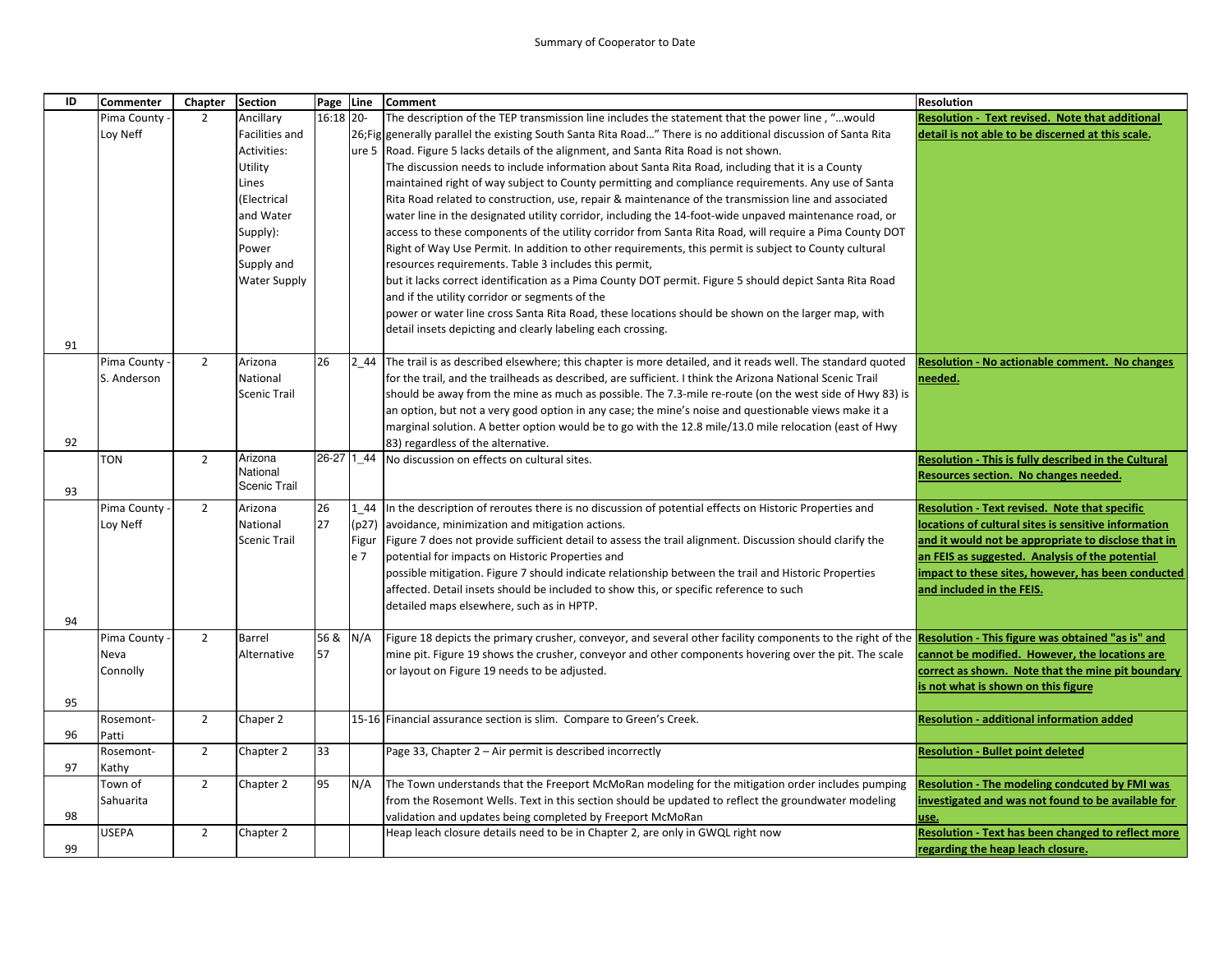| ID  | <b>Commenter</b> | Chapter        | <b>Section</b>      |    | Page Line      | <b>Comment</b>                                                                                          | <b>Resolution</b>                                         |
|-----|------------------|----------------|---------------------|----|----------------|---------------------------------------------------------------------------------------------------------|-----------------------------------------------------------|
|     | <b>USEPA</b>     | $\overline{2}$ | Chapter 2           |    |                | Upset over lack of comments in database                                                                 | <b>Resolution - Special section has been added to RTC</b> |
| 100 |                  |                |                     |    |                |                                                                                                         | <b>Summary responding to EPA comments.</b>                |
|     | Pima County      | $\overline{2}$ | Chapter 2           |    |                | For other alternatives, need to discuss how flow-through drains would remain unclear and functional     | Resolution - Added text describing peer review and        |
| 101 |                  |                |                     |    |                |                                                                                                         | remaining concerns.                                       |
|     | Pima County      | 2              | Chapter 2           |    |                | EIS does not disclose success criteria for reclamation                                                  | Resolution - Draft success criteria have been added       |
|     |                  |                |                     |    |                |                                                                                                         | to the Soils section. This does not belong in Chapter     |
|     |                  |                |                     |    |                |                                                                                                         | . Michele has reviewed and approved changes               |
| 102 |                  |                |                     |    |                |                                                                                                         |                                                           |
|     | Pima County      | $\overline{2}$ | Chapter 2           |    |                | No discussion of suspended operations                                                                   | <b>Resolution - section has been added to chapter 2</b>   |
| 103 |                  |                |                     |    |                |                                                                                                         |                                                           |
|     | Pima County      | $\overline{2}$ | Chapter 2           |    |                | Mitigation measures lack sufficient detail                                                              | Resolution - Statement of fact or opinion, no             |
|     |                  |                |                     |    |                |                                                                                                         | actionable comment. It appears this comment was           |
|     |                  |                |                     |    |                |                                                                                                         | made before Appendix B was reviewed by the                |
| 104 |                  |                |                     |    |                |                                                                                                         | commenter.                                                |
|     | Pima County      | $\overline{2}$ | Chapter 2           |    |                | Partial backfilling should be considered as a mitigation measure                                        | <b>Resolution - No changes. Comment not factually</b>     |
|     |                  |                |                     |    |                |                                                                                                         | correct. This alternative was fully investigated          |
| 105 |                  |                |                     |    |                |                                                                                                         |                                                           |
|     | Rosemont -       | $\overline{2}$ | Chapter 2           |    |                | Financial Assurance - EPA won't find sufficient greens creek example App B                              | Resolution-additional information added                   |
|     | Melissa Notes    |                |                     |    |                |                                                                                                         |                                                           |
| 106 |                  |                |                     |    |                |                                                                                                         |                                                           |
|     | Pima County      | $\overline{2}$ | Detailed            | 37 | 22             | Table 4: potential particulate matter emissions from the soil salvage stockpiles                        | Resolution - Language has been added to Air               |
|     | Sarah Walters    |                | Description of      |    |                | should be disclosed. Also, the EIS should specify whether the air quality emissions                     | methodology to describe this.                             |
|     |                  |                | Alternatives:       |    |                | from soil salvage, transport, and stockpiling were identified and evaluated in the air                  |                                                           |
|     |                  |                | Action              |    |                | quality modeling                                                                                        |                                                           |
|     |                  |                | <b>Alternatives</b> |    |                |                                                                                                         |                                                           |
| 107 |                  |                |                     |    |                |                                                                                                         |                                                           |
|     | <b>TON</b>       | $\overline{c}$ | General             |    |                | The No Action alternative is not given proper consideration. The FEIS focuses almost exclusively on the | Resolution - This is a statement of opinion or fact.      |
|     |                  |                | Comment             |    |                | action alternatives.                                                                                    | Disagreement with basic premise; current approach         |
| 108 |                  |                |                     |    |                |                                                                                                         | appropriate and reasonable.                               |
|     | Pima County      | $\overline{2}$ | General             | 24 | $\overline{4}$ | This sentence refers to Table 11; however, Table 11 does not define what is meant                       | Resolution - The PC air permit has been added to          |
|     | Sarah Walters    |                | Overview of         |    |                | by 'disturbance elements' there are no units or means of determining the potential                      | both Chapter 3 and Chapter 2.                             |
|     |                  |                | Mining              |    |                | fugitive dust emissions from the various 'disturbance elements' listed in the table.                    |                                                           |
|     |                  |                | Operations:         |    |                | The table should contain the units of measure of the values that are presented in                       |                                                           |
|     |                  |                | Other Area          |    |                | the Table. If each number in the Table is the acreage associated with that                              |                                                           |
|     |                  |                | Roads               |    |                | 'disturbance element' then the Table should specify that. Also, any disturbance                         |                                                           |
|     |                  |                |                     |    |                | element outside of the proposed mine site (i.e. outside the area covered by the                         |                                                           |
|     |                  |                |                     |    |                | ADEQ Class II Air Quality Permit) will require compliance with Pima County Code                         |                                                           |
|     |                  |                |                     |    |                | Title 17, including, but not limited to: any required Fugitive Dust Activity Permit(s)                  |                                                           |
|     |                  |                |                     |    |                | (PCC 17.12), and compliance with Visible Emission Standards (17.16).                                    |                                                           |
|     |                  |                |                     |    |                | Also, the potential fugitive dust emissions from regular maintenance, development,                      |                                                           |
| 109 |                  |                |                     |    |                |                                                                                                         |                                                           |
|     |                  | $\overline{2}$ | General             | 21 | $\overline{8}$ | and regular use of all the disturbance elements should be disclosed.                                    |                                                           |
|     | Pima County      |                |                     |    |                | Stormwater control system - Diversion channels, any perimeter ditches, and peripheral detention         | Resolution - Have added disclosure to Air section         |
|     | Sarah Walters    |                | Overview of         |    |                | basins, as well as the on-surface evaporation ponds should be                                           | regarding what sources were not considered in             |
|     |                  |                | Mining              |    |                | included as potential sources of particulate matter and as such the potential particulate matter        | emissions calculations                                    |
|     |                  |                | Operations:         |    |                | emissions from these areas should be disclosed.                                                         |                                                           |
| 110 |                  |                | Stormwater          |    |                |                                                                                                         |                                                           |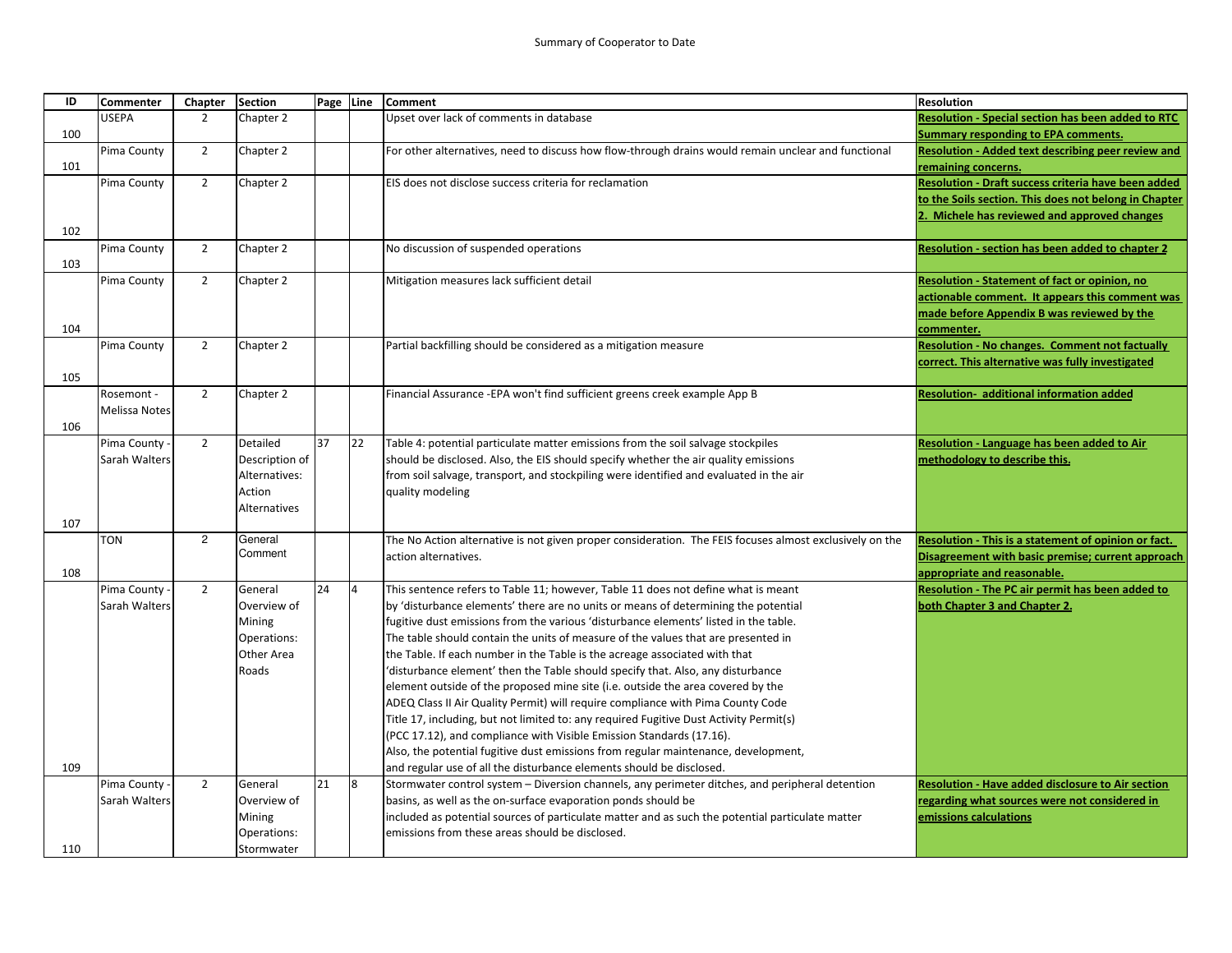| ID  | <b>Commenter</b> | Chapter        | <b>Section</b> | Page Line |                | <b>Comment</b>                                                                                           | <b>Resolution</b>                                       |
|-----|------------------|----------------|----------------|-----------|----------------|----------------------------------------------------------------------------------------------------------|---------------------------------------------------------|
|     | Pima County      | 2              | General        | 22        | 35             | Grading operations conducted for regular maintenance of the Utility Maintenance Road should be           | Resolution - Have added disclosure to Air section       |
|     | Sarah Walters    |                | Overview of    |           |                | included as a source of fugitive dust emissions and as such the potential particulate matter emissions   | regarding what sources were not considered in           |
|     |                  |                | Mining         |           |                | from these areas should be disclosed.                                                                    | emissions calculations                                  |
|     |                  |                | Operations:    |           |                |                                                                                                          |                                                         |
|     |                  |                | Utility        |           |                |                                                                                                          |                                                         |
|     |                  |                | Maintenance    |           |                |                                                                                                          |                                                         |
| 111 |                  |                | Road           |           |                |                                                                                                          |                                                         |
|     | Pima County      | 2              | General        | 23        | $\overline{4}$ | Grading operations conducted for regular maintenance of the gravel road to Lopez                         | Resolution - Have added disclosure to Air section       |
|     | Sarah Walters    |                | Overview of    |           |                | Pass would also need to be included as a source of fugitive dust emissions and as                        | regarding what sources were not considered in           |
|     |                  |                | Mining         |           |                | such the potential particulate matter emissions from these areas should be                               | emissions calculations                                  |
|     |                  |                | Operations:    |           |                | disclosed                                                                                                |                                                         |
|     |                  |                | Utility        |           |                |                                                                                                          |                                                         |
|     |                  |                | Maintenance    |           |                |                                                                                                          |                                                         |
| 112 |                  |                | Road           |           |                |                                                                                                          |                                                         |
|     | Pima County -    | $\overline{2}$ | Introduction   |           | 17             | This should state ' Federal, State, and local laws and regulations.'                                     | Resolution - No change due to the context of the        |
|     | Sarah Walters    |                |                |           |                |                                                                                                          | sentence referenced.                                    |
| 113 |                  |                |                |           |                |                                                                                                          |                                                         |
|     | Pima County -    | $\overline{2}$ | Introduction   |           | 14             | 'project area" - Linear water and electricity utility corridors, new roads, and modification of existing | Resolution - This permit has been added to Chapter      |
|     | Sarah Walters    |                |                |           |                | roads (including improvements to SR 83 required by AZ Department of Transportation) that are not         | $2$ and $3$                                             |
|     |                  |                |                |           |                | within the perimeter area covered by the                                                                 |                                                         |
|     |                  |                |                |           |                | AZ Department of Environmental Quality (ADEQ) issued Class II Air Quality Permit will require            |                                                         |
|     |                  |                |                |           |                | compliance with Pima County Code Title 17, including, but not limited                                    |                                                         |
|     |                  |                |                |           |                | to: any required Fugitive Dust Activity Permit(s) (PCC 17.12), and compliance with Visible Emission      |                                                         |
| 114 |                  |                |                |           |                | Standards (17.16).                                                                                       |                                                         |
|     | Pima County -    | $\overline{2}$ | Lighting       | 12        | $28-$          | Lighting plans are discussed out of context of legal requirements to meet 2012 Pima County Outdoor       | <b>Resolution - Addressed through upated wording in</b> |
|     | Yves Khawam      |                |                |           |                | Lighting Code for which no plans have to date met scope requisite for analysis.                          | Dark Skies in Chapter 3.                                |
| 115 |                  |                |                |           |                |                                                                                                          |                                                         |
|     | Pima County -    | $\overline{2}$ | Lighting       | 13        | 123            | Lighting plans cannot be proposed or considered that do not meet the 2012 Pima County Outdoor            | Resolution - Addressed through upated wording in        |
|     | Yves Khawam      |                |                |           |                | Lighting Code.                                                                                           | Dark Skies in Chapter 3.                                |
| 116 |                  |                |                |           |                |                                                                                                          |                                                         |
|     | Pima County      | $\overline{2}$ | Mitigation     |           |                | Impacts of sale of mineral fractions not analyzed                                                        | Resolution - No change. This is addressed in the        |
| 117 |                  |                |                |           |                |                                                                                                          | Land section.                                           |
|     | Pima County      | $\overline{2}$ | Mitigation     |           |                | Mitigation plan fails to meet conservation requirements of Sonoran Desert Conservation Plan              | Resolution - This is clearly disclosed in the Required  |
|     |                  |                |                |           |                |                                                                                                          | Disclosure section. Terry will be adding the            |
|     |                  |                |                |           |                |                                                                                                          | calculated acreage from Pima County.                    |
| 118 |                  |                |                |           |                |                                                                                                          |                                                         |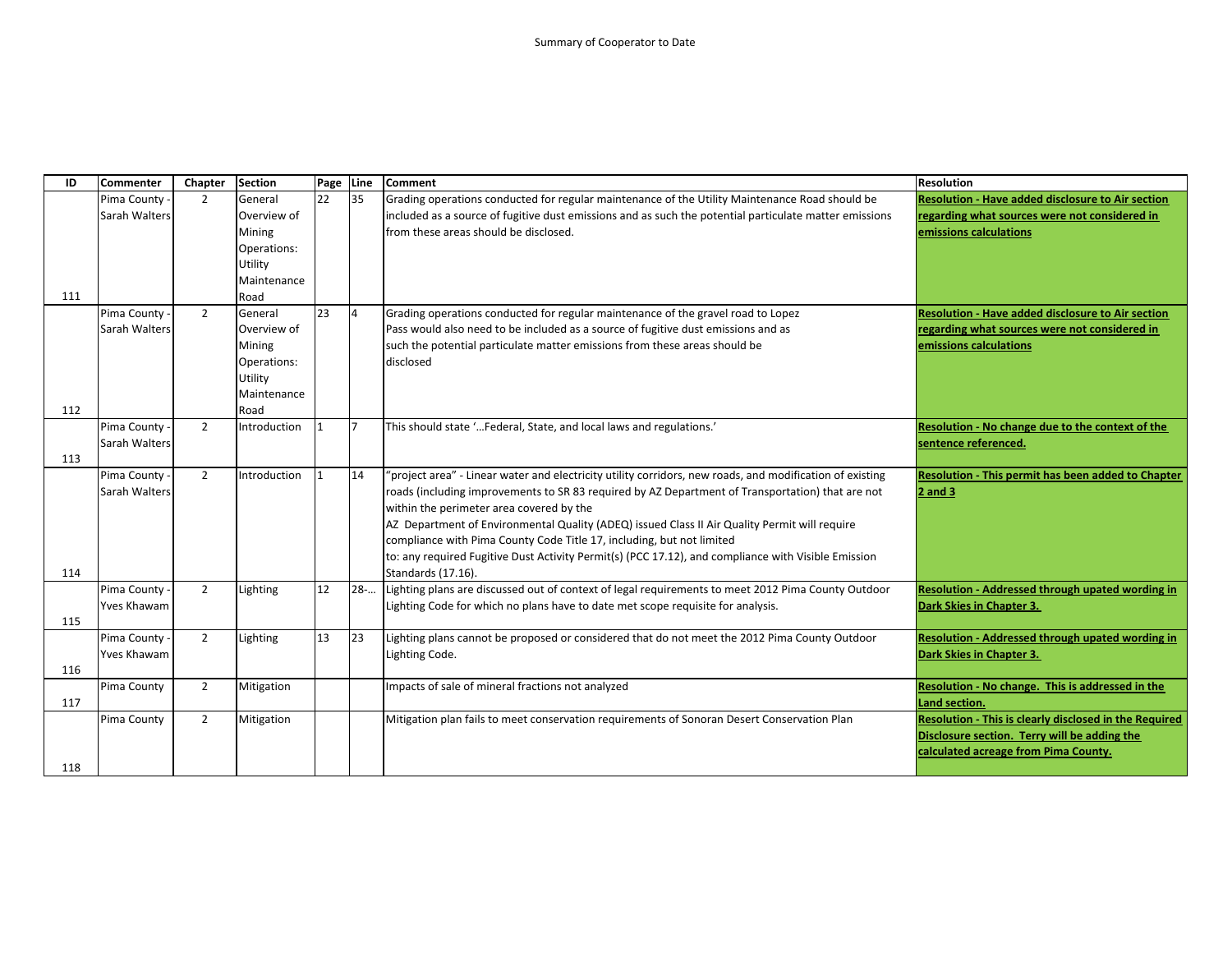| ID         | <b>Commenter</b>        | Chapter        | <b>Section</b>                  | Page Line |             | <b>Comment</b>                                                                                                                                                                                                                                                                                                                                                                                                                                                                                                                                                                                                                                                                                                                                                                                                                                                                                                                                                                                                                                                                                                                                                                               | <b>Resolution</b>                                                                                                                                                                                                                                                                                                                                                                                                                                                                                                                                         |
|------------|-------------------------|----------------|---------------------------------|-----------|-------------|----------------------------------------------------------------------------------------------------------------------------------------------------------------------------------------------------------------------------------------------------------------------------------------------------------------------------------------------------------------------------------------------------------------------------------------------------------------------------------------------------------------------------------------------------------------------------------------------------------------------------------------------------------------------------------------------------------------------------------------------------------------------------------------------------------------------------------------------------------------------------------------------------------------------------------------------------------------------------------------------------------------------------------------------------------------------------------------------------------------------------------------------------------------------------------------------|-----------------------------------------------------------------------------------------------------------------------------------------------------------------------------------------------------------------------------------------------------------------------------------------------------------------------------------------------------------------------------------------------------------------------------------------------------------------------------------------------------------------------------------------------------------|
|            | Pima County             | $\overline{2}$ | Mitigation                      |           |             | \$2 million Cienega Creek fund is inadequate                                                                                                                                                                                                                                                                                                                                                                                                                                                                                                                                                                                                                                                                                                                                                                                                                                                                                                                                                                                                                                                                                                                                                 | <b>Resolution - All mitigation and monitoring</b><br>comments have been reviewed and considered by<br>the Forest Supervisor. Some modifications have<br>been made to Appendix B based on cooperator<br>input and decisions from the Forest Supervisor.<br>This includes comments requesting detailed<br>contingency plans or management actions to be<br>tied to mitigation or monitoring measures. In most<br>cases, it is not appropriate to presuppose a remedy<br>before having monitoring data that defines the<br>issue or problem to be addressed. |
| 119        |                         |                |                                 |           |             |                                                                                                                                                                                                                                                                                                                                                                                                                                                                                                                                                                                                                                                                                                                                                                                                                                                                                                                                                                                                                                                                                                                                                                                              |                                                                                                                                                                                                                                                                                                                                                                                                                                                                                                                                                           |
| 120        | Pima County             | $\overline{2}$ | Mitigation                      |           |             | Forbidding pumping of well along Cienega Creek should be a mitigation measure                                                                                                                                                                                                                                                                                                                                                                                                                                                                                                                                                                                                                                                                                                                                                                                                                                                                                                                                                                                                                                                                                                                | <b>Resolution - This is already part of the mitigation</b><br>included in Appendix B.                                                                                                                                                                                                                                                                                                                                                                                                                                                                     |
| 121        | <b>TON</b>              | $\overline{2}$ | Mitigation and 66<br>Monitoring |           | $11_1$<br>8 | Discussion of mitigation and monitoring for different effects inconsistent, sometimes omitting cultural<br>resources.                                                                                                                                                                                                                                                                                                                                                                                                                                                                                                                                                                                                                                                                                                                                                                                                                                                                                                                                                                                                                                                                        | Resolution - Statement of opinion or fact. No<br>actionable comment. No changes needed.                                                                                                                                                                                                                                                                                                                                                                                                                                                                   |
|            | <b>TON</b>              | $\overline{2}$ | Mitigation and 68<br>Monitoring |           |             | 14-28 Tribes not included in Task Force.                                                                                                                                                                                                                                                                                                                                                                                                                                                                                                                                                                                                                                                                                                                                                                                                                                                                                                                                                                                                                                                                                                                                                     | <b>Resolution - All mitigation and monitoring</b><br>comments have been reviewed and considered by<br>the Forest Supervisor. Some modifications have<br>been made to Appendix B based on cooperator<br>input and decisions from the Forest Supervisor.<br>This includes comments requesting detailed<br>contingency plans or management actions to be<br>tied to mitigation or monitoring measures. In most<br>cases, it is not appropriate to presuppose a remedy<br>before having monitoring data that defines the<br>issue or problem to be addressed. |
| 122<br>123 | Pima County<br>Loy Neff | $\overline{2}$ | Mitigation and 66<br>Monitoring |           | 8           | 11_1 General comment: The document combines mitigation and monitoring discussions for all types of<br>effects, including environmental and cultural, which is unclear and does not make distinctions to allow a<br>clear separation of the different categories of effects. The initial discussion appears to omit<br>consideration of cultural resources and focuses on environmental effects. Cultural resources mitigation<br>measures should be listed.<br>The discussion switches between environmental and cultural resources, or omits cultural resources,<br>resulting in confusion and an overall lack of clarity.<br>The discussion needs to be restructured to distinguish between the two categories of mitigation and<br>monitoring, with a section on cultural resources and an environmental section. The Monitoring section<br>includes cultural resources, but the distinctions between environmental and cultural categories of effect,<br>and consequent mitigation and monitoring need to be clarified.<br>On P. 68, lines 14-20, cultural resources are included in the discussion of the MOA, but the previous<br>section remains confusing and needs to be clarified. | <b>Resolution - These suggestions are on organization</b><br>of the mitigation/monitoring section. These were<br>reviewed but no changes to be made.                                                                                                                                                                                                                                                                                                                                                                                                      |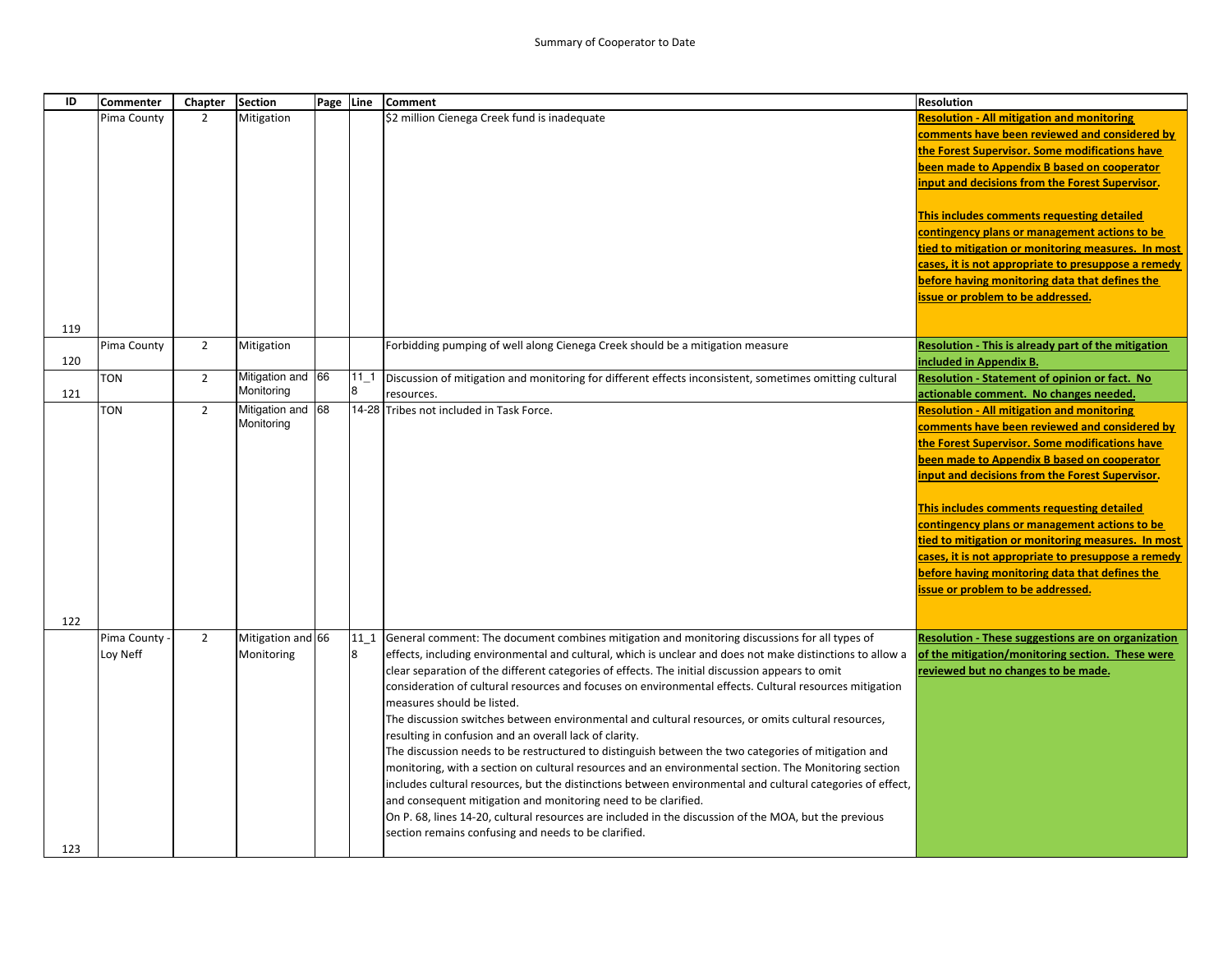| ID  | <b>Commenter</b> | Chapter        | <b>Section</b>    | Page Line |              | <b>Comment</b>                                                                                                                                            | <b>Resolution</b>                                   |
|-----|------------------|----------------|-------------------|-----------|--------------|-----------------------------------------------------------------------------------------------------------------------------------------------------------|-----------------------------------------------------|
|     | Pima County -    | $\overline{2}$ | Mitigation and 68 |           | 29           | Along with the monitoring results the following should also be included in the                                                                            | Resolution - The PC air permit has been added to    |
|     | Sarah Walters    |                | Monitoring-       |           |              | quarterly and annual report in order to relay to the Forest Service any contributions                                                                     | both Chapter 3 and Chapter 2.                       |
|     |                  |                | Evaluation        |           |              | from the mine (including pre-mining activities) to air pollution within Pima County:                                                                      |                                                     |
|     |                  |                | and               |           |              | permit deviations, excess emissions, deficiencies, and/or enforcement actions                                                                             |                                                     |
|     |                  |                | Reporting         |           |              | associated with the ADEQ Class II Air Quality Permit; deficiencies, and/or                                                                                |                                                     |
|     |                  |                |                   |           |              | enforcement actions associated with the PDEQ Fugitive Dust Activity Permit(s);                                                                            |                                                     |
|     |                  |                |                   |           |              | and deficiencies, and/or enforcement actions related to PCC Title 17 including, but                                                                       |                                                     |
|     |                  |                |                   |           |              | not limited to Visible Emission Standards. This would be especially significant for                                                                       |                                                     |
|     |                  |                |                   |           |              | events related to non-compliance with requirements set forth in the Mitigation and                                                                        |                                                     |
| 124 |                  |                |                   |           |              | Monitoring Plan.                                                                                                                                          |                                                     |
|     | Pima County      | $\overline{2}$ | Mitigation and 68 |           |              | 14-28 Tribes are not included in the "Task Force" identified to assist in monitoring.                                                                     | <b>Resolution - All mitigation and monitoring</b>   |
|     | Loy Neff         |                | Monitoring:       |           |              | Correct this to identify the Tribes with responsibility to assist with monitoring                                                                         | comments have been reviewed and considered by       |
|     |                  |                | Evaluation        |           |              | programs. Make distinction between environmental, cultural, and other monitoring                                                                          | the Forest Supervisor. Some modifications have      |
|     |                  |                | and               |           |              | programs.                                                                                                                                                 | been made to Appendix B based on cooperator         |
|     |                  |                | Reporting         |           |              |                                                                                                                                                           | input and decisions from the Forest Supervisor.     |
|     |                  |                |                   |           |              |                                                                                                                                                           | This includes comments requesting detailed          |
|     |                  |                |                   |           |              |                                                                                                                                                           | contingency plans or management actions to be       |
|     |                  |                |                   |           |              |                                                                                                                                                           | tied to mitigation or monitoring measures. In most  |
|     |                  |                |                   |           |              |                                                                                                                                                           | cases, it is not appropriate to presuppose a remedy |
|     |                  |                |                   |           |              |                                                                                                                                                           | before having monitoring data that defines the      |
|     |                  |                |                   |           |              |                                                                                                                                                           | issue or problem to be addressed.                   |
|     |                  |                |                   |           |              |                                                                                                                                                           |                                                     |
| 125 |                  |                |                   |           |              |                                                                                                                                                           |                                                     |
|     | Rosemont -       | $\overline{2}$ | Permits           |           |              | Rosemont position is that O.L.C is not required. Rosemont position is that Floodplain regs aren't                                                         | Resolution - Addressed through upated wording in    |
| 126 | Kathy            |                |                   |           |              | required except for pipeline                                                                                                                              | Dark Skies in Chapter 3.                            |
|     | Pima County      | $\overline{2}$ | Permits and       | 31        | Table        | ARS45-2711 should be included as an applicable state requirement. This statute requires the ADWR                                                          | Resolution - Comment not factually correct. This    |
|     | Chavez           |                | Authorizations    |           | $\mathbf{a}$ | director to conduct a hydrologic analysis of well impacts from                                                                                            | requirement was already analyzed in GW Quantity.    |
|     |                  |                |                   |           | State        | nonexempt wells that may impact the Tohono O'Odham Nation. If the projected withdrawal from the                                                           | The comment mistates the pumping impacts            |
|     |                  |                |                   |           | Permi        | initial five-year period of withdrawal will cause a water level decline of ten feet or more at any point on                                               | contained in the FEIS. No actionable comment.       |
|     |                  |                |                   |           | t or         | the exterior boundaries of the                                                                                                                            |                                                     |
|     |                  |                |                   |           | Auth         | reservation, the application shall be denied. The estimated drawdown attributable to pumping will be up                                                   |                                                     |
|     |                  |                |                   |           | orizat       | to 70 feet impacting an area of 3 to 4 miles from the pumping                                                                                             |                                                     |
|     |                  |                |                   |           | ion          | center This drawdown will reach into the San Xavier District and the impacts to the Tohono O'Odham                                                        |                                                     |
| 127 |                  |                |                   |           |              | Settlement Agreement should be addressed                                                                                                                  |                                                     |
|     | Pima County      | $\overline{2}$ | Permits and       | 31        | Table        | Table 3 does not list the need for a water recovery permit from ADWR. A recovery permit is required if                                                    | Resolution - This has been added to Chapter 2 and   |
|     | Chavez           |                | Authorizations    |           | $\mathbf{a}$ | Rosemont will be recovering stored CAP water from the Sahuarita well fields. The 2007 MOP (page 43)                                                       | Chapter 3.                                          |
|     |                  |                |                   |           | State        | states that Rosemont has the                                                                                                                              |                                                     |
|     |                  |                |                   |           | Permi        | option of modifying the ME permits wells to allow them to operate as recovery wells. If Rosemont is not                                                   |                                                     |
|     |                  |                |                   |           | t or         | planning to recover its stored water this should be made explicit in the FEIS and Rosemont should                                                         |                                                     |
|     |                  |                |                   |           | Auth         | disclose what it plans to do with its long term storage credits. Selling or trading them to others who will                                               |                                                     |
|     |                  |                |                   |           | orizat       | recover them elsewhere in the TAMA will be a connected action and the impacts should be considered.                                                       |                                                     |
|     |                  |                |                   |           | ion          |                                                                                                                                                           |                                                     |
| 128 |                  |                |                   |           |              |                                                                                                                                                           |                                                     |
|     | Pima County -    | $\overline{2}$ | Permits and       | 81        |              | The FEIS notes 22 alternatives were evaluated, but the Review of Alternative Water Sources-Revised; SRK Resolution - No change. There are 22 items listed |                                                     |
|     | Chavez           |                | Authorizations    |           |              | Consulting (Stone, 2011) reviewed 19.                                                                                                                     | that were considered by the IDT.                    |
| 129 |                  |                |                   |           |              |                                                                                                                                                           |                                                     |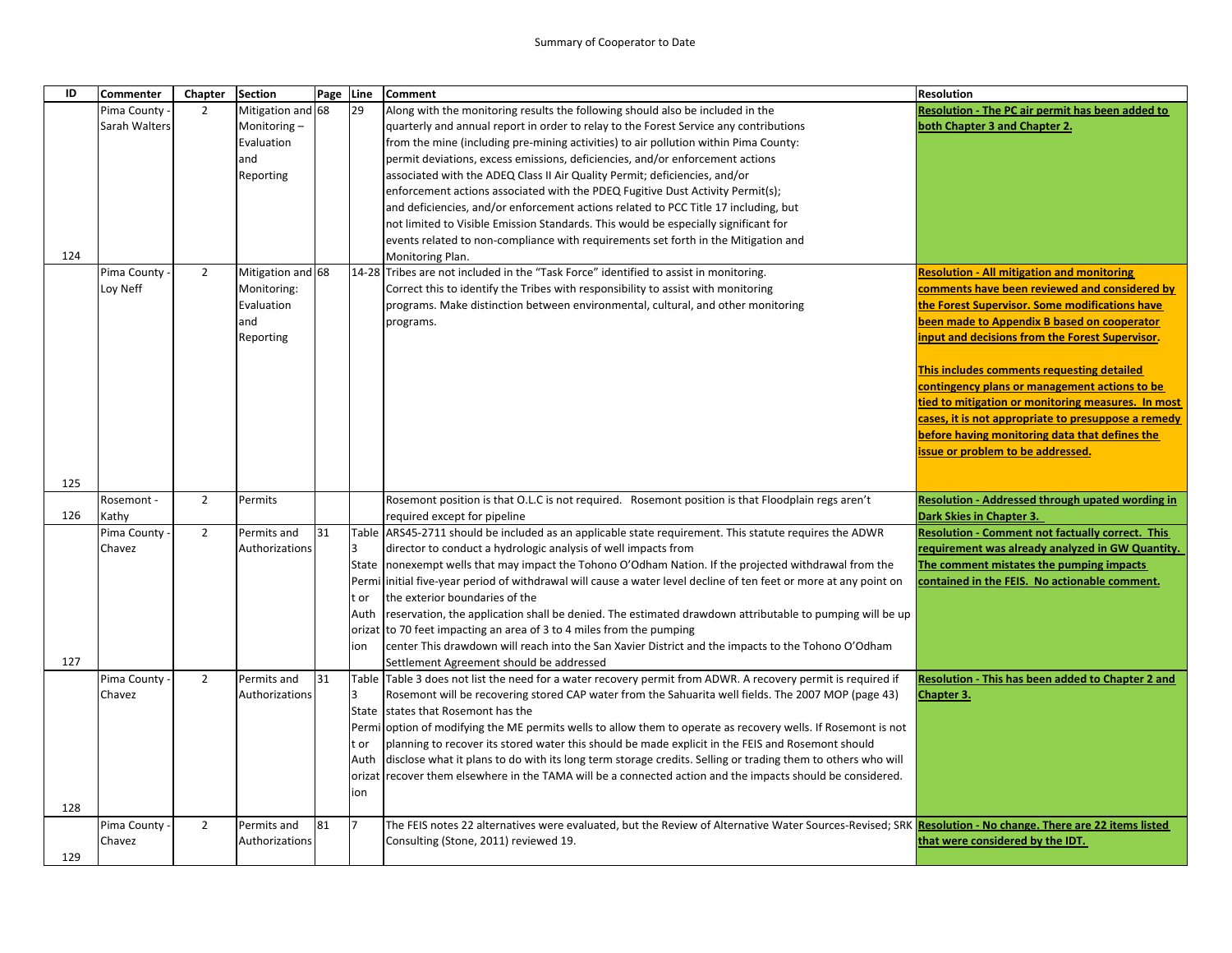| ID  | <b>Commenter</b> | Chapter        | <b>Section</b> | Page Line |      | <b>Comment</b>                                                                                                                                                     | <b>Resolution</b>                                         |
|-----|------------------|----------------|----------------|-----------|------|--------------------------------------------------------------------------------------------------------------------------------------------------------------------|-----------------------------------------------------------|
|     | Pima County -    | $\overline{2}$ | Permits and    | 30        | 10   | Table 3 - ADEQ does not have jurisdiction for 'Air Activity Permit' outside the                                                                                    | <b>Resolution - This permit has been added to Chapter</b> |
|     | Sarah Walters    |                | Authorizations |           |      | footprint of the mine site; Pima County Department of Environmental Quality would                                                                                  | $2$ and $3$                                               |
|     |                  |                |                |           |      | have jurisdiction over Fugitive Dust Activity Permits for activities such as earth                                                                                 |                                                           |
|     |                  |                |                |           |      | moving, trenching, road building, blasting, etc. for any areas outside the actual                                                                                  |                                                           |
|     |                  |                |                |           |      | boundary of the planned mine site. Any peripheral roads (such as the Utility                                                                                       |                                                           |
|     |                  |                |                |           |      | Maintenance Road and similar off-site roads), trenching, etc. will require                                                                                         |                                                           |
|     |                  |                |                |           |      | compliance with Pima County Code Title 17, including, but not limited to: any                                                                                      |                                                           |
|     |                  |                |                |           |      | required Fugitive Dust Activity Permit(s) (PCC 17.12), and compliance with Visible                                                                                 |                                                           |
|     |                  |                |                |           |      | Emission Standards (17.16). This would need to be added to Table 3, on Page 32                                                                                     |                                                           |
|     |                  |                |                |           |      | under Pima County and add Pima County Department of Environmental Quality -                                                                                        |                                                           |
| 130 |                  |                |                |           |      | Air Quality Fugitive Dust Activity Permit(s).                                                                                                                      |                                                           |
|     | Pima County      | $\overline{2}$ | Permits and    |           |      | 30-32 Table Table 3, Pima County Section: This section lists the Pima County right of way permit incorrectly.                                                      | <b>Resolution - changes made to text</b>                  |
|     | Loy Neff         |                | Authorizations |           | 3    | Identify as, Pima County DOT Right of Way Use Permit. Also note that the permit is subject to Pima                                                                 |                                                           |
|     |                  |                |                |           |      | County cultural resources requirements and that other ground disturbances on County lands are subject                                                              |                                                           |
|     |                  |                |                |           |      | to County cultural resources requirements.                                                                                                                         |                                                           |
| 131 |                  |                |                |           |      |                                                                                                                                                                    |                                                           |
|     | Pima County      | $\overline{2}$ | Postclosure    | 69        | 12 1 | The life of the mine phasing for the action alternatives include a final reclamation and closure phase (3)                                                         | <b>Resolution - No change. Text reviewed and</b>          |
|     | Neva             |                | Monitoring     |           | l3   | years). Will the postclosure monitoring be included in the final reclamation phase? As yet, the                                                                    | determined to need no change.                             |
|     | Connolly         |                |                |           |      | postclosure monitoring period has not been determinedwill it be less than or equal to the 3 years in                                                               |                                                           |
|     |                  |                |                |           |      | the final phase, or will the final reclamation phase be extended to allow for over 3 years of postclosure                                                          |                                                           |
|     |                  |                |                |           |      | monitoring? It is likely there will be a need for more than 3 years of postclosure monitoring.                                                                     |                                                           |
| 132 |                  |                |                |           |      |                                                                                                                                                                    |                                                           |
|     | <b>TON</b>       | $\overline{2}$ | Reclamation    | 28        |      | Closure must consider impacts to cultural sites.                                                                                                                   | Resolution - No change. This has to do with bonding       |
|     |                  |                | and Closure    |           |      |                                                                                                                                                                    | covering stablization of cultural sites, which the        |
|     |                  |                |                |           |      |                                                                                                                                                                    | Forest has agreed would be included. However the          |
|     |                  |                |                |           |      |                                                                                                                                                                    | text referenced has to do with the reclamation and        |
|     |                  |                |                |           |      |                                                                                                                                                                    | clsoure plan. This issue is addressed in the ROD.         |
| 133 |                  |                |                |           |      |                                                                                                                                                                    |                                                           |
|     | Pima County      | $\overline{2}$ | Reclamation    | 28        |      | 13-31 The discussion needs to include a general statement that any new ground disturbance from closure must <b>Resolution - No change. The cited location is a</b> |                                                           |
|     | Loy Neff         |                | and            |           |      | consider and mitigate effects on Historic Properties.                                                                                                              | description of the contents of the reclamation and        |
|     |                  |                | Closure        |           |      |                                                                                                                                                                    | closure plan. Discussion of impacts is contained in       |
|     |                  |                |                |           |      |                                                                                                                                                                    | Chapter 3. In addition, disturbance during                |
|     |                  |                |                |           |      |                                                                                                                                                                    | reclamation and closure is anticipated to be limited      |
|     |                  |                |                |           |      |                                                                                                                                                                    | to area that were previously disturbed. If any new        |
|     |                  |                |                |           |      |                                                                                                                                                                    | areas of disturbance are necessary, they are not          |
|     |                  |                |                |           |      |                                                                                                                                                                    | currently known and would have to be addressed            |
|     |                  |                |                |           |      |                                                                                                                                                                    | through environmental compliance at that time.            |
|     |                  |                |                |           |      |                                                                                                                                                                    |                                                           |
|     |                  |                |                |           |      |                                                                                                                                                                    |                                                           |
|     |                  |                |                |           |      |                                                                                                                                                                    |                                                           |
|     |                  |                |                |           |      |                                                                                                                                                                    |                                                           |
| 134 |                  |                |                |           |      |                                                                                                                                                                    |                                                           |
|     | Pima County      | $\overline{2}$ | Reclamation    | 70-71 N/A |      | It is unclear whether the bonding for the revegetation and contouring will be placed in the Forest Service Resolution - The Financial Assurance section has        |                                                           |
|     | Neva             |                | <b>Bond</b>    |           |      | bond, State Mining bond, or CWA bond.                                                                                                                              | been expanded.                                            |
| 135 | Connolly         |                |                |           |      |                                                                                                                                                                    |                                                           |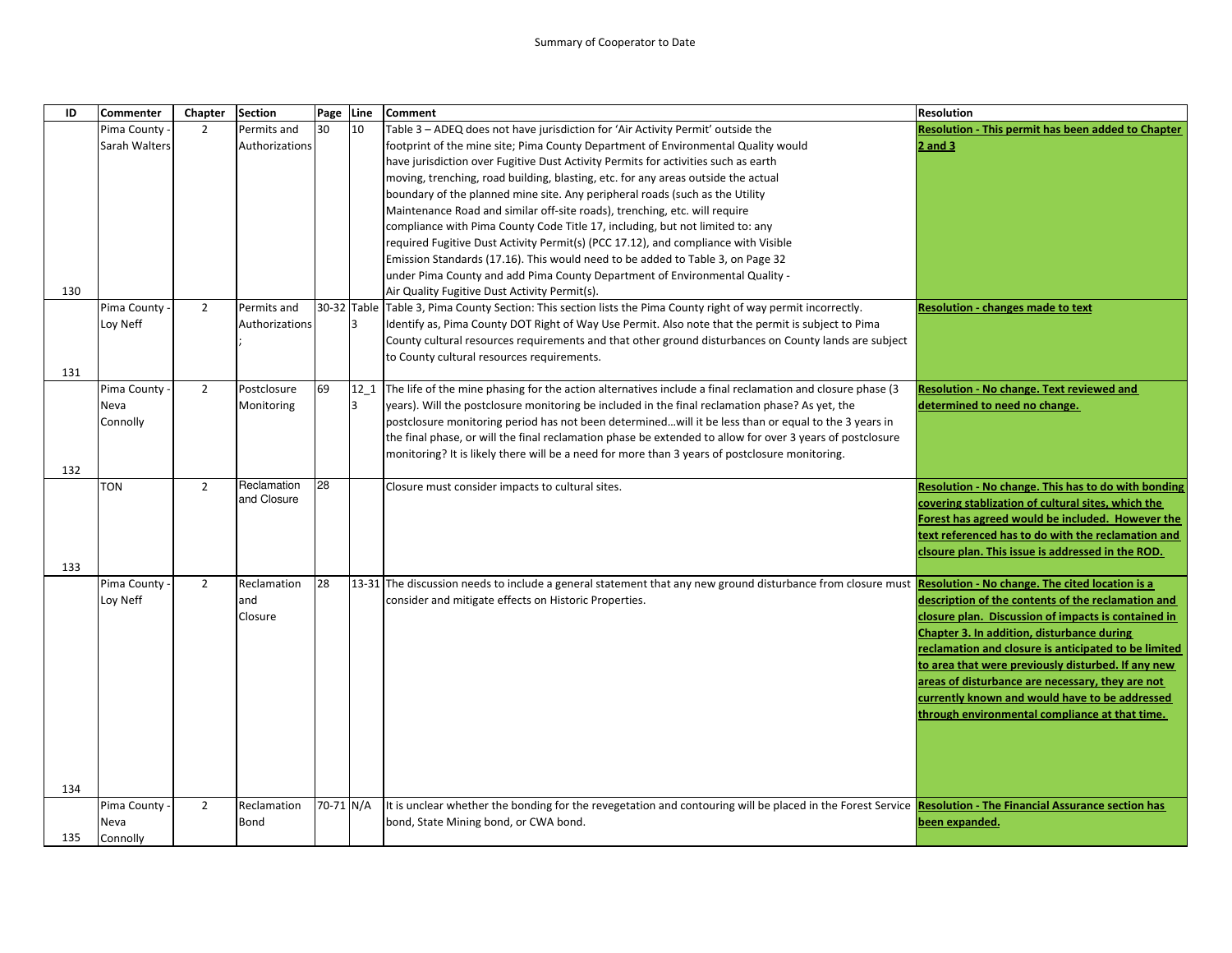| ID  | <b>Commenter</b> | Chapter        | <b>Section</b> | Page Line      |    | <b>Comment</b>                                                                                                  | <b>Resolution</b>                                    |
|-----|------------------|----------------|----------------|----------------|----|-----------------------------------------------------------------------------------------------------------------|------------------------------------------------------|
|     | Pima County -    | $\overline{2}$ | Reclamation    | 28             | 1  | Any demolition of mine buildings and other structures would need to comply with                                 | Resolution - This does not belong in Chatper 2. It   |
|     | Sarah Walters    |                | and Closure    |                |    | Federal Asbestos National Emissions Standards for Hazardous Air Pollutant                                       | belongs in Air. NESHAP is already included in the    |
| 136 |                  |                |                |                |    | (NESHAP) requirements.                                                                                          | list of authorities.                                 |
|     | Pima County -    | $\overline{2}$ | Removal        | $\Delta$       |    | 31-34 The Forest Service response to both partial and complete waste rock pit backfill is: "Because of the      | Resolution - Statement of fact or opinion. No action |
|     | RWRD - Staff     |                | of Heap        |                |    | extended environmental impacts, financial implications, and                                                     | needed. Disagreement with basic premise; current     |
|     |                  |                | Leach          |                |    | safety issues the responsible official has determined that complete (or partial) waste rock pit backfill is     | approach appropriate and reasonable.                 |
|     |                  |                | Facility       |                |    | not technically feasible." 1) The Forest Service created the Barrel Alternative because it is an approach       |                                                      |
|     |                  |                | from           |                |    | that shifts the footprint of mine waste facilities in a way that certain land use areas are not affected. The   |                                                      |
|     |                  |                | Barrel         |                |    | EIS states, "The forest supervisor has chosen the Barrel Alternative to be the preferred                        |                                                      |
|     |                  |                | Alternati      |                |    | alternative." Factors influencing the decision include preservation of resource values in McCleary              |                                                      |
|     |                  |                | ve             |                |    | Canyon, including recreation, riparian areas, and wildlife species habitat and movement corridors, as           |                                                      |
|     |                  |                |                |                |    | well as avoidance                                                                                               |                                                      |
|     |                  |                |                |                |    | of waters of the United States and cultural sites in McCleary Canyon and other areas. Backfill of the pit is    |                                                      |
|     |                  |                |                |                |    | an approach that has a profoundly different reduction in the surface footprint of mine waste facilities. 2)     |                                                      |
|     |                  |                |                |                |    | Backfill of the pit is an approach that has a profoundly reduced visual                                         |                                                      |
|     |                  |                |                |                |    | impact and offers opportunity for recovering much of the natural landform after temporary waste rock            |                                                      |
|     |                  |                |                |                |    | storage is eliminated from the surface at closure. 3) Backfill of the pit is technically practicable and may    |                                                      |
| 137 |                  |                |                |                |    | be economically feasible, since it has been practiced at other mine sites. This closure                         |                                                      |
|     | Pima County      | $\overline{2}$ | Removal        | $\overline{4}$ |    | [31-34 4] Identifying the option of partial pit backfill as a mitigation measure should not preclude using full | Resolution - Statement of fact or opinion. No action |
|     | RWRD - Staff     |                | of Heap        |                |    | and/or partial backfill to formulate a reasonable alternative. The NEPA process is not so limiting that it      | needed. Disagreement with basic premise; current     |
|     |                  |                | Leach          |                |    | excludes sound technical approaches from being used in whatever manner offers a full range of                   | approach appropriate and reasonable.                 |
|     |                  |                | Facility       |                |    | alternatives and the best options for mitigation. 5) The Forest Service contends that backfilling the pit       |                                                      |
|     |                  |                | from           |                |    | and allowing groundwater to flow through pit material would increase the risk of detrimental impacts to         |                                                      |
|     |                  |                | Barrel         |                |    | groundwater chemistry from potential contaminants in pit lake water. However, if the pit is filled, there       |                                                      |
|     |                  |                | Alternati      |                |    | will never be a pit lake configuration to accumulate contaminated water. Also, literature on pit                |                                                      |
|     |                  |                | ve             |                |    | backfilling notes that one major advantage of filling a mine pit is that oxidation of surrounding wall rock     |                                                      |
|     |                  |                |                |                |    | is kept to a minimum, thereby reducing metal mobility in the environment, including groundwater.                |                                                      |
|     |                  |                |                |                |    | Recommendation: Clearly, extended environmental impacts are more probable with a pit lake compared              |                                                      |
|     |                  |                |                |                |    | to filled pit lake. Therefore the Forest Service should consider other backfill options in more detail,         |                                                      |
|     |                  |                |                |                |    | explore alternatives such as paste backfill, evaluate engineering options to reduce the safety risk, and        |                                                      |
| 138 |                  |                |                |                |    | weigh environmental risks and all impacts required in the EIS process against the cost considerations.          |                                                      |
|     | Pima County      | $\overline{2}$ | Removal        | 5              | 28 | "copper's" at the beginning of the line should be capitalized.                                                  | <b>Resolution - Changed.</b>                         |
|     | Neva             |                | of Heap        |                |    |                                                                                                                 |                                                      |
|     | Connolly         |                | Leach          |                |    |                                                                                                                 |                                                      |
|     |                  |                | Facility       |                |    |                                                                                                                 |                                                      |
|     |                  |                | from           |                |    |                                                                                                                 |                                                      |
|     |                  |                | Barrel         |                |    |                                                                                                                 |                                                      |
|     |                  |                | Alternati      |                |    |                                                                                                                 |                                                      |
| 139 |                  |                | ve             |                |    |                                                                                                                 |                                                      |
|     | Pima County      | $\overline{2}$ | Solid,         | 13             |    | 33-34 Please include the landfill location on the Alternative maps.                                             | Resolution - This is not necessary for the analysis, |
|     | Neva             |                | Hazardous      |                |    |                                                                                                                 | and is premature except for the fact it will be on   |
| 140 | Connolly         |                | Waste          |                |    |                                                                                                                 | private land. No change needed.                      |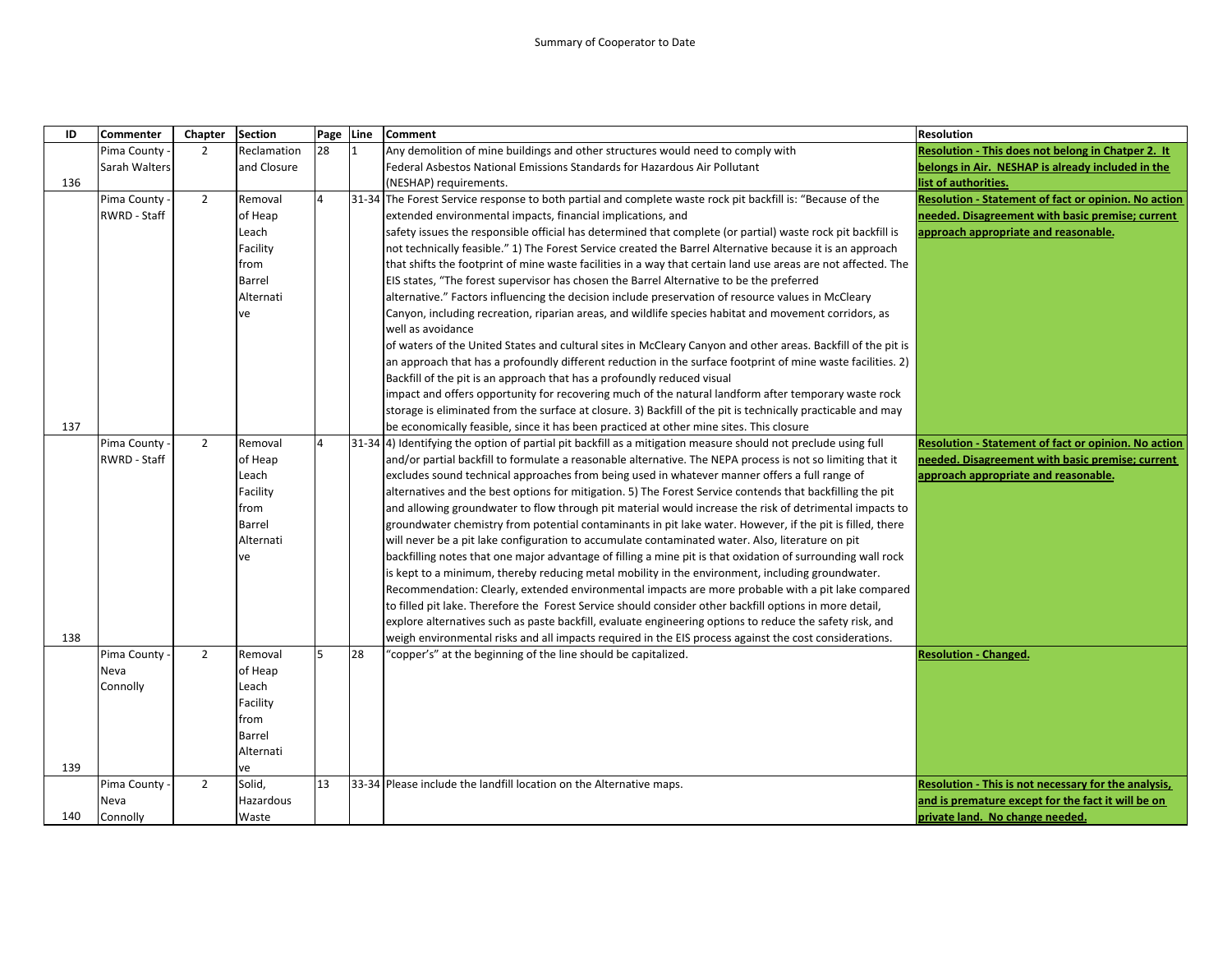| ID  | <b>Commenter</b> | Chapter        | <b>Section</b> | Page | Line  | <b>Comment</b>                                                                                                                                             | <b>Resolution</b>                                  |
|-----|------------------|----------------|----------------|------|-------|------------------------------------------------------------------------------------------------------------------------------------------------------------|----------------------------------------------------|
|     | Pima County      | 2              | Stormwater     | 42   | 4 2 2 | If the Barrel Alternative is not selected it is a major impediment that there is not enough information                                                    | Resolution - Added text describing peer review and |
|     | RWRD - Staff     |                | Controls       |      |       | about the construction of the Central Drain and flow-through                                                                                               | remaining concerns.                                |
|     |                  |                |                |      |       | drains supposed to convey stormwater under the tailings impoundment. It is unclear how tailing                                                             |                                                    |
|     |                  |                |                |      |       | material will be kept out of this engineered drainage way. It is also unclear how it will remain unclogged                                                 |                                                    |
|     |                  |                |                |      |       | during operation and in the post-closure period. The EIS should contain an explanation of how this                                                         |                                                    |
|     |                  |                |                |      |       | drainage system is to remain clear and functioning as intended. Examples of mining facilities that have                                                    |                                                    |
|     |                  |                |                |      |       | used this                                                                                                                                                  |                                                    |
|     |                  |                |                |      |       | technology should be cited in the EIS so that it is clear that the technology is demonstrated. Simply put,                                                 |                                                    |
|     |                  |                |                |      |       | implementation of the proposed Flow-Through Drain System at the proposed Rosemont Copper Mine is                                                           |                                                    |
|     |                  |                |                |      |       | ultimately a Fatal Flaw. The design function of this earthen-material system will cease in the future - it is                                              |                                                    |
|     |                  |                |                |      |       | only a question of when, not if. The EIS should acknowledge that this may adversely impact streams and                                                     |                                                    |
|     |                  |                |                |      |       | the ecosystem downstream of the mine site,                                                                                                                 |                                                    |
|     |                  |                |                |      |       | in Barrel Canyon, Davidson Canyon and likely Cienega Creek. These comments were included in the                                                            |                                                    |
| 141 |                  |                |                |      |       | January 18, 2012 comments to the Forest Service but not adequately addressed in the preliminary FEIS.                                                      |                                                    |
|     | <b>TON</b>       | $\overline{2}$ | Utility        | 23   |       | 21-22 Additional explanation requested regarding "crossing" of Santa Rita Road.                                                                            | Resolution - No change. This information is not    |
|     |                  |                | Maintenance    |      |       |                                                                                                                                                            | currently known, and would be included in any      |
|     |                  |                | Road           |      |       |                                                                                                                                                            | ROW permit applications submitted by RCC to the    |
| 142 |                  |                |                |      |       |                                                                                                                                                            | county.                                            |
|     | Pima County      | $\overline{2}$ | Utility        | 23   |       | 21-22 This section refers to crossing Santa Rita Road; the water line, which "travels under Santa Rita Road,"                                              | Resolution - No change. This information is not    |
|     | Loy Neff         |                | Maintenance    |      |       | and indicates that the utility maintenance road will                                                                                                       | currently known, and would be included in any      |
|     |                  |                | Road           |      |       | intersect Santa Rita Road, which raises the question of access and/or use of Santa Rita Road during                                                        | ROW permit applications submitted by RCC to the    |
|     |                  |                |                |      |       | construction, use, repair & maintenance.                                                                                                                   | county.                                            |
|     |                  |                |                |      |       | The section should explicitly describe the crossing(s) of Santa Rita Road and whether or not access or use                                                 |                                                    |
|     |                  |                |                |      |       | of the road is necessary. Also, there is a reference to Figure 5, which has already been commented on -                                                    |                                                    |
|     |                  |                |                |      |       | does not provide sufficient detail to identify specific relationship between utility                                                                       |                                                    |
|     |                  |                |                |      |       | corridor and County road.                                                                                                                                  |                                                    |
| 143 |                  |                |                |      |       |                                                                                                                                                            |                                                    |
|     | Pima County      | $\overline{2}$ | Water          | 18   | 28    | Rosemont has a Mineral Extraction permit from ADWR for the right to extract and use up to 6,000 acre-                                                      | Resolution - Disagreement with analysis technique, |
|     | Chavez           |                |                |      |       | feet per year of groundwater, but the groundwater models and                                                                                               | but change is not appropriate.                     |
|     |                  |                |                |      |       | the estimated impacts are based on use of 5,400 acre-feet per year for the first eight years and 6,000                                                     |                                                    |
|     |                  |                |                |      |       | acre-feet after. The groundwater models and impacts should be re-evaluated and re-calculated based on The possibility of pumping to occur past 20 years is |                                                    |
|     |                  |                |                |      |       | the use of 6,000 acre-feet, including re-calculation of the drawdown and impact area. The groundwater                                                      | quantitatively analyzed in the GW Quantity section |
|     |                  |                |                |      |       | models are based on a 20-year mine life, but the mine life, as cited in Chapter 1, page 1, line 23 is 24.5 to already.                                     |                                                    |
|     |                  |                |                |      |       | 30 years. The groundwater impacts should be recalculated.                                                                                                  | Regarding the amount of water used, it has to be   |
|     |                  |                |                |      |       |                                                                                                                                                            | based on the most realistic and reasonable pumping |
|     |                  |                |                |      |       |                                                                                                                                                            | that is included in the MPO, not on the permit     |
|     |                  |                |                |      |       |                                                                                                                                                            | condition that may or may not be reached.          |
| 144 |                  |                |                |      |       |                                                                                                                                                            |                                                    |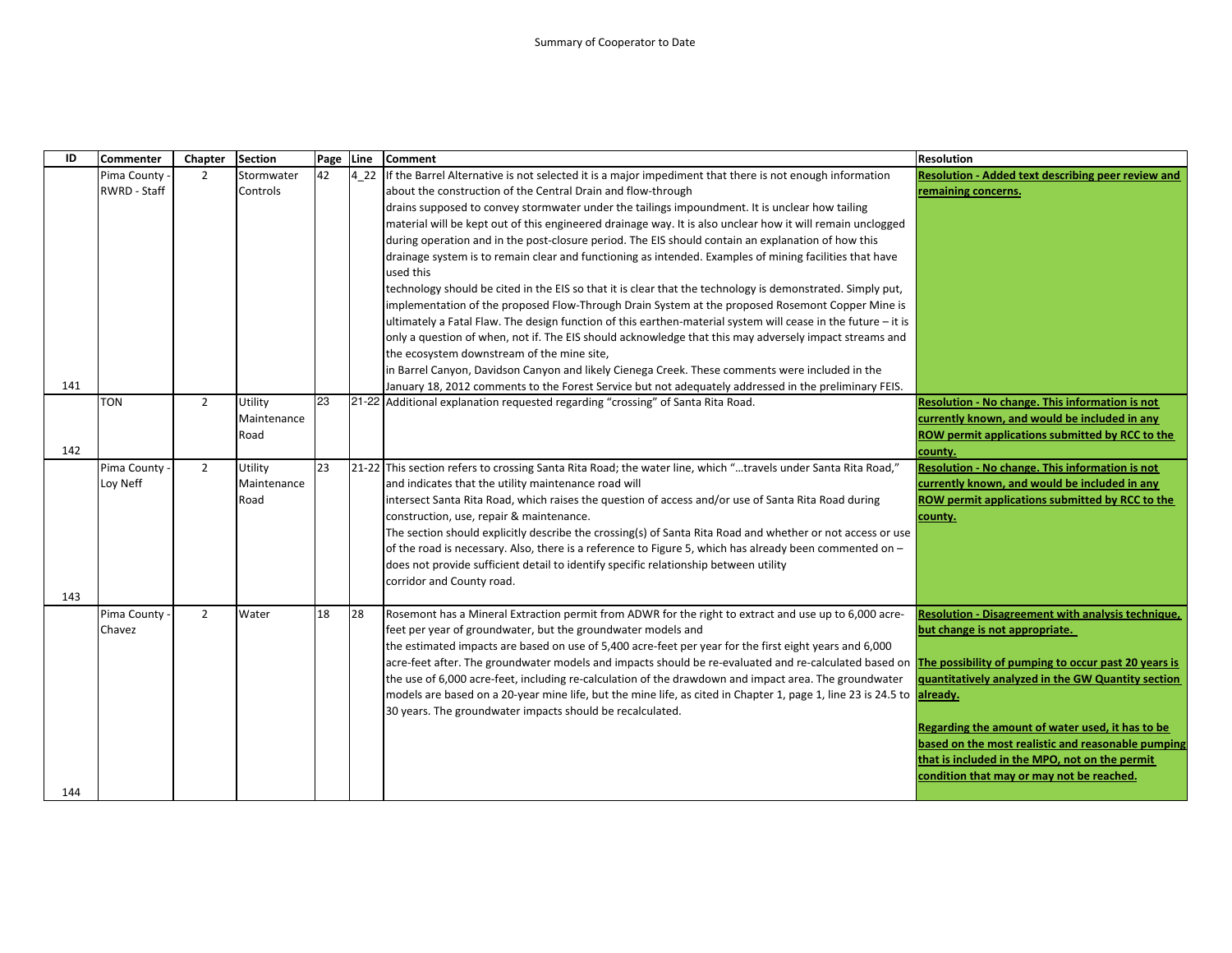| ID  | <b>Commenter</b> | Chapter        | <b>Section</b>   | Page | Line | <b>Comment</b>                                                                                                | <b>Resolution</b>                                        |
|-----|------------------|----------------|------------------|------|------|---------------------------------------------------------------------------------------------------------------|----------------------------------------------------------|
|     | Pima County      | $\overline{2}$ | Water            | 82   | 12   | The FEIS discusses why effluent and brackish water were deemed infeasible, but there is insufficient          | Resolution - additional wording added.                   |
|     | Chavez           |                |                  |      |      | discussion on why the other alternatives were not feasible or were impractical. The FEIS does not             |                                                          |
|     |                  |                |                  |      |      | address the feasibility of CAP direct delivery or recharge and recovery at the proposed CWS CAP delivery      |                                                          |
|     |                  |                |                  |      |      | system (Project Renews) The SRK report found direct delivery of CAP water to be not feasible for the          |                                                          |
|     |                  |                |                  |      |      | following reasons:                                                                                            |                                                          |
|     |                  |                |                  |      |      | . Direct delivery requires construction of a treatment plant and delivery system. But no mention is made      |                                                          |
|     |                  |                |                  |      |      | that ASARCO is successfully using CAP water.                                                                  |                                                          |
|     |                  |                |                  |      |      | . SRK notes that a pipeline would cross private, state and CNF lands and cannot be buried along its           |                                                          |
|     |                  |                |                  |      |      | entire length because of bedrock near the surface.                                                            |                                                          |
|     |                  |                |                  |      |      | However, Augusta is funding a CAP pipeline from the CAP terminus to the CWC recharge site. Rosemont           |                                                          |
|     |                  |                |                  |      |      | is building a pipeline from the Sahuarita well fields to the mine site, demonstrating that construction of    |                                                          |
|     |                  |                |                  |      |      | water delivery infrastructure is feasible                                                                     |                                                          |
|     |                  |                |                  |      |      | . SRK notes limitations to the future use of direct CAP delivery due to drought, declining flows in the       |                                                          |
|     |                  |                |                  |      |      | Colorado River, limited availability of excess CAP water,                                                     |                                                          |
|     |                  |                |                  |      |      | short-term planned CAP system outages and possible system failures. Yet, Rosemont is proposing to             |                                                          |
|     |                  |                |                  |      |      | offset its groundwater pumping by recharging CAP                                                              |                                                          |
|     |                  |                |                  |      |      | water and has applied to ADWR for non-Indian agricultural priority CAP waterthat is being reallocated         |                                                          |
| 145 |                  |                |                  |      |      | SRK notes that direct delivery would require a cistern or reservoir for aboveground water storage and         |                                                          |
|     | Pima County      | $\overline{2}$ | Water Control-21 |      | 18   | exposed to precipitation only during operations." should read, "during the 24.5 to 30 year life of the "      | <b>Resolution - text changed</b>                         |
|     | Neva             |                | Stormwater       |      |      | mine."                                                                                                        |                                                          |
| 146 | Connolly         |                |                  |      |      |                                                                                                               |                                                          |
|     | Pima County      | $\overline{2}$ |                  |      |      | Quote from Myers Review on the DEIS:                                                                          | <b>Resolution - No change. The Forest has previously</b> |
|     | Tom Myers:       |                |                  |      |      | The DEIS treated partial or complete backfilling of the pit as an alternative considered but eliminated       | considered these comments, reviewed the                  |
|     | Hydrologic       |                |                  |      |      | from future study (DEIS, p 84-85). They eliminated backfill because they indicate that "maintaining a         | possibility of vcarious aspects of pit backfill          |
|     | Consultant       |                |                  |      |      | hydrologic sink" would capture any contaminants, which is "an acceptable and                                  | extensively, and decided to eliminate it from            |
|     |                  |                |                  |      |      | desirable condition  should pit water become contaminated" (DEIS, p 85). The FS argues that backfill          | detailed study. The rationale provided in Chapter 2      |
|     |                  |                |                  |      |      | would eliminate the hydraulic sink and increase "the risk of detrimental impacts to groundwater               | and the Project Record are sufficient.                   |
|     |                  |                |                  |      |      | chemistry from potential contaminants in pit lake water" (Id.). Elsewhere in the DEIS, the FS indicates       |                                                          |
|     |                  |                |                  |      |      | that seepage through the waste rock would be relatively clean. With backfill, any potentially acid            |                                                          |
|     |                  |                |                  |      |      | generating (PAG) rock could be segregated and placed above the water level; alternatively, PAG rock           |                                                          |
|     |                  |                |                  |      |      | could be placed very deeply so that it is submerged deeply so that oxidation, if it occurs, ends quickly. If  |                                                          |
|     |                  |                |                  |      |      | seepage through the backfilled waste rock could be a problem, then it can also be a problem dumped on         |                                                          |
|     |                  |                |                  |      |      | the ground surface. Additionally, the DEIS fails to analyze the advantage of backfilling the pit, and that is |                                                          |
|     |                  |                |                  |      |      | vastly decreased drawdown in the watershed and not creating a lake that essentially isolates almost           |                                                          |
| 147 |                  |                |                  |      |      | 96,000 af of water (DEIS, p 291) in a dry desert region that is running low on water supplies. Other          |                                                          |
|     | Rosemont-        | $\overline{2}$ |                  |      |      | Sahuarita License Agreement                                                                                   | Resolution - This has been incorporated into             |
| 148 | Kathy            |                |                  |      |      |                                                                                                               | <b>Appendix B.</b>                                       |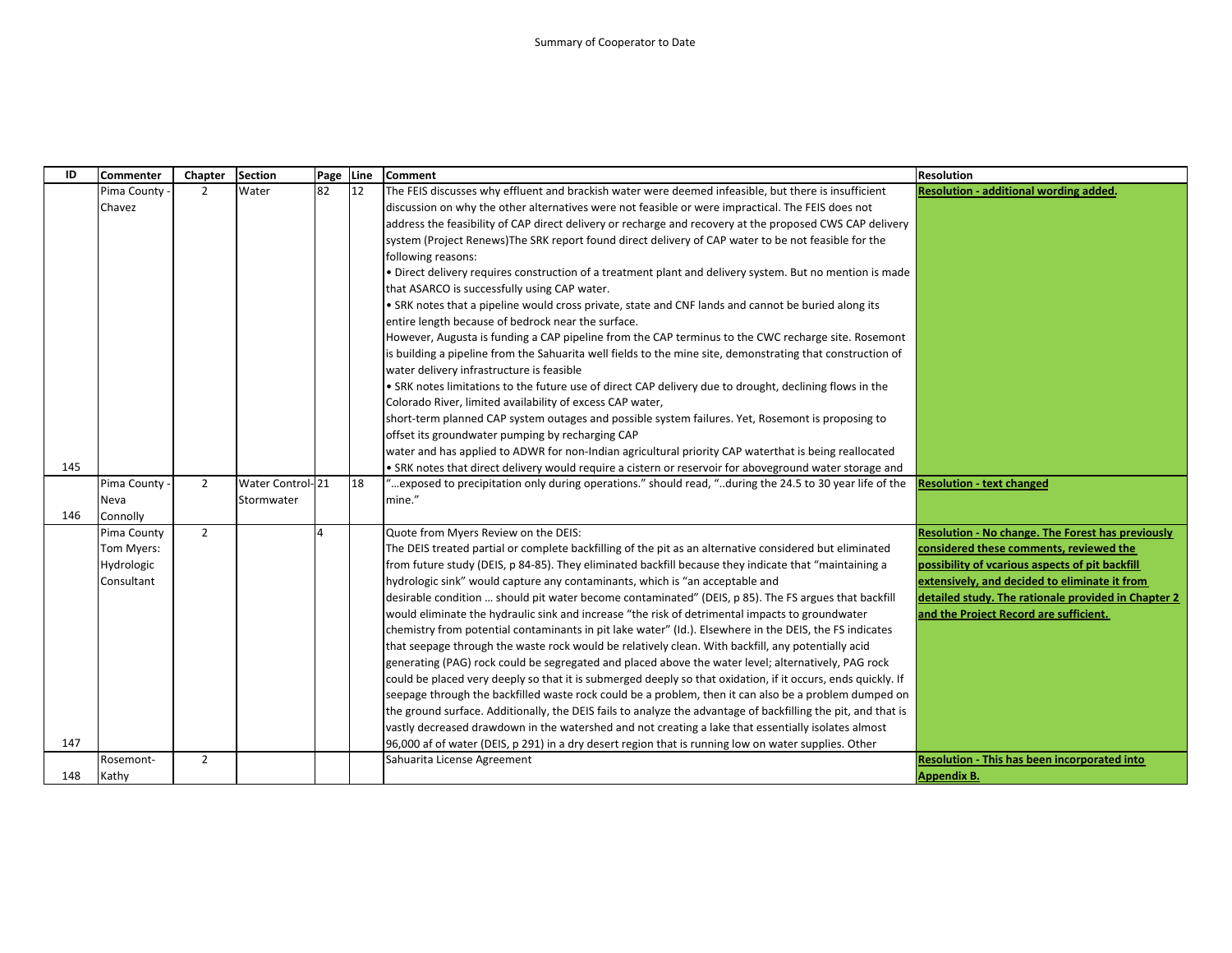| ID  | Commenter           | Chapter        | Section       |     |              | Page Line Comment                                                                                                                                                   | <b>Resolution</b>                                          |
|-----|---------------------|----------------|---------------|-----|--------------|---------------------------------------------------------------------------------------------------------------------------------------------------------------------|------------------------------------------------------------|
|     | Pima County -       | $\mathcal{P}$  |               |     |              | This EIS proposes far higher amounts of land disturbance than does the previous DEIS. Table 7 of the                                                                | <b>Resolution - This comment is not correct. One</b>       |
|     | Julia Fonseca       |                |               |     |              | DEIS documented over 3000 acres of impacts, and Table 8 of the same DEIS mentioned over 4000 acres                                                                  | needs to pay attention to what is being described.         |
|     |                     |                |               |     |              | of impacts for the Barrel Alternative. Now for the same alternative, we are told that impacts may be over <b>DEIS Table 7 adds up to 4,162 but does not include</b> |                                                            |
|     |                     |                |               |     |              | 5000 acres. Why are the total acreages so much higher?                                                                                                              | the utility corridor. DEIS Table 8 is resource-            |
|     |                     |                |               |     |              |                                                                                                                                                                     | specific, and each resource has a different analysis       |
|     |                     |                |               |     |              |                                                                                                                                                                     | area. FEIS Table shows 4,228, and then adds on             |
|     |                     |                |               |     |              |                                                                                                                                                                     | primary access road (226) and utility corridor (889).      |
|     |                     |                |               |     |              |                                                                                                                                                                     | These are not all that different. FEIS is just clearer     |
|     |                     |                |               |     |              |                                                                                                                                                                     | about what is and isn't included than the DEIS. No         |
|     |                     |                |               |     |              |                                                                                                                                                                     | changes needed.                                            |
| 149 |                     |                |               |     |              |                                                                                                                                                                     |                                                            |
|     | Pima County         | $\overline{3}$ |               | 135 | $\vert$ 9    | The level of detail with regards to the impact of the proposed mine on wildlife and plants is insufficient                                                          | <b>Resolution - modified description of GIS habitat</b>    |
|     | <b>Brian Powell</b> |                | <b>Bio</b>    |     |              | and based on generalities. (In this section—and with regards to impact on wildlife—the EIS addressed                                                                | analysis in Affected Environment and                       |
|     |                     |                | (also seeps,  |     |              | vegetation and information about impacts on species as "needs in terms of vegetation types.")                                                                       | <b>Environmental Consequences sections in Biological</b>   |
|     |                     |                | springs, and  |     |              | Vegetation type change is certainly a possibility in some places, but in others it will be a loss of vigor over <b>Resources section in ch 3.</b>                   |                                                            |
|     |                     |                | riparian)     |     |              | the short term and potential loss of species and vegetation structure. These changes                                                                                |                                                            |
|     |                     |                |               |     |              | were not analyzed as part of the EIS.                                                                                                                               |                                                            |
|     |                     |                |               |     |              |                                                                                                                                                                     |                                                            |
| 150 |                     |                |               |     |              |                                                                                                                                                                     |                                                            |
|     | Pima County -       | 3              | <b>AERMOD</b> | 41  | <sub>3</sub> | Rosemont is required to model future pollutant levels and then add the future                                                                                       | <b>Resolution - The Forest specialist has reviewed all</b> |
|     | Eric Betterton      |                | Modeling of   |     |              | pollutant estimates to the existing pollutant levels, i.e. in addition to the current                                                                               | air comments and the section has been changed as           |
|     |                     |                | Compliance    |     |              | "background" levels found in the immediate area. Instead, Rosemont selects the                                                                                      | warranted.                                                 |
|     |                     |                | with NAAQS at |     |              | lowest possible pollutant level, and then adds this "background" level to predicted                                                                                 |                                                            |
|     |                     |                | the Perimeter |     |              | Rosemont emissions. This mistake is made PM and for NO <sub>x</sub> , thus calling into                                                                             |                                                            |
|     |                     |                | fence for the |     |              | question all the air quality model results.                                                                                                                         |                                                            |
|     |                     |                | Action        |     |              | Comments on the Draft EIS previously submitted to PDEQ by Eric Betterton in                                                                                         |                                                            |
|     |                     |                | Alternatives  |     |              | January 2012 that are relevant to this PA-EIS are included and reference the PAFEIS                                                                                 |                                                            |
|     |                     |                |               |     |              | Chapter, Page Number, and Line Number, 'Eric Betterton Comments of Draft                                                                                            |                                                            |
| 151 |                     |                |               |     |              | EIS-12-01-12' PDF attached.                                                                                                                                         |                                                            |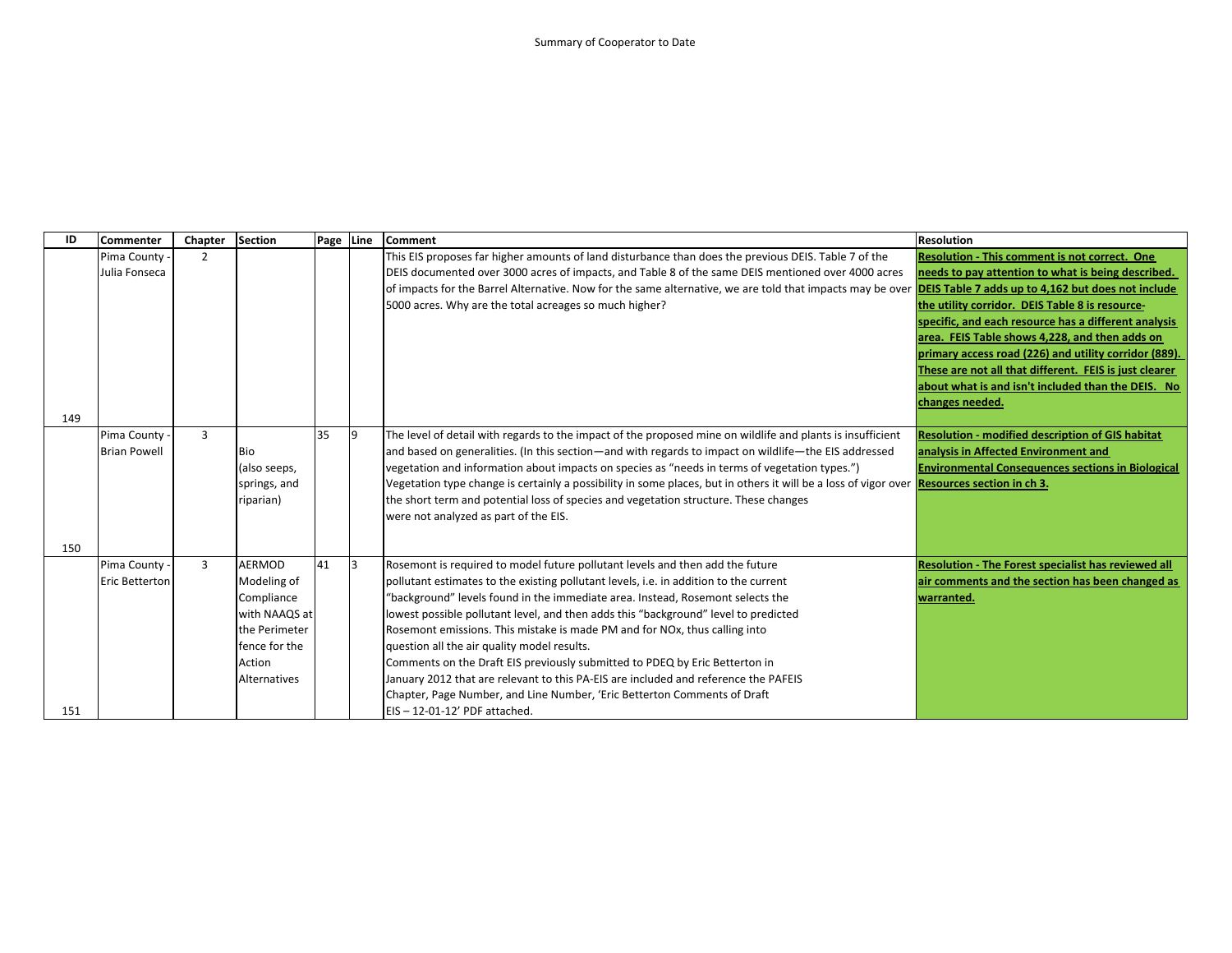| ID  | <b>Commenter</b>      | Chapter        | <b>Section</b>      | Page Line |    | <b>Comment</b>                                                                          | <b>Resolution</b>                                   |
|-----|-----------------------|----------------|---------------------|-----------|----|-----------------------------------------------------------------------------------------|-----------------------------------------------------|
|     | Pima County           | $\overline{3}$ | AERMOD              | 41        | 13 | Rosemont monitored PM10 at the proposed mine site for three years in order to           | Resolution - The Forest specialist has reviewed all |
|     | <b>Eric Betterton</b> |                | Modeling of         |           |    | establish the background level. EPA requires that the average of the highest 24-        | air comments and the section has been changed as    |
|     |                       |                | Compliance          |           |    | hour values recorded during each of three years is to be used as the 24-hour            | warranted.                                          |
|     |                       |                | with NAAQS at       |           |    | maximum PM10 background level.                                                          |                                                     |
|     |                       |                | the Perimeter       |           |    | However, Rosemont ignored its highest observed PM10 value declaring it to be an         | Note that changes in approach have been made        |
|     |                       |                | fence for the       |           |    | anomalously high outlier. Justification for ignoring its own data is erroneous.         | regarding the background PM10 concentrations.       |
|     |                       |                | Action              |           |    | Rosemont's own statistical analysis (a linear regression with a R2 value of unity)      |                                                     |
|     |                       |                | Alternatives        |           |    | shows that the high value is not an outlier. It is clearly a valid member of the        |                                                     |
|     |                       |                |                     |           |    | normal population distribution of natural PM10 observations. The high value may         |                                                     |
|     |                       |                |                     |           |    | not be ignored simply because it will occur only infrequently, any more than one        |                                                     |
|     |                       |                |                     |           |    | ignore the risk of a flood simply because it will occur once every hundred years. To    |                                                     |
|     |                       |                |                     |           |    | reiterate, the high value is a naturally occurring value that is expected to occur      |                                                     |
|     |                       |                |                     |           |    | again and that must be included when calculating the 3-year average background          |                                                     |
|     |                       |                |                     |           |    | PM10.                                                                                   |                                                     |
|     |                       |                |                     |           |    | The National Ambient Air Quality Standard (NAAQS) maximum 24-hour PM10 of               |                                                     |
|     |                       |                |                     |           |    | 150 µg/m3 will be exceeded when the correct average PM10 is added to                    |                                                     |
|     |                       |                |                     |           |    | Rosemont's predicted PM10 emissions (which are erroneously low anyway, see              |                                                     |
|     |                       |                |                     |           |    | above).                                                                                 |                                                     |
|     |                       |                |                     |           |    | The EPA provides no guidance for selecting outliers. Indeed, their guidance makes       |                                                     |
|     |                       |                |                     |           |    | it clear that a high background should be used to provide for a worst case analysis.    |                                                     |
|     |                       |                |                     |           |    | Rosemont may not simply ignore inconvenient observations.                               |                                                     |
|     |                       |                |                     |           |    | Comments on the Draft EIS previously submitted to PDEQ by Eric Betterton in             |                                                     |
|     |                       |                |                     |           |    | January 2012 that are relevant to this PA-EIS are included and reference the PAFEIS     |                                                     |
|     |                       |                |                     |           |    | Chapter, Page Number, and Line Number, 'Eric Betterton Comments of Draft                |                                                     |
| 152 |                       |                |                     |           |    | $EIS - 12-01-12'$ PDF attached.                                                         |                                                     |
|     | Pima County -         | $\overline{3}$ | AERMOD              | 41        | 21 | The statistical analysis to "prove" that the highest measured PM10 value (71.3          | Resolution - The Forest specialist has reviewed all |
|     | <b>Eric Betterton</b> |                | Modeling of         |           |    | $\mu$ g/m3) is an "outlier" is fundamentally flawed. Rosemont suggests that the reading | air comments and the section has been changed as    |
|     |                       |                | Compliance          |           |    | might have been impacted by a regional dust storm, in which case they should            | warranted.                                          |
|     |                       |                | with NAAQS at       |           |    | have analyzed the frequency of regional dust storms, not the frequency of high          |                                                     |
|     |                       |                | the Perimeter       |           |    | readings at their lone PM10 monitor in order to determine the probability of a          | Note that changes in approach have been made        |
|     |                       |                | fence for the       |           |    | recurrence. Indeed, the National Weather Service has stated that the frequency of       | regarding the background PM10 concentrations.       |
|     |                       |                | Action              |           |    | dust storms in Tucson and Phoenix has increased substantially over the past few         |                                                     |
|     |                       |                | <b>Alternatives</b> |           |    | years, and so the "high" PM10 value is likely to be repeated or even exceeded in        |                                                     |
|     |                       |                |                     |           |    | future.                                                                                 |                                                     |
|     |                       |                |                     |           |    | When the Forest Service includes the high value in their analysis they predict that     |                                                     |
|     |                       |                |                     |           |    | the 24-h PM10 exceeds (Proposed Action) or nearly exceeds (Barrel Alternative) the      |                                                     |
|     |                       |                |                     |           |    | NAAQS of 150 µg/m3. Nevertheless, they arbitrarily dismiss this troubling result        |                                                     |
|     |                       |                |                     |           |    | and instead accept a lower modeled value. In other words, they failed to err on the     |                                                     |
|     |                       |                |                     |           |    | side of caution.                                                                        |                                                     |
|     |                       |                |                     |           |    | Please see attached PDF titled '13-07-22 Eric Betterton Comments on ADEQ                |                                                     |
| 153 |                       |                |                     |           |    | Permit Application and Mining Plan Revision Final Draft July 19 2013'                   |                                                     |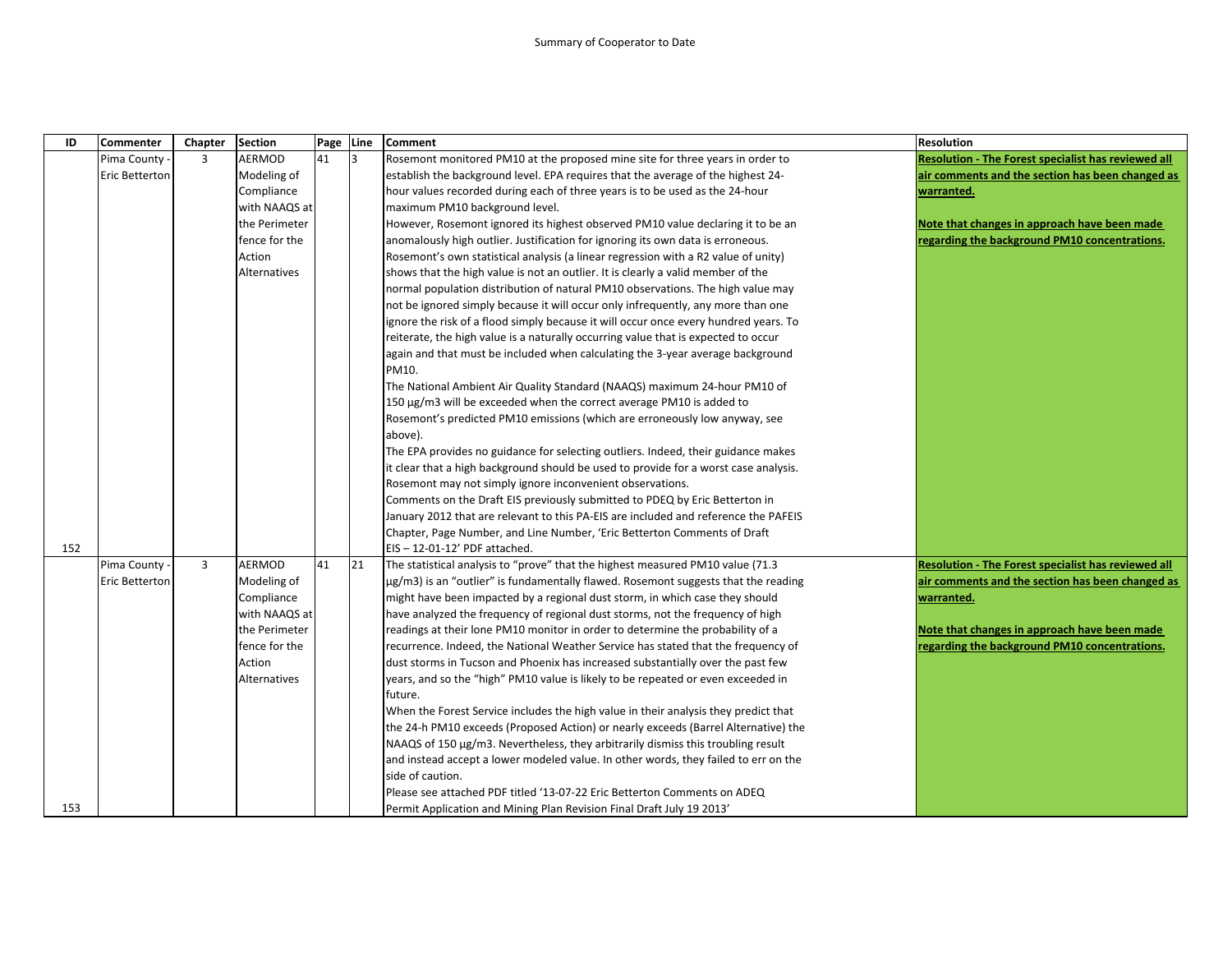| ID  | <b>Commenter</b>      | Chapter        | <b>Section</b>      | Page | Line | Comment                                                                                                                                                           | <b>Resolution</b>                                          |
|-----|-----------------------|----------------|---------------------|------|------|-------------------------------------------------------------------------------------------------------------------------------------------------------------------|------------------------------------------------------------|
|     | Pima County           | 3              | AERMOD              | 41   | 40   | The EPA default value of the crucial NO2/NOx ratio is 0.5. Instead of using this                                                                                  | Resolution - The Forest specialist has reviewed all        |
|     | Eric Betterton        |                | Modeling of         |      |      | value the Forest Service used a ratio of just 0.05, one tenth the recommended                                                                                     | air comments and the section has been changed as           |
|     |                       |                | Compliance          |      |      | value, to demonstrate NAAQS compliance in the AERMOD model. When they use                                                                                         | warranted.                                                 |
|     |                       |                | with NAAQS at       |      |      | a ratio of 0.1, which is still only one fifth the recommended value, their own model                                                                              |                                                            |
|     |                       |                | the Perimeter       |      |      | shows that both the Proposed Action and the Barrel Alternative will exceed the                                                                                    |                                                            |
|     |                       |                | fence for the       |      |      | NAAQS. The Forest Service again accepted the lowest predicted value and failed                                                                                    |                                                            |
|     |                       |                | Action              |      |      | to err on the side of caution.                                                                                                                                    |                                                            |
|     |                       |                | <b>Alternatives</b> |      |      | Please see attached PDF titled '13-07-22 Eric Betterton Comments on ADEQ                                                                                          |                                                            |
|     |                       |                |                     |      |      | Permit Application and Mining Plan Revision Final Draft July 19 2013'                                                                                             |                                                            |
| 154 |                       |                |                     |      |      |                                                                                                                                                                   |                                                            |
|     | Pima County -         | $\overline{3}$ | <b>AERMOD</b>       | 46   | 28   | Not only is Pima County likely to violate the NO2 NAAQS but also the ozone                                                                                        | <b>Resolution - The Forest specialist has reviewed all</b> |
|     | <b>Eric Betterton</b> |                | Modeling of         |      |      | NAAQS. This is because NO2 is a necessary ingredient for ozone formation, and                                                                                     | air comments and the section has been changed as           |
|     |                       |                | Compliance          |      |      | has a significant and complex effect on ambient ozone levels. Recognizing this,                                                                                   | warranted.                                                 |
|     |                       |                | with NAAQS at       |      |      | the Forest Service should have called for the use of a photochemical model to                                                                                     |                                                            |
|     |                       |                | the Perimeter       |      |      | estimate the effects of Rosemont's activities on ambient ozone. The Forest                                                                                        |                                                            |
|     |                       |                | fence for the       |      |      | Service claims that such modeling "is not typically performed" but given the                                                                                      |                                                            |
|     |                       |                | Action              |      |      | potential impacts of increased NO2 a conservative approach to protecting air quality                                                                              |                                                            |
|     |                       |                | Alternatives        |      |      | dictates the use of a photochemical model, especially since more than a million                                                                                   |                                                            |
|     |                       |                |                     |      |      | people live in the air shed.                                                                                                                                      |                                                            |
|     |                       |                |                     |      |      | Please see attached PDF titled '13-07-22 Eric Betterton Comments on ADEQ                                                                                          |                                                            |
| 155 |                       |                |                     |      |      | Permit Application and Mining Plan Revision Final Draft July 19 2013'                                                                                             |                                                            |
|     | Pima County -         | 3              | Affected            | 20   | 11 1 | Impacts to dark skies are listed as "being mitigated to the extent possible, given the mine's need to                                                             | Resolution - No change in this location. This              |
|     | <b>Yves Khawam</b>    |                | Environment         |      | 3    | operate 24 hours a day and safety requirements. Thus this conflict cannot be rectified." Mitigating to the <b>comment does not reference a correct section in</b> |                                                            |
|     |                       |                |                     |      |      | extent possible requires full compliance with the 2012 Pima County Outdoor Lighting Code which is again the EIS. "Affected Environment" is a heading in           |                                                            |
|     |                       |                |                     |      |      | absent from this section. If safety requirements cannot be reconciled with outdoor lighting code                                                                  | every resource section in Chapter 3. The most likely       |
|     |                       |                |                     |      |      | compliance, then the mine should not operate 24 hours a day. 24 hours/day operation is a desire on the                                                            | section is Dark Skies, which was searched for the          |
|     |                       |                |                     |      |      | part of the mine and not a "need".                                                                                                                                | quoted term with no positive results. However,             |
|     |                       |                |                     |      |      |                                                                                                                                                                   | wording will be added to Chapter 2 and Dark Skies          |
|     |                       |                |                     |      |      |                                                                                                                                                                   | noting the difference in positions between RCC and         |
|     |                       |                |                     |      |      |                                                                                                                                                                   | Pima County regarding whether the outdoor lighting         |
|     |                       |                |                     |      |      |                                                                                                                                                                   | code applies or whether state law exempts the              |
|     |                       |                |                     |      |      |                                                                                                                                                                   | project.                                                   |
| 156 |                       |                |                     |      |      |                                                                                                                                                                   |                                                            |
|     | Pima County -         | 3              | Affected            | 63   | 19   | Implementation of an outdoor lighting plan needs to capture that it requires compliance to the 2012                                                               | Resolution - No change in this location. See above         |
|     | Yves Khawam           |                | Environment         |      |      | Pima County Outdoor Lighting Code.                                                                                                                                |                                                            |
| 157 |                       |                |                     |      |      |                                                                                                                                                                   |                                                            |
|     | Pima County -         | $\overline{3}$ | Affected            | 751  | I1   | Implementation of an outdoor lighting plan needs to capture that it requires compliance to the 2012                                                               | Resolution - No change in this location. See above         |
|     | <b>Yves Khawam</b>    |                | Environment         |      |      | Pima County Outdoor Lighting Code.                                                                                                                                |                                                            |
| 158 |                       |                |                     |      |      |                                                                                                                                                                   |                                                            |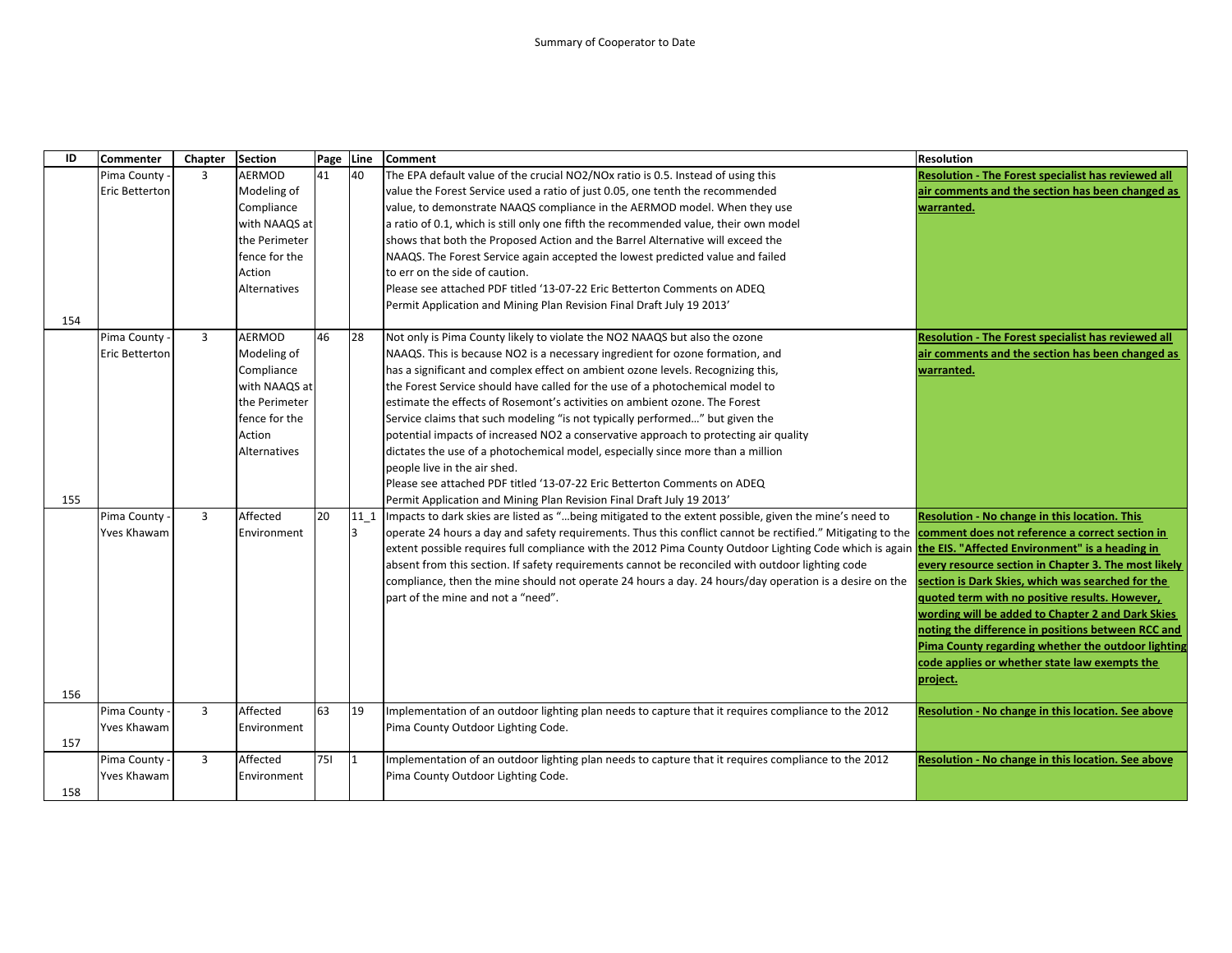| ID  | Commenter            | Chapter        | <b>Section</b>         | Page Line |    | <b>Comment</b>                                                                                                                                                                                               | <b>Resolution</b>                                   |
|-----|----------------------|----------------|------------------------|-----------|----|--------------------------------------------------------------------------------------------------------------------------------------------------------------------------------------------------------------|-----------------------------------------------------|
|     | <b>TON</b>           | 3              | Cultural<br>Resources, | 13        | 35 | Change "nevertheless" to "despite opposition to the project, tribes"                                                                                                                                         | <b>Resolution - text changes made</b>               |
|     |                      |                | Affected               |           |    |                                                                                                                                                                                                              |                                                     |
|     |                      |                | Environment            |           |    |                                                                                                                                                                                                              |                                                     |
|     |                      |                | and                    |           |    |                                                                                                                                                                                                              |                                                     |
|     |                      |                | Environmental          |           |    |                                                                                                                                                                                                              |                                                     |
|     |                      |                | Consequences           |           |    |                                                                                                                                                                                                              |                                                     |
| 159 |                      |                |                        |           |    |                                                                                                                                                                                                              |                                                     |
|     | Rosemont -           | $\overline{3}$ | Air                    | 33        |    | Air permit issued                                                                                                                                                                                            | <b>Resolution - Bullet point deleted</b>            |
| 160 | <b>Melissa Notes</b> |                |                        |           |    |                                                                                                                                                                                                              |                                                     |
|     | <b>USEPA</b>         | $\overline{3}$ | Air                    |           |    | Visibility and nitrogen deposition thresholds exceeded. Need to explore additional mitigation.                                                                                                               | <b>Resolution - All mitigation and monitoring</b>   |
|     |                      |                |                        |           |    | Jim indicated we were out of mitigation opportunities. Suggestions from EPA:                                                                                                                                 | comments have been reviewed and considered by       |
|     |                      |                |                        |           |    | Nitrogen offsets<br>Increase number of Tier IV engines                                                                                                                                                       | the Forest Supervisor. Some modifications have      |
|     |                      |                |                        |           |    |                                                                                                                                                                                                              | been made to Appendix B based on cooperator         |
|     |                      |                |                        |           |    |                                                                                                                                                                                                              | input and decisions from the Forest Supervisor.     |
|     |                      |                |                        |           |    |                                                                                                                                                                                                              | This includes comments requesting detailed          |
|     |                      |                |                        |           |    |                                                                                                                                                                                                              | contingency plans or management actions to be       |
|     |                      |                |                        |           |    |                                                                                                                                                                                                              | tied to mitigation or monitoring measures. In most  |
|     |                      |                |                        |           |    |                                                                                                                                                                                                              | cases, it is not appropriate to presuppose a remedy |
|     |                      |                |                        |           |    |                                                                                                                                                                                                              | before having monitoring data that defines the      |
|     |                      |                |                        |           |    |                                                                                                                                                                                                              | issue or problem to be addressed.                   |
| 161 |                      |                |                        |           |    |                                                                                                                                                                                                              |                                                     |
|     | <b>USEPA</b>         | 3              | Air                    |           |    | Stated that PSD Class II increment is applicable on any project for minor or major source. When pressed,                                                                                                     | <b>Resolution - Comment preliminary and was</b>     |
|     |                      |                |                        |           |    | indicated not strictly required by regulation, but should not be exceeded. Similar to visibility/deposition                                                                                                  | superceded by written comments.                     |
| 162 |                      |                |                        |           |    | thresholds                                                                                                                                                                                                   |                                                     |
|     | <b>EPA</b>           | $\overline{3}$ | Air Quality            | 3         | 20 | The AFEIS states that the revised modeling submitted to ADEQ in July 2012 demonstrates compliance                                                                                                            | Resolution - This has been clarified in the text.   |
|     |                      |                |                        |           |    | with the NAAQS. This is accurate for the purposes of ADEQ's regulatory permit process. However, the<br>NAAQS modeling analysis for ADEQ's permit process is not that same as the NAAQS modeling for the EIS. |                                                     |
|     |                      |                |                        |           |    | The EIS NAAQS modeling accounts for many more emission sources than what ADEQ regulates under its                                                                                                            |                                                     |
|     |                      |                |                        |           |    | Class II Synthetic Minor Permit for the Rosemont Project. For instance, tailpipe emissions (e.g., a major                                                                                                    |                                                     |
|     |                      |                |                        |           |    | contributor of NO2 emissions) are not regulated as part of ADEQ's permit.                                                                                                                                    |                                                     |
|     |                      |                |                        |           |    |                                                                                                                                                                                                              |                                                     |
|     |                      |                |                        |           |    | The current language here regarding NAAQS compliance could be misinterpreted as indicating that the                                                                                                          |                                                     |
|     |                      |                |                        |           |    | project meets the NAAQS. As stated regarding Chapter 3, page 45 (see below comments, where the<br>impacts of specific alternatives are discussed, the NAAQS are predicted to be exceeded under some          |                                                     |
|     |                      |                |                        |           |    | alternatives, at least at the fence line (Barrel Trail and Scholefield).                                                                                                                                     |                                                     |
|     |                      |                |                        |           |    |                                                                                                                                                                                                              |                                                     |
|     |                      |                |                        |           |    | This language should be revised to accurately describe that the ADEQ NAAQS analysis represents only a<br>portion of the NAAQS analysis that the EIS addresses.                                               |                                                     |
|     |                      |                |                        |           |    |                                                                                                                                                                                                              |                                                     |
|     |                      |                |                        |           |    |                                                                                                                                                                                                              |                                                     |
| 163 |                      |                |                        |           |    |                                                                                                                                                                                                              |                                                     |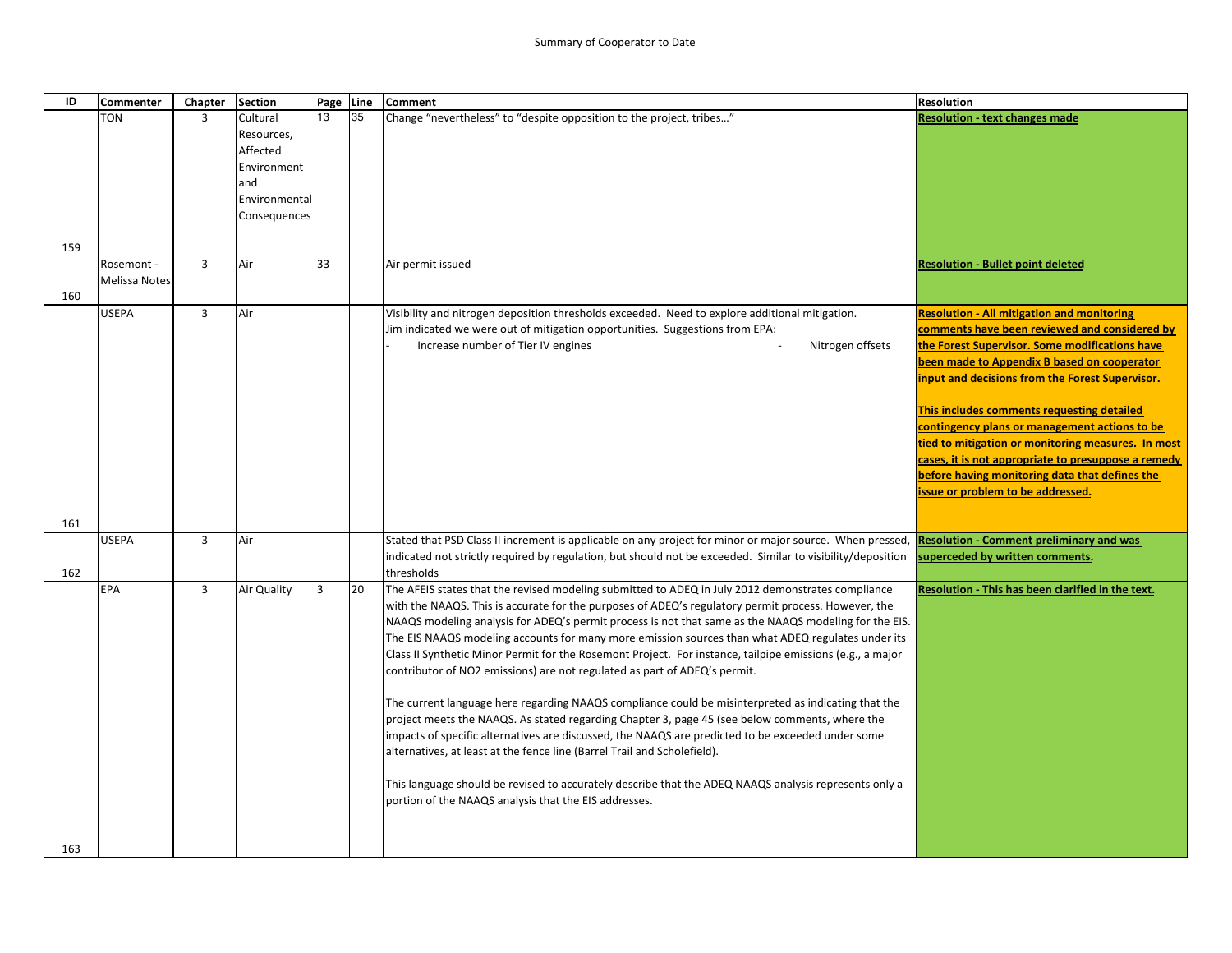| ID  | <b>Commenter</b> | Chapter        | <b>Section</b> | Page Line      |    | <b>Comment</b>                                                                                                 | <b>Resolution</b>                                                                                    |
|-----|------------------|----------------|----------------|----------------|----|----------------------------------------------------------------------------------------------------------------|------------------------------------------------------------------------------------------------------|
|     | EPA              | 3              | Air Quality    | $\overline{4}$ | 30 | The AFEIS states that compliance with NAAQS is assessed at the perimeter fence line for each                   | Resolution - This has been clarified in the text.                                                    |
|     |                  |                |                |                |    | alternative. The results of the NAAQS analysis are further discussed on Chapter 3, page 45 for each of the     |                                                                                                      |
|     |                  |                |                |                |    | alternatives, and are summarized on page 43, Table 45. For those alternatives that are below the NAAQS         |                                                                                                      |
|     |                  |                |                |                |    | at the fence line, it is unclear whether the NAAQS is predicted to be exceeded inside the fence line, in       |                                                                                                      |
|     |                  |                |                |                |    | areas that are publicly accessible. Language should be added here indicating that the "perimeter fence"        |                                                                                                      |
|     |                  |                |                |                |    | line" is an actual physical fence line that would prevent public access to contiguous property.                |                                                                                                      |
| 164 |                  |                |                |                |    |                                                                                                                |                                                                                                      |
|     | EPA              | 3              | Air Quality    | 9              | 15 | Meteorological hourly data used is from April 2006 through May 2009. This represents only 3-years of           | Resolution - The Forest specialist has reviewed all                                                  |
|     |                  |                |                |                |    | meteorological data, although on page 14 of the December, 2012 AERMOD modeling report, it states               | air comments and the section has been changed as                                                     |
|     |                  |                |                |                |    | that modeling was conducted using March 2007 through February 2010 data, at the direction of the               | warranted.                                                                                           |
|     |                  |                |                |                |    | Forest Service. Still, only 3 years were used. Typically, for air quality modeling under 40 CFR Part 51,       |                                                                                                      |
|     |                  |                |                |                |    | Appendix W, 5 years of meteorological data are preferred, if available. (See Appendix W, Section 8.3.1.2).     |                                                                                                      |
|     |                  |                |                |                |    | The EIS should explain why the modeling performed in this case deviates from using the standard 5 years        |                                                                                                      |
| 165 |                  |                |                |                |    | of meteorological data.                                                                                        |                                                                                                      |
|     | EPA              | $\overline{3}$ | Air Quality    | 9              | 35 | A 2004 EPA guidance document is referenced. This document was revised and an addendum issued in                | Resolution - Rosemont/JBR is the only one who can                                                    |
|     |                  |                |                |                |    | [2012. Upon review of the reference material, we note that the 2012 guidance document was, in fact,            | say what they used. EPA 2004 was what was                                                            |
|     |                  |                |                |                |    | used for the modeling. Please correct the document citation to indicate that the 2012 EPA guidance was         | referenced in the air modeling reports, and                                                          |
|     |                  |                |                |                |    | used.                                                                                                          | therefore is correct to leave in the text here.                                                      |
| 166 |                  |                |                |                |    |                                                                                                                |                                                                                                      |
|     | EPA              | 3              | Air Quality    | 16             |    | EPA finalized a partial disapproval of the Arizona Regional Haze Plan on July 15, 2013. This plan addresses    | <b>Resolution - All mitigation and monitoring</b>                                                    |
|     |                  |                |                |                |    | visibility protection within the State of Arizona and does not meet the requirements of the Clean Air Act      | comments have been reviewed and considered by                                                        |
|     |                  |                |                |                |    | or Regional Haze Rule. EPA will be preparing a Federal Regional Haze Plan to address the deficiencies          | the Forest Supervisor. Some modifications have                                                       |
|     |                  |                |                |                |    | identified in the state plan. The Rosemont Copper Project would cause visibility impairment and                | been made to Appendix B based on cooperator                                                          |
|     |                  |                |                |                |    | contribute to visibility impairment at several Class I areas, and more mitigation will be needed.              | input and decisions from the Forest Supervisor.                                                      |
|     |                  |                |                |                |    | Rosemont will have to be evaluated in light of EPA's actions, and ADEQ will have to address any visibility     |                                                                                                      |
|     |                  |                |                |                |    | impairment in future Regional Haze Plans.                                                                      | Note that all potential air offsets were explicitly<br>reviewed and investigated for their potential |
|     |                  |                |                |                |    | Table row "Regional Haze Rule, 40 CFR 51" states that, "The Coronado must analyze the impact on                |                                                                                                      |
|     |                  |                |                |                |    | visibility by the Rosemont Copper Project to applicable Class I areas." There are predicted visibility         |                                                                                                      |
|     |                  |                |                |                |    | impact exceedances, as described in our comment below. For any scenario chosen, the project should at          |                                                                                                      |
|     |                  |                |                |                |    | least minimize and/or mitigate its potential to contribute or cause visibility impairment. Possible            |                                                                                                      |
|     |                  |                |                |                |    | approaches to minimizing or mitigating visibility impairment may include further conversion of the haul        |                                                                                                      |
|     |                  |                |                |                |    | truck fleet and diesel generators to more Tier 4 engines, and further enhancement of controls of fugitive      |                                                                                                      |
|     |                  |                |                |                |    | (including fugitive dust), non-fugitive, and tailpipe emissions. The project should implement fugitive dust    |                                                                                                      |
|     |                  |                |                |                |    | control at least as stringent as required in Maricopa County rule 310, including strict limits on visible dust |                                                                                                      |
| 167 |                  |                |                |                |    | emissions that leave the property.                                                                             |                                                                                                      |
|     | EPA              | $\overline{3}$ | Air Quality    | 27             |    | 40-42 The AFEIS states that, "Allowable prevention of significant deterioration increments currently exist for | <b>Resolution - Language regarding PSD has been</b>                                                  |
|     |                  |                |                |                |    | three criteria pollutants: SO2, NO2, and PM10. The emission of pollutants by the mine cannot exceed            | revised in section based on input from Forest air                                                    |
|     |                  |                |                |                |    | these increments at Class I and Class II areas."                                                               | specialist.                                                                                          |
|     |                  |                |                |                |    | The criteria pollutant PM2.5 also has allowable prevention of significant deterioration increments. As         |                                                                                                      |
|     |                  |                |                |                |    | commented elsewhere, PSD Class II increment values are exceeded under certain scenarios. Please                |                                                                                                      |
|     |                  |                |                |                |    | include PM2.5 in the list of criteria pollutants for which deterioration increments exist. For any scenario    |                                                                                                      |
|     |                  |                |                |                |    | chosen, the project should demonstrate that emission reductions and mitigation measures have been              |                                                                                                      |
|     |                  |                |                |                |    | taken and shown by modeling to result in predicted values less than the increments.                            |                                                                                                      |
|     |                  |                |                |                |    |                                                                                                                |                                                                                                      |
| 168 |                  |                |                |                |    |                                                                                                                |                                                                                                      |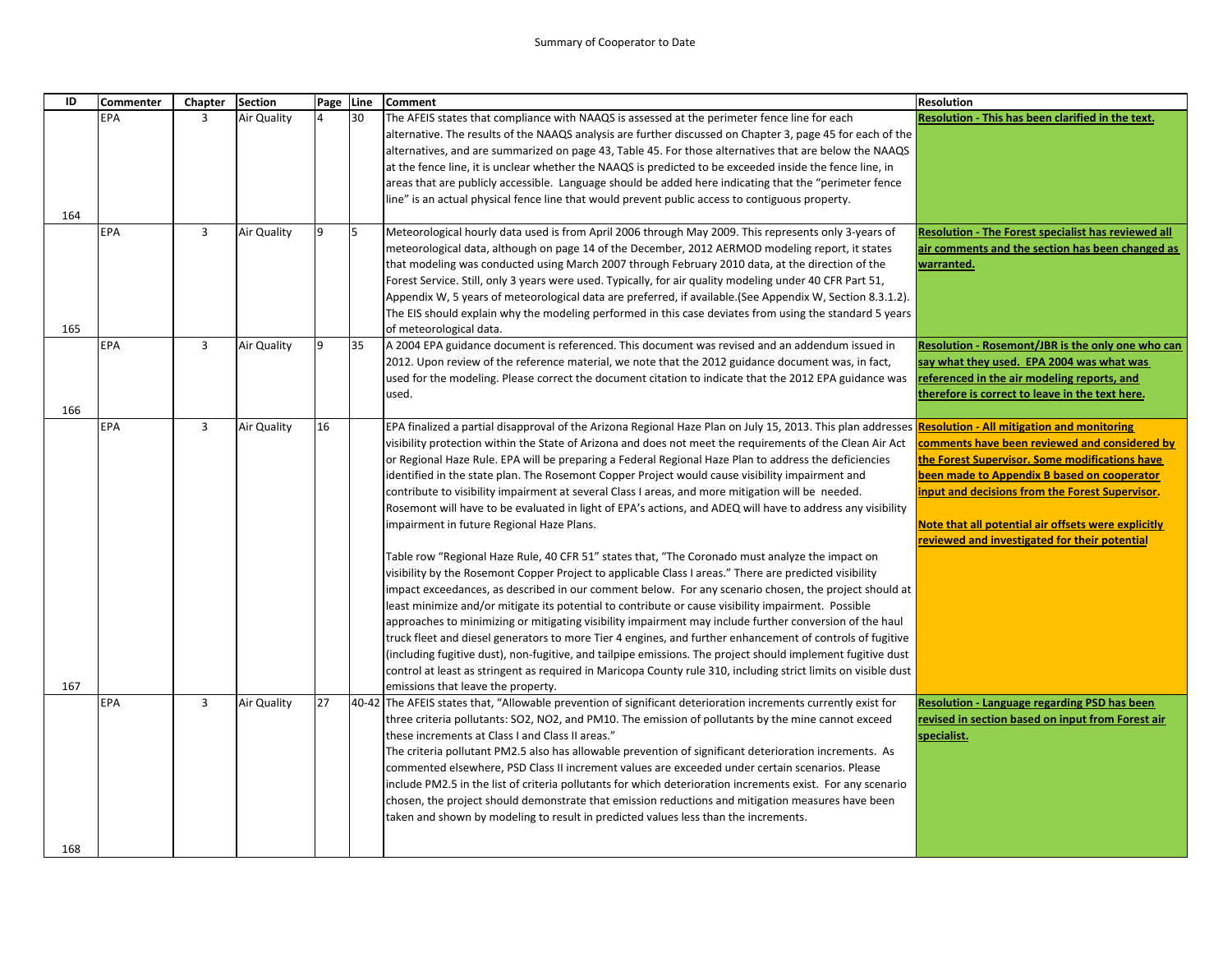| ID  | <b>Commenter</b> | Chapter | <b>Section</b> | Page | Line | <b>Comment</b>                                                                                                                                                                                                                                                                                                                                                                                                                                                                                                                                                                                                                                                                                                                                                                                                                                                                                                                                                                                                                                                                       | <b>Resolution</b>                                                                                                            |
|-----|------------------|---------|----------------|------|------|--------------------------------------------------------------------------------------------------------------------------------------------------------------------------------------------------------------------------------------------------------------------------------------------------------------------------------------------------------------------------------------------------------------------------------------------------------------------------------------------------------------------------------------------------------------------------------------------------------------------------------------------------------------------------------------------------------------------------------------------------------------------------------------------------------------------------------------------------------------------------------------------------------------------------------------------------------------------------------------------------------------------------------------------------------------------------------------|------------------------------------------------------------------------------------------------------------------------------|
|     | <b>EPA</b>       | 3       | Air Quality    | 39   | 29   | This line refers to the CALPUFF modeling report, "Rosemont Copper Company Revised CALPUFF<br>Modeling Report to Assess Impacts in Class I Areas" (JBR Environmental Consultants Inc., 2013c), which<br>addresses Class I increments, NAAQS, visibility and deposition. Not mentioned here is the modeling<br>protocol document that precedes the modeling report, "Rosemont Copper Company, CALPUFF Modeling<br>Protocol to Assess Impacts in Class I Areas" (JBR Environmental Consultants Inc., 2012e). On page 2 of<br>the second cover letter of this protocol document, it states that a revision to the CALPUFF model's<br>regulatory option was made. It is unclear whether Rosemont deviated from the EPA modeling guidelines.<br>Please identify what modifications, if any, were made to the default regulatory version of the CALPUFF<br>modeling system code (including CALPOST, CALMET, etc.), so we may understand whether such<br>modifications would be acceptable and/or representative of the intended objective of the modeling<br>analysis used for the project. | <b>Resolution - The Forest specialist has reviewed all</b><br>air comments and the section has been changed as<br>warranted. |
| 169 |                  |         |                |      |      |                                                                                                                                                                                                                                                                                                                                                                                                                                                                                                                                                                                                                                                                                                                                                                                                                                                                                                                                                                                                                                                                                      |                                                                                                                              |
| 170 | <b>EPA</b>       | 3       | Air Quality    | 42   | 37   | PSD Class II increment values are exceeded under certain scenarios (page 43, Table 45 summarizes<br>modeling results). It appears that the PM2.5 increment is predicted to be exceeded for all alternatives<br>for the 24-hour averaging time. PM2.5 increments for the annual average period are predicted to be<br>exceeded for the Barrel Trail and Scholefield alternatives. Also the Scholefield alternative shows that the<br>NO2 annual increment is predicted to be exceeded. For any scenario chosen, the project should<br>demonstrate that emission reductions and mitigation measures have been taken and shown by<br>modeling to result in predicted values less than the increments. In light of the data indicating that PM2.5<br>increments for the 24-hour averaging time will be exceeded under all alternatives, additional mitigation<br>measures should be discussed for reducing emissions of this criteria pollutant.                                                                                                                                         | Resolution - Language regarding PSD has been<br>revised in section based on input from Forest air<br>specialist.             |
| 171 | <b>EPA</b>       | 3       | Air Quality    | 43   |      | Table 45 summarizes the air quality modeled impact. There are exceedances of the NAAQS and PSD class Resolution - Language regarding PSD has been<br>Il increments for several scenarios. No change suggested for table entries. However, as previously<br>commented, for any scenario chosen, the project should demonstrate that emission reductions and<br>mitigation measures have been taken and shown by modeling to result in predicted values less than the<br>applicable NAAQS or PSD Class II increments.                                                                                                                                                                                                                                                                                                                                                                                                                                                                                                                                                                  | revised in section based on input from Forest air<br>specialist.                                                             |
| 172 | <b>EPA</b>       | 3       | Air Quality    | 43   |      | Table 45 - NO2 Background Concentration value of 24.5 ug/m3: This value, even though it is the highest<br>concentration at the monitoring site, may be inappropriately low. It is based on two years of data and is<br>the lowest concentration in the State of Arizona. The EIS should explain why the selected value is an<br>appropriate choice.                                                                                                                                                                                                                                                                                                                                                                                                                                                                                                                                                                                                                                                                                                                                  | <b>Resolution - The Forest specialist has reviewed all</b><br>air comments and the section has been changed as<br>warranted. |
| 173 | <b>EPA</b>       | 3       | Air Quality    | 45   |      | 4,10, These scenarios result in predicted exceedances of the NAAQS, the PSD Class II Increments, or a<br>17,28 combination of the two, at the perimeter fence line. For any scenario chosen, the project should not be<br>approved until mitigation measures have been established and shown by modeling to result in predicted<br>values less than the applicable NAAQS or PSD Class II increments.                                                                                                                                                                                                                                                                                                                                                                                                                                                                                                                                                                                                                                                                                 | <b>Resolution - Language regarding PSD has been</b><br>revised in section based on input from Forest air<br>specialist.      |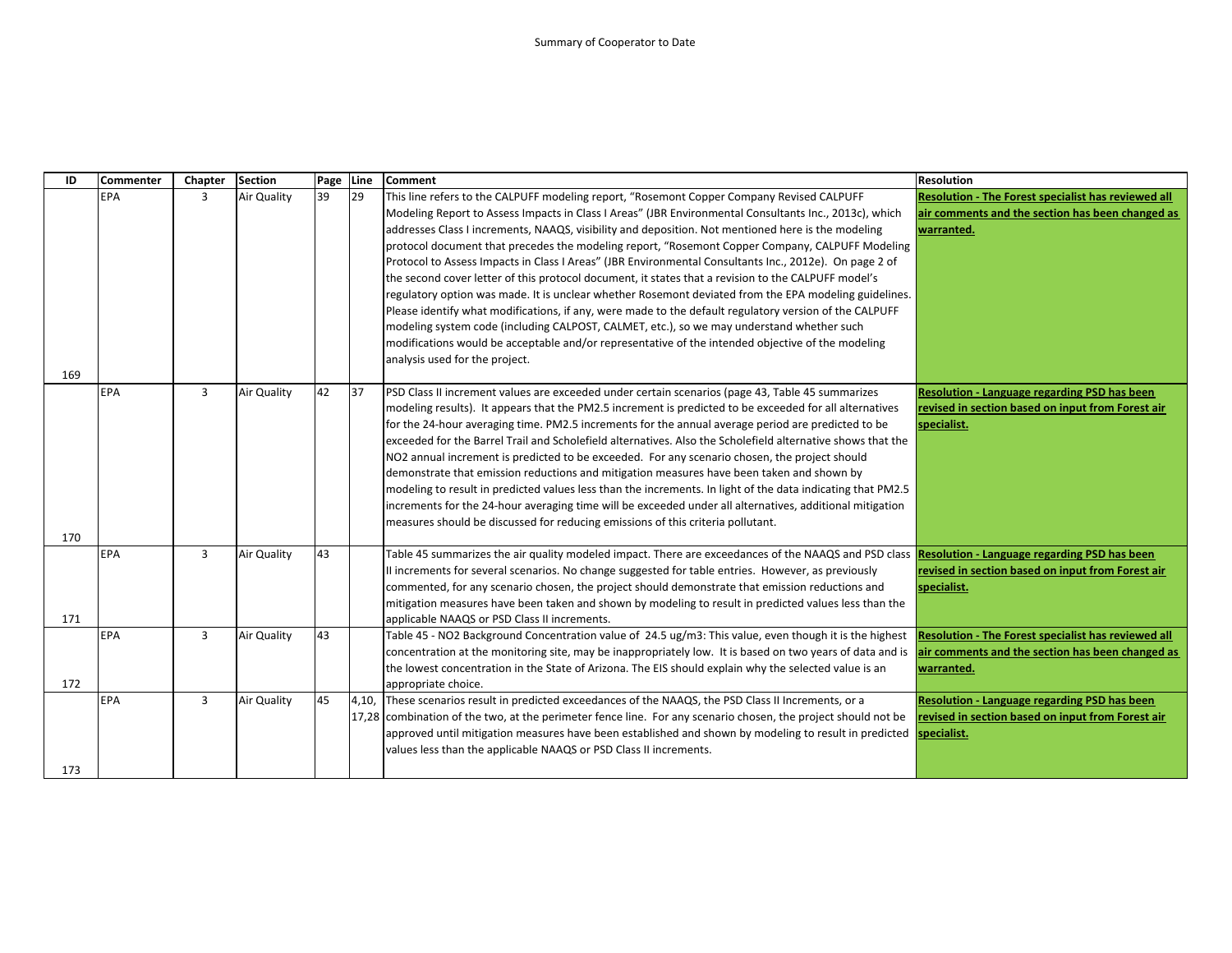| ID  | <b>Commenter</b> | Chapter        | <b>Section</b>     | Page Line |    | <b>Comment</b>                                                                                                                                              | <b>Resolution</b>                                                                               |
|-----|------------------|----------------|--------------------|-----------|----|-------------------------------------------------------------------------------------------------------------------------------------------------------------|-------------------------------------------------------------------------------------------------|
|     | EPA              | $\overline{3}$ | Air Quality        | 54        | 30 | It is stated that all of the action alternatives could contribute to noticeable visibility impairment at each                                               | <b>Resolution - All mitigation and monitoring</b>                                               |
|     |                  |                |                    |           |    | of the Class I areas analyzed. Reference is made to EPA's criteria (40 CFR 51) that a delta deciview level of comments have been reviewed and considered by |                                                                                                 |
|     |                  |                |                    |           |    | 0.50 or more is considered to contribute to visibility impairment and that a delta deciview level of 1.0 or                                                 | the Forest Supervisor. Some modifications have                                                  |
|     |                  |                |                    |           |    | more is considered to cause visibility impairment.                                                                                                          | been made to Appendix B based on cooperator                                                     |
|     |                  |                |                    |           |    |                                                                                                                                                             | input and decisions from the Forest Supervisor.                                                 |
|     |                  |                |                    |           |    | Based on our review of the available visibility modeling information, the applicant has made more recent                                                    |                                                                                                 |
|     |                  |                |                    |           |    | operational changes to reduce emissions. These mitigation efforts are presented in Chapter 3 on pages                                                       | Note that all potential air offsets were explicitly                                             |
|     |                  |                |                    |           |    | 64-67. We have confirmed that these changes are included in the latest modeling. Despite these                                                              | reviewed and investigated for their potential                                                   |
|     |                  |                |                    |           |    | changes to reduce emissions, visibility impairment is still being predicted. It is unclear what further                                                     |                                                                                                 |
|     |                  |                |                    |           |    | opportunities for emission reductions have or have not been pursued.                                                                                        |                                                                                                 |
|     |                  |                |                    |           |    |                                                                                                                                                             |                                                                                                 |
|     |                  |                |                    |           |    | Possible approaches to minimizing or mitigating visibility impairment may include further enhancement                                                       |                                                                                                 |
|     |                  |                |                    |           |    | of controls of fugitive, non-fugitive, and tailpipe emissions (including fugitive dust) and further                                                         |                                                                                                 |
|     |                  |                |                    |           |    | conversion of the large haulage truck fleet and the diesel generators to Tier 4 engines.                                                                    |                                                                                                 |
|     |                  |                |                    |           |    |                                                                                                                                                             |                                                                                                 |
|     |                  |                |                    |           |    | Another alternative that could be explored for practicability is the use of a hybrid electric haul truck                                                    |                                                                                                 |
|     |                  |                |                    |           |    | system. Hybrid electric haulage trucks have been used at the Barrick Goldstrike facility and other mine                                                     |                                                                                                 |
|     |                  |                |                    |           |    | sites internationally. While such a system may or may not be feasible for this project due to phasing and                                                   |                                                                                                 |
|     |                  |                |                    |           |    | other design limitations, it should be noted that, in addition to reduced emissions, hybrid haul trucks                                                     |                                                                                                 |
|     |                  |                |                    |           |    | exhibit large power and speed improvements relative to diesel-only engines, increasing the turn-around                                                      |                                                                                                 |
| 174 |                  |                |                    |           |    | time and, in turn, increasing productivity of the mining operations. Other cited benefits include reduced                                                   |                                                                                                 |
|     | EPA              | 3              | <b>Air Quality</b> | 57        | 12 | The deposition analysis threshold (DAT) results are discussed. The AFEIS states that the Project's                                                          | <b>Resolution - All mitigation and monitoring</b>                                               |
|     |                  |                |                    |           |    | maximum annual average deposition for nitrogen exceeds the DAT in three Class I areas. There are no<br>mitigation measures proposed for this impact.        | comments have been reviewed and considered by<br>the Forest Supervisor. Some modifications have |
|     |                  |                |                    |           |    |                                                                                                                                                             | been made to Appendix B based on cooperator                                                     |
|     |                  |                |                    |           |    | Recent analysis of nitrogen deposition suggests that desert ecosystems may be among those particularly                                                      | input and decisions from the Forest Supervisor.                                                 |
|     |                  |                |                    |           |    | susceptible to ecological impacts from this source of pollution. Further, Saguaro National Park may be                                                      |                                                                                                 |
|     |                  |                |                    |           |    | approaching or in excess of the "critical load" amount of nitrogen deposited, above which harmful                                                           | Note that all potential air offsets were explicitly                                             |
|     |                  |                |                    |           |    | changes in the ecosystem are anticipated. These impacts may include the promotion of non-native                                                             | reviewed and investigated for their potential                                                   |
|     |                  |                |                    |           |    | invasive) species, a reduction in biodiversity, and an increase in fire risk. (John Notar, National Park)                                                   |                                                                                                 |
|     |                  |                |                    |           |    | Service, Personal Communication, July 18, 2013). The USFS and Rosemont should pursue options for                                                            |                                                                                                 |
|     |                  |                |                    |           |    | reducing this significant project-related impact. The EIS should be revised to include a discussion of                                                      |                                                                                                 |
|     |                  |                |                    |           |    | potential mitigation measures and their anticipated effectiveness. One option for investigation by                                                          |                                                                                                 |
|     |                  |                |                    |           |    | Coronado and Rosemont may be the purchase of nitrogen offsets. Major nitrogen emitters exist in the                                                         |                                                                                                 |
|     |                  |                |                    |           |    | region that could be retrofitted to reduce emissions equivalent to Rosemont's contribution. For any                                                         |                                                                                                 |
| 175 |                  |                |                    |           |    | scenario chosen, the project should demonstrate that emission reductions and mitigation measures                                                            |                                                                                                 |
|     | Pima County -    | 3              | <b>Air Quality</b> |           | 11 | Comments specific to the Rosemont Air Quality Permit are also in the attached                                                                               | <b>Resolution - All air comments submitted by Pima</b>                                          |
|     | Eric Betterton   |                | and                |           |    | PDF document titled '13-07-22 Eric Betterton Comments on ADEQ Permit                                                                                        | County were reviewed. There was no attachment                                                   |
|     |                  |                | Climate            |           |    | Application and Mining Plan Revision Final Draft July 19 2013'.                                                                                             | from Betterton, but all comments by Betterton                                                   |
|     |                  |                | Change             |           |    |                                                                                                                                                             | within the matrix were reviewed and responded to.                                               |
|     |                  |                |                    |           |    |                                                                                                                                                             | The attachment was obtained later and reviewed by                                               |
|     |                  |                |                    |           |    |                                                                                                                                                             | the Forest air specialist, and any changes warranted                                            |
|     |                  |                |                    |           |    |                                                                                                                                                             | were made to the FEIS.                                                                          |
| 176 |                  |                |                    |           |    |                                                                                                                                                             |                                                                                                 |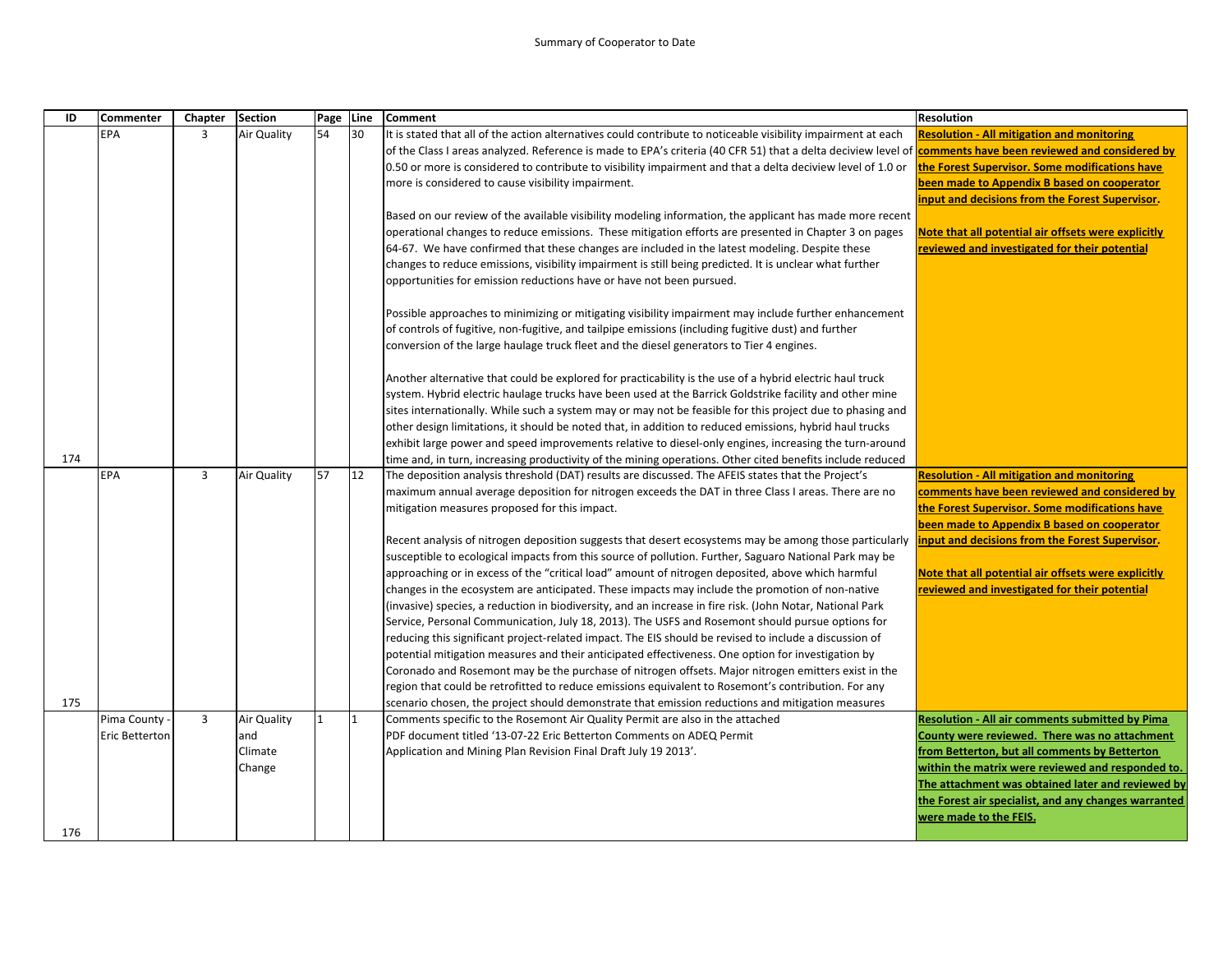| ID  | <b>Commenter</b> | Chapter        | <b>Section</b> | Page Line |    | <b>Comment</b>                                                                        | <b>Resolution</b>                                    |
|-----|------------------|----------------|----------------|-----------|----|---------------------------------------------------------------------------------------|------------------------------------------------------|
|     | Pima County      | 3              | Air Quality    |           | 1  | When an area is designated nonattainment, the agency which oversees the area          | <b>Resolution - Statement of opinion or fact. No</b> |
|     | Ursula           |                | and            |           |    | must submit a state implementation plan (SIP) to the U.S. EPA. Through the SIP,       | actionable comment. No changes needed.               |
|     | Kramer           |                | Climate        |           |    | an air quality agency will design an approach to reducing the pollutant levels in the |                                                      |
|     |                  |                | Change         |           |    | air and, if appropriate, any emissions of precursor pollutants. Precursors are those  |                                                      |
|     |                  |                |                |           |    | pollutants which can form another pollutant in the atmosphere. For example,           |                                                      |
|     |                  |                |                |           |    | Volatile Organic Compounds (VOCs) and Nitrogen Oxides (NOx) are precursor             |                                                      |
|     |                  |                |                |           |    | pollutants for ozone. This provides for a comprehensive approach to reducing          |                                                      |
|     |                  |                |                |           |    | criteria air pollutants taken by the Clean Air Act which covers many different        |                                                      |
|     |                  |                |                |           |    | sources and a variety of clean-up methods.                                            |                                                      |
|     |                  |                |                |           |    | These air pollution control programs could include the nonattainment New Source       |                                                      |
|     |                  |                |                |           |    | Review permit program and Federal General Conformity and Transportation               |                                                      |
|     |                  |                |                |           |    | Conformity programs. SIPs can affect sources such as power plants,                    |                                                      |
|     |                  |                |                |           |    | manufacturing, automotive repair and detailing as well as other pollution sources.    |                                                      |
|     |                  |                |                |           |    | Working with the EPA, a state or local authority will also implement programs to      |                                                      |
|     |                  |                |                |           |    | further reduce emissions of pollutant precursors from sources such as means of        |                                                      |
|     |                  |                |                |           |    | transportation (cars, buses, trucks, etc.), fuels, and consumer/commercial products   |                                                      |
|     |                  |                |                |           |    | and activities.                                                                       |                                                      |
|     |                  |                |                |           |    | After the area is designated as nonattainment, the area must meet the federally       |                                                      |
|     |                  |                |                |           |    | mandated deadlines established by the 1990 Amendment to the Clean Air Act for         |                                                      |
|     |                  |                |                |           |    | compliance with the National Ambient Air Quality Standards. In the interim, it must   |                                                      |
|     |                  |                |                |           |    | be demonstrated to the EPA that reasonable further progress toward improving the      |                                                      |
|     |                  |                |                |           |    | air quality is being made in the nonattainment area.                                  |                                                      |
| 177 |                  |                |                |           |    | continued on next row                                                                 |                                                      |
|     | Pima County      | 3              | Air Quality    | 1         | I1 | ContinuedEconomic development would not be impacted directly by a                     | <b>Resolution - Statement of opinion or fact. No</b> |
|     | Ursula           |                | and            |           |    | nonattainment designation, but there could be indirect, costly consequences due to    | actionable comment. No changes needed.               |
|     | Kramer           |                | Climate        |           |    | the designation. Sources could be required to install pollution control equipment,    |                                                      |
|     |                  |                | Change         |           |    | take limits on their production, or otherwise find reductions in emissions by         |                                                      |
|     |                  |                |                |           |    | "offsetting" in order to expand. New facilities wanting to locate in a nonattainment  |                                                      |
|     |                  |                |                |           |    | area will most likely be required to install pollution controls or take stringent     |                                                      |
|     |                  |                |                |           |    | operational limits. Additional requirements may be needed for different vehicle       |                                                      |
|     |                  |                |                |           |    | fuels and consumer/commercial products. Any of these requirements would likely        |                                                      |
|     |                  |                |                |           |    | be more expensive than the current status. Such costs will be borne by the various    |                                                      |
| 178 |                  |                |                |           |    | affected industries and ultimately by the area residents who rely on such products    |                                                      |
|     | Pima County      | $\overline{3}$ | Air Quality    | 8         | 36 | This section should also disclose the character of the tailings. The EIS should       | Resolution - This detail has been added to the air   |
|     | Sarah Walters    |                | Analysis       |           |    | disclose that the tailings will be a non-plastic sandy silt, with an average of 63    | section                                              |
|     |                  |                | Methodology:   |           |    | percent No. 200; these characteristics dispose the material to wind transport.        |                                                      |
|     |                  |                | Point and      |           |    |                                                                                       |                                                      |
|     |                  |                | Fugitive       |           |    |                                                                                       |                                                      |
|     |                  |                | Emissions      |           |    |                                                                                       |                                                      |
|     |                  |                | Associated     |           |    |                                                                                       |                                                      |
|     |                  |                | with Active    |           |    |                                                                                       |                                                      |
|     |                  |                | Mining         |           |    |                                                                                       |                                                      |
| 179 |                  |                |                |           |    |                                                                                       |                                                      |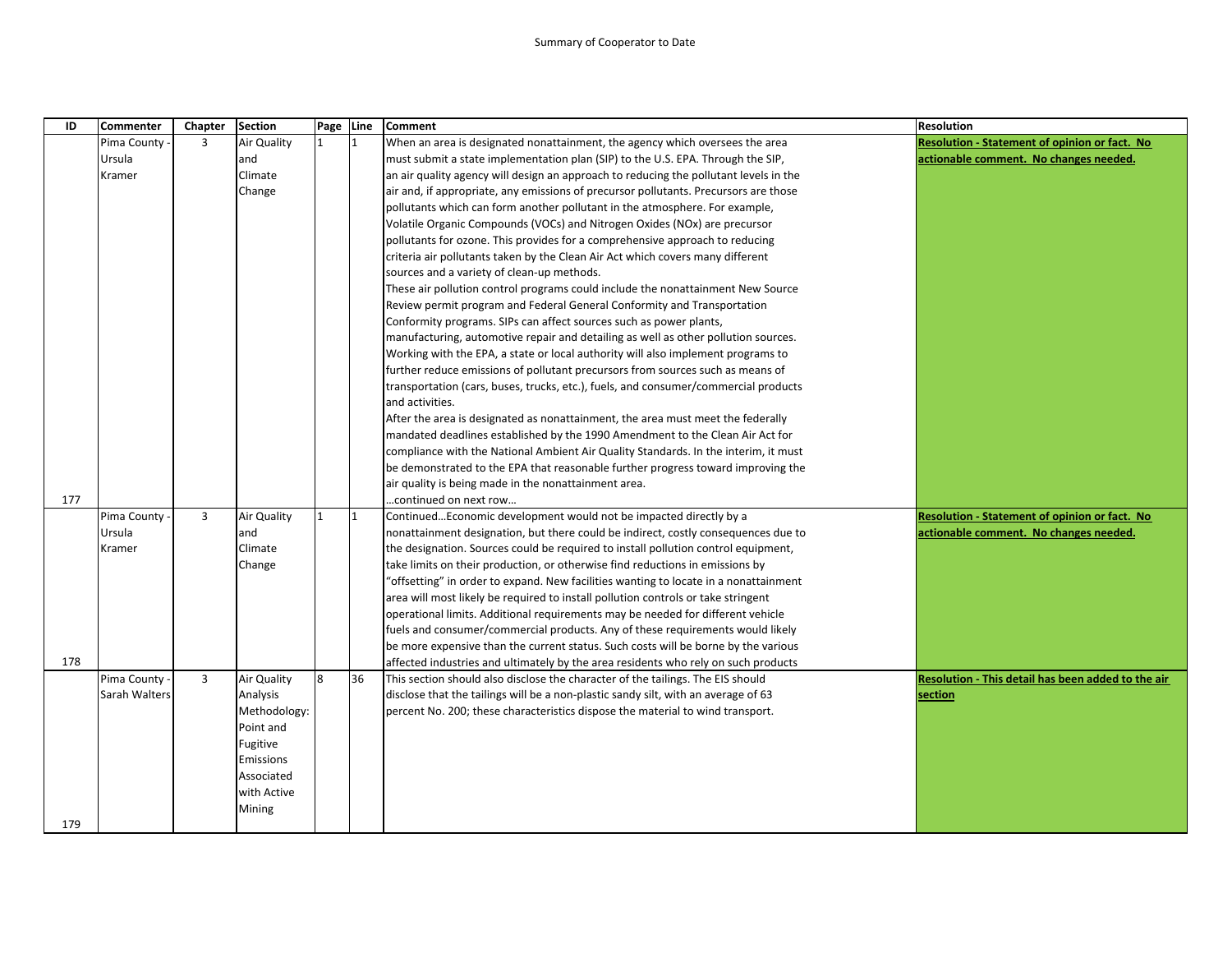| ID  | <b>Commenter</b> | Chapter | <b>Section</b> | Page Line |                | <b>Comment</b>                                                                               | <b>Resolution</b>                                          |
|-----|------------------|---------|----------------|-----------|----------------|----------------------------------------------------------------------------------------------|------------------------------------------------------------|
|     | Pima County      | 3       | Air Quality    |           | 36             | Particulate matter emissions from the Tailings Storage areas have been grossly               | <b>Resolution - The Forest specialist has reviewed all</b> |
|     | Sarah Walters    |         | Analysis       |           |                | underestimated. If the correct Tailings Storage emissions factor were to be used in          | air comments and the section has been changed as           |
|     |                  |         | Methodology:   |           |                | the AERMOD projections then the modeled particulate matter levels would be                   | warranted.                                                 |
|     |                  |         | Point and      |           |                | greater than predicted.                                                                      |                                                            |
|     |                  |         | Fugitive       |           |                | Comments on the Draft EIS previously submitted to PDEQ by Eric Betterton in                  |                                                            |
|     |                  |         | Emissions      |           |                | January 2012 that are relevant to this PA-EIS are included and reference the PAFEIS          |                                                            |
|     |                  |         | Associated     |           |                | Chapter, Page Number, and Line Number, 'Eric Betterton Comments of Draft                     |                                                            |
|     |                  |         | with Active    |           |                | EIS-12-01-12' PDF attached.                                                                  |                                                            |
|     |                  |         | Mining         |           |                |                                                                                              |                                                            |
| 180 |                  |         |                |           |                |                                                                                              |                                                            |
|     | Pima County      | 3       | Air Quality    | 9         | l3             | When estimating the dust arising from wind erosion of the tailings impoundments              | Resolution - The Forest specialist has reviewed all        |
|     | Eric Betterton   |         | Analysis       |           |                | the Forest Service relies on an assumed threshold friction velocity of 0.43 m/s.             | air comments and the section has been changed as           |
|     |                  |         | Methodology:   |           |                | This is two-and- a-half times higher than the threshold actually measured for mine           | warranted.                                                 |
|     |                  |         | Point and      |           |                | tailings at Hayden, Arizona, of 0.17 m/s (Evaluation of Aerosol Production Potential         |                                                            |
|     |                  |         | Fugitive       |           |                | of Type Surfaces in Arizona, W. G. Nickling and J. A. Gillies, 1986). By using such          |                                                            |
|     |                  |         | Emissions      |           |                | a high threshold, the Forest Service has severely underestimated the ability of the          |                                                            |
|     |                  |         | Associated     |           |                | wind to cause erosion. They have set the bar unreasonably high and again, they               |                                                            |
|     |                  |         | with Active    |           |                | have failed to take a conservative approach.                                                 |                                                            |
|     |                  |         | Mining         |           |                | The Forest Service claims that perimeter buttresses of waste rock will "break up the         |                                                            |
|     |                  |         |                |           |                | air flow". They ignore the possibility that the buttresses will instead induce strong        |                                                            |
|     |                  |         |                |           |                | turbulent eddies and thereby actually promote wind erosion.                                  |                                                            |
|     |                  |         |                |           |                | Please see attached PDF titled '13-07-22 Eric Betterton Comments on ADEQ                     |                                                            |
| 181 |                  |         |                |           |                | Permit Application and Mining Plan Revision Final Draft July 19 2013'                        |                                                            |
|     | Pima County      | 3       | Air Quality    | q         | $\overline{4}$ | The highest wind speed recorded over the three year period is listed as $10.7 \text{ m/s}$ , | <b>Resolution - The Forest specialist has reviewed all</b> |
|     | Eric Betterton   |         | Analysis       |           |                | to represent the effective observed wind speed. This value is twice as high as the           | air comments and the section has been changed as           |
|     |                  |         | Methodology:   |           |                | threshold wind speed reported by Nickling and Gillies (1987) for Hayden mine                 | warranted.                                                 |
|     |                  |         | Point and      |           |                | tailings $(5.11 \text{ m/s})$ .                                                              |                                                            |
|     |                  |         | Fugitive       |           |                | Comments on the Draft EIS previously submitted to PDEQ by Eric Betterton in                  |                                                            |
|     |                  |         | Emissions      |           |                | January 2012 that are relevant to this PA-EIS are included and reference the PAFEIS          |                                                            |
|     |                  |         | Associated     |           |                | Chapter, Page Number, and Line Number, 'Eric Betterton Comments of Draft                     |                                                            |
|     |                  |         | with Active    |           |                | EIS-12-01-12' PDF attached.                                                                  |                                                            |
|     |                  |         | Mining         |           |                |                                                                                              |                                                            |
| 182 | Pima County -    | 3       | Air Quality    | 9         | l5.            | The wind speed should also be presented in 'miles per hour'.                                 | Resolution - This has been revised in text                 |
|     | Sarah Walters    |         | Analysis       |           |                |                                                                                              |                                                            |
|     |                  |         | Methodology:   |           |                |                                                                                              |                                                            |
|     |                  |         | Point and      |           |                |                                                                                              |                                                            |
|     |                  |         | Fugitive       |           |                |                                                                                              |                                                            |
|     |                  |         | Emissions      |           |                |                                                                                              |                                                            |
|     |                  |         | Associated     |           |                |                                                                                              |                                                            |
|     |                  |         | with Active    |           |                |                                                                                              |                                                            |
|     |                  |         | Mining         |           |                |                                                                                              |                                                            |
| 183 |                  |         |                |           |                |                                                                                              |                                                            |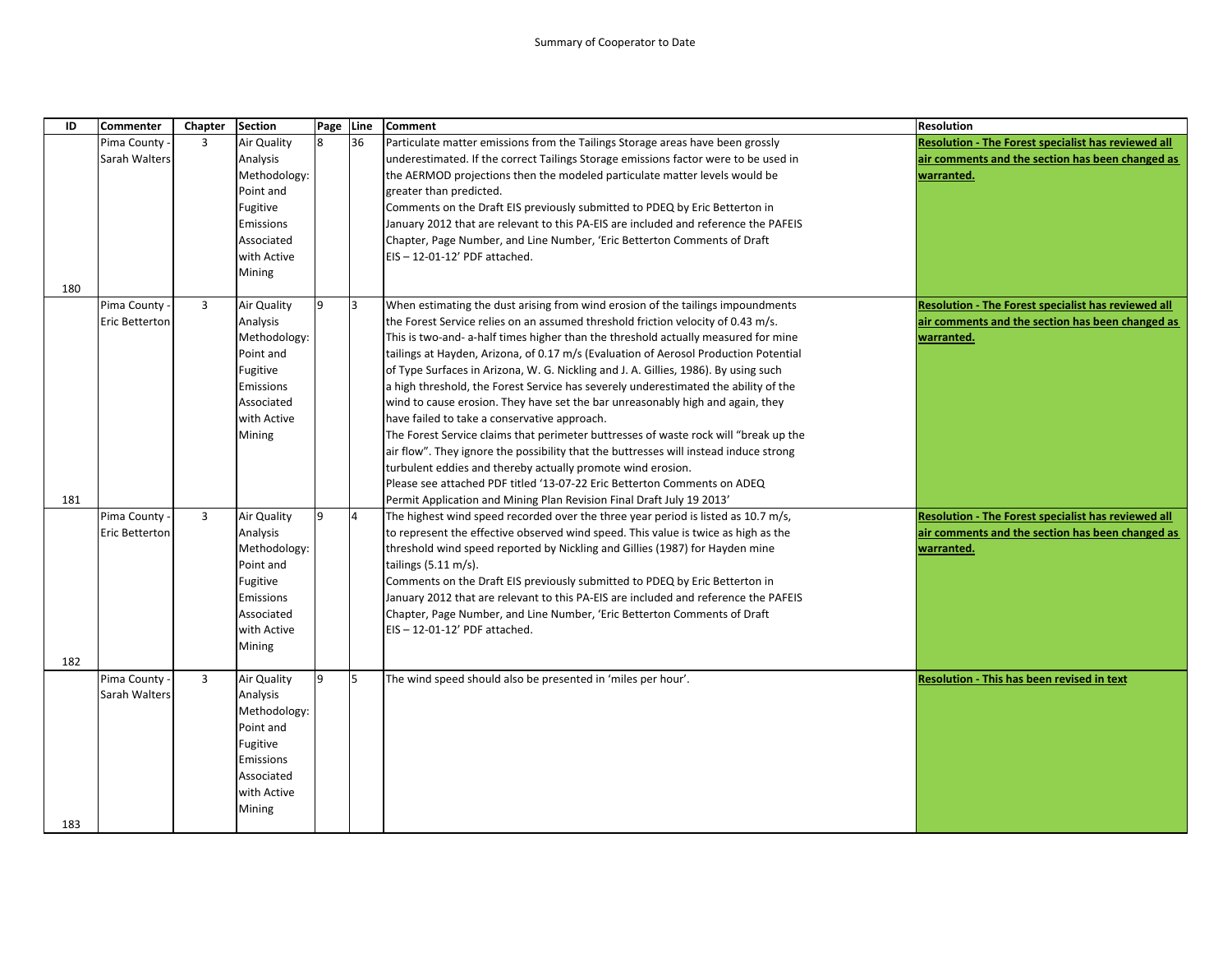| ID  | <b>Commenter</b>    | Chapter        | <b>Section</b>        | Page Line     |           | Comment                                                                                                      | <b>Resolution</b>                                          |
|-----|---------------------|----------------|-----------------------|---------------|-----------|--------------------------------------------------------------------------------------------------------------|------------------------------------------------------------|
|     | Pima County         | $\overline{3}$ | Air Quality           |               | 14        | At such a time that Rosemont reaches employment of at least 100 full time                                    | Resolution - added a paragraph to Chapter 3                |
|     | Sarah Walters       |                | Analysis              |               |           | equivalent employees Rosemont will be considered a 'Major Employer' and                                      | <b>Transportation, Laws and Regulations.</b>               |
|     |                     |                | Methodology:          |               |           | compliance with the Travel Reduction Program (TRP) requirements set forth in                                 |                                                            |
|     |                     |                | Tailpipe              |               |           | PCC 17.40.070.                                                                                               |                                                            |
|     |                     |                | Emissions             |               |           |                                                                                                              |                                                            |
| 184 |                     |                |                       |               |           |                                                                                                              |                                                            |
|     | Pima County         | $\overline{3}$ | Air Quality           | 7             | 36        | This section describes the Global Warming Potential for CO2 versus N2O, and                                  | Resolution - Disagreement with analysis technique,         |
|     | Sarah Walters       |                | Analysis              |               |           | states that the 2 percent of global warming potential is insignificant, however, there                       | but change is not appropriate.                             |
|     |                     |                | Methodology:          |               |           | are conversion factors to convert the global warming potential of gases to a CO2                             |                                                            |
|     |                     |                |                       |               |           |                                                                                                              |                                                            |
|     |                     |                | Tailpipe<br>Emissions |               |           | equivalent and this should be disclosed, and accounted for, as stated in previous                            | The greater impact from CH4 and N2O are already            |
|     |                     |                |                       |               |           | comments.                                                                                                    | acknowledged in the FEIS and the effects are               |
|     |                     |                |                       |               |           | To reiterate: The emissions of methane (CH4) and nitrous oxide (N2O) are known to                            | quantitatively analyzed, as is requested in the            |
|     |                     |                |                       |               |           | have a greater impact on climate change when compared to the impact of CO2.                                  | comment.                                                   |
|     |                     |                |                       |               |           | The PA-FEIS states that the emissions of these gases would be 'much smaller'.                                |                                                            |
|     |                     |                |                       |               |           | Given the potency of these gases the anticipated levels of these emissions should                            |                                                            |
|     |                     |                |                       |               |           | be specified rather than excluded for disclosure. The impact of these emissions                              |                                                            |
|     |                     |                |                       |               |           | should be evaluated along with the impact of the CO2 emissions using the CO2                                 |                                                            |
| 185 |                     |                |                       |               |           | equivalence of the anticipated emissions of CH4 and N2O.                                                     |                                                            |
|     | Pima County -       | 3              | ALL                   | <b>NA</b>     | <b>NA</b> | EIS should analyze or disclose what effects temporary cessation or interim                                   | <b>Resolution - Have added a section to Chapter 2</b>      |
|     | Julia Fonseca       |                |                       |               |           | shutdowns would have in terms of the Forest permit to operate and identified                                 |                                                            |
| 186 |                     |                |                       |               |           | impacts.                                                                                                     |                                                            |
|     | Pima County -       | $\overline{3}$ | Analysis              | 6             | 1         | A detailed description of how the potential emissions from the surface disturbance                           | <b>Resolution - Clarification text was added both here</b> |
|     | Sarah Walters       |                | Methodology,          |               |           | from these activities were addressed in the air quality modeling should be included.                         | and to the actual analysis. It should be noted that        |
|     |                     |                | Assumptions,          |               |           | On Page 6, Lines 34 - 43 and Page 7, Lines 1-3 the 'Fugitive dust emissions                                  | this is not a modeling analysis, but a simple              |
|     |                     |                | Uncertain and         |               |           | associated with mine development' are discussed, however, it is not discussed how                            | calculation. All of the pertinent details are included     |
|     |                     |                | Unknown               |               |           | the per acre-month is calculated, nor does this section discuss how the use of                               | in the paragraph.                                          |
|     |                     |                | Information           |               |           | separate emission factors (one emissions factor for 25% of the time, and a                                   |                                                            |
|     |                     |                |                       |               |           | separate emission factor for 75% of the time) was determined. Were the                                       |                                                            |
|     |                     |                |                       |               |           | 'disturbance elements' in Table 11 (Chapter 2, Page 91 Line 24) included in this?                            |                                                            |
| 187 |                     |                |                       |               |           |                                                                                                              |                                                            |
|     | Pima County         | $\overline{3}$ | Bio                   | $\mathcal{D}$ | 38        | The FS continues to use terminology like "have the potential" to "permanently impact vegetation, soils",     | Resolution - No change - this is a statement of            |
|     | <b>Brian Powell</b> |                |                       |               |           | etc. It is incumbent upon the FS, as part of the NEPA process, to fully disclose the impacts of the range of | opinion. The discussion of impacts is contained in         |
|     |                     |                |                       |               |           | alternatives being considered. There is simple no doubt that the action alternatives will severely and       | the Biological Resources section in Chapter 3.             |
|     |                     |                |                       |               |           | permanently impact the vegetation and soils of the Rosemont site. The FS should be honest about this         |                                                            |
|     |                     |                |                       |               |           | fact.                                                                                                        |                                                            |
| 188 |                     |                |                       |               |           |                                                                                                              |                                                            |
|     | Pima County         | 3              | Bio                   | 4             | 30        | Acknowledge Pima County's holdings and land management role within the analysis area.                        | Resolution - text has been added to include acres of       |
|     | <b>Brian Powell</b> |                |                       |               |           |                                                                                                              | land owned by Pima County in the Biological                |
| 189 |                     |                |                       |               |           |                                                                                                              | <b>Resources section in ch 3.</b>                          |
|     | Pima County         | 3              | Bio                   | 6             | 8         | Wetlands administered by the BLM are acknowledged, but Pima County, which                                    | Resolution - text has been added to include Pima           |
|     | <b>Brian Powell</b> |                |                       |               |           | owns and manages the Cienega Creek Natural Preserve, are not acknowledge                                     | County's land ownership and management of                  |
|     |                     |                |                       |               |           |                                                                                                              | Cienega Creek Natural Preserve in the Biological           |
|     |                     |                |                       |               |           |                                                                                                              | Resources section in ch 3.                                 |
| 190 |                     |                |                       |               |           |                                                                                                              |                                                            |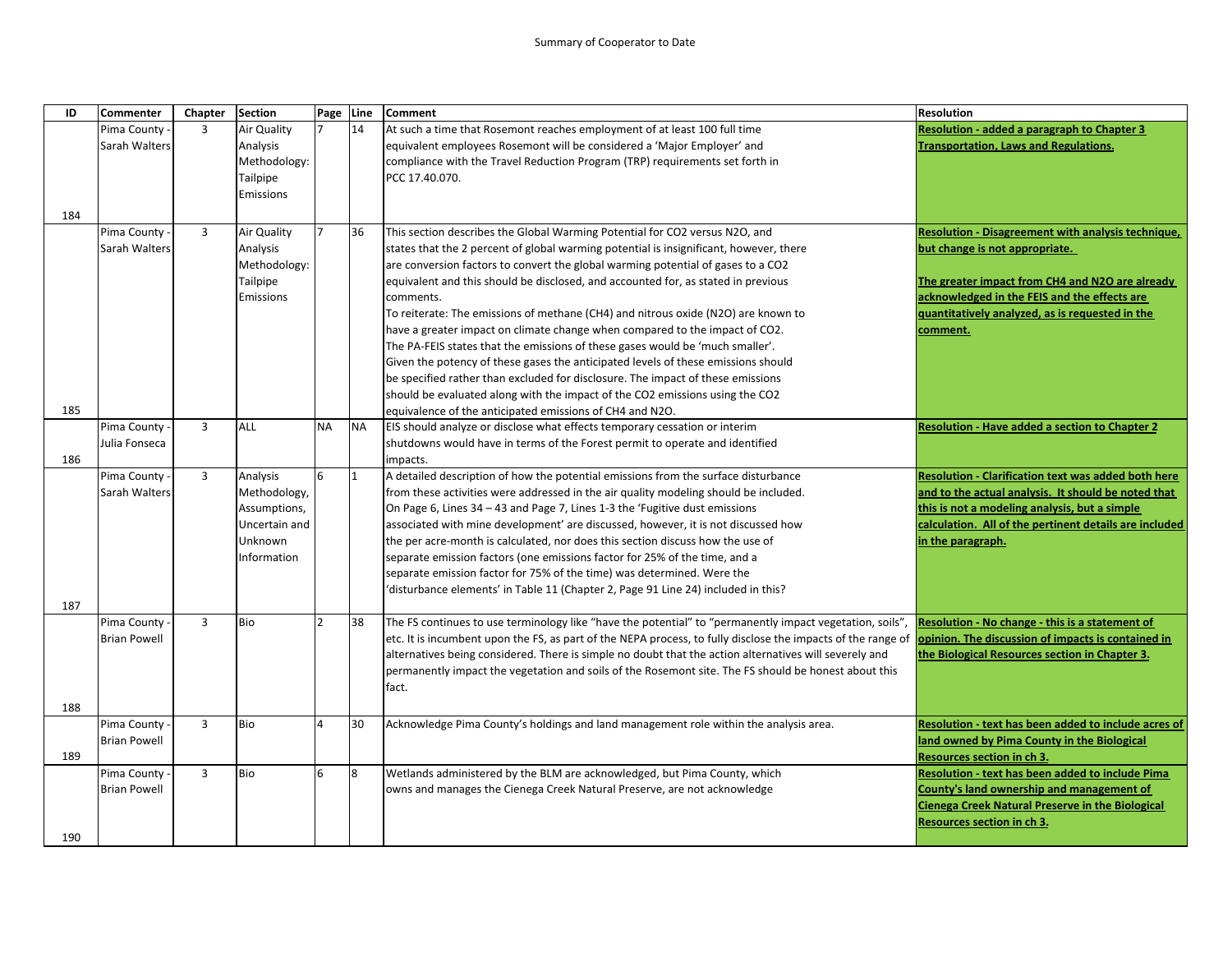| ID  | Commenter           | Chapter        | <b>Section</b> | Page Line |             | <b>Comment</b>                                                                                                                                                                                                  | <b>Resolution</b>                                                                                      |
|-----|---------------------|----------------|----------------|-----------|-------------|-----------------------------------------------------------------------------------------------------------------------------------------------------------------------------------------------------------------|--------------------------------------------------------------------------------------------------------|
|     | Pima County         | 3              | <b>Bio</b>     | 10        | 11.         | The species of interest for Pima County are no longer referred to as PVS, which are a broader suite of                                                                                                          | <b>Resolution - terminology in text in Biological</b>                                                  |
|     | <b>Brian Powell</b> |                |                |           |             | species than are being proposed for coverage under the forthcoming MSCP (known as Covered Species).<br>If PVS are to be used, should include, for the Rosemont area, the Arizona shrew.                         | Resources section of chapter 3 has been changed<br>from priority vulnerable species to covered species |
|     |                     |                |                |           |             |                                                                                                                                                                                                                 | when referring to species being proposed for                                                           |
|     |                     |                |                |           |             |                                                                                                                                                                                                                 | coverage under Pima County's forthcoming MSCP.                                                         |
|     |                     |                |                |           |             |                                                                                                                                                                                                                 |                                                                                                        |
| 191 |                     |                |                |           |             |                                                                                                                                                                                                                 |                                                                                                        |
|     | Pima County         | $\overline{3}$ | Bio            | 10        | $ 1\rangle$ | Relying on species that are "known to occur" in the project or analysis areas, yet not seeking more                                                                                                             | <b>Resolution - No change. The discussion of impacts</b>                                               |
|     | <b>Brian Powell</b> |                |                |           |             | comprehensive and more current data (i.e., not relying to such an extent on work that was done in the<br>1970s) is unfortunate. More current and comprehensive surveys, at least in the project area, should be | to species that have habitat in the analysis area, but<br>no known occurrences, is contained in the    |
|     |                     |                |                |           |             | undertaken.                                                                                                                                                                                                     | supporting resource reports (i.e., Biologists' Report,                                                 |
| 192 |                     |                |                |           |             |                                                                                                                                                                                                                 | BA, BE, MIS, and MBA).                                                                                 |
|     | Pima County         | $\overline{3}$ | bio            | 10        | $\vert$ 1   | It is improbable that the Arizona ridge-nosed rattlesnake does not occur in the analysis area, if not the                                                                                                       | Resolution - No change. The discussion of impacts                                                      |
|     | <b>Brian Powell</b> |                |                |           |             | project area. If they occur in Gardner Canyon (and they are well known to do so), then they have a very<br>good likelihood of occurring in the analysis area.                                                   | to species that have habitat in the analysis area, but<br>no known occurrences, is contained in the    |
|     |                     |                |                |           |             |                                                                                                                                                                                                                 | supporting resource reports (i.e., Biologists' Report,                                                 |
| 193 |                     |                |                |           |             |                                                                                                                                                                                                                 | BA, BE, MIS, and MBA).                                                                                 |
|     | Pima County -       | $\overline{3}$ | Bio            | 10        | <b>NA</b>   | The peregrine falcon is not considered in this analysis, but they are a species of concern for the AZGFD                                                                                                        | <b>Resolution - No change. The discussion of impacts</b>                                               |
|     | <b>Brian Powell</b> |                |                |           |             | and they almost certainly occur in the project area                                                                                                                                                             | to species that have habitat in the analysis area, but<br>no known occurrences, is contained in the    |
|     |                     |                |                |           |             |                                                                                                                                                                                                                 | supporting resource reports (i.e., Biologists' Report,                                                 |
| 194 |                     |                |                |           |             |                                                                                                                                                                                                                 | BA, BE, MIS, and MBA).                                                                                 |
|     | Pima County -       | $\overline{3}$ | Bio            | 10        | <b>NA</b>   | Sonoran desert tortoise is a PVS                                                                                                                                                                                | Resolution - it has been noted that this species is a                                                  |
|     | <b>Brian Powell</b> |                |                |           |             |                                                                                                                                                                                                                 | covered species in this table.                                                                         |
|     |                     |                |                |           |             |                                                                                                                                                                                                                 |                                                                                                        |
|     |                     |                |                |           |             |                                                                                                                                                                                                                 |                                                                                                        |
| 195 |                     |                |                |           |             |                                                                                                                                                                                                                 |                                                                                                        |
|     | Pima County         | $\overline{3}$ | Bio            | 10        | <b>NA</b>   | Priority vulnerable species and MSCP Covered Species that occur in the Project and/analysis area, but                                                                                                           | <b>Resolution - The MSCP covered species that have</b>                                                 |
|     | <b>Brian Powell</b> |                |                |           |             | which were not considered for impact; Birds: Bell's vireo likely occurs in the project area; Reptiles: the                                                                                                      | habitat in the analysis area are now evaluated in                                                      |
|     |                     |                |                |           |             | desert box turtle, which likely inhabits the project area; Mammals: Merriam's mouse is likely along<br>Davidson and Cienega Creek (analysis area), southern yellow bat is likely in the analysis area, and      | the Biologists' Report.                                                                                |
|     |                     |                |                |           |             | California leaf-nosed bat has been confirmed in the analysis area (Cienega Creek Natural Preserve) and is                                                                                                       |                                                                                                        |
|     |                     |                |                |           |             | likely in the project area. Clearly more work is needed to summarize the known distribution of these                                                                                                            |                                                                                                        |
|     |                     |                |                |           |             | species and analyze the mine's impact upon them.                                                                                                                                                                |                                                                                                        |
| 196 | Pima County         | 3              | Bio            | 14        | <b>NA</b>   | The document states that "Impacts to hydroriparian habitat along Cienega Creek Natural Preserve and                                                                                                             | <b>Resolution - The Riparian analysis has been</b>                                                     |
|     | <b>Brian Powell</b> |                |                |           |             | Davidson Canyon are possible but not anticipated." We disagree and believe the impacts to surface                                                                                                               | rewritten based in parts on USEPA comments,                                                            |
|     |                     |                |                |           |             | water and groundwater continue to be minimized.                                                                                                                                                                 | including how the groundwater models have been                                                         |
|     |                     |                |                |           |             |                                                                                                                                                                                                                 | interpreted and used. The Forest specialists have                                                      |
|     |                     |                |                |           |             |                                                                                                                                                                                                                 | reviewed and approved the section.                                                                     |
|     |                     |                |                |           |             |                                                                                                                                                                                                                 |                                                                                                        |
| 197 |                     |                |                |           |             |                                                                                                                                                                                                                 |                                                                                                        |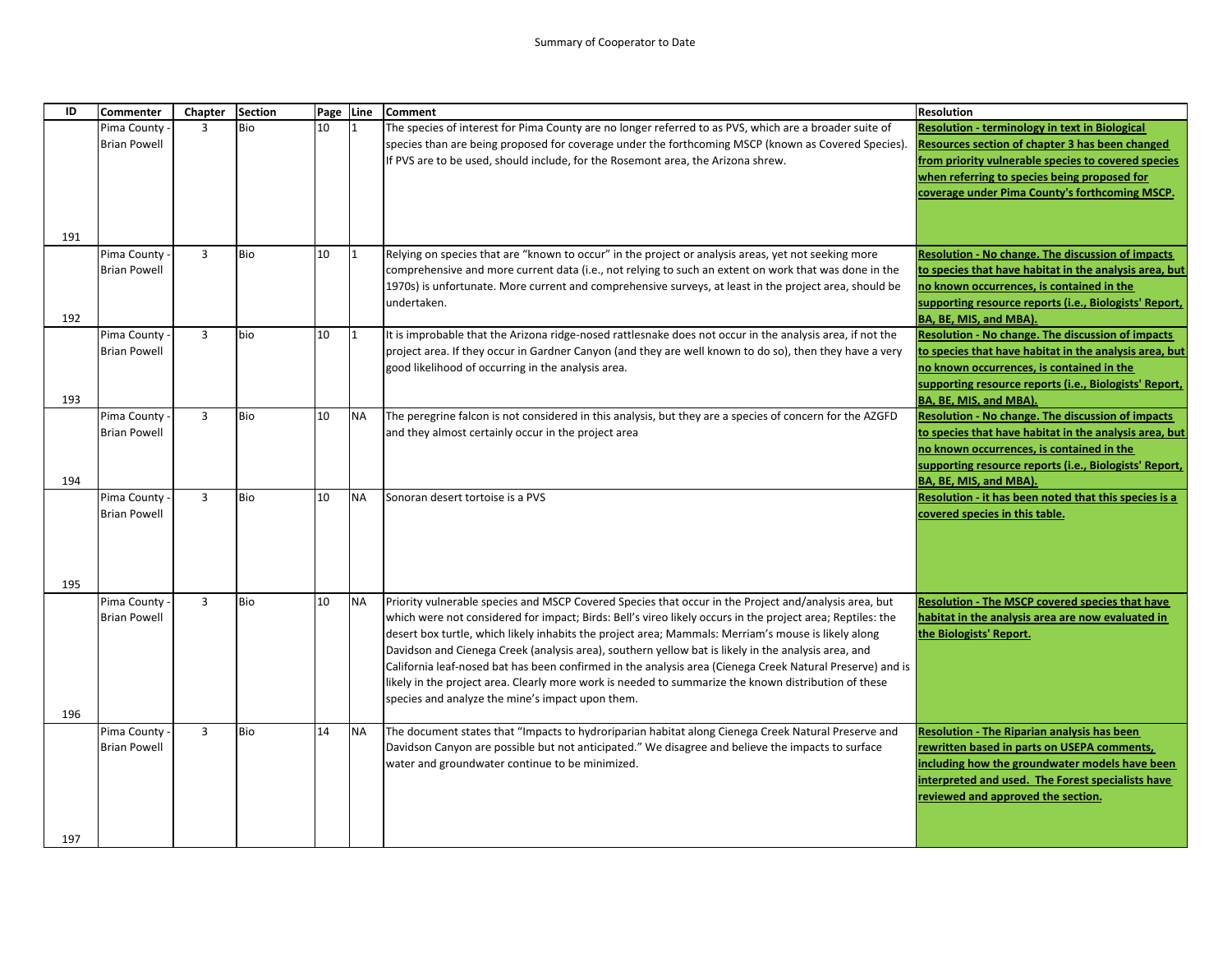| ID  | <b>Commenter</b>                   | Chapter        | <b>Section</b> | Page Line |                | <b>Comment</b>                                                                                                                                                        | <b>Resolution</b>                                                                                |
|-----|------------------------------------|----------------|----------------|-----------|----------------|-----------------------------------------------------------------------------------------------------------------------------------------------------------------------|--------------------------------------------------------------------------------------------------|
|     | Pima County -                      | 3              | <b>Bio</b>     | 15        | <b>Issue</b>   | 'Individuals may be impacted, but loss of population viability is not likely." This is not true for at least the <b>Resolution - This comment was provided to the</b> |                                                                                                  |
|     | <b>Brian Powell</b>                |                |                |           | 5E.2           | Coleman's coralroot, which has approximately 40% of all known individuals occurring within the project                                                                | Forest specialist for consideration and any changes                                              |
|     |                                    |                |                |           |                | area. This shows that the FS is not taking an objective view of mine impacts.                                                                                         | warranted were incorporated into the FEIS.                                                       |
| 198 |                                    |                |                |           |                |                                                                                                                                                                       |                                                                                                  |
|     | Pima County -                      | $\overline{3}$ | <b>Bio</b>     | 17        |                | [20-22] The statement "Note that the term 'population' may have different connotations, but birds, in particular, Resolution - the text has been changed to describe  |                                                                                                  |
|     | <b>Brian Powell</b>                |                |                |           |                | are long-range migrants, so most often a population is considered a range-wide entity, rather than being                                                              | the term population that is used by the Forest                                                   |
|     |                                    |                |                |           |                | composed of subpopulations, as is often true with smaller and less-mobile organisms". This statement is Service.                                                      |                                                                                                  |
|     |                                    |                |                |           |                | not supported in the scientific literature. Just a few sentences later (page 18, line 6) there is a cited need                                                        |                                                                                                  |
|     |                                    |                |                |           |                | to manage and monitor populations of indicator species, some of which are birds.                                                                                      |                                                                                                  |
| 199 |                                    |                |                |           | 17             |                                                                                                                                                                       |                                                                                                  |
|     | Pima County<br><b>Brian Powell</b> | 3              | Bio            | 19        |                | Update date of Pima County MSCP to 2012                                                                                                                               | <b>Resolution - changed</b>                                                                      |
| 200 |                                    |                |                |           |                |                                                                                                                                                                       |                                                                                                  |
|     | Pima County -                      | $\overline{3}$ | Bio            | 19        | 14             | The permit area is much more broad than stated. Please review MSCP and report correct permit area,                                                                    | Resolution - the text regarding the permit area has                                              |
|     | <b>Brian Powell</b>                |                |                |           |                | because it includes lands that will be impacted by the mine.                                                                                                          | been updated.                                                                                    |
| 201 |                                    |                |                |           |                |                                                                                                                                                                       |                                                                                                  |
|     | Pima County -                      | $\overline{3}$ | <b>Bio</b>     | 19        | 12 1           | Not all of the private sector would be covered under the MSCP. For example, mining is not covered. A                                                                  | Resolution - this sentence has been revised to                                                   |
|     | <b>Brian Powell</b>                |                |                |           | <sup>3</sup>   | correct terminology would be "some, specific activities of the private sector".                                                                                       | include this terminology.                                                                        |
| 202 |                                    |                |                |           |                |                                                                                                                                                                       |                                                                                                  |
|     | Pima County -                      | $\overline{3}$ | Bio            | 29        | 42             | The FS is poised to allow the permanent destruction of approximately 5,000 acres of land; it follows that                                                             | Resolution - this sentence has been revised.                                                     |
|     | <b>Brian Powell</b>                |                |                |           |                | the Service should be alarmed to write that "the latest botanical surveys by McLaughlin and Van Asdall                                                                |                                                                                                  |
|     |                                    |                |                |           |                | (n.d. [1977])". Surely we can do better than to rely on old data such as this. In fact, later in the                                                                  |                                                                                                  |
|     |                                    |                |                |           |                | document, such as for giant sedge and for nearly all of the plant species analyzed, the Service notes the                                                             |                                                                                                  |
|     |                                    |                |                |           |                | inadequacy of this earlier effort by way of the fact that later efforts consistently found these species.                                                             |                                                                                                  |
| 203 |                                    |                |                |           |                |                                                                                                                                                                       |                                                                                                  |
|     | Pima County -                      | $\overline{3}$ | <b>Bio</b>     | 35        | I1             | Analysis for individual species (based on the number of acres) should be broken out separately by the                                                                 | Resolution - No change. Habitat for individual                                                   |
|     | <b>Brian Powell</b>                |                |                |           |                | 'analysis' and 'project' areas.                                                                                                                                       | species in the analysis area is presented in the                                                 |
|     |                                    |                |                |           |                |                                                                                                                                                                       | <b>Affected Environment section and impacts to</b>                                               |
|     |                                    |                |                |           |                |                                                                                                                                                                       | habitat for individual species is presented in the<br><b>Environmental Consequences section.</b> |
|     |                                    |                |                |           |                |                                                                                                                                                                       |                                                                                                  |
|     |                                    |                |                |           |                |                                                                                                                                                                       |                                                                                                  |
| 204 |                                    |                |                |           |                |                                                                                                                                                                       |                                                                                                  |
|     | Pima County -                      | $\overline{3}$ | <b>Bio</b>     | 36        | 26             | No quantitative analysis of Pima Pineapple cactus was conducted. Certainly there have been surveys for                                                                | <b>Resolution - No change. A more detailed discussion</b>                                        |
|     | <b>Brian Powell</b>                |                |                |           |                | this species in the pipeline and powerline corridors, but that should not preclude a large view of                                                                    | of impacts to threatened and endangered species                                                  |
| 205 |                                    |                |                |           |                | disturbance that will result from some of the connected actions.                                                                                                      | and habitat is contained in the BA.                                                              |
|     | Pima County                        | $\overline{3}$ | <b>Bio</b>     | 45        | 27             | The level of detail for the Chiricahua leopard frog is excellent and certainly benefits from the fact that                                                            | <b>Resolution - modified description of GIS habitat</b>                                          |
|     | <b>Brian Powell</b>                |                |                |           |                | this species has a recovery plan. However, it underscores how little information is known for most of the                                                             | analysis in Affected Environment and                                                             |
|     |                                    |                |                |           |                | other species that are analyzed and for which assumptions of available habitat are made. For many of                                                                  | <b>Environmental Consequences sections in Biological</b>                                         |
|     |                                    |                |                |           |                | these species, where does data come from that would enable modeling of habitat and what are the                                                                       | Resources section in ch 3.                                                                       |
|     |                                    |                |                |           |                | results of those modeling exercises? I can find no such information in any of the documentation from the                                                              |                                                                                                  |
|     |                                    |                |                |           |                | FS. Reviewing these data is critical to understanding the validity of the models.                                                                                     |                                                                                                  |
| 206 |                                    |                |                |           |                |                                                                                                                                                                       |                                                                                                  |
|     | Pima County                        | $\overline{3}$ | <b>Bio</b>     | 49        | $\overline{2}$ | For a species that is widespread in the analysis area ("all areas at elevations ranging from 2,350 to 4,800                                                           | Resolution - this was an error and the estimate                                                  |
|     | <b>Brian Powell</b>                |                |                |           |                | feet above mean sea level and within all riparian habitats"), 963 acres is not a correct figure.                                                                      | acres of possible habitat for this species has been                                              |
| 207 |                                    |                |                |           |                |                                                                                                                                                                       | revised.                                                                                         |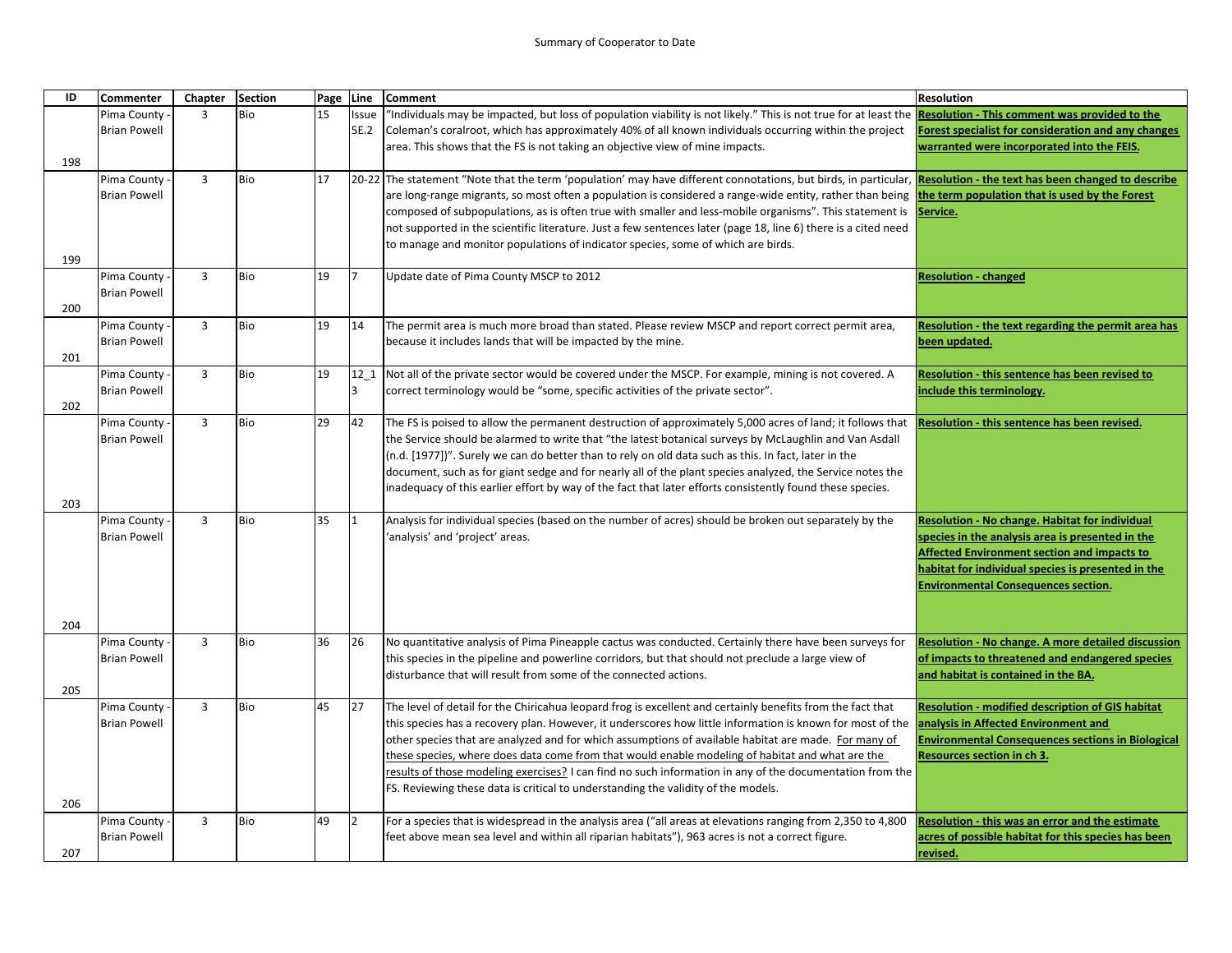| ID  | Commenter                            | Chapter        | <b>Section</b> | Page Line |     | <b>Comment</b>                                                                                                                                                 | <b>Resolution</b>                                                                                        |
|-----|--------------------------------------|----------------|----------------|-----------|-----|----------------------------------------------------------------------------------------------------------------------------------------------------------------|----------------------------------------------------------------------------------------------------------|
|     | Pima County                          | $\overline{3}$ | Bio            | 49        | 26  | For the Sonoran desert tortoise: "The most suitable habitat for this species, however, is largely to the                                                       | Resolution - it has been noted that habitat for this                                                     |
|     | <b>Brian Powell</b>                  |                |                |           |     | west and north of the project area in Sonoran desertscrub." The area around Cienega Creek and                                                                  | species also occurs around Cienega Creek and                                                             |
|     |                                      |                |                |           |     | Davidson Canyon are most certainly "suitable" habitat and Pima County has recoded many individuals in <b>Davidson Canyon.</b>                                  |                                                                                                          |
| 208 |                                      |                |                |           |     | this area. This should be reanalyzed.                                                                                                                          |                                                                                                          |
|     | Pima County -                        | $\overline{3}$ | <b>Bio</b>     | 60        | 120 | It should be noted that annual monitoring has taken place for native fishes, including in 2011 and 2012.                                                       | <b>Resolution - This monitoring information has been</b>                                                 |
|     | <b>Brian Powell</b>                  |                |                |           |     | Arizona Game and Fish conducts those surveys, including at one site on Cienega Creek, downstream of                                                            | requested and upon receipt will be reviewed to                                                           |
|     |                                      |                |                |           |     | the confluence with Davidson Canyon                                                                                                                            | determine its relevancy and usefullness in project                                                       |
|     |                                      |                |                |           |     |                                                                                                                                                                | monitoring and incorporated into the EIS, as                                                             |
|     |                                      |                |                |           |     |                                                                                                                                                                | appropriate.                                                                                             |
|     |                                      |                |                |           |     |                                                                                                                                                                |                                                                                                          |
|     |                                      |                |                |           |     |                                                                                                                                                                |                                                                                                          |
|     |                                      |                |                |           |     |                                                                                                                                                                |                                                                                                          |
|     |                                      |                |                |           |     |                                                                                                                                                                |                                                                                                          |
| 209 |                                      |                |                |           |     |                                                                                                                                                                |                                                                                                          |
|     | Pima County -                        | $\overline{3}$ | <b>Bio</b>     | 91        | 10  | "100 additional species are growing in the revegetation plots" This is likely because the revegetation                                                         | <b>Resolution - All mitigation and monitoring</b>                                                        |
|     | <b>Brian Powell</b>                  |                |                |           |     | plots are small and are geographically close native plant communities. Natural seed dispersal from native <b>comments have been reviewed and considered by</b> |                                                                                                          |
|     |                                      |                |                |           |     | species to the massive tailings piles is less assured. There are good models to test this potential and                                                        | the Forest Supervisor. Some modifications have                                                           |
|     |                                      |                |                |           |     | these should be employed before results from a small test plot can be extrapolated to the massive                                                              | been made to Appendix B based on cooperator                                                              |
|     |                                      |                |                |           |     | tailings piles being proposed.                                                                                                                                 | input and decisions from the Forest Supervisor.                                                          |
|     |                                      |                |                |           |     |                                                                                                                                                                |                                                                                                          |
|     |                                      |                |                |           |     |                                                                                                                                                                | This includes comments requesting detailed                                                               |
|     |                                      |                |                |           |     |                                                                                                                                                                | contingency plans or management actions to be<br>tied to mitigation or monitoring measures. In most      |
|     |                                      |                |                |           |     |                                                                                                                                                                | cases, it is not appropriate to presuppose a remedy                                                      |
|     |                                      |                |                |           |     |                                                                                                                                                                | before having monitoring data that defines the                                                           |
|     |                                      |                |                |           |     |                                                                                                                                                                | issue or problem to be addressed.                                                                        |
| 210 |                                      |                |                |           |     |                                                                                                                                                                |                                                                                                          |
|     | Pima County -                        | $\overline{3}$ | Bio            | 96        |     | 16-17 The line: "While the extent and degree of these impacts would depend on local climatic conditions and                                                    | <b>Resolution - Text clarified</b>                                                                       |
|     | <b>Brian Powell</b>                  |                |                |           |     | other factors that are difficult to quantify, mitigation measures to identify and control nonnative and                                                        |                                                                                                          |
|     |                                      |                |                |           |     | invasive species are expected to be effective." This needs a citation and needs to have much greater                                                           |                                                                                                          |
|     |                                      |                |                |           |     | clarification. Effective at what? Establishment of new species? Complete elimination?                                                                          |                                                                                                          |
| 211 |                                      | $\overline{3}$ | Bio            | 97        | 13  | The EIS states that "population viability relates to the distribution of a species on lands managed by the                                                     |                                                                                                          |
|     | Pima County -<br><b>Brian Powell</b> |                |                |           |     | Coronado—not rangewide." I am not aware of population viability being used in this manner. Usually                                                             | <b>Resolution - No change. The CNF biologists</b><br>considers this definition to be appropriate in this |
|     |                                      |                |                |           |     | population viability is determined through population viability analysis. Regardless, the use of                                                               | document for the purposes of this analysis.                                                              |
|     |                                      |                |                |           |     | distribution as a tool for viability determination is a flawed approach for those species for which we do                                                      |                                                                                                          |
|     |                                      |                |                |           |     | not know the full (or even partial) distribution. This is the case for many of the species, especially plants.                                                 |                                                                                                          |
| 212 |                                      |                |                |           |     |                                                                                                                                                                |                                                                                                          |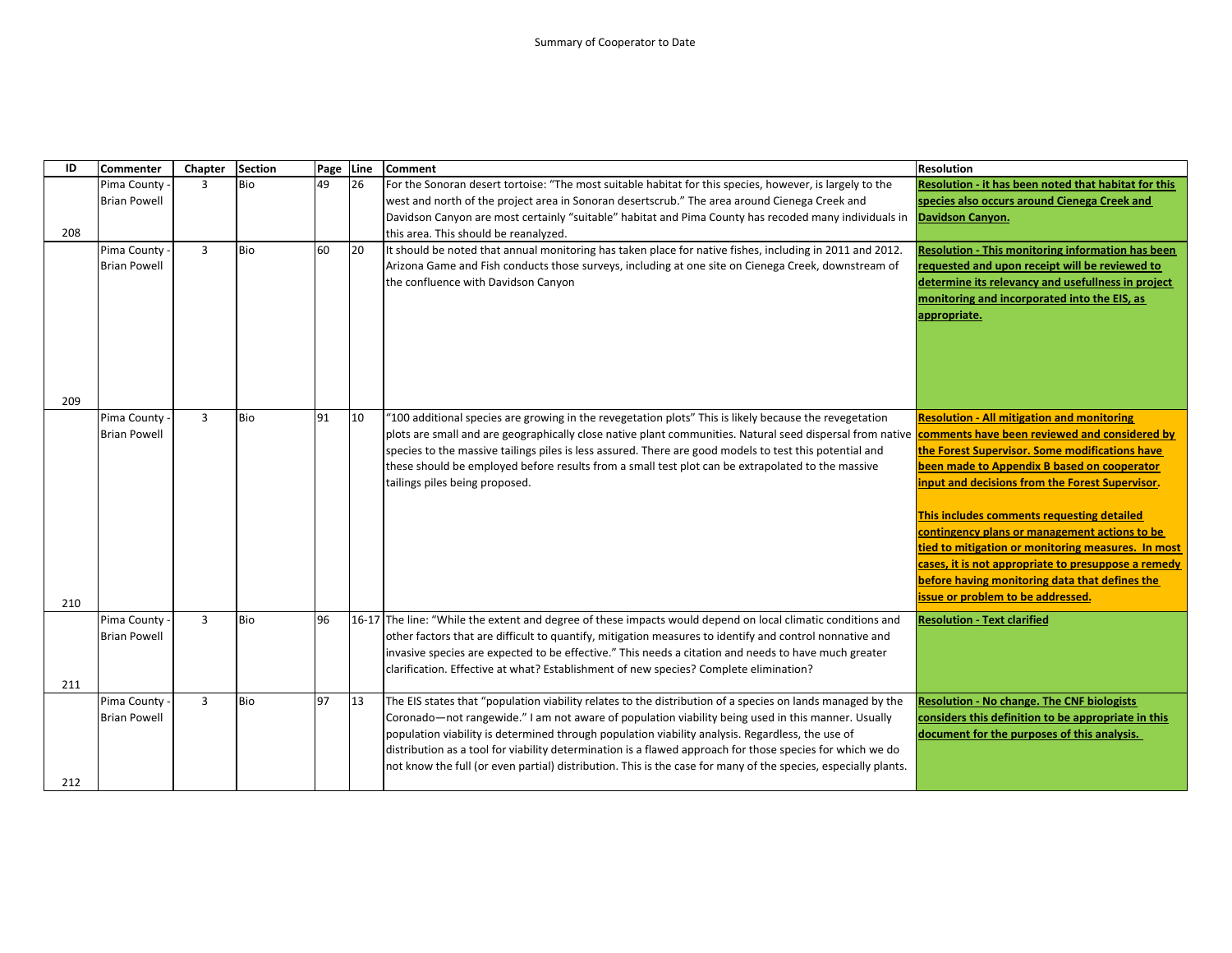| ID  | <b>Commenter</b>    | Chapter | <b>Section</b> | Page Line |       | <b>Comment</b>                                                                                                     | <b>Resolution</b>                                        |
|-----|---------------------|---------|----------------|-----------|-------|--------------------------------------------------------------------------------------------------------------------|----------------------------------------------------------|
|     | Pima County         | 3       | Bio            | 97        | 18-19 | "A quantitative analysis using GIS was conducted to estimate the acreage of possible habitat for special           | <b>Resolution - modified description of GIS habitat</b>  |
|     | <b>Brian Powell</b> |         |                |           |       | status species within the analysis area and the expected direct impacts to possible habitat for these              | analysis in Affected Environment and                     |
|     |                     |         |                |           |       | species." This is a positive addition to the EIS, but where is there greater detail about the GIS process?         | <b>Environmental Consequences sections in Biological</b> |
|     |                     |         |                |           |       | When Pima County did a GIS exercise for the Sonoran Desert Conservation Plan, it was an iterative and              | Resources section in ch 3. A memo to file (with          |
|     |                     |         |                |           |       | open process, with professional input and a document that could be viewed and critiqued by others. A               | supporting data) has also been prepared.                 |
|     |                     |         |                |           |       | similar approach should be taken here; otherwise it is just a leap of faith that that the FS team did things       |                                                          |
|     |                     |         |                |           |       | right. Based on the information presented, it also appears that these models are very coarse grained, as           |                                                          |
|     |                     |         |                |           |       | evidenced by the inclusion of "habitat types" as opposed to more specific resources. This is now                   |                                                          |
|     |                     |         |                |           |       | common practice for site-specific impacts as opposed to landscape-level analyses, which the approach               |                                                          |
| 213 |                     |         |                |           |       | the ES for the Pesament mine is more suited                                                                        |                                                          |
|     | Pima County         | 3       | Bio            | 100       |       | 14-15 With regards to the needle-spined cactus, the EIS states that "Individuals of this species may occur near    | Resolution - Please note that the discussion of          |
|     | <b>Brian Powell</b> |         |                |           |       | the reroute of the Arizona National Scenic Trail, but the trail is linear, requires a narrow corridor for          | MSCP covered species that have habitat in the            |
|     |                     |         |                |           |       | construction, and allows for some flexibility in trail placement, so impacts to sensitive plants would be          | analysis area is contained in the Biologists' Report.    |
|     |                     |         |                |           |       | avoided to the extent practicable". This cactus can occur at quite high densities and therefore will be            |                                                          |
|     |                     |         |                |           |       | very difficult to avoid. Additional mitigation measures are needed.                                                |                                                          |
|     |                     |         |                |           |       |                                                                                                                    |                                                          |
|     |                     |         |                |           |       |                                                                                                                    |                                                          |
|     |                     |         |                |           |       |                                                                                                                    |                                                          |
|     |                     |         |                |           |       |                                                                                                                    |                                                          |
|     |                     |         |                |           |       |                                                                                                                    |                                                          |
|     |                     |         |                |           |       |                                                                                                                    |                                                          |
|     |                     |         |                |           |       |                                                                                                                    |                                                          |
|     |                     |         |                |           |       |                                                                                                                    |                                                          |
| 214 |                     |         |                |           |       |                                                                                                                    |                                                          |
|     | Pima County         | 3       | Bio            | 101       | 27    | In chapter 2 of the document, the term "project area" is defined as the "area that is composed of the              | Resolution - no change. This is the impacts common       |
|     | <b>Brian Powell</b> |         |                |           |       | open pit, waste rock facility, tailings facility, heap leach facility, plant site and ancillary facilities, fenced | to all section. Not all action alternatives will impact  |
|     |                     |         |                |           |       | ".area around the mine (perimeter fence), mine primary access road, and utility maintenance road                   | this population; the impacts of each action              |
|     |                     |         |                |           |       | However, with regards to the Coleman's coral root, the document states that "there are individuals                 | alternative on this population is analyzed               |
|     |                     |         |                |           |       | growing in McCleary Canyon in the analysis area outside the project area that could                                | separately.                                              |
|     |                     |         |                |           |       | experience indirect impacts." This is incorrect: the largest known population of the Coleman's coral               |                                                          |
|     |                     |         |                |           |       | root—representing approximately 40% of known individuals— is inside of the project area boundary.                  |                                                          |
|     |                     |         |                |           |       |                                                                                                                    |                                                          |
| 215 |                     |         |                |           |       |                                                                                                                    |                                                          |
|     | Pima County -       | 3       | Bio            | 101       | 27    | The mitigation and monitoring plan claims that the plant site will be relocated so that there are not              | <b>Resolution - No change. The Forest biologist</b>      |
|     | <b>Brian Powell</b> |         |                |           |       | impacts on the plant, but this fact is unclear from the maps (chapter 2) and the County has not been               | reviewed this and determined that the analysis was       |
|     |                     |         |                |           |       | provided GIS maps to verify this. However, assuming that the analysis is correct, the processing facilities        | appropriate as it is currently written.                  |
|     |                     |         |                |           |       | will be extremely close to numerous known individuals in McCleary canyon. Here, the species' host plant            |                                                          |
|     |                     |         |                |           |       | (presumed to be oak, in symbiosis with a fungus, but so much is still unknown) could be seriously                  |                                                          |
|     |                     |         |                |           |       | impacted by plant operations, including fugitive dust and a higher likelihood for fire due to proximity to         |                                                          |
|     |                     |         |                |           |       | the plant. None of these impacts were given serious consideration. Instead, the FS declared that                   |                                                          |
|     |                     |         |                |           |       | because of the recent discovery of new populations, it has been determined that there would not be a               |                                                          |
|     |                     |         |                |           |       | loss of population viability across the Coronado National Forest." It seems impossible to conclude that            |                                                          |
|     |                     |         |                |           |       | impacting approximately 40% of the known individuals of a species would not constitute loss of                     |                                                          |
|     |                     |         |                |           |       | population viability. If there is one species that will be impacted by this proposed mine and that                 |                                                          |
|     |                     |         |                |           |       |                                                                                                                    |                                                          |
|     |                     |         |                |           |       | deserves special attention, it is certainly the Coleman's coral root and sadly, such consideration was not         |                                                          |
| 216 |                     |         |                |           |       | afforded                                                                                                           |                                                          |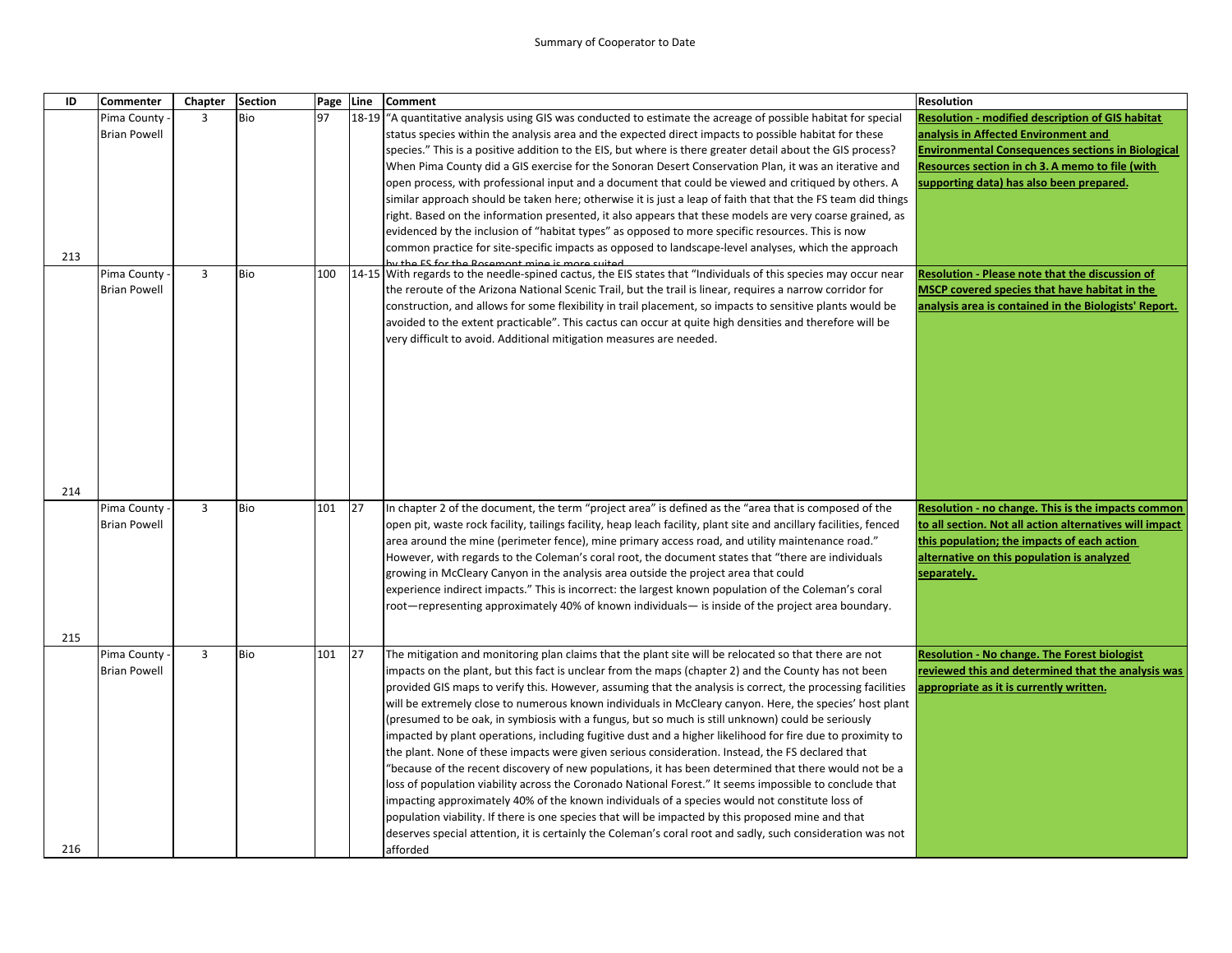| ID  | Commenter                          | Chapter        | <b>Section</b> | Page Line |             | <b>Comment</b>                                                                                                                                                                                                                                                                                                                                                                                                                                                                                                                                                                                                                                           | Resolution                                                                                                                                                                                                                                                                                      |
|-----|------------------------------------|----------------|----------------|-----------|-------------|----------------------------------------------------------------------------------------------------------------------------------------------------------------------------------------------------------------------------------------------------------------------------------------------------------------------------------------------------------------------------------------------------------------------------------------------------------------------------------------------------------------------------------------------------------------------------------------------------------------------------------------------------------|-------------------------------------------------------------------------------------------------------------------------------------------------------------------------------------------------------------------------------------------------------------------------------------------------|
|     | Pima County                        | $\overline{3}$ | <b>Bio</b>     | 101       | 127         | By the Forest's own definition of population viability ("the distribution of a species on lands managed by                                                                                                                                                                                                                                                                                                                                                                                                                                                                                                                                               | <b>Resolution - No change. The CNF biologists</b>                                                                                                                                                                                                                                               |
|     | <b>Brian Powell</b>                |                |                |           |             | the Coronado-not rangewide" [italics added]), it seems unlikely that this species would not be                                                                                                                                                                                                                                                                                                                                                                                                                                                                                                                                                           | considers this definition to be appropriate in this                                                                                                                                                                                                                                             |
|     |                                    |                |                |           |             | determined to lose population viability. And if population viability is invoked, then a population viability                                                                                                                                                                                                                                                                                                                                                                                                                                                                                                                                             | document for the purposes of this analysis.                                                                                                                                                                                                                                                     |
|     |                                    |                |                |           |             | analysis should be undertaken to determine factors such as minimum viable population.                                                                                                                                                                                                                                                                                                                                                                                                                                                                                                                                                                    |                                                                                                                                                                                                                                                                                                 |
| 217 |                                    |                |                |           |             |                                                                                                                                                                                                                                                                                                                                                                                                                                                                                                                                                                                                                                                          |                                                                                                                                                                                                                                                                                                 |
|     | Pima County<br><b>Brian Powell</b> | 3              | Bio            | 101       | 27          | In each and every plant write-up in this section says "such as increased potential for competition from<br>nonnative plant species." Clearly this standard language does not take into account the actual life history <b>considers this definition to be appropriate in this</b><br>of this species, because what exactly is the species in "competition" for? The fungus upon which it<br>relies? Again, this language is clearly shoved into the account with little thought as to its meaning. Such<br>facts offer little comfort, particularly for a species that could be driven toward the need to list under the<br>ESA as a result of the mine. | <b>Resolution - No change. The CNF biologists</b><br>document for the purposes of this analysis.                                                                                                                                                                                                |
| 218 |                                    |                |                |           |             |                                                                                                                                                                                                                                                                                                                                                                                                                                                                                                                                                                                                                                                          |                                                                                                                                                                                                                                                                                                 |
|     | Pima County<br><b>Brian Powell</b> | $\overline{3}$ | Bio            | 101       | $3-4$       | Over and over again for plant species such as the Huachuca golden aster, the Service indicates: "Direct<br>impacts (i.e., crushing, clearing, trampling, etc.) to this species are not anticipated because there are no<br>documented occurrence records for this species within the project area or the footprints of the<br>connected actions." How can such a determination be made when no surveys have been undertaken to<br>find the species? The FS needs to be honest when it does not know the extent or severity of impacts<br>before making any such claim of effect.                                                                         | <b>Resolution - No change. The CNF biologists reviewed</b><br>this and determined the existing description to be<br>adequate for the purposes of this analysis.                                                                                                                                 |
| 219 |                                    |                |                |           |             |                                                                                                                                                                                                                                                                                                                                                                                                                                                                                                                                                                                                                                                          |                                                                                                                                                                                                                                                                                                 |
|     | Pima County<br><b>Brian Powell</b> | $\overline{3}$ | Bio            | 105       | $\vert$ 9   | The analysis does not consider the impacts on the lowland leopard frog in the analysis area, which<br>includes an important population in Cienega Creek below the confluence with Davidson Canyon. This is<br>neither recognized nor seriously analyzed.                                                                                                                                                                                                                                                                                                                                                                                                 | Resolution - The EIS notes that the species has been<br>detected in Davidson Canyon and Cienega Creek<br>(Affected Environment) and does consider the<br>impacts on this species (these known locations has<br>been reiterated in the EIS) in the Environmental<br><b>Consequences section.</b> |
| 220 |                                    |                |                |           |             |                                                                                                                                                                                                                                                                                                                                                                                                                                                                                                                                                                                                                                                          |                                                                                                                                                                                                                                                                                                 |
| 221 | Pima County<br><b>Brian Powell</b> | 3              | Bio            | 106       | 36          | The impacts of mine-generated noise on birds are not taken into account as it relates to singing and<br>hearing territorial calls. This can be a significant impact in some areas and for some species.                                                                                                                                                                                                                                                                                                                                                                                                                                                  | Resolution - no change. The potential impacts of<br>mine-generated noise on animals is discussed under<br>the heading Noise and Vibration in the<br><b>Environmental Consequences section.</b>                                                                                                  |
|     | Pima County                        | $\overline{3}$ | Bio            | 107       | $ 1\rangle$ | No determination of population viability for the rufous-winged sparrow is made.                                                                                                                                                                                                                                                                                                                                                                                                                                                                                                                                                                          | Resolution - The MSCP covered species that have                                                                                                                                                                                                                                                 |
| 222 | <b>Brian Powell</b>                |                |                |           |             |                                                                                                                                                                                                                                                                                                                                                                                                                                                                                                                                                                                                                                                          | habitat in the analysis area are now evaluated in<br>the Biologists' Report.                                                                                                                                                                                                                    |
|     | Pima County<br><b>Brian Powell</b> | $\overline{3}$ | Bio            | 107       | 13          | Northern grey hawk occurs at Cienega Creek, but that is not acknowledged, nor is the analysis area                                                                                                                                                                                                                                                                                                                                                                                                                                                                                                                                                       | Resolution - No change. It is noted in the Affected<br><b>Environmental that this species occurs at Cienega</b>                                                                                                                                                                                 |
| 223 |                                    |                |                |           |             |                                                                                                                                                                                                                                                                                                                                                                                                                                                                                                                                                                                                                                                          | Creek.                                                                                                                                                                                                                                                                                          |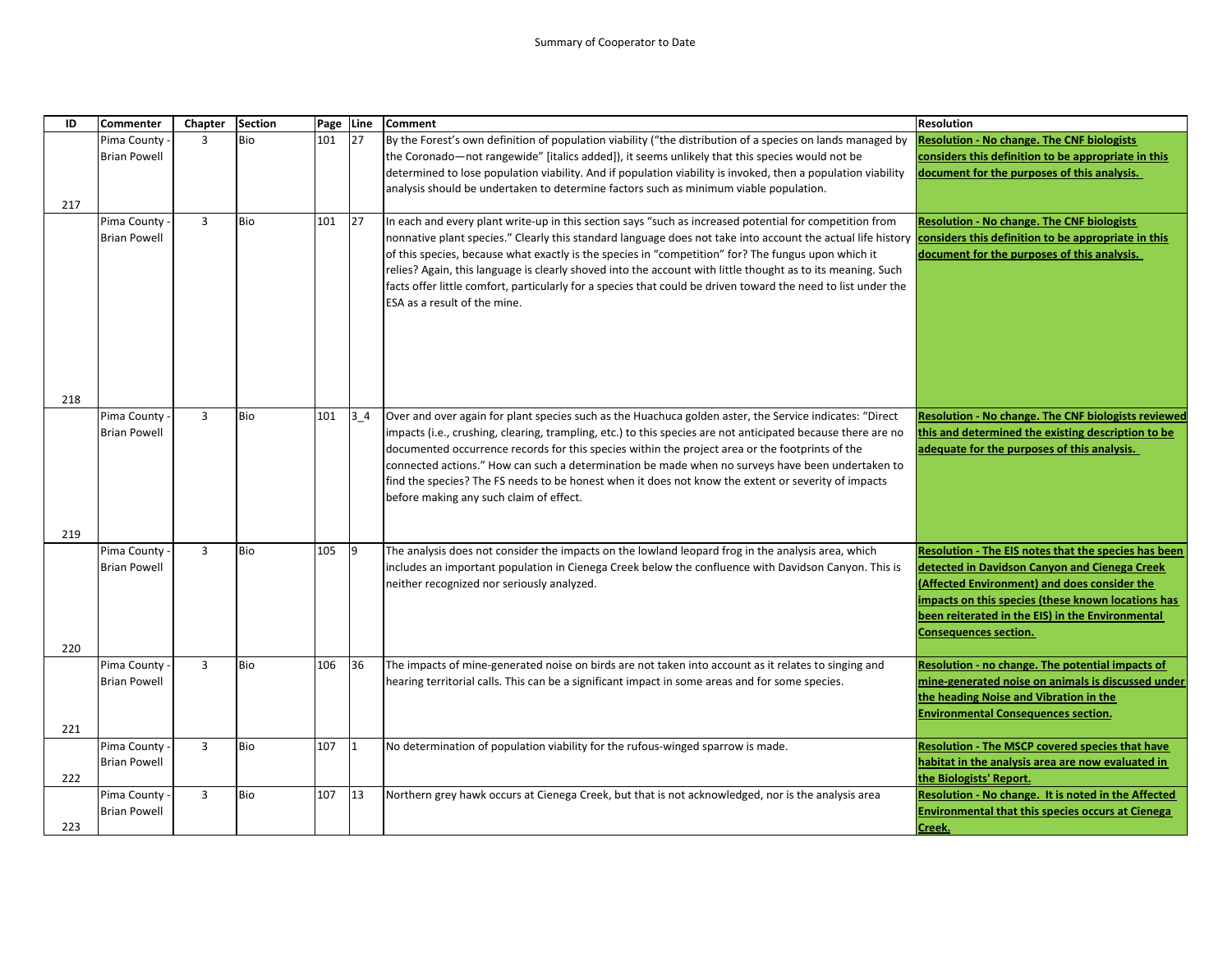| ID  | <b>Commenter</b>                     | Chapter        | <b>Section</b> | Page | Line | <b>Comment</b>                                                                                                                                                                                                                                                                                                                                                                              | <b>Resolution</b>                                                                                                                                                                                                                                                                                                                                                                                                                                                                                                                                                                    |
|-----|--------------------------------------|----------------|----------------|------|------|---------------------------------------------------------------------------------------------------------------------------------------------------------------------------------------------------------------------------------------------------------------------------------------------------------------------------------------------------------------------------------------------|--------------------------------------------------------------------------------------------------------------------------------------------------------------------------------------------------------------------------------------------------------------------------------------------------------------------------------------------------------------------------------------------------------------------------------------------------------------------------------------------------------------------------------------------------------------------------------------|
|     | Pima County<br><b>Brian Powell</b>   | $\overline{3}$ | <b>Bio</b>     | 108  | 15   | The Cienega Creek Preserve is an important site for the yellow-billed cuckoo, but impacts are not<br>honestly stated. The document makes a point of stressing that the level of uncertainty over the impacts                                                                                                                                                                                | Resolutino - text has been modified to reflect<br>analysis of wider range of impacts to Cienega Creek                                                                                                                                                                                                                                                                                                                                                                                                                                                                                |
|     |                                      |                |                |      |      | on Cienega Creek is high, but uncertainty calls for more information and a greater dose of caution.                                                                                                                                                                                                                                                                                         | and western billed cuckoo.                                                                                                                                                                                                                                                                                                                                                                                                                                                                                                                                                           |
| 224 |                                      |                |                |      |      |                                                                                                                                                                                                                                                                                                                                                                                             |                                                                                                                                                                                                                                                                                                                                                                                                                                                                                                                                                                                      |
|     | Pima County -<br><b>Brian Powell</b> | $\overline{3}$ | <b>Bio</b>     | 111  | 8    | The EIS acknowledges that "groundwater drawdown is modeled to occur" (on Cienega Creek), but this is<br>absent from evaluation of other aquatic and riparian obligate species except Gila topminnow                                                                                                                                                                                         | Resolution. This statement was already made for:<br>Huachuca water umbel, southwestern willow<br>flycatcher, and longfin dace in Cienega Creek and<br><b>Empire Gulch; and giant spotted whiptail, northern</b><br>Mexican gartersnake, and Gila chub in Cienega<br>Creek. Similar language was added to: Arizona giant<br>sedge, Chiricahua leopard frog, lowland leopard<br>frog, northern gray hawk, common black-hawk,<br>northern beardless tyrannulet, western yellow-<br>billed cuckoo, broad-billed hummingbird, varied<br>bunting, Abert's towhee, & sensitive bat species. |
| 225 |                                      |                |                |      |      |                                                                                                                                                                                                                                                                                                                                                                                             |                                                                                                                                                                                                                                                                                                                                                                                                                                                                                                                                                                                      |
| 226 | Pima County -<br><b>Brian Powell</b> | $\overline{3}$ | <b>Bio</b>     | 111  | 24   | Cienega Creek is one of the most important areas for the Gila topminnow and it is a creek system that<br>has declined precipitously in the last few years. The determination of no effect on population viability is,<br>at best, questionable.                                                                                                                                             | Resolution - no change. It appears this comment is<br>actually referring to longfin dace. However, the<br>conclusion of impacts to both species was reviewed<br>by the Forest specialists and determined to be<br>appropriate.                                                                                                                                                                                                                                                                                                                                                       |
| 227 | Pima County<br><b>Brian Powell</b>   | $\overline{3}$ | <b>Bio</b>     | 116  |      | Based on the presence of a male jaguar near to (and possibly in) the project area, the FS classifies<br>camera traps as a mitigation measure for this species. Aside from the idea that collecting information is<br>important, in what meaningful way is taking photographs mitigation for the destruction of habitat? How<br>would photographs lead to on-the-ground conservation action? | Resolution - No change. This item is clearly labeled<br>as monitoring in Appendix B, not mitigation.                                                                                                                                                                                                                                                                                                                                                                                                                                                                                 |
| 228 | Pima County -<br><b>Brian Powell</b> | $\overline{3}$ | <b>Bio</b>     | 116  |      | Pima County also has concerns that the impact of the Sycamore Connector Road has not been analyzed<br>as to its effect on the revised Critical Habitat designation. This road will further impact critical habitat,<br>yet without proper analysis.                                                                                                                                         | Resolution - text has been added to describe in<br>more detail the potential impacts from roads and<br>the likelihood of these impacts. Further, the impacts<br>that are included in the calculations in the table<br>that includes direct impacts to jaguar proposed<br>critical habitat are described in more detail.                                                                                                                                                                                                                                                              |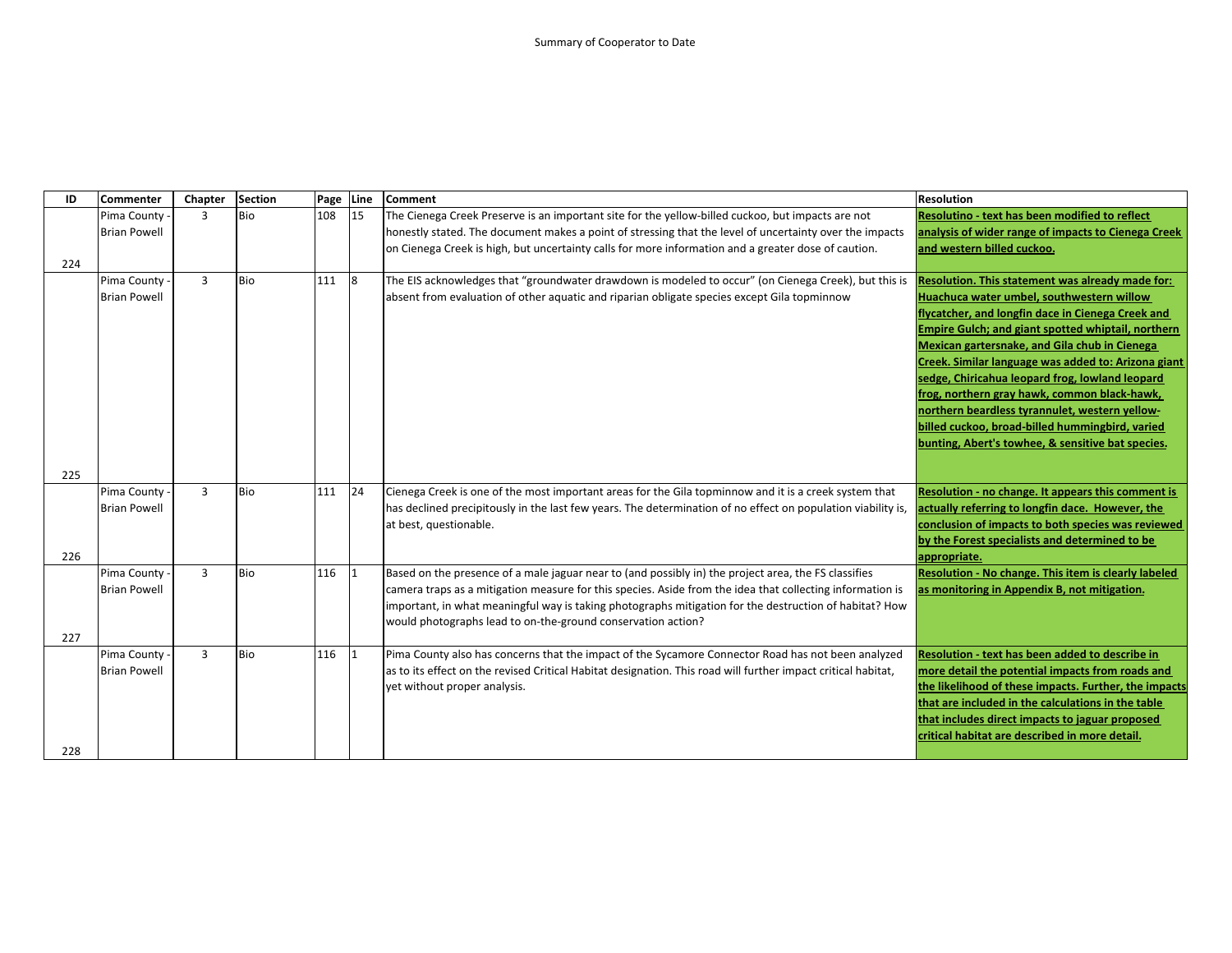| ID  | <b>Commenter</b>    | Chapter        | <b>Section</b> | Page Line |           | <b>Comment</b>                                                                                                                                                                                                  | <b>Resolution</b>                                      |
|-----|---------------------|----------------|----------------|-----------|-----------|-----------------------------------------------------------------------------------------------------------------------------------------------------------------------------------------------------------------|--------------------------------------------------------|
|     | Pima County         | $\overline{3}$ | <b>Bio</b>     | 116       |           | Whether or not the proposed project impacts critical habitat for the jaguar is clearly up to the FWS, but                                                                                                       | Resolution - no change. This is what the USFWS         |
|     | <b>Brian Powell</b> |                |                |           |           | how can the destruction of almost 4,000 acres of critical habitat for the jaguar be determined to "not                                                                                                          | stated in the biological opinion.                      |
|     |                     |                |                |           |           | destroycritical habitat"?                                                                                                                                                                                       |                                                        |
|     |                     |                |                |           |           |                                                                                                                                                                                                                 |                                                        |
|     |                     |                |                |           |           |                                                                                                                                                                                                                 |                                                        |
|     |                     |                |                |           |           |                                                                                                                                                                                                                 |                                                        |
|     |                     |                |                |           |           |                                                                                                                                                                                                                 |                                                        |
|     |                     |                |                |           |           |                                                                                                                                                                                                                 |                                                        |
|     |                     |                |                |           |           |                                                                                                                                                                                                                 |                                                        |
|     |                     |                |                |           |           |                                                                                                                                                                                                                 |                                                        |
|     |                     |                |                |           |           |                                                                                                                                                                                                                 |                                                        |
|     |                     |                |                |           |           |                                                                                                                                                                                                                 |                                                        |
|     |                     |                |                |           |           |                                                                                                                                                                                                                 |                                                        |
|     |                     |                |                |           |           |                                                                                                                                                                                                                 |                                                        |
|     |                     |                |                |           |           |                                                                                                                                                                                                                 |                                                        |
|     |                     |                |                |           |           |                                                                                                                                                                                                                 |                                                        |
|     |                     |                |                |           |           |                                                                                                                                                                                                                 |                                                        |
|     |                     |                |                |           |           |                                                                                                                                                                                                                 |                                                        |
|     |                     |                |                |           |           |                                                                                                                                                                                                                 |                                                        |
|     |                     |                |                |           |           |                                                                                                                                                                                                                 |                                                        |
| 229 |                     |                |                |           |           |                                                                                                                                                                                                                 |                                                        |
|     | Pima County -       | $\overline{3}$ | <b>Bio</b>     | <b>NA</b> | <b>NA</b> | No diagram of the Project area is provided in this section.                                                                                                                                                     | Resolution - no change. No, it is not included in this |
|     | <b>Brian Powell</b> |                |                |           |           |                                                                                                                                                                                                                 | section; however, the reader is referred to chapter    |
|     |                     |                |                |           |           |                                                                                                                                                                                                                 | 1, figure 1 and chapter 2 figures 9, 13, 17, 21, and   |
| 230 |                     |                |                |           |           |                                                                                                                                                                                                                 | 23.                                                    |
|     | <b>EPA</b>          | $\overline{3}$ | Biological     |           |           | 13-15 Table Issue 5B.1: For the proposed action, the column, "Acres by type of terrestrial and aquatic habitat lost,                                                                                            | Resolution - text was added to table 116 refering      |
|     |                     |                | Resources      |           | 116       | altered, or indirectly impacted," refers the reader to Table 123 for detailed information regarding these                                                                                                       | reader to table 108 (in "Seeps, Springs, and Riparian  |
|     |                     |                |                |           |           | impacts; however, tables 121-123 (pp. 90-91, 97) document direct impacts (acres lost) to vegetation                                                                                                             | Areas" resource section).                              |
|     |                     |                |                |           |           | types and special status species and contain no information on indirect impacts. Table 105 in Chapter 3                                                                                                         |                                                        |
|     |                     |                |                |           |           | of the Seeps, Springs and Riparian Areas resource section presents quantitative estimates of project                                                                                                            |                                                        |
|     |                     |                |                |           |           | effects to riparian areas, but does not include estimates for jurisdictional waters of the United States,<br>including wetlands. The EIS should include the quantitative estimates of indirect impacts from the |                                                        |
|     |                     |                |                |           |           | proposed action, shown in Table 108 of the Seeps, Springs and Riparian area resource section, in the                                                                                                            |                                                        |
|     |                     |                |                |           |           | Biological Resources section.                                                                                                                                                                                   |                                                        |
| 231 |                     |                |                |           |           |                                                                                                                                                                                                                 |                                                        |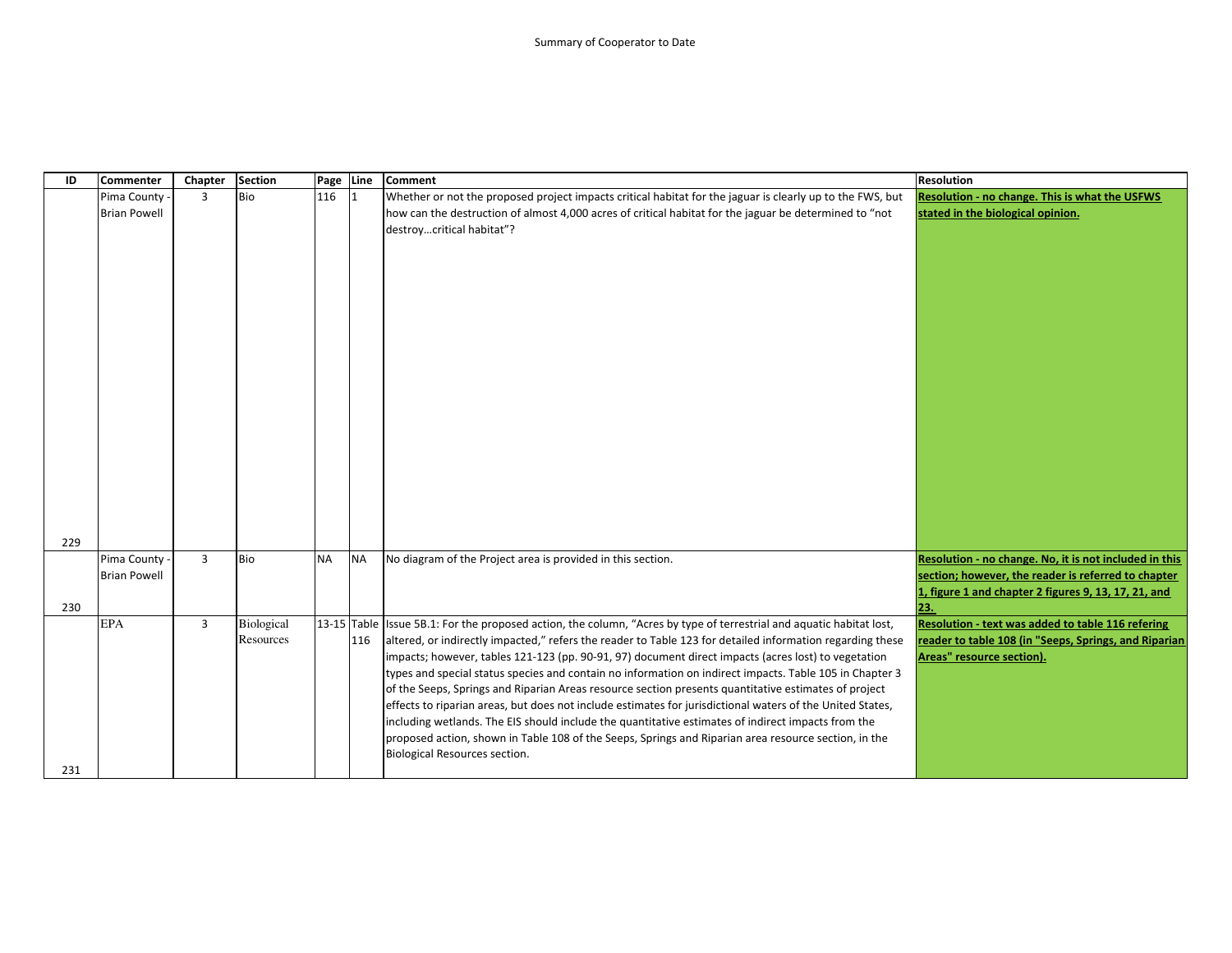| ID  | <b>Commenter</b>    | Chapter | <b>Section</b>                 | Page Line   |     | <b>Comment</b>                                                                                                                                                                                                                                                                                                                                                                                                                                                                                                                                                                                                                                                                                                                                                                                                                                                                                                                                                                                                                                                                                                                                                                                                                                                                                                                                                                                                                                                                                                             | <b>Resolution</b>                                                                                                                                                                                                                                                                                                            |
|-----|---------------------|---------|--------------------------------|-------------|-----|----------------------------------------------------------------------------------------------------------------------------------------------------------------------------------------------------------------------------------------------------------------------------------------------------------------------------------------------------------------------------------------------------------------------------------------------------------------------------------------------------------------------------------------------------------------------------------------------------------------------------------------------------------------------------------------------------------------------------------------------------------------------------------------------------------------------------------------------------------------------------------------------------------------------------------------------------------------------------------------------------------------------------------------------------------------------------------------------------------------------------------------------------------------------------------------------------------------------------------------------------------------------------------------------------------------------------------------------------------------------------------------------------------------------------------------------------------------------------------------------------------------------------|------------------------------------------------------------------------------------------------------------------------------------------------------------------------------------------------------------------------------------------------------------------------------------------------------------------------------|
|     | AGFD                | 3       | <b>Biological</b><br>Resources | 8           | 22  | The text states: "Any species or groups listed as management indicator species (MIS) by the Forest<br>Service deemed to potentially occur in areas to be impacted by the proposed project were carried<br>through for detailed evaluation within the management indicator species report"<br>COMMENT: The MIS report does not describe a "detailed evaluation" and does not adequately evaluate<br>the effects to MIS species and, therefore, cannot be relied on as a document informing the FEIS. This 33<br>page document devotes a single page to each species. Population impacts seem to be evaluated based<br>on percent of habitat affected. Yet, a significance threshold for percent habitat impacted is not given in<br>the report. Thus, the report finds that no species will suffer population impacts whether 1% or 10% of its<br>habitat is affected. Minimal impact is not the same as any impact.<br>Moreover, impacts to MIS species which are not found on any other sensitive species list utilized for the<br>purposes of the EIS were not evaluated on any other criteria. Species of primary importance to the<br>Department such as Gould's Turkey were not considered in the FEIS or the MIS report. The MIS report<br>cites a single (Forest Service) document dating from 1986 in stating that "there are no data" on turkey<br>habitat. This is incorrect and should be corrected in the FEIS.<br>RECOMMENDATION: The Department recommends that impacts to MIS species along with species of | <b>Resolution - No change. The Coronado biologists</b><br>have reviewed and approved the MIS report.                                                                                                                                                                                                                         |
| 232 |                     |         |                                |             |     | importance to the Department (SGCN and SERI) are fully evaluated in the FEIS without relying solely on                                                                                                                                                                                                                                                                                                                                                                                                                                                                                                                                                                                                                                                                                                                                                                                                                                                                                                                                                                                                                                                                                                                                                                                                                                                                                                                                                                                                                     |                                                                                                                                                                                                                                                                                                                              |
| 233 | Rosemont -<br>Kathy | 3       | Biological<br>Resources        | 9           | 5   | TYPOS - Most of this would be considered an irretrievable commitmentit is expected that many<br>species would use the area again - appears a word is missing                                                                                                                                                                                                                                                                                                                                                                                                                                                                                                                                                                                                                                                                                                                                                                                                                                                                                                                                                                                                                                                                                                                                                                                                                                                                                                                                                               | <b>Resolution - No change. No missing words.</b>                                                                                                                                                                                                                                                                             |
| 234 | AGFD                | 3       | <b>Biological</b><br>Resources | 9           |     | COMMENT: The survey for bats within the project area relied on "sampling" an area for bat presence<br>and extrapolating to the rest of the project footprint. This is survey methodology may result in impacts<br>not being adequately described or mitigated. A roost serving thousands of bats may not show up on a<br>small sample area. Should that one roost be missed, those bats will be impacted. Important maternity<br>sites that will be impacted may not have been identified and mitigation has not been considered.<br>RECOMMENDATION: The Department recommends the FEIS require a comprehensive survey of the<br>project area to identify potential impacts to all species of bats which may be found in the area.                                                                                                                                                                                                                                                                                                                                                                                                                                                                                                                                                                                                                                                                                                                                                                                         | <b>Resolution - All mitigation and monitoring</b><br>comments have been reviewed and considered by<br>the Forest Supervisor. Some modifications have<br>been made to Appendix B based on cooperator<br>input and decisions from the Forest Supervisor.<br>Note that additional bat surveys have been added<br>to Appendix B. |
| 235 | AGFD                | 3       | Biological<br>Resources        | $\mathbf Q$ | 39  | The text states: "game species known to occur within the project area are discussed in the biologists'<br>report (SWCA Environmental Consultants 2011b)."<br>COMMENT: This sentence implies that a detailed report on game species occurring in the project area<br>and impacts to those species may be found in the "biologists' report". In fact there is a single paragraph<br>dedicated to game species in this report and it cites a single web page about hunting on the<br>Department's website as its source.<br>RECOMMENDATION: The Department recommends that impacts to Species of Economic and<br>Recreational Importance (SERI) be analyzed and mitigation be identified. We have offered to assist the<br>Forest with this task.                                                                                                                                                                                                                                                                                                                                                                                                                                                                                                                                                                                                                                                                                                                                                                             | Resolution - text has been added regarding state<br>regulations regarding wildlife, and SGCN are<br>evaluated in the biologists' report.                                                                                                                                                                                     |
| 236 | AGFD                | 3       | <b>Biological</b><br>Resources | 15          | 116 | Table COMMENT: Some species are sensitive to the constant presence of human activity and will avoid the area. Resolution - no change because this is covered in<br>This impact is not included in the table.                                                                                                                                                                                                                                                                                                                                                                                                                                                                                                                                                                                                                                                                                                                                                                                                                                                                                                                                                                                                                                                                                                                                                                                                                                                                                                               | issue 5F.2.                                                                                                                                                                                                                                                                                                                  |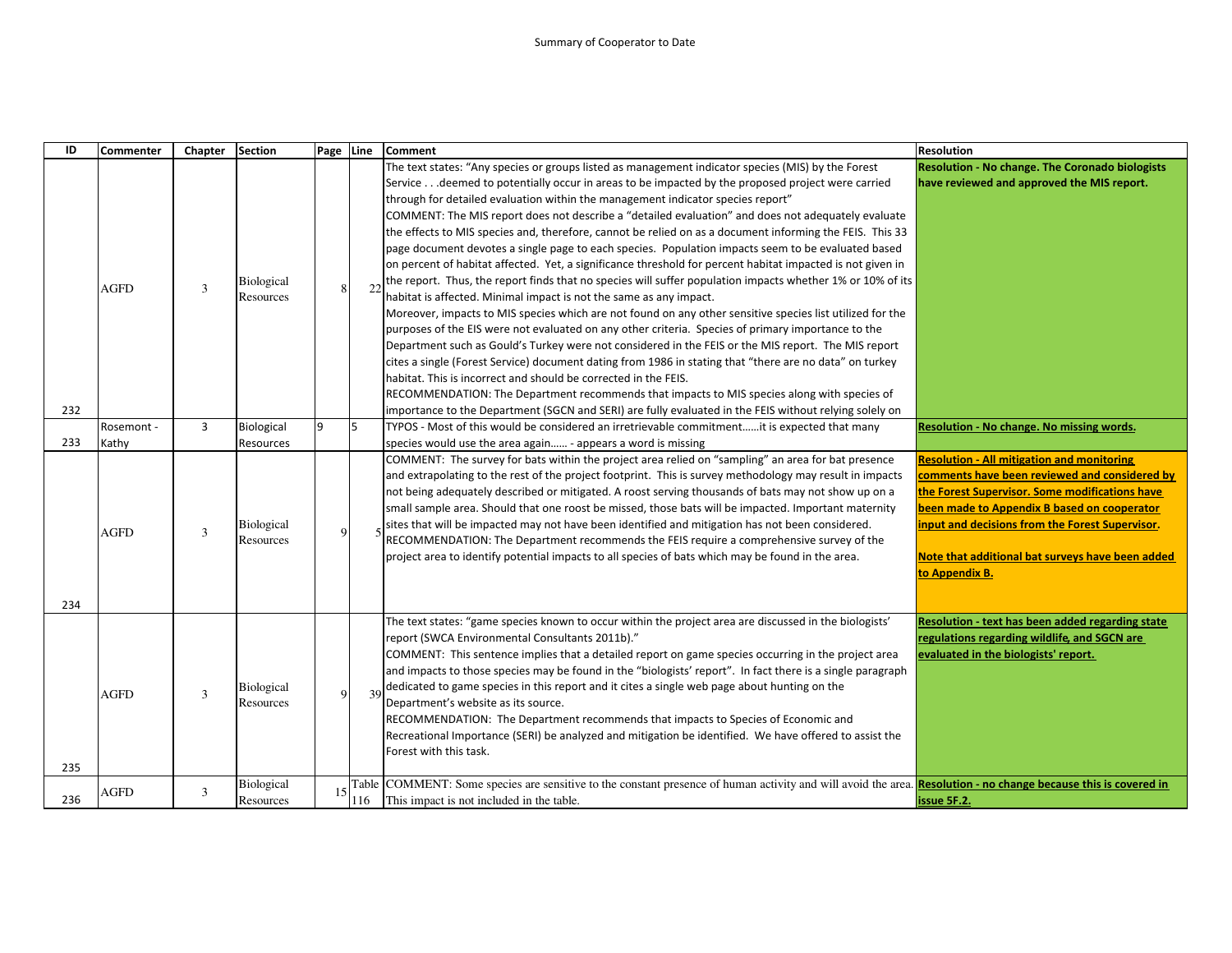## Summary of Cooperator to Date

| ID         | <b>Commenter</b> | Chapter        | <b>Section</b>                 |    | Page Line  | <b>Comment</b>                                                                                                                                                                                                                                                                                                                                                                                                                                                                                                                                                                                                                                                                                                                                                                                                                                                                                                                                                                                                                                                                                                                                                                                                                                                                                                                                                                                                                                                                                                                | <b>Resolution</b>                                                                                                                                                                                                                                                                                                                                                                                                                                                            |
|------------|------------------|----------------|--------------------------------|----|------------|-------------------------------------------------------------------------------------------------------------------------------------------------------------------------------------------------------------------------------------------------------------------------------------------------------------------------------------------------------------------------------------------------------------------------------------------------------------------------------------------------------------------------------------------------------------------------------------------------------------------------------------------------------------------------------------------------------------------------------------------------------------------------------------------------------------------------------------------------------------------------------------------------------------------------------------------------------------------------------------------------------------------------------------------------------------------------------------------------------------------------------------------------------------------------------------------------------------------------------------------------------------------------------------------------------------------------------------------------------------------------------------------------------------------------------------------------------------------------------------------------------------------------------|------------------------------------------------------------------------------------------------------------------------------------------------------------------------------------------------------------------------------------------------------------------------------------------------------------------------------------------------------------------------------------------------------------------------------------------------------------------------------|
|            | EPA              | $\overline{3}$ | Biological<br>Resources        | 16 |            | The AFEIS does not include a discussion of the federal Clean Water Act (CWA) or Department of Army<br>regulations as influencing or guiding the analysis of biological resources. In particular, there is no<br>reference to the 404(b)(1) Guidelines and restrictions on discharge, most notably 40CFR 230.10(b)(3):<br>adverse effects on endangered species; and (c): significant degradation of waters of the United States;<br>and 40CFR 230.11(g) and (h) determination of cumulative and indirect/secondary effects on aquatic<br>ecosystems. There is no discussion of impacts to jurisdictional waters of the United States impacted by<br>the project. This section should be revised to include a discussion of applicable portions of the CWA and<br>404(b)(1) Guidelines, and Department of Army regulations. It should also provide assessment of impacts<br>to jurisdictional waters of the United States.                                                                                                                                                                                                                                                                                                                                                                                                                                                                                                                                                                                                     | Resolution - This topic has been discussed between<br>the Corps and Forest. There is a disagreement of<br>position between the Corps and USEPA on this<br>topic. The Forest is relying on the 404(b)1 analysis<br>to define indirect impacts, which do not include<br>those from groundwater drawdown. Note that the<br>Forest has properly disclosed impacts to riparian<br>areas in the NEPA document, regardless of their<br>status as jurisdictional waters. No changes. |
| 237<br>238 | AGFD             | 3              | <b>Biological</b><br>Resources |    | $191 - -4$ | COMMENT: The FEIS inappropriately dismisses the State's role in management and regulation of wildlife,<br>describing regulations as if they merely shadow federal law: "there are other State regulations that are<br>similar to Federal regulations, such as those addressing take of migratory birds (i.e. ARS §17-236);<br>however, requirements of Federal laws are emphasized in this document because this is a Federal<br>action." In the United States and Canada, state, provincial and tribal fish and wildlife agencies are<br>responsible for managing most fish and wildlife on public and private lands and water within their<br>geographic jurisdictions. Federal agencies, in cooperation with state and tribal agencies, are responsible<br>for managing only migratory fish and wildlife and federally listed threatened and endangered species,<br>and for regulating wildlife trade.<br>In Arizona, ARS §17-102 codifies state ownership of wildlife: "Wildlife as state property; exceptions.<br>Wildlife, both resident and migratory, native or introduced, found in this state, except fish and bullfrogs<br>impounded in private ponds or tanks or wildlife and birds reared or held in captivity under permit or<br>" license from the commission, are property of the state "<br>RECOMMENDATION: The FEIS should accurately describe the State's primary authority to manage and<br>regulate take of wildlife regardless of land status. The FEIS should describe impacts to state trust species, | Resolution - text has been added regarding state<br>regulations regarding wildlife.                                                                                                                                                                                                                                                                                                                                                                                          |
| 239        | EPA              | 3              | <b>Biological</b><br>Resources | 20 |            | The AFEIS indicates that wetlands are associated with only two springs. The AFEIS does not discuss the<br>extensive riverine and palustrine wetland systems within and adjacent to Empire Gulch, Gardner Canyon<br>and Cienega Creek that will or may be indirectly impacted by the proposed action. Many of these<br>wetlands are likely to be jurisdictional waters of the United States, but the reach and extent of federally<br>regulated wetlands have not been delineated; therefore, the extent of indirect impacts to these waters<br>has yet to be determined. These waters should be delineated or the EIS should note that an unknown<br>number of acres of wetlands and jurisdictional waters exist in Empire Gulch, Gardner Canyon, and<br>Cienega Creek and, because the reach and extent of these waters has not been delineated, the extent of<br>indirect impacts to them is unknown.                                                                                                                                                                                                                                                                                                                                                                                                                                                                                                                                                                                                                       | Resolution - This topic has been discussed between<br>the Corps and Forest. There is a disagreement of<br>position between the Corps and USEPA on this<br>topic. The Forest is relying on the 404(b)1 analysis<br>to define indirect impacts, which do not include<br>those from groundwater drawdown. Note that the<br>Forest has properly disclosed impacts to riparian<br>areas in the NEPA document, regardless of their<br>status as jurisdictional waters. No changes. |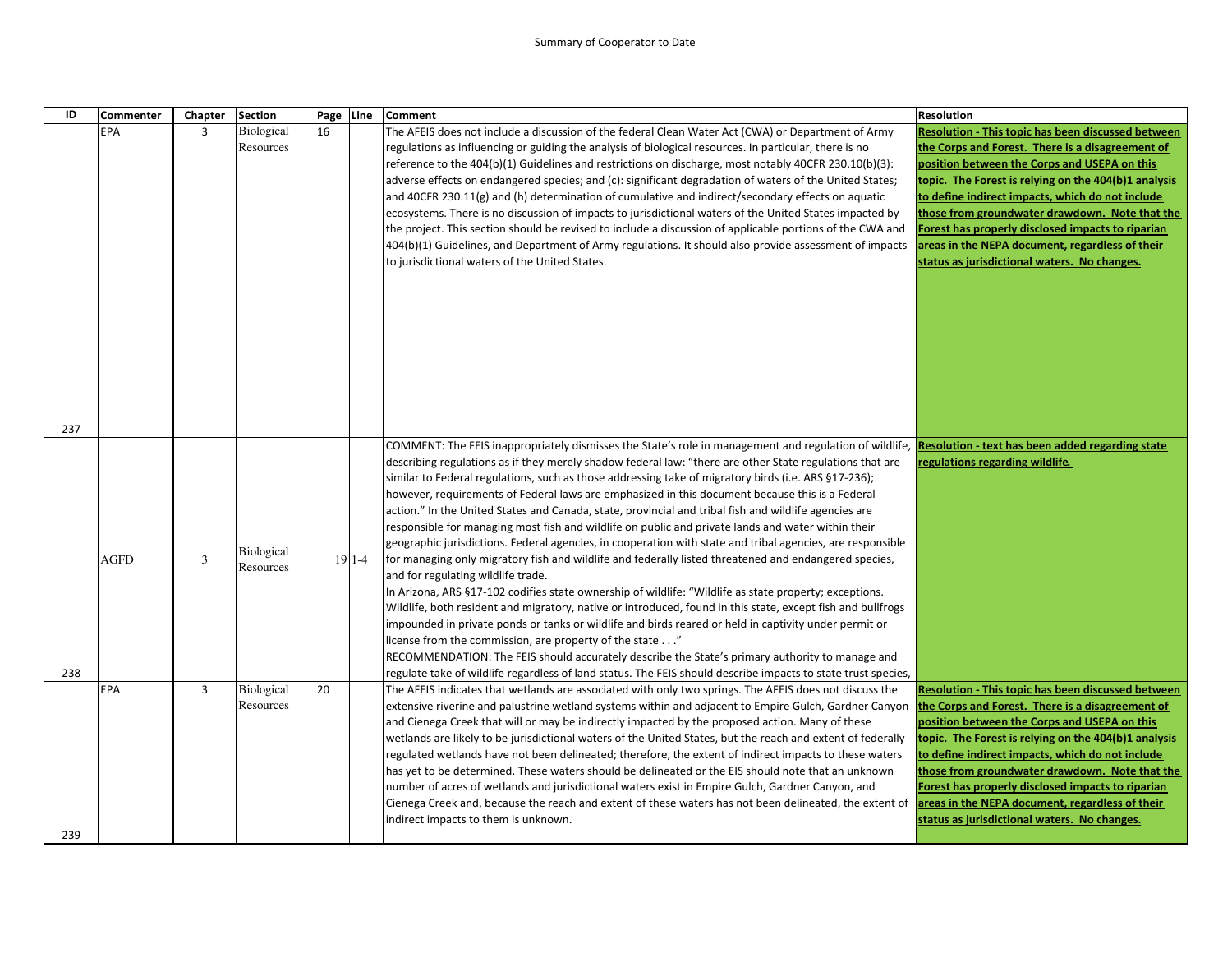## Summary of Cooperator to Date

| ID  | Commenter | Chapter        | Section                        | Page Line |    | <b>Comment</b>                                                                                                                                                | <b>Resolution</b>                                    |
|-----|-----------|----------------|--------------------------------|-----------|----|---------------------------------------------------------------------------------------------------------------------------------------------------------------|------------------------------------------------------|
|     |           | 3              | Biological                     | 27        |    | 33-35 The discussion of hydroriparian vegetation types does not acknowledge that portions of this vegetation                                                  | Resolution - This topic has been discussed between   |
|     |           |                | Resources                      |           |    | type include jurisdictional wetlands regulated under the federal CWA. The reach and extent of these                                                           | the Corps and Forest. There is a disagreement of     |
|     |           |                |                                |           |    | federally regulated wetlands have not been delineated; therefore, the extent of indirect impacts to these <b>position between the Corps and USEPA on this</b> |                                                      |
|     |           |                |                                |           |    | waters has yet to be determined. Riverine and palustrine wetlands that occur in several areas adjacent                                                        | topic. The Forest is relying on the 404(b)1 analysis |
|     |           |                |                                |           |    | to Cienega Creek have not been identified in lines 33-35 of this section. These unidentified wetlands may                                                     | to define indirect impacts, which do not include     |
|     |           |                |                                |           |    | be jurisdictional waters of the United States and may be impacted indirectly by the proposed action. As                                                       | those from groundwater drawdown. Note that the       |
|     |           |                |                                |           |    | previously recommended the EIS should acknowledge that extensive waters of the United States,                                                                 | Forest has properly disclosed impacts to riparian    |
|     |           |                |                                |           |    | including wetlands, occur in the analysis area and that the reach and extent of these waters has not                                                          | areas in the NEPA document, regardless of their      |
|     |           |                |                                |           |    | been delineated and potential indirect impacts from the proposed action on those waters has not been                                                          | status as jurisdictional waters. No changes.         |
|     |           |                |                                |           |    | quantified.                                                                                                                                                   |                                                      |
| 240 |           |                |                                |           |    |                                                                                                                                                               |                                                      |
|     |           |                |                                |           |    | COMMENT: In citing references for Special Status Species, the FEIS fails to consider the State Wildlife                                                       | Resolution - text has been added regarding state     |
|     |           |                |                                |           |    | Action Plan. Executive Order 13443 requires the Forest to "ensure that agency plans and actions                                                               | regulations regarding wildlife, and SGCN and SERI    |
|     |           |                |                                |           |    | consider programs and recommendations of comprehensive planning efforts such as State Wildlife                                                                | are evaluated in the biologists' report.             |
|     |           |                |                                |           |    | Action Plans, the North American Waterfowl Management Plan, and other range-wide management                                                                   |                                                      |
|     |           |                | <b>Biological</b>              |           |    | plans for big game and upland game birds". The FEIS contains no reference to EO 13443 and neglects to                                                         |                                                      |
|     | AGFD      | 3              | Resources                      | 35        |    | 1 consider the SWAP or adequately describe impacts or mitigation for impacts to many species listed                                                           |                                                      |
|     |           |                |                                |           |    | within the State Wildlife Action Plan such as Species of Greatest Conservation Need and Species of                                                            |                                                      |
|     |           |                |                                |           |    | Economic and Recreational Importance.                                                                                                                         |                                                      |
|     |           |                |                                |           |    | RECOMMENDATION: The Department recommends the FEIS recognize Executive Order 13443 and                                                                        |                                                      |
| 241 |           |                |                                |           |    | describe impacts to species listed in the SWAP.                                                                                                               |                                                      |
|     |           |                |                                |           |    | The text states: "There is evidence to suggest that all the ocelots photographed in the Huachuca                                                              | Resolution - text has been modified.                 |
|     |           |                |                                |           |    | Mountains were the same individual".                                                                                                                          |                                                      |
|     |           |                | Biological                     |           |    | COMMENT: This sentence is wrong or out of date. The Department has positively confirmed that there                                                            |                                                      |
|     | AGFD      | 3              | Resources                      | 65        | 29 | are at least two different ocelot individuals in the Huachucas.                                                                                               |                                                      |
|     |           |                |                                |           |    | RECOMMENDATION: The Department suggests updating the text.                                                                                                    |                                                      |
| 242 |           |                |                                |           |    |                                                                                                                                                               |                                                      |
|     | EPA       | $\overline{3}$ | Biological                     | 68        |    | Refer to previous comments and recommendations regarding climate change.                                                                                      | <b>Resolution - No change warranted.</b>             |
| 243 |           |                | Resources                      |           |    |                                                                                                                                                               |                                                      |
|     |           |                |                                |           |    | COMMENT: The Forest should note that no information on actual use of modeled corridors between the <b>Resolution - no change. This comment is unclear.</b>    |                                                      |
|     |           |                |                                |           |    | Catalinas and Whetstones currently exists.                                                                                                                    | The sentence to which the commenter is referring     |
|     | AGFD      | 3              | <b>Biological</b><br>Resources | 71        | 29 |                                                                                                                                                               | addresses the Santa Rita and Whetsone Mountains,     |
|     |           |                |                                |           |    |                                                                                                                                                               | not the Santa Catalina and Whetstone Mountains.      |
| 244 |           |                |                                |           |    |                                                                                                                                                               |                                                      |
|     | EPA       | 3              | Biological                     | 78        |    | This section should be revised to include a discussion of the indirect effects of the proposed action on                                                      | Resolution - This topic has been discussed between   |
|     |           |                | Resources                      |           |    | [jurisdictional waters of the United States (40 CFR 230.11(h)), including wetlands in the project analysis                                                    | the Corps and Forest. There is a disagreement of     |
|     |           |                |                                |           |    | area (as opposed to the project area).                                                                                                                        | position between the Corps and USEPA on this         |
|     |           |                |                                |           |    |                                                                                                                                                               | topic. The Forest is relying on the 404(b)1 analysis |
|     |           |                |                                |           |    |                                                                                                                                                               | to define indirect impacts, which do not include     |
|     |           |                |                                |           |    |                                                                                                                                                               | those from groundwater drawdown. Note that the       |
|     |           |                |                                |           |    |                                                                                                                                                               | Forest has properly disclosed impacts to riparian    |
|     |           |                |                                |           |    |                                                                                                                                                               | areas in the NEPA document, regardless of their      |
| 245 |           |                |                                |           |    |                                                                                                                                                               | status as jurisdictional waters. No changes.         |
|     |           |                |                                |           |    |                                                                                                                                                               |                                                      |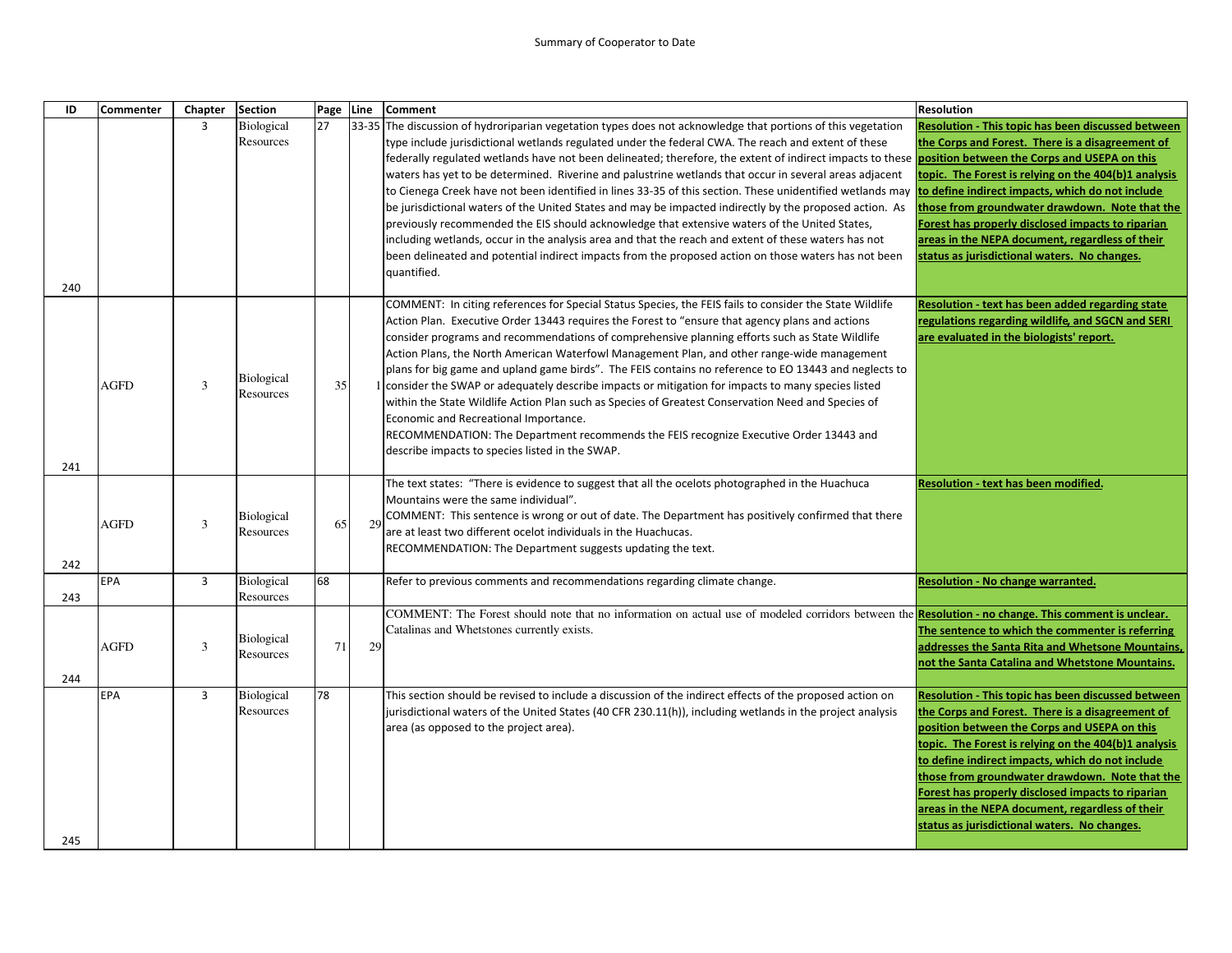## Summary of Cooperator to Date

| ID  | <b>Commenter</b> | Chapter        | Section    |    | Page Line | <b>Comment</b>                                                                                                                                                    | <b>Resolution</b>                                    |
|-----|------------------|----------------|------------|----|-----------|-------------------------------------------------------------------------------------------------------------------------------------------------------------------|------------------------------------------------------|
|     | <b>AGFD</b>      | $\mathfrak{Z}$ | Biological | 79 |           | COMMENT: The FEIS fails to adequately address or analyze the interaction of multiple impacts on                                                                   | Resolution - no change. This characterization is not |
|     |                  |                | Resources  |    |           | species. While individually, each analyzed impact may not have a significant effect on any species,                                                               | completely true - see Impacts Common to All Action   |
|     |                  |                |            |    |           | adding all of them together may reduce the suitability of the area for occupation by certain species;                                                             | Alternatives section, page 78.                       |
|     |                  |                |            |    |           | especially those that are rare, secretive and do not tolerate human activity, rely on high ecosystem                                                              |                                                      |
|     |                  |                |            |    |           | integrity, or are dependent on large blocks of fragmented habitat. For instance, this section addresses                                                           |                                                      |
|     |                  |                |            |    |           | impacts from dust, noise, vibration, and artificial lighting. These impacts could collectively be called                                                          |                                                      |
|     |                  |                |            |    |           | "disturbance", but there is not an adequate analysis of the effects of multiple mine-related                                                                      |                                                      |
|     |                  |                |            |    |           | disturbances" that may cause an animal to avoid the area, what impact that avoidance may have on the                                                              |                                                      |
|     |                  |                |            |    |           | population as a whole, and what impact that population impact may have on the species. This is not                                                                |                                                      |
|     |                  |                |            |    |           | beyond the scope of the FEIS and per CEQ guidance on the topic should be addressed. The CEQ                                                                       |                                                      |
|     |                  |                |            |    |           | guidance states that "evidence is increasing that the most devastating environmental effects may result                                                           |                                                      |
|     |                  |                |            |    |           | not from the direct effects of a particular action, but from the combination of individually minor effects                                                        |                                                      |
|     |                  |                |            |    |           | of multiple actions over time." (Appendix F, CEQ Guidance, Cumulative Effects)                                                                                    |                                                      |
| 246 |                  |                |            |    |           | RECOMMENDATION: The Department recommends a description of the impacts and interaction of                                                                         |                                                      |
|     | <b>EPA</b>       | 3              | Biological | 86 | 35-40     | The AFEIS concludes that no change in riparian habitat along Cienega Creek and Gardner Canyon is                                                                  | <b>Resolution - The Riparian analysis has been</b>   |
|     |                  |                | Resources  |    |           | expected to occur as a result of the proposed mine. As we have commented previously regarding the                                                                 | rewritten based in parts on USEPA comments,          |
|     |                  |                |            |    |           | Groundwater Quantity resource section of Chapter 3, conclusions of little or no predicted hydrologic                                                              | including how the groundwater models have been       |
|     |                  |                |            |    |           | changes or expected effects on riparian vegetation are based on speculative models characterized by a                                                             | interpreted and used. The Forest specialists have    |
|     |                  |                |            |    |           | high degree of uncertainty. We do not concur that there are adequate data to conclude that there likely                                                           | reviewed and approved the section.                   |
|     |                  |                |            |    |           | will be no indirect effects on riparian vegetation nor that there will be no subsequent effects to aquatic                                                        |                                                      |
|     |                  |                |            |    |           | wildlife habitat (40 CFR 230.10 (c) and 230.11 (h)).                                                                                                              |                                                      |
|     |                  |                |            |    |           | Tables 60-64 of the Groundwater Quantity resource section report for Cienega Creek (2 sites) and for the                                                          |                                                      |
|     |                  |                |            |    |           | Gardner/Cienega confluence report the following ranges of modeled groundwater drawdown based on                                                                   |                                                      |
|     |                  |                |            |    |           | sensitivity analyses: 1) end of active mining (<0.1feet); 2) 20 years after active mine closure (<0.1feet); 3)                                                    |                                                      |
|     |                  |                |            |    |           | 50 years after closure (< 0.1-0.15 feet); 150 years after closure (<0.1-0.35 feet); and 1000 years after                                                          |                                                      |
|     |                  |                |            |    |           | closure (<0.1-0.8 feet). If the output of the groundwater modeling and the sensitivity analyses are                                                               |                                                      |
|     |                  |                |            |    |           | accepted, these data indicate that potentially significant levels of groundwater drawdown are a                                                                   |                                                      |
|     |                  |                |            |    |           | possibility in the near- and long-term along Cienega Creek. Conclusions regarding impacts are not                                                                 |                                                      |
|     |                  |                |            |    |           | supportable because the modeling is not accurate enough to predict impacts < 5 feet. The discussion                                                               |                                                      |
|     |                  |                |            |    |           | does not acknowledge that even small fluctuations in the groundwater table can result significant                                                                 |                                                      |
| 247 |                  |                |            |    |           | changes to surface flows. Furthermore, the contribution of flow from Empire Gulch to Upper Cienega                                                                |                                                      |
|     | <b>EPA</b>       | 3              | Biological | 87 | $12-1$    | The AFEIS estimates that 122 acres mapped as hydroriparian habitat along Empire Gulch could be affected <b>Resolution - This topic has been discussed between</b> |                                                      |
|     |                  |                | Resources  |    | 3         | by groundwater drawdown from the proposed action. The amount of CWA jurisdictional wetlands that                                                                  | the Corps and Forest. There is a disagreement of     |
|     |                  |                |            |    |           | could be affected has not been documented. Please refer to previous recommendations on reach and extent position between the Corps and USEPA on this              |                                                      |
|     |                  |                |            |    |           | of CWA jurisdictional wetlands.                                                                                                                                   | topic. The Forest is relying on the 404(b)1 analysis |
|     |                  |                |            |    |           |                                                                                                                                                                   | to define indirect impacts, which do not include     |
|     |                  |                |            |    |           |                                                                                                                                                                   | those from groundwater drawdown. Note that the       |
|     |                  |                |            |    |           |                                                                                                                                                                   | Forest has properly disclosed impacts to riparian    |
|     |                  |                |            |    |           |                                                                                                                                                                   | areas in the NEPA document, regardless of their      |
|     |                  |                |            |    |           |                                                                                                                                                                   | status as jurisdictional waters. No changes.         |
| 248 |                  |                |            |    |           |                                                                                                                                                                   |                                                      |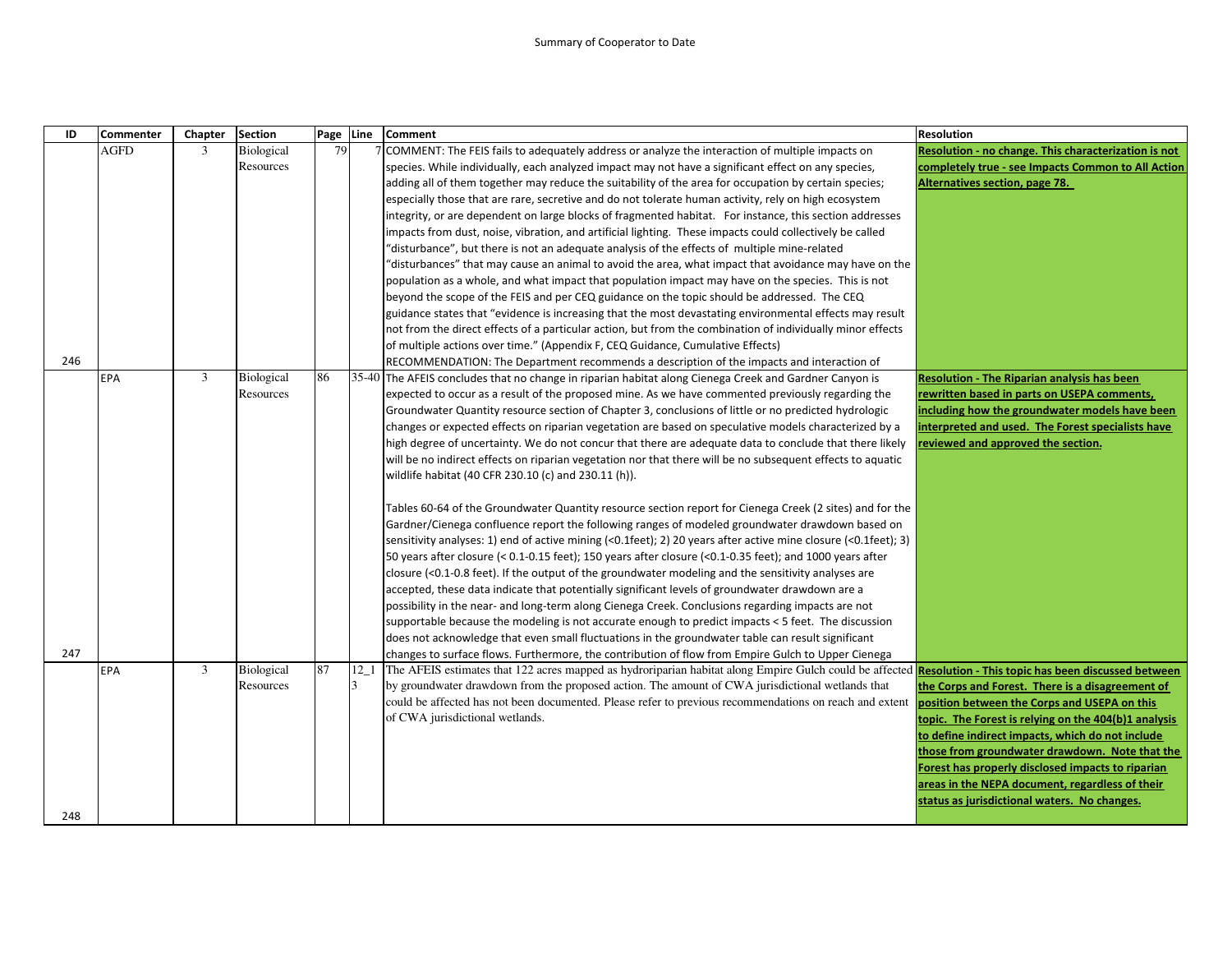| ID  | <b>Commenter</b> | Chapter        | <b>Section</b>          | Page Line |                 | Comment                                                                                                                                                                                                                                                                                                                                                                                                                                                                                                                                                                                                                                                                                                                                                                                                                                                                                                                                                                                                                                                                                                                                                  | <b>Resolution</b>                                                                                                                                                                                                                                                                                                                                                                                 |
|-----|------------------|----------------|-------------------------|-----------|-----------------|----------------------------------------------------------------------------------------------------------------------------------------------------------------------------------------------------------------------------------------------------------------------------------------------------------------------------------------------------------------------------------------------------------------------------------------------------------------------------------------------------------------------------------------------------------------------------------------------------------------------------------------------------------------------------------------------------------------------------------------------------------------------------------------------------------------------------------------------------------------------------------------------------------------------------------------------------------------------------------------------------------------------------------------------------------------------------------------------------------------------------------------------------------|---------------------------------------------------------------------------------------------------------------------------------------------------------------------------------------------------------------------------------------------------------------------------------------------------------------------------------------------------------------------------------------------------|
| 249 | <b>AGFD</b>      | 3              | Biological<br>Resources | 95        |                 | COMMENT: Stating that roads have a positive impact on birds is misleading. Fragmentation of habitat<br>may increase species diversity as species reliant upon fragmentation would benefit. However, those<br>opportunistic species are typically not the species of concern.<br>27 RECOMMENDATION: The Department recommends removing this statement and adding a discussion of<br>the impacts to bird species that might be negatively affected by increased fragmentation.                                                                                                                                                                                                                                                                                                                                                                                                                                                                                                                                                                                                                                                                             | Resolution - no change. The CNF disagrees with<br><b>AGFD's recommendation that only potential</b><br>negative impacts to birds from roads be disclosed.                                                                                                                                                                                                                                          |
|     | <b>AGFD</b>      | $\mathfrak{Z}$ | Biological<br>Resources |           |                 | 95 42-45 The text states: "Any special status animals present in the project area or in the path of the connected<br>actions could be lost (i.e. crushed, trampled, etc.) or otherwise harmed (i.e., forced to relocate, cut off<br>from other individuals, foraging success decreased, etc.) as a result of project activities. Additionally, an<br>increase in vehicle and construction equipment traffic into and within the analysis area would occur<br>during the premining phase, and increased travel associated with day-to-day operations and<br>maintenance activities would occur through closure and could result in direct (animals could be injured<br>or lost) and indirect impacts to special status species.<br>COMMENT: This paragraph describes the potential for direct and indirect take of Federal special status<br>species but fails to account for loss of state trust species even though such take is identified as an<br>adverse impact.<br>RECOMMENDATION: The Department recommends that the FEIS address how RCC will avoid, minimize<br>and mitigate taking wildlife protected under Arizona Revised Statutes Title 17. | <b>Resolution - text has been added regarding state</b><br>regulations regarding wildlife, and SGCN and SERI<br>are evaluated in the biologists' report.                                                                                                                                                                                                                                          |
| 250 | <b>AGFD</b>      | 3              | Biological              |           |                 | COMMENT: Jaguars are missing from the list of mammals affected. RECOMMENDATION: The Resolution - no change. Note at bottom of table                                                                                                                                                                                                                                                                                                                                                                                                                                                                                                                                                                                                                                                                                                                                                                                                                                                                                                                                                                                                                      |                                                                                                                                                                                                                                                                                                                                                                                                   |
| 251 |                  |                | Resources               |           | 98 Table<br>123 | Department recommends adding jaguars to the list of mammals affected.                                                                                                                                                                                                                                                                                                                                                                                                                                                                                                                                                                                                                                                                                                                                                                                                                                                                                                                                                                                                                                                                                    | states that it does not include threatened and<br>endangered species considered under ESA. Rather,<br>Table 124 quantifies direct impacts to jaguar<br>proposed critical habitat.                                                                                                                                                                                                                 |
|     | <b>AGFD</b>      | 3              | Biological<br>Resources |           |                 | 133 23-39 COMMENT: The sever and transfer of portions of water rights "to appropriate entities" for in-stream <b>Resolution - All mitigation and monitoring</b><br>flow rights on Upper Cienega Creek assumes a land interest by the "appropriate entity" and transfer of <b>comments have been reviewed and considered by</b><br>those water rights to that entity. RECOMMENDATION: The FEIS should not rely on this mitigation, the Forest Supervisor. Some modifications have<br>given the uncertainties over its implementation.                                                                                                                                                                                                                                                                                                                                                                                                                                                                                                                                                                                                                     | been made to Appendix B based on cooperator<br>input and decisions from the Forest Supervisor.<br>This includes comments requesting detailed<br>contingency plans or management actions to be<br>tied to mitigation or monitoring measures. In most<br>cases, it is not appropriate to presuppose a remedy<br>before having monitoring data that defines the<br>issue or problem to be addressed. |
| 252 |                  |                |                         |           |                 |                                                                                                                                                                                                                                                                                                                                                                                                                                                                                                                                                                                                                                                                                                                                                                                                                                                                                                                                                                                                                                                                                                                                                          |                                                                                                                                                                                                                                                                                                                                                                                                   |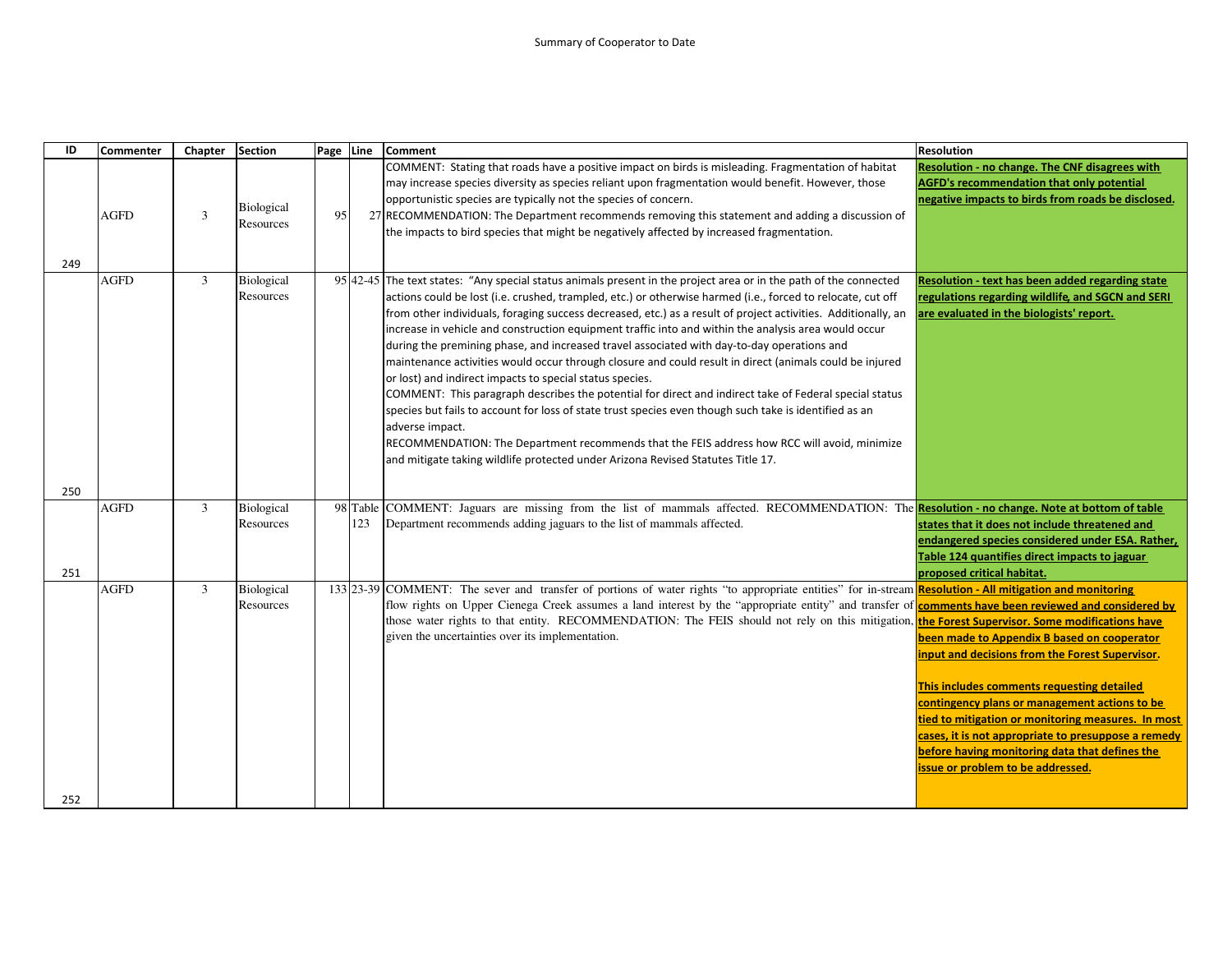| ID  | Commenter   | Chapter        | <b>Section</b> | Page Line | <b>Comment</b>                                                                                                                                                                                           | <b>Resolution</b>                                   |
|-----|-------------|----------------|----------------|-----------|----------------------------------------------------------------------------------------------------------------------------------------------------------------------------------------------------------|-----------------------------------------------------|
|     | <b>AGFD</b> | 3              | Biological     |           | 133 23-39 COMMENT: The public will lose access to almost 7000 acres, or roughly 11 square miles, of their national                                                                                       | <b>Resolution - All mitigation and monitoring</b>   |
|     |             |                | Resources      |           | forest lands for up to 30 years.                                                                                                                                                                         | comments have been reviewed and considered by       |
|     |             |                |                |           | The Arizona Game and Fish Department has asked that this recreational opportunity be replaced at                                                                                                         | the Forest Supervisor. Some modifications have      |
|     |             |                |                |           | 100% level in-kind, in-time since the beginning of our coordination on the project. The FEIS does not                                                                                                    | been made to Appendix B based on cooperator         |
|     |             |                |                |           | identify any mitigation for loss of these 11 square miles of recreational opportunities. The Department                                                                                                  | input and decisions from the Forest Supervisor.     |
|     |             |                |                |           | has provided numerous suggestions for how Rosemont Copper might fund purchase of access to                                                                                                               |                                                     |
|     |             |                |                |           | currently inaccessible lands. Additionally, some of the mitigation identified might also be applied to                                                                                                   | This includes comments requesting detailed          |
|     |             |                |                |           | mitigation for access.                                                                                                                                                                                   | contingency plans or management actions to be       |
|     |             |                |                |           | RECOMMENDATION: The FEIS should describe how loss of public access resulting from the project may tied to mitigation or monitoring measures. In most                                                     |                                                     |
|     |             |                |                |           | be mitigated.                                                                                                                                                                                            | cases, it is not appropriate to presuppose a remedy |
|     |             |                |                |           |                                                                                                                                                                                                          | before having monitoring data that defines the      |
|     |             |                |                |           |                                                                                                                                                                                                          | issue or problem to be addressed.                   |
|     |             |                |                |           |                                                                                                                                                                                                          |                                                     |
| 253 |             |                |                |           |                                                                                                                                                                                                          |                                                     |
|     | <b>AGFD</b> | 3              | Biological     |           | 133 40-45 The text states: "Rosemont Copper has committed to enhancing or replacing up to 30 water sources to                                                                                            | <b>Resolution - All mitigation and monitoring</b>   |
|     |             |                | Resources      |           | offset potential impacts to surface waters, and the performance and success of these waters would be                                                                                                     | comments have been reviewed and considered by       |
|     |             |                |                |           | monitored as well."                                                                                                                                                                                      | the Forest Supervisor. Some modifications have      |
|     |             |                |                |           | COMMENT: This mitigation is vague and effectiveness cannot be determined.t No funding amount has                                                                                                         | been made to Appendix B based on cooperator         |
|     |             |                |                |           | been identified. Seeps and springs will be replaced by "constructed waters". The Forest has stated that                                                                                                  | input and decisions from the Forest Supervisor.     |
|     |             |                |                |           | it is concerned that too many waters may be constructed within the Rosemont Allotments. The entire<br>Coronado Forest should be considered for replacement waters, not just the Rosemont Allotments. The | This includes comments requesting detailed          |
|     |             |                |                |           | FEIS should require the constructed waters to replace or enhance waters in kind for what is directly or                                                                                                  | contingency plans or management actions to be       |
|     |             |                |                |           | indirectly impacted. For instance, a spring providing habitat for aquatic species and creating a riparian                                                                                                | tied to mitigation or monitoring measures. In most  |
|     |             |                |                |           | area with obligate associated vegetation should not be replaced with a rainwater catchment that                                                                                                          | cases, it is not appropriate to presuppose a remedy |
|     |             |                |                |           | provides only drinking water. There are opportunities forest-wide to restore and enhance springs that                                                                                                    | before having monitoring data that defines the      |
|     |             |                |                |           | have been severely degraded.                                                                                                                                                                             | issue or problem to be addressed.                   |
|     |             |                |                |           | Mitigation Measure FS-BR-05 states that Rosemont is to establish a long-term management and                                                                                                              |                                                     |
|     |             |                |                |           | maintenance fund to maintain the constructed water features. No other details, such as the amount of                                                                                                     |                                                     |
|     |             |                |                |           | funding or the period of time the waters are to be funded for management, is described. If the Forest                                                                                                    |                                                     |
| 255 |             |                |                |           | commits to mitigation measures, it has a duty to ensure the measure can be implemented and will be                                                                                                       |                                                     |
|     | <b>AGFD</b> | $\overline{3}$ | Biological     |           | 134 33-36 COMMENT: Unless the water ponds in the project area become an attractive nuisance, it is unclear how                                                                                           | Resolution - No change. This mitigation benefots a  |
|     |             |                | Resources      |           | this measure benefits CLF to any great degree.                                                                                                                                                           | number of species by keeping them out of            |
|     |             |                |                |           | RECOMMENDATION: The Department recommends clarifying this statement.                                                                                                                                     | potentially contaminated water.                     |
| 257 |             |                |                |           |                                                                                                                                                                                                          |                                                     |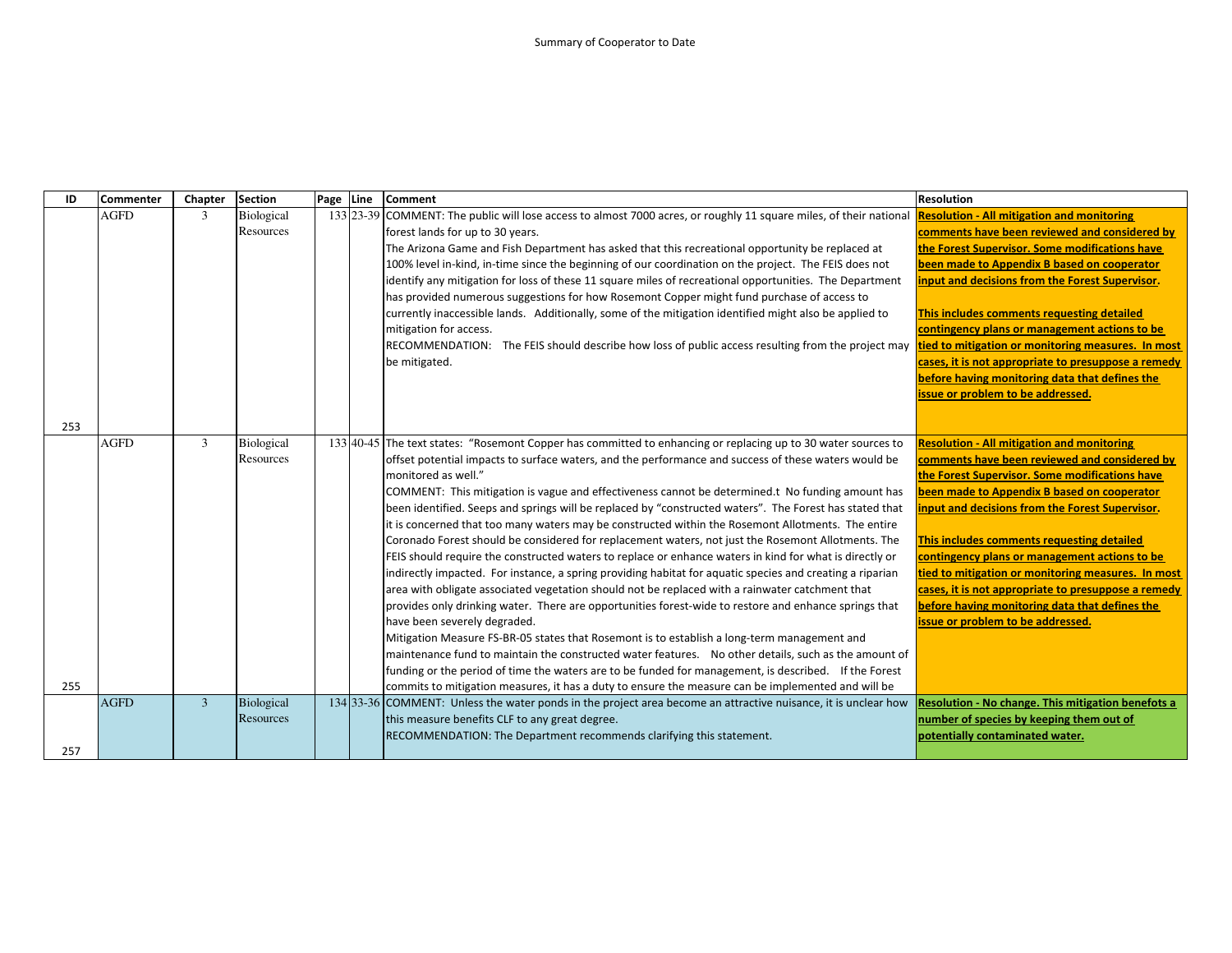| ID  | <b>Commenter</b> | Chapter | <b>Section</b>    | Page Line |           | <b>Comment</b>                                                                                                                                                                    | <b>Resolution</b>                                                                   |
|-----|------------------|---------|-------------------|-----------|-----------|-----------------------------------------------------------------------------------------------------------------------------------------------------------------------------------|-------------------------------------------------------------------------------------|
|     | <b>AGFD</b>      | 3       | <b>Biological</b> |           | 135 13-27 | COMMENT: The wording of this measure for the construction and maintenance of water features                                                                                       | <b>Resolution - All mitigation and monitoring</b>                                   |
|     |                  |         | Resources         |           |           | includes the modifiers "as needed" and "if needed." As written, this measure does not meet CEQ                                                                                    | comments have been reviewed and considered by                                       |
|     |                  |         |                   |           |           | guidelines for mitigation effectiveness, especially since the Department asserts that the mitigation                                                                              | the Forest Supervisor. Some modifications have                                      |
|     |                  |         |                   |           |           | measure is needed.                                                                                                                                                                | been made to Appendix B based on cooperator                                         |
|     |                  |         |                   |           |           | As primary lead for implementing CLF recovery efforts, the Department asserts that all 30 waters are                                                                              | input and decisions from the Forest Supervisor.                                     |
|     |                  |         |                   |           |           | needed. There should be no question that new and enhanced waters are needed for many species of                                                                                   |                                                                                     |
|     |                  |         |                   |           |           | wildlife and especially for the Chiricahua leopard frog. The FEIS appears to be limiting the placement of                                                                         | This includes comments requesting detailed                                          |
|     |                  |         |                   |           |           | new and enhanced waters to the Rosemont grazing allotments. The Rosemont allotments have no                                                                                       | contingency plans or management actions to be                                       |
|     |                  |         |                   |           |           | biological relevance to the needs of wildlife. The Chiricahua leopard frog's range was historically                                                                               | tied to mitigation or monitoring measures. In most                                  |
|     |                  |         |                   |           |           | throughout most of the Coronado National Forest and the Department is aware of more than 30                                                                                       | cases, it is not appropriate to presuppose a remedy                                 |
|     |                  |         |                   |           |           | locations that require additional waters or enhanced waters for this species alone.<br>RECOMMENDATION: The Department recommends that the FEIS should require the development and | before having monitoring data that defines the<br>issue or problem to be addressed. |
|     |                  |         |                   |           |           | long-term maintenance of all 30 water features and requests involvement in determining what sites will                                                                            |                                                                                     |
|     |                  |         |                   |           |           | be constructed, enhanced, managed, etc. and how the funding for such work will be calculated.                                                                                     |                                                                                     |
|     |                  |         |                   |           |           | The Department suggests the FEIS describe: How much money will go into the long-term management                                                                                   |                                                                                     |
| 258 |                  |         |                   |           |           | fund and who will manage those funds; what types of projects are planned or anticipated, and how                                                                                  |                                                                                     |
|     | <b>AGFD</b>      | 3       | Biological        |           |           | 136 37-47 COMMENT: The Department has not had an opportunity to review and comment on the Rosemont                                                                                | <b>Resolution - All mitigation and monitoring</b>                                   |
|     |                  |         | Resources         |           |           | preliminary invasive species management plan and as such cannot comment on whether or not it can be                                                                               | comments have been reviewed and considered by                                       |
|     |                  |         |                   |           |           | supported and executed in a manner to have its intended effect.                                                                                                                   | the Forest Supervisor. Some modifications have                                      |
|     |                  |         |                   |           |           | RECOMMENDATION: As primary implementers of CLF recovery and management efforts, and having                                                                                        | been made to Appendix B based on cooperator                                         |
|     |                  |         |                   |           |           | statutory authority over invasive wildlife management and sportfish management, the Department                                                                                    | input and decisions from the Forest Supervisor.                                     |
|     |                  |         |                   |           |           | recommends that the Forest allow the Department to provide necessary input before determining the                                                                                 |                                                                                     |
|     |                  |         |                   |           |           | effectiveness of this mitigation measure requiring Department authorizations.                                                                                                     | This includes comments requesting detailed                                          |
|     |                  |         |                   |           |           |                                                                                                                                                                                   | contingency plans or management actions to be                                       |
|     |                  |         |                   |           |           |                                                                                                                                                                                   | tied to mitigation or monitoring measures. In most                                  |
|     |                  |         |                   |           |           |                                                                                                                                                                                   | cases, it is not appropriate to presuppose a remedy                                 |
|     |                  |         |                   |           |           |                                                                                                                                                                                   | before having monitoring data that defines the                                      |
|     |                  |         |                   |           |           |                                                                                                                                                                                   | issue or problem to be addressed.                                                   |
| 259 |                  |         |                   |           |           |                                                                                                                                                                                   |                                                                                     |
|     | <b>AGFD</b>      | 3       | Biological        | 137       |           | 6 COMMENT: For the one roost the Forest knows about for LLNB, the FEIS requires work outside the                                                                                  | <b>Resolution - All mitigation and monitoring</b>                                   |
|     |                  |         | Resources         |           |           | roosting season and closure of the site to exclude LLNB, but the possibility of maternity roosting of state                                                                       | comments have been reviewed and considered by                                       |
|     |                  |         |                   |           |           | trust bat species, which may also be using that roost, is not discussed or analyzed. Due to different                                                                             | the Forest Supervisor. Some modifications have                                      |
|     |                  |         |                   |           |           | seasonal use of the roost by different species, this could result in the take of state trust species.                                                                             | been made to Appendix B based on cooperator                                         |
|     |                  |         |                   |           |           | RECOMMENDATION: The Department recommends that the FEIS identify use by all bat species and that                                                                                  | input and decisions from the Forest Supervisor.                                     |
|     |                  |         |                   |           |           | all bat species be considered when identifying impacts and mitigation, not just federally listed species.                                                                         |                                                                                     |
|     |                  |         |                   |           |           |                                                                                                                                                                                   | Note that additional bat surveys have been added                                    |
|     |                  |         |                   |           |           |                                                                                                                                                                                   | to Appendix B.                                                                      |
| 260 |                  |         |                   |           |           |                                                                                                                                                                                   |                                                                                     |
|     | <b>AGFD</b>      | 3       | Biological        | 137       |           | 17 COMMENT: There are no measures to compensate for the loss of yellow-billed cuckoo or other nesting                                                                             | <b>Resolution - text has been added regarding state</b>                             |
|     |                  |         | Resources         |           |           | bird habitat. ARS § 17-236 prohibits the take or injury of any bird, the harassment of any bird upon its                                                                          | regulations regarding wildlife, and SGCN and SERI                                   |
|     |                  |         |                   |           |           | nest, or removal of nests or eggs except as may occur in normal horticultural and agricultural practices                                                                          | are evaluated in the biologists' report.                                            |
|     |                  |         |                   |           |           | and except as authorized by Commission order.                                                                                                                                     |                                                                                     |
|     |                  |         |                   |           |           | RECOMMENDATION: The Department recommends that RCC develop an avian conservation plan in                                                                                          |                                                                                     |
| 261 |                  |         |                   |           |           | consultation with the Arizona Game and Fish Department to be authorized by the Arizona Game and Fish                                                                              |                                                                                     |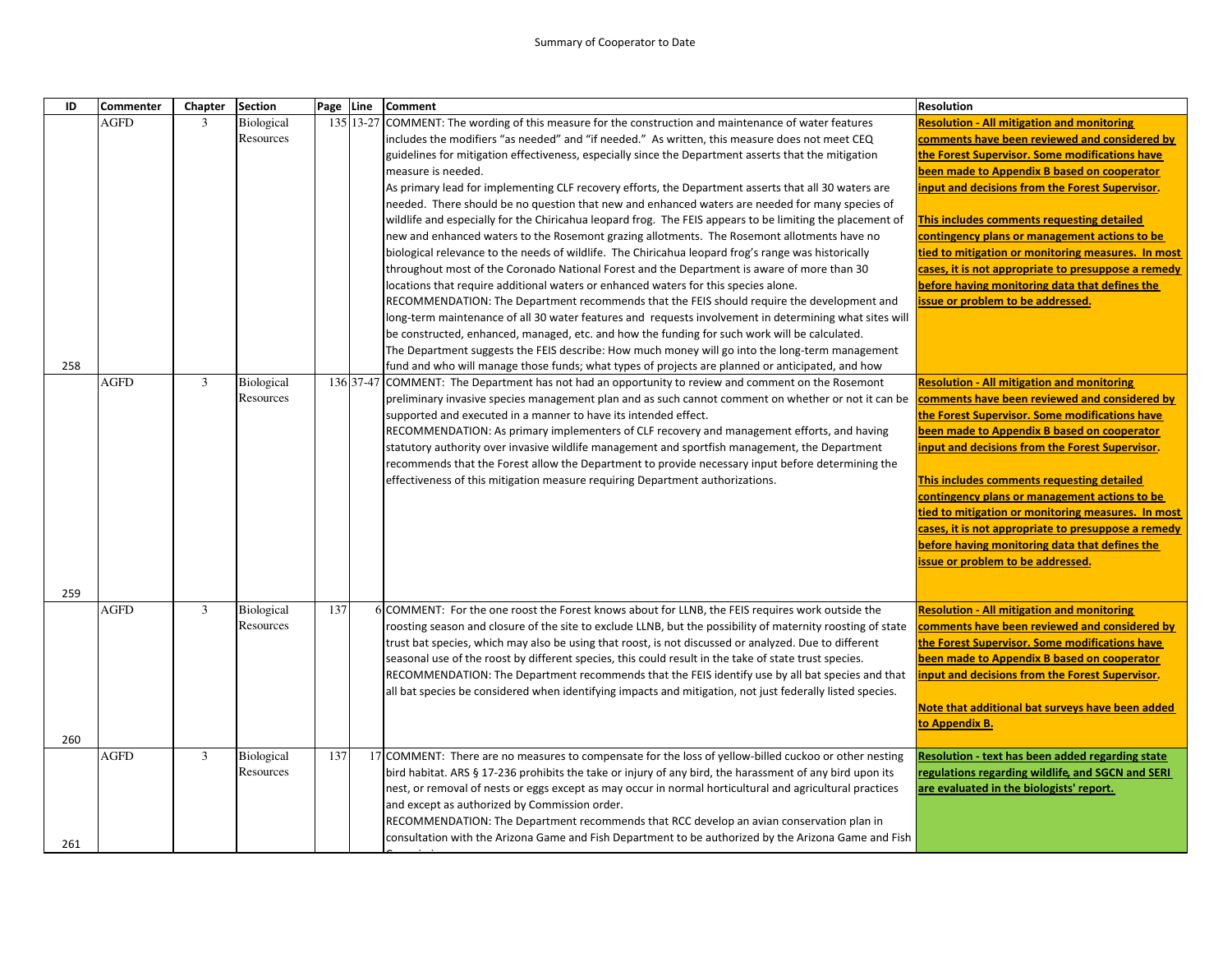| ID  | <b>Commenter</b> | Chapter        | <b>Section</b>          | Page Line |           | <b>Comment</b>                                                                                                                                                                                                                                                                                                                                                                                                                                                                                                                                                                                                                                                                                                                                                                                                                                                                                                              | <b>Resolution</b>                                                                                                                                                                                                                                                                                                                                                                                                                                                                                                                                         |
|-----|------------------|----------------|-------------------------|-----------|-----------|-----------------------------------------------------------------------------------------------------------------------------------------------------------------------------------------------------------------------------------------------------------------------------------------------------------------------------------------------------------------------------------------------------------------------------------------------------------------------------------------------------------------------------------------------------------------------------------------------------------------------------------------------------------------------------------------------------------------------------------------------------------------------------------------------------------------------------------------------------------------------------------------------------------------------------|-----------------------------------------------------------------------------------------------------------------------------------------------------------------------------------------------------------------------------------------------------------------------------------------------------------------------------------------------------------------------------------------------------------------------------------------------------------------------------------------------------------------------------------------------------------|
|     | <b>AGFD</b>      | 3              | Biological<br>Resources |           | $137$ 1-5 | COMMENT: The FEIS does not define "immediate vicinity of the project area." This measure might not<br>have any benefit for CLF. There are sites within the vicinity (e.g., Greaterville area) that currently<br>support CLF.<br>RECOMMENDATION: The Department recommends the Forest clarify which sites may require removal<br>and relocation of CLF. Additionally, the Department recommends that the FEIS specify that the Forest<br>will coordinate with FWS and the Department on any movement of frogs.                                                                                                                                                                                                                                                                                                                                                                                                               | <b>Resolution - All mitigation and monitoring</b><br>comments have been reviewed and considered by<br>the Forest Supervisor. Some modifications have<br>been made to Appendix B based on cooperator<br>input and decisions from the Forest Supervisor.<br>This includes comments requesting detailed<br>contingency plans or management actions to be<br>tied to mitigation or monitoring measures. In most<br>cases, it is not appropriate to presuppose a remedy<br>before having monitoring data that defines the<br>issue or problem to be addressed. |
| 262 |                  |                |                         |           |           |                                                                                                                                                                                                                                                                                                                                                                                                                                                                                                                                                                                                                                                                                                                                                                                                                                                                                                                             |                                                                                                                                                                                                                                                                                                                                                                                                                                                                                                                                                           |
|     | <b>AGFD</b>      | $\overline{3}$ | Biological<br>Resources |           |           | 137 27-43 COMMENT: The Cienega Creek Watershed Conservation Fund is grossly underfunded for the various<br>purposes described in the FEIS.<br>RECOMMENDATION: The Department recommends the FEIS clearly identify commitments of the Fund to the Forest Supervisor. Some modifications have<br>benefit wildlife and its habitat, and design those commitments to achieve environmentally preferred<br>outcomes rather than suggest a laundry list of possibilities for the Fund in the FEIS. These commitments linput and decisions from the Forest Supervisor.<br>should be carefully specified in terms of measureable performance standards or expected results, so as<br>to establish clear performance expectations. The FEIS should estimate costs, and costs should match<br>funding described for implementation of the measure. The Forest should specify the timeframe for the<br>actions committed for the fund. | <b>Resolution - All mitigation and monitoring</b><br>comments have been reviewed and considered by<br>been made to Appendix B based on cooperator<br>This includes comments requesting detailed<br>contingency plans or management actions to be<br>tied to mitigation or monitoring measures. In most<br>cases, it is not appropriate to presuppose a remedy<br>before having monitoring data that defines the<br>issue or problem to be addressed.                                                                                                      |
| 263 |                  |                |                         |           |           |                                                                                                                                                                                                                                                                                                                                                                                                                                                                                                                                                                                                                                                                                                                                                                                                                                                                                                                             |                                                                                                                                                                                                                                                                                                                                                                                                                                                                                                                                                           |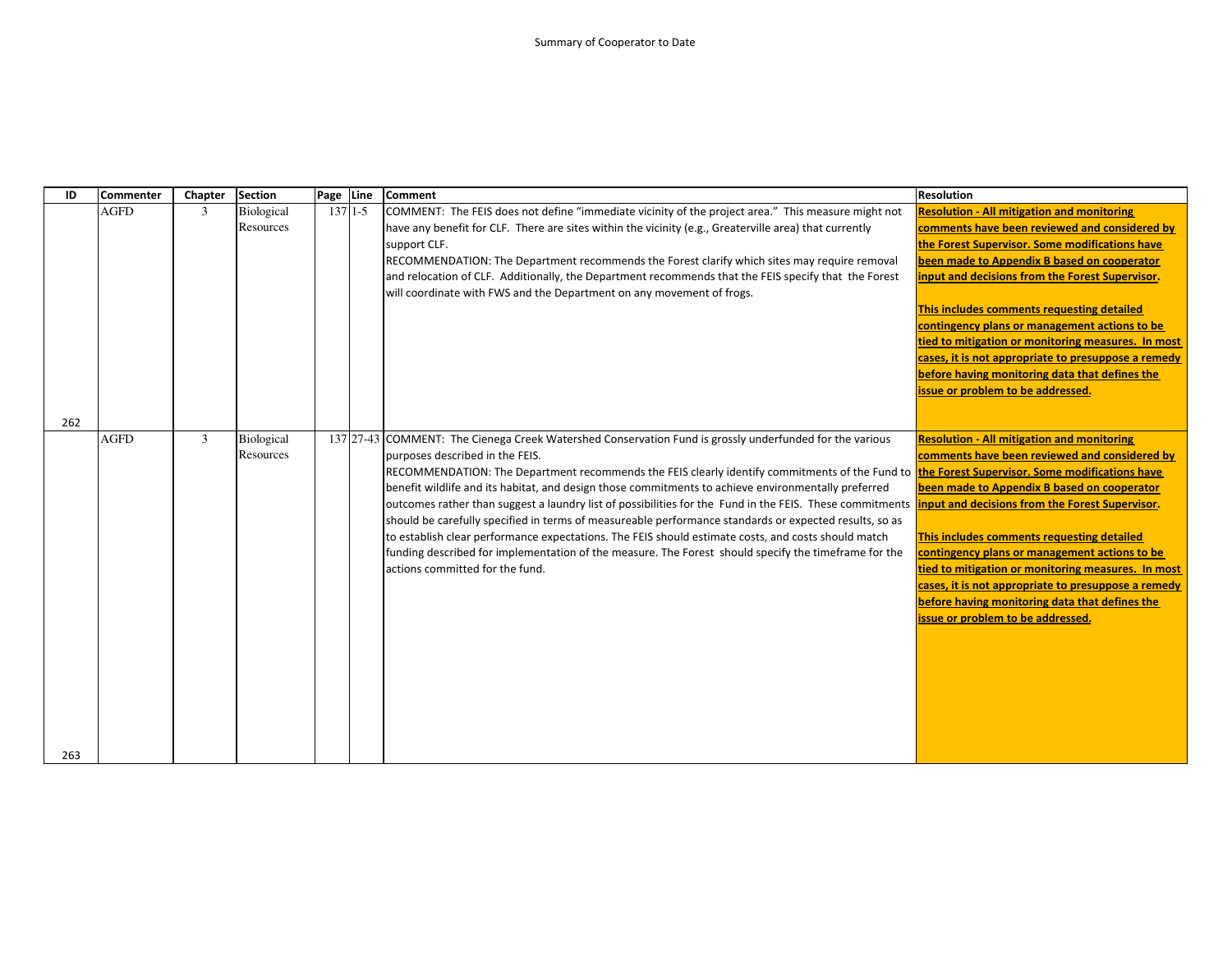| ID  | <b>Commenter</b> | Chapter        | <b>Section</b>          | Page Line |    | <b>Comment</b>                                                                                                                                                                                                                                                                                                                                                                                                                                                                                                                                                                                                                                                                                                                                                                                                                                                                                                                                                                                                                                                                                                                                                                                                                                                                             | <b>Resolution</b>                                                                                                                                                                                                                                                                                                                                                                                                                                                                                                                                         |
|-----|------------------|----------------|-------------------------|-----------|----|--------------------------------------------------------------------------------------------------------------------------------------------------------------------------------------------------------------------------------------------------------------------------------------------------------------------------------------------------------------------------------------------------------------------------------------------------------------------------------------------------------------------------------------------------------------------------------------------------------------------------------------------------------------------------------------------------------------------------------------------------------------------------------------------------------------------------------------------------------------------------------------------------------------------------------------------------------------------------------------------------------------------------------------------------------------------------------------------------------------------------------------------------------------------------------------------------------------------------------------------------------------------------------------------|-----------------------------------------------------------------------------------------------------------------------------------------------------------------------------------------------------------------------------------------------------------------------------------------------------------------------------------------------------------------------------------------------------------------------------------------------------------------------------------------------------------------------------------------------------------|
|     | <b>AGFD</b>      | $\mathfrak{Z}$ | Biological<br>Resources |           |    | 138 17-32 COMMENT: The Forest will conduct predisturbance surveys for Forest Service Sensitive Species surveys<br>for only 11 species. The FEIS did not consider the species listed in the State Wildlife Action Plan.<br>RECOMMENDATION: The FEIS should describe impacts to State trust species and identify mitigation for<br>those impacts.                                                                                                                                                                                                                                                                                                                                                                                                                                                                                                                                                                                                                                                                                                                                                                                                                                                                                                                                            | <b>Resolution - All mitigation and monitoring</b><br>comments have been reviewed and considered by<br>the Forest Supervisor. Some modifications have<br>been made to Appendix B based on cooperator<br>input and decisions from the Forest Supervisor.<br>This includes comments requesting detailed<br>contingency plans or management actions to be<br>tied to mitigation or monitoring measures. In most<br>cases, it is not appropriate to presuppose a remedy<br>before having monitoring data that defines the<br>issue or problem to be addressed. |
| 264 |                  |                |                         |           |    |                                                                                                                                                                                                                                                                                                                                                                                                                                                                                                                                                                                                                                                                                                                                                                                                                                                                                                                                                                                                                                                                                                                                                                                                                                                                                            |                                                                                                                                                                                                                                                                                                                                                                                                                                                                                                                                                           |
| 265 | <b>AGFD</b>      | $\mathfrak{Z}$ | Biological<br>Resources |           |    | 139 13-16 COMMENT: The value of annual monitoring for Chiricahua leopard frog will depend on who leads this<br>effort, where it is focused, when monitoring occurs, etc.<br>RECOMMENDATION: The Department recommends that the FEIS identify the AGFD as the logical choice<br>for this effort and identify funding for this effort.                                                                                                                                                                                                                                                                                                                                                                                                                                                                                                                                                                                                                                                                                                                                                                                                                                                                                                                                                       | <b>Resolution - All mitigation and monitoring</b><br>comments have been reviewed and considered by<br>the Forest Supervisor. Some modifications have<br>been made to Appendix B based on cooperator<br>input and decisions from the Forest Supervisor.<br>This includes comments requesting detailed<br>contingency plans or management actions to be<br>tied to mitigation or monitoring measures. In most<br>cases, it is not appropriate to presuppose a remedy<br>before having monitoring data that defines the<br>issue or problem to be addressed. |
|     | <b>AGFD</b>      | 3              | Biological<br>Resources |           | 25 | #### 45, 1- COMMENT: The FEIS does not impose any funding commitment upon Rosemont to implement<br>Conservation measures called for at Sonoita Creek Ranch (SCR), or to fund the maintenance of SCR in<br>perpetuity for connectivity for federally-listed species.<br>The FEIS states that "costs associated with initiating an ILF project at Sonoita Creek Ranch would be<br>included in the costs calculated by the ILF sponsor while determining the cost per mitigation credit. This<br>mitigation would partially compensate for impacts to wildlife habitat and habitat connectivity, including<br>jaguar, ocelot, Mexican spotted owl, lesser long-nosed bat, Gila chub, Gila topminnow, Chiricahua<br>leopard frog, western yellow-billed cuckoo, and Huachuca water umbel."<br>Conservation and management of federally-listed species cannot be funded through funding of ILF<br>mitigation credits for losses to Waters of the United States. Stating that ILF mitigation requirements<br>will "partially" compensate for impacts to wildlife and habitat is contrary to ACOE ILF regulations.<br>RECOMMENDATION: The FEIS should clearly state how Rosemont will fund ESA conservation measures<br>and how those measures will mitigate for impacts to wildlife and habitat. | <b>Resolution - All mitigation and monitoring</b><br>comments have been reviewed and considered by<br>the Forest Supervisor. Some modifications have<br>been made to Appendix B based on cooperator<br>input and decisions from the Forest Supervisor.<br>This includes comments requesting detailed<br>contingency plans or management actions to be<br>tied to mitigation or monitoring measures. In most<br>cases, it is not appropriate to presuppose a remedy<br>before having monitoring data that defines the<br>issue or problem to be addressed. |
| 266 |                  |                |                         |           |    |                                                                                                                                                                                                                                                                                                                                                                                                                                                                                                                                                                                                                                                                                                                                                                                                                                                                                                                                                                                                                                                                                                                                                                                                                                                                                            |                                                                                                                                                                                                                                                                                                                                                                                                                                                                                                                                                           |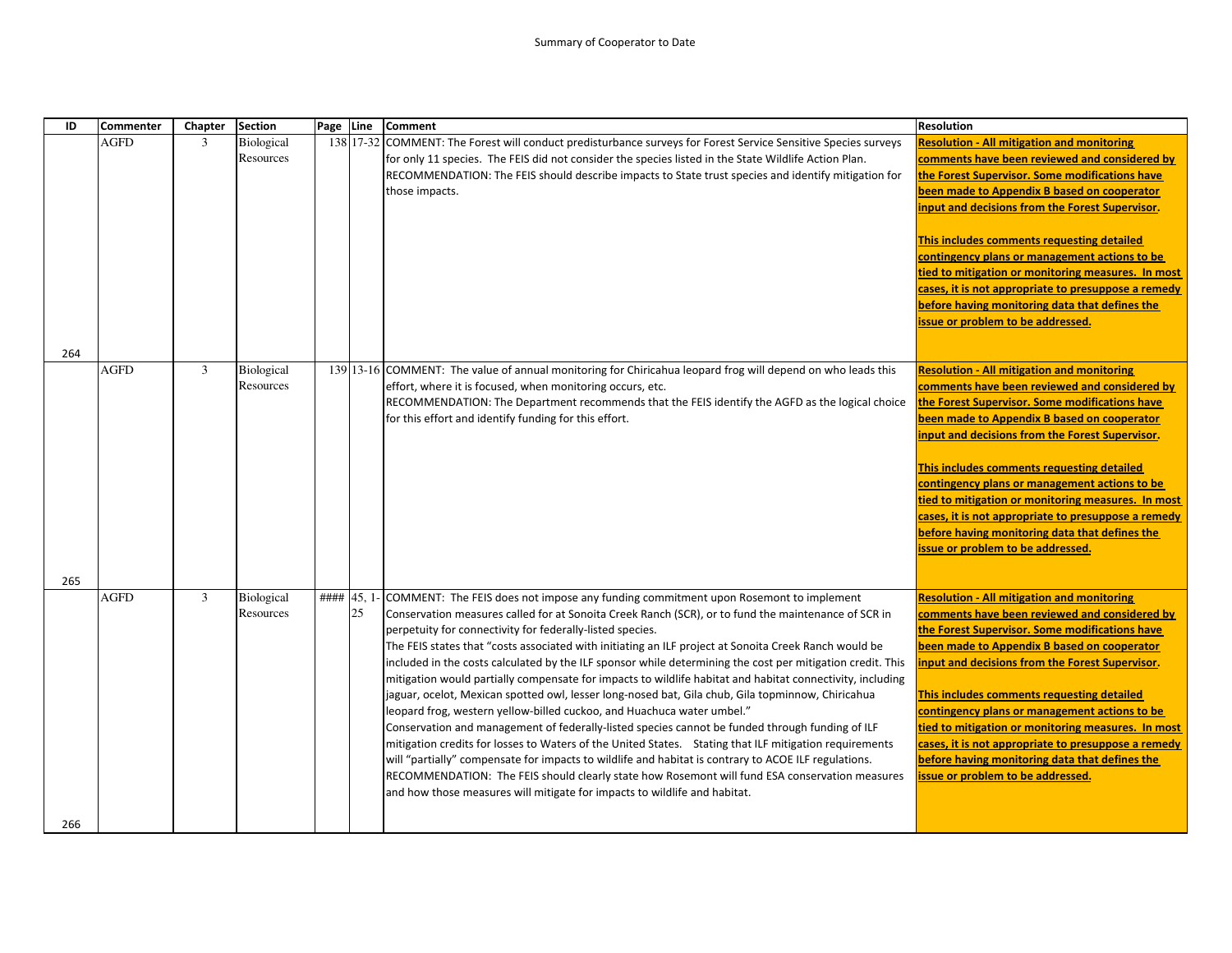| ID  | <b>Commenter</b> | Chapter        | <b>Section</b>    | Page    | Line  | Comment                                                                                                                                                                                                               | <b>Resolution</b>                                     |
|-----|------------------|----------------|-------------------|---------|-------|-----------------------------------------------------------------------------------------------------------------------------------------------------------------------------------------------------------------------|-------------------------------------------------------|
|     | <b>AGFD</b>      | $\overline{3}$ | <b>Biological</b> | $111 -$ | $39-$ | COMMENT: The FEIS describes impacts to two talussnail species but does not describe mitigation                                                                                                                        | <b>Resolution - All mitigation and monitoring</b>     |
|     |                  |                | Resources         | 112     | 44; 1 | measures for those impacts. Impacts from the mine are expected to result in direct and indirect take of                                                                                                               | comments have been reviewed and considered by         |
|     |                  |                |                   |         | 12    | tallussnails and this should be clearly stated in the FEIS.                                                                                                                                                           | the Forest Supervisor. Some modifications have        |
|     |                  |                |                   |         |       | RECOMMENDATION: The Department recommends that the FEIS should require Rosemont to develop                                                                                                                            | been made to Appendix B based on cooperator           |
|     |                  |                |                   |         |       | and finalize a Conservation Agreement with annual monitoring of a subset of talus habitats/snail                                                                                                                      | input and decisions from the Forest Supervisor.       |
|     |                  |                |                   |         |       | populations in the vicinity of the mine. This could be done in the context of a larger wildlife conservation                                                                                                          |                                                       |
|     |                  |                |                   |         |       | plan for state species. Another component of the mitigation plan should preserve habitats in the                                                                                                                      | This includes comments requesting detailed            |
|     |                  |                |                   |         |       | proximity of the mine and any that can feasibly be saved within the mine's footprint.                                                                                                                                 | contingency plans or management actions to be         |
|     |                  |                |                   |         |       |                                                                                                                                                                                                                       | tied to mitigation or monitoring measures. In most    |
|     |                  |                |                   |         |       |                                                                                                                                                                                                                       | cases, it is not appropriate to presuppose a remedy   |
|     |                  |                |                   |         |       |                                                                                                                                                                                                                       | before having monitoring data that defines the        |
|     |                  |                |                   |         |       |                                                                                                                                                                                                                       | issue or problem to be addressed.                     |
| 267 |                  |                |                   |         |       |                                                                                                                                                                                                                       |                                                       |
|     | <b>TON</b>       | 3              | Biological        | 115-    | 34-2  | The Draft Biological Opinion relied upon by the FEIS did not include analysis based on revisions to critical                                                                                                          | Resolution - the FEIS has been updated to include     |
|     |                  |                | Resources         | 116     |       | habitat designation for jaguar (July 1, 2013). The current revisions should be analyzed in the FEIS.                                                                                                                  | analysis based on revisions to proposed critical      |
| 268 |                  |                |                   |         |       |                                                                                                                                                                                                                       | habitat for jaguar.                                   |
|     | <b>TON</b>       | $\overline{3}$ | Biological        | $115 -$ |       | 34-2 Although the Biological Opinion maintains that the proposed action " is not likely to jeopardize the                                                                                                             | Resolution - Statement of fact or opinion. No action  |
|     |                  |                | Resources         | 166     |       | continued existence of the jaguar." This determination is based on jaguar population numbers "range-wide'                                                                                                             | needed. This is the USFWS's call, not CNF's, and this |
|     |                  |                |                   |         |       | from southern US to South America, however, as noted in the opinion, there is still a lack of information on<br>iaguar movement and population within the U.S. that to allow "Only one jaguarto be incidentally taken | s the call they made.                                 |
|     |                  |                |                   |         |       | under the proposed action" (USWFWS draft BO page. 129) would put the one known jaguar in the US at                                                                                                                    |                                                       |
|     |                  |                |                   |         |       | unreasonable risk. The FEIS should clearly indicate to the public that this one and only jaguar may be lost                                                                                                           |                                                       |
|     |                  |                |                   |         |       | if an action alternative is selected.                                                                                                                                                                                 |                                                       |
|     |                  |                |                   |         |       |                                                                                                                                                                                                                       |                                                       |
|     |                  |                |                   |         |       |                                                                                                                                                                                                                       |                                                       |
|     |                  |                |                   |         |       |                                                                                                                                                                                                                       |                                                       |
|     |                  |                |                   |         |       |                                                                                                                                                                                                                       |                                                       |
|     |                  |                |                   |         |       |                                                                                                                                                                                                                       |                                                       |
|     |                  |                |                   |         |       |                                                                                                                                                                                                                       |                                                       |
|     |                  |                |                   |         |       |                                                                                                                                                                                                                       |                                                       |
|     |                  |                |                   |         |       |                                                                                                                                                                                                                       |                                                       |
|     |                  |                |                   |         |       |                                                                                                                                                                                                                       |                                                       |
|     |                  |                |                   |         |       |                                                                                                                                                                                                                       |                                                       |
|     |                  |                |                   |         |       |                                                                                                                                                                                                                       |                                                       |
|     |                  |                |                   |         |       |                                                                                                                                                                                                                       |                                                       |
|     |                  |                |                   |         |       |                                                                                                                                                                                                                       |                                                       |
|     |                  |                |                   |         |       |                                                                                                                                                                                                                       |                                                       |
|     |                  |                |                   |         |       |                                                                                                                                                                                                                       |                                                       |
|     |                  |                |                   |         |       |                                                                                                                                                                                                                       |                                                       |
|     |                  |                |                   |         |       |                                                                                                                                                                                                                       |                                                       |
|     |                  |                |                   |         |       |                                                                                                                                                                                                                       |                                                       |
|     |                  |                |                   |         |       |                                                                                                                                                                                                                       |                                                       |
| 269 |                  |                |                   |         |       |                                                                                                                                                                                                                       |                                                       |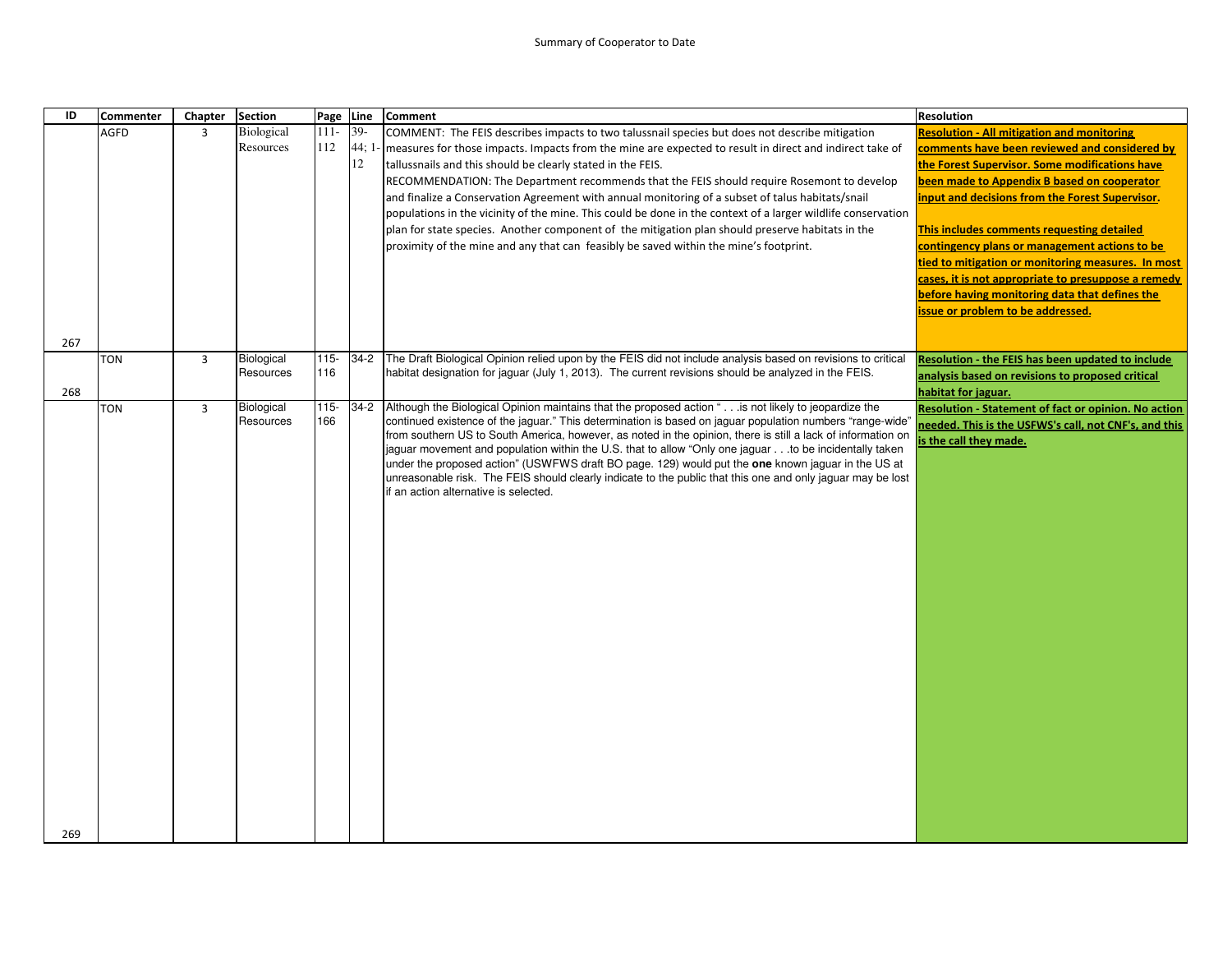| ID  | <b>Commenter</b> | Chapter        | <b>Section</b> | Page   | Line           | <b>Comment</b>                                                                                              | <b>Resolution</b>                                  |
|-----|------------------|----------------|----------------|--------|----------------|-------------------------------------------------------------------------------------------------------------|----------------------------------------------------|
|     | AGFD             | 3              | Biological     | $117-$ | $11-$          | COMMENT: The FEIS lacks all reference to any wildlife conservation or mitigation measures for non-          | <b>Resolution - All mitigation and monitoring</b>  |
|     |                  |                | Resources      | 118    | 42;1           | - migratory bird species even though all bird species are protected under state law.                        | comments have been reviewed and considered by      |
|     |                  |                |                |        | $\overline{7}$ | This section addresses migratory birds and the Migratory Bird Treaty Act while failing to address State     | the Forest Supervisor. Some modifications have     |
|     |                  |                |                |        |                | law prohibiting take and harassment of birds or nests.                                                      | been made to Appendix B based on cooperator        |
|     |                  |                |                |        |                | ARS §17-236 prohibits the take or injury of any bird, the harassment of any bird upon its nest, or removal  | input and decisions from the Forest Supervisor.    |
|     |                  |                |                |        |                | of nests or eggs except as may occur in normal horticultural and agricultural practices and except as       |                                                    |
|     |                  |                |                |        |                | authorized by Commission order.                                                                             | Regarding state statutes, text has been added to   |
|     |                  |                |                |        |                | ARS §17-236 is not a state law for the purpose of shadowing federal law; it has greater breadth than        | make clear that Rosemont is responsible for        |
|     |                  |                |                |        |                | federal law and applies to all species, not just migratory species.                                         | ensuring that they remain in compliance with these |
|     |                  |                |                |        |                | The Department recommends that RCC coordinates with the Department to develop an Avian Protection           | statutes.                                          |
|     |                  |                |                |        |                | Plan which may be part of a larger Wildlife Conservation Plan mitigating for state trust species.           |                                                    |
|     |                  |                |                |        |                | RECOMMENDATION: The Department made similar comments to the DEIS. Impacts to and mitigation                 |                                                    |
|     |                  |                |                |        |                | for State trust avian species have not been described in the FEIS.                                          |                                                    |
| 270 |                  |                |                |        |                |                                                                                                             |                                                    |
|     | <b>EPA</b>       | $\overline{3}$ | Biological     |        |                | Table Issue 5B2: For the proposed action, qualitative assessment of impacts on aquatic habitats and surface | <b>Resolution - The Riparian analysis has been</b> |
|     |                  |                | Resources      |        | 116            | water that supports wildlife and plants such as stock tanks, seeps and springs are discussed. As            | rewritten based in parts on USEPA comments,        |
|     |                  |                |                |        |                | previously cited, relatively small changes in groundwater levels can and often do result in significant     | including how the groundwater models have been     |
|     |                  |                |                |        |                | reductions in associated surface water. Because the surface waters in question here contain very little     | interpreted and used. The Forest specialists have  |
|     |                  |                |                |        |                | water during the driest times of year, the EPA believes that impacts to Empire Gulch could include not      | reviewed and approved the section.                 |
|     |                  |                |                |        |                | only transition from perennial to intermittent stream flow, but transition from intermittent to ephemeral   |                                                    |
|     |                  |                |                |        |                | flow or complete drying of all or portions of stream reaches.                                               |                                                    |
|     |                  |                |                |        |                |                                                                                                             |                                                    |
|     |                  |                |                |        |                | In addition, the basis for the finding that impacts to hydroriparian habitat along Cienega Creek and        |                                                    |
|     |                  |                |                |        |                | Davidson Canyon, while possible, are "not anticipated" is not clear. As noted elsewhere throughout the      |                                                    |
|     |                  |                |                |        |                | resource sections of the AFEIS, the groundwater models are unable to accurately predict small changes       |                                                    |
|     |                  |                |                |        |                | to groundwater levels (<5 ft.) over long periods, or the potential effects of water table drawdown on       |                                                    |
|     |                  |                |                |        |                | these waters and riparian areas. Given such uncertainty and the information provided in the AFEIS, it is    |                                                    |
|     |                  |                |                |        |                | reasonable to anticipate that the proposed action could cause changes to groundwater levels that would      |                                                    |
|     |                  |                |                |        |                | adversely affect stream surface flows, springs and seeps associated with Cienega Creek, Gardner Canyon      |                                                    |
|     |                  |                |                |        |                | and Davidson Canyon. Issue 5B2 should be revised to accurately reflect the potential for impacts from       |                                                    |
|     |                  |                |                |        |                | the proposed action to Cienega Creek, Gardner Canyon, and Davidson Canyon.                                  |                                                    |
|     |                  |                |                |        |                |                                                                                                             |                                                    |
|     |                  |                |                |        |                |                                                                                                             |                                                    |
|     |                  |                |                |        |                |                                                                                                             |                                                    |
|     |                  |                |                |        |                |                                                                                                             |                                                    |
|     |                  |                |                |        |                |                                                                                                             |                                                    |
|     |                  |                |                |        |                |                                                                                                             |                                                    |
|     |                  |                |                |        |                |                                                                                                             |                                                    |
| 271 |                  |                |                |        |                |                                                                                                             |                                                    |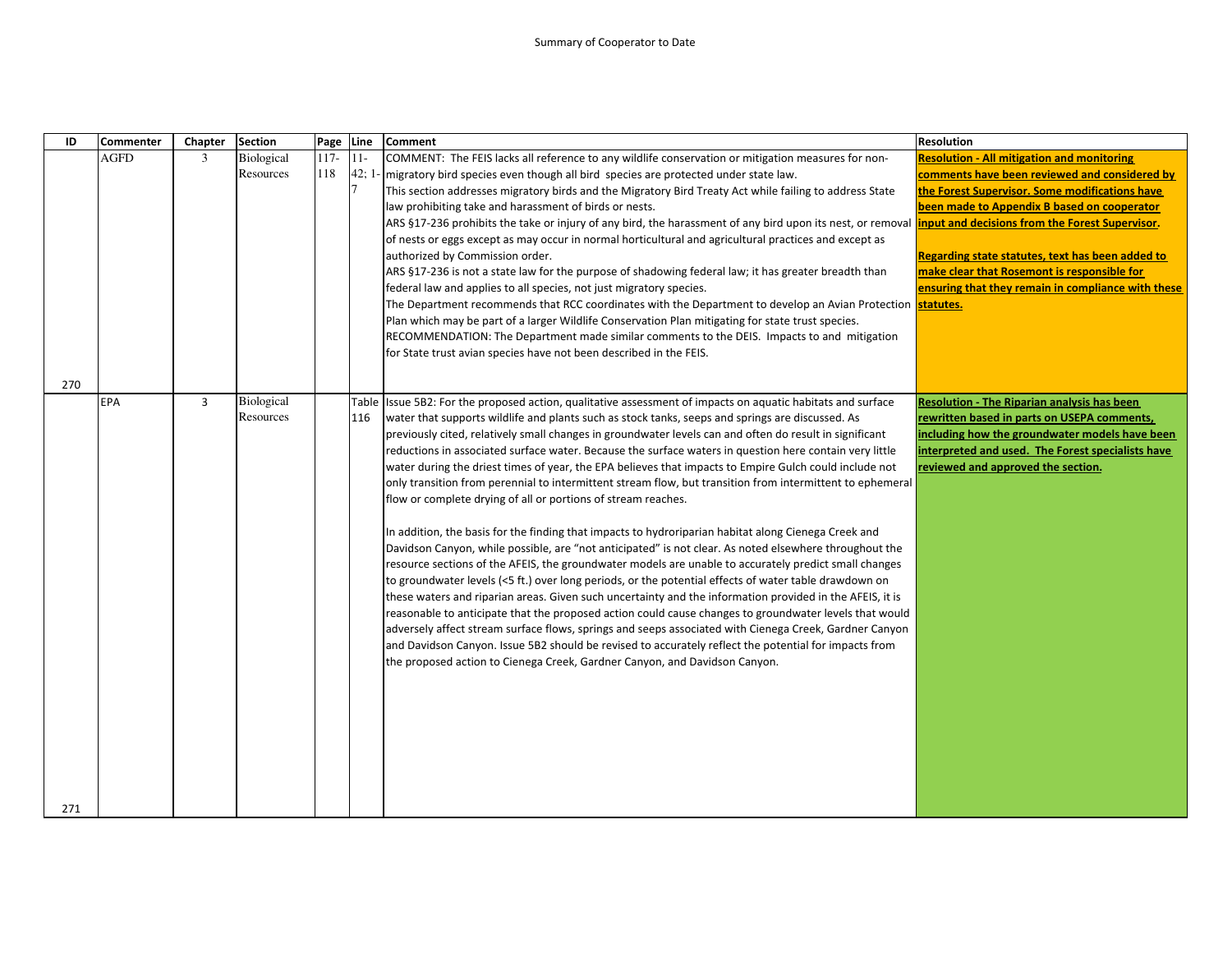| ID  | <b>Commenter</b> | Chapter | <b>Section</b>                 | Page           | Line              | Comment                                                                                                                                                                                                           | <b>Resolution</b>                                                                                      |
|-----|------------------|---------|--------------------------------|----------------|-------------------|-------------------------------------------------------------------------------------------------------------------------------------------------------------------------------------------------------------------|--------------------------------------------------------------------------------------------------------|
|     | <b>AGFD</b>      | 3       | <b>Biological</b>              | $135 -$        | $45 -$            | COMMENT: Without a well-designed, well-funded, and efficiently executed plan to eliminate bullfrogs                                                                                                               | <b>Resolution - All mitigation and monitoring</b>                                                      |
|     |                  |         | Resources                      | 136            | 47,               | and other nonnatives from the Sonoita Creek watershed this measure likely would not benefit CLF or                                                                                                                | comments have been reviewed and considered by                                                          |
|     |                  |         |                                |                | 25                | other aquatic organisms.                                                                                                                                                                                          | the Forest Supervisor. Some modifications have                                                         |
|     |                  |         |                                |                |                   | RECOMMENDATION: The Department recommends developing a plan eliminate nonnatives from the                                                                                                                         | been made to Appendix B based on cooperator                                                            |
|     |                  |         |                                |                |                   | Sonoita Creek Watershed and identify the funding to implement that plan.                                                                                                                                          | input and decisions from the Forest Supervisor.                                                        |
|     |                  |         |                                |                |                   |                                                                                                                                                                                                                   | This includes comments requesting detailed                                                             |
|     |                  |         |                                |                |                   |                                                                                                                                                                                                                   | contingency plans or management actions to be                                                          |
|     |                  |         |                                |                |                   |                                                                                                                                                                                                                   | tied to mitigation or monitoring measures. In most                                                     |
|     |                  |         |                                |                |                   |                                                                                                                                                                                                                   | cases, it is not appropriate to presuppose a remedy                                                    |
|     |                  |         |                                |                |                   |                                                                                                                                                                                                                   | before having monitoring data that defines the                                                         |
|     |                  |         |                                |                |                   |                                                                                                                                                                                                                   | issue or problem to be addressed.                                                                      |
|     |                  |         |                                |                |                   |                                                                                                                                                                                                                   |                                                                                                        |
| 272 |                  |         |                                |                |                   |                                                                                                                                                                                                                   |                                                                                                        |
|     | AGFD             | 3       | <b>Biological</b><br>Resources | 137,<br>116    | 43                | 6, 31- COMMENT: The project has the potential to take species of bats protected under state law but only                                                                                                          | <b>Resolution - All mitigation and monitoring</b><br>comments have been reviewed and considered by     |
|     |                  |         |                                |                |                   | addresses species protected under federal law.                                                                                                                                                                    | the Forest Supervisor. Some modifications have                                                         |
|     |                  |         |                                |                |                   | The FEIS does not identify how the proponent will avoid take of state jurisdiction species of bats. The<br>FEIS prescribes mitigation and monitoring for lesser long-nosed bats but does not describe impacts nor | been made to Appendix B based on cooperator                                                            |
|     |                  |         |                                |                |                   | recommend mitigation or monitoring for the other species of bat which may occur at the mine site                                                                                                                  | input and decisions from the Forest Supervisor.                                                        |
|     |                  |         |                                |                |                   | and/or be impacted by the project, including arizona myotis; cave myotis; greater western mastiff bat;                                                                                                            |                                                                                                        |
|     |                  |         |                                |                |                   | Mexican free-tailed bat; pale townsend's big-eared bat; spotted bat; western red bat; western yellow                                                                                                              | This includes comments requesting detailed                                                             |
|     |                  |         |                                |                |                   | bat and Yuma myotis.                                                                                                                                                                                              | contingency plans or management actions to be                                                          |
|     |                  |         |                                |                |                   | If the proponent becomes aware of roosts occupied by bats on the project site they must develop a plan                                                                                                            | tied to mitigation or monitoring measures. In most                                                     |
|     |                  |         |                                |                |                   | to protect those roosts from disturbance and if any roosts must be destroyed the Department requests                                                                                                              | cases, it is not appropriate to presuppose a remedy                                                    |
|     |                  |         |                                |                |                   | the proponent compensate the Department for those roosts to provide for no net loss of bat habitat.                                                                                                               | before having monitoring data that defines the                                                         |
|     |                  |         |                                |                |                   | The Department has suggested to Rosemont, the Forest, and to the U.S. Fish and Wildlife Service that                                                                                                              | issue or problem to be addressed.                                                                      |
|     |                  |         |                                |                |                   | protection of the Montezuma mine near the Department's Coalmine Property would provide some                                                                                                                       |                                                                                                        |
|     |                  |         |                                |                |                   | mitigation for loss of roost habitat for lesser long-nosed bats. This option has not been considered in the                                                                                                       |                                                                                                        |
|     |                  |         |                                |                |                   | FEIS.                                                                                                                                                                                                             |                                                                                                        |
|     |                  |         |                                |                |                   | RECOMMENDATION: The Department suggests that the FEIS identify the Montezuma mine as potential                                                                                                                    |                                                                                                        |
|     |                  |         |                                |                |                   | off-site mitigation for loss of roost habitat.                                                                                                                                                                    |                                                                                                        |
| 273 |                  |         |                                |                |                   | The FEIS must describe potential impacts to state trust species and identify potential mitigation for those                                                                                                       |                                                                                                        |
|     | AGFD             | 3       | Biological<br>Resources        | $137 -$<br>138 | 44-47<br>$1 - 16$ | COMMENT: This measure to modify allotment management plans could also benefit CLF, if pastures<br>with existing or new CLF populations are included and allowed to rest from grazing.                             | <b>Resolution - No change. Options for managing</b><br>allotments will be addressed when the allotment |
|     |                  |         |                                |                |                   | RECOMMENDATION: The Department suggests adding benefits to CLF to the FEIS.                                                                                                                                       | management plans are updated.                                                                          |
|     |                  |         |                                |                |                   |                                                                                                                                                                                                                   |                                                                                                        |
|     |                  |         |                                |                |                   |                                                                                                                                                                                                                   |                                                                                                        |
|     |                  |         |                                |                |                   |                                                                                                                                                                                                                   |                                                                                                        |
|     |                  |         |                                |                |                   |                                                                                                                                                                                                                   |                                                                                                        |
|     |                  |         |                                |                |                   |                                                                                                                                                                                                                   |                                                                                                        |
|     |                  |         |                                |                |                   |                                                                                                                                                                                                                   |                                                                                                        |
|     |                  |         |                                |                |                   |                                                                                                                                                                                                                   |                                                                                                        |
|     |                  |         |                                |                |                   |                                                                                                                                                                                                                   |                                                                                                        |
| 274 |                  |         |                                |                |                   |                                                                                                                                                                                                                   |                                                                                                        |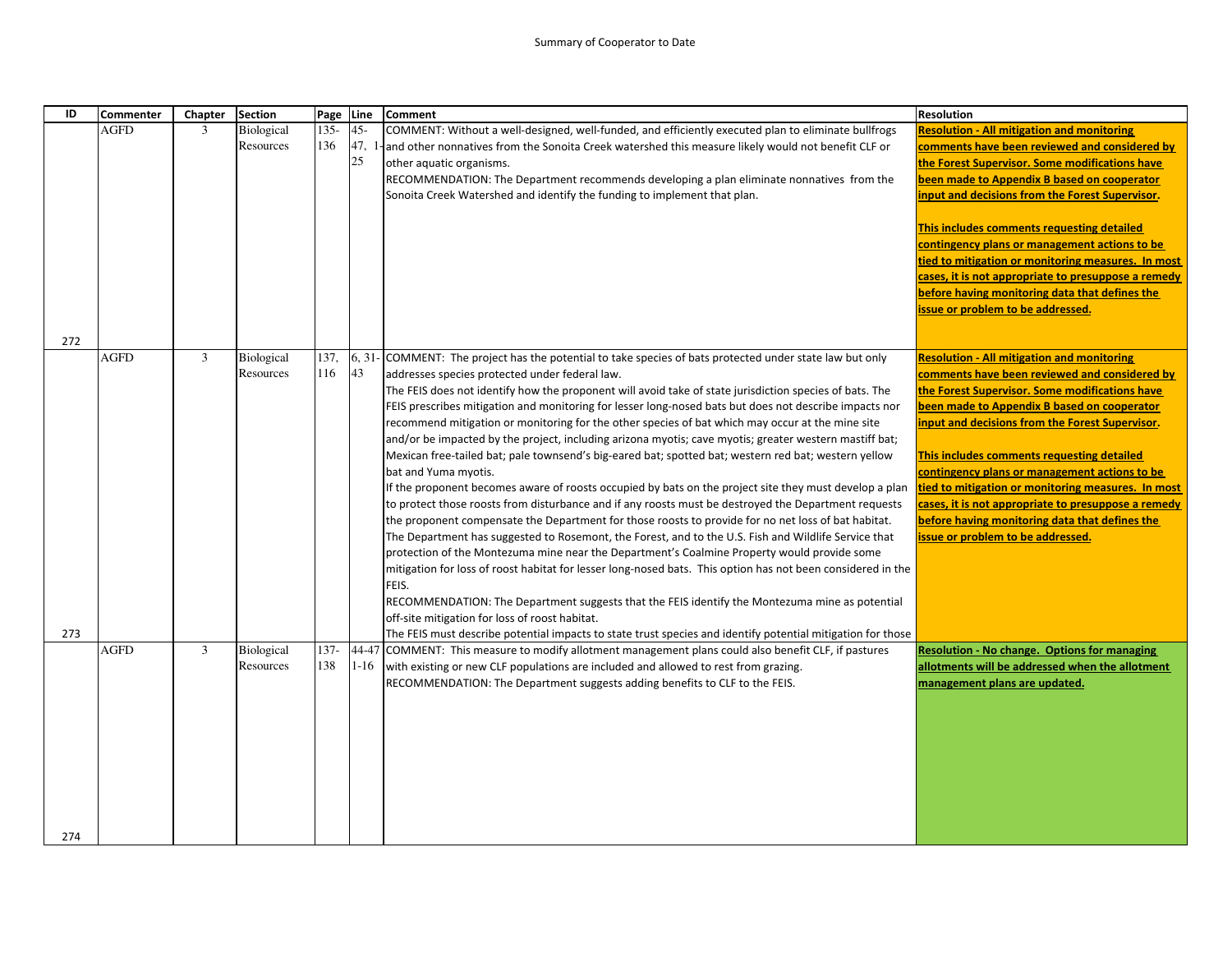| ID  | <b>Commenter</b> | Chapter        | <b>Section</b>                 | Page             | Line                  | <b>Comment</b>                                                                                                                                                                                                                                                                                                                                                                                                                                                                                                                                                                                                                                                                                                                                                                                                                                                                                                                                                                                                                                                                                                                                                                                                                                                                                                                                                                                                                                                                                                                                                                                                                                                                                        | <b>Resolution</b>                                                                                                                                                                                                                                                                                                                                                                                                                                                                                                                                         |
|-----|------------------|----------------|--------------------------------|------------------|-----------------------|-------------------------------------------------------------------------------------------------------------------------------------------------------------------------------------------------------------------------------------------------------------------------------------------------------------------------------------------------------------------------------------------------------------------------------------------------------------------------------------------------------------------------------------------------------------------------------------------------------------------------------------------------------------------------------------------------------------------------------------------------------------------------------------------------------------------------------------------------------------------------------------------------------------------------------------------------------------------------------------------------------------------------------------------------------------------------------------------------------------------------------------------------------------------------------------------------------------------------------------------------------------------------------------------------------------------------------------------------------------------------------------------------------------------------------------------------------------------------------------------------------------------------------------------------------------------------------------------------------------------------------------------------------------------------------------------------------|-----------------------------------------------------------------------------------------------------------------------------------------------------------------------------------------------------------------------------------------------------------------------------------------------------------------------------------------------------------------------------------------------------------------------------------------------------------------------------------------------------------------------------------------------------------|
| 275 | AGFD             | 3              | <b>Biological</b><br>Resources | $137 -$<br>138   | $44 -$<br>47, 1<br>16 | COMMENT: The Department commends the Forest for finding ways to improve grazing management,<br>however the Department believes the Forest should be managing grazing in the best way possible for<br>the health of the range and wildlife habitat without respect to the impacts of the mine. Inclusion of the<br>measure in the FEIS could have the effect of calling into question the effects of grazing throughout the<br>range of the bat.<br>RECOMMENDATION: If the Forest believes the current grazing regime is detrimental to the lesser long-<br>nosed bat population, the Forest should consider those impacts regardless of the Rosemont Mine's<br>impact on the bat. This consideration should not be a mitigation measure for the purposes of the mine<br>and should not be limited to the Rosemont allotments. If the Forest does not believe the current grazing                                                                                                                                                                                                                                                                                                                                                                                                                                                                                                                                                                                                                                                                                                                                                                                                                      | Resolution - Statement of fact or opinion. No action<br>needed. The re-do of the allotment management<br>plans was not brought forward by the FS, it is a RCC<br>conservation measure that was negotiated with<br>FWS. We clearly state that it may or may not<br>happen and do not take credit for it mitigating<br>effects. We say it has the potential to mitigate<br>effects, depending upon how it is implemented.                                                                                                                                   |
| 276 | <b>AGFD</b>      | 3              | <b>Biological</b><br>Resources | 29,<br>30        | 37                    | 25-28 The text states: "identification of the remaining, fairly intact, intermountain corridors has received much<br>attention" and on line 35-36 "numerous intermountain wildlife movement corridors have been<br>42-45 identified as important to the conservation of species and their populations." Line 37 states "When<br>these corridors or linkages were developed, it was assumed that mountain [linkages] would remain<br>intact." Lines 42 through 45 conclude that "Not shown in figure 76 are the intramountain corridors<br>mentioned above (e.g. mountain spine, drainages, and "stepping stone" surface waters and other<br>specialized habitat features); this is why there are no corridors shown in the Santa Rita Mountains<br>themselves."<br>COMMENT: This text describing wildlife movement corridors is well written and supported by the latest<br>science. However, there are no mitigation measures identified that address impacts to these corridors<br>as a result of the mine and mine-related traffic, other than the installation of corrugated metal pipes<br>under the mine's primary access road.<br>RECOMMENDATION: An FEIS must contain a discussion of mitigation measures that would improve the<br>project. 40 C.F.R. 1502.16. The "hard look" standard of NEPA dictates an analysis of the project's<br>impacts on connectivity; alternatives and mitigation to offset those impacts. Neighbors of Cuddy                                                                                                                                                                                                                                                    | <b>Resolution - All mitigation and monitoring</b><br>comments have been reviewed and considered by<br>the Forest Supervisor. Some modifications have<br>been made to Appendix B based on cooperator<br>input and decisions from the Forest Supervisor.<br>This includes comments requesting detailed<br>contingency plans or management actions to be<br>tied to mitigation or monitoring measures. In most<br>cases, it is not appropriate to presuppose a remedy<br>before having monitoring data that defines the<br>issue or problem to be addressed. |
| 277 | <b>AGFD</b>      | $\mathfrak{Z}$ | Biological<br>Resources        | 30;<br>33;<br>53 | 5,6<br>Table<br>118   | COMMENT: Loss of riparian habitat impact on SGCN birds is not adequately described and inadequate<br>mitigation is offered. The FEIS does not adequately evaluate the impacts to migratory and non-migratory<br>birds from the direct loss of established native riparian woodlands in the project area or those<br>potentially lost due to mine-related groundwater drawdown in Empire Gulch, Davidson Canyon and<br>possibly Cienega Creek. Mitigation of these impacts is likewise not adequately addressed, particularly<br>for species not on federal lists. This habitat, consisting of cottonwood, willow and mesquite is not only<br>important to many breeding birds, including Species of Greatest Conservation Need (SGCN) in southern<br>Arizona, but to 250+ migratory species that pass through and/or winter annually in this habitat.<br>Although the limitations and inadequacies of modeling groundwater drawdown are described, the<br>document does not adequately address a scenario where the best modeling nonetheless inaccurately<br>predicts events in the real world, greater drawdown occurs, and riparian habitat is affected. If<br>monitoring detects greater drawdown than predicted, no mitigation measures are described that will<br>effectively ameliorate that potentiality.<br>Larger and more continuous riparian habitat is of far greater value to a larger suite of species than are<br>several smaller patches of habitat. The FEIS does not adequately describe the degradation of the greater<br>riparian ecosystem due to impacts to parts of it.<br>The FEIS does not adequately address cumulative effects of potential groundwater drawdown combined | Resolution - text has been added regarding state<br>regulations regarding wildlife, and SGCN are<br>evaluated in the biologists' report.                                                                                                                                                                                                                                                                                                                                                                                                                  |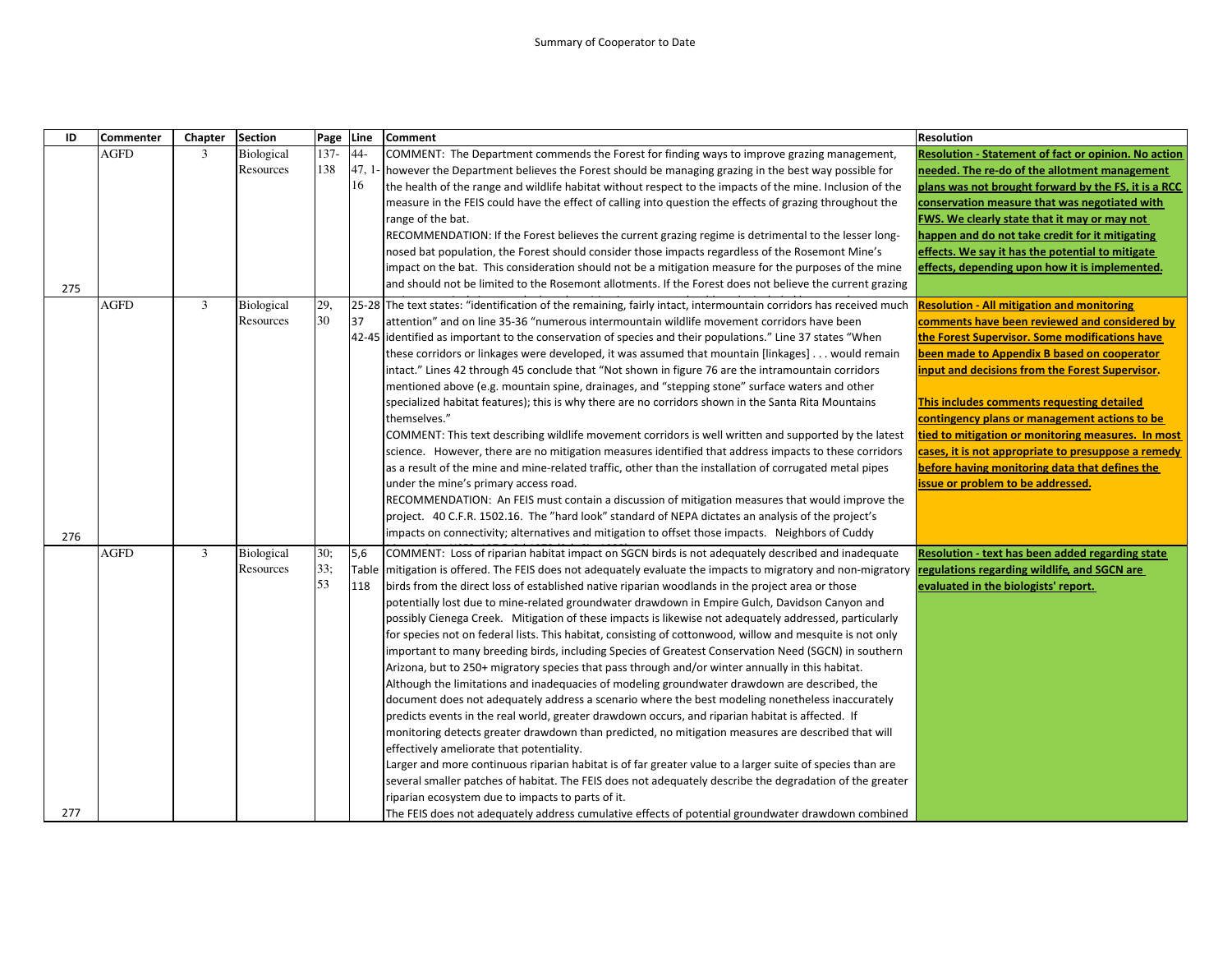| ID  | Commenter   | Chapter        | <b>Section</b>          | Page Line |                        | <b>Comment</b>                                                                                                                                                                                                                                                                                                                                                                                                                                                                                                                                                                                                                                                                                                                                                                                                                                                                                                                                                                                                                                                                                                                                                                                                                                                                                                                                                                                                                                                                                                                                                                                                      | <b>Resolution</b>                                                                                                                                                                                                                                                                                                                                                                                                             |
|-----|-------------|----------------|-------------------------|-----------|------------------------|---------------------------------------------------------------------------------------------------------------------------------------------------------------------------------------------------------------------------------------------------------------------------------------------------------------------------------------------------------------------------------------------------------------------------------------------------------------------------------------------------------------------------------------------------------------------------------------------------------------------------------------------------------------------------------------------------------------------------------------------------------------------------------------------------------------------------------------------------------------------------------------------------------------------------------------------------------------------------------------------------------------------------------------------------------------------------------------------------------------------------------------------------------------------------------------------------------------------------------------------------------------------------------------------------------------------------------------------------------------------------------------------------------------------------------------------------------------------------------------------------------------------------------------------------------------------------------------------------------------------|-------------------------------------------------------------------------------------------------------------------------------------------------------------------------------------------------------------------------------------------------------------------------------------------------------------------------------------------------------------------------------------------------------------------------------|
| 278 | EPA         | 3              | Biological<br>Resources | $40 - 41$ |                        | The Huachuca water umbel is an obligate hydrophyte (i.e. almost exclusively found in wetlands). The<br>habitat descriptions in the AFEIS for this hydrophyte and several other sensitive aquatic/wetlands<br>species do not specifically identify or use the term wetlands in the description. For greater clarity,<br>language to this effect should be added.                                                                                                                                                                                                                                                                                                                                                                                                                                                                                                                                                                                                                                                                                                                                                                                                                                                                                                                                                                                                                                                                                                                                                                                                                                                     | <b>Resolution - No change. The IDT biologist</b><br>researched the literature and failed to find any<br>references that refer to this species as hydrophyte.<br>For this species, the EIS identifies it as a semi-to<br>fully-aquatic species and that it occurs in marshy<br>wetlands.                                                                                                                                       |
|     | EPA         | $\overline{3}$ | Biological<br>Resources |           |                        | 86-88 16-20 The AFEIS states, "Further, natural variability with these riparian systems has been documented and<br>indicates that several feet of fluctuation in groundwater levels regularly occur, generally with no ill<br>effects. For these reasons, while modeling has been used to qualitatively suggest what might occur, only<br>changes in groundwater level more than 5 feet are considered to have certainty for predicting changes<br>to riparian areas". The statement that there are no ill effects from observed natural variability in<br>groundwater levels is speculative in the absence of detailed monitoring data of the possible effects of<br>fluctuations on shallow groundwater levels, stream flows at various locations, and the flora and fauna<br>that rely upon these water sources. For example, has a correlation between fluctuating groundwater<br>levels and the timing of decreases in stream flow and stream drying, or changes in the water table in the<br>soil profile been documented? Wet/dry mapping by the Pima Association of Governments has<br>documented that the percentage of Cienega Creek that flows in the Preserve above and below the<br>confluence of Davidson Canyon has steadily decreased since monitoring began in 1984; with only 13<br>percent of the Cienega Creek supporting flowing or standing water in June 2011 (see AFEIS, Chapter 3,<br>Surface Water Quantity, Surface Water Trends, p. 21). Secondary effects of ground water drawdown<br>from the proposed mine would cause additive adverse impact to Cienega Creek resulting in further | <b>Resolution - The Riparian analysis has been</b><br>rewritten based in parts on USEPA comments,<br>including how the groundwater models have been<br>interpreted and used. The Forest specialists have<br>reviewed and approved the section.                                                                                                                                                                                |
| 279 |             |                |                         |           |                        | reduction in the length of wetted channel. A similar trend over this period of decreasing wetted channel                                                                                                                                                                                                                                                                                                                                                                                                                                                                                                                                                                                                                                                                                                                                                                                                                                                                                                                                                                                                                                                                                                                                                                                                                                                                                                                                                                                                                                                                                                            |                                                                                                                                                                                                                                                                                                                                                                                                                               |
| 280 | <b>EPA</b>  | 3              | Biological<br>Resources | 88<br>89  | $25 -$<br>1 14(<br>89) | The AFEIS acknowledges that indirect/secondary impacts could occur to sensitive plant and animal species <b>Resolution - added reference to Cienega Creek in</b><br>33(88 in Empire Gulch due to groundwater drawdown from the proposed action (40 CFR 230.11(h) and 40 CFR<br>230.41(b)). The EIS should acknowledge that indirect impacts could also occur to sensitive plants and<br>animals along Cienega Creek and Gardner Canyon from groundwater drawdown from the proposed action<br>(see comments regarding page 86, lines 35-40, above).                                                                                                                                                                                                                                                                                                                                                                                                                                                                                                                                                                                                                                                                                                                                                                                                                                                                                                                                                                                                                                                                  | this paragraph.                                                                                                                                                                                                                                                                                                                                                                                                               |
| 281 | <b>AGFD</b> | 3              | Biological<br>Resources | 89-<br>90 | $15 -$<br>44, 1<br>11  | The text describes how the water quality in the mine pit lake could exceed standards for cadmium, lead,<br>copper, mercury, selenium, ammonia and zinc at levels toxic to invertebrates and birds. The FEIS<br>section on Groundwater Quality notes that the pit lake may also be acidic.<br>The FEIS does not describe any mitigation measures for the mine pit lake. CEQ requires a discussion of<br>mitigation measures, even if the mitigation is beyond the authority of the federal agency to implement.<br>An analog site is the Berkeley Pit, an acidic and metalliferous pit lake that formed at former open pit<br>copper mine in Butte, Montana.<br>RECOMMENDATION: The FEIS should further note that birds may perish in the mine pit lake due to<br>exposure to these constituents in violation of the Migratory Bird Treaty Act.<br>The FEIS should discuss the potential treatment options of the Rosemont Mine pit lake following closure<br>of mine to reduce or eliminate adverse impacts to wildlife.                                                                                                                                                                                                                                                                                                                                                                                                                                                                                                                                                                                            | <b>Resolution - All mitigation and monitoring</b><br>comments have been reviewed and considered by<br>the Forest Supervisor. Some modifications have<br>been made to Appendix B based on cooperator<br>input and decisions from the Forest Supervisor.<br>With respect to the pit lake specifically, an<br>additional monitoring measure was incorporated to<br>track modeled changes in pit lake water quality<br>over time. |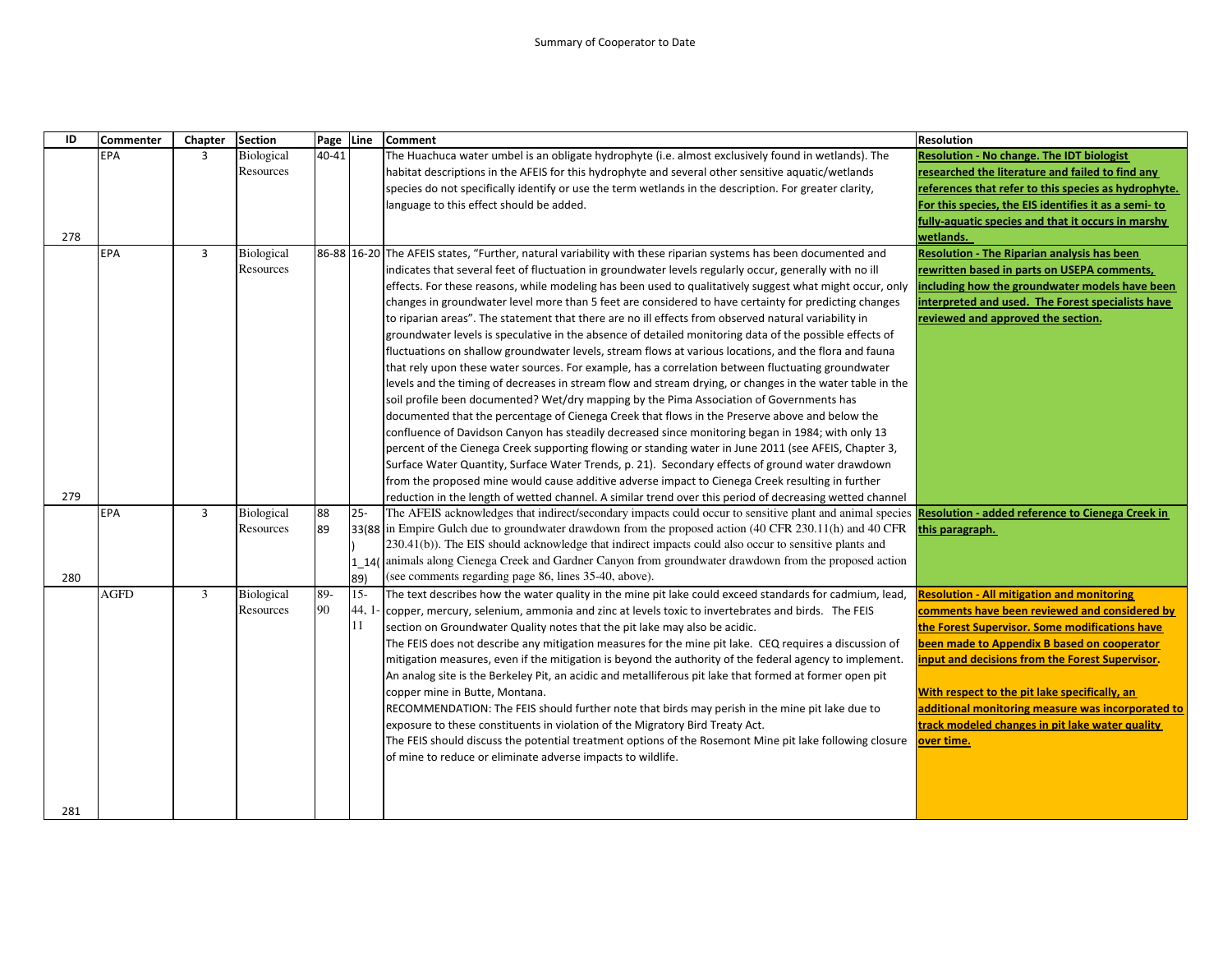| ID  | <b>Commenter</b> | Chapter        | <b>Section</b>    | Page Line |     | <b>Comment</b>                                                                                                    | <b>Resolution</b>                                  |
|-----|------------------|----------------|-------------------|-----------|-----|-------------------------------------------------------------------------------------------------------------------|----------------------------------------------------|
|     | EPA              | 3              | <b>Biological</b> |           |     | Table Issue 5B3: It is also possible that indirect effects from groundwater drawdown will not only result in      | <b>Resolution - The Riparian analysis has been</b> |
|     |                  |                | Resources         |           | 116 | changes in the function of riparian areas for wildlife, but in the complete loss of some functions. This          | rewritten based in parts on USEPA comments,        |
|     |                  |                |                   |           |     | Issue should be revised to reflect the potential for the complete loss of some functions.                         | including how the groundwater models have been     |
|     |                  |                |                   |           |     |                                                                                                                   | interpreted and used. The Forest specialists have  |
|     |                  |                |                   |           |     |                                                                                                                   | reviewed and approved the section.                 |
| 282 |                  |                |                   |           |     |                                                                                                                   |                                                    |
|     | EPA              | 3              | <b>Biological</b> |           |     | Table Issue 5C1: Analysis of disturbance that could create conditions conducive for invasive species should not   | Resolved - text in table 116 has been modified to  |
|     |                  |                | Resources         |           | 116 | be limited only to the 5,589 acres of the project area that is disturbed. As noted elsewhere in Table 116,        | reflect potential for invasion and spread of non-  |
|     |                  |                |                   |           |     | indirect impacts from groundwater drawdown could potentially result in the transition of hydroriparian            | native species into riparian areas impacted by     |
|     |                  |                |                   |           |     | to mesoriparian or xeroriparian habitat. Such a transition would provide an opportunity for the invasion          | groundwater drawdown.                              |
|     |                  |                |                   |           |     | and spread of native mesquite and non-native tamarisk into riparian areas. Issue 5C1 should be revised            |                                                    |
|     |                  |                |                   |           |     | to reflect the fact that many additional acres could be impacted by invasive species in riparian areas            |                                                    |
|     |                  |                |                   |           |     | within the analysis area due to the indirect effects of groundwater drawdown.                                     |                                                    |
|     |                  |                |                   |           |     |                                                                                                                   |                                                    |
|     |                  |                |                   |           |     |                                                                                                                   |                                                    |
|     |                  |                |                   |           |     |                                                                                                                   |                                                    |
|     |                  |                |                   |           |     |                                                                                                                   |                                                    |
|     |                  |                |                   |           |     |                                                                                                                   |                                                    |
|     |                  |                |                   |           |     |                                                                                                                   |                                                    |
|     |                  |                |                   |           |     |                                                                                                                   |                                                    |
|     |                  |                |                   |           |     |                                                                                                                   |                                                    |
|     |                  |                |                   |           |     |                                                                                                                   |                                                    |
|     |                  |                |                   |           |     |                                                                                                                   |                                                    |
|     |                  |                |                   |           |     |                                                                                                                   |                                                    |
|     |                  |                |                   |           |     |                                                                                                                   |                                                    |
|     |                  |                |                   |           |     |                                                                                                                   |                                                    |
|     |                  |                |                   |           |     |                                                                                                                   |                                                    |
|     |                  |                |                   |           |     |                                                                                                                   |                                                    |
|     |                  |                |                   |           |     |                                                                                                                   |                                                    |
|     |                  |                |                   |           |     |                                                                                                                   |                                                    |
|     |                  |                |                   |           |     |                                                                                                                   |                                                    |
|     |                  |                |                   |           |     |                                                                                                                   |                                                    |
| 283 |                  |                |                   |           |     |                                                                                                                   |                                                    |
|     | EPA              | $\overline{3}$ | Biological        |           |     | Table Issue 5E.1: For the proposed action, "Acres of habitat disturbed for each special status species, including | Resolution - text was added to table 116 refering  |
|     |                  |                | Resources         |           | 116 | impacts to designated and proposed critical habitat", is limited to within the 5,589 acre area of direct          | reader to species' narratives in Environmental     |
|     |                  |                |                   |           |     | impacts. However, according to the AFEIS, the U.S. Fish and Wildlife Service's biological opinion                 | Consequences section for discussions of impacts to |
|     |                  |                |                   |           |     | concludes that, because of the indirect effects of groundwater drawdown, the proposed action is likely            | designated or proposed critical habitat.           |
|     |                  |                |                   |           |     | to adversely affect designated critical habitat for the federally-listed endangered Gila chub and                 |                                                    |
|     |                  |                |                   |           |     | threatened Chiricahua leopard frog, and likely to adversely affect the federally-listed endangered Gila           |                                                    |
|     |                  |                |                   |           |     | topminnow (AFEIS, pp. 105 am 111). Table 116 does not include a quantitative estimate of acres of                 |                                                    |
|     |                  |                |                   |           |     | critical habitat that is indirectly disturbed or lost from the proposed action, even though critical habitat      |                                                    |
|     |                  |                |                   |           |     | for these species has been quantified. To the extent that reliable estimates of habitat loss resulting from       |                                                    |
|     |                  |                |                   |           |     | groundwater drawdown can be estimated, this table should be revised to reflect those additional acres             |                                                    |
|     |                  |                |                   |           |     | of critical and non-critical habitat indirectly impacted. Where data accuracy limits the ability to estimate      |                                                    |
|     |                  |                |                   |           |     | this quantitatively, this limitation should be disclosed and the table should report only direct impacts.         |                                                    |
| 284 |                  |                |                   |           |     |                                                                                                                   |                                                    |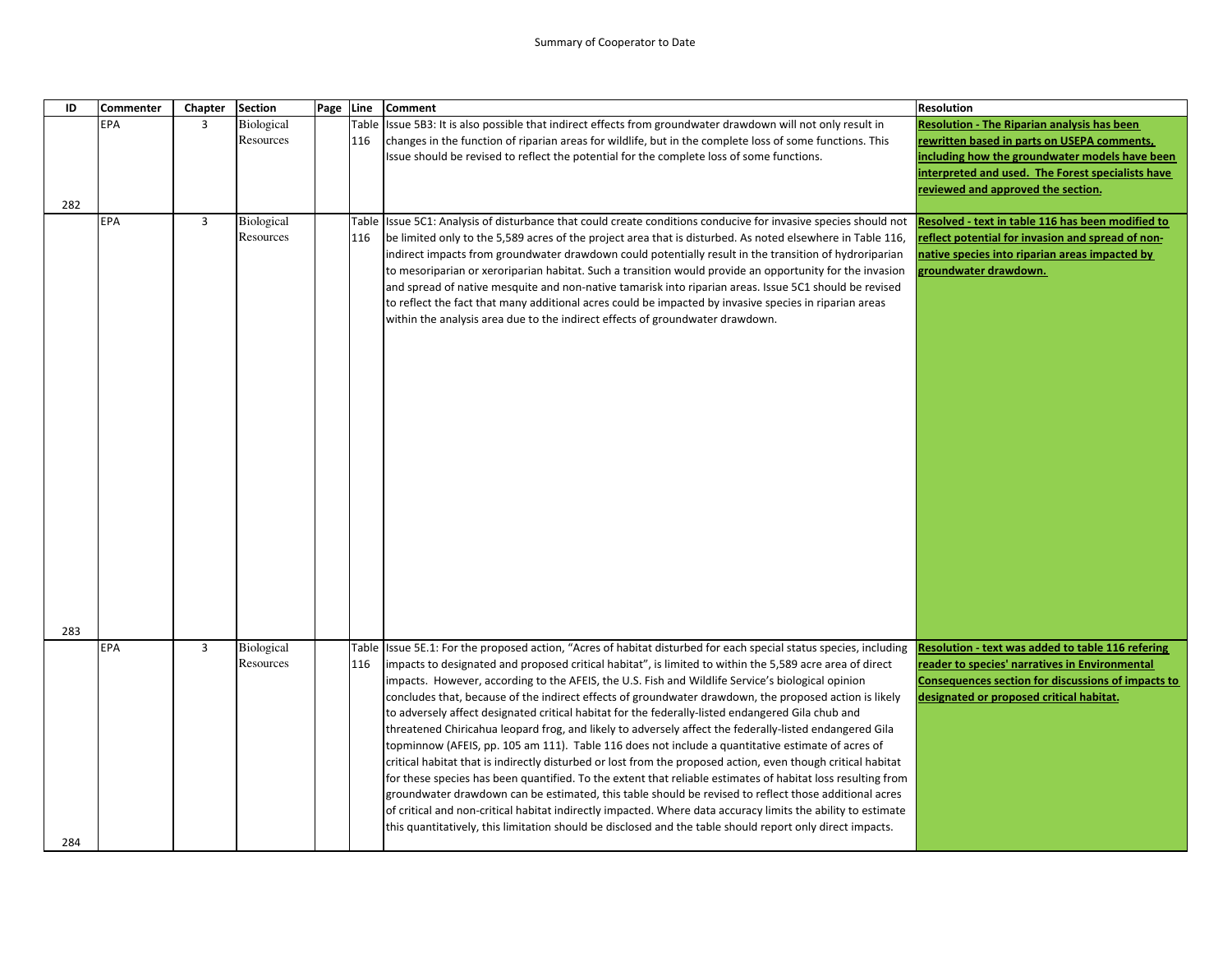| ID  | <b>Commenter</b> | Chapter        | <b>Section</b>          | Page   | Line    | <b>Comment</b>                                                                                                                                                | <b>Resolution</b>                                    |
|-----|------------------|----------------|-------------------------|--------|---------|---------------------------------------------------------------------------------------------------------------------------------------------------------------|------------------------------------------------------|
|     | <b>AGFD</b>      | 3              | <b>Biological</b>       | $110-$ |         | COMMENT: In Seeps, Springs, and Riparian areas, page 33, lines 16 through 20, "all three groundwater                                                          | <b>Resolution - The Riparian analysis has been</b>   |
|     |                  |                | Resources               | 111:   |         | "flow models predict changes in groundwater levels in the vicinity of the Upper Empire Gulch Springs                                                          | rewritten based in parts on USEPA comments,          |
|     |                  |                | Seeps,                  | 33     |         | and line 33 "these model results suggest that several feet of drawdown could potentially occur in Empire                                                      | ncluding how the groundwater models have been        |
|     |                  |                | Springs,                |        |         | Gulch in the long term" and on page 34, lines 28-31 "small changes in groundwater level or flow, even if                                                      | nterpreted and used. The Forest specialists have     |
|     |                  |                | Riparian                |        |         | dwarfed by the natural background variability, have an additive effect that could impact riparian                                                             | reviewed and approved the section.                   |
|     |                  |                |                         |        |         | vegetation or aquatic species. This possibility was disclosed in the DEIS and remains valid."                                                                 |                                                      |
|     |                  |                |                         |        |         | RECOMMENDATION: The Department recommends that the FEIS should describe the long-term impacts                                                                 |                                                      |
|     |                  |                |                         |        |         | to aquatic and riparian species in Upper Empire Gulch Springs due to potential drawdown.                                                                      |                                                      |
|     |                  |                |                         |        |         |                                                                                                                                                               |                                                      |
|     |                  |                |                         |        |         |                                                                                                                                                               |                                                      |
| 285 |                  |                |                         |        | $10-44$ |                                                                                                                                                               |                                                      |
|     | <b>TON</b>       | $\overline{3}$ | Biological<br>Resources |        |         | This section does not address the cultural significance of the jaguar and other plants and animals to the<br>Nation and other tribes.                         | Resolution - added to the text in the Cultural       |
| 286 |                  |                |                         |        |         |                                                                                                                                                               | <b>Resource section</b>                              |
|     | <b>AGFD</b>      | $\overline{3}$ | Biological              |        |         | 31 Table COMMENT: Although referenced in the text, this Table does not recognize intramountain wildlife                                                       | Resolution - added a sentence about intra-mountain   |
|     |                  |                | Resources               |        | 118     | movement. These islands of habitat are corridors for the many species that prefer the mountains over                                                          | corridors in the text preceding the table (page 30). |
|     |                  |                |                         |        |         | grasslands or deserts and move north and south. They are especially important for species whose                                                               |                                                      |
|     |                  |                |                         |        |         | primary, or core habitat is in Mexico, but for which southeast Arizona's sky islands nevertheless                                                             |                                                      |
|     |                  |                |                         |        |         | contribute to the overall habitat for the species while it remains connected to the core habitat.                                                             |                                                      |
|     |                  |                |                         |        |         | RECOMMENDATION: The Department recommends updating the table to include intramountain wildlife                                                                |                                                      |
|     |                  |                |                         |        |         | movement.                                                                                                                                                     |                                                      |
| 287 |                  |                |                         |        |         |                                                                                                                                                               |                                                      |
|     | <b>AGFD</b>      | $\overline{3}$ | Biological              |        |         | 136 26-30 COMMENT: The FEIS describes a concern regarding the loss of habitat connectivity between the Santa Resolution - All mitigation and monitoring       |                                                      |
|     |                  |                | Resources               |        |         | Rita and Whetstone Mountains due to Rosemont Mine-related traffic. The mine will place 455 mine trucks <b>comments have been reviewed and considered by</b>   |                                                      |
|     |                  |                |                         |        |         | a week on State Route 83. This increase in traffic, coupled with employee traffic, will occur 24 hours a the Forest Supervisor. Some modifications have       |                                                      |
|     |                  |                |                         |        |         | day, 7 days a week and will impede wildlife access. The FEIS requires RCC to fund a camera study to been made to Appendix B based on cooperator               |                                                      |
|     |                  |                |                         |        |         | make a recommendation for a suitable crossing structure but does not recommend measures that will <b>input and decisions from the Forest Supervisor</b> .     |                                                      |
|     |                  |                |                         |        |         | remediate the loss of connectivity such as crossing structures. The FEIS does not require RCC to address                                                      |                                                      |
|     |                  |                |                         |        |         | any adaptive needs that may be identified as a result of information obtained through these camera studies. <b>This includes comments requesting detailed</b> |                                                      |
|     |                  |                |                         |        |         | RECOMMENDATION: As there is limited data on the movement patterns of species in the vicinity of the                                                           | contingency plans or management actions to be        |
|     |                  |                |                         |        |         | Rosemont Copper project, the Department recommends a comprehensive study tracking the movement of                                                             | tied to mitigation or monitoring measures. In most   |
|     |                  |                |                         |        |         | wildlife species such as mountain lions, deer and javelina using satellite transmitter-collared animals. The                                                  | cases, it is not appropriate to presuppose a remedy  |
|     |                  |                |                         |        |         | cost of such a project is approximately \$285,000. A camera study would be less effective, but a well-                                                        | before having monitoring data that defines the       |
|     |                  |                |                         |        |         | designed camera-only study would cost approximately \$175,000. A full discussion of mitigation measures                                                       | ssue or problem to be addressed.                     |
|     |                  |                |                         |        |         | that could be used to address findings from such a study should be included in the FEIS.                                                                      |                                                      |
| 288 |                  |                |                         |        |         |                                                                                                                                                               |                                                      |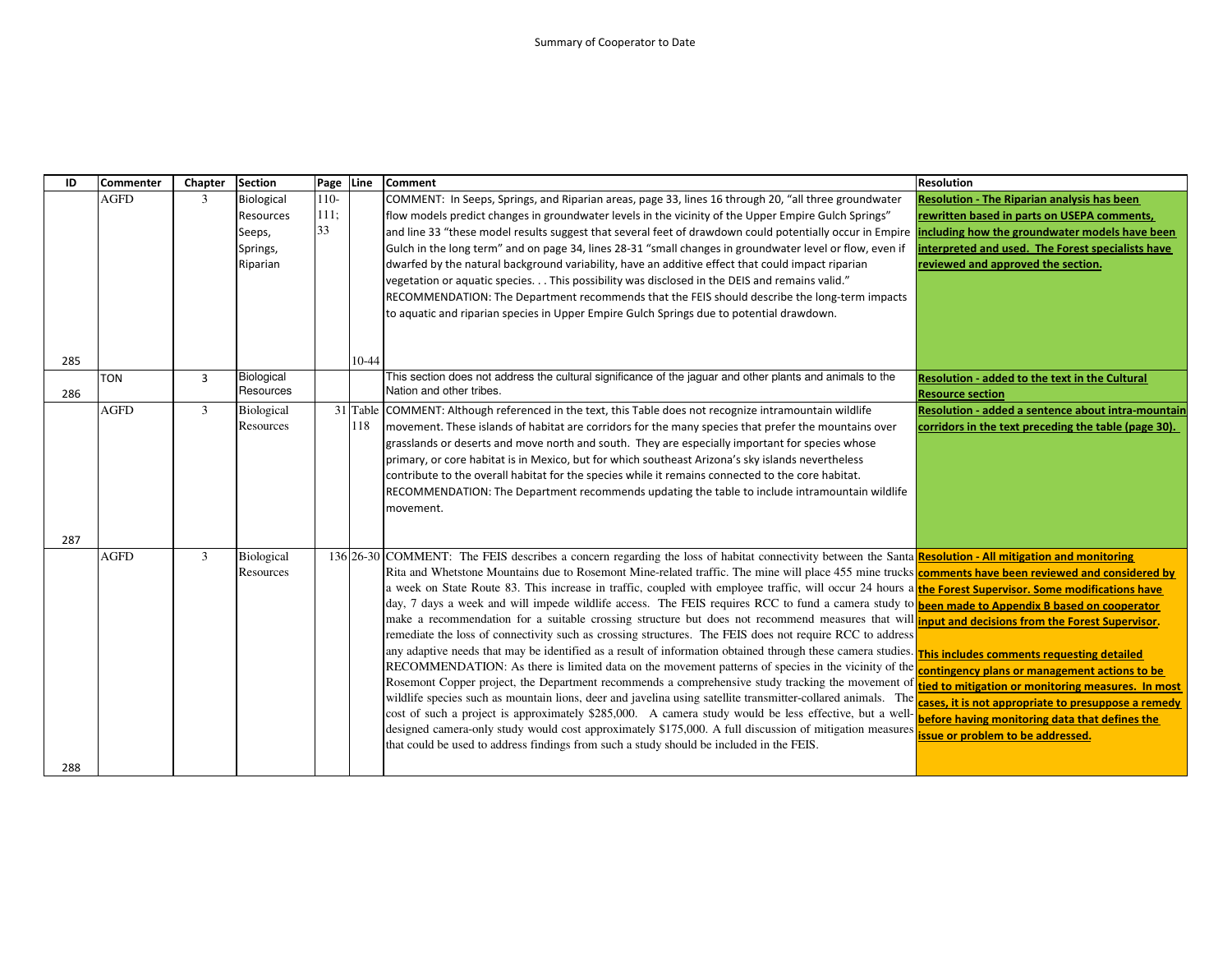| ID  | <b>Commenter</b> | Chapter        | <b>Section</b> | Page Line |           | <b>Comment</b>                                                                                                                                                                                                        | <b>Resolution</b>                                                                                      |
|-----|------------------|----------------|----------------|-----------|-----------|-----------------------------------------------------------------------------------------------------------------------------------------------------------------------------------------------------------------------|--------------------------------------------------------------------------------------------------------|
|     | Pima County      | 3              | Biology        | 130       |           | The analysis presented for reasonably foreseeable actions is inconsistent with information from other                                                                                                                 | Resolution - no change. A take statement does not                                                      |
|     | Julia Fonseca    |                |                | on        |           | permit applications. For over a decade, Pima County and Pima County Regional Flood Control District                                                                                                                   | necessarily result in impacts. It is up to USFWS to                                                    |
|     |                  |                |                |           |           | have worked with other agencies and individuals on an incidental take permit to cover activities relating                                                                                                             | ook at multiple take statements when they issue                                                        |
|     |                  |                |                |           |           | to urban growth that is under the jurisdiction of the Pima County Board of Supervisors (and Flood                                                                                                                     | biological opinions.                                                                                   |
|     |                  |                |                |           |           | Control District Board of Directors). The incidental take permit will cover impacts to 44 species in the                                                                                                              |                                                                                                        |
|     |                  |                |                |           |           | permit area, which includes the area around the northern Santa Rita Mountains. The Rosemont EIS                                                                                                                       |                                                                                                        |
|     |                  |                |                |           |           | should include the issuance of this permit as a reasonably foreseeable action. Of particular interest for                                                                                                             |                                                                                                        |
|     |                  |                |                |           |           | cumulative effects analysis may be the impacts to species habitat that are projected for future urban                                                                                                                 |                                                                                                        |
|     |                  |                |                |           |           | development and the projected impacted to special elements. See Table 4.5 of the November 2012                                                                                                                        |                                                                                                        |
|     |                  |                |                |           |           | Environmental Impact Statement (see habitat loss by alternative). In this case the No Action Alternative                                                                                                              |                                                                                                        |
|     |                  |                |                |           |           | would have the same effect as Alternative C. See Table 4.3 for projected impacts to special elements                                                                                                                  |                                                                                                        |
| 289 |                  |                |                |           |           |                                                                                                                                                                                                                       |                                                                                                        |
|     | Pima County -    | 3              | Biological     | 4         |           | 24-29 This section correctly states that adverse impacts cannot be completely mitigated and is inconsistent                                                                                                           | Resolution - No change. A search of Chapter 2 failed                                                   |
|     | Linda Mayro      |                | Resources      |           |           | with statement in Chapter 2 that "impacts will be short-term."                                                                                                                                                        | to dind the phrase quoted.                                                                             |
| 290 |                  |                |                |           |           |                                                                                                                                                                                                                       |                                                                                                        |
|     | Pima County      | $\overline{3}$ | Biology        | 130       |           | The analysis presented for cumulative effects is inconsistent with information from other regional plans                                                                                                              | Resolution - No change. The ID Team reviewed both                                                      |
|     | Julia Fonseca    |                |                | on        |           | and permit applications. For over a decade, Pima County and Pima County Regional Flood Control                                                                                                                        | the EIS and the Multi-Species Conservation Plan.                                                       |
|     |                  |                |                |           |           | District have worked with other agencies and individuals on the Sonoran Desert Conservation Plan under The tables referenced in the comment provide                                                                   |                                                                                                        |
|     |                  |                |                |           |           | the National Environmental Policy Act. The SDCP was an interagency planning effort in which the U.S.                                                                                                                  | acreage figures for a variety of species for the                                                       |
|     |                  |                |                |           |           | Fish and Wildlife Service, U. S. Forest Service, U. S. Bureau of Land Management and U. S. Environmental                                                                                                              | County's analysis area (presumably the county);                                                        |
|     |                  |                |                |           |           | Protection Agency participated. That effort documented past loss of species habitats in the region,                                                                                                                   | however the analysis conducted for the Rosemont                                                        |
|     |                  |                |                |           |           | including many of the species analyzed in the Rosemont EIS. Of particular interest for cumulative effects                                                                                                             | EIS did the same for the ROsemont analysis area,                                                       |
|     |                  |                |                |           |           | analysis may be the impacts to species habitats and special elements that have been contributed by past                                                                                                               | which is substantialy different than the area that                                                     |
|     |                  |                |                |           |           | urban development. See Table 4.5 of the November 2012 Environmental Impact Statement (see existing                                                                                                                    | constitutes Pima County. The MSCP appendix                                                             |
|     |                  |                |                |           |           | built environment) and Table 4.3 of same for existing built environment in the permit area, which<br>includes the area outside, but adjacent to the Coronado National Forest and Santa Rita Experimental              | contains a multi-page list of future projects;<br>however the list lacks the level of detail needed to |
|     |                  |                |                |           |           | Range.                                                                                                                                                                                                                | address them from a cumulative impact standpoint,                                                      |
|     |                  |                |                |           |           |                                                                                                                                                                                                                       | such as when they are planned to occur; whether                                                        |
|     |                  |                |                |           |           |                                                                                                                                                                                                                       | they are foreseeable or in the early planning stages;                                                  |
|     |                  |                |                |           |           |                                                                                                                                                                                                                       | and any detaila about actual actions or activities.                                                    |
|     |                  |                |                |           |           |                                                                                                                                                                                                                       |                                                                                                        |
| 291 |                  |                |                |           |           |                                                                                                                                                                                                                       |                                                                                                        |
|     | Pima County      | 3              | Biology        |           |           | Impacts to coral-root not accurate                                                                                                                                                                                    | Resolution - text has been modified to better                                                          |
| 292 |                  |                |                |           |           |                                                                                                                                                                                                                       | explain impacts and effects determination.                                                             |
|     | Pima County      | $\overline{3}$ | Biology        | <b>NA</b> | <b>NA</b> | The EIS does not disclose that the project fails to meet the Sonoran Desert Conservation Plan's                                                                                                                       | <b>Resolution - Statement added to Required</b>                                                        |
|     | Julia Fonseca    |                |                |           |           | guidelines for mitigation of impacts to the Maeveen Marie Behan Conservation Lands System (CLS). The                                                                                                                  | <b>Disclosures</b>                                                                                     |
|     |                  |                |                |           |           | guidelines are not compulsory for the unregulated mining industry, but they are part of the County's                                                                                                                  |                                                                                                        |
|     |                  |                |                |           |           | land use plan and this was discussed in the biological mitigation group by the cooperators and the Forest                                                                                                             |                                                                                                        |
|     |                  |                |                |           |           | Service staff. I estimate that at least 8700 acres of mitigation land in the CLS would be needed to offset<br>disturbance for the Barrel Alternative under the CLS guidelines. Rosemont is offering around 3300 acres |                                                                                                        |
|     |                  |                |                |           |           | of land within the CLS as mitigation lands, well below the target of 8700 acres in the CLS. Even with the                                                                                                             |                                                                                                        |
|     |                  |                |                |           |           | possible acquisition of Sonoita Creek Ranch outside the CLS, the acreage is still 4200 acres below the                                                                                                                |                                                                                                        |
|     |                  |                |                |           |           | SDCP mitigation guidelines.                                                                                                                                                                                           |                                                                                                        |
| 293 |                  |                |                |           |           |                                                                                                                                                                                                                       |                                                                                                        |
|     | Pima County      | $\overline{3}$ | <b>Biology</b> |           |           | Outdated biology surveys used                                                                                                                                                                                         | Resolution - No change. All surveys used were                                                          |
| 294 |                  |                |                |           |           |                                                                                                                                                                                                                       | reviewed for appropriateness and relevance.                                                            |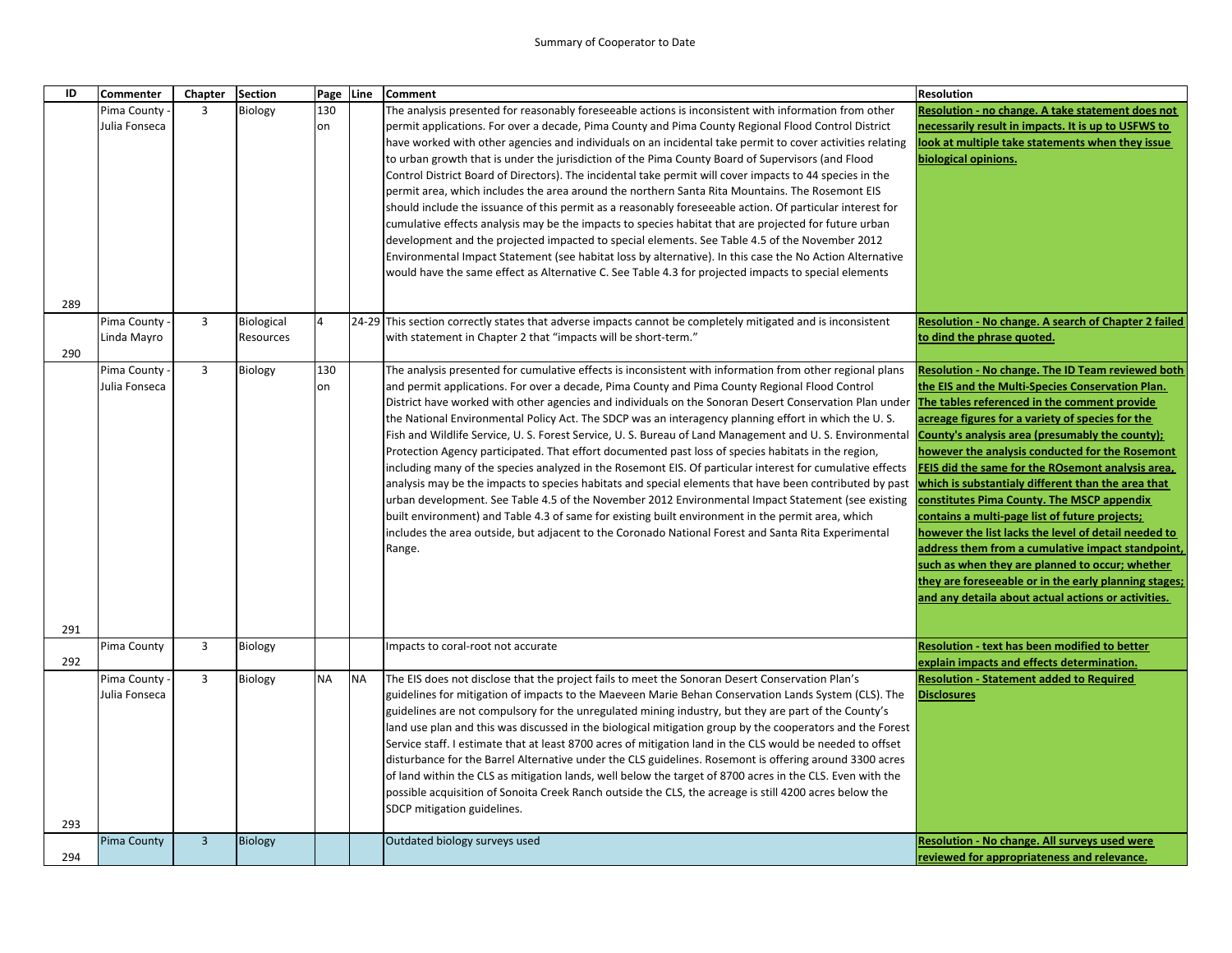| ID  | <b>Commenter</b>    | Chapter        | <b>Section</b>  | Page Line |           | <b>Comment</b>                                                                           | Resolution                                                 |
|-----|---------------------|----------------|-----------------|-----------|-----------|------------------------------------------------------------------------------------------|------------------------------------------------------------|
|     | Pima County         | 3              | Biology         |           |           | State-listed species not included                                                        | Resolution - text has been added regarding state           |
|     |                     |                |                 |           |           |                                                                                          | regulations regarding wildlife, and SGCN and SERI          |
| 295 |                     |                |                 |           |           |                                                                                          | are evaluated in the biologists' report.                   |
|     | Pima County         | 3              | Biology         |           |           | EIS doesn't take into account SR83 mortality on jaguars                                  | Resolution - text has been added to describe in            |
|     |                     |                |                 |           |           |                                                                                          | more detail the potential impacts from roads and           |
| 296 |                     |                |                 |           |           |                                                                                          | the likelihood of these impacts.                           |
|     | Pima County         | Appx B         | FS-BR-2         | 25        | <b>NA</b> | As part of the avoidance of Coleman's coralroot plants, it is imperative that the host   | <b>Resolution - All mitigation and monitoring</b>          |
|     | <b>Brian Powell</b> |                |                 |           |           | trees be monitored for vigor and condition; if they die, so too will the orchids.        | comments have been reviewed and considered by              |
|     |                     |                |                 |           |           | Specify what contingencies would be put in place if the plants are impacted. (Note:      | the Forest Supervisor. Some modifications have             |
|     |                     |                |                 |           |           | what constitutes "impact" needs to be defined).                                          | been made to Appendix B based on cooperator                |
|     |                     |                |                 |           |           |                                                                                          | input and decisions from the Forest Supervisor.            |
|     |                     |                |                 |           |           |                                                                                          |                                                            |
|     |                     |                |                 |           |           |                                                                                          | This measure specifically was added to Appendix B          |
|     |                     |                |                 |           |           |                                                                                          | in response to this comment.                               |
| 297 |                     |                |                 |           |           |                                                                                          |                                                            |
|     | Pima County -       | $\overline{3}$ | CALPUFF,        | 50        | 15        | A crude, EPA-approved model called VISCREEN was used to estimate the effects             | <b>Resolution - The Forest specialist has reviewed all</b> |
|     | Eric Betterton      |                | AERMOD, and     |           |           | of mine emissions on visibility at Saguaro National Park East, which is within the       | air comments and the section has been changed as           |
|     |                     |                | <b>VISCREEN</b> |           |           | 30-mile range of this model. The "Level 1" calculation provides a quick and dirty        | warranted.                                                 |
|     |                     |                | Modeling for    |           |           | look at the worst case scenario. If possible visibility impairment is indicated then a   |                                                            |
|     |                     |                | Projected       |           |           | 'Level 2" screening is conducted under more realistic conditions. The Forest             |                                                            |
|     |                     |                | Impacts to Air  |           |           | Service predicts that the mine will indeed adversely impact visibility at SNPE (Table    |                                                            |
|     |                     |                | Quality         |           |           | 49, page 53). According to the EPA Workbook for Plume Visual Impact Screening            |                                                            |
|     |                     |                | Related         |           |           | and Analysis (Revised), a more detailed "Level 3" study should then be conducted         |                                                            |
|     |                     |                | Values at       |           |           | using a model such as PLUVUE II. The Forest Service did not do this, and thus            |                                                            |
|     |                     |                | Class I Areas   |           |           | failed to take the conservative approach to protecting visibility.                       |                                                            |
|     |                     |                |                 |           |           | In order to model the effects of the Rosemont mine alternatives on visibility at more    |                                                            |
|     |                     |                |                 |           |           | distant Class I areas (including Saguaro National Park West, the Galiuro                 |                                                            |
|     |                     |                |                 |           |           | Wilderness, Chiricahua National Monument, and the Chiricahua Wilderness), the            |                                                            |
|     |                     |                |                 |           |           | Forest Service appropriately switched from VISCREEN to CALPUFF. The EPA                  |                                                            |
|     |                     |                |                 |           |           | classifies the effects of pollutants on visibility in two ways: those that "contribute", |                                                            |
|     |                     |                |                 |           |           | and those that "cause" impairment. According to the Forest Service "all action           |                                                            |
|     |                     |                |                 |           |           | alternatives could contribute to noticeable impairment at each of the Class I areas      |                                                            |
|     |                     |                |                 |           |           | analyzed" (emphasis added), and the Proposed Action, and the Barrel Alternative          |                                                            |
|     |                     |                |                 |           |           | could "cause" impairment at Saguaro National Park West, and at the Galiuro               |                                                            |
|     |                     |                |                 |           |           | Wilderness. (Table 50, page 55). Any "maximum dv impact" greater than 0.5                |                                                            |
|     |                     |                |                 |           |           | 'contributes" and any "maximum dv impact" greater than 1.0 "causes" visibility           |                                                            |
|     |                     |                |                 |           |           | impairment. It is remarkable that the "Proposed Action" would even be noticeable         |                                                            |
|     |                     |                |                 |           |           | in the Superstition Wilderness Area some 150 miles away. Yet the Forest Service          |                                                            |
|     |                     |                |                 |           |           | simply states what the modeled impacts might be without further comment. It does         |                                                            |
|     |                     |                |                 |           |           | not discuss the effects on human welfare or on the tourism industry.                     |                                                            |
|     |                     |                |                 |           |           | Please see attached PDF titled '13-07-22 Eric Betterton Comments on ADEQ                 |                                                            |
| 298 |                     |                |                 |           |           | Permit Application and Mining Plan Revision Final Draft July 19 2013'                    |                                                            |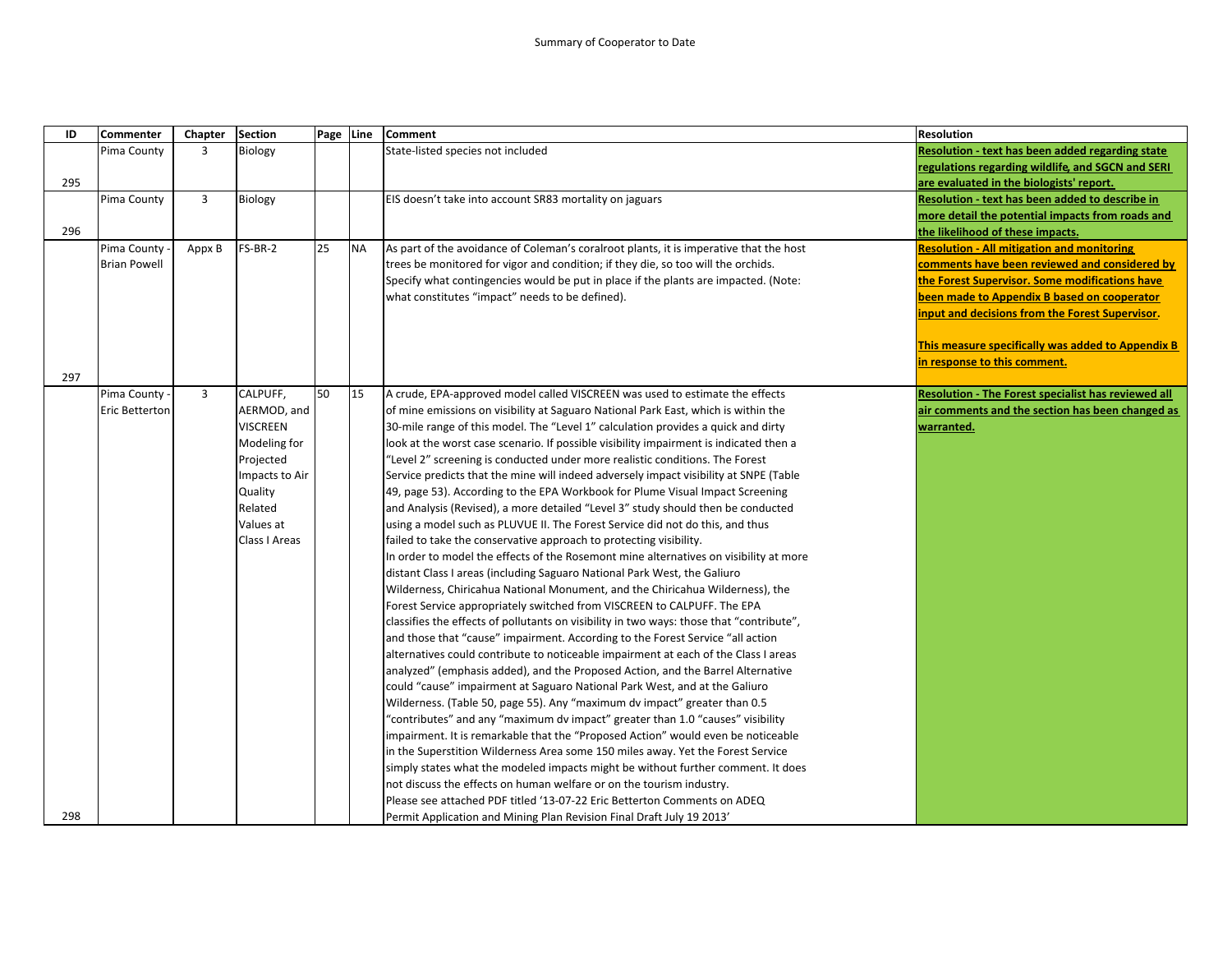| ID  | Commenter     | Chapter | <b>Section</b> | Page Line |    | <b>Comment</b>                                                                          | <b>Resolution</b>                                            |
|-----|---------------|---------|----------------|-----------|----|-----------------------------------------------------------------------------------------|--------------------------------------------------------------|
|     | Pima County   | 3       | Changes from 1 |           | 31 | Lines $31 - 41$ describe that the restart options in the CALPUFF modeling had not       | <b>Resolution - The Forest specialist has reviewed all</b>   |
|     | Sarah Walters |         | the Draft      |           |    | been set to the preferred settings. The results of the sensitivity analysis are not     | air comments and the section has been changed as             |
|     |               |         | Environmental  |           |    | fully presented and an increase in the modeled criteria pollutant concentrations as     | warranted.                                                   |
|     |               |         | Impact         |           |    | well as deposition and visibility impacts should be thoroughly discussed and not        |                                                              |
|     |               |         | Statement      |           |    | simply ignored. The 'slight increase' is not defined and warrants statistical           |                                                              |
|     |               |         |                |           |    | analysis, discussion, and thorough explanation. If the 'slight increase' causes         |                                                              |
|     |               |         |                |           |    | exceedance of the NAAQS, or exceedance of NAAQS threshold values for criteria           |                                                              |
|     |               |         |                |           |    | pollutants, a full re-run of all CALPUFF modeling affected by this oversight is         |                                                              |
| 299 |               |         |                |           |    | warranted.                                                                              |                                                              |
|     | Pima County   | 3       | Changes from 2 |           | 17 | The EPA has not acted on the Exceptional/Natural Events and thus the data have          | Resolution - The Forest specialist has reviewed all          |
|     | Sarah Walters |         | the Draft      |           |    | yet to be excluded as such. This warrants including these values in the modeling,       | air comments and the section has been changed as             |
|     |               |         | Environmental  |           |    | at least as a consideration for the effects of natural events on the emissions from     | <u>warranted.</u>                                            |
|     |               |         | Impact         |           |    | the Rosemont project.                                                                   |                                                              |
|     |               |         | Statement      |           |    |                                                                                         |                                                              |
| 300 |               |         |                |           |    |                                                                                         |                                                              |
|     | Pima County   | 3       | Changes from 2 |           | 13 | Any mitigation and Monitoring measures added to reduce modeled emissions such           | Resolution - Statement of fact or opinion. These             |
|     | Sarah Walters |         | the Draft      |           |    | that the NAAQS or thresholds were reached need to be addressed in the ADEQ              | mitigation/monitoring measures are already                   |
|     |               |         | Environmental  |           |    | Class II Air Quality Permit in order to ensure that those measures are required, not    | included in Appendix B. No action needed.                    |
|     |               |         | Impact         |           |    | optional. Exceedances of the NAAQS, or air quality thresholds, could have               |                                                              |
|     |               |         | Statement      |           |    | significant impacts on the health and welfare of Pima County residents, businesses      |                                                              |
|     |               |         |                |           |    | within Pima County, and the effects of transport of air pollution to other areas within |                                                              |
|     |               |         |                |           |    | the State of Arizona. Please see comment below regarding the cost of                    |                                                              |
| 301 |               |         |                |           |    | Nonattainment Designation.                                                              |                                                              |
|     | Pima County   | 3       | Changes from 3 |           | 15 | If PDEQ understands correctly the Tier IV engines in six of the haul trucks would       | <b>Resolution - All mitigation and monitoring</b>            |
|     | Sarah Walters |         | the Draft      |           |    | only be implemented in year 10 of operations. This should be clearly discussed,         | comments have been reviewed and considered by                |
|     |               |         | Environmental  |           |    | including the reasoning behind waiting until year 10 of operations before requiring     | the Forest Supervisor. Some modifications have               |
|     |               |         | Impact         |           |    | the switch to this emissions control. Is the switch required by the ADEQ Class II Air   | been made to Appendix B based on cooperator                  |
|     |               |         | Statement      |           |    | Quality Permit, if so why, or is it due to modeled exceedances of the NAAQS in that     | input and decisions from the Forest Supervisor.              |
|     |               |         |                |           |    | year if the operational changes are not implemented at the proposed mine?               |                                                              |
|     |               |         |                |           |    |                                                                                         | With respect to air, specifically, the Forest                |
|     |               |         |                |           |    |                                                                                         | Supervisor directed that all possible mitigation             |
|     |               |         |                |           |    |                                                                                         | measures be investigated, including the one                  |
|     |               |         |                |           |    |                                                                                         | referenced in the comment.                                   |
| 302 | Pima County   | 3       | Climate        | 11        | 14 | To reiterate: The emissions of methane (CH4) and nitrous oxide (N2O) are known to       | Resolution - This calculation is already in the Air          |
|     | Sarah Walters |         | Change         |           |    | have a greater impact on climate change when compared to the impact of CO2.             | <b>Quality section, including a quantitative analysis of</b> |
|     |               |         | Methodology    |           |    | The PA-FEIS states that the emissions of these gases would be 'much smaller'.           | the greater greenhouse gas potential. AQ, page 7,            |
|     |               |         |                |           |    | Given the potency of these gases the anticipated levels of these emissions should       | <u>lines 36-44</u>                                           |
|     |               |         |                |           |    | be specified rather than excluded for disclosure. The impact of these emissions         |                                                              |
|     |               |         |                |           |    | should be evaluated along with the impact of the CO2 emissions using the CO2            |                                                              |
| 303 |               |         |                |           |    | equivalence of the anticipated emissions of CH4 and N2O.                                |                                                              |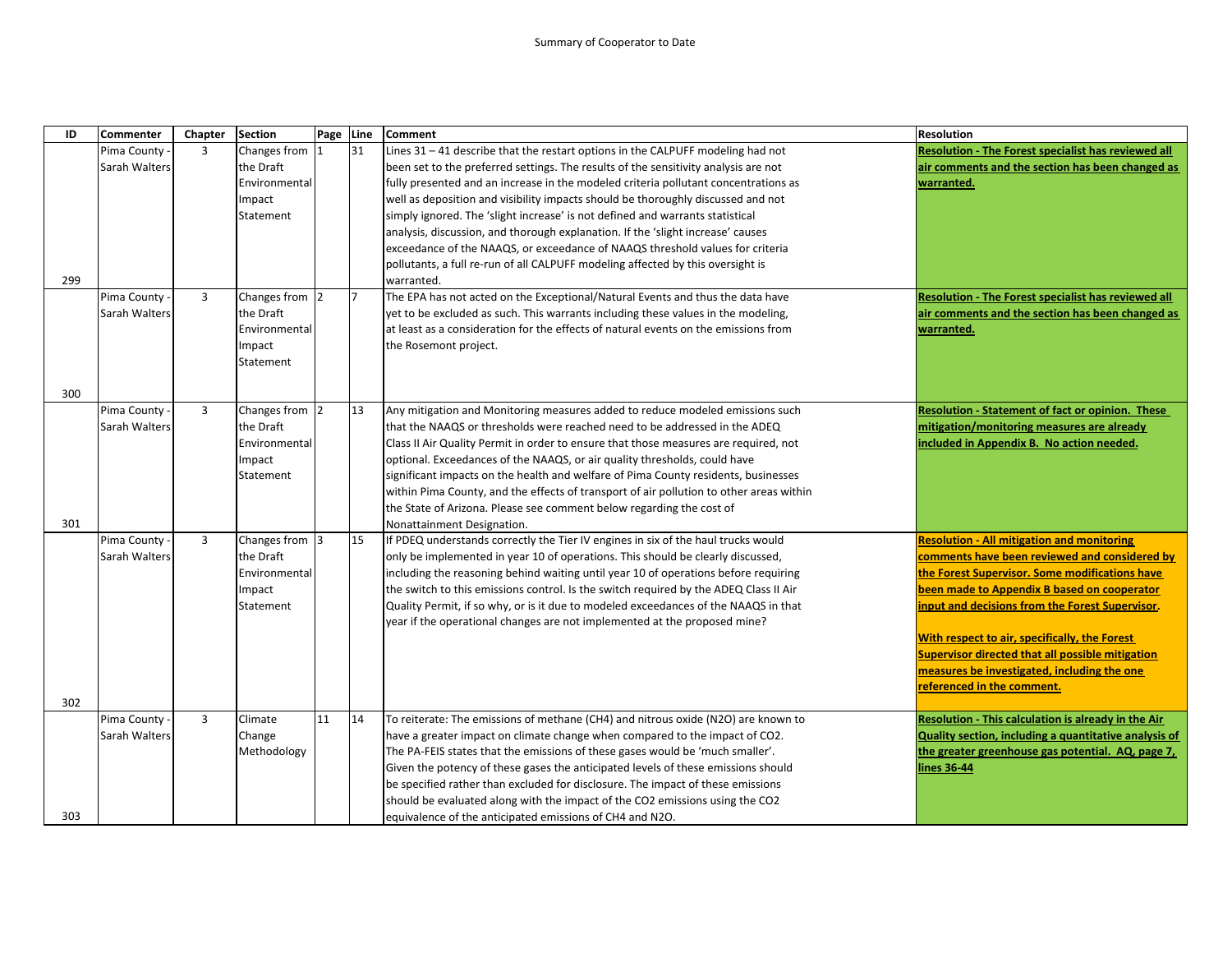| ID  | <b>Commenter</b> | Chapter        | <b>Section</b>        | Page        | Line       | <b>Comment</b>                                                                                                 | <b>Resolution</b>                                            |
|-----|------------------|----------------|-----------------------|-------------|------------|----------------------------------------------------------------------------------------------------------------|--------------------------------------------------------------|
|     | Pima County      | 3              | Consultation          | 12          | $13 - 17$  | Consultation is not concluded, and SHPO has not entered into an MOA, which is still under review and           | Resolution - Statement of fact or opinion. No action         |
|     | Linda Mayro      |                | under the             |             |            | revision.                                                                                                      | needed.                                                      |
|     |                  |                | National              |             |            |                                                                                                                |                                                              |
|     |                  |                | Historic              |             |            |                                                                                                                |                                                              |
|     |                  |                | Preservation          |             |            |                                                                                                                |                                                              |
| 304 |                  |                | Act                   |             |            |                                                                                                                |                                                              |
| 305 | <b>TON</b>       | $\overline{3}$ | Cultural              |             | 38         | Add springs.                                                                                                   | <b>Resolution - added to text</b>                            |
|     | TON              | 3              | Resources<br>Cultural | 14          | 19,        | Silverbell Interval in Early Archaic not completely accepted.                                                  | <b>Resolution - added footnote</b>                           |
|     |                  |                | Resources             |             | Table      |                                                                                                                |                                                              |
| 306 |                  |                |                       |             | 199        |                                                                                                                |                                                              |
|     | TON              | $\overline{3}$ | Cultural              | 21          |            | 26-42 There needs to be a stronger statement here that this is the tribes' preferred alternative and it is the | Resolution - Language to this effect has been added          |
|     |                  |                | Resources             |             |            | only alternative that will preserve and protect the cultural and natural landscape of this portion of the      | to the No Action Environmental Consequences                  |
|     |                  |                |                       |             |            | Santa Rita Mountains and the hundreds of cultural and traditional-use sites significant to the Nation and      |                                                              |
| 307 |                  |                |                       |             |            | many other tribes.                                                                                             |                                                              |
|     | <b>TON</b>       | $\overline{3}$ | Cultural<br>Resources | 29          | $112$<br>3 | Remove the 4% statistic.                                                                                       | Resolution - This was brought up with the Forest             |
|     |                  |                |                       |             |            |                                                                                                                | Supervisor on 9/3/13 and it was determined that it           |
|     |                  |                |                       |             |            |                                                                                                                | was appropriate to leave this in the section.                |
| 308 |                  |                | Cultural              | 30          | 26         |                                                                                                                |                                                              |
| 309 | <b>TON</b>       | 3              | Resources             |             |            | Provides that the Ball Court should not be impacted, should be changed to will not be impacted.                | Resolution - text changed from should to would.              |
|     | TON              | $\overline{3}$ | Cultural              | 35          |            | 13-16 It should be made clear that the tribes believe that no mitigation could be effective. Rather, the       | <b>Resolution - This language is present in the Cultural</b> |
|     |                  |                | Resources             |             |            | measures set out here will have little to no impact on the cultural and religious impacts that the             | <b>Resources Mitigation Effectiveness section.</b>           |
|     |                  |                |                       |             |            | destruction of the project area and associated cultural resources will have on the Nation and other            |                                                              |
| 310 |                  |                |                       |             |            | tribes.                                                                                                        |                                                              |
|     | <b>TON</b>       | $\overline{3}$ | Cultural              | Gene        |            | Full analysis still not provided for full impacts to the Nation's members and members of other tribes for      | Resolution - Statement of opinion or fact. No                |
|     |                  |                | Resources             | ral         |            | the large scale destruction of culturally significant plants and sites.                                        | actionable comment. No changes needed.                       |
|     |                  |                |                       | Com         |            |                                                                                                                |                                                              |
|     |                  |                |                       | ment        |            | Regarding analysis on TCPs, the FEIS has improved over the DEIS, but the FEIS still does not address the       |                                                              |
|     |                  |                |                       |             |            | full panoply of adverse impacts that will befall the Nation, its members, and members of other tribes if       |                                                              |
|     |                  |                |                       |             |            | this project is approved.                                                                                      |                                                              |
| 311 |                  |                |                       |             |            |                                                                                                                |                                                              |
|     | <b>TON</b>       | $\overline{3}$ | Cultural              | Gene        |            | The FEIS gives more attention to Sobaipuri sites, but more analysis should be in the FEIS.                     | <b>Resolution - No change. Forest specialist has</b>         |
|     |                  |                | Resources             | ral         |            |                                                                                                                | determined that the analysis disclosed in the FEIS is        |
| 312 |                  |                |                       | comm<br>ent |            |                                                                                                                | adequate and appropriate.                                    |
|     | EPA              | 3              | Cultural              |             |            | The AFEIS states that the project impact will be irreversible, and that the proposed mitigation measures       | <b>Resolution - Statement of fact or opinion. No action</b>  |
|     |                  |                | Resources             |             |            | cannot replicate the unique resources and cultural context that will be destroyed. The Coronado should         | needed.                                                      |
|     |                  |                |                       |             |            | continue to work in close consultation with affected tribal groups to seek mitigation measures that might      |                                                              |
|     |                  |                |                       |             |            | more closely address the cultural resource impacts and incorporate any such mitigation identified into         |                                                              |
| 313 |                  |                |                       |             |            | the EIS where feasible.                                                                                        |                                                              |
|     | Rosemont -       | 3              | Cultural              | 32          |            | Com. Impacts - having Federal Laws avoids impacts but then authorities don't avoid impacts                     | Cannot understand comment. No changes needed.                |
|     | Melissa Notes    |                | Section               |             |            |                                                                                                                |                                                              |
| 314 |                  |                |                       |             |            |                                                                                                                |                                                              |
|     | Rosemont-        | 3              | Cultural              |             |            | Language: "tribes are against the project". Need to say instead that "tribal governments are against the       | <b>Resolution - Language to this effect has been added</b>   |
|     | Patti            |                | Section               |             |            | project" rather than generalize an entire population                                                           | to the No Action Environmental Consequences                  |
| 315 |                  |                |                       |             |            |                                                                                                                |                                                              |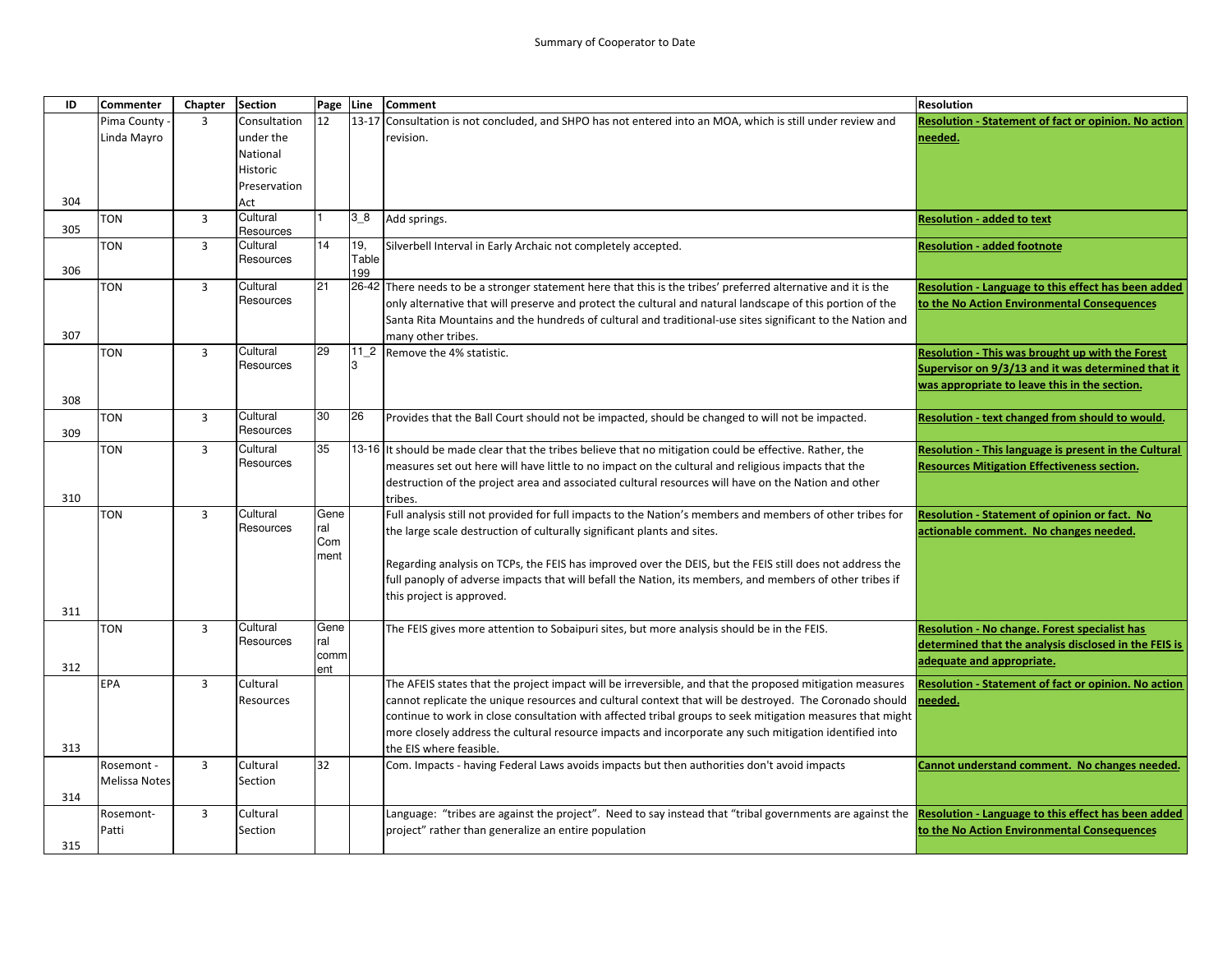| ID  | <b>Commenter</b>   | Chapter        | <b>Section</b>      | Page Line |       | Comment                                                                                                                                                                                                           | <b>Resolution</b>                                           |
|-----|--------------------|----------------|---------------------|-----------|-------|-------------------------------------------------------------------------------------------------------------------------------------------------------------------------------------------------------------------|-------------------------------------------------------------|
|     | Rosemont-          | $\overline{3}$ | Cultural            |           |       | Need to add % of historic tribal area being impacted                                                                                                                                                              | <b>Resolution - This was brought up with the Forest</b>     |
|     | Jamie              |                | Section             |           |       |                                                                                                                                                                                                                   | Supervisor on 9/3/13 and it was determined that it          |
|     |                    |                |                     |           |       |                                                                                                                                                                                                                   | was not appropriate to add this statistic.                  |
| 316 |                    |                |                     |           |       |                                                                                                                                                                                                                   |                                                             |
|     | Pima County        | $\overline{3}$ | Cultural            | 14        | 19,   | The chronological table lists the "Silverbell Interval" in the Early Archaic without noting this identification Resolution - added footnote                                                                       |                                                             |
|     | Loy Neff           |                | Resources,          |           | Table | is still under debate within the archaeological community and not universally accepted. The label should                                                                                                          |                                                             |
|     |                    |                | Existing            |           | 199   | include a qualifying statement that it is a provisional identification.                                                                                                                                           |                                                             |
|     |                    |                | Conditions,         |           |       |                                                                                                                                                                                                                   |                                                             |
|     |                    |                | Description of      |           |       |                                                                                                                                                                                                                   |                                                             |
|     |                    |                | the Historic        |           |       |                                                                                                                                                                                                                   |                                                             |
|     |                    |                | Context             |           |       |                                                                                                                                                                                                                   |                                                             |
| 317 |                    |                |                     |           |       |                                                                                                                                                                                                                   |                                                             |
|     | Pima County        | $\overline{3}$ | <b>Recreation</b>   | 35        |       | 30-41 The effects of fuels reduction is only temporary, and as such can be tolerated by the recreationists.                                                                                                       | <u> Resolution - No action needed.</u>                      |
|     | S. Anderson        |                | and<br>WildernessCu |           |       |                                                                                                                                                                                                                   |                                                             |
|     |                    |                | mula. Effects       |           |       |                                                                                                                                                                                                                   |                                                             |
| 318 |                    |                |                     |           |       |                                                                                                                                                                                                                   |                                                             |
|     | Pima County        | $\overline{3}$ | Cumula.             | 36        |       | 15-29 The Forest Service's policy toward the closing of roads is unfortunate, but if just illconceived roads are                                                                                                  | Resolution - Minor change in wording in the text in         |
|     | S. Anderson        |                | Effects             |           |       | closed, we can live with it. What I didn't see was any reference to trails (not the Arizona National Scenic                                                                                                       | mpacts Commom to Action Alternatives that says              |
|     |                    |                |                     |           |       | Trail). What are you going to do to replace the trails (if any) that are displaced by the mine? We'd want a <b> that other than the ANST, no other trails will be</b>                                             |                                                             |
|     |                    |                |                     |           |       | "reclamation" fund for trails to replace the trails that are affected like the OHV plan for the replacement                                                                                                       | displaced by the proposed project. The referenced           |
|     |                    |                |                     |           |       | of roads.                                                                                                                                                                                                         | text is a reasonably foreseeable action of travel           |
|     |                    |                |                     |           |       |                                                                                                                                                                                                                   | planning NEPA on the Nogales Ranger District, and           |
| 319 |                    |                |                     |           |       |                                                                                                                                                                                                                   | it is what it is.                                           |
|     | Pima County -      | $\overline{3}$ | Dark Skies          |           | 19    | Lighting impact continues to reference plans not reflecting compliance with the 2012 Pima County                                                                                                                  | Resolution- it clearly states in the text that RCC and      |
|     | <b>Yves Khawam</b> |                |                     |           |       | Outdoor Lighting Code. This approach is prevalent throughout the Dark Skies section                                                                                                                               | the county disagree on this, and RCC would be               |
|     |                    |                |                     |           |       |                                                                                                                                                                                                                   | required to comply with all applicable state and            |
| 320 | Smithsonian--      |                | Dark Skies          |           |       |                                                                                                                                                                                                                   | local laws and regulations.                                 |
|     | Emilio Falco,      | $\overline{3}$ |                     |           |       | $1 14-17$ Delete:                                                                                                                                                                                                 | <b>Resolution - clarified text by saying that Kitt Peak</b> |
|     | J. Shaw            |                |                     |           |       |                                                                                                                                                                                                                   | and Whipple Observatories are located on or near            |
|     |                    |                |                     |           |       | "The Kitt Peak National Observatory and the Smithsonian Institution's Fred Lawrence Whipple                                                                                                                       | the CNF. We address Kitt Peak in other places in            |
|     |                    |                |                     |           |       | Observatory are world-class astronomy research facilities located on the Coronado National Forest that<br>"rely on the area's naturally dark, unpolluted night skies for optical and infrared astronomy research. | this section and deleting it is not appropriate.            |
|     |                    |                |                     |           |       |                                                                                                                                                                                                                   |                                                             |
|     |                    |                |                     |           |       | Replace with:                                                                                                                                                                                                     |                                                             |
|     |                    |                |                     |           |       |                                                                                                                                                                                                                   |                                                             |
|     |                    |                |                     |           |       | The Smithsonian Institution's Fred Lawrence Whipple Observatory is a world-class astronomy research                                                                                                               |                                                             |
|     |                    |                |                     |           |       | facility located on the Coronado National Forest and relies on the area's naturally dark, unpolluted night                                                                                                        |                                                             |
|     |                    |                |                     |           |       |                                                                                                                                                                                                                   |                                                             |
|     |                    |                |                     |           |       | Rationale - Kitt Peak National Observatory is not within the Coronado National Forest.                                                                                                                            |                                                             |
| 321 |                    |                |                     |           |       |                                                                                                                                                                                                                   |                                                             |
|     |                    |                |                     |           |       | skies for optical and infrared astronomy research."                                                                                                                                                               |                                                             |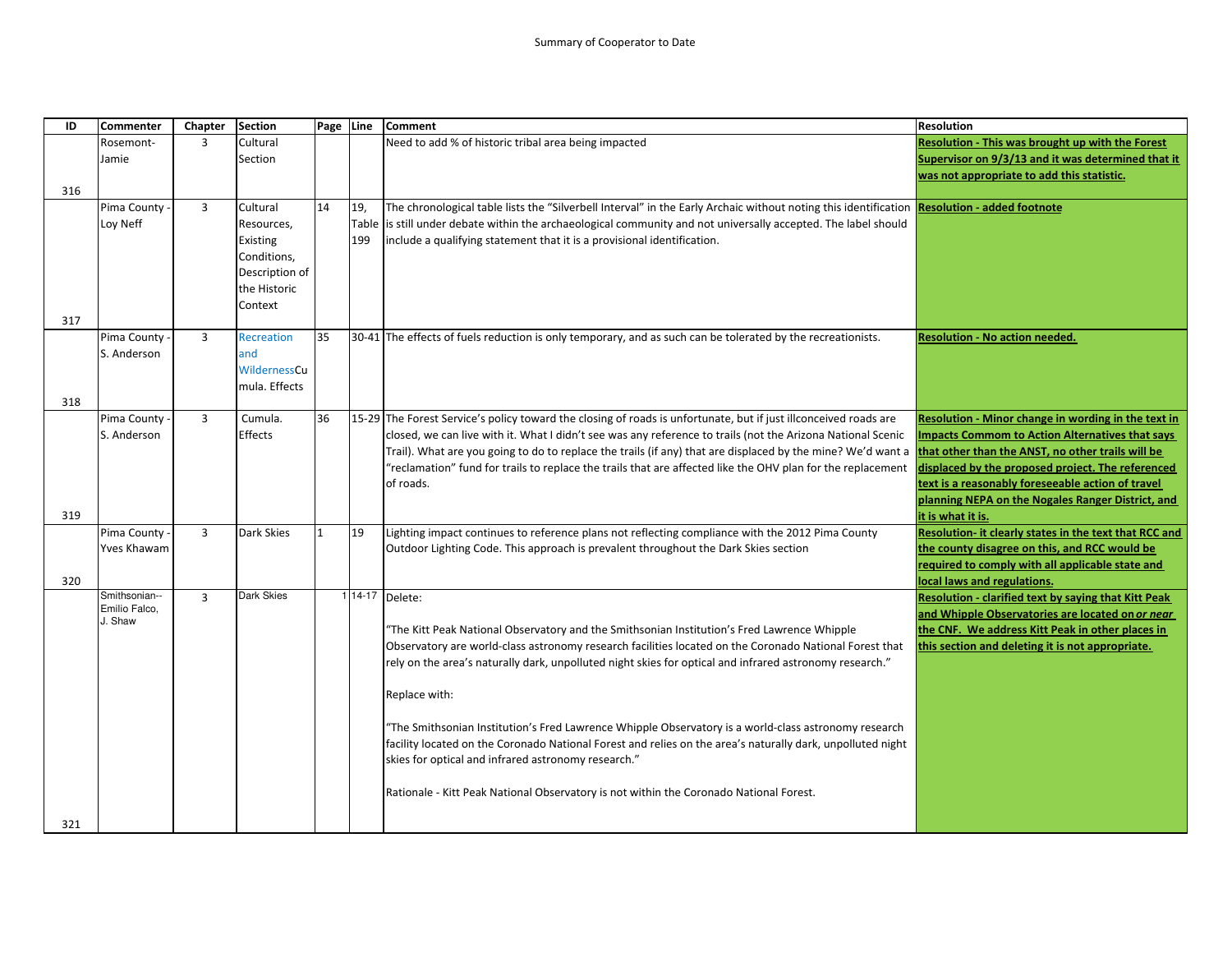| ID  | Commenter      | Chapter        | <b>Section</b>   | Page Line      |       | <b>Comment</b>                                                                                        | <b>Resolution</b>                                      |
|-----|----------------|----------------|------------------|----------------|-------|-------------------------------------------------------------------------------------------------------|--------------------------------------------------------|
|     |                | 3              |                  |                |       | Add to Relevant Laws, Regulations, Policies, and Plans - Federal:                                     | Resolution - No change. As stated - this is an         |
|     | Smithsonian--  |                |                  |                |       | Interagency Agreement for Land Use and Occupancy, U.S. Forest Service, Department of Agriculture &    | itneragency agreement for land use. It is not a law,   |
|     | Emilio Falco,  |                | Dark Skies       | $\overline{7}$ |       | 8 Smithsonian Astrophysical Observatory, Smithsonian Institution - dated 1 Jun 1978                   | regulation, policy or plan.                            |
|     | J. Shaw        |                |                  |                |       |                                                                                                       |                                                        |
| 322 |                |                |                  |                |       |                                                                                                       |                                                        |
|     |                | $\overline{3}$ |                  |                |       | Please clarify:                                                                                       | Resolution- clearly state in the text that RCC and     |
|     | Smithsonian--  |                |                  |                |       |                                                                                                       | the county disagree on this, and RCC would be          |
|     | Emilio Falco,  |                | Dark Skies       |                | 8 1 2 | Pima County asserts that ARS 11-251 implies that RCM must comply with the OLC. If accurate, the FEIS  | required to comply with all applicable state and       |
|     | J. Shaw        |                |                  |                |       | should state that RCM must comply with the OLC.                                                       | local laws and regulations.                            |
| 323 |                |                |                  |                |       |                                                                                                       |                                                        |
|     | Pima County    | $\overline{3}$ | Dark Skies       | 15             | 14    | Concludes with a "mitigation plan" which has not demonstrated compliance with the 2012 Pima County    | Resolution- it clearly states in the text that RCC and |
|     | Yves Khawam    |                |                  |                |       | Outdoor Lighting Code.                                                                                | the county disagree on this, and RCC would be          |
|     |                |                |                  |                |       |                                                                                                       | required to comply with all applicable state and       |
| 324 |                |                |                  |                |       |                                                                                                       | local laws and regulations.                            |
|     | Rosemont -     | 3              | Dark Skies       |                |       | Dark Skies - Table 5. Different in uplight fraction assumption                                        | Resolution - No change needed.                         |
| 325 | Kathy          |                |                  |                |       |                                                                                                       |                                                        |
|     | Rosemont -     | 3              | Dark Skies       |                |       | Dark Skies - Not 12%, 66%                                                                             | Resolution - corrected wording in mitigation FS-DS-    |
| 326 | Kathy          |                |                  |                |       |                                                                                                       | 01 and in Dark Skies                                   |
|     | Rosemont -     | $\overline{3}$ | Dark Skies       |                |       | TYPOS - internally we have a disagreement if there is a problem with the wording or not               | Resolution - No change needed.                         |
| 327 | Kathy          |                |                  |                |       |                                                                                                       |                                                        |
|     | Rosemont -     | 3              | Dark Skies -     |                |       | Table Uplight # are different than output #3                                                          | <b>Resoution - Corrected wording in Mitigation</b>     |
|     | Melissa Notes  |                | lighting         |                | 5     |                                                                                                       | <b>Measure FS-FS-01 and in Dark Skies section</b>      |
| 328 |                |                |                  |                |       |                                                                                                       |                                                        |
|     | Rosemont -     | $\overline{3}$ | Dark Skies -     |                |       | Pima County - Not required for outdoor lighting code flood plain application for water pipeline       | Resolution - minor change in wording.                  |
|     | Melissa Notes  |                | lighting         |                |       |                                                                                                       |                                                        |
| 329 |                |                |                  |                |       |                                                                                                       |                                                        |
|     | AZGS - Lee     | 3              | Economic         | 719            |       | It appears the two economic analysis studies prepared under the auspices of the AZ Dept. of Mines and | <b>Resolution - No change. The Regional Office</b>     |
|     | Allison        |                | Activity         |                |       | Mineral Resources have been omitted from the FEIS. The Arizona Geological Survey has assumed          | socioeconomic specialist directed that any             |
|     |                |                |                  |                |       | ownership of those documents and will make them available for inclusion.                              | economic projection reports for which the              |
|     |                |                |                  |                |       |                                                                                                       | multipliers and assumptions could not be supplied      |
|     |                |                |                  |                |       |                                                                                                       | should be removed. An effort was made to contact       |
|     |                |                |                  |                |       |                                                                                                       | the report authors, but did not result in detailed     |
|     |                |                |                  |                |       |                                                                                                       | multipliers and assumptions. Therefore these two       |
| 330 |                |                |                  |                |       |                                                                                                       | reports were removed.                                  |
|     | NPS ARD        | 3              | Environmental 14 |                |       | Table The FEIS discusses potential NAAQS ozone violation at Saguaro East with no description how the  | Resolution - Based on discussions on 8/22/13, this     |
|     |                |                | Consequences     |                | 28    | calculations or modeling were performed. Please update this information.                              | language has been removed from the FEIS.               |
|     |                |                | Air Quality      |                |       |                                                                                                       |                                                        |
|     |                |                |                  |                |       |                                                                                                       |                                                        |
| 331 |                |                |                  |                |       |                                                                                                       |                                                        |
|     | <b>NPS ARD</b> | 3              | Environmental 46 |                |       | 30-40 The FEIS discusses potential NAAQS ozone violation at Saguaro East with no description how the  | Resolution - Based on discussions on 8/22/13, this     |
|     |                |                | Consequences     |                |       | calculations or modeling were performed. Please update this information.                              | language has been removed from the FEIS.               |
|     |                |                | Air Quality      |                |       |                                                                                                       |                                                        |
|     |                |                |                  |                |       |                                                                                                       |                                                        |
| 332 |                |                |                  |                |       |                                                                                                       |                                                        |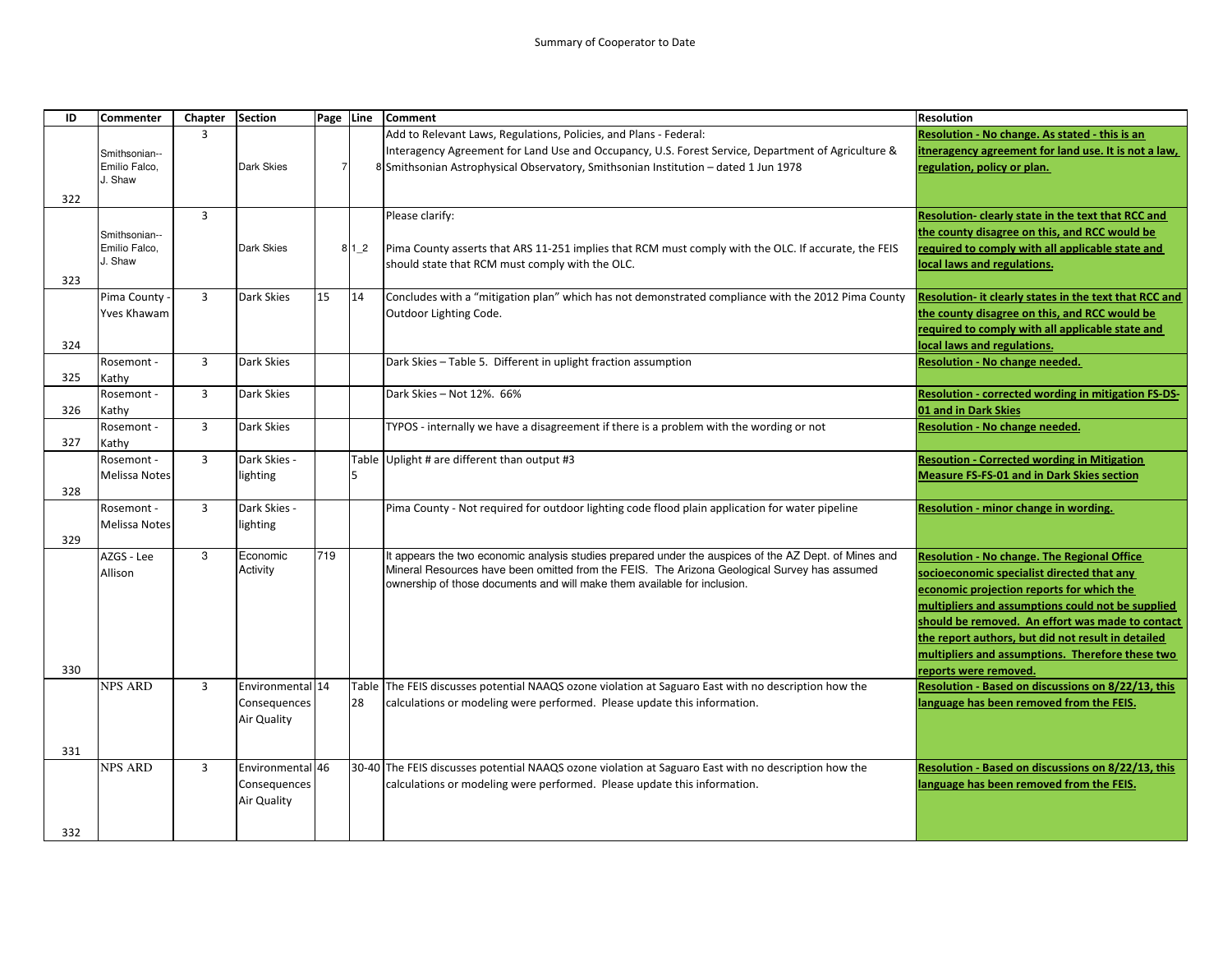| ID  | Commenter      | Chapter        | Section            | Page Line |    | <b>Comment</b>                                                                                                     | <b>Resolution</b>                                          |
|-----|----------------|----------------|--------------------|-----------|----|--------------------------------------------------------------------------------------------------------------------|------------------------------------------------------------|
|     | <b>NPS ARD</b> | 3              | Environmental 53   |           | 49 | The document states: "A level 2 screening analysis was therefore performed to better analyze impacts               | <b>Resolution - The Forest specialist has reviewed all</b> |
|     |                |                | Consequences       |           |    | Table using the actual worst-case meteorological conditions as recorded from the National Weather Service          | air comments and the section has been changed as           |
|     |                |                | Air Quality        |           | 49 | Tucson airport site for the year 2002. The actual worst-case conditions identified from this site were 2           | warranted.                                                 |
|     |                |                |                    |           |    | meters per second wind speeds and atmospheric stability class "F." These conditions appear for about               |                                                            |
|     |                |                |                    |           |    | 303 hours during the entire year, which translates to approximately 3.4 percent of the hours per year              |                                                            |
|     |                |                |                    |           |    | (JBR Environmental Consultants Inc. 2012d). Table 49 presents the results of the level 2 visibility                |                                                            |
|     |                |                |                    |           |    | screening analysis performed for Saguaro National Park East".                                                      |                                                            |
|     |                |                |                    |           |    | Comment: The above statement is true, but needs to be revised. It is correct that there are                        |                                                            |
|     |                |                |                    |           |    | exceedances of the Terrain $\Delta E$ criteria (change in color) with the meteorological conditions of "F" and a 2 |                                                            |
|     |                |                |                    |           |    | meter per second wind speed (NPS's re-ran VISCREEN and confirms this.) Rosemont needs to determine                 |                                                            |
|     |                |                |                    |           |    | the percent (%) of hours over the course of the year when impacts stop occurring. NPS's VISCREEN                   |                                                            |
|     |                |                |                    |           |    | analyses indicates that at the meteorological condition of "F" stability and a wind speed of 3 meters per          |                                                            |
|     |                |                |                    |           |    | second, exceedances of the $\Delta E$ criteria (change in color) and contrast do not occur for all 5 alternatives. |                                                            |
| 333 |                |                |                    |           |    | Rosemont should state percent (%) of hours of the years when impacts stop occurring and update Tables              |                                                            |
|     | <b>NPS ARD</b> | $\overline{3}$ | Environmental Gene |           |    | The National Park Service (NPS) appreciates the opportunity to review the Administrative FEIS prepared             | Resolution - No change based on this comment, but          |
|     |                |                | Consequences ral   |           |    | in support of Rosemont Copper's mine plan of operations for the development of the Rosemont ore                    | overall NPS comments were incorporated almost              |
|     |                |                | Air Quality        | Com       |    | deposit. As a cooperating agency, the NPS has been engaged in this planning process, and has reviewed              | verbatim                                                   |
|     |                |                |                    | ment      |    | and commented on air quality modeling protocols, the administrative draft EIS and the DEIS. Our                    |                                                            |
|     |                |                |                    |           |    | comments provided here are consistent with comments provided on previous documents.                                |                                                            |
|     |                |                |                    |           |    | We recognize and appreciate the Coronado National Forest's efforts to understand and address NPS                   |                                                            |
|     |                |                |                    |           |    | concerns regarding impacts to Air Quality Related Values (AQRV) in Saguaro National Park (NP), a Class I           |                                                            |
|     |                |                |                    |           |    | area administered by the NPS. We believe many changes made in the AFEIS, particularly in the Required              |                                                            |
|     |                |                |                    |           |    | Disclosures Section of Chapter 3, are in direct response to NPS comments.                                          |                                                            |
|     |                |                |                    |           |    | However, we continue to have outstanding concerns related to the Rosemont Copper Proposal itself.                  |                                                            |
|     |                |                |                    |           |    | Further, we recommend additional changes to how predicted AQRV impacts are disclosed and addressed                 |                                                            |
|     |                |                |                    |           |    | in the Environmental Consequences section of the AFEIS. In summary:                                                |                                                            |
|     |                |                |                    |           |    | 1. Based on the air quality modeling results, the NPS has concluded that the proposed mine operations              |                                                            |
|     |                |                |                    |           |    | could result in significant adverse AQRV effects in Saguaro NP from nitrogen deposition and visibility             |                                                            |
|     |                |                |                    |           |    | degradation. While the modeled values for the AQRV analyses were disclosed in the AFEIS, the                       |                                                            |
|     |                |                |                    |           |    | document did not adequately discuss the context of these modeled values, and whether they represent                |                                                            |
|     |                |                |                    |           |    | adverse environmental effects in the Environmental Consequences section. We recommend the USFS                     |                                                            |
| 334 |                |                |                    |           |    | revise the FEIS to incorporate these changes.                                                                      |                                                            |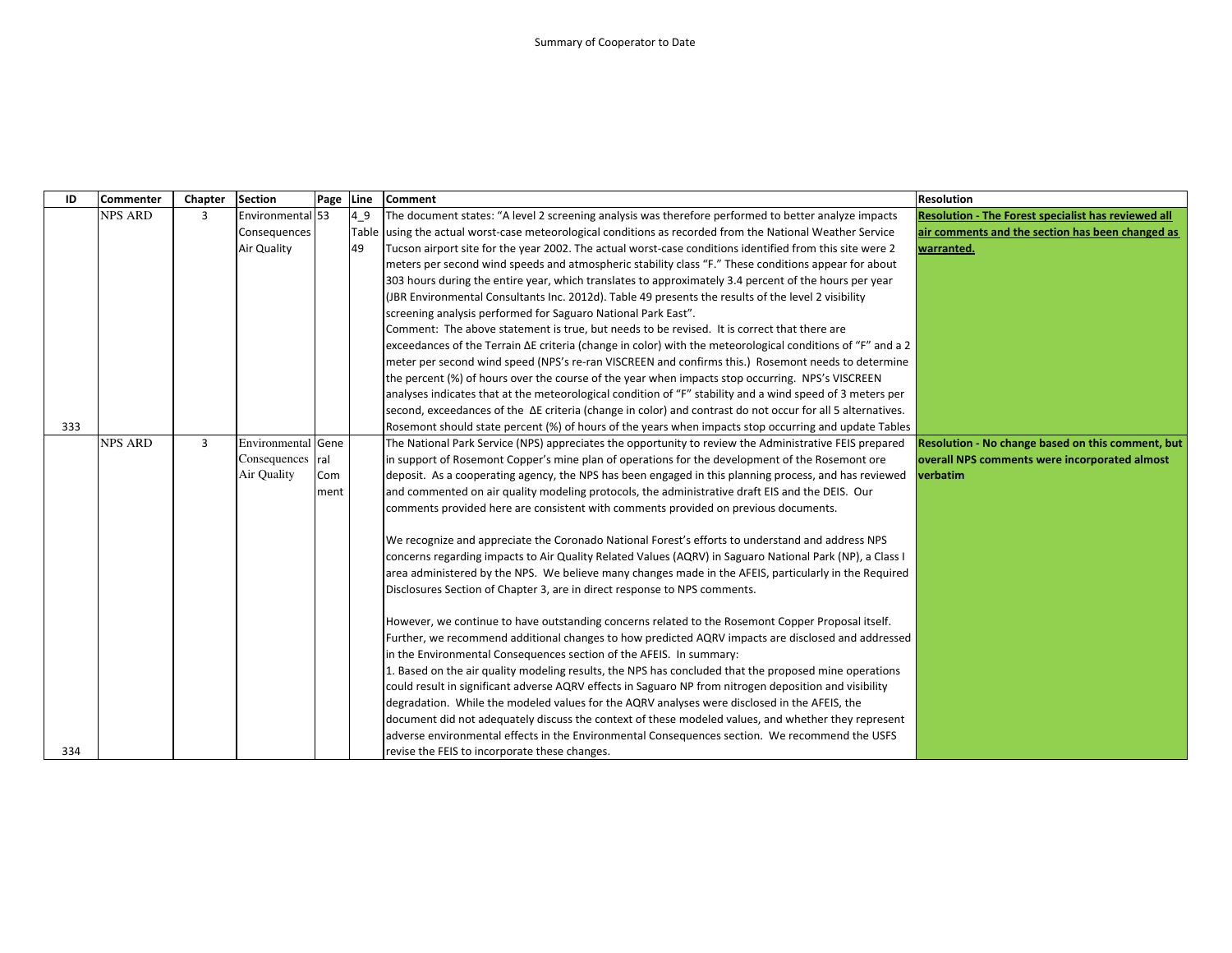| ID  | Commenter      | Chapter        | <b>Section</b>              | Page Line |      | <b>Comment</b>                                                                                                                                                                                               | <b>Resolution</b>                                      |
|-----|----------------|----------------|-----------------------------|-----------|------|--------------------------------------------------------------------------------------------------------------------------------------------------------------------------------------------------------------|--------------------------------------------------------|
|     | <b>NPS ARD</b> | 3              | Environmental Gene          |           |      | Rationale for disclosing NPS views on the severity of the predicted AQRV impacts in Saguaro NP from the Resolution - No change based on this comment, but                                                    |                                                        |
|     |                |                | Consequences ral            |           |      | proposed action:                                                                                                                                                                                             | overall NPS comments were incorporated almost          |
|     |                |                | Air Quality                 | Com       |      | We appreciate the USFS efforts to use NPS recommendations in the FEIS. Consistent with the provisions verbatim                                                                                               |                                                        |
|     |                |                |                             | ment      |      | of the NEPA regulations outlined below, we believe the USFS should also disclose the NPS views and                                                                                                           |                                                        |
|     |                |                |                             |           |      | conclusions regarding the severity of the predicted impacts in the applicable Environmental                                                                                                                  |                                                        |
|     |                |                |                             |           |      | Consequences sections.                                                                                                                                                                                       |                                                        |
|     |                |                |                             |           |      | Cooperating Agency Status & NEPA Requirements                                                                                                                                                                |                                                        |
|     |                |                |                             |           |      | The National Park Service is a cooperating agency for the Rosemont Copper Environmental Impact<br>Statement, as defined in 40 CFR 1508.5 (see FS Agreement 11-MU-11030514-012). The purpose of               |                                                        |
|     |                |                |                             |           |      | cooperating agency participation, as well as the roles and responsibilities of cooperating and lead                                                                                                          |                                                        |
|     |                |                |                             |           |      | agencies are identified in the CEQ at 40 CFR 1501.6. Specifically, any "Federal agency which has special                                                                                                     |                                                        |
|     |                |                |                             |           |      | expertise with respect to any environmental issue, which should be addressed in the statement may be a                                                                                                       |                                                        |
|     |                |                |                             |           |      | cooperating agency upon request of the lead agency."                                                                                                                                                         |                                                        |
|     |                |                |                             |           |      | Given the NPS role as stewards of National Park Service lands, the NPS is deemed to have "special                                                                                                            |                                                        |
|     |                |                |                             |           |      | expertise" when assessing potential impacts to lands within its jurisdiction. This is particularly true in the                                                                                               |                                                        |
|     |                |                |                             |           |      | case of parks designated as Class I areas under the Clean Air Act (CAA), such as Saguaro National Park.                                                                                                      |                                                        |
|     |                |                |                             |           |      | Under the CAA, the federal land manager for these areas has the "affirmative responsibility to protect                                                                                                       |                                                        |
|     |                |                |                             |           |      | the AQRVs (including visibility) of any such lands" (42 U.S.C. §7475(d)(2)(B)). To achieve this complex                                                                                                      |                                                        |
| 335 |                |                |                             |           |      | task, the NPS must use the best available science to: (1) Evaluate the impact new and existing sources of                                                                                                    |                                                        |
|     | <b>NPS ARD</b> | $\overline{3}$ | Environmental 57            |           | 25   | Please revise this sentence to state: This in turn can result in management consequences, including<br>changes increases in fire frequency and carrying capacity vegetation cover leading to increased fire- | <b>Resolution - This text was changed as requested</b> |
|     |                |                | Consequences<br>Air Quality |           |      | carrying capacity, which can alter fire frequency in the ecosystems that are not adapted to frequent                                                                                                         |                                                        |
|     |                |                | Deposition                  |           |      | wildfires.                                                                                                                                                                                                   |                                                        |
|     |                |                | <b>Effects</b>              |           |      |                                                                                                                                                                                                              |                                                        |
|     |                |                |                             |           |      |                                                                                                                                                                                                              |                                                        |
|     |                |                |                             |           |      |                                                                                                                                                                                                              |                                                        |
|     |                |                |                             |           |      |                                                                                                                                                                                                              |                                                        |
| 336 |                |                |                             |           |      |                                                                                                                                                                                                              |                                                        |
|     | <b>NPS ARD</b> | $\overline{3}$ | Environmental 57            |           |      | 30-37 This section characterizes the Critical Load (CL) as the point at which "noticeable" effects begin to occur.                                                                                           | <b>Resolution - This text was changed as requested</b> |
|     |                |                | Consequences                |           |      | Please note that the current accepted technical definition of a CL in the U.S. is: "the quantitative                                                                                                         |                                                        |
|     |                |                | Air Quality                 |           |      | esti-mate of an exposure to one or more pollutants below which significant harmful effects on specified                                                                                                      |                                                        |
|     |                |                | Deposition<br>Effects       |           |      | sensitive elements of the environment are not expected to occur according to present knowledge."<br>More simply put, it is a threshold deposition level at which harm may occur to sensitive resources in an |                                                        |
|     |                |                |                             |           |      | ecosystem; the CL value is linked to a specific harmful effect. Please revise this section and replace                                                                                                       |                                                        |
|     |                |                |                             |           |      | 'noticeable" with "harmful" to more accurately define the purpose of CL values.                                                                                                                              |                                                        |
|     |                |                |                             |           |      |                                                                                                                                                                                                              |                                                        |
| 338 |                |                |                             |           |      |                                                                                                                                                                                                              |                                                        |
|     | <b>NPS ARD</b> | 3              | Environmental 57            |           | 33 & | Lines 33 & 35 describe the critical load for "general vegetation;" please revise to state "herbaceous                                                                                                        | Resolution - This text was changed as requested        |
|     |                |                | Consequences<br>Air Quality |           | 35   | plants & shrubs."                                                                                                                                                                                            |                                                        |
|     |                |                | Deposition                  |           |      |                                                                                                                                                                                                              |                                                        |
|     |                |                | Effects                     |           |      |                                                                                                                                                                                                              |                                                        |
|     |                |                |                             |           |      |                                                                                                                                                                                                              |                                                        |
|     |                |                |                             |           |      |                                                                                                                                                                                                              |                                                        |
|     |                |                |                             |           |      |                                                                                                                                                                                                              |                                                        |
| 339 |                |                |                             |           |      |                                                                                                                                                                                                              |                                                        |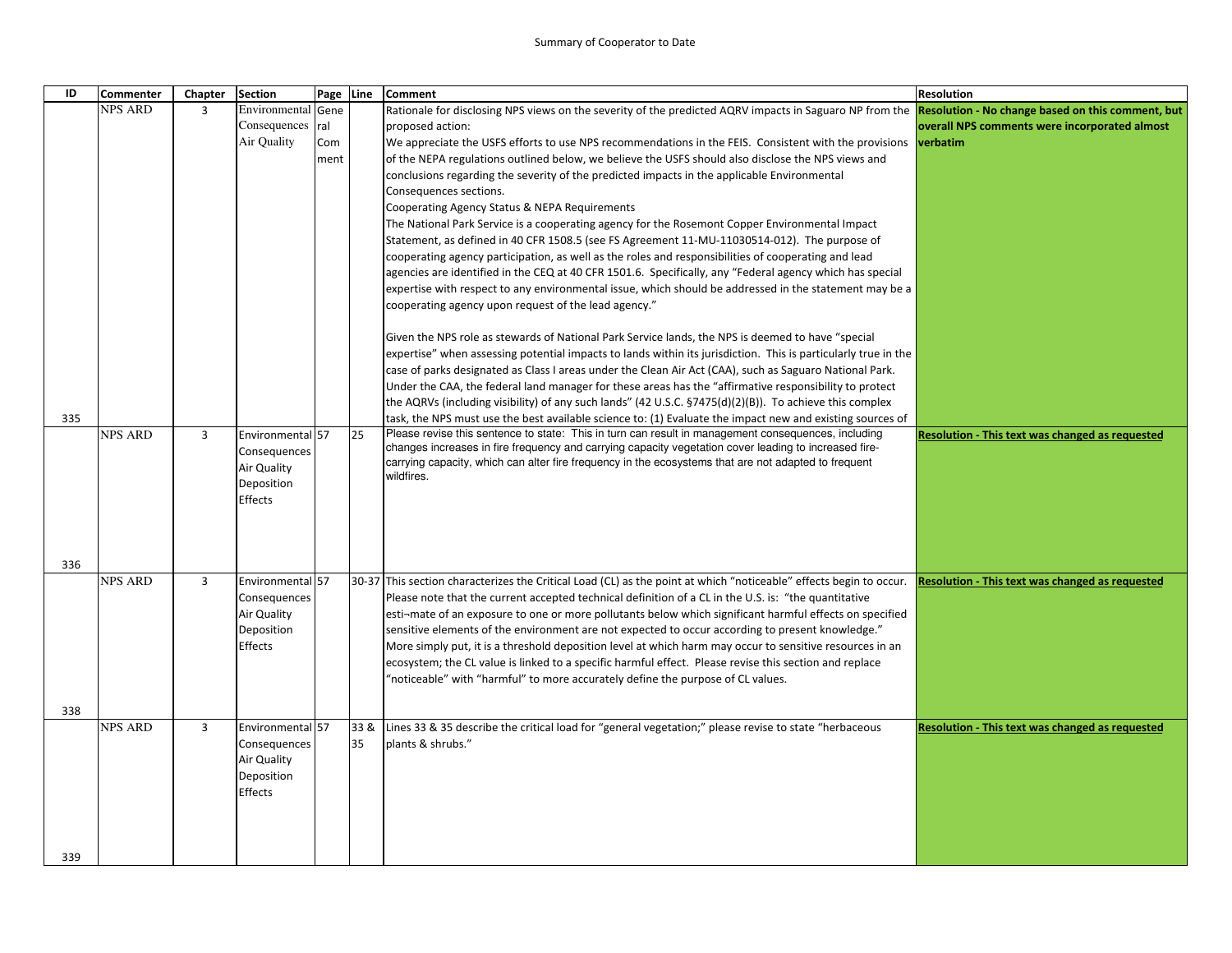| ID  | <b>Commenter</b> | Chapter        | <b>Section</b>                        | Page Line |      | <b>Comment</b>                                                                                                                                                            | <b>Resolution</b>                                      |
|-----|------------------|----------------|---------------------------------------|-----------|------|---------------------------------------------------------------------------------------------------------------------------------------------------------------------------|--------------------------------------------------------|
|     | NPS ARD          | 3              | Environmental 57                      |           | 36 & | Lines 36 and 37 of this section accurately reflect that the range of reported critical loads values for North Resolution - This text was changed as requested             |                                                        |
|     |                  |                | Consequences                          |           | 37   | American deserts which is 3.0 to 8.4 kg/ha/yr. However, please note that consistent with our Clean Air                                                                    |                                                        |
|     |                  |                | Air Quality                           |           |      | Act responsibilities to protect sensitive resources in Class I areas, the NPS uses the critical load value                                                                |                                                        |
|     |                  |                | Deposition<br>Effects                 |           |      | associated with the most "sensitive resource," in this case, the 3 kg/ha/yr critical load value.                                                                          |                                                        |
|     |                  |                |                                       |           |      | Recommendations in the interagency FLAG 2010 document reflect this approach, which states in section                                                                      |                                                        |
|     |                  |                |                                       |           |      | 3.5.4 "Federal Land Managers (FLMs) agree that a critical load should protect the most sensitive AQRVs                                                                    |                                                        |
|     |                  |                |                                       |           |      | within each FLM area and should be based on the best science available." Please revise this section to                                                                    |                                                        |
|     |                  |                |                                       |           |      | indicate that consistent with our statutory mandates and policies, the NPS uses the most protective                                                                       |                                                        |
|     |                  |                |                                       |           |      | critical load threshold for herbaceous plants, shrubs and lichens, which is 3 kg/ha/yr.                                                                                   |                                                        |
|     |                  |                |                                       |           |      |                                                                                                                                                                           |                                                        |
| 340 |                  |                |                                       |           |      |                                                                                                                                                                           |                                                        |
|     | <b>NPS ARD</b>   | $\overline{3}$ | Environmental 57-60 38 -              |           |      | This section reports the modeled incremental deposition loading from the Rosemont Copper Mine, as                                                                         | <b>Resolution - This text was changed as requested</b> |
|     |                  |                | Consequences                          |           | 40 & | well as estimated Critical Load (CL) and current nitrogen (N) deposition values. However, the document                                                                    |                                                        |
|     |                  |                | Air Quality                           |           |      | Table does not address the context, severity and intensity of the incremental deposition impacts. In other                                                                |                                                        |
|     |                  |                | Deposition                            |           | 51   | words, it does not state that given the current levels of total N deposition, which are at or near the                                                                    |                                                        |
|     |                  |                | Effects                               |           | and  | estimated minimum CL, and the magnitude of the modeled Deposition Analysis Threshold (DAT)                                                                                |                                                        |
|     |                  |                |                                       |           |      | Table exceedances from mine operations at Rosemont Copper for all Alternatives, the project is predicted to                                                               |                                                        |
|     |                  |                |                                       |           | 52   | significantly contribute to adverse environmental effects from cumulative N deposition in Saguaro NP.                                                                     |                                                        |
|     |                  |                |                                       |           |      | Please revise this section of Chapter 3 to disclose this information. Specifically, please incorporate the                                                                |                                                        |
|     |                  |                |                                       |           |      | following (or similar) text in the Deposition Effects Section; line references are merely suggestions for                                                                 |                                                        |
|     |                  |                |                                       |           |      | where this language could fit within the existing discussion:                                                                                                             |                                                        |
|     |                  |                |                                       |           |      | Line 29, please add the following sentence to this paragraph:<br>Based on this research, the NPS believes that desert and semi-arid ecosystems in the area, such as those |                                                        |
|     |                  |                |                                       |           |      | found in Saguaro National Park, may be impacted by current levels of nitrogen deposition.                                                                                 |                                                        |
|     |                  |                |                                       |           |      | After Line 40, please add the following new paragraphs (could also be included in a section dedicated                                                                     |                                                        |
|     |                  |                |                                       |           |      | exclusively to deposition impacts in Saguaro NP):                                                                                                                         |                                                        |
|     |                  |                |                                       |           |      | Consisting of two districts and up to six distinctive biotic communities, Saguaro National Park exhibits a                                                                |                                                        |
|     |                  |                |                                       |           |      | vast array of biodiversity. Recently, the park has documented up to 1044 different species within its                                                                     |                                                        |
|     |                  |                |                                       |           |      | boundaries, more than 400 of which, mostly invertebrate animals and non-vascular plants, were                                                                             |                                                        |
|     |                  |                |                                       |           |      | previously unknown in the park. At least one documented species of bryophyte is currently believed to                                                                     |                                                        |
|     |                  |                |                                       |           |      | be new to science (NPS Resource Brief 2012).                                                                                                                              |                                                        |
|     |                  |                |                                       |           |      | The critical loads values described above were developed to protect these diverse and sensitive                                                                           |                                                        |
|     |                  |                |                                       |           |      | ecosystem components from the harmful effects of nitrogen deposition. As shown in table 52, current                                                                       |                                                        |
|     |                  |                |                                       |           |      | nitrogen deposition levels are exceeding these minimum critical load values, indicating that herbaceous                                                                   |                                                        |
| 341 |                  |                |                                       |           |      | plants, shrubs, lichens and mychorrhizal fungi communities in Saguaro NP and the surrounding region                                                                       |                                                        |
|     | <b>NPS ARD</b>   | $\overline{3}$ | Environmental 43 &                    |           |      | Lines The NAAQS compliance modeling demonstrates that the Barrel Trail and Scholefile-McCleary                                                                            | Resolution - A section has been added discussing       |
|     |                  |                | Consequences 45<br><b>Air Quality</b> |           |      | 11-36 Alternatives could result in violations of the PM10 NAAQS at the project area fenceline. This suggests                                                              | the potential for triggering nonattainment status for  |
|     |                  |                | <b>NAAQS</b>                          |           | &    | that these Alternatives may not be a viable option if compliance with the Clean Air Act cannot be                                                                         | <b>PM10</b>                                            |
|     |                  |                | Compliance                            |           |      | Table demonstrated.                                                                                                                                                       |                                                        |
|     |                  |                | Modeling                              |           | 45   | Further, the mine could be a significant source of regional particulate emissions. The project area is                                                                    |                                                        |
|     |                  |                |                                       |           |      | adjacent to the Pima County PM10 nonattainment area (a partial county designation). The document                                                                          |                                                        |
|     |                  |                |                                       |           |      |                                                                                                                                                                           |                                                        |
|     |                  |                |                                       |           |      | does not discuss whether the Rosemont mine would potentially contribute to PM10 NAAQS violations in<br>this nonattainment area.                                           |                                                        |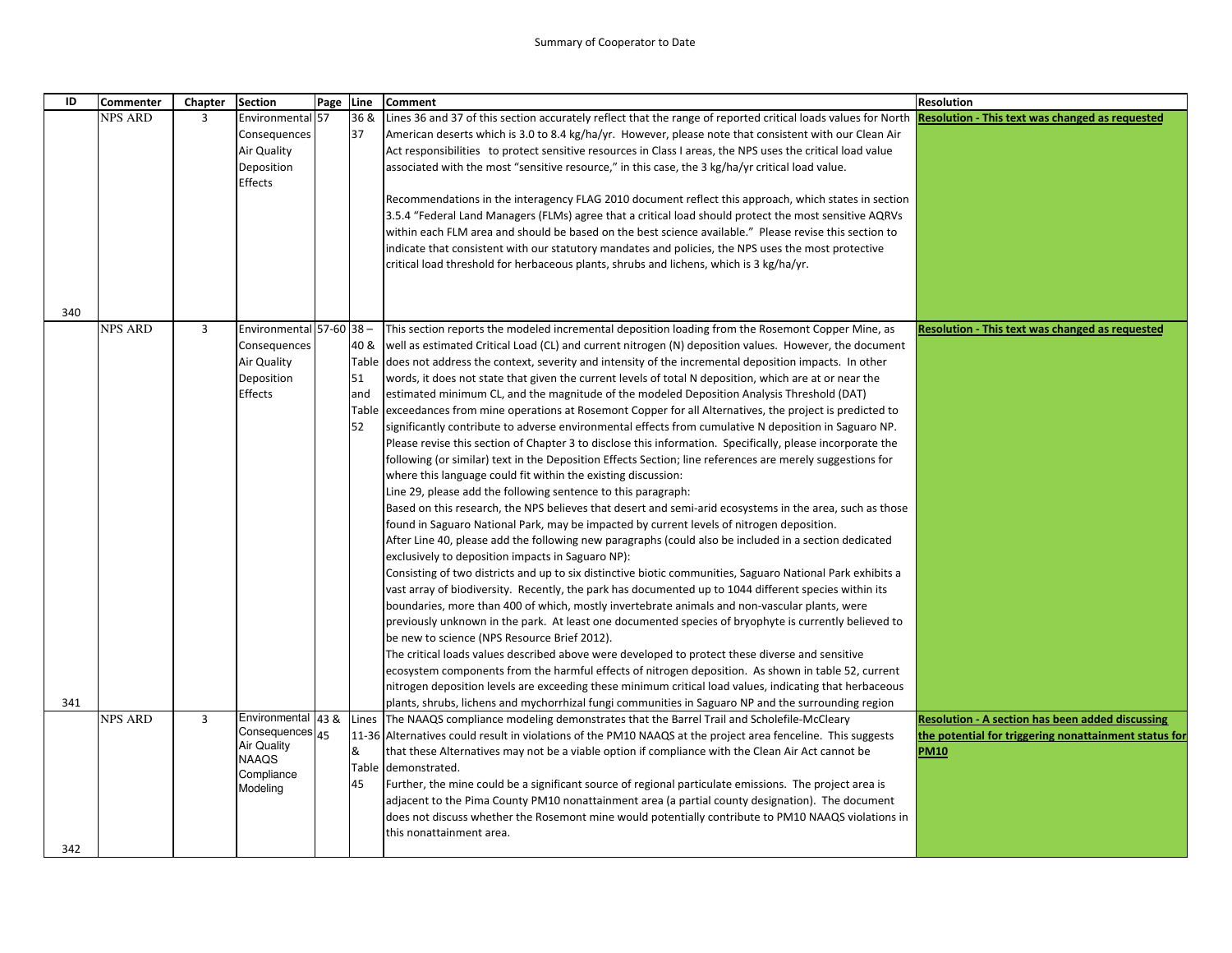| ID  | <b>Commenter</b> | Chapter        | <b>Section</b>   | Page | Line  | <b>Comment</b>                                                                                              | <b>Resolution</b>                                      |
|-----|------------------|----------------|------------------|------|-------|-------------------------------------------------------------------------------------------------------------|--------------------------------------------------------|
|     | NPS ARD          | 3              | Environmental 54 |      |       | 30-32 These lines state: "According to these metrics, all of the action alternatives could contribute to    | <b>Resolution - This text was changed as requested</b> |
|     |                  |                | Consequences     |      |       | noticeable visibility impairment at each of the Class I areas analyzed. A summary of visibility impacts for |                                                        |
|     |                  |                | Air Quality      |      |       | each Class I area by action alternative is provided below." Please note that for year one of active         |                                                        |
|     |                  |                | Visibility       |      |       | mining, all but one of the Alternatives would cause visibility impairment in Saguaro NP, and in years 5 or  |                                                        |
|     |                  |                | Effects          |      |       | 12 of active mining, two of the Alternatives would cause visibility impairment in this park based on        |                                                        |
|     |                  |                |                  |      |       | maximum modeled values. Using the 98th percentile impact for year one, all Alternatives contribute to       |                                                        |
|     |                  |                |                  |      |       | visibility impairment in Saguaro NP, and the proposed action causes visibility impairment. In years 5 or    |                                                        |
|     |                  |                |                  |      |       | 12, the Scholefield-McCleary Alternative contributes to visibility impairment in Saguaro NP. Given these    |                                                        |
|     |                  |                |                  |      |       | results, please include the following text in this section of the document to disclose NPS conclusions      |                                                        |
|     |                  |                |                  |      |       | regarding the severity of the predicted visibility impacts in Saguaro NP:                                   |                                                        |
|     |                  |                |                  |      |       | Visibility impacts of this magnitude are a significant concern to the National Park Service in general, and |                                                        |
|     |                  |                |                  |      |       | of particular concern in this circumstance considering that Saguaro NP will not meet the Regional Haze      |                                                        |
|     |                  |                |                  |      |       | goals under the Arizona DEQ proposed regional haze State Implementation Plan (SIP). Regional                |                                                        |
|     |                  |                |                  |      |       | modeling completed for the Regional Haze process demonstrates that visibility on the 20% best visibility    |                                                        |
| 343 |                  |                |                  |      |       | days at Saguaro NP will degrade in the future. The goal of the regional haze program is to improve          |                                                        |
|     | Pima County      | $\overline{3}$ | Environmental 39 |      | 38,   | In spite of Pima County's comments to the Draft EIS, the DFEIS omits any strategy                           | Resolution - No change. The Forest disagrees and       |
|     | Leslie Nixon     |                | Justice          |      |       | 31-32 to satisfy the "meaningful involvement" legal standard, which mandates that                           | believes that all communities had ample                |
|     |                  |                |                  |      |       | environmental justice communities merit special outreach efforts in order to ensure                         | opportunities to be involved in the process.           |
|     |                  |                |                  |      |       | they are active stakeholders regarding conditions which will impact their families                          |                                                        |
|     |                  |                |                  |      |       | and communities. In Pima County's previous comments, the following were                                     |                                                        |
|     |                  |                |                  |      |       | suggested as appropriate examples of outreach to the protected classes:                                     |                                                        |
|     |                  |                |                  |      |       | -small local meetings chaired by community leaders                                                          |                                                        |
| 344 |                  |                |                  |      |       | workshops with participants selected from the protected groups                                              |                                                        |
|     | Pima County      | $\overline{3}$ | Environmental 43 |      | $14-$ | The archeological/cultural resources mitigation plan is incomplete. The Draft Final                         | Resolution - This is an issue of the cultural resource |
|     | Leslie Nixon     |                | Justice          | 68   |       | 17(43 EIS recognizes the mining project creates a disparate negative impact on the                          | mitigation. No change needed in the Environmental      |
|     |                  |                |                  | 69,  |       | 31- Tohono O'odham Nation "and other tribes" The Native tribes expressed concern                            | Justice section unless the wording of the mitigations  |
|     |                  |                |                  |      |       | Table 36(68 about potential impacts of the project on ancestral villages, human remains, sacred             | for cultural resources change.                         |
|     |                  |                |                  | 238  |       | sites, and traditional resource collecting areas. In response, the DFEIS presents                           |                                                        |
|     |                  |                |                  |      |       | an archeological and cultural resources mitigation and monitoring plan. However                             |                                                        |
|     |                  |                |                  |      |       | the DFEIS concludes that the mitigation plan is unlikely to "relieve the                                    |                                                        |
|     |                  |                |                  |      |       | disproportionality of the impacts to the Tohono O'odham Nation" or other consulting                         |                                                        |
|     |                  |                |                  |      |       | tribes. No additional mitigation is explored or proposed which might relieve this                           |                                                        |
|     |                  |                |                  |      |       | disparity in whole or in part. This could include relocation of structures,                                 |                                                        |
|     |                  |                |                  |      |       | modification of the project, or financial mitigation. The potentially serious cultural                      |                                                        |
|     |                  |                |                  |      |       | damage to two of the three protected groups merits this additional consideration                            |                                                        |
| 345 |                  |                |                  |      |       | and planning                                                                                                |                                                        |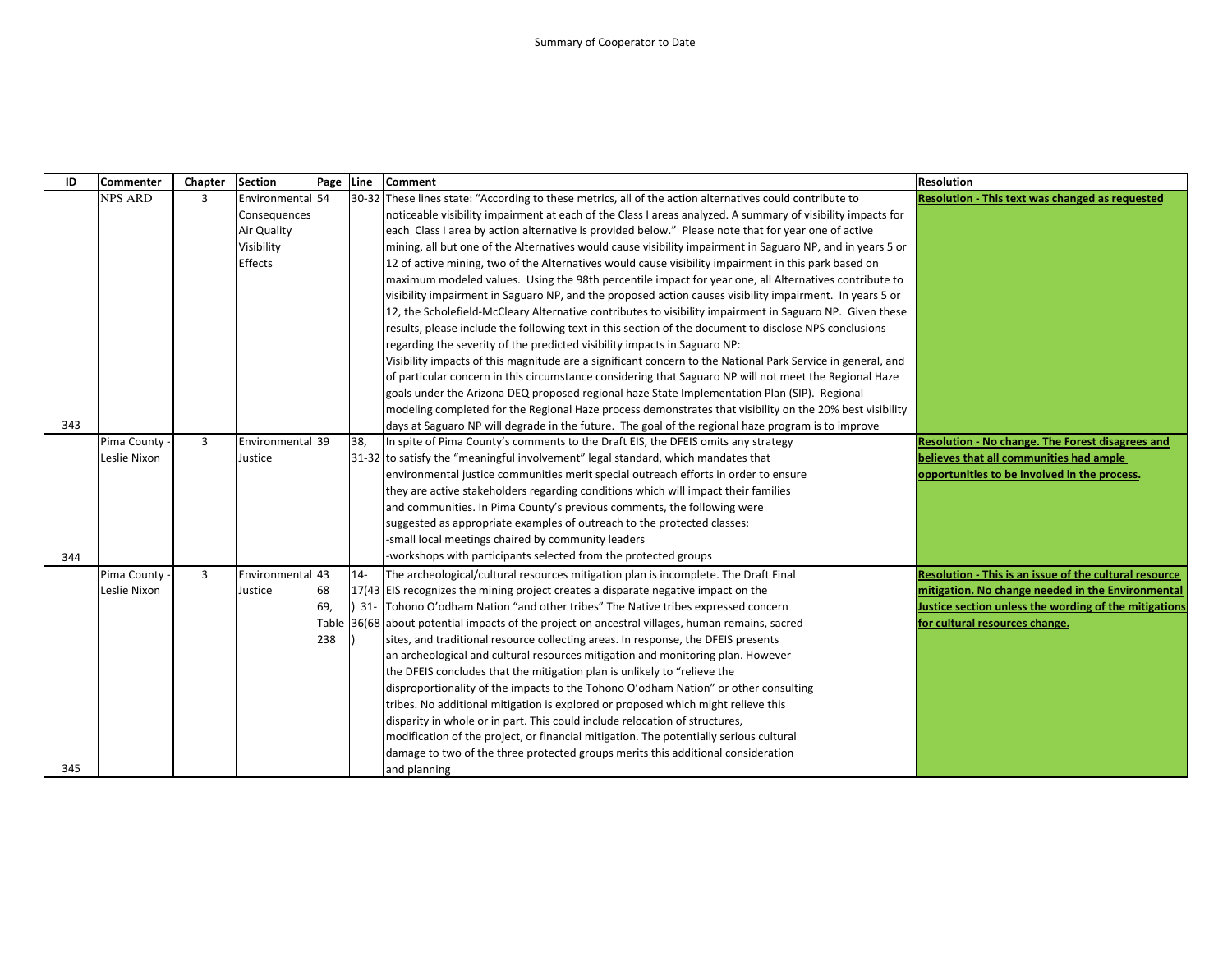| ID  | Commenter     | Chapter        | <b>Section</b> | Page Line | <b>Comment</b>                                                                                           | <b>Resolution</b>                                      |
|-----|---------------|----------------|----------------|-----------|----------------------------------------------------------------------------------------------------------|--------------------------------------------------------|
|     | Pima County   | 3              | Environmenta   | 68-       | Other than the archeological/cultural resource impact described above, the DFEIS                         | Resolution - This is an issue of the cultural resource |
|     | Leslie Nixon  |                | Justice        | 69,       | includes no recognition or mitigation of any additional potential disproportionate                       | mitigation. No change needed in the Environmental      |
|     |               |                |                | Table     | impacts to the environmental justice communities of the TO Nation, Pascua Yaqui                          | Justice section unless the wording of the mitigations  |
|     |               |                |                | 238       | Tribe, or Hispanic residents of Santa Cruz County. By definition, these                                  | for cultural resources change.                         |
|     |               |                |                |           | communities are economically disadvantaged, with inadequate housing, insufficient                        |                                                        |
|     |               |                |                |           | employment opportunities, a high rate of single parent families, and lower                               |                                                        |
|     |               |                |                |           | educational achievement. Sociologists, health care agencies, government, and                             |                                                        |
|     |               |                |                |           | social service providers recognize that environmental conditions have a more                             |                                                        |
|     |               |                |                |           | serious impact on the poor than on more affluent citizens due to fewer resources,                        |                                                        |
|     |               |                |                |           | less mobility, inadequate job training and education options, and minimal political                      |                                                        |
|     |               |                |                |           | influence on policymakers. These factors are relevant to the environmental justice                       |                                                        |
|     |               |                |                |           | evaluation in this case, specifically because the three protected groups share the                       |                                                        |
|     |               |                |                |           | following characteristics                                                                                |                                                        |
|     |               |                |                |           | -less mobility due to fewer resources (cannot move away from community with                              |                                                        |
|     |               |                |                |           | increased air pollution)                                                                                 |                                                        |
|     |               |                |                |           | -minimal or no health insurance (wait until environmentally caused illness, e.g.,                        |                                                        |
|     |               |                |                |           | asthma, is serious before seeking medical care; less resources to purchase                               |                                                        |
|     |               |                |                |           | medication)                                                                                              |                                                        |
|     |               |                |                |           | -poor access to adequate education and job training (more vulnerable to                                  |                                                        |
|     |               |                |                |           | employment supply fluctuations, such as loss of tourist and recreation jobs)                             |                                                        |
|     |               |                |                |           | -ineffective political influence to obtain government remediation (road repair for                       |                                                        |
|     |               |                |                |           | damage caused by mining trucks)                                                                          |                                                        |
|     |               |                |                |           | These examples demonstrate the fallacy of the conclusion that the three protected                        |                                                        |
|     |               |                |                |           | communities will suffer no exceptional negative consequences from the mine                               |                                                        |
|     |               |                |                |           | project other than the archeological impact on the Tohono O'odham Nation and                             |                                                        |
|     |               |                |                |           | Pascua Yaqui Tribe The DFEIS's failure to address these disproportionate impacts                         |                                                        |
| 346 |               |                |                |           | renders this section of the DFEIS insufficient under the Environmental Justice                           |                                                        |
|     | Rosemont -    | 3              | General        |           | Com. Effects inconsistencies Issues, Rationale - preferred/selected alternative                          | <b>Resolution - No change. This comment lacks</b>      |
|     | Melissa Notes |                |                |           |                                                                                                          | specificity and as such cannot be understood or        |
| 347 |               |                |                |           |                                                                                                          | resolved.                                              |
|     | Rosemont-     | 3              | General        |           | Really like organization and ease of tracking what has changed ("Changes" sections)                      | <b>Resoution - No action needed.</b>                   |
| 348 | Patti         |                |                |           |                                                                                                          |                                                        |
|     | Rosemont-     | 3              | General        |           | With cooperating agencies, there is a need to discuss dissenting opinions.                               | <b>Resolution - Dissenting opinions have been</b>      |
|     | Patti         |                |                |           |                                                                                                          | addressed in part through the Required Disclosures     |
|     |               |                |                |           |                                                                                                          | section, and in part in Chapter 3 (for instance, the   |
|     |               |                |                |           |                                                                                                          | "Professional Disagreement and Scientific              |
| 349 |               |                |                |           |                                                                                                          | <b>Uncertainty" sections).</b>                         |
|     | Rosemont-     | $\overline{3}$ | General        |           | Cumulative effects – Inconsistent handling of impacts. Example – for cultural resources, federal actions | <b>Resolution - No change. This comment lacks</b>      |
|     | "Washington   |                |                |           | would minimize impacts. For other sections, conclude that due to conflicting laws "may not have          | specificity and as such cannot be understood or        |
| 350 | guy"          |                |                |           | authority"                                                                                               | resolved.                                              |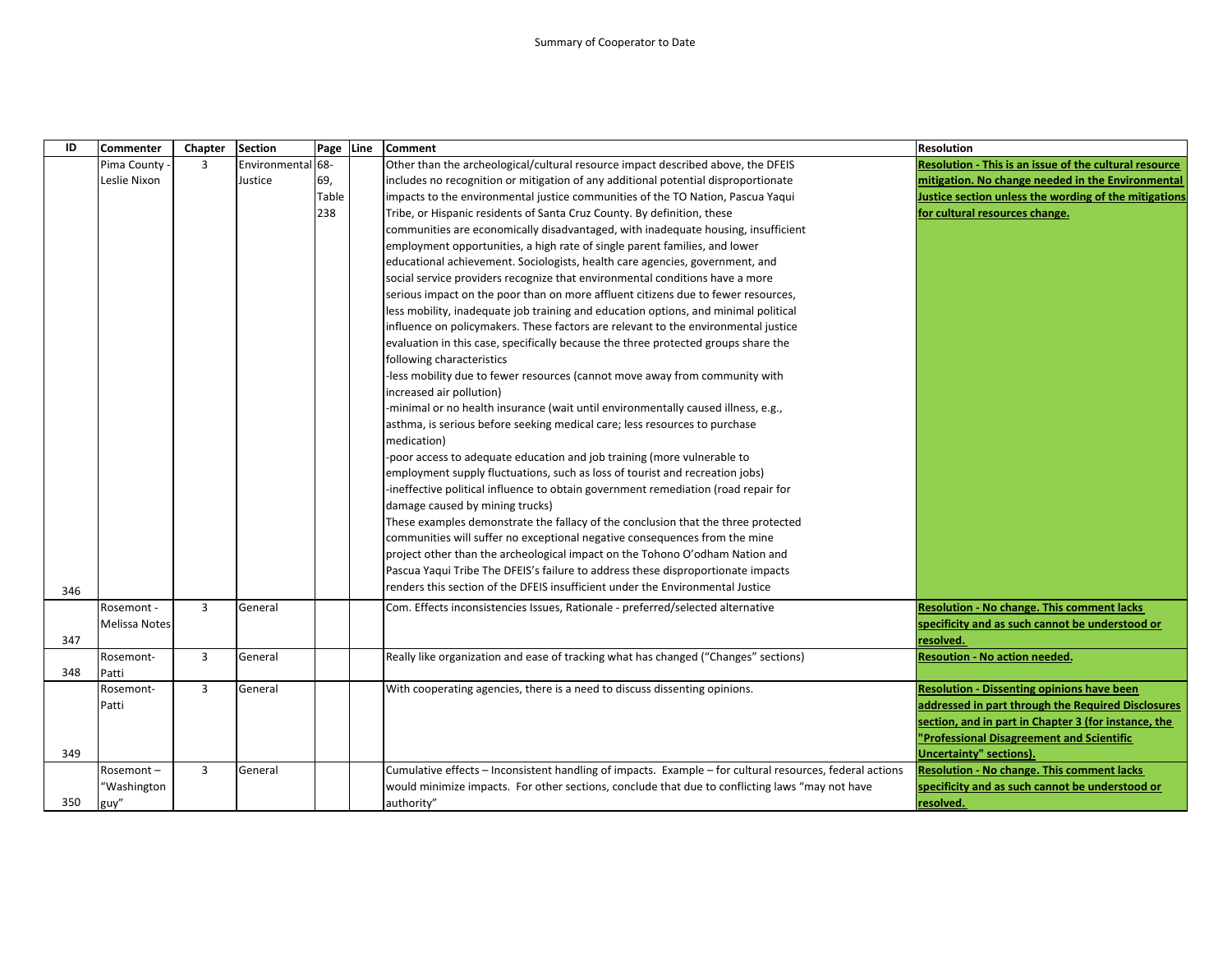| ID  | <b>Commenter</b> | Chapter        | <b>Section</b> | Page Line    | <b>Comment</b>                                                                                                                                                                                                                                                          | <b>Resolution</b>                                                                                         |
|-----|------------------|----------------|----------------|--------------|-------------------------------------------------------------------------------------------------------------------------------------------------------------------------------------------------------------------------------------------------------------------------|-----------------------------------------------------------------------------------------------------------|
|     | Pima County      | 3              | General        |              | A discussion of the Clean Water Act, Section 404 permitting requirements and process pertaining to                                                                                                                                                                      | <b>Resolution - text changed.</b>                                                                         |
|     | Loy Neff         |                |                |              | cultural resources is absent from the cultural resources discussion. No maps are provided identifying                                                                                                                                                                   |                                                                                                           |
|     |                  |                |                |              | relationships of Historic Properties                                                                                                                                                                                                                                    |                                                                                                           |
|     |                  |                |                |              | and TCPs to Waters of the US, or of Jurisdictional Delineation(s) of Waters of the US relevant to the                                                                                                                                                                   |                                                                                                           |
|     |                  |                |                |              | Rosemont project. Incorporate discussion of Section 404 permitting relevant to cultural resources, or                                                                                                                                                                   |                                                                                                           |
|     |                  |                |                |              | reference this discussion if it is elsewhere in the EIS or in other documents.                                                                                                                                                                                          |                                                                                                           |
| 351 |                  |                |                |              |                                                                                                                                                                                                                                                                         |                                                                                                           |
|     | Pima County -    | $\overline{3}$ | Geology        | 1            | 15-16 Loss of federal mineral estate was an important public scoping issue. This EIS fails to acknowledge this,                                                                                                                                                         | Resolution - no change. Important public scoping                                                          |
|     | Julia Fonseca    |                |                |              | or discuss what the loss of the minerals will mean to future generations.                                                                                                                                                                                               | issues to address in the FEIS were determined as a                                                        |
|     |                  |                |                |              |                                                                                                                                                                                                                                                                         | proper part of the NEPA process. Scoping issues to                                                        |
|     |                  |                |                |              |                                                                                                                                                                                                                                                                         | be addressed were determined by the Forest                                                                |
| 352 |                  |                |                |              |                                                                                                                                                                                                                                                                         | Supervisor.                                                                                               |
|     | Pima County -    | 3              | Geology        | $\mathbf{1}$ | 32-33 Thank you for adding this statement                                                                                                                                                                                                                               | <b>Resolution - Statement of opinion or fact. No</b>                                                      |
|     | Julia Fonseca    |                |                |              |                                                                                                                                                                                                                                                                         | actionable comment. No changes needed.                                                                    |
| 353 |                  |                |                |              |                                                                                                                                                                                                                                                                         |                                                                                                           |
|     | Pima County -    | 3              | Geology        |              | 34-38 This still does not disclose Forest Service decision not to exercise discretion to examine validity of lode                                                                                                                                                       | <b>Resolution - The Forest Minerals group has</b>                                                         |
|     | Julia Fonseca    |                |                |              | claims to federal mineral estate that would lie under the proposed waste-tailings pile.                                                                                                                                                                                 | expertise in this area and have determined that                                                           |
|     |                  |                |                |              |                                                                                                                                                                                                                                                                         | validity is not required. No changes needed.                                                              |
| 354 |                  |                |                |              |                                                                                                                                                                                                                                                                         |                                                                                                           |
|     | Pima County -    | $\overline{3}$ | Geology        | 30           | Forest should require monitoring and mitigation of referenced pressures for stability of pit, with                                                                                                                                                                      | <b>Resolution - All mitigation and monitoring</b>                                                         |
|     | Julia Fonseca    |                |                |              | standards based on the pit configuration that is actually approved by the Forest in the approved Mine<br>Plan of Operation. This requested monitoring and mitigation measure is different than and in addition to the <b>Forest Supervisor. Some modifications have</b> | comments have been reviewed and considered by                                                             |
|     |                  |                |                |              | FS-SR-04. The current Call and Nicolas 2012 is for a different pit configuration than is referenced in the                                                                                                                                                              | been made to Appendix B based on cooperator                                                               |
|     |                  |                |                |              | EIS, and for a different pit configuration than the Forest may ultimately approve.                                                                                                                                                                                      | input and decisions from the Forest Supervisor.                                                           |
|     |                  |                |                |              |                                                                                                                                                                                                                                                                         |                                                                                                           |
|     |                  |                |                |              |                                                                                                                                                                                                                                                                         | This includes comments requesting detailed                                                                |
|     |                  |                |                |              |                                                                                                                                                                                                                                                                         | contingency plans or management actions to be                                                             |
|     |                  |                |                |              |                                                                                                                                                                                                                                                                         | tied to mitigation or monitoring measures. In most                                                        |
|     |                  |                |                |              |                                                                                                                                                                                                                                                                         | cases, it is not appropriate to presuppose a remedy                                                       |
| 355 |                  |                |                |              |                                                                                                                                                                                                                                                                         | <u>uafara haying manitaring data that dafingo the</u>                                                     |
|     | Pima County      | $\overline{3}$ | Geology        | 30           | What response if any will be taken if rock bursts affect crest of Santa Rita mountains or affect pit                                                                                                                                                                    | <b>Resolution - All mitigation and monitoring</b>                                                         |
|     | Julia Fonseca    |                |                |              | operations?                                                                                                                                                                                                                                                             | comments have been reviewed and considered by                                                             |
|     |                  |                |                |              |                                                                                                                                                                                                                                                                         | the Forest Supervisor. Some modifications have                                                            |
|     |                  |                |                |              |                                                                                                                                                                                                                                                                         | been made to Appendix B based on cooperator                                                               |
|     |                  |                |                |              |                                                                                                                                                                                                                                                                         | input and decisions from the Forest Supervisor.                                                           |
|     |                  |                |                |              |                                                                                                                                                                                                                                                                         |                                                                                                           |
|     |                  |                |                |              |                                                                                                                                                                                                                                                                         | This includes comments requesting detailed                                                                |
|     |                  |                |                |              |                                                                                                                                                                                                                                                                         | contingency plans or management actions to be                                                             |
|     |                  |                |                |              |                                                                                                                                                                                                                                                                         | tied to mitigation or monitoring measures. In most<br>cases, it is not appropriate to presuppose a remedy |
|     |                  |                |                |              |                                                                                                                                                                                                                                                                         | before having monitoring data that defines the                                                            |
|     |                  |                |                |              |                                                                                                                                                                                                                                                                         | issue or problem to be addressed.                                                                         |
|     |                  |                |                |              |                                                                                                                                                                                                                                                                         |                                                                                                           |
| 356 |                  |                |                |              |                                                                                                                                                                                                                                                                         |                                                                                                           |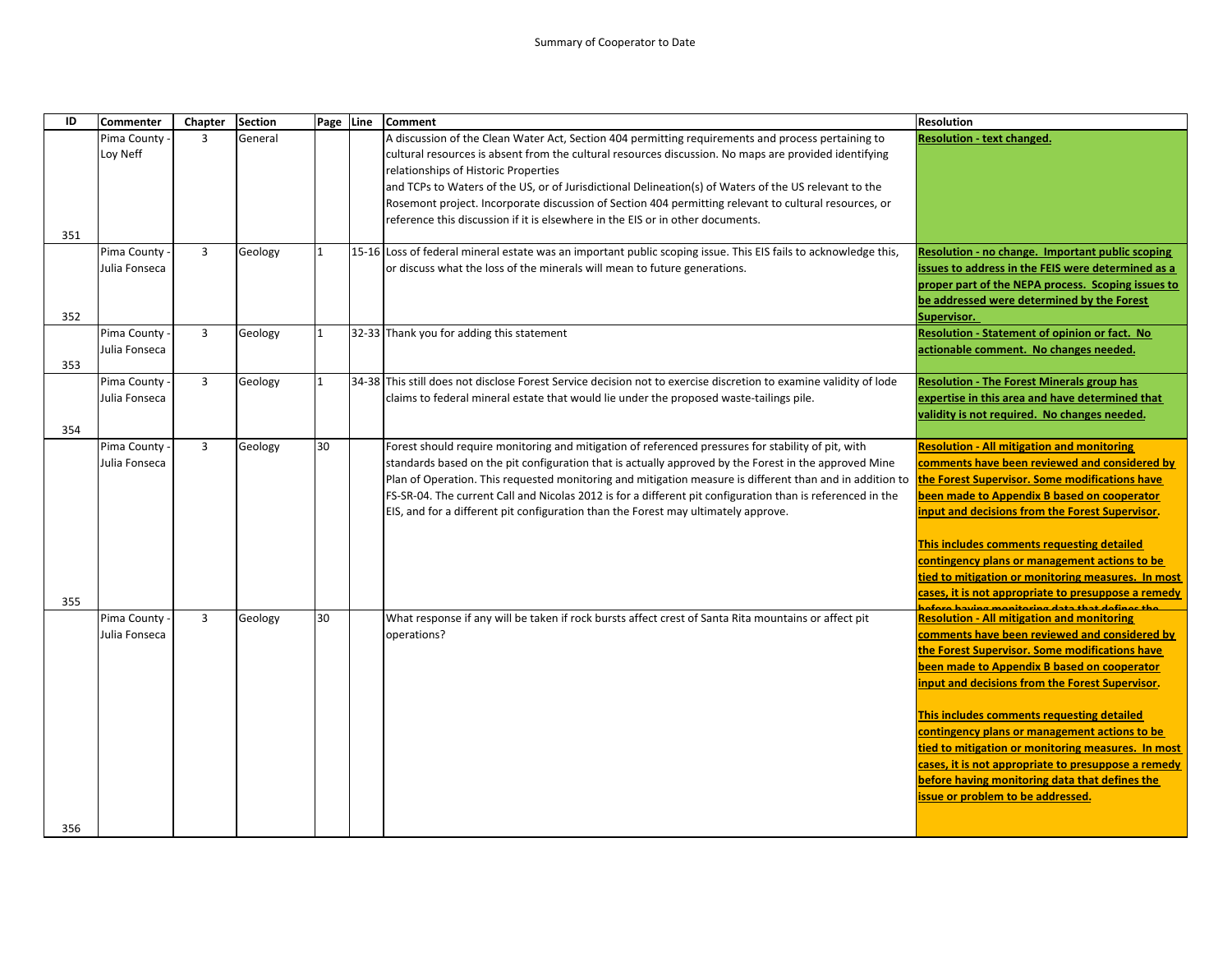| ID         | <b>Commenter</b>               | Chapter        | <b>Section</b> | Page Line |              | <b>Comment</b>                                                                                                                                                                                                                                                                                                                                                                                                                                                                                                                                                                                                                                                                                                                                                                                                                                                                                                                                                                                 | <b>Resolution</b>                                                                                                                                                                                                                                                                                                                                                                                                                                                                                                                                         |
|------------|--------------------------------|----------------|----------------|-----------|--------------|------------------------------------------------------------------------------------------------------------------------------------------------------------------------------------------------------------------------------------------------------------------------------------------------------------------------------------------------------------------------------------------------------------------------------------------------------------------------------------------------------------------------------------------------------------------------------------------------------------------------------------------------------------------------------------------------------------------------------------------------------------------------------------------------------------------------------------------------------------------------------------------------------------------------------------------------------------------------------------------------|-----------------------------------------------------------------------------------------------------------------------------------------------------------------------------------------------------------------------------------------------------------------------------------------------------------------------------------------------------------------------------------------------------------------------------------------------------------------------------------------------------------------------------------------------------------|
|            | Pima County<br>Julia Fonseca   | $\overline{3}$ | Geology        | 30        |              | What are the limits of potential mass failures around pit wall before and after mine closure? How might<br>this affect the functioning of stormwater controls, erosion, etc.? What measures would be taken in<br>response after mine closure?                                                                                                                                                                                                                                                                                                                                                                                                                                                                                                                                                                                                                                                                                                                                                  | <b>Resolution - All mitigation and monitoring</b><br>comments have been reviewed and considered by<br>the Forest Supervisor. Some modifications have<br>been made to Appendix B based on cooperator<br>input and decisions from the Forest Supervisor.<br>This includes comments requesting detailed<br>contingency plans or management actions to be<br>tied to mitigation or monitoring measures. In most<br>cases, it is not appropriate to presuppose a remedy<br>before having monitoring data that defines the<br>issue or problem to be addressed. |
| 357<br>358 | <b>AGFD</b>                    | 3              | Geology        |           | 33 10-<br>27 | The text states that sediment enters stormwater through erosion of native soils, the dry stack tailings<br>facility and the waste rock facility. Stormwater management facilities have been designed to maintain<br>total suspended sediment concentrations in stormwater similar to baseline conditions. Sediment<br>delivery to the downstream watershed is expected to decrease from baseline conditions, while<br>suspended sediment concentrations are expected to remain relatively unchanged.<br>COMMENT: Uncontained stormwater runoff which overtops the compliance point dam may contain<br>sediments from mine processing facilities, the dry stack tailings and waste rock facilities. The repeated<br>failure of the dam may add significant sediment loads to the watershed.<br>RECOMMENDATION: Highly turbid waters discharged to Barrel Canyon should be evaluated against<br>Arizona narrative water quality standards, and potentially adverse effects examined in the text. | Resolution - The dam failure discussion has been<br>revised                                                                                                                                                                                                                                                                                                                                                                                                                                                                                               |
| 359        | Pima County -<br>Julia Fonseca | $\overline{3}$ | Geology        | 33        |              | Cumulative effects disclose fails to identify any impacts to geology and minerals in the region.                                                                                                                                                                                                                                                                                                                                                                                                                                                                                                                                                                                                                                                                                                                                                                                                                                                                                               | Resolution - Statement of fact or opinion. No action<br>needed. Not sure what the cumulative impact<br>would be - that as minerals are removed from the<br>ground, there are less of them in the ground? All<br>RFAs were analyzed with respect to geology and<br>minerals using a standardized process for assessing<br>cumulative impacts (i.e., effects overlap in space<br>and time). Without specifics, no changes<br>warranted.                                                                                                                     |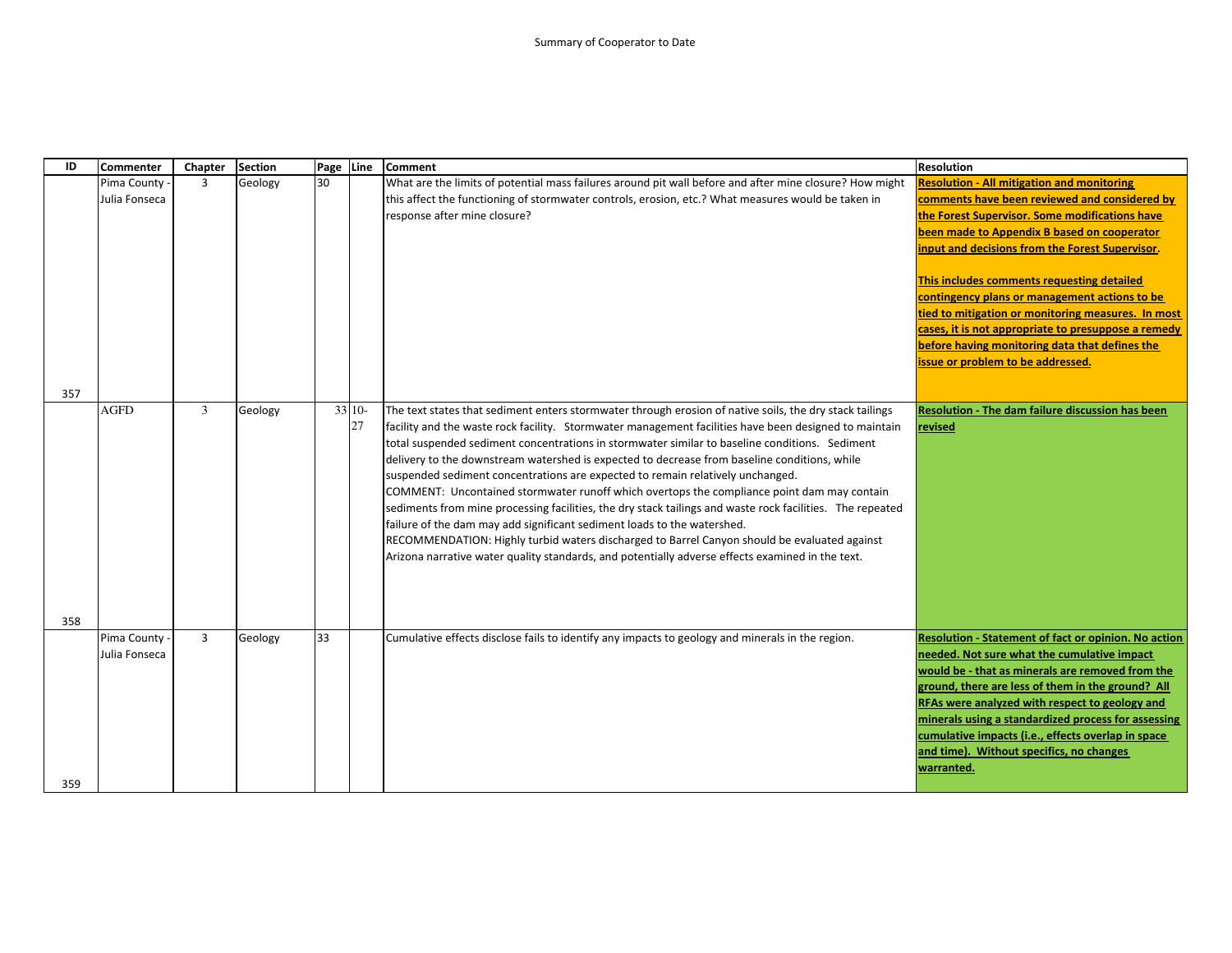| ID         | Commenter                      | Chapter        | <b>Section</b> | Page Line | <b>Comment</b>                                                                                                                                                                                                                                                                                                                                        | <b>Resolution</b>                                                                                                                                                                                                                                                                                                                                                                                                                                                                                                                                                |
|------------|--------------------------------|----------------|----------------|-----------|-------------------------------------------------------------------------------------------------------------------------------------------------------------------------------------------------------------------------------------------------------------------------------------------------------------------------------------------------------|------------------------------------------------------------------------------------------------------------------------------------------------------------------------------------------------------------------------------------------------------------------------------------------------------------------------------------------------------------------------------------------------------------------------------------------------------------------------------------------------------------------------------------------------------------------|
|            | Pima County<br>Julia Fonseca   | $\overline{3}$ | Geology        | 34        | Mitigation and monitoring should be added for pit wall stability, rock bursts, and seismic damage to pit.<br>What measures will be required to reduce potential pit wall slope stability problems during operations<br>and at closure? At closure, any berms<br>and fencing around pit should be located beyond the limits of potential mass failure. | <b>Resolution - All mitigation and monitoring</b><br>comments have been reviewed and considered by<br>the Forest Supervisor. Some modifications have<br>been made to Appendix B based on cooperator<br>input and decisions from the Forest Supervisor.<br>This includes comments requesting detailed<br><b>contingency plans or management actions to be</b><br>tied to mitigation or monitoring measures. In most<br>cases, it is not appropriate to presuppose a remedy<br>before having monitoring data that defines the<br>issue or problem to be addressed. |
| 360        |                                |                |                |           |                                                                                                                                                                                                                                                                                                                                                       |                                                                                                                                                                                                                                                                                                                                                                                                                                                                                                                                                                  |
|            | Pima County -<br>Julia Fonseca | $\overline{3}$ | Geology        | 34        | Mitigation should require proper abandonment of any unused drill holes, existing shafts and adits. These Resolution - All mitigation and monitoring<br>should be identified in final MPO and bonded.                                                                                                                                                  | comments have been reviewed and considered by<br>the Forest Supervisor. Some modifications have<br>been made to Appendix B based on cooperator<br>input and decisions from the Forest Supervisor.<br>This includes comments requesting detailed<br>contingency plans or management actions to be<br>tied to mitigation or monitoring measures. In most<br>cases, it is not appropriate to presuppose a remedy<br>before having monitoring data that defines the                                                                                                  |
|            |                                |                |                |           |                                                                                                                                                                                                                                                                                                                                                       | issue or problem to be addressed.                                                                                                                                                                                                                                                                                                                                                                                                                                                                                                                                |
|            |                                |                |                |           |                                                                                                                                                                                                                                                                                                                                                       |                                                                                                                                                                                                                                                                                                                                                                                                                                                                                                                                                                  |
| 361<br>362 | Pima County -<br>Julia Fonseca | $\overline{3}$ | Geology        | <b>NA</b> | FEIS fails to address indirect or cumulative impacts to other mines in the area, including limestone and<br>copper-moly mines, or on mineral supply, smelter<br>availability or reagent availability.                                                                                                                                                 | <b>Resolution - This comment indicates a disagreement</b><br>with analysis technique. However, the Forest<br>specialists have reviewed and found the current<br>scope of the FEIS analysis to be appropriate, and<br>that analysis of these types of global industrial<br>issues are speculative.                                                                                                                                                                                                                                                                |
|            | Pima County                    | $\overline{3}$ | Geology        |           | FEIS does not disclose decision of Supervisor to not examine validity of exams.                                                                                                                                                                                                                                                                       | Resolution - Statement of fact or opinion. No action                                                                                                                                                                                                                                                                                                                                                                                                                                                                                                             |
| 363        | Julia Fonseca                  |                |                |           |                                                                                                                                                                                                                                                                                                                                                       | needed. The FEIS does not address everything else<br>that the Forest Services believes they do not have to<br>do.                                                                                                                                                                                                                                                                                                                                                                                                                                                |
|            | Pima County<br>Julia Fonseca   | $\overline{3}$ | Geology        |           | This part of FEIS does not disclose intent to alter surface management through boundary adjustments or<br>land disposal.                                                                                                                                                                                                                              | Resolution - Comment is not factually correct. This<br>disclosure is included in the Lands section.                                                                                                                                                                                                                                                                                                                                                                                                                                                              |
| 364        |                                |                |                |           |                                                                                                                                                                                                                                                                                                                                                       |                                                                                                                                                                                                                                                                                                                                                                                                                                                                                                                                                                  |
| 365        | Pima County<br>Julia Fonseca   | $\overline{3}$ | Geology        |           | FEIS does not disclose intent to alter Forest Plan to allow mining.                                                                                                                                                                                                                                                                                   | Resolution - Comment not factually correct. That<br>has always been addressed in Chapter 2; and now<br>every section in Chapter 3 includes a description of<br>this.                                                                                                                                                                                                                                                                                                                                                                                             |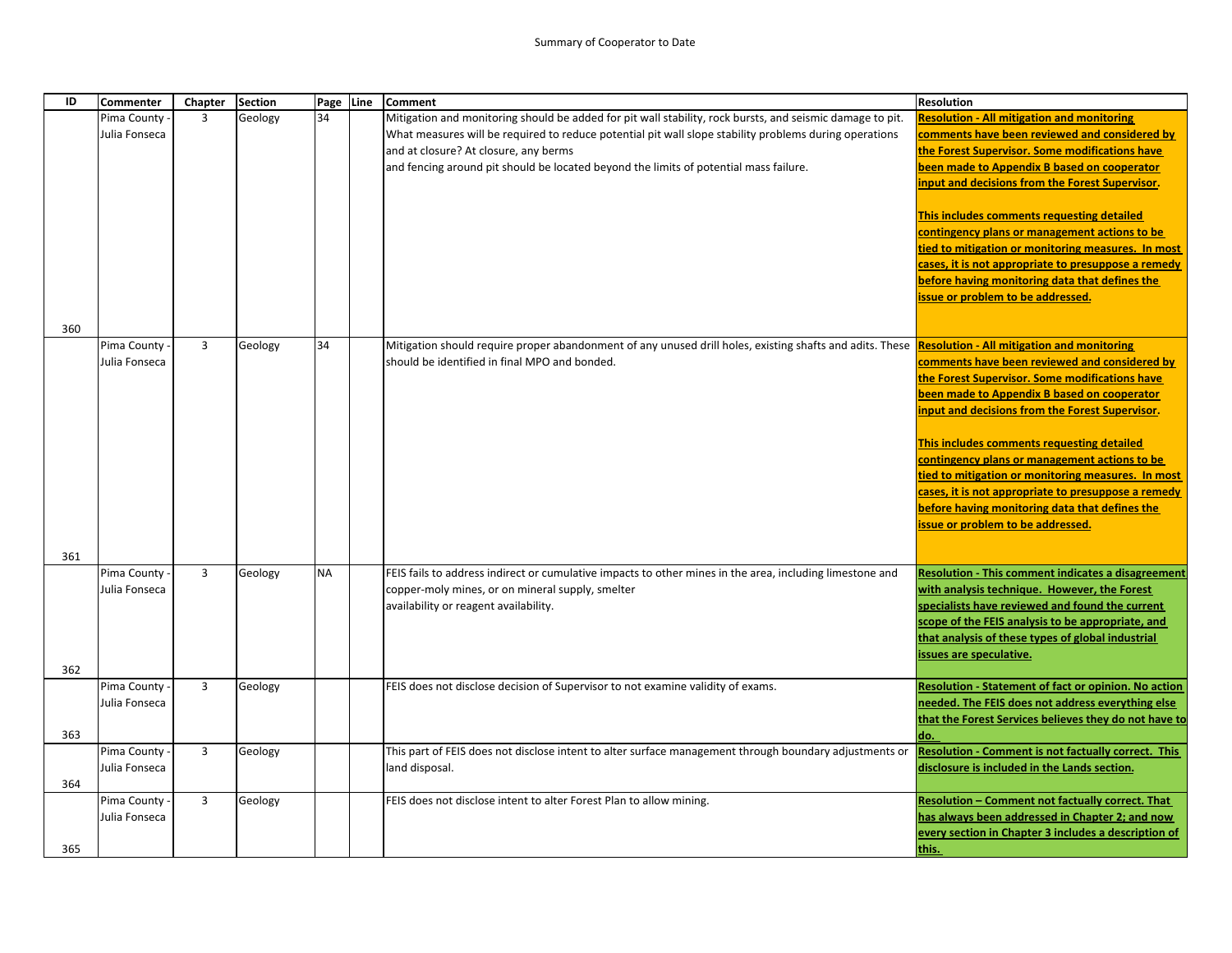| ID  | <b>Commenter</b> | Chapter        | <b>Section</b> | Page Line |                | <b>Comment</b>                                                                                                                                                                                             | <b>Resolution</b>                                                                                     |
|-----|------------------|----------------|----------------|-----------|----------------|------------------------------------------------------------------------------------------------------------------------------------------------------------------------------------------------------------|-------------------------------------------------------------------------------------------------------|
|     | Pima County      | 3              | Geology        |           |                | Cutoff grade is relevant to the definition of waste and hence to the need to use Forest land for waste                                                                                                     | <b>Resolution - Cutoff grades are already explictily</b>                                              |
|     | Julia Fonseca    |                |                |           |                | disposal. This FEIS discloses a cutoff grade. Is this cutoff grade the one that is the current basis for                                                                                                   | included in the Geology section.                                                                      |
|     |                  |                |                |           |                | waste/tailings pile? Will Forest permit                                                                                                                                                                    |                                                                                                       |
| 366 |                  |                |                |           |                | additional changes prior to ROD?                                                                                                                                                                           |                                                                                                       |
|     | Pima County -    | $\overline{3}$ | Geology        |           |                | Analysis of seismicity fails to address questions about pit slope stability. EIS only disclosed values used                                                                                                | Resolution - Pit slope stability has been added to                                                    |
|     | Julia Fonseca    |                |                |           |                | for design of the waste-tailing pile.                                                                                                                                                                      | the Soils section.                                                                                    |
| 367 |                  |                |                |           |                |                                                                                                                                                                                                            |                                                                                                       |
|     | Pima County      | $\overline{3}$ | Geology        |           |                | Potential for subsidence in Cienega Valley has not been addressed outside the mine operations area                                                                                                         | Resolution - Have added east side subsidence                                                          |
|     | Julia Fonseca    |                |                |           |                |                                                                                                                                                                                                            | analysis to GW Quantity section.                                                                      |
| 368 |                  |                |                |           |                |                                                                                                                                                                                                            |                                                                                                       |
|     | Pima County -    | $\overline{3}$ | Geology        |           |                | Pratt 2007 referenced need for depressurization but most recent report by Call and Nicolas 2012 calls                                                                                                      | Resolution - Pit slope stability has been added to                                                    |
| 369 | Julia Fonseca    |                |                |           |                | nto question whether there will be sufficient dewatering to prevent slippage or rock bursts due to pore<br>pressures. This should be disclosed.                                                            | the Soils section.                                                                                    |
|     | Pima County -    | $\overline{3}$ | Golder         | 6         |                | Golder (2012) stated that the sums of peak flow at SCS-1 were calculated by simply adding the peak                                                                                                         | <b>Resolution - The Golder discussion has been</b>                                                    |
|     | Akitsu Kimoto    |                | (2012)         |           |                | flows at SCS-1 and 2. However, the timing of the peak is different between these locations. For example,                                                                                                   | modified to make it more global, now referencing a                                                    |
|     |                  |                |                |           |                | the peak occurred at 35 min for                                                                                                                                                                            | record memo on the entire surface water review                                                        |
|     |                  |                |                |           |                | SCS-1 (Run 1, Existing), while it occurred around 20 min for SCS-2. For the postmining condition (Run 1),                                                                                                  | process.                                                                                              |
|     |                  |                |                |           |                | the time of concentration for BC is 25 min while it is 30 min for TC. This means that there is a significant                                                                                               |                                                                                                       |
|     |                  |                |                |           |                | difference in the timing of the peak. The peak cannot be simply added by simply assuming that the peak                                                                                                     |                                                                                                       |
|     |                  |                |                |           |                | occurred at the same time. Please explain why this approach is reasonable.                                                                                                                                 |                                                                                                       |
| 370 |                  |                |                |           |                |                                                                                                                                                                                                            |                                                                                                       |
|     | Pima County      | $\overline{3}$ | Golder         | Appe      |                | Vegetation cover density is 20% for both pre and post mining condition (Run1). The vegetation cover for                                                                                                    | <b>Resolution - The Golder discussion has been</b>                                                    |
|     | Akitsu Kimoto    |                | (2012)         | ndix      |                | the post-mining condition should be less. Please explain why the vegetation cover density would not be                                                                                                     | modified to make it more global, now referencing a                                                    |
|     |                  |                |                |           |                | changed by mining activities.                                                                                                                                                                              | record memo on the entire surface water review                                                        |
| 371 |                  |                |                |           |                |                                                                                                                                                                                                            | process.                                                                                              |
|     | EPA              | $\overline{3}$ | Groundwater    |           | 3 <sub>7</sub> | The AFEIS states that mineralogical analysis was not necessary to support the geochemical modeling                                                                                                         | Resolution - The use of mineralogical data were                                                       |
|     |                  |                | Quality and    |           |                | performed for the project. The decision not to perform a mineralogical analysis for this project is                                                                                                        | fully reviewed by the Forest specialists. It is                                                       |
|     |                  |                | Geochemistry   |           |                | contrary to industry standard practice as defined in the Global Acid Rock Drainage (GARD) Guide.                                                                                                           | acknowledged in the FEIS that there is professional                                                   |
|     |                  |                |                |           |                |                                                                                                                                                                                                            | disagreement on this issue. The ramifications of                                                      |
|     |                  |                |                |           |                | The GARD Guide was developed by an international organization of mining companies with the aim of<br>reducing the liabilities associated with acid rock drainage . The GARD Guide identifies mineralogical | lack of mineralogical data were fully investigated,<br>as described in the FEIS, and the approach was |
|     |                  |                |                |           |                | analysis as an "essential component of static testing" The GARD Guide refers to mineralogical testing                                                                                                      | determined to be appropriate. It should be noted                                                      |
|     |                  |                |                |           |                | as a required, not an optional, analysis, stating that, "Mineralogical information is an essential                                                                                                         | that part of this determination was the inclusion of                                                  |
|     |                  |                |                |           |                | component of drainage chemistry prediction because mineralogical properties determine the physical                                                                                                         | substantial operational testing above and beyond                                                      |
|     |                  |                |                |           |                | and geochemical stability and reaction rates of geologic materials and mine wastes." Furthermore, "the                                                                                                     | that required solely by Arizona state law, including                                                  |
|     |                  |                |                |           |                | type of mineral phase indicates the major chemical constituents and relative reaction rates under                                                                                                          | mineralogical analysis of waste rock and tailings.                                                    |
|     |                  |                |                |           |                | different weathering conditions. Surface exposure, grain size and deformities also affect the rate of                                                                                                      |                                                                                                       |
|     |                  |                |                |           |                | weathering. One of the most important uses of mineralogical data is to support selection and design of                                                                                                     |                                                                                                       |
|     |                  |                |                |           |                | other tests and interpretation of their results. Mineralogical analysis is usually required for a                                                                                                          |                                                                                                       |
|     |                  |                |                |           |                | representative' sub-set of the static test samples and each kinetic test sample Mineralogical data will                                                                                                    |                                                                                                       |
|     |                  |                |                |           |                | ndicate which minerals likely contributed to test results and the likelihood they will contribute similar                                                                                                  |                                                                                                       |
|     |                  |                |                |           |                | amounts in the field. Properties of interest will depend on the mineralogical composition, questions                                                                                                       |                                                                                                       |
| 372 |                  |                |                |           |                | raised by other test work and site-specific weathering conditions."                                                                                                                                        |                                                                                                       |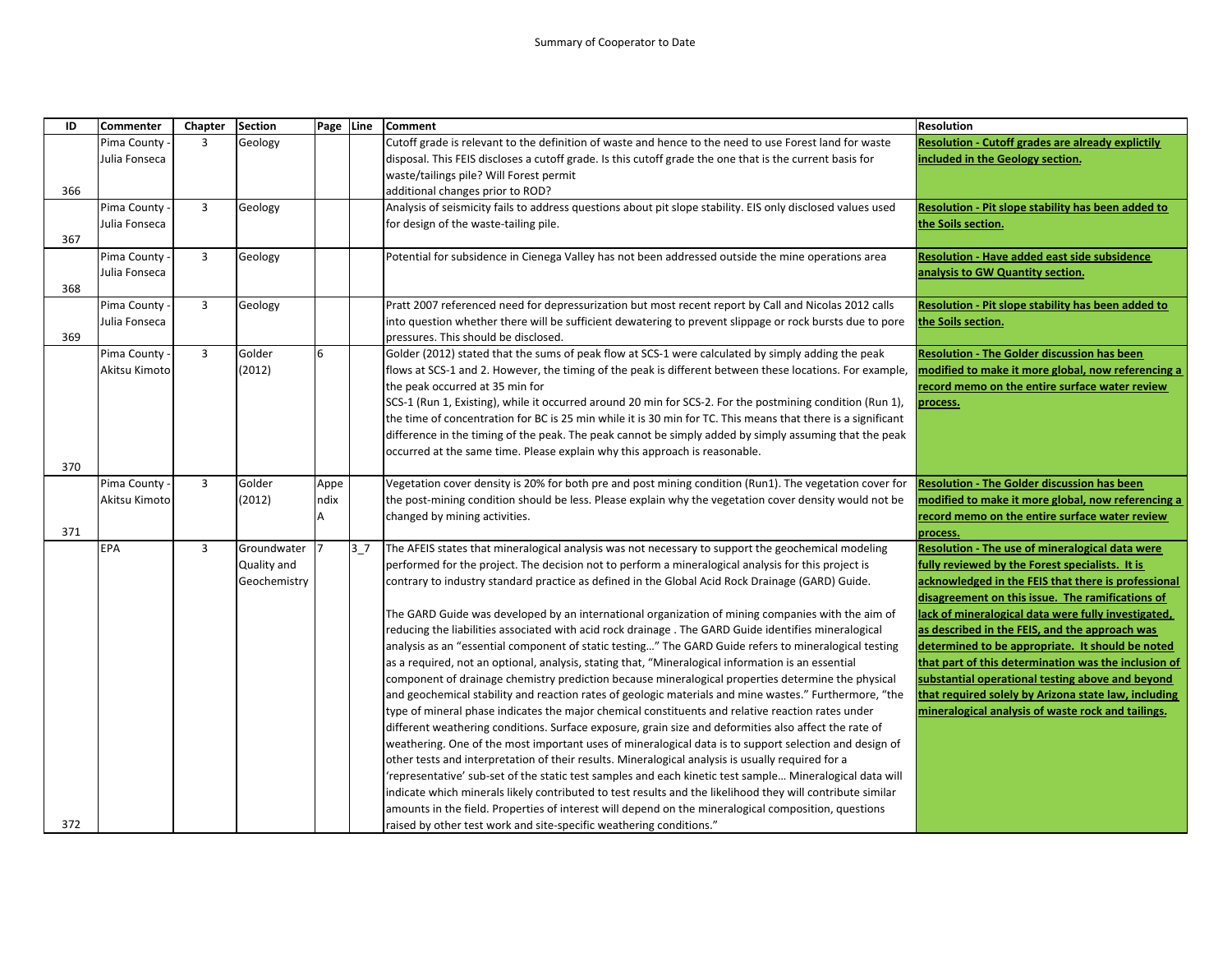| ID  | <b>Commenter</b>            | Chapter        | <b>Section</b>                             | Page Line | Comment                                                                                                                                                                                                                                                                                                                                                                                                                                                                                                                                                                                                                                                                                                                                                                                                                                                                                                                                                                                                                                                                                                                                                                                                                                                                                                                                                                                                                                                                                                                                               | <b>Resolution</b>                                                                                                                                                                                                                                                                                                                                                                                                                                                                   |
|-----|-----------------------------|----------------|--------------------------------------------|-----------|-------------------------------------------------------------------------------------------------------------------------------------------------------------------------------------------------------------------------------------------------------------------------------------------------------------------------------------------------------------------------------------------------------------------------------------------------------------------------------------------------------------------------------------------------------------------------------------------------------------------------------------------------------------------------------------------------------------------------------------------------------------------------------------------------------------------------------------------------------------------------------------------------------------------------------------------------------------------------------------------------------------------------------------------------------------------------------------------------------------------------------------------------------------------------------------------------------------------------------------------------------------------------------------------------------------------------------------------------------------------------------------------------------------------------------------------------------------------------------------------------------------------------------------------------------|-------------------------------------------------------------------------------------------------------------------------------------------------------------------------------------------------------------------------------------------------------------------------------------------------------------------------------------------------------------------------------------------------------------------------------------------------------------------------------------|
|     | <b>EPA</b>                  | 3              | Groundwater<br>Quality and<br>Geochemistry |           | 8_12 The AFEIS states, "While the geochemical analysis, specifically the potential for acid rock drainage, has<br>been fully assessed and found by the Coronado to be reasonable and valid, in consideration of public<br>concerns regarding the uncertainty associated with geochemical modeling, existing waste rock<br>characterization and interpreting the potential for acid rock drainage, three monitoring components<br>have been incorporated into the mitigation and monitoring plan (see appendix B for full details)."<br>This passage should be revised to acknowledge that monitoring is a key component of any site                                                                                                                                                                                                                                                                                                                                                                                                                                                                                                                                                                                                                                                                                                                                                                                                                                                                                                                   | Resolution - This is a statement of fact or opinion.<br>No change incorporated.                                                                                                                                                                                                                                                                                                                                                                                                     |
| 373 |                             |                |                                            |           | characterization and prediction program and should be a component of project monitoring regardless of<br>public (or EPA) concerns.                                                                                                                                                                                                                                                                                                                                                                                                                                                                                                                                                                                                                                                                                                                                                                                                                                                                                                                                                                                                                                                                                                                                                                                                                                                                                                                                                                                                                    |                                                                                                                                                                                                                                                                                                                                                                                                                                                                                     |
|     | <b>EPA</b>                  | $\overline{3}$ | Groundwater<br>Quantity                    | 15        | [24-27] The groundwater analysis area extends east of Cienega Creek, yet appears that seeps, springs, streams,<br>wetlands and riparian areas that may lie east of Cienega Creek were not inventoried or assessed for<br>potential effects of groundwater drawdown. Over thirty perennial and seasonal wetlands of various<br>acreages are associated with Cienega Creek within the Las Cienegas National Conservation Area (BLM<br>staff estimate). According to BLM, the majority of these wetlands are adjacent to Cienega Creek<br>between Cinco Canyon and Oak Tree Canyon, and include the Cienequita, Spring Water, and Cinco Ponds<br>wetlands. Other wetlands are found upstream of the Mattie Gulch and Cienega Creek confluence (i.e.,<br>Cold Spring wetland). Many of these wetlands and aquatic features would likely qualify as jurisdictional<br>waters of the United States (R. Leidy, personal observation, June 27, 2013). If there are potential project<br>effects on Cienega Creek from groundwater drawdown, it follows that there would also be potential<br>effects from groundwater drawdown on these waters, as they are immediately adjacent and                                                                                                                                                                                                                                                                                                                                                                          | <b>Resolution - This topic has been discussed between</b><br>the Corps and Forest. There is a disagreement of<br>position between the Corps and USEPA on this<br>topic. The Forest is relying on the 404(b)1 analysis<br>to define indirect impacts, which do not include<br>those from groundwater drawdown. Note that the<br>Forest has properly disclosed impacts to riparian<br>areas in the NEPA document, regardless of their<br>status as jurisdictional waters. No changes. |
| 374 |                             |                |                                            |           | hydrologically connected to Cienega Creek. The EIS should describe these aquatic features adjacent to<br>Cienega Creek, identify their likely CWA jurisdictional status, and indicate what the potential impacts to                                                                                                                                                                                                                                                                                                                                                                                                                                                                                                                                                                                                                                                                                                                                                                                                                                                                                                                                                                                                                                                                                                                                                                                                                                                                                                                                   |                                                                                                                                                                                                                                                                                                                                                                                                                                                                                     |
|     | Pima County<br><b>Myers</b> | 3              | Groundwater<br>Quantity                    | 17        | The AFEIS responds to concerns about using less than the 5-foot drawdown to assess impacts by noting<br>that it corresponds to natural variability (p 7). The AFEIS ignores two points here. Increased drawdown of <b>rewritten based in parts on USEPA comments</b> ,<br>any amount increases the time that a spring or stream would experience decreased flow or dried<br>conditions. A spring only flows when the groundwater table is above the ground surface or when the<br>hydrostatic pressure upgradient from the spring exceeds the elevation of the spring orifice. Drawdown<br>of the controlling groundwater level adds to the period during which the spring is dry. It also ignores the<br>fact that water can be drawn from a spring, decreasing its discharge, without any groundwater<br>drawdown at the<br>spring if drawdown away from the spring decreases the gradient controlling flow to<br>the spring. A good comparative example is the Moapa Springs in southern Nevada from which the<br>discharge is very sensitive to very small changes in upgradient water level (Mayer and Congdon 2007). At<br>Moapa Springs, drawdown of less than one foot have observable impacts on the spring discharge.<br>Another reason to<br>consider smaller drawdowns is the lag time between the pumping which causes drawdown and it<br>manifestation at the spring of interest. This is a bigger problem the further the spring is from the<br>pumping because of the inherent momentum in the spread of a drawdown cone. As noted by | <b>Resolution - The Riparian analysis has been</b><br>including how the groundwater models have been<br>interpreted and used. The Forest specialists have<br>reviewed and approved the section.                                                                                                                                                                                                                                                                                     |
| 375 |                             |                |                                            |           | Bredehoeft and Durbin (2008), once a trigger drawdown is detected at a given point, it is too late                                                                                                                                                                                                                                                                                                                                                                                                                                                                                                                                                                                                                                                                                                                                                                                                                                                                                                                                                                                                                                                                                                                                                                                                                                                                                                                                                                                                                                                    |                                                                                                                                                                                                                                                                                                                                                                                                                                                                                     |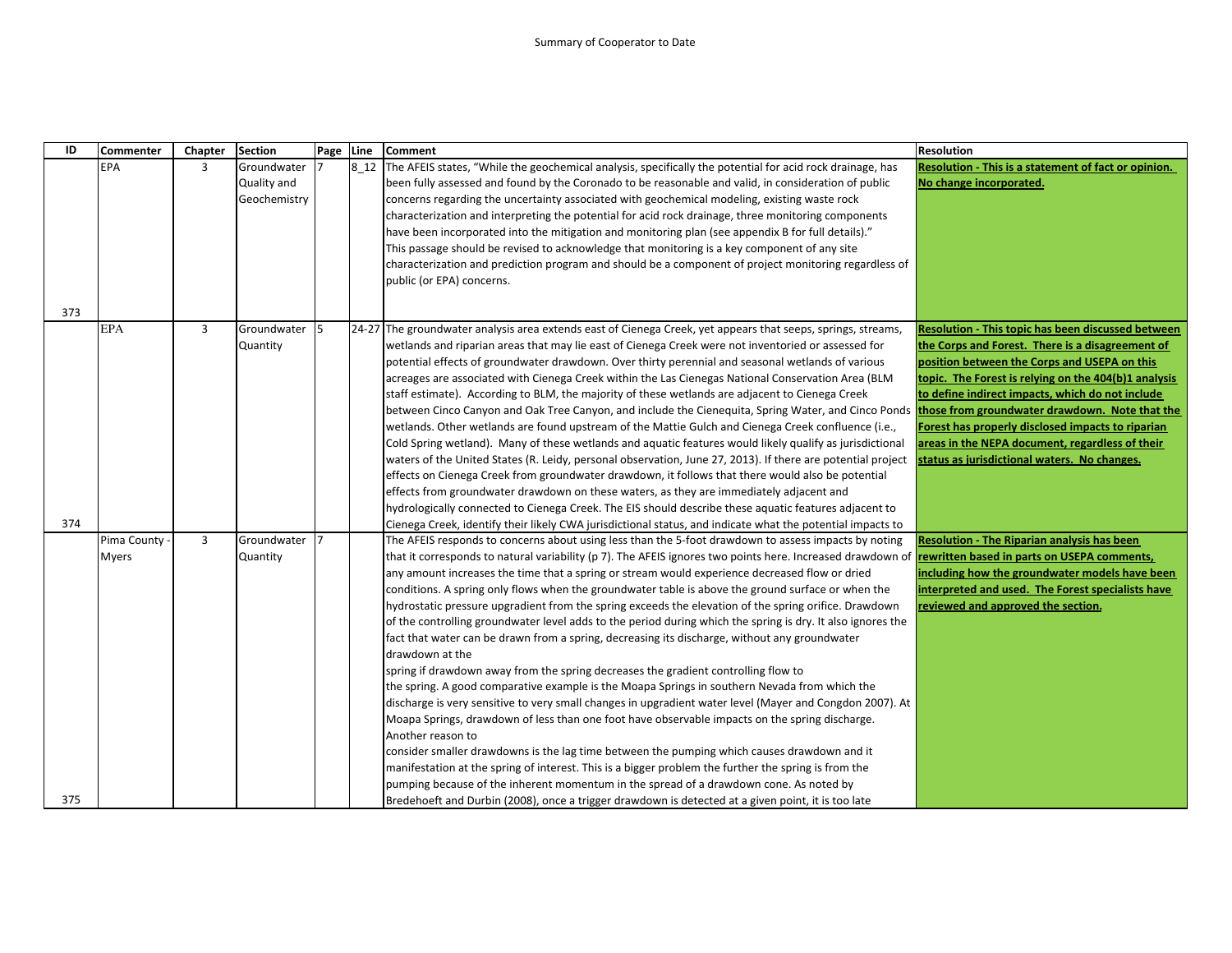| ID  | <b>Commenter</b> | Chapter        | <b>Section</b> | Page Line |    | <b>Comment</b>                                                                                                                                                                                    | <b>Resolution</b>                                                                       |
|-----|------------------|----------------|----------------|-----------|----|---------------------------------------------------------------------------------------------------------------------------------------------------------------------------------------------------|-----------------------------------------------------------------------------------------|
|     | <b>EPA</b>       | 3              | Groundwater    | 18        |    | With regard to the various groundwater models employed, EPA has the following observations:                                                                                                       | Resolution - The Riparian analysis has been                                             |
|     |                  |                | Quantity       |           |    |                                                                                                                                                                                                   | rewritten based in parts on USEPA comments,                                             |
|     |                  |                |                |           |    | For all models, the AFEIS recognizes that predicting groundwater levels hundreds or thousands of years                                                                                            | ncluding how the groundwater models have been                                           |
|     |                  |                |                |           |    | in the future is "speculative".                                                                                                                                                                   | interpreted and used. The Forest specialists have                                       |
|     |                  |                |                |           |    |                                                                                                                                                                                                   | reviewed and approved the section.                                                      |
|     |                  |                |                |           |    | For the Montgomery and Tetra Tech models, historic water-level data used as a basis for the models                                                                                                |                                                                                         |
|     |                  |                |                |           |    | were primarily limited to data beginning in 2008 in the immediate vicinity of the mine. The short period                                                                                          | Regarding the Myers model and peer review, the                                          |
|     |                  |                |                |           |    | of records for this groundwater data set introduces potentially significant uncertainty and errors                                                                                                | FEIS states exactly what is stated in the comment.                                      |
|     |                  |                |                |           |    | affecting model calibration and the ability to make accurate predictions over long time periods. The                                                                                              |                                                                                         |
|     |                  |                |                |           |    | ability to predict future groundwater levels over the life of the mine and beyond with certainty                                                                                                  |                                                                                         |
|     |                  |                |                |           |    | necessarily requires relatively longer data sets.                                                                                                                                                 |                                                                                         |
|     |                  |                |                |           |    | For the Montgomery and Tetra Tech models, existing Cienega Basin pumpage was not quantified or                                                                                                    |                                                                                         |
|     |                  |                |                |           |    | modeled, but is recognized as increasing. This unknown pumpage will affect the accuracy of future                                                                                                 |                                                                                         |
|     |                  |                |                |           |    | predictions of groundwater drawdown.                                                                                                                                                              |                                                                                         |
|     |                  |                |                |           |    | Based on the model limitations, the EIS should disclose that the groundwater drawdown models are not                                                                                              |                                                                                         |
|     |                  |                |                |           |    | suitable for predicting impacts to distant surface water resources for the long time periods over which                                                                                           |                                                                                         |
|     |                  |                |                |           |    | impacts of the proposed project are expected to occur.                                                                                                                                            |                                                                                         |
|     |                  |                |                |           |    |                                                                                                                                                                                                   |                                                                                         |
|     |                  |                |                |           |    | EPA notes that the Meyers Model has been peer reviewed, but the results of that review were not made                                                                                              |                                                                                         |
| 376 |                  |                |                |           |    | available to Coronado National Forest for inclusion in the AFEIS.                                                                                                                                 |                                                                                         |
|     | Pima County -    | $\overline{3}$ | Groundwater    | <b>20</b> |    | The AFEIS describes that heap drainage "would discharge from the sump to the ground via an open                                                                                                   | <b>Resolution - Have clarified heap leach discharge</b>                                 |
|     | <b>Myers</b>     |                | Quantity       |           |    | port". Throughout the AFEIS, seepage is considered to be spread over the area of the facility but in this                                                                                         |                                                                                         |
|     |                  |                |                |           |    | case it is clearly a point discharge to the groundwater for which fate and transport has not been                                                                                                 |                                                                                         |
| 377 |                  |                |                |           |    | discussed.                                                                                                                                                                                        |                                                                                         |
|     | Pima County      | $\overline{3}$ | Groundwater    | 26        |    | The pit lake modeling left out many sources and made too many simplifying assumptions, as indicated by Resolution - Disagreement with analysis technique,                                         |                                                                                         |
|     | <b>Myers</b>     |                | Quantity       |           |    | Pima County on previous comments. The following is a list of those comments, with those<br>accommodated in the AFEIS struck out. • Improved pit wall runoff estimates or better justification for | but change is not appropriate.                                                          |
|     |                  |                |                |           |    | the current assumptions • Estimates of water and chemical loading for pit wall interflow • Estimates of                                                                                           | In this case, Myers comments on the pit lake model                                      |
|     |                  |                |                |           |    | water and chemical loading for recharge to the groundwater table through the pit walls. • Loads from                                                                                              | from the DEIS--very similar to those provided here--                                    |
|     |                  |                |                |           |    | the leaching of the fractured rock subsequent oxidation in the pit wall • Differential inflow rates by                                                                                            | were reviewed by Forest specialists. Then the                                           |
|     |                  |                |                |           |    | geologic formation • Oxidation products due to dewatering the aquifers • Better justify their                                                                                                     | Forest geochemical expert--SRK--was contracted to                                       |
|     |                  |                |                |           |    | assumptions the pit lake will not stratify or they should include stratification in their model. • Run the                                                                                        | provide written responses about the technical                                           |
|     |                  |                |                |           |    | model using the MWMP results rather than SPLP results because dissolution is the more important                                                                                                   | validity of each, and whether the changes                                               |
|     |                  |                |                |           |    | process. This could be considered to provide an upper bound on the pit lake chemistry. This might help                                                                                            | requested would change the pit lake model. These                                        |
|     |                  |                |                |           |    | to minimize the bias introduced by usingunweathered rock in the tests. • Use input chemistry that varies                                                                                          | responses were reviewed by the Forest specialists                                       |
|     |                  |                |                |           |    | with time based on the number of pore volumes of leachate that has passed the samples. • Description                                                                                              | who determined that the pit lake model was still                                        |
|     |                  |                |                |           |    | of how the model accounts for changing rock-type                                                                                                                                                  | reasonable and acceptable.                                                              |
|     |                  |                |                |           |    | proportions. • The report should at a minimum discuss the evolution of water quality with time.                                                                                                   |                                                                                         |
| 378 |                  |                |                |           |    | The AFEIS is not responsive with respect to the previous comments, therefore they continue to apply                                                                                               |                                                                                         |
|     | <b>EPA</b>       | $\overline{3}$ | Groundwater    | 28        |    | Table  Issues 3A.1 and 3A.3: The AFEIS concludes that Gardner Canyon, Davidson Canyon and Cienega Creek are  Resolution - The Riparian analysis has been                                          |                                                                                         |
|     |                  |                | Quantity       |           | 53 | unlikely to experience substantial drawdown over any time period. As previously discussed, EPA does                                                                                               | ewritten based in parts on USEPA comments,                                              |
|     |                  |                |                |           |    | not believe this statement is well supported. Please refer to EPA comments and recommendations                                                                                                    | including how the groundwater models have been                                          |
|     |                  |                |                |           |    | regarding this issue in the Seeps, Springs and Riparian Areas resource section of Chapter 3.                                                                                                      | interpreted and used. The Forest specialists have<br>reviewed and approved the section. |
| 379 |                  |                |                |           |    |                                                                                                                                                                                                   |                                                                                         |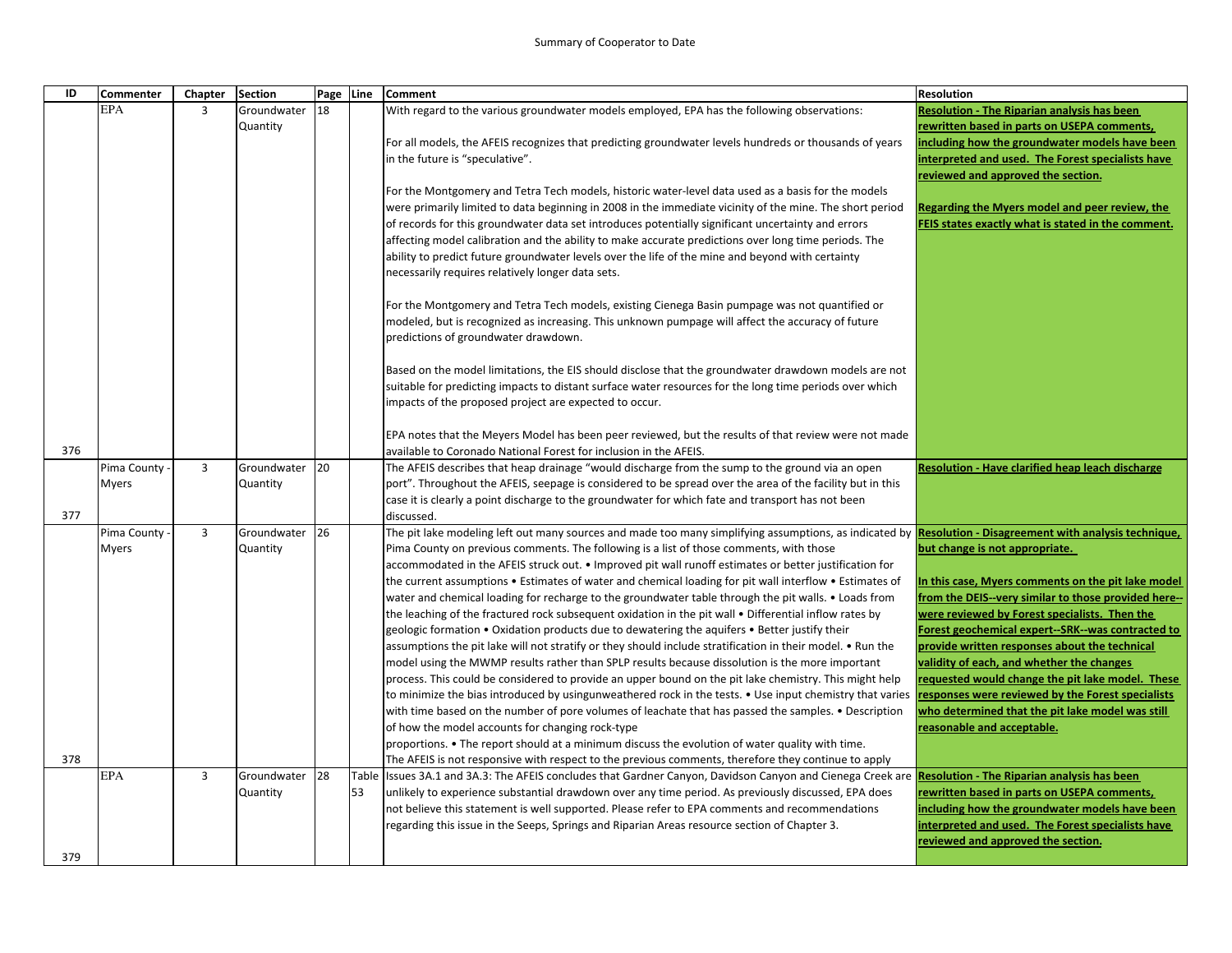| ID  | <b>Commenter</b> | Chapter        | <b>Section</b>          | Page | Line      | <b>Comment</b>                                                                                                                                                                   | <b>Resolution</b>                                     |
|-----|------------------|----------------|-------------------------|------|-----------|----------------------------------------------------------------------------------------------------------------------------------------------------------------------------------|-------------------------------------------------------|
|     | Town of          | 3              | Groundwater             | 34   |           | 16-17 The Sahuarita Wastewater Treatment Plant is an existing permitted Facility. It was permitted to treat up                                                                   | Resolution - Have added regulatory requirements to    |
|     | Sahuarita        |                | Quantity                |      |           | to 1.5 MGD under Aquifer Protection Permit No. P-103602. ADWR has completed the first substantive                                                                                | assess other recharge facilities prior to issuance of |
|     |                  |                |                         |      |           | review of a significant amendment to that permit to increase the capacity to 3.0 MGD. The facility also                                                                          | permit.                                               |
|     |                  |                |                         |      |           | has an existing Underground Storage Facility Permit and an existing Water Storage Permit for 896 acre-                                                                           |                                                       |
|     |                  |                |                         |      |           | feet per annum (USF Permit No. 72-595209.000 and WSF Permit No. 73-595209.0000, respectively)                                                                                    |                                                       |
|     |                  |                |                         |      |           | Please update the text and confirm the proposed activities do not adversely Impact the Town's facility                                                                           |                                                       |
| 380 |                  |                |                         |      |           |                                                                                                                                                                                  |                                                       |
| 381 | <b>TON</b>       | $\overline{3}$ | Groundwater<br>Quantity | 50   |           | 14-19 The FEIS indicates only that potential drawdown is not likely to violate the statutory drawdown of 10 feet,<br>however, an estimate is not provided as to actual drawdown. | Resolution - some clarifying text has been added.     |
|     | <b>EPA</b>       | $\overline{3}$ | Groundwater             | 68   |           | 15-27 If the overall volume of rainfall falling in the basin is expected to decrease, then it is highly unlikely that                                                            | Resolution - No changes. This section already         |
|     |                  |                | Quantity                |      |           | net recharge in the basin could reasonably be expected to increase, regardless of potential changes in                                                                           | adequately reflects this conclusion (see Climate      |
|     |                  |                |                         |      |           | the distribution of precipitation.                                                                                                                                               | <b>Change and No Action sections).</b>                |
|     |                  |                |                         |      |           |                                                                                                                                                                                  |                                                       |
|     |                  |                |                         |      |           | This passage should also note that higher temperatures would increase evapotranspiration (ET) from                                                                               |                                                       |
|     |                  |                |                         |      |           | plants, thereby reducing groundwater storage and increasing drawdown. Resultant shifts in plant                                                                                  |                                                       |
|     |                  |                |                         |      |           | communities (e.g., hydroriparian toward xeroriparian) could serve to further exacerbate drawdown.                                                                                |                                                       |
| 382 |                  |                |                         |      |           |                                                                                                                                                                                  |                                                       |
|     | Town of          | $\overline{3}$ | Groundwater             | 69   | 41        | Update Section: Protection of TS wells in accordance with the License Agreement between Rosemont                                                                                 | <b>Resolution - This section has been updated to</b>  |
| 383 | Sahuarita        |                | Quantity                |      |           | Copper and TS                                                                                                                                                                    | reflect the License Agreement                         |
|     | Town of          | $\overline{3}$ | Groundwater             | 70   | $\vert$ 3 | Update Section: Rosemont's commitment to recharge, with Central Arizona project water and within the Resolution - This section has been updated to                               |                                                       |
|     | Sahuarita        |                | Quantity                |      |           | drawdown area, a minimum of 105% of the amount of water withdrawn from Rosemont wells in                                                                                         | reflect the License Agreement                         |
|     |                  |                |                         |      |           | accountancy with the License Agreement between Rosemont Copper and TS                                                                                                            |                                                       |
| 384 |                  |                |                         |      |           |                                                                                                                                                                                  |                                                       |
|     | Town of          | $\overline{3}$ | Groundwater             | 70   | 43        | Update Section: Rosemont's commitment to recharge, with Central Arizona project water and within the Resolution - This section has been updated to                               |                                                       |
|     | Sahuarita        |                | Quantity                |      |           | drawdown area, a minimum of 105% of the amount of water withdrawn from Rosemont wells in                                                                                         | reflect the License Agreement                         |
| 385 |                  |                |                         |      |           | accountancy with the License Agreement between Rosemont Copper an                                                                                                                |                                                       |
|     | Town of          | $\overline{3}$ | Groundwater             | 71   | $1_{8}$   | Update Section: Rosemont's commitment to recharge, with Central Arizona project water and within the                                                                             | Resolution - This section has been updated to         |
|     | Sahuarita        |                | Quantity                |      |           | drawdown area, a minimum of 105% of the amount of water withdrawn from Rosemont wells in                                                                                         | reflect the License Agreement                         |
| 386 |                  |                |                         |      |           | accountancy with the License Agreement between Rosemont Copper an                                                                                                                |                                                       |
|     | Town of          | $\overline{3}$ | Groundwater             | 71   |           | 15-17 Update Section: Protection of TS wells in accordance with the License Agreement between Rosemont                                                                           | Resolution - This section has been updated to         |
| 387 | Sahuarita        |                | Quantity                |      |           | Copper and TS                                                                                                                                                                    | reflect the License Agreement                         |
|     | Town of          | $\overline{3}$ | Groundwater             | 71   |           | 26-31 Update Section: Rosemont's commitment to recharge, with Central Arizona project water and within the Resolution - This section has been updated to                         |                                                       |
|     | Sahuarita        |                | Quantity                |      |           | drawdown area, a minimum of 105% of the amount of water withdrawn from Rosemont wells in                                                                                         | reflect the License Agreement                         |
| 388 |                  |                |                         |      |           | accountancy with the License Agreement between Rosemont Copper an                                                                                                                |                                                       |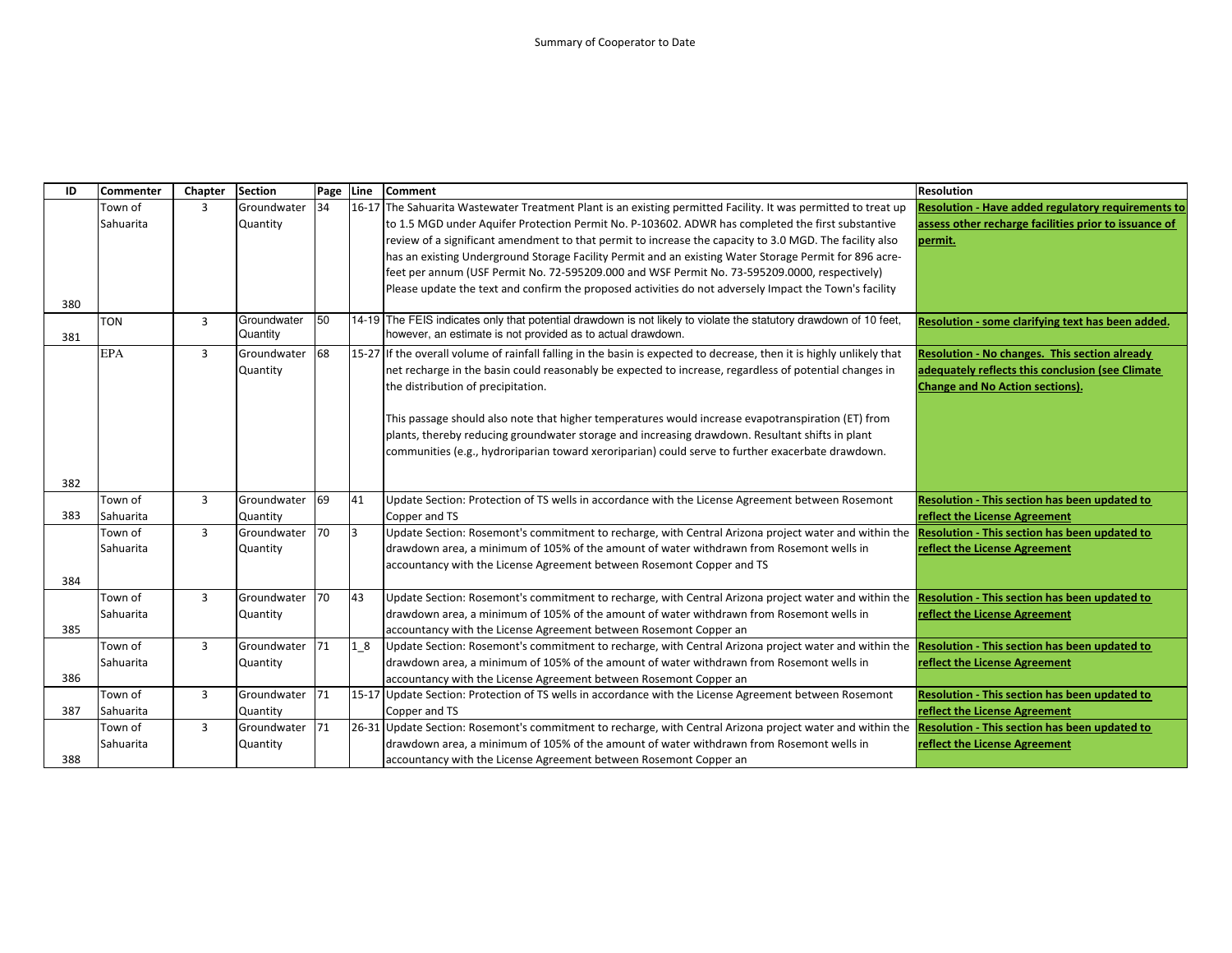| ID  | Commenter    | Chapter        | Section     | Page Line |        | <b>Comment</b>                                                                                                 | <b>Resolution</b>                                   |
|-----|--------------|----------------|-------------|-----------|--------|----------------------------------------------------------------------------------------------------------------|-----------------------------------------------------|
|     | <b>EPA</b>   | 3              | Groundwater |           | $38 -$ | This section of the AFEIS provides qualitative conclusions that project-related groundwater drawdown           | <b>Resolution - The Riparian analysis has been</b>  |
|     |              |                | Quantity    | l3        |        | [41(1) will have either no effect, or will result in only small changes to, seeps, springs, stream flows, and  | rewritten based in parts on USEPA comments,         |
|     |              |                |             |           |        | 1-3(3) riparian areas. Given that the AFEIS frequently acknowledges the serious limitations of the groundwater | including how the groundwater models have been      |
|     |              |                |             |           |        | models, these conclusions are not well supported. Additional documents and studies, and the opinions           | interpreted and used. The Forest specialists have   |
|     |              |                |             |           |        | of experts (see p. 8, Scientific Uncertainty and Professional Disagreement) are referenced in the AFEIS in     | reviewed and approved the section.                  |
|     |              |                |             |           |        | support of many of the qualitative conclusions regarding changes to groundwater levels, but none of            |                                                     |
|     |              |                |             |           |        | these supporting materials change the overriding finding that the groundwater models are not able to           |                                                     |
|     |              |                |             |           |        | accurately predict the effects of changes in groundwater levels beyond the 5 foot drawdown contour. In         |                                                     |
|     |              |                |             |           |        | light of the stated inability of the models to provide adequate resolution on this issue, we recommend         |                                                     |
|     |              |                |             |           |        | that impact assessments be based on a risk analysis that considers the likelihood or probability of an         |                                                     |
|     |              |                |             |           |        | event occurring, followed by an assessment of the consequences. The AFEIS should discuss the risk to           |                                                     |
|     |              |                |             |           |        | vulnerable aquatic and wetlands habitats from reliance on predictions from groundwater models that             |                                                     |
|     |              |                |             |           |        | cannot accurately detect small changes.                                                                        |                                                     |
|     |              |                |             |           |        |                                                                                                                |                                                     |
|     |              |                |             |           |        | All three groundwater models discussed in the AFEIS predict eventual groundwater drawdown in the               |                                                     |
|     |              |                |             |           |        | assessment area. If the output of the groundwater modeling and the sensitivity analyses are accepted,          |                                                     |
|     |              |                |             |           |        | the probability of occurrence of some level of drawdown (from 0.1 ft up to 5ft) at sensitive waters in the     |                                                     |
| 389 |              |                |             |           |        | assessment area remains very high. The environmental consequence (i.e., vulnerability) of springs,             |                                                     |
|     | Pima County  | $\overline{3}$ | Groundwater | $15 - 17$ |        | The DEIS had predicted there would be no seepage through the waste rock dumps, essentially because             | Resolution - Disagreement with analysis technique,  |
|     | <b>Myers</b> |                | Quantity    |           |        | any water simulated as entering the soil would be captured and stored in the surface layer. Comments           | but change is not appropriate.                      |
|     |              |                |             |           |        | by Pima County had included that the modeling used inappropriate climate values, most especially using         |                                                     |
|     |              |                |             |           |        | precipitation and evapotranspiration rates from the wrong place. In response, the AFEIS states that they       | In this case, the infiltration models all underwent |
|     |              |                |             |           |        | considered an updated seepage model in which there were additional climate model scenarios were                | independent peer review by outside geochemical      |
|     |              |                |             |           |        | considered. The scenarios had to do with the length of simulation but with inappropriate climate values        | experts. This was an iterative review process and   |
|     |              |                |             |           |        | the antecedent                                                                                                 | changes were made accordingly. Upon receipt of      |
|     |              |                |             |           |        | conditions were never wet enough to allow additional seepage beyond the surface. The model used                | EPA comments on the DEIS, concerned that not        |
|     |              |                |             |           |        | unsaturated conductivity values that never allowed seepage past the surface. Even the models that              | enough extreme climatic conditions were applied to  |
|     |              |                |             |           |        | considered ponding simulate the water as remaining on the surface and never entering the waste rock.           | the models, the Forest requested that additional    |
|     |              |                |             |           |        | As noted, the                                                                                                  | modeling runs be made. These were conducted by      |
|     |              |                |             |           |        | presence of seepage through waste rock all over the country including in areas much drier than                 | Rosemont and the results described and              |
|     |              |                |             |           |        | Rosemont demonstrates that seepage can occur. The AFEIS presents no discussion of the seepage model            | incorporated into the FEIS.                         |
|     |              |                |             |           |        | parameters, either soils                                                                                       |                                                     |
|     |              |                |             |           |        | or climate, and it still predicts no seepage. A brief review of the updated model shows that climate from      |                                                     |
| 390 |              |                |             |           |        | inappropriate locations and soil parameters with such inappropriate parameter were still utilized. The         |                                                     |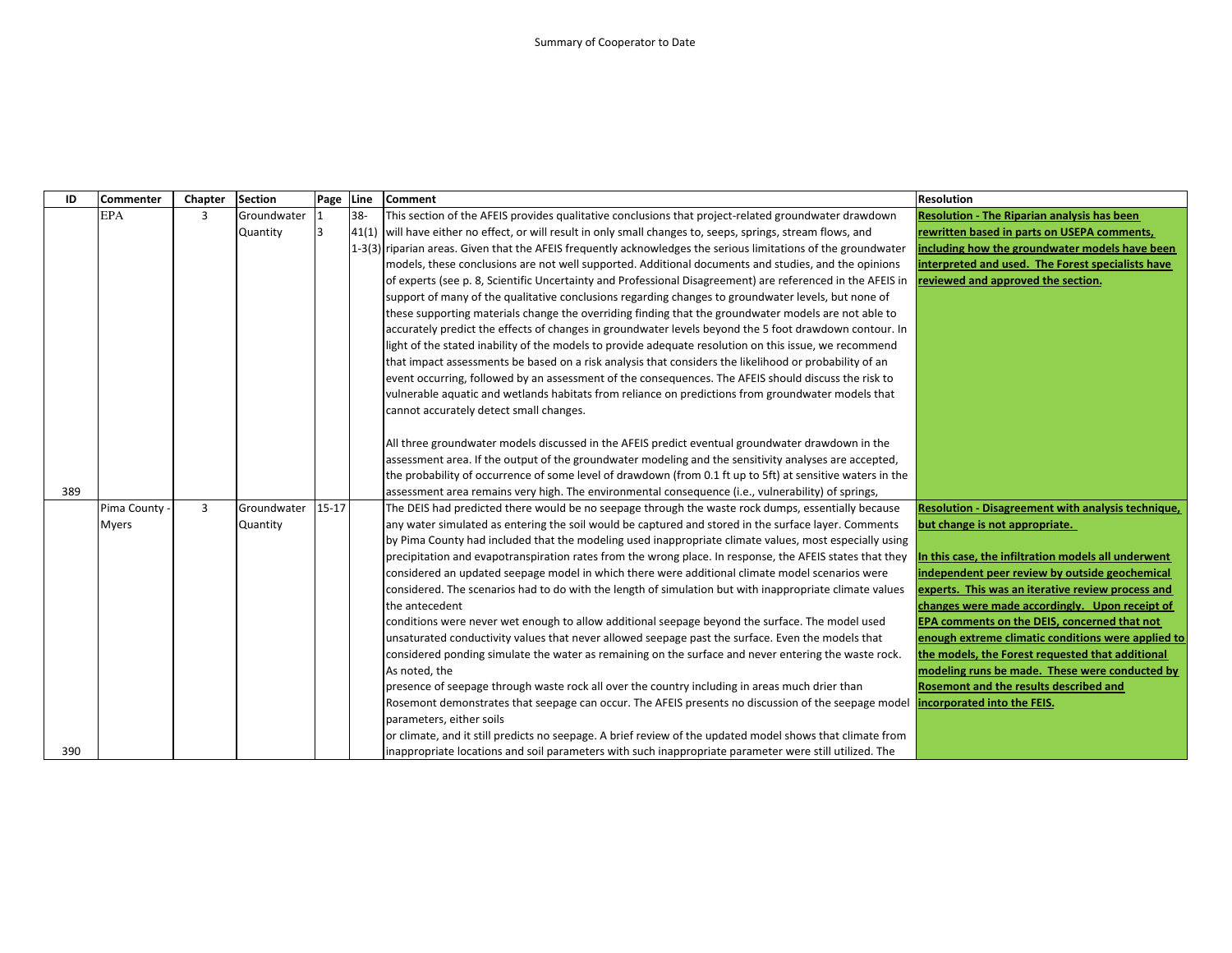| ID  | Commenter    | Chapter        | <b>Section</b>  | Page  | Line    | <b>Comment</b>                                                                                                                                                                                                   | <b>Resolution</b>                                                                                   |
|-----|--------------|----------------|-----------------|-------|---------|------------------------------------------------------------------------------------------------------------------------------------------------------------------------------------------------------------------|-----------------------------------------------------------------------------------------------------|
|     | Pima County  | 3              | Groundwater     | 17,   | 12      | In the Barrel alternative, the heaps have been removed but they remain a part of the plan for all other                                                                                                          | <b>Resolution - Text has been changed to reflect more</b>                                           |
|     | <b>Myers</b> |                | Quantity        | 20    |         | alternatives. The plan as presented in the AFEIS for closure does not adequately describe the plan. The                                                                                                          | regarding the heap leach closure.                                                                   |
|     |              |                |                 |       |         | AFEIS describes a treatment system that would be established in the former pregnant leach pond. The                                                                                                              |                                                                                                     |
|     |              |                |                 |       |         | <b>AFEIS implies</b>                                                                                                                                                                                             |                                                                                                     |
|     |              |                |                 |       |         | that the collection system and passive treatment system will also be buried because monitoring would                                                                                                             |                                                                                                     |
|     |              |                |                 |       |         | occur through a "concrete riser piped to the surface of the waste rock"; the monitoring will verify that                                                                                                         |                                                                                                     |
|     |              |                |                 |       |         | treatment is effective", however it                                                                                                                                                                              |                                                                                                     |
|     |              |                |                 |       |         | does not indicate how the system would be maintained or fixed if it does not work                                                                                                                                |                                                                                                     |
|     |              |                |                 |       |         | adequately but is buried under an unspecified depth of waste rock (p 20). The need for this monitoring is                                                                                                        |                                                                                                     |
|     |              |                |                 |       |         | apparent because at least some of the treatment, the passive treatment, will not fully treat the seepage;                                                                                                        |                                                                                                     |
|     |              |                |                 |       |         | it is only with the "engineered biological system" that concentrations could be reduced below standards                                                                                                          |                                                                                                     |
|     |              |                |                 |       |         | (p 20). The description herein does not meet the standards for specifying closure of the heap, as noted                                                                                                          |                                                                                                     |
|     |              |                |                 |       |         | previously by Pima County, and does not qualify as a hard look at the plans for closing the facility.                                                                                                            |                                                                                                     |
| 391 |              |                |                 |       |         |                                                                                                                                                                                                                  |                                                                                                     |
|     | Town of      | 3              | Groundwater     | 8     | 2       | Text in this section should be updated to reflect the groundwater modeling validation and updates being                                                                                                          | <b>Resolution - The new groundwater modeling from</b>                                               |
|     | Sahuarita    |                | Quantity &      |       |         | completed by Freeport McMoRan                                                                                                                                                                                    | Freeport McMoRan was investigated. It was found                                                     |
|     |              |                | Geo             |       |         |                                                                                                                                                                                                                  | that this modeling is not publicly available and was                                                |
| 392 |              |                |                 |       |         |                                                                                                                                                                                                                  | not available for use as a data source in the FEIS.                                                 |
|     | Town of      | $\overline{3}$ | Groundwater     | 29    | 24      | Update Section: Reflecting the groundwater modeling validation and updates are being completed by                                                                                                                | <b>Resolution - The new groundwater modeling from</b>                                               |
|     | Sahuarita    |                | Quantity &      |       |         | Freeport McMoRan.                                                                                                                                                                                                | Freeport McMoRan was investigated. It was found                                                     |
|     |              |                | Geo             |       |         |                                                                                                                                                                                                                  | that this modeling is not publicly available and was                                                |
|     |              |                |                 |       |         |                                                                                                                                                                                                                  | not available for use as a data source in the FEIS.                                                 |
| 393 |              |                |                 |       |         |                                                                                                                                                                                                                  |                                                                                                     |
|     | <b>EPA</b>   | 3              | Groundwater     | 66    | $37 -$  | The basis for the statement that estimates of reduced surface water flows in Davidson Canyon are                                                                                                                 | Resolution - Additional text has been added to                                                      |
|     |              |                | Quantity        | 87    |         | 43(66 conservative is unclear. Because of topography alone, flows from the project site would likely continue                                                                                                    | other sections discussing this, and this section now                                                |
|     |              |                | Also Biological |       | $) 30-$ | to move downslope by surface and or shallow subsurface pathways and contribute recharge to lower                                                                                                                 | points to those discussions.                                                                        |
|     |              |                | Resources       |       |         | 40(87 Davidson Canyon. EPA recommends that the discussion in lines 37-43 be deleted so as not to                                                                                                                 |                                                                                                     |
|     |              |                |                 |       |         | inappropriately minimize the significance of the potential impacts to aquifer recharge.                                                                                                                          |                                                                                                     |
| 394 |              |                |                 |       |         |                                                                                                                                                                                                                  |                                                                                                     |
|     | Pima County  | 3              | Groundwater     | 18-20 |         | Tables 71, 72, and 73 compare the expected seepage water quality from waste rock, heap leach, and                                                                                                                | Resolution - Disagreement with analysis technique,                                                  |
|     | RWRD - Staff |                | Quality and     |       |         | tailings, respectively with numeric AWQSs and conclude that groundwater quality will comply. However,                                                                                                            | but change is not appropriate.                                                                      |
|     |              |                | Geochemistry    |       |         | the values for selenium and perhaps some of the other metals may be a                                                                                                                                            |                                                                                                     |
|     |              |                |                 |       |         | problem if discharge to the aquifer connects with surface water via spring flow downgradient of the<br>facility. If this is the case, the narrative standard of R18-11-405(B) could apply, and the surface water | In this case, cave/karst potential was fully<br>evaluated by Forest specialists, outside geological |
|     |              |                |                 |       |         | quality standards, which are more                                                                                                                                                                                | and cave experts, and with input from cooperating                                                   |
|     |              |                |                 |       |         | stringent for some of these metals, could be applied at the point of compliance in the Aquifer Protection                                                                                                        | agencies. These results were incorporated into the                                                  |
|     |              |                |                 |       |         | Permit. ADEQ has not taken this approach with their recently issued APP.                                                                                                                                         | <b>FEIS analysis.</b>                                                                               |
|     |              |                |                 |       |         | There has been no analysis of fracture flow or karst development in the area. If fracture or karst are                                                                                                           |                                                                                                     |
|     |              |                |                 |       |         | significant controls on subsurface flows, the groundwater modeling results are not a reliable prediction                                                                                                         | Past that, the Forest has added on requirements for                                                 |
|     |              |                |                 |       |         | of the likely transport direction for                                                                                                                                                                            | groundwater quality monitoring beyond those                                                         |
|     |              |                |                 |       |         | seepage from the facility. The EIS identifies that there is little understanding of the relationship of                                                                                                          | required for the APP.                                                                               |
|     |              |                |                 |       |         | groundwater levels and spring flow in the area. The Forest Service should make sure that appropriate                                                                                                             |                                                                                                     |
|     |              |                |                 |       |         | study of spring flow and groundwater/surface water interaction through isotope studies, tracers, or                                                                                                              |                                                                                                     |
| 395 |              |                |                 |       |         | geophysics, is conducted, so that the narrative standard can be applied where warranted. These                                                                                                                   |                                                                                                     |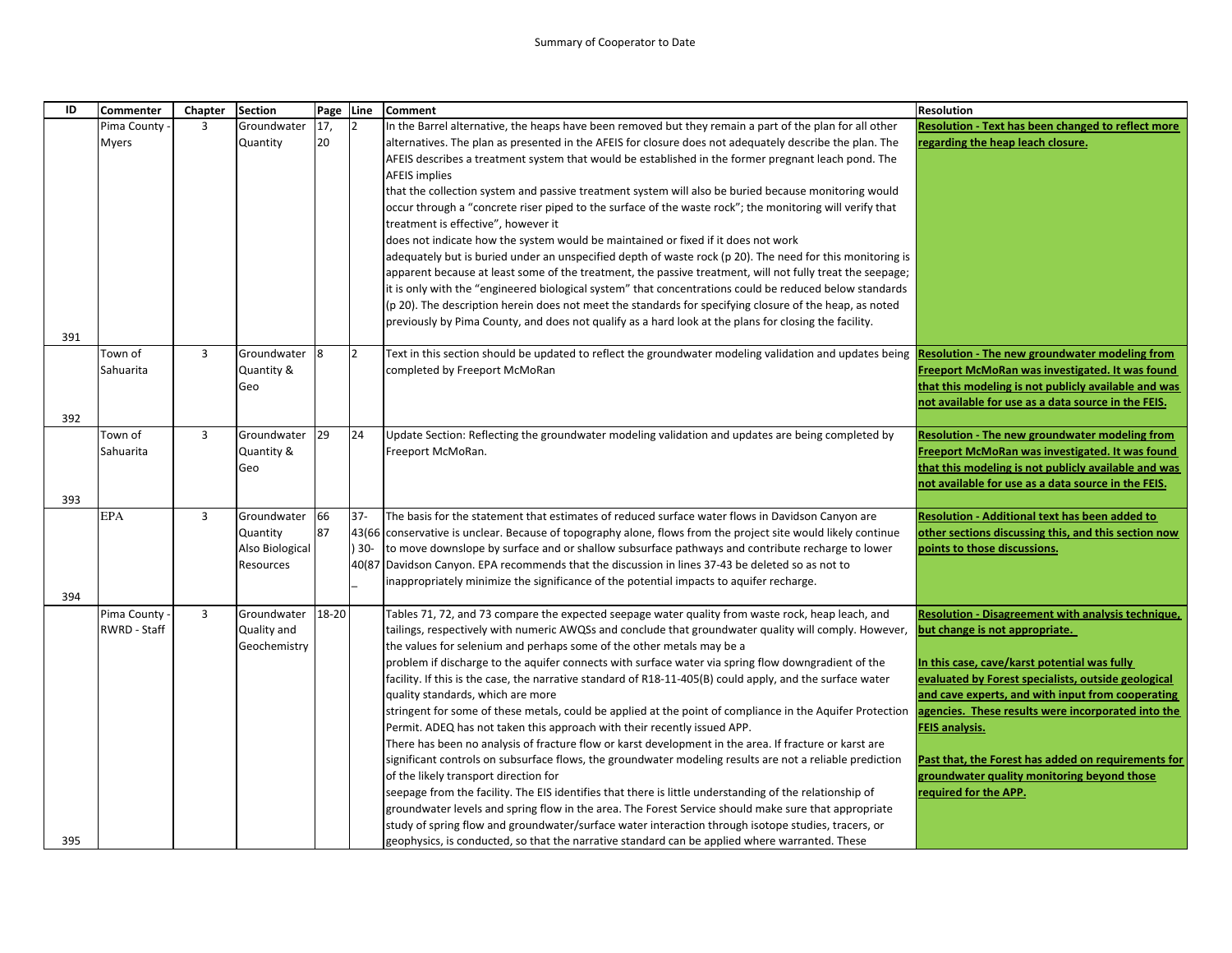| ID  | Commenter                   | Chapter        | <b>Section</b>          | Page Line      |       | <b>Comment</b>                                                                                                                                                | <b>Resolution</b>                                                                    |
|-----|-----------------------------|----------------|-------------------------|----------------|-------|---------------------------------------------------------------------------------------------------------------------------------------------------------------|--------------------------------------------------------------------------------------|
|     | Pima County                 | $\overline{3}$ | Groundwater             | 22,            |       | Flow across the model boundaries differs substantially between the M&A and Tetra                                                                              | <b>Resolution - Statement of opinion or fact. No</b>                                 |
|     | <b>Myers</b>                |                | Quantity                | 25             |       | Tech models. The basic difference is that flow across the boundaries for the M&A model is on the order                                                        | actionable comment. No changes needed.                                               |
|     |                             |                |                         |                |       | of a few thousand af/y and for the Tetra Tech model is around 25,000 af/y, inflow and outflow. It is                                                          |                                                                                      |
|     |                             |                |                         |                |       | obvious that the models have vastly different conceptualization, although neither model had an a priori<br>estimate of flux                                   |                                                                                      |
| 396 |                             |                |                         |                |       | across the boundary.                                                                                                                                          |                                                                                      |
|     | Pima County -               | 3              | Groundwater             | 8,             | Issue | Table 8 is incorrect. Best available demonstrated control technology has not been accepted for all                                                            | Resolution - Have clarified that APP would need to                                   |
|     | Julia Fonseca               |                | Quantity                | Table 3C.2.    |       | alternatives through the aquifer protection permit process. The APP issued is not for the Barrel                                                              | be revised                                                                           |
|     |                             |                |                         | 8              |       | Alternative, it is only for the mine plan of operations. This fact was disclosed by Rosemont letter dated                                                     |                                                                                      |
|     |                             |                |                         |                |       | February 20, 2012 to                                                                                                                                          |                                                                                      |
|     |                             |                |                         |                |       | the Forest Service. The Letter notes that "once the Forest Service makes a decision on an alternative,                                                        |                                                                                      |
| 397 |                             |                |                         |                |       | Rosemont will make an application for an amendment to the permit"                                                                                             |                                                                                      |
|     | Pima County                 | 3              | Groundwater             | 8,             | Last  | Impacts to the Sierrita plume should have been analyzed with respect to proposed Rosemont mitigation                                                          | <b>Resolution - Disagreement with analysis technique,</b>                            |
|     | Julia Fonseca               |                | Quantity                | Table Row<br>Ջ |       | measures. It does not make sense to analyze the alternatives, since they are the same with respect to<br>west-side water alternatives.                        | but change is not appropriate.                                                       |
|     |                             |                |                         |                |       | The west-side recharge of CAP should be analyzed for its effects on the plume and                                                                             | In this case, CAP recharge is voluntary and is not                                   |
|     |                             |                |                         |                |       | disclosed in the EIS.                                                                                                                                         | guaranteed to occur. The FEIS analyzes impacts as                                    |
|     |                             |                |                         |                |       |                                                                                                                                                               | if the recharge did not occur. This is a more                                        |
|     |                             |                |                         |                |       |                                                                                                                                                               | conservative approach than assuming there would                                      |
|     |                             |                |                         |                |       |                                                                                                                                                               | be no impact to the sulfate plume because CAP                                        |
|     |                             |                |                         |                |       |                                                                                                                                                               | recharge would occur, when it may not.                                               |
| 398 |                             |                |                         |                |       |                                                                                                                                                               |                                                                                      |
|     | Pima County<br><b>Myers</b> | $\overline{3}$ | Groundwater<br>Quantity | Grou<br>ndwa   |       | Pima County has submitted numerous comments regarding the groundwater model<br>throughout the development of the EIS. The base model used in the AFEIS is the | Resolution - Disagreement with analysis technique,<br>but change is not appropriate. |
|     |                             |                |                         | ter            |       | same as used in the DEIS and the model predictions presented in the AFEIS are                                                                                 |                                                                                      |
|     |                             |                |                         | Mode           |       | the same, therefore those comments have not been applied to changed or improve                                                                                | In this case, as should be clear from the description                                |
|     |                             |                |                         | ling           |       | the model. With some exception, the AFEIS does not reply or respond to the                                                                                    | in the FEIS, the references, and the record, a large                                 |
|     |                             |                |                         |                |       | comments. The following sections repeat those comments with some additional                                                                                   | amount of work was conducted after receipt of DEIS                                   |
|     |                             |                |                         |                |       | discussion where appropriate.                                                                                                                                 | public comments in order for the Forest to assess                                    |
|     |                             |                |                         |                |       |                                                                                                                                                               | the models. This included two water panels in                                        |
|     |                             |                |                         |                |       |                                                                                                                                                               | which cooperating agencies were involved in the                                      |
|     |                             |                |                         |                |       |                                                                                                                                                               | discussion, in addition to specific questions                                        |
|     |                             |                |                         |                |       |                                                                                                                                                               | contracted to outside hydrologic modeling experts.                                   |
|     |                             |                |                         |                |       |                                                                                                                                                               | The fact that the same models were used does not                                     |
|     |                             |                |                         |                |       |                                                                                                                                                               | mean the comments were not heard and acted                                           |
|     |                             |                |                         |                |       |                                                                                                                                                               | upon. Rather, it means that the Forest conducted                                     |
|     |                             |                |                         |                |       |                                                                                                                                                               | additional work into the acceptability of the                                        |
|     |                             |                |                         |                |       |                                                                                                                                                               | models, disclosed that work and its conclusions, and                                 |
|     |                             |                |                         |                |       |                                                                                                                                                               | determined that the models are reasonable and                                        |
|     |                             |                |                         |                |       |                                                                                                                                                               | appropriate.                                                                         |
|     |                             |                |                         |                |       |                                                                                                                                                               | It should also be pointed out that uncertainty is one                                |
|     |                             |                |                         |                |       |                                                                                                                                                               | reason three different models were used in the                                       |
|     |                             |                |                         |                |       |                                                                                                                                                               | analysis, including Myers own model.                                                 |
|     |                             |                |                         |                |       |                                                                                                                                                               |                                                                                      |
| 399 |                             |                |                         |                |       |                                                                                                                                                               |                                                                                      |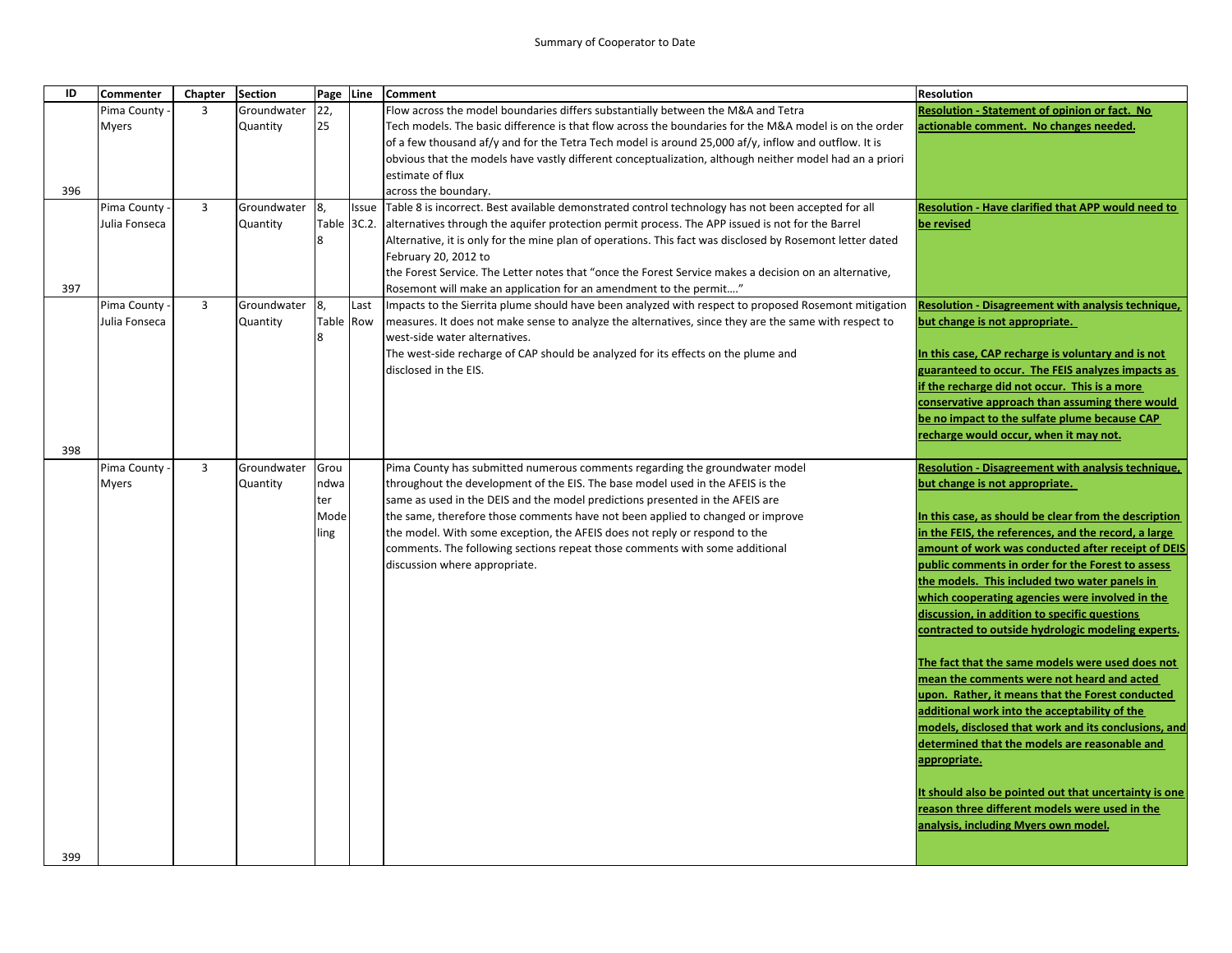| ID  | <b>Commenter</b> | Chapter        | <b>Section</b> | Page Line | <b>Comment</b>                                                                                          | <b>Resolution</b>                                     |
|-----|------------------|----------------|----------------|-----------|---------------------------------------------------------------------------------------------------------|-------------------------------------------------------|
|     | Pima County      | $\overline{3}$ | Groundwater    | Grou      | One major assumption questioned by Pima County was the location of the western                          | Resolution - Disagreement with analysis technique,    |
|     | <b>Myers</b>     |                | Quantity       | ndwa      | boundary of the model. Because of the intrusive rock massif forming the ridge of                        | but change is not appropriate.                        |
|     |                  |                |                | ter       | the mountain west of the proposed pit, simulating a boundary that will allow flow to                    |                                                       |
|     |                  |                |                | Mode      | cross the ridgeline is inappropriate. The sensitivity analysis discussed in the AFEIS                   | The effect of the model boundaries on the model       |
|     |                  |                |                | ling      | (p 26) tests only the conductance of the boundary, not its location. The results of                     | predictions was fully evaluated by the Forest         |
|     |                  |                |                |           | the AFEIS sensitivity analysis are not responsive to Pima County's comments.                            | between DEIS and FEIS, as is described in the FEIS,   |
|     |                  |                |                |           |                                                                                                         | the references, and the record. The Forest is fully   |
|     |                  |                |                |           |                                                                                                         | aware of the influence of the boundary and            |
|     |                  |                |                |           |                                                                                                         | determined that the results of the model were         |
|     |                  |                |                |           |                                                                                                         | acceptable for use, with a full understanding of      |
|     |                  |                |                |           |                                                                                                         | their limitations.                                    |
|     |                  |                |                |           |                                                                                                         | In addition, three different models were used to      |
| 400 |                  |                |                |           |                                                                                                         | inform the analysis, including Myers own.             |
|     | Pima County      | $\overline{3}$ | Groundwater    | Grou      | Pima County questions the location of boundaries as used in both the Tetra Tech                         | Resolution - Disagreement with analysis technique,    |
|     | <b>Myers</b>     |                | Quantity       | ndwa      | and Montgomery and Associates model, suggesting the agencies consider whether                           | but change is not appropriate.                        |
|     |                  |                |                | ter       | the flow across them is reasonable. The sensitivity analyses discussed in the                           |                                                       |
|     |                  |                |                | Mode      | AFEIS are not responsive to the County's comments regarding whether the                                 | The effect of the model boundaries on the model       |
|     |                  |                |                | ling      | boundaries are conceptualized properly. The agencies should make an                                     | predictions was fully evaluated by the Forest         |
|     |                  |                |                |           | independent estimate of flow across the boundaries and compare that to the                              | between DEIS and FEIS, as is described in the FEIS,   |
|     |                  |                |                |           | simulated rate.                                                                                         | the references, and the record. The Forest is fully   |
|     |                  |                |                |           |                                                                                                         | aware of the influence of the boundary and            |
|     |                  |                |                |           |                                                                                                         | determined that the results of the model were         |
|     |                  |                |                |           |                                                                                                         | acceptable for use, with a full understanding of      |
|     |                  |                |                |           |                                                                                                         | their limitations.                                    |
|     |                  |                |                |           |                                                                                                         | In addition, three different models were used to      |
| 401 |                  |                |                |           |                                                                                                         | inform the analysis, including Myers own.             |
|     | Pima County      | $\overline{3}$ | Groundwater    | Grou      | The Tetra Tech model includes a horizontal flow barrier (HFB) simulating the quartz-porphyry dike       | Resolution - Disagreement with analysis technique,    |
|     | <b>Myers</b>     |                | Quantity       | ndwa      | damming off the groundwater flow from the upper reaches of Davidson Canyon to the lower parts.          | but change is not appropriate.                        |
|     |                  |                |                | ter       | Neither M&A nor Myers included this feature and it is not supported by the data. Comparisons of         |                                                       |
|     |                  |                |                | Mode      | drawdown figures show that it                                                                           | The effect the HFB was investigated through the       |
|     |                  |                |                | ling      | limits the extent that drawdown reaches down Davidson Canyon Without specific data showing the          | peer review process. The fact that one model uses     |
|     |                  |                |                |           | hydraulic effect of this feature, Tetra Tech has not justified its use; at present, the model is a good | a different assumption is not a bad thing--it is a    |
|     |                  |                |                |           | interpretative model of what would occur if there were an impervious and horizontally and vertically    | good thing because it provides a range of possible    |
|     |                  |                |                |           | continuous dike at that location. Specific data could include cores of the dike, geophysical tests, or  | outcomes to assess. In this case, three models were   |
|     |                  |                |                |           | aquifer tests with monitoring wells up- and downgradient of the dike. The AFEIS does present discussion | used, all with different assumptions, and the results |
|     |                  |                |                |           | on some sensitivity analysis that indicates the                                                         | of all were used ot inform the analysis.              |
|     |                  |                |                |           | dike does affect the long-term response of the system to dewatering. The FS should require Rosemont to  |                                                       |
|     |                  |                |                |           | conduct hydrologic tests in and around the dike to improve its modeling.                                |                                                       |
| 402 |                  |                |                |           |                                                                                                         |                                                       |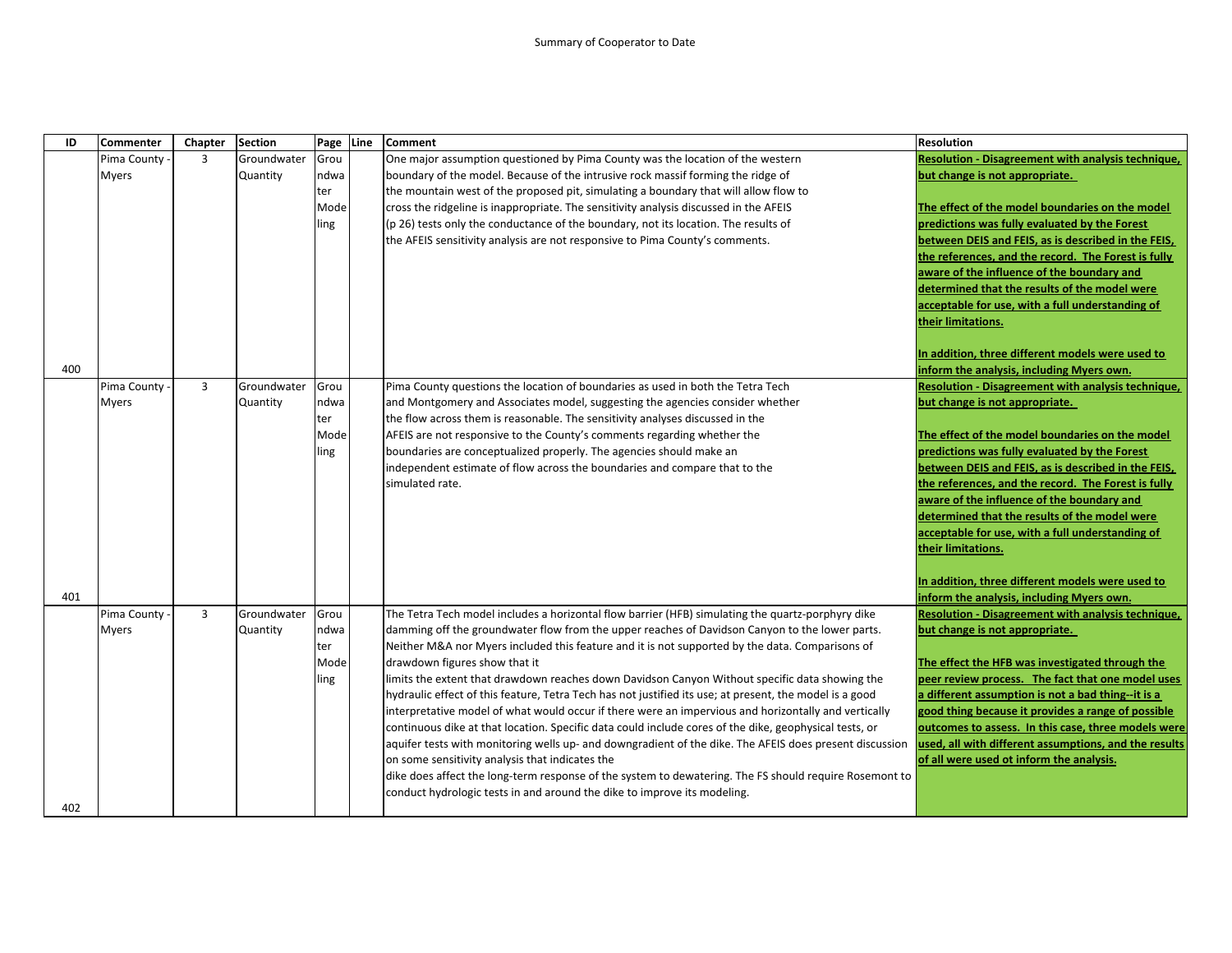## Summary of Cooperator to Date

| ID  | <b>Commenter</b> | Chapter        | <b>Section</b> | Page Line | <b>Comment</b>                                                                                             | <b>Resolution</b>                                         |
|-----|------------------|----------------|----------------|-----------|------------------------------------------------------------------------------------------------------------|-----------------------------------------------------------|
|     | Pima County      | 3              | Groundwater    | Grou      | Tetra Tech's model allows much more roundwater inflow through its boundaries                               | Resolution - Disagreement with analysis technique,        |
|     | <b>Myers</b>     |                | Quantity       | ndwa      | than did M&A, although each model had boundaries in the same locations Tetra Tech did not                  | but change is not appropriate.                            |
|     |                  |                |                | ter       | appropriately constrain its calibration with flow data which allows this additional groundwater inflow.    |                                                           |
|     |                  |                |                | Mode      | The simulation of this excess groundwater inflow is not supported by any data or geologic mapping. The     | The effect of the model boundaries on the model           |
|     |                  |                |                | ling      | inflow should be constrained by an estimate of recharge that would have occurred between the model         | predictions was fully evaluated by the Forest             |
|     |                  |                |                |           | domain boundary and the basin boundary. The excess groundwater inflow in the Tetra Tech model may          | between DEIS and FEIS, as is described in the FEIS,       |
|     |                  |                |                |           | limit the expansion of drawdown into the Cienega Basin. Boundary conditions should be supported by         | the references, and the record. The Forest is fully       |
|     |                  |                |                |           | the conceptual model of the system with the flow across the boundary estimated independent of the          | aware of the influence of the boundary and                |
|     |                  |                |                |           | numerical model.                                                                                           | determined that the results of the model were             |
|     |                  |                |                |           | The AFEIS fails to do this.                                                                                | acceptable for use, with a full understanding of          |
|     |                  |                |                |           |                                                                                                            | their limitations.                                        |
|     |                  |                |                |           |                                                                                                            |                                                           |
|     |                  |                |                |           |                                                                                                            | In addition, three different models were used to          |
| 403 |                  |                |                |           |                                                                                                            | inform the analysis, including Myers own.                 |
|     | Pima County      | $\overline{3}$ | Groundwater    | Grou      | Tetra Tech has much more steady state recharge near and above the pit than does M&A. They simulated        | Resolution - Disagreement with analysis technique,        |
|     | <b>Myers</b>     |                | Quantity       | ndwa      | in excess of 0.53 in/y all along the crest; they essentially forced water into non-receptive bedrock. M&A  | but change is not appropriate.                            |
|     |                  |                |                | ter       | had simulated similar rates over the Backbone fault but near-zero rates over the granodiorite (pCb)        |                                                           |
|     |                  |                |                | Mode      | outcrops along the crest of the Santa Rita Mountains. Myers' rates were high near the fault zone but       | The three different models all use three different        |
|     |                  |                |                | ling      | very low south along the ridge near the granodiorite outcrops. The simulation of recharge near and         | methods of estimating recharge. This is a good            |
|     |                  |                |                |           | through the mine facilities is a large difference between Tetra Tech's and M&A's model. Tetra Tech has     | thing, as it provides a range of possibilities to         |
|     |                  |                |                |           | reasoned there would be about 75 af/y more recharge after than before mining; M&A has reasoned that        | assess. The results of all three models were used to      |
|     |                  |                |                |           | recharge will decrease by a similar amount. The extra recharge as simulated by Tetra Tech provides         | inform the analysis.                                      |
|     |                  |                |                |           | more water nearer to the proposed pit. This extra water entering the pit area from the west would limit    |                                                           |
|     |                  |                |                |           | help to fill the groundwater deficit created by dewatering and pit development. It may limit the extent    |                                                           |
|     |                  |                |                |           | that drawdown moves downgradient into Davidson Canyon. Both estimates are inaccurate, but Tetra            |                                                           |
|     |                  |                |                |           | Tech's estimate provides additional water that helps to satisfy the pit lake deficit which decreases the   |                                                           |
|     |                  |                |                |           | predicted impacts due to pit lake development downstream in Davidson Canyon.                               |                                                           |
| 404 |                  |                |                |           | The AFEIS should present a sensitivity analysis of the recharge rates near the pit to show how sensitive   |                                                           |
|     | Pima County      | 3              | Groundwater    | Grou      | The Tetra Tech and M&A models used the same rectangular domain with headcontrolled flux boundaries         | <b>Resolution - Disagreement with analysis technique,</b> |
|     | <b>Myers</b>     |                | Quantity       | ndwa      | on most sides. Most modeling guidance suggests that the boundaries of a model should be at a point         | but change is not appropriate.                            |
|     |                  |                |                | ter       | where conditions are known; usually this means the boundaries coincide with a topographic divide or        |                                                           |
|     |                  |                |                | Mode      | significant change in formation. The ideal is for the boundaries to be a flow line, except for specified   | The effect of the model boundaries on the model           |
|     |                  |                |                | ling      | inflow and outflow reaches at locations where the flow is constrained. Myers had modeled the region        | predictions was fully evaluated by the Forest             |
|     |                  |                |                |           | between the topographic divides, and this would have been preferable for both Tetra Tech and M&A           | between DEIS and FEIS, as is described in the FEIS,       |
|     |                  |                |                |           | because it is preferable to simulate boundaries at locations where conditions are known. As in the         | the references, and the record. The Forest is fully       |
|     |                  |                |                |           | comment above, boundary conditions should be supported by the conceptual model of the system with          | aware of the influence of the boundary and                |
|     |                  |                |                |           | the flow across the boundary estimated independent of the numerical model. The AFEIS fails to do this.     | determined that the results of the model were             |
|     |                  |                |                |           | Alternatively, some modelers will set arbitrary boundaries at a distance from the area of interest with an | acceptable for use, with a full understanding of          |
|     |                  |                |                |           | expectation that the stresses will not change the flux across the boundary. The AFEIS does not provide     | their limitations.                                        |
|     |                  |                |                |           | any indication of whether these                                                                            | In addition, three different models were used to          |
|     |                  |                |                |           | arbitrary boundaries are affected by the drawdown.                                                         |                                                           |
| 405 |                  |                |                |           |                                                                                                            | inform the analysis, including Myers own.                 |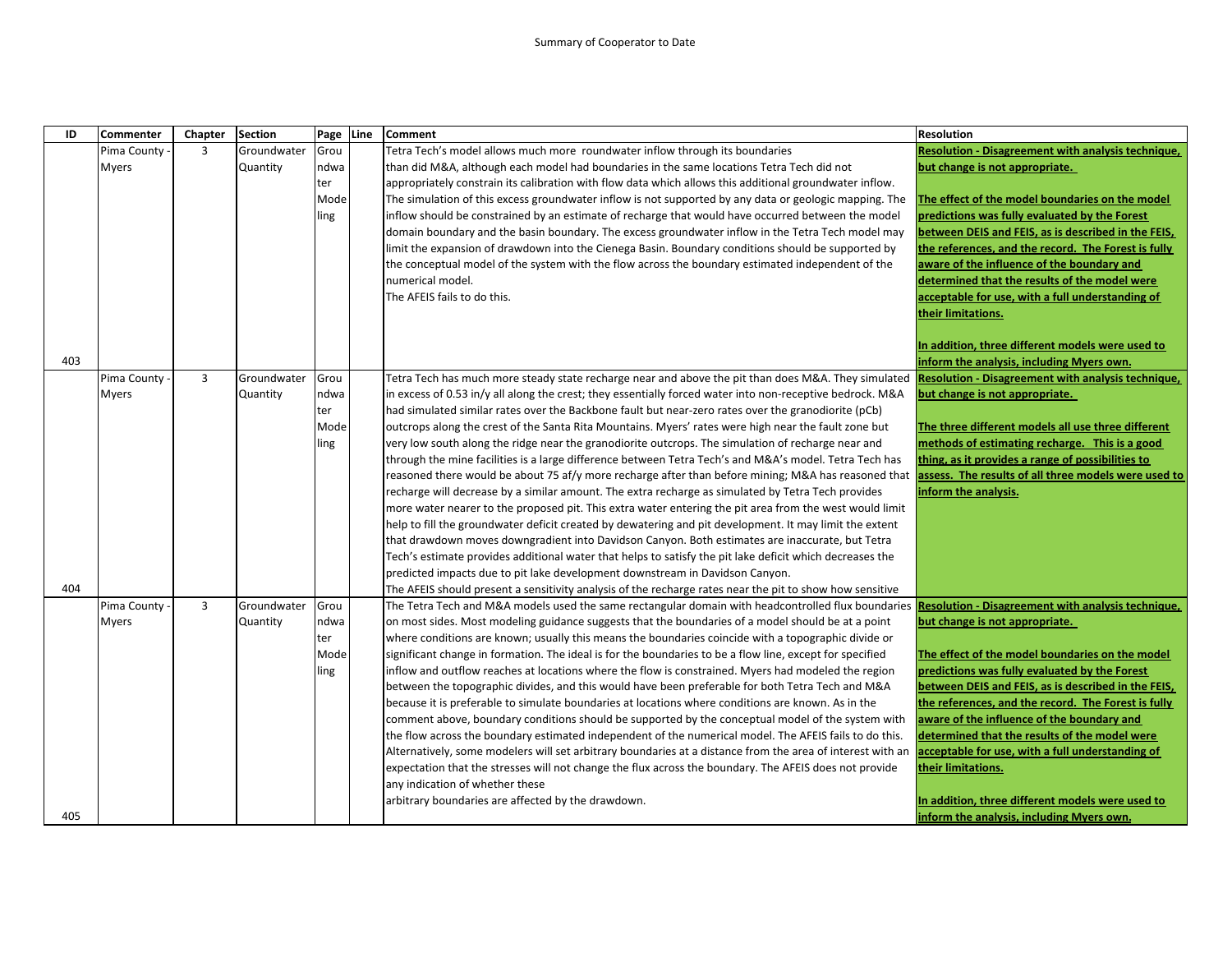| ID  | <b>Commenter</b> | Chapter        | <b>Section</b> | Page | Line  | <b>Comment</b>                                                                                              | <b>Resolution</b>                                         |
|-----|------------------|----------------|----------------|------|-------|-------------------------------------------------------------------------------------------------------------|-----------------------------------------------------------|
|     | Pima County      | 3              | Groundwater    | Grou | 19-30 | Drawdown in both the Tetra Tech and M&A models extends west of the Santa Rita ridge crest. Both the         | <b>Resolution - Disagreement with analysis technique,</b> |
|     | <b>Myers</b>     |                | Quantity       | ndwa |       | Tetra Tech and M&A models had conceptualized a connection with the west side, even though the               | but change is not appropriate.                            |
|     |                  |                |                | ter  |       | granodiorite has low conductivity and the deeply dipping Paleozoic rock in which the pit is constructed     |                                                           |
|     |                  |                |                | Mode |       | may not be                                                                                                  | The effect of the model boundaries on the model           |
|     |                  |                |                | ling |       | connected in a significant way to the formations on the west. Myers' model did not simulate this            | predictions was fully evaluated by the Forest             |
|     |                  |                |                | 12   |       | connection because it had set a boundary at the ridgeline based on the geology and topography.              | between DEIS and FEIS, as is described in the FEIS,       |
|     |                  |                |                |      |       | Allowing this connection allows the dewatering and pit lake development to draw water from areas west       | the references, and the record. The Forest is fully       |
|     |                  |                |                |      |       | of the ridge that may not in reality be connected to the pit. This extra water provided to the pit          | aware of the influence of the boundary and                |
|     |                  |                |                |      |       | introduces a bias in both models and limits the distance the drawdown extends down Davidson Canyon.         | determined that the results of the model were             |
|     |                  |                |                |      |       | The AFEIS discusses this boundary at the referenced lines and acknowledged there would be an effect         | acceptable for use, with a full understanding of          |
|     |                  |                |                |      |       | but suggested it was far into the future and that the amount is a decrease in flow from the model           | their limitations.                                        |
|     |                  |                |                |      |       | domain. This is not responsive to the comment because it does not consider how much recharge,               |                                                           |
|     |                  |                |                |      |       | modeled to occur west of the ridge, flows across the ridge into the pit; if the granodiorite is essentially | In addition, three different models were used to          |
|     |                  |                |                |      |       | impermeable, this flow would not                                                                            | inform the analysis, including Myers own.                 |
|     |                  |                |                |      |       | occur at all and the test presented in the AFEIS is not responsive to the concerns. If the models had not   |                                                           |
| 406 |                  |                |                |      |       | included this connection between the west and east sides of the ridge, the drawdown in Davidson             |                                                           |
|     | Pima County      | $\overline{3}$ | Groundwater    | Grou |       | Myers' model simulated drawdown further into the Cienega basin than did either of                           | Resolution - Disagreement with analysis technique,        |
|     | Myers            |                | Quantity       | ndwa |       | the other models because he simulated more connection between the bedrock and                               | but change is not appropriate.                            |
|     |                  |                |                | ter  |       | basin fill in that basin; he also constrained the flows through that basin based on                         |                                                           |
|     |                  |                |                | Mode |       | the flows through the Narrows - Tetra Tech did not. Because there are no                                    | Again, the fact that models differ in their               |
|     |                  |                |                | ling |       | hydraulic data showing no connection – the pump tests were much too short –                                 | assumptions is not a flaw, it is a good thing for the     |
|     |                  |                |                | 12   |       | impacts into Cienega basin could occur. This could be a substantial error in the                            | analysis. All three models were used to inform the        |
|     |                  |                |                |      |       | primary modeling utilized in the AFEIS and could lead to insufficient monitoring and                        | range of impacts that could occur.                        |
|     |                  |                |                |      |       | mitigation plans.                                                                                           |                                                           |
|     |                  |                |                |      |       | The FS should require more extensive data gathering to test the hypothesis of a                             |                                                           |
|     |                  |                |                |      |       | connection with the Cienega Basin. This could include drilling new wells and                                |                                                           |
|     |                  |                |                |      |       | completing new, long-term pump tests.                                                                       |                                                           |
|     |                  |                |                |      |       | The FS should also require sensitivity analyses of the modeling to assess the                               |                                                           |
| 407 |                  |                |                |      |       | potential for a connection between basins.                                                                  |                                                           |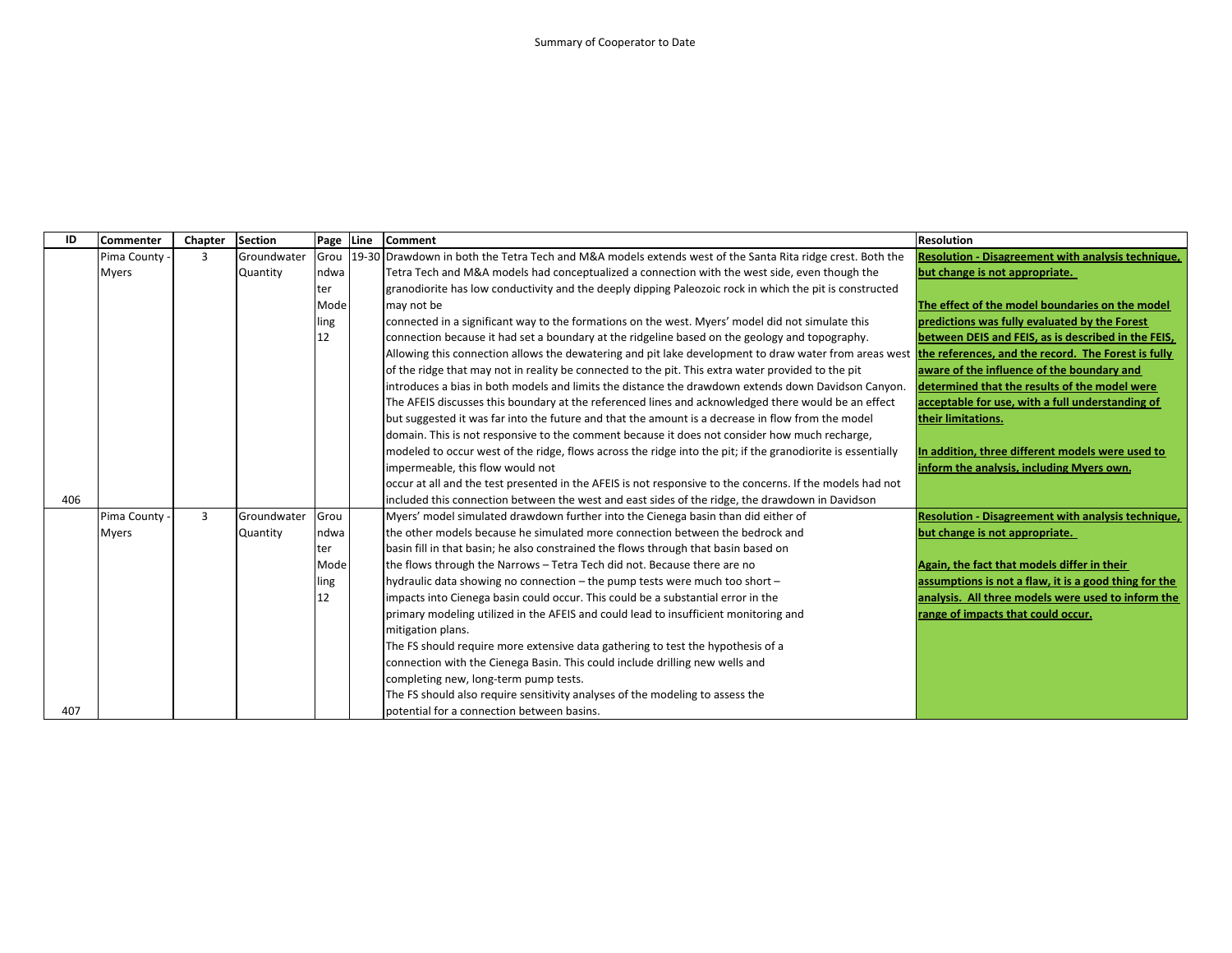| ID  | <b>Commenter</b> | Chapter        | <b>Section</b> | Page Line | <b>Comment</b>                                                                                             | <b>Resolution</b>                                         |
|-----|------------------|----------------|----------------|-----------|------------------------------------------------------------------------------------------------------------|-----------------------------------------------------------|
|     | Pima County      | $\overline{3}$ | Groundwater    | Grou      | The DEIS does not consider different groundwater contours maps for different well                          | Resolution - Disagreement with analysis technique,        |
|     | <b>Myers</b>     |                | Quantity       | ndwa      | depths. Such a map would show vertical gradients, which provides information on                            | but change is not appropriate.                            |
|     |                  |                |                | ter       | recharge and discharge areas. Such analysis is critical for writing a conceptual                           |                                                           |
|     |                  |                |                | Mode      | model of an area. The AFEIS did not respond or include such a map or analysis.                             | Comments similar to these were raised with the            |
|     |                  |                |                | ling      | The AFEIS should also include a map showing areas where groundwater may be                                 | DEIS and were evaluated by the Forest. In                 |
|     |                  |                |                | 12        | perched. Perhaps this could be included with the Seeps, Springs, and Riparian                              | particular, alternative water level maps were             |
|     |                  |                |                |           | section.                                                                                                   | produced and provided by Pima County and Arizona          |
|     |                  |                |                |           |                                                                                                            | State Parks, with a different interpretation of water     |
|     |                  |                |                |           |                                                                                                            | levels. The Forest found that the while different         |
|     |                  |                |                |           |                                                                                                            | interpretations could always be found, the water          |
|     |                  |                |                |           |                                                                                                            | level maps prepared by Montgomery were                    |
|     |                  |                |                |           |                                                                                                            | reasonable and were informed by all available data.       |
|     |                  |                |                |           |                                                                                                            |                                                           |
|     |                  |                |                |           |                                                                                                            | Additional information on shallow groundwater             |
|     |                  |                |                |           |                                                                                                            | areas, suggested by Pima County in comments on            |
|     |                  |                |                |           |                                                                                                            | the FEIS, was reviewed and was not found useful for       |
|     |                  |                |                |           |                                                                                                            | incorporation into the riparian analysis.                 |
|     |                  |                |                |           |                                                                                                            |                                                           |
| 408 |                  |                |                |           |                                                                                                            |                                                           |
|     | Pima County      | $\overline{3}$ | Groundwater    | Grou      | The ADEIS should provide estimates of the amount of groundwater in bedrock v.                              | <b>Resolution - Disagreement with analysis technique,</b> |
|     | <b>Myers</b>     |                | Quantity       | ndwa      | the amount in fill and alluvium. This would provide some context to the amount of                          | but change is not appropriate.                            |
|     |                  |                |                | ter       | water to be removed by dewatering                                                                          |                                                           |
|     |                  |                |                | Mode      | The DEIS should also discuss how dewatering affects each of these aquifers, both                           | Comments similar to these were raised with the            |
|     |                  |                |                | ling      | qualitatively and quantitatively.                                                                          | DEIS and were evaluated by the Forest. No                 |
|     |                  |                |                | 12        |                                                                                                            | reasonable method of estimating the amount of             |
|     |                  |                |                |           |                                                                                                            | groundwater in different geologic units was found,        |
|     |                  |                |                |           |                                                                                                            | nor did the Forest determine that this information        |
|     |                  |                |                |           |                                                                                                            | would inform the analysis to any great extent.            |
| 409 |                  |                |                |           |                                                                                                            |                                                           |
|     | Pima County -    | $\overline{3}$ | Groundwater    | <b>NA</b> | Analysis of potential to contaminate aquifer does not appear to take into effect that soils underlying the | Resolution - Disagreement with analysis technique,        |
|     | Julia Fonseca    |                | Quantity       |           | waste/tailings landform will be removed as part of the effort to obtain sufficient "growth media", which   | but change is not appropriate.                            |
|     |                  |                |                |           | has the effect of removing the potential for soil adsorption and other geochemical processes that would    |                                                           |
|     |                  |                |                |           | otherwise attenuate contaminants prior to entering fractured bedrock.                                      | The analysis of aquifer contamination is not              |
|     |                  |                |                |           |                                                                                                            | affected by the presence or absence of soils.             |
|     |                  |                |                |           |                                                                                                            | Seepage is known to occur from the tailings and the       |
|     |                  |                |                |           |                                                                                                            | assumption is that it will reach the regional aquifer.    |
|     |                  |                |                |           |                                                                                                            | The quality of that seepage is assessed compared to       |
|     |                  |                |                |           |                                                                                                            | aquifer water quality standards. The                      |
|     |                  |                |                |           |                                                                                                            | presence/absence of soil is not involved in the           |
| 410 |                  |                |                |           |                                                                                                            | analysis.                                                 |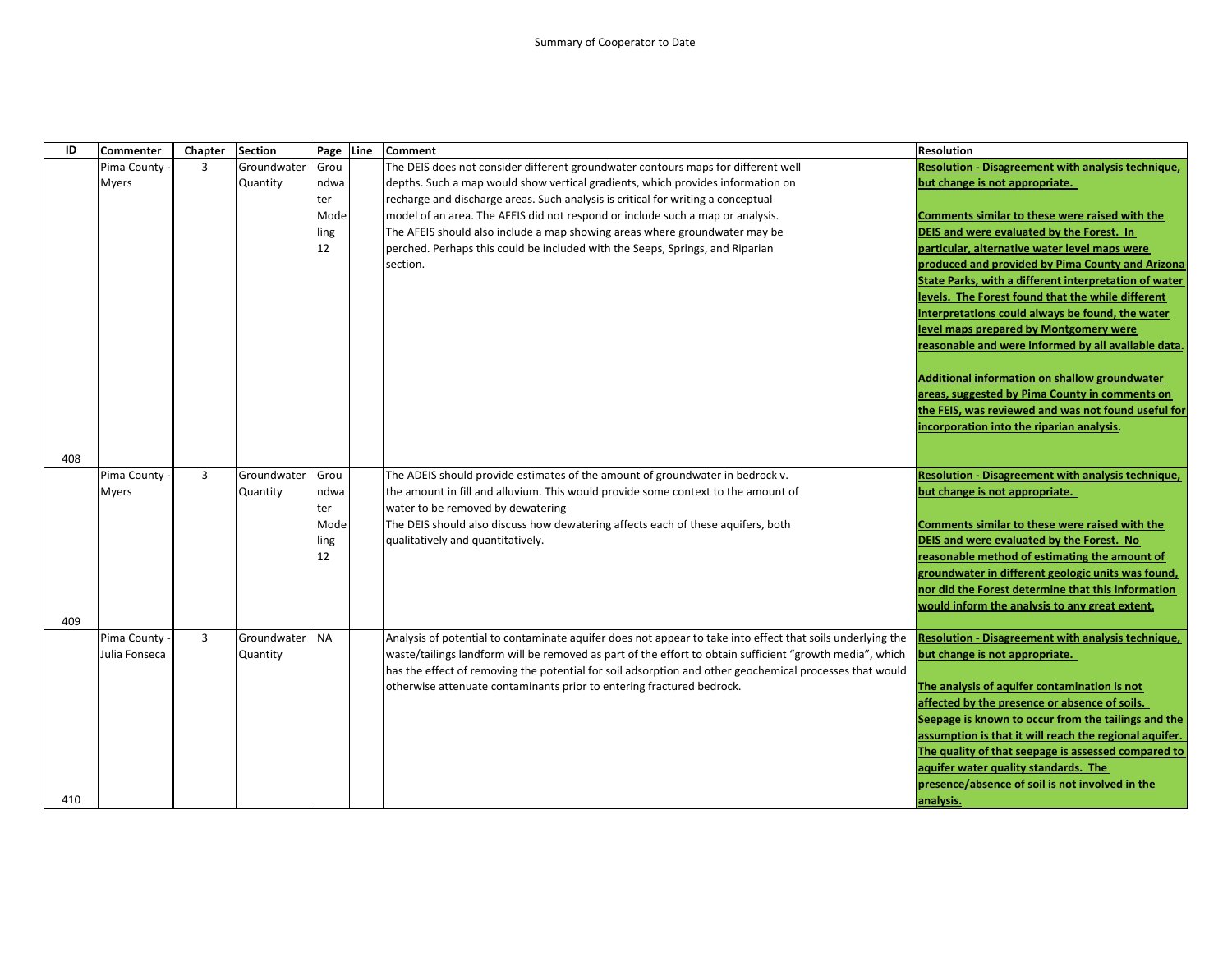| ID  | Commenter     | Chapter        | <b>Section</b> | Page           | Line           | Comment                                                                                                        | <b>Resolution</b>                                                                                        |
|-----|---------------|----------------|----------------|----------------|----------------|----------------------------------------------------------------------------------------------------------------|----------------------------------------------------------------------------------------------------------|
|     | Pima County   | $\overline{3}$ | Groundwater    | <b>NA</b>      |                | This chapter assumes the hydraulic sink will be effective even in the early years. But the groundwater         | <b>Resolution - Comment is not factually correct. The</b>                                                |
|     | Julia Fonseca |                | Quantity       |                |                | models that are the basis for the Forest's EIS indicates that the hydraulic sink effect would be limited in    | analysis of what would happen in the time frame                                                          |
|     |               |                |                |                |                | the early years of operation. Montgomery and Associates (2009) mapping shows the water table is                | before the hydraulic sink develops is analyzed in                                                        |
|     |               |                |                |                |                | within 30                                                                                                      | GW Quality, page 24, Lines 28-42.                                                                        |
|     |               |                |                |                |                | feet of the current land surface underlying part of the mine facilities including waste and tailings. The      |                                                                                                          |
|     |               |                |                |                |                | ground above the shallow water table will be made more vulnerable to contamination because of the              |                                                                                                          |
|     |               |                |                |                |                | removal of soil and vegetation. Please address the potential for contamination in areas outside the            |                                                                                                          |
|     |               |                |                |                |                | hydraulic sink in the first ten years for each alternative, within particular emphasis on the contamination    |                                                                                                          |
|     |               |                |                |                |                | of areas where the depth to water is less than 50 feet                                                         |                                                                                                          |
| 411 | <b>TON</b>    | $\overline{3}$ | Irreversible   | 11             | 22             | "the area" should be changed to "the traditional cultural place known as Ce:wi Duag to the Tohono              | <b>Resolution - Change has been made</b>                                                                 |
|     |               |                | and            |                |                | O'odham and dzil enzho to the Apache.                                                                          |                                                                                                          |
| 412 |               |                | Irretrievable  |                |                |                                                                                                                |                                                                                                          |
|     | Pima County   | $\overline{3}$ | Irreversible   | 11             | 22             | the area" needs to be replaced and disclosed as "the traditional cultural place known as Ce:wi Duag to"        | <b>Resolution - Change has been made</b>                                                                 |
|     | Linda Mayro   |                | and            |                |                | the Tohono O'odham and dzil enzho to the Western Apache                                                        |                                                                                                          |
|     |               |                | Irretrievable  |                |                |                                                                                                                |                                                                                                          |
|     |               |                | Commitment     |                |                |                                                                                                                |                                                                                                          |
| 413 |               |                | of Resources   |                |                |                                                                                                                |                                                                                                          |
|     | Pima County   | $\overline{3}$ | Issue 9,       | $\overline{2}$ |                | 4 15 What mitigation measures will be utilized to make sure that the opportunities lost (particularly miles of | <b>Resolution - No Change. The Forest Supervisor</b>                                                     |
|     | S. Anderson   |                | Impact on      |                |                | forest road and miles of trail) will be made up adequately elsewhere on forest land or on other lands?         | reviewed all mitigations that were brought forward                                                       |
|     |               |                | Rec.           |                |                |                                                                                                                | and selected those that were within his authority,<br>that would effectively mitigate for imapcts. There |
|     |               |                |                |                |                |                                                                                                                | are no identified mitigations within FS authority                                                        |
|     |               |                |                |                |                |                                                                                                                | that can mitigate for the loss of public access and                                                      |
|     |               |                |                |                |                |                                                                                                                | recreation opportunities caused by this project -                                                        |
|     |               |                |                |                |                |                                                                                                                | which is clearly disclosed in the Recreation and                                                         |
|     |               |                |                |                |                |                                                                                                                | <b>Wilderness section.</b>                                                                               |
| 414 |               |                |                |                |                |                                                                                                                |                                                                                                          |
|     | Pima County   | $\overline{3}$ | Issue 9,       | 6              |                | 16-19 Increased visitation to "nearby lands" also include Cienega Creek Natural Preserve, Colossal Cave        | Resolution - added to the text of the Recreation and                                                     |
|     | S. Anderson   |                | Impact on      |                |                | Mountain Park, the Bar V Ranch and the Arizona State Trust Land northeast of the CNF Nogales District          | <b>Wilderness section.</b>                                                                               |
|     |               |                | Rec.           |                |                | (which all include parts of the Arizona National Scenic Trail), McKenzie Ranch, and the Santa Rita             |                                                                                                          |
|     |               |                |                |                |                | Experimental Range. Also, Pima County's Southeast Regional Park offers motorized recreation                    |                                                                                                          |
| 415 |               |                |                |                |                | opportunities through its 400(+/-) acre Pima Motorsports Park property.                                        |                                                                                                          |
|     | Pima County   | $\overline{3}$ | Issue 9,       | 2-Jan 41,1,    |                | The mine will actually lead to permanent changes in recreational opportunities. The additional                 | Resolution - no change. The conclusion of mitigated                                                      |
|     | S. Anderson   |                | Impact on      |                | 12             | recreation opportunities Pima County will be making available pale in comparison to the opportunities          | mpacts says this: "However, the project area would                                                       |
|     |               |                | Rec.           |                |                | on forest land, which is large and expansive in the area of the mine, and farther away from human              | remain a large-scale industrial mining operation,                                                        |
|     |               |                |                |                |                | habitation than we can provide.                                                                                | and the views and user experiences would be                                                              |
|     |               |                |                |                |                |                                                                                                                | dominated by such in the immediate vicinity, or                                                          |
|     |               |                |                |                |                |                                                                                                                | within sight of the project area." This adequately                                                       |
| 416 |               |                |                |                |                |                                                                                                                | addresses the comment.                                                                                   |
|     | Pima County   | $\overline{3}$ | Land           | 5              | 3 <sub>6</sub> | The EIS states that 7 known mineral survey fractions would be impacted by the action alternatives and          | Resolution - No change. Figure 77 clearly depicts 7                                                      |
|     | Stofko        |                | Ownership      |                |                | that they would be incorporated into the operations facilities during the construction and operation           | mineral fractions.                                                                                       |
|     |               |                |                |                |                | phases. However, Figure 77 appears to                                                                          |                                                                                                          |
|     |               |                |                |                |                | show only 2 of the 7 fractions within the proposed operations facilities. Which is it? If the latter, why not  |                                                                                                          |
| 417 |               |                |                |                |                | convey just the 2 within the operations facilities to Rosemont?                                                |                                                                                                          |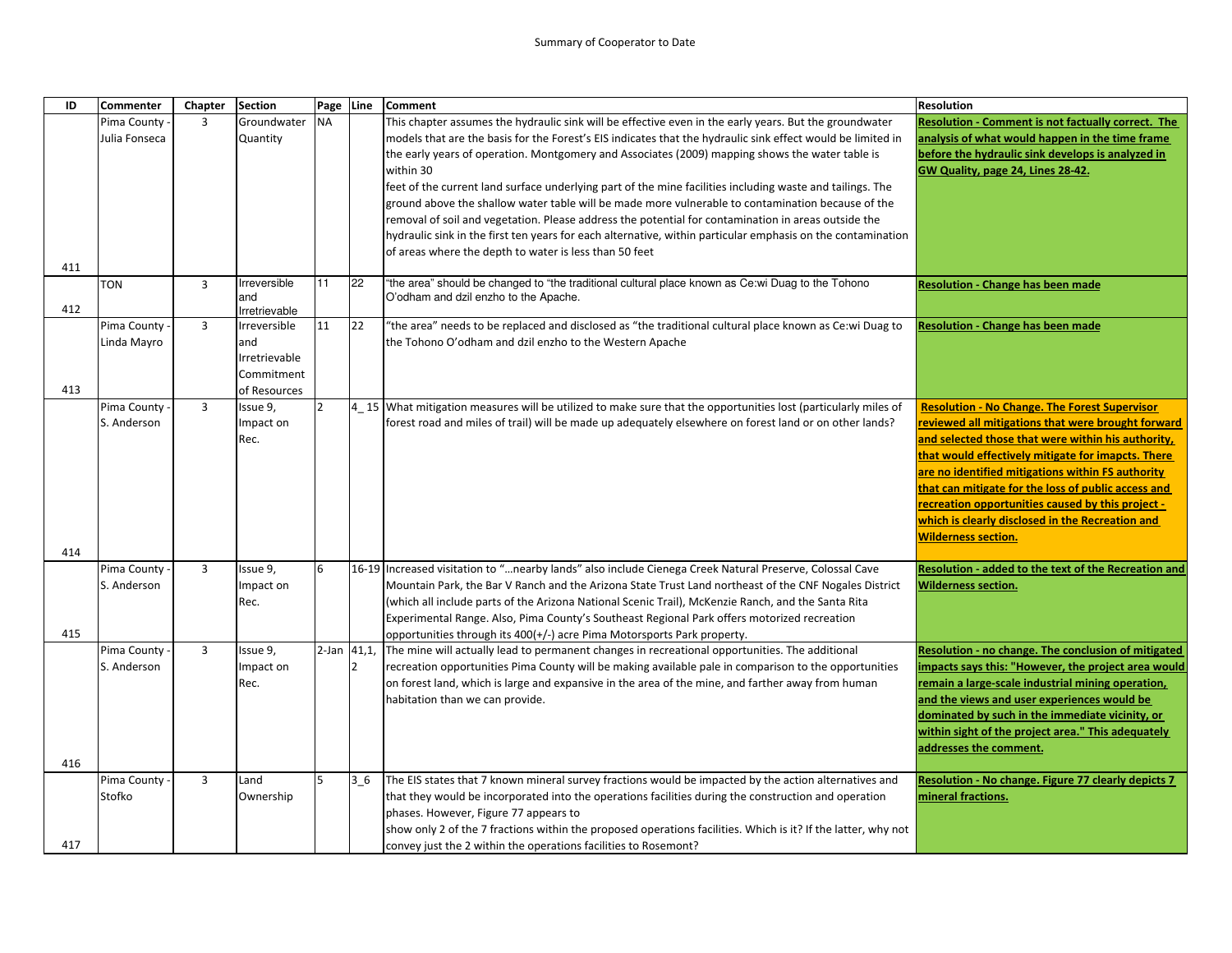| ID  | <b>Commenter</b> | Chapter        | <b>Section</b>      | Page Line |                | <b>Comment</b>                                                                                                                                     | <b>Resolution</b>                                          |
|-----|------------------|----------------|---------------------|-----------|----------------|----------------------------------------------------------------------------------------------------------------------------------------------------|------------------------------------------------------------|
|     | Pima County      | 3              | Land                |           | 3 <sub>6</sub> | No information is provided describing any known mineral values of the 7 known mineral survey                                                       | <b>Resolution - corrections and clarification has been</b> |
|     | Stofko           |                | Ownership           |           |                | fractions. If 2 or all 7 fractions are conveyed to Rosemont, would they become mineable by Rosemont or                                             | nade to the text in chapter 3.                             |
|     |                  |                |                     |           |                | its assignee? Or would they be conveyed subject to a restrictive covenant prohibiting mineral extraction                                           |                                                            |
| 418 |                  |                |                     |           |                | in perpetuity?                                                                                                                                     |                                                            |
|     | Pima County      | $\overline{3}$ | Land                | 6         |                | 16-28 States that Rosemont has agreed to purchase the currently known 7 mineral survey fractions, but that                                         | <b>Resolution - Mitigation measure RC-LO-01 states</b>     |
|     | Stofko           |                | Ownership           |           |                | the NFS lacks the authority to require this purchase. It goes on to say, "Should Rosemont Copper choose                                            | that this will occur prior to closure. A statement to      |
|     |                  |                |                     |           |                | not to purchase the mineral survey fractions, the NFS's ability to manage these fractions would be                                                 | that effect has been added to chapter 3.                   |
|     |                  |                |                     |           |                | severely limited". What is the timing of the proposed purchase? This essentially states a                                                          |                                                            |
|     |                  |                |                     |           |                | potential problem and proposes a mitigation solution but does not guarantee that it will ever occur. If                                            |                                                            |
|     |                  |                |                     |           |                | not, then there is effectively no mitigation of this problem,                                                                                      |                                                            |
| 419 |                  |                |                     |           |                |                                                                                                                                                    |                                                            |
|     | Pima County      | $\overline{3}$ | Land                | 6         |                | 29-37 The same problem as stated in the comment directly above holds with Rosemont's expressed interest in                                         | Resolution - No change. This is a fact that is clearly     |
|     | Stofko           |                | Ownership           |           |                | placing a restrictive covenant on any privately held land within the footprint of the tailings and waste                                           | stated in the document, both in chapter 3 and              |
| 420 |                  |                |                     |           |                | rock facilities to restrict potential future development. NFS admittedly lacks authority to require this. So                                       | appendix B.                                                |
|     | Pima County      | $\overline{3}$ | Land                | 5 6       |                | the proposed mitigation may never come to pass.<br>31-13 Does "BLM Administered" in the context of the dependent resurvey mean that BLM personnel  | Resolution - the survey was either conducted by or         |
|     | Stofko           |                | Ownership           |           |                | performed the survey? Or was it contracted out to an outside party? If the latter, to whom? Are the                                                | under the direct oversight of the BLM. The field           |
|     |                  |                |                     |           |                | referenced "BLM's Field Notes of the Dependent                                                                                                     | notes and survey itself are public documents that          |
|     |                  |                |                     |           |                | Resurvey" a summary of the resurvey or are they the survey itself. Is the resurvey available for review?                                           | are available upon a FOIA request.                         |
| 421 |                  |                |                     |           |                |                                                                                                                                                    |                                                            |
|     | Pima County -    | $\overline{3}$ | Livestock           | <b>NA</b> |                | Pima County's ranch conservation program depends on the use of groundwater wells, intermittent                                                     | Resolution - The water sources associated with the         |
|     | Julia Fonseca    |                | Grazing             |           |                | streams, and springs for livestock and domestic purposes (Exhibits A). In particular, Pima County has                                              | Bar-V ranch are part of the analysis already. No           |
|     |                  |                |                     |           |                | agreements with ranchers to use County land, springs, streams and grazing leases held by Pima County                                               | changes needed.                                            |
|     |                  |                |                     |           |                | for ranch purposes at Bar V Ranch. The ability to maintain the ranch program depends on being able to                                              |                                                            |
|     |                  |                |                     |           |                | provide the rancher a place to live and work on-site. This in turn depends on potable drinking water at                                            |                                                            |
|     |                  |                |                     |           |                | the Bar V ranch house, which is supplied by a spring. Also, the wells used to water livestock must meet                                            |                                                            |
|     |                  |                |                     |           |                | agricultural standards for livestock use.                                                                                                          |                                                            |
| 422 |                  |                |                     |           |                |                                                                                                                                                    |                                                            |
|     | Pima County -    | $\overline{3}$ | Local and           | 21        |                | The air quality section should disclose the assumptions regarding where smelting                                                                   | <b>Resolution - Sentence added to Sulfide Ore</b>          |
|     | Sarah Walters    |                | <b>Regional Air</b> |           |                | will occur (within Arizona or northern Mexico) and implicate the impacts to air                                                                    | processing process in Chapter 2.                           |
|     |                  |                | Quality:            |           |                | quality for the SO2 NAAQS.                                                                                                                         |                                                            |
|     |                  |                | National            |           |                |                                                                                                                                                    |                                                            |
|     |                  |                | Ambient Air         |           |                |                                                                                                                                                    |                                                            |
|     |                  |                | Quality             |           |                |                                                                                                                                                    |                                                            |
| 423 |                  |                | Standards           |           |                |                                                                                                                                                    |                                                            |
|     | <b>TON</b>       | 3              |                     | 37        | $1_{-1}$       | Definition of "inadvertent discoveries" should be clarified to include burial, associated grave goods, and                                         | Resolution - wording added to Cultural section in ch       |
|     |                  |                | Mitigation          |           |                | ceremonial objects.                                                                                                                                | 3 and to FS-CR-04 mitigation in appendix B.                |
| 424 |                  |                |                     | 37        | 9 11           |                                                                                                                                                    |                                                            |
|     | TON              | $\overline{3}$ |                     |           |                |                                                                                                                                                    | Resolution - wording added to Cultural section in ch       |
| 425 |                  |                | Mitigation          |           |                | Contractors and their employees should be included in discussion of cultural resources protection training.                                        | 3 and to FS-CR-04 mitigation in appendix B.                |
|     | Pima County      | $\overline{3}$ | Mitigation          | 38        |                | [21-22] The Forest Service has a dim view of road crossing of Hwy 83, but the Arizona National Scenic Trail will go Resolution - No action needed. |                                                            |
|     | S. Anderson      |                |                     |           |                | under the roadway in box culverts, and the crossing is not that bad, comparatively. We don't mind the                                              |                                                            |
|     |                  |                |                     |           |                | road crossings, and we would like to have the trail go this route to make it better.                                                               |                                                            |
| 426 |                  |                |                     |           |                |                                                                                                                                                    |                                                            |
|     |                  |                |                     |           |                |                                                                                                                                                    |                                                            |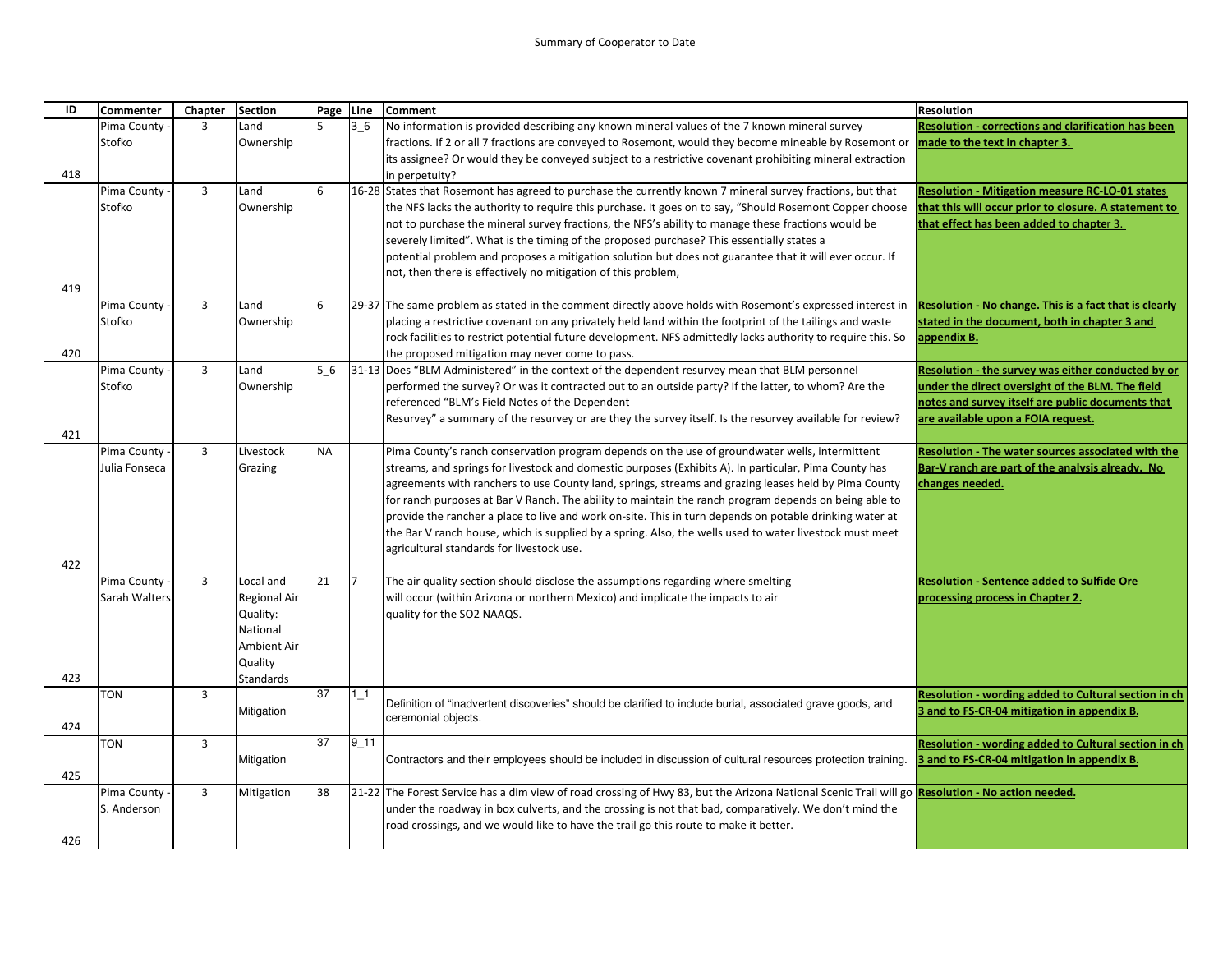| ID  | <b>Commenter</b>     | Chapter        | Section                      | Page Line |                | <b>Comment</b>                                                                                                                                           | <b>Resolution</b>                                         |
|-----|----------------------|----------------|------------------------------|-----------|----------------|----------------------------------------------------------------------------------------------------------------------------------------------------------|-----------------------------------------------------------|
|     | Pima County          | 3              | Mitigation                   | 38        |                | 29-40 It's good that Rosemont is attempting to address the OHV situation. Purchase of additional land would                                              | <b>Resolution - No action needed.</b>                     |
|     | S. Anderson          |                |                              |           |                | be good for that, and funding that would create new opportunities would be appreciated. The Forest                                                       |                                                           |
|     |                      |                |                              |           |                | Service and Rosemont should bring the OHV user group in to consult about the replacement of their                                                        |                                                           |
| 427 |                      |                |                              |           |                | opportunities.                                                                                                                                           |                                                           |
|     | Pima County          | $\overline{3}$ | Mitigation and 39            |           |                | 16-34 Rosemont clearly has some ideas for mitigation, but I would ask the people that live in the vicinity of the                                        | <b>Resolution - No action needed.</b>                     |
|     | S. Anderson          |                | Mining -                     |           |                | mine what they think would be acceptable mitigation measures.                                                                                            |                                                           |
|     |                      |                | Rosemont                     |           |                |                                                                                                                                                          |                                                           |
| 428 |                      |                | Copper                       |           |                |                                                                                                                                                          |                                                           |
|     | Pima County          | $\overline{3}$ | Mitigation and 37            |           | 1 <sub>2</sub> | Inadvertent discoveries are defined as "previously unknown archaeological sites." Also include human                                                     | Resolution - wording added to Cultural section in ch      |
|     | Loy Neff             |                | Monitoring-                  |           |                | remains, associated grave goods and ceremonial objects.                                                                                                  | 3 and to FS-CR-04 mitigation in appendix B.               |
|     |                      |                | <b>Forest Service</b>        |           |                |                                                                                                                                                          |                                                           |
|     |                      |                |                              |           |                |                                                                                                                                                          |                                                           |
| 429 |                      |                |                              |           |                |                                                                                                                                                          |                                                           |
|     | Pima County          | $\overline{3}$ | Mitigation and 37            |           |                | $\vert$ 9_11 $\vert$ In description of cultural resources protection training, contractors and their employees are omitted.                              | Resolution - wording added to Cultural section in ch      |
|     | Loy Neff             |                | Monitoring-                  |           |                | Add "Contractors and their employees" to this section.                                                                                                   | 3 and to FS-CR-04 mitigation in appendix B.               |
|     |                      |                | <b>Forest Service</b>        |           |                |                                                                                                                                                          |                                                           |
|     |                      |                |                              |           |                |                                                                                                                                                          |                                                           |
| 430 |                      |                |                              |           |                |                                                                                                                                                          |                                                           |
|     | Pima County          | $\overline{3}$ | Pima County                  | 8         | 11             | Incorrect reference to enabling legislation for lighting at 11-830 as lighting regulating mines is enabled                                               | <b>Resolution - Dark Skies section has new parpagraph</b> |
|     | <b>Yves Khawam</b>   |                |                              |           |                | under §11-251(35).                                                                                                                                       | describing the conflictng opinions between RCC and        |
|     |                      |                |                              |           |                |                                                                                                                                                          | Pima County on this, and states that RCC must             |
|     |                      |                |                              |           |                |                                                                                                                                                          | comply with applicable state and local regulations.       |
| 431 |                      |                |                              |           | $\vert$ 1      |                                                                                                                                                          |                                                           |
|     | Pima County -        | $\overline{3}$ | Projected                    | 57        |                | CALPUFF was also used to estimate nitrogen deposition to the Class I areas. The                                                                          | Resolution - This has been modified through the           |
|     | Eric Betterton       |                | Effects on                   |           |                | Forest Service shows that nitrogen deposition will exceed the threshold at Saguaro                                                                       | inclusion of NPS comments on deposition impacts.          |
|     |                      |                | Deposition of                |           |                | National Park (East and West) and at Galiuro Wilderness (Table 51, page 58).                                                                             |                                                           |
|     |                      |                | Sulfates and                 |           |                | They simply ignore the potential impacts, including the response of vegetation.                                                                          |                                                           |
|     |                      |                | Nitrates on<br>Class I Areas |           |                | Overall, it is troubling that the Forest Service appears to have worked so hard to                                                                       |                                                           |
|     |                      |                |                              |           |                | minimize the modeled impacts of the proposed Rosemont mine on human health<br>and welfare, when instead they should be taking a conservative approach to |                                                           |
|     |                      |                |                              |           |                | protect the region for the next three decades.                                                                                                           |                                                           |
|     |                      |                |                              |           |                | Please see attached PDF titled '13-07-22 Eric Betterton Comments on ADEQ                                                                                 |                                                           |
| 432 |                      |                |                              |           |                |                                                                                                                                                          |                                                           |
|     | Rosemont -           | $\overline{3}$ | <b>Public Health</b>         | 11        | 15             | Permit Application and Mining Plan Revision Final Draft July 19 2013'                                                                                    | <b>Resolution - reviewed cited location and could not</b> |
| 433 |                      |                | and Safety                   |           |                | TYPOS - appears a word is missing - similar again                                                                                                        | find any typo or missing word.                            |
|     | Kathy<br>Pima County | $\overline{3}$ | Public                       | 4         | 27             | Table 192, Issue 10.5 fails to mention the anticipated increase in traffic-related                                                                       | Resolution - No change. This table is a summary of        |
|     | J. Crowe             |                | Health                       |           |                | deaths and injuries that are predicted to occur on area public roadways as a direct                                                                      | impacts. The potential change in traffic fatalities is    |
|     |                      |                | and                          |           |                | result of project -related traffic. The DEIS indicated that fatal traffic deaths are                                                                     | described in the text under Environmental                 |
|     |                      |                | Safety                       |           |                | expected to increase from once every three years to between three to six deaths                                                                          | Consequences.                                             |
| 434 |                      |                |                              |           |                | every three years with the project (see DEIS page 652).                                                                                                  |                                                           |
|     |                      |                |                              |           |                |                                                                                                                                                          |                                                           |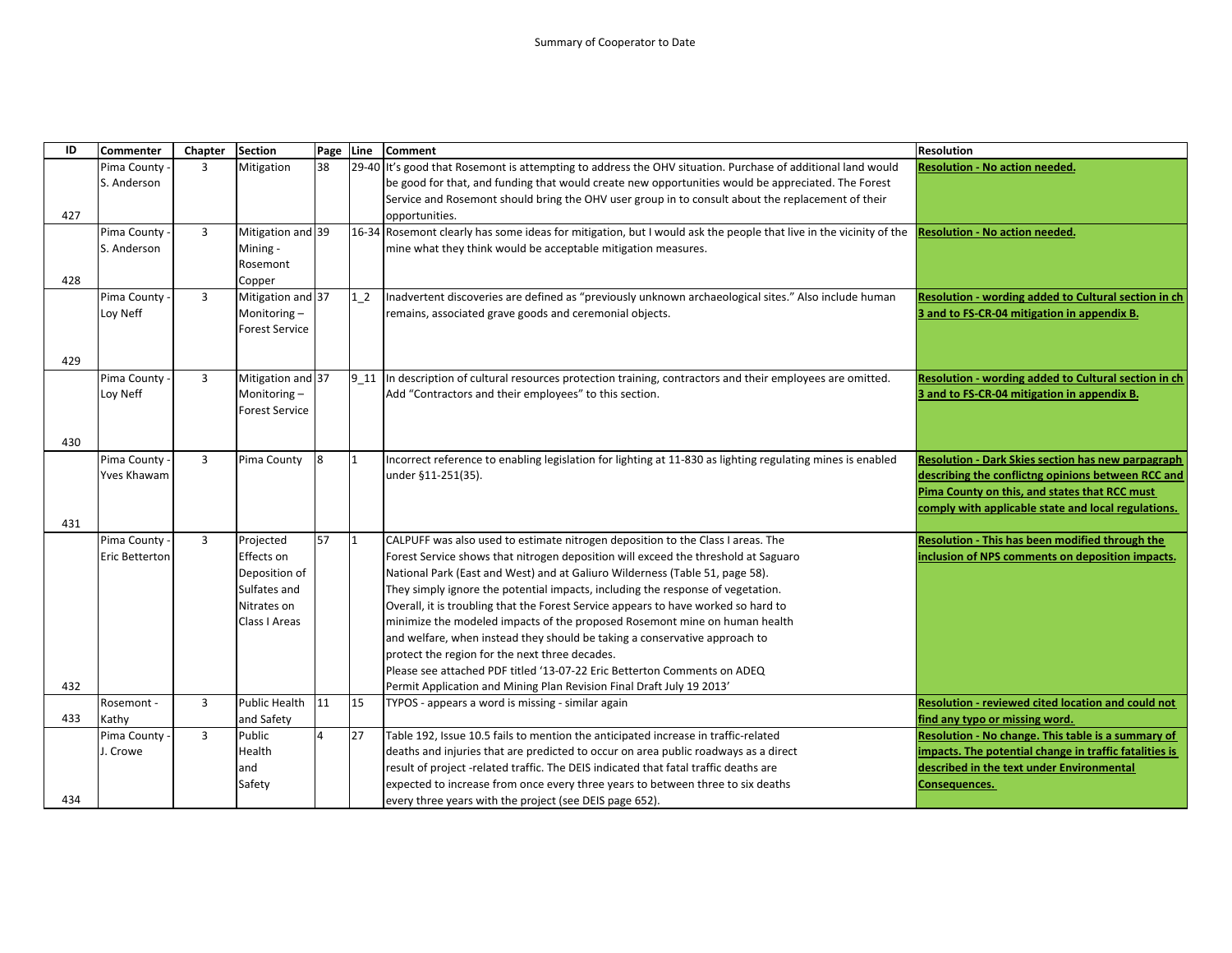## Summary of Cooperator to Date

| ID  | <b>Commenter</b> | Chapter        | <b>Section</b> | Page Line |    | <b>Comment</b>                                                                                                                                                    | <b>Resolution</b>                                        |
|-----|------------------|----------------|----------------|-----------|----|-------------------------------------------------------------------------------------------------------------------------------------------------------------------|----------------------------------------------------------|
|     | Pima County      | $\overline{3}$ | Public         |           | 27 | The statement in Table 192 that hazardous material spills during transport would                                                                                  | Resolution - added language to the text of               |
|     | J. Crowe         |                | Health         |           |    | only affect a radius of up to 0.5 mile and 1.0 mile for explosives is false $-$ the                                                                               | <b>Environmental Consequences acknowledging that</b>     |
|     |                  |                | and            |           |    | affected radius could be as much as 25 miles and involve a detour of more than 50                                                                                 | spills could cause road closures.                        |
|     |                  |                | Safety         |           |    | miles. Any hazardous material spill as described on a highway would close the                                                                                     |                                                          |
|     |                  |                |                |           |    | road or highway. The effect will propagate back to the available detour routes. The                                                                               |                                                          |
|     |                  |                |                |           |    | magnitude of a diversion will depend on the duration and the location of event on                                                                                 |                                                          |
|     |                  |                |                |           |    | the highway. For example, in the case of an event on Sonoita Highway north of the                                                                                 |                                                          |
|     |                  |                |                |           |    | proposed mine entrance; the detour routes are south on S.R. 83 to S.R. 82                                                                                         |                                                          |
|     |                  |                |                |           |    | (Sonoita), to S.R. 90, to I-10 (Benson), or south on S.R. 83 to S.R. 82, to I-19                                                                                  |                                                          |
|     |                  |                |                |           |    | (Nogales), to I-10 (Tucson). Either route entails a distance in excess of 50 miles.                                                                               |                                                          |
|     |                  |                |                |           |    | An event or crash at the S. R. 83 / I-10 interchange could potentially propagate                                                                                  |                                                          |
| 435 |                  |                |                |           |    | over several states.                                                                                                                                              |                                                          |
|     | Pima County      | $\overline{3}$ | Public         | 7         |    | Pima County has a responsibility to the citizens to abate public nuisances, sources                                                                               | Resolution - Statement of fact. No action needed.        |
|     | Julia Fonseca    |                | Health         |           |    | of filth and causes of sickness under our health authority. ARS 36-602 is the                                                                                     |                                                          |
|     |                  |                | and            |           |    | statute that would apply where groundwater essential for domestic cleanliness and                                                                                 |                                                          |
|     |                  |                | Safety         |           |    | drinking water purposes is no longer available or polluted.                                                                                                       |                                                          |
|     |                  |                |                |           |    | 36-602. Abatement of nuisances, sources of filth and causes of sickness; civil                                                                                    |                                                          |
|     |                  |                |                |           |    | penalty; property assessment; procedure                                                                                                                           |                                                          |
|     |                  |                |                |           |    | A. Notwithstanding any other provision of this title, when a nuisance, source of filth                                                                            |                                                          |
|     |                  |                |                |           |    | or cause of sickness exists on private property, the county board of health, the local                                                                            |                                                          |
|     |                  |                |                |           |    | health department, the county environmental department or the public health<br>service district shall order the owner or occupant to remove it within twenty-four |                                                          |
|     |                  |                |                |           |    | hours at the expense of the owner or occupant. The order may be delivered to the                                                                                  |                                                          |
|     |                  |                |                |           |    | owner or occupant personally, or left at the owner or occupant's usual place of                                                                                   |                                                          |
|     |                  |                |                |           |    | abode or served on the owner or occupant in the same manner as provided for                                                                                       |                                                          |
|     |                  |                |                |           |    | service of process under the Arizona rules of civil procedure. If the order is not                                                                                |                                                          |
|     |                  |                |                |           |    | complied with, the board or department may impose a civil penalty pursuant to                                                                                     |                                                          |
|     |                  |                |                |           |    | section 36-183.04 and shall cause the nuisance, source of filth or cause of                                                                                       |                                                          |
|     |                  |                |                |           |    | sickness to be removed, and expenses of removal shall be paid by the owner,                                                                                       |                                                          |
|     |                  |                |                |           |    | occupant or other person who caused the nuisance, source of filth or cause of                                                                                     |                                                          |
|     |                  |                |                |           |    | sickness.                                                                                                                                                         |                                                          |
|     |                  |                |                |           |    | B. A city or county may prescribe by sanitary ordinance or regulation a procedure                                                                                 |                                                          |
|     |                  |                |                |           |    | for making the actual cost of this removal or abatement, including the actual costs                                                                               |                                                          |
|     |                  |                |                |           |    | of any additional inspection and other incidental costs in connection with the                                                                                    |                                                          |
|     |                  |                |                |           |    | removal or abatement, an assessment on the lots and tracts of land on which the                                                                                   |                                                          |
|     |                  |                |                |           |    | nuisance, source of filth or cause of sickness was abated or removed, subject to                                                                                  |                                                          |
|     |                  |                |                |           |    | the following:                                                                                                                                                    |                                                          |
|     |                  |                |                |           |    | 1. Any such ordinance or regulation shall include a provision for appeal of the                                                                                   |                                                          |
| 436 |                  |                |                |           |    | assessment to the governing body or the board of supervisors or its designee.                                                                                     |                                                          |
|     | Pima County      | $\overline{3}$ | Public         | 18        | 28 | The report fails to mention that the nearest fire station to the mine site is over 10                                                                             | <b>Resolution - No change. This comment assumes that</b> |
|     | J. Crowe         |                | Health         |           |    | miles away (near the junction of I-10 and SR 83). Any hazardous spill response on                                                                                 | a spill would occur at the mine site. Spills could       |
|     |                  |                | and            |           |    | or adjacent to State Route 83 will be compromised by this distance.                                                                                               | occur at any point on the transportation route,          |
|     |                  |                | Safety         |           |    |                                                                                                                                                                   | therefore the location of any specific fire station is   |
| 437 |                  |                |                |           |    |                                                                                                                                                                   | moot.                                                    |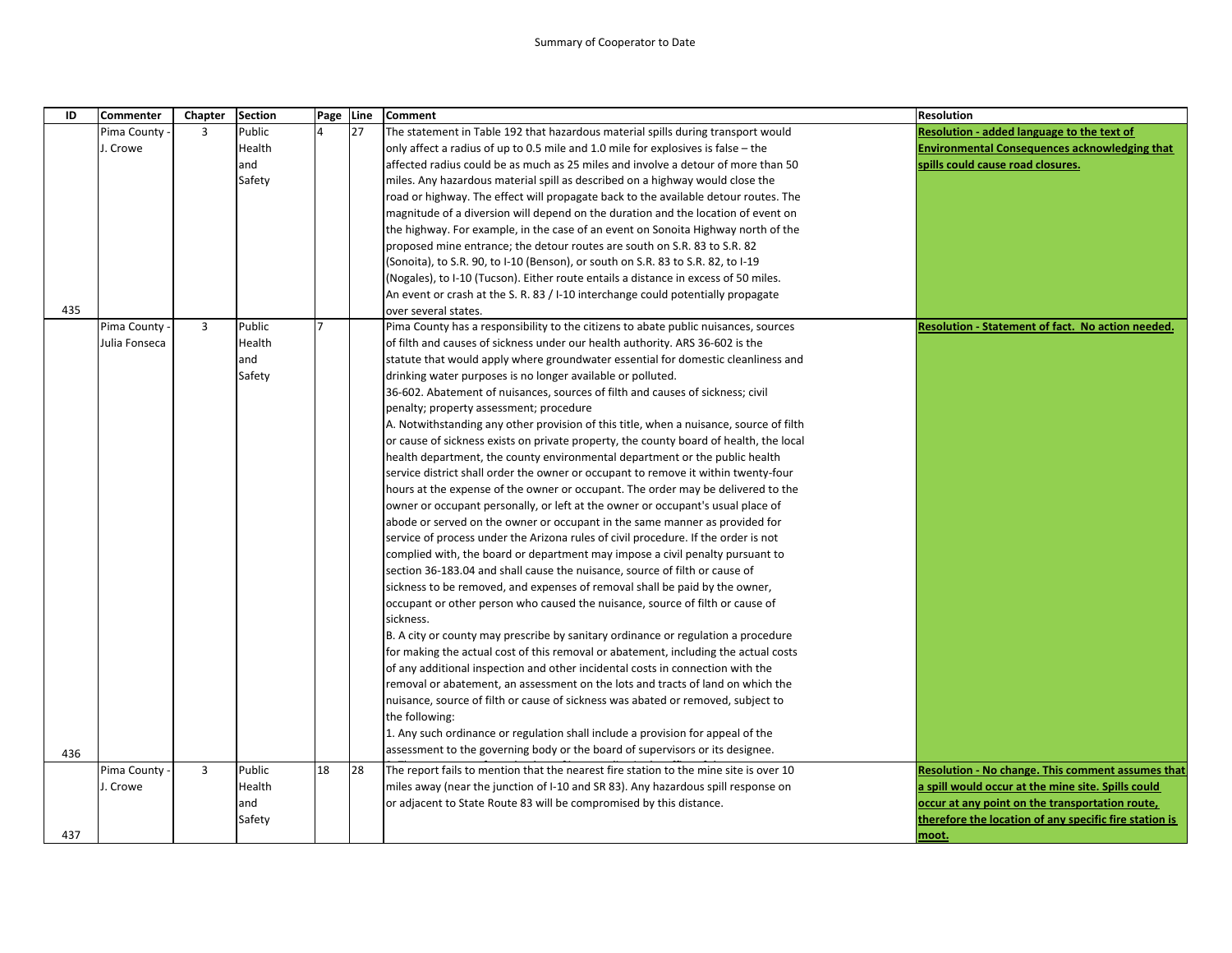| ID  | <b>Commenter</b> | Chapter        | <b>Section</b> | Page Line |    | <b>Comment</b>                                                                                               | <b>Resolution</b>                                           |
|-----|------------------|----------------|----------------|-----------|----|--------------------------------------------------------------------------------------------------------------|-------------------------------------------------------------|
|     | Pima County      | $\overline{3}$ | Public         | 18        | 28 | The discussion of hazardous material spills during transport fails to include any                            | Resolution - Text added to disclose potential for           |
|     | J. Crowe         |                | Health         |           |    | mention of roadway closures and traffic impacts that could result from a roadway                             | road closure.                                               |
|     |                  |                | and            |           |    | spill. With an estimated 32 trips per day of hazardous materials, the possibility of a                       |                                                             |
|     |                  |                | Safety         |           |    | spill appears to be significant. The referenced emergency response guidelines are                            |                                                             |
|     |                  |                |                |           |    | insufficient and inadequate to address roadway and transportation impacts                                    |                                                             |
| 438 |                  |                |                |           |    | resulting from a spill.                                                                                      |                                                             |
|     | Pima County      | $\overline{3}$ | Public         | 23        | 42 | There is no mention of truck passing lanes for safety mitigation. Given the                                  | <b>Resolution - No change. Mitigation for SR83 is under</b> |
|     | J. Crowe         |                | Health         |           |    | expected increase in traffic deaths and "substandard tight, horizontal curves" on                            | the jurisdiction of ADOT. They have worked with             |
|     |                  |                | and            |           |    | State Route 83, widening the roadway shoulders and providing truck-passing lanes                             | RCC to identify mitigation which is documented and          |
|     |                  |                | Safety         |           |    | should be proposed to address the anticipated increase in traffic deaths and                                 | analyzed in the FEIS as a connected action.                 |
|     |                  |                |                |           |    | accidents and in particular the need for truck passing lanes between mileposts 44                            |                                                             |
| 439 |                  |                |                |           |    | and 46.                                                                                                      |                                                             |
|     | Pima County      | $\overline{3}$ | Quantity       | 13        | 18 | Add 170 to 370 AF/year. In addition, The 170 AF/yr amount appears low based upon some basic water            | Resolution - Disagreement with analysis technique,          |
|     | Postillion       |                |                |           |    | balance information. The final diameter of the lake based on Tetra Techs Geochemical Report is about         | but change is not appropriate.                              |
|     |                  |                |                |           |    | 3000 feet, and the size of the lake would be about 162 acres. Rainfall in would be approximately 20          |                                                             |
|     |                  |                |                |           |    | inches.                                                                                                      | The Forest is satisfied with the outcome of the peer        |
|     |                  |                |                |           |    | Evaporation in this area is estimated at 48 inches. The net difference in water lost to the atmosphere is    | review process and does not believe this rough              |
|     |                  |                |                |           |    | about 28 inches or 2.33 feet. Thus the water lost annually would be more like 380 AF. Tetra Tech in their    | calculation provides enough evidence to modify the          |
|     |                  |                |                |           |    | Geochemical modeling report came up with 288 AF of net loss which is also probably too low.                  | pit lake model.                                             |
| 440 |                  |                |                |           |    |                                                                                                              |                                                             |
|     | Pima County      | 3              | Quantity       | 39        | 35 | Table 55 begins with "Estimate" Why does the Myers Column need "Estimated" in                                | <b>Resolution - This is necessary because Myers does</b>    |
|     | Postillion       |                |                |           |    | front of the values for rows of Recharge from Precipitation and Evaporation? This                            | not as clearly identify his assumptions as does Tetra       |
|     |                  |                |                |           |    | is redundant and unnecessary, and implies that the Montgomery and Tetra Tech                                 | Tech and Montgomery. Therefore they were                    |
|     |                  |                |                |           |    | values are better.                                                                                           | estimated from available graphics in the report.            |
| 441 |                  |                |                |           |    |                                                                                                              |                                                             |
|     | Pima County      | $\overline{3}$ | Quantity       | 64        |    | 19-24 This discussion appears to be very down played. Equilibrium is over 1000 years away. What really needs | <b>Resolution - This has already been disclosed with</b>    |
|     | Postillion       |                |                |           |    | to be emphasized is the loss from years 0-20 and 20-200. These impacts are far greater than at               | equal weighting in the GW Quantity section. It is           |
|     |                  |                |                |           |    | equilibrium and will affect the downstream well users and riparian vegetation. Tetra tech estimates at       | included on page 64, lines 25 - 29, immediately after       |
|     |                  |                |                |           |    | vear 200 that 517 AF is                                                                                      | the section cited.                                          |
|     |                  |                |                |           |    | evaporated and lost at the pit and that amount will rise as the pit lake grows. Over the 20-year mining      |                                                             |
|     |                  |                |                |           |    | period as much as 925 AF/year is lost due to pit dewatering. These are the amounts that need emphasis,       |                                                             |
|     |                  |                |                |           |    | not at equilibrium when the current generations are gone. In addition, little discussion regarding water     |                                                             |
|     |                  |                |                |           |    | availability for                                                                                             |                                                             |
| 442 |                  |                |                |           |    | the downstream riparian community is mentioned. This needs elaboration and is an omission.                   |                                                             |
|     | Pima County      | $\overline{3}$ | Quantity       | 65        |    | A more significant reference for table 67 is at year 20 and 200, not equilibrium. As discussed above, the    | Resolution - No change. This is already adequately          |
|     | Postillion       |                |                |           |    | largest impacts regarding water availability are years 20-200 and maybe slightly beyond. This omission       | described on page 64, lines 25-29                           |
|     |                  |                |                |           |    | does not emphasize the more near generational impacts of water availability. Equilibrium is only a           |                                                             |
|     |                  |                |                |           |    | snapshot of the                                                                                              |                                                             |
| 443 |                  |                |                |           |    | impact and how many years is that-greater than 1000.                                                         |                                                             |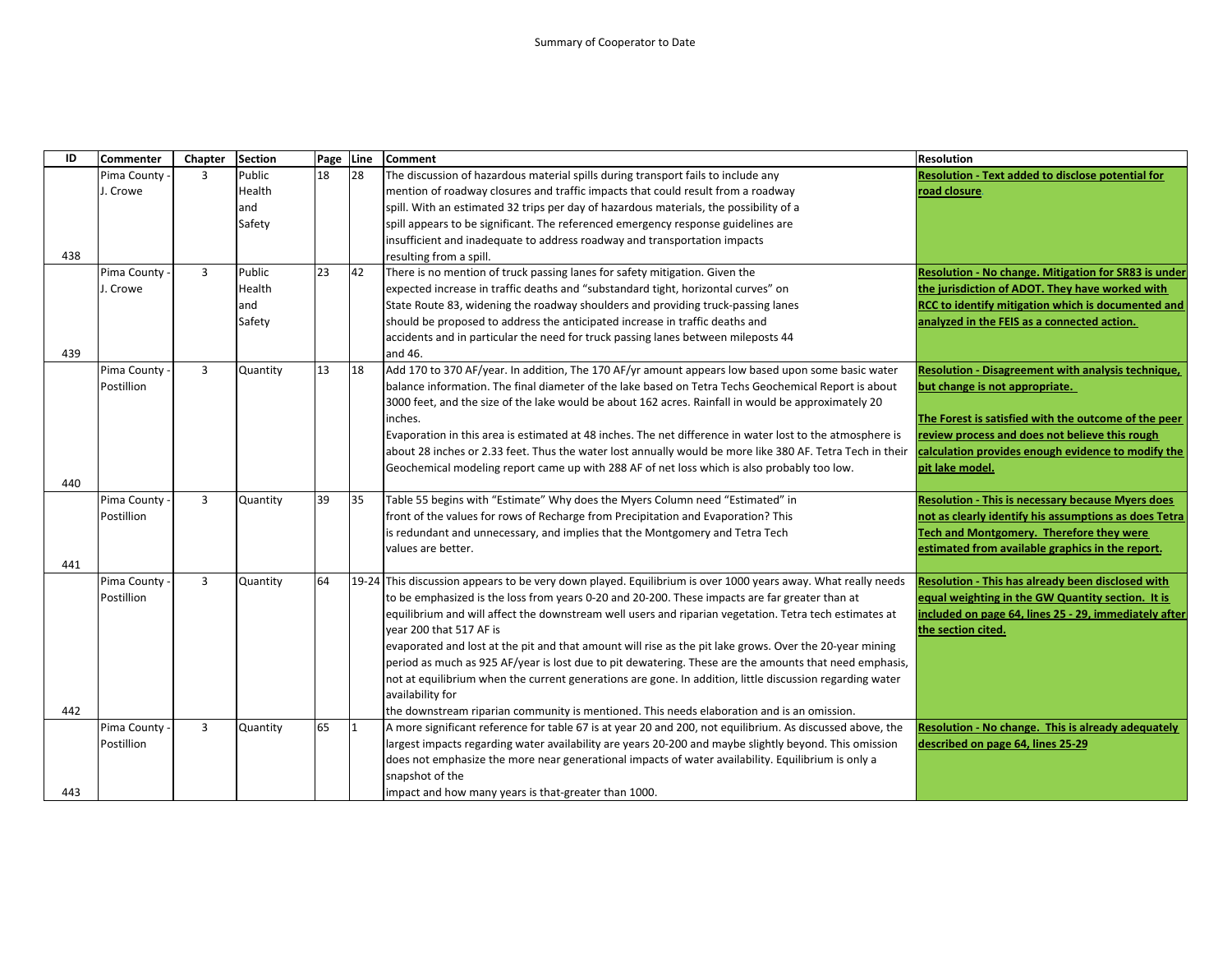| ID  | <b>Commenter</b>             | Chapter        | <b>Section</b>                            | Page Line |    | <b>Comment</b>                                                                                                                                                                                                                                                                                                                                                                                                                                                                                                                                                                                                                                                                                                                                                                                                                                                                                                                                                                        | <b>Resolution</b>                                                                                                                                                                                                                                                                                                                                                                                                                                                                                                                                                                        |
|-----|------------------------------|----------------|-------------------------------------------|-----------|----|---------------------------------------------------------------------------------------------------------------------------------------------------------------------------------------------------------------------------------------------------------------------------------------------------------------------------------------------------------------------------------------------------------------------------------------------------------------------------------------------------------------------------------------------------------------------------------------------------------------------------------------------------------------------------------------------------------------------------------------------------------------------------------------------------------------------------------------------------------------------------------------------------------------------------------------------------------------------------------------|------------------------------------------------------------------------------------------------------------------------------------------------------------------------------------------------------------------------------------------------------------------------------------------------------------------------------------------------------------------------------------------------------------------------------------------------------------------------------------------------------------------------------------------------------------------------------------------|
|     | Pima County<br>Postillion    | $\overline{3}$ | Quantity                                  | 69        | 19 | Monitoring is a good thing to assess the impacts from pit dewatering to downstream wells and<br>vegetation. However, a mitigation opportunity overlooked is the ability of the mine to take the 18,000-<br>26,000AF dewatered from the pit and discharge it downstream to replenish the water that would have<br>eventually gone<br>downgradient to begin with. It is understood that the pit water would have to be monitored for water<br>quality. But if the report such as Tetra Tech's (2010b) geochemical model predicts, the quality should<br>meet water quality standards. This mitigation is truly mitigation at the area of hydrologic impact.                                                                                                                                                                                                                                                                                                                             | <b>Resolution - All mitigation and monitoring</b><br>comments have been reviewed and considered by<br>the Forest Supervisor. Some modifications have<br>been made to Appendix B based on cooperator<br>input and decisions from the Forest Supervisor.<br>This includes comments requesting detailed<br>contingency plans or management actions to be<br>tied to mitigation or monitoring measures. In most<br>cases, it is not appropriate to presuppose a remedy<br>before having monitoring data that defines the<br>issue or problem to be addressed.                                |
| 444 |                              |                |                                           |           |    |                                                                                                                                                                                                                                                                                                                                                                                                                                                                                                                                                                                                                                                                                                                                                                                                                                                                                                                                                                                       |                                                                                                                                                                                                                                                                                                                                                                                                                                                                                                                                                                                          |
| 445 | Pima County<br>Postillion    | $\overline{3}$ | Quantity                                  | 70        | 13 | Numerous people have asked why Rosemont could not use CAP directly when a pipeline is built that far<br>south. ASARCO is currently using 10,000 AF/yr at their facility based upon the SAWARSA settlement. So<br>legal issues aside, this can be done with cooperation of Rosemont and a willing provider. Why not use<br>imported<br>CAP with a poorer quality for mining processing? Is this too sensible a mitigation<br>measure?                                                                                                                                                                                                                                                                                                                                                                                                                                                                                                                                                  | Resolution - No change needed. This is discussed as<br>an alternative considered but dismissed in Chapter<br>2, page 81                                                                                                                                                                                                                                                                                                                                                                                                                                                                  |
|     | Pima County                  | $\overline{3}$ | Quantity                                  | 70        | 17 | Documentation is needed that states the amount and time Rosemont has funded the 7- mile CAP                                                                                                                                                                                                                                                                                                                                                                                                                                                                                                                                                                                                                                                                                                                                                                                                                                                                                           | Resolution - No change needed. This is discussed as                                                                                                                                                                                                                                                                                                                                                                                                                                                                                                                                      |
| 446 | Postillion                   |                |                                           |           |    | extension. Again, direct use of CAP by Rosemont is a better option. Leaving the higher quality<br>groundwater with lower TDS for potable supply is a more sensible option.                                                                                                                                                                                                                                                                                                                                                                                                                                                                                                                                                                                                                                                                                                                                                                                                            | an alternative considered but dismissed in Chapter<br>2, page 81                                                                                                                                                                                                                                                                                                                                                                                                                                                                                                                         |
| 447 | Pima County<br>Postillion    | $\overline{3}$ | Quantity-<br>Threshol<br>ds of<br>Concern | 7         |    | 14-18 The statement "there is no reliable method for separating out ongoing seasonal or annual variation from<br>impacts of the mine" has little basis when significant baseline data has been collected by Pima County<br>and statistical analyses have been performed evaluating seasonal and annual trends in the Cienega<br>Creek Nature Preserve and Davidson Canyon. Continued pre-mining monitoring will allow for separating<br>the mining effects by comparing the historical data to assess the additive effects of the mine. Typical<br>ADWR Assured Water Supply studies are mandated to superimpose the projected modeling results from<br>a large pumping well over the current and historical water-level trend in an area to show the long-term<br>impacts of the land use. We know there has been a historical downward trend the last 15-17 years for<br>water levels in this area. There is no reason why the effects of the pit cannot be superimposed over this. | <b>Resolution - Disagreement with analysis technique,</b><br>but change is not appropriate.<br>The ability to tie drawdown at distant sources to<br>Rosemont has been assessed by the Forest and has<br>not been found to be feasible for incorporation into<br>monitoring measures.<br>Climatic trends aside, the fundamental flaw is that<br>no regulatory framework exists in which to identify<br>any major or minor pumping sources near distant<br>waters like Cienega Creek. Aside from new well<br>drilling, there is no mechanism by which well<br>pumping is reported to ADWR. |
|     | Pima County<br>Julia Fonseca | $\overline{3}$ | RC-SW--01                                 |           |    | Stream gage will not be useful for monitoring intermittent along Barrel, because<br>most of the intermittent reach of Barrel Canyon is downstream of the gage. But it<br>could be useful for understanding the overall volume and magnitude of flow. The<br>mitigation measure should disclose what data will be collected here. There is a big<br>difference between operating this as a crest-stage gage, a bubbler, or a water                                                                                                                                                                                                                                                                                                                                                                                                                                                                                                                                                     | Resolution - No change. This detail has not yet been<br>determined, and will be the subject of discussions<br>between Rosemont and USGS with respect to<br>implementation. It would be premature to assign a<br>specific gage type to this measure.                                                                                                                                                                                                                                                                                                                                      |
| 448 |                              |                |                                           |           |    | quality sampling site, etc.                                                                                                                                                                                                                                                                                                                                                                                                                                                                                                                                                                                                                                                                                                                                                                                                                                                                                                                                                           |                                                                                                                                                                                                                                                                                                                                                                                                                                                                                                                                                                                          |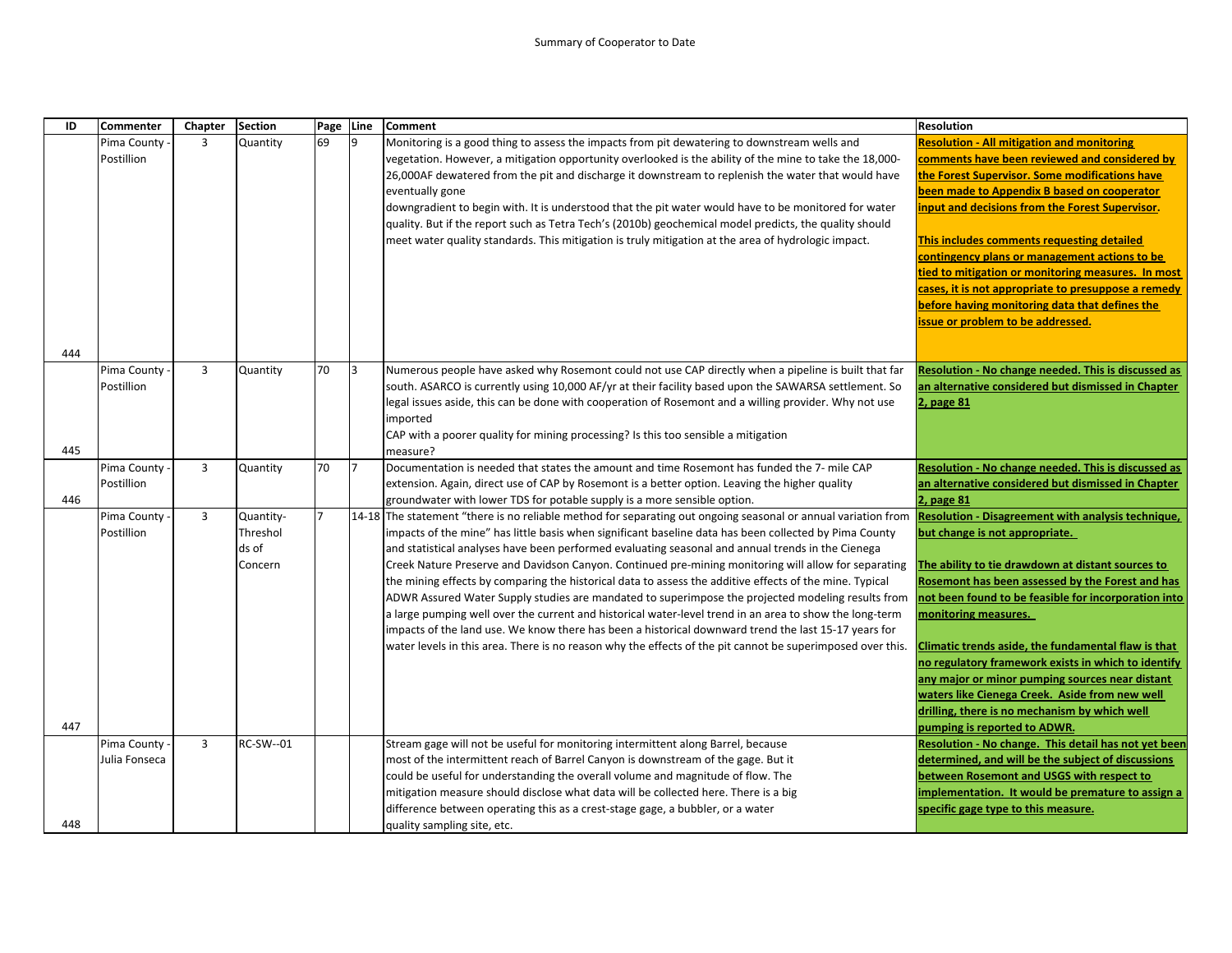| ID  | Commenter            | Chapter        | <b>Section</b> | Page Line | <b>Comment</b>                                                                                                                                                           | <b>Resolution</b>                                       |
|-----|----------------------|----------------|----------------|-----------|--------------------------------------------------------------------------------------------------------------------------------------------------------------------------|---------------------------------------------------------|
|     | Pima County          | $\overline{3}$ | Rec. Places    | 24        | 18-27 The relocation of the Arizona National Scenic Trail makes little sense in the discussion of the various                                                            | Resolution - No change. The responsible official can    |
|     | S. Anderson          |                |                |           | Alternatives. The best alternatives from a recreation perspective are the Phased Tailings Alternative and                                                                | mix and match aspects of the alternatives to some       |
|     |                      |                |                |           | the Proposed Action Alternative; they use the least amount of land and do the least damage to                                                                            | degree in the ROD and that includes the final           |
|     |                      |                |                |           | recreational opportunities, but their impacts on the Arizona National Scenic Trail                                                                                       | location of the ANST - he can select one alternative    |
|     |                      |                |                |           | are profound. I think these alternatives should be offered with the 12.8 mile relocation of the trail (like in <b>and pick the location of the ANST from another in</b>  |                                                         |
|     |                      |                |                |           | the Barrel Alternative); it insulates trail users from the worst overall effects on the trail (highly                                                                    | his decision.                                           |
|     |                      |                |                |           | engineered, with steps?), and puts the most                                                                                                                              |                                                         |
|     |                      |                |                |           | space between the trail and the mine. Can this 12.8/13 mile option be provided for the Arizona Trail with                                                                |                                                         |
|     |                      |                |                |           | all the alternatives? The two crossings of the road aren't that bad compared to the effects the mine                                                                     |                                                         |
|     |                      |                |                |           | noise and the disconcerting views will have.                                                                                                                             |                                                         |
| 449 |                      |                |                |           |                                                                                                                                                                          |                                                         |
|     | Pima County          | $\overline{3}$ | Rec. Places    | 24        | 37-43 A direct loss in NFSRs would be regrettable for the motorized community. Have you thought about                                                                    | Resolution - No change. This is well beyond the         |
|     | S. Anderson          |                |                |           | having the applicant buy some Arizona State Trust lands the motorized recreationists are not using now                                                                   | authority of the Forest Service to require.             |
|     |                      |                |                |           | to make up for the losses to motorized                                                                                                                                   |                                                         |
| 450 |                      |                |                |           | users (and all users, for the matter) adjacent to the forest?                                                                                                            |                                                         |
|     | Pima County          | $\overline{3}$ | Rec. Places    | 25        | 16-20 Sightseeing will undoubtedly be affected by the existence of the mine; I prescribe the acquisition of State Resolution - No change. This is well beyond the        |                                                         |
| 451 | S. Anderson          |                |                |           | Trust Land for this malady as well.                                                                                                                                      | authority of the Forest Service to require.             |
|     | Rosemont -           | $\overline{3}$ | Recreation     |           |                                                                                                                                                                          | Resolution - this comment lacks the level of            |
|     | <b>Melissa Notes</b> |                |                |           | Hunting units - AGF                                                                                                                                                      | specificity necessary to address it in any fashion.     |
|     |                      |                |                |           |                                                                                                                                                                          | That said, the hunting unit affected by the project is  |
|     |                      |                |                |           |                                                                                                                                                                          | addressed in the Recreation and Wilderness section      |
| 452 |                      |                |                |           |                                                                                                                                                                          | in chapter 3.                                           |
|     | Rosemont-            | $\overline{3}$ | Recreation     |           | AGFD has said that no impacts are analyzed for game species, i.e. the "shootable and eatable" ones                                                                       | Resolution - Impacts to hunting are addressed in the    |
|     | Jamie                |                |                |           |                                                                                                                                                                          | recreation section. Species that are "shootable and     |
|     |                      |                |                |           |                                                                                                                                                                          | eatable" will be addressed in the biological section    |
|     |                      |                |                |           |                                                                                                                                                                          | to the extent determined appropriate by the Forest      |
| 453 |                      |                |                |           |                                                                                                                                                                          | specialists.                                            |
|     | AZGS - Lee           | 3              | Recreation &   | 726       | The section omits any consideration of business related travel related to the mine and geo-tourism                                                                       | <b>Resolution - No change. The modeling of economic</b> |
|     | Allison              |                | Tourism        |           | including tourist visits to view the mining operations.                                                                                                                  | impacts took into account travel to the Tucson area     |
|     |                      |                |                |           |                                                                                                                                                                          | for a variety of reasons including business travel.     |
|     |                      |                |                |           |                                                                                                                                                                          | The model was based upon the best n pertinent           |
|     |                      |                |                |           |                                                                                                                                                                          | information available.                                  |
| 454 |                      |                |                |           |                                                                                                                                                                          |                                                         |
|     | AZGS - Lee           | 3              | Recreation &   | 726       |                                                                                                                                                                          | Resolution - No change. The commentator has not         |
|     | Allison              |                | Tourism        |           | The section does not consider the negative impact on geo-tourism including the Tucson Gem, Mineral, and <mark>provided reliable sources, nor does the IDT know of</mark> |                                                         |
|     |                      |                |                |           | Fossil Showcase, by denying the mine. Geo-tourists may shun a community that is viewed as openly                                                                         | such reliable data, to indicate that denying the mine   |
|     |                      |                |                |           | nostile to their interests.                                                                                                                                              | would have any impact on the Tucson Gem and             |
| 455 |                      |                |                |           |                                                                                                                                                                          | <b>Mineral show.</b>                                    |
|     | AZGS - Lee           | 3              | Recreation &   | 732       | There is no consideration of the environmental impacts and external costs associated with recreational                                                                   | Resolution - No change. The commentator has not         |
|     | Allison              |                | Tourism        |           | exploitation of the affected lands. These need to be subtracted from the estimated benefits.                                                                             | provided reliable sources, nor does the IDT know of     |
|     |                      |                |                |           |                                                                                                                                                                          | such reliable data, to assess "external costs           |
|     |                      |                |                |           |                                                                                                                                                                          | associated with recreational exploitation of            |
| 456 |                      |                |                |           |                                                                                                                                                                          | affected lands".                                        |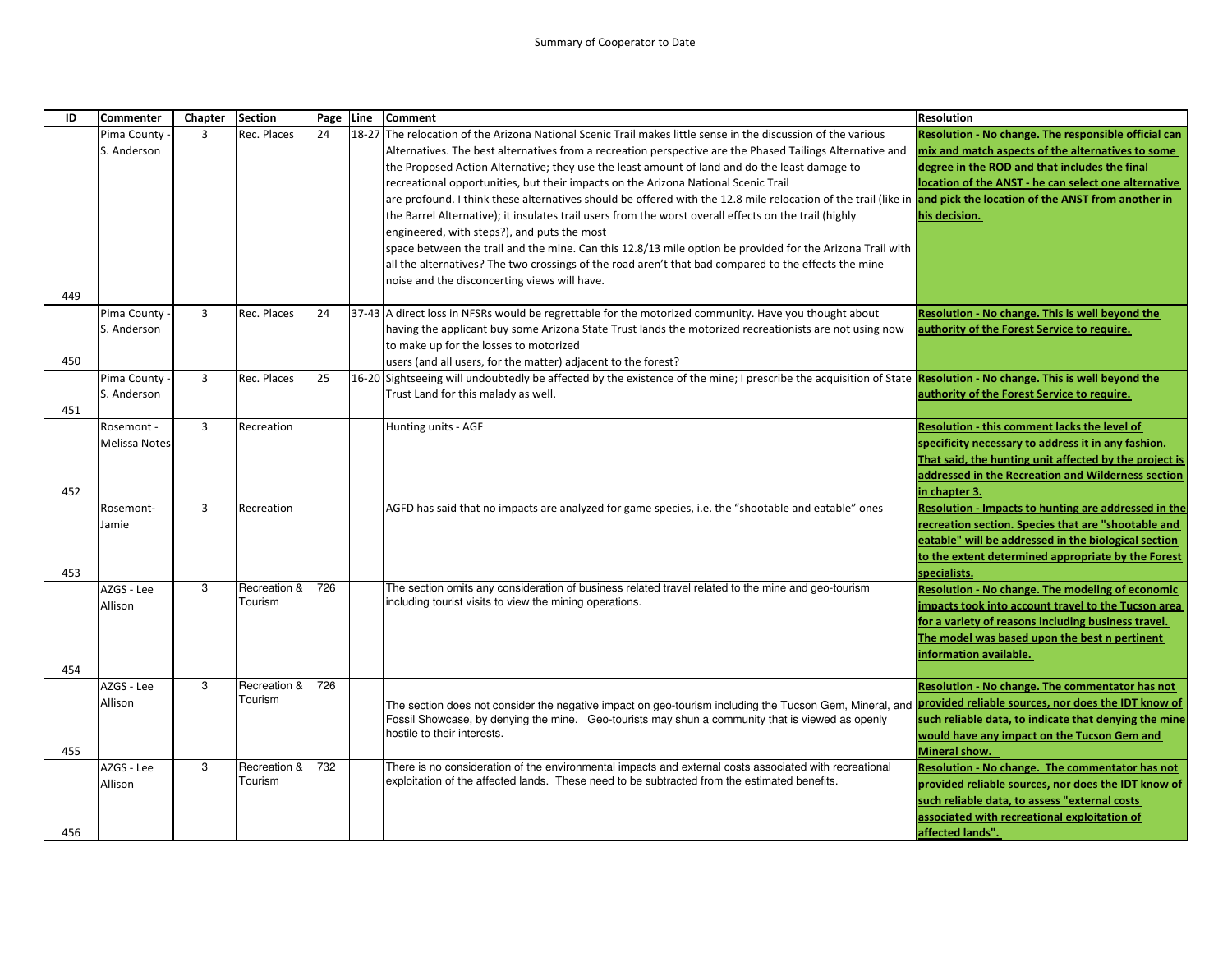| ID  | <b>Commenter</b> | Chapter        | <b>Section</b>     | Page | Line | <b>Comment</b>                                                                                                                                         | <b>Resolution</b>                                                                                        |
|-----|------------------|----------------|--------------------|------|------|--------------------------------------------------------------------------------------------------------------------------------------------------------|----------------------------------------------------------------------------------------------------------|
|     | AZGS - Lee       | 3              | Recreation &       | 735  |      |                                                                                                                                                        | <b>Resolution - The commentator has not provided</b>                                                     |
|     | Allison          |                | Tourism            |      |      | Denial of the mine would eliminate one of the largest and likely economic contributors to minority                                                     | reliable sources, nor does the IDT know of such                                                          |
|     |                  |                |                    |      |      | communities in the region. The lack of economic opportunities adversely impacts the environment and                                                    | reliable data, to indicate that the mine would be                                                        |
|     |                  |                |                    |      |      | human health of the affected inhabitants.                                                                                                              | one of the largest economic contributirs to minority                                                     |
| 457 |                  |                |                    |      |      |                                                                                                                                                        | communitied.                                                                                             |
|     | AZGS - Lee       | 3              | Recreation &       | 742  | 5    | "Vendor spending" describes only local vendors. Out of area and out of state vendors will spend on                                                     | Resolution - No change. The modeling of economic                                                         |
|     | Allison          |                | Tourism            |      |      | business travel and local amenities, and may decide to extend their stays to take advantage of area<br>tourism opportunities.                          | impacts took into accout the best n pertinent                                                            |
|     |                  |                |                    |      |      |                                                                                                                                                        | information available. The commentator has not                                                           |
|     |                  |                |                    |      |      |                                                                                                                                                        | provided reliable sources, nor does the IDT know of                                                      |
|     |                  |                |                    |      |      |                                                                                                                                                        | such reliable data, to indicate that out of area or                                                      |
|     |                  |                |                    |      |      |                                                                                                                                                        | state vendors would contribute to the economy to                                                         |
|     |                  |                |                    |      |      |                                                                                                                                                        | the extent that is would make any difference to                                                          |
|     |                  |                |                    |      |      |                                                                                                                                                        | projected impacts.                                                                                       |
| 458 | AZGS - Lee       | 3              | Recreation &       | 744  | 35   |                                                                                                                                                        | Resolution - No change. The modeling of economic                                                         |
|     | Allison          |                | Tourism            |      |      |                                                                                                                                                        | impacts took into accout the best pertinent                                                              |
|     |                  |                |                    |      |      | The speculation of a 1% drop in tourism spending is unfounded. The mine may actually increase tourism,                                                 | information available. There is no reliable data that                                                    |
|     |                  |                |                    |      |      | both from travelers doing business with the mine and with visitors eager to view the operations. The                                                   | supports the supposition that potential visitors to                                                      |
|     |                  |                |                    |      |      | Bingham Canyon copper mine outside Salt Lake City has attracted 3 million visitors since 1992, a 21 year                                               | the mine would contribute to the local economy to                                                        |
|     |                  |                |                    |      |      | period.                                                                                                                                                | a degree that it would change the prediction of                                                          |
| 459 |                  |                |                    |      |      |                                                                                                                                                        | economic impacts.                                                                                        |
|     | AZGS - Lee       | 3              | Recreation &       | 744  | 41   | The historically disturbed lands and ranch lands around the proposed mine site are valued as "wilderness.                                              | Resolution - No action needed. The only lands that                                                       |
|     | Allison          |                | Tourism            |      |      | Is this a fair valuation or does it apply only to the classic definition of wilderness as lands largely untouched                                      | are "valued as wilderness" are lands that have been                                                      |
|     |                  |                |                    |      |      | by the hand of man?                                                                                                                                    | designated by congress as wilderness areas.                                                              |
| 460 |                  |                |                    |      |      |                                                                                                                                                        |                                                                                                          |
|     | AZGS - Lee       | 3              | Recreation &       | 745  | 12   |                                                                                                                                                        | Resolution - No change. The analysis was based                                                           |
|     | Allison          |                | Tourism            |      |      | The claim of "even the slightest decrease of 1%" in recreation activity is pejorative and inflammatory. This                                           | upon current scientific modeling. The FEIS discloses                                                     |
|     |                  |                |                    |      |      | is purely speculative without evidence to support it and in fact is contrary to similar situations. Even if                                            | the uncertainty associated with such modeling.                                                           |
|     |                  |                |                    |      |      | there were a causal decrease, there is no basis to suggest a rate as high as 1%.                                                                       | However, the Forest disagrees that such analysis is                                                      |
| 461 |                  |                |                    |      |      |                                                                                                                                                        | pejorative or inflamatory.                                                                               |
|     | <b>AGFD</b>      | 3              | Recreation and     | 21   |      | 14 The text states: "These actions may reduce birding opportunities in the area directly surrounding the                                               | Resoution - No change. The FEIS states in numerous                                                       |
|     |                  |                | Wilderness         |      |      | project area for all action alternatives. However, direct and indirect impacts to birds are expected to                                                | places, including the Recreation and Wilderness and                                                      |
|     |                  |                |                    |      |      | decrease with distance from the project"                                                                                                               | Biological Resources sections, that the area within                                                      |
|     |                  |                |                    |      |      | COMMENT: This paragraph does not state that 11 square miles of public lands will no longer be                                                          | the perimeter fence will be closed to public access                                                      |
|     |                  |                |                    |      |      | available to birders. No mitigation is offered for new birding opportunities and economic losses due to                                                | for the life of the mine. All identified mitigation that                                                 |
|     |                  |                |                    |      |      | loss of birding opportunities are not calculated.<br>RECOMMENDATION: The FEIS should identify the impact of the loss of access to birders and how this | is both effective and within the authority of the<br>Forest to require has been considered by the Forest |
|     |                  |                |                    |      |      | loss of an important recreational and economically important activity could be mitigated.                                                              | Supervisor; however no measures that would                                                               |
|     |                  |                |                    |      |      |                                                                                                                                                        | effectively avoid, reduce or compensate for these                                                        |
|     |                  |                |                    |      |      |                                                                                                                                                        | impacts have been identified by any agency or                                                            |
|     |                  |                |                    |      |      |                                                                                                                                                        | group.                                                                                                   |
| 462 |                  |                |                    |      |      |                                                                                                                                                        |                                                                                                          |
|     | Pima County      | $\overline{3}$ | Required           |      |      | Geolo EIS fails to disclose that the proposed short-term uses would provide largely for the                                                            | Resolution - change made in text.                                                                        |
|     | Julia Fonseca    |                | <b>Disclosures</b> |      | gy   | mineral interests of other nations due to off-take agreements and other financial                                                                      |                                                                                                          |
|     |                  |                |                    |      |      | obligations. This section should address the availability of mineral for future                                                                        |                                                                                                          |
| 463 |                  |                |                    |      |      | generations of Americans.                                                                                                                              |                                                                                                          |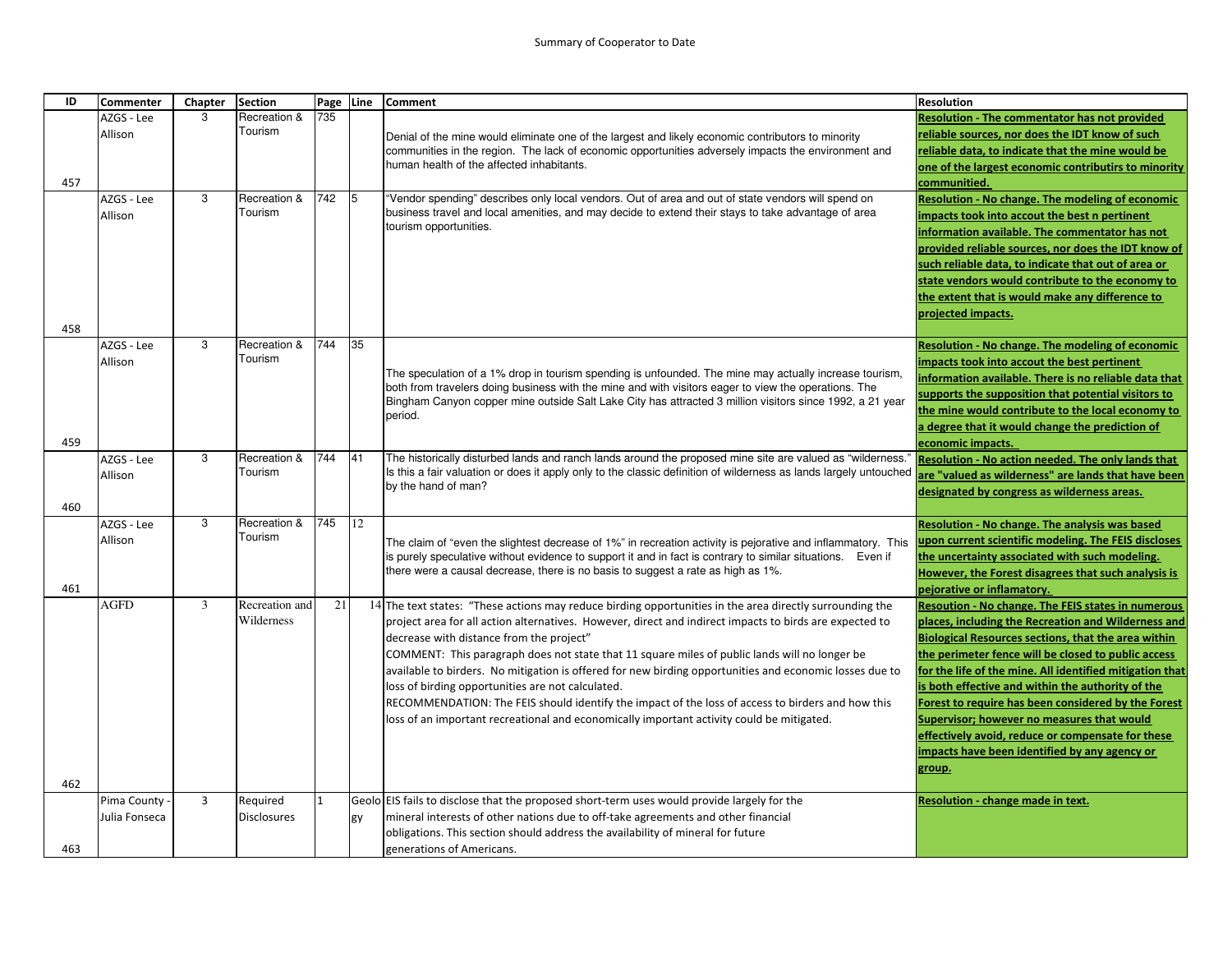| ID  | <b>Commenter</b> | Chapter        | <b>Section</b>                 | Page           | Line                     | <b>Comment</b>                                                                                     | <b>Resolution</b>                                            |
|-----|------------------|----------------|--------------------------------|----------------|--------------------------|----------------------------------------------------------------------------------------------------|--------------------------------------------------------------|
|     | <b>TON</b>       | 3              | Required                       |                |                          | 24-25 It should be clarified that impacts to wildlife and the natural landscape will be permanent. | Minor - Resolve in text. Changes made to text in             |
| 464 |                  |                | <b>Disclosures</b>             |                |                          |                                                                                                    | required disclosures.                                        |
|     | Pima County -    | $\overline{3}$ | Required                       | $\overline{2}$ | Grou                     | Line 7-8 beginning "Pumping" is unclear as to reference. You mean pumping on                       | Resolution - No change. The paragraph referenced             |
|     | Julia Fonseca    |                | <b>Disclosures</b>             |                | ndwa                     | which side of the mountain? There is pumping on both sides                                         | says "mine supply pumping" and goes on to say it             |
|     |                  |                |                                |                | ter                      |                                                                                                    | could be potentially mitigated by recharge in the            |
|     |                  |                |                                |                | Quan                     |                                                                                                    | <b>Green Valley area. As is clear after reading Chapoter</b> |
|     |                  |                |                                |                | tity                     |                                                                                                    | 2 and the groundwater quantity section preceeding            |
|     |                  |                |                                |                |                          |                                                                                                    | the Required Disclosure section, mine supply                 |
|     |                  |                |                                |                |                          |                                                                                                    | pumping only occurs from one area, and this is the           |
|     |                  |                |                                |                |                          |                                                                                                    | Rosemont supply wells near Sahaurita in the Santa            |
|     |                  |                |                                |                |                          |                                                                                                    | <b>Cruz River watershed.</b>                                 |
| 465 |                  |                |                                |                |                          |                                                                                                    |                                                              |
|     | Pima County -    | $\overline{3}$ | Required                       | $\overline{2}$ | Grou                     | Says what the impacts are, but fails to address what this means to future                          | <b>Resolution - added a sentence.</b>                        |
|     | Julia Fonseca    |                | <b>Disclosures</b>             |                | ndwa                     | generations of Americans or even residents.                                                        |                                                              |
|     |                  |                |                                |                | ter                      |                                                                                                    |                                                              |
|     |                  |                |                                |                | Quan                     |                                                                                                    |                                                              |
|     |                  |                |                                |                | tity,                    |                                                                                                    |                                                              |
|     |                  |                |                                |                | Sufac                    |                                                                                                    |                                                              |
|     |                  |                |                                |                | e                        |                                                                                                    |                                                              |
|     |                  |                |                                |                | Wate                     |                                                                                                    |                                                              |
|     |                  |                |                                |                |                          |                                                                                                    |                                                              |
|     |                  |                |                                |                | Quan                     |                                                                                                    |                                                              |
|     |                  |                |                                |                | tity                     |                                                                                                    |                                                              |
| 466 |                  |                |                                |                |                          |                                                                                                    |                                                              |
|     | <b>TON</b>       | $\overline{3}$ | Required<br><b>Disclosures</b> | 3              | $10_1$<br>$\overline{4}$ | Desecration, destruction, and permanent loss of sacred sites should be added.                      | <b>Resolution - Added tribal sacred sites to the</b>         |
|     |                  |                |                                |                |                          |                                                                                                    | paragraph, but did not add the terms desecration             |
|     |                  |                |                                |                |                          |                                                                                                    | and destruction. The statement already says the              |
| 467 |                  |                |                                |                |                          |                                                                                                    | impacts would be permanent.                                  |
|     | Pima County -    | $\overline{3}$ | Required                       | $\mathcal{P}$  |                          | 24-25 Impacts to wildlife and habitat will be permanent. Reclamation is not likely to allow        | Resolution - Text added to respond to this concern.          |
|     | Linda Mayro      |                | <b>Disclosures</b>             |                |                          | habitat to reestablish itself to pre-mine conditions.                                              |                                                              |
|     |                  |                | Biological                     |                |                          |                                                                                                    |                                                              |
| 468 |                  |                | Resources                      |                |                          |                                                                                                    |                                                              |
|     | Pima County -    | $\overline{3}$ | Required                       | 3              | 10 1                     | Desecration and permanent loss of sacred sites is not disclosed.                                   | <b>Resolution - Added tribal sacred sites to the</b>         |
|     | Linda Mayro      |                | <b>Disclosures</b>             |                | $\overline{4}$           |                                                                                                    | paragraph, but did not add the term desecration n.           |
|     |                  |                | Cultural                       |                |                          |                                                                                                    | The statement already says the impacts would be              |
| 469 |                  |                | Resources                      |                |                          |                                                                                                    | permanent.                                                   |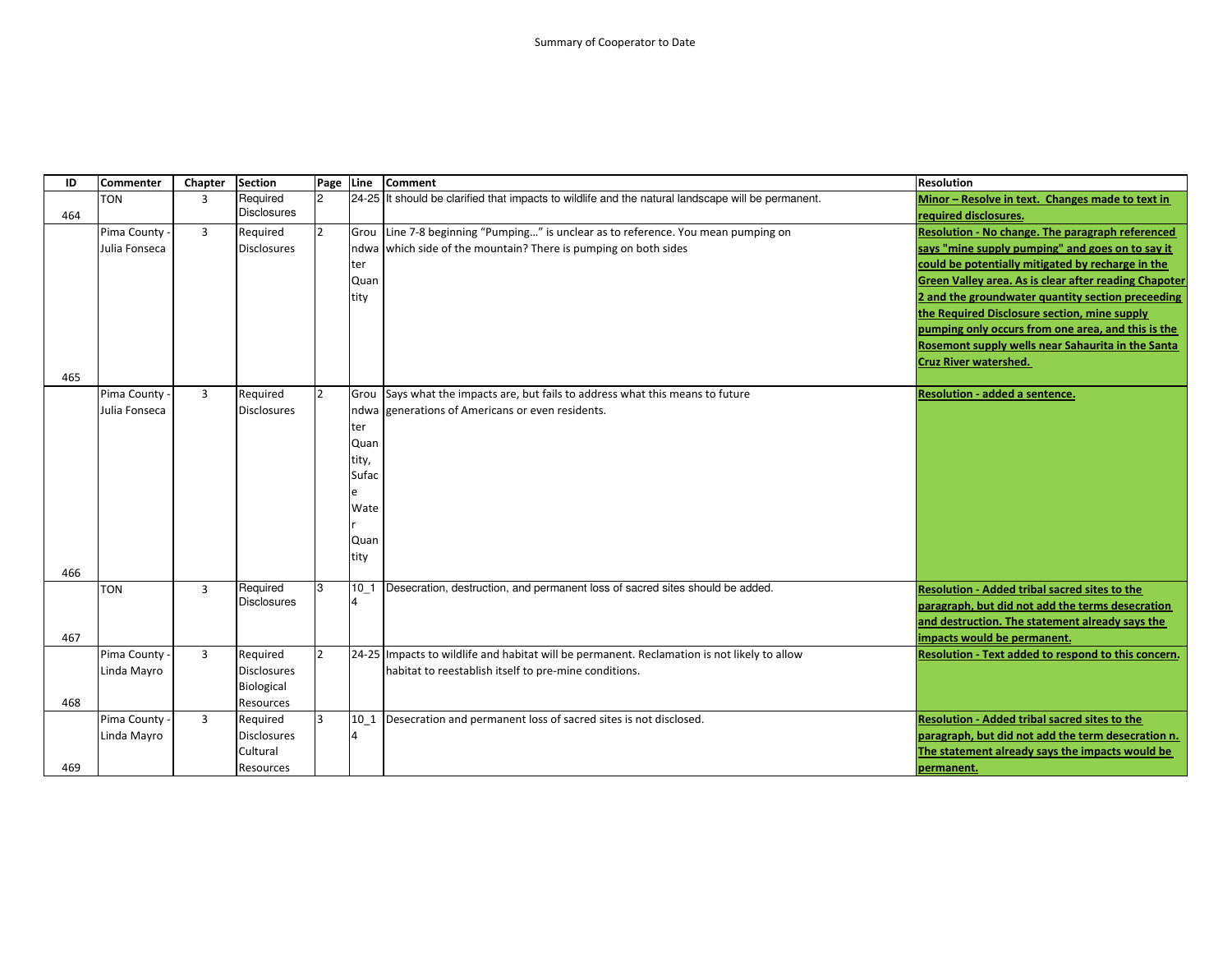| ID  | Commenter      | Chapter        | <b>Section</b> | Page Line |            | <b>Comment</b>                                                                                                                                                   | <b>Resolution</b>                                    |
|-----|----------------|----------------|----------------|-----------|------------|------------------------------------------------------------------------------------------------------------------------------------------------------------------|------------------------------------------------------|
|     | <b>NPS ARD</b> | 3              | Required       |           | $1-3$      | This section of the AFEIS states: "Impacts to air quality from mining operations would be short term and                                                         | Resolution - added text to qualify short term as the |
|     |                |                | Disclosures;   |           |            | are expected to end with mine closure."                                                                                                                          | 25-20 year life of the mine.                         |
|     |                |                | Short-Term     |           |            |                                                                                                                                                                  |                                                      |
|     |                |                | Uses and Long- |           |            | We would like to point out that mine operations are anticipated to continue for 20 to 25 years. In terms                                                         |                                                      |
|     |                |                | Term           |           |            | of the impacts to visitors over 25 years, this is not short-term. Air resource impacts from mining                                                               |                                                      |
|     |                |                | Productivity   |           |            | operations, such as visibility degradation, could potentially affect multiple generations of park visitors                                                       |                                                      |
|     |                |                |                |           |            | during this time span. Visitors come from around the world to experience Saguaro NP, for some this                                                               |                                                      |
|     |                |                |                |           |            | may be a once in a lifetime event. The park receives around 650,000 visitors annually, contributing                                                              |                                                      |
|     |                |                |                |           |            | approximately 22 million to the local economy. Over an extended time period, impaired visibility and                                                             |                                                      |
|     |                |                |                |           |            | degraded views could detract from the park experience for many millions of visitors who are an                                                                   |                                                      |
|     |                |                |                |           |            | important contribution to the region's tourism economy.                                                                                                          |                                                      |
|     |                |                |                |           |            | Service-wide visitor survey data demonstrate that park visitors highly value clean air and scenic views;                                                         |                                                      |
|     |                |                |                |           |            | 90% of NPS visitors surveyed responded that scenic views in National Parks are very important to                                                                 |                                                      |
|     |                |                |                |           |            | extremely important. In fact, according to visitors surveyed, clean air and scenic views are among the                                                           |                                                      |
|     |                |                |                |           |            | top five most important attributes worthy of protection in national parks. While visibility and/or                                                               |                                                      |
|     |                |                |                |           |            | ambient air impacts from the Rosemont mine would cease once mining operations are discontinued, the                                                              |                                                      |
|     |                |                |                |           |            | effect of these impacts over a two decade time span are not insignificant.                                                                                       |                                                      |
|     |                |                |                |           |            |                                                                                                                                                                  |                                                      |
|     |                |                |                |           |            | In addition, mine operations are predicted to significantly contribute to adverse nitrogen deposition                                                            |                                                      |
|     |                |                |                |           |            | effects in Saguaro NP. The effects of nitrogen deposition are both cumulative and additive. Once                                                                 |                                                      |
|     |                |                |                |           |            | harmful changes begin to occur in an ecosystem, such as shifts in species composition and decreased                                                              |                                                      |
|     |                |                |                |           |            | biodiversity, a cascade of negative impacts can follow. Some changes may irrevocably alter the                                                                   |                                                      |
| 470 |                |                |                |           |            | ecosystem as we have known it, these changes could continue well beyond the life span of the mine                                                                |                                                      |
|     | Pima County    | $\overline{3}$ | Scholef-       | 33        |            | 17-20 The Scholefield-McCleary Alternative is clearly the worst for the land from a total acreage perspective,                                                   | <b>Resolution - No action needed.</b>                |
|     | S. Anderson    |                | McCleary       | 34,       | & (P       | and it's the worst alternative for the Arizona National Scenic Trail. It re-routes the trail, and goes right up                                                  |                                                      |
|     |                |                | Alternative    | 35        | 35)        | next to it on the northeast side of the                                                                                                                          |                                                      |
|     |                |                |                |           | 9 14       | mine. Lots of bad views and mine noise with this one too. There are also major losses for roads (22.8)                                                           |                                                      |
|     |                |                |                |           |            | miles) with this alternative. The loss of motorized recreation opportunities in the Santa Rita Backcountry                                                       |                                                      |
| 471 |                |                |                |           |            | Touring Area will be profound.                                                                                                                                   |                                                      |
|     | AGFD           | 3              | Seeps Springs  |           |            | 16 19-20 The text states, in a bullet, that the proposed mine has the potential to directly affect groundwater quality Resolution - No changes needed. This is a |                                                      |
|     |                |                |                |           |            | for all three reaches (Upper Cienega Creek, Lower Cienega Creek, and Davidson Canyon) of Outstanding discussion of methodology, merely pointing out that         |                                                      |
|     |                |                |                |           |            | Arizona Waters. No further description or explanation is provided. COMMENT: The "hard look" there is the possibity that impacts could exist so                   |                                                      |
|     |                |                |                |           |            | standard of NEPA requires a more detailed description than vague statements such as "may affect" or they need to be analyzed. The whole rest of this             |                                                      |
|     |                |                |                |           |            | "potentially affect." General statements about "possible effects" or "some risk" does not constitute a 'hard section contains the actual analysis.               |                                                      |
|     |                |                |                |           |            | look' absent a justification why more definitive information could not be provided. Neighbors of Cuddy                                                           |                                                      |
|     |                |                |                |           |            | Mountain v. U.S. Forest Service, 137 F. 3d 1372 (9th Cir. 1998).                                                                                                 |                                                      |
| 472 |                |                |                |           |            |                                                                                                                                                                  |                                                      |
|     |                |                |                |           |            | The text states that the mine has the potential to directly affect the surface water quality of Lower                                                            | Resolution - No changes needed. This is a            |
|     |                |                |                |           |            | Davidson Canyon and Lower Cienega Creek through stormwater runoff. No further description of this                                                                | discussion of methodology, merely pointing out that  |
|     |                |                |                |           |            | potential adverse impact is provided.                                                                                                                            | there is the possiblity that impacts could exist so  |
|     | <b>AGFD</b>    | 3              | Seeps Springs  |           | 16 21 - 25 |                                                                                                                                                                  | they need to be analyzed. The whole rest of this     |
|     |                |                |                |           |            | RECOMMENDATION: The NEPA "hard look" standard requires a description of all potentially adverse                                                                  | section contains the actual analysis.                |
|     |                |                |                |           |            | environmental effects. 43 U.S.C. 4332(C).                                                                                                                        |                                                      |
| 473 |                |                |                |           |            |                                                                                                                                                                  |                                                      |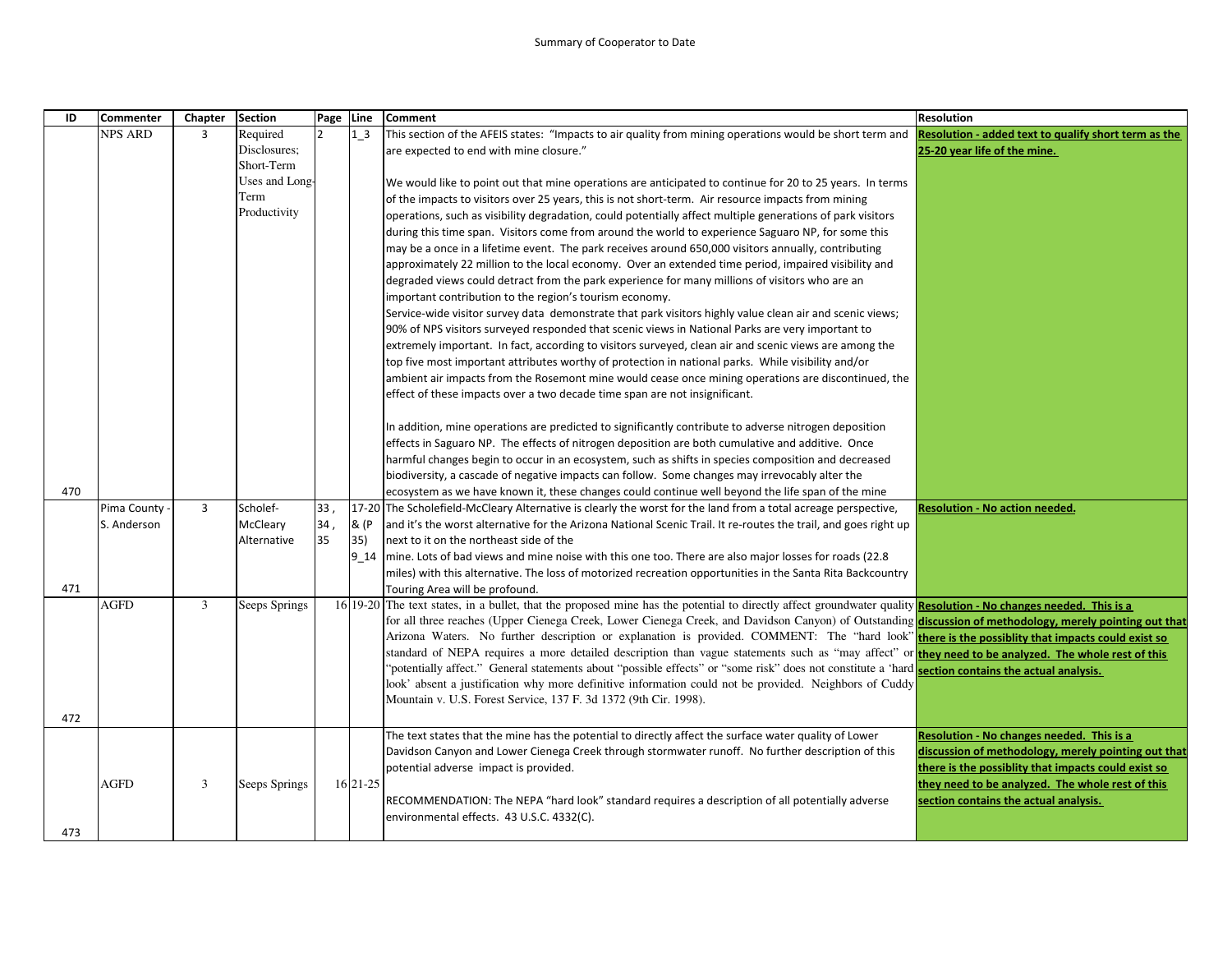| ID  | <b>Commenter</b> | Chapter | <b>Section</b> | Page Line   |      | <b>Comment</b>                                                                                                                                                                                                                                                                                   | <b>Resolution</b>                                                                                           |
|-----|------------------|---------|----------------|-------------|------|--------------------------------------------------------------------------------------------------------------------------------------------------------------------------------------------------------------------------------------------------------------------------------------------------|-------------------------------------------------------------------------------------------------------------|
|     | <b>AGFD</b>      | 3       | Seeps Springs  |             |      | 42 Table The Groundwater Quality section states that seepage from the mine does not exceed AAWQS and that no <b>Resolution - No changes needed. This is a</b>                                                                                                                                    |                                                                                                             |
|     |                  |         |                |             | 111  | groundwater quality impacts to OAWs in Davidson Canyon and Lower Cienega Creek are predicted. discussion of methodology, merely pointing out that                                                                                                                                                |                                                                                                             |
|     |                  |         |                |             |      | COMMENT: Table 111 appears to contradicts the text on Page 16, lines 19-20 (quoted above) that the the the possibility that impacts could exist so                                                                                                                                               |                                                                                                             |
|     |                  |         |                |             |      | proposed mine has the potential to directly affect groundwater quality in Lower Davidson Canyon, Lower they need to be analyzed. The whole rest of this<br>Cienega Creek and Upper Cienega Creek.NEPA requires a discussion of all environmentally adverse section contains the actual analysis. |                                                                                                             |
| 474 |                  |         |                |             |      | effects. 42 U.S.C. 4332(C); 40 CFR §1502.1.                                                                                                                                                                                                                                                      |                                                                                                             |
|     | AGFD             | 3       | Seeps Springs  |             |      | 44 14-40 The text state that if ADEQ issues a CWA 401 certification to Rosemont certifying that the permitted                                                                                                                                                                                    | <b>Resolution - Statement of opinion or fact. No</b>                                                        |
|     |                  |         |                |             |      | activity will not violate state surface water quality standards, that "ADEQ by definition is determining                                                                                                                                                                                         | actionable comment. No changes needed.                                                                      |
|     |                  |         |                |             |      | that Outstanding Arizona Waters will not be degraded".                                                                                                                                                                                                                                           |                                                                                                             |
|     |                  |         |                |             |      |                                                                                                                                                                                                                                                                                                  |                                                                                                             |
|     |                  |         |                |             |      | COMMENT: A.A.C.R. 18-107.01(C)(4) Tier 3 anti-degradation protection standards states that a discharge                                                                                                                                                                                           |                                                                                                             |
|     |                  |         |                |             |      | regulated under a §404 permit that may affect existing water quality of an OAW requires an individual                                                                                                                                                                                            |                                                                                                             |
|     |                  |         |                |             |      | §401 water quality certification to ensure that existing water quality is maintained and protected and<br>that any water quality impacts are temporary (six months or less).                                                                                                                     |                                                                                                             |
|     |                  |         |                |             |      |                                                                                                                                                                                                                                                                                                  |                                                                                                             |
|     |                  |         |                |             |      | The only way to determine whether the mine will have an effect on the water quality of the OAWs is                                                                                                                                                                                               |                                                                                                             |
|     |                  |         |                |             |      | through regular monitoring of surface water quality in the downstream watershed during the mine life,                                                                                                                                                                                            |                                                                                                             |
|     |                  |         |                |             |      | closure and post-closure.                                                                                                                                                                                                                                                                        |                                                                                                             |
|     |                  |         |                |             |      |                                                                                                                                                                                                                                                                                                  |                                                                                                             |
|     |                  |         |                |             |      | According to the Integrated Watershed Summary (The Rosemont Project, June 2012) Rosemont Copper                                                                                                                                                                                                  |                                                                                                             |
|     |                  |         |                |             |      | Company, at ADEQ's request voluntarily developed a water monitoring plan to implement surface water                                                                                                                                                                                              |                                                                                                             |
|     |                  |         |                |             |      | quality monitoring at springs throughout Davidson Canyon and surface and groundwater monitoring<br>throughout Davidson Canyon and in Cienega Creek. Full implementation of the plan is dependent on the                                                                                          |                                                                                                             |
|     |                  |         |                |             |      | cooperation of landowners (State, Pima County, private).                                                                                                                                                                                                                                         |                                                                                                             |
|     |                  |         |                |             |      |                                                                                                                                                                                                                                                                                                  |                                                                                                             |
| 475 |                  |         |                |             |      | The Department supports this surface water quality monitoring plan. Surface water quality monitoring                                                                                                                                                                                             |                                                                                                             |
|     | <b>AGFD</b>      | 3       | Seeps Springs  |             |      | 42-44 Table The text topic is the mine's potential effect on Outstanding Arizona Waters. The text analyzes and                                                                                                                                                                                   | <b>Resolution - The Surface Water Quality and OAW</b>                                                       |
|     |                  |         |                |             | 112  | summarizes the predicted water quality for waste rock runoff and existing water quality in Barrel Canyon,                                                                                                                                                                                        | analyses have been rewritten based in parts on                                                              |
|     |                  |         |                |             |      | Davidson Canyon and Cienega Creek, including the ability to meet the anti-degradation standards for<br>Outstanding Arizona Waters. COMMENT: Table 112 indicates that selenium and arsenic from waste                                                                                             | <b>USEPA and ADEQ comments, including a full</b>                                                            |
|     |                  |         |                |             |      | rock runoff exceeds existing water quality values for selenium and arsenic in Cienega Creek. A.A.C.R. 18                                                                                                                                                                                         | analysis of available data and detection limits, and<br>revisions to how ADEQ regulatory authorities (401   |
|     |                  |         |                |             |      | $11-107.01(C)(3)$ Tier 3 antidegradation criteria requires an applicant seeking authorization for a regulated                                                                                                                                                                                    | and 402) would be applied. The Forest specialists                                                           |
|     |                  |         |                |             |      | discharge to a tributary to, or upstream of, an OAW demonstrate in a permit application or in other                                                                                                                                                                                              | have reviewed and approved the section.                                                                     |
|     |                  |         |                |             |      | documentation submitted to ADEQ that the regulated discharge will not degrade existing water quality in                                                                                                                                                                                          |                                                                                                             |
|     |                  |         |                |             |      | the downstream OAW. The Department agrees with the statement in the text that it would be difficult to                                                                                                                                                                                           |                                                                                                             |
|     |                  |         |                |             |      | predict or model any potential impacts given the distance from the mine site to the OAWs (12 miles) and                                                                                                                                                                                          |                                                                                                             |
|     |                  |         |                |             |      | the relatively low values of selenium and arsenic in the waste rock runoff, which reflects the limited contact<br>time of stormwater with the waste rock. As noted above, a water quality monitoring program of captured                                                                         |                                                                                                             |
| 476 |                  |         |                |             |      |                                                                                                                                                                                                                                                                                                  |                                                                                                             |
|     | <b>AGFD</b>      | 3       | Seeps Springs  | 42-44 Table | 112  | The text and Table 112 focus on waste rock runoff on existing water quality in Barrel Canyon, Davidson                                                                                                                                                                                           | <b>Resolution - A discussion of the risk for tailings</b><br>eepage daylighting downstream in Barrel Canyon |
|     |                  |         |                |             |      | Canyon and Cienega Creek. No discussion or analysis of the potential effects of seepage from the Dry                                                                                                                                                                                             | has been added to the GW Quality section                                                                    |
| 477 |                  |         |                |             |      | Stack Tailings facility is presented.                                                                                                                                                                                                                                                            |                                                                                                             |
|     | ADEQ-D.          | 3       | Seeps, etc.    | 42          | #### |                                                                                                                                                                                                                                                                                                  | Resolution - No changes needed. Again, this is                                                              |
|     | Turner           |         |                |             |      | (Table 111 (Potential to affect Outstanding Arizona Water in Davidson Canyon and Lower Cienega Creek<br>- As written, the surface water quality impact summary could be interpreted to contradict Table 97 (Issue                                                                                | confusing the acknowledgement that an issue needs                                                           |
|     |                  |         |                |             |      | 3E.1), p. 4, Surface Water Quality section and the statement on p. 43 (lines 8 - 10). See also comment to                                                                                                                                                                                        | o be looked at (Issue statements), and the actual                                                           |
|     |                  |         |                |             |      | p. 44, lines 31 - 40 (Seeps, etc.).                                                                                                                                                                                                                                                              | analysis as to whether there is an impact.                                                                  |
| 478 |                  |         |                |             |      |                                                                                                                                                                                                                                                                                                  |                                                                                                             |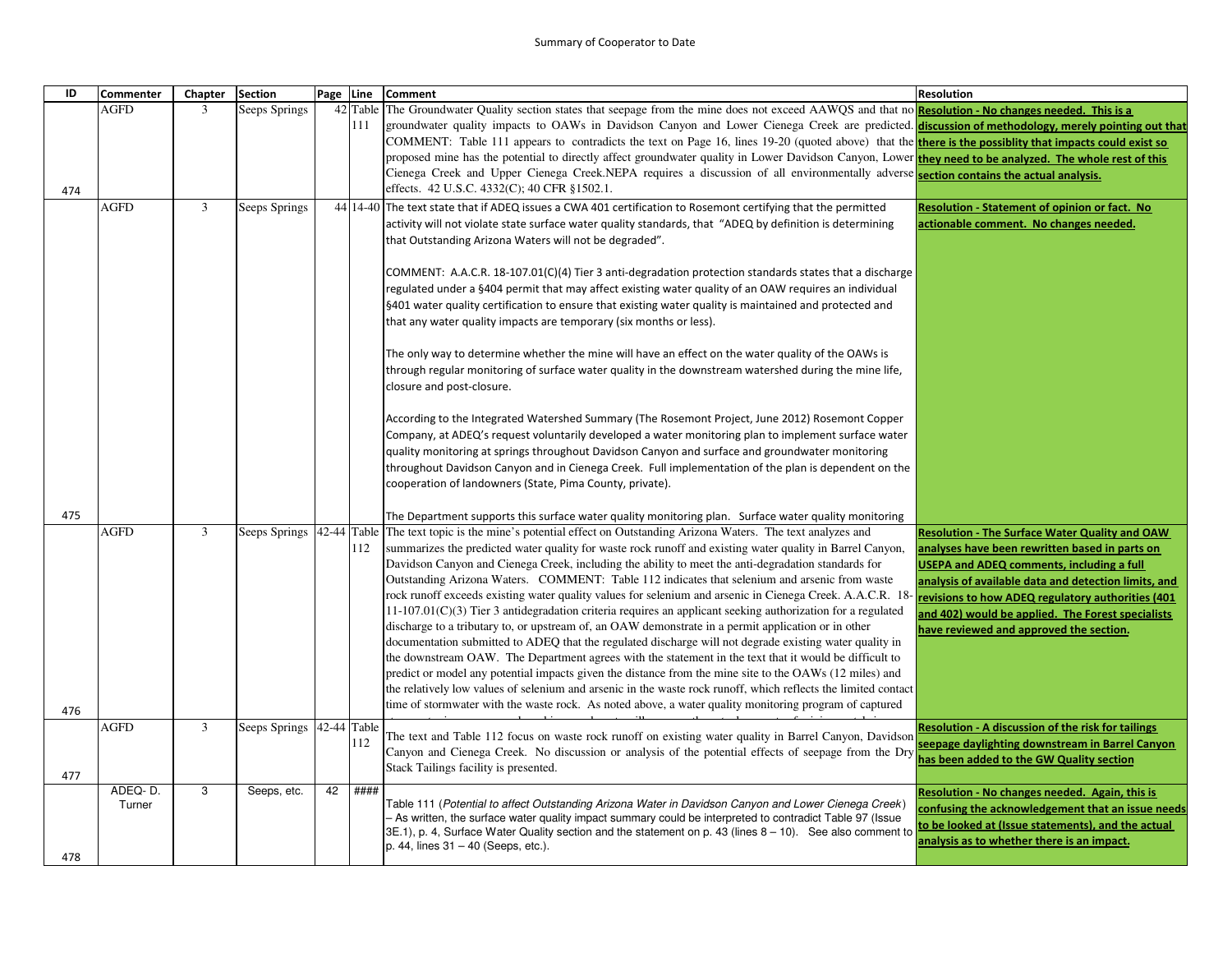| ID  | Commenter         | Chapter | <b>Section</b> | Page Line |                                   | <b>Comment</b>                                                                                                                                                                                                                                                                                                                                                                                                                                                                                                                                                                                                                                                                                                                                                                                                                                                                                                                                                                                                                                                                                                                                                                                                                              | <b>Resolution</b>                                                                                                                                                                                                                                                                                                                                                        |
|-----|-------------------|---------|----------------|-----------|-----------------------------------|---------------------------------------------------------------------------------------------------------------------------------------------------------------------------------------------------------------------------------------------------------------------------------------------------------------------------------------------------------------------------------------------------------------------------------------------------------------------------------------------------------------------------------------------------------------------------------------------------------------------------------------------------------------------------------------------------------------------------------------------------------------------------------------------------------------------------------------------------------------------------------------------------------------------------------------------------------------------------------------------------------------------------------------------------------------------------------------------------------------------------------------------------------------------------------------------------------------------------------------------|--------------------------------------------------------------------------------------------------------------------------------------------------------------------------------------------------------------------------------------------------------------------------------------------------------------------------------------------------------------------------|
| 479 | ADEQ-D.<br>Turner | 3       | Seeps, etc.    | 42        | $7-8$                             | The statements "Direct comparison of predicted water quality from waste rock runoff to the existing water<br>12-17 quality in Davidson Canyon and Lower Cienega Creek is problematic and not appropriate (lines 7-8) and "a<br>more appropriate comparison is to compare the predicted water quality from waste rock runoff to the<br>existing water quality for runoff in Barrel Canyon (lines 12-13)" are incorrect. Discharges under CWA 402<br>or 404 permits must meet surface water quality standards in the receiving water. No degradation of<br>existing water quality is only applicable to Tier 1 (impaired water) and Tier 3 (outstanding Arizona waters).<br>Likewise, the concluding statement "there is little likelihood that existing water quality in Davidson<br>Canyon or Lower Cienega Creek would be affected" is inaccurate.                                                                                                                                                                                                                                                                                                                                                                                         | <b>Resolution - The Surface Water Quality and OAW</b><br>analyses have been rewritten based in parts on<br><b>USEPA and ADEQ comments, including a full</b><br>analysis of available data and detection limits, and<br>revisions to how ADEQ regulatory authorities (401<br>and 402) would be applied. The Forest specialists<br>have reviewed and approved the section. |
| 480 | ADEQ-D.<br>Turner | 3       | Seeps, etc.    | 43        |                                   | Table 112 (Summary of predicted water quality for waste rock runoff, etc.) – ADEQ understands this table<br>was not updated after removal of the heap leach facility. The table's data is not current regarding predicted<br>water quality runoff from the waste pile. ADEQ further understands that data from the Abrigo Formation<br>may have been transposed with the arkose formations (Table 105 - Water quality for selected waste rock<br>type and applicable designated uses (Barrel Canyon)). Please also note that the values for total and<br>dissolved metals for copper appear to be reversed.                                                                                                                                                                                                                                                                                                                                                                                                                                                                                                                                                                                                                                 | <b>Resolution - The Surface Water Quality and OAW</b><br>analyses have been rewritten based in parts on<br><b>USEPA and ADEQ comments, including a full</b><br>analysis of available data and detection limits, and<br>revisions to how ADEQ regulatory authorities (401<br>and 402) would be applied. The Forest specialists<br>have reviewed and approved the section. |
| 481 | ADEQ-D.<br>Turner | 3       | Seeps, etc.    | 44        | $31 - 40$                         | In reviewing the CWA Section 404 application, ADEQ must determine whether the applicant has<br>demonstrated that the proposed discharge will meet surface water quality standards, including<br>antidegradation, in the downstream OAW. States Lines 37 - 40 should be revised or deleted because it is<br>premature to make this statement until ADEQ conducts its review of the application.                                                                                                                                                                                                                                                                                                                                                                                                                                                                                                                                                                                                                                                                                                                                                                                                                                              | <b>Resolution - The Surface Water Quality and OAW</b><br>analyses have been rewritten based in parts on<br>USEPA and ADEQ comments, including a full<br>analysis of available data and detection limits, and<br>revisions to how ADEQ regulatory authorities (401<br>and 402) would be applied. The Forest specialists<br>have reviewed and approved the section.        |
| 482 | ADEQ-D.<br>Turner | 3       | Seeps, etc.    | $15 - 16$ | $31 -$<br>42, 1<br>$\overline{2}$ | The Coronado's conclusion about the MSGP issuance is fundamentally incorrect. Any facility that lies<br>within 2.5 miles of an impaired water or OAW is automatically required to submit its SWPPP before<br>coverage is granted. However, ADEQ always has authority to call in any SWPPP for review and require<br>additional monitoring, inspections or other appropriate additions to the SWPPP. For example, Table OA-<br>SW-01, Appendix B, (also in the draft Biological Opinion) correctly states that specific sampling locations<br>would be defined in the SWPPP only after the selection of an alternative in the ROD. Table OA-SW-02<br>correctly describes the relationship of the SWPPP to the stormwater general permits. Consider referencing<br>these tables when re-writing these paragraphs.                                                                                                                                                                                                                                                                                                                                                                                                                             | <b>Resolution - The Surface Water Quality and OAW</b><br>analyses have been rewritten based in parts on<br><b>USEPA and ADEQ comments, including a full</b><br>analysis of available data and detection limits, and<br>revisions to how ADEQ regulatory authorities (401<br>and 402) would be applied. The Forest specialists<br>have reviewed and approved the section. |
| 483 | ADEQ-D.<br>Turner | 3       | Seeps, etc.    | $15 - 16$ |                                   | In ADEQ's February 7, 2013 letter to Rosemont, the Department stated that the mine will be required to<br>submit an up-to-date SWPPP at least 60 days prior to commencement of either construction or mining<br>activities. Based on further analysis of the SWPPP at that time, the Department may require additional<br>monitoring, inspections and may impose additional requirements $(e.g.,$ additional control measures) to<br>mitigate the discharge of selenium, copper or other potential pollutants deemed to threaten the water<br>quality of Barrel Canyon or the downstream OAWs. If Rosemont is unable to make an adequate<br>demonstration for the MSGP that its stormwater discharges will not degrade existing water quality in Barrel<br>Canyon or the downstream OAWs, then coverage under an individual AZPDES permit may be necessary<br>with additional controls, as discussed in the comment immediately above. The extent of the additional<br>controls and monitoring will depend on the demonstration needed to satisfy the antidegradation standard.<br>Nevertheless, the Coronado's decision to undertake a more thorough analysis is still warranted for all the<br>reasons stated on page 16 of this section. | <b>Resolution - The Surface Water Quality and OAW</b><br>analyses have been rewritten based in parts on<br><b>USEPA and ADEQ comments, including a full</b><br>analysis of available data and detection limits, and<br>revisions to how ADEQ regulatory authorities (401<br>and 402) would be applied. The Forest specialists<br>have reviewed and approved the section. |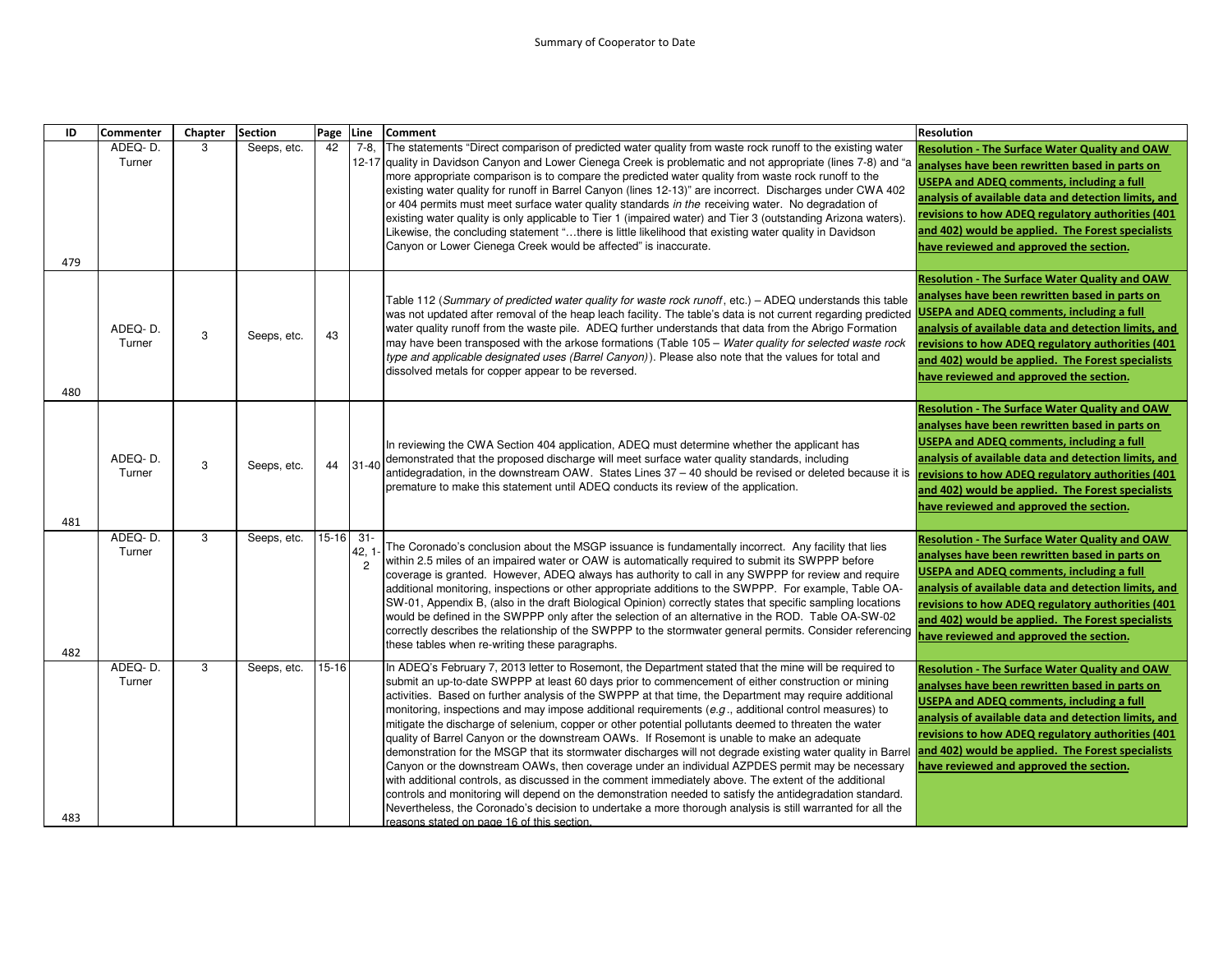| ID  | <b>Commenter</b>  | Chapter        | <b>Section</b> | Page Line   |               | <b>Comment</b>                                                                                                                                                                                                                                                                                                                                                                                                                                                                                                                                                                        | <b>Resolution</b>                                                                                                                                                                                                                                                                                                                                                        |
|-----|-------------------|----------------|----------------|-------------|---------------|---------------------------------------------------------------------------------------------------------------------------------------------------------------------------------------------------------------------------------------------------------------------------------------------------------------------------------------------------------------------------------------------------------------------------------------------------------------------------------------------------------------------------------------------------------------------------------------|--------------------------------------------------------------------------------------------------------------------------------------------------------------------------------------------------------------------------------------------------------------------------------------------------------------------------------------------------------------------------|
| 484 | ADEQ-D.<br>Turner | 3              | Seeps, etc.    | 43-44       | $15 -$<br>18. | The Coronado cites two reasons why it is not possible to predict whether stormwater discharges with<br>elevated selenium will degrade water quality in lower Davidson Canyon. The first reason incorrectly infers<br>that ADEQ's issuance of the mining multi-sector general stormwater permit (MSGP) is the agency's final<br>decision and that there is no possibility of a review and modification of the SWPPP, if necessary, before<br>construction/ mining starts. See comment to the Seeps section above, p. 15 - 16.                                                          | <b>Resolution - The Surface Water Quality and OAW</b><br>analyses have been rewritten based in parts on<br>USEPA and ADEQ comments, including a full<br>analysis of available data and detection limits, and<br>revisions to how ADEQ regulatory authorities (401<br>and 402) would be applied. The Forest specialists<br>have reviewed and approved the section.        |
| 485 | ADEQ-D.<br>Turner | 3              | Seeps, etc.    |             |               | In the context of antidegradation, this conclusion, although qualitative, is premature because the<br>Department will not make a determination on whether the mine will degrade the OAW reach of Davidson<br>Canyon until it first evaluates the project for the activities under the 404 permit for CWA 401 Certification<br>and then evaluates the stormwater discharges from the project for issuance of the MSGP. In both of these<br>actions, the Department must find the ability to meet surface water quality standards, including<br>antidegradation, has been demonstrated. | <b>Resolution - The Surface Water Quality and OAW</b><br>analyses have been rewritten based in parts on<br><b>USEPA and ADEQ comments, including a full</b><br>analysis of available data and detection limits, and<br>revisions to how ADEQ regulatory authorities (401<br>and 402) would be applied. The Forest specialists<br>have reviewed and approved the section. |
| 487 | ADEQ-D.<br>Turner | 3              | Seeps, etc.    |             |               | Below is an excerpt from ADEQ's response to comments in its 2002 rulemaking for A.A.C. R-18-11 (note<br>that terminology in this rule for a "unique water" was changed in 2007 to an "outstanding Arizona water"):                                                                                                                                                                                                                                                                                                                                                                    | <b>Resolution - Partial comment. Actionable comment</b><br>elsewhere.                                                                                                                                                                                                                                                                                                    |
| 488 | ADEQ-D.<br>Turner | 3              | Seeps, etc.    |             |               | Page 20, lines 20-21, the following language should be removed: "With respect to the outstanding Arizona<br>water in Davidson Canyon, degradation of existing water quality is prohibited, but the reach does not meet<br>the definitions of a wadeable, perennial stream."                                                                                                                                                                                                                                                                                                           | Resolution - this text has been modified, but<br>disagree that it is inappropriate to include. The<br>regulatory definitions do not match Davidson<br>Canyon.                                                                                                                                                                                                            |
| 489 | ADEQ-D.<br>Turner | 3              | Seeps, etc.    |             |               | When considering the antidegradation standard, water quantity is a key factor inasmuch as assimilative<br>capacity may be reduced when flow is reduced, which could affect the concentrations of pollutants. More<br>data will be required for ADEQ's antidegradation review. ADEQ must evaluate water quality and quantity<br>changes from all sources entering Davidson Canyon when determining whether the mine's discharges can<br>meet the antidegradation standard. All three statements should be deleted or modified to reflect the<br>comments above.                        | <b>Resolution - The Surface Water Quality and OAW</b><br>analyses have been rewritten based in parts on<br><b>USEPA and ADEQ comments, including a full</b><br>analysis of available data and detection limits, and<br>revisions to how ADEQ regulatory authorities (401<br>and 402) would be applied. The Forest specialists<br>have reviewed and approved the section. |
| 490 | ADEQ-D.<br>Turner | 3              | Seeps, etc.,   | 20          | 20-21         | Issue 4.4: Qualitative assessment of ability to meet legal and regulatory requirements for riparian areas.<br>The conclusion for the Proposed Action and Barrel Alternative is that there will be "no change in ability to<br>meet regulatory requirements for either Cienega or Davidson". This includes the analysis for "Change in<br>surface water quality":                                                                                                                                                                                                                      | <b>Resolution - Partial comment. Actionable comment</b><br>elsewhere.                                                                                                                                                                                                                                                                                                    |
| 491 | <b>AGFD</b>       | $\overline{3}$ | Seeps, Springs | $2-Jan 41-$ | 43, 1<br>6    | The text states: "it is unlikely that the water table [of the Santa Cruz Basin] will recover to the point that<br>it would support riparian or spring resources. Therefore, this analysis remains absent from the FEIS."<br>COMMENT: Even if water table recovery is unlikely, further groundwater withdrawal for the mine is<br>additive to the existing withdrawal and must be considered as a cumulative effect under the NEPA.<br>RECOMMENDATION: The FEIS should discuss pumping from the Santa Cruz Basin in the cumulative<br>effects section.                                 | Resolution - No changes needed. The effects of<br>pumping in the Santa Cruz basin are fully analyzed<br>in the GW Quantity section, which includes new<br>pumping from reasonably foreseeable development<br>in the cumulative effects section.                                                                                                                          |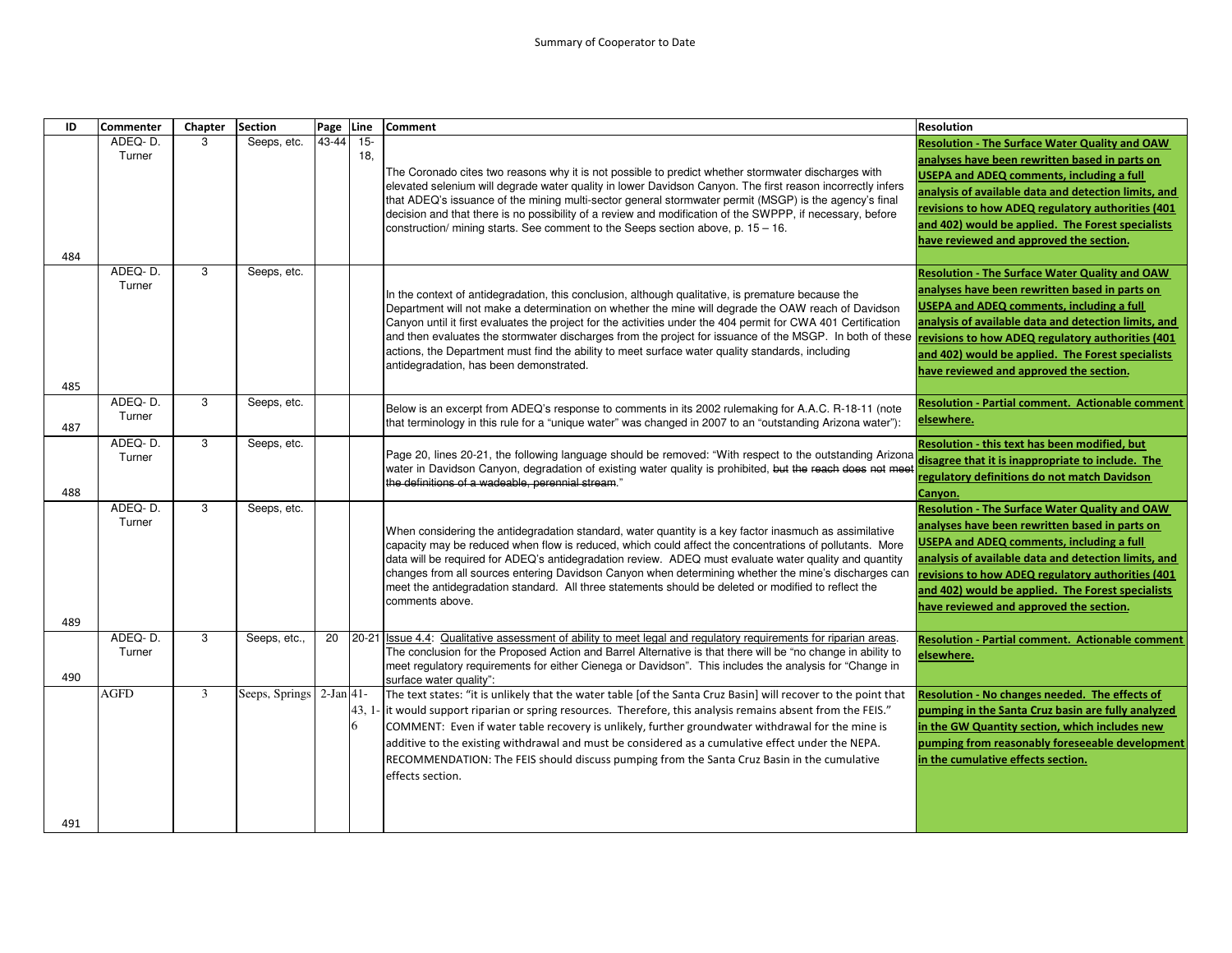| ID  | <b>Commenter</b> | Chapter | <b>Section</b>   | Page Line |                 | Comment                                                                                                                                                     | <b>Resolution</b>                                       |
|-----|------------------|---------|------------------|-----------|-----------------|-------------------------------------------------------------------------------------------------------------------------------------------------------------|---------------------------------------------------------|
|     | <b>EPA</b>       | 3       | Seeps, Springs 6 |           | Table           | Cienega Creek Reach 1 is characterized as having an ephemeral flow regime. On June 27, 2013, Dr.                                                            | <b>Resolution - This has been revised in text</b>       |
|     |                  |         | & RIPS           |           | 106             | Robert Leidy, a senior scientist in EPA Region 9's Wetlands Office, visited Cienega Creek Reach 1. Based                                                    |                                                         |
|     |                  |         |                  |           |                 | upon his best professional judgment, the classification of this reach as ephemeral is inaccurate.                                                           |                                                         |
|     |                  |         |                  |           |                 | Significant portions of Reach 1 immediately upstream from the confluence with Gardner Canyon exhibit                                                        |                                                         |
|     |                  |         |                  |           |                 | characteristics of perennial flows and contained surface water at the time of his visit, which coincided                                                    |                                                         |
|     |                  |         |                  |           |                 | with the driest period of the year for this region (June). USFS should examine whether the assumption of                                                    |                                                         |
|     |                  |         |                  |           |                 | this stretch as ephemeral is well founded and/or correct Table 106 to reflect existing perennial                                                            |                                                         |
|     |                  |         |                  |           |                 | conditions in referenced portions of Reach 1. Dr. Leidy is preparing a trip report that will outline his                                                    |                                                         |
|     |                  |         |                  |           |                 | findings and we will provide his report to the USFS for reference.                                                                                          |                                                         |
| 492 |                  |         |                  |           |                 |                                                                                                                                                             |                                                         |
|     | Pima County      | 3       | Seeps, Springs 8 |           | 12 <sub>1</sub> | "With respect to surface water quality, the resources that" should be mentioned                                                                             | <b>Resolution - Cannot understand comment. No such</b>  |
|     | Akitsu Kimoto    |         | & RIPS           |           | 6               | in Chapter 3, Surface Water Quality.                                                                                                                        | phrase exists on this page, and search for phrase in    |
|     |                  |         |                  |           |                 |                                                                                                                                                             | <b>SS&amp;R section did not find any occurrence.</b>    |
| 493 |                  |         |                  |           |                 |                                                                                                                                                             |                                                         |
|     | <b>EPA</b>       | 3       | Seeps, Springs 8 |           |                 | 15-18 For those individual springs and seeps for which there is insufficient data to determine the source of water                                          | <b>Resolution - The Riparian analysis has been</b>      |
|     |                  |         | & RIPS           |           |                 | and probable impact, the AFEIS assumes that there will be an impact. EPA applauds the Forest Service for <b>rewritten based in parts on USEPA comments,</b> |                                                         |
|     |                  |         |                  |           |                 | this approach to impact analysis in the face of uncertainty. We recommend applying a similar approach                                                       | including how the groundwater models have been          |
|     |                  |         |                  |           |                 | when discussing the scope of impacts related to groundwater drawdown, given that the results from the                                                       | interpreted and used. The Forest specialists have       |
|     |                  |         |                  |           |                 | groundwater modeling contain a very high degree of inherent uncertainty.                                                                                    | reviewed and approved the section.                      |
| 494 |                  |         |                  |           |                 |                                                                                                                                                             |                                                         |
|     | Pima County -    | 3       | Seeps, Springs 8 |           |                 | 8_10 The AFEIS has not considered isotope data as had been requested by Pima                                                                                | <b>Resolution - These data have been discussed more</b> |
|     | <b>Myers</b>     |         | & RIPS           |           |                 | County in several previous filings. Isotope data for the springs would help to                                                                              | fully in the SS&R section.                              |
| 495 |                  |         |                  |           |                 | identify their source.                                                                                                                                      |                                                         |
|     | <b>EPA</b>       | 3       | Seeps, Springs 8 |           | 8 10            | The AFEIS notes that, with the exception of several springs in Davidson Canyon, isotopic data have not                                                      | Resolution - These data have been discussed more        |
|     |                  |         | & RIPS           |           |                 | been made available to help determine the sources of water to springs in the analysis. Isotopic data for                                                    | fully in the SS&R section.                              |
|     |                  |         |                  |           |                 | all potentially affected springs in Davidson Canyon would be invaluable. Do isotopic data exist for other                                                   |                                                         |
|     |                  |         |                  |           |                 | potentially affected streams in Davidson Canyon or elsewhere in the study area? If such data are                                                            |                                                         |
|     |                  |         |                  |           |                 | available, they should be acquired, analyzed and incorporated into the AFEIS.                                                                               |                                                         |
| 496 |                  |         |                  |           |                 |                                                                                                                                                             |                                                         |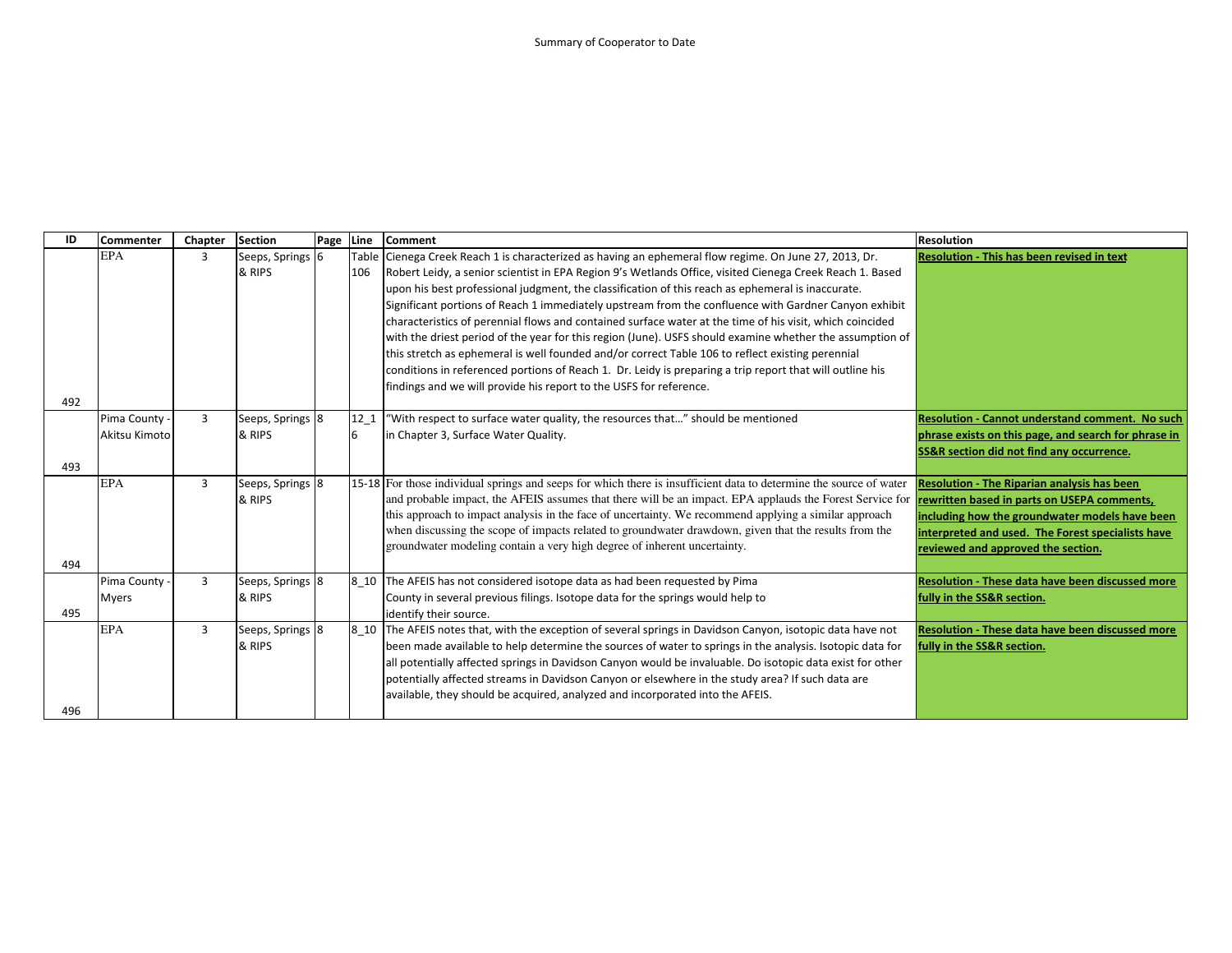| ID  | <b>Commenter</b> | Chapter        | <b>Section</b>    | Page Line |        | <b>Comment</b>                                                                                                                                                                                            | <b>Resolution</b>                                   |
|-----|------------------|----------------|-------------------|-----------|--------|-----------------------------------------------------------------------------------------------------------------------------------------------------------------------------------------------------------|-----------------------------------------------------|
|     | EPA              | $\overline{3}$ | Seeps, Springs 15 |           | $10_1$ | The AFEIS refers to the groundwater models as "the most appropriate tool for estimating potential                                                                                                         | Resolution - The Riparian analysis has been         |
|     |                  |                | & RIPS            |           |        | impacts to surface waters", referencing Ugorets et al. 2012. We do not believe that conclusions                                                                                                           | rewritten based in parts on USEPA comments,         |
|     |                  |                |                   |           |        | contained in Ugorets et al. (2012) and in the Groundwater Quantity section of the AFEIS support a                                                                                                         | including how the groundwater models have been      |
|     |                  |                |                   |           |        | conclusion that the quantitative groundwater models are an appropriate tool for estimating impacts to                                                                                                     | nterpreted and used. The Forest specialists have    |
|     |                  |                |                   |           |        | surface waters that the EIS characterizes as "distant" (outside the project area, but within the study                                                                                                    | reviewed and approved the section.                  |
|     |                  |                |                   |           |        | area).                                                                                                                                                                                                    |                                                     |
|     |                  |                |                   |           |        |                                                                                                                                                                                                           |                                                     |
|     |                  |                |                   |           |        | The AFEIS clearly acknowledges in several resource sections of Chapter 3 and in the expert report by                                                                                                      |                                                     |
|     |                  |                |                   |           |        | Ugorets et al. (2012) that the models are not able to accurately predict small groundwater changes                                                                                                        |                                                     |
|     |                  |                |                   |           |        | (changes of less than 5ft) over long time periods (e.g., hundreds to thousands of years). The AFEIS                                                                                                       |                                                     |
|     |                  |                |                   |           |        | frequently refers to near and long term predictions of groundwater drawdown and the effects thereof                                                                                                       |                                                     |
|     |                  |                |                   |           |        | using terms such as "speculative" and "highly uncertain". For example, the near-term model predictions                                                                                                    |                                                     |
|     |                  |                |                   |           |        | of groundwater drawdown impacts to Empire Gulch stream flow are described as "speculative" (p. 33,<br>lines 23-24). Long-term impacts on Empire Gulch stream flow based on the models are described as    |                                                     |
|     |                  |                |                   |           |        |                                                                                                                                                                                                           |                                                     |
|     |                  |                |                   |           |        | "highly uncertain" (p. 33, lines 31-32). The AFEIS concludes that, along Empire Gulch "predictions of<br>impact to stream flow based on these levels of drawdown would be speculativewith a high level of |                                                     |
|     |                  |                |                   |           |        | uncertainty" (p. 33, lines 39-42). In addition, the AFEIS characterizes the quantitative modeling of the                                                                                                  |                                                     |
|     |                  |                |                   |           |        | long-term impacts along Cienega Creek as "highly speculative." (p. 34, lines 24-25). The FEIS concludes                                                                                                   |                                                     |
| 497 |                  |                |                   |           |        | for Cienega Creek that "because of the margin of error of the models and the long time frames                                                                                                             |                                                     |
|     | <b>EPA</b>       | $\overline{3}$ | Seeps, Springs 15 |           | 10 1   | Given the limitations of the groundwater models, it is often reasonable to reach opposite conclusions                                                                                                     | <b>Resolution - The Riparian analysis has been</b>  |
|     |                  |                | & RIPS            |           |        | regarding impacts than those presented in the AFEIS. Where applicable, we have outlined in the                                                                                                            | rewritten based in parts on USEPA comments,         |
|     |                  |                |                   |           |        | comments below why the information provided regarding drawdown could also support a conclusion                                                                                                            | including how the groundwater models have been      |
|     |                  |                |                   |           |        | opposite to the one provided in the AFEIS.                                                                                                                                                                | interpreted and used. The Forest specialists have   |
|     |                  |                |                   |           |        |                                                                                                                                                                                                           | reviewed and approved the section.                  |
| 498 |                  |                |                   |           |        |                                                                                                                                                                                                           |                                                     |
|     | Pima County      | 3              | Seeps, Springs 16 |           | 14     | "All three reaches" needs to be defined. Cienega Creek has 5 reaches and                                                                                                                                  | <b>Resolution - This has been clarified in text</b> |
|     | Postillion       |                | & RIPS            |           |        | Davidson has 4,. According to Table 106, p.6.                                                                                                                                                             |                                                     |
| 499 |                  |                |                   |           |        |                                                                                                                                                                                                           |                                                     |
|     | Pima County      | $\overline{3}$ | Seeps, Springs 16 |           | 16     | Upper and Lower Cienega Creek and Davidson Canyon needs to be correlated to                                                                                                                               | Resolution - This has been clarified in text        |
|     | Postillion       |                | & RIPS            |           |        | the Reaches defined in Table 106, p.6 and Figure 67, p.5. All one can do is assume                                                                                                                        |                                                     |
|     |                  |                |                   |           |        | that Cienega Creek 1,2 and 3 is upper Cienega and Cienega 4 and 5 is Lower                                                                                                                                |                                                     |
|     |                  |                |                   |           |        | Cienega; Davidson 1 &2 is upper Davidson and Davidson 3 is Lower Davidson.                                                                                                                                |                                                     |
| 500 |                  |                |                   |           |        | That assumption may be incorrect unless the document correlates the terminology.                                                                                                                          |                                                     |
|     | <b>EPA</b>       | $\overline{3}$ | Seeps, Springs 16 |           |        | [21-23] The AFEIS states, "For Upper Cienega Creek there is no direct potential to affect surface water quality,                                                                                          | <b>Resolution - The Riparian analysis has been</b>  |
|     |                  |                | & RIPS            |           |        | unless changes in stream flow indirectly affect aspects of water quality (temperature, for instance)". We                                                                                                 | rewritten based in parts on USEPA comments,         |
|     |                  |                |                   |           |        | note that pages 33-35, in the Seeps, Springs and Riparian Areas section state that all three groundwater                                                                                                  | ncluding how the groundwater models have been       |
|     |                  |                |                   |           |        | models suggest that there is the potential for near- and long-term drawdown along Upper Cienega Creek                                                                                                     | nterpreted and used. The Forest specialists have    |
|     |                  |                |                   |           |        | to result from project related groundwater pumping. Small changes in stream flow can result in                                                                                                            | reviewed and approved the section.                  |
|     |                  |                |                   |           |        | significant changes in water temperature, especially in warm, arid environments. Water temperature is                                                                                                     |                                                     |
|     |                  |                |                   |           |        | an important measure of water quality. The AFEIS should disclose that even small surface flow                                                                                                             |                                                     |
|     |                  |                |                   |           |        | reductions from groundwater drawdown would be likely to increase temperatures, and thus lower                                                                                                             |                                                     |
|     |                  |                |                   |           |        | surface water quality in Upper Cienega Creek.                                                                                                                                                             |                                                     |
| 501 |                  |                |                   |           |        |                                                                                                                                                                                                           |                                                     |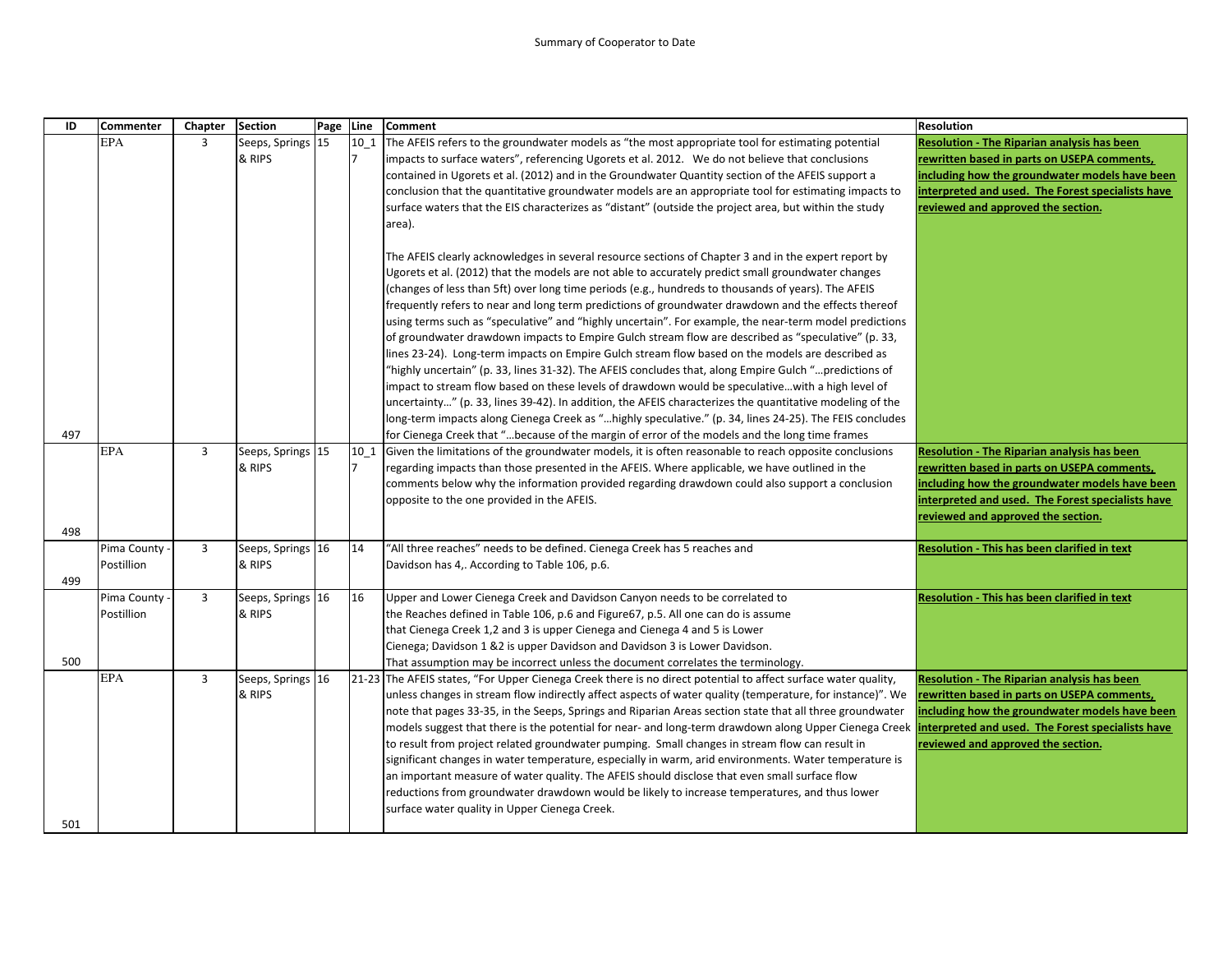| ID  | Commenter            | Chapter        | <b>Section</b>              | Page Line |              | <b>Comment</b>                                                                                                                                                                                                         | <b>Resolution</b>                                                                       |
|-----|----------------------|----------------|-----------------------------|-----------|--------------|------------------------------------------------------------------------------------------------------------------------------------------------------------------------------------------------------------------------|-----------------------------------------------------------------------------------------|
|     | <b>EPA</b>           | $\overline{3}$ | Seeps, Springs 17           |           | Table        | The Proposed Action is stated to have no effects on the number of stream miles changed from                                                                                                                            | Resolution - The Riparian analysis has been                                             |
|     |                      |                | & RIPS                      |           | 108          | intermittent/perennial flow status to ephemeral flow status. We have several concerns regarding this                                                                                                                   | rewritten based in parts on USEPA comments,                                             |
|     |                      |                |                             |           | <b>Issue</b> | conclusion: As previously discussed, the groundwater models cannot accurately predict small (less than                                                                                                                 | including how the groundwater models have been                                          |
|     |                      |                |                             |           |              | 5 foot), long term changes to groundwater levels, especially on more distant waters, such as Cienega                                                                                                                   | interpreted and used. The Forest specialists have                                       |
|     |                      |                |                             |           | 3D.2         | Creek.                                                                                                                                                                                                                 | reviewed and approved the section.                                                      |
|     |                      |                |                             |           | &            |                                                                                                                                                                                                                        |                                                                                         |
|     |                      |                |                             |           | 3D.3         | Tables 60-64 of the Groundwater Quantity resource section report for Upper Empire Gulch Springs                                                                                                                        |                                                                                         |
|     |                      |                |                             |           |              | present the following ranges of modeled groundwater drawdown based on sensitivity analyses: 1) end of                                                                                                                  |                                                                                         |
|     |                      |                |                             |           |              | active mining (<0.1-0.2 feet); 2) 20 years after active mine closure (<0.1-0.5 feet); 3) 50 years after                                                                                                                |                                                                                         |
|     |                      |                |                             |           |              | closure (<0.1-1.8 feet); 150 years after closure (0.1-5.0 feet); and 1000 years after closure (2.3-6.0 feet).                                                                                                          |                                                                                         |
|     |                      |                |                             |           |              | If the output of the groundwater modeling and the sensitivity analyses are accepted, these data indicate                                                                                                               |                                                                                         |
|     |                      |                |                             |           |              | that potentially significant groundwater drawdown in the vicinity of Empire Gulch is likely to occur.                                                                                                                  |                                                                                         |
|     |                      |                |                             |           |              | Furthermore, the upper boundary of the sensitivity analysis performed indicates impacts in excess of 5                                                                                                                 |                                                                                         |
|     |                      |                |                             |           |              | feet; the threshold established as the limit of accurate prediction for the modeling performed, further                                                                                                                |                                                                                         |
|     |                      |                |                             |           |              | supporting the conclusion that significant drawdown is probable. Hydrologic changes are predicted for                                                                                                                  |                                                                                         |
|     |                      |                |                             |           |              | Empire Gulch from groundwater drawdown that could have a potential "effect on springs and stream                                                                                                                       |                                                                                         |
| 502 | <b>USACE -Blaine</b> | $\overline{3}$ |                             |           | 37           | flow, potentially shifting some or all of the stream length from perennial to intermittent" (AFEIS, p. 38,                                                                                                             |                                                                                         |
|     |                      |                | Seeps, Springs 33<br>& RIPS |           |              | "near term" in this section is defined as "up to 50 years after mine closure". However, in lines 24/25 page<br>15 it states" Near-term impacts are defined as those occurring during the active mine life and up to 50 | <b>Resolution - This has been revised in text</b>                                       |
| 503 |                      |                |                             |           |              | years after 24 final reclamation and closure." These are very different; please be consistent.                                                                                                                         |                                                                                         |
|     | <b>EPA</b>           | $\overline{3}$ | Seeps, Springs 33           |           | 10 4         | EPA recommends that additional information regarding the potential adverse environmental                                                                                                                               | <b>Resolution - The Riparian analysis has been</b>                                      |
|     |                      |                | & RIPS                      |           | 12           | consequence of seemingly small changes in groundwater levels be added. The AFEIS repeatedly                                                                                                                            | rewritten based in parts on USEPA comments,                                             |
|     |                      |                |                             |           |              | characterizes changes in ground water levels of < 1 foot as "small" (e.g. p. 37, line 24 and p. 38, line 23).                                                                                                          | including how the groundwater models have been                                          |
|     |                      |                |                             |           |              | The use of the descriptors "small" or "very small" are not meaningful absent some relative measure of                                                                                                                  | interpreted and used. The Forest specialists have                                       |
|     |                      |                |                             |           |              | ecological significance or risk.                                                                                                                                                                                       | reviewed and approved the section.                                                      |
|     |                      |                |                             |           |              |                                                                                                                                                                                                                        |                                                                                         |
|     |                      |                |                             |           |              | Seemingly "small" changes in groundwater levels may have profound adverse affects on surface and                                                                                                                       |                                                                                         |
|     |                      |                |                             |           |              | shallow subsurface (i.e., groundwater and hyporheic) flows. In part, this is because the wetted surface                                                                                                                |                                                                                         |
|     |                      |                |                             |           |              | area of many aquatic habitats in the arid Southwest, including the Cienega Creek watershed, is                                                                                                                         |                                                                                         |
|     |                      |                |                             |           |              | characterized by shallow surface water depths (e.g., << than a few inches), especially during the drier                                                                                                                |                                                                                         |
|     |                      |                |                             |           |              | portions of the year (April-early July), and is, therefore, extremely susceptible to drying from small                                                                                                                 |                                                                                         |
|     |                      |                |                             |           |              | changes in groundwater levels. Significant changes to stream base flow are possible because, typically,                                                                                                                |                                                                                         |
|     |                      |                |                             |           |              | inflow to streams originates from the topmost portions of the subsidizing aquifer; small declines in the                                                                                                               |                                                                                         |
|     |                      |                |                             |           |              | water table can significantly reduce groundwater contributions that sustain stream flow. Typically,                                                                                                                    |                                                                                         |
| 504 |                      |                |                             |           |              | there is a nonlinear relationship between groundwater-stream interactions such that changes in                                                                                                                         |                                                                                         |
|     | Pima County          | $\overline{3}$ | Seeps, Springs 33           |           |              | 35-36 The last sentence leaves one hanging and begs the question: Why would this be                                                                                                                                    | Resolution - The Riparian analysis has been                                             |
|     | Postillion           |                | & RIPS                      |           |              | any different from short-term results? The models are using the same data but just                                                                                                                                     | rewritten based in parts on USEPA comments,                                             |
|     |                      |                |                             |           |              | projecting further out in time. More explanation is needed to discuss the reasoning                                                                                                                                    | including how the groundwater models have been                                          |
|     |                      |                |                             |           |              | behind this statement. The sentence may imply that short-term data is also<br>speculative because of the models' inherent uncertainties with dealing in fractured                                                      | interpreted and used. The Forest specialists have<br>reviewed and approved the section. |
| 505 |                      |                |                             |           |              | bedrock, fissures and other non-Basin groundwater issues.                                                                                                                                                              |                                                                                         |
|     | <b>USACE -Blaine</b> | $\overline{3}$ | Seeps, Springs 34           |           | 40           |                                                                                                                                                                                                                        | Resolution - The Riparian analysis has been                                             |
|     |                      |                | & RIPS                      |           |              |                                                                                                                                                                                                                        | rewritten based in parts on USEPA comments,                                             |
|     |                      |                |                             |           |              |                                                                                                                                                                                                                        | including how the groundwater models have been                                          |
|     |                      |                |                             |           |              | Same comment as above                                                                                                                                                                                                  | interpreted and used. The Forest specialists have                                       |
|     |                      |                |                             |           |              |                                                                                                                                                                                                                        | reviewed and approved the section.                                                      |
| 506 |                      |                |                             |           |              |                                                                                                                                                                                                                        |                                                                                         |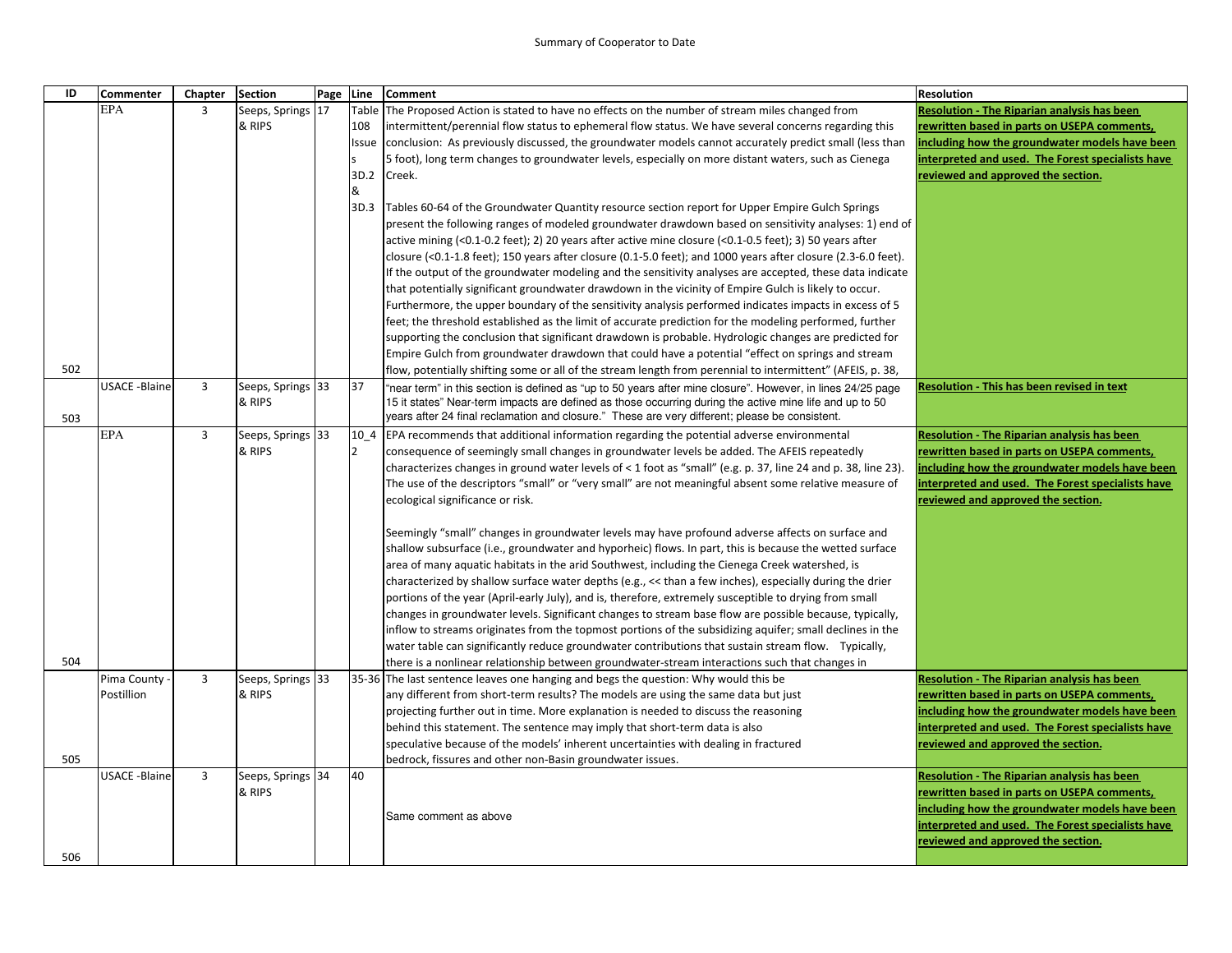| ID  | Commenter   | Chapter        | <b>Section</b>    | Page Line |    | <b>Comment</b>                                                                                                                                                | <b>Resolution</b>                                                                               |
|-----|-------------|----------------|-------------------|-----------|----|---------------------------------------------------------------------------------------------------------------------------------------------------------------|-------------------------------------------------------------------------------------------------|
|     | Pima County | $\overline{3}$ | Seeps, Springs 34 |           |    | 36-39 This is an admission of an omission. Clearly the contribution of Empire Gulch                                                                           | <b>Resolution - Empire Gulch has been included in the</b>                                       |
|     | Postillion  |                | & RIPS            |           |    | stream flow is an appreciable amount and no work has been done to estimate that                                                                               | revised estimate of streamflow impacts                                                          |
|     |             |                |                   |           |    | amount. This needs to be rectified by evaluation and analysis to estimate the loss                                                                            |                                                                                                 |
|     |             |                |                   |           |    | in stream flow to Upper Cienega Creek by impacts of the Mine activities on Empire                                                                             |                                                                                                 |
| 507 |             |                |                   |           |    | Gulch.                                                                                                                                                        |                                                                                                 |
|     | Pima County | $\overline{3}$ | Seeps, Springs 36 |           | 36 | Catalo does a survey of the entire United States! This reference is misquoted and                                                                             | <b>Resolution - No changes. Clarification text has been</b>                                     |
|     | Postillion  |                | & RIPS            |           |    | unacceptable first, and second it should reference watersheds closer to the                                                                                   | added that Cataldo was referenced to provide an                                                 |
|     |             |                |                   |           |    | Davidson watershed. Not sure where the reference to 17,000AF/mi was, but it                                                                                   | example, not to try to quantify effects.                                                        |
|     |             |                |                   |           |    | appears incorrect. Table 3, p.31 of Catalo, 2004 references transmission losses                                                                               |                                                                                                 |
|     |             |                |                   |           |    | from tributaries to the Tucson Basin (Burkam, 1970) and this is another omission.                                                                             |                                                                                                 |
|     |             |                |                   |           |    | Tributaries to Patano (sic) Wash, more characteristic of the Davidson were                                                                                    |                                                                                                 |
|     |             |                |                   |           |    | estimated at 43-49 AF/mile/yr and 31-57% of transmission loss as percentage of                                                                                |                                                                                                 |
| 508 |             |                |                   |           |    | upstream flow (Table 3, p.32).                                                                                                                                |                                                                                                 |
|     | Pima County | $\overline{3}$ | Seeps, Springs 36 |           |    | 37-39 Another omission is the lack of discussion of subflow. Even if the upstream Barrel                                                                      | Resolution - Disagreement with analysis technique,                                              |
|     | Postillion  |                | & RIPS            |           |    | Canyon contribution from stream flow is recharged, that water continues to move                                                                               | but change is not appropriate.                                                                  |
|     |             |                |                   |           |    | along the shallow alluvium downstream and contributes to the subsurface alluvial                                                                              |                                                                                                 |
|     |             |                |                   |           |    | water movement into Davidson Canyon. Some of that water may be captured by<br>meso-riparian plants, but most will travel along the alluvial-bedrock interface | There is not a continuous shallow alluvial aquifer<br>from Barrel Canyon 12 miles downstream to |
|     |             |                |                   |           |    | downstream. Any lost available surface water due to mining activities is a loss to                                                                            | Davidson Canyon. There are significant stretches of                                             |
|     |             |                |                   |           |    | Davidson Canyon and springs/seeps, and should not be down played by this                                                                                      | bedrock where there is no alluvial flow at all.                                                 |
|     |             |                |                   |           |    | transmission loss discussion.                                                                                                                                 |                                                                                                 |
|     |             |                |                   |           |    |                                                                                                                                                               | The loss to the Davidson Canyon aquifer would be                                                |
|     |             |                |                   |           |    |                                                                                                                                                               | almost only from losses to stormflow.                                                           |
|     |             |                |                   |           |    |                                                                                                                                                               |                                                                                                 |
|     |             |                |                   |           |    |                                                                                                                                                               | Text has been added to clarify this conclusion.                                                 |
| 509 |             |                |                   |           |    |                                                                                                                                                               |                                                                                                 |
|     | Pima County | $\overline{3}$ | Seeps, Springs 37 |           |    | Again, this discussion downplays the effect of alluvial subflow and should not be                                                                             | <b>Resolution - Disagreement with analysis technique,</b>                                       |
|     | Postillion  |                | & RIPS            |           |    | added. Discussion of subflow is an omission and needs rectification. The lateral                                                                              | but change is not appropriate.                                                                  |
|     |             |                |                   |           |    | movement of upstream recharged water because of the hydraulic gradients and                                                                                   |                                                                                                 |
|     |             |                |                   |           |    | sub-surface bedrock underlying the shallow alluvium in Barrel and Davidson mean                                                                               | There is not a continuous shallow alluvial aquifer                                              |
|     |             |                |                   |           |    | it will move downstream subsurface and eventually contribute to base flow and                                                                                 | from Barrel Canyon 12 miles downstream to                                                       |
|     |             |                |                   |           |    | springs.                                                                                                                                                      | Davidson Canyon. There are significant stretches of                                             |
|     |             |                |                   |           |    |                                                                                                                                                               | bedrock where there is no alluvial flow at all.                                                 |
|     |             |                |                   |           |    |                                                                                                                                                               |                                                                                                 |
|     |             |                |                   |           |    |                                                                                                                                                               | The loss to the Davidson Canyon aquifer would be                                                |
|     |             |                |                   |           |    |                                                                                                                                                               | almost only from losses to stormflow.                                                           |
|     |             |                |                   |           |    |                                                                                                                                                               |                                                                                                 |
|     |             |                |                   |           |    |                                                                                                                                                               | Text has been added to clarify this conclusion.                                                 |
| 510 | <b>EPA</b>  | $\overline{3}$ | Seeps, Springs 37 |           |    | 22-23 The statement, "there is no reasonable analysis to indicate that stream flow in Cienega Creek would be                                                  | Resolution - The Riparian analysis has been                                                     |
|     |             |                | & RIPS            |           |    | impacted in the near term," is not an accurate description of the modeling results or level of accuracy.                                                      | rewritten based in parts on USEPA comments,                                                     |
|     |             |                |                   |           |    | Because of model uncertainty, it would be equally reasonable to reach an opposite conclusion; that is,                                                        | including how the groundwater models have been                                                  |
|     |             |                |                   |           |    | that there is no reasonable analysis to indicate that stream flow in Cienega Creek would not be impacted                                                      | interpreted and used. The Forest specialists have                                               |
|     |             |                |                   |           |    | in the near future. This language should be revised to accurately reflect model uncertainty and the                                                           | reviewed and approved the section.                                                              |
|     |             |                |                   |           |    | ability to make supportable conclusions from the models as previously discussed.                                                                              |                                                                                                 |
| 511 |             |                |                   |           |    |                                                                                                                                                               |                                                                                                 |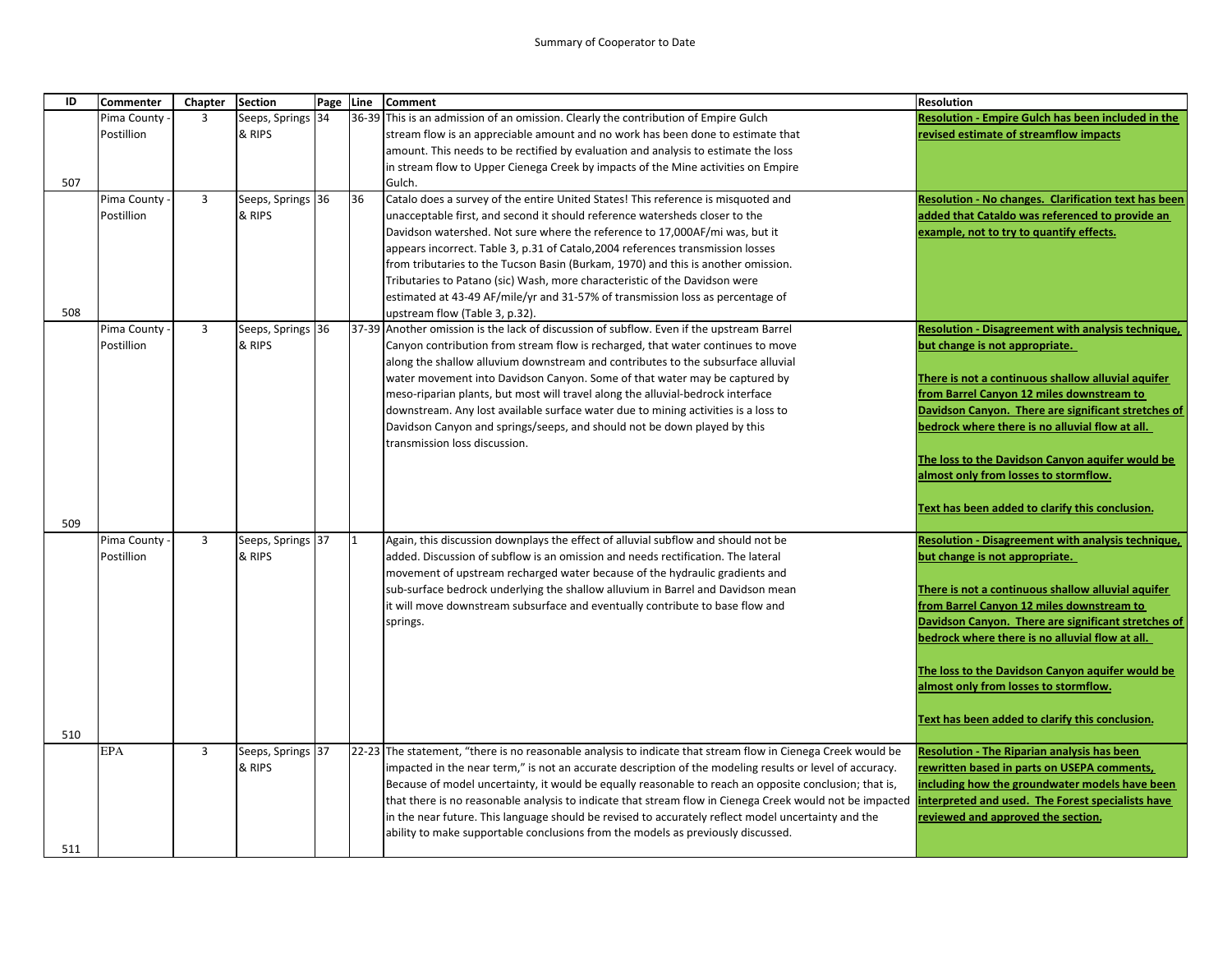| ID  | <b>Commenter</b>          | Chapter        | <b>Section</b>              | Page | Line   | Comment                                                                                                                                                                                                                                                                                                                                                                                                                                                                                                                                                                                                                                                                                                                                                                                                                                                                                                                                                                                                                                                                                                                                                                                                                                                                                                                                                                                                                    | Resolution                                                                                                                                                                                                                                                                                                                                                                                                                                                                          |
|-----|---------------------------|----------------|-----------------------------|------|--------|----------------------------------------------------------------------------------------------------------------------------------------------------------------------------------------------------------------------------------------------------------------------------------------------------------------------------------------------------------------------------------------------------------------------------------------------------------------------------------------------------------------------------------------------------------------------------------------------------------------------------------------------------------------------------------------------------------------------------------------------------------------------------------------------------------------------------------------------------------------------------------------------------------------------------------------------------------------------------------------------------------------------------------------------------------------------------------------------------------------------------------------------------------------------------------------------------------------------------------------------------------------------------------------------------------------------------------------------------------------------------------------------------------------------------|-------------------------------------------------------------------------------------------------------------------------------------------------------------------------------------------------------------------------------------------------------------------------------------------------------------------------------------------------------------------------------------------------------------------------------------------------------------------------------------|
| 512 | <b>USACE -Blaine</b>      | 3              | Seeps, Springs 37<br>& RIPS |      | 42-44  | Please remove these statements as the DC Parcels will not be part of the Section 404 mitigation and there<br>is no scientific documentation that preservation of these parcels would "effectively mitigate impacts to<br>surface water quality". Please note: there is no discussion at all on mitigation of impacts to WUS.                                                                                                                                                                                                                                                                                                                                                                                                                                                                                                                                                                                                                                                                                                                                                                                                                                                                                                                                                                                                                                                                                               | <b>Resolution - Discussion of the effectiveness of</b><br>mitigation for WUS has been revised to indicate<br>that this falls within the purview of the Corps.<br>lowever, note that these same mitigation<br>measures would have some mitigation effect for<br>resources, whether the Corps finds them effective<br>to compensate for WUS or not.                                                                                                                                   |
| 513 | <b>EPA</b>                | $\overline{3}$ | Seeps, Springs 38<br>& RIPS |      |        | 20-36 The AFEIS states that, "no areas of riparian vegetation associated with Cienega Creek would reasonably<br>34-36 be expected to be impacted based upon the hydrologic changes described." The conclusions of little or<br>no predicted hydrologic changes or expected effects on riparian vegetation are based on speculative<br>models characterized by a high degree of uncertainty, or insufficient information. We do not concur with<br>the conclusions that there likely will be no indirect effects on riparian vegetation based on the model<br>results provided. As previously stated, the data presented in Tables 60-64 of the Groundwater Quantity<br>resource section report levels of groundwater drawdown such that if the output of the groundwater<br>modeling and the sensitivity analyses are accepted for Cienega Creek and for the Gardner/Cienega<br>confluence, these data indicate that potentially significant levels of groundwater drawdown are a<br>possibility in the near- and long-term along Cienega Creek. However, EPA maintains that conclusions<br>regarding impacts are not supportable because the modeling is not accurate enough to predict impacts <<br>5 feet and the discussion fails to recognize that even small fluctuations in the groundwater table can<br>result in significant changes to surface flows. Furthermore, the contribution of flow from Empire Gulch to | <b>Resolution - The Riparian analysis has been</b><br>rewritten based in parts on USEPA comments,<br>ncluding how the groundwater models have been<br>nterpreted and used. The Forest specialists have<br>reviewed and approved the section.                                                                                                                                                                                                                                        |
| 514 | <b>EPA</b>                | $\overline{3}$ | Seeps, Springs 38<br>& RIPS |      |        | As previously noted, based upon the personal observations of R. Leidy, EPA, June 27, 2013, the<br>assessment area supports extensive waters, including wetlands, the jurisdictional extent of which has<br>not yet been delineated. This includes the reach of Empire Gulch immediately downstream from Upper<br>Empire Gulch Spring. Please see our previous comments on this matter.                                                                                                                                                                                                                                                                                                                                                                                                                                                                                                                                                                                                                                                                                                                                                                                                                                                                                                                                                                                                                                     | <b>Resolution - This topic has been discussed between</b><br>the Corps and Forest. There is a disagreement of<br>position between the Corps and USEPA on this<br>topic. The Forest is relying on the 404(b)1 analysis<br>to define indirect impacts, which do not include<br>those from groundwater drawdown. Note that the<br>Forest has properly disclosed impacts to riparian<br>areas in the NEPA document, regardless of their<br>status as jurisdictional waters. No changes. |
|     | Pima County<br>Postillion | $\overline{3}$ | Seeps, Springs<br>& RIPS    | 42   | $1\,2$ | Table 111. Two Criteria appear problematic: Riparian Vegetation and Subflow, and<br>they are related. The reduction of surface flow from Barrel Canyon and the mine<br>are quantified reductions and adds to the cumulative reduction in subsurface flow,<br>gradients and thus the amount of water reaching an already diminishing base flow<br>in Cienega Creek. To say these impacts are "muted" is unclear and obfuscatory.<br>Bottom line is the Davidson Canyon subflow will be affected based on the<br>estimated reduction in flow permanently intercepted by the mine. Less water WILL<br>be unavailable to riparian vegetation as it moves subsurface in the alluvial aquifer.<br>This obfuscatory language must be removed. Effects are cumulative from upper to<br>lower watershed and propagate downstream.                                                                                                                                                                                                                                                                                                                                                                                                                                                                                                                                                                                                   | Resolution - Disagreement with analysis technique,<br>but change is not appropriate.<br>There is not a continuous shallow alluvial aquifer<br>from Barrel Canyon 12 miles downstream to<br>Davidson Canyon. There are significant stretches of<br>bedrock where there is no alluvial flow at all.<br>The loss to the Davidson Canyon aquifer would be<br>almost only from losses to stormflow.<br>Text has been added to clarify this conclusion.                                   |
| 515 |                           |                |                             |      |        |                                                                                                                                                                                                                                                                                                                                                                                                                                                                                                                                                                                                                                                                                                                                                                                                                                                                                                                                                                                                                                                                                                                                                                                                                                                                                                                                                                                                                            |                                                                                                                                                                                                                                                                                                                                                                                                                                                                                     |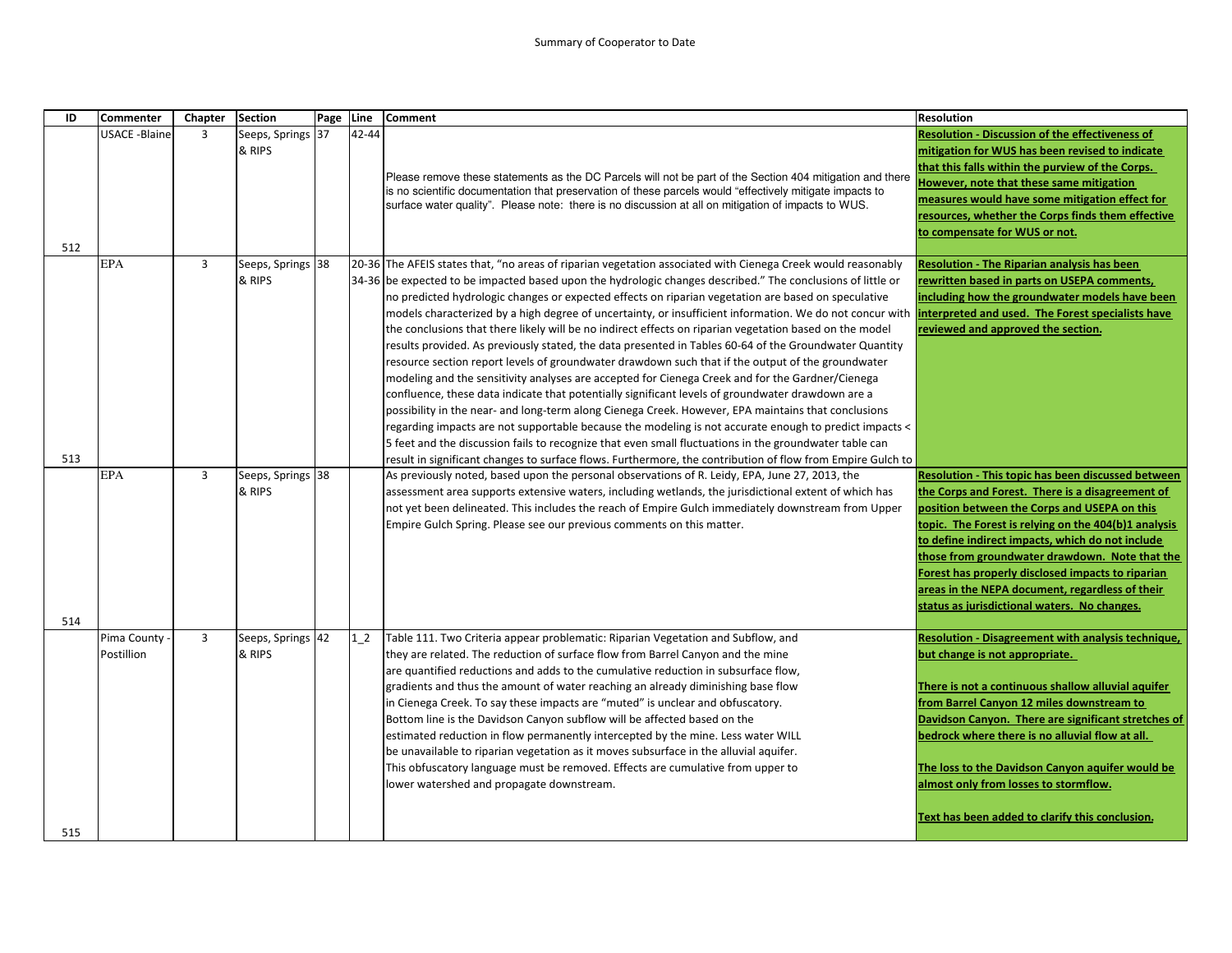| ID  | Commenter            | Chapter        | <b>Section</b>    | Page | Line      | <b>Comment</b>                                                                                                                                                 | <b>Resolution</b>                                     |
|-----|----------------------|----------------|-------------------|------|-----------|----------------------------------------------------------------------------------------------------------------------------------------------------------------|-------------------------------------------------------|
|     | ADEQ                 | 3              | Seeps, Springs 42 |      |           | 7 11 SS&R, p. 42. Anti-degradation section needs rewritten, especially lines 7-11                                                                              | <b>Resolution - The Surface Water Quality and OAW</b> |
|     |                      |                | & RIPS            |      |           |                                                                                                                                                                | analyses have been rewritten based in parts on        |
|     |                      |                |                   |      |           |                                                                                                                                                                | <b>USEPA and ADEQ comments, including a full</b>      |
|     |                      |                |                   |      |           |                                                                                                                                                                | analysis of available data and detection limits, and  |
|     |                      |                |                   |      |           |                                                                                                                                                                | revisions to how ADEQ regulatory authorities (401     |
|     |                      |                |                   |      |           |                                                                                                                                                                | and 402) would be applied. The Forest specialists     |
|     |                      |                |                   |      |           |                                                                                                                                                                | have reviewed and approved the section.               |
| 516 |                      |                |                   |      |           |                                                                                                                                                                |                                                       |
|     | <b>USACE -Blaine</b> | $\overline{3}$ | Seeps, Springs 43 |      |           | 31,32 Please reword this; there is no need for the Corps to issue a Section 404 permit. The applicant,                                                         | Resolution - this text was removed during previous    |
|     |                      |                | & RIPS            |      |           | Rosemont Copper, needs to obtain a Section 404 permit to conduct mining; therefore, a Section 401 WQC edits.                                                   |                                                       |
| 517 |                      |                |                   |      |           | is required.                                                                                                                                                   |                                                       |
|     | <b>EPA</b>           | $\overline{3}$ | Seeps, Springs 53 |      |           | 16-38 The AFEIS acknowledges that predicted increases in temperatures and reduced precipitation resulting                                                      | Resolution - The effect of ongoing trends and         |
|     |                      |                | & RIPS            |      |           | from climate change will continue to reduce the quantity of stormwater and groundwater available for                                                           | expected future changes is fully described in three   |
|     |                      |                |                   |      |           | use by riparian vegetation; result in shifts from perennial to intermittent flow along upper Cienega Creek places in the Seeps, Springs, and Riparian resource |                                                       |
|     |                      |                |                   |      |           | and Empire Gulch; and increase the vulnerability of springs and riparian vegetation. The AFEIS discusses                                                       | section: No Action Environmental Consequences,        |
|     |                      |                |                   |      |           | stream flow monitoring results from Pima County that document reductions in the length of wetted-                                                              | Climate Change, and in the riparian/streamflow        |
|     |                      |                |                   |      |           | channel/stream flow within the lower reaches of Cienega Creek Preserve from the ongoing decade-long                                                            | assessment itself.                                    |
|     |                      |                |                   |      |           | drought. The AFEIS does not, however, adequately characterize potential cumulative effects from project-                                                       |                                                       |
|     |                      |                |                   |      |           | related groundwater drawdown and increasing demand for groundwater as a result of residential and                                                              |                                                       |
|     |                      |                |                   |      |           | commercial growth within the context of drought and projected climate change. Currently, only 13                                                               |                                                       |
|     |                      |                |                   |      |           | percent of the length of Cienega Creek within the preserve exhibits a wetted channel during the driest                                                         |                                                       |
|     |                      |                |                   |      |           | portion of the year (i.e., June) on the heels of the ongoing drought. The AFEIS should reflect the latest                                                      |                                                       |
|     |                      |                |                   |      |           | science on climate change by explicitly acknowledging the moderate-to high levels of confidence of the                                                         |                                                       |
| 518 |                      |                |                   |      |           | latest climate change science model predictions for the American Southwest. If, as the AFEIS states,                                                           |                                                       |
|     | Pima County          | $\overline{3}$ | Seeps, Springs 56 |      | 34 3      | The well near the Pantano Dam is currently a monitor well. It has not been                                                                                     | Resolution - No change needed. Believe there is       |
|     | Postillion           |                | & RIPS            |      | 5         | equipped and pumped for many decades. Please rephrase indicating that the                                                                                      | confusion about the well, and this conflicts with     |
|     |                      |                |                   |      |           | retirement of the pumping rights would occur for this inactive well.                                                                                           | concerns raised by just about every other Pima        |
| 519 |                      |                |                   |      |           |                                                                                                                                                                | <b>County commenter.</b>                              |
|     | <b>USACE -Blaine</b> | $\overline{3}$ | Seeps, Springs 56 |      | 41-43     |                                                                                                                                                                | Resolution - Discussion of the effectiveness of       |
|     |                      |                | & RIPS            |      |           |                                                                                                                                                                | mitigation for WUS has been revised to indicate       |
|     |                      |                |                   |      |           | This statement is incorrect. The Corps requests the USFS remove the portion of the statement "to                                                               | that this falls within the purview of the Corps.      |
|     |                      |                |                   |      |           | compensate for impacts to WUS". These parcels are currently not in our mitigation plan and the DC and <b>However, note that these same mitigation</b>          |                                                       |
|     |                      |                |                   |      |           | BC parcels will not be included. We have not yet determined if Mulberry Canyon will be included or not so                                                      | measures would have some mitigation effect for        |
|     |                      |                |                   |      |           | we urge the USFS to remove the reference to it.                                                                                                                | resources, whether the Corps finds them effective     |
|     |                      |                |                   |      |           |                                                                                                                                                                | to compensate for WUS or not.                         |
| 520 |                      |                |                   |      |           |                                                                                                                                                                |                                                       |
|     | <b>USACE -Blaine</b> | 3              | Seeps, Springs 57 |      | $15 - 23$ |                                                                                                                                                                | <b>Resolution - The FEIS has been revised to be</b>   |
|     |                      |                | & RIPS            |      |           | Please remove this entire section on SCR. At this time, there is no commitment by any ILF Sponsor to                                                           | consistent with the Conceptual HMMP Summary           |
| 521 |                      |                |                   |      |           | accept SCR.                                                                                                                                                    | and the Biological Opinion.                           |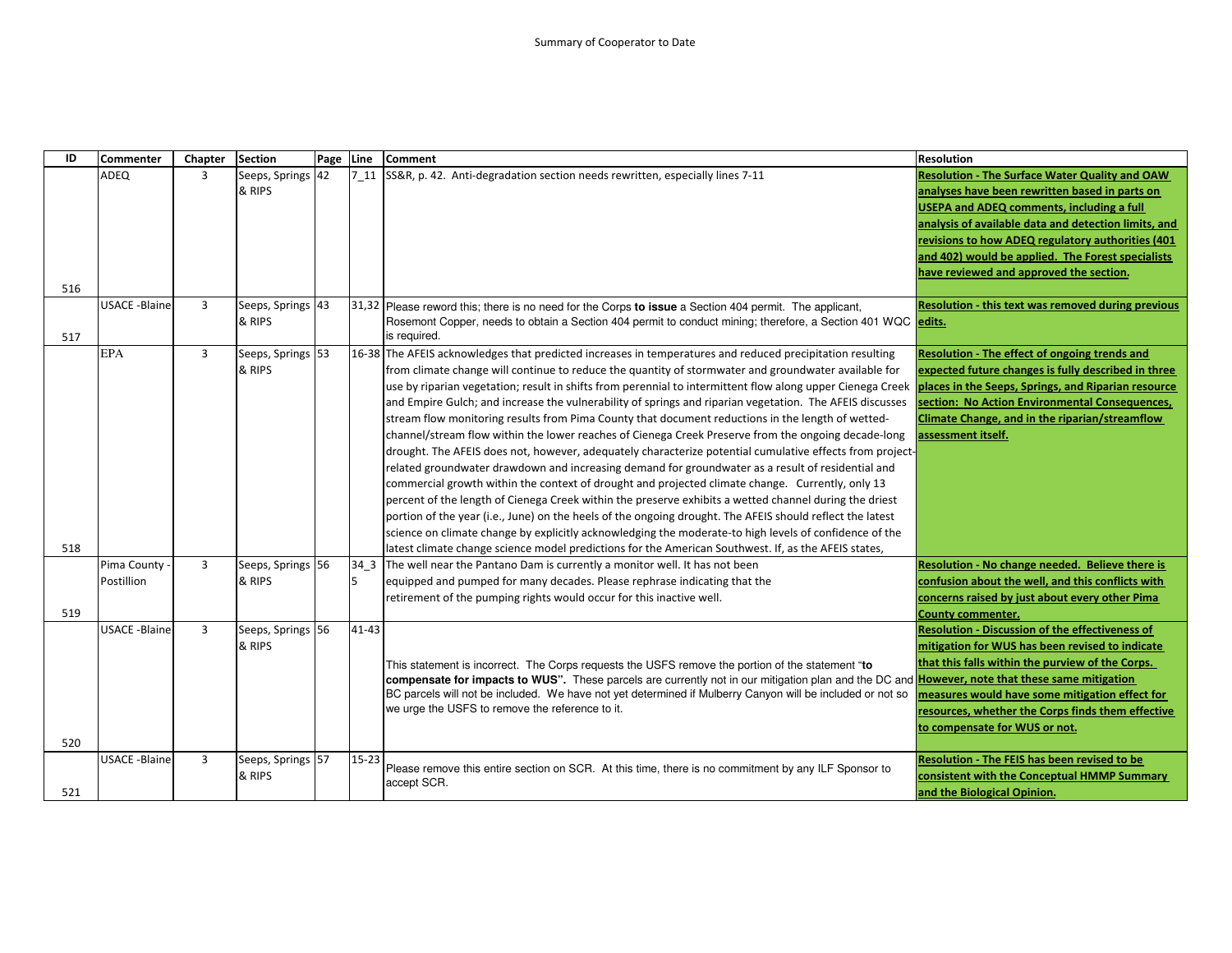| 30-34 Monitoring is a good thing to assess the impacts from pit dewatering to<br>$\overline{3}$<br>Seeps, Springs<br><b>Resolution - All mitigation and monitoring</b><br>Pima County<br>57<br>Postillion<br>& RIPS<br>downstream wells and vegetation. However, a mitigation opportunity overlooked is<br>the Forest Supervisor. Some modifications have<br>the ability of the mine to take the 18,000-26,000AF (900-1300AF/yr) dewatered<br>been made to Appendix B based on cooperator<br>from the pit and discharge it downstream to replenish the water that would have<br>eventually gone downgradient to begin with. This water would also help to mitigate<br>input and decisions from the Forest Supervisor.<br>for the reduction in surface water recharge due to mining activities. It is understood<br>This includes comments requesting detailed<br>that the pit water would have to be monitored for water quality. But if the report<br>contingency plans or management actions to be<br>such as Tetra Tech's (2010b) geochemical model predicts, the quality should meet<br>water quality standards. This mitigation is truly mitigation at the area of hydrologic<br>impact. The mitigation would also provide propagative effects farther downstream<br>in the Davidson Canyon watershed to help compensate for an already significantly<br>before having monitoring data that defines the<br>decreased base flow and contribution to Cienega Creek.<br>issue or problem to be addressed. | ID | <b>Commenter</b> | Chapter | <b>Section</b> | Page Line | <b>Comment</b> | <b>Resolution</b>                                   |
|-------------------------------------------------------------------------------------------------------------------------------------------------------------------------------------------------------------------------------------------------------------------------------------------------------------------------------------------------------------------------------------------------------------------------------------------------------------------------------------------------------------------------------------------------------------------------------------------------------------------------------------------------------------------------------------------------------------------------------------------------------------------------------------------------------------------------------------------------------------------------------------------------------------------------------------------------------------------------------------------------------------------------------------------------------------------------------------------------------------------------------------------------------------------------------------------------------------------------------------------------------------------------------------------------------------------------------------------------------------------------------------------------------------------------------------------------------------------------------------------------------------|----|------------------|---------|----------------|-----------|----------------|-----------------------------------------------------|
|                                                                                                                                                                                                                                                                                                                                                                                                                                                                                                                                                                                                                                                                                                                                                                                                                                                                                                                                                                                                                                                                                                                                                                                                                                                                                                                                                                                                                                                                                                             |    |                  |         |                |           |                |                                                     |
|                                                                                                                                                                                                                                                                                                                                                                                                                                                                                                                                                                                                                                                                                                                                                                                                                                                                                                                                                                                                                                                                                                                                                                                                                                                                                                                                                                                                                                                                                                             |    |                  |         |                |           |                | comments have been reviewed and considered by       |
|                                                                                                                                                                                                                                                                                                                                                                                                                                                                                                                                                                                                                                                                                                                                                                                                                                                                                                                                                                                                                                                                                                                                                                                                                                                                                                                                                                                                                                                                                                             |    |                  |         |                |           |                |                                                     |
|                                                                                                                                                                                                                                                                                                                                                                                                                                                                                                                                                                                                                                                                                                                                                                                                                                                                                                                                                                                                                                                                                                                                                                                                                                                                                                                                                                                                                                                                                                             |    |                  |         |                |           |                |                                                     |
|                                                                                                                                                                                                                                                                                                                                                                                                                                                                                                                                                                                                                                                                                                                                                                                                                                                                                                                                                                                                                                                                                                                                                                                                                                                                                                                                                                                                                                                                                                             |    |                  |         |                |           |                |                                                     |
|                                                                                                                                                                                                                                                                                                                                                                                                                                                                                                                                                                                                                                                                                                                                                                                                                                                                                                                                                                                                                                                                                                                                                                                                                                                                                                                                                                                                                                                                                                             |    |                  |         |                |           |                |                                                     |
|                                                                                                                                                                                                                                                                                                                                                                                                                                                                                                                                                                                                                                                                                                                                                                                                                                                                                                                                                                                                                                                                                                                                                                                                                                                                                                                                                                                                                                                                                                             |    |                  |         |                |           |                |                                                     |
|                                                                                                                                                                                                                                                                                                                                                                                                                                                                                                                                                                                                                                                                                                                                                                                                                                                                                                                                                                                                                                                                                                                                                                                                                                                                                                                                                                                                                                                                                                             |    |                  |         |                |           |                |                                                     |
|                                                                                                                                                                                                                                                                                                                                                                                                                                                                                                                                                                                                                                                                                                                                                                                                                                                                                                                                                                                                                                                                                                                                                                                                                                                                                                                                                                                                                                                                                                             |    |                  |         |                |           |                | tied to mitigation or monitoring measures. In most  |
|                                                                                                                                                                                                                                                                                                                                                                                                                                                                                                                                                                                                                                                                                                                                                                                                                                                                                                                                                                                                                                                                                                                                                                                                                                                                                                                                                                                                                                                                                                             |    |                  |         |                |           |                | cases, it is not appropriate to presuppose a remedy |
|                                                                                                                                                                                                                                                                                                                                                                                                                                                                                                                                                                                                                                                                                                                                                                                                                                                                                                                                                                                                                                                                                                                                                                                                                                                                                                                                                                                                                                                                                                             |    |                  |         |                |           |                |                                                     |
|                                                                                                                                                                                                                                                                                                                                                                                                                                                                                                                                                                                                                                                                                                                                                                                                                                                                                                                                                                                                                                                                                                                                                                                                                                                                                                                                                                                                                                                                                                             |    |                  |         |                |           |                |                                                     |
|                                                                                                                                                                                                                                                                                                                                                                                                                                                                                                                                                                                                                                                                                                                                                                                                                                                                                                                                                                                                                                                                                                                                                                                                                                                                                                                                                                                                                                                                                                             |    |                  |         |                |           |                |                                                     |
| 522                                                                                                                                                                                                                                                                                                                                                                                                                                                                                                                                                                                                                                                                                                                                                                                                                                                                                                                                                                                                                                                                                                                                                                                                                                                                                                                                                                                                                                                                                                         |    |                  |         |                |           |                |                                                     |
| $\overline{3}$<br>Pima County<br>Seeps, Springs 57<br><b>Resolution - All mitigation and monitoring</b><br>The AFEIS does not provide mitigation beyond monitoring springs in Barrel and                                                                                                                                                                                                                                                                                                                                                                                                                                                                                                                                                                                                                                                                                                                                                                                                                                                                                                                                                                                                                                                                                                                                                                                                                                                                                                                    |    |                  |         |                |           |                |                                                     |
| & RIPS<br>Davidson Canyon (p 57). The AFEIS does not indicate what would be done to<br><b>Myers</b>                                                                                                                                                                                                                                                                                                                                                                                                                                                                                                                                                                                                                                                                                                                                                                                                                                                                                                                                                                                                                                                                                                                                                                                                                                                                                                                                                                                                         |    |                  |         |                |           |                | comments have been reviewed and considered by       |
| the Forest Supervisor. Some modifications have<br>mitigate a reduction in flows at these specific springs. The creation of artificial                                                                                                                                                                                                                                                                                                                                                                                                                                                                                                                                                                                                                                                                                                                                                                                                                                                                                                                                                                                                                                                                                                                                                                                                                                                                                                                                                                       |    |                  |         |                |           |                |                                                     |
| sources in other areas is not a substitute. The AFEIS has failed to provide<br>been made to Appendix B based on cooperator                                                                                                                                                                                                                                                                                                                                                                                                                                                                                                                                                                                                                                                                                                                                                                                                                                                                                                                                                                                                                                                                                                                                                                                                                                                                                                                                                                                  |    |                  |         |                |           |                |                                                     |
| adequate mitigation for specific springs that may go dry due to the proposed<br>input and decisions from the Forest Supervisor.                                                                                                                                                                                                                                                                                                                                                                                                                                                                                                                                                                                                                                                                                                                                                                                                                                                                                                                                                                                                                                                                                                                                                                                                                                                                                                                                                                             |    |                  |         |                |           |                |                                                     |
| project.                                                                                                                                                                                                                                                                                                                                                                                                                                                                                                                                                                                                                                                                                                                                                                                                                                                                                                                                                                                                                                                                                                                                                                                                                                                                                                                                                                                                                                                                                                    |    |                  |         |                |           |                |                                                     |
| This includes comments requesting detailed                                                                                                                                                                                                                                                                                                                                                                                                                                                                                                                                                                                                                                                                                                                                                                                                                                                                                                                                                                                                                                                                                                                                                                                                                                                                                                                                                                                                                                                                  |    |                  |         |                |           |                |                                                     |
| contingency plans or management actions to be                                                                                                                                                                                                                                                                                                                                                                                                                                                                                                                                                                                                                                                                                                                                                                                                                                                                                                                                                                                                                                                                                                                                                                                                                                                                                                                                                                                                                                                               |    |                  |         |                |           |                |                                                     |
|                                                                                                                                                                                                                                                                                                                                                                                                                                                                                                                                                                                                                                                                                                                                                                                                                                                                                                                                                                                                                                                                                                                                                                                                                                                                                                                                                                                                                                                                                                             |    |                  |         |                |           |                | tied to mitigation or monitoring measures. In most  |
|                                                                                                                                                                                                                                                                                                                                                                                                                                                                                                                                                                                                                                                                                                                                                                                                                                                                                                                                                                                                                                                                                                                                                                                                                                                                                                                                                                                                                                                                                                             |    |                  |         |                |           |                | cases, it is not appropriate to presuppose a remedy |
| before having monitoring data that defines the                                                                                                                                                                                                                                                                                                                                                                                                                                                                                                                                                                                                                                                                                                                                                                                                                                                                                                                                                                                                                                                                                                                                                                                                                                                                                                                                                                                                                                                              |    |                  |         |                |           |                |                                                     |
| issue or problem to be addressed.                                                                                                                                                                                                                                                                                                                                                                                                                                                                                                                                                                                                                                                                                                                                                                                                                                                                                                                                                                                                                                                                                                                                                                                                                                                                                                                                                                                                                                                                           |    |                  |         |                |           |                |                                                     |
|                                                                                                                                                                                                                                                                                                                                                                                                                                                                                                                                                                                                                                                                                                                                                                                                                                                                                                                                                                                                                                                                                                                                                                                                                                                                                                                                                                                                                                                                                                             |    |                  |         |                |           |                |                                                     |
| 523                                                                                                                                                                                                                                                                                                                                                                                                                                                                                                                                                                                                                                                                                                                                                                                                                                                                                                                                                                                                                                                                                                                                                                                                                                                                                                                                                                                                                                                                                                         |    |                  |         |                |           |                |                                                     |
| $\overline{3}$<br>8 20<br><b>USACE -Blaine</b><br>Seeps, Springs 58<br><b>Resolution - Discussion of the effectiveness of</b>                                                                                                                                                                                                                                                                                                                                                                                                                                                                                                                                                                                                                                                                                                                                                                                                                                                                                                                                                                                                                                                                                                                                                                                                                                                                                                                                                                               |    |                  |         |                |           |                |                                                     |
| & RIPS<br>mitigation for WUS has been revised to indicate                                                                                                                                                                                                                                                                                                                                                                                                                                                                                                                                                                                                                                                                                                                                                                                                                                                                                                                                                                                                                                                                                                                                                                                                                                                                                                                                                                                                                                                   |    |                  |         |                |           |                |                                                     |
| that this falls within the purview of the Corps.                                                                                                                                                                                                                                                                                                                                                                                                                                                                                                                                                                                                                                                                                                                                                                                                                                                                                                                                                                                                                                                                                                                                                                                                                                                                                                                                                                                                                                                            |    |                  |         |                |           |                |                                                     |
| However, note that these same mitigation                                                                                                                                                                                                                                                                                                                                                                                                                                                                                                                                                                                                                                                                                                                                                                                                                                                                                                                                                                                                                                                                                                                                                                                                                                                                                                                                                                                                                                                                    |    |                  |         |                |           |                |                                                     |
| measures would have some mitigation effect for<br>There is no scientific documentation that any of these actions will effectively mitigate the impacts.                                                                                                                                                                                                                                                                                                                                                                                                                                                                                                                                                                                                                                                                                                                                                                                                                                                                                                                                                                                                                                                                                                                                                                                                                                                                                                                                                     |    |                  |         |                |           |                |                                                     |
|                                                                                                                                                                                                                                                                                                                                                                                                                                                                                                                                                                                                                                                                                                                                                                                                                                                                                                                                                                                                                                                                                                                                                                                                                                                                                                                                                                                                                                                                                                             |    |                  |         |                |           |                | resources, whether the Corps finds them effective   |
| to compensate for WUS or not.                                                                                                                                                                                                                                                                                                                                                                                                                                                                                                                                                                                                                                                                                                                                                                                                                                                                                                                                                                                                                                                                                                                                                                                                                                                                                                                                                                                                                                                                               |    |                  |         |                |           |                |                                                     |
|                                                                                                                                                                                                                                                                                                                                                                                                                                                                                                                                                                                                                                                                                                                                                                                                                                                                                                                                                                                                                                                                                                                                                                                                                                                                                                                                                                                                                                                                                                             |    |                  |         |                |           |                |                                                     |
| 524                                                                                                                                                                                                                                                                                                                                                                                                                                                                                                                                                                                                                                                                                                                                                                                                                                                                                                                                                                                                                                                                                                                                                                                                                                                                                                                                                                                                                                                                                                         |    |                  |         |                |           |                |                                                     |
| The Corps is concerned that this discussion on wetlands may lead the public to assume that all wetlands<br>3<br>10<br>35-41<br><b>USACE -Blaine</b><br>Seeps, Springs                                                                                                                                                                                                                                                                                                                                                                                                                                                                                                                                                                                                                                                                                                                                                                                                                                                                                                                                                                                                                                                                                                                                                                                                                                                                                                                                       |    |                  |         |                |           |                | Resolution - Language has been added to clarify the |
| are jurisdictional under Section 404. We would suggest some clarification that potentially jurisdictional<br>& RIPS<br>1 <sub>3</sub><br>definition of wetland<br>11                                                                                                                                                                                                                                                                                                                                                                                                                                                                                                                                                                                                                                                                                                                                                                                                                                                                                                                                                                                                                                                                                                                                                                                                                                                                                                                                        |    |                  |         |                |           |                |                                                     |
| wetlands under Section 404 must meet specific criteria in regard to hydrology, hydrophytic vegetation, and<br>525<br>hydric soils.                                                                                                                                                                                                                                                                                                                                                                                                                                                                                                                                                                                                                                                                                                                                                                                                                                                                                                                                                                                                                                                                                                                                                                                                                                                                                                                                                                          |    |                  |         |                |           |                |                                                     |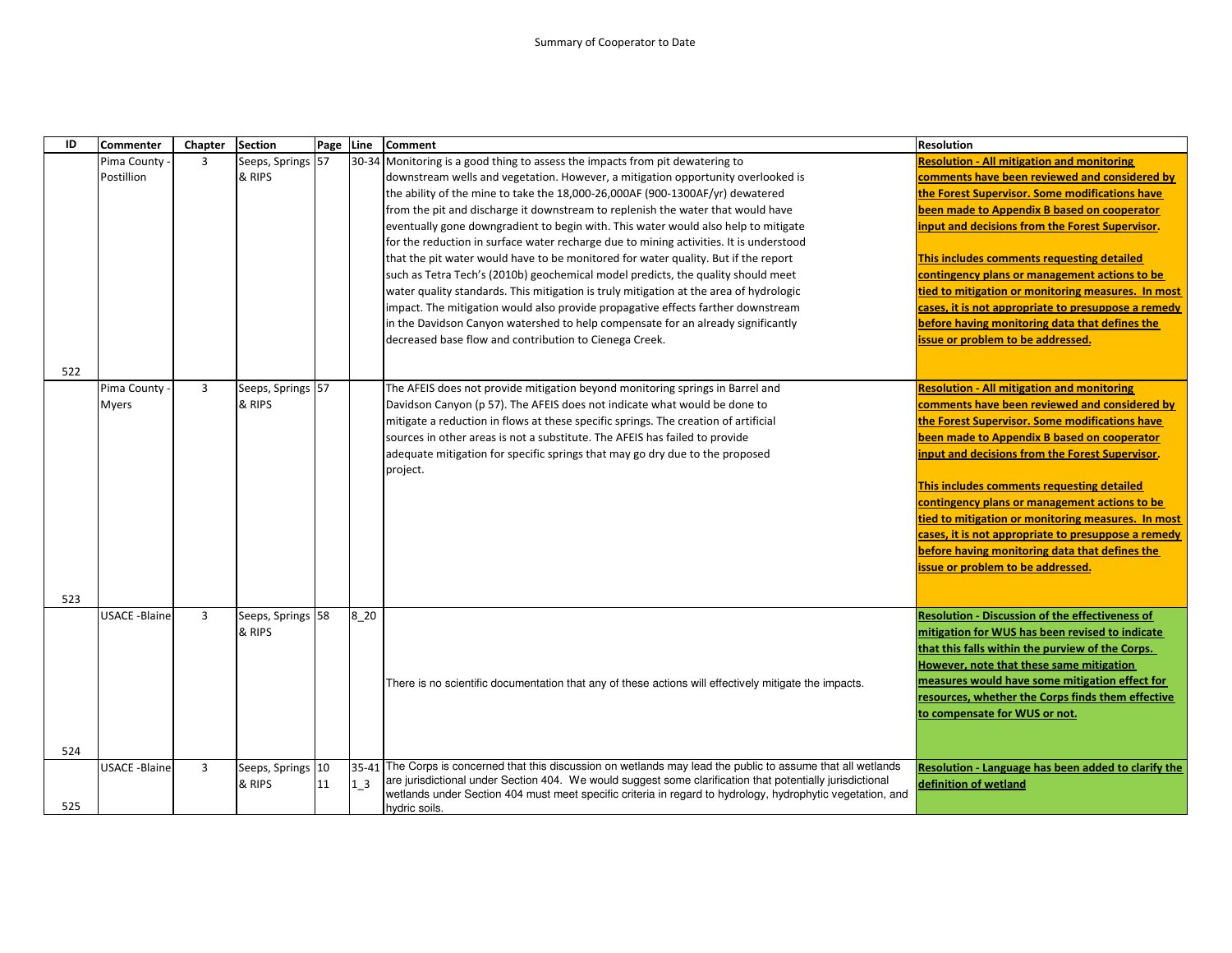| ID  | <b>Commenter</b>     | Chapter        | <b>Section</b>                 | Page Line |                    | <b>Comment</b>                                                                                                                                                                                                                                                                                                                                                                                                                                                                                                                                                                                                                                                                                                                                                                                                                                                                                                                                                                                                                                                                                                                                                                                                                                                                                                                              | <b>Resolution</b>                                                                                                                                                                                                                                                                                                                                                                                                                                                            |
|-----|----------------------|----------------|--------------------------------|-----------|--------------------|---------------------------------------------------------------------------------------------------------------------------------------------------------------------------------------------------------------------------------------------------------------------------------------------------------------------------------------------------------------------------------------------------------------------------------------------------------------------------------------------------------------------------------------------------------------------------------------------------------------------------------------------------------------------------------------------------------------------------------------------------------------------------------------------------------------------------------------------------------------------------------------------------------------------------------------------------------------------------------------------------------------------------------------------------------------------------------------------------------------------------------------------------------------------------------------------------------------------------------------------------------------------------------------------------------------------------------------------|------------------------------------------------------------------------------------------------------------------------------------------------------------------------------------------------------------------------------------------------------------------------------------------------------------------------------------------------------------------------------------------------------------------------------------------------------------------------------|
|     | <b>EPA</b>           | $\overline{3}$ | Seeps, Springs<br>& RIPS       | 3<br>13   |                    | 22-28 These two sections of the AFEIS conclude that no seeps, springs, hydroriparian or mesoriparian habitat,<br>areas with perennial stream flow, or critical areas that would be affected by groundwater drawdown<br>were identified within or beyond the western model boundary. The AFEIS should clarify whether<br>detailed surveys of springs and seeps, and other critical areas (similar to surveys conducted on the<br>eastern slopes of the Santa Rita Mountains within the model boundaries) were conducted within and                                                                                                                                                                                                                                                                                                                                                                                                                                                                                                                                                                                                                                                                                                                                                                                                           | Resolution - This has been clarified in a memo for<br>the record.                                                                                                                                                                                                                                                                                                                                                                                                            |
| 526 |                      |                |                                |           |                    | immediately adjacent to the western model boundary, particularly within the Santa Rita and Empire<br>28-36 mountains.                                                                                                                                                                                                                                                                                                                                                                                                                                                                                                                                                                                                                                                                                                                                                                                                                                                                                                                                                                                                                                                                                                                                                                                                                       |                                                                                                                                                                                                                                                                                                                                                                                                                                                                              |
|     | <b>EPA</b>           | $\overline{3}$ | Seeps, Springs 34-35<br>& RIPS |           |                    | See above comments regarding the risk or significance of 'small' drawdown affecting surface flows, such as <b>reviewed and approved the section.</b>                                                                                                                                                                                                                                                                                                                                                                                                                                                                                                                                                                                                                                                                                                                                                                                                                                                                                                                                                                                                                                                                                                                                                                                        | <b>Resolution - The Riparian analysis has been</b><br>rewritten based in parts on USEPA comments,<br>including how the groundwater models have been<br>interpreted and used. The Forest specialists have                                                                                                                                                                                                                                                                     |
| 527 |                      |                |                                |           |                    | those modeled for Upper Cienega Creek.                                                                                                                                                                                                                                                                                                                                                                                                                                                                                                                                                                                                                                                                                                                                                                                                                                                                                                                                                                                                                                                                                                                                                                                                                                                                                                      |                                                                                                                                                                                                                                                                                                                                                                                                                                                                              |
| 528 | <b>EPA</b>           | $\overline{3}$ | Seeps, Springs<br>& RIPS       | 39-40     |                    | The AFEIS concludes, "Predictions of losses to recharge to the shallow alluvial aquifer and therefore loss<br>of water available to support riparian vegetation have a high level of uncertainty." (p. 40, lines 5-6). The<br>Surface Water Quantity resource section of Chapter 3 states that quantification of aquifer recharge is<br>not possible and therefore has not been completed (see Indirect Effects to Aquifer Recharge, p. 32, lines<br>29-33). The AFEIS then concludes that, "Reach 4 of Davidson Canyon has been classified as hydroriparian<br>habitat. Similarly, this habitat is unlikely to experience effects, given the unlikely effects on recharge of<br>the alluvial aquifer [from the project]." (p. 40, lines 15-16). Based on our earlier comments related to<br>this issue, and since there is great, unquantified uncertainty in the predictions, this conclusion is not<br>supportable.                                                                                                                                                                                                                                                                                                                                                                                                                      | Resolution - this text has been modified to remove<br>the conflict with other sections.                                                                                                                                                                                                                                                                                                                                                                                      |
| 529 | <b>USACE -Blaine</b> | $\overline{3}$ | Seeps, Springs<br>& RIPS       | 54<br>55  | $3 - 43$<br>$1_23$ | Weak discussion on cumulative effects. It identifies them but does not really get into enough detail on the<br>effects and how they relate to RM.                                                                                                                                                                                                                                                                                                                                                                                                                                                                                                                                                                                                                                                                                                                                                                                                                                                                                                                                                                                                                                                                                                                                                                                           | <b>Resolution - The cumulative effects sections were</b><br>reviewed and modified if appropriate.                                                                                                                                                                                                                                                                                                                                                                            |
| 530 | <b>EPA</b>           | $\overline{3}$ | Seeps, Springs 8_11<br>& RIPS  |           |                    | Several springs, seeps, streams, and riparian areas within the assessment area likely contain jurisdictional<br>waters of the United States, including wetlands that will be indirectly impacted by the proposed project,<br>primarily from groundwater drawdown. Although the AFEIS estimates 407 acres of mapped hydroriparian<br>habitat in the assessment area, a subset of these are jurisdictional waters of the United States that have not<br>been delineated. For example, BLM staff estimate that over thirty perennial and seasonal wetlands of<br>various acreages are associated with Cienega Creek within the Las Cienegas National Conservation Area<br>(J. Simms, personal communication with Dr. Robert Leidy, EPA, June 2013), some or all of which may be<br>waters of the U.S. Without a jurisdictional determination covering the assessment area, the Corps and<br>EPA will be unable to determine the full scope of indirect impacts to areas regulated under the Clean Water<br>Act. We recommend that the EIS be revised to acknowledge that potentially extensive areas of waters of<br>the United States, including wetlands, occur in the analysis area, that the reach and extent of these waters<br>has not yet been determined, and that, therefore, potential indirect impacts from the proposed actions on | Resolution - This topic has been discussed between<br>the Corps and Forest. There is a disagreement of<br>position between the Corps and USEPA on this<br>topic. The Forest is relying on the 404(b)1 analysis<br>to define indirect impacts, which do not include<br>those from groundwater drawdown. Note that the<br>Forest has properly disclosed impacts to riparian<br>areas in the NEPA document, regardless of their<br>status as jurisdictional waters. No changes. |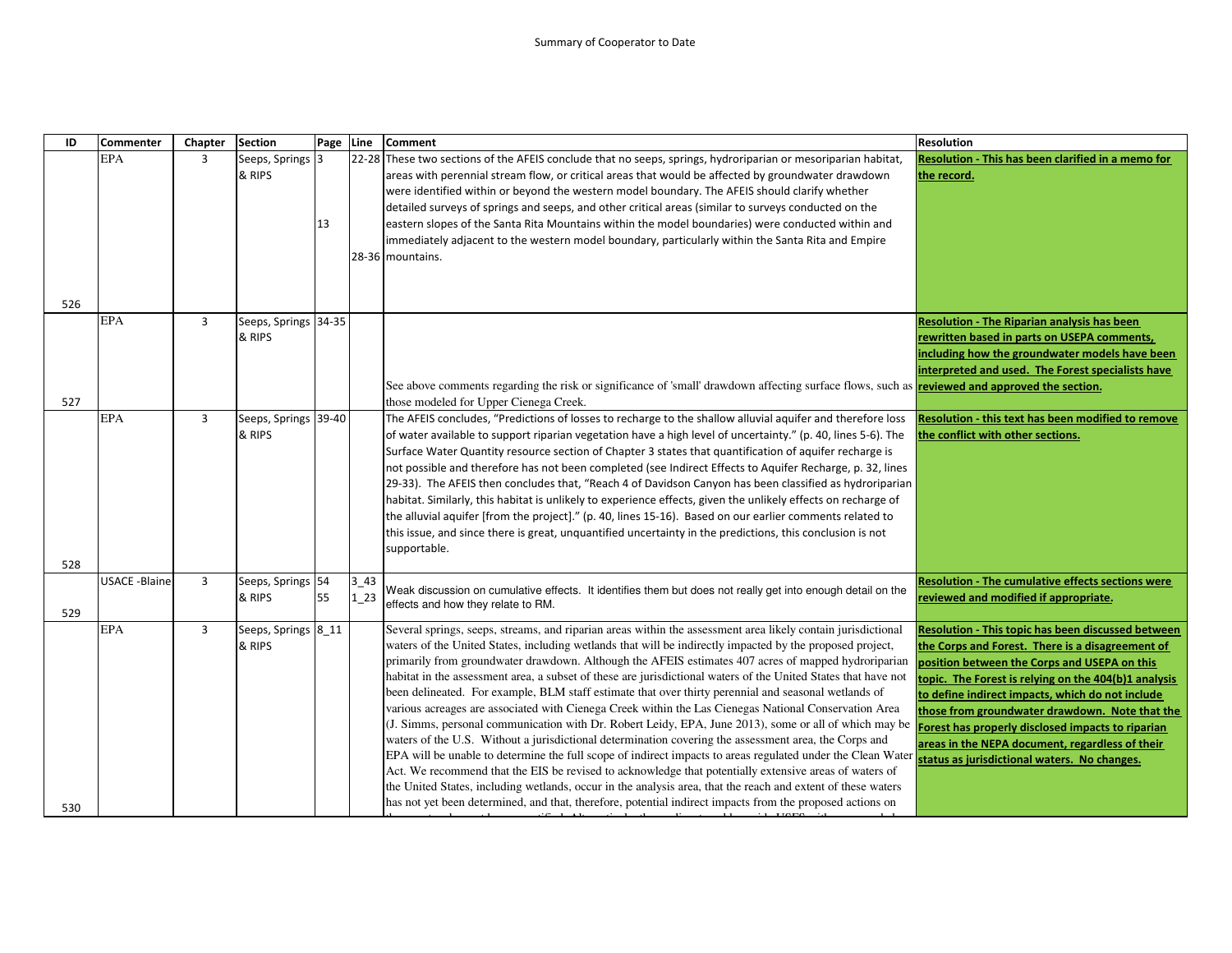| ID  | <b>Commenter</b>     | Chapter        | <b>Section</b>    | Page | Line      | <b>Comment</b>                                                                                                                                                                                                          | <b>Resolution</b>                                       |
|-----|----------------------|----------------|-------------------|------|-----------|-------------------------------------------------------------------------------------------------------------------------------------------------------------------------------------------------------------------------|---------------------------------------------------------|
|     | Pima County          | $\overline{3}$ | Seeps, Springs    | Gene |           | This section discusses changes in ephemeral flows on the washes due to changes                                                                                                                                          | <b>Resolution - Comment is not factually correct.</b>   |
|     | <b>Myers</b>         |                | & RIPS            | ral  |           | in topography around the mine site, as requested. However, the AFEIS does not                                                                                                                                           | Changes in mountain front recharge is considered in     |
|     |                      |                |                   |      |           | discuss changes in recharge due to changes in ephemeral flow. Mountain front                                                                                                                                            | GW Quantity, page 65, line 17. This estimate was        |
|     |                      |                |                   |      |           | recharge is primarily the recharge of ephemeral runoff and should be considered as                                                                                                                                      | made with an analysis procedure that would include      |
|     |                      |                |                   |      |           | such.                                                                                                                                                                                                                   | recharge in ephemeral channels.                         |
|     |                      |                |                   |      |           | The AFEIS also has not considered how the changed location of recharge affects                                                                                                                                          |                                                         |
| 531 |                      |                |                   |      |           | drawdown or pit refill, as requested by Pima County in previous comments                                                                                                                                                |                                                         |
|     | <b>USACE -Blaine</b> | $\overline{3}$ | Seeps, Springs 58 |      | 18-20     |                                                                                                                                                                                                                         | <b>Resolution - Discussion of the effectiveness of</b>  |
|     |                      |                | & RIPS            |      | $23 - 24$ |                                                                                                                                                                                                                         | mitigation for WUS has been revised to indicate         |
|     |                      |                |                   |      |           | There are no studies which document this statement: "The new riparian habitat that would be created                                                                                                                     | that this falls within the purview of the Corps.        |
|     |                      |                |                   |      |           | downstream of Pantano Dam would replace hydroriparian habitat if any is lost, although these lands are<br>located just outside the analysis area." In fact, preliminary investigations by PC RFCD indicate a hydrologic | However, note that these same mitigation                |
|     |                      |                |                   |      |           | sink below Pantano Dam. The likelihood of development of hydroriparian habitat below Pantano Dam is                                                                                                                     | measures would have some mitigation effect for          |
|     |                      |                |                   |      |           | extremely speculative due to geomorphology. A very speculative statement which should be removed.                                                                                                                       | resources, whether the Corps finds them effective       |
|     |                      |                |                   |      |           |                                                                                                                                                                                                                         | to compensate for WUS or not.                           |
| 532 |                      |                |                   |      |           |                                                                                                                                                                                                                         |                                                         |
|     | <b>USEPA</b>         | $\overline{3}$ | Seeps, Springs    |      |           | Indicate a more conservative approach needs to be taken for riparian impacts. A risk assessment                                                                                                                         | <b>Resolution - The Riparian analysis has been</b>      |
|     |                      |                | & RIPS            |      |           | showing the ecological effects of the drawdown that might occur. Finds the current approach                                                                                                                             | rewritten based in parts on USEPA comments,             |
|     |                      |                |                   |      |           | "schizophrenic" and don't accept the jump in logic from models that can't answer the question to using                                                                                                                  | including how the groundwater models have been          |
|     |                      |                |                   |      |           | those same models for a qualitative assessment. The fundamental disagreement: just because you                                                                                                                          | interpreted and used. The Forest specialists have       |
|     |                      |                |                   |      |           | can't predict the effects doesn't mean there is no effect, it could mean an even greater effect                                                                                                                         | reviewed and approved the section.                      |
| 533 |                      |                |                   |      |           |                                                                                                                                                                                                                         |                                                         |
|     | <b>USEPA</b>         | $\overline{3}$ | Seeps, Springs    |      |           | Not a sufficient discussion of cumulative effects for models                                                                                                                                                            | Resolution - Not clear description of issue, or         |
|     |                      |                | & RIPS            |      |           |                                                                                                                                                                                                                         | whether "cumulative effects" is being used in the       |
|     |                      |                |                   |      |           |                                                                                                                                                                                                                         | NEPA sense or other sense.                              |
|     |                      |                |                   |      |           |                                                                                                                                                                                                                         |                                                         |
|     |                      |                |                   |      |           |                                                                                                                                                                                                                         | Suspect this relates to the riparian analysis and if so |
|     |                      |                |                   |      |           |                                                                                                                                                                                                                         | then this was changed. No further changes needed.       |
| 534 |                      |                |                   |      |           |                                                                                                                                                                                                                         |                                                         |
|     | EPA                  | $\overline{3}$ | Seeps, Springs 44 |      | 10        | This passage should be revised. Any discharge from the mining site must meet permit requirements and                                                                                                                    | <b>Resolution - The Surface Water Quality and OAW</b>   |
|     |                      |                | and Riparian      |      |           | applicable water quality standards at the point of discharge. The AFEIS indicates that water samples                                                                                                                    | analyses have been rewritten based in parts on          |
|     |                      |                | Areas             |      |           | collected from Barrel Canyon exceed current Water Quality Standards and seems to suggest that, for this <b>USEPA and ADEQ comments, including a full</b>                                                                |                                                         |
|     |                      |                |                   |      |           | reason, discharge from the mine that exceeds standards is less significant.                                                                                                                                             | analysis of available data and detection limits, and    |
|     |                      |                |                   |      |           |                                                                                                                                                                                                                         | revisions to how ADEQ regulatory authorities (401       |
|     |                      |                |                   |      |           |                                                                                                                                                                                                                         | and 402) would be applied. The Forest specialists       |
|     |                      |                |                   |      |           |                                                                                                                                                                                                                         | have reviewed and approved the section.                 |
| 535 |                      |                |                   |      |           |                                                                                                                                                                                                                         |                                                         |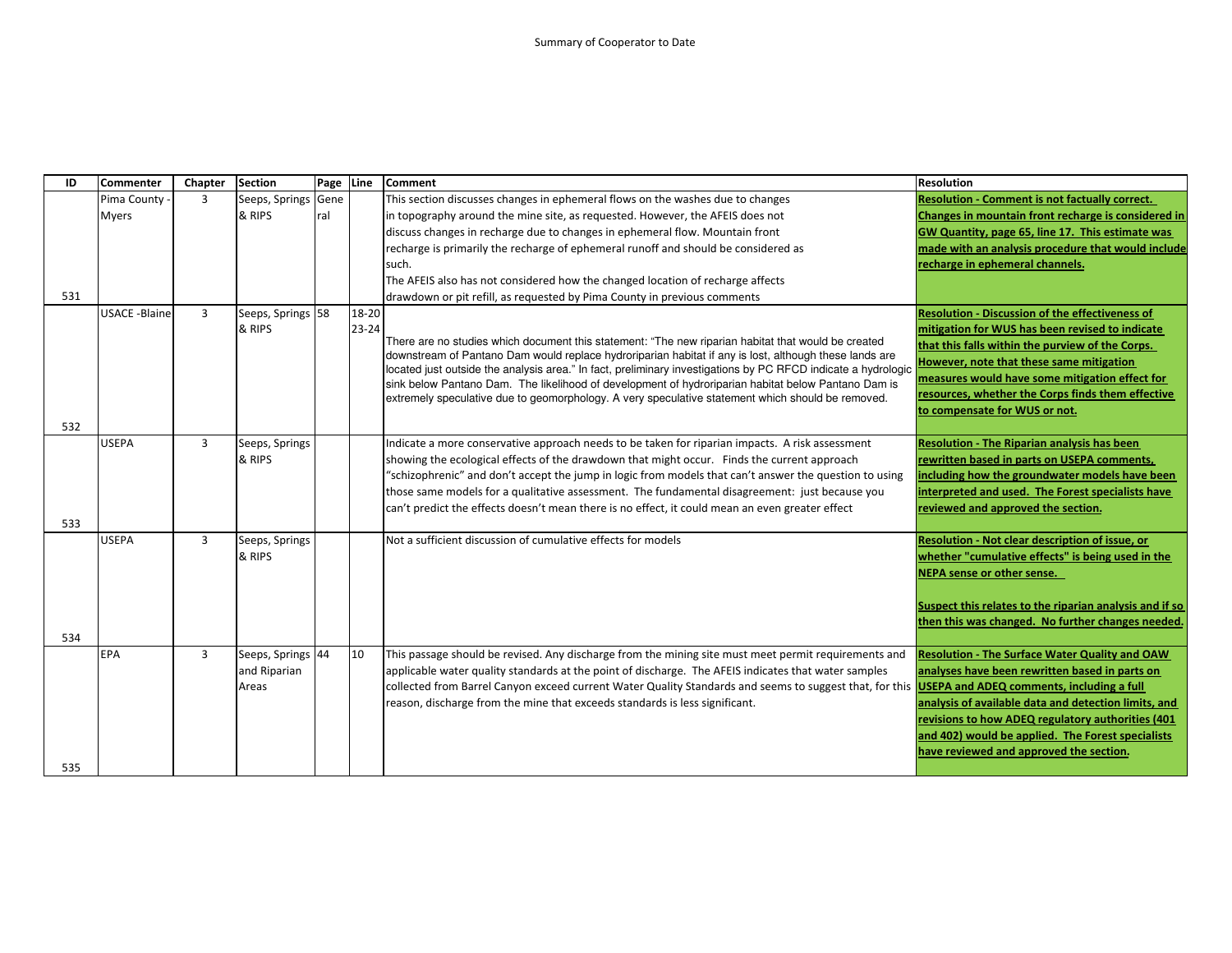| ID  | <b>Commenter</b> | Chapter        | <b>Section</b>                                  | Page  | Line | Comment                                                                                                                                                                                                                                                                                                                                                                                                                                                                                                                                                                                                                                                                                                                                                                                                                                                                                                                                                                                                                                                                                                                                                                                                                                                                                                    | <b>Resolution</b>                                                                                                                                                                                                                                                                                                                                                        |
|-----|------------------|----------------|-------------------------------------------------|-------|------|------------------------------------------------------------------------------------------------------------------------------------------------------------------------------------------------------------------------------------------------------------------------------------------------------------------------------------------------------------------------------------------------------------------------------------------------------------------------------------------------------------------------------------------------------------------------------------------------------------------------------------------------------------------------------------------------------------------------------------------------------------------------------------------------------------------------------------------------------------------------------------------------------------------------------------------------------------------------------------------------------------------------------------------------------------------------------------------------------------------------------------------------------------------------------------------------------------------------------------------------------------------------------------------------------------|--------------------------------------------------------------------------------------------------------------------------------------------------------------------------------------------------------------------------------------------------------------------------------------------------------------------------------------------------------------------------|
| 536 | EPA              | 3              | Seeps, Springs 44<br>and Riparian<br>Areas      |       | 17   | The AFEIS concludes that "in the case of the Outstanding Arizona Waters (OAW), the (401) regulatory<br>permitting process will also provide a safeguard against degradation of existing water qualityif the<br>certification is issued, then the ADEQ by definition is determining that Outstanding Arizona Waters will<br>not be degraded." (Chapter 3, Seeps Springs and Riparian Areas, p. 4, lines 14-21, and 22-23). In<br>practice, the protection of OAW is more complex, and will depend, in part, on the scope of several<br>regulatory actions. The EPA believes that the area of effect includes water bodies beyond the direct fill<br>footprint that are appropriately considered under ADEQ's 401 action. However, we also believe the<br>Forest Service must consider State antidegradation standards and policies to protect designated uses<br>and prohibit any lowering of water quality in OAW, and that compliance with CWA anti-degradation<br>requirements must be independently assured under the Section 404(b)(1) Guidelines (40 CFR 230.10(b)<br>and (c), and 40 CFR 230.11(b), (e), and (h)).                                                                                                                                                                                   | <b>Resolution - The Surface Water Quality and OAW</b><br>analyses have been rewritten based in parts on<br><b>USEPA and ADEQ comments, including a full</b><br>analysis of available data and detection limits, and<br>revisions to how ADEQ regulatory authorities (401<br>and 402) would be applied. The Forest specialists<br>have reviewed and approved the section. |
| 537 | EPA              | 3              | Seeps, Springs 44<br>and Riparian<br>Areas      |       |      | The AFEIS concludes that any stormwater discharge would not result in an impact to the downstream<br>Outstanding Water because ADEQ's issuance of coverage under the MSGP (see above), would not allow<br>it. This conclusion cannot be reached until the SWPPP has been submitted and accepted by ADEQ under<br>the MSGP requirements. The SWPPP must demonstrate that any discharge will not degrade water<br>quality in the downstream OAW. For the purposes of NEPA, it should not be assumed that mitigation<br>measures and BMPs applied under the SWPPP would be fully effective without foreknowledge of the<br>nature of the mitigation and control measures that would be employed.                                                                                                                                                                                                                                                                                                                                                                                                                                                                                                                                                                                                              | <b>Resolution - The Surface Water Quality and OAW</b><br>analyses have been rewritten based in parts on<br><b>USEPA and ADEQ comments, including a full</b><br>analysis of available data and detection limits, and<br>revisions to how ADEQ regulatory authorities (401<br>and 402) would be applied. The Forest specialists<br>have reviewed and approved the section. |
|     | <b>EPA</b>       | $\overline{3}$ | Seeps,<br>Springs, and<br><b>Riparian Areas</b> | 42-45 |      | Of particular concern to EPA is the analysis of the mine project's potential effects to Outstanding Arizona<br>Water (OAW) in Davidson Canyon and Lower Cienega Creek. We recommend revision on a number of<br>fronts.<br>The AFEIS states that the contribution from the mine site would represent only a portion of the runoff<br>reaching the OAW (lines 7-11). It also states that the existing water quality in Davidson Canyon and<br>Lower Cienega Creek have already incorporated the existing water quality for Barrel Canyon and,<br>therefore, if predicted water quality from waste rock runoff does not exceed that which exists in Barrel<br>Canyon, there is little likelihood that existing water quality from the OAWs would be affected (lines 15-<br>17). The fundamental error in this analysis is the failure to acknowledge the additive effect (i.e., mass<br>loading) of pollutants into stream channel.<br>The modeling performed for estimating runoff from the mine site did not include total dissolved solids<br>(TDS); therefore, a comparison to existing water quality could not be made (p. 43). High TDS can<br>adversely affect the health of aquatic organisms.<br>Predicted concentrations of some pollutants from waste rock runoff exceed concentrations downstream | <b>Resolution - The Surface Water Quality and OAW</b><br>analyses have been rewritten based in parts on<br><b>USEPA and ADEQ comments, including a full</b><br>analysis of available data and detection limits, and<br>revisions to how ADEQ regulatory authorities (401<br>and 402) would be applied. The Forest specialists<br>have reviewed and approved the section. |
| 538 |                  |                |                                                 |       |      | in Davidson Canyon and Lower Cienega (e.g., arsenic, lead, selenium and zinc) (Table 112). The AFEIS<br>notes the limited availability of water quality data, yet it relies on the same partial data to conclude that,                                                                                                                                                                                                                                                                                                                                                                                                                                                                                                                                                                                                                                                                                                                                                                                                                                                                                                                                                                                                                                                                                     |                                                                                                                                                                                                                                                                                                                                                                          |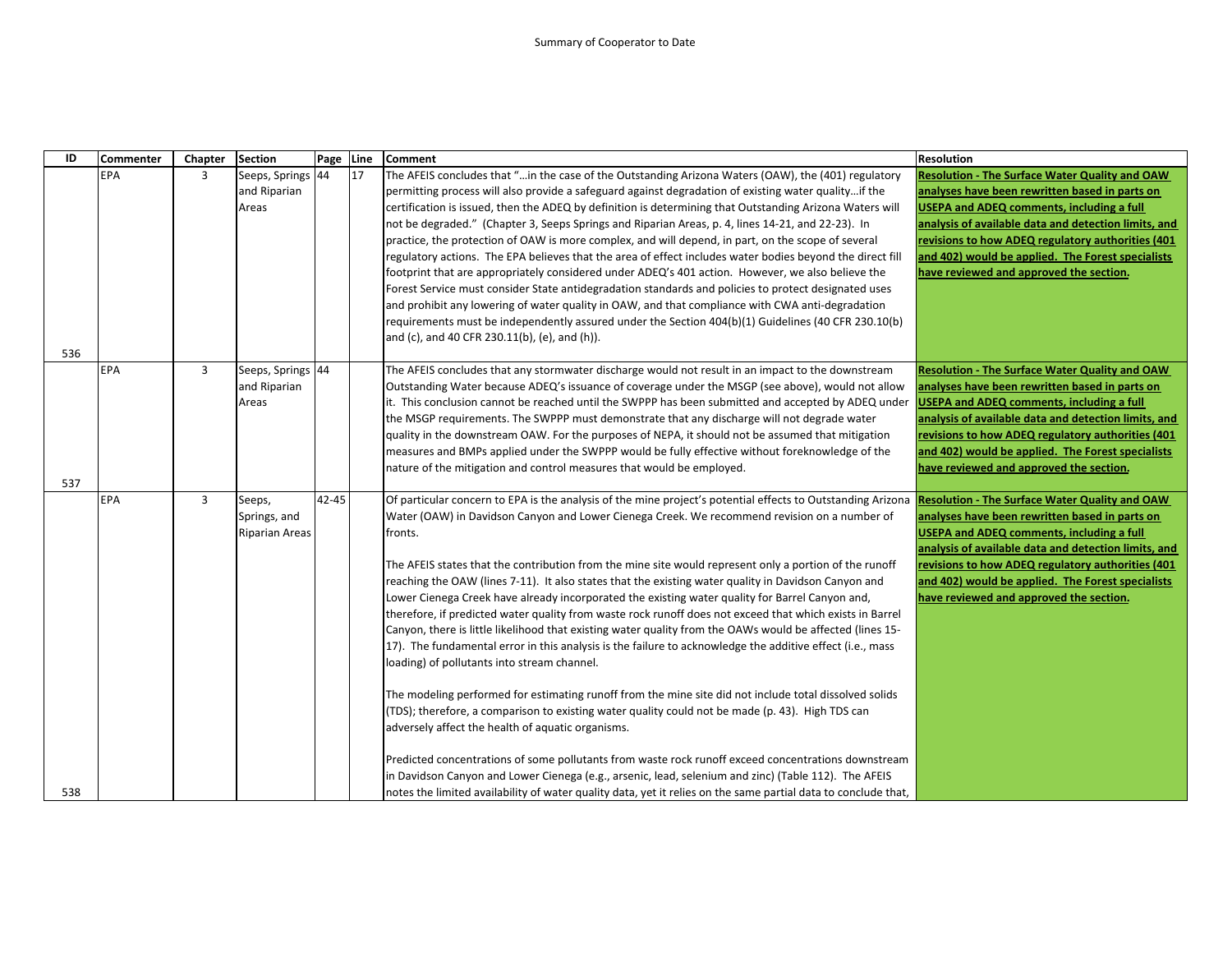| ID  | <b>Commenter</b> | Chapter        | <b>Section</b>         | Page      | Line | Comment                                                                                                                                                                                               | <b>Resolution</b>                                     |
|-----|------------------|----------------|------------------------|-----------|------|-------------------------------------------------------------------------------------------------------------------------------------------------------------------------------------------------------|-------------------------------------------------------|
|     | <b>EPA</b>       | $\overline{3}$ | Seeps,                 | $42 - 45$ |      | (continued from above)                                                                                                                                                                                | <b>Resolution - The Surface Water Quality and OAW</b> |
|     |                  |                | Springs, and           |           |      | Any degradation of Davidson Canyon and Cienega Creek water quality would be significant because they analyses have been rewritten based in parts on                                                   |                                                       |
|     |                  |                | <b>Riparian Areas</b>  |           |      | are designated as high quality waters that constitute Outstanding National Resource Waters due to their USEPA and ADEQ comments, including a full                                                     |                                                       |
|     |                  |                |                        |           |      | exceptional recreational and ecological significance to the State of Arizona. The State of Arizona classifies analysis of available data and detection limits, and                                    |                                                       |
|     |                  |                |                        |           |      | Davidson Canyon and Cienega Creek as Arizona Outstanding Waters (AOWs), also referred to as Tier III                                                                                                  | revisions to how ADEQ regulatory authorities (401     |
|     |                  |                |                        |           |      | waters under federal anti-degradation policy. Arizona's anti-degradation rules provide that the                                                                                                       | and 402) would be applied. The Forest specialists     |
|     |                  |                |                        |           |      | '[d]egradation of an AOW  is prohibited." ACC R18-11-107. This provision is consistent with federal anti- <mark>have reviewed and approved the section.</mark>                                        |                                                       |
|     |                  |                |                        |           |      | degradation requirements, which provide that water quality shall be maintained and protected in Tier III                                                                                              |                                                       |
|     |                  |                |                        |           |      | waters, and that the water quality in Tier III waters may not be lowered to accommodate economic or                                                                                                   |                                                       |
|     |                  |                |                        |           |      | social development in the area where the waters are located. 40 CFR 131.12(a). As discussed, the                                                                                                      |                                                       |
|     |                  |                |                        |           |      | proposed project's potential to result in reduction in stream flows to Davidson Canyon Wash and                                                                                                       |                                                       |
|     |                  |                |                        |           |      | Cienega Creek, its alteration of sediment transport, groundwater drawdown, and contribution of metals                                                                                                 |                                                       |
|     |                  |                |                        |           |      | such as selenium may represent a failure to maintain and protect existing water quality in those AOWs.                                                                                                |                                                       |
|     |                  |                |                        |           |      | This would be inconsistent with applicable anti-degradation policy.                                                                                                                                   |                                                       |
|     |                  |                |                        |           |      |                                                                                                                                                                                                       |                                                       |
|     |                  |                |                        |           |      | The 404(b)(1) Guidelines at 40 CFR 230.10(b)(1) restrict discharges that would violate applicable State                                                                                               |                                                       |
| 539 |                  |                |                        |           |      | water quality standards (which include anti degradation policies) in waters. Such significant degradation                                                                                             |                                                       |
|     |                  |                |                        |           |      |                                                                                                                                                                                                       | <b>Resolution - The Surface Water Quality and OAW</b> |
|     |                  |                |                        |           |      |                                                                                                                                                                                                       | analyses have been rewritten based in parts on        |
|     |                  |                |                        |           |      | Regardless of the uncertainty, this potential reduction raises doubts about whether the project can meet                                                                                              | <b>USEPA and ADEQ comments, including a full</b>      |
|     | ADEQ-D.          | 3              | Seeps,<br>Springs, and |           | 25   | the antidegradation standard, because the reduced volume could increase the concentration of pollutants                                                                                               | analysis of available data and detection limits, and  |
|     | Turner           |                | <b>Riparian Areas</b>  |           |      | in the downstream receiving OAWs and degrade aquatic habitat. Any reduction in assimilative capacity                                                                                                  | revisions to how ADEQ regulatory authorities (401     |
|     |                  |                |                        |           |      | could lead to a violation of the antidegradation standard.                                                                                                                                            | and 402) would be applied. The Forest specialists     |
|     |                  |                |                        |           |      |                                                                                                                                                                                                       | have reviewed and approved the section.               |
| 540 |                  |                |                        |           |      |                                                                                                                                                                                                       |                                                       |
|     |                  |                |                        |           |      |                                                                                                                                                                                                       | <b>Resolution - All mitigation and monitoring</b>     |
|     |                  |                |                        |           |      |                                                                                                                                                                                                       | comments have been reviewed and considered by         |
|     |                  |                |                        |           |      |                                                                                                                                                                                                       | the Forest Supervisor. Some modifications have        |
|     |                  |                |                        |           |      | To this end, serious consideration must be given to requiring contingency plans to mitigate the potential                                                                                             | been made to Appendix B based on cooperator           |
|     |                  |                |                        |           |      | reduction in surface flow by supplying make-up water for the OAWs. In addition, more surface water data                                                                                               | input and decisions from the Forest Supervisor.       |
|     |                  |                | Seeps,                 |           |      | must be collected before the project starts to establish baseline data to ensure there will be no degradation                                                                                         |                                                       |
|     | ADEQ-D.          | 3              | Springs, and           |           | 28   | in water quality of the OAW. Precedence on this issue of make-up water can be found in the Tonto                                                                                                      | This includes comments requesting detailed            |
|     | Turner           |                | <b>Riparian Areas</b>  |           |      | National Forest Record of Decision for the Carlota Copper Project's FEIS: "Implementation of the wellfield                                                                                            | contingency plans or management actions to be         |
|     |                  |                |                        |           |      | mitigation plan would mitigate impacts to riparian zones and aquatic habitat by ensuring that base flows in<br>Haunted Canyon, Powers Gulch and Pinto Creek do not drop below defined monthly minimum | tied to mitigation or monitoring measures. In most    |
|     |                  |                |                        |           |      | streamflows.'                                                                                                                                                                                         | cases, it is not appropriate to presuppose a remedy   |
|     |                  |                |                        |           |      |                                                                                                                                                                                                       | before having monitoring data that defines the        |
|     |                  |                |                        |           |      |                                                                                                                                                                                                       | issue or problem to be addressed.                     |
|     |                  |                |                        |           |      |                                                                                                                                                                                                       |                                                       |
| 541 |                  |                |                        |           |      |                                                                                                                                                                                                       |                                                       |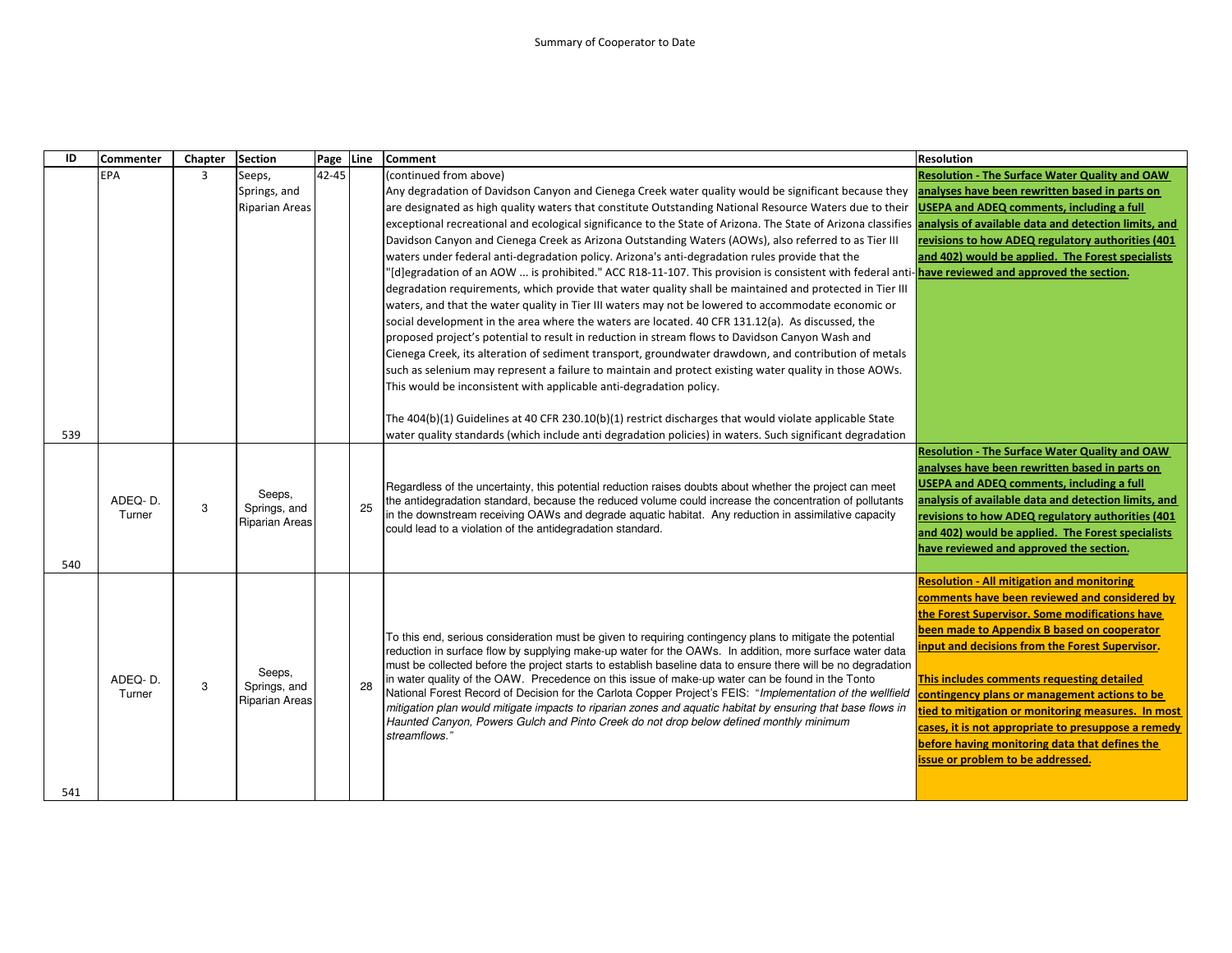| ID  | <b>Commenter</b>                          | Chapter        | <b>Section</b>                 | Page Line |                                                                                                                          | <b>Comment</b>                                                                                                                                                                                                                                                                                                                                                                                                                                                                                                                                                                                                                                                                                                                                                                                                                                                                                                                                                                                                                                                                                                                                                                                                                                                                                                                                                               | <b>Resolution</b>                                                                                                                                                                                                                              |
|-----|-------------------------------------------|----------------|--------------------------------|-----------|--------------------------------------------------------------------------------------------------------------------------|------------------------------------------------------------------------------------------------------------------------------------------------------------------------------------------------------------------------------------------------------------------------------------------------------------------------------------------------------------------------------------------------------------------------------------------------------------------------------------------------------------------------------------------------------------------------------------------------------------------------------------------------------------------------------------------------------------------------------------------------------------------------------------------------------------------------------------------------------------------------------------------------------------------------------------------------------------------------------------------------------------------------------------------------------------------------------------------------------------------------------------------------------------------------------------------------------------------------------------------------------------------------------------------------------------------------------------------------------------------------------|------------------------------------------------------------------------------------------------------------------------------------------------------------------------------------------------------------------------------------------------|
|     | AGFD                                      | 3              | Seeps,<br>Springs,<br>Riparian | 29,<br>34 |                                                                                                                          | COMMENT: The FEIS does not clearly address additive effects of loss of water in the watershed on<br>Cienega Creek.<br>In addressing the effects of groundwater drawdown on Cienega Creek, this section acknowledges that all<br>models predict drawdown of Empire Gulch, and that loss of water throughout the watershed resulting<br>from the mine pit dewatering "have an additive effect that could impact riparian vegetation or aquatic<br>species" and that "this possibility was disclosed in the DEIS and remains valid (page 34 line 28-31.")<br>However, the summary on page 34, line 42 states "there is no reasonable analysis to indicate that the<br>stream flow in Cienega Creek would be impacted by groundwater drawdown caused by mine pit<br>dewatering." This is contradictory and seems designed to confuse the reader into thinking that Cienega<br>Creek will not be impacted (under "any reasonable analysis") when in fact the analysis shows that the<br>additive impacts "have an additive effect."<br>RECOMMENDATION: The Department recommends that this section be expanded and clarified.                                                                                                                                                                                                                                                     | <b>Resolution - The Riparian analysis has been</b><br>rewritten based in parts on USEPA comments,<br>including how the groundwater models have been<br>interpreted and used. The Forest specialists have<br>reviewed and approved the section. |
| 542 |                                           |                |                                |           |                                                                                                                          |                                                                                                                                                                                                                                                                                                                                                                                                                                                                                                                                                                                                                                                                                                                                                                                                                                                                                                                                                                                                                                                                                                                                                                                                                                                                                                                                                                              |                                                                                                                                                                                                                                                |
| 543 | Smithsonian--<br>Emilio Falco.<br>J. Shaw | 3              | Socio                          |           | 9 Issue<br>11A.7<br>Qualit<br>ative<br>asses<br>sment<br>lof<br>econo<br>mic<br>effect<br>on<br>astron<br>omy<br>industr | Delete:<br>Adverse impacts on dark skies could result in an impairment of observatories near the project area,<br>which could result in a decrease in State revenues generated from astronomy, space, and planetary<br>research and tourism. Although the increase in night sky illumination is not expected to be significant,<br>the negative public perception of having a copper mine next to an observatory may impact observatory<br>revenues."<br>Replace with:<br>"Adverse impacts on dark skies would result in an impairment of observatories near the project area,<br>which would result in a decrease in State revenues generated from astronomy, space, and planetary<br>research and tourism. Slight increase in night sky illumination will impact faint object astronomy. In<br>addition the negative public perception of having a copper mine next to an observatory has already<br>impacted future observatory revenues, particularly diversion of future leading edge projects to other<br>'darker" locations."<br>Rationale – consistent with text in the EIS Dark Skies and Socioeconomics section.<br>"However, even with the revised lighting plan's reduction of lighting impacts, mine lighting would have a<br>long term, adverse impact on dark skies during the premining and active mining phases." (EIS Ch 3 Dark<br>Skies p15, lines 20-22) | Resolution - Wording was modified, but not to<br>match that provided. Commentor did not provide<br>supporting analysis or data for the conclusions<br>drawn.                                                                                   |
|     | Smithsonian--<br>Emilio Falco,<br>J. Shaw | $\overline{3}$ | Socio                          | 61        |                                                                                                                          | 36 Delete: "These risks cannot be reliably quantified."<br>Rationale – None of the next series of \$700M+ "Giant" observatories are planned for the Arizona area. This should be<br>sufficient anecdotal evidence to note impacts of concerns regarding deteriorating lighting conditions.                                                                                                                                                                                                                                                                                                                                                                                                                                                                                                                                                                                                                                                                                                                                                                                                                                                                                                                                                                                                                                                                                   | Resolution - The statement was added to the text<br>and attributed to the commentor.                                                                                                                                                           |
| 544 |                                           |                |                                |           |                                                                                                                          |                                                                                                                                                                                                                                                                                                                                                                                                                                                                                                                                                                                                                                                                                                                                                                                                                                                                                                                                                                                                                                                                                                                                                                                                                                                                                                                                                                              |                                                                                                                                                                                                                                                |
| 545 | Smithsonian--<br>Emilio Falco,<br>J. Shaw | 3              | Socio                          |           | 61 16-17                                                                                                                 | Delete: "The increases in illumination under the revised lighting plan generally do not appear to be very significant<br>rom observatory's perspective, though" Rationale - The SAO position is that any increased illumination is detrimental<br>to science operations                                                                                                                                                                                                                                                                                                                                                                                                                                                                                                                                                                                                                                                                                                                                                                                                                                                                                                                                                                                                                                                                                                      | Resolution - Changed some wording, but left the<br>fact that the IDT and observatory representative<br>may differ in their perspectives.                                                                                                       |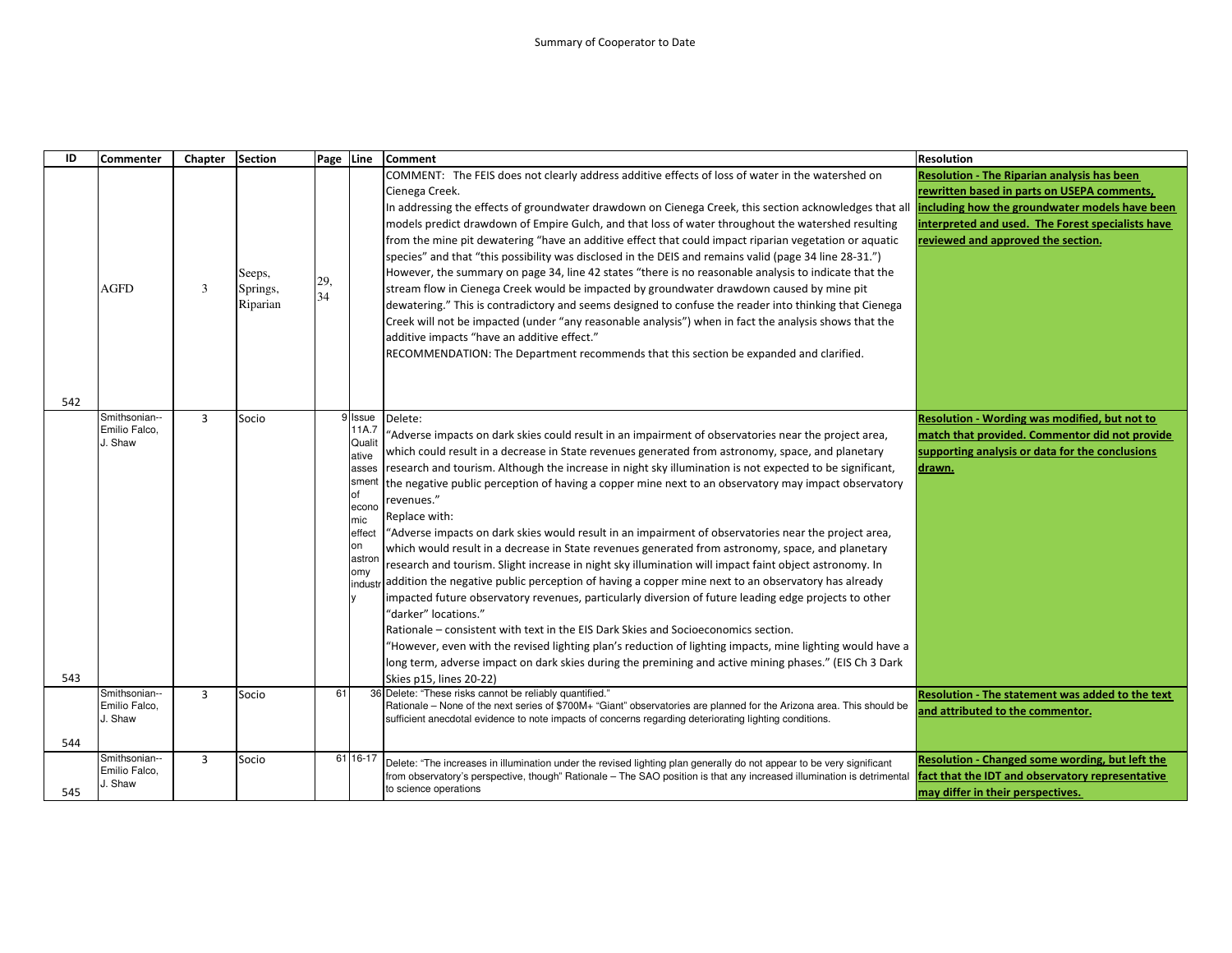| ID  | Commenter            | Chapter        | <b>Section</b>             | Page | Line    | <b>Comment</b>                                                                                         | <b>Resolution</b>                                        |
|-----|----------------------|----------------|----------------------------|------|---------|--------------------------------------------------------------------------------------------------------|----------------------------------------------------------|
|     | Pima County          | $\overline{3}$ | Socioeconomi 51            |      | 24      | The cited \$3.5 million annual direct local property taxes paid by the company dates                   | Resolution - County statement addes to text and tax      |
|     | Craig Horn           |                | cs and EJ                  |      |         | to a reference in the Rosemont Copper Project Feasibility Study, Volume 1, August                      | amount recalculated to match county statement.           |
|     |                      |                |                            |      |         | 2007, which noted this tax amount was based on "a study performed by Donald                            |                                                          |
|     |                      |                |                            |      |         | Ross Consulting." The same \$3.5 million annual property tax projection has been                       |                                                          |
|     |                      |                |                            |      |         | used in all economic impact analyses, even though Arizona subsequently                                 |                                                          |
|     |                      |                |                            |      |         | decreased the property tax assessment ratio for mining from 24% (in 2007) to 20%                       |                                                          |
|     |                      |                |                            |      |         | (in 2011 and 2012). Beginning with 2013, the assessment ratio for mining will                          |                                                          |
|     |                      |                |                            |      |         | further decrease by 0.5% each year until it reaches 18% in 2016. With a lower                          |                                                          |
|     |                      |                |                            |      |         | assessment ratio (i.e., a decreased taxable value for the mine), actual property tax                   |                                                          |
|     |                      |                |                            |      |         | revenues collected by local governments and school districts would be only 75% of                      |                                                          |
| 546 |                      |                |                            |      |         | the amount cited in the economic impact analyses and accepted by the USFS.                             |                                                          |
|     | Rosemont -           | $\overline{3}$ | Socioeconomi               | 53   | Top     | No reduction of property values to continue to show reduction in values.                               | <b>Resolution - No change. Comment lacks specificity</b> |
|     | <b>Melissa Notes</b> |                | cs and EJ                  |      |         |                                                                                                        | and cannot be addressed.                                 |
| 547 |                      |                |                            |      |         |                                                                                                        |                                                          |
|     | Town of              | $\overline{3}$ | Socioeconomi <sup>54</sup> |      |         | 15-20 Update Section: Protection of TS wells in accordance with the License Agreement between Rosemont | <b>Resolution - added a statement at this location</b>   |
|     | Sahuarita            |                | cs and EJ                  |      |         | Copper and TS                                                                                          | acknowledging the license agreement stipulation to       |
|     |                      |                |                            |      |         |                                                                                                        | recharge 105% in a recharge area just north of the       |
| 548 |                      |                |                            |      |         |                                                                                                        | Town.                                                    |
|     | Town of              | 3              | Socioeconomi 62            |      | $8_{-}$ | Update Section: Protection of TS wells in accordance with the License Agreement between Rosemont       | Resolution - referenced the license agreement in         |
| 549 | Sahuarita            |                | cs and EJ                  |      | 15      | Copper and TS                                                                                          | this location also.                                      |
|     | Pima County          | $\overline{3}$ | Socioeconomi               | 63   | 1       | This section, in general, does a poor job of identifying and determining the costs of                  | Resolution - No change. Neither the Sahuarita Road       |
|     | J. Crowe             |                | cs and EJ                  |      |         | roadway impacts resulting from the project. Specifically, it fails to list the cost to                 | or the Santa Rita Road are proposed for use to           |
|     |                      |                |                            |      |         | Pima County taxpayers of public roadway improvements, repairs, maintenance,                            | access the mine. As stated in several places in the      |
|     |                      |                |                            |      |         | and replacement that will be required as a result of this project. Besides State                       | <b>FEIS (Chapter 2, Transportation and Access,</b>       |
|     |                      |                |                            |      |         | Route 83, impacts are anticipated on County roadways such as Sahuarita Road                            | Socioeconomics) worker commuter traffic is               |
|     |                      |                |                            |      |         | and Santa Rita Road, which will provide secondary access to the project. All                           | anticipated to occur primarily on I-10 and SR83.         |
|     |                      |                |                            |      |         | affected roadways should be listed and costs estimated for project-related roadway                     | Mine deliveries are anticipated to utilize the same      |
|     |                      |                |                            |      |         | costs. Specifically, costs for required roadway improvements should be                                 | roads.                                                   |
| 550 |                      |                |                            |      |         | distinguished from roadway maintenance costs.                                                          |                                                          |
|     | Pima County          | $\overline{3}$ | Socioeconomi               | 63   | 1       | This section documents known historical roadway maintenance costs, but it fails to                     | Resolution - no change. See above. When read in          |
|     | J. Crowe             |                | cs and EJ                  |      |         | also estimate future roadway maintenance costs which will likely exceed historical                     | context this comment assumes high levels of mine         |
|     |                      |                |                            |      |         | expenditures. Future maintenance costs should be estimated and provided.                               | related traffic on the Sahuarita and Santa Rita          |
| 551 |                      |                |                            |      |         |                                                                                                        | Roads, which is not expected to occur.                   |
|     | Pima County          | $\overline{3}$ | Socioeconomi 63            |      | 1       | This section fails to include the costs of required roadway improvements such as                       | Resolution - no change. Rosemont is funding the          |
|     | J. Crowe             |                | cs and EJ                  |      |         | turning and passing lanes, shoulder stabilization and paving, and pavement                             | cost of all currently planned road improvements to       |
|     |                      |                |                            |      |         | overlay. This cost information can and should be provided. Pima County                                 | SR 83. These are limited to improvements at the          |
|     |                      |                |                            |      |         | estimates the cost of constructing truck lanes along State Route 83 to be as much                      | intersection of the primary access road, and a           |
|     |                      |                |                            |      |         | as \$13 million.                                                                                       | connected action under ADOT oversight to                 |
|     |                      |                |                            |      |         |                                                                                                        | resurface SR 83 from I-10 to the primary access          |
|     |                      |                |                            |      |         |                                                                                                        | road. There are no planned "truck lanes".                |
| 552 |                      |                |                            |      |         |                                                                                                        |                                                          |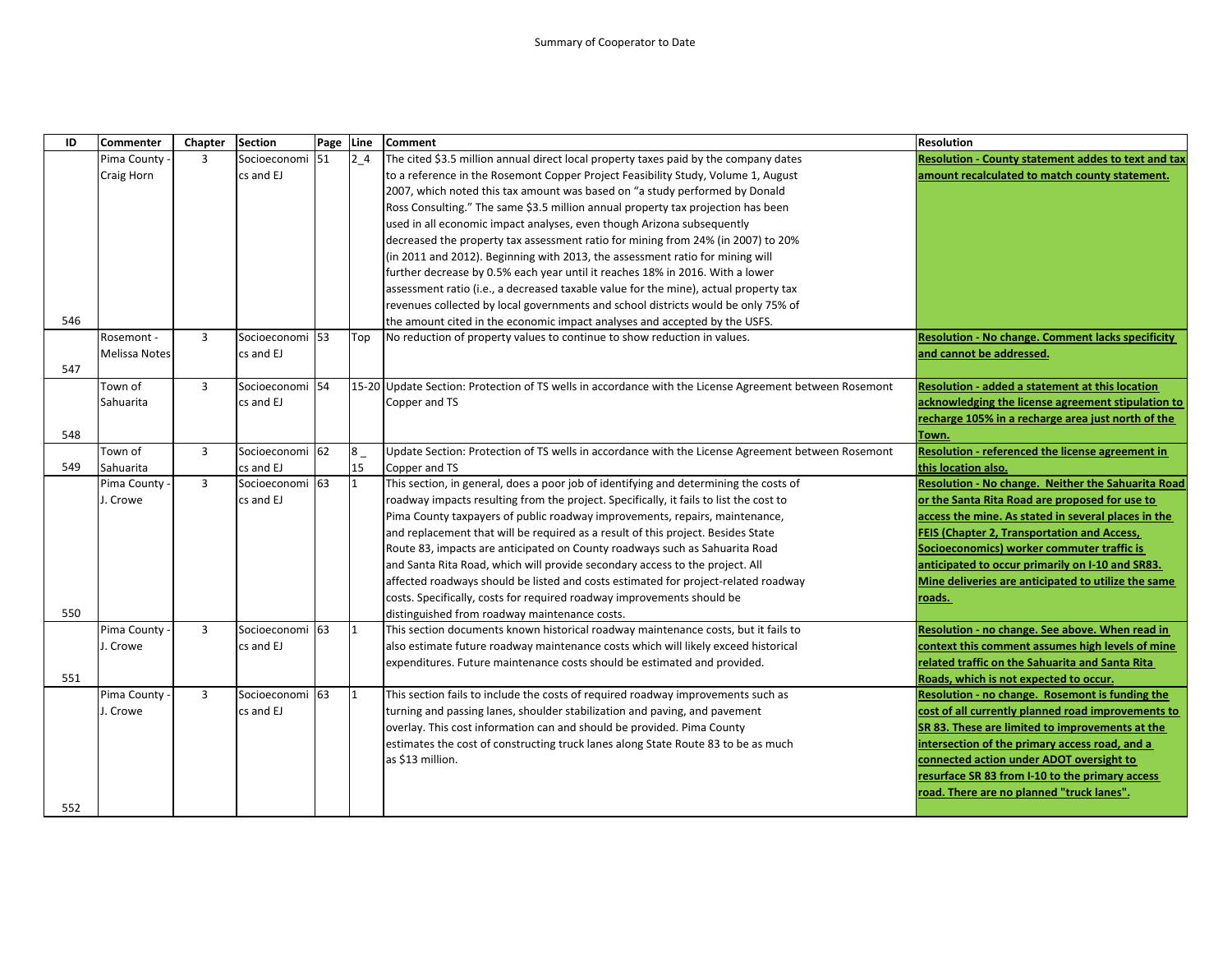| ID  | <b>Commenter</b> | Chapter        | <b>Section</b>              | Page Line |                | Comment                                                                                                                                                                                                                          | <b>Resolution</b>                                                                                |
|-----|------------------|----------------|-----------------------------|-----------|----------------|----------------------------------------------------------------------------------------------------------------------------------------------------------------------------------------------------------------------------------|--------------------------------------------------------------------------------------------------|
|     | Pima County      | 3              | Socioeconomi                | 63        |                | The report states that "damages resulting from  (heavy truck traffic)  would be                                                                                                                                                  | Resolution - no change. Pima County continues to                                                 |
|     | J. Crowe         |                | cs and EJ                   |           |                | difficult to quantify", but roadway maintenance costs can be estimated. Pima                                                                                                                                                     | state that a number of roads would be used for                                                   |
|     |                  |                |                             |           |                | County estimates that a structural overlay of all affected roadways would cost as                                                                                                                                                | heavy mining traffic, when the EIS states in                                                     |
|     |                  |                |                             |           |                | much as \$14.6 million. A mitigation measure of simply "conducting a baseline                                                                                                                                                    | numerous times that this traffic will be limited to I-                                           |
|     |                  |                |                             |           |                | analysis of road conditions along State Route 83" is wholly inadequate and is only                                                                                                                                               | 10 and SR 83 (with some product traffic possible on                                              |
|     |                  |                |                             |           |                | the first step in providing roadway mitigation for the project.                                                                                                                                                                  | other state routes to the south). Therefore the                                                  |
|     |                  |                |                             |           |                |                                                                                                                                                                                                                                  | \$14.6 million figure is not accurate. Rosemont is                                               |
|     |                  |                |                             |           |                |                                                                                                                                                                                                                                  | working with ADOT to fund an overlay of SR 83<br>from I-10 to the primary access road. It is not |
|     |                  |                |                             |           |                |                                                                                                                                                                                                                                  | known if or when future overlays will be needed,                                                 |
|     |                  |                |                             |           |                |                                                                                                                                                                                                                                  | and to guess would be speculative.                                                               |
| 553 |                  |                |                             |           |                |                                                                                                                                                                                                                                  |                                                                                                  |
|     | Pima County      | $\overline{3}$ | Socioeconomi 63             |           |                | Gas tax revenues are stated as a way of paying for required roadway                                                                                                                                                              | Resolution - no change. The roads in question are                                                |
|     | J. Crowe         |                | cs and EJ                   |           |                | improvements and maintenance. However, gas tax revenues alone resulting from                                                                                                                                                     | federal and ADOT jurisdiction. The statements here                                               |
|     |                  |                |                             |           |                | vehicle fuel purchases will be wholly inadequate to pay for all roadway                                                                                                                                                          | are not accurate. See earlier responses about mine                                               |
|     |                  |                |                             |           |                | improvements and maintenance as required for this project. Gas tax revenues                                                                                                                                                      | use of Sahuarita and Santa Rita roads.                                                           |
|     |                  |                |                             |           |                | from project-related truck traffic and vanpools should be estimated and then                                                                                                                                                     |                                                                                                  |
|     |                  |                |                             |           |                | compared to anticipated roadway expenditures described in the comments above.                                                                                                                                                    |                                                                                                  |
|     |                  |                |                             |           |                | Unless the project sponsor agrees to pay the full cost of required roadway                                                                                                                                                       |                                                                                                  |
|     |                  |                |                             |           |                | improvements, the burden will be shifted to Pima County taxpayers to pay for                                                                                                                                                     |                                                                                                  |
|     |                  |                |                             |           |                | needed roadway improvements and maintenance that will occur during the lifetime                                                                                                                                                  |                                                                                                  |
| 554 |                  |                |                             |           |                | of the project.                                                                                                                                                                                                                  |                                                                                                  |
|     | <b>TON</b>       | 3              | Socioeconomi 76             |           | 28             | Remove apostrophe.                                                                                                                                                                                                               | <b>Resolution - done</b>                                                                         |
| 555 |                  |                | cs and EJ                   |           |                |                                                                                                                                                                                                                                  |                                                                                                  |
|     | <b>TON</b>       | $\overline{3}$ | Socioeconomi 76             |           | 34             | The Nation does not recall that there was an agreement reached that Rosemont would be transplanting                                                                                                                              | Resolution - No change. This is a mitigation that was                                            |
| 556 |                  |                | cs and EJ                   |           |                | critical plant resources. The tribes proposed that Rosemont transplant these plants to an on-site nursery <b>proposed by the Forest and accepted by Rosemont</b> .<br>for use by tribal members, but that proposal was rejected. |                                                                                                  |
|     | <b>TON</b>       | $\overline{3}$ | Socioeconomi <sup>176</sup> |           | 37             | This concept is unnecessarily vague and could mean anything. If something concrete is being proposed,                                                                                                                            | Resolution - No change. This is a mitigation that was                                            |
|     |                  |                | cs and EJ                   |           |                | then put it in there. Otherwise, leave it out as it's meaningless.                                                                                                                                                               | proposed by the Forest and accepted by Rosemont.                                                 |
| 557 |                  |                |                             |           |                |                                                                                                                                                                                                                                  |                                                                                                  |
|     | <b>TON</b>       | $\overline{3}$ | Socioeconomi 76             |           | 3 <sub>5</sub> | It should be added that additional items were recommended by the tribes, which were not acceptable to Resolution - No change. It is not necessary or                                                                             |                                                                                                  |
|     |                  |                | cs and EJ                   |           |                | the Forest Service. The tribes do not believe that the items set out here at all "compensate" for the                                                                                                                            | appropriate to describe in the text of the FEIS all the                                          |
|     |                  |                |                             |           |                | destruction of tribal cultural resources.                                                                                                                                                                                        | mitigations that were proposed by various agencies                                               |
|     |                  |                |                             |           |                |                                                                                                                                                                                                                                  | and others that were no adopted by the Forest                                                    |
|     |                  |                |                             |           |                |                                                                                                                                                                                                                                  | Service. In this case, many or most of these would                                               |
|     |                  |                |                             |           |                |                                                                                                                                                                                                                                  | be described in notes from tribal consultation                                                   |
|     |                  |                |                             |           |                |                                                                                                                                                                                                                                  | meetings that are contained in the project record.                                               |
| 558 |                  |                |                             |           |                |                                                                                                                                                                                                                                  |                                                                                                  |
|     | <b>TON</b>       | 3              | Socioeconomi 77             |           | 9              | The line "The only alternative that will not have a disproportionate impact upon the Tohono O'odham                                                                                                                              | <b>Resolution - added to impacts of the No Action</b>                                            |
| 559 |                  |                | cs and EJ                   |           |                | Nation and other tribes is the no action alternative" should be added.                                                                                                                                                           | lalternative for EJ.                                                                             |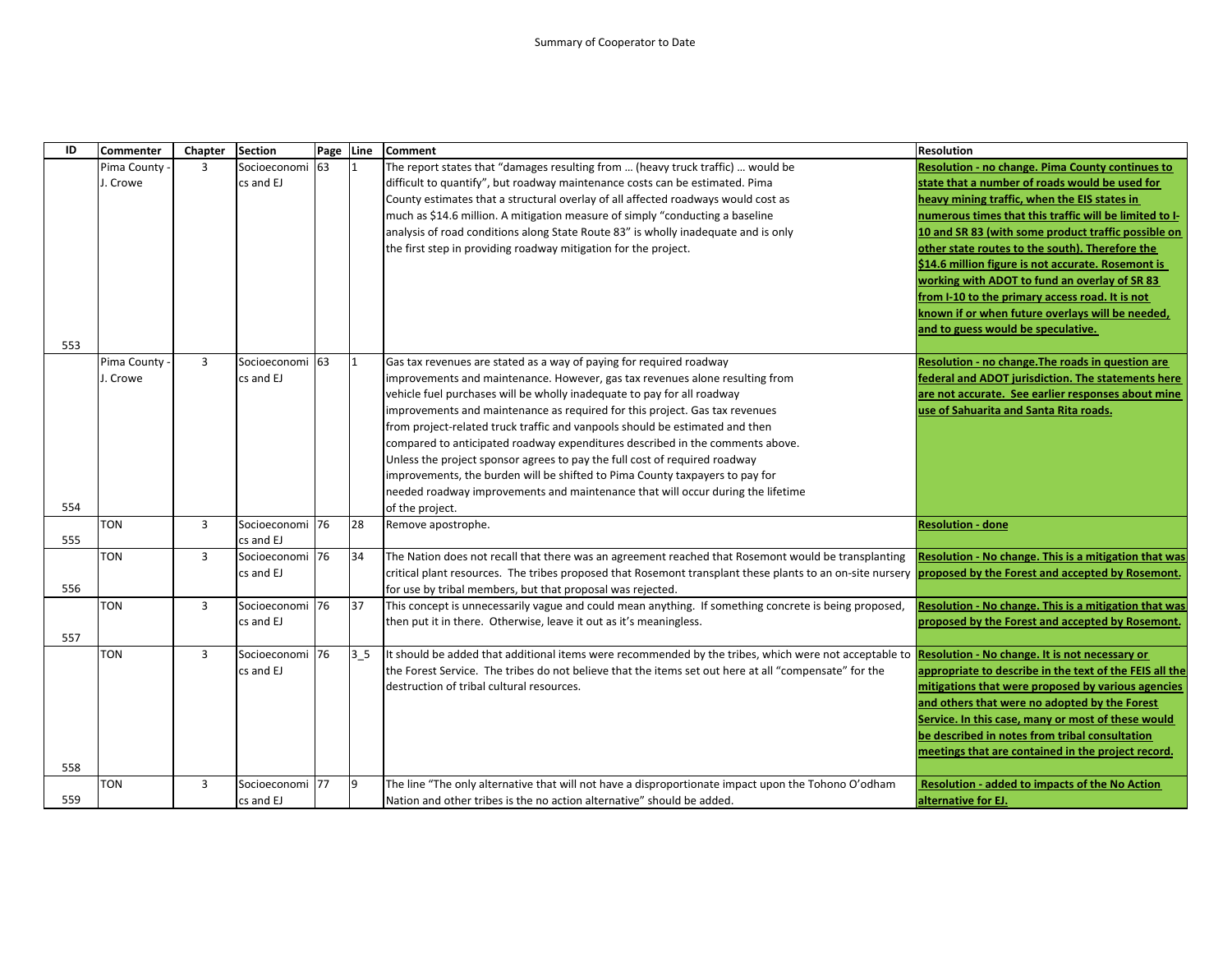| ID  | Commenter   | Chapter        | <b>Section</b> |       | Page Line | Comment                                                                                                 | <b>Resolution</b>                                     |
|-----|-------------|----------------|----------------|-------|-----------|---------------------------------------------------------------------------------------------------------|-------------------------------------------------------|
|     | Pima County | 3              | Socioeconomi   | 47    | $30-$     | On Page 47, USFS concludes employment would have "minimal demands on the                                | Resolution - No change. The property taxes            |
|     | Craig Horn  |                | cs and EJ      | 51    |           | 32(47 local housing supply during the operational phase of the mine" because the number                 | described in the Socioeconomics section are for RCC   |
|     |             |                |                |       |           | 14-of employees would be far below the number of vacant housing units in the study                      | private lands and facilities, not for newly           |
|     |             |                |                |       |           | 17(51 area. This conclusion, which could very well be accurate, implies there will be no                | constructed houses for workers.                       |
|     |             |                |                |       |           | (or little in the way of) new property tax revenue collected by local governments                       |                                                       |
|     |             |                |                |       |           | and school districts because the necessary housing stock to support mining                              |                                                       |
|     |             |                |                |       |           | operations already exists and is already being taxed.                                                   |                                                       |
|     |             |                |                |       |           | Indirect Revenue Impacts of \$107.6 million from the Applied Economics study are                        |                                                       |
|     |             |                |                |       |           | cited on Page 51. Property tax revenues collected by local governments and school                       |                                                       |
|     |             |                |                |       |           | districts comprise \$58.19 million of the \$107.6 million. Based on the USFS                            |                                                       |
|     |             |                |                |       |           | conclusion that essentially all needed housing already exists, the \$58.19 million of                   |                                                       |
|     |             |                |                |       |           | local property tax revenue reported by Applied Economics would not represent                            |                                                       |
|     |             |                |                |       |           | new, additional property taxes from new housing construction. Instead, this would                       |                                                       |
|     |             |                |                |       |           | be the amount of taxes paid by direct, indirect and induced employees who live in                       |                                                       |
|     |             |                |                |       |           | already existing homes and apartments. Thus, the overall tax revenue impact                             |                                                       |
|     |             |                |                |       |           | associated with mining operations is actually less than the impact amount reported                      |                                                       |
|     |             |                |                |       |           | by Applied Economics, as the term "impact" means this is new, additional revenue                        |                                                       |
| 560 |             |                |                |       |           | that would not exist without the project being analyzed.                                                |                                                       |
|     | <b>TON</b>  | $\overline{3}$ | Socioeconomi   | 69    |           | The word "potential" should be removed from page 69 table 238 in the cultural box and page 71, line 21. | <b>Resolution - Done.</b>                             |
|     |             |                | cs and EJ      | 71    |           | The paragraph on page 71 goes on to acknowledge that these resources are "known," so the use of         |                                                       |
|     |             |                |                |       |           | "potential" is confusing to the reader. Since any action alternative will result in the destruction of  |                                                       |
|     |             |                |                |       |           | ancestral villages, human remains, sacred sites, and traditional resource collecting areas, the use of  |                                                       |
| 561 |             |                |                |       |           | 'potential" is unwarranted and misleading.                                                              |                                                       |
|     | TON         | 3              | Socioeconomi   | 69-71 |           | The Environmental Justice section in the FEIS has been improved over the DEIS. However, it still        | Resolution - No change. The comment offers no         |
|     |             |                | cs and EJ      |       |           | downplays and does not fully analyze the full impact of this action upon the Nation and other tribes.   | specific suggestions regarding modifications or       |
|     |             |                |                |       |           |                                                                                                         | changes, and lacks the specificity that would allow   |
| 562 |             |                |                |       |           |                                                                                                         | consideration of esits or changes.                    |
|     | Rosemont-   | $\overline{3}$ | Socioeconomi   |       |           | often is a separate section, but is not required                                                        | <b>Resolution - No change.</b>                        |
| 563 | Patti       |                | cs and EJ      |       |           |                                                                                                         |                                                       |
|     | Rosemont-   | $\overline{3}$ | Socioeconomi   |       |           | Three EJ communities are described: Tohono O'odham, Pascua Yaqui, and Hispanic (in Santa Cruz           | Resolution - Text changed to address all identified   |
|     | Patti       |                | cs and EJ      |       |           | County, right?). But the impacts are only addressed for one of these.                                   | commumities. See Jeremy's revisions on 8/9/13.        |
| 564 |             |                |                |       |           |                                                                                                         |                                                       |
|     | Rosemont-   | 3              | Socioeconomi   |       |           | There are no problems with how communities were selected                                                | <b>Resolution - No change.</b>                        |
| 565 | Patti       |                | cs and EJ      |       |           |                                                                                                         |                                                       |
|     | Rosemont-   | 3              | Socioeconomi   |       |           | Jim states that "we're looking at EJ with our expert"                                                   | <b>Resolution - No change.</b>                        |
| 566 | Patti       |                | cs and EJ      |       |           |                                                                                                         |                                                       |
|     | Pima County | 3              | Socioeconomi   |       |           | EIS fails to address the disproportionate impacts to TO, Pascua Yaqui, and Hispanic residents           | Resolution - Text modified to better dislose impacts. |
| 567 |             |                | cs and EJ      |       |           |                                                                                                         | See Jeremy's revisions on 8/9/13.                     |
|     | Pima County | $\overline{3}$ | Socioeconomi   |       |           | Action agencies have failed to provide for meaningful involvement of these communities                  | Resolution - No Change. All communities had           |
|     |             |                | cs and EJ      |       |           |                                                                                                         | ample opportunities to be involved in the process,    |
| 568 |             |                |                |       |           |                                                                                                         | in a wide variety of ways.                            |
|     | Pima County | 3              | Socioeconomi   |       |           | Mitigation does not relieve the impacts                                                                 | Resolution - No Change. EIS clearly states that       |
|     |             |                | cs and EJ      |       |           |                                                                                                         | mitigation cannot avoid, offset or compensate for     |
| 569 |             |                |                |       |           |                                                                                                         | impacts.                                              |
|     | Pima County | 3              | Socioeconomi   |       |           | Requirement of SAWRA to evaluate drawdown on TO. EIS demonstrates impacts will occur.                   | Resolution - No change. The IDT evaluated this, and   |
|     |             |                | cs and EJ      |       |           |                                                                                                         | determined that disproportionate impacts would        |
| 570 |             |                |                |       |           |                                                                                                         | not occur.                                            |
|     |             |                |                |       |           |                                                                                                         |                                                       |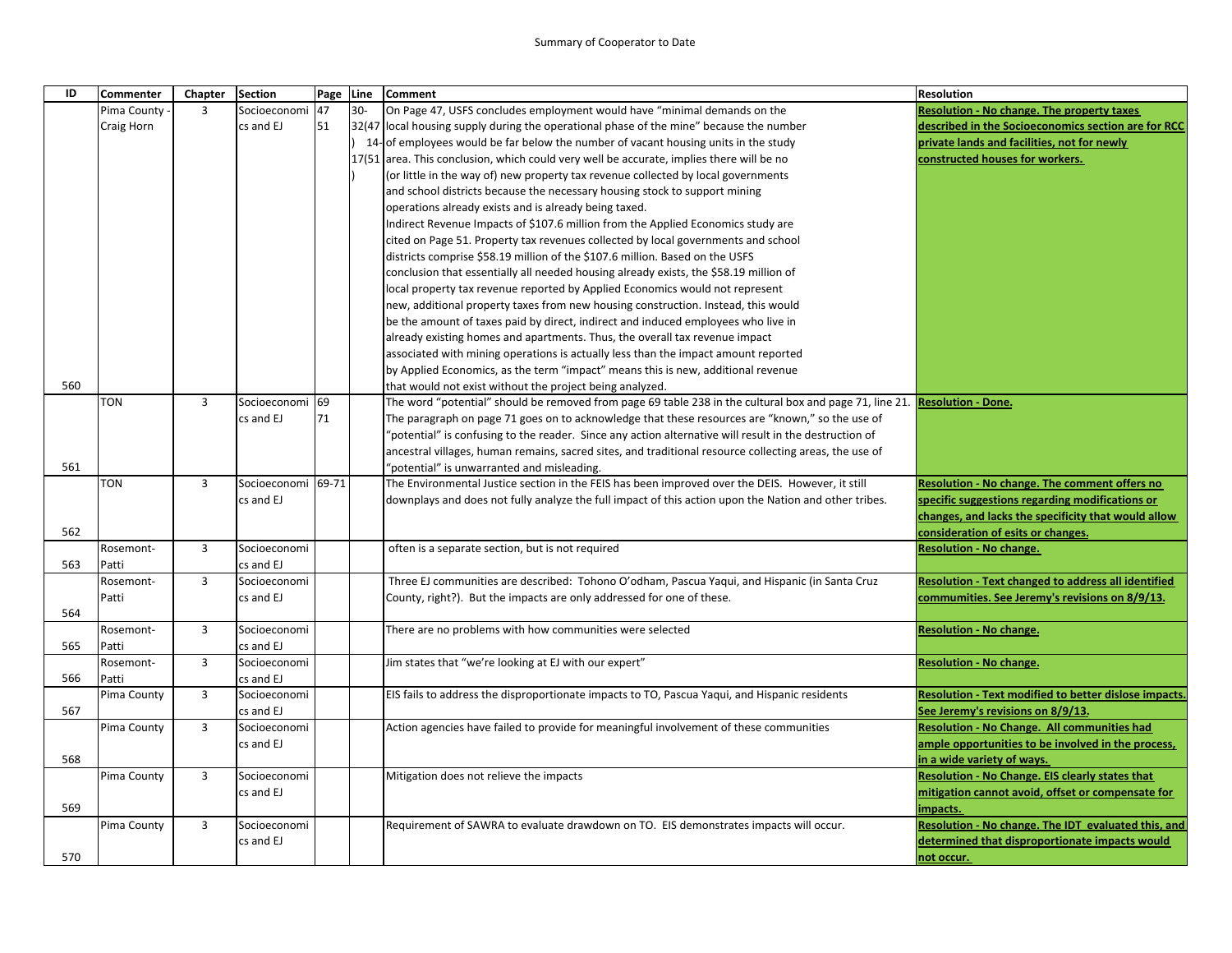| ID  | <b>Commenter</b>     | Chapter        | <b>Section</b> | Page Line | <b>Comment</b>                                                                                                                                              | <b>Resolution</b>                                       |
|-----|----------------------|----------------|----------------|-----------|-------------------------------------------------------------------------------------------------------------------------------------------------------------|---------------------------------------------------------|
|     | Pima County          | 3              | Socioeconomi   |           | Tax revenue is overstated in two specific ways                                                                                                              | Resolution - text changed to clarify.                   |
| 571 |                      |                | cs and EJ      |           |                                                                                                                                                             |                                                         |
|     | Rosemont -           | $\overline{3}$ | Socioeconomi   |           | Talks of 3 EJ communities, but seems to only analyze T.O. not others. Jim: Re-doing EJ by expert                                                            | Resolution - Resolved. See Jeremy's edits on 8/9/13     |
|     | Melissa Notes        |                | cs and EJ      |           |                                                                                                                                                             |                                                         |
| 572 |                      |                |                |           |                                                                                                                                                             |                                                         |
|     | Rosemont -           | $\overline{3}$ | Socioeconomi   |           | Cultural Section - put table wording consistent with section, use less biased wording                                                                       | <b>Resolution - Resolved in text.</b>                   |
|     | <b>Melissa Notes</b> |                | cs and EJ      |           |                                                                                                                                                             |                                                         |
| 573 |                      |                |                |           |                                                                                                                                                             |                                                         |
|     | Rosemont -           | $\overline{3}$ | Socioeconomi   |           | 10% of National Copper production -beneficial impacts                                                                                                       | <b>Resolution - No change.</b>                          |
|     | <b>Melissa Notes</b> |                | cs and EJ      |           |                                                                                                                                                             |                                                         |
| 574 |                      |                |                |           |                                                                                                                                                             |                                                         |
|     | Rosemont-            | $\overline{3}$ | Socioeconomi   |           | Are there other EJ impacts related to resources other than cultural? If so, include them. Are there                                                         | <b>Resolution - No change. Considered this but came</b> |
|     | Patti                |                | cs and EJ      |           | benefits to EJ communities that need to be addressed?                                                                                                       | up with no additional impacts or benefits to EJ         |
| 575 |                      |                |                |           |                                                                                                                                                             | communities.                                            |
|     | Rosemont-            | 3              | Socioeconomi   |           | Cultural section and Table in Chapter 2 - there are subjective terms like "severe" and "notable" and                                                        | Resolution - resolved this in the text.                 |
| 577 | Patti                |                | cs and EJ      |           | "adverse" and "significant" and "massive". Consider revising                                                                                                |                                                         |
|     | Rosemont -           | $\overline{3}$ | Socioeconomi   |           | Socioeconomics - Dr. McPheters review. Inconsistent approach on property values. I.e., in one place                                                         | Resolution - No change. IDT specialist reviewed and     |
|     | Kathy                |                | cs and EJ      |           | conclude there is no discernible change within 0.6 miles, and then assume decreases within 5 miles                                                          | determined it is correct as presented. His              |
|     |                      |                |                |           |                                                                                                                                                             | recommendation is that no change is needed. See         |
| 578 |                      |                |                |           |                                                                                                                                                             | 8/9/13 email.                                           |
|     | Rosemont-            | 3              | Socioeconomi   |           | Wants % copper production stated somewhere                                                                                                                  | <b>Resolution - No change.</b>                          |
| 579 | Jamie                |                | cs and EJ      |           |                                                                                                                                                             |                                                         |
|     | Pima County -        | $\overline{3}$ | Soils          | 14        | 19-20 Rosemont's test plots show that the use of weathered bedrock has been successful only where native                                                    | <b>Resolution - All mitigation and monitoring</b>       |
|     | Julia Fonseca        |                |                |           | soil depths were adequate. Pima County staff visited the reclamation sites with Holly Lawson on August                                                      | comments have been reviewed and considered by           |
|     |                      |                |                |           | 16, 2012. We observed that where there was a high percentage of native soil admixed with bedrock, the the <b>rorest Supervisor. Some modifications have</b> |                                                         |
|     |                      |                |                |           | plant cover was on the reclamation plots was very high, but on the portions of the Arkose plot where                                                        | been made to Appendix B based on cooperator             |
|     |                      |                |                |           | there was very little soil admixed into the Arkose, there was almost no plant cover. Thus, soil depth and                                                   | input and decisions from the Forest Supervisor.         |
|     |                      |                |                |           | composition is a critical factor for reclamation success. And yet the text does not mention the one-foot                                                    |                                                         |
|     |                      |                |                |           | soil depth standard or provide any performance standards for soil particle size and depth, which are                                                        | With respect to several similar comments, there are     |
|     |                      |                |                |           | critical to                                                                                                                                                 | details that would be addressed during the final        |
|     |                      |                |                |           | success.                                                                                                                                                    | MPO stage, but are not appropriate at the FEIS          |
|     |                      |                |                |           |                                                                                                                                                             | stage. Specific performance standards or success        |
|     |                      |                |                |           |                                                                                                                                                             | criteria are in this category, although where           |
|     |                      |                |                |           |                                                                                                                                                             | possible the FEIS indicates what could be used.         |
|     |                      |                |                |           |                                                                                                                                                             |                                                         |
| 580 |                      |                |                |           |                                                                                                                                                             |                                                         |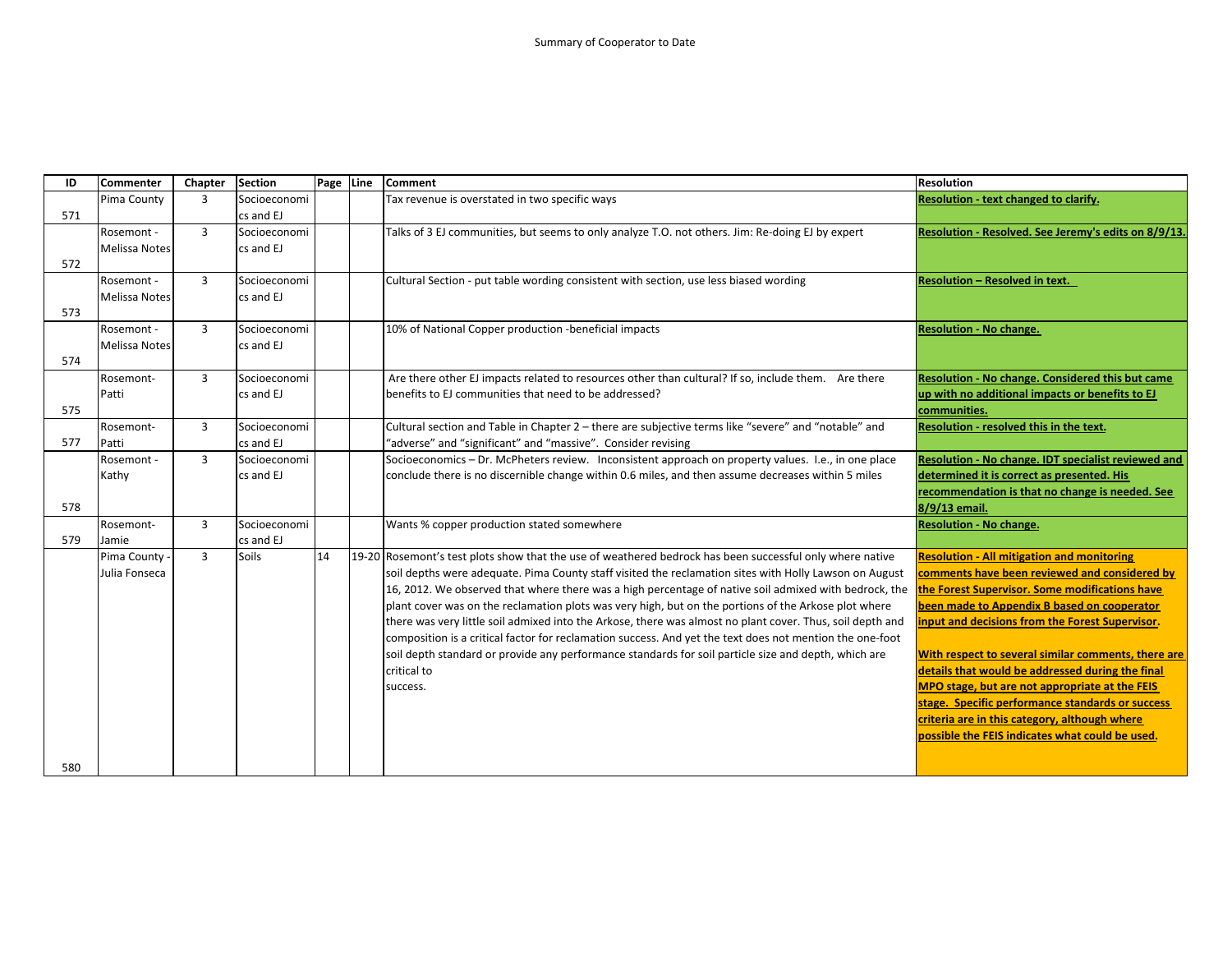## Summary of Cooperator to Date

| ID  | <b>Commenter</b> | Chapter        | <b>Section</b> |    | Page Line | <b>Comment</b>                                                                                                                                           | Resolution                                          |
|-----|------------------|----------------|----------------|----|-----------|----------------------------------------------------------------------------------------------------------------------------------------------------------|-----------------------------------------------------|
|     | <b>AGFD</b>      | 3              | <b>Soils</b>   |    | $159-16$  | The text states: "AMEC Earth and Environmental (2009) conducted stability analyses of the dry-stack Resolution - Discussion of liquifaction risk is now  |                                                     |
|     |                  |                |                |    |           | tailings facility, and Tetra Tech (Mohseni 2010) conducted stability analyses of the waste rock facility. In <b>included in the Soils section.</b>       |                                                     |
|     |                  |                |                |    |           | both cases, modeling indicated that the designed waste rock and tailings facilities are more stable than what                                            |                                                     |
|     |                  |                |                |    |           | is required by regulations, based on the planned crest height, bench widths, and slopes. The minimum                                                     |                                                     |
|     |                  |                |                |    |           | factor-of-stability values required under regulations as best available control technology are 1.0 for seismic                                           |                                                     |
|     |                  |                |                |    |           | failure and 1.3 for static failure. As modeled, the factor-of-stability values for the tailings and waste rock                                           |                                                     |
|     |                  |                |                |    |           | facilities range from 1.0 to 1.2 for seismic failure and from 1.9 to 2.3 for static failure".                                                            |                                                     |
|     |                  |                |                |    |           | COMMENT: The Technical Memorandum, Liquefaction and Stability Analyses-Rosemont Dry Tailings                                                             |                                                     |
|     |                  |                |                |    |           | Facility (Tetra Tech, June 12, 2007) notes that based on laboratory test results, liquefaction of the DSTF                                               |                                                     |
|     |                  |                |                |    |           | may occur at moisture contents $\geq 18.8\%$ . According to the text, since the tailings are proposed to be 'dry-                                        |                                                     |
|     |                  |                |                |    |           | stacked"                                                                                                                                                 |                                                     |
|     |                  |                |                |    |           | at a moisture content below 16% for handleability and trafficability during conveyor transport and                                                       |                                                     |
|     |                  |                |                |    |           | placement, "the tailings will not normally be susceptible to liquefaction".                                                                              |                                                     |
|     |                  |                |                |    |           | COMMENT: The text may need to describe the conditions under which the tailings may lose stability and                                                    |                                                     |
| 581 |                  |                |                |    |           | how the DSTF is engineered to avoid that result.                                                                                                         |                                                     |
|     | Pima County      | 3              | Soils          | 15 | 78        | Mesquite, acacia, mimosa and juniper all have heavy seeds that are seldom blown into sites by wind (see Resolution - The issue of native seed beds being |                                                     |
|     | Julia Fonseca    |                |                |    |           | Laura Jackson's work in Pinal County abandoned farms for a reference as to the delay in revegetation).                                                   | relied upon has now been addressed in the Soils     |
|     |                  |                |                |    |           | What is the basis for the Forest                                                                                                                         | section.                                            |
|     |                  |                |                |    |           | Service's belief that these species would readily colonize the reclaimed sites? The hydrology will not                                                   |                                                     |
|     |                  |                |                |    |           | bring the seeds onto the reclaimed surfaces. By August 2012, tree species had not colonized the                                                          |                                                     |
|     |                  |                |                |    |           | reclamation test plots in numbers sufficient to                                                                                                          |                                                     |
|     |                  |                |                |    |           | support this speculation. Even if they had, the reclamation plots are much smaller in size and less                                                      |                                                     |
|     |                  |                |                |    |           | isolated from animals and adjacent seed materials than the large and highly elevated waste-tailings pile,                                                |                                                     |
|     |                  |                |                |    |           | and they had the advantage of abundant                                                                                                                   |                                                     |
|     |                  |                |                |    |           | topsoil that had not been stockpiled. Some if not all soil that is used for reclamation will be stockpiled for                                           |                                                     |
|     |                  |                |                |    |           | long periods of time, a factor that may affect seed viability. Does the Forest Service have any data to cite                                             |                                                     |
| 582 |                  |                |                |    |           | for its conclusion?                                                                                                                                      |                                                     |
|     | Pima County      | $\overline{3}$ | Soils          | 15 |           | FEIS should evaluate long-term impacts to surrounding soils due to pit wall                                                                              | Resolution - Pit slope stability has been added to  |
|     | Julia Fonseca    |                |                |    |           | instability.                                                                                                                                             | the Soils section.                                  |
| 583 |                  |                |                |    |           |                                                                                                                                                          |                                                     |
|     | Pima County      | $\overline{3}$ | Soils          | 15 |           | Please disclose whether any additional rock crushing will be needed to create the "soil" from onsite                                                     | Resolution - It has been clarified in text that no  |
|     | Julia Fonseca    |                |                |    |           | materials, where, and when this will occur.                                                                                                              | mechanical processing will be used and no off-site  |
| 584 |                  |                |                |    |           |                                                                                                                                                          | borrow pits will be used.                           |
|     | Pima County      | $\overline{3}$ | Soils          | 15 |           | Table 23—Pima County continues to encourage the Forest Service to require a much more diverse seed                                                       | <b>Resolution - All mitigation and monitoring</b>   |
|     | Julia Fonseca    |                |                |    |           | mix than is shown here, inclusive of native annuals and including tree seeds.                                                                            | comments have been reviewed and considered by       |
|     |                  |                |                |    |           |                                                                                                                                                          | the Forest Supervisor. Some modifications have      |
|     |                  |                |                |    |           |                                                                                                                                                          | been made to Appendix B based on cooperator         |
|     |                  |                |                |    |           |                                                                                                                                                          | input and decisions from the Forest Supervisor.     |
|     |                  |                |                |    |           |                                                                                                                                                          |                                                     |
|     |                  |                |                |    |           |                                                                                                                                                          | With respect to several similar comments, there are |
|     |                  |                |                |    |           |                                                                                                                                                          | details that would be addressed during the final    |
|     |                  |                |                |    |           |                                                                                                                                                          | MPO stage, but are not appropriate at the FEIS      |
|     |                  |                |                |    |           |                                                                                                                                                          | stage. Specific performance standards or success    |
|     |                  |                |                |    |           |                                                                                                                                                          | criteria are in this category, although where       |
|     |                  |                |                |    |           |                                                                                                                                                          | possible the FEIS indicates what could be used.     |
| 585 |                  |                |                |    |           |                                                                                                                                                          |                                                     |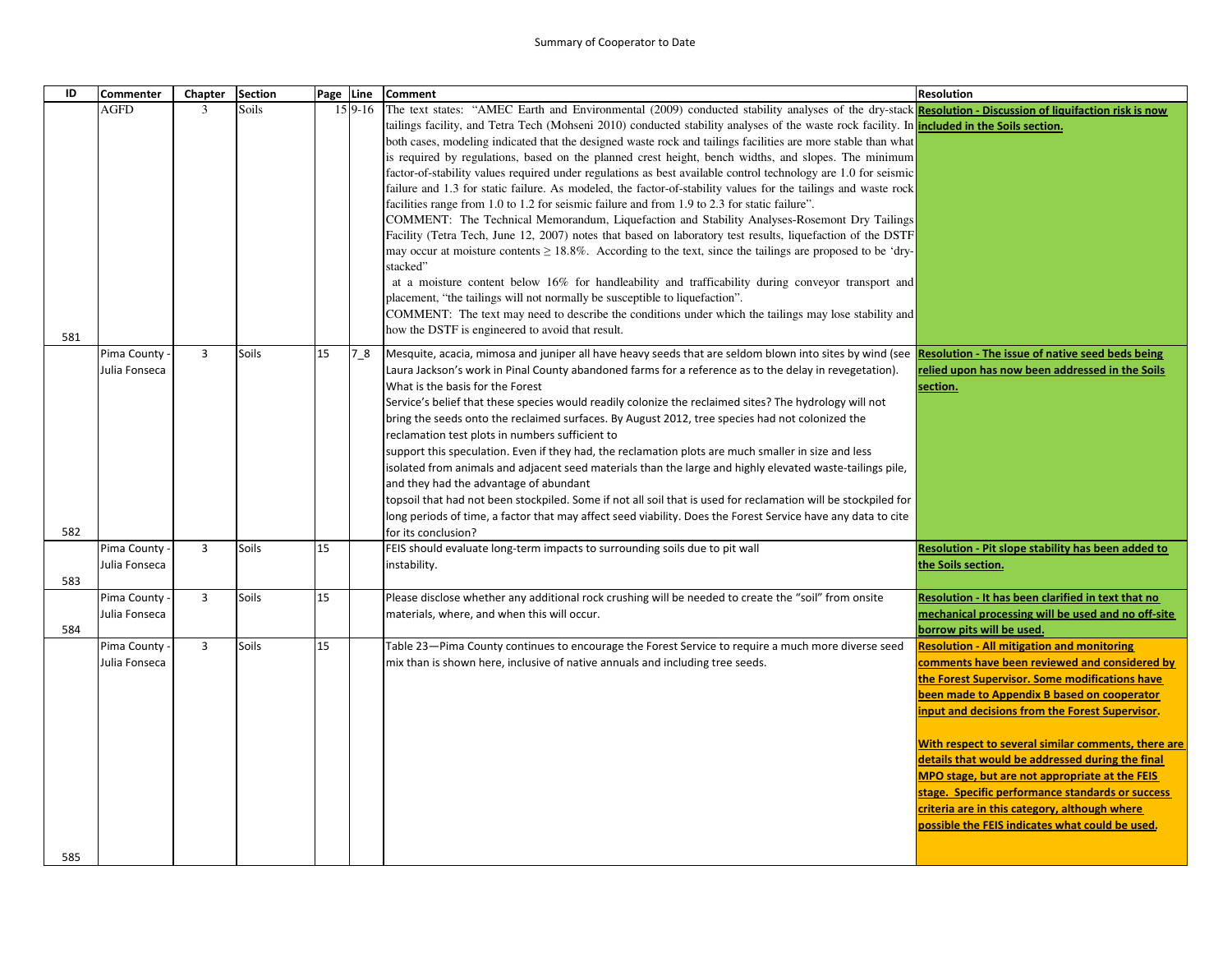| ID         | <b>Commenter</b>               | Chapter        | <b>Section</b> | Page Line | <b>Comment</b>                                                                                                                                                                                                                                                                                                                                                                                                                                                                                                                  | <b>Resolution</b>                                                                                                                                                                                                                                                                                                                                                                                                                                                                                                                                                           |
|------------|--------------------------------|----------------|----------------|-----------|---------------------------------------------------------------------------------------------------------------------------------------------------------------------------------------------------------------------------------------------------------------------------------------------------------------------------------------------------------------------------------------------------------------------------------------------------------------------------------------------------------------------------------|-----------------------------------------------------------------------------------------------------------------------------------------------------------------------------------------------------------------------------------------------------------------------------------------------------------------------------------------------------------------------------------------------------------------------------------------------------------------------------------------------------------------------------------------------------------------------------|
|            | Pima County<br>Julia Fonseca   | $\overline{3}$ | Soils          | 27        | Revegetation success criteria would be determined and specified in the final MPO, and thus are not<br>available for our review. Omission of particle size standards, soil porosity, and soil depth is a<br>fundamental flaw in this analysis—no one can predict capabilities of the soil without this fundamental<br>information.                                                                                                                                                                                               | <b>Resolution - All mitigation and monitoring</b><br>comments have been reviewed and considered by<br>the Forest Supervisor. Some modifications have<br>been made to Appendix B based on cooperator<br>input and decisions from the Forest Supervisor.<br>With respect to several similar comments, there are<br>details that would be addressed during the final<br>MPO stage, but are not appropriate at the FEIS<br>stage. Specific performance standards or success<br>criteria are in this category, although where<br>possible the FEIS indicates what could be used. |
| 586        | Pima County -<br>Julia Fonseca | $\overline{3}$ | Soils          | 27        | The amount of soil (topsoil, not crushed rock) is likely to be a critical factor in revegetation, but no<br>standards or reclamation success criteria have been provided by the Forest Service in the text. In lines 30- <b>comments have been reviewed and considered by</b><br>31, it says almost all slopes would receive either a cover of soil or a mixture of soil and rock cover. What<br>is the basis for this statement? How much soil (soil depth) must slopes and flats receive to get<br>to the desired vegetation? | <b>Resolution - All mitigation and monitoring</b><br>the Forest Supervisor. Some modifications have<br>been made to Appendix B based on cooperator<br>input and decisions from the Forest Supervisor.<br>With respect to several similar comments, there are<br>details that would be addressed during the final<br>MPO stage, but are not appropriate at the FEIS<br>stage. Specific performance standards or success<br>criteria are in this category, although where<br>possible the FEIS indicates what could be used.                                                  |
| 587<br>588 | Pima County<br>Julia Fonseca   | $\overline{3}$ | Soils          | 32        | The text should clarify that the vast majority of this volume is not soil derived from<br>pedogenic processes but bedrock                                                                                                                                                                                                                                                                                                                                                                                                       | Resolution - No changes needed. This is an opinion<br>and is not supported by the available soil reports.                                                                                                                                                                                                                                                                                                                                                                                                                                                                   |
| 589        | Pima County<br>Julia Fonseca   | $\overline{3}$ | Soils          | 34        | Are there any restrictions on the range of materials that can be considered as "growth media"? The FEIS<br>should disclose what materials will be added, and<br>whether any of the growth media is to be imported to the site                                                                                                                                                                                                                                                                                                   | <b>Resolution - All mitigation and monitoring</b><br>comments have been reviewed and considered by<br>the Forest Supervisor. Some modifications have<br>been made to Appendix B based on cooperator<br>input and decisions from the Forest Supervisor.<br>With respect to several similar comments, there are<br>details that would be addressed during the final<br>MPO stage, but are not appropriate at the FEIS<br>stage. Specific performance standards or success<br>criteria are in this category, although where<br>possible the FEIS indicates what could be used. |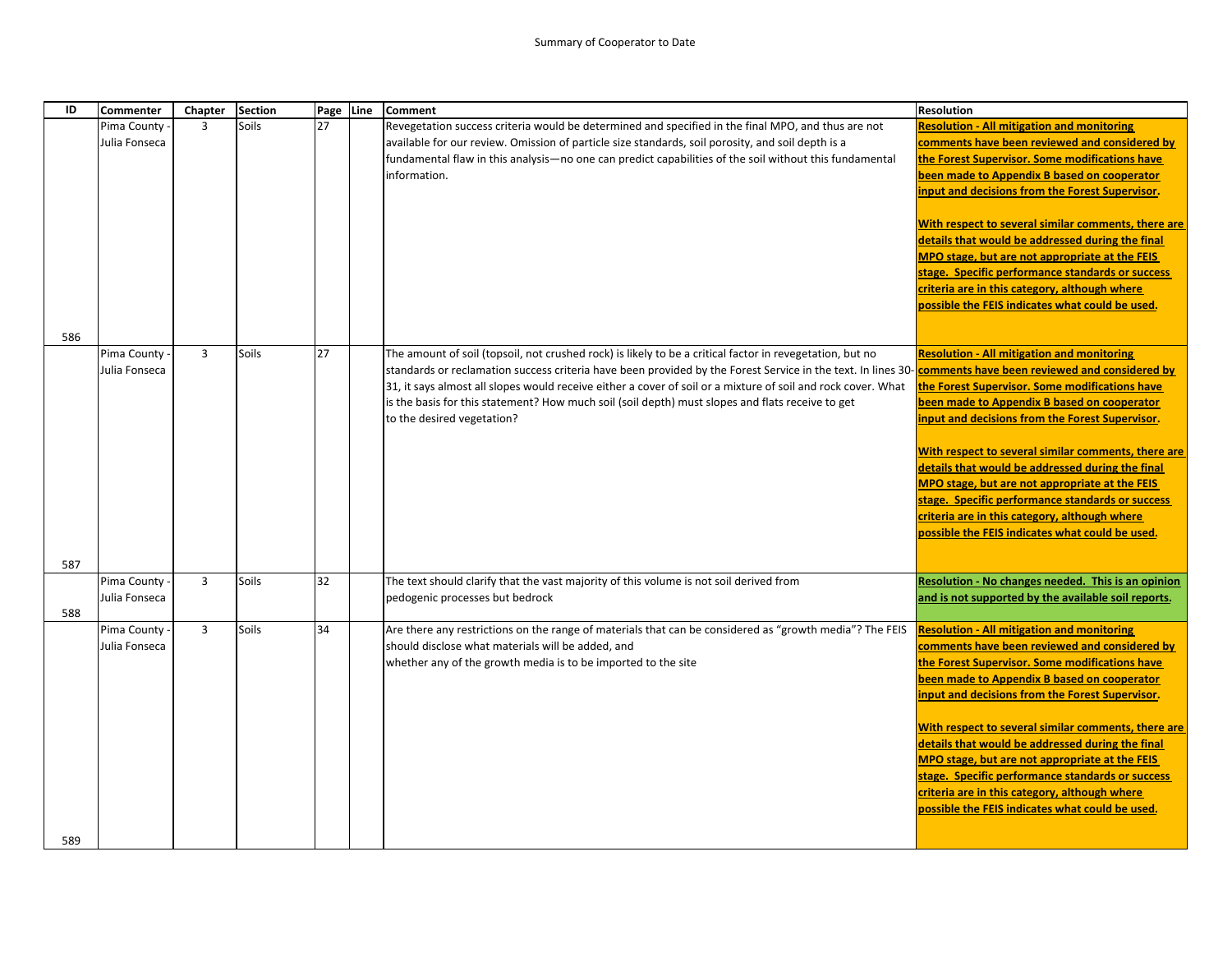| ID  | <b>Commenter</b> | Chapter        | <b>Section</b> | Page Line |    | <b>Comment</b>                                                                                            | <b>Resolution</b>                                   |
|-----|------------------|----------------|----------------|-----------|----|-----------------------------------------------------------------------------------------------------------|-----------------------------------------------------|
|     | Pima County      | $\overline{3}$ | Soils          | 35        | 29 | What amount of cover is "sufficient cover"?                                                               | <b>Resolution - All mitigation and monitoring</b>   |
|     | Julia Fonseca    |                |                |           |    |                                                                                                           | comments have been reviewed and considered by       |
|     |                  |                |                |           |    |                                                                                                           | the Forest Supervisor. Some modifications have      |
|     |                  |                |                |           |    |                                                                                                           | been made to Appendix B based on cooperator         |
|     |                  |                |                |           |    |                                                                                                           | input and decisions from the Forest Supervisor.     |
|     |                  |                |                |           |    |                                                                                                           |                                                     |
|     |                  |                |                |           |    |                                                                                                           | With respect to several similar comments, there are |
|     |                  |                |                |           |    |                                                                                                           | details that would be addressed during the final    |
|     |                  |                |                |           |    |                                                                                                           | MPO stage, but are not appropriate at the FEIS      |
|     |                  |                |                |           |    |                                                                                                           | stage. Specific performance standards or success    |
|     |                  |                |                |           |    |                                                                                                           | criteria are in this category, although where       |
|     |                  |                |                |           |    |                                                                                                           | possible the FEIS indicates what could be used.     |
|     |                  |                |                |           |    |                                                                                                           |                                                     |
| 590 |                  |                |                |           |    |                                                                                                           |                                                     |
|     | Pima County -    | $\overline{3}$ | Soils          | 15        |    | How much topsoil admixture (as opposed to bedrock) will be necessary to achieve the desired               | <b>Resolution - All mitigation and monitoring</b>   |
|     | Julia Fonseca    |                |                | and ff    |    | vegetation conditions? This is the critical factor for revegetation efforts.                              | comments have been reviewed and considered by       |
|     |                  |                |                |           |    |                                                                                                           | the Forest Supervisor. Some modifications have      |
|     |                  |                |                |           |    |                                                                                                           | been made to Appendix B based on cooperator         |
|     |                  |                |                |           |    |                                                                                                           | input and decisions from the Forest Supervisor.     |
|     |                  |                |                |           |    |                                                                                                           |                                                     |
|     |                  |                |                |           |    |                                                                                                           | With respect to several similar comments, there are |
|     |                  |                |                |           |    |                                                                                                           | details that would be addressed during the final    |
|     |                  |                |                |           |    |                                                                                                           | MPO stage, but are not appropriate at the FEIS      |
|     |                  |                |                |           |    |                                                                                                           | stage. Specific performance standards or success    |
|     |                  |                |                |           |    |                                                                                                           | criteria are in this category, although where       |
|     |                  |                |                |           |    |                                                                                                           | possible the FEIS indicates what could be used.     |
|     |                  |                |                |           |    |                                                                                                           |                                                     |
| 591 |                  |                |                |           |    |                                                                                                           |                                                     |
|     | Pima County -    | 3              | Soils          | 2 and     |    | Analysis of stability fails to address pit. And which pit would be analyzed?                              | Resolution - Pit slope stability has been added to  |
|     | Julia Fonseca    |                |                | FF        |    |                                                                                                           | the Soils section.                                  |
| 592 |                  |                |                |           |    |                                                                                                           |                                                     |
|     | Pima County -    | $\overline{3}$ | Soils          | 2 and     |    | Potential for increasing stability of pit walls should be addressed, and if possible, required as part of | <b>Resolution - All mitigation and monitoring</b>   |
|     | Julia Fonseca    |                |                | FF        |    | closure plan                                                                                              | comments have been reviewed and considered by       |
|     |                  |                |                |           |    |                                                                                                           | the Forest Supervisor. Some modifications have      |
|     |                  |                |                |           |    |                                                                                                           | been made to Appendix B based on cooperator         |
|     |                  |                |                |           |    |                                                                                                           | input and decisions from the Forest Supervisor.     |
|     |                  |                |                |           |    |                                                                                                           |                                                     |
|     |                  |                |                |           |    |                                                                                                           | This includes comments requesting detailed          |
|     |                  |                |                |           |    |                                                                                                           | contingency plans or management actions to be       |
|     |                  |                |                |           |    |                                                                                                           | tied to mitigation or monitoring measures. In most  |
|     |                  |                |                |           |    |                                                                                                           | cases, it is not appropriate to presuppose a remedy |
|     |                  |                |                |           |    |                                                                                                           | before having monitoring data that defines the      |
|     |                  |                |                |           |    |                                                                                                           | issue or problem to be addressed.                   |
|     |                  |                |                |           |    |                                                                                                           |                                                     |
| 593 |                  |                |                |           |    |                                                                                                           |                                                     |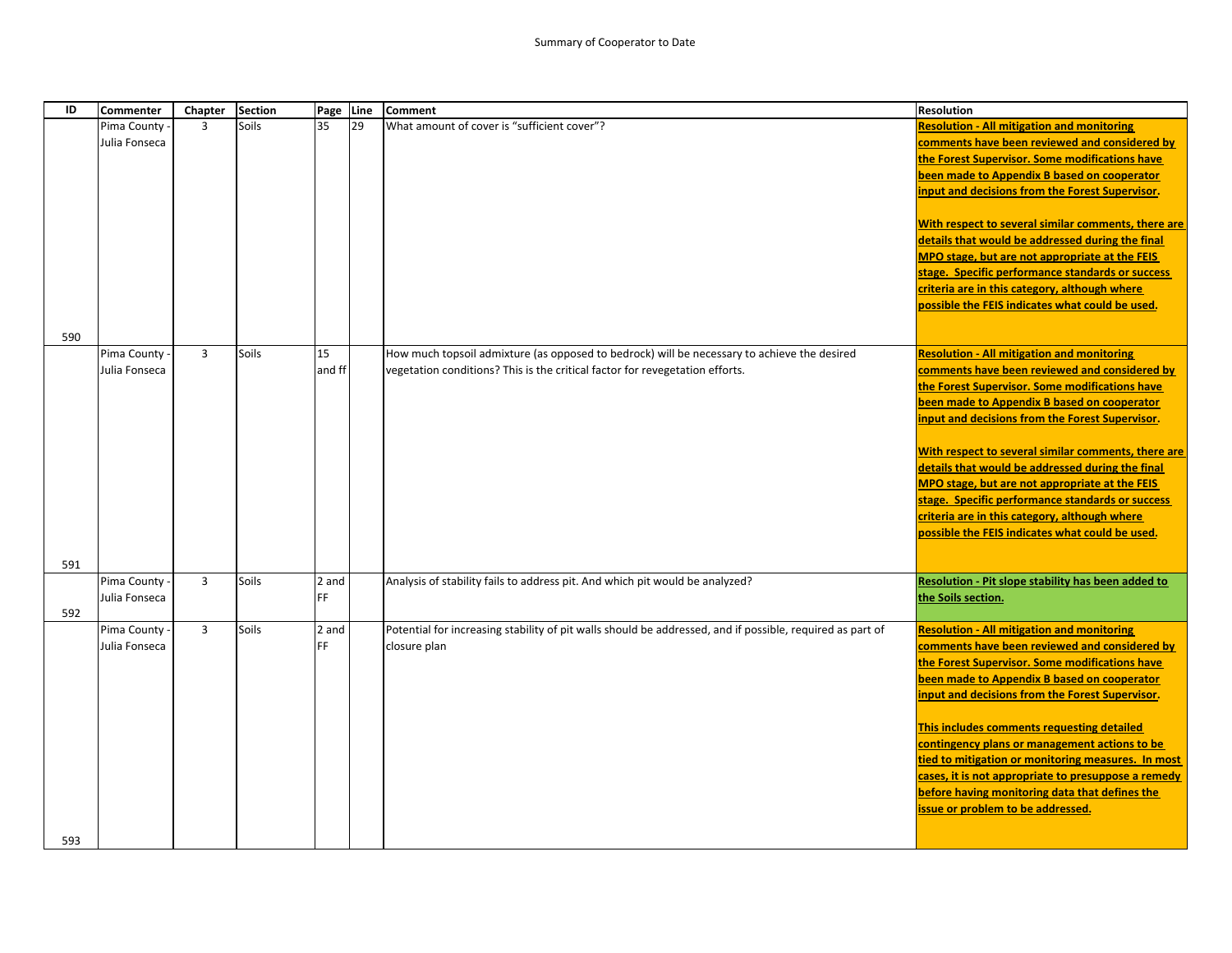| ID  | Commenter                      | Chapter | <b>Section</b> | Page           | Line      | <b>Comment</b>                                                                                                                                                           | <b>Resolution</b>                                                                                   |
|-----|--------------------------------|---------|----------------|----------------|-----------|--------------------------------------------------------------------------------------------------------------------------------------------------------------------------|-----------------------------------------------------------------------------------------------------|
|     | Pima County                    | 3       | Soils          | 2 and          |           | If no attempt will be made to reclaimed and revegetated pit wall benches, the text should explain why.                                                                   | <b>Resolution - All mitigation and monitoring</b>                                                   |
|     | Julia Fonseca                  |         |                | FF.            |           |                                                                                                                                                                          | comments have been reviewed and considered by                                                       |
|     |                                |         |                |                |           |                                                                                                                                                                          | the Forest Supervisor. Some modifications have                                                      |
|     |                                |         |                |                |           |                                                                                                                                                                          | been made to Appendix B based on cooperator                                                         |
|     |                                |         |                |                |           |                                                                                                                                                                          | input and decisions from the Forest Supervisor.                                                     |
|     |                                |         |                |                |           |                                                                                                                                                                          |                                                                                                     |
|     |                                |         |                |                |           |                                                                                                                                                                          | This includes comments requesting detailed                                                          |
|     |                                |         |                |                |           |                                                                                                                                                                          | contingency plans or management actions to be                                                       |
|     |                                |         |                |                |           |                                                                                                                                                                          | tied to mitigation or monitoring measures. In most                                                  |
|     |                                |         |                |                |           |                                                                                                                                                                          | cases, it is not appropriate to presuppose a remedy                                                 |
|     |                                |         |                |                |           |                                                                                                                                                                          | before having monitoring data that defines the                                                      |
|     |                                |         |                |                |           |                                                                                                                                                                          | issue or problem to be addressed.                                                                   |
|     |                                |         |                |                |           |                                                                                                                                                                          |                                                                                                     |
| 594 |                                |         |                |                |           |                                                                                                                                                                          |                                                                                                     |
|     | Pima County                    | 3       | Soils & Reveg  | $\overline{6}$ | <b>NA</b> | On what basis is the following made: "Soil productivity would be reclaimed following                                                                                     | Resolution - No changes needed. "The growth                                                         |
|     | <b>Brian Powell</b>            |         |                |                |           | placement of soil or soil/rock cover and revegetation"? Soils take thousands of years to build up                                                                        | media are expected to support vegetation but                                                        |
|     |                                |         |                |                |           | productivity, but crushing rock and placing B, C, and R-horizon soils and rocks in its place, with little or no <b>would not develop a natural soil profile for many</b> |                                                                                                     |
|     |                                |         |                |                |           | organic material will not reclaim soil                                                                                                                                   | decades after closure of the site." Soils, page 15,                                                 |
|     |                                |         |                |                |           | productivity for many more hundreds or thousands of years (if ever). The FS need to be honest about                                                                      | lines 28-30. The FEIS is honest about this.                                                         |
| 595 |                                |         |                | 14             |           | this.                                                                                                                                                                    |                                                                                                     |
|     | Pima County -<br>Akitsu Kimoto | 3       | Soils & Reveg  |                |           | [27-29] The studies conducted by the University of Arizona (Lawson, 2011) pointed out that the important                                                                 | Resolution - The SWPPP was reviewed for any                                                         |
|     |                                |         |                |                |           | factors for successful revegetation in the project area are to retain soil moisture and to prevent soil<br>erosion. The FEIS does not describe the detail                | specific methods for preventing erosion. It<br>contained insufficent detail to incorporate into the |
|     |                                |         |                |                |           | plan or studies to address those potential issues. Please explain what action would be taken for                                                                         | FEIS.                                                                                               |
| 596 |                                |         |                |                |           | successful revegetation.                                                                                                                                                 |                                                                                                     |
|     | Pima County -                  | 3       | Soils & Reveg  | 15             | 38        | Adaptive management is once again invoked as a tool for both refining success criteria and to "meet the                                                                  | Resolution - Statement of opinion or fact. No                                                       |
|     | <b>Brian Powell</b>            |         |                |                |           | revegetation criteria." In the context of reclamation, adaptive management might otherwise be                                                                            | actionable comment. No changes needed.                                                              |
|     |                                |         |                |                |           | appropriate, but really this is a matter of experiments. The EIS outlines the results of the current                                                                     |                                                                                                     |
|     |                                |         |                |                |           | experiment going on onsite, but we question the applicability of those results to future site conditions                                                                 |                                                                                                     |
|     |                                |         |                |                |           | (this is partially acknowledged later in the Soils and Revegetation section) because the experimental sites                                                              |                                                                                                     |
|     |                                |         |                |                |           | had very few rock fragments and considerable amount of mulch.                                                                                                            |                                                                                                     |
| 597 |                                |         |                |                |           |                                                                                                                                                                          |                                                                                                     |
|     | Pima County                    | 3       | Soils & Reveg  | 15             | 40        | It is difficult to understand why the FS is waiting until the final MPO to unveil the success criteria for                                                               | Resolution - Draft success criteria have been added                                                 |
|     | <b>Brian Powell</b>            |         |                |                |           | revegetation measures. That should be available now                                                                                                                      | to Soils section, and have been approved by the                                                     |
| 598 |                                |         |                |                |           |                                                                                                                                                                          | <b>Forest specialist.</b>                                                                           |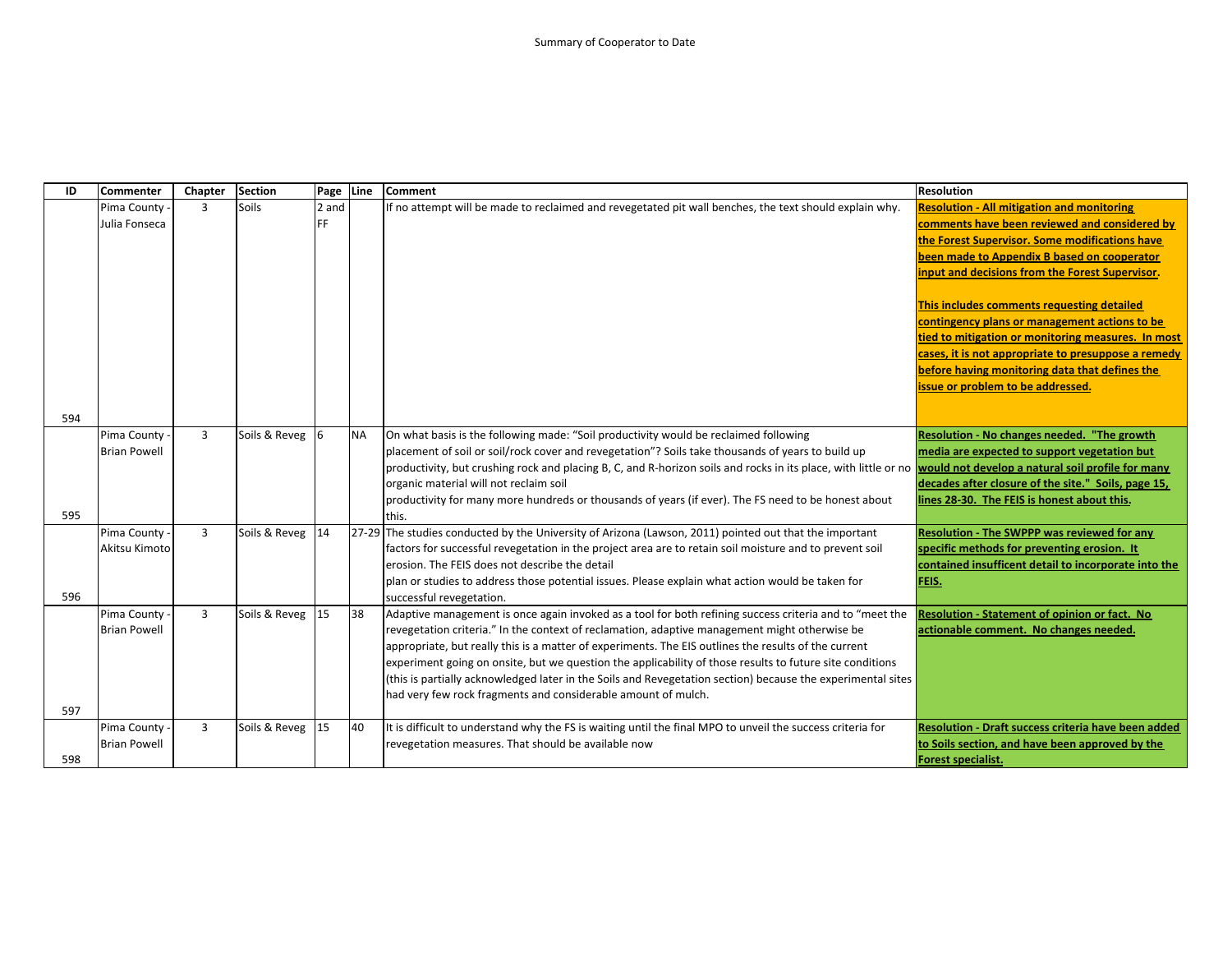| ID  | <b>Commenter</b>    | Chapter        | <b>Section</b> | Page Line |           | <b>Comment</b>                                                                                             | <b>Resolution</b>                                                                             |
|-----|---------------------|----------------|----------------|-----------|-----------|------------------------------------------------------------------------------------------------------------|-----------------------------------------------------------------------------------------------|
|     | Pima County         | 3              | Soils & Reveg  | 22        | 11        | Throughout the planning process, Rosemont touted reclamation drawings with large trees (presumably         | <b>Resolution - All mitigation and monitoring</b>                                             |
|     | <b>Brian Powell</b> |                |                |           |           | oaks). It is now clear, based on page 22, that trees are not part of the mix. How then, is the FS planning | comments have been reviewed and considered by                                                 |
|     |                     |                |                |           |           | on mitigating for the loss of tens of thousands of oak trees that will be killed as part of this mine? The | the Forest Supervisor. Some modifications have                                                |
|     |                     |                |                |           |           | loss of these oak trees, which support wildlife and other species, is scarcely mentioned in any other part | been made to Appendix B based on cooperator                                                   |
|     |                     |                |                |           |           | of the EIS.                                                                                                | input and decisions from the Forest Supervisor.                                               |
|     |                     |                |                |           |           |                                                                                                            | This includes comments requesting detailed                                                    |
|     |                     |                |                |           |           |                                                                                                            | contingency plans or management actions to be                                                 |
|     |                     |                |                |           |           |                                                                                                            | tied to mitigation or monitoring measures. In most                                            |
|     |                     |                |                |           |           |                                                                                                            | cases, it is not appropriate to presuppose a remedy                                           |
|     |                     |                |                |           |           |                                                                                                            | before having monitoring data that defines the                                                |
|     |                     |                |                |           |           |                                                                                                            | issue or problem to be addressed.                                                             |
|     |                     |                |                |           |           |                                                                                                            |                                                                                               |
| 599 |                     |                |                |           |           |                                                                                                            |                                                                                               |
|     | Pima County         | $\overline{3}$ | Soils & Reveg  | 27        | 10        | The EIS stated that "the Coronado would dictate the criteria that must be met for the revegetation to be   | <b>Resolution - All mitigation and monitoring</b>                                             |
|     | <b>Brian Powell</b> |                |                |           |           | considered successful and complete." Later the document indicates that it is not reasonable to compel      | comments have been reviewed and considered by                                                 |
|     |                     |                |                |           |           | Rosemont to conduct reclamation far beyond the mines' closure. But what contingencies would be put         | the Forest Supervisor. Some modifications have<br>been made to Appendix B based on cooperator |
|     |                     |                |                |           |           | [?into place to ensure that success criteria are met if not to hold the company responsible beyond closure | input and decisions from the Forest Supervisor.                                               |
|     |                     |                |                |           |           |                                                                                                            |                                                                                               |
|     |                     |                |                |           |           |                                                                                                            | This includes comments requesting detailed                                                    |
|     |                     |                |                |           |           |                                                                                                            | contingency plans or management actions to be                                                 |
|     |                     |                |                |           |           |                                                                                                            | tied to mitigation or monitoring measures. In most                                            |
|     |                     |                |                |           |           |                                                                                                            | cases, it is not appropriate to presuppose a remedy                                           |
|     |                     |                |                |           |           |                                                                                                            | before having monitoring data that defines the                                                |
|     |                     |                |                |           |           |                                                                                                            | issue or problem to be addressed.                                                             |
|     |                     |                |                |           |           |                                                                                                            |                                                                                               |
| 600 | Pima County         | $\overline{3}$ | Soils & Reveg  | 34        | 17        | am not aware of any good climate models that predict "warmer and wetter conditions in the                  | Resolution - No change needed. There are models                                               |
|     | <b>Brian Powell</b> |                |                |           |           | Southwest". Please clarify.                                                                                | that predict more extreme rain events, particulalry                                           |
| 601 |                     |                |                |           |           |                                                                                                            | monsoonal events.                                                                             |
|     | Pima County         | $\overline{3}$ | Soils & Reveg  | <b>NA</b> | <b>NA</b> | The FS should require that Rosemont develop a rigorous and realistic revegetation experiment—one the       | <b>Resolution - All mitigation and monitoring</b>                                             |
|     | <b>Brian Powell</b> |                |                |           |           | uses growth medium that will represent the actual soil and groundcover conditions of the post-mine         | comments have been reviewed and considered by                                                 |
|     |                     |                |                |           |           | reclamation site.                                                                                          | the Forest Supervisor. Some modifications have                                                |
|     |                     |                |                |           |           |                                                                                                            | been made to Appendix B based on cooperator                                                   |
|     |                     |                |                |           |           |                                                                                                            | input and decisions from the Forest Supervisor.                                               |
|     |                     |                |                |           |           |                                                                                                            |                                                                                               |
|     |                     |                |                |           |           |                                                                                                            | This includes comments requesting detailed                                                    |
|     |                     |                |                |           |           |                                                                                                            | contingency plans or management actions to be                                                 |
|     |                     |                |                |           |           |                                                                                                            | tied to mitigation or monitoring measures. In most                                            |
|     |                     |                |                |           |           |                                                                                                            | cases, it is not appropriate to presuppose a remedy                                           |
|     |                     |                |                |           |           |                                                                                                            | before having monitoring data that defines the                                                |
|     |                     |                |                |           |           |                                                                                                            | issue or problem to be addressed.                                                             |
| 602 |                     |                |                |           |           |                                                                                                            |                                                                                               |
|     | Pima County         | $\overline{3}$ | Soils & Reveg  |           |           | EIS does not discuss reclamation bond                                                                      | <b>Resolution - Comment not factually correct.</b>                                            |
| 603 |                     |                |                |           |           |                                                                                                            | Bonding is discussed in Chapter 2.                                                            |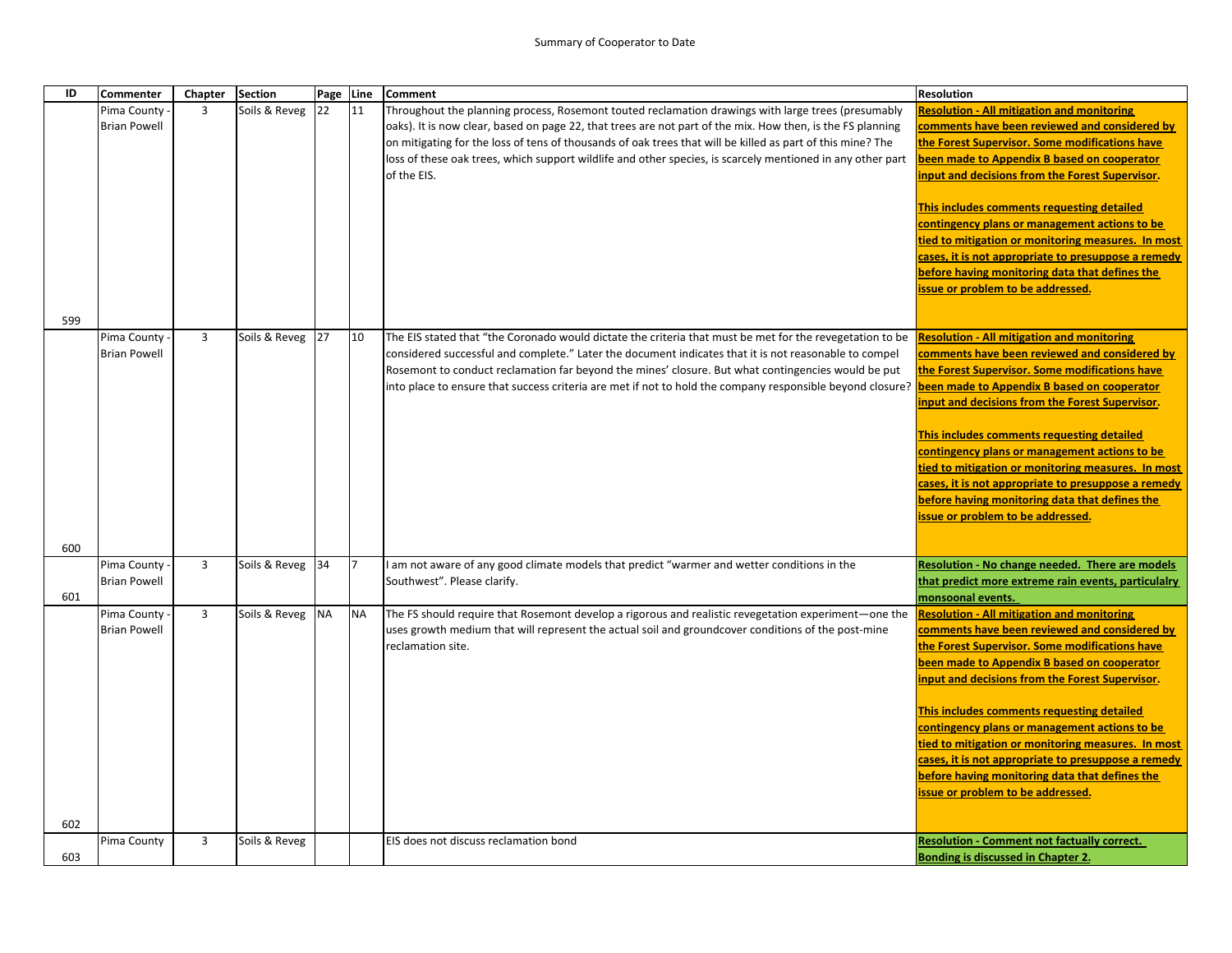| ID  | Commenter                    | Chapter        | <b>Section</b> | Page Line      |           | <b>Comment</b>                                                                                                                     | <b>Resolution</b>                                                                                 |
|-----|------------------------------|----------------|----------------|----------------|-----------|------------------------------------------------------------------------------------------------------------------------------------|---------------------------------------------------------------------------------------------------|
|     | Pima County                  | 3              | Soils & Reveg  |                |           | Reclamation for trees is not adequate                                                                                              | <b>Resolution - All mitigation and monitoring</b>                                                 |
|     |                              |                |                |                |           |                                                                                                                                    | comments have been reviewed and considered by                                                     |
|     |                              |                |                |                |           |                                                                                                                                    | the Forest Supervisor. Some modifications have                                                    |
|     |                              |                |                |                |           |                                                                                                                                    | been made to Appendix B based on cooperator                                                       |
|     |                              |                |                |                |           |                                                                                                                                    | input and decisions from the Forest Supervisor.                                                   |
|     |                              |                |                |                |           |                                                                                                                                    | This includes comments requesting detailed                                                        |
|     |                              |                |                |                |           |                                                                                                                                    | contingency plans or management actions to be                                                     |
|     |                              |                |                |                |           |                                                                                                                                    | tied to mitigation or monitoring measures. In most                                                |
|     |                              |                |                |                |           |                                                                                                                                    | cases, it is not appropriate to presuppose a remedy                                               |
|     |                              |                |                |                |           |                                                                                                                                    | before having monitoring data that defines the                                                    |
|     |                              |                |                |                |           |                                                                                                                                    | issue or problem to be addressed.                                                                 |
|     |                              |                |                |                |           |                                                                                                                                    |                                                                                                   |
| 604 |                              | 3              |                |                | 23        |                                                                                                                                    |                                                                                                   |
|     | Pima County<br>Julia Fonseca |                | Springs        |                |           | agree that the use of the Pima County riparian maps for this EIS is appropriate, as<br>compared to the maps used in the 2011 DEIS. | <b>Resolution - Statement of opinion or fact. No</b><br>actionable comment. No changes needed.    |
| 605 |                              |                |                |                |           |                                                                                                                                    |                                                                                                   |
|     | Pima County -                | $\overline{3}$ | <b>Springs</b> | 1              | <b>NA</b> | As a general comment, the discussion in the rest of the chapter does not live up to                                                | Resolution - Statement of opinion or fact. No                                                     |
|     | Julia Fonseca                |                |                |                |           | the definition of riparian that is on page 1. Functional values of ephemeral                                                       | actionable comment. No changes needed.                                                            |
|     |                              |                |                |                |           | streams, in particular, receive scant discussion in the chapter. Most of the chapter                                               |                                                                                                   |
| 606 |                              |                |                |                |           | focuses on perennial streams and hydromesoriparian vegetation.                                                                     |                                                                                                   |
|     | Pima County                  | 3              | <b>Springs</b> | $\overline{2}$ | $1\_6$    | I Some of the existing aquatic and riparian resources that are analyzed in this latest                                             | Resolution - This has been clarified in the text.                                                 |
|     | Julia Fonseca                |                |                |                |           | EIS are located in the Upper Santa Cruz basin (Tucson Active Management Area).                                                     |                                                                                                   |
|     |                              |                |                |                |           | The Tetratech groundwater model assumes that groundwater from the Upper                                                            |                                                                                                   |
|     |                              |                |                |                |           | Santa Cruz Basin can move from that area into the Cienega groundwater basin to                                                     |                                                                                                   |
|     |                              |                |                |                |           | fill the aquifer drawdowns that the mine would create around the pit. The analysis                                                 |                                                                                                   |
|     |                              |                |                |                |           | is made in this version of the EIS for some of the springs in the Upper Santa Cruz                                                 |                                                                                                   |
|     |                              |                |                |                |           | Basin, so the EIS contradicts the statement made here that the analysis remains                                                    |                                                                                                   |
| 607 |                              |                |                |                |           | absent and that there are no resources in the Upper Santa Cruz basin.                                                              |                                                                                                   |
|     | Pima County -                | $\overline{3}$ | <b>Springs</b> | $\overline{2}$ | $11-$     | "Desert washes in the footprint of the pit, tailings facility, and(P.2, L11-15)"                                                   | Resolution - No changes needed. These are already                                                 |
|     | Akitsu Kimoto                |                |                |                | 15        | should be mentioned in Chapter 3, Surface Water Quantity.                                                                          | included in both the SS&R section and the SW                                                      |
| 608 |                              |                |                |                |           |                                                                                                                                    | <b>Quality section.</b>                                                                           |
|     | Pima County                  | $\overline{3}$ | <b>Springs</b> | 6              |           | Barre Barrel Canyon 2 has an intermittent flow reach within the area you classify as                                               | Resolution - These data sources were reviewed. All                                                |
|     | Julia Fonseca                |                |                |                | 2         | ephemeral. See PAG (2000) report that we transmitted on August 6, 2012 to                                                          | of the intermittent source areas are associated with                                              |
|     |                              |                |                |                |           | Melinda Roth and Chris Garrett of streams and shallow groundwater areas-this                                                       | ndividual springs that were analyzed in the FEIS.                                                 |
|     |                              |                |                |                |           | report indicates an intermittent flow reach occurred on Barrel Canyon. This                                                        | Details of how these information sources were<br>reviewed and handled are included in the project |
|     |                              |                |                |                |           | reported reach was based on field observations by PAG staff and US Forest                                                          | record (see Garrett memo dated 8/29/13).                                                          |
| 609 |                              |                |                |                |           | Service RASES, which are riparian assessments provided by USFS for the<br>Sonoran Desert Conservation Plan                         |                                                                                                   |
|     | Pima County                  | $\overline{3}$ | <b>Springs</b> | 6              | Table     | Your definition of ephemeral fails to take into consideration whether depth to                                                     | Resolution - These data sources were reviewed. All                                                |
|     | Julia Fonseca                |                |                |                | 106       | groundwater is shallow. This is information that has been made available to the                                                    | of the intermittent source areas are associated with                                              |
|     |                              |                |                |                | and       | Forest and Corps through this EIS process, but the analysis in this chapter is very                                                | ndividual springs that were analyzed in the FEIS.                                                 |
|     |                              |                |                |                | Rest      | inconsistent with respect to the impacts that will have on the vegetation along                                                    | Details of how these information sources were                                                     |
|     |                              |                |                |                | of the    | ephemeral streams, which can be greatly influenced by the water table.                                                             | reviewed and handled are included in the project                                                  |
|     |                              |                |                |                | Chap      |                                                                                                                                    | record (see Garrett memo dated 8/29/13).                                                          |
|     |                              |                |                |                | er        |                                                                                                                                    |                                                                                                   |
| 610 |                              |                |                |                |           |                                                                                                                                    |                                                                                                   |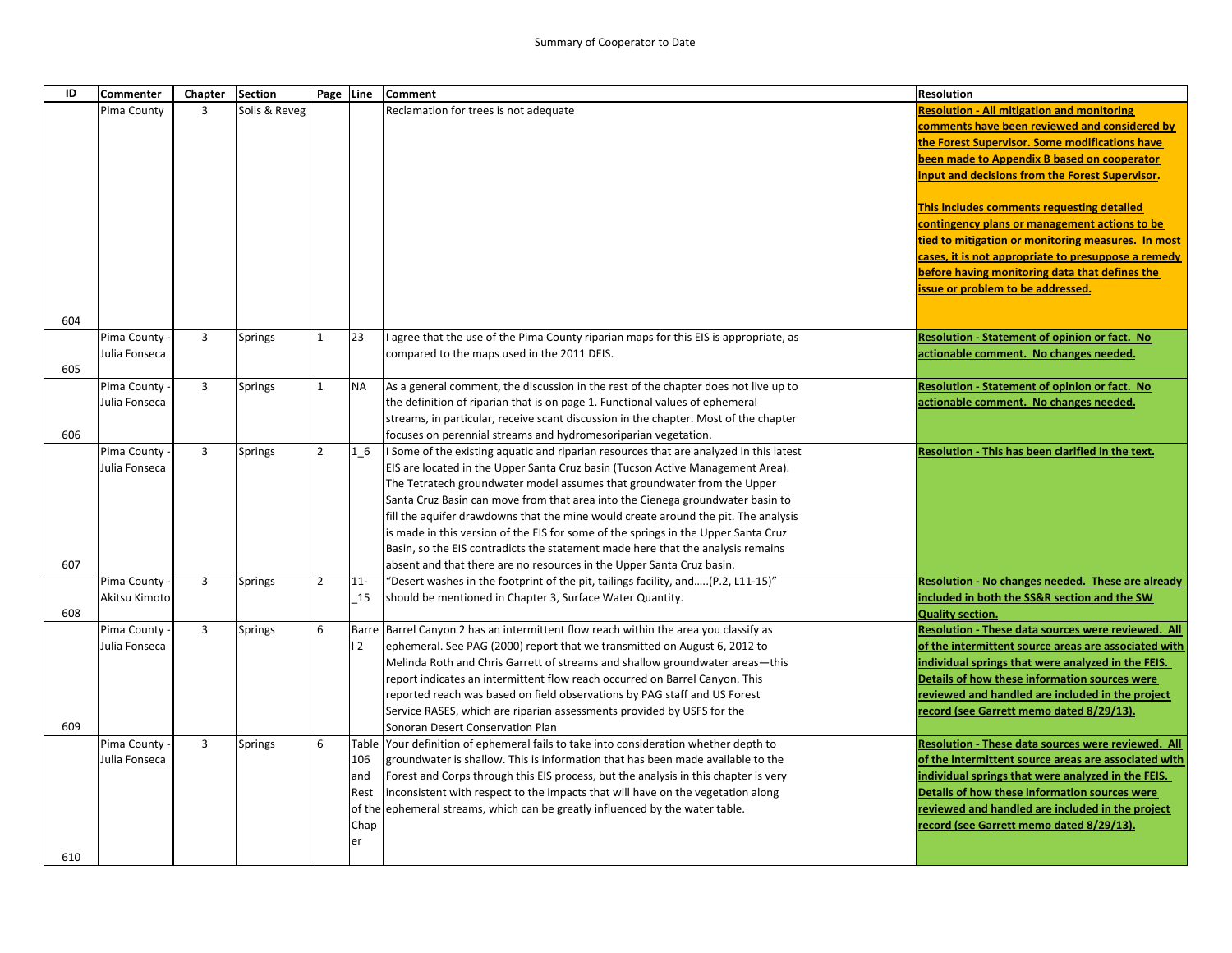| ID  | <b>Commenter</b>               | Chapter        | <b>Section</b> | Page Line      |     | <b>Comment</b>                                                                                                                                  | <b>Resolution</b>                                                                                     |
|-----|--------------------------------|----------------|----------------|----------------|-----|-------------------------------------------------------------------------------------------------------------------------------------------------|-------------------------------------------------------------------------------------------------------|
|     | Pima County                    | 3              | <b>Springs</b> |                |     | How would the effects on intermittent streams affect their values for landscape                                                                 | <b>Resolution - This is also analyzed in the Biological</b>                                           |
|     | Julia Fonseca                  |                |                |                |     | connectivity?                                                                                                                                   | Resources section, in addition to the SS&R section.                                                   |
| 611 |                                |                |                |                |     |                                                                                                                                                 |                                                                                                       |
|     | Pima County                    | $\overline{3}$ | <b>Springs</b> | $\overline{7}$ |     | 33-37 Illogical reasoning. Although perennial springs are likely to be fed by regional                                                          | Resolution - Disagreement with analysis technique,                                                    |
|     | Julia Fonseca                  |                |                |                |     | aquifer, it does not follow that a non-perennial spring is NOT related to the regional                                                          | but change is not appropriate.                                                                        |
|     |                                |                |                |                |     | aquifer. In some areas, groundwater observations indicate that there have been                                                                  |                                                                                                       |
|     |                                |                |                |                |     | declines in the regional aquifer, therefore cessation of flow at a nearby spring                                                                | Very few springs are disregarded in the analysis on                                                   |
|     |                                |                |                |                |     | WOULD BE CONSISTENT with a connection to the aquifer.                                                                                           | the basis that they are localized ephemeral springs.                                                  |
|     |                                |                |                |                |     |                                                                                                                                                 | Those that are have a decent track record in which<br>no flow has been observed for multiple years or |
|     |                                |                |                |                |     |                                                                                                                                                 | seasons. Comparatively, there are quite a few                                                         |
|     |                                |                |                |                |     |                                                                                                                                                 | other springs that have exhibited consistent flow                                                     |
|     |                                |                |                |                |     |                                                                                                                                                 | that has not dropped off.                                                                             |
|     |                                |                |                |                |     |                                                                                                                                                 |                                                                                                       |
|     |                                |                |                |                |     |                                                                                                                                                 | Most springs are considered to be impacted                                                            |
|     |                                |                |                |                |     |                                                                                                                                                 | because the source of water is now known. But                                                         |
|     |                                |                |                |                |     |                                                                                                                                                 | where physical field observations indicate                                                            |
|     |                                |                |                |                |     |                                                                                                                                                 | persistent lack of flow, where elsewhere flow                                                         |
|     |                                |                |                |                |     |                                                                                                                                                 | persists, that is reasonable evidence for a localized,                                                |
|     |                                |                |                |                |     |                                                                                                                                                 | ephemeral spring not tied to the regional aquifer.                                                    |
|     |                                |                |                |                |     |                                                                                                                                                 |                                                                                                       |
| 612 |                                |                |                |                |     |                                                                                                                                                 |                                                                                                       |
|     | Pima County -<br>Julia Fonseca | $\overline{3}$ | <b>Springs</b> | 8              | 1/7 | Discounting the standard industry practice of relying upon spring discharges as                                                                 | Resolution - Disagreement with analysis technique,                                                    |
|     |                                |                |                |                |     | indication of the regional aquifer does not make sense in those Rosemont mine<br>areas where the water-level elevation of the aquifer is known. | but change is not appropriate.                                                                        |
|     |                                |                |                |                |     |                                                                                                                                                 | Water-level elevations are known, but not so well                                                     |
|     |                                |                |                |                |     |                                                                                                                                                 | known as to be used to rule out springs as being                                                      |
|     |                                |                |                |                |     |                                                                                                                                                 | tied to the regional aquifer. In this case, it was felt                                               |
|     |                                |                |                |                |     |                                                                                                                                                 | that this was insufficient evidence to remove                                                         |
|     |                                |                |                |                |     |                                                                                                                                                 | springs from being potentially impacted. This is a                                                    |
|     |                                |                |                |                |     |                                                                                                                                                 | conservative approach, and errs on the side of                                                        |
|     |                                |                |                |                |     |                                                                                                                                                 | caution, rather than the assumption that springs are                                                  |
|     |                                |                |                |                |     |                                                                                                                                                 | not tied to the regional aquifer solely because they                                                  |
|     |                                |                |                |                |     |                                                                                                                                                 | exist at a higher elevation than identified in nearby                                                 |
|     |                                |                |                |                |     |                                                                                                                                                 | wells, which may or may not be engaging similar                                                       |
|     |                                |                |                |                |     |                                                                                                                                                 | fractures.                                                                                            |
| 613 | Pima County -                  | $\overline{3}$ | <b>Springs</b> | 8              |     | 8 10 Why do you state that isotopic data have not made available? These data are                                                                | <b>Resolution - These data have been discussed more</b>                                               |
|     | Julia Fonseca                  |                |                |                |     | posted on the Forest EIS website. See Montgomery and Associates 2009                                                                            | fully in the SS&R section.                                                                            |
| 614 |                                |                |                |                |     | Hydrogeologic Characterization.                                                                                                                 |                                                                                                       |
|     | Pima County -                  | 3              | <b>Springs</b> | 12             |     | Table There are a few parts of table 107 that do not conform with the cited reference, for                                                      | Resolution - some changes have been made to the                                                       |
|     | Julia Fonseca                  |                |                |                | 107 | instance stem density of Goodding's willow did correlate with permanence whereas                                                                | table. However, it should be noted that the analysis                                                  |
|     |                                |                |                |                |     | cottonwood did not, and mesic competitor tree basal area did not correlate with                                                                 | in this section relies on more than this one study,                                                   |
|     |                                |                |                |                |     | permanence                                                                                                                                      | and the results of this particular study also require                                                 |
|     |                                |                |                |                |     |                                                                                                                                                 | some judgment to weigh conflicting responses.                                                         |
| 615 |                                |                |                |                |     |                                                                                                                                                 |                                                                                                       |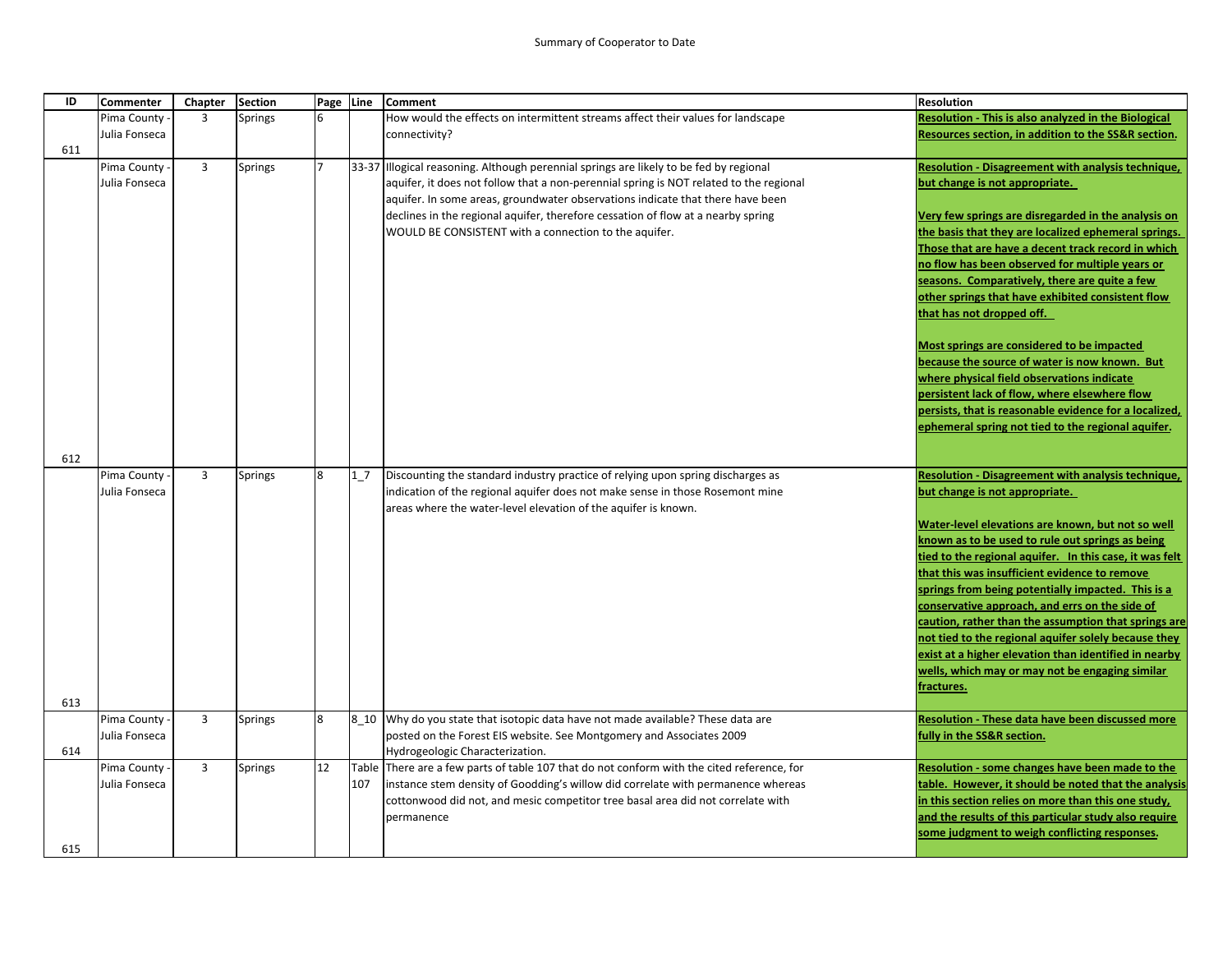| ID  | Commenter     | Chapter | Section        | Page Line |      | Comment                                                                               | <b>Resolution</b>                                     |
|-----|---------------|---------|----------------|-----------|------|---------------------------------------------------------------------------------------|-------------------------------------------------------|
|     | Pima County   | 3       | <b>Springs</b> | 21        | FS-  | As written, this measure depends on the cooperation of Pima County Regional           | <b>Resolution - All mitigation and monitoring</b>     |
|     | Julia Fonseca |         |                |           | SSR- | Flood Control District with respect to the severance and transfer to areas within the | comments have been reviewed and considered by         |
|     |               |         |                |           | 01   | Preserve. Likewise, the measure also depends on the willingness of other              | the Forest Supervisor. Some modifications have        |
|     |               |         |                |           |      | agencies to accept the transfer, whether it is protested, and whether ADWR will       | been made to Appendix B based on cooperator           |
|     |               |         |                |           |      | grant the in stream flow.                                                             | input and decisions from the Forest Supervisor.       |
|     |               |         |                |           |      |                                                                                       | This includes comments requesting detailed            |
|     |               |         |                |           |      |                                                                                       | contingency plans or management actions to be         |
|     |               |         |                |           |      |                                                                                       | tied to mitigation or monitoring measures. In most    |
|     |               |         |                |           |      |                                                                                       | cases, it is not appropriate to presuppose a remedy   |
|     |               |         |                |           |      |                                                                                       | before having monitoring data that defines the        |
|     |               |         |                |           |      |                                                                                       | issue or problem to be addressed.                     |
|     |               |         |                |           |      |                                                                                       |                                                       |
| 616 |               |         |                |           |      |                                                                                       |                                                       |
|     | Pima County - | 3       | Springs        | 24        | FS-  | A conservation easement with a third party beneficiary is a more effective            | Resolution - The term restrictive covenant came out   |
|     | Julia Fonseca |         |                |           | WUS- | conservation measure than a restrictive covenant because there is monitoring and      | of the conservation measures themselves, which        |
|     |               |         |                |           | 01   | rights of enforcement, and often an endowment for stewardship. If a restrictive       | the Forest Service did not develop and cannot         |
|     |               |         |                |           |      | covenant is used, there should be an endowment established for monitoring, and        | modify of its own accord. The use of this term is an  |
|     |               |         |                |           |      | provisions for enforcement. EIS should either provide these additional features or    | attempt to say that some sort of restrictions will be |
|     |               |         |                |           |      | acknowledge the deficiencies of a restrictive covenant.                               | placed upon the title of the land that will follow it |
|     |               |         |                |           |      |                                                                                       | through subsequent ownere, and this could include     |
|     |               |         |                |           |      |                                                                                       | a conservation easement or other instruments that     |
| 617 |               |         |                |           |      |                                                                                       | accomplish the same thing.                            |
|     | Pima County   | 3       | <b>Springs</b> | 31        | 10 2 | This discussion in the EIS reflects WestLand's misunderstanding of the County's       | Resolution - This is a statement of fact or opinion,  |
|     | Julia Fonseca |         |                |           | 11   | classification and mapping.                                                           | with no actionable comment.                           |
| 618 |               |         |                |           |      |                                                                                       |                                                       |
|     | Pima County - | 3       | Springs        | 31        |      | Surface flow analysis fails to address evidence of intermittent flows reported by     | Resolution - These data sources were reviewed. All    |
|     | Julia Fonseca |         |                |           |      | Westland in various years of surveying intermittent streams for leopard frogs         | intermittent waters identified overlapped with        |
|     |               |         |                |           |      | occurrence                                                                            | springs that were already analyzed in the FEIS.       |
|     |               |         |                |           |      |                                                                                       | Additional language was added to indicate that        |
|     |               |         |                |           |      |                                                                                       | intermittent stream segments associated with these    |
|     |               |         |                |           |      |                                                                                       | springs may be affected. See Garrett memo dated       |
| 619 |               |         |                |           |      |                                                                                       | 8/29/13                                               |
|     | Pima County - | 3       | <b>Springs</b> | 32        |      | The No Action alternative discussion in the EIS ignores the evidence for declining    | Resolution - The effect of ongoing trends and         |
|     | Julia Fonseca |         |                |           |      | baseline conditions in the area. Many intermittent to perennial springs and           | expected future changes is fully described in three   |
|     |               |         |                |           |      | streams are currently dry or intermittently dry. Water tables that used to be         | places in the Seeps, Springs, and Riparian resource   |
|     |               |         |                |           |      | shallow enough to support denser vegetation or hydromesoriparian vegetation are       | section: No Action Environmental Consequences,        |
|     |               |         |                |           |      | dropping, and the condition of this vegetation is declining in a consistent manner.   | Climate Change, and in the riparian/streamflow        |
|     |               |         |                |           |      | Climate change projections, coupled with projected population growth and water        | assessment itself.                                    |
| 620 |               |         |                |           |      | use suggest that this trend will continue.                                            |                                                       |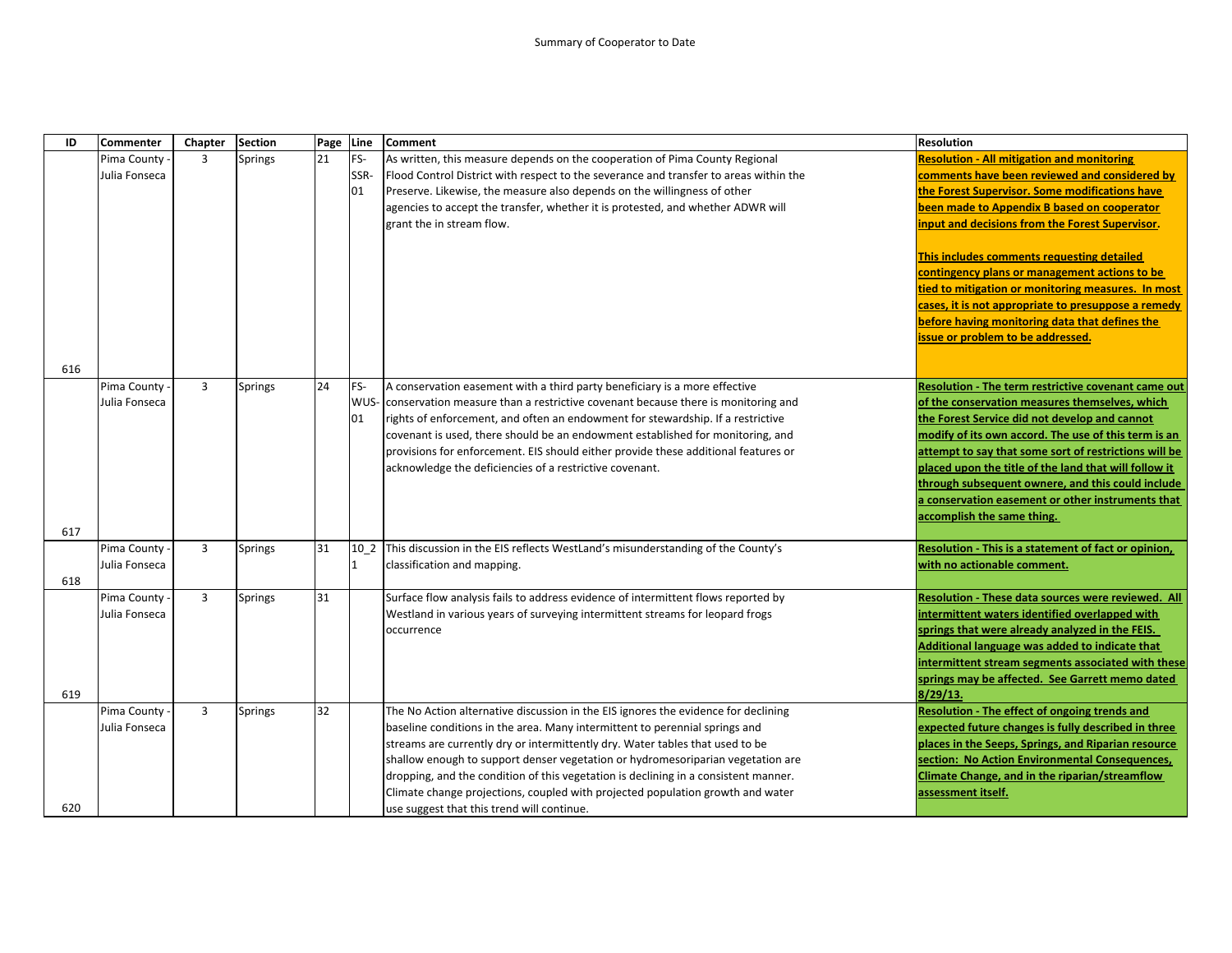| ID  | <b>Commenter</b> | Chapter        | <b>Section</b> | Page Line |    | <b>Comment</b>                                                                        | <b>Resolution</b>                                         |
|-----|------------------|----------------|----------------|-----------|----|---------------------------------------------------------------------------------------|-----------------------------------------------------------|
|     | Pima County -    | 3              | Springs        | 40        |    | The belief that the shallow water table under Barrel is somehow separate from the     | <b>Resolution - Disagreement with analysis technique,</b> |
|     | Julia Fonseca    |                |                |           |    | rest of the aquifer and will not be affected by the drawdown seems speculative and    | but change is not appropriate.                            |
|     |                  |                |                |           |    | unsupported by Montgomery and Associates mapping and interpretation.                  |                                                           |
|     |                  |                |                |           |    | Areas of shallow water table may be located in alluvial deposits, but they may be     | This decision is not speculative. It is based on field    |
|     |                  |                |                |           |    | fed by fracture flow from older, underlying bedrock or consolidated basin fill units. | evidence, primarily the type of vegetation identified     |
|     |                  |                |                |           |    | There is evidence in the well data for upward gradients from older units.             | in and around drainages. Primarily xeroriparian           |
|     |                  |                |                |           |    |                                                                                       | vegetation is an indication that shallow                  |
|     |                  |                |                |           |    |                                                                                       | groundwater is not present and readily available.         |
|     |                  |                |                |           |    |                                                                                       | It is acknowledged that hydrology is complex, and         |
|     |                  |                |                |           |    |                                                                                       | that there are many unknown connections.                  |
|     |                  |                |                |           |    |                                                                                       | However, the most reasonable scenario must be             |
|     |                  |                |                |           |    |                                                                                       | used when evidence presents itself.                       |
| 621 |                  |                |                |           |    |                                                                                       |                                                           |
|     | Pima County -    | $\overline{3}$ | Springs        | 41        |    | FS-BR-Please describe the thresholds that Forest will use for determining NEPA        | <b>Resolution - All mitigation and monitoring</b>         |
|     | Julia Fonseca    |                |                |           | 24 | compliance. I can't tell what is meant by this phrase.                                | comments have been reviewed and considered by             |
|     |                  |                |                |           |    |                                                                                       | the Forest Supervisor. Some modifications have            |
|     |                  |                |                |           |    |                                                                                       | been made to Appendix B based on cooperator               |
|     |                  |                |                |           |    |                                                                                       | input and decisions from the Forest Supervisor.           |
|     |                  |                |                |           |    |                                                                                       |                                                           |
|     |                  |                |                |           |    |                                                                                       | This includes comments requesting detailed                |
|     |                  |                |                |           |    |                                                                                       | contingency plans or management actions to be             |
|     |                  |                |                |           |    |                                                                                       | tied to mitigation or monitoring measures. In most        |
|     |                  |                |                |           |    |                                                                                       | cases, it is not appropriate to presuppose a remedy       |
|     |                  |                |                |           |    |                                                                                       | before having monitoring data that defines the            |
|     |                  |                |                |           |    |                                                                                       | issue or problem to be addressed.                         |
|     |                  |                |                |           |    |                                                                                       |                                                           |
| 622 |                  |                |                |           |    |                                                                                       |                                                           |
|     | Pima County -    | $\overline{3}$ | <b>Springs</b> | 53        |    | Please disclose how the level of uncertainty of impacts that was described in the     | <b>Resolution - All mitigation and monitoring</b>         |
|     | Julia Fonseca    |                |                |           |    | text will be dealt with ensuring the mandatory mitigation measures are effective. I   | comments have been reviewed and considered by             |
|     |                  |                |                |           |    | see that there will be monitoring, but it does not address how they will be used to   | the Forest Supervisor. Some modifications have            |
|     |                  |                |                |           |    | ensure mitigation is effective.                                                       | been made to Appendix B based on cooperator               |
|     |                  |                |                |           |    |                                                                                       | input and decisions from the Forest Supervisor.           |
|     |                  |                |                |           |    |                                                                                       | This includes comments requesting detailed                |
|     |                  |                |                |           |    |                                                                                       | contingency plans or management actions to be             |
|     |                  |                |                |           |    |                                                                                       | tied to mitigation or monitoring measures. In most        |
|     |                  |                |                |           |    |                                                                                       | cases, it is not appropriate to presuppose a remedy       |
|     |                  |                |                |           |    |                                                                                       | before having monitoring data that defines the            |
|     |                  |                |                |           |    |                                                                                       | issue or problem to be addressed.                         |
|     |                  |                |                |           |    |                                                                                       |                                                           |
| 623 |                  |                |                |           |    |                                                                                       |                                                           |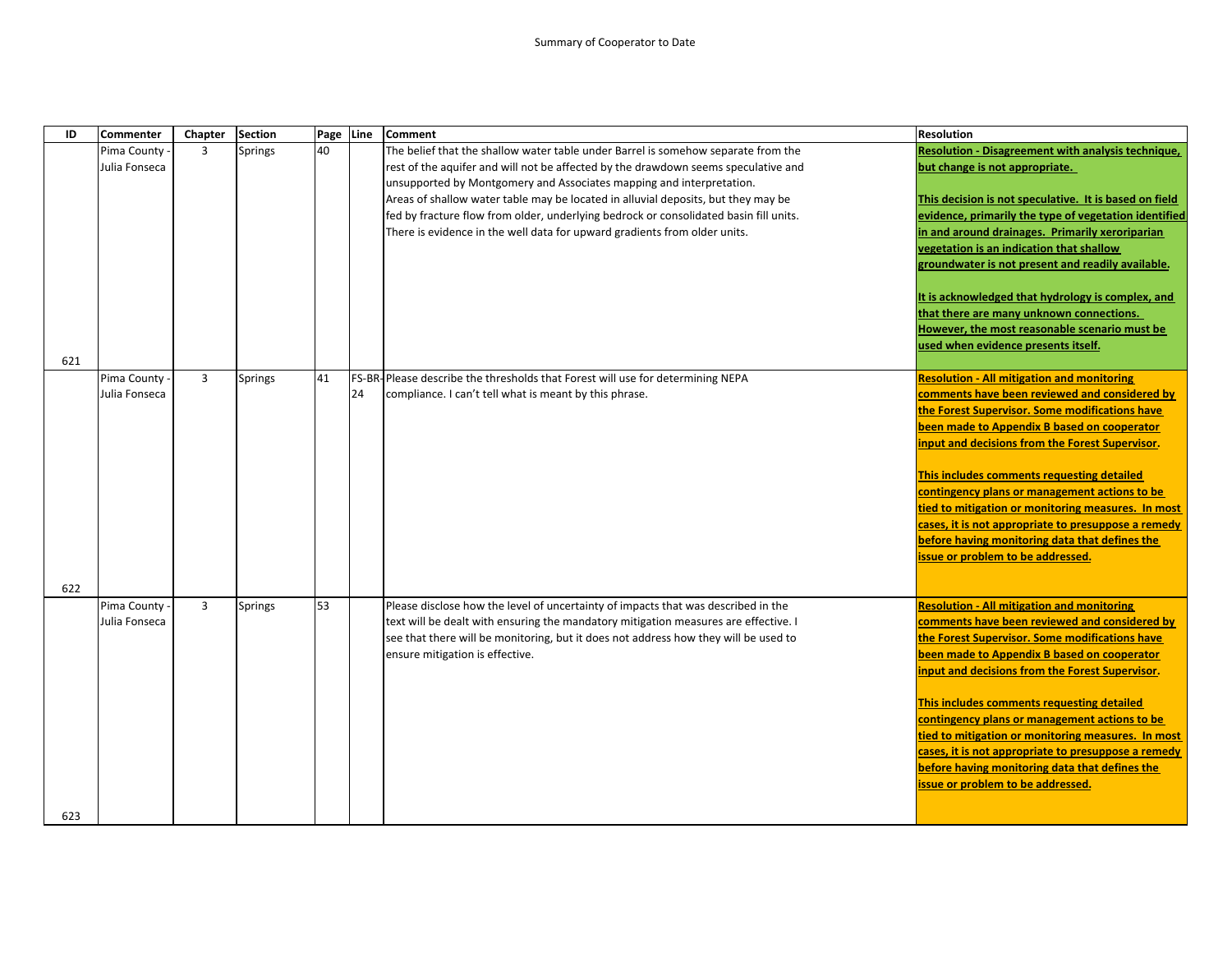| ID         | <b>Commenter</b>             | Chapter        | <b>Section</b> | Page Line | <b>Comment</b>                                                                                                                                                                                                                                                                                                                                      | <b>Resolution</b>                                                                                                                                                                                                                                                                                                                                                                                                                                                                                                                                                                                                                            |
|------------|------------------------------|----------------|----------------|-----------|-----------------------------------------------------------------------------------------------------------------------------------------------------------------------------------------------------------------------------------------------------------------------------------------------------------------------------------------------------|----------------------------------------------------------------------------------------------------------------------------------------------------------------------------------------------------------------------------------------------------------------------------------------------------------------------------------------------------------------------------------------------------------------------------------------------------------------------------------------------------------------------------------------------------------------------------------------------------------------------------------------------|
|            | Pima County                  | 3              | <b>Springs</b> | 54        | This cumulative effects analysis only considered other proposed projects. Doesn't                                                                                                                                                                                                                                                                   | <b>Resolution - No changes needed. This commenter</b>                                                                                                                                                                                                                                                                                                                                                                                                                                                                                                                                                                                        |
|            | Julia Fonseca                |                |                |           | really take into account cumulative effects of past and present actions that have                                                                                                                                                                                                                                                                   | does not understand the concept that the Existing                                                                                                                                                                                                                                                                                                                                                                                                                                                                                                                                                                                            |
|            |                              |                |                |           | already degraded the riparian environment in the analysis area, nor does it take                                                                                                                                                                                                                                                                    | Condition upon which the direct and indirect effects                                                                                                                                                                                                                                                                                                                                                                                                                                                                                                                                                                                         |
|            |                              |                |                |           | into consideration the reasonably foreseeable actions of Pima County in terms of                                                                                                                                                                                                                                                                    | analysis is based includes the effects of past and                                                                                                                                                                                                                                                                                                                                                                                                                                                                                                                                                                                           |
|            |                              |                |                |           | future development (see previous comment).                                                                                                                                                                                                                                                                                                          | present actions if they are relevant to the analysis.                                                                                                                                                                                                                                                                                                                                                                                                                                                                                                                                                                                        |
|            |                              |                |                |           |                                                                                                                                                                                                                                                                                                                                                     | When you add foreseeable actions to this - you                                                                                                                                                                                                                                                                                                                                                                                                                                                                                                                                                                                               |
|            |                              |                |                |           |                                                                                                                                                                                                                                                                                                                                                     | have a cumulative effects analysis.                                                                                                                                                                                                                                                                                                                                                                                                                                                                                                                                                                                                          |
| 624        |                              |                |                |           |                                                                                                                                                                                                                                                                                                                                                     |                                                                                                                                                                                                                                                                                                                                                                                                                                                                                                                                                                                                                                              |
|            | Pima County                  | $\overline{3}$ | <b>Springs</b> | 54        | The Andrada mine is included but not the one in Davidson Canyon proper? I don't                                                                                                                                                                                                                                                                     | Resolution - The reasonably foreseeable actions are                                                                                                                                                                                                                                                                                                                                                                                                                                                                                                                                                                                          |
|            | Julia Fonseca                |                |                |           | understand the omission.                                                                                                                                                                                                                                                                                                                            | appropriate as indicated. Note that the expansion                                                                                                                                                                                                                                                                                                                                                                                                                                                                                                                                                                                            |
|            |                              |                |                |           |                                                                                                                                                                                                                                                                                                                                                     | of the limestone quarry in Davidson is identified as                                                                                                                                                                                                                                                                                                                                                                                                                                                                                                                                                                                         |
|            |                              |                |                |           |                                                                                                                                                                                                                                                                                                                                                     | an RFA (Charles Seel lease). Existing or ongoing                                                                                                                                                                                                                                                                                                                                                                                                                                                                                                                                                                                             |
|            |                              |                |                |           |                                                                                                                                                                                                                                                                                                                                                     | actions are part of the Affected Environment.                                                                                                                                                                                                                                                                                                                                                                                                                                                                                                                                                                                                |
| 625        |                              |                |                |           |                                                                                                                                                                                                                                                                                                                                                     |                                                                                                                                                                                                                                                                                                                                                                                                                                                                                                                                                                                                                                              |
|            | Pima County                  | $\overline{3}$ | <b>Springs</b> | 54        | What about the ADOT improvements to SR83 and their impacts to Davidson?                                                                                                                                                                                                                                                                             | <b>Resolution - ADOT improvements are connected</b>                                                                                                                                                                                                                                                                                                                                                                                                                                                                                                                                                                                          |
|            | Julia Fonseca                |                |                |           |                                                                                                                                                                                                                                                                                                                                                     | actions as identified in Chapter 2. Impacts from                                                                                                                                                                                                                                                                                                                                                                                                                                                                                                                                                                                             |
|            |                              |                |                |           |                                                                                                                                                                                                                                                                                                                                                     | these improvements are included in the impact                                                                                                                                                                                                                                                                                                                                                                                                                                                                                                                                                                                                |
|            |                              |                |                |           |                                                                                                                                                                                                                                                                                                                                                     | assessment in the Seeps, Springs, and Riparian                                                                                                                                                                                                                                                                                                                                                                                                                                                                                                                                                                                               |
| 626        |                              |                |                |           |                                                                                                                                                                                                                                                                                                                                                     | Areas section.                                                                                                                                                                                                                                                                                                                                                                                                                                                                                                                                                                                                                               |
|            | Pima County                  | $\overline{3}$ | <b>Springs</b> | 57        | 30-34 Why can't monitoring results be used to make mitigation more effective by including                                                                                                                                                                                                                                                           | <b>Resolution - All mitigation and monitoring</b>                                                                                                                                                                                                                                                                                                                                                                                                                                                                                                                                                                                            |
|            | Julia Fonseca                |                |                |           | responsive management measures?                                                                                                                                                                                                                                                                                                                     | comments have been reviewed and considered by                                                                                                                                                                                                                                                                                                                                                                                                                                                                                                                                                                                                |
|            |                              |                |                |           |                                                                                                                                                                                                                                                                                                                                                     | the Forest Supervisor. Some modifications have                                                                                                                                                                                                                                                                                                                                                                                                                                                                                                                                                                                               |
|            |                              |                |                |           |                                                                                                                                                                                                                                                                                                                                                     | been made to Appendix B based on cooperator                                                                                                                                                                                                                                                                                                                                                                                                                                                                                                                                                                                                  |
|            |                              |                |                |           |                                                                                                                                                                                                                                                                                                                                                     | input and decisions from the Forest Supervisor.                                                                                                                                                                                                                                                                                                                                                                                                                                                                                                                                                                                              |
|            |                              |                |                |           |                                                                                                                                                                                                                                                                                                                                                     |                                                                                                                                                                                                                                                                                                                                                                                                                                                                                                                                                                                                                                              |
|            |                              |                |                |           |                                                                                                                                                                                                                                                                                                                                                     | This includes comments requesting detailed                                                                                                                                                                                                                                                                                                                                                                                                                                                                                                                                                                                                   |
|            |                              |                |                |           |                                                                                                                                                                                                                                                                                                                                                     |                                                                                                                                                                                                                                                                                                                                                                                                                                                                                                                                                                                                                                              |
|            |                              |                |                |           |                                                                                                                                                                                                                                                                                                                                                     |                                                                                                                                                                                                                                                                                                                                                                                                                                                                                                                                                                                                                                              |
|            |                              |                |                |           |                                                                                                                                                                                                                                                                                                                                                     |                                                                                                                                                                                                                                                                                                                                                                                                                                                                                                                                                                                                                                              |
|            |                              |                |                |           |                                                                                                                                                                                                                                                                                                                                                     |                                                                                                                                                                                                                                                                                                                                                                                                                                                                                                                                                                                                                                              |
|            |                              |                |                |           |                                                                                                                                                                                                                                                                                                                                                     |                                                                                                                                                                                                                                                                                                                                                                                                                                                                                                                                                                                                                                              |
|            |                              |                |                |           |                                                                                                                                                                                                                                                                                                                                                     |                                                                                                                                                                                                                                                                                                                                                                                                                                                                                                                                                                                                                                              |
|            |                              |                |                |           |                                                                                                                                                                                                                                                                                                                                                     |                                                                                                                                                                                                                                                                                                                                                                                                                                                                                                                                                                                                                                              |
|            |                              |                |                |           |                                                                                                                                                                                                                                                                                                                                                     |                                                                                                                                                                                                                                                                                                                                                                                                                                                                                                                                                                                                                                              |
|            |                              |                |                |           |                                                                                                                                                                                                                                                                                                                                                     |                                                                                                                                                                                                                                                                                                                                                                                                                                                                                                                                                                                                                                              |
|            |                              |                |                |           |                                                                                                                                                                                                                                                                                                                                                     |                                                                                                                                                                                                                                                                                                                                                                                                                                                                                                                                                                                                                                              |
|            |                              |                |                |           |                                                                                                                                                                                                                                                                                                                                                     |                                                                                                                                                                                                                                                                                                                                                                                                                                                                                                                                                                                                                                              |
|            |                              |                |                |           |                                                                                                                                                                                                                                                                                                                                                     |                                                                                                                                                                                                                                                                                                                                                                                                                                                                                                                                                                                                                                              |
|            |                              |                |                |           |                                                                                                                                                                                                                                                                                                                                                     |                                                                                                                                                                                                                                                                                                                                                                                                                                                                                                                                                                                                                                              |
|            |                              |                |                |           |                                                                                                                                                                                                                                                                                                                                                     |                                                                                                                                                                                                                                                                                                                                                                                                                                                                                                                                                                                                                                              |
|            |                              |                |                |           |                                                                                                                                                                                                                                                                                                                                                     |                                                                                                                                                                                                                                                                                                                                                                                                                                                                                                                                                                                                                                              |
|            |                              |                |                |           |                                                                                                                                                                                                                                                                                                                                                     |                                                                                                                                                                                                                                                                                                                                                                                                                                                                                                                                                                                                                                              |
|            |                              |                |                |           |                                                                                                                                                                                                                                                                                                                                                     |                                                                                                                                                                                                                                                                                                                                                                                                                                                                                                                                                                                                                                              |
| 627<br>628 | Pima County<br>Julia Fonseca | $\overline{3}$ | <b>Springs</b> | 58        | 14-20 Proposals to sever and transfer could be protested. Our experience has been that<br>ADWR does not act on protested proposals. I am unaware of any successful<br>sever-and-transfers to in-stream flow; SRP has been waiting for years for ADWR to<br>approve theirs on the San Pedro,. These are facts which must be disclosed in the<br>EIS. | contingency plans or management actions to be<br>tied to mitigation or monitoring measures. In most<br>cases, it is not appropriate to presuppose a remedy<br>before having monitoring data that defines the<br>issue or problem to be addressed.<br><b>Resolution - All mitigation and monitoring</b><br>comments have been reviewed and considered by<br>the Forest Supervisor. Some modifications have<br>been made to Appendix B based on cooperator<br>input and decisions from the Forest Supervisor.<br>With respect to sever-and-transfer, language has<br>been added to the FEIS to acknowledge the<br>uncertainty of this process. |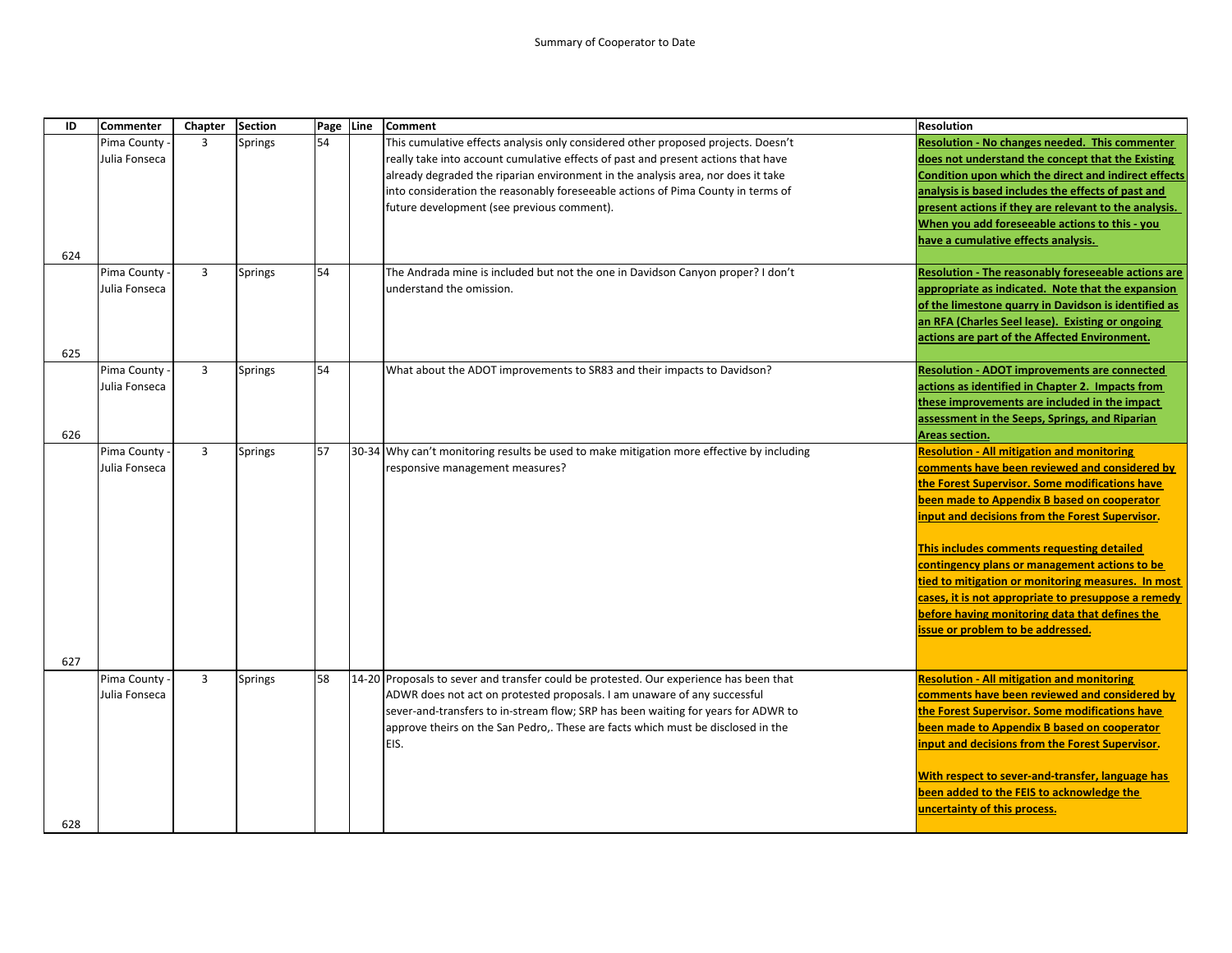| ID  | <b>Commenter</b> | Chapter        | <b>Section</b> |    | Page Line | <b>Comment</b>                                                                            | <b>Resolution</b>                                                                                                             |
|-----|------------------|----------------|----------------|----|-----------|-------------------------------------------------------------------------------------------|-------------------------------------------------------------------------------------------------------------------------------|
|     | Pima County -    | 3              | Springs        | 58 |           | 14-20 This discussion does not acknowledge the uncertain outcome. SRP has been            | <b>Resolution - All mitigation and monitoring</b>                                                                             |
|     | Julia Fonseca    |                |                |    |           | trying to sever-and-transfer to instream flow as a mitigation measure on the San          | comments have been reviewed and considered by                                                                                 |
|     |                  |                |                |    |           | Pedro, and the state has yet to approve such a measure. I'd love to see ADWR              | the Forest Supervisor. Some modifications have                                                                                |
|     |                  |                |                |    |           | move ahead with type of action, but the record to support this as an effective            | been made to Appendix B based on cooperator                                                                                   |
|     |                  |                |                |    |           | mitigation measure is not yet established.                                                | input and decisions from the Forest Supervisor.                                                                               |
| 629 |                  |                |                |    |           |                                                                                           | With respect to sever-and-transfer, language has<br>been added to the FEIS to acknowledge the<br>uncertainty of this process. |
|     | Pima County      | 3              | <b>Springs</b> | 58 |           | 18-19 l've heard Westland and Rosemont refer to legal obstacles on Upper Cienega          | <b>Resolution - All mitigation and monitoring</b>                                                                             |
|     | Julia Fonseca    |                |                |    |           | Creek. The sever-and-transfer does not resolve legal obstacles on lower Cienega           | comments have been reviewed and considered by                                                                                 |
|     |                  |                |                |    |           | Creek. I think you should confirm with BLM that there are legal obstacles on              | the Forest Supervisor. Some modifications have                                                                                |
|     |                  |                |                |    |           | Upper Cienega Creek, if you have not already done so.                                     | been made to Appendix B based on cooperator                                                                                   |
|     |                  |                |                |    |           |                                                                                           | input and decisions from the Forest Supervisor.                                                                               |
|     |                  |                |                |    |           |                                                                                           | With respect to sever-and-transfer, language has                                                                              |
|     |                  |                |                |    |           |                                                                                           | been added to the FEIS to acknowledge the                                                                                     |
|     |                  |                |                |    |           |                                                                                           | uncertainty of this process.                                                                                                  |
| 630 |                  |                |                |    |           |                                                                                           |                                                                                                                               |
|     | Pima County -    | 3              | <b>Springs</b> | 58 |           | 18-20 Placing this statement in the same paragraph as the sever-and-transfer is           | <b>Resolution - All mitigation and monitoring</b>                                                                             |
|     | Julia Fonseca    |                |                |    |           | confusing the two different strategies.                                                   | comments have been reviewed and considered by                                                                                 |
|     |                  |                |                |    |           |                                                                                           | the Forest Supervisor. Some modifications have                                                                                |
|     |                  |                |                |    |           |                                                                                           | been made to Appendix B based on cooperator                                                                                   |
|     |                  |                |                |    |           |                                                                                           | input and decisions from the Forest Supervisor.                                                                               |
|     |                  |                |                |    |           |                                                                                           | With respect to sever-and-transfer, language has                                                                              |
|     |                  |                |                |    |           |                                                                                           | been added to the FEIS to acknowledge the                                                                                     |
|     |                  |                |                |    |           |                                                                                           | uncertainty of this process.                                                                                                  |
| 631 |                  |                |                |    |           |                                                                                           |                                                                                                                               |
|     | Pima County -    | $\overline{3}$ | <b>Springs</b> | 58 |           | 25-29 Why can't monitoring results be used to make mitigation more effective by including | <b>Resolution - All mitigation and monitoring</b>                                                                             |
|     | Julia Fonseca    |                |                |    |           | responsive management measures?                                                           | comments have been reviewed and considered by                                                                                 |
|     |                  |                |                |    |           |                                                                                           | the Forest Supervisor. Some modifications have                                                                                |
|     |                  |                |                |    |           |                                                                                           | been made to Appendix B based on cooperator                                                                                   |
|     |                  |                |                |    |           |                                                                                           | input and decisions from the Forest Supervisor.                                                                               |
|     |                  |                |                |    |           |                                                                                           | This includes comments requesting detailed                                                                                    |
|     |                  |                |                |    |           |                                                                                           | contingency plans or management actions to be                                                                                 |
|     |                  |                |                |    |           |                                                                                           | tied to mitigation or monitoring measures. In most                                                                            |
|     |                  |                |                |    |           |                                                                                           | cases, it is not appropriate to presuppose a remedy                                                                           |
|     |                  |                |                |    |           |                                                                                           | before having monitoring data that defines the                                                                                |
|     |                  |                |                |    |           |                                                                                           | issue or problem to be addressed.                                                                                             |
|     |                  |                |                |    |           |                                                                                           |                                                                                                                               |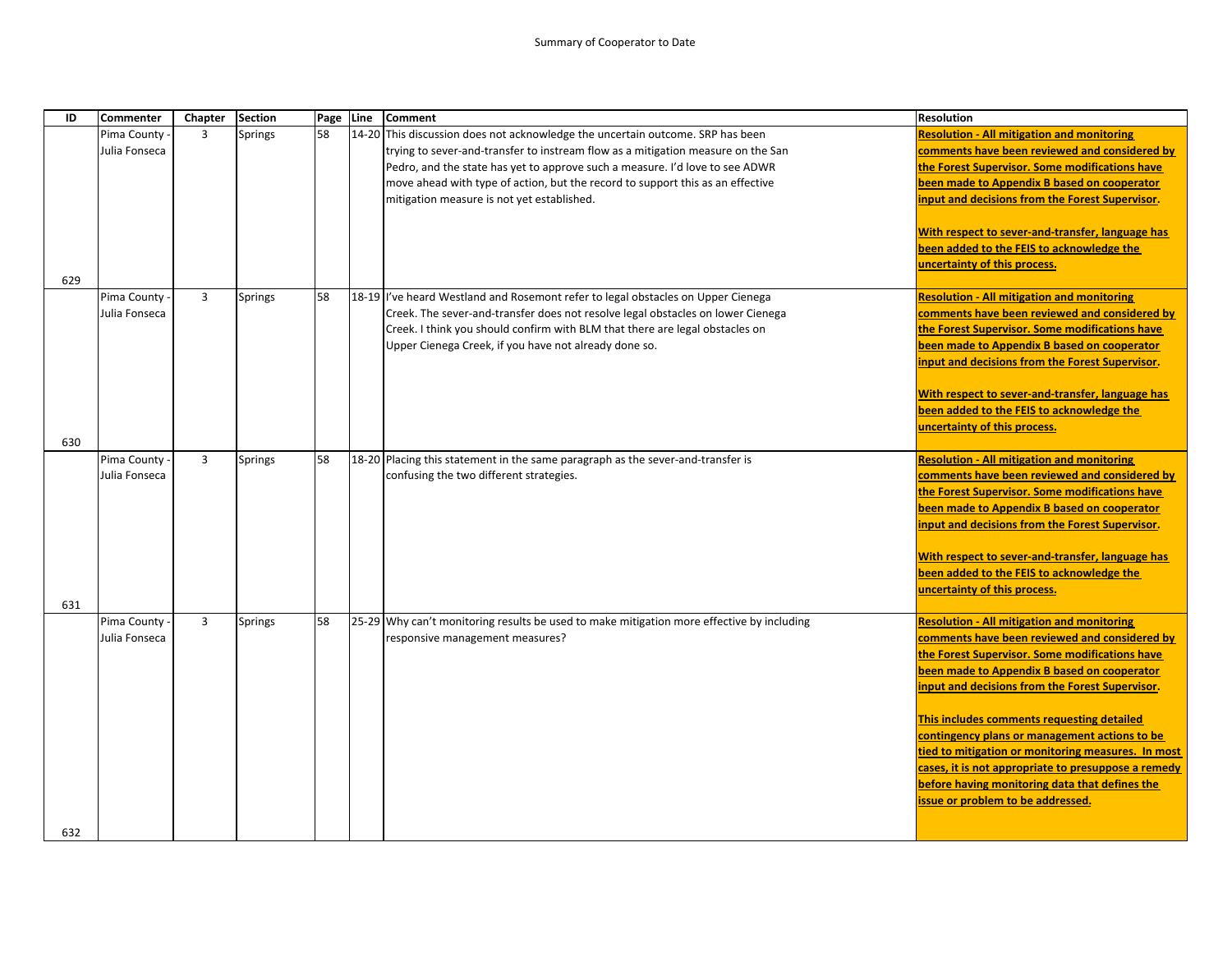| ID  | Commenter     | Chapter        | <b>Section</b> | Page Line | <b>Comment</b>                                                                      | <b>Resolution</b>                                     |
|-----|---------------|----------------|----------------|-----------|-------------------------------------------------------------------------------------|-------------------------------------------------------|
|     | Pima County   | $\overline{3}$ | <b>Springs</b> | 1, 15     | It really does not make sense to say on p. 1 that you are using the County maps     | <b>Resolution - Comment is not factually correct.</b> |
|     | Julia Fonseca |                |                |           | because of their value in defining habitat corridors, and then on p. 15 to say that | There is no judgment made on page 15 that IRAs are    |
|     |               |                |                |           | IRAs are not important. The reason that the Science Technical Advisory Team         | not important. What is stated is that the IRA         |
|     |               |                |                |           | included the "important" riparian designation on top of some of the mapped          | designation is a regulatory designation. The          |
|     |               |                |                |           | polygons was to identify watercourses thought to be important for connectivity in   | analysis presented in this section is based on field  |
|     |               |                |                |           | that region. The IRA is not a meaningless regulatory definition of the County's, it | evidence to the extent possible. A regulatory         |
|     |               |                |                |           | was developed with input from a broad array of professional biologists with field   | designation does not assist in this effort.           |
|     |               |                |                |           | experience in our area, and it included at the time the first and only Coronado     |                                                       |
|     |               |                |                |           | National Forest plant ecologist.                                                    |                                                       |
|     |               |                |                |           |                                                                                     |                                                       |
|     |               |                |                |           |                                                                                     |                                                       |
|     |               |                |                |           |                                                                                     |                                                       |
|     |               |                |                |           |                                                                                     |                                                       |
|     |               |                |                |           |                                                                                     |                                                       |
|     |               |                |                |           |                                                                                     |                                                       |
|     |               |                |                |           |                                                                                     |                                                       |
| 633 |               |                |                |           |                                                                                     |                                                       |
|     | Pima County - | $\overline{3}$ | <b>Springs</b> | $11_1$    | I support the use of the referenced sources. This is a good general description of  | Resolution - Statement of opinion or fact. No         |
|     | Julia Fonseca |                |                |           | the relationships among hydrological variables and riparian vegetation response for | actionable comment. No changes needed.                |
| 634 |               |                |                |           | perennial and intermittent streams with a shallow water table.                      |                                                       |
|     | Pima County - | $\overline{3}$ | <b>Springs</b> | 57-58     | Need to clarify in the final version which are mandatory and which are not, and     | <b>Resolution - All mitigation and monitoring</b>     |
|     | Julia Fonseca |                |                |           | what the relationships are between BO and Corps decisions.                          | comments have been reviewed and considered by         |
|     |               |                |                |           |                                                                                     | the Forest Supervisor. Some modifications have        |
|     |               |                |                |           |                                                                                     | been made to Appendix B based on cooperator           |
|     |               |                |                |           |                                                                                     | input and decisions from the Forest Supervisor.       |
|     |               |                |                |           |                                                                                     | This includes comments requesting detailed            |
|     |               |                |                |           |                                                                                     | contingency plans or management actions to be         |
|     |               |                |                |           |                                                                                     | tied to mitigation or monitoring measures. In most    |
|     |               |                |                |           |                                                                                     | cases, it is not appropriate to presuppose a remedy   |
|     |               |                |                |           |                                                                                     | before having monitoring data that defines the        |
|     |               |                |                |           |                                                                                     | issue or problem to be addressed.                     |
|     |               |                |                |           |                                                                                     |                                                       |
| 635 |               |                |                |           |                                                                                     |                                                       |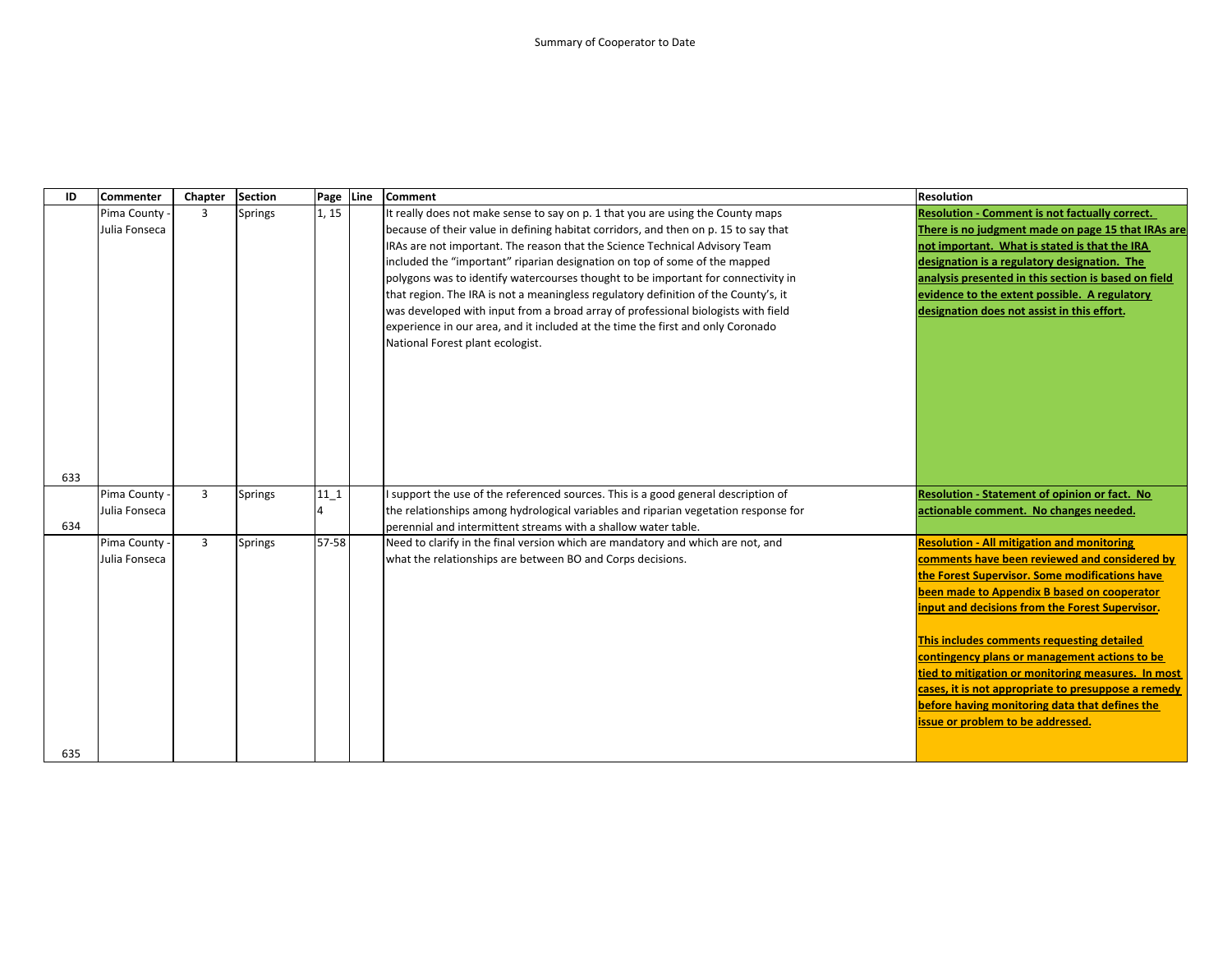| ID  | <b>Commenter</b> | Chapter        | <b>Section</b> | Page Line |           | <b>Comment</b>                                                                        | <b>Resolution</b>                                     |
|-----|------------------|----------------|----------------|-----------|-----------|---------------------------------------------------------------------------------------|-------------------------------------------------------|
|     | Pima County -    | 3              | Springs        | 8,10      |           | The County's 2005 mapping considered shallow groundwater areas underlying             | Resolution - A record memo has been produced to       |
|     | Julia Fonseca    |                |                |           |           | riparian areas, to the extent they were known. Where it was known that shallow        | respond to this. The evidence provided in the         |
|     |                  |                |                |           |           | groundwater areas existed at the time of the classification, then the riparian areas  | mapping is not sufficient to change the riparian      |
|     |                  |                |                |           |           | above the shallow groundwater table were classified as hydromesoriparian,             | mapping. The logic does not follow--the shallow       |
|     |                  |                |                |           |           | indicating their potential to support such vegetation, even if the vegetation did not | groundwater has been there in perpetuity, why         |
|     |                  |                |                |           |           | exist at that time. It was not known until later that shallow water tables underlie   | would it suddenly develop hydroriparian vegetation    |
|     |                  |                |                |           |           | part of the Rosemont waste-and-tailings disposal area.                                | that isn't there now? No changes are warranted.       |
|     |                  |                |                |           |           |                                                                                       | In any case, the analysis for GW Quality already      |
|     |                  |                |                |           |           |                                                                                       | assumes that seepage can get to groundwater. The      |
|     |                  |                |                |           |           |                                                                                       | depth is not a critical factor for any analysis.      |
|     |                  |                |                |           |           |                                                                                       | See Garrett memo 8/29/13.                             |
| 636 |                  |                |                |           |           |                                                                                       |                                                       |
|     | Pima County -    | 3              | Springs        | <b>NA</b> | <b>NA</b> | Effects analysis does not take into account the impairments that failure of the       | Resolution - This section has been changed to         |
|     | Julia Fonseca    |                |                |           |           | stormwater controls will have. Pima County Flood Control has serious concerns         | reflect the overarching peer review done on SW        |
|     |                  |                |                |           |           | about the ability of the stormwater controls to handle multi-day storms, and after    | issues. Includes a memo for the record.               |
| 637 |                  |                |                |           |           | closure there is no plan to maintain anything.                                        |                                                       |
|     | Pima County -    | 3              | Springs        | <b>NA</b> | <b>NA</b> | As far as I can tell, the EIS does not address altered riparian processes like        | resolution - These effects have been acknowledged     |
|     | Julia Fonseca    |                |                |           |           | dissipation of energy, cycling of nutrients, removal of elements and compounds,       | in the SS&R section.                                  |
|     |                  |                |                |           |           | retention of particulates, export of organic carbon and maintenance of animal         |                                                       |
|     |                  |                |                |           |           | communities. These would be needed for the Corps permit, at the minimum, but          |                                                       |
| 638 |                  |                |                |           |           | also for understanding other effects on the human environment                         |                                                       |
|     | Pima County -    | $\overline{3}$ | Springs        | <b>NA</b> | <b>NA</b> | Neither the Springs Chapter nor the issues selected in Table 108 treat the            | Resolution - Disagreement with analysis technique,    |
|     | Julia Fonseca    |                |                |           |           | functional values of the headwaters streams. Many first- and second-order streams     | but change is not appropriate.                        |
|     |                  |                |                |           |           | are visible in an independently mapped stream delineation presented below and in      |                                                       |
|     |                  |                |                |           |           | our 2012 DEIS comments.                                                               | Its true that these smaller headwater streams aren't  |
|     |                  |                |                |           |           | The MPO in orange at left, Preferred (Barrel) Alternative in pink at right.           | included in the calculation of Waters of the U.S. for |
|     |                  |                |                |           |           | Although many of these headwater ephemeral streams were not included in the           | the Corps--that's because the Corps doesn't count     |
|     |                  |                |                |           |           | jurisdictional determinations of the U.S. Army Corp, the loss of their functional     | them within their jurisdiction.                       |
|     |                  |                |                |           |           | values should not be ignored in the FEIS. Over 100 miles of streams would be          |                                                       |
|     |                  |                |                |           |           | directly affected by the MPO, shown at left above. An equal number of streammiles     | However, it is not true that these weren't analyzed.  |
|     |                  |                |                |           |           | would be affected by the Forest's Preferred Alternative (Barrel), shown at            | The Pima County riparian mapping includes most if     |
|     |                  |                |                |           |           | right. To what degree will the new mine landform replace these functional values?     | not all of these smaller headwater streams. And       |
|     |                  |                |                |           |           |                                                                                       | the impacts from the loss of that riparian are        |
| 639 |                  |                |                |           |           |                                                                                       | analyzed in the FEIS.                                 |
|     | Pima County -    | 3              | <b>Springs</b> | <b>NA</b> | <b>NA</b> | Has a Corps-approved functional/condition assessment been performed for this          | Resolution - The only assessment compiled to date     |
|     | Julia Fonseca    |                |                |           |           | project? I did not see any information about this referenced. It would be a good      | is related to the mitigation calculations. The Corps  |
|     |                  |                |                |           |           | source of information, if it were available.                                          | has apparently not required this for other waters of  |
|     |                  |                |                |           |           |                                                                                       | the U.S. No changes able to be made.                  |
| 640 |                  |                |                |           |           |                                                                                       |                                                       |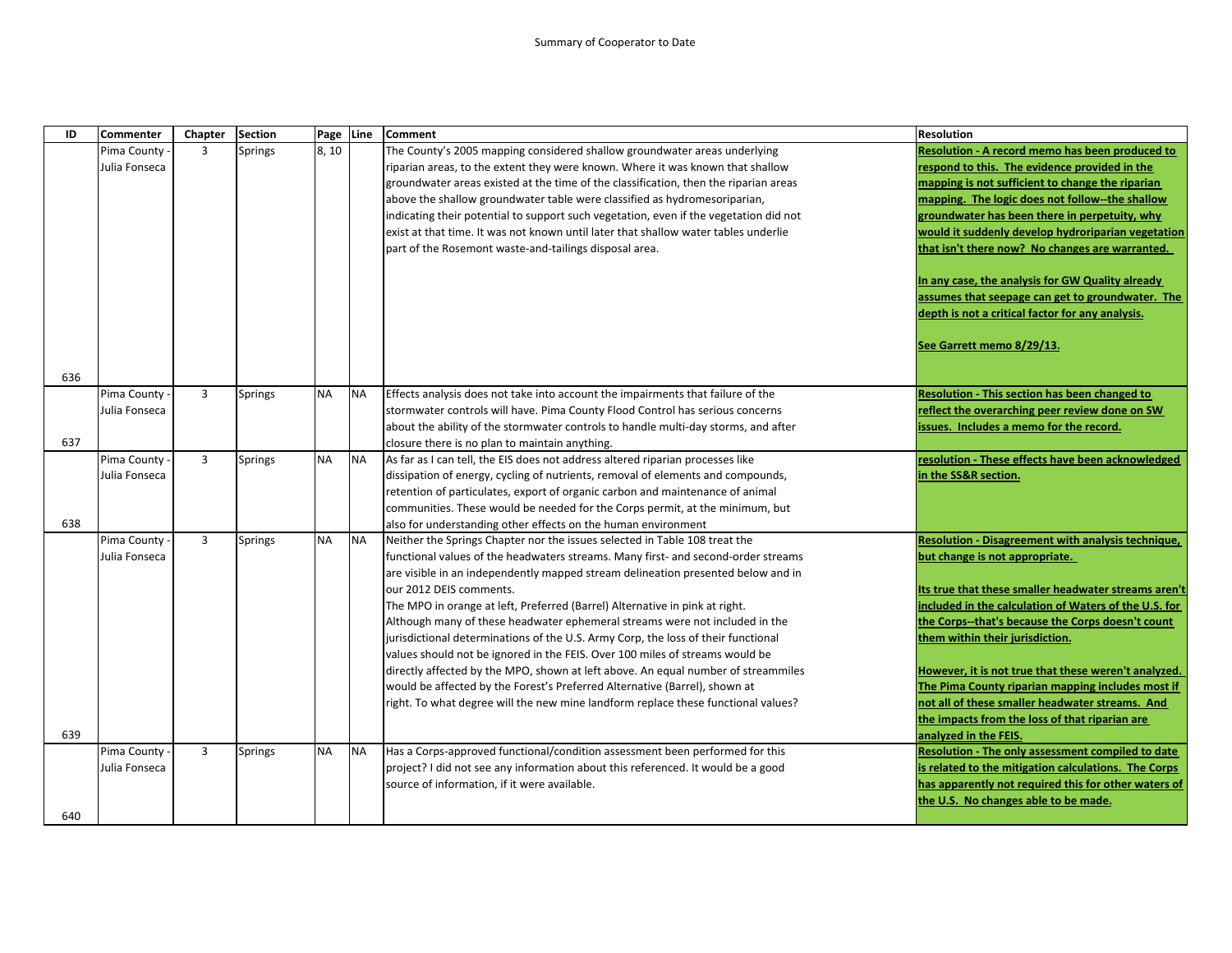| ID  | <b>Commenter</b>             | Chapter | <b>Section</b> | Page Line |           | <b>Comment</b>                                                                                                                                                       | <b>Resolution</b>                                                                               |
|-----|------------------------------|---------|----------------|-----------|-----------|----------------------------------------------------------------------------------------------------------------------------------------------------------------------|-------------------------------------------------------------------------------------------------|
|     | Pima County                  | 3       | <b>Springs</b> | <b>NA</b> | <b>NA</b> | The Corps developed an hydrogeomorphic model that was used for six different                                                                                         | <b>Resolution - Disagreement with analysis technique,</b>                                       |
|     | Julia Fonseca                |         |                |           |           | locations in the Gila River basin, including the Santa Cruz watershed. Contact                                                                                       | but change is not appropriate.                                                                  |
|     |                              |         |                |           |           | Kelly Burks-Cope at ERDC for more information.                                                                                                                       |                                                                                                 |
|     |                              |         |                |           |           |                                                                                                                                                                      | The Forest has analyzed the potential changes in                                                |
|     |                              |         |                |           |           |                                                                                                                                                                      | geomorphology downstream, and has put                                                           |
|     |                              |         |                |           |           |                                                                                                                                                                      | monitoring in place to track potential impacts.                                                 |
|     |                              |         |                |           |           |                                                                                                                                                                      | There are other techniques that could be used. The                                              |
|     |                              |         |                |           |           |                                                                                                                                                                      | Forest selected the approach utilized in the FEIS as                                            |
|     |                              |         |                |           |           |                                                                                                                                                                      | appropriate to the situation and the level of data                                              |
| 641 |                              |         |                |           |           |                                                                                                                                                                      | available.                                                                                      |
|     | Pima County                  | 3       | Springs        | <b>NA</b> | <b>NA</b> | Please discuss any temporal losses of aquatic resource functions that could be                                                                                       | <b>Resolution - The effectiveness determination has</b>                                         |
|     | Julia Fonseca                |         |                |           |           | caused by the permitted impacts and the replacement of aquatic resource functions                                                                                    | been modified.                                                                                  |
| 642 |                              |         |                |           |           | at the compensatory mitigation site.                                                                                                                                 |                                                                                                 |
|     | Pima County                  | 3       | Springs        | <b>NA</b> | <b>NA</b> | Perhaps I missed it, but where do you draw conclusions about whether we are                                                                                          | Resolution - This is already in the riparian analysis.                                          |
|     | Julia Fonseca                |         |                |           |           | going to see an increase in tamarisk or other invasive non-native species affecting                                                                                  | No changes needed                                                                               |
| 643 |                              |         |                |           |           | adjacent riparian areas because of the mine?                                                                                                                         |                                                                                                 |
|     | Pima County<br>Julia Fonseca | 3       | Springs        | <b>NA</b> | <b>NA</b> | You have the information on the distribution of more intermittent streams than are                                                                                   | <b>Resolution - Disagreement with analysis technique,</b>                                       |
|     |                              |         |                |           |           | discussed in this chapter. On August 6, 2012, at your request, we transmitted to<br>Melinda Roth and Chris Garrett our GIS files of intermittent streams and shallow | but change is not appropriate.                                                                  |
|     |                              |         |                |           |           | groundwater areas. This should have been used in the analysis. See also 2012                                                                                         | There is a project record memo reviewing this                                                   |
|     |                              |         |                |           |           | DEIS comments, which included the map below.                                                                                                                         | nformation and whether it is appropriate for                                                    |
|     |                              |         |                |           |           | This included new intermittent streams that were derived from information provided                                                                                   | nclusion. For the most part these areas are already                                             |
|     |                              |         |                |           |           | for the EIS process by Rosemont consultants, as well as the Barrel Canyon                                                                                            | analyzed because of springs. But intermittent                                                   |
|     |                              |         |                |           |           | intermittent flow reach which was originally mapped by PAG (2000).                                                                                                   | streams language has been added to the SS&R                                                     |
|     |                              |         |                |           |           |                                                                                                                                                                      | section to reflect this.                                                                        |
|     |                              |         |                |           |           |                                                                                                                                                                      |                                                                                                 |
| 644 |                              |         |                |           |           |                                                                                                                                                                      | See Garrett memo 8/29/13.                                                                       |
|     | Pima County                  | 3       | Springs        | <b>NA</b> | <b>NA</b> | The EIS does not disclose impacts to Box Canyon, which is an important Forest                                                                                        | Resolution - Box Canyon is analyzed in the FEIS in                                              |
|     | Julia Fonseca                |         |                |           |           | resource identified in the Forest Plan. It should continue to be managed for the                                                                                     | the appropriate locations, including: riparian,                                                 |
|     |                              |         |                |           |           | unique wildlife and vegetative resources per the current Forest plan.                                                                                                | individual springs, intermittent reaches (based on                                              |
|     |                              |         |                |           |           |                                                                                                                                                                      | other Pima County comments), transportation,                                                    |
| 645 |                              |         |                |           |           |                                                                                                                                                                      | recreation.                                                                                     |
|     | Pima                         | 3       | <b>Springs</b> | <b>NA</b> | <b>NA</b> | Rosemont also holds an option to acquire a diversion dam and a well site, totaling                                                                                   | <b>Resolution - All mitigation and monitoring</b>                                               |
|     | +H639+640:6<br>42+640:644+   |         |                |           |           | some two acres in size that is next to Cienega Creek. Forbidding that this wellsite                                                                                  | comments have been reviewed and considered by<br>the Forest Supervisor. Some modifications have |
|     | 640+640:642                  |         |                |           |           | ever be pumped would remove or prevent the decline of the aquatic resource due<br>to the threat of pumping the well. This is a mitigation measure that does not      | been made to Appendix B based on cooperator                                                     |
|     |                              |         |                |           |           | depend on any agreement with Pima County, and should be considered a prerequisite                                                                                    | input and decisions from the Forest Supervisor.                                                 |
|     |                              |         |                |           |           | to any other type of mitigation involving the water rights at the dam.                                                                                               |                                                                                                 |
|     |                              |         |                |           |           |                                                                                                                                                                      | This includes comments requesting detailed                                                      |
|     |                              |         |                |           |           |                                                                                                                                                                      | contingency plans or management actions to be                                                   |
|     |                              |         |                |           |           |                                                                                                                                                                      | tied to mitigation or monitoring measures. In most                                              |
|     |                              |         |                |           |           |                                                                                                                                                                      | cases, it is not appropriate to presuppose a remedy                                             |
|     |                              |         |                |           |           |                                                                                                                                                                      | before having monitoring data that defines the                                                  |
|     |                              |         |                |           |           |                                                                                                                                                                      | issue or problem to be addressed.                                                               |
|     |                              |         |                |           |           |                                                                                                                                                                      |                                                                                                 |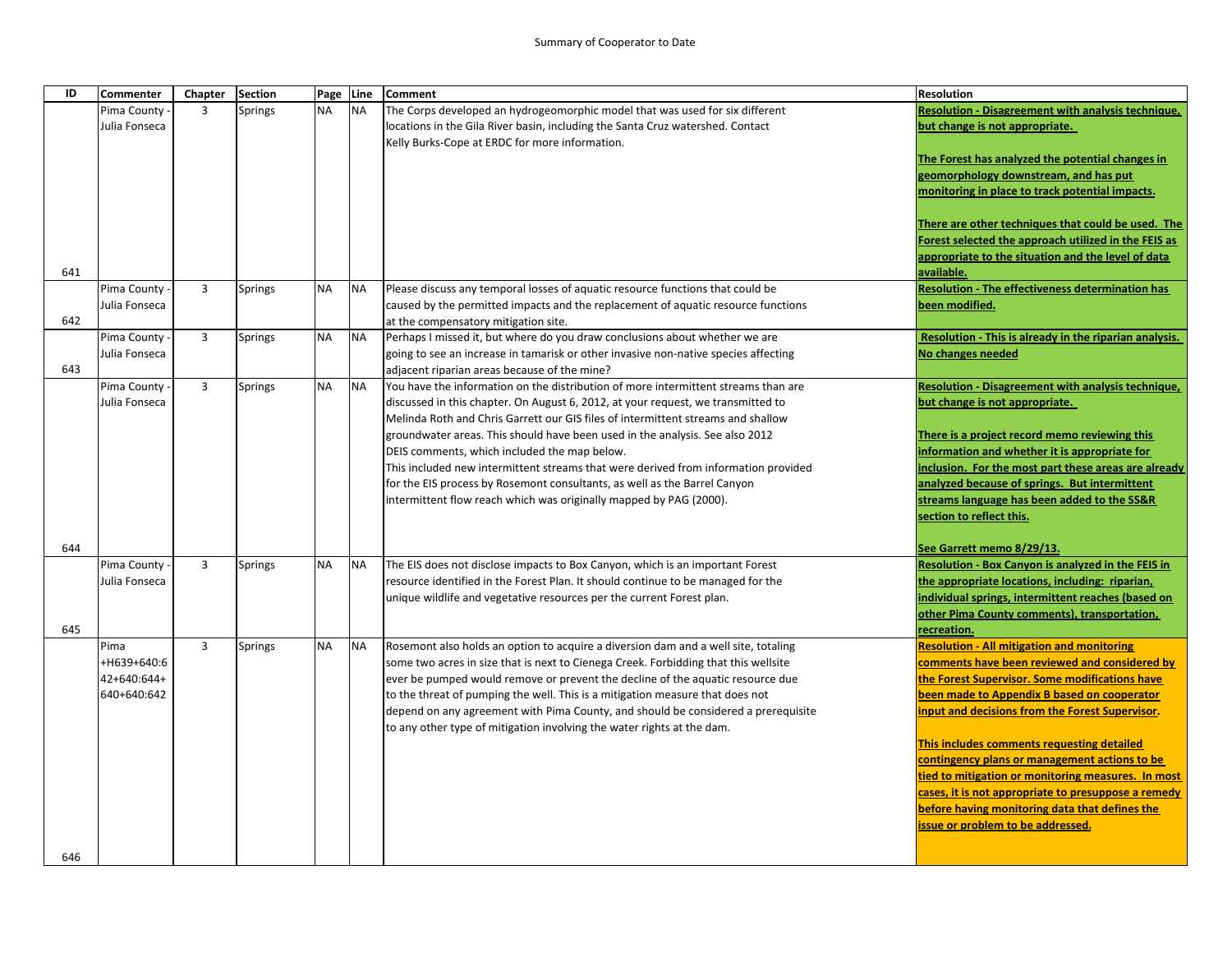| ID  | Commenter     | Chapter        | <b>Section</b> | Page      | Line         | <b>Comment</b>                                                                         | <b>Resolution</b>                                    |
|-----|---------------|----------------|----------------|-----------|--------------|----------------------------------------------------------------------------------------|------------------------------------------------------|
|     | Pima County   | $\overline{3}$ | <b>Springs</b> | <b>NA</b> | <b>NA</b>    | What are the effects, duration of effects, and mitigation with respect to Traditional  | Resolution - Analysis of springs as sacred sites is  |
|     | Julia Fonseca |                |                |           |              | Cultural Property values? Or is that dealt with somewhere else?                        | contained in the Cultural Resources section. No      |
| 647 |               |                |                |           |              |                                                                                        | change needed.                                       |
|     | Pima County   | $\overline{3}$ | <b>Springs</b> | <b>NA</b> | <b>NA</b>    | The idea of consolidating analysis of riparian effects into a single chapter is a good | Resolution - Statement of opinion or fact. No        |
|     | Julia Fonseca |                |                |           |              | change from 2011 DEIS.                                                                 | actionable comment. No changes needed.               |
| 648 |               |                |                |           |              |                                                                                        |                                                      |
|     | Pima County   | $\overline{3}$ | <b>Springs</b> | <b>NA</b> |              | Table The footnote referring to the difference between the habitat designation and the | Resolution - Statement of opinion or fact. No        |
|     | Julia Fonseca |                |                |           | 110          | field descriptions would not be necessary if WestLand understood the classification    | actionable comment. No changes needed.               |
| 649 |               |                |                |           |              | system.                                                                                |                                                      |
|     | Pima County   | $\overline{3}$ | <b>Springs</b> | Table     |              | This Table and this EIS fail to analyze all intermittent streams within the analysis   | Resolution - Disagreement with analysis technique,   |
|     | Julia Fonseca |                |                | 102       |              | area. Where in the EIS can I find the rest of the intermittent streams analyzed?       | but change is not appropriate.                       |
|     |               |                |                |           |              |                                                                                        |                                                      |
|     |               |                |                |           |              |                                                                                        | There is a project record memo reviewing this        |
|     |               |                |                |           |              |                                                                                        | information and whether it is appropriate for        |
|     |               |                |                |           |              |                                                                                        | inclusion. For the most part these areas are already |
|     |               |                |                |           |              |                                                                                        | analyzed because of springs. But intermittent        |
|     |               |                |                |           |              |                                                                                        | streams language has been added to the SS&R          |
|     |               |                |                |           |              |                                                                                        | section to reflect this.                             |
|     |               |                |                |           |              |                                                                                        |                                                      |
| 650 |               |                |                |           |              |                                                                                        | See Garrett memo 8/29/13.                            |
|     | Pima County   | 3              | <b>Springs</b> | Table     | Issue        | With reference to no action, the Assessment of Climate Change in the Southwest         | Resolution - The effect of ongoing trends and        |
|     | Julia Fonseca |                |                | 108       | 3D.2         | US Summary for Decision Makers by Jonathan Overpeck and others (2013) notes            | expected future changes is fully described in three  |
|     |               |                |                |           |              | observed recent climate change includes reduced flows in four major drainage           | places in the Seeps, Springs, and Riparian resource  |
|     |               |                |                |           |              | basins of the Southwest, and declines in river flow and soil moisture will continue.   | section: No Action Environmental Consequences,       |
|     |               |                |                |           |              |                                                                                        | Climate Change, and in the riparian/streamflow       |
| 651 |               |                |                |           |              |                                                                                        | assessment itself.                                   |
|     | Pima County   | $\overline{3}$ | <b>Springs</b> | Table     | <b>Issue</b> | With reference to action alternatives, why do you predict no impacts? I disagree       | Resolution - Disagreement with analysis technique,   |
|     | Julia Fonseca |                |                | 108       | 3D.2         | with the conclusion. Box Canyon, Box Canyon tributary called Sycamore on USGS          | but change is not appropriate.                       |
|     |               |                |                |           |              | topo, Barrel, Sycamore in Santa Cruz Basin, Adobe Tank Wash and Mulberry have          |                                                      |
|     |               |                |                |           |              | intermittent flow reaches and are within 5 mile zone. Impacts to Box Canyon, in        | There is a project record memo reviewing this        |
|     |               |                |                |           |              | particular, were a topic of discussion at the third cooperator meeting on biological   | information and whether it is appropriate for        |
|     |               |                |                |           |              | mitigation held July 24, 2012 and this was identified for follow-up by Forest Service  | inclusion. For the most part these areas are already |
|     |               |                |                |           |              | personnel according to the meeting notes in the EIS references.                        | analyzed because of springs. But intermittent        |
|     |               |                |                |           |              |                                                                                        | streams language has been added to the SS&R          |
|     |               |                |                |           |              |                                                                                        | section to reflect this.                             |
|     |               |                |                |           |              |                                                                                        |                                                      |
| 652 |               |                |                |           |              |                                                                                        | See Garrett memo 8/29/13.                            |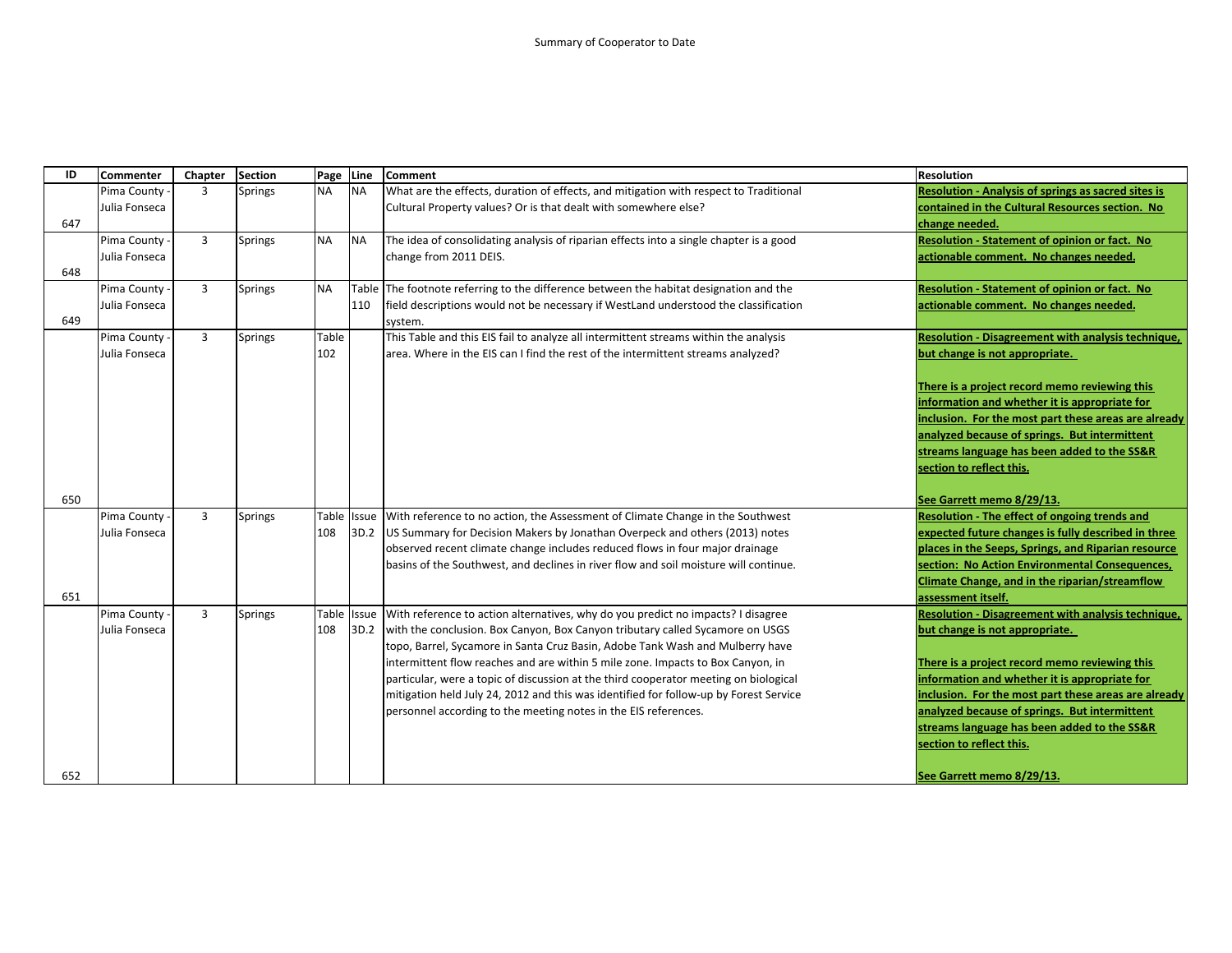| ID  | <b>Commenter</b>               | Chapter        | <b>Section</b> |       | Page Line   | <b>Comment</b>                                                                                                                                                              | <b>Resolution</b>                                                                                           |
|-----|--------------------------------|----------------|----------------|-------|-------------|-----------------------------------------------------------------------------------------------------------------------------------------------------------------------------|-------------------------------------------------------------------------------------------------------------|
|     | Pima County -                  | 3              | <b>Springs</b> | Table | Issue       | With respect to the No Action Alternative, no loss of riparian areas is predicted due                                                                                       | Resolution - Disagreement with analysis technique,                                                          |
|     | Julia Fonseca                  |                |                | 108   | 4.1         | to disturbance. However, for the Pima County Multi-species Conservation Plan, we                                                                                            | but change is not appropriate.                                                                              |
|     |                                |                |                |       |             | use a spatially explicit projection of where losses due to future residential and                                                                                           |                                                                                                             |
|     |                                |                |                |       |             | commercial development will occur. The attached excerpted figure for the                                                                                                    | <b>Reasonably Foreseeable Actions are based on</b>                                                          |
|     |                                |                |                |       |             | Cienega-Rosemont vicinity shows that even without the mine, we expect impacts at                                                                                            | projects with permits or other indications that they                                                        |
|     |                                |                |                |       |             | the periphery of the National Forest and along the length of Davidson Canyon.                                                                                               | will occur. It would not be appropriate to replace it                                                       |
|     |                                |                |                |       |             | This development projection, which is being used for a habitat conservation plan                                                                                            | with a projection as that included in the MSCP.                                                             |
|     |                                |                |                |       |             | under the Endangered Species, should be taken into consideration in the EIS                                                                                                 |                                                                                                             |
|     |                                |                |                |       |             | analyses of impacts to biological resources, including riparian areas. We can                                                                                               |                                                                                                             |
| 653 |                                |                |                |       |             | provide you the GIS data files so you can calculate how many acres of riparian or                                                                                           |                                                                                                             |
|     | Pima County                    | $\overline{3}$ | Springs        |       | Table Issue | upland losses would occur in your area of analysis.<br>With respect to the No Action alternative, U.S. Geological Survey's Miguel Ponce                                     | Resolution - The effect of ongoing trends and                                                               |
|     | Julia Fonseca                  |                |                | 108   | 4.3         | has detecting some trends in vegetation in the entire Cienega Creek watershed                                                                                               | expected future changes is fully described in three                                                         |
|     |                                |                |                |       |             | that include the loss of riparian vegetation in the lowlands, and loss of woodlands in                                                                                      | places in the Seeps, Springs, and Riparian resource                                                         |
|     |                                |                |                |       |             | favor of grasslands at middle elevations of the Cienega Creek Watershed that have                                                                                           | section: No Action Environmental Consequences,                                                              |
|     |                                |                |                |       |             | not been taken into account by this EIS No action alternative.                                                                                                              | Climate Change, and in the riparian/streamflow                                                              |
|     |                                |                |                |       |             | Miguel Villareal has also provided me the attached photos showing the declining                                                                                             | assessment itself.                                                                                          |
|     |                                |                |                |       |             | condition of riparian trees along Davidson Canyon. These repeated photos are part                                                                                           |                                                                                                             |
|     |                                |                |                |       |             | of a series of USGS photographs that go back decades, having been started by the                                                                                            | These new data sources were reviewed for their                                                              |
|     |                                |                |                |       |             | Raymond Turner at USGS.                                                                                                                                                     | appropriateness and incorporated if available and                                                           |
|     |                                |                |                |       |             | The Forest Service and Corps should take advantage of the USGS information                                                                                                  | pertinent.                                                                                                  |
| 654 |                                |                |                |       |             | about riparian vegetation trends in this watershed.                                                                                                                         |                                                                                                             |
|     | Pima County                    | 3              | Springs        | Table |             | What is the duration of the impacts? I saw the earlier discussion about near/far                                                                                            | Resolution - No change needed. This is a summary                                                            |
|     | Julia Fonseca                  |                |                | 108   |             | term and uncertainty, but it's unclear what time frame was used for this table.                                                                                             | table. All detail cannot be included here. Full                                                             |
|     |                                |                |                |       |             |                                                                                                                                                                             | analysis, including long-term versus near-term                                                              |
|     |                                |                |                |       |             |                                                                                                                                                                             | impacts is included in the rest of the chapter.                                                             |
| 655 |                                |                |                |       |             |                                                                                                                                                                             |                                                                                                             |
|     | Pima County -<br>Julia Fonseca | 3              | Springs        |       |             | 39-40 Davidson Canyon has experienced declining groundwater conditions and declining<br>length of intermittent flow from the evidence that PAG has gathered over the years. | <b>Resolution - The effect of ongoing trends and</b><br>expected future changes is fully described in three |
|     |                                |                |                |       |             | From Miguel Villareal's work, we see declining condition in riparian vegetation. The                                                                                        | places in the Seeps, Springs, and Riparian resource                                                         |
|     |                                |                |                |       |             | record supports the notion that whatever the complexity of the links, vegetation and                                                                                        | section: No Action Environmental Consequences,                                                              |
|     |                                |                |                |       |             | streamflow has responded in a way that is consistent with the declines in the                                                                                               | Climate Change, and in the riparian/streamflow                                                              |
|     |                                |                |                |       |             | regional aquifer.                                                                                                                                                           | assessment itself.                                                                                          |
|     |                                |                |                |       |             |                                                                                                                                                                             |                                                                                                             |
|     |                                |                |                |       |             |                                                                                                                                                                             | These new data sources were reviewed for their                                                              |
|     |                                |                |                |       |             |                                                                                                                                                                             | appropriateness and incorporated if available and                                                           |
| 656 |                                |                |                |       |             |                                                                                                                                                                             | pertinent.                                                                                                  |
|     | Pima County                    | 3              | Springs        |       | Issue       | With respect to the No Action alternative, the table says no impacts are predicted.                                                                                         | <b>Resolution - The effect of ongoing trends and</b>                                                        |
|     | Julia Fonseca                  |                |                |       | 3D.2        | Please reconsider the evidence for a declining baseline. PAG monitoring data                                                                                                | expected future changes is fully described in three                                                         |
|     |                                |                |                |       |             | show that the number of flowing stream miles and ground water levels along lower                                                                                            | places in the Seeps, Springs, and Riparian resource                                                         |
|     |                                |                |                |       |             | Cienega Creek and Davidson Canyon have been declining. See                                                                                                                  | section: No Action Environmental Consequences,                                                              |
|     |                                |                |                |       |             | http://www.pagnet.org/Programs/EnvironmentalPlanning/Water/HydrologicResearc                                                                                                | Climate Change, and in the riparian/streamflow                                                              |
|     |                                |                |                |       |             | h/CienegaCreekProjects/CienegaCreekHydrologicResearchandFindings/tabid/1012                                                                                                 | assessment itself.                                                                                          |
|     |                                |                |                |       |             | /Default.aspx.                                                                                                                                                              |                                                                                                             |
|     |                                |                |                |       |             |                                                                                                                                                                             | These new data sources were reviewed for their                                                              |
|     |                                |                |                |       |             |                                                                                                                                                                             | appropriateness and incorporated if available and                                                           |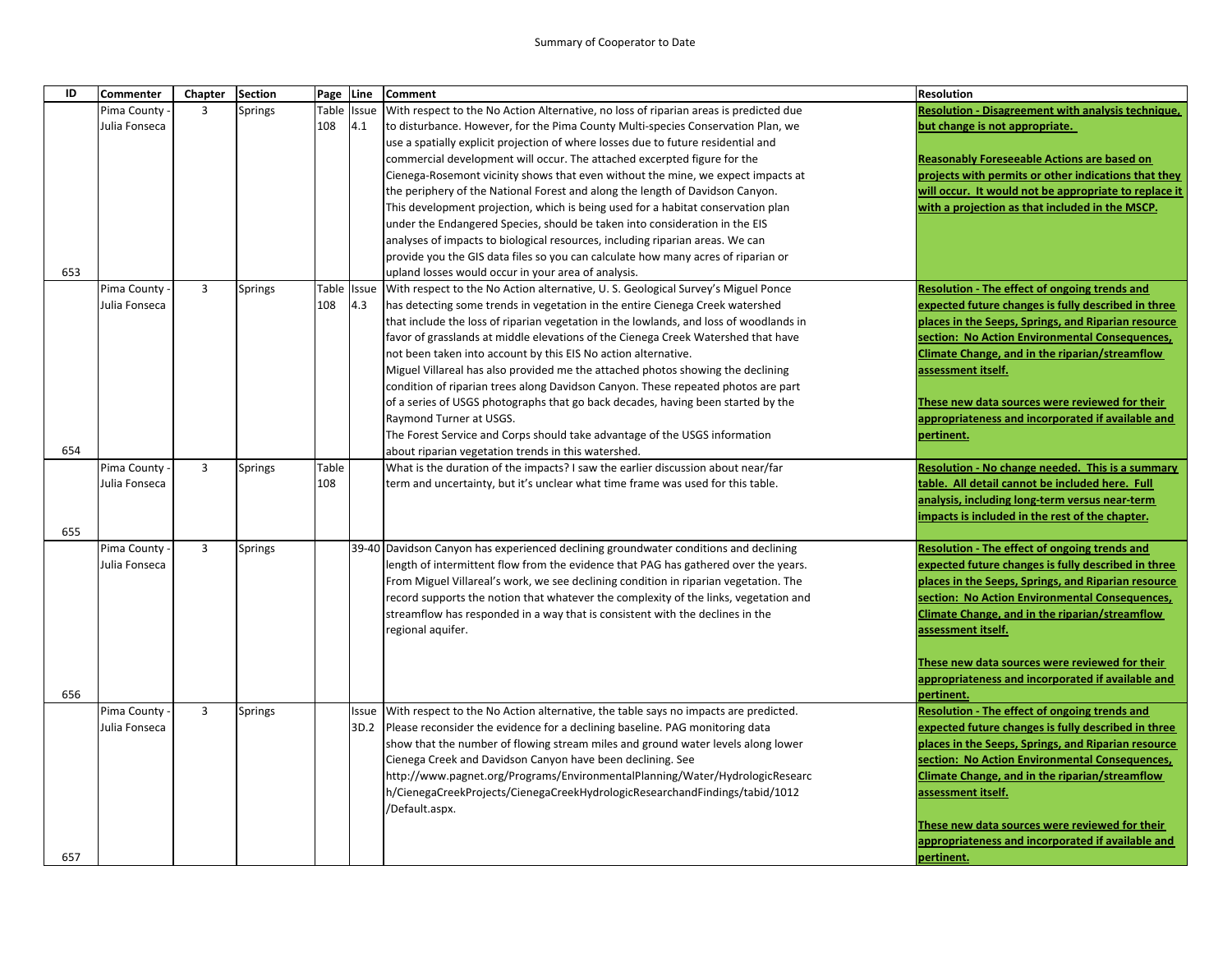| ID  | <b>Commenter</b> | Chapter        | <b>Section</b> | Page Line      |                | <b>Comment</b>                                                                          | <b>Resolution</b>                                         |
|-----|------------------|----------------|----------------|----------------|----------------|-----------------------------------------------------------------------------------------|-----------------------------------------------------------|
|     | Pima County      | 3              | <b>Springs</b> |                |                | This analysis should take into account that the ecological and recreational             | Resolution - Statement of opinion or fact. No             |
|     | Julia Fonseca    |                |                |                |                | significance of Cienega Creek is amplified because it is one of a very few              | actionable comment. No changes needed.                    |
|     |                  |                |                |                |                | remaining examples of a desert riparian environment. Environments of this type          |                                                           |
|     |                  |                |                |                |                | once paralleled many of the water courses and drainages in southern Arizona such        |                                                           |
|     |                  |                |                |                |                | as the Santa Cruz River near Tucson. During the past century, the extent of these       |                                                           |
| 658 |                  |                |                |                |                | riparian areas has been greatly reduced.                                                |                                                           |
|     | Pima County      | $\overline{3}$ | <b>Springs</b> | $\overline{4}$ |                | 9_17 Rosemont Copper has "agreed to consider" implementing mitigation measures?         | <b>Resolution - Comment not factually correct. Page 4</b> |
|     | Carla            |                |                |                |                | Shouldn't all of these mitigation measures be a requirement of any permits issued       | of the SS&R section is a figure. A search for "agreed     |
|     | Danforth         |                |                |                |                | to Rosemont Copper for the proposed actions?                                            | to consider" in the SS&R section turned up no             |
|     |                  |                |                |                |                |                                                                                         | instance of this phrase. Checked the Bio Resources        |
|     |                  |                |                |                |                |                                                                                         | section and this is not pertinent to page 4 in that       |
|     |                  |                |                |                |                |                                                                                         | section either. In any case, the jurisdiction of          |
|     |                  |                |                |                |                |                                                                                         | mitigation measures, and the distinction between          |
|     |                  |                |                |                |                |                                                                                         | mandatory and voluntary measures is fully                 |
|     |                  |                |                |                |                |                                                                                         | described in the intro to Appendix B.                     |
| 659 |                  |                |                |                |                |                                                                                         |                                                           |
|     | Pima County      | $\overline{3}$ | Springs        | 15             | 8 <sub>0</sub> | Important Riparian Areas (IRA) are mapped based on many factors including               | <b>Resolution - Comment is not factually correct.</b>     |
|     | Carla            |                |                |                |                | landscape linkages, wildlife corridors, and hydrologic connectivity, as well as         | There is no judgment made on page 15 that IRAs are        |
|     | Danforth         |                |                |                |                | vegetation. IRA boundaries are not subject to amendment under the Pima County           | not important. What is stated is that the IRA             |
|     |                  |                |                |                |                | Floodplain Management Ordinance. Due to the ecological importance of the                | designation is a regulatory designation. The              |
|     |                  |                |                |                |                | function of IRA, why does the IRA classification not factor into the assessment of      | analysis presented in this section is based on field      |
|     |                  |                |                |                |                | riparian impacts in the FEIS?                                                           | evidence to the extent possible. A regulatory             |
|     |                  |                |                |                |                |                                                                                         | designation does not assist in this effort.               |
| 660 | Pima County      | $\overline{3}$ | <b>Springs</b> | 31             |                | 20-21 Hydroriparian and Mesoriparian habitat are subject to the same regulations under  | Resolution - Statement of fact or opinion. No action      |
|     | Carla            |                |                |                |                | the Pima County Floodplain Management Ordinance. No regulatory distinction is           | needed.                                                   |
|     | Danforth         |                |                |                |                | made between the two classes. These stream reaches have intermittent flow, a            |                                                           |
|     |                  |                |                |                |                | criteria of mesoriparian habitat. If an applicant seeks to amend the riparian           |                                                           |
|     |                  |                |                |                |                | classification, plant surveys and documentation will be required and is subject to      |                                                           |
| 661 |                  |                |                |                |                | Pima County review and approval to issuance of a Floodplain Use Permit (FPUP)           |                                                           |
|     | Pima County      | $\overline{3}$ | Springs        | 31             |                | 28-29 These stream reaches have intermittent flow, a criterion of mesoriparian habitat. | <b>Resolution - Disagreement with analysis technique,</b> |
|     | Carla            |                |                |                |                |                                                                                         | but change is not appropriate.                            |
|     | Danforth         |                |                |                |                |                                                                                         |                                                           |
|     |                  |                |                |                |                |                                                                                         | There is a project record memo reviewing this             |
|     |                  |                |                |                |                |                                                                                         | information and whether it is appropriate for             |
|     |                  |                |                |                |                |                                                                                         | inclusion. For the most part these areas are already      |
|     |                  |                |                |                |                |                                                                                         | analyzed because of springs. But intermittent             |
|     |                  |                |                |                |                |                                                                                         | streams language has been added to the SS&R               |
|     |                  |                |                |                |                |                                                                                         | section to reflect this.                                  |
|     |                  |                |                |                |                |                                                                                         |                                                           |
| 662 |                  |                |                |                |                |                                                                                         | See Garrett memo 8/29/13.                                 |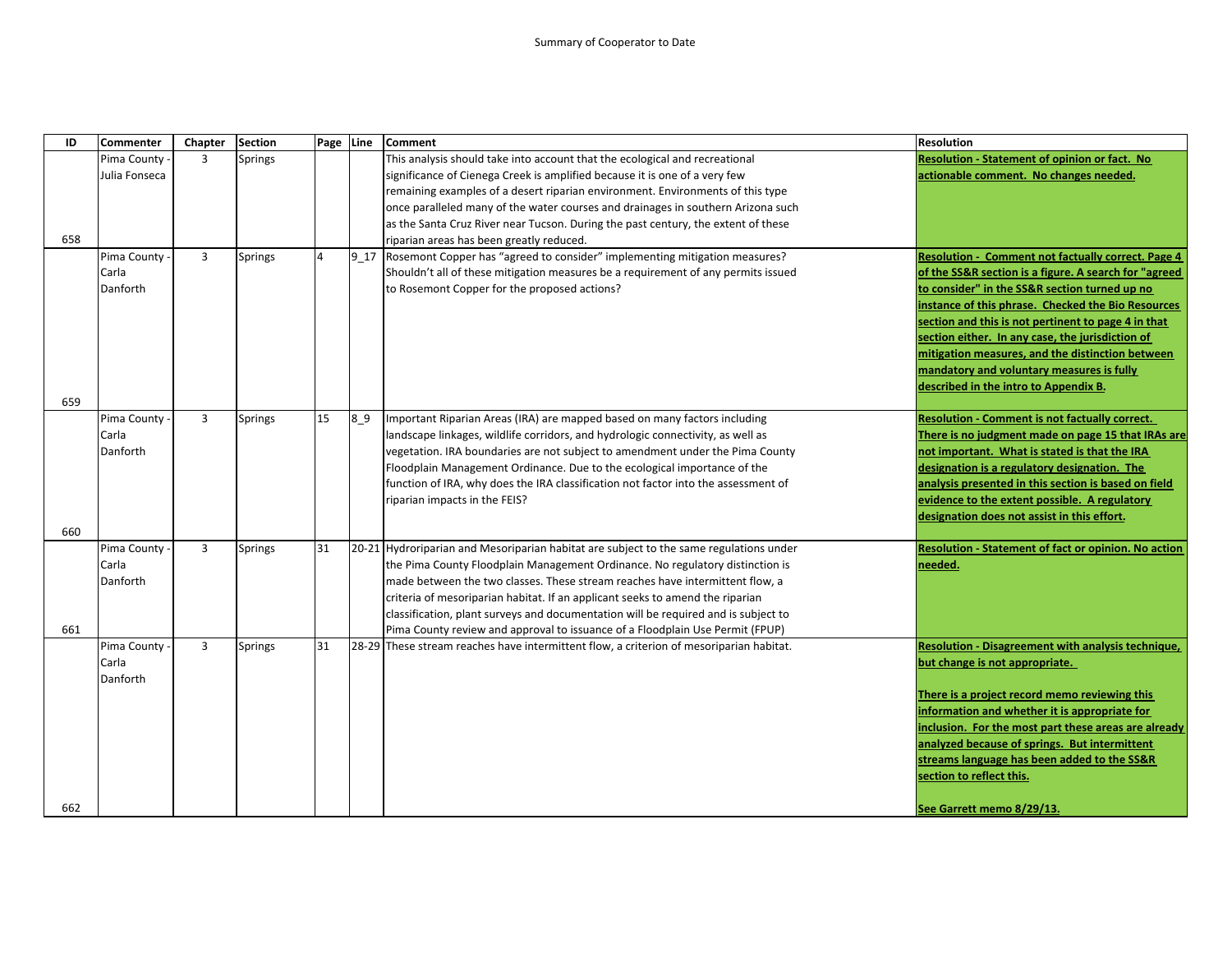| ID  | <b>Commenter</b> | Chapter        | <b>Section</b> | Page      | Line            | <b>Comment</b>                                                                              | <b>Resolution</b>                                                                           |
|-----|------------------|----------------|----------------|-----------|-----------------|---------------------------------------------------------------------------------------------|---------------------------------------------------------------------------------------------|
|     | Pima County      | $\overline{3}$ | Springs        | 41        | 11 <sub>2</sub> | Monitoring to assess impacts to streamflow is incorporated into the mitigation plan         | <b>Resolution - All mitigation and monitoring</b>                                           |
|     | Carla            |                |                |           | 7               | but what measures will be taken to reduce impacts if monitoring shows negative              | comments have been reviewed and considered by                                               |
|     | Danforth         |                |                |           |                 | impacts on stream flow and groundwater levels? Monitoring is not valuable unless            | the Forest Supervisor. Some modifications have                                              |
|     |                  |                |                |           |                 | measures are identified to be undertaken should monitoring data show negative               | been made to Appendix B based on cooperator                                                 |
|     |                  |                |                |           |                 | impacts on resources.                                                                       | input and decisions from the Forest Supervisor.                                             |
|     |                  |                |                |           |                 |                                                                                             | This includes comments requesting detailed                                                  |
|     |                  |                |                |           |                 |                                                                                             | contingency plans or management actions to be                                               |
|     |                  |                |                |           |                 |                                                                                             | tied to mitigation or monitoring measures. In most                                          |
|     |                  |                |                |           |                 |                                                                                             | cases, it is not appropriate to presuppose a remedy                                         |
|     |                  |                |                |           |                 |                                                                                             | before having monitoring data that defines the                                              |
|     |                  |                |                |           |                 |                                                                                             | issue or problem to be addressed.                                                           |
| 663 |                  |                |                |           |                 |                                                                                             |                                                                                             |
|     | Pima County      | $\overline{3}$ | Springs        | 55        |                 | 16-18 How will the enhancement of the Sana Cruz River near Sahuarita be accomplished        | <b>Resolution - text has been added to describe this</b>                                    |
|     | Carla            |                |                |           |                 | and by whom?                                                                                |                                                                                             |
| 664 | Danforth         |                |                |           |                 |                                                                                             |                                                                                             |
|     | Pima County      | 3              | <b>Springs</b> | 46-56 all |                 | Given the large number of acres of riparian habitat and streams that will be                | <b>Resolution - All mitigation and monitoring</b>                                           |
|     | Carla            |                |                |           |                 | impacted by the proposed actions, how and where can these impacts be                        | comments have been reviewed and considered by                                               |
|     | Danforth         |                |                |           |                 | adequately mitigated?                                                                       | the Forest Supervisor. Some modifications have                                              |
|     |                  |                |                |           |                 |                                                                                             | been made to Appendix B based on cooperator                                                 |
|     |                  |                |                |           |                 |                                                                                             | input and decisions from the Forest Supervisor.                                             |
|     |                  |                |                |           |                 |                                                                                             | This includes comments requesting detailed                                                  |
|     |                  |                |                |           |                 |                                                                                             | contingency plans or management actions to be                                               |
|     |                  |                |                |           |                 |                                                                                             | tied to mitigation or monitoring measures. In most                                          |
|     |                  |                |                |           |                 |                                                                                             | cases, it is not appropriate to presuppose a remedy                                         |
|     |                  |                |                |           |                 |                                                                                             | before having monitoring data that defines the                                              |
|     |                  |                |                |           |                 |                                                                                             | issue or problem to be addressed.                                                           |
|     |                  |                |                |           |                 |                                                                                             |                                                                                             |
| 665 |                  |                |                |           |                 |                                                                                             |                                                                                             |
|     | Pima County      | 3              | <b>Springs</b> | 53-54 36- |                 | The FEIS states springs & seeps will be monitored to determine impacts due to               | <b>Resolution - All mitigation and monitoring</b>                                           |
|     | Carla            |                |                |           |                 | 38/1_dewatering of the regional aquifer in vicinity of the mine pit but does not state what | comments have been reviewed and considered by                                               |
|     | Danforth         |                |                |           | $\overline{2}$  | actions will be taken if the water levels are negatively impacted                           | the Forest Supervisor. Some modifications have                                              |
|     |                  |                |                |           |                 |                                                                                             | been made to Appendix B based on cooperator                                                 |
|     |                  |                |                |           |                 |                                                                                             | input and decisions from the Forest Supervisor.                                             |
|     |                  |                |                |           |                 |                                                                                             |                                                                                             |
|     |                  |                |                |           |                 |                                                                                             | This includes comments requesting detailed<br>contingency plans or management actions to be |
|     |                  |                |                |           |                 |                                                                                             | tied to mitigation or monitoring measures. In most                                          |
|     |                  |                |                |           |                 |                                                                                             | cases, it is not appropriate to presuppose a remedy                                         |
|     |                  |                |                |           |                 |                                                                                             | before having monitoring data that defines the                                              |
|     |                  |                |                |           |                 |                                                                                             | issue or problem to be addressed.                                                           |
|     |                  |                |                |           |                 |                                                                                             |                                                                                             |
| 666 |                  |                |                |           |                 |                                                                                             |                                                                                             |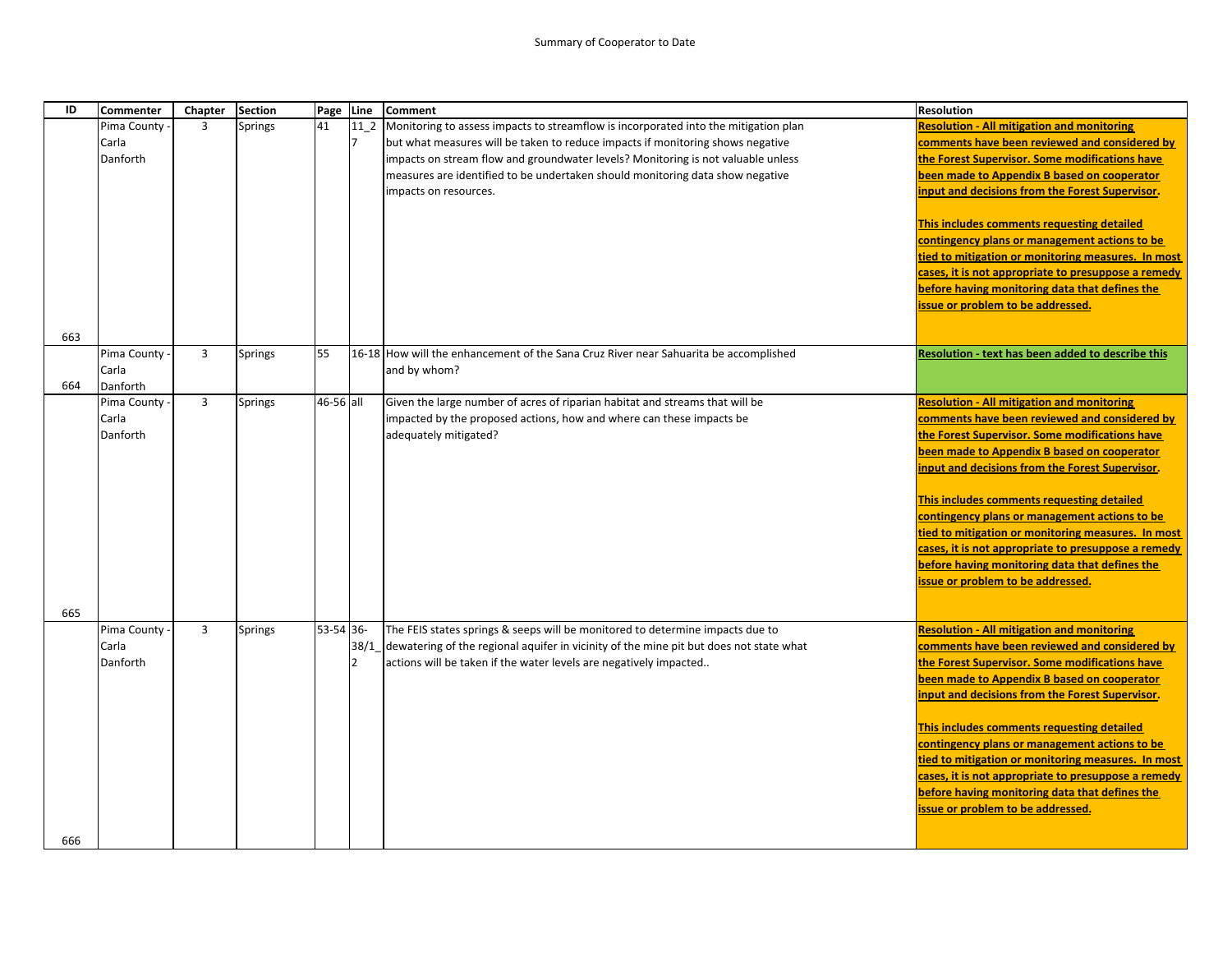| ID         | Commenter                          | Chapter        | <b>Section</b>       |                | Page Line | Comment                                                                                                                                                                                                                                                                                                                                                                                                                                                                                                                                                                                                                                                               | <b>Resolution</b>                                                                                                                                                                                                                                                                                                                                                                                                                                                                                                                                                                                                                                                                                                                                                    |
|------------|------------------------------------|----------------|----------------------|----------------|-----------|-----------------------------------------------------------------------------------------------------------------------------------------------------------------------------------------------------------------------------------------------------------------------------------------------------------------------------------------------------------------------------------------------------------------------------------------------------------------------------------------------------------------------------------------------------------------------------------------------------------------------------------------------------------------------|----------------------------------------------------------------------------------------------------------------------------------------------------------------------------------------------------------------------------------------------------------------------------------------------------------------------------------------------------------------------------------------------------------------------------------------------------------------------------------------------------------------------------------------------------------------------------------------------------------------------------------------------------------------------------------------------------------------------------------------------------------------------|
| 667        | Pima County<br>Carla<br>Danforth   | 3              | Springs              |                |           | How will reintroduction of beaver into Cienega Creek offset "any" impact due to<br>dewatering of the regional aquifer, offsets should be quantified. If flows are diverted<br>into upper Cienega Creek how will the diversion affect the biologically rich reaches<br>of lower Cienega Creek?                                                                                                                                                                                                                                                                                                                                                                         | <b>Resolution - No changes needed. Comment not</b><br>factually correct. Reintroduction of beaver is not a<br>mitigation, it is a foreseeable action. See SSR, Page<br>55, lines 19-23. The paragraph in question says<br>nothing about offsetting impacts from the project.                                                                                                                                                                                                                                                                                                                                                                                                                                                                                         |
|            | Pima County<br><b>Brian Powell</b> | $\overline{3}$ | Springs,<br>Riparian | $\overline{8}$ | 15        | The FS expanded their analysis to a larger set of springs for this version of the EIS.<br>That is good, but in analyzing the effects of the mine, it was not recognized that<br>baseline conditions were taken during the height of one of the most severe<br>droughts of recorded history. Data from elsewhere in the watershed (e.g., Cienega<br>Creek Preserve) support this, but again, this is not taken into consideration                                                                                                                                                                                                                                      | <b>Resolution - Disagreement with analysis technique,</b><br>but change is not appropriate.<br>Very few springs are disregarded in the analysis on<br>the basis that they are localized ephemeral springs.<br>Those that are have a decent track record in which<br>no flow has been observed for multiple years or<br>seasons. Comparatively, there are quite a few<br>other springs that have exhibited consistent flow<br>that has not dropped off.<br>Most springs are considered to be impacted<br>because the source of water is now known. But<br>where physical field observations indicate<br>persistent lack of flow, where elsewhere flow<br>persists, that is reasonable evidence for a localized,<br>ephemeral spring not tied to the regional aquifer. |
| 668<br>669 | Pima County<br><b>Brian Powell</b> | 3              | Springs,<br>Riparian | 11             | 20        | The report cited is the wrong study (what was cited was a fact sheet) and the<br>correct report was not provided.                                                                                                                                                                                                                                                                                                                                                                                                                                                                                                                                                     | <b>Resolution - This has been remedied</b>                                                                                                                                                                                                                                                                                                                                                                                                                                                                                                                                                                                                                                                                                                                           |
| 670        | Pima County<br><b>Brian Powell</b> | 3              | Springs,<br>Riparian | 15             | 27        | The FS cites long-term uncertainty about impacts to water and vegetation<br>resources as being largely shaped by externalities ("Long-term impacts are less<br>certain or even speculative, not only because the uncertainty of the model results<br>increases with time but because the cumulative effects from other future actions<br>and climate change are entirely unpredictable during these long time frames").<br>These factors are certainly important, but this is the wrong approach; what is before<br>the FS is a mine proposal that will have impacts on geological time scales and this<br>should compel the FS to invoke the precautionary principle | Resolution - Statement of opinion or fact. No<br>actionable comment. No changes needed.                                                                                                                                                                                                                                                                                                                                                                                                                                                                                                                                                                                                                                                                              |
| 671        | Pima County<br><b>Brian Powell</b> | 3              | Springs,<br>Riparian | 23             | $\vert$ 1 | Pima County has collected baseline data at Bobo, Mescal, Davidson, and Becky<br>spring (indicated as #92; this is important spring for Bar-V Ranch and is an<br>important source of domestic water for the ranch). We can provide these data to<br>the FS for their analysis and we would welcome data collection at these sources.<br>In fact, it is surprising that we were not contacted by the FS or Rosemont<br>consultants about these springs. All of them are very accessible (i.e., not "too<br>remote")                                                                                                                                                     | Resolution - This new information was requested,<br>reviewed, and incorporated if appropriate and<br>pertinent.                                                                                                                                                                                                                                                                                                                                                                                                                                                                                                                                                                                                                                                      |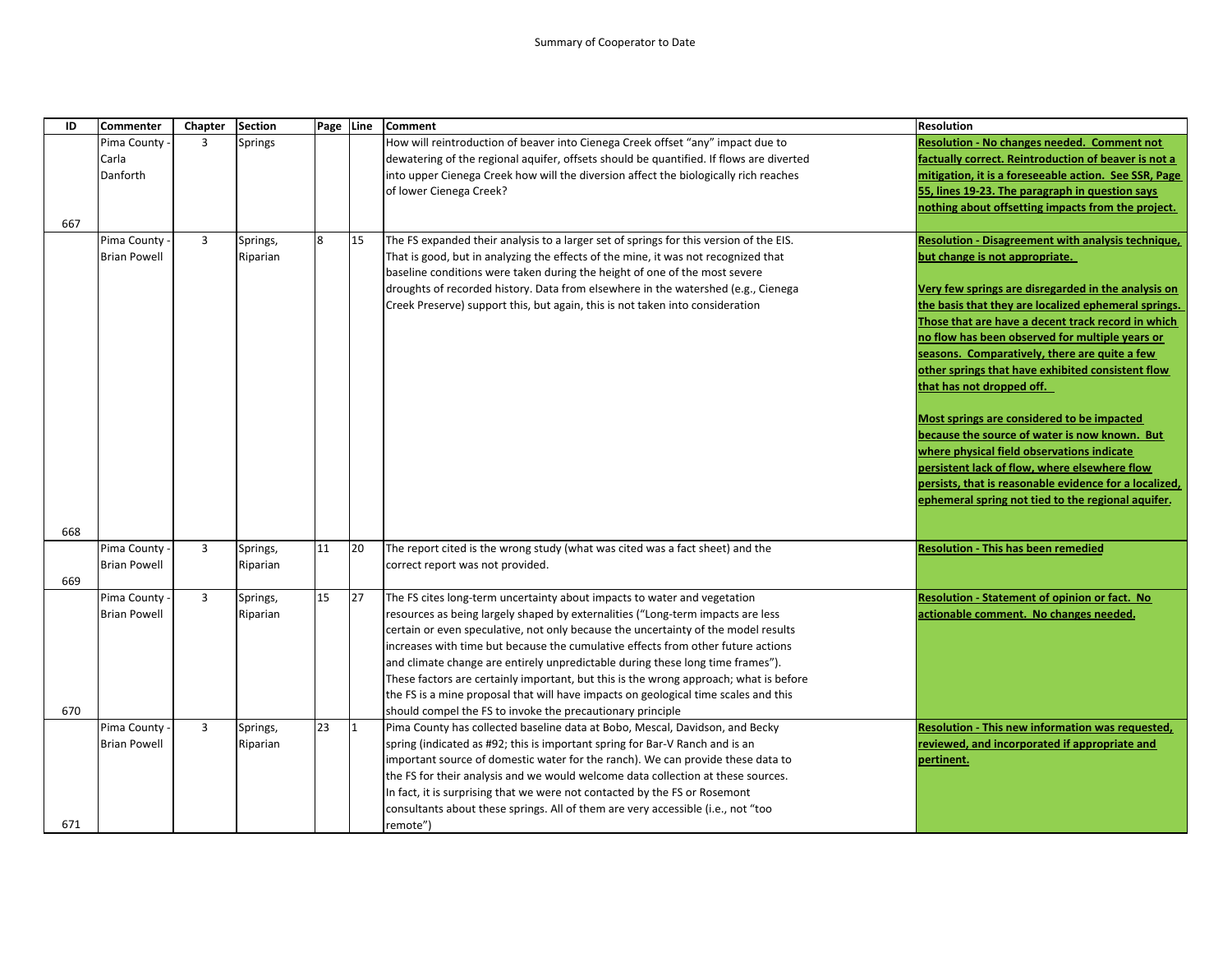| ID  | <b>Commenter</b>    | Chapter        | <b>Section</b>       | Page Line |              | <b>Comment</b>                                                                                                                          | <b>Resolution</b>                                       |
|-----|---------------------|----------------|----------------------|-----------|--------------|-----------------------------------------------------------------------------------------------------------------------------------------|---------------------------------------------------------|
|     | Pima County         | $\overline{3}$ | Springs,             | 54        | $\mathbf{1}$ | Further development in Davidson Canyon and the installation of more wells seems                                                         | Resolution - Statement of fact or opinion. No action    |
|     | <b>Brian Powell</b> |                | Riparian             |           |              | to be a reasonably foreseeable action that should be analyzed based on population                                                       | needed. Unless there are specific plans, this does      |
|     |                     |                |                      |           |              | projections for the area and the fact that there is no other water supply for future                                                    | not rise to the level of a foreseeable action.          |
|     |                     |                |                      |           |              | growth.                                                                                                                                 | However, we did take population growth and              |
|     |                     |                |                      |           |              |                                                                                                                                         | associated development into account in the no           |
|     |                     |                |                      |           |              |                                                                                                                                         | action alternative and the existing condition upon      |
|     |                     |                |                      |           |              |                                                                                                                                         | which the analysis of imapcts is based.                 |
| 672 |                     |                |                      |           |              |                                                                                                                                         |                                                         |
|     | Pima County -       | $\overline{3}$ | Springs,             | 56        | 9            | There is no clear connection between a number of the mitigation and monitoring                                                          | Resolution - Clarification has been added to several    |
|     | <b>Brian Powell</b> |                | Riparian             |           |              | activities in this section (e.g., perimeter buttresses, growth media salvage) to                                                        | mitigation measures                                     |
|     |                     |                |                      |           |              | seeps, springs, and riparian areas. Document should be explicit about how some of                                                       |                                                         |
| 673 |                     |                |                      |           |              | these mitigation measures would impact these resources.                                                                                 |                                                         |
|     | Pima County         | $\overline{3}$ | Springs,             | 58        | $\mathbf{1}$ | The document states "revegetation of disturbed areas would also reduce impacts to                                                       | <b>Resolution - Text modified</b>                       |
|     | <b>Brian Powell</b> |                | Riparian             |           |              | riparian resources by allowing more water to flow downstream as soon as possible                                                        |                                                         |
| 674 |                     |                |                      |           |              | during the active mining phase." It is not clear how more vegetation, which holds                                                       |                                                         |
|     | Pima County -       | $\overline{3}$ | Springs,             | 58        | 19           | and uses water, would allow more water to flow downstream.<br>"The new riparian habitat that would be created downstream of Pantano Dam | <b>Resolution - The effectiveness determination has</b> |
|     | <b>Brian Powell</b> |                | Riparian             |           |              | would replace hydroriparian habitat if any is lost." Has this been evaluated? If so,                                                    | been modified.                                          |
| 675 |                     |                |                      |           |              | how much hydroriparian habitat would be created?                                                                                        |                                                         |
|     | Pima County -       | $\overline{3}$ | Springs,             | <b>NA</b> | <b>NA</b>    | There is no analysis of the impact of fire and/or pests on these resources. As                                                          | Resolution - this indirect effect has been added to     |
|     | <b>Brian Powell</b> |                | Riparian             |           |              | springs and shallow groundwater areas are dewatered, they will be more                                                                  | the SS&R section                                        |
| 676 |                     |                |                      |           |              | susceptible to wildland fire and/or pathogens. This is an important indirect effect.                                                    |                                                         |
|     | Pima County -       | $\overline{3}$ | Springs,             | <b>NA</b> | <b>NA</b>    | A large body of evidence from regional studies of riparian and aquatic plants points                                                    | <b>Resolution - The Riparian analysis has been</b>      |
|     | <b>Brian Powell</b> |                | Riparian             |           |              | to thresholds as systems respond to changes in groundwater levels. Crossing                                                             | rewritten based in parts on USEPA comments,             |
|     |                     |                |                      |           |              | these thresholds does not always result in replacement with another communities,                                                        | including how the groundwater models have been          |
|     |                     |                |                      |           |              | but can (at first, or over a very long period time) result in reduced vigor (particularly                                               | interpreted and used. The Forest specialists have       |
|     |                     |                |                      |           |              | in riparian trees) and loss of grasses and forbs. This has not been analyzed for                                                        | reviewed and approved the section.                      |
|     |                     |                |                      |           |              | springs (and their associated plant communities), nor has such analysis been                                                            |                                                         |
| 677 |                     |                |                      |           |              | extended to Davidson Canyon and Cienega Creek.                                                                                          |                                                         |
|     | Pima County -       | $\overline{3}$ | Air Quality          | 13        | I1           | Table 28: there are multiple places in this table where it appears information is                                                       | Resolution - No changes needed. This is the             |
|     | Sarah Walters       |                | Summary of           |           |              | missing, i.e. Issue 2.1: PM2.5 versus background and threshold - under the                                                              | summary table. It can't include every detail.           |
|     |                     |                | Effects by           |           |              | Proposed Action column ' Active mining: 4 increase' what value does the 4 go                                                            |                                                         |
|     |                     |                | <b>Issues Factor</b> |           |              | with, i.e. is it a 4 percent increase? Earlier in the document it specifies a '4 X                                                      |                                                         |
|     |                     |                | by Alternative       |           |              | increase', but in this section it is not specified                                                                                      |                                                         |
| 678 |                     |                |                      |           |              |                                                                                                                                         |                                                         |
|     | <b>USEPA</b>        | $\overline{3}$ | Surface Water        |           |              | Cienega Creek and Empire Gulch have not been delineated for jurisdictional wetlands or waters of the                                    | Resolution - This topic has been discussed between      |
|     |                     |                |                      |           |              | U.S. EPA believes that 404 needs to include these indirect impacts.                                                                     | the Corps and Forest. There is a disagreement of        |
|     |                     |                |                      |           |              |                                                                                                                                         | position between the Corps and USEPA on this            |
|     |                     |                |                      |           |              |                                                                                                                                         | topic. The Forest is relying on the 404(b)1 analysis    |
|     |                     |                |                      |           |              |                                                                                                                                         | to define indirect impacts, which do not include        |
|     |                     |                |                      |           |              |                                                                                                                                         | those from groundwater drawdown. Note that the          |
|     |                     |                |                      |           |              |                                                                                                                                         | Forest has properly disclosed impacts to riparian       |
|     |                     |                |                      |           |              |                                                                                                                                         | areas in the NEPA document, regardless of their         |
|     |                     |                |                      |           |              |                                                                                                                                         | status as jurisdictional waters. No changes.            |
| 679 |                     |                |                      |           |              |                                                                                                                                         |                                                         |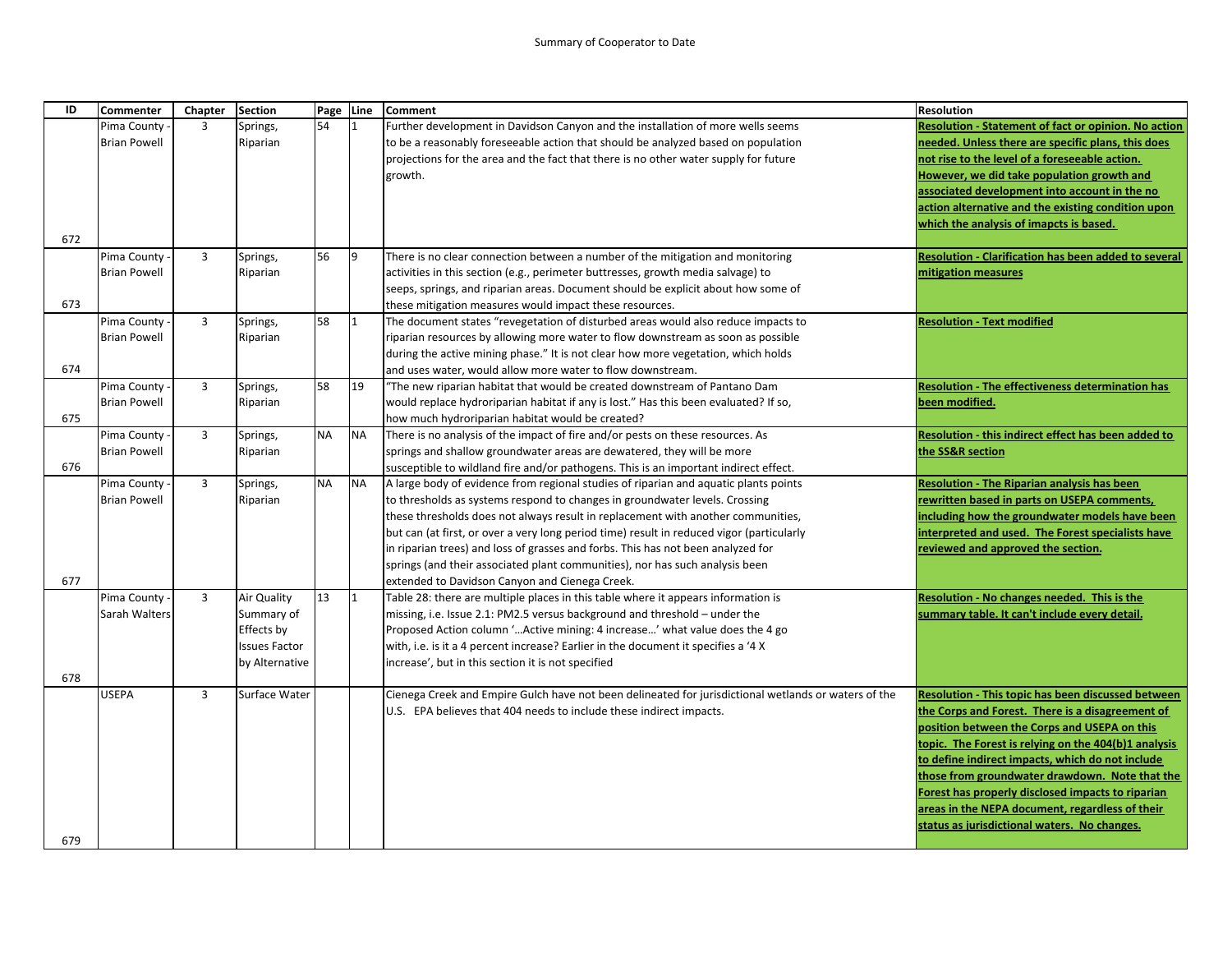| ID  | <b>Commenter</b> | Chapter        | <b>Section</b> | Page Line | <b>Comment</b>                                                                                                                                           | <b>Resolution</b>                                       |
|-----|------------------|----------------|----------------|-----------|----------------------------------------------------------------------------------------------------------------------------------------------------------|---------------------------------------------------------|
|     | <b>USEPA</b>     | 3              | Surface Water  |           | Need to improve the discussion of CWA Section 404                                                                                                        | Resolution - Comment is not actionable. However,        |
|     |                  |                |                |           |                                                                                                                                                          | 404 section has been rewritten as per USACE             |
| 680 |                  |                |                |           |                                                                                                                                                          | comments.                                               |
|     | <b>USEPA</b>     | 3              | Surface Water  |           | Mitigation proposed is "grossly inadequate"                                                                                                              | <b>Resolution - All mitigation and monitoring</b>       |
|     |                  |                |                |           |                                                                                                                                                          | comments have been reviewed and considered by           |
|     |                  |                |                |           |                                                                                                                                                          | the Forest Supervisor. Some modifications have          |
|     |                  |                |                |           |                                                                                                                                                          | been made to Appendix B based on cooperator             |
|     |                  |                |                |           |                                                                                                                                                          | input and decisions from the Forest Supervisor.         |
|     |                  |                |                |           |                                                                                                                                                          | This includes comments requesting detailed              |
|     |                  |                |                |           |                                                                                                                                                          | contingency plans or management actions to be           |
|     |                  |                |                |           |                                                                                                                                                          | tied to mitigation or monitoring measures. In most      |
|     |                  |                |                |           |                                                                                                                                                          | cases, it is not appropriate to presuppose a remedy     |
|     |                  |                |                |           |                                                                                                                                                          | before having monitoring data that defines the          |
|     |                  |                |                |           |                                                                                                                                                          | issue or problem to be addressed.                       |
|     |                  |                |                |           |                                                                                                                                                          |                                                         |
| 681 |                  |                |                |           |                                                                                                                                                          |                                                         |
|     | <b>USEPA</b>     | $\overline{3}$ | Surface Water  |           | EPA indicated the EIS stated that the lands offered fully compensate for impacts to riparian areas                                                       | <b>Resolution - The effectiveness determination has</b> |
| 682 |                  |                |                |           |                                                                                                                                                          | been modified.                                          |
|     | <b>USEPA</b>     | $\overline{3}$ | Surface Water  |           | 402 permit - Do not believe we can assess effectiveness of permit without having the SWPPP in hand                                                       | <b>Resolution - Comment preliminary and was</b>         |
| 683 |                  |                |                |           |                                                                                                                                                          | superceded by written comments.                         |
|     | <b>USEPA</b>     | 3              | Surface Water  |           | 401 water quality certification – EPA indicated that the 401 permit decision by ADEQ is extremely limited Resolution - The Surface Water Quality and OAW |                                                         |
|     |                  |                |                |           | in scope, and is only focused on the dredge and fill of waters of the U.S., but no indirect impacts. It does                                             | analyses have been rewritten based in parts on          |
|     |                  |                |                |           | not offer protection for water quality                                                                                                                   | <b>USEPA and ADEQ comments, including a full</b>        |
|     |                  |                |                |           |                                                                                                                                                          | analysis of available data and detection limits, and    |
|     |                  |                |                |           |                                                                                                                                                          | revisions to how ADEQ regulatory authorities (401       |
|     |                  |                |                |           |                                                                                                                                                          | and 402) would be applied. The Forest specialists       |
|     |                  |                |                |           |                                                                                                                                                          | have reviewed and approved the section.                 |
| 684 |                  |                |                |           |                                                                                                                                                          |                                                         |
|     | <b>USEPA</b>     | 3              | Surface Water  |           | Surface water quality - Questioned why suspended sediment was not modeled for its effect to                                                              | <b>Resolution - Comment preliminary and was</b>         |
| 685 |                  |                |                |           | downstream waters                                                                                                                                        | superceded by written comments.                         |
|     | ADEQ             | $\overline{3}$ | Surface Water  |           | Primary concern is surface water quality and anti-degradation. Problems with Table 112 and concern                                                       | <b>Resolution - The Surface Water Quality and OAW</b>   |
|     |                  |                |                |           | over prediction of runoff quality                                                                                                                        | analyses have been rewritten based in parts on          |
|     |                  |                |                |           |                                                                                                                                                          | <b>USEPA and ADEQ comments, including a full</b>        |
|     |                  |                |                |           |                                                                                                                                                          | analysis of available data and detection limits, and    |
|     |                  |                |                |           |                                                                                                                                                          | revisions to how ADEQ regulatory authorities (401       |
|     |                  |                |                |           |                                                                                                                                                          | and 402) would be applied. The Forest specialists       |
|     |                  |                |                |           |                                                                                                                                                          | have reviewed and approved the section.                 |
| 686 |                  |                |                |           |                                                                                                                                                          |                                                         |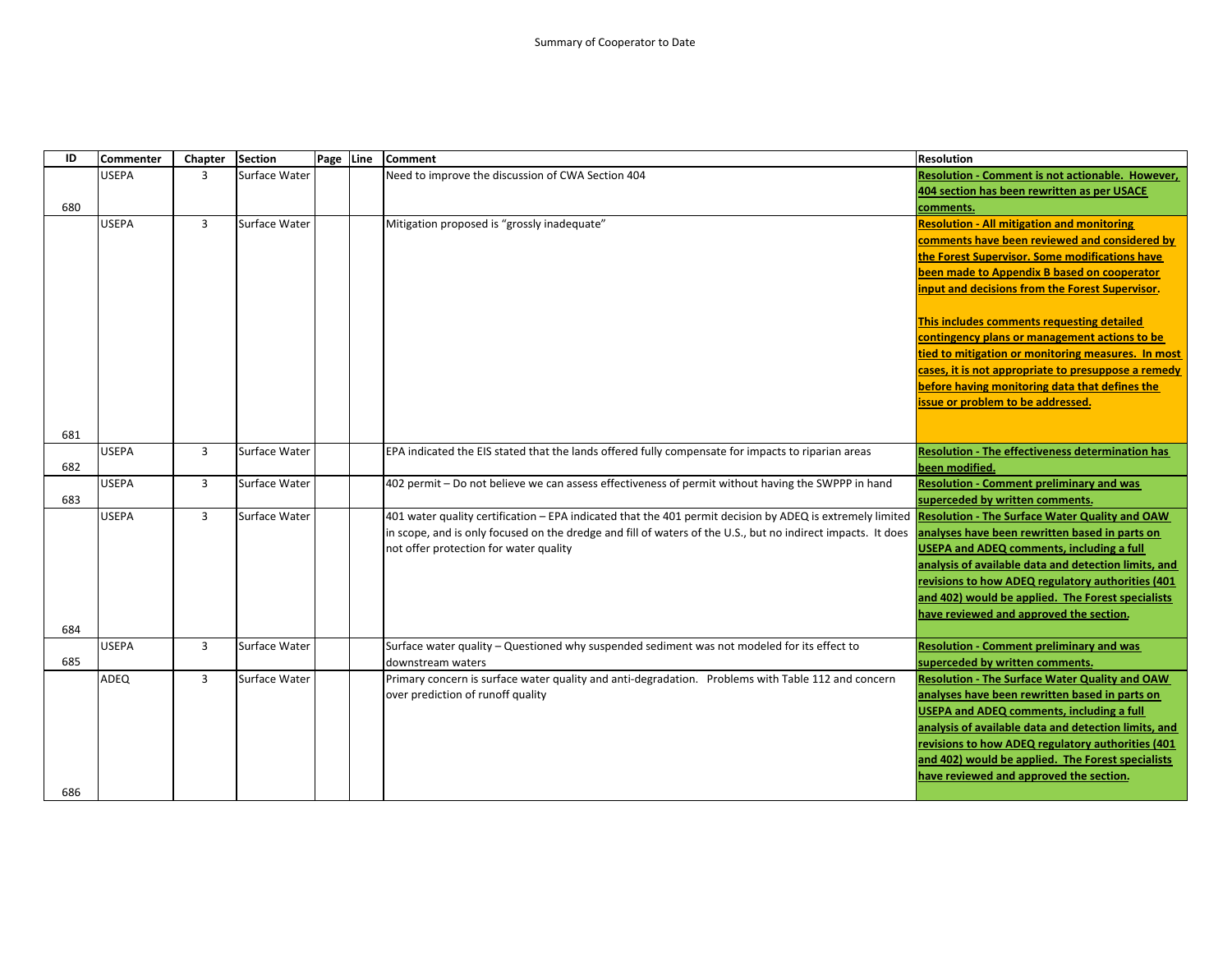| ID         | Commenter   | Chapter        | <b>Section</b> | Page Line | <b>Comment</b>                                                                                                                                                                                                               | <b>Resolution</b>                                                                                                                                                                                                                                                                                                                                                                                                                                                                                                                                         |
|------------|-------------|----------------|----------------|-----------|------------------------------------------------------------------------------------------------------------------------------------------------------------------------------------------------------------------------------|-----------------------------------------------------------------------------------------------------------------------------------------------------------------------------------------------------------------------------------------------------------------------------------------------------------------------------------------------------------------------------------------------------------------------------------------------------------------------------------------------------------------------------------------------------------|
|            | ADEQ        | $\overline{3}$ | Surface Water  |           | Asked why replenishment and makeup water (a previous ADEQ suggestion) was not incorporated as<br>mitigation                                                                                                                  | <b>Resolution - All mitigation and monitoring</b><br>comments have been reviewed and considered by<br>the Forest Supervisor. Some modifications have<br>been made to Appendix B based on cooperator<br>input and decisions from the Forest Supervisor.<br>This includes comments requesting detailed<br>contingency plans or management actions to be<br>tied to mitigation or monitoring measures. In most<br>cases, it is not appropriate to presuppose a remedy<br>before having monitoring data that defines the<br>issue or problem to be addressed. |
| 687        | ADEQ        | $\overline{3}$ | Surface Water  |           | Would like to see a quantification of how much Barrel contributes to the watershed                                                                                                                                           | <b>Resolution - The Surface Water Quality and OAW</b><br>analyses have been rewritten based in parts on<br><b>USEPA and ADEQ comments, including a full</b><br>analysis of available data and detection limits, and<br>revisions to how ADEQ regulatory authorities (401<br>and 402) would be applied. The Forest specialists<br>have reviewed and approved the section.                                                                                                                                                                                  |
| 688<br>689 | ADEQ        | $\overline{3}$ | Surface Water  |           | Need to rewrite 402 sections, they mischaracterize the MSGP process                                                                                                                                                          | <b>Resolution - The Surface Water Quality and OAW</b><br>analyses have been rewritten based in parts on<br><b>USEPA and ADEQ comments, including a full</b><br>analysis of available data and detection limits, and<br>revisions to how ADEQ regulatory authorities (401<br>and 402) would be applied. The Forest specialists<br>have reviewed and approved the section.                                                                                                                                                                                  |
| 690        | ADEQ        | $\overline{3}$ | Surface Water  |           | Check to see if Table 111 contradicts SW Quality section. Might want to change "currently absent"<br>wording as well.                                                                                                        | <b>Resolution - This wording has been checked and</b><br>changed.                                                                                                                                                                                                                                                                                                                                                                                                                                                                                         |
| 691        | ADEQ        | $\overline{3}$ | Surface Water  |           | Consider expanding FS-BR-19 to include basics of surface water monitoring                                                                                                                                                    | <b>Resolution - All mitigation and monitoring</b><br>comments have been reviewed and considered by<br>the Forest Supervisor. Some modifications have<br>been made to Appendix B based on cooperator<br>input and decisions from the Forest Supervisor.<br>This particular measure was expanded to include<br>more details.                                                                                                                                                                                                                                |
| 692        | Pima County | $\overline{3}$ | Surface Water  |           | Fails to address Pima County floodplain regulations and outdoor lighting code. Pima County insists that<br>state law only restricts zoning, not other regulation. Indicates if Rosemont doesn't comply they will be<br>sued. | <b>Resolution - Comment preliminary and was</b><br>superceded by written comments.                                                                                                                                                                                                                                                                                                                                                                                                                                                                        |
| 693        | Pima County | $\overline{3}$ | Surface Water  |           | Erosion and flood hazard - Indicates that inappropriate techniques were used                                                                                                                                                 | <b>Resolution - Comment preliminary and was</b><br>superceded by written comments.                                                                                                                                                                                                                                                                                                                                                                                                                                                                        |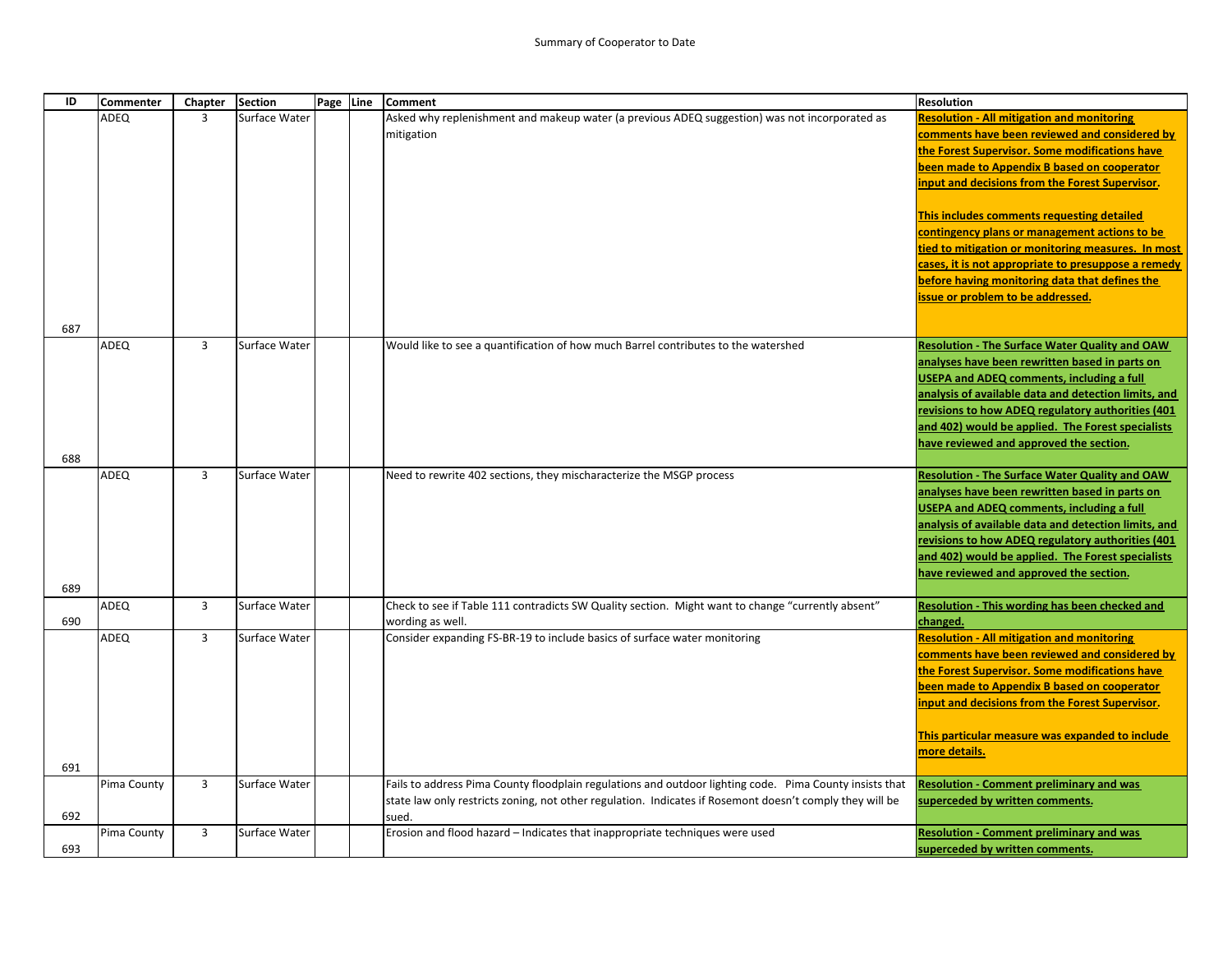| ID  | Commenter            | Chapter        | <b>Section</b>           | Page Line |                | <b>Comment</b>                                                                                                                                               | <b>Resolution</b>                                                                   |
|-----|----------------------|----------------|--------------------------|-----------|----------------|--------------------------------------------------------------------------------------------------------------------------------------------------------------|-------------------------------------------------------------------------------------|
|     | Pima County          | 3              | Surface Water            |           |                | Concerns over CAP recharge description                                                                                                                       | <b>Resolution - Comment preliminary and was</b>                                     |
| 694 |                      |                |                          |           |                |                                                                                                                                                              | superceded by written comments.                                                     |
|     | Pima County          | 3              | Surface Water            |           |                | Indicates there is a 10-foot drawdown restriction that is not properly disclosed                                                                             | <b>Resolution - Comment preliminary and was</b>                                     |
| 695 |                      |                |                          |           |                |                                                                                                                                                              | superceded by written comments.                                                     |
|     | Pima County          | 3              | Surface Water            |           |                | No measures to protect aquifer through proper well abandonment etc.                                                                                          | <b>Resolution - All mitigation and monitoring</b>                                   |
|     |                      |                |                          |           |                |                                                                                                                                                              | comments have been reviewed and considered by                                       |
|     |                      |                |                          |           |                |                                                                                                                                                              | the Forest Supervisor. Some modifications have                                      |
|     |                      |                |                          |           |                |                                                                                                                                                              | been made to Appendix B based on cooperator                                         |
|     |                      |                |                          |           |                |                                                                                                                                                              | nput and decisions from the Forest Supervisor.                                      |
|     |                      |                |                          |           |                |                                                                                                                                                              |                                                                                     |
|     |                      |                |                          |           |                |                                                                                                                                                              | This particular measure was added.                                                  |
| 696 |                      |                |                          |           |                |                                                                                                                                                              |                                                                                     |
|     | Pima County          | 3              | Surface Water            |           |                | Forest should protect water quality at springs                                                                                                               | Resolution - Statement of fact or opinion. No action                                |
| 697 |                      |                |                          |           |                |                                                                                                                                                              | needed.                                                                             |
|     | <b>USACE -Blaine</b> | 3              | Surface Water 3          |           | 11 1           | We, again, request you remove the statement regarding "experts in the field" since you did not identify                                                      | <b>Resolution - Have revised text</b>                                               |
| 698 |                      |                | Qual                     |           | $\overline{2}$ | them. If you referenced reports, etc, in the appropriate sections, then the "experts" will be apparent.                                                      |                                                                                     |
|     | <b>USACE -Blaine</b> | 3              | Surface Water 3          |           | 6 7            | We, again, request you remove "to assess direct impacts to surface water quality". It is acceptable to state Resolution - This text has been changed         |                                                                                     |
|     |                      |                | Qual                     |           |                | "to assess direct impacts to potentially jurisdictional waters of the U.S." A PJD is to be used for purposes of                                              |                                                                                     |
|     |                      |                |                          |           |                | Section 404/401. The EIS should not only be addressing impacts to surface water quality (401) but also                                                       |                                                                                     |
| 699 |                      |                |                          |           |                | quantity (404).                                                                                                                                              |                                                                                     |
|     | <b>USACE -Blaine</b> | $\overline{3}$ | Surface Water 5          |           | Issue          | Table 97: the acres of WUS impacted has changed with the latest modeling. For example, acres of WUS<br>impacted by the Barrel Alternative is now $\sim 68$ . | Resolution - Has been changed to match latest                                       |
| 700 |                      |                | Qual                     |           | 3: E:4         | Table 76: This table is misleading because it is not being revealed that the reduction in stormwater flows                                                   | 404(b)1                                                                             |
|     | <b>USACE -Blaine</b> | $\overline{3}$ | Surface Water 6          |           | 20             | during mine operations for the Barrel Alternative is much higher than 17%.                                                                                   | <b>Resolution - Table 76 and 90 were revised.</b>                                   |
| 701 | <b>USACE -Blaine</b> | $\overline{3}$ | Qual<br>Surface Water 19 |           |                | Table 103: Please contact WL for revised numbers on WUS affected. There have been very recent                                                                | Subsequent tables were not.<br><b>Resolution - Has been changed to match latest</b> |
| 702 |                      |                | Qual                     |           | 1,2            | changes.                                                                                                                                                     | 404(b)1                                                                             |
|     | <b>USACE -Blaine</b> | 3              | Surface Water 30         |           | 19             | Table 90: Same comments as above. The Corps' concern is that a reduction in flow of close to 40%                                                             | Resolution - Table 76 and 90 were revised.                                          |
|     |                      |                | Qual                     |           |                | during mining will impact downstream areas to such a degree that the 17% reduction in flow postclosure                                                       | Subsequent tables were not.                                                         |
| 703 |                      |                |                          |           |                | won't matter.                                                                                                                                                |                                                                                     |
|     | <b>USACE -Blaine</b> | 3              | Surface Water 33         |           |                | 16/17 Table 92: Same as above.                                                                                                                               | Resolution - Table 76 and 90 were revised.                                          |
| 704 |                      |                | Qual                     |           |                |                                                                                                                                                              | Subsequent tables were not.                                                         |
|     | <b>USACE -Blaine</b> | $\overline{3}$ | Surface Water 34         |           | 35-41          |                                                                                                                                                              | <b>Resolution - Discussion of the effectiveness of</b>                              |
|     |                      |                | Qual                     |           |                |                                                                                                                                                              | mitigation for WUS has been revised to indicate                                     |
|     |                      |                |                          |           |                | This statement is incorrect. The Corps requests the USFS remove the portion of the statement "to                                                             | that this falls within the purview of the Corps.                                    |
|     |                      |                |                          |           |                | compensate for impacts to WUS". These parcels are currently not in our mitigation plan and the DC and <b>However, note that these same mitigation</b>        |                                                                                     |
|     |                      |                |                          |           |                | BC parcels will not be included. We have not yet determined if Mulberry Canyon will be included or not so                                                    | measures would have some mitigation effect for                                      |
|     |                      |                |                          |           |                | we urge the USFS to remove the reference to it.                                                                                                              | resources, whether the Corps finds them effective                                   |
|     |                      |                |                          |           |                |                                                                                                                                                              | to compensate for WUS or not.                                                       |
| 705 |                      |                |                          |           |                |                                                                                                                                                              |                                                                                     |
|     | <b>USACE -Blaine</b> | 3              | Surface Water 34         |           |                | 4 12 As stated in Surface Water Quantity Section, the Cumulative Effects section is extremely weak.                                                          | Resolution - The cumulative effects sections were                                   |
|     |                      |                | Qual                     |           |                |                                                                                                                                                              | reviewed and modified if appropriate.                                               |
|     |                      |                |                          |           |                |                                                                                                                                                              |                                                                                     |
|     |                      |                |                          |           |                |                                                                                                                                                              |                                                                                     |
|     |                      |                |                          |           |                |                                                                                                                                                              |                                                                                     |
|     |                      |                |                          |           |                |                                                                                                                                                              |                                                                                     |
|     |                      |                |                          |           |                |                                                                                                                                                              |                                                                                     |
| 706 |                      |                |                          |           |                |                                                                                                                                                              |                                                                                     |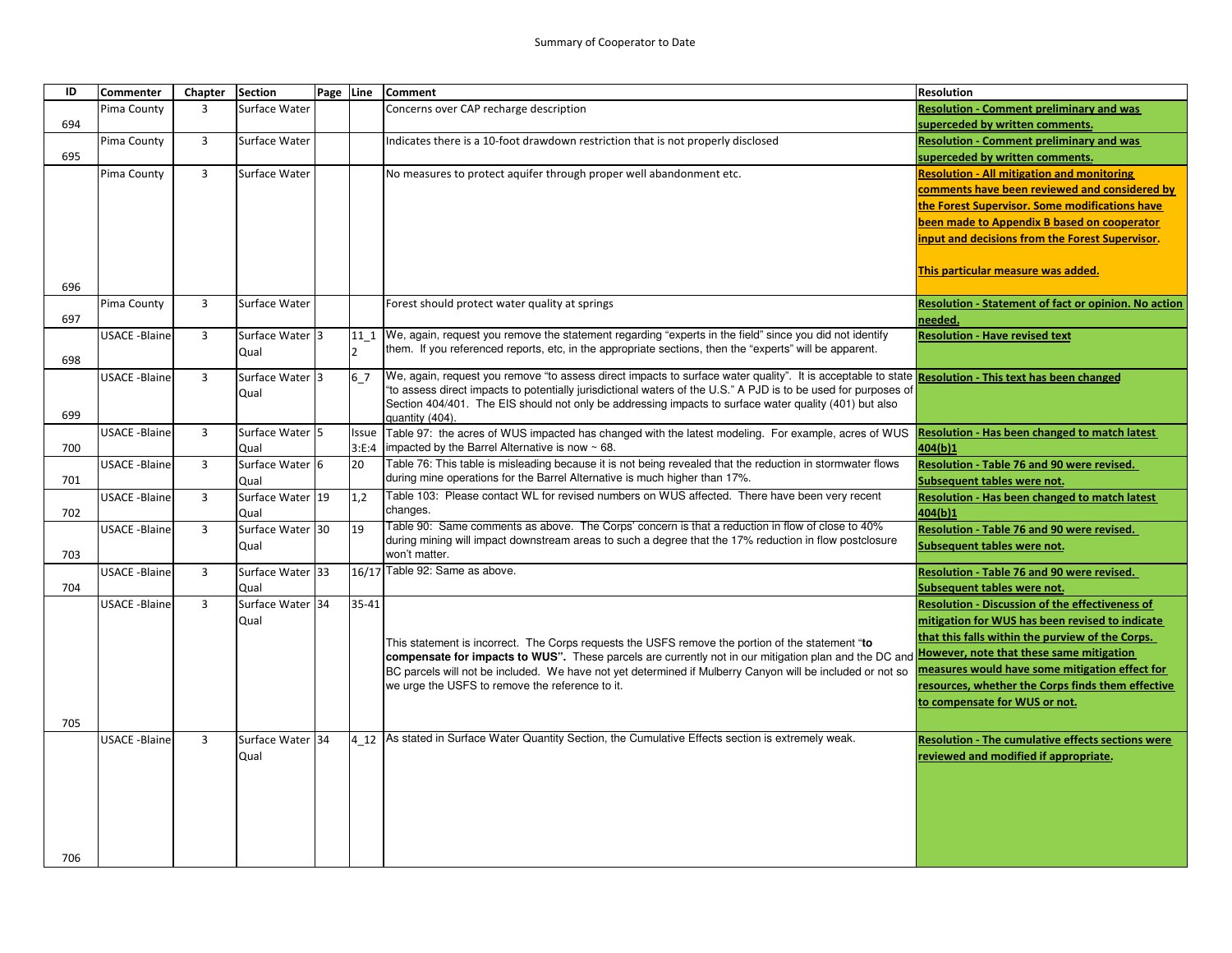| ID  | <b>Commenter</b>     | Chapter        | <b>Section</b>   | Page | Line           | <b>Comment</b>                                                                                                                                                                                                           | <b>Resolution</b>                                        |
|-----|----------------------|----------------|------------------|------|----------------|--------------------------------------------------------------------------------------------------------------------------------------------------------------------------------------------------------------------------|----------------------------------------------------------|
|     | <b>USACE -Blaine</b> | 3              | Surface Water 37 |      |                | 1 32 Very weak discussion on Cumulative Effects.                                                                                                                                                                         | <b>Resolution - The cumulative effects sections were</b> |
| 707 |                      |                | Qual             |      |                |                                                                                                                                                                                                                          | reviewed and modified if appropriate.                    |
|     | <b>USACE -Blaine</b> | $\overline{3}$ | Surface Water 39 |      | 41-44          |                                                                                                                                                                                                                          | <b>Resolution - Discussion of the effectiveness of</b>   |
|     |                      |                | Qual             |      |                |                                                                                                                                                                                                                          | mitigation for WUS has been revised to indicate          |
|     |                      |                |                  |      |                | This statement is incorrect. The Corps requests the USFS remove the portion of the statement "to                                                                                                                         | that this falls within the purview of the Corps.         |
|     |                      |                |                  |      |                | compensate for impacts to WUS". These parcels are currently not in our mitigation plan and the DC and However, note that these same mitigation                                                                           |                                                          |
|     |                      |                |                  |      |                | BC parcels will not be included. We have not yet determined if Mulberry Canyon will be included or not so                                                                                                                | measures would have some mitigation effect for           |
|     |                      |                |                  |      |                | we urge the USFS to remove the reference to it.                                                                                                                                                                          | resources, whether the Corps finds them effective        |
|     |                      |                |                  |      |                |                                                                                                                                                                                                                          | to compensate for WUS or not.                            |
| 708 |                      |                |                  |      |                |                                                                                                                                                                                                                          |                                                          |
|     | <b>USACE -Blaine</b> | $\overline{3}$ | Surface Water 40 |      |                | 14-22 Please remove this entire section on SCR. At this time, there is no commitment by any ILF Sponsor to                                                                                                               | <b>Resolution - The mitigation effectiveness section</b> |
|     |                      |                | Qual             |      |                | accept SCR.                                                                                                                                                                                                              | includes items from both the HMMP summary and            |
|     |                      |                |                  |      |                |                                                                                                                                                                                                                          | the Biological Opinion. This measure has been            |
| 709 |                      |                |                  |      |                |                                                                                                                                                                                                                          | modified to reflect the BO.                              |
|     | <b>USACE -Blaine</b> | $\overline{3}$ | Surface Water 42 |      | $17 - 23$      |                                                                                                                                                                                                                          | <b>Resolution - Discussion of the effectiveness of</b>   |
|     |                      |                | Qual             |      |                |                                                                                                                                                                                                                          | mitigation for WUS has been revised to indicate          |
|     |                      |                |                  |      |                |                                                                                                                                                                                                                          | that this falls within the purview of the Corps.         |
|     |                      |                |                  |      |                | Please remove this entire paragraph as it is incorrect. Not only will the Corps not be accepting the DC/BC<br>parcels but there has been no scientific determination that acquisition and protection of these parcels or | However, note that these same mitigation                 |
|     |                      |                |                  |      |                | SCR would "effectively mitigate impacts to surface waters".                                                                                                                                                              | measures would have some mitigation effect for           |
|     |                      |                |                  |      |                |                                                                                                                                                                                                                          | resources, whether the Corps finds them effective        |
|     |                      |                |                  |      |                |                                                                                                                                                                                                                          | to compensate for WUS or not.                            |
| 710 |                      |                |                  |      |                |                                                                                                                                                                                                                          |                                                          |
|     | <b>USACE -Blaine</b> | $\overline{3}$ | Surface Water 42 |      | $26 - 28$      | Please remove this statement: "While it is outside the analysis 26 area for surface waters, discharge of                                                                                                                 | <b>Resolution - The effectiveness determination has</b>  |
|     |                      |                | Qual             |      |                | water below Pantano Dam would also be effective at creating or maintaining surface waters in the region."                                                                                                                | been modified.                                           |
|     |                      |                |                  |      |                | There is no scientific documentation that this statement is correct. In fact, there is an hydrologic sink below                                                                                                          |                                                          |
| 711 |                      |                |                  |      |                | Pantano Dam which could result in substantial infiltration of surface waters passed over the dam.                                                                                                                        |                                                          |
|     |                      |                |                  |      |                | If the preferred Barrel Alternative is adopted, a POC at the Compliance Point Dam may not be required by                                                                                                                 | Resolution - No changes needed. As noted, we             |
|     | ADEQ- J.             |                | Surface Water    |      |                | the APP, although some form of inspection may be required in the MSGP after the stormwater pollution                                                                                                                     | already note it.                                         |
|     | Emde                 | 3              | Quality          | 25   | $20 - 21$      | prevention plan (SWPPP) is reviewed. ADEQ notes, however, that the Forest Service does caution the                                                                                                                       |                                                          |
| 712 |                      |                |                  |      |                | reader that some permits will be modified to conform to the preferred alternative.                                                                                                                                       |                                                          |
|     |                      |                |                  |      | $31 -$         |                                                                                                                                                                                                                          | Resolution - text changed as requested.                  |
|     | ADEQ- J.<br>Emde     | 3              | Surface Water    | 25   | 42, 1          | The phrase "and the physical appraisal of design capacity" does not belong here. It does not relate to the<br>waste rock storage facility, but rather to the inspections for the heap leach pad.                         |                                                          |
| 713 |                      |                | Quality          |      | $\overline{c}$ |                                                                                                                                                                                                                          |                                                          |
|     | ADEQ- J.             |                | Surface Water    |      |                | The phrase "after every major storm event or surface flow event" does not apply to the waste rock facility.                                                                                                              | Resolution - text changed as requested.                  |
| 714 | Emde                 | 3              | Quality          | 25   |                | The phrase should be "after significant rainfall events." The surface flow event language pertains to the<br>inspections of the three process ponds.                                                                     |                                                          |
|     |                      |                |                  |      |                | An aquifer water quality standard exceedance for selenium during SPLP testing would require segregation,                                                                                                                 | Resolution - text has been added to clarify              |
|     | ADEQ- J.             | 3              | Surface Water    | 27   |                | 3-Feb under the waste rock segregation plan. Under that scenario, segregation is would be a requirement, not an                                                                                                          |                                                          |
| 715 | Emde                 |                | Quality          |      |                | option.                                                                                                                                                                                                                  |                                                          |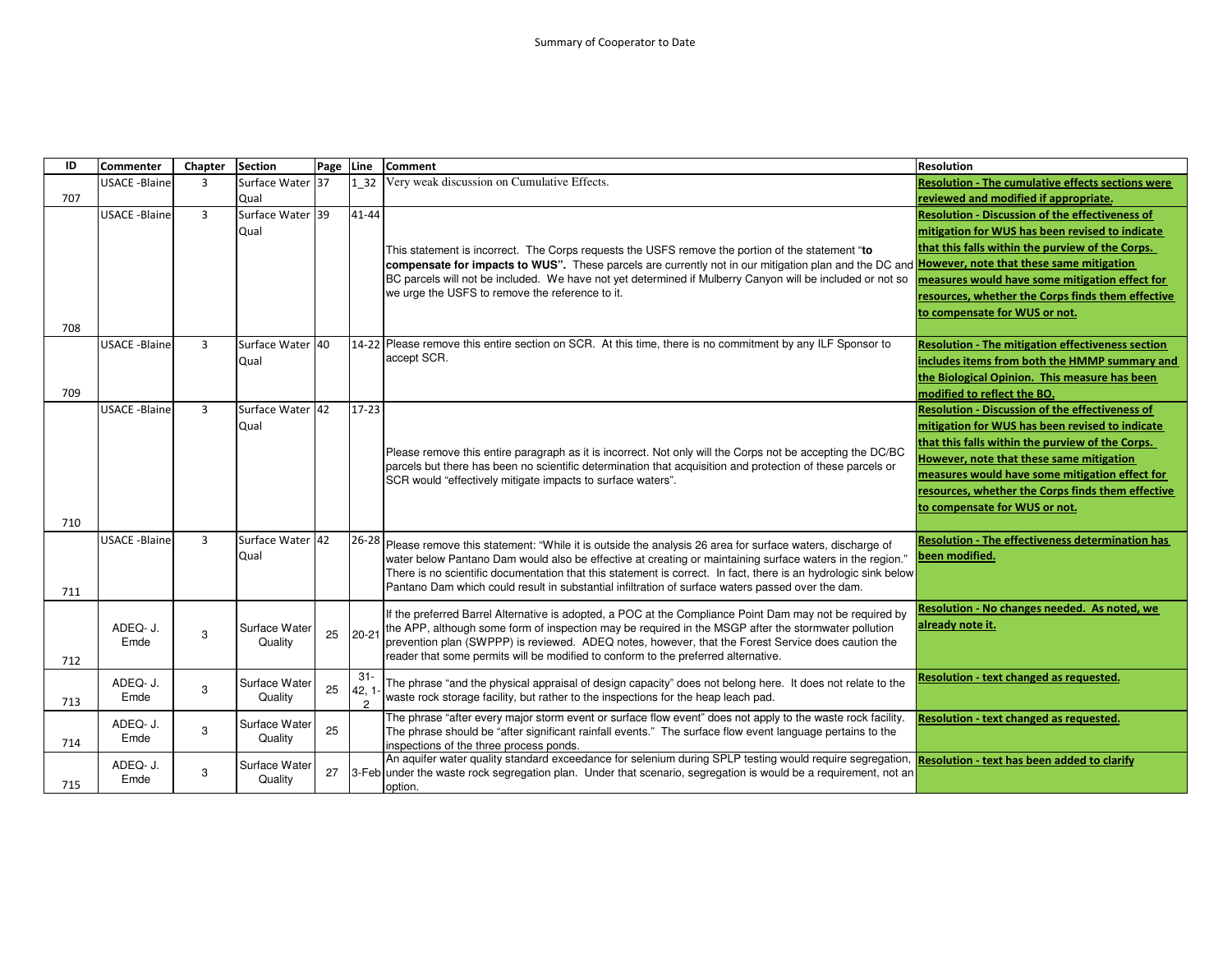## Summary of Cooperator to Date

| ID  | Commenter   | Chapter        | <b>Section</b>   | Page Line      | <b>Comment</b>                                                                                                         | <b>Resolution</b>                                     |
|-----|-------------|----------------|------------------|----------------|------------------------------------------------------------------------------------------------------------------------|-------------------------------------------------------|
|     | <b>EPA</b>  | 3              | Surface Water 31 | 2 10           | The reference to ADEQ's action with regard to coverage under AZ Multi Sector General Permit (MSGP) is                  | <b>Resolution - The Surface Water Quality and OAW</b> |
|     |             |                | Quality          |                | not accurate. ADEQ has issued an authorization certificate to Rosemont Copper but still requires the                   | analyses have been rewritten based in parts on        |
|     |             |                |                  |                | submission of the Storm Water Pollution Prevention Plan (SWPPP) 60 days in advance of any mining                       | <b>USEPA and ADEQ comments, including a full</b>      |
|     |             |                |                  |                | activity. If the discharge from the mining operation had been within 2.5 miles of the OAW, Rosemont                    | analysis of available data and detection limits, and  |
|     |             |                |                  |                | would have been required to submit the SWPPP with the NOI vs. 60 days in advance of mining; because                    | revisions to how ADEQ regulatory authorities (401     |
|     |             |                |                  |                | it is not, Rosemont must submit the SWPPP 60 days prior to commencement of mining operations.                          | and 402) would be applied. The Forest specialists     |
|     |             |                |                  |                |                                                                                                                        | have reviewed and approved the section.               |
|     |             |                |                  |                | The SWPPP must demonstrate that the discharge will not degrade existing water quality in the                           |                                                       |
|     |             |                |                  |                | downstream Outstanding Arizona Waters (OAW). ADEQ will review the SWPPP and determine if                               |                                                       |
|     |             |                |                  |                | coverage is granted under the MSGP. ADEQ can also deny coverage under the MSGP and require the                         |                                                       |
|     |             |                |                  |                | applicant to apply for an individual permit. Throughout the document, there are references to a storm                  |                                                       |
|     |             |                |                  |                | water plan describing controls and management; however, an SWPPP, as required by the MSGP, has not                     |                                                       |
|     |             |                |                  |                | yet been submitted for review and action by ADEQ.                                                                      |                                                       |
|     |             |                |                  |                |                                                                                                                        |                                                       |
|     |             |                |                  |                | The EIS should reflect the correct status of ADEQ's permit coverage and the requirements associated<br>with the SWPPP. |                                                       |
| 716 |             |                |                  |                |                                                                                                                        |                                                       |
|     | <b>AGFD</b> | 3              | Surface Water    | 33 9-14        | The text states that "[b]ecause the compliance point dam would be constructed of inert rock, has a                     | <b>Resolution - Have added clarification about</b>    |
|     |             |                | quality          |                | small capacity, would be rebuilt, and is not considered a dam under the jurisdiction of dam safety                     | compliance point dam role                             |
|     |             |                |                  |                | regulations, any possible effects of the dam's being destroyed are considered insignificant".                          |                                                       |
|     |             |                |                  |                |                                                                                                                        |                                                       |
|     |             |                |                  |                | COMMENT: This statement was the subject of an AGFD DEIS comment that the destruction of the                            |                                                       |
|     |             |                |                  |                | compliance dam is not an 'insignificant event." The FEIS repeats the DEIS statement that the loss of the               |                                                       |
|     |             |                |                  |                | dam is "insignificant".                                                                                                |                                                       |
|     |             |                |                  |                |                                                                                                                        |                                                       |
|     |             |                |                  |                | The destruction of the dam during storm events removes the last stormwater and sediment control                        |                                                       |
|     |             |                |                  |                | structure before stormwater discharges to the downstream watershed and into the surface waters of                      |                                                       |
|     |             |                |                  |                | Davidson Canyon and Cienega Creek.                                                                                     |                                                       |
|     |             |                |                  |                |                                                                                                                        |                                                       |
|     |             |                |                  |                | AGFD notes that Rosemont has yet to submit a stormwater pollution protection plan to ADEQ.                             |                                                       |
|     |             |                |                  |                | RECOMMENDATION: The FEIS should analyze potential mitigation measures, such as runoff                                  |                                                       |
|     |             |                |                  |                | containment. If this is not feasible, all adverse effects to downstream watersheds should be analyzed                  |                                                       |
|     |             |                |                  |                | and disclosed An EIS shall provide a full and fair discussion of significant environmental impacts. 42                 |                                                       |
|     |             |                |                  |                | U.S.C. 4332(C); 40 CFR §1502.1.                                                                                        |                                                       |
|     |             |                |                  |                |                                                                                                                        |                                                       |
| 717 |             |                |                  |                |                                                                                                                        |                                                       |
|     | <b>AGFD</b> | $\overline{3}$ | Surface Water    | $34 \, 4 - 12$ | COMMENT: The discussion of cumulative effects on surface water quality is inadequate. The text                         | <b>Resolution - No changes needed. Other</b>          |
|     |             |                | quality          |                | should discuss the cumulative effects of mine stormwater runoff in connection with other potential                     | developments that are Reasonably Forseeable           |
|     |             |                |                  |                | development projects in the watershed. Klamath-Siskiyou Wildlands Center v. Bureau of Land                             | Actions have already been incorporated into the       |
| 718 |             |                |                  |                | Management, 387 F. 3d 989 (9th Cir. 2004).                                                                             | <b>Cumulative Effects.</b>                            |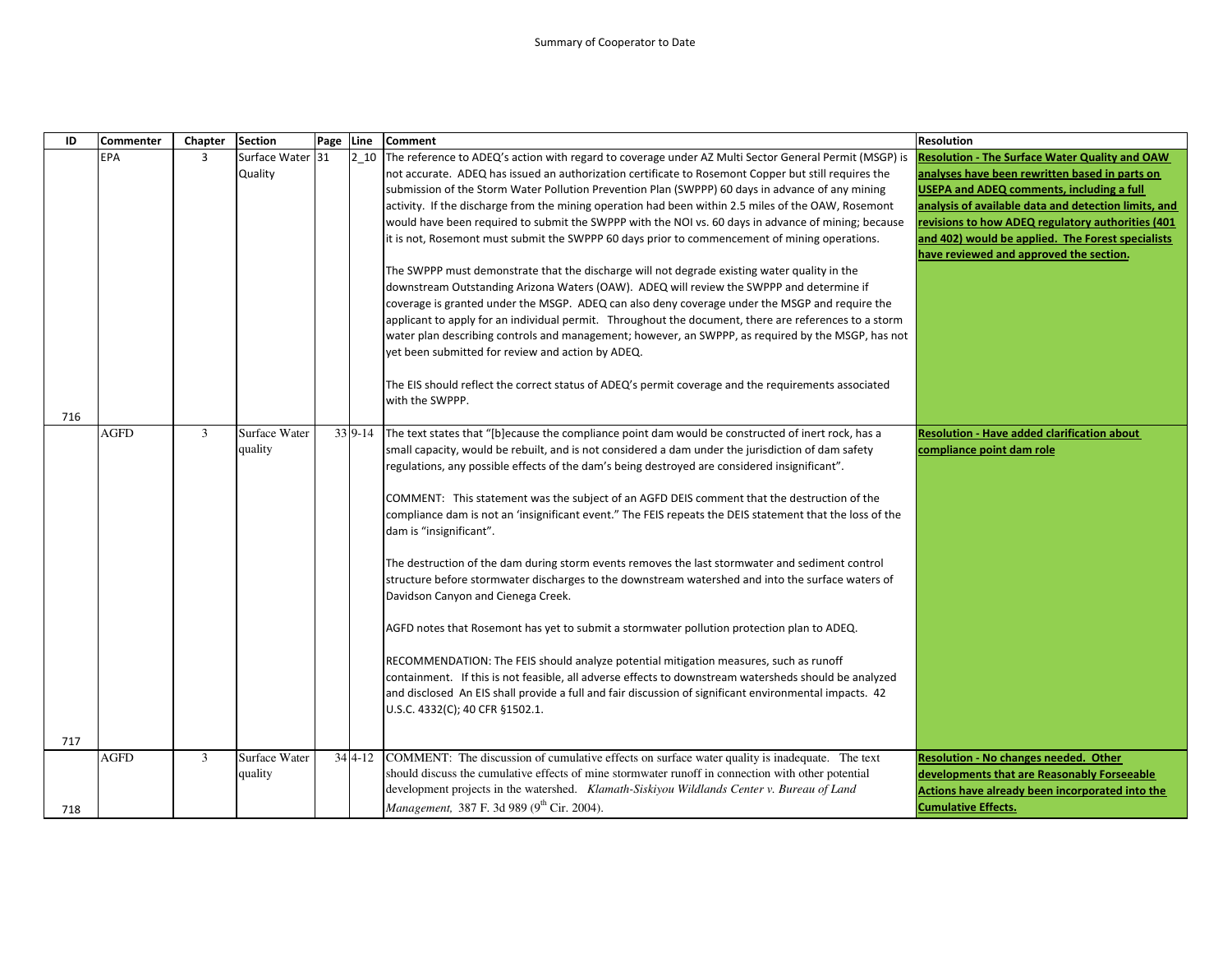| ID  | <b>Commenter</b> | Chapter        | <b>Section</b>                     | Page Line |              | <b>Comment</b>                                                                                                                                                                                                                                                                                                                                                                                                                                                                                                                                                                                                                                                                                                                                                                                                                                                                                                                                                                                                                                                                                                                                                                                                                                                                                                                                                                                                                                                                                                                                                                                                                                                                                                                                                                                   | <b>Resolution</b>                                                                                                                                                                                                                                                                                                    |
|-----|------------------|----------------|------------------------------------|-----------|--------------|--------------------------------------------------------------------------------------------------------------------------------------------------------------------------------------------------------------------------------------------------------------------------------------------------------------------------------------------------------------------------------------------------------------------------------------------------------------------------------------------------------------------------------------------------------------------------------------------------------------------------------------------------------------------------------------------------------------------------------------------------------------------------------------------------------------------------------------------------------------------------------------------------------------------------------------------------------------------------------------------------------------------------------------------------------------------------------------------------------------------------------------------------------------------------------------------------------------------------------------------------------------------------------------------------------------------------------------------------------------------------------------------------------------------------------------------------------------------------------------------------------------------------------------------------------------------------------------------------------------------------------------------------------------------------------------------------------------------------------------------------------------------------------------------------|----------------------------------------------------------------------------------------------------------------------------------------------------------------------------------------------------------------------------------------------------------------------------------------------------------------------|
| 719 | <b>AGFD</b>      | 3              | Surface Water<br>quality           |           | 34 14 - 18   | The text notes that with regard to surface water quality, climate change predicts an increase in extreme<br>rainstorms and flooding across the desert Southwest, and that this predicted change in weather patterns<br>could have an effect on the quality of stormwater runoff. An increase in more extreme rainstorms and<br>flooding would create higher volumes of surface flow passing through the ephemeral channels in a shorter<br>period of time. RECOMMENDATION: The FEIS should expand this discussion to discuss the surface<br>water effects of extreme storms potentially creating unregulated contact stormwater runoff from mine<br>facilities and ore stockpiles down the Barrel Canyon drainage and into OAWs.                                                                                                                                                                                                                                                                                                                                                                                                                                                                                                                                                                                                                                                                                                                                                                                                                                                                                                                                                                                                                                                                 | Resolution - This section has been changed to<br>reflect the overarching peer review done on SW<br>issues. Includes a memo for the record.                                                                                                                                                                           |
| 720 | <b>AGFD</b>      | 3              | Surface Water 1, 33 30-<br>quality |           | $37:7-$<br>9 | The text states: "Construction and operation of tailings, waste rock, and leach facilities have the<br>potential to result in sediment or other pollutants reaching surface water and degrading water quality,<br>leading to a loss of beneficial uses. If sediment enters streams, turbidity will increase, and State water<br>quality standards could be exceeded. Downstream segments of Davidson Canyon and Cienega Creek are<br>Outstanding Arizona Waters (Tier 3), which are given the highest level of antidegradation protection. As<br>outstanding resource waters under the ARS, Tier 3 waters must be maintained and protected, with no<br>degradation in water quality allowed."<br>The FEIS does not fully describe the impacts of sediments and other pollutants from the mine site on<br>downstream watersheds.<br>The Rosemont Aquifer Protection Permit Application, Volume 1 (Tetra Tech, February 2009), Table 5.02<br>on page 33 contains a summary of rainfall run-off flow and volume reporting to the compliance point<br>dam for six scenarios, from baseline to year 19 of mine operations. According to the Table, at baseline<br>468 AF of rainfall reports to the compliance point dam during a 2-year, 24-hour rain event; a 100-year,<br>24-hour storm results in 1,419 AF at the dam. From Year 0 to Year 19 of mine operations, a 2-year, 24-<br>hour storm event will report from 406 AF to 229 AF to the dam; a 100-year, 24-hour event will report<br>water volumes of 1,258 to 839 AF to the dam.<br>The FEIS text states that "[t]he design of the compliance point dam is such that large flows are expected<br>to overtop and occasionally destroy the dam. If the dam were damaged by a storm event, it would be<br>repaired and rebuilt as necessary". | <b>Resolution - Have added clarification about</b><br>compliance point dam role                                                                                                                                                                                                                                      |
| 721 | <b>EPA</b>       | $\overline{3}$ | Surface Water 18-22<br>Quality     |           |              | The AFEIS does not adequately address the cumulative impacts on the designated uses and applicable<br>water quality that would result from reductions in stream flow and potential sediment loading to<br>downstream waters. Mining activities are expected to last 24.5 – 30 years (depending on the alternative USEPA and ADEQ comments, including a full<br>chosen), and the report identifies significant impacts to waters of the US (WUS), including removal<br>permanent impacts to portions of Scholefield, Wasp and McLeary Canyons and Barrel Canyon, and 154<br>ephemeral drainages (35.3 - 52.6 acres), which are all ephemeral tributaries to Davidson Canyon and<br>downstream Cienega Creek.<br>The AFEIS did not model suspended sediment concentration or total dissolved solids coming off of waste<br>rock, (Chapter 3, Seeps and Springs, p.43); therefore, a comparison to existing suspended sediment<br>concentrations in the water could not be made.                                                                                                                                                                                                                                                                                                                                                                                                                                                                                                                                                                                                                                                                                                                                                                                                                    | <b>Resolution - The Surface Water Quality and OAW</b><br>analyses have been rewritten based in parts on<br>analysis of available data and detection limits, and<br>revisions to how ADEQ regulatory authorities (401<br>and 402) would be applied. The Forest specialists<br>have reviewed and approved the section. |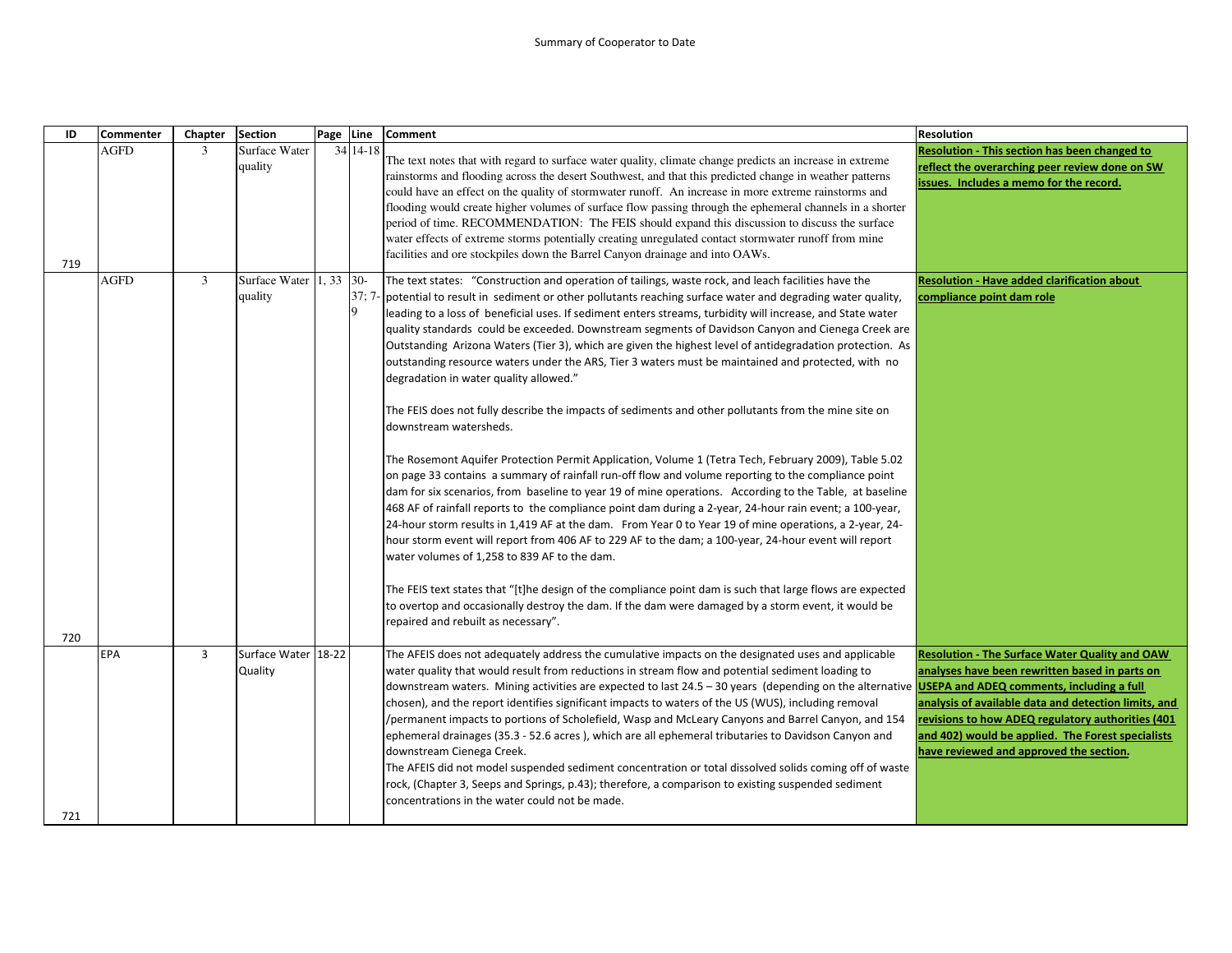| ID         | <b>Commenter</b>  | Chapter | <b>Section</b>                      | Page Line |           | <b>Comment</b>                                                                                                                                                                                                                                                                                                                                                                                                                                                                                                                                                                                                                                                                                                                                                                                                                                                                                                                                                                                                                                                                                                                                                                                                                                                                                                                                                                                                                                                                                                                                                                                                                                                                                                                   | <b>Resolution</b>                                                                                                                                                                                                                                                                                                                                                        |
|------------|-------------------|---------|-------------------------------------|-----------|-----------|----------------------------------------------------------------------------------------------------------------------------------------------------------------------------------------------------------------------------------------------------------------------------------------------------------------------------------------------------------------------------------------------------------------------------------------------------------------------------------------------------------------------------------------------------------------------------------------------------------------------------------------------------------------------------------------------------------------------------------------------------------------------------------------------------------------------------------------------------------------------------------------------------------------------------------------------------------------------------------------------------------------------------------------------------------------------------------------------------------------------------------------------------------------------------------------------------------------------------------------------------------------------------------------------------------------------------------------------------------------------------------------------------------------------------------------------------------------------------------------------------------------------------------------------------------------------------------------------------------------------------------------------------------------------------------------------------------------------------------|--------------------------------------------------------------------------------------------------------------------------------------------------------------------------------------------------------------------------------------------------------------------------------------------------------------------------------------------------------------------------|
|            | <b>AGFD</b>       | 3       | Surface Water<br>quality            | 25.<br>33 |           | AGFD repeats its DEIS Comment concern that the FEIS text does not describe potential adverse<br>consequences to Outstanding Arizona waters of Davidson Canyon and Cienega Creek, their riparian<br>resources and aquatic organisms, if stormwater discharges from the minesite breach or destroy the<br>compliance point check dam.<br>The Rosemont AZPDES Stormwater Multi-Sector General Permit permits the off-site discharge of<br>stormwater that has not been in contact with mining operations and mine site materials.<br>The text describes how stormwater leaving the site will be impounded and tested for constituents of<br>concern. The compliance point dam is the final temporary impoundment pond located at the outlet of<br>Barrel Canyon. The location for the compliance point dam was chosen because it is the downgradient<br>edge of the collective drainages associated with mine project activities.<br>The dam would be approximately 6 feet tall, designed as a porous, flow-through sediment pond with a<br>capacity of 2 acre-feet. It is to be constructed using inert or acid-neutralizing waste rock and is to be the<br>last point of detention in the series of stormwater controls and a point for surface water flows to be<br>monitored and tested for chemical and sediment content in accordance with the Rosemont AZPDES<br>permit prior to release into the Barrel Canyon channel. Stormwater is to temporarily impounded behind<br>the dam during storm events and then slowly released downstream through the porous rock-fill<br>embankment. The dam will also allow the settling and reduction of suspended sediments before the<br>impounded stormwater is discharged downstream. | <b>Resolution - The proposed monitoring is already</b><br>included in Appendix B. No actionable comment.                                                                                                                                                                                                                                                                 |
| 722<br>723 | ADEQ-D.<br>Turner | 3       | Surface Water 31-33 ####<br>Quality |           |           | The third bullet should be revised to read, "The results of baseline surface water sampling indicate that<br>stormwater runoff from the tailings and waste rock facilities from all action alternatives may exceed the<br>surface water quality standard for is not expected to degrade the existing surface water quality in the<br>project area, with the exception of selenium." The fourth bullet in part states, "Predicting the likely<br>selenium concentration in runoff from waste rock is not feasible." ADEQ acknowledges the difficulty of the<br>task, but, in order to lay the groundwork for a prediction of whether surface water quality may be degraded, and 402) would be applied. The Forest specialists<br>it should be done.                                                                                                                                                                                                                                                                                                                                                                                                                                                                                                                                                                                                                                                                                                                                                                                                                                                                                                                                                                               | <b>Resolution - The Surface Water Quality and OAW</b><br>analyses have been rewritten based in parts on<br><b>USEPA and ADEQ comments, including a full</b><br>analysis of available data and detection limits, and<br>revisions to how ADEQ regulatory authorities (401<br>have reviewed and approved the section.                                                      |
| 724        | ADEQ-D.<br>Turner | 3       | Quality                             |           |           | Surface Water 31-33 31-40 The final three bullets rely on Rosemont's ability to make a demonstration under the MSGP (Part<br>1.1.4.6(2)) that the antidegradation standard can be met. This demonstration has not yet been made,<br>because Rosemont has not yet submitted its SWPPP to ADEQ. ADEQ's approval to discharge under the<br>MSGP will hinge on whether discharges will meet surface water quality standards, including the<br>antidegradation standard (see also MSGP Part 1.1.4.6(3)). These bullets should be rephrased or deleted.<br>because the conclusion that the mine can meet surface water standards is premature, in part because the<br>information in the SWPPP, which is required by the MSGP, is not yet available. If Rosemont is unable to<br>make an adequate demonstration for the MSGP that its stormwater discharges will not degrade existing<br>water quality in Barrel Canyon or the downstream OAW, then coverage under an individual AZPDES<br>permit may be necessary to demonstrate that standards can be met. The individual permit may require<br>additional controls (in addition to what the Coronado may require in its mine plan of operations), as well as<br>expanded and more frequent monitoring and reporting.                                                                                                                                                                                                                                                                                                                                                                                                                                                                | <b>Resolution - The Surface Water Quality and OAW</b><br>analyses have been rewritten based in parts on<br><b>USEPA and ADEQ comments, including a full</b><br>analysis of available data and detection limits, and<br>revisions to how ADEQ regulatory authorities (401<br>and 402) would be applied. The Forest specialists<br>have reviewed and approved the section. |
| 725        | ADEQ-D.<br>Turner | 3       | Surface Water 31-33 7-8,<br>Quality |           | $12 - 17$ | Conclusions of Ability to Meet Surface Water Quality Standards:                                                                                                                                                                                                                                                                                                                                                                                                                                                                                                                                                                                                                                                                                                                                                                                                                                                                                                                                                                                                                                                                                                                                                                                                                                                                                                                                                                                                                                                                                                                                                                                                                                                                  | <b>Resolution - Partial comment. Actionable comment</b><br>elsewhere.                                                                                                                                                                                                                                                                                                    |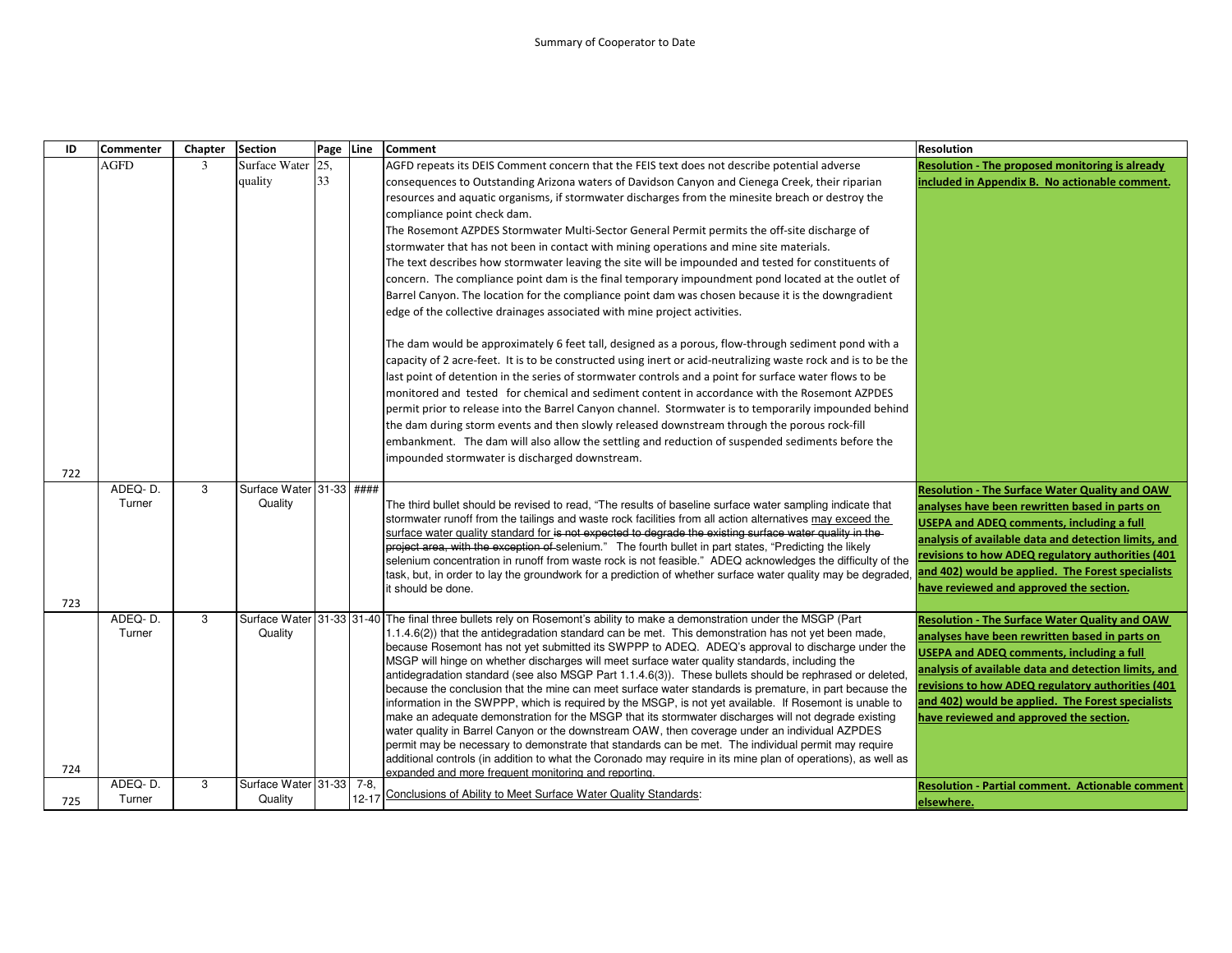| ID  | <b>Commenter</b>               | Chapter        | <b>Section</b>                      | Page Line |           | <b>Comment</b>                                                                                                                                                                                                                                                                                                                                                                                                                                                                                                                                                                                                                                                                                                                                                                                                                                                                                                                                                                                                                                | <b>Resolution</b>                                                                                                                                                                                                                                                                                                                                                                                                                                                                                       |
|-----|--------------------------------|----------------|-------------------------------------|-----------|-----------|-----------------------------------------------------------------------------------------------------------------------------------------------------------------------------------------------------------------------------------------------------------------------------------------------------------------------------------------------------------------------------------------------------------------------------------------------------------------------------------------------------------------------------------------------------------------------------------------------------------------------------------------------------------------------------------------------------------------------------------------------------------------------------------------------------------------------------------------------------------------------------------------------------------------------------------------------------------------------------------------------------------------------------------------------|---------------------------------------------------------------------------------------------------------------------------------------------------------------------------------------------------------------------------------------------------------------------------------------------------------------------------------------------------------------------------------------------------------------------------------------------------------------------------------------------------------|
| 726 | ADEQ-D.<br>Turner              | 3              | Surface Water 31-33 7-8.<br>Quality |           | $12 - 17$ | Pg 33: the third bullet in part states, "runoff from the tailings and waste rock facilities  is not expected to<br>degrade the existing surface water quality " This statement is incongruous with the fourth bullet's<br>discussion is about selenium exceedances. In addition, no samples were analyzed for dissolved copper<br>yet the results of baseline surface water sampling in Barrel Canyon show persistent exceedances of the<br>dissolved copper standard (Table 102). Based on the information in Table 102 and discussion on page 10<br>lines 35-36, the second bullet should read "Existing surface water quality in Barrel Canyon exceeds<br>applicable standards for arsenic, lead, copper and silver." Barrel Canyon, as an ephemeral stream,<br>carries an aquatic & wildlife ephemeral designated use (A&We). A&We does not have a dissolved copper<br>standard, however, both Davidson Canyon and Cienega Creek carry an aquatic & wildlife warm water<br>designated use for which there is a dissolved copper standard. | <b>Resolution - The Surface Water Quality and OAW</b><br>analyses have been rewritten based in parts on<br><b>USEPA and ADEQ comments, including a full</b><br>analysis of available data and detection limits, and<br>revisions to how ADEQ regulatory authorities (401<br>and 402) would be applied. The Forest specialists<br>have reviewed and approved the section.                                                                                                                                |
| 728 | <b>AGFD</b>                    | 3              | Surface water<br>quality            |           | $6-19$    | The text and Table 105 reflects that selenium concentrations in stormwater discharges from the waste rock<br>facility show selenium in excess of the surface water quality standard of 0.033 milligram per liter in Barrel actionable comment. No changes needed.<br>Canyon based on synthetic precipitate leaching procedure testing, designed to simulate the exposure of<br>waste rock types to slightly acidic rainwater. The text further notes that whether stormwater would<br>actually be exposed to these waste rock types would not be fully known until operations begin.<br>COMMENT: Approximately 1.2 billion tons of waste rock will be disposed in the Waste Rock Storage<br>area over the life of the mine. The Department endorses and supports the rigorous monitoring program<br>described in the FEIS for mine-related releases in seepage and stormwater. See Comments below.                                                                                                                                            | Resolution - Statement of opinion or fact. No                                                                                                                                                                                                                                                                                                                                                                                                                                                           |
|     | Pima County -<br>Akitsu Kimoto | $\overline{3}$ | Surface Water 3<br>Quantity         |           | 37        | The Coronado Forest recognizes "change in recharge of the aquifer by runoff and the frequency of<br>runoff" as "identified issues" The change in recharge could substantially affect the "Potential Waters of<br>the United States" and Davidson Canyon. However, the FEIS did not clearly explain what action would be the Forest Supervisor. Some modifications have<br>taken to<br>prevent, minimize or address. Please explain.                                                                                                                                                                                                                                                                                                                                                                                                                                                                                                                                                                                                           | <b>Resolution - All mitigation and monitoring</b><br>comments have been reviewed and considered by<br>been made to Appendix B based on cooperator<br>input and decisions from the Forest Supervisor.<br>This includes comments requesting detailed<br>contingency plans or management actions to be<br>tied to mitigation or monitoring measures. In most<br>cases, it is not appropriate to presuppose a remedy<br>before having monitoring data that defines the<br>issue or problem to be addressed. |
| 729 |                                |                |                                     |           |           |                                                                                                                                                                                                                                                                                                                                                                                                                                                                                                                                                                                                                                                                                                                                                                                                                                                                                                                                                                                                                                               |                                                                                                                                                                                                                                                                                                                                                                                                                                                                                                         |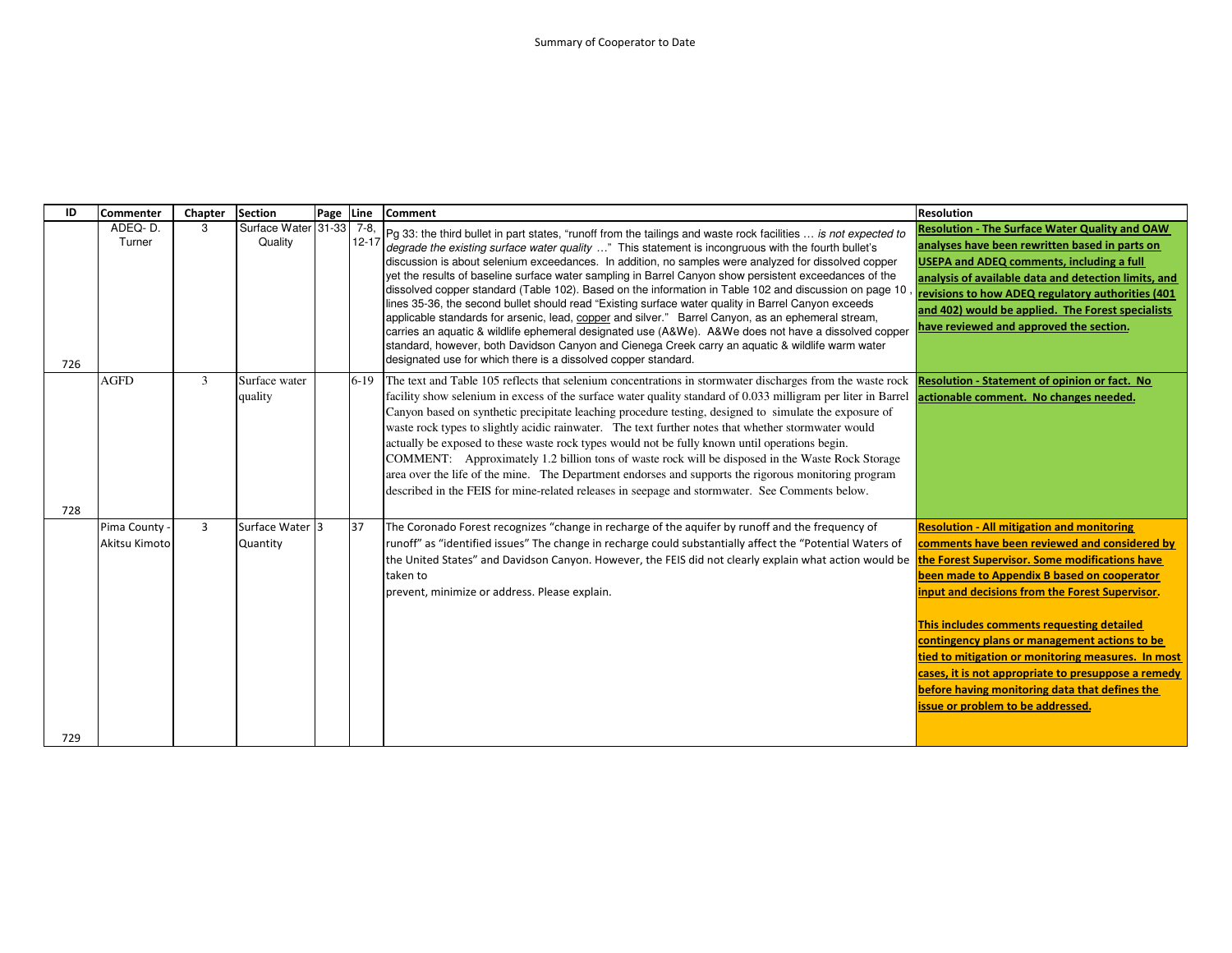| ID  | Commenter     | Chapter      | <b>Section</b>  | Page | Line           | Comment                                                                                                  | <b>Resolution</b>                                    |
|-----|---------------|--------------|-----------------|------|----------------|----------------------------------------------------------------------------------------------------------|------------------------------------------------------|
|     | Pima County   | 3            | Surface Water 3 |      | 19-22          | The method used to estimate erosion is not appropriate to evaluate the impact of                         | Resolution - This section has been changed to        |
|     | Canfirld      |              | Quantity        |      |                | mining alternatives and is far below industry standards. While Rosemont's                                | reflect the overarching peer review done on SW       |
|     |               |              |                 |      |                | consultant, Tetra Tech, has justified their use of the PSIAC method (Tetra Tech,                         | issues. Includes a memo for the record.              |
|     |               |              |                 |      |                | August 18, 2011, comment 2), the two studies cited by Tetra Tech (Rasely, 1991;                          |                                                      |
|     |               |              |                 |      |                | Renard and Stone 1982 [Tetra-Tech neglected to mention the co-author Stone]),                            |                                                      |
|     |               |              |                 |      |                | clearly state that the PSIAC method is inappropriate for site level assessment:                          |                                                      |
|     |               |              |                 |      |                | The method developed by the Water Management Committee of PSIAC                                          |                                                      |
|     |               |              |                 |      |                | (1968) was intended for broad planning rather than specific project                                      |                                                      |
|     |               |              |                 |      |                | formulation where more intensive investigations are required.'                                           |                                                      |
|     |               |              |                 |      |                | <b>p. 130</b> in Renard KG and Stone JJ. 1981 "Estimating Erosion and                                    |                                                      |
|     |               |              |                 |      |                | Sediment Yield from Rangeland." Proceedings of the Symposium                                             |                                                      |
|     |               |              |                 |      |                | on Watershed Management, ASCE, Boise, Idaho, July 21-23, 1980                                            |                                                      |
|     |               |              |                 |      |                | It should be emphasized that the PSIAC sediment yield procedure is quite                                 |                                                      |
|     |               |              |                 |      |                | different from the Universal Soil Loss Equation, USLE, (Wischmeier and                                   |                                                      |
|     |               |              |                 |      |                | Smith, 1978) because the USLE evaluates on-site soil disturbance in                                      |                                                      |
|     |               |              |                 |      |                | relationship to agricultural cropland, which is the gross soil erosion in an                             |                                                      |
|     |               |              |                 |      |                | individual soil and farm field setting, while the PSIAC sediment yield                                   |                                                      |
|     |               |              |                 |      |                | procedure rates sediment delivery from rangeland and mountainland which                                  |                                                      |
|     |               |              |                 |      |                | is net soil loss in a watershed hydrologic unit setting.'                                                |                                                      |
|     |               |              |                 |      |                | p. 6 in Rasely, RC. 1991. "Proposed Revision of the Sediment                                             |                                                      |
|     |               |              |                 |      |                | Yield Procedure Pacific Southwest Interagency Committee Report                                           |                                                      |
|     |               |              |                 |      |                | of the Water Management Subcommittee, 1968." Upper Colorado                                              |                                                      |
|     |               |              |                 |      |                | River Basin Rangeland Salinity Control Project, Salt Lake City, UT.                                      |                                                      |
|     |               |              |                 |      |                | U.S. Department of Agriculture, Natural Resources Conservation                                           |                                                      |
|     |               |              |                 |      |                | Service, 17 p                                                                                            |                                                      |
|     |               |              |                 |      |                | This quote from Rasely, 1991 clearly indicates that PSIAC is meant to be used on                         |                                                      |
| 730 |               |              |                 |      |                | undisturbed rangelands and mountainlands, while other methods, such as USLE,                             |                                                      |
|     | Pima County   | $\mathbf{3}$ | Surface Water 5 |      | 6              | The PAEIS erroneously states that Pima County recommends the PC-Hydro model for determining peak         | <b>Resolution - This section has been changed to</b> |
|     | Canfirld      |              | Quantity        |      |                | flows. Instead, RFCD Tech Policy 015 describes which hydrologic model should be used in different        | reflect the overarching peer review done on SW       |
|     |               |              |                 |      |                | situations, and Tech Policy 018 describes how these models should be applied.                            | issues. Includes a memo for the record.              |
| 731 |               |              |                 |      |                |                                                                                                          |                                                      |
|     | Pima County   | 3            | Surface Water 5 |      | 11 1           | The FEIS stated that the relative difference in percent change of peak flow was 13% for the Golder       | Resolution - This section has been changed to        |
|     | Akitsu Kimoto |              | Quantity        |      | $\overline{7}$ | model, compared with 17% for the Rosemont model. The FEIS concluded that the Rosemont model was          | eflect the overarching peer review done on SW        |
|     |               |              |                 |      |                | reasonable based on this comparison. Although the Golder's study has some technical issues, the study    | ssues. Includes a memo for the record.               |
|     |               |              |                 |      |                | result actually                                                                                          |                                                      |
|     |               |              |                 |      |                | showed why we concerned the Rosemont modeling result. Table 3 of the Golder's                            |                                                      |
|     |               |              |                 |      |                | study (2012) showed that the percent change for Run 1 (high rainfall with high CN) could be 28% while it |                                                      |
|     |               |              |                 |      |                | was 13% for Run 3 (low rainfall with low CN). Our previous comments for the Rosemont model are 1. the    |                                                      |
|     |               |              |                 |      |                | model should use higher rainfall, and 2. the model should use higher CN. The Golder's result clearly     |                                                      |
|     |               |              |                 |      |                | showed that the percent change (between pre- and post-mining) could be much less (13% versus 28%) if     |                                                      |
|     |               |              |                 |      |                | the morel does not use appropriate rainfall and CN. We believe that the Rosemont model used low CN       |                                                      |
|     |               |              |                 |      |                | with low rainfall (similar to Run 3 in the Golder's model), resulting in a smaller percent change. The   |                                                      |
|     |               |              |                 |      |                | Golder's study indicated that the Rosemont modeling study could underestimate the percent change         |                                                      |
|     |               |              |                 |      |                | because they used low rainfall with low CN. Apparently the Golder's study does not support the           |                                                      |
| 732 |               |              |                 |      |                | Rosemont modeling results. Please explain why the Rosemont model with low                                |                                                      |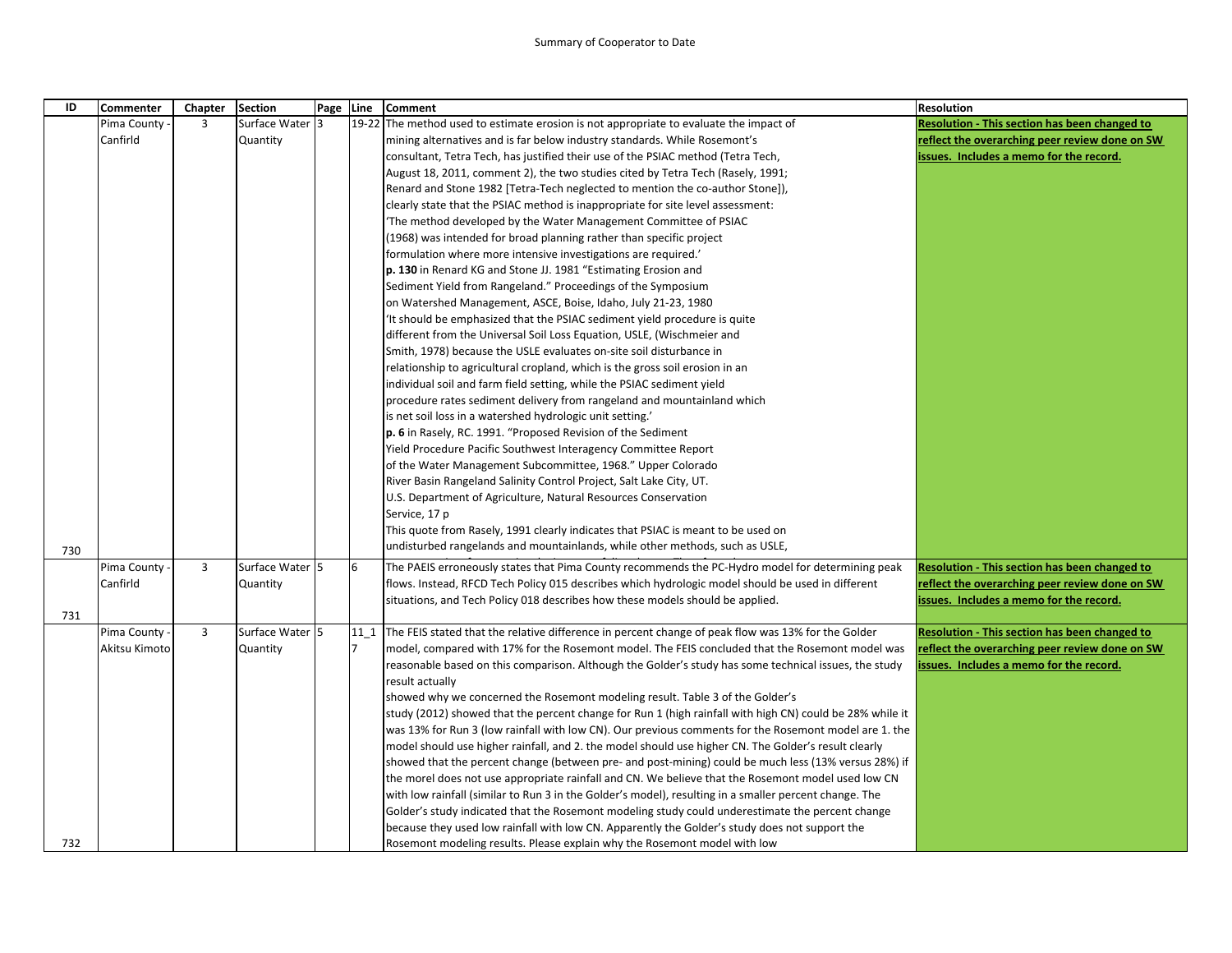| ID  | <b>Commenter</b> | Chapter        | <b>Section</b>  | Page Line |                  | <b>Comment</b>                                                                                                 | <b>Resolution</b>                                    |
|-----|------------------|----------------|-----------------|-----------|------------------|----------------------------------------------------------------------------------------------------------------|------------------------------------------------------|
|     | Pima County      | 3              | Surface Water 5 |           | $11_1$           | The FEIS stated that the relative difference in percent change of peak flow was 13% for the Golder             | <b>Resolution - This section has been changed to</b> |
|     | Akitsu Kimoto    |                | Quantity        |           | 7                | model, compared with 17% for the Rosemont model. The FEIS concluded 4% difference is insignificant.            | reflect the overarching peer review done on SW       |
|     |                  |                |                 |           |                  | However, according to Table 76 (p.7), the peak difference is 22%, not 17%. It appears that the 17%             | issues. Includes a memo for the record.              |
|     |                  |                |                 |           |                  | difference is for average annual runoff (Table 76). The difference between 13% and 22% are not                 |                                                      |
|     |                  |                |                 |           |                  | insignificant. Therefore the conclusion that the Rosemont model is reasonable and appropriate should           |                                                      |
| 733 |                  |                |                 |           |                  | be reconsidered.                                                                                               |                                                      |
|     | Pima County      | 3              | Surface Water 5 |           | 18 to            | The PAFEIS states that 24-hr rainfall values of 4.75 inch and 5.35 inches were compared. However, the          | Resolution - This section has been changed to        |
|     | Canfirld         |                | Quantity        |           | 22               | return period of the event is not stated, so it is unclear how the findings should be interpreted.             | reflect the overarching peer review done on SW       |
| 734 |                  |                |                 |           |                  |                                                                                                                | ssues. Includes a memo for the record.               |
|     | Pima County      | $\overline{3}$ | Surface Water 5 |           | 18 <sub>to</sub> | The PFAEIS uses 24-hr storms for all hydrologic analysis which may not address                                 | Resolution - This section has been changed to        |
|     | Canfirld         |                | Quantity        |           | 22               | the storm of biggest concern. Sometimes shorter-duration higher intensity storms                               | reflect the overarching peer review done on SW       |
|     |                  |                |                 |           |                  | can cause higher flood peaks, so FEMA directs practitioners to consider the critical                           | ssues. Includes a memo for the record.               |
|     |                  |                |                 |           |                  | design storm for the basin. As we have demonstrated in previous comments, in                                   |                                                      |
|     |                  |                |                 |           |                  | some cases the 3-hr storm or shorter duration storms can produce higher flood peaks. By limiting               |                                                      |
|     |                  |                |                 |           |                  | analysis to the 24-hr event, the analysis underestimates the peak flood risk.                                  |                                                      |
|     |                  |                |                 |           |                  | Therefore, the hydrologic analysis should follow FEMA guidance to assess flood peak risk by determining        |                                                      |
|     |                  |                |                 |           |                  | the rainfall event duration and distribution that produces the highest flood risk for the return period of     |                                                      |
|     |                  |                |                 |           |                  | interest (e.g. 100-yr). By limiting the hydrologic analysis to the 100-yr storm Rosemont will undersize        |                                                      |
|     |                  |                |                 |           |                  | infrastructure by                                                                                              |                                                      |
| 735 |                  |                |                 |           |                  | basing design on storm events that will not produce the critical storm on the<br>watershed.                    |                                                      |
|     | Pima County      | 3              | Surface Water 5 |           | 18 <sub>to</sub> | The PFAEIS uses 24-hr storms for all hydrologic analysis which may not result in                               | <b>Resolution - This section has been changed to</b> |
|     | Canfirld         |                | Quantity        |           | 22               | cumulative rainfall depths that can cause overtopping of ponds or soil moisture                                | reflect the overarching peer review done on SW       |
|     |                  |                |                 |           |                  | conditions that cause geotechnical failures.                                                                   | ssues. Includes a memo for the record.               |
|     |                  |                |                 |           |                  | Therefore, the hydrologic analysis should consider rainfall depths for longer period                           |                                                      |
| 736 |                  |                |                 |           |                  | events, such as the 7-day rainfall depth (e.g. 7-day 100-yr rainfall depths).                                  |                                                      |
|     | Pima County      | $\overline{3}$ | Surface Water 5 |           | 18 to            | The analysis presents no actual values of runoff peak or volume and makes statements that could be             | <b>Resolution - This section has been changed to</b> |
|     | Canfirld         |                | Quantity        |           | 39               | interpreted either way (e.g. the 'model results' in lines 33 to 39 do not specifically state whether these     | reflect the overarching peer review done on SW       |
|     |                  |                |                 |           |                  | results are measures of peak or volume). Therefore, it is impossible to assess the appropriateness of the      | ssues. Includes a memo for the record.               |
|     |                  |                |                 |           |                  | analysis, when what is being compared (peak or volume) is not specifically stated. Furthermore, the            |                                                      |
|     |                  |                |                 |           |                  | percent difference' are of little help when the rainfall event used and the measure (peak or volume) is        |                                                      |
| 737 |                  |                |                 |           |                  | not specifically stated.                                                                                       |                                                      |
|     | Pima County      | $\overline{3}$ | Surface Water 5 |           |                  | 18-32 One of the previous comments has not been addressed. The rainfall value use to runoff calculation in the | Resolution - This section has been changed to        |
|     | Akitsu Kimoto    |                | Quantity        |           |                  | Golder model is based on the point rainfall at an elevation of 4429 feet. The elevation the Golder model       | eflect the overarching peer review done on SW        |
|     |                  |                |                 |           |                  | used is the lowest end of the project site instead of the average elevation of the project area. The Forest    | ssues. Includes a memo for the record.               |
|     |                  |                |                 |           |                  | should explain why the lowest elevation of the project site was selected to estimate rainfall value.           |                                                      |
|     |                  |                |                 |           |                  | The rainfall value affects runoff volume calculation. Appropriate runoff volume calculation is important       |                                                      |
|     |                  |                |                 |           |                  | to estimate the impacts to the "Potential Waters of the United States" and Davidson Canyon.                    |                                                      |
|     |                  |                |                 |           |                  |                                                                                                                |                                                      |
| 738 |                  |                |                 |           |                  |                                                                                                                |                                                      |
|     | Pima County      | 3              | Surface Water 5 |           |                  | 25 to The PAFEIS states that a minimum CN of 85 was used in the hydrologic analysis and notes that CN is the   | Resolution - This section has been changed to        |
|     | Canfirld         |                | Quantity        |           | 34               | most sensitive parameter. However the Preliminary Site Water Management Plan for the Barrel                    | reflect the overarching peer review done on SW       |
|     |                  |                |                 |           |                  | Alternative (TetraTech, July 2012) includes areas with CN of 75 (Upper and Lower Barrel Canyon p. 7 of         | ssues. Includes a memo for the record.               |
|     |                  |                |                 |           |                  | that report) and 74 for                                                                                        |                                                      |
|     |                  |                |                 |           |                  | the Trail Creek Basin. Therefore, the discussion presented incorrectly asserts that higher runoff              |                                                      |
| 739 |                  |                |                 |           |                  | producing potential was assumed in the modeling.                                                               |                                                      |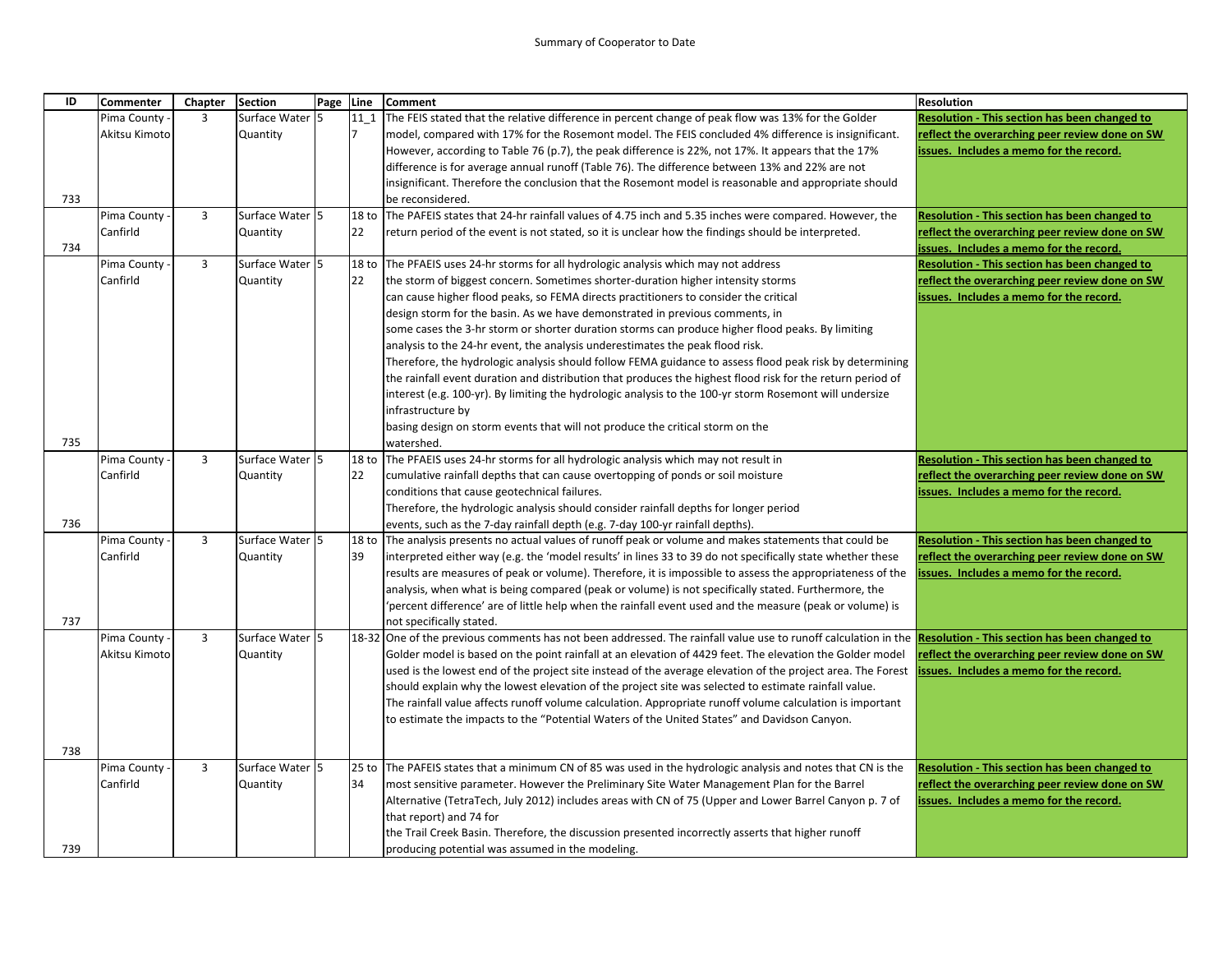| ID  | <b>Commenter</b> | Chapter        | <b>Section</b>   | Page | Line          | <b>Comment</b>                                                                                             | <b>Resolution</b>                                    |
|-----|------------------|----------------|------------------|------|---------------|------------------------------------------------------------------------------------------------------------|------------------------------------------------------|
|     | Pima County      | $\overline{3}$ | Surface Water 5  |      |               | [29-32] The Rosemont and Golder models used soil type C for the peak and runoff calculations. The USDA     | <b>Resolution - This section has been changed to</b> |
|     | Akitsu Kimoto    |                | Quantity         |      |               | SSURGO soil map shows that the project area is mostly soil type D. Please explain why soil type C was      | reflect the overarching peer review done on SW       |
|     |                  |                |                  |      |               | selected. As the draft FEIS pointed out, Curve Number (closely related to the selection of soil types) can | issues. Includes a memo for the record.              |
|     |                  |                |                  |      |               | significantly                                                                                              |                                                      |
|     |                  |                |                  |      |               | affect volume calculations. And, appropriate runoff volume calculation is important to estimate the        |                                                      |
| 740 |                  |                |                  |      |               | impacts to the "Potential Waters of the United States" and Davidson Canyon.                                |                                                      |
|     | Pima County -    | $\overline{3}$ | Surface Water 5  |      |               | 33-39 The Golder's study discussed about the difference in the peak discharge to justify                   | Resolution - This section has been changed to        |
|     | Akitsu Kimoto    |                | Quantity         |      |               | the use of the Rosemont model. In addition to the difference in peak, the difference in runoff volume      | reflect the overarching peer review done on SW       |
|     |                  |                |                  |      |               | between the models should be discussed. The change in runoff volume could substantially affect the         | issues. Includes a memo for the record.              |
| 741 |                  |                |                  |      |               | "Potential Waters of the United States" and Davidson Canyon.                                               |                                                      |
|     | Pima County      | $\overline{3}$ | Surface Water 5  |      | 4 to          | The Golder Model report is not available as supporting data on the EIS report or the rosemonteis.us web    | Resolution - Process complaint. In fact, all         |
|     | Canfirld         |                | Quantity         |      | 43            | site. Therefore, the conclusion that the 'Rosemont Copper modeling is reasonable and appropriate' is       | references were provided to the cooperating          |
|     |                  |                |                  |      |               | unsupported in the analysis presented.                                                                     | agencies on July 1. Several that were missed were    |
|     |                  |                |                  |      |               |                                                                                                            | provided upon request soon thereafter.               |
|     |                  |                |                  |      |               |                                                                                                            |                                                      |
|     |                  |                |                  |      |               |                                                                                                            | The Golder report was one of those provided to       |
| 742 |                  |                |                  |      |               |                                                                                                            | Pima County at their request.                        |
|     | Pima County -    | $\overline{3}$ | Surface Water 5  |      | 4 4 3         | The Coronado Forest described that the Rosemont model results are reasonable.                              | Resolution - This section has been changed to        |
|     | Akitsu Kimoto    |                | Quantity         |      |               | based on the Golder Associates' study. However, we found issues in the Golder's                            | reflect the overarching peer review done on SW       |
|     |                  |                |                  |      |               | approach (Golder, 2012). Please address the issues cited below and explain why the Rosemont model          | issues. Includes a memo for the record.              |
| 743 |                  |                |                  |      |               | results are reasonable based on the Golder's study.                                                        |                                                      |
|     | Pima County -    | 3              | Surface Water 10 |      | 8 to          | The recognition that fires occur in the project area, that the largest burn areas have                     | <b>Resolution - All mitigation and monitoring</b>    |
|     | Canfirld         |                | Quantity         |      | <sup>16</sup> | occurred since 2005 and that fires can dramatically impact the hydrologic regime                           | comments have been reviewed and considered by        |
|     |                  |                |                  |      |               | should include a plan to address these concerns. There is no acknowledgment of                             | the Forest Supervisor. Some modifications have       |
|     |                  |                |                  |      |               | associated hazards which occur in post-fire conditions including gullying/erosion                          | been made to Appendix B based on cooperator          |
|     |                  |                |                  |      |               | and debris flows which could impact drainage infrastructure both during operations                         | input and decisions from the Forest Supervisor.      |
|     |                  |                |                  |      |               | and post closure. There are many examples of gullying and post fire debris flows,                          |                                                      |
|     |                  |                |                  |      |               | including the Schultz fire that occurred near Flagstaff in 2010.                                           | This includes comments requesting detailed           |
|     |                  |                |                  |      |               | Therefore, PAEIS does not offer a plan to address a likely hazard to occur in the                          | contingency plans or management actions to be        |
|     |                  |                |                  |      |               | project area during the operations and post-closure of the mine (i.e. fire and the                         | tied to mitigation or monitoring measures. In most   |
|     |                  |                |                  |      |               | associated flooding and debris flow hazard) and it should.                                                 | cases, it is not appropriate to presuppose a remedy  |
|     |                  |                |                  |      |               |                                                                                                            | before having monitoring data that defines the       |
|     |                  |                |                  |      |               |                                                                                                            | issue or problem to be addressed.                    |
|     |                  |                |                  |      |               |                                                                                                            |                                                      |
| 744 |                  |                |                  |      |               |                                                                                                            |                                                      |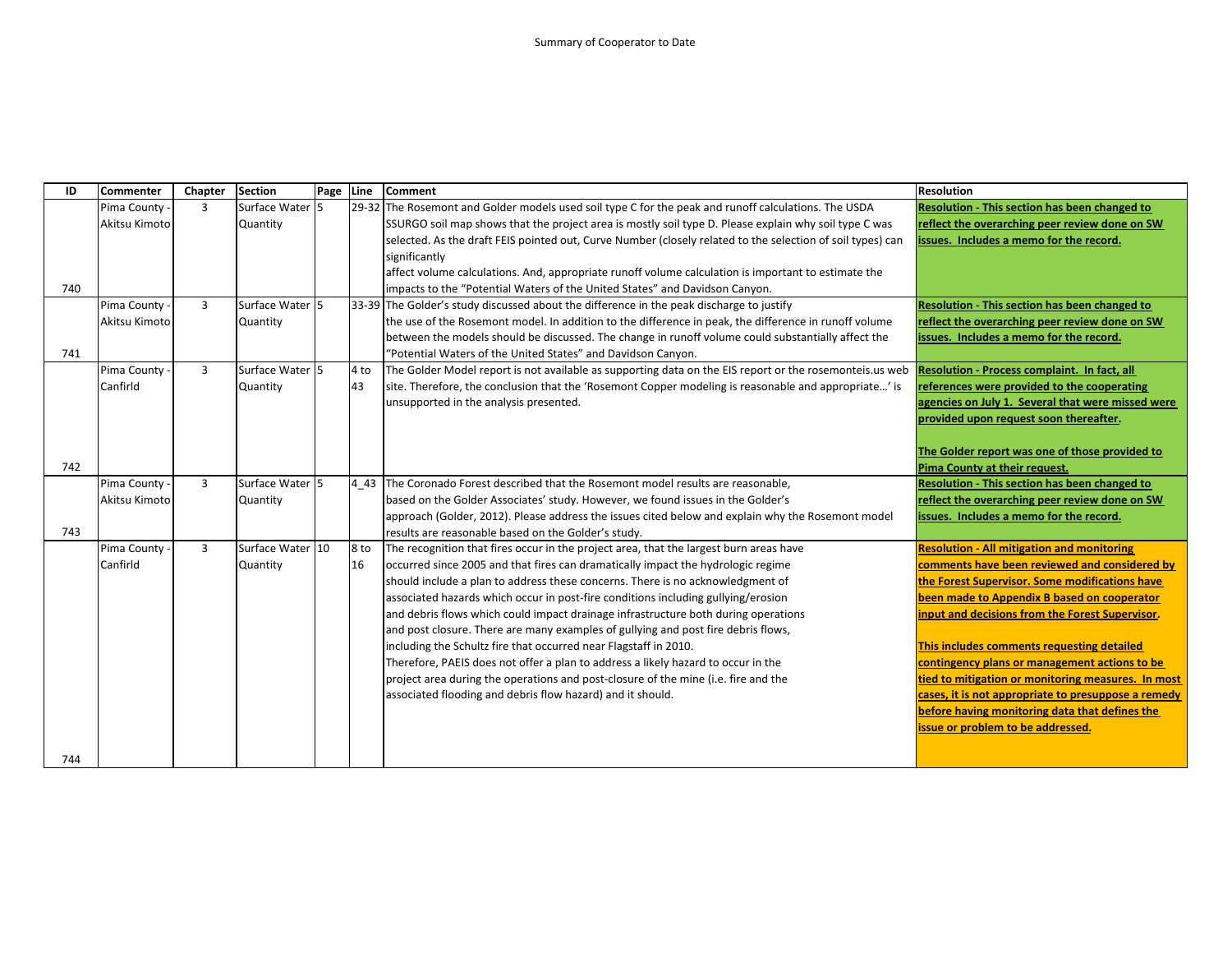| ID  | <b>Commenter</b> | Chapter        | <b>Section</b>   | Page Line |          | <b>Comment</b>                                                                                             | <b>Resolution</b>                                         |
|-----|------------------|----------------|------------------|-----------|----------|------------------------------------------------------------------------------------------------------------|-----------------------------------------------------------|
|     | Pima County      | 3              | Surface Water 21 |           | 10 2     | One of the previous comments has not been addressed. The Forest assumes that                               | <b>Resolution - Disagreement with analysis technique,</b> |
|     | Akitsu Kimoto    |                | <b>Quantity</b>  |           | 1        | sediment transport linearly increase/decrease with changes in a watershed area.                            | but change is not appropriate.                            |
|     |                  |                |                  |           |          | The assumption is inadequate because high elevation areas receive more rain than                           |                                                           |
|     |                  |                |                  |           |          | downstream areas due to orographic effects. The project area is located upstream                           | The geomorphology analysis takes into account the         |
|     |                  |                |                  |           |          | of the Davidson Canyon. The FEIS described that changes in sediment load would                             | entirety of the project, not just average annual          |
|     |                  |                |                  |           |          | not significantly impact the fluvial geomorphology of the stream system because                            | sediment delivery.                                        |
|     |                  |                |                  |           |          | the area affected by the proposed mine is relatively small. However, the Forest                            |                                                           |
|     |                  |                |                  |           |          | admitted that "the reach of Barrel Canyon could be affected (p.23, L8), and "This                          |                                                           |
|     |                  |                |                  |           |          | reach of Barrel Canyon  could be impacted by the reduction of sediment load."                              |                                                           |
|     |                  |                |                  |           |          | Also, as shown in Table 104 (p. 22), the reduction of contributing watershed area                          |                                                           |
|     |                  |                |                  |           |          | can be more than 50%. Because the project site is located at upstream area with                            |                                                           |
|     |                  |                |                  |           |          | high elevation, the reduction of contributing area could have much more significant                        |                                                           |
|     |                  |                |                  |           |          | impacts on the annual sediment delivery than the Forest's estimates summarized in                          |                                                           |
|     |                  |                |                  |           |          | Table 104. The appropriate sediment delivery analysis is important because it                              |                                                           |
|     |                  |                |                  |           |          | could affect geomorphology, vegetation and fluvial system of the "Potential Waters"                        |                                                           |
| 745 |                  |                |                  |           |          | of the United States".                                                                                     |                                                           |
|     | Pima County      | $\overline{3}$ | Surface Water 22 |           |          | 22-30 The FEIS acknowledged that there will be a reduction in sediment yield from Barrel                   | Resolution - Disagreement with analysis technique,        |
|     | Akitsu Kimoto    |                | Quantity         |           |          | Canyon watershed but no change in the geomorphology of the channel is                                      | but change is not appropriate.                            |
|     |                  |                |                  |           |          | expected. The FEIS only discusses about annual average sediment delivery. The                              |                                                           |
|     |                  |                |                  |           |          | FEIS did not consider cumulative impacts of sediment delivery change over the                              | The geomorphology analysis takes into account the         |
|     |                  |                |                  |           |          | active mine period and post-closure. Considering the proposed active mine life is                          | entirety of the project, not just average annual          |
|     |                  |                |                  |           |          | over 20 years, the FEIS should assess long term impacts on sediment yield,                                 | sediment delivery.                                        |
| 746 |                  |                |                  |           |          | delivery and channel geomorphology.                                                                        |                                                           |
|     | Pima County      | 3              | Surface Water 23 |           |          | 8 13 The impacts of mining activities on sediment transport could change over time                         | Resolution - Disagreement with analysis technique,        |
|     | Akitsu Kimoto    |                | <b>Quantity</b>  |           |          | during the active mine life and after the closure. The FEIS reported that the reach                        | but change is not appropriate.                            |
|     |                  |                |                  |           |          | of Davidson Canyon is currently a sediment transport-limited system. However,                              |                                                           |
|     |                  |                |                  |           |          | with a reduction in sediment load from the project area over time, it is possible that                     | The geomorphology analysis takes into account the         |
|     |                  |                |                  |           |          | loose sediment is washed out and as a result the sediment transport system could                           | entirety of the project, not just average annual          |
|     |                  |                |                  |           |          | be changed. The changes in sediment balance could affect the fluvial                                       | sediment delivery.                                        |
|     |                  |                |                  |           |          | geomorphology of the Davidson Canyon and Cienega Creek. Appropriate sediment                               |                                                           |
|     |                  |                |                  |           |          | transport analysis is necessary to estimate long-term impacts of mining activities on                      |                                                           |
|     |                  |                |                  |           |          | channel geomorphology, vegetation and fluvial system of the "Potential Waters of                           |                                                           |
|     |                  |                |                  |           |          | the United States". Cumulative impacts of possible changes in sediment transport                           |                                                           |
| 747 |                  |                |                  |           |          | system on "Potential Waters of the United States" over time should be disclosed.                           |                                                           |
|     | AGFD             | 3              | Surface Water    |           | $25 11-$ | The text notes that the Rosemont Copper Company mining multi-sector general stormwater permit requires     | <b>Resolution - Have added clarification about</b>        |
|     |                  |                | Quantity         |           | 19       | zero discharge of stormwater that comes into contact with ore stockpiles or processing facilities. Contact | compliance point dam role                                 |
|     |                  |                |                  |           |          | stormwater runoff from these areas is to be retained onsite in stormwater or process ponds and recycled as |                                                           |
|     |                  |                |                  |           |          | process water.                                                                                             |                                                           |
|     |                  |                |                  |           |          | COMMENT: The text should reflect that on-site stormwater and process ponds may not capture all contact     |                                                           |
|     |                  |                |                  |           |          | stormwater from large or extreme storm events. It must also be noted that the dam might not retain flows   |                                                           |
|     |                  |                |                  |           |          | from even moderate precipitation events given the small size of the impoundment.                           |                                                           |
|     |                  |                |                  |           |          | RECOMMENDATION: The FEIS should disclose the frequency of 2AF or greater storm events reporting            |                                                           |
|     |                  |                |                  |           |          | to the compliance dam.                                                                                     |                                                           |
|     |                  |                |                  |           |          |                                                                                                            |                                                           |
| 748 |                  |                |                  |           |          |                                                                                                            |                                                           |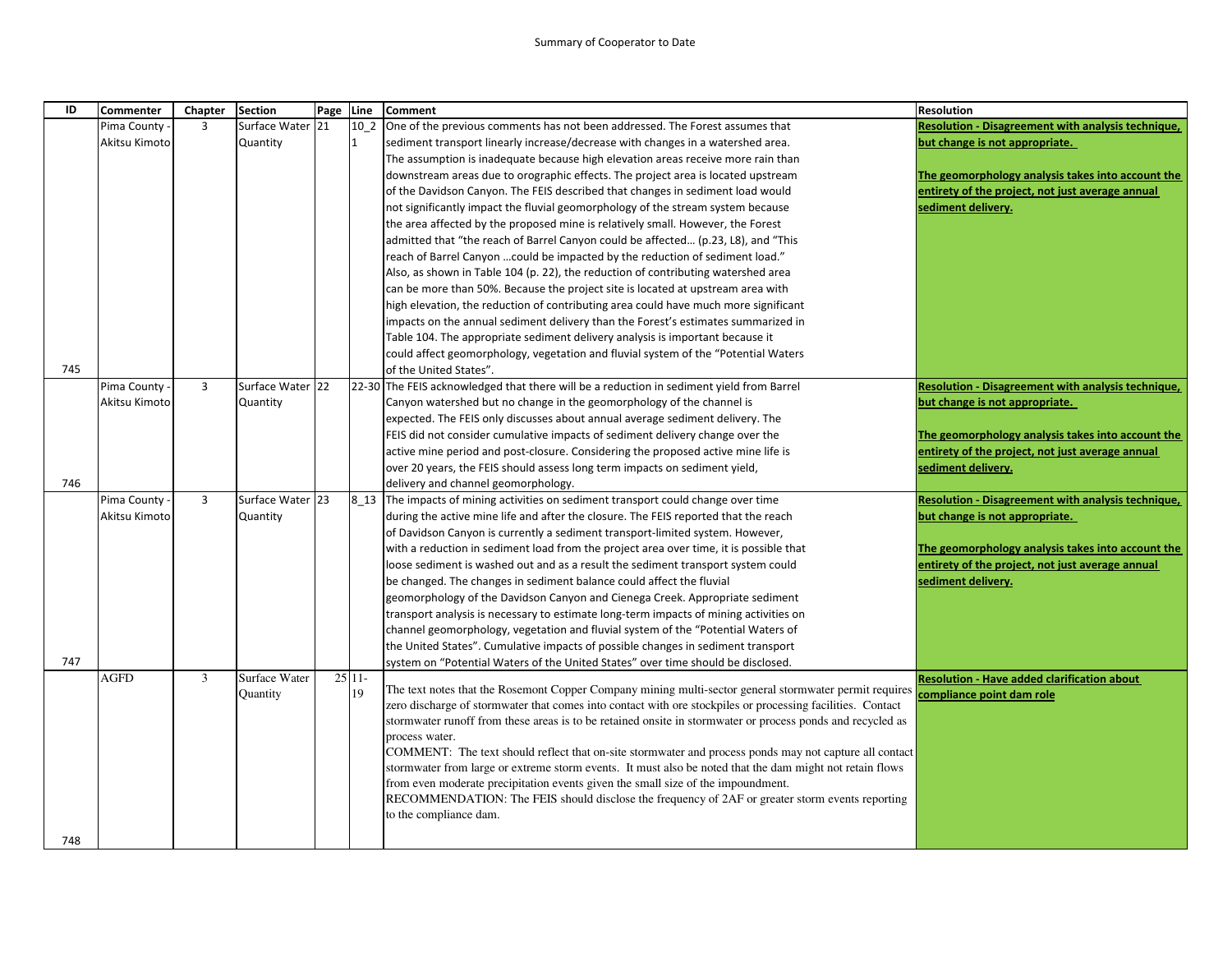| ID  | <b>Commenter</b> | Chapter                 | <b>Section</b>   | Page | Line             | Comment                                                                                                                                                  | <b>Resolution</b>                                       |
|-----|------------------|-------------------------|------------------|------|------------------|----------------------------------------------------------------------------------------------------------------------------------------------------------|---------------------------------------------------------|
|     | Pima County      | $\overline{3}$          | Surface Water 25 |      | 19 <sub>to</sub> | The reduction of flows to downstream during the first 10 years of operations will put                                                                    | Resolution - Statement of opinion or fact. No           |
|     | Canfirld         |                         | Quantity         |      | 21               | the offsite riparian areas at risk.                                                                                                                      | actionable comment. No changes needed.                  |
| 749 |                  |                         |                  |      |                  |                                                                                                                                                          |                                                         |
|     | Pima County      | $\overline{3}$          | Surface Water 25 |      | $20 - 21$        | Inconsistent results: The maximum runoff to the watershed during the first 10 yrs (the period with the                                                   | <b>Resolution - This discrepancy has been addressed</b> |
|     | Akitsu Kimoto    |                         | Quantity         |      |                  | max impact) is more than 30-40%? The table 90 shows the post closure runoff is over 45% in some cases.                                                   |                                                         |
| 750 |                  |                         |                  |      |                  |                                                                                                                                                          |                                                         |
|     | Pima County      | $\overline{3}$          | Surface Water 30 |      | $11-$            | The analysis of downstream water volume effects on Davidson Canyon and Cienega Creek is flawed,                                                          | Resolution - Text has been added describing why         |
|     | Canfirld         |                         | Quantity         |      | 31               | because Predicting Regulatory (100-yr) Hydrology and Average Annual Runoff Downstream of the                                                             | this effect was determined to not be a significant      |
|     |                  |                         |                  |      |                  | Rosemont Copper Project (Zeller, 2011a) ignores the fact that greater rainfall occurs higher on the high                                                 | concern.                                                |
|     |                  |                         |                  |      |                  | elevations like                                                                                                                                          |                                                         |
|     |                  |                         |                  |      |                  | the mine site, and will contribute more water to downstream areas than low+ elevation watersheds. By                                                     |                                                         |
|     |                  |                         |                  |      |                  | assuming that all areas contribute runoff equally underestimates the impact the mine site will have on                                                   |                                                         |
|     |                  |                         |                  |      |                  | surface water and riparian habitat in Davidson Canyon and Cienega Creek. Therefore, Rosemont should                                                      |                                                         |
|     |                  |                         |                  |      |                  | revise the analysis to more accurately reflect the                                                                                                       |                                                         |
|     |                  |                         |                  |      |                  | effect the differences in rainfall depths on downstream runoff and its impact on                                                                         |                                                         |
| 751 |                  |                         |                  |      |                  | riparian habitat.                                                                                                                                        |                                                         |
|     | Pima County      | $\overline{\mathbf{3}}$ | Surface Water    | 30   |                  | 28-31 The SWCA Report (2012) is not provided in the PAEIS or on the rosemonteis.us website, so the finding                                               | Resolution - Process complaint. In fact, all            |
|     | Canfirld         |                         | Quantity         |      |                  | that stormwater flow will be reduced by 4.3% (for the Barrel Alternative?) is unsupported and cannot be                                                  | references were provided to the cooperating             |
|     |                  |                         |                  |      |                  | evaluated.                                                                                                                                               | agencies on July 1. Several that were missed were       |
| 752 |                  |                         |                  |      |                  |                                                                                                                                                          | provided upon request soon thereafter.                  |
|     | Pima County      | $\overline{3}$          | Surface Water 30 |      |                  | One of the previous comments has not been addressed. Orographic lifting causes precipitation in the                                                      | <b>Resolution - Text has been added to SW Quantity</b>  |
|     | Akitsu Kimoto    |                         | Quantity         |      |                  | Southern Arizona. As a result of the orographic effects, mountain areas receive more rain than                                                           | <b>Environmental Consequences describing why this</b>   |
|     |                  |                         |                  |      |                  | downstream areas. The runoff volumes shown in Table 90 were calculated based on the assumption that <b>effect was determined to not be a significant</b> |                                                         |
|     |                  |                         |                  |      |                  | runoff volumes would be reduced in proportion to the drainage area. The analysis of orographic effects                                                   | concern.                                                |
|     |                  |                         |                  |      |                  | on annual runoff volume should be included in the FEIS. This is because runoff volume is one of the most                                                 |                                                         |
|     |                  |                         |                  |      |                  | important factors for riparian vegetation in Davidson Canyon and Cienega Creek. In fact, the FEIS                                                        |                                                         |
|     |                  |                         |                  |      |                  | mentioned that the reductions in runoff are primarily important because they indirectly impact the                                                       |                                                         |
|     |                  |                         |                  |      |                  | water availability for downstream use (p. 30, Line 32-33). Reduction of annual post closure runoff                                                       |                                                         |
|     |                  |                         |                  |      |                  | volume could be larger due to the orographic effects. Annual Post Closure runoffs shown in Table 90                                                      |                                                         |
|     |                  |                         |                  |      |                  | should be reevaluated. Appropriate runoff volume calculation is important to estimate the impacts to                                                     |                                                         |
|     |                  |                         |                  |      |                  | the "Potential Waters of the United States" and Davidson Canyon.                                                                                         |                                                         |
| 753 |                  |                         |                  |      |                  |                                                                                                                                                          |                                                         |
|     | Pima County      | $\overline{3}$          | Surface Water 30 |      |                  | The FEIS acknowledges that the modification of stormwater peak flows and volume is important in                                                          | <b>Resolution - All mitigation and monitoring</b>       |
|     | Akitsu Kimoto    |                         | Quantity         |      |                  | multiple aspects. However, the FEIS does not include any plans to address possible issues resulting from                                                 | comments have been reviewed and considered by           |
|     |                  |                         |                  |      |                  | the modification of storm flow. For example, what would happen if the reduction of runoff volume                                                         | the Forest Supervisor. Some modifications have          |
|     |                  |                         |                  |      |                  | significantly affects Davidson                                                                                                                           | been made to Appendix B based on cooperator             |
|     |                  |                         |                  |      |                  | Canyon and Cienega Creek? The FEIS lacks a "backup" plan. Please explain what                                                                            | input and decisions from the Forest Supervisor.         |
|     |                  |                         |                  |      |                  | actions would be taken when problems are identified.                                                                                                     |                                                         |
|     |                  |                         |                  |      |                  |                                                                                                                                                          | This includes comments requesting detailed              |
|     |                  |                         |                  |      |                  |                                                                                                                                                          | contingency plans or management actions to be           |
|     |                  |                         |                  |      |                  |                                                                                                                                                          | tied to mitigation or monitoring measures. In most      |
|     |                  |                         |                  |      |                  |                                                                                                                                                          | cases, it is not appropriate to presuppose a remedy     |
|     |                  |                         |                  |      |                  |                                                                                                                                                          | before having monitoring data that defines the          |
|     |                  |                         |                  |      |                  |                                                                                                                                                          | issue or problem to be addressed.                       |
|     |                  |                         |                  |      |                  |                                                                                                                                                          |                                                         |
| 754 |                  |                         |                  |      |                  |                                                                                                                                                          |                                                         |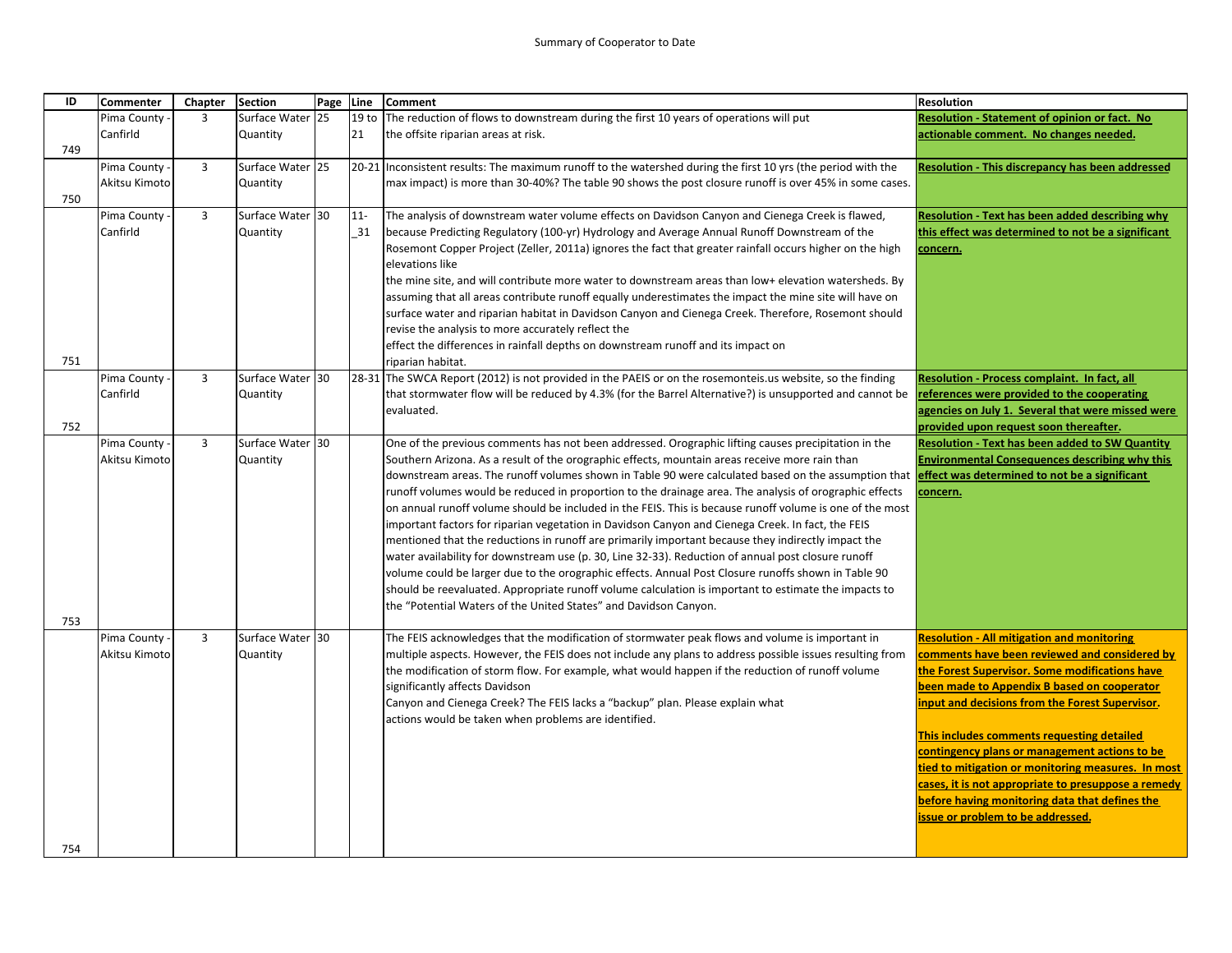| ID  | <b>Commenter</b> | Chapter        | <b>Section</b>   | Page Line |         | Comment                                                                                                    | <b>Resolution</b>                                      |
|-----|------------------|----------------|------------------|-----------|---------|------------------------------------------------------------------------------------------------------------|--------------------------------------------------------|
|     | Pima County      | $\overline{3}$ | Surface Water 31 |           |         | The FEIS described that surface water rights beyond Davidson Canyon are unlikely to be impacted by         | Resolution - Disagreement with analysis technique,     |
|     | Akitsu Kimoto    |                | Quantity         |           |         | changes in surface water hydrology in the project area based on the proportion of the area of the          | but change is not appropriate.                         |
|     |                  |                |                  |           |         | project site (p.31, L.20-23). Impacts of the reduction of storm flow from the project area on annual basis |                                                        |
|     |                  |                |                  |           |         | may not be substantial to downstream. However, cumulative impacts over time could be significant.          | The analysis does take into account the changes        |
|     |                  |                |                  |           |         | Assessments of cumulative impacts of mining activities over time (premining, active mining and post-       | over time, including post-closure periods.             |
|     |                  |                |                  |           |         | closure periods) to downstream should be                                                                   |                                                        |
|     |                  |                |                  |           |         | disclosed.                                                                                                 |                                                        |
| 755 |                  |                |                  |           |         |                                                                                                            |                                                        |
|     | Pima County      | $\overline{3}$ | Surface Water 31 |           |         | The FEIS acknowledges that some water sources would be impacted (p.31, L.30).                              | <b>Resolution - All mitigation and monitoring</b>      |
|     | Akitsu Kimoto    |                | Quantity         |           |         | However, the FEIS did not clearly explain who would be responsible of addressing                           | comments have been reviewed and considered by          |
|     |                  |                |                  |           |         | issues. Please cite a responsible party to address potential issues, threat to health                      | the Forest Supervisor. Some modifications have         |
|     |                  |                |                  |           |         | and natural resources and explain how to address issues when identified.                                   | been made to Appendix B based on cooperator            |
|     |                  |                |                  |           |         |                                                                                                            | input and decisions from the Forest Supervisor.        |
|     |                  |                |                  |           |         |                                                                                                            |                                                        |
|     |                  |                |                  |           |         |                                                                                                            | This includes comments requesting detailed             |
|     |                  |                |                  |           |         |                                                                                                            | contingency plans or management actions to be          |
|     |                  |                |                  |           |         |                                                                                                            | tied to mitigation or monitoring measures. In most     |
|     |                  |                |                  |           |         |                                                                                                            | cases, it is not appropriate to presuppose a remedy    |
|     |                  |                |                  |           |         |                                                                                                            | before having monitoring data that defines the         |
|     |                  |                |                  |           |         |                                                                                                            | issue or problem to be addressed.                      |
|     |                  |                |                  |           |         |                                                                                                            |                                                        |
| 756 |                  |                |                  |           |         |                                                                                                            |                                                        |
|     | Pima County      | $\overline{3}$ | Surface Water 32 |           |         | 14-15 One of the previous comments has not been addressed. The FEIS mentioned                              | Resolution - Statement of fact or opinion. No action   |
|     | Akitsu Kimoto    |                | Quantity         |           |         | about the best management plan, but the plan was not provided. Therefore it is not                         | needed.                                                |
| 757 |                  |                |                  |           |         | possible to assess the effectiveness.                                                                      |                                                        |
|     | <b>EPA</b>       | $\overline{3}$ | Surface Water 32 |           |         | 29-33 The indirect/secondary effects of reduced aquifer recharge and bank storage from the proposed action | Resolution - this text has been modified to remove     |
|     |                  |                | Quantity         |           |         | on downstream waters in Davidson Canyon and Cienega Creek are potentially significant, as aquifer          | the conflict with other sections.                      |
|     |                  |                |                  |           |         | recharge is important in maintaining surface flows and shallow subsurface water levels for aquatic         |                                                        |
|     |                  |                |                  |           |         | organisms and riparian vegetation and wetlands. We question the conclusion in the AFEIS that aquifer       |                                                        |
|     |                  |                |                  |           |         | recharge cannot be quantified. Estimates of pre- and post-project aquifer recharge have been conducted     |                                                        |
|     |                  |                |                  |           |         | for several development scenarios in the adjoining San Pedro River watershed (for example see (1):         |                                                        |
|     |                  |                |                  |           |         | Levick L., et al. 2006. Simulated changes in runoff and sediment in developing areas near Benson,          |                                                        |
|     |                  |                |                  |           |         | Arizona. U.S. EPA Office of Research and Development, Las Vegas, NV, and USDA Agricultural Research        |                                                        |
|     |                  |                |                  |           |         | Service, Tucson, AZ, EPA/600/R-06/158 and ARS/1873. (2): Goodrich D.C. et al. 2004. Comparison of          |                                                        |
|     |                  |                |                  |           |         | methods to estimate ephemeral channel recharge, Walnut Gulch, San Pedro River Basin, Arizona. Pp. 77-      |                                                        |
|     |                  |                |                  |           |         | 99 In Recharge and Vadose Zone Processes: Alluvial Basins of the Southwestern United States, ed. By        |                                                        |
|     |                  |                |                  |           |         | F.M. Phillips, J.F. Hogan, and B. Scanlon, Water Science and Application 9, Washington D.C.). To the       |                                                        |
| 758 |                  |                |                  |           |         | extent feasible, the EIS should provide a quantitative analysis of reductions in aquifer recharge to       |                                                        |
|     | Pima County -    | $\overline{3}$ | Surface Water 33 |           | $8 - 9$ | Who is responsible repairing and rebuilt the dam if damaged?                                               | <b>Resolution - Could not find referenced text. No</b> |
|     | Akitsu Kimoto    |                | Quantity         |           |         |                                                                                                            | changes.                                               |
| 759 |                  |                |                  |           |         |                                                                                                            |                                                        |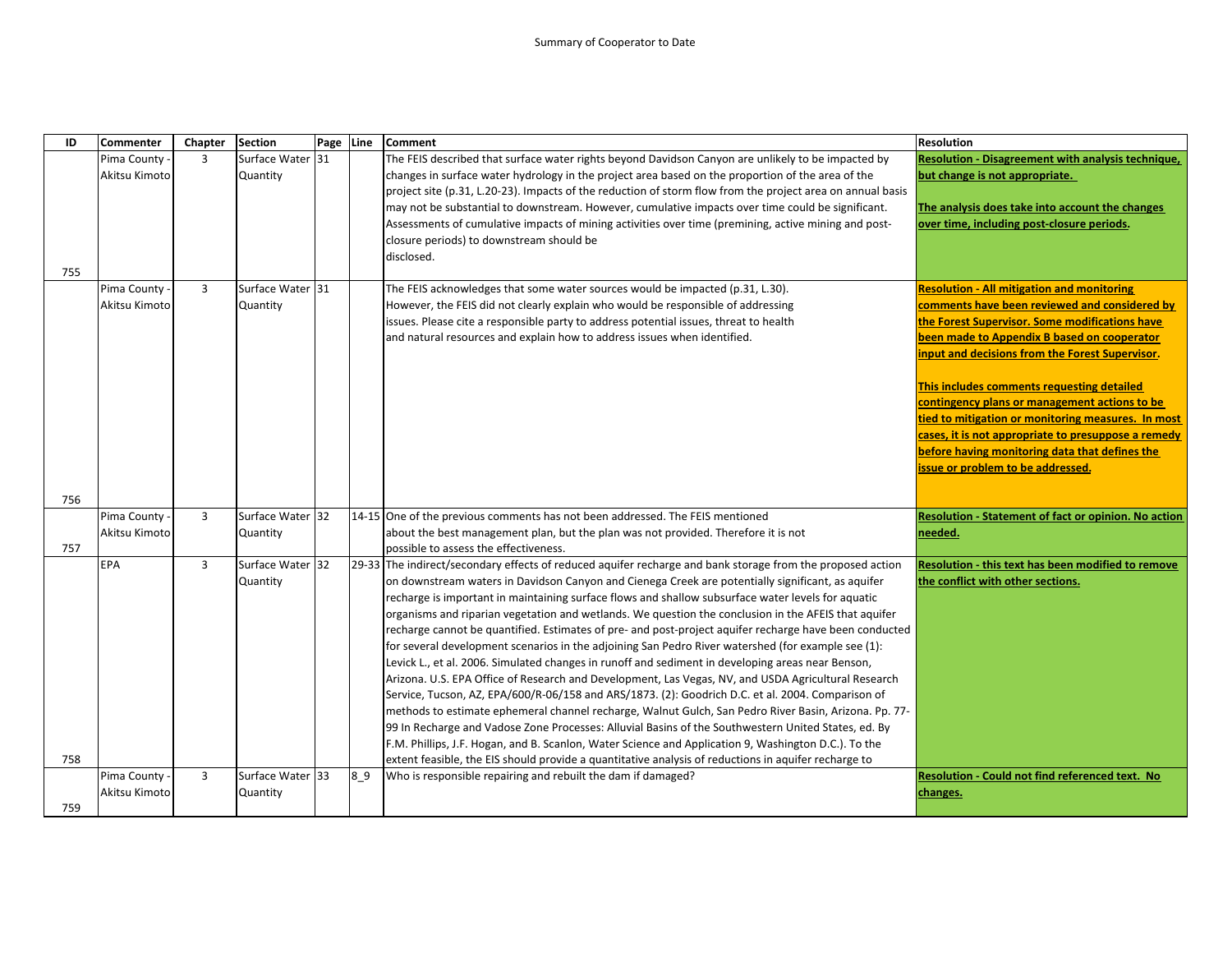| ID  | <b>Commenter</b> | Chapter        | <b>Section</b>   | Page Line | <b>Comment</b>                                                                                          | <b>Resolution</b>                                     |
|-----|------------------|----------------|------------------|-----------|---------------------------------------------------------------------------------------------------------|-------------------------------------------------------|
|     | Pima County -    | $\overline{3}$ | Surface Water 34 |           | 32-35 If severe scour or aggradation is identified, how to address the issue?                           | <b>Resolution - All mitigation and monitoring</b>     |
|     | Akitsu Kimoto    |                | Quantity         |           |                                                                                                         | comments have been reviewed and considered by         |
|     |                  |                |                  |           |                                                                                                         | the Forest Supervisor. Some modifications have        |
|     |                  |                |                  |           |                                                                                                         | been made to Appendix B based on cooperator           |
|     |                  |                |                  |           |                                                                                                         | input and decisions from the Forest Supervisor.       |
|     |                  |                |                  |           |                                                                                                         |                                                       |
|     |                  |                |                  |           |                                                                                                         | This includes comments requesting detailed            |
|     |                  |                |                  |           |                                                                                                         | contingency plans or management actions to be         |
|     |                  |                |                  |           |                                                                                                         | tied to mitigation or monitoring measures. In most    |
|     |                  |                |                  |           |                                                                                                         | cases, it is not appropriate to presuppose a remedy   |
|     |                  |                |                  |           |                                                                                                         | before having monitoring data that defines the        |
|     |                  |                |                  |           |                                                                                                         | issue or problem to be addressed.                     |
|     |                  |                |                  |           |                                                                                                         |                                                       |
| 760 |                  |                |                  |           |                                                                                                         |                                                       |
|     | Pima County -    | $\overline{3}$ | Surface Water 35 |           | 21-28 What action would be taken if water quality exceeds the standard or contamination                 | <b>Resolution - All mitigation and monitoring</b>     |
|     | Akitsu Kimoto    |                | Quantity         |           | of surface or groundwater is detected? Is there a public notification system if                         | comments have been reviewed and considered by         |
|     |                  |                |                  |           | monitoring data shows that the level of contamination is above the standard or                          | the Forest Supervisor. Some modifications have        |
|     |                  |                |                  |           | could potentially risk human health?                                                                    | been made to Appendix B based on cooperator           |
|     |                  |                |                  |           |                                                                                                         | input and decisions from the Forest Supervisor.       |
|     |                  |                |                  |           |                                                                                                         | This includes comments requesting detailed            |
|     |                  |                |                  |           |                                                                                                         | contingency plans or management actions to be         |
|     |                  |                |                  |           |                                                                                                         | tied to mitigation or monitoring measures. In most    |
|     |                  |                |                  |           |                                                                                                         | cases, it is not appropriate to presuppose a remedy   |
|     |                  |                |                  |           |                                                                                                         | before having monitoring data that defines the        |
|     |                  |                |                  |           |                                                                                                         | issue or problem to be addressed.                     |
|     |                  |                |                  |           |                                                                                                         |                                                       |
| 761 |                  |                |                  |           |                                                                                                         |                                                       |
|     | Pima County -    | $\overline{3}$ | Surface Water 37 |           | Expansion of the limestone quarries in lower Davidson Canyonthis should be mentioned at p.3 Issue       | Resolution - This is a foreseeable action and as such |
|     | Akitsu Kimoto    |                | Quantity         |           | 3D; Surface Water Availability.                                                                         | needs to be mentioned in cumulative effects - not     |
|     |                  |                |                  |           |                                                                                                         | an issue statement. No changes needed.                |
| 762 |                  |                |                  |           |                                                                                                         |                                                       |
|     | Pima County -    | $\overline{3}$ | Surface Water 37 |           | Cumulative impacts of the reduction of storm flows downstream of the project site have not been         | Resolution - Disagreement with analysis technique,    |
|     | Akitsu Kimoto    |                | Quantity         |           | evaluated. The FEIS focuses on the changes in either annual runoff or storm peak flow but ignored the   | but change is not appropriate.                        |
|     |                  |                |                  |           | cumulative impacts over the 20 years active mining life. Long-term, cumulative impacts of the reduction |                                                       |
|     |                  |                |                  |           | of flow from the project site on Davidson Canyon and Cienega Creek need to be evaluated.                | This is exactly what is analyzed in the SS&R section. |
| 763 |                  |                |                  |           |                                                                                                         |                                                       |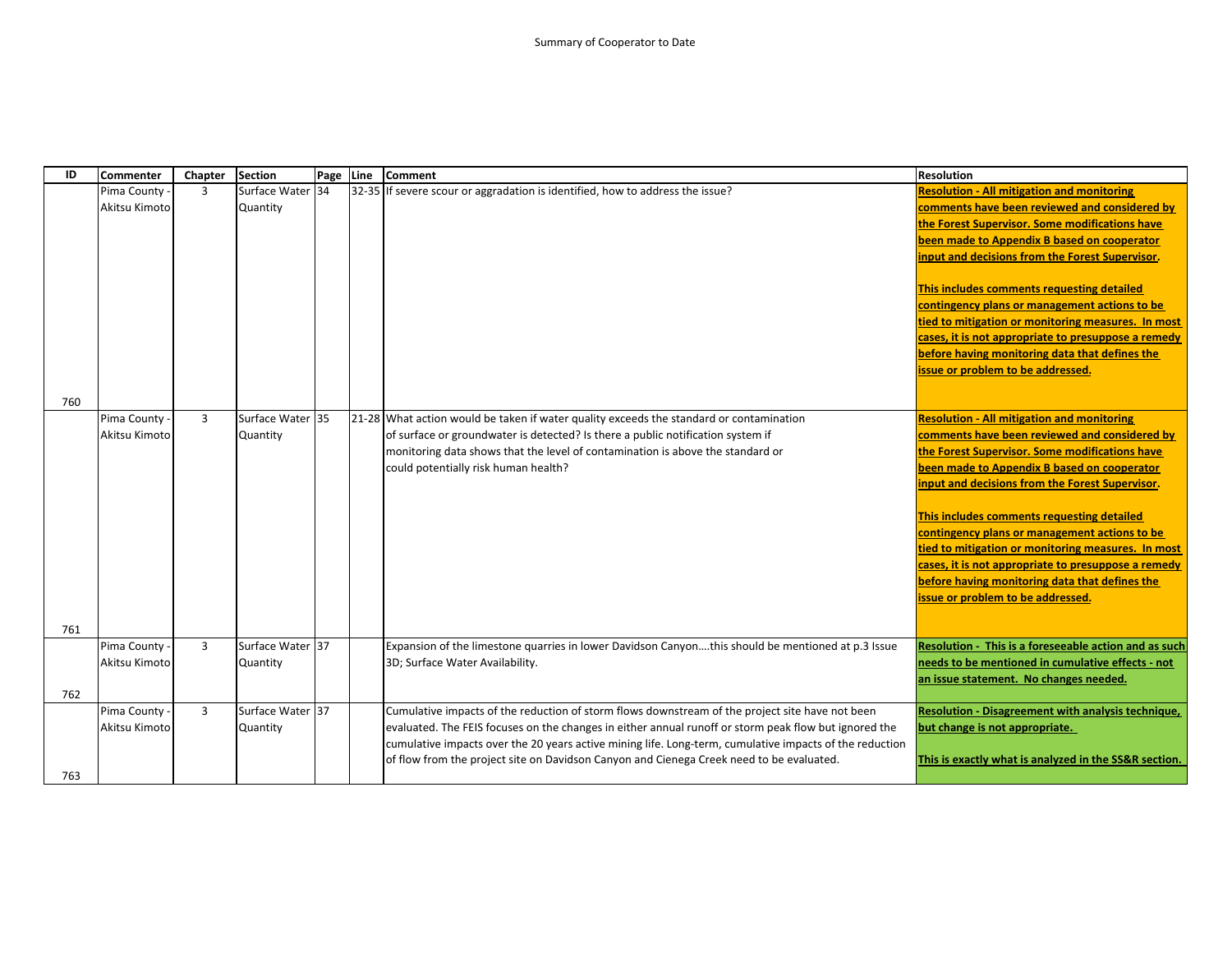| ID  | <b>Commenter</b> | Chapter        | <b>Section</b>      | Page Line |           | Comment                                                                                           | <b>Resolution</b>                                    |
|-----|------------------|----------------|---------------------|-----------|-----------|---------------------------------------------------------------------------------------------------|------------------------------------------------------|
|     | Pima County      | 3              | Surface Water 38    |           | $6 - 9$   | What action would be taken if monitoring data shows the impacts to surface water                  | <b>Resolution - All mitigation and monitoring</b>    |
|     | Akitsu Kimoto    |                | Quantity            |           |           | quality in the Davidson Canyon during active period and post-closure?                             | comments have been reviewed and considered by        |
|     |                  |                |                     |           |           |                                                                                                   | the Forest Supervisor. Some modifications have       |
|     |                  |                |                     |           |           |                                                                                                   | been made to Appendix B based on cooperator          |
|     |                  |                |                     |           |           |                                                                                                   | input and decisions from the Forest Supervisor.      |
|     |                  |                |                     |           |           |                                                                                                   | This includes comments requesting detailed           |
|     |                  |                |                     |           |           |                                                                                                   | contingency plans or management actions to be        |
|     |                  |                |                     |           |           |                                                                                                   | tied to mitigation or monitoring measures. In most   |
|     |                  |                |                     |           |           |                                                                                                   | cases, it is not appropriate to presuppose a remedy  |
|     |                  |                |                     |           |           |                                                                                                   | before having monitoring data that defines the       |
|     |                  |                |                     |           |           |                                                                                                   | issue or problem to be addressed.                    |
|     |                  |                |                     |           |           |                                                                                                   |                                                      |
| 764 | Pima County      | $\overline{3}$ | Surface Water 40    |           |           | How will the monitoring data be used? What would happen if the monitoring data                    | <b>Resolution - All mitigation and monitoring</b>    |
|     | Akitsu Kimoto    |                | Quantity            |           |           | shows problems? The FIES should explain what actions would be taken when a problem arises.        | comments have been reviewed and considered by        |
|     |                  |                |                     |           |           |                                                                                                   | the Forest Supervisor. Some modifications have       |
|     |                  |                |                     |           |           |                                                                                                   | been made to Appendix B based on cooperator          |
|     |                  |                |                     |           |           |                                                                                                   | input and decisions from the Forest Supervisor.      |
|     |                  |                |                     |           |           |                                                                                                   |                                                      |
|     |                  |                |                     |           |           |                                                                                                   | This includes comments requesting detailed           |
|     |                  |                |                     |           |           |                                                                                                   | contingency plans or management actions to be        |
|     |                  |                |                     |           |           |                                                                                                   | tied to mitigation or monitoring measures. In most   |
|     |                  |                |                     |           |           |                                                                                                   | cases, it is not appropriate to presuppose a remedy  |
|     |                  |                |                     |           |           |                                                                                                   | before having monitoring data that defines the       |
|     |                  |                |                     |           |           |                                                                                                   | issue or problem to be addressed.                    |
|     |                  |                |                     |           |           |                                                                                                   |                                                      |
| 765 | Pima County -    | $\overline{3}$ | Surface Water 41    |           |           | How long will the Rosemont Copper fund USGS to monitor the flow after the closure? The monitoring | <b>Resolution - All mitigation and monitoring</b>    |
|     | Akitsu Kimoto    |                | Quantity            |           |           | should continue after the closure to assess the mitigation effectiveness.                         | comments have been reviewed and considered by        |
|     |                  |                |                     |           |           |                                                                                                   | the Forest Supervisor. Some modifications have       |
|     |                  |                |                     |           |           |                                                                                                   | been made to Appendix B based on cooperator          |
|     |                  |                |                     |           |           |                                                                                                   | input and decisions from the Forest Supervisor.      |
|     |                  |                |                     |           |           |                                                                                                   |                                                      |
|     |                  |                |                     |           |           |                                                                                                   | The length of funding is clearly identified in       |
|     |                  |                |                     |           |           |                                                                                                   | <b>Appendix B.</b>                                   |
| 766 | <b>EPA</b>       | $\overline{3}$ | Surface Water 37-38 |           |           | Refer to previous comments and recommendations regarding climate change.                          | Resolution - Statement of fact or opinion. No action |
|     |                  |                | Quantity            |           |           |                                                                                                   | needed.                                              |
| 767 |                  |                |                     |           |           |                                                                                                   |                                                      |
|     | Pima County      | $\overline{3}$ | Surface Water NA    |           | <b>NA</b> | The waste and tailings will create unplanned surface water bodies around the                      | Resolution - Comment not factually correct. The      |
|     | Julia Fonseca    |                | Quantity            |           |           | perimeter of the site where natural flows are blocked or where drainage collects. In              | description of PCAs is correct. But the effect on SW |
|     |                  |                |                     |           |           | addition, the mine plan of operations propose the creation of PCAs (perimeter                     | Quality has been fully analyzed in the SW Quality    |
|     |                  |                |                     |           |           | containment areas) that may retain water periodically. Effects on surface water                   | section. The water in the PCAs will not be           |
| 768 |                  |                |                     |           |           | quality have not been analyzed.                                                                   | discharged downstream.                               |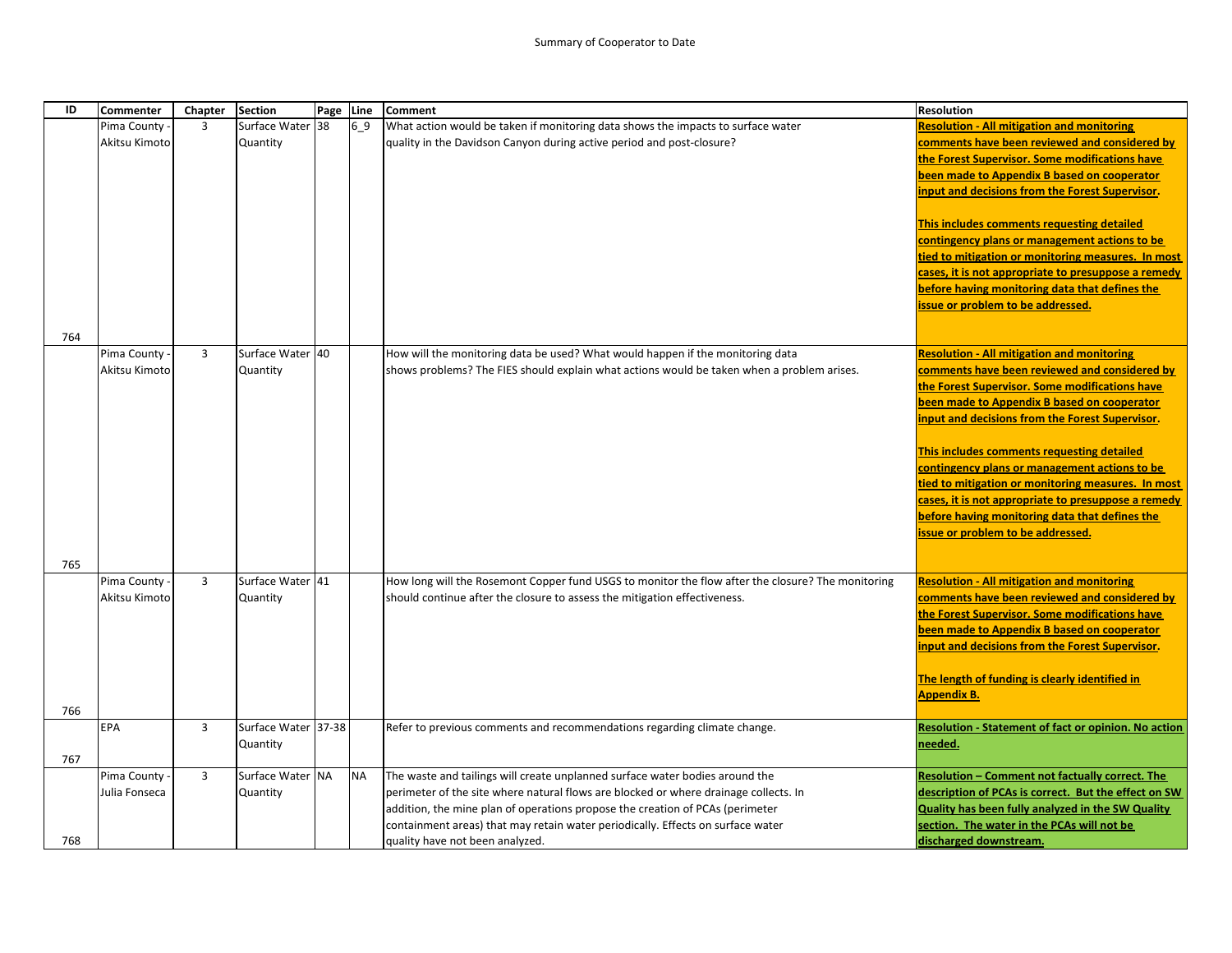| ID  | <b>Commenter</b> | Chapter        | <b>Section</b>     | Page Line |    | <b>Comment</b>                                                                                                                                        | <b>Resolution</b>                                          |
|-----|------------------|----------------|--------------------|-----------|----|-------------------------------------------------------------------------------------------------------------------------------------------------------|------------------------------------------------------------|
|     | Pima County      | 3              | Surface Water NA   |           |    | The EIS fails to analyze effects of SR 83 roadway alternations including drainage                                                                     | Resolution - These have been added to the list of          |
|     | Julia Fonseca    |                | Quantity           |           |    | alterations resulting from the SR83 connected action.                                                                                                 | other connected actions that have minimal effects          |
| 769 |                  |                |                    |           |    |                                                                                                                                                       | on surface water. Text changed.                            |
|     | Pima County      | $\overline{3}$ | Surface Water NA   |           |    | EIS fails to disclose WUS impacts associated with the SR 83 roadway                                                                                   | Resolution - SR 83 roadway improvements are a              |
|     | Julia Fonseca    |                | Quantity           |           |    | improvements                                                                                                                                          | <b>Connected Action as described in Chapter 2, and are</b> |
|     |                  |                |                    |           |    |                                                                                                                                                       | included in the impacts analysis for all resources         |
| 770 |                  |                |                    |           |    |                                                                                                                                                       |                                                            |
|     | Pima County      | $\overline{3}$ | Surface Water P.25 |           |    | The Forest recognizes the ephemeral stormwater flow from the project area would change, primarily as                                                  | <b>Resolution - Disagreement with analysis technique,</b>  |
|     | Akitsu Kimoto    |                | Quantity           | $L1-$     |    | a result of the retention of water at the project site. Although the FEIS acknowledged that several                                                   | but change is not appropriate.                             |
|     |                  |                |                    | 4,        |    | cooperating agencies expressed concerns of the amount of water removed and a resulting serious                                                        |                                                            |
|     |                  |                |                    | P.27      |    | impact to downstream riparian resources, the FEIS did not evaluate how the water removal could impact The requested analyses are already in the FEIS. |                                                            |
|     |                  |                |                    | $L.40-$   |    | downstream riparian resources over time (pre-mining, active mining and postclosure                                                                    | Impacts to geomorphology are included in the SW            |
|     |                  |                |                    | 41,       |    | periods). Please disclose cumulative impacts of the reduction of storm water to riparian vegetation,                                                  | Quality section. Impacts to riparian resources are         |
|     |                  |                |                    | P.28      |    | channel geomorphology and groundwater drawdown.                                                                                                       | included in the SS&R section. These include impacts        |
|     |                  |                |                    | $L.1-$    |    |                                                                                                                                                       | over all time frames.                                      |
| 771 |                  |                |                    | q         |    |                                                                                                                                                       |                                                            |
|     | Pima County      | $\overline{3}$ | Surface Water      |           | 31 | The secondary standards for total dissolved solids do have relevance for the                                                                          | <b>Resolution - The Surface Water Quality and OAW</b>      |
|     | Julia Fonseca    |                | Quantity           |           |    | character of the riparian vegetation and macroinvertebrate communities. Excessive                                                                     | analyses have been rewritten based in parts on             |
|     |                  |                |                    |           |    | salinities in particular can be damaging and encourage the growth of tamarisk.                                                                        | <b>USEPA and ADEQ comments, including a full</b>           |
|     |                  |                |                    |           |    | TDS levels at Oracle Ridge mine monitoring wells and tailings seep have been as                                                                       | analysis of available data and detection limits, and       |
|     |                  |                |                    |           |    | high as 1200 mg/l. The Oracle Ridge mine is a skarn deposit similar to the                                                                            | revisions to how ADEQ regulatory authorities (401          |
|     |                  |                |                    |           |    | Rosemont mine. The EIS should disclose the degree to which TDS will be affected                                                                       | and 402) would be applied. The Forest specialists          |
|     |                  |                |                    |           |    | in the Outstanding Waters, and provide for monitoring of such.                                                                                        | have reviewed and approved the section.                    |
| 772 |                  |                |                    |           |    |                                                                                                                                                       |                                                            |
|     | Pima County      | $\overline{3}$ | Surface Water      |           | 35 | A separate contingency fund should be established to deal with mitigation of                                                                          | <b>Resolution - All mitigation and monitoring</b>          |
|     | Julia Fonseca    |                | Quantity           |           |    | impacts to surface water quality. The Cienega Creek Watershed Conservation                                                                            | comments have been reviewed and considered by              |
|     |                  |                |                    |           |    | Fund should not be used for dealing with surface water quality impacts caused by                                                                      | the Forest Supervisor. Some modifications have             |
|     |                  |                |                    |           |    | the mine, as that fund is inadequate for mitigating other impacts.                                                                                    | been made to Appendix B based on cooperator                |
|     |                  |                |                    |           |    |                                                                                                                                                       | input and decisions from the Forest Supervisor.            |
|     |                  |                |                    |           |    |                                                                                                                                                       |                                                            |
|     |                  |                |                    |           |    |                                                                                                                                                       | This includes comments requesting detailed                 |
|     |                  |                |                    |           |    |                                                                                                                                                       | contingency plans or management actions to be              |
|     |                  |                |                    |           |    |                                                                                                                                                       | tied to mitigation or monitoring measures. In most         |
|     |                  |                |                    |           |    |                                                                                                                                                       | cases, it is not appropriate to presuppose a remedy        |
|     |                  |                |                    |           |    |                                                                                                                                                       | before having monitoring data that defines the             |
|     |                  |                |                    |           |    |                                                                                                                                                       | issue or problem to be addressed.                          |
|     |                  |                |                    |           |    |                                                                                                                                                       |                                                            |
| 773 |                  |                |                    |           |    |                                                                                                                                                       |                                                            |
|     |                  |                |                    |           |    |                                                                                                                                                       | <b>Resolution - The Surface Water Quality and OAW</b>      |
|     |                  |                |                    |           |    |                                                                                                                                                       | analyses have been rewritten based in parts on             |
|     |                  |                |                    |           |    | General comment: What are the surface water inputs from the other downstream reaches to Davidson                                                      | <b>USEPA and ADEQ comments, including a full</b>           |
|     | ADEQ-D.          | 3              | Surface Water      |           |    | (not just Barrel) and how would these flows affect the concentrations of selenium and the other parameters                                            | analysis of available data and detection limits, and       |
|     | Turner           |                | Quantity           |           |    | predicted to exceed surface water standards (fluoride, sulfate and TDS - though it has no standard)?                                                  | revisions to how ADEQ regulatory authorities (401          |
|     |                  |                |                    |           |    |                                                                                                                                                       | and 402) would be applied. The Forest specialists          |
|     |                  |                |                    |           |    |                                                                                                                                                       | have reviewed and approved the section.                    |
| 774 |                  |                |                    |           |    |                                                                                                                                                       |                                                            |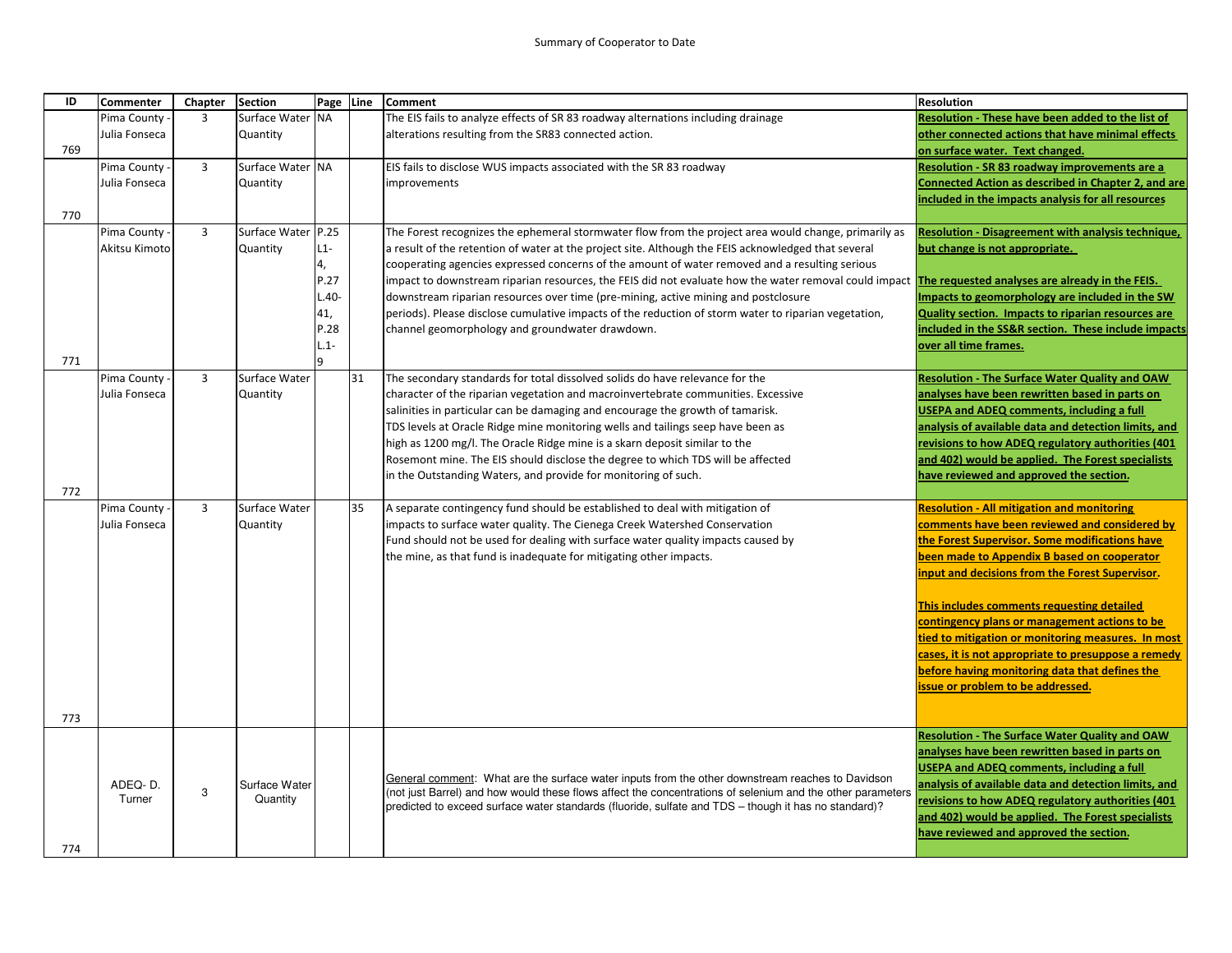| ID  | Commenter                 | Chapter        | <b>Section</b>                                 | Page Line |       | <b>Comment</b>                                                                                                                                                                                                                                                                                                                                                                                                                                                                                                                                                                                                                                                                                                                                                                                                                                                                                                                                                                                                                                                                                                                                                                                                                                                                                                                                                                                                                                                                                                                                             | <b>Resolution</b>                                                                                                                                                                                                                                                                                                                                                                                                                                                                                                                                         |
|-----|---------------------------|----------------|------------------------------------------------|-----------|-------|------------------------------------------------------------------------------------------------------------------------------------------------------------------------------------------------------------------------------------------------------------------------------------------------------------------------------------------------------------------------------------------------------------------------------------------------------------------------------------------------------------------------------------------------------------------------------------------------------------------------------------------------------------------------------------------------------------------------------------------------------------------------------------------------------------------------------------------------------------------------------------------------------------------------------------------------------------------------------------------------------------------------------------------------------------------------------------------------------------------------------------------------------------------------------------------------------------------------------------------------------------------------------------------------------------------------------------------------------------------------------------------------------------------------------------------------------------------------------------------------------------------------------------------------------------|-----------------------------------------------------------------------------------------------------------------------------------------------------------------------------------------------------------------------------------------------------------------------------------------------------------------------------------------------------------------------------------------------------------------------------------------------------------------------------------------------------------------------------------------------------------|
| 775 | ADEQ-D.<br>Turner         | 3              | Surface Water<br>Quantity                      |           |       | General comment: ADEQ could not find a response to its January 18, 2012 comment regarding the<br>provision of make-up water for what is lost to downstream surface waters due to the mine's presence. This<br>option should be given serious consideration and addressed in one or both of these sections.                                                                                                                                                                                                                                                                                                                                                                                                                                                                                                                                                                                                                                                                                                                                                                                                                                                                                                                                                                                                                                                                                                                                                                                                                                                 | <b>Resolution - All mitigation and monitoring</b><br>comments have been reviewed and considered by<br>the Forest Supervisor. Some modifications have<br>been made to Appendix B based on cooperator<br>input and decisions from the Forest Supervisor.<br>This includes comments requesting detailed<br>contingency plans or management actions to be<br>tied to mitigation or monitoring measures. In most<br>cases, it is not appropriate to presuppose a remedy<br>before having monitoring data that defines the<br>issue or problem to be addressed. |
|     | ADEQ-D.                   | 3              | SS&R                                           |           | Table | "For Upper Cienega Creek, there is no direct potential to affect surface water quality, unless changes in <mark>Resolution - Partial comment. Actionable comment</mark>                                                                                                                                                                                                                                                                                                                                                                                                                                                                                                                                                                                                                                                                                                                                                                                                                                                                                                                                                                                                                                                                                                                                                                                                                                                                                                                                                                                    |                                                                                                                                                                                                                                                                                                                                                                                                                                                                                                                                                           |
| 776 | Turner                    |                | Table 108                                      |           | 108   | stream flow indirectly affect aspects of water quality (temperature, for instance). For Lower Davidson elsewhere.<br>Canyon and the portion of Lower Cienega Creek downstream of the confluence with Davidson Canyon,<br>there is the potential to directly affect surface water quality through stormwater runoff."                                                                                                                                                                                                                                                                                                                                                                                                                                                                                                                                                                                                                                                                                                                                                                                                                                                                                                                                                                                                                                                                                                                                                                                                                                       |                                                                                                                                                                                                                                                                                                                                                                                                                                                                                                                                                           |
| 777 | <b>EPA</b>                | $\overline{3}$ | SS&R Table<br>111, 112                         |           |       | As stated in the 404(b)(1) Guidelines, no discharge of dredged or fill material shall be permitted if it<br>causes or contributes to violations of an applicable state water quality standard (40 CFR 230.10(b)(1)).<br>Reductions in stream flows, alterations in sediment transport, groundwater drawdown and increases in<br>the concentrations of pollutants have the potential to degrade water quality (e.g., warm water aquatic<br>wildlife) and the aquatic ecosystem. The proposed project may not comply with the restriction on<br>discharge as required by the Guidelines. Indirect effects may result in significant degradation to<br>outstanding natural resource waters in violation of applicable water quality standards.                                                                                                                                                                                                                                                                                                                                                                                                                                                                                                                                                                                                                                                                                                                                                                                                                | Resolution - This topic has been discussed between<br>the Corps and Forest. There is a disagreement of<br>position between the Corps and USEPA on this<br>topic. The Forest is relying on the 404(b)1 analysis<br>to define indirect impacts, which do not include<br>those from groundwater drawdown. Note that the<br>Forest has properly disclosed impacts to riparian<br>areas in the NEPA document, regardless of their<br>status as jurisdictional waters. No changes.                                                                              |
| 778 | Pima County<br>Postillion | 3              | <b>GW Quantity</b><br>Thresholds of<br>Concern |           |       | 1 18 The EIS authors incorrectly claim that natural water-level fluctuations in wells make interpretation of the Resolution - The Riparian analysis has been<br>predicted draw downs from the mine pit more difficult and inaccurate, thus making the 5-foot predicted<br>decline a better or preferred indicator. We believe that the impacts from the mine pit and all other<br>sources are additive. This means that if seasonal changes currently lower the water levels below stream<br>channels and occasionally affect riparian trees and other vegetation, the drawdown from the pit will<br>increase the time and magnitude of these impacts and will be superimposed upon the current impacts.<br>Thus, a one-foot decline contour will show an ADDITIVE effect on the currently documented declining<br>water levels and base flows of the Cienega and Davidson Basins. A recent study we can supply,<br>statistically documents the 15-year drought in the Cienega Creek Nature Preserve, and can serve as a<br>baseline for any potential mine activity (Powell, 2013). The study uses statistics to show the long-term<br>trends and allows for seasonal<br>variability. This justification should be dropped.<br>Also, substantial natural fluctuations observed in deep bedrock aquifers as opposed to basin fill aquifers<br>could indicate that impacts from a large open pit will move through these aquifers much more quickly<br>than predicted with the groundwater model. This could result in larger draw downs manifesting faster | rewritten based in parts on USEPA comments,<br>including how the groundwater models have been<br>interpreted and used. The Forest specialists have<br>reviewed and approved the section.                                                                                                                                                                                                                                                                                                                                                                  |
|     | Pima County               | $\overline{3}$ | Transpor                                       |           | 8     | The FEIS fails to present any quantified discussion of impacts to Santa Rita Road,                                                                                                                                                                                                                                                                                                                                                                                                                                                                                                                                                                                                                                                                                                                                                                                                                                                                                                                                                                                                                                                                                                                                                                                                                                                                                                                                                                                                                                                                         | Resolution - No change. See earlier responses. No                                                                                                                                                                                                                                                                                                                                                                                                                                                                                                         |
|     | J. Crowe                  |                | tation/Ac                                      |           |       | yet this Pima County maintained unpaved road is planned to be used as a                                                                                                                                                                                                                                                                                                                                                                                                                                                                                                                                                                                                                                                                                                                                                                                                                                                                                                                                                                                                                                                                                                                                                                                                                                                                                                                                                                                                                                                                                    | substantial mine-related traffic is anticipated to                                                                                                                                                                                                                                                                                                                                                                                                                                                                                                        |
| 779 |                           |                | cess                                           |           |       | secondary access to the project site.                                                                                                                                                                                                                                                                                                                                                                                                                                                                                                                                                                                                                                                                                                                                                                                                                                                                                                                                                                                                                                                                                                                                                                                                                                                                                                                                                                                                                                                                                                                      | occur on the Santa Rita Road.                                                                                                                                                                                                                                                                                                                                                                                                                                                                                                                             |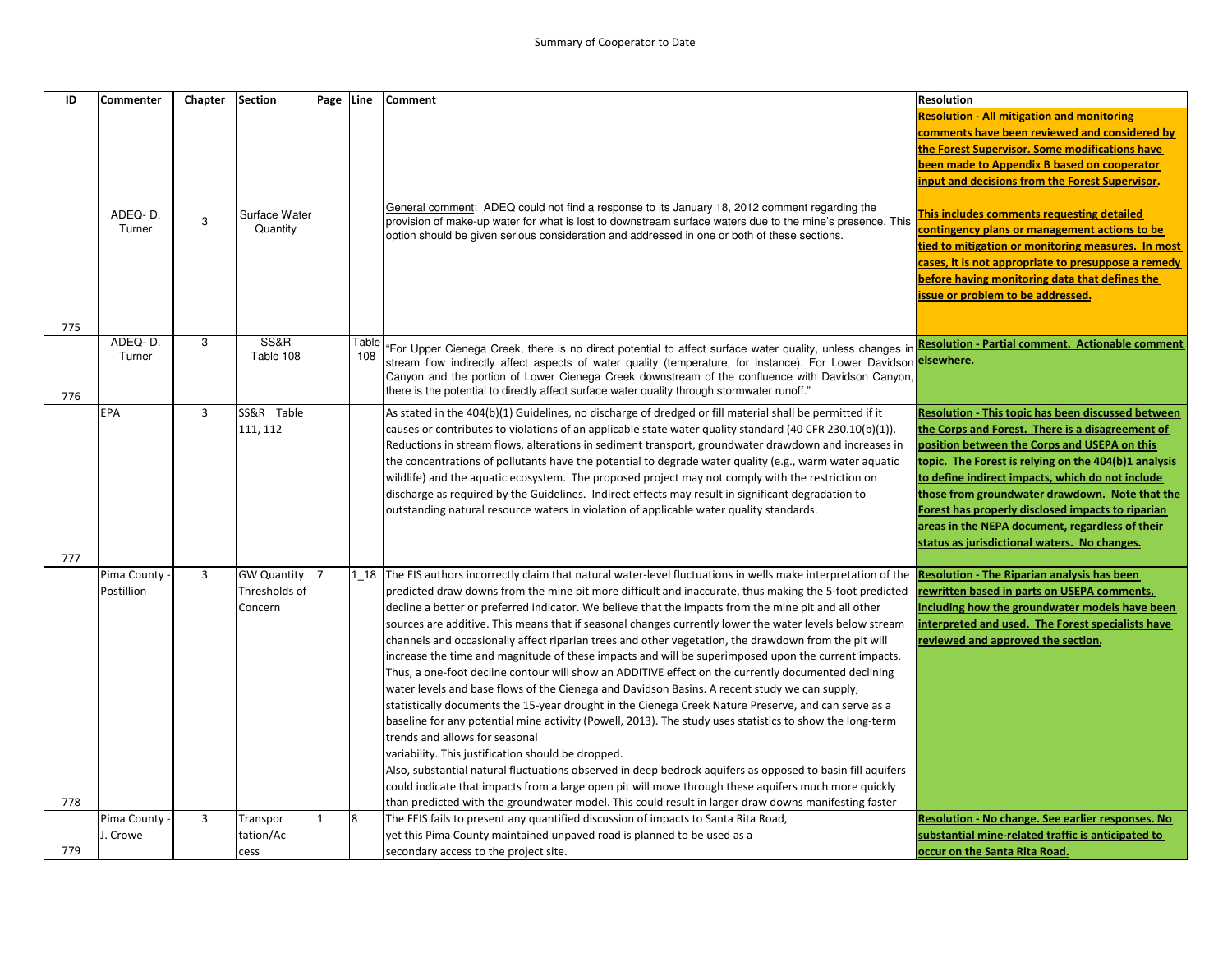| ID  | <b>Commenter</b> | Chapter        | <b>Section</b> | Page Line |     | <b>Comment</b>                                                                            | <b>Resolution</b>                                         |
|-----|------------------|----------------|----------------|-----------|-----|-------------------------------------------------------------------------------------------|-----------------------------------------------------------|
|     | Pima County      | 3              | Transpor       |           | 14  | The FEIS fails to present any quantified discussion of impacts to Sahuarita Road,         | Resolution - No change. See earlier responses. No         |
|     | J. Crowe         |                | tation/Ac      |           |     | yet this Pima County maintained road is the most direct access from any points            | substantial mine-related traffic is anticipated to        |
|     |                  |                | cess           |           |     | south of downtown Tucson. This road will serve as a key secondary access road             | occur on the Sahuarita Road.                              |
| 780 |                  |                |                |           |     | to the project site.                                                                      |                                                           |
|     | Pima County      | $\overline{3}$ | Transpor       | 9         | 11  | The FEIS fails to provide any quantitative discussion of potential usage or impacts       | Resolution - No change. See earlier responses. No         |
|     | J. Crowe         |                | tation/Ac      |           |     | from traffic generated by the proposed project on Sahuarita Road, a Pima Countymaintained | substantial mine-related traffic is anticipated to        |
|     |                  |                | cess           |           |     | paved roadway classified as a Rural Principal Arterial under USDOT /                      | occur on the Sahuarita Road.                              |
| 781 |                  |                |                |           |     | FHWA criteria.                                                                            |                                                           |
|     | Pima County      | $\overline{3}$ | Transpor       | 13        | 15, | Lines 14-15 state that heavy-duty vehicles account for 6-12 percent of the traffic        | Resolution - No change. A review of this comment          |
|     | J. Crowe         |                | tation/Ac      |           | 37  | load according to the manual counts, but lines 37-38 state that heavy-duty vehicles       | in the context in which it is presented in the FEIS       |
|     |                  |                | cess           |           |     | account for only 4 per cent of the traffic load according to the ADOT counts. This is     | indicates that no change is needed. Lines 14-15 are       |
|     |                  |                |                |           |     | a difference of 50 to 200 per cent – which is correct? An accurate presentation of        | presented as manual data collection; while lines 37-      |
|     |                  |                |                |           |     | the heavy truck component is critical to subsequent discussions of the comparative        | 38 are presented as ADOT volume counts that were          |
|     |                  |                |                |           |     | increase in heavy trucks generated by the proposed project both during                    | conducted IN ADDITION TO MANUAL DATA                      |
|     |                  |                |                |           |     | construction and operations. Heavy trucks are a key component of level of service,        | <b>COLLECTION. Refer to the Transportation section in</b> |
|     |                  |                |                |           |     | highway safety and traffic noise analysis.                                                | Chapter 3 for a complete review of the lines cited in     |
|     |                  |                |                |           |     |                                                                                           | their original context.                                   |
| 782 |                  |                |                |           |     |                                                                                           |                                                           |
|     | Pima County      | $\overline{3}$ | Transpor       | 14        | l3  | The FEIS fails to provide any traffic data on Sahuarita Road and Santa Rita Road,         | Resolution - No cahnge. As stated numerous times,         |
|     | J. Crowe         |                | tation/Ac      |           |     | which will carry project traffic.                                                         | neither the Sahuarita or Santa Rita Roads are             |
|     |                  |                | cess           |           |     |                                                                                           | anticipated to carry substantive project traffic.         |
| 783 |                  |                |                |           |     |                                                                                           |                                                           |
|     | Pima County      | $\overline{3}$ | Transpor       | 14        | 3   | The FEIS fails to provide any traffic counts nor level of service data for SR 83 from     | Resolution - No change. The comment is incorrect.         |
|     | J. Crowe         |                | tation/Ac      |           |     | the proposed mine entrance north to I-10, where the majority of mine traffic is           | Page 13, lines 27-31 of the Cooperating Agency            |
|     |                  |                | cess           |           |     | expected to travel.                                                                       | version of the FEIS state this: In addition to the        |
|     |                  |                |                |           |     |                                                                                           | manual traffic counts described above, ADOT's             |
|     |                  |                |                |           |     |                                                                                           | <b>Transportation Planning Division collected traffic</b> |
|     |                  |                |                |           |     |                                                                                           | volume counts of vehicles along the section of SR 83      |
|     |                  |                |                |           |     |                                                                                           | between SR 82 and I-10 in 2006 and 2011 (Arizona          |
|     |                  |                |                |           |     |                                                                                           | Department of Transportation 2011), to arrive at an       |
|     |                  |                |                |           |     |                                                                                           | annual average daily traffic volume estimate for SR       |
|     |                  |                |                |           |     |                                                                                           | 83, as shown in table 165 (Arizona Department of          |
|     |                  |                |                |           |     |                                                                                           | <b>Transportation 2011).</b>                              |
|     |                  |                |                |           |     |                                                                                           |                                                           |
| 784 |                  |                |                |           |     |                                                                                           |                                                           |
|     | Pima County      | $\overline{3}$ | Transpor       | 17        | 19  | The Highway Capacity Manual states "all grades of 3 percent or more with a                | Resolution - No change. Analyzing state highways          |
|     | J. Crowe         |                | tation/Ac      |           |     | length of 0.6 mi or more must be analyzed as specific upgrades or downgrades"             | for their compliance with the Highway Capacity            |
|     |                  |                | cess           |           |     | (page 20-1, Highway Capacity Manual 2000). State Route 83 in the vicinity of              | Maunal is well beyond the scope of this analysis.         |
|     |                  |                |                |           |     | Greaterville road meets the conditions of this restriction but there is no indication     |                                                           |
|     |                  |                |                |           |     | that such an analysis was made. There is no discussion of how the variations in           |                                                           |
|     |                  |                |                |           |     | conditions along the segments were averaged into a single value applicable to             |                                                           |
| 785 |                  |                |                |           |     | miles of roadway.                                                                         |                                                           |
|     | Pima County      | $\overline{3}$ | Transpor       | 19        | 20  | The FEIS fails to include any discussion of bicyclists and pedestrians which are          | Resolution - wording added in text.                       |
|     | J. Crowe         |                | tation/Ac      |           |     | both common and legal modes on S.R. 83 and all other public roadways except the           |                                                           |
|     |                  |                | cess           |           |     | controlled access portions of I-10. Bicyclists present special issues for level of        |                                                           |
| 786 |                  |                |                |           |     | service (overtaking and passing) and safety                                               |                                                           |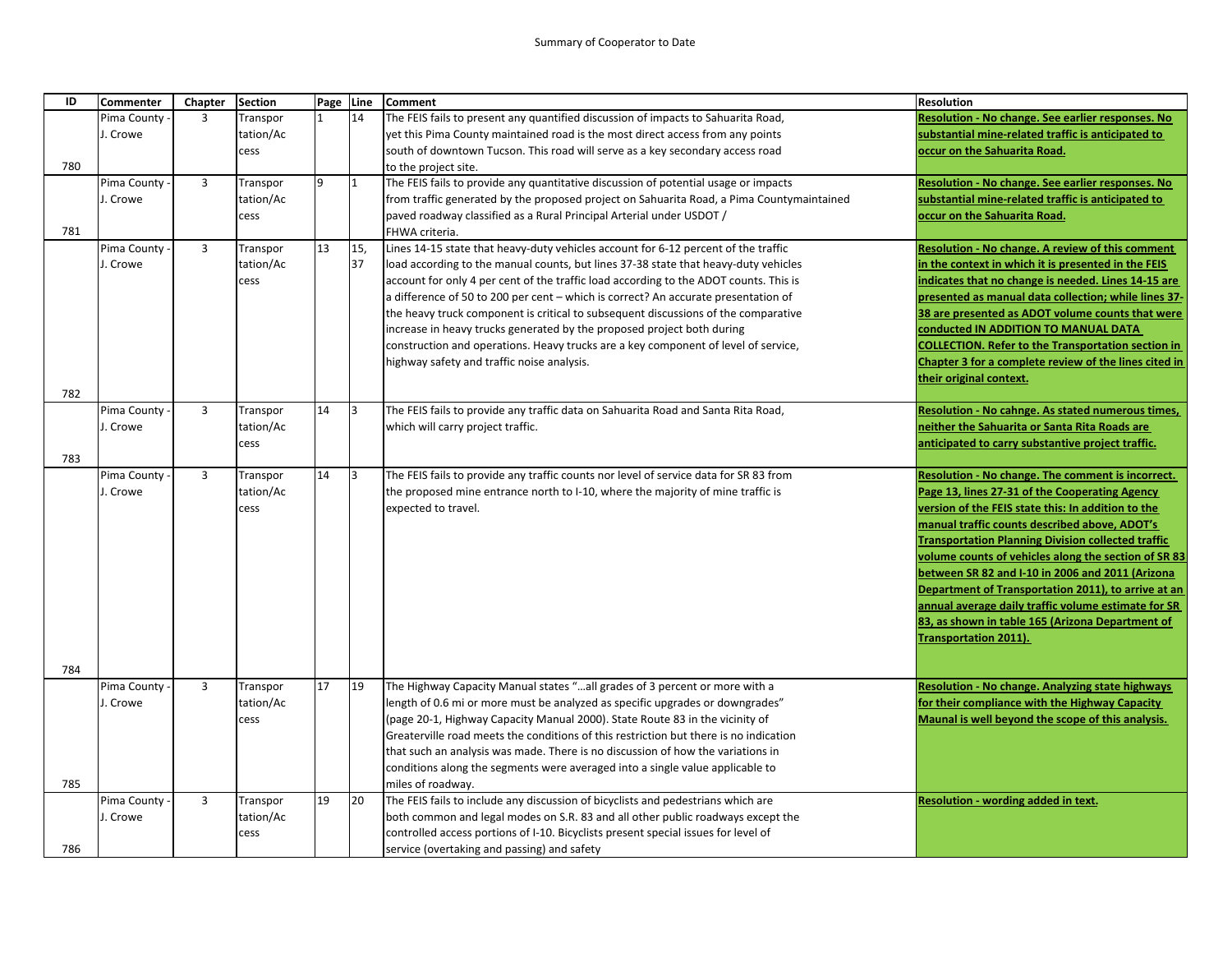| ID  | <b>Commenter</b> | Chapter        | <b>Section</b> | Page Line |    | <b>Comment</b>                                                                           | <b>Resolution</b>                                                                                          |
|-----|------------------|----------------|----------------|-----------|----|------------------------------------------------------------------------------------------|------------------------------------------------------------------------------------------------------------|
|     | Pima County      | 3              | Transpor       | 19        | 20 | The FEIS fails to disclose that the Vail School bus turn around at milepost 46.9 on      | Resolution: No change. Comment is incorrect - the                                                          |
|     | J. Crowe         |                | tation/Ac      |           |    | SR 83 is immediately south of the proposed Rosemont Copper primary access                | FEIS states this on page 19, lines 22-28: "Current                                                         |
|     |                  |                | cess           |           |    | road at milepost 46.82. The fact that both school busses and heavy truck traffic         | school bus stops are at the following locations:                                                           |
|     |                  |                |                |           |    | converge at this one location increases the potential for school bus and mine truck      | Hoffman - mileposts 52 and 51.3; Ghost Dance -                                                             |
|     |                  |                |                |           |    | conflicts. The FEIS fails to address this potential conflict or suggest possible         | mileposts 50.8 and 49.7; Hilton Ranch Road -                                                               |
|     |                  |                |                |           |    | mitigation measures to ensure safety.                                                    | milepost 49.1; Greaterville Road – milepost 42.6;                                                          |
|     |                  |                |                |           |    |                                                                                          | and Yucca Ash Farms Road - milepost 37.6. The                                                              |
|     |                  |                |                |           |    |                                                                                          | current school bus traffic pattern consists of two                                                         |
|     |                  |                |                |           |    |                                                                                          | separate loops. One loop runs from Sahuarita Road                                                          |
|     |                  |                |                |           |    |                                                                                          | to the turnaround at milepost 46.9 on SR 83. The                                                           |
|     |                  |                |                |           |    |                                                                                          | second loop runs from SR 82 to Greaterville Road.                                                          |
|     |                  |                |                |           |    |                                                                                          | Currently, the school bus pick-up and drop-off                                                             |
|     |                  |                |                |           |    |                                                                                          | locations are located such that students do not have                                                       |
|     |                  |                |                |           |    |                                                                                          | to cross SR 83 to get to the bus stop. did not read                                                        |
|     |                  |                |                |           |    |                                                                                          | the ADOT mitigation that includes the construction                                                         |
|     |                  |                |                |           |    |                                                                                          | of new bus pullouts." The concerns expressed in the                                                        |
|     |                  |                |                |           |    |                                                                                          | comment have been considered in the analysis and                                                           |
|     |                  |                |                |           |    |                                                                                          | in ADOT mitigations.                                                                                       |
|     |                  |                |                |           |    |                                                                                          |                                                                                                            |
| 787 |                  |                |                |           |    |                                                                                          |                                                                                                            |
|     | Pima County      | 3              | Transpor       | 19        | 20 | The FEIS fails to address how the increased number of heavy trucks traveling to          | Resolution - No change. The FEIS states, "Traffic is                                                       |
|     | J. Crowe         |                | tation/Ac      |           |    | and from the mine site will impact the safety of school busses stopping within the       | sometimes delayed because vehicles must stop and                                                           |
|     |                  |                | cess           |           |    | travel lanes of SR 83. Neither does the FEIS address how school busses stopping          | cannot legally pass a school bus during student                                                            |
|     |                  |                |                |           |    | will affect level of service under increased mine traffic.                               | loading and unloading." Mine related trucks must<br>follow traffic laws along with all other drivers. This |
|     |                  |                |                |           |    |                                                                                          | is a given and does not bear repeating in the FEIS.                                                        |
| 788 |                  |                |                |           |    |                                                                                          |                                                                                                            |
|     | Pima County      | 3              | Transpor       | 21        | 30 | Table 169 states that all 1,250 workers will commute in 37 buses. How will this be       | <b>Resolution - No change. This is a commitment that</b>                                                   |
|     | J. Crowe         |                | tation/Ac      |           |    | organized and enforced? If not required, there will be much more commuter traffic        | RCC has made and it will be a requirement of the                                                           |
|     |                  |                | cess           |           |    | using SR 83 and local roadways and the traffic impacts would be much greater             | final MPO.                                                                                                 |
| 789 |                  |                |                |           |    | than what was assumed for the traffic impact analysis.                                   |                                                                                                            |
|     | Pima County      | 3              | Transpor       | 23        | 34 | Although it is impossible to predict how much commuter and mine-related traffic will     | <b>Resolution - No change. The majority of commuter</b>                                                    |
|     | J. Crowe         |                | tation/Ac      |           |    | use Sahuarita Road, it is highly likely that some traffic will use this route because it | traffic to and from the mine is anticipated to occur                                                       |
|     |                  |                | cess           |           |    | is the closest arterial roadway to the proposed mine. It provides the most direct        | on I-10 and SR-83.                                                                                         |
|     |                  |                |                |           |    | access to Green Valley, Sahuarita and southern Tucson. The current pavement              |                                                                                                            |
|     |                  |                |                |           |    | condition is poor so any additional traffic will further deteriorate this roadway and    |                                                                                                            |
| 790 |                  |                |                |           |    | accelerate the need for improvements.                                                    |                                                                                                            |
|     | Pima County      | 3              | Transpor       | 26        | 11 | There is no discussion of level of service impacts on roadways under the                 | Resolution - No change. The roads analysis in the                                                          |
|     | J. Crowe         |                | tation/Ac      |           |    | urisdiction of Pima County (Sahuarita Road, Santa Rita Road, and Valencia Road           | <b>Transportation section of the FEIS addresses all</b>                                                    |
|     |                  |                | cess           |           |    | adjacent to the Port of Tucson which will have increased traffic, especially heavy       | roads anticipated to experience increased traffic                                                          |
| 791 |                  |                |                |           |    | trucks, due to Rosemont mine construction and operations                                 | associated with the mine.                                                                                  |
|     | Pima County -    | $\overline{3}$ | Transpor       | 28        | 19 | The secondary access road connection to Santa Rita Road will require a Right-of          | Resolution - Added a statement that the county                                                             |
|     | J. Crowe         |                | tation/Ac      |           |    | Way Permit from Pima County. A similar permit or permits would be required for           | says RCC must obtain a count permit wherever its                                                           |
| 792 |                  |                | cess           |           |    | any utility facilities that are located within the Santa Rita Road right-of-way.         | activities encroach on the county ROW.                                                                     |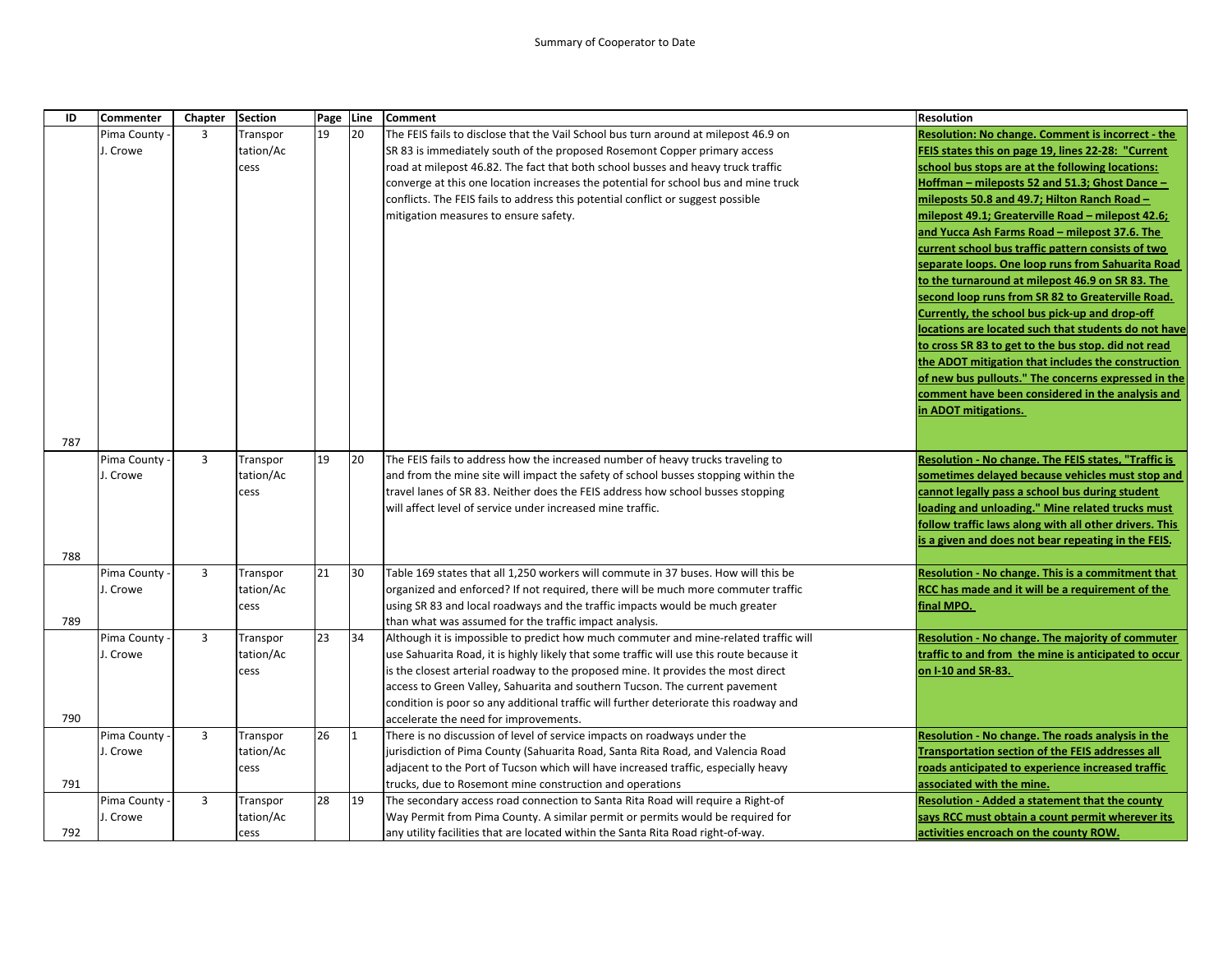| ID  | <b>Commenter</b>    | Chapter        | <b>Section</b>    | Page Line    |                      | <b>Comment</b>                                                                                                                                                            | <b>Resolution</b>                                          |
|-----|---------------------|----------------|-------------------|--------------|----------------------|---------------------------------------------------------------------------------------------------------------------------------------------------------------------------|------------------------------------------------------------|
|     | Pima County         | 3              | Transpor          | 30           | 24                   | The 100-150 estimated daily heavy truck traffic during the 20 year mine production                                                                                        | <b>Resolution - No change. The analysis methodology is</b> |
|     | J. Crowe            |                | tation/Ac         |              |                      | life will have a greater impact on level of service on State Route 83 and other                                                                                           | described in Analysis Methodology in the                   |
|     |                     |                | cess              |              |                      | affected roadways than the simple number would indicate. How are the effects of                                                                                           | <b>Transportation and Access section of Chapter 3.</b>     |
|     |                     |                |                   |              |                      | heavy vehicles in the traffic stream taken into account in the estimation of level of                                                                                     |                                                            |
| 793 |                     |                |                   |              |                      | service impacts?                                                                                                                                                          |                                                            |
|     | Pima County         | $\overline{3}$ | Visual            | 39           | Figur                | Figure 86: The proposed project area does not include the utility corridor, though                                                                                        | Resolution - No change. The visual impacts from the        |
|     | Neva                |                | Resources         |              | e 86                 | corridor impacts were discussed in this chapter. The acres of potential seen area                                                                                         | utility corridor are addressed qualitatively in the        |
|     | Connolly            |                |                   |              |                      | will increase greatly if the visibility analysis included the utility corridor.                                                                                           | <b>Visual Resources section of Chapter 3.</b>              |
| 794 |                     |                |                   |              |                      |                                                                                                                                                                           |                                                            |
|     | Pima County         | $\overline{3}$ | Visual            | $30-31$ 43-3 |                      | Viewpoint 9 along Sahuarita Road is said to be representative of views from the                                                                                           | Resolution - Slightly modified the wording in the          |
|     | Neva                |                | Resources         |              |                      | Tucson area. It is not in the Tucson metropolitan area and it is not representative                                                                                       | cited parageraph. The project area is not visible          |
|     | Connolly            |                |                   |              |                      | geographically. It is miles closer and on an opposite aspect (angle of repose) and                                                                                        | from the vast majority of the Tucson metro area.           |
|     |                     |                |                   |              |                      | lower elevation than much of the Tucson residential population.                                                                                                           | This viewpoint is intended to represent those              |
|     |                     |                |                   |              |                      |                                                                                                                                                                           | residential areas in the general vicinity of Sahuarita     |
|     |                     |                |                   |              |                      |                                                                                                                                                                           | Raod with a background view of the project area.           |
| 795 |                     |                |                   |              |                      |                                                                                                                                                                           |                                                            |
|     | Pima County         | 3              | Visual            | <b>NA</b>    |                      | EIS should disclose whether Forest will take any measure to response to damage                                                                                            | Resolution - No change. No impacts to damage to            |
|     | Neva                |                | Resources         |              |                      | of crest of Santa Ritas during operations and after mine closure.                                                                                                         | the crest of the Santa Rita's has been predicted nor       |
|     | Connolly            |                |                   |              |                      |                                                                                                                                                                           | is it expected, and adressing response to impacts          |
|     |                     |                |                   |              |                      |                                                                                                                                                                           | not expected to occur is speculative at best.              |
| 796 |                     |                |                   |              |                      |                                                                                                                                                                           |                                                            |
|     | Smithsonian--       | 3              | <b>Dark Skies</b> |              | 14 27-31             | Delete:                                                                                                                                                                   | <b>Resolution - Changes made in text, although</b>         |
|     | Emilio Falco,       |                |                   |              |                      | "While the Pima County Outdoor Lighting Code currently keeps light pollution at levels that do not                                                                        | somewhat modified from that offered.                       |
|     | J. Shaw             |                |                   |              |                      | adversely affect astronomy research, the trend toward increasing urban and industrial development and                                                                     |                                                            |
|     |                     |                |                   |              |                      | mineral resource exploration, development, and extraction would adversely impact night skies in terms                                                                     |                                                            |
|     |                     |                |                   |              |                      | of the nighttime light levels required for astronomy research.                                                                                                            |                                                            |
|     |                     |                |                   |              |                      |                                                                                                                                                                           |                                                            |
|     |                     |                |                   |              |                      | Replace with:                                                                                                                                                             |                                                            |
|     |                     |                |                   |              |                      | Although the Pima County Outdoor Lighting Code currently keeps light pollution at levels that minimize                                                                    |                                                            |
|     |                     |                |                   |              |                      | adverse effects to astronomy research, the trend toward increasing urban and industrial development                                                                       |                                                            |
|     |                     |                |                   |              |                      | and mineral resource exploration, development, and extraction would adversely impact night skies in                                                                       |                                                            |
|     |                     |                |                   |              |                      |                                                                                                                                                                           |                                                            |
|     |                     |                |                   |              |                      | terms of the nighttime light levels required for astronomy research."                                                                                                     |                                                            |
|     |                     |                |                   |              |                      | Rationale - any light level impacts astronomy.                                                                                                                            |                                                            |
| 797 |                     |                |                   |              |                      |                                                                                                                                                                           |                                                            |
|     | Smithsonian--       | 3              | <b>Dark Skies</b> | 15           |                      | 2 Add:                                                                                                                                                                    | Resolution - No change. This is stated in earlier          |
|     | Emilio Falco,       |                |                   |              |                      |                                                                                                                                                                           | section of Chapter 3 and does not need to be               |
|     | J. Shaw             |                |                   |              |                      | 'Dark Skies mitigation and monitoring plan is described in Appendix B."                                                                                                   | repeated in every section.                                 |
| 798 |                     |                |                   |              |                      |                                                                                                                                                                           |                                                            |
|     | Pima County         | $\overline{3}$ | <b>Bio</b>        | 106          | $\vert$ <sub>2</sub> | No acknowledgement of the impacts on the Sonoran desert tortoise in the Cienega Creek area                                                                                | Resolution - it has been noted that habitat for this       |
|     | <b>Brian Powell</b> |                | Resources???      |              |                      |                                                                                                                                                                           | species also occurs around Cienega Creek and               |
| 799 |                     |                |                   |              |                      |                                                                                                                                                                           | Davidson Canyon.                                           |
|     | AGFD                | 3              |                   |              |                      |                                                                                                                                                                           | Resolution - A discussion of the risk for tailings         |
|     |                     |                |                   |              |                      | COMMENT: See Comments below. AGFD repeats its DEIS comment that the dry stack tailings facility                                                                           | seepage daylighting downstream in Barrel Canyon            |
|     |                     |                |                   |              |                      | is expected to discharge seepage for 500 years, that portions of the seepage are outside the mine pit capture $\frac{1}{\text{has been added to the GW Quality section}}$ |                                                            |
| 800 |                     |                |                   |              |                      | zone, and that the seepage will proceed down the Barrel Canyon drainage.                                                                                                  |                                                            |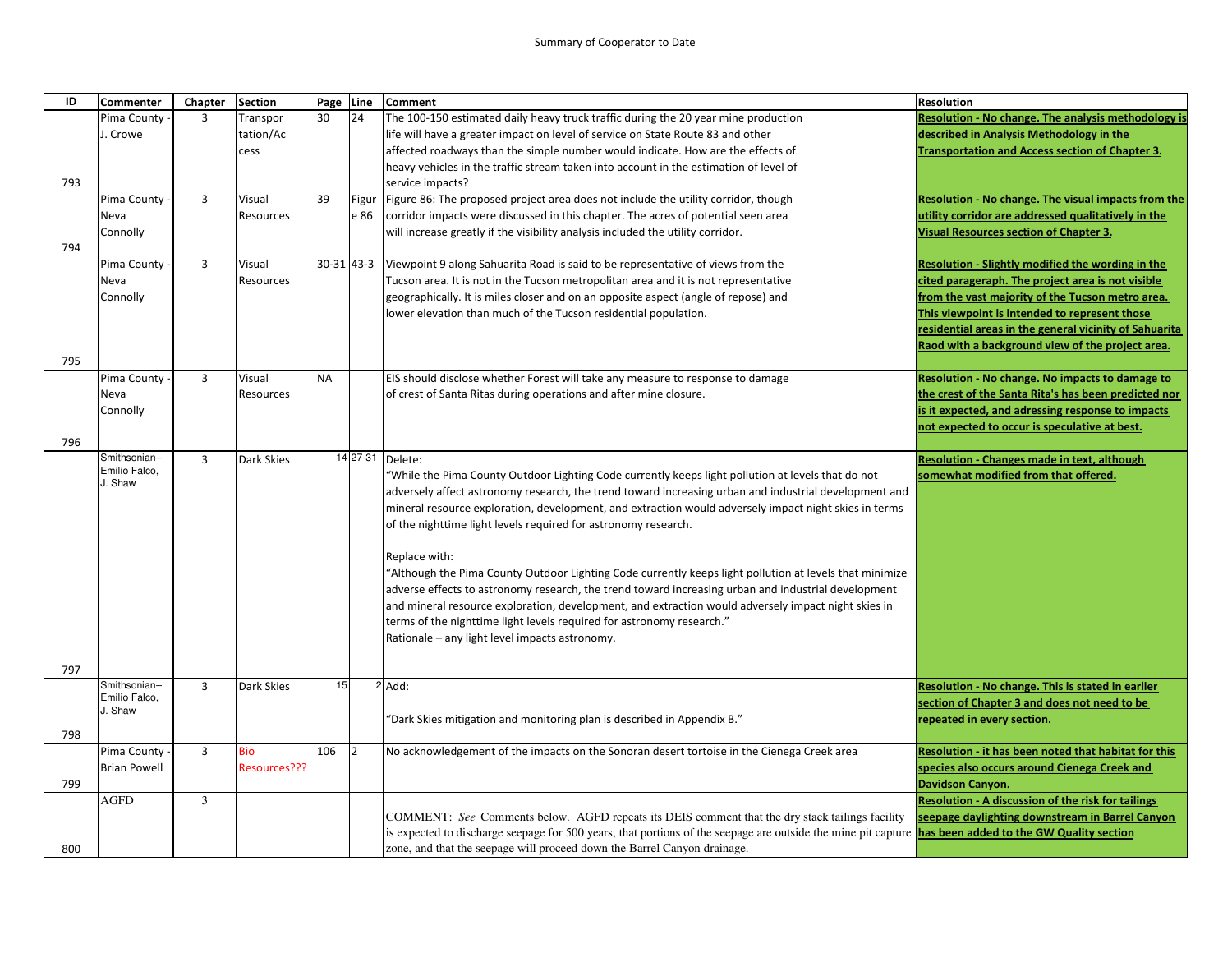| ID  | <b>Commenter</b>               | Chapter                         | <b>Section</b>           | Page | Line               | <b>Comment</b>                                                                                                                | <b>Resolution</b>                                          |
|-----|--------------------------------|---------------------------------|--------------------------|------|--------------------|-------------------------------------------------------------------------------------------------------------------------------|------------------------------------------------------------|
|     | <b>AGFD</b>                    | $\overline{4}$                  | <b>Biological</b>        | 92,  |                    | 18-29 COMMENT: The FEIS correctly states that "the project would result in significant fragmentation of                       | <b>Resolution - No change. The Forest Supervisor has</b>   |
|     |                                |                                 | Resources                | 93   |                    | 10-14   mountain habitat" compared to the existing condition.                                                                 | reviewed all suggested mitigation and selected             |
|     |                                |                                 |                          |      |                    | This project area is high quality habitat that functions as the hub of a number of corridors which radiate                    | those that are within his authority and that would         |
|     |                                |                                 |                          |      |                    | out to other sky islands like the spokes of a wheel. Page 93 correctly states that wildlife movement                          | be effective. AGFD fails here to specify which             |
|     |                                |                                 |                          |      |                    | "throughout the area would be severely compromised for some species" yet in the Mitigation                                    | previously identified mitigation measures they are         |
|     |                                |                                 |                          |      |                    | Effectiveness section little to no mitigation for wildlife movement impacts have been identified as                           | talking about.                                             |
|     |                                |                                 |                          |      |                    | required under NEPA.                                                                                                          |                                                            |
|     |                                |                                 |                          |      |                    | RECOMMENDATION: The Department recommends that previously identified mitigation measures be                                   |                                                            |
|     |                                |                                 |                          |      |                    | described to address the impacts to wildlife connectivity at modeled wildlife linkages fragmented by                          |                                                            |
|     |                                |                                 |                          |      |                    | highways and across the project area.                                                                                         |                                                            |
| 801 |                                |                                 |                          |      |                    |                                                                                                                               |                                                            |
|     | Smithsonian--<br>Emilio Falco. | $\overline{c}$<br>Alternatives, | Table 12<br>Alternatives |      | 104 Issue<br>11A.7 | Delete:                                                                                                                       | <b>Resolution - Table 12 conclusion of impacts changed</b> |
|     | J. Shaw                        | Including the impact            |                          |      | Qualit             | Adverse impacts on dark skies could result in an impairment of observatories near the project area,                           | to match that in the Socioeconomic section inn             |
|     |                                | Proposed                        |                          |      | ative              | which could result in a decrease in State revenues generated from astronomy, space, and planetary                             | Chapter 3.                                                 |
|     |                                | Action                          |                          |      | asses              | research and tourism. Although the increase in night sky illumination is not expected to be significant,                      |                                                            |
|     |                                |                                 |                          |      | sment<br><b>of</b> | the negative public perception of having a copper mine next to an observatory may impact observatory                          |                                                            |
|     |                                |                                 |                          |      | econo              | revenues."                                                                                                                    |                                                            |
|     |                                |                                 |                          |      | mic                | Replace with:                                                                                                                 |                                                            |
|     |                                |                                 |                          |      | effect             | "Adverse impacts on dark skies would result in an impairment of observatories near the project area,                          |                                                            |
|     |                                |                                 |                          |      | on<br>astron       | which would result in a decrease in State revenues generated from astronomy, space, and planetary                             |                                                            |
|     |                                |                                 |                          |      | omy                | research and tourism. Slight increase in night sky illumination will impact faint object astronomy. In                        |                                                            |
|     |                                |                                 |                          |      | industr            | addition the negative public perception of having a copper mine next to an observatory has already                            |                                                            |
|     |                                |                                 |                          |      |                    | impacted future observatory revenues, particularly diversion of future leading edge projects to other<br>'darker" locations." |                                                            |
|     |                                |                                 |                          |      |                    | Rationale – consistent with text in the EIS Dark Skies and Socioeconomics section.                                            |                                                            |
|     |                                |                                 |                          |      |                    | "However, even with the revised lighting plan's reduction of lighting impacts, mine lighting would have a                     |                                                            |
|     |                                |                                 |                          |      |                    | long term, adverse impact on dark skies during the premining and active mining phases." (EIS Ch 3 Dark                        |                                                            |
| 802 |                                |                                 |                          |      |                    | Skies p15, lines 20-22)                                                                                                       |                                                            |
|     | Smithsonian--                  | $\overline{2}$                  |                          |      |                    | 12 34-35 Please clarify the statement:                                                                                        | Response - No change. The wording is clear as              |
|     | Emilio Falco,<br>J. Shaw       | Alternatives,<br>Including the  |                          |      |                    |                                                                                                                               | stated. The Responsible Official is free to select         |
|     |                                | Proposed                        |                          |      |                    | "The original lighting plan remains a part of the proposed action, whereas the updated lighting                               | components and apply them to different                     |
|     |                                | Action                          |                          |      |                    | mitigation plan applies to all other action alternatives."                                                                    | alternatives in the ROD.                                   |
|     |                                |                                 |                          |      |                    |                                                                                                                               |                                                            |
|     |                                |                                 |                          |      |                    | This sentence is ambiguous. The FEIS should clearly state that RCM must implement the Monrad Lighting                         |                                                            |
|     |                                |                                 |                          |      |                    | Plan (2012) in any approved action.                                                                                           |                                                            |
| 803 | Smithsonian--                  | $\mathbf{2}$                    |                          |      |                    |                                                                                                                               |                                                            |
|     | <b>Emilio Falco</b>            | Alternatives,                   |                          |      |                    | 13 14,15 Please clarify the statement:                                                                                        | Resolution - Changed to state that high pressure           |
|     |                                | Including the                   |                          |      |                    | Elevated hazard areas, such as the mine process area and pit, would mostly require high-pressure"                             | sodium lights may be required.                             |
|     |                                | Proposed<br>Action              |                          |      |                    | sodium lighting or solid-state LED lighting fixtures that would be aimed and shielded to minimize light                       |                                                            |
|     |                                |                                 |                          |      |                    | pollution."                                                                                                                   |                                                            |
|     |                                |                                 |                          |      |                    |                                                                                                                               |                                                            |
|     |                                |                                 |                          |      |                    | The Monrad plan (2012) does not include any HPS.                                                                              |                                                            |
| 804 |                                |                                 |                          |      |                    |                                                                                                                               |                                                            |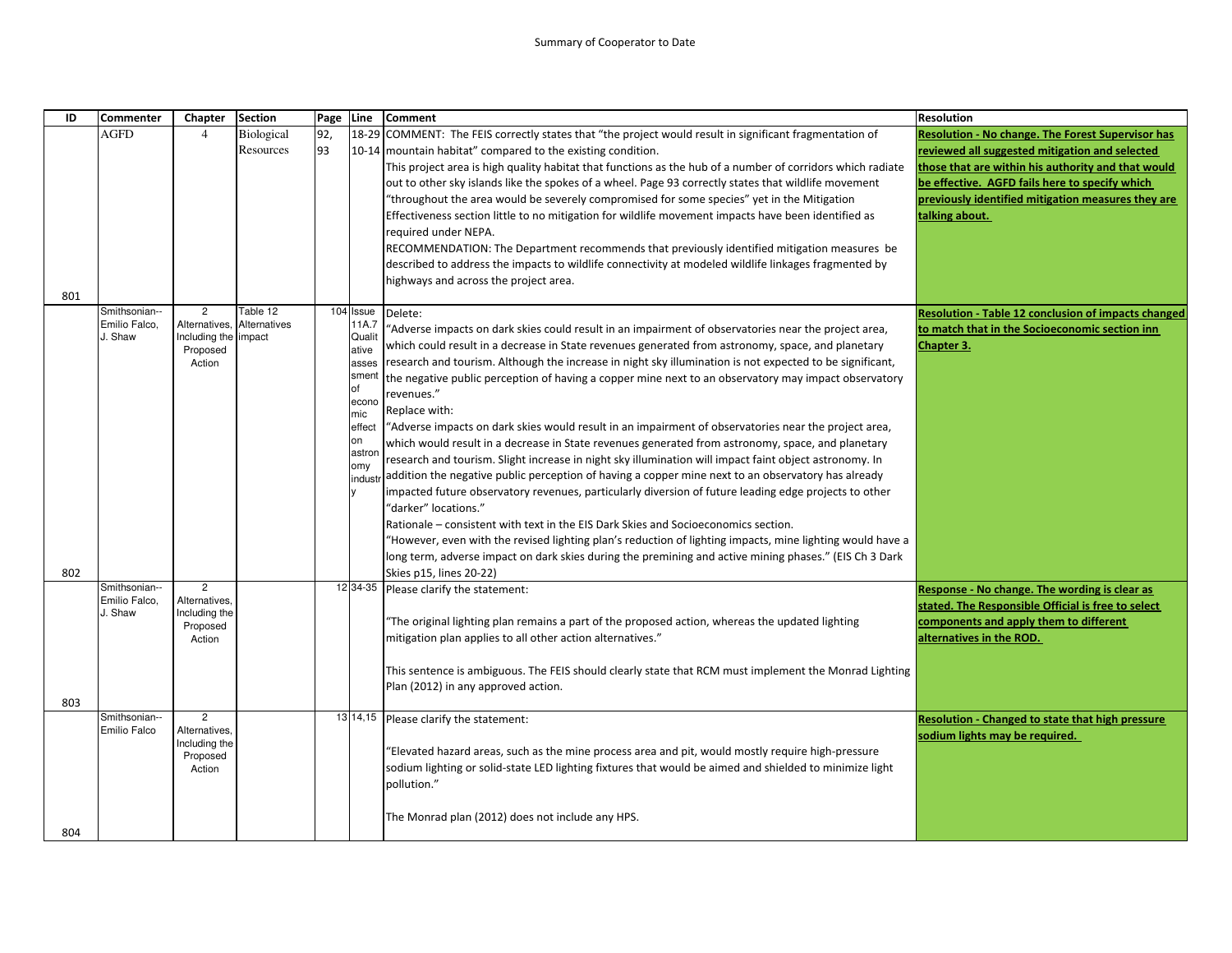| ID  | Commenter     | Chapter              | <b>Section</b> | Page Line  |       | <b>Comment</b>                                                                                            | <b>Resolution</b>                                       |
|-----|---------------|----------------------|----------------|------------|-------|-----------------------------------------------------------------------------------------------------------|---------------------------------------------------------|
|     | Pima County   | 3 - Public           |                | 22         | 41    | Pima County Office of Emergency Management, Local Emergency Planning                                      | Resolution - Edits made, here and in Appendix B.        |
|     | John Wisner   | Health               |                |            |       | Committee, Fire Chief's Association & Sheriff Department should be included in the                        |                                                         |
|     |               |                      |                |            |       | planning process for the response plans, at least for review and comment,                                 |                                                         |
|     |               |                      |                |            |       | indicated in this section along with additional plans required by law, statute and                        |                                                         |
| 805 |               |                      |                |            |       | local ordinances.                                                                                         |                                                         |
|     | Pima County   | $3 -$                | Table 238-     | 70         |       | Wate The FEIS states there would be an adverse impact to water quantity, but no                           | Resolution - No change. See earlier response to this    |
|     | Chavez        | Socioecono Potential |                |            |       | disproportionate impact because wells experiencing drawdown would not extend to                           | issue. This was reviewed and it was confirmed by        |
|     |               | mics                 | environmental  |            |       | Quan environmental justice communities. We disagree. Many well owners experiencing                        | the IDT that no disproportionale impact would           |
|     |               |                      | justice        |            | tity  | the impacts of drawdown would be affected. Potential impacts of the projected                             | occur.                                                  |
| 806 |               |                      | impacts        |            |       | drawdown to the Tohono O'odham Nation are not adequately addressed.                                       |                                                         |
|     | EPA           | 3                    | Multiple       |            |       | The AFEIS does not adequately support the statement that mitigation measures compensate for impacts       | <b>Resolution - The effectiveness determination has</b> |
|     |               | & App B              |                |            |       | to waters of the U.S. EPA believes that implementation of the mitigation measures described in the        | been modified.                                          |
|     |               |                      |                |            |       | AFEIS and discussed below would not fully compensate for the project's impacts to waters of the United    |                                                         |
|     |               |                      |                |            |       | States (waters) (40 CFR 230 Subpart J). The substantial loss and degradation of water quality and other   |                                                         |
|     |               |                      |                |            |       | aquatic ecosystem functions are likely if the proposed mine is constructed. Of particular concern is that |                                                         |
|     |               |                      |                |            |       | the geographic extent of indirect effects to waters from groundwater drawdown related to the mine         |                                                         |
|     |               |                      |                |            |       | dewatering is not fully known, in part because waters have not been fully delineated within the           |                                                         |
|     |               |                      |                |            |       | assessment area. In the absence of a full delineation of waters, it is not possible to provide adequate   |                                                         |
|     |               |                      |                |            |       | compensatory mitigation for indirect effects.                                                             |                                                         |
| 807 |               |                      |                |            |       |                                                                                                           |                                                         |
|     | Pima County - | 3 & Appx B Springs   |                | 56 &       | 29-30 | If the surface water rights are transferred to an entity which allows the water to flow                   | <b>Resolution - All mitigation and monitoring</b>       |
|     | Carla         |                      |                | 58         | & 14- | downstream of the dam, Del Lago Golf Course (current user of the surface water                            | comments have been reviewed and considered by           |
|     | Danforth      |                      |                | $21(B)$ 20 |       | diverted from Cienega Creek) will need to find an alternative irrigation source.                          | the Forest Supervisor. Some modifications have          |
|     |               |                      |                |            |       | What will this alternative water source be? No plans exist for a reclaimed or CAP                         | been made to Appendix B based on cooperator             |
|     |               |                      |                |            |       | water line to be constructed to the golf course, have the effects on Cienega Creek                        | input and decisions from the Forest Supervisor.         |
|     |               |                      |                |            |       | of pumping a new well for golf course irrigation been analyzed?                                           |                                                         |
|     |               |                      |                |            |       | The water rights severance and transfer process is a lengthy legal process, which                         | This includes comments requesting detailed              |
|     |               |                      |                |            |       | is likely to be protested, and the applicant has no guarantee it will occur.                              | contingency plans or management actions to be           |
|     |               |                      |                |            |       | The amount of water physically available through the severing and transferring                            | tied to mitigation or monitoring measures. In most      |
|     |               |                      |                |            |       | senior water rights for in-stream flow along Lower Cienega Creek is limited and                           | cases, it is not appropriate to presuppose a remedy     |
|     |               |                      |                |            |       | decreasing, water rights do not equal wet water. The trend in streamflow of                               | before having monitoring data that defines the          |
|     |               |                      |                |            |       | Cienega Creek is declining water levels, the median annual flow has decreased                             | issue or problem to be addressed.                       |
|     |               |                      |                |            |       | from 1.5 cfs to 0.4 cfs between 1984-2012 (Powell 2013). This declining flow due                          |                                                         |
|     |               |                      |                |            |       | to climate change and the effects on the stream reach should be addressed in the                          |                                                         |
| 808 |               |                      |                |            |       | FEIS.                                                                                                     |                                                         |
|     | Pima County   | 3 & Appx B Springs   |                | 57&        |       | 24-29 \$2 million endowment is not sufficient to mitigate the large number of acres being                 | Resolution - No change. This is a conservation          |
|     | Carla         |                      |                | 35(B)      |       | impacted by the proposed actions. \$2 million spread over 10 years will not finance                       | measure and Term and Condition from the BO. The         |
|     | Danforth      |                      |                |            |       | many acres of mitigation. Restoration of functional streams and ecosystems is very                        | FS does not have the authority to dictate the           |
|     |               |                      |                |            |       | costly, in the range of \$80,000 - \$200,000/acre or more including long-term                             | amount of money in this account.                        |
| 809 |               |                      |                |            |       | monitoring and maintenance.                                                                               |                                                         |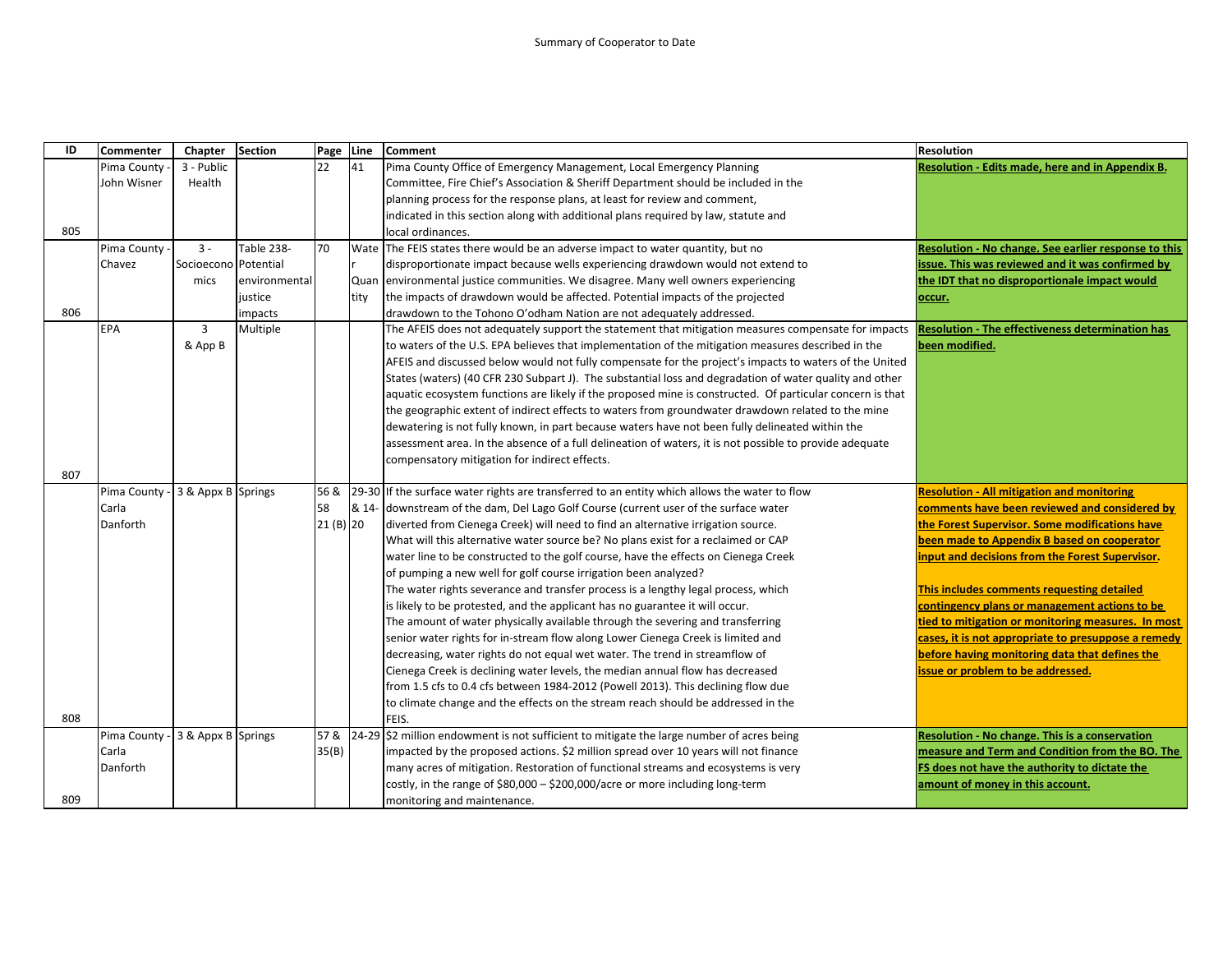## Summary of Cooperator to Date

| ID  | <b>Commenter</b>     | Chapter                                                                | <b>Section</b>               | Page Line |       | <b>Comment</b>                                                                                                                                                                                                                                                                                                                                                                                                                                                                                                                                                                                                                                                                                                                                                                                                                                                                                                                                                                                                                                                                                                                                                                                                                                                                                                                                                                               | <b>Resolution</b>                                                                                                           |
|-----|----------------------|------------------------------------------------------------------------|------------------------------|-----------|-------|----------------------------------------------------------------------------------------------------------------------------------------------------------------------------------------------------------------------------------------------------------------------------------------------------------------------------------------------------------------------------------------------------------------------------------------------------------------------------------------------------------------------------------------------------------------------------------------------------------------------------------------------------------------------------------------------------------------------------------------------------------------------------------------------------------------------------------------------------------------------------------------------------------------------------------------------------------------------------------------------------------------------------------------------------------------------------------------------------------------------------------------------------------------------------------------------------------------------------------------------------------------------------------------------------------------------------------------------------------------------------------------------|-----------------------------------------------------------------------------------------------------------------------------|
| 810 | <b>ASP- Casavant</b> | 3- Affected<br>Environment<br>and<br>Environmental<br>Consequence<br>s | Geology, Minerals<br>Paleont |           | 26    | The potential for subsidence to occur is linked primarily to groundwater withdrawal. "It may be possible that undrilled, mis- or<br>unidentified cave or dissolution features (hypogenic) could be missed or still might exist at depth below the current water table). Many<br>cave experts understand that various caves in the SW exhibit directly or imply a hypogenic stage on their history. Dissolution<br>processes and outcomes, produced from upward migration of heated brines (geothermal) along faults, fractures and bedding planes<br>from fault reactivation and transient associated pressure releases from past and modern seismic events had also produce additional<br>rock deformation, and/ changes to overburden pressures. Assocciated hydrosulfuric acid production and resultant dissolution have<br>been tied to the process for not only caves genesis in carbonate- / evaporite-rich strata, but also for the emplacement of economic or<br>other mineralization (e.g. metasomatism) at local and regional scales. It is theorized that the early genesis of many caves in the SW<br>and SE AZ was most likely initiated through combinations of these processes. Later tectonic deformation, uplift, isostatic unroofing,<br>and other exhumation/erosional processes lead to the removal of overburden. With sufficient loss of overburden processes epigenic | <b>Resolution - Have added east side subsidence</b><br>analysis to GW Quantity section.                                     |
|     | Pima County          | 3                                                                      | Transpor                     | 30        | 16    | The FEIS states that during construction of the mine as many as 1,250 workers will                                                                                                                                                                                                                                                                                                                                                                                                                                                                                                                                                                                                                                                                                                                                                                                                                                                                                                                                                                                                                                                                                                                                                                                                                                                                                                           | <b>Resolution - No change. Locations of these facilities</b>                                                                |
|     | J. Crowe             |                                                                        | tation/Ac                    |           |       | be bussed to the site (37 busses) from staging areas along I-10 or in Sonoita.                                                                                                                                                                                                                                                                                                                                                                                                                                                                                                                                                                                                                                                                                                                                                                                                                                                                                                                                                                                                                                                                                                                                                                                                                                                                                                               | is currently unknown. The following is stated on                                                                            |
|     |                      |                                                                        | cess                         |           |       | Where will these "staging areas" (parking lots) be located, will they involve                                                                                                                                                                                                                                                                                                                                                                                                                                                                                                                                                                                                                                                                                                                                                                                                                                                                                                                                                                                                                                                                                                                                                                                                                                                                                                                | page 30 lines 13-17 of the Transportation section                                                                           |
|     |                      |                                                                        |                              |           |       | permitting (ADOT, local jurisdictions), and will they disturb new ground not                                                                                                                                                                                                                                                                                                                                                                                                                                                                                                                                                                                                                                                                                                                                                                                                                                                                                                                                                                                                                                                                                                                                                                                                                                                                                                                 | (Cooperating Agency version): "According to the                                                                             |
|     |                      |                                                                        |                              |           |       | accounted for in the FEIS? Construction is stated to occur in one shift; what will be                                                                                                                                                                                                                                                                                                                                                                                                                                                                                                                                                                                                                                                                                                                                                                                                                                                                                                                                                                                                                                                                                                                                                                                                                                                                                                        | revised information in the "Rosemont Primary                                                                                |
|     |                      |                                                                        |                              |           |       | the impacts on State Route 83 traffic and level of service from the platoons of                                                                                                                                                                                                                                                                                                                                                                                                                                                                                                                                                                                                                                                                                                                                                                                                                                                                                                                                                                                                                                                                                                                                                                                                                                                                                                              | <b>Access Road Traffic Impact Analysis," crews would</b>                                                                    |
|     |                      |                                                                        |                              |           |       | busses headed to the mine at about the same time? If the busses leave the project                                                                                                                                                                                                                                                                                                                                                                                                                                                                                                                                                                                                                                                                                                                                                                                                                                                                                                                                                                                                                                                                                                                                                                                                                                                                                                            | be bused from staging areas around I-10 to the                                                                              |
|     |                      |                                                                        |                              |           |       | site after delivering workers there will be up to 148 additional bus trips per day on                                                                                                                                                                                                                                                                                                                                                                                                                                                                                                                                                                                                                                                                                                                                                                                                                                                                                                                                                                                                                                                                                                                                                                                                                                                                                                        | north and Sonoita to the south, totaling                                                                                    |
|     |                      |                                                                        |                              |           |       | S.R. 83. at the height of the construction activity. This is not addressed in the FEIS.                                                                                                                                                                                                                                                                                                                                                                                                                                                                                                                                                                                                                                                                                                                                                                                                                                                                                                                                                                                                                                                                                                                                                                                                                                                                                                      | approximately 37 bus trips. The exact locations of                                                                          |
| 812 |                      |                                                                        |                              |           |       |                                                                                                                                                                                                                                                                                                                                                                                                                                                                                                                                                                                                                                                                                                                                                                                                                                                                                                                                                                                                                                                                                                                                                                                                                                                                                                                                                                                              | the staging areas would be undetermined until the<br>locations of the majority of the workers'<br>neighborhoods are known." |
|     | Pima County          | 3                                                                      | Transpor                     | 32        | 12    | If copper concentrate is shipped via rail to Nogales, the projected train traffic would                                                                                                                                                                                                                                                                                                                                                                                                                                                                                                                                                                                                                                                                                                                                                                                                                                                                                                                                                                                                                                                                                                                                                                                                                                                                                                      | Resolution - Added to the text in the analysis of                                                                           |
|     | J. Crowe             |                                                                        | tation/Ac                    |           |       | impact several Pima County at-grade roadway crossings including Hughes Access                                                                                                                                                                                                                                                                                                                                                                                                                                                                                                                                                                                                                                                                                                                                                                                                                                                                                                                                                                                                                                                                                                                                                                                                                                                                                                                | train traffic increases                                                                                                     |
|     |                      |                                                                        | cess                         |           |       | Road, Old Vail Connection Road, and Whitehouse Canyon Road. These impacts                                                                                                                                                                                                                                                                                                                                                                                                                                                                                                                                                                                                                                                                                                                                                                                                                                                                                                                                                                                                                                                                                                                                                                                                                                                                                                                    |                                                                                                                             |
| 813 |                      |                                                                        |                              |           |       | have not been addressed.                                                                                                                                                                                                                                                                                                                                                                                                                                                                                                                                                                                                                                                                                                                                                                                                                                                                                                                                                                                                                                                                                                                                                                                                                                                                                                                                                                     |                                                                                                                             |
|     | Pima County -        | 3                                                                      | Transpor                     | 32        | 20    | This section fails to address impacts to bicyclists and pedestrians, both common on                                                                                                                                                                                                                                                                                                                                                                                                                                                                                                                                                                                                                                                                                                                                                                                                                                                                                                                                                                                                                                                                                                                                                                                                                                                                                                          | Resolution - added to the text of transportation                                                                            |
|     | J. Crowe             |                                                                        | tation/Ac                    |           |       | S.R. 83, especially in relation to safety, overtaking and passing and the increase in                                                                                                                                                                                                                                                                                                                                                                                                                                                                                                                                                                                                                                                                                                                                                                                                                                                                                                                                                                                                                                                                                                                                                                                                                                                                                                        | section.                                                                                                                    |
| 814 |                      |                                                                        | cess                         |           |       | truck traffic.                                                                                                                                                                                                                                                                                                                                                                                                                                                                                                                                                                                                                                                                                                                                                                                                                                                                                                                                                                                                                                                                                                                                                                                                                                                                                                                                                                               |                                                                                                                             |
|     | Pima County          | 3                                                                      | Transpor                     | 34        | 31    | Constructing bus pullouts would not improve traffic flow because school children                                                                                                                                                                                                                                                                                                                                                                                                                                                                                                                                                                                                                                                                                                                                                                                                                                                                                                                                                                                                                                                                                                                                                                                                                                                                                                             | Resolution - No change. Information received from                                                                           |
|     | J. Crowe             |                                                                        | tation/Ac                    |           |       | may still need to cross the street to board or depart the bus. Given the additional                                                                                                                                                                                                                                                                                                                                                                                                                                                                                                                                                                                                                                                                                                                                                                                                                                                                                                                                                                                                                                                                                                                                                                                                                                                                                                          | the Vail School District indicates that childered do                                                                        |
|     |                      |                                                                        | cess                         |           |       | truck traffic, school children may require the bus to stop traffic so that they can                                                                                                                                                                                                                                                                                                                                                                                                                                                                                                                                                                                                                                                                                                                                                                                                                                                                                                                                                                                                                                                                                                                                                                                                                                                                                                          | not currently need to cross SR83 to catch the school                                                                        |
|     |                      |                                                                        |                              |           |       | safely cross the street. The bus pullouts will therefore not improve student safety.                                                                                                                                                                                                                                                                                                                                                                                                                                                                                                                                                                                                                                                                                                                                                                                                                                                                                                                                                                                                                                                                                                                                                                                                                                                                                                         | bis. This is disclosed in the Transportation and                                                                            |
| 815 |                      |                                                                        |                              |           |       |                                                                                                                                                                                                                                                                                                                                                                                                                                                                                                                                                                                                                                                                                                                                                                                                                                                                                                                                                                                                                                                                                                                                                                                                                                                                                                                                                                                              | <b>Access section of the FEIS.</b>                                                                                          |
|     | Pima County          | 3                                                                      | Transpor                     | 34        | 39    | The proposed mitigation measure requiring truck traffic to avoid times of high                                                                                                                                                                                                                                                                                                                                                                                                                                                                                                                                                                                                                                                                                                                                                                                                                                                                                                                                                                                                                                                                                                                                                                                                                                                                                                               | Resolution - No change. Rosemont would require its                                                                          |
|     | J. Crowe             |                                                                        | tation/Ac                    |           |       | commuter or school bus traffic conflicts with the statement on page 31 line 4 that                                                                                                                                                                                                                                                                                                                                                                                                                                                                                                                                                                                                                                                                                                                                                                                                                                                                                                                                                                                                                                                                                                                                                                                                                                                                                                           | vendors to avoid times of high commuter or school                                                                           |
|     |                      |                                                                        | cess                         |           |       | "the largest volume of mine trafficwould occurbetween 6-8 a.m. " This                                                                                                                                                                                                                                                                                                                                                                                                                                                                                                                                                                                                                                                                                                                                                                                                                                                                                                                                                                                                                                                                                                                                                                                                                                                                                                                        | bus traffic.                                                                                                                |
|     |                      |                                                                        |                              |           |       | timeframe coincides with school bus traffic and morning peak hour traffic. How                                                                                                                                                                                                                                                                                                                                                                                                                                                                                                                                                                                                                                                                                                                                                                                                                                                                                                                                                                                                                                                                                                                                                                                                                                                                                                               |                                                                                                                             |
| 816 |                      |                                                                        |                              |           |       | would this measure be accomplished?                                                                                                                                                                                                                                                                                                                                                                                                                                                                                                                                                                                                                                                                                                                                                                                                                                                                                                                                                                                                                                                                                                                                                                                                                                                                                                                                                          |                                                                                                                             |
|     | Town of              | 3                                                                      | Transportatio                | 11        | 40-41 | Would like to have confirmation and a notation in the FEIS that mine deliveries would not use Sahuarita                                                                                                                                                                                                                                                                                                                                                                                                                                                                                                                                                                                                                                                                                                                                                                                                                                                                                                                                                                                                                                                                                                                                                                                                                                                                                      | Resolution - No change. The FEIS states that I-10, SR                                                                       |
|     | Sahuarita            |                                                                        | n/Access                     |           |       | Road on regular basis                                                                                                                                                                                                                                                                                                                                                                                                                                                                                                                                                                                                                                                                                                                                                                                                                                                                                                                                                                                                                                                                                                                                                                                                                                                                                                                                                                        | 83 and other state routes south of the project area                                                                         |
|     |                      |                                                                        |                              |           |       |                                                                                                                                                                                                                                                                                                                                                                                                                                                                                                                                                                                                                                                                                                                                                                                                                                                                                                                                                                                                                                                                                                                                                                                                                                                                                                                                                                                              | would be used primarily for deliveries and outgoing                                                                         |
|     |                      |                                                                        |                              |           |       |                                                                                                                                                                                                                                                                                                                                                                                                                                                                                                                                                                                                                                                                                                                                                                                                                                                                                                                                                                                                                                                                                                                                                                                                                                                                                                                                                                                              | shipments. However, Sahuarita Road is a public                                                                              |
|     |                      |                                                                        |                              |           |       |                                                                                                                                                                                                                                                                                                                                                                                                                                                                                                                                                                                                                                                                                                                                                                                                                                                                                                                                                                                                                                                                                                                                                                                                                                                                                                                                                                                              | roadway open to all highway legal vehicles without                                                                          |
|     |                      |                                                                        |                              |           |       |                                                                                                                                                                                                                                                                                                                                                                                                                                                                                                                                                                                                                                                                                                                                                                                                                                                                                                                                                                                                                                                                                                                                                                                                                                                                                                                                                                                              | any further permit.                                                                                                         |
| 817 |                      |                                                                        |                              |           |       |                                                                                                                                                                                                                                                                                                                                                                                                                                                                                                                                                                                                                                                                                                                                                                                                                                                                                                                                                                                                                                                                                                                                                                                                                                                                                                                                                                                              |                                                                                                                             |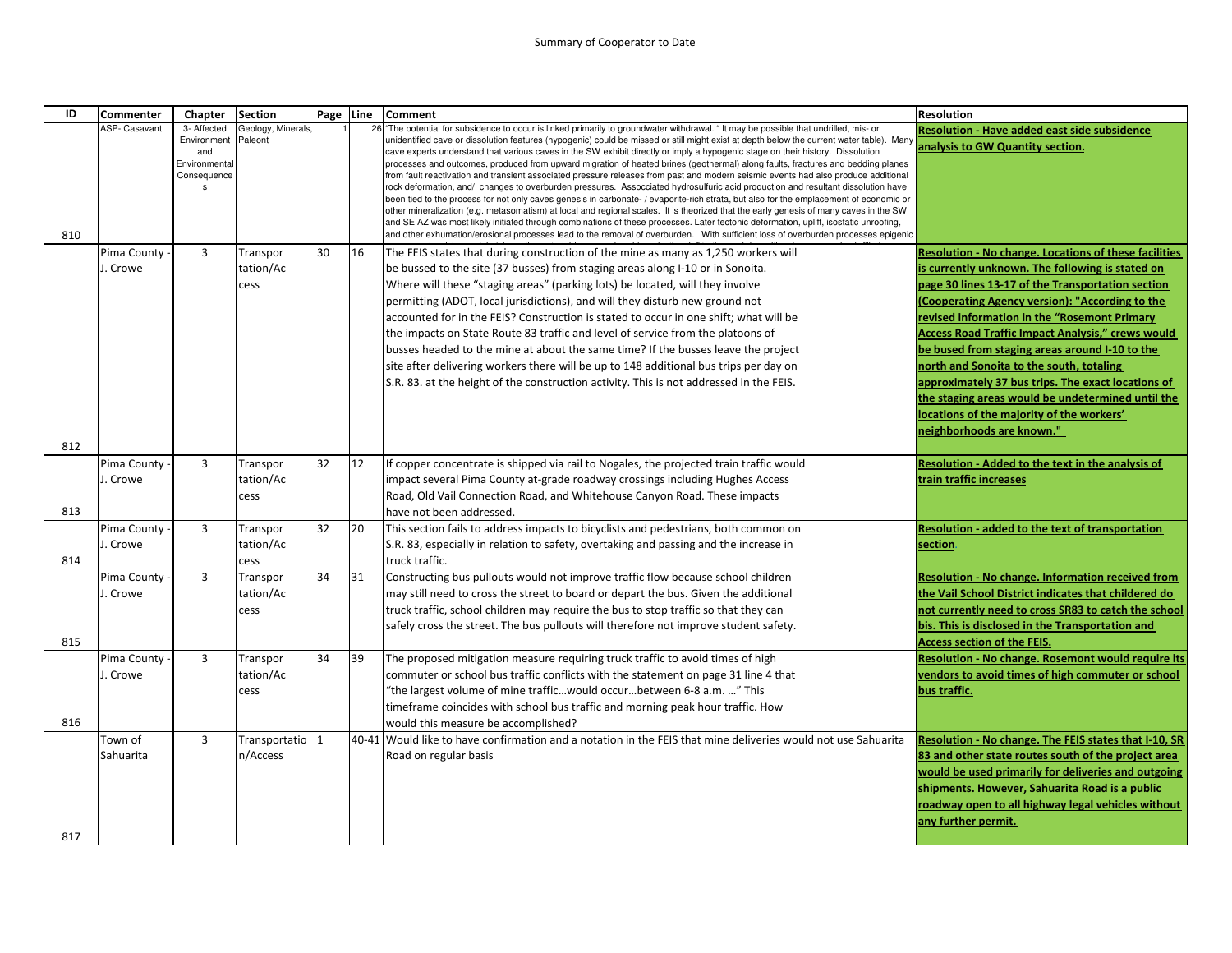## Summary of Cooperator to Date

| ID  | <b>Commenter</b> | Chapter                     | <b>Section</b>                        | Page Line |                      | <b>Comment</b>                                                                                                                                                                                                                                                      | <b>Resolution</b>                                         |
|-----|------------------|-----------------------------|---------------------------------------|-----------|----------------------|---------------------------------------------------------------------------------------------------------------------------------------------------------------------------------------------------------------------------------------------------------------------|-----------------------------------------------------------|
|     | ASP- Casavant    | 3- Affected                 | Geology, Minerals,                    |           | 2 20-21              | The probability of finding paleontological and cave resources can be broadly predicted from the geological units present at or near                                                                                                                                 | Resolution - Disagreement with analysis technique,        |
|     |                  | Environment                 | Paleont                               |           |                      | surface."<br>True in part--but maybe not so much.                                                                                                                                                                                                                   | but change is not appropriate.                            |
|     |                  | and                         |                                       |           |                      | The statement is largely unsupported, statistically or otherwise, in relation to caves. Oil geologists learn early in carbonate                                                                                                                                     |                                                           |
|     |                  | Environmenta                |                                       |           |                      | stratigraphy training that reservoir properties are heterogeneous in small and large ways- laterally and vertically. Small and larger                                                                                                                               |                                                           |
|     |                  | Consequence<br>$\mathbf{s}$ |                                       |           |                      | facies changes and intra-formational parasequence boundaries can and do result in changes to subsurface porosity (storage) and<br>permeability (void connectivity) (mostly secondary) across and within carbonate units. The idea of "pure limestone" (no insoluble | The Forest has fully evaluated the potential for          |
|     |                  |                             |                                       |           |                      | residues) hardly exists in the SE or elsewhere in the Paleozoic carbonates. Hoag et al, 2012 and Spencer (2012) commentary                                                                                                                                          | caves and karst following public comments on the          |
|     |                  |                             |                                       |           |                      | provided to the CNF elect to reveal select list of examples of "known" caves and summations or opinions on modern karst and                                                                                                                                         | DEIS, including involvement of cooperating                |
|     |                  |                             |                                       |           |                      | paleokarst developments. The caving community is familiar with many caves that what is is published. Much of the data and locations                                                                                                                                 |                                                           |
|     |                  |                             |                                       |           |                      | are known to the CNF. It seems that there is an implication to the presence and likelihood of caves in the Paleozoic units are                                                                                                                                      | agencies.                                                 |
|     |                  |                             |                                       |           |                      | common to Colorado Plateau and central AZ "transition" regions, as well as SE AZ, but a wobbly case that the degree of hosted                                                                                                                                       |                                                           |
|     |                  |                             |                                       |           |                      | mineralization in SE AZ deduces the likelihood of cave formation at the proposed mine site is practically nill because the host rock                                                                                                                                |                                                           |
|     |                  |                             |                                       |           |                      | has been completely changed in its dissolution character—and because no caves have been found in the immediate area. It seems                                                                                                                                       |                                                           |
|     |                  |                             |                                       |           |                      | scientifically unsupported to imply that the greater the distances of known caves (humanly accessible features) from the proposed pit                                                                                                                               |                                                           |
|     |                  |                             |                                       |           |                      | site, the lower the chance that cavern formation in or near the immediate area (or any other area that hosts both intensively or                                                                                                                                    |                                                           |
|     |                  |                             |                                       |           |                      | moderately deformed and mineralized carbonate strata for that matter). Studies abound in the cave science, geoscience and<br>geological engineering literature that caution strongly against employing such local or distal assumptions. The 2012 reports to the    |                                                           |
|     |                  |                             |                                       |           |                      | CNF team also imply that groundwater interconnectivity and behavior within the Rosemont area is well understood (and therefore,                                                                                                                                     |                                                           |
|     |                  |                             |                                       |           |                      | capable of being modeled to a high degree of accuracy). The implication relies is largely on standard geologic surface mapping that                                                                                                                                 |                                                           |
| 818 | ASP- Casavant    |                             |                                       |           |                      |                                                                                                                                                                                                                                                                     |                                                           |
|     |                  | 3- Affected<br>Environment  | Geology, Minerals, 8 9<br>Paleont CNF |           | $37 - 41$ ;<br>23-25 | .knowingly destroying, disturbing any significant cave or altering free movement of any animal or plant life into or out of any<br>significant cave on Federal lands                                                                                                | <b>Resolution - Disagreement with analysis technique,</b> |
|     |                  | and                         | Land and                              |           |                      |                                                                                                                                                                                                                                                                     | but change is not appropriate.                            |
|     |                  |                             | Environmental Resource Mgmt           |           |                      | Will there be/should there be monitoring protocol(s) that gain for the public unbiased, independent, timely and scientifically qualified,                                                                                                                           |                                                           |
|     |                  | Consequence Plan            |                                       |           |                      | determinations and reporting of dissolution features that intersect and very likely extend beyond the pit dimensions--laterally and                                                                                                                                 | The Forest has fully evaluated the potential for          |
|     |                  | s                           |                                       |           |                      | vertically?                                                                                                                                                                                                                                                         | caves and karst following public comments on the          |
|     |                  |                             | Federal Cave Res                      |           |                      | At other caves in SE AZ and elsewhere throughout AZ and the U.S., qualitative and quantitative measures for assessing of linkage                                                                                                                                    |                                                           |
|     |                  |                             | Protect Act 1988                      |           |                      | and probable extension of underground passageway away or within mining areas that involve mineralized and non-mineralized<br>carbonate strata are successfully being applied and beneficial. These include various analyses of different air and water data,        | DEIS, including involvement of cooperating                |
|     |                  |                             |                                       |           |                      | identification and analysis of diagnostic geologic and hydrologic features (e.g. scalloping, vug frequency/dimension studies, presence                                                                                                                              | agencies.                                                 |
|     |                  |                             |                                       |           |                      | of certain clastic and calcium carbonate sedimentary deposits in voids, etc.) at the surface or internal to the feature which are                                                                                                                                   |                                                           |
|     |                  |                             |                                       |           |                      | diagnostic and underground flow that favors both dissolution and deposition, certain geophysical surveys that are properly designed                                                                                                                                 |                                                           |
|     |                  |                             |                                       |           |                      | and targeted to image voids in carbonate media, tracer studies, and other tools of investigation. In many carbonate terrains the                                                                                                                                    |                                                           |
|     |                  |                             |                                       |           |                      | identification of dissolution corridors, even small ones at one location, can be indicative of the potential of linked and larger dissolution                                                                                                                       |                                                           |
|     |                  |                             |                                       |           |                      | and permeability development elsewhere and proximal within the system—regardless of whether relatively rare and direct surface                                                                                                                                      |                                                           |
|     |                  |                             |                                       |           |                      | exposures such as sinkholes, or cave entrances are located, have or have not been accurately identified and logged (e.g. collapsed                                                                                                                                  |                                                           |
|     |                  |                             |                                       |           |                      | or non-collapsed sinkhole or corridor filled and masked by sediment and vegetation, mined out, etc.). Thus, time and pre-planned<br>cost-effective investment in updated, accurate, and independent (non-industry related) inventorying and monitoring of surface   |                                                           |
|     |                  |                             |                                       |           |                      | features before and during mining activities and features uncovered or intercepted during mining seems prudent to consider. This                                                                                                                                    |                                                           |
|     |                  |                             |                                       |           |                      | might include protocols for ascertaining currently "unknown" or missed cave indicator features/data that could be more proximal to the                                                                                                                              |                                                           |
|     |                  |                             |                                       |           |                      | proposed site than what is currently in the literature—and/or what pre-mine standard economic geologic mapping and drilling                                                                                                                                         |                                                           |
|     |                  |                             |                                       |           |                      | analyses deterministically revealed, described or was able to deduce. In well studied cave and karst settings all over the world and                                                                                                                                |                                                           |
| 819 |                  |                             |                                       |           |                      | even in SE AZ, investment sof time and study are teaching both the cave management and geoscience community that the typical                                                                                                                                        |                                                           |
|     | ASP- Casavant    | 3- Affected                 | Geology, Minerals,                    |           |                      | conomic geology field mapping methods, scale, and tools employed by accomplished geologists, hydrologists and cavers may not<br>37 The wording of this cave management section emphasizes or implies that the location and characterization of karst resources is   | Resolution - Disagreement with analysis technique,        |
|     |                  | Environment                 | Paleont                               |           |                      | already known. This is misleading and negates significance for pre-development surveying of cave karst resources for a better                                                                                                                                       |                                                           |
|     |                  | and                         |                                       |           |                      | understanding and protection and surface and subsurface hydrologic function that supports cave ecosystems. From a statistical and                                                                                                                                   | but change is not appropriate.                            |
|     |                  | Environmenta                |                                       |           |                      | cave/karst genesis standpoint, most if not all all carbonate and evaporate formations throughout the Southwest either host known                                                                                                                                    |                                                           |
|     |                  | Consequence                 |                                       |           |                      | karst/cave elements, and/or present a potential to host such features that have not yet discovered, are buried or lie within the                                                                                                                                    | The Forest has fully evaluated the potential for          |
|     |                  |                             |                                       |           |                      | subsurface. State licencing of geological engineers and well-published experts in the field of karst science (most who were not                                                                                                                                     | caves and karst following public comments on the          |
|     |                  |                             |                                       |           |                      | consulted in the development of this FEIS) agree that in deformed carbonate strata that karst elements most likely exist and<br>therefore, should be engineered and modeled in planning and development stages. In almost all carbonate regimes, studies show       | DEIS, including involvement of cooperating                |
|     |                  |                             |                                       |           |                      | that the state of knowledge in determining the true geographic character and hydrologic connectivity of surface and subsurface                                                                                                                                      |                                                           |
|     |                  |                             |                                       |           |                      | karst/cave elements still remains largely under-characterized--due in part to the lack of human access into parts of the system, lack of                                                                                                                            | agencies.                                                 |
|     |                  |                             |                                       |           |                      | actual or discovered surface expressions (e.g. sinkholes, etc.), and the incompleteness and scale of many standard                                                                                                                                                  |                                                           |
|     |                  |                             |                                       |           |                      | surface/subsurface geological and geophysical reconnaissance, survey and mapping programs—whose intent and objectives are not                                                                                                                                       |                                                           |
|     |                  |                             |                                       |           |                      | to identify, log and investigate subtle and obvious clues for karst and cave development on the surface or in the relatively shallow                                                                                                                                |                                                           |
| 820 |                  |                             |                                       |           |                      | subsurface. It is not a coincidence that when a significant cave is discovered, the majority of so-called "cave experts" and geologists                                                                                                                             |                                                           |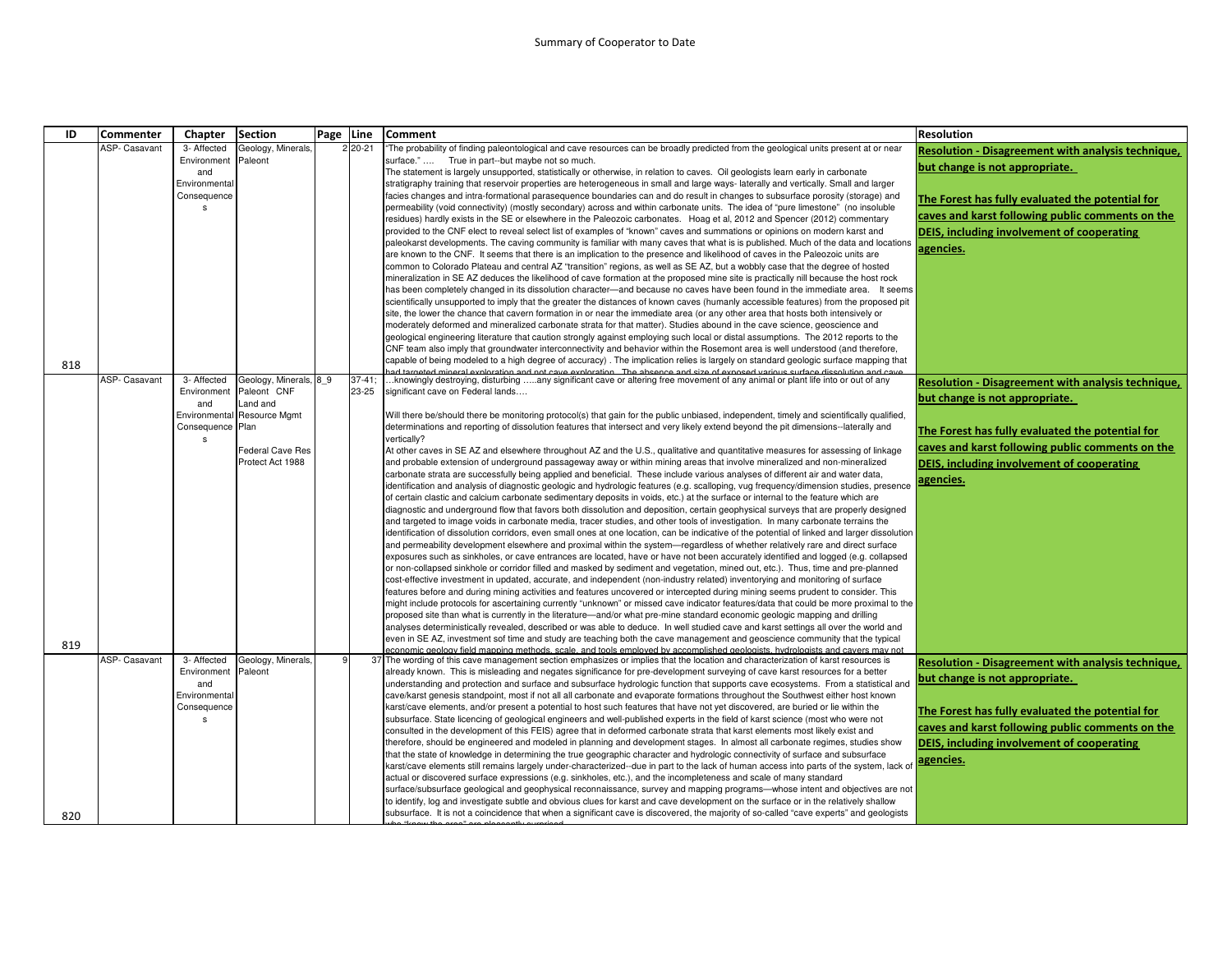| ID  | <b>Commenter</b> | <b>Chapter</b>             | <b>Section</b>                | Page | Line     | Comment                                                                                                                                                                                                                                                                              | <b>Resolution</b>                                          |
|-----|------------------|----------------------------|-------------------------------|------|----------|--------------------------------------------------------------------------------------------------------------------------------------------------------------------------------------------------------------------------------------------------------------------------------------|------------------------------------------------------------|
|     | ASP- Casavant    | 3- Affected                | Geology, Minerals.            | 11   | 19       |                                                                                                                                                                                                                                                                                      | Resolution - Disagreement with analysis technique,         |
|     |                  | Environment                | Paleont                       |      |          | Faulting                                                                                                                                                                                                                                                                             | but change is not appropriate.                             |
|     |                  | and<br>Environmental       |                               |      |          |                                                                                                                                                                                                                                                                                      |                                                            |
|     |                  | Consequence                |                               |      |          | NO mention of interpreted and documented oblique components on compressional and extensional fault features and zones in the                                                                                                                                                         | The Forest conducted a full geological analysis,           |
|     |                  | s                          |                               |      |          | southern or norther Santa Ritas and the Rosemont area is provided. The logic behind this tread of thought is to provide a better<br>understanding of stress fields, strain on the likelihood for fault reactivations and variations in fault character, mineralization and           | including that related to caves and karst formation.       |
|     |                  |                            |                               |      |          | groundwater behavior—which appears to not adequately address such variation and linkage to enhance secondary porosity and                                                                                                                                                            |                                                            |
|     |                  |                            |                               |      |          | zones permeability. Additionally, locations and trends of strike-slip or oblique components relative to regional or local stress fields                                                                                                                                              | This was conducted directly in response to                 |
|     |                  |                            |                               |      |          | influence frictional strength and fluid flow characteristics that can vary significantly and locally along and/or within the same fault or                                                                                                                                           | comments on the DEIS, including from Arizona State         |
|     |                  |                            |                               |      |          | fault zone. In some areas, the fluid-rock frictional strength linkage and local stress fields played important roles in hypogenic and<br>epigenic processes that controlled mineralization emplacement, and coeval and later state cave-development histories and                    | Parks.                                                     |
|     |                  |                            |                               |      |          | processes.                                                                                                                                                                                                                                                                           |                                                            |
|     |                  |                            |                               |      |          |                                                                                                                                                                                                                                                                                      | <b>Faulting is fully described in the Geology section.</b> |
| 821 |                  |                            |                               |      |          |                                                                                                                                                                                                                                                                                      |                                                            |
|     | ASP- Casavant    | 3- Affected                | Geology, Minerals,            | 11   |          | 30 ROSEMONT GEOMORPHIC DESCRIPTION. INFORMATION & MAP FOR REVIEW & IMPROVED UNDERSTANDING                                                                                                                                                                                            | Resolution - Disagreement with analysis technique,         |
|     |                  | Environment                | Paleont                       |      |          | It is noted that although a detailed description of the Rosemont Deposit geology is provided to the public, no significant details or                                                                                                                                                | but change is not appropriate.                             |
|     |                  | and<br>Environmental       |                               |      |          | maps relevant to the geomorphic landscape, processes, and elements (e.g. drainage network pattern analysis, spring locations, etc.<br>to name just a few). Although it was decided by the CFS prior to the DEIS to include springs into a separate section, an overlay or            |                                                            |
|     |                  | Consequence                |                               |      |          | map of springs and drainage networks (down to first-order streams) that were provided to the CNF would be prudent to allow                                                                                                                                                           |                                                            |
|     |                  | $\sf s$                    |                               |      |          | reviewers a more comprehensive and detailed picture of the natural geologic fabric and composition of the study area                                                                                                                                                                 | Such a figure would not be of sufficent usefulness to      |
|     |                  |                            |                               |      |          |                                                                                                                                                                                                                                                                                      | better inform the analysis.                                |
| 822 |                  |                            |                               |      |          |                                                                                                                                                                                                                                                                                      |                                                            |
|     | ASP- Casavant    | 3- Affected<br>Environment | Geology, Minerals,<br>Paleont | 14   |          | Add geomorphic map with drainages, topo contours, springs                                                                                                                                                                                                                            | Resolution - Disagreement with analysis technique,         |
|     |                  | and                        |                               |      |          |                                                                                                                                                                                                                                                                                      | but change is not appropriate.                             |
|     |                  | Environmental              |                               |      |          |                                                                                                                                                                                                                                                                                      |                                                            |
|     |                  | Consequence                |                               |      |          |                                                                                                                                                                                                                                                                                      | Such a figure would not be of sufficent usefulness to      |
| 823 |                  | s                          |                               |      |          |                                                                                                                                                                                                                                                                                      | better inform the analysis.                                |
|     | ASP- Casavant    | 3- Affected                | Geology, Minerals,            | 29   |          | 15 In regard to the discussion on the definition of karst relating to topographic influences and features that influence drainage that results                                                                                                                                       | <b>Resolution - Disagreement with analysis technique,</b>  |
|     |                  | Environment                | Paleont                       |      |          | in rock dissolution, this is fine. However, the statement that "definitional features of karst topography with respect to supplying water                                                                                                                                            |                                                            |
|     |                  | and                        |                               |      |          | to caves, are not present in Southeastern AZ"---may well be erroneous depending on which cave expert one is informed by.                                                                                                                                                             | but change is not appropriate.                             |
|     |                  | Environmental              |                               |      |          | At a host of surface and underground locations throughout SE AZ, karst topography and processes can be observed and deduced to                                                                                                                                                       |                                                            |
|     |                  | Consequence<br>s           |                               |      |          | be at play. Processes and observational features vary greatly in scale. In fact, topographic and subsurface geomorphic and geologic<br>studies at easily accessible locations like Kartchner Caverns reveals that karst processes and settings are active and classifiable. Be       | The Forest has fully evaluated the potential for           |
|     |                  |                            |                               |      |          | assured that many are subtle but that also some which are and were obvious relatively large in scale, were previously missed or not                                                                                                                                                  | caves and karst following public comments on the           |
|     |                  |                            |                               |      |          | identified by many field geologists—unless they were directed to look closely and cognizant of what lay beneath them in the                                                                                                                                                          | DEIS, including involvement of cooperating                 |
|     |                  |                            |                               |      |          | subsurface. Comparative geologic studies of cave and karst elements at Kartchner for example, indicate that features and processes                                                                                                                                                   | agencies.                                                  |
|     |                  |                            |                               |      |          | can vary greatly in their expression (size, scale, morphological character, composition), and yet, are spatially and genetically linked to<br>significant cave and karst processes and cave features lying just tens to 100s of feet below the surface. Definitive comments like the |                                                            |
| 824 |                  |                            |                               |      |          | one above should be tempered so the CNF will noted as presenting the information in an objective and most science-informed                                                                                                                                                           |                                                            |
|     | ASP- Casavant    | 3- Affected                | Geology, Minerals,            |      | 324, 5,6 | Line 4 is correct.                                                                                                                                                                                                                                                                   | Resolution - Disagreement with analysis technique,         |
|     |                  | Environment                | Paleont                       |      |          | However, line 5-6: "A review of available information by the Coronado's consulting geologists (mining geologists) and cave                                                                                                                                                           | but change is not appropriate.                             |
|     |                  | and<br>Environmental       |                               |      |          | specialist indicated that no impacts are expected to any unknown caves."---- seems to be a catch-22.                                                                                                                                                                                 |                                                            |
|     |                  | Consequence                |                               |      |          | The statement implies the plausibility of unknown caves that might be encountered. This is logical given the natural<br>heterogeneity in rock properties and mineralization that will most likely characterize the stacked and highly deformed                                       |                                                            |
|     |                  | s                          |                               |      |          | carbonate strata that straddle both mineralized and less or non-mineralized areas.                                                                                                                                                                                                   | The Forest has fully evaluated the potential for           |
|     |                  |                            |                               |      |          | Given that the CNF consulting geologists are mining geologists could this inadvertently put the CNF into a false picture of a                                                                                                                                                        | caves and karst following public comments on the           |
|     |                  |                            |                               |      |          | "conflict of interest" or application of the best technical experience on behalf of the public interest? Can/should the CNF                                                                                                                                                          | DEIS, including involvement of cooperating                 |
|     |                  |                            |                               |      |          | provide an independent argument and research for the public on this matter by inviting another, more experience, and well-<br>published cave scientist to independently review the topic and genetic linkage.                                                                        | agencies.                                                  |
|     |                  |                            |                               |      |          |                                                                                                                                                                                                                                                                                      |                                                            |
|     |                  |                            |                               |      |          | The issue here is not only involves cave features that may exist within the mineralized zone (lower risk based the rock                                                                                                                                                              |                                                            |
|     |                  |                            |                               |      |          | alteration), but also hypogene and epigene features that may lie adjacent to, or under the economic mineralized area and                                                                                                                                                             |                                                            |
|     |                  |                            |                               |      |          | possess linkage with the pit via regional and local geologic structure that are on trend (bedding planes, faults, fracture<br>networks).                                                                                                                                             |                                                            |
|     |                  |                            |                               |      |          |                                                                                                                                                                                                                                                                                      |                                                            |
|     |                  |                            |                               |      |          | Was this potential connectivity adequately addressed or modeled and risked in the accepted groundwater model?                                                                                                                                                                        |                                                            |
|     |                  |                            |                               |      |          |                                                                                                                                                                                                                                                                                      |                                                            |
| 825 |                  |                            |                               |      |          |                                                                                                                                                                                                                                                                                      |                                                            |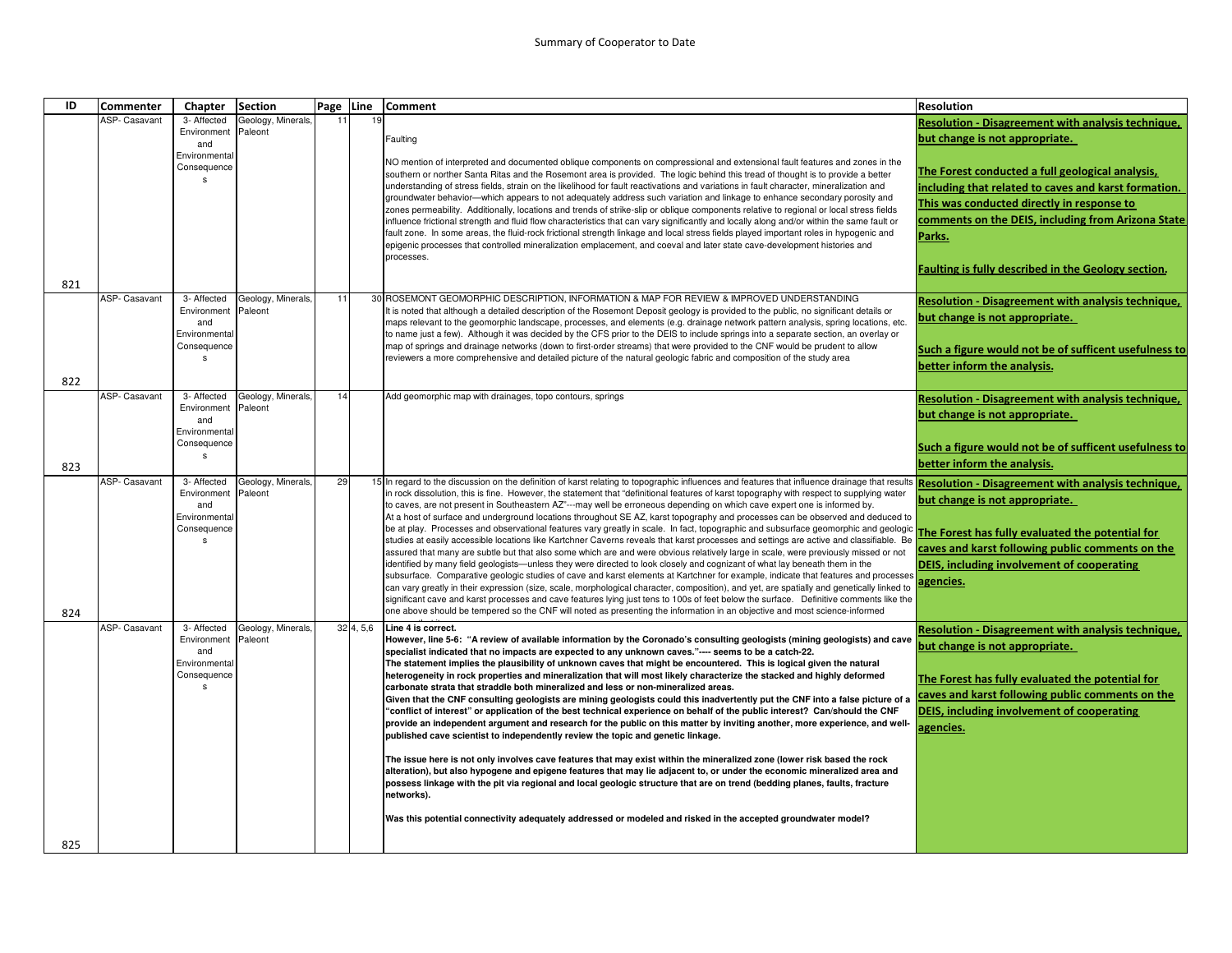| ID         | Commenter            | Chapter                                                                           | <b>Section</b>                | Page Line |    | <b>Comment</b>                                                                                                                                                                                                                                                                                                                                                                                                                                                                                                                          | <b>Resolution</b>                                                                                                                                                                                                                                                                                                                     |
|------------|----------------------|-----------------------------------------------------------------------------------|-------------------------------|-----------|----|-----------------------------------------------------------------------------------------------------------------------------------------------------------------------------------------------------------------------------------------------------------------------------------------------------------------------------------------------------------------------------------------------------------------------------------------------------------------------------------------------------------------------------------------|---------------------------------------------------------------------------------------------------------------------------------------------------------------------------------------------------------------------------------------------------------------------------------------------------------------------------------------|
|            | <b>ASP- Casavant</b> | 3- Affected<br>Environment<br>and<br>Environmental<br>Consequence                 | Geology, Minerals,<br>Paleont | 33        | 37 | "No effects from expected climate change are anticipated for geological, paleontological, or cave<br>resources."<br>Given known and proven genetic linkages between surface and groundwater hydrologic settings and<br>cave resources and ecosystems all over the world, never mind SE AZ, what evidence can/is CNF providing<br>to the public on support of such a definitive statement?<br>Has the CNF team independently reviewed the superb descriptive and statistical analyses, modeling and                                      |                                                                                                                                                                                                                                                                                                                                       |
|            |                      |                                                                                   |                               |           |    | published results of the book "Assessment of Climate Change in the Southwest U.S." by UA researcher<br>Greg Garfin and others?<br>How does the EIS statement stand in regard to this study?                                                                                                                                                                                                                                                                                                                                             |                                                                                                                                                                                                                                                                                                                                       |
| 826        |                      |                                                                                   |                               |           |    | Some brief explanation of validation and source of data for review is recommended.                                                                                                                                                                                                                                                                                                                                                                                                                                                      |                                                                                                                                                                                                                                                                                                                                       |
|            | <b>ASP- Casavant</b> | 3- Affected<br>Environment<br>and<br>Environmental<br>Consequence                 | Geology, Minerals,<br>Paleont | 34        |    | <sup>13</sup> ] "--coordinate the investigation with appropriate resource specialist"."<br>Will this include experienced and independent monitoring and science-based investigation by an<br>external independent academic cave scientist and researcher?                                                                                                                                                                                                                                                                               | <b>Resolution - All mitigation and monitoring</b><br>comments have been reviewed and considered by<br>the Forest Supervisor. Some modifications have<br>been made to Appendix B based on cooperator<br>input and decisions from the Forest Supervisor.<br>See Bev comments and Terry email from 8/30/13                               |
| 827<br>828 | ASP- Casavant        | 3- Affected<br>Environment<br>and<br>Environmental<br>Consequence<br>$\mathbf{S}$ | Geology, Minerals<br>Paleont  |           |    | It might be worth adding a discussion that various mines and mineral progams in the CNF had their roots in cave discoveries first.<br>Subsequent working of the prospect or deposit all but obliterated evidence of the surface expressions and linkage. H<br>How much statistical research has the CNF done on this association? There may be some interesting statistical and genetic findings<br>related to landscape evolution and land use development that are revealed by such independent research.                             | <b>Resolution - Statement of fact or opinion. No action</b><br>needed. This has nothing to do with the decision at<br>hand.                                                                                                                                                                                                           |
| 829        | <b>ASP- Casavant</b> | 3- Affected<br>Environment<br>and<br>Environmental<br>Consequence<br>s            | Geology, Minerals<br>Paleont  |           |    | Issue of WET vs DRY caves.<br>Discussions and belaboring on this topic in earlier consulting presentations and reports is largely<br>semantics. It may be inadvertently attempting to designate the value of "dry" caves over "wet" caves.<br>Dry (and for that matter so-called relic caves) present active formation development, support a variety<br>of unique cave life as well as important ecosystem processes and linkages. They are still part of the local<br>hydrology because the channel meteoric waters into the aquifer. | <b>Resolution - Statement of fact or opinion. No action</b><br>needed.<br>This comment also misses the point of why wet/dry<br>was incorporated into the analysis. There is no<br>question that caves can channel meteoric water<br>into the aquifer. The question is whether changes<br>in the regional aquifer would affect a cave. |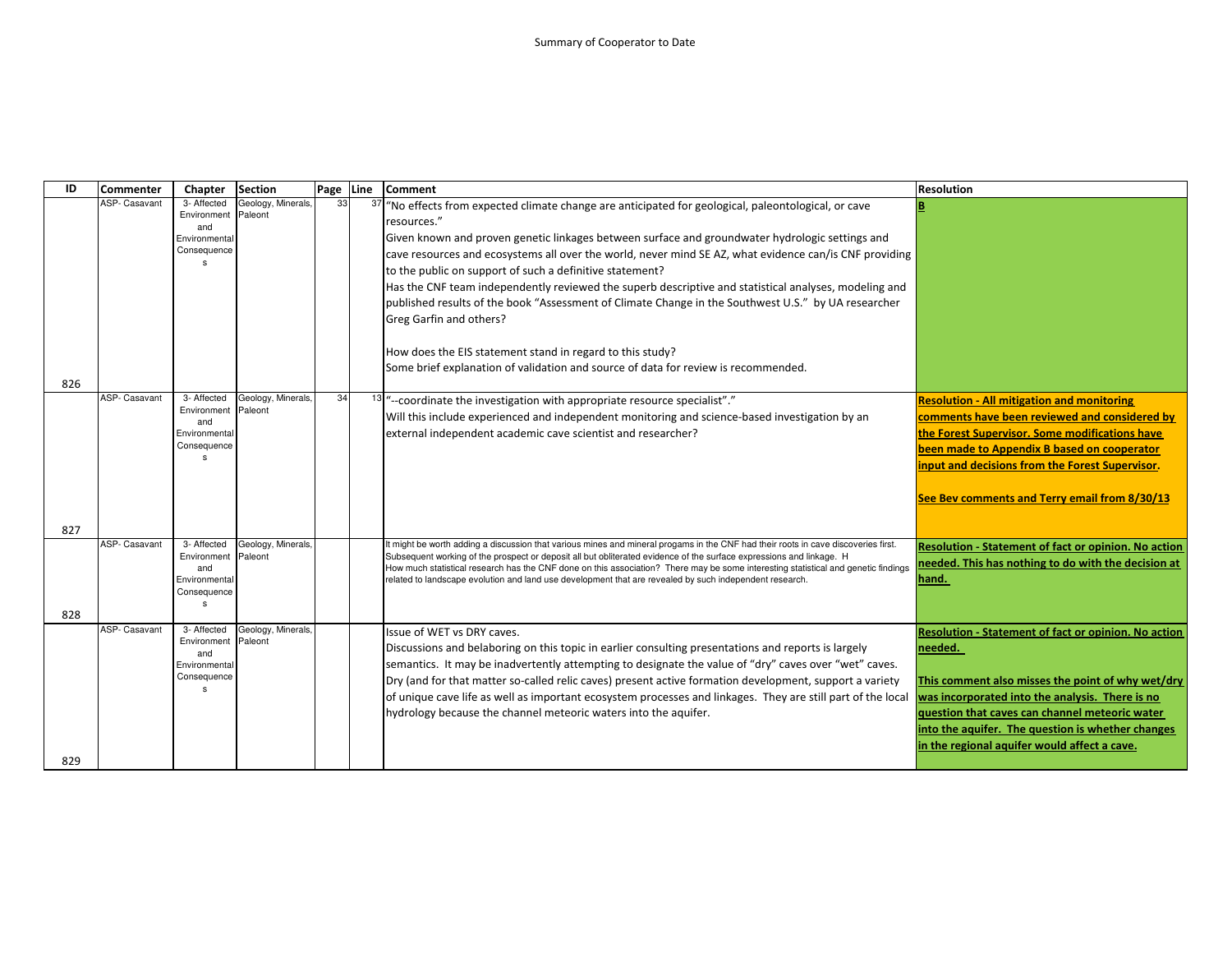| ID  | Commenter     | Chapter    | <b>Section</b> | Page Line | <b>Comment</b>                                                                                          | <b>Resolution</b>                                   |
|-----|---------------|------------|----------------|-----------|---------------------------------------------------------------------------------------------------------|-----------------------------------------------------|
|     | Pima County   | 3 and      | Soils          | 34        | Will there be offsite excavations of alluvial materials in order to gain sufficient "growth media" for  | <b>Resolution - All mitigation and monitoring</b>   |
|     | Julia Fonseca | Appendix B |                |           | reclamation? This should be prohibited or disclosed, as the effects have not been analyzed in this EIS. | comments have been reviewed and considered by       |
|     |               |            |                |           |                                                                                                         | the Forest Supervisor. Some modifications have      |
|     |               |            |                |           |                                                                                                         | been made to Appendix B based on cooperator         |
|     |               |            |                |           |                                                                                                         | input and decisions from the Forest Supervisor.     |
|     |               |            |                |           |                                                                                                         |                                                     |
|     |               |            |                |           |                                                                                                         | This includes comments requesting detailed          |
|     |               |            |                |           |                                                                                                         | contingency plans or management actions to be       |
|     |               |            |                |           |                                                                                                         | tied to mitigation or monitoring measures. In most  |
|     |               |            |                |           |                                                                                                         | cases, it is not appropriate to presuppose a remedy |
|     |               |            |                |           |                                                                                                         | before having monitoring data that defines the      |
|     |               |            |                |           |                                                                                                         | issue or problem to be addressed.                   |
|     |               |            |                |           |                                                                                                         |                                                     |
| 830 |               |            |                |           |                                                                                                         |                                                     |
|     | Pima County   | 3 and      | Soils          | 34        | Please specify the methods, frequencies and action thresholds that would be used in monitoring          | <b>Resolution - All mitigation and monitoring</b>   |
|     | Julia Fonseca | Appendix B |                |           | required by the Forest Service.                                                                         | comments have been reviewed and considered by       |
|     |               |            |                |           |                                                                                                         | the Forest Supervisor. Some modifications have      |
|     |               |            |                |           |                                                                                                         | been made to Appendix B based on cooperator         |
|     |               |            |                |           |                                                                                                         | input and decisions from the Forest Supervisor.     |
|     |               |            |                |           |                                                                                                         | This includes comments requesting detailed          |
|     |               |            |                |           |                                                                                                         | contingency plans or management actions to be       |
|     |               |            |                |           |                                                                                                         | tied to mitigation or monitoring measures. In most  |
|     |               |            |                |           |                                                                                                         | cases, it is not appropriate to presuppose a remedy |
|     |               |            |                |           |                                                                                                         | before having monitoring data that defines the      |
|     |               |            |                |           |                                                                                                         | issue or problem to be addressed.                   |
|     |               |            |                |           |                                                                                                         |                                                     |
| 831 |               |            |                |           |                                                                                                         |                                                     |
|     | Pima County - | 3 and      | Soils          | 35        | What is the mechanism that would prevent future development of private lands on top of waste rock       | Resolution - No changes needed. On NFS lands -      |
|     | Julia Fonseca | Appendix B |                |           | and tailings?                                                                                           | <b>Forest Plan direction and NEPA analysis</b>      |
|     |               |            |                |           |                                                                                                         | requirements; private lands - conservation          |
|     |               |            |                |           |                                                                                                         | easements shuld RCc chose to record them.           |
|     |               |            |                |           |                                                                                                         | Regardless, development is not foreseeable and      |
| 832 |               |            |                |           |                                                                                                         | therefore it is not relevant to this decision.      |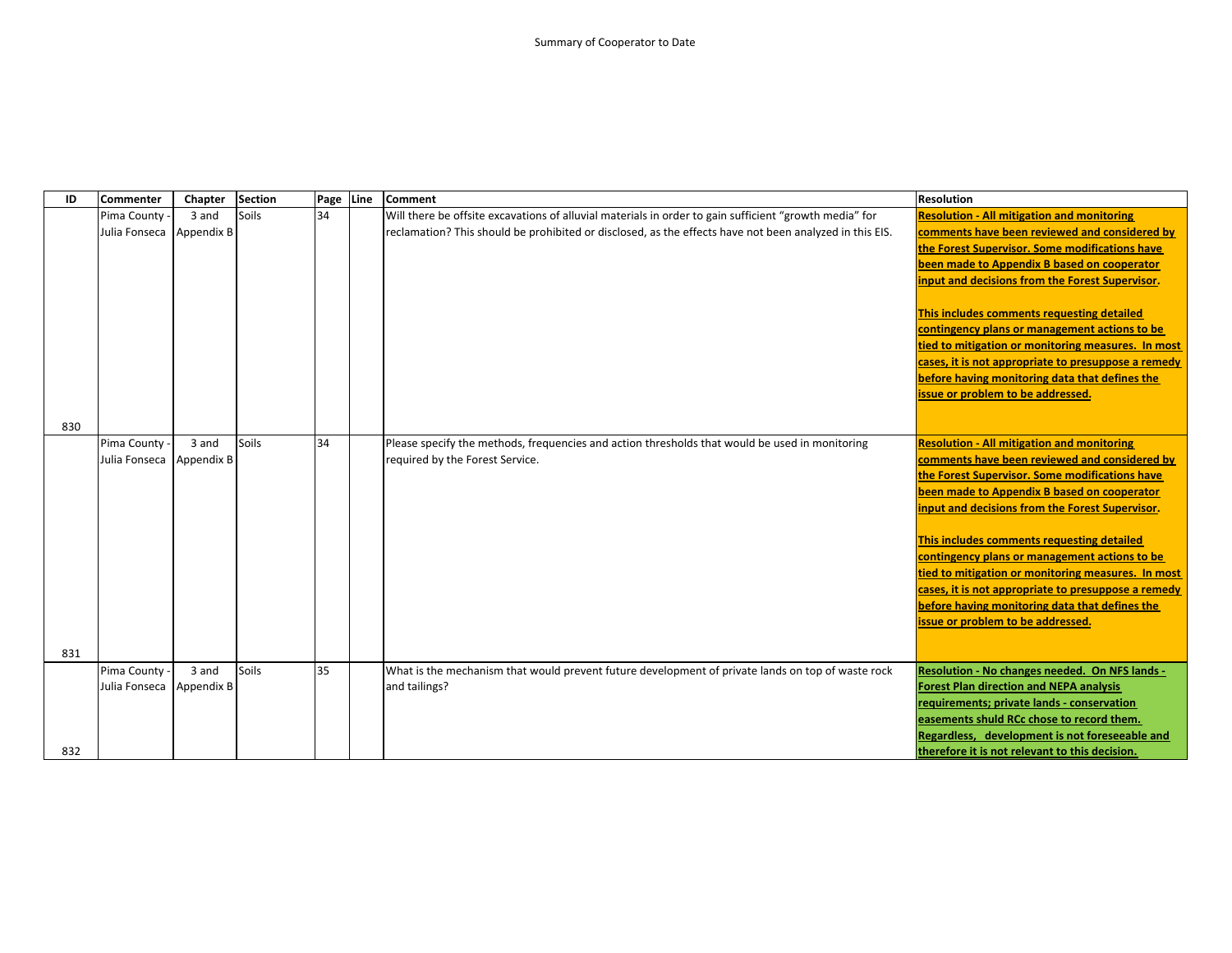| ID  | <b>Commenter</b> | Chapter       | <b>Section</b>    | Page Line |       | <b>Comment</b>                                                                                                                                                             | <b>Resolution</b>                                            |
|-----|------------------|---------------|-------------------|-----------|-------|----------------------------------------------------------------------------------------------------------------------------------------------------------------------------|--------------------------------------------------------------|
|     | EPA              | 3             | Seeps,            | 58        | $6-8$ | Chapter 3. Affected Environment and Environmental Consequences includes a section titled, Conclusion                                                                       | <b>Resolution - The effectiveness determination has</b>      |
|     |                  |               | Springs, and      |           |       | on Mitigation Effectiveness, which states that mitigation measures presented in each section of the                                                                        | been modified.                                               |
|     |                  |               | Riparian Areas    |           |       | analysis would effectively avoid, minimize, reduce, rectify, or compensate for impacts (Chapter 3, p. 58,                                                                  |                                                              |
|     |                  |               |                   |           |       | Appendix B, p. 3, lines 6-8). The AFEIS provides no supporting documentation/assessment                                                                                    |                                                              |
|     |                  | App B         | Introduction      | 13        | $6-8$ | demonstrating how the mitigation proposed to offset impacts to waters is compensatory.                                                                                     |                                                              |
|     |                  |               |                   |           |       |                                                                                                                                                                            |                                                              |
|     |                  |               |                   |           |       | The statement that, "Davidson Canyon parcels would be effective at avoiding future impacts to                                                                              |                                                              |
|     |                  |               |                   |           |       | xeroriparian resources located along Davidson Canyon by establishing conservation easements" (Ch. 3,                                                                       |                                                              |
|     |                  |               |                   |           |       | $\vert$ p. 58, lines 8-10) does not acknowledge the fact that these riparian resources may be degraded from the                                                            |                                                              |
|     |                  |               |                   |           |       | indirect impact of the copper mine due to their location both downstream of the project and within the                                                                     |                                                              |
|     |                  |               |                   |           |       | cone of depression for groundwater drawdown. Although the AFEIS acknowledges conservation at                                                                               |                                                              |
|     |                  |               |                   |           |       | Sonoita Creek Ranch is outside the analysis area and the Cienega Creek watershed, it provides no                                                                           |                                                              |
|     |                  |               |                   |           |       | justification to support the conclusion that this parcel would be effective at mitigating riparian resource                                                                |                                                              |
|     |                  |               |                   |           |       | impacts (p. 58, lines 10-13).                                                                                                                                              |                                                              |
|     |                  |               |                   |           |       |                                                                                                                                                                            |                                                              |
|     |                  |               |                   |           |       | Other proposals for enhancement below Pantano Dam in Cienega Creek have not been properly vetted                                                                           |                                                              |
|     |                  |               |                   |           |       | in the document, given the uncertain ecological benefits and the legal complexities for securing water                                                                     |                                                              |
| 833 |                  |               |                   |           |       | rights (Ch. 3, p. 58, lines 14-20). The statement in lines 23-24 of p.58 that, "The creation, enhancement,                                                                 |                                                              |
|     | <b>EPA</b>       | 3             | Biological        | 141       |       | Under the Summary of Mitigation Effectiveness in Chapter 3 of the Biological Resources section, the                                                                        | <b>Resolution - The effectiveness determination has</b>      |
|     |                  |               | Resources         |           |       | AFEIS notes that mitigation measures, both onsite and offsite, can help offset effects in the project area.                                                                | been modified.                                               |
|     |                  |               |                   |           |       | Despite proposed mitigation, the AFEIS concludes that, "While these measures would partially                                                                               |                                                              |
|     |                  | 3             | Seeps, Springs 55 |           |       | compensate or offset for impacts of the mine, they would not effectively offset all impacts, and                                                                           |                                                              |
|     |                  |               | and Riparian      |           |       | significant impacts to habitat and some species would remain."                                                                                                             |                                                              |
|     |                  |               | Areas             |           |       |                                                                                                                                                                            |                                                              |
|     |                  | App B         |                   |           |       | The mitigation measures described in the AFEIS rely on the development of two ILF programs and land                                                                        |                                                              |
|     |                  |               |                   |           |       | conservation. As previously stated, EPA does not believe these actions are likely to be compensatory.                                                                      |                                                              |
|     |                  |               |                   |           |       | The USFS also identifies design features to minimize impacts to waters. While design features may                                                                          |                                                              |
|     |                  |               |                   |           |       | qualify as mitigation for the NEPA analysis, this form of mitigation is related to impact avoidance and                                                                    |                                                              |
|     |                  |               |                   |           |       | minimization, not compensation. Section 404 of the CWA requires "mitigation" to consist of all three,                                                                      |                                                              |
|     |                  |               |                   |           |       | with compensation required for impacts that are not avoidable (e.g., through design features). The                                                                         |                                                              |
|     |                  |               |                   |           |       | proposed mitigation is insufficient to meet the restrictions on discharge required by the Guidelines at 40                                                                 |                                                              |
|     |                  |               |                   |           |       | CFR 230.10(d) and 40 CFR 230.12(a)(3)(iv).                                                                                                                                 |                                                              |
|     |                  |               |                   |           |       |                                                                                                                                                                            |                                                              |
|     |                  |               |                   |           |       | Independent of the requirements to avoid, minimize and, finally, compensate for impacts, the 404(b)(1)                                                                     |                                                              |
|     |                  |               |                   |           |       | Guidelines prohibit discharges which will cause or contribute to significant degradation of waters of the                                                                  |                                                              |
|     |                  |               |                   |           |       | United States. In consideration of the mitigation measures described in the AFEIS, the direct and                                                                          |                                                              |
| 834 |                  |               |                   |           |       | indirect/secondary impacts from discharges of dredged or fill material from the proposed project will not                                                                  |                                                              |
|     | Pima County      | $3-$          | Table             | 6         | 19    | be adequately offset. As a result, these impacts are likely to cause or contribute to significant<br>Add: 40 CFR 300 to 313 - Emergency Planning & Community Right-to-Know | <b>Resolution - added to table</b>                           |
|     | John Wisner      | Hazardous 156 |                   |           |       | ActThe commodities and quantities fall under these additional sections.                                                                                                    |                                                              |
| 835 |                  | Materials     |                   |           |       |                                                                                                                                                                            |                                                              |
|     | Pima County      | $3-$          |                   | 17        | 27.5  | 6. Appropriate annual reporting of hazardous materials and hazardous waste onsite.                                                                                         | <b>Resolution - No change. The cited list is a statement</b> |
|     | John Wisner      | Hazardous     |                   |           |       | NOTE: This information is used in Community Planning for Emergencies.                                                                                                      | of Forest Service policies as stated in the Forest           |
| 836 |                  | Materials     |                   |           |       |                                                                                                                                                                            | Service manual.                                              |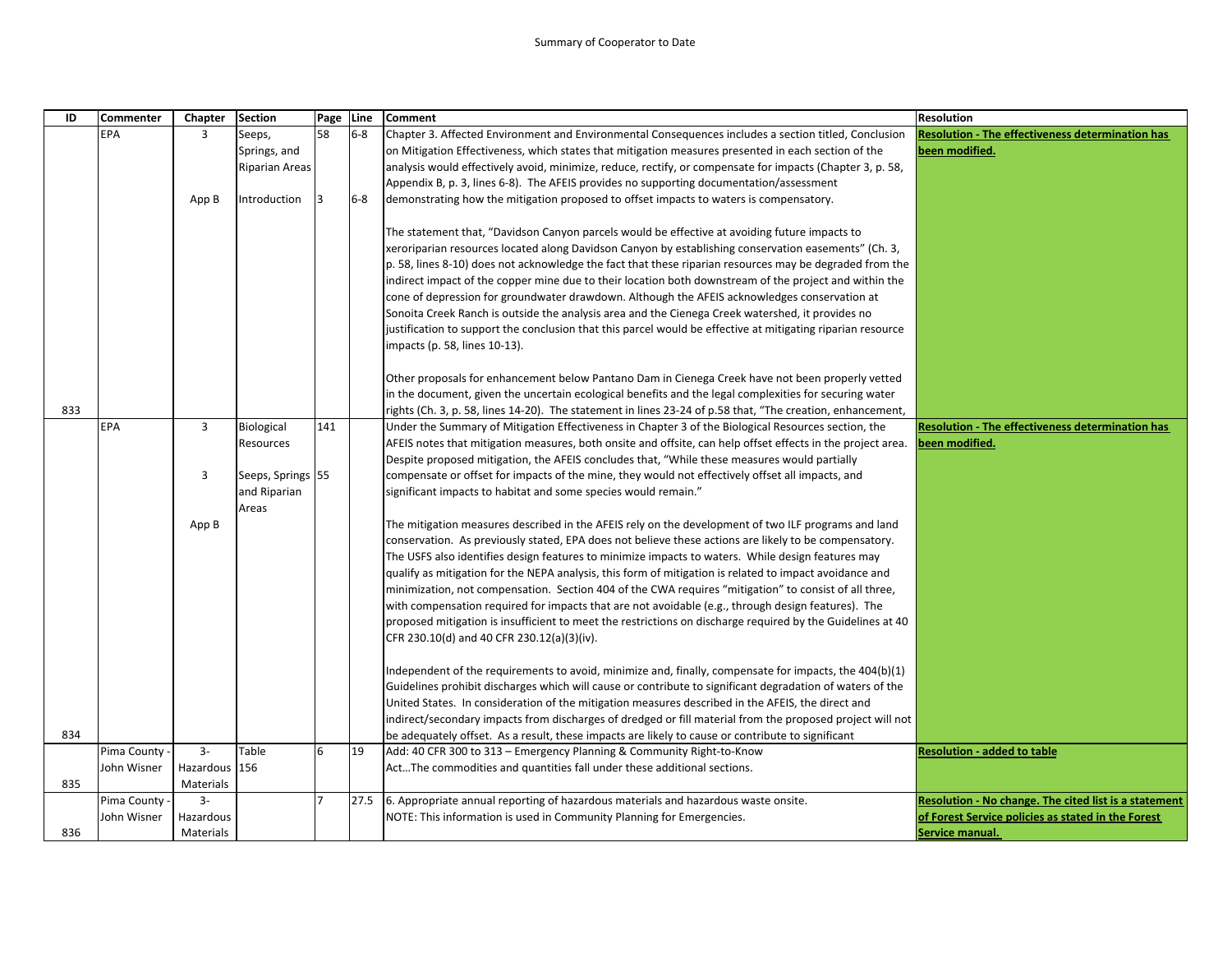| ID  | Commenter   | Chapter   | <b>Section</b> | Page Line | <b>Comment</b>                                                                                                                                                                                 | <b>Resolution</b>                                      |
|-----|-------------|-----------|----------------|-----------|------------------------------------------------------------------------------------------------------------------------------------------------------------------------------------------------|--------------------------------------------------------|
|     | Pima County | $3 -$     |                | 25        | Potential Releases within the mine: no mention of any detection systems to be in                                                                                                               | Resolution - No changes needed. Discussed with         |
|     | John Wisner | Hazardous |                |           | place to detect & report a release of a hazardous material at the mine.                                                                                                                        | Mindy and this is detail to come later. Discussion of  |
|     |             | Materials |                |           |                                                                                                                                                                                                | release detection (required by APP) already in GW      |
| 837 |             |           |                |           |                                                                                                                                                                                                | quality section.                                       |
|     | Pima County | $3-$      |                | 7 &       | NO mention is made of the following items during a Potential Release:                                                                                                                          | Resolution - This is all detail that will be developed |
|     | John Wisner | Hazardous |                | 29        | Notifications-on & off site (including the Local Emergency Planning Committee (via                                                                                                             | ater in the final MPO, and is premature to include     |
|     |             | Materials |                |           | Pima County OEM) & the National Response Center; Activation of Response                                                                                                                        | in the FEIS. No changes.                               |
|     |             |           |                |           | Teams-facility or local responders; creation & activation of a Facility Emergency                                                                                                              |                                                        |
|     |             |           |                |           | Response Plan and Hazardous Waste Plan; means to alert the Public & employees                                                                                                                  |                                                        |
| 838 |             |           |                |           | of a release;                                                                                                                                                                                  |                                                        |
|     | <b>EPA</b>  | App B     | Mitigation     | 30-31     | The 1,200-acre Sonoita Creek Ranch is six miles south of Sonoita, Arizona. Approximately 590 acre-feet                                                                                         | <b>Resolution - This is a conservation measure and</b> |
|     |             |           | Measure FS-    |           | per annum of water rights are appurtenant to the ranch. The AFEIS states Rosemont Copper would                                                                                                 | mitigation from the BO, and a potential mitigation     |
|     |             |           | <b>BR-08</b>   |           | purchase and convey the property and water rights to a Corps approved ILF sponsor, for the                                                                                                     | from the 404 permit. Final wording will be             |
|     |             |           |                |           | establishment of an ILF project. The ILF project would include the discontinuation of agriculture and the                                                                                      | determined once those permits are final.               |
|     |             |           |                |           | use of perennial flows from Monkey Springs to establish wetland and riparian habitat. The mitigation                                                                                           |                                                        |
|     |             |           |                |           | credits generated by the ILF project would be available for purchase by Rosemont Copper. The AFEIS                                                                                             |                                                        |
|     |             |           |                |           | states Rosemont Copper would also receive some compensatory mitigation credit for the conveyance of                                                                                            |                                                        |
|     |             |           |                |           | the ranch and water rights to the ILF sponsor. The amount of credits for purchase is yet to be                                                                                                 |                                                        |
|     |             |           |                |           | determined, though the anticipated number of credits would provide only a portion of the overall                                                                                               |                                                        |
|     |             |           |                |           | mitigation credit requirement for the proposed project.                                                                                                                                        |                                                        |
|     |             |           |                |           |                                                                                                                                                                                                |                                                        |
|     |             |           |                |           | The Corps and EPA have discussed with Arizona Game and Fish Department (AGFD), as a potential ILF                                                                                              |                                                        |
|     |             |           |                |           | sponsor, the feasibility of enhancing and restoring Sonoita Creek Ranch. EPA recognizes the                                                                                                    |                                                        |
|     |             |           |                |           | conservation value of Sonoita Creek Ranch, but given the existing geomorphology of the site, we remain                                                                                         |                                                        |
|     |             |           |                |           | concerned with proposals to create and enhance wetlands on the ranch. In addition, the site is far                                                                                             |                                                        |
| 839 |             |           |                |           | removed from the Davidson Creek/Cienega Creek watershed and therefore, does not provide ecological                                                                                             |                                                        |
|     | <b>EPA</b>  | App B     | Mitigation     | $21 - 22$ | benefit for the loss of acreage and function that would occur from the proposed project.<br>The U.S. Army Corps of Engineers (Corps) and EPA, in coordination with potential In Lieu Fee (ILF) | Resolution - Discussion of the effectiveness of        |
|     |             |           | Measure FS-    |           | sponsors, Pima County and Tucson Audubon, are evaluating the feasibility of enhancing approximately                                                                                            | mitigation for WUS has been revised to indicate        |
|     |             |           | SSR-01         |           | 22 acres of Cienega Creek, downstream of Pantano Dam. The proposed ILF project would utilize surface                                                                                           | that this falls within the purview of the Corps.       |
|     |             |           |                |           | water rights purchased by Rosemont Copper, severed and transferred to the ILF sponsor, Pima County,                                                                                            | However, note that these same mitigation               |
|     |             |           |                |           | and released downstream of the Pantano Dam. Rosemont Copper would purchase ILF credits from the                                                                                                | measures would have some mitigation effect for         |
|     |             |           |                |           | ILF sponsors to mitigate impacts from the proposed copper mine.                                                                                                                                | resources, whether the Corps finds them effective      |
|     |             |           |                |           |                                                                                                                                                                                                | to compensate for WUS or not.                          |
|     |             |           |                |           | While EPA supports returning surface water to Cienega Creek, it is uncertain whether additional water                                                                                          |                                                        |
|     |             |           |                |           | downstream from Pantano Dam would result in the proposed ecological enhancements along Cienega                                                                                                 |                                                        |
|     |             |           |                |           | Creek. This ecological uncertainty is based, in part, on incomplete information on the existing geologic                                                                                       |                                                        |
|     |             |           |                |           | conditions below Pantano Dam. The potential exists for surface water to percolate deep into the aquifer                                                                                        |                                                        |
|     |             |           |                |           | without creating the necessary hydrologic conditions to support enhancement of the existing riparian                                                                                           |                                                        |
|     |             |           |                |           | community (Pima County, Tucson Audubon pers comm.) Added to this uncertainty are the long-term                                                                                                 |                                                        |
|     |             |           |                |           | effects of the ongoing decadal drought and climate change to Cienega Creek. ILF sponsors acknowledge                                                                                           |                                                        |
|     |             |           |                |           | that the proposed quantity of water rights currently being considered for sever and transfer from                                                                                              |                                                        |
|     |             |           |                |           | Rosemont Copper to the Pima County is not sufficient to support enhancement of the creek. Additional                                                                                           |                                                        |
|     |             |           |                |           | water rights, the purchase of an existing groundwater well and a long term assessment of the proposed                                                                                          |                                                        |
| 840 |             |           |                |           | enhancement project would be required in order to determine whether this is a viable ILF project and                                                                                           |                                                        |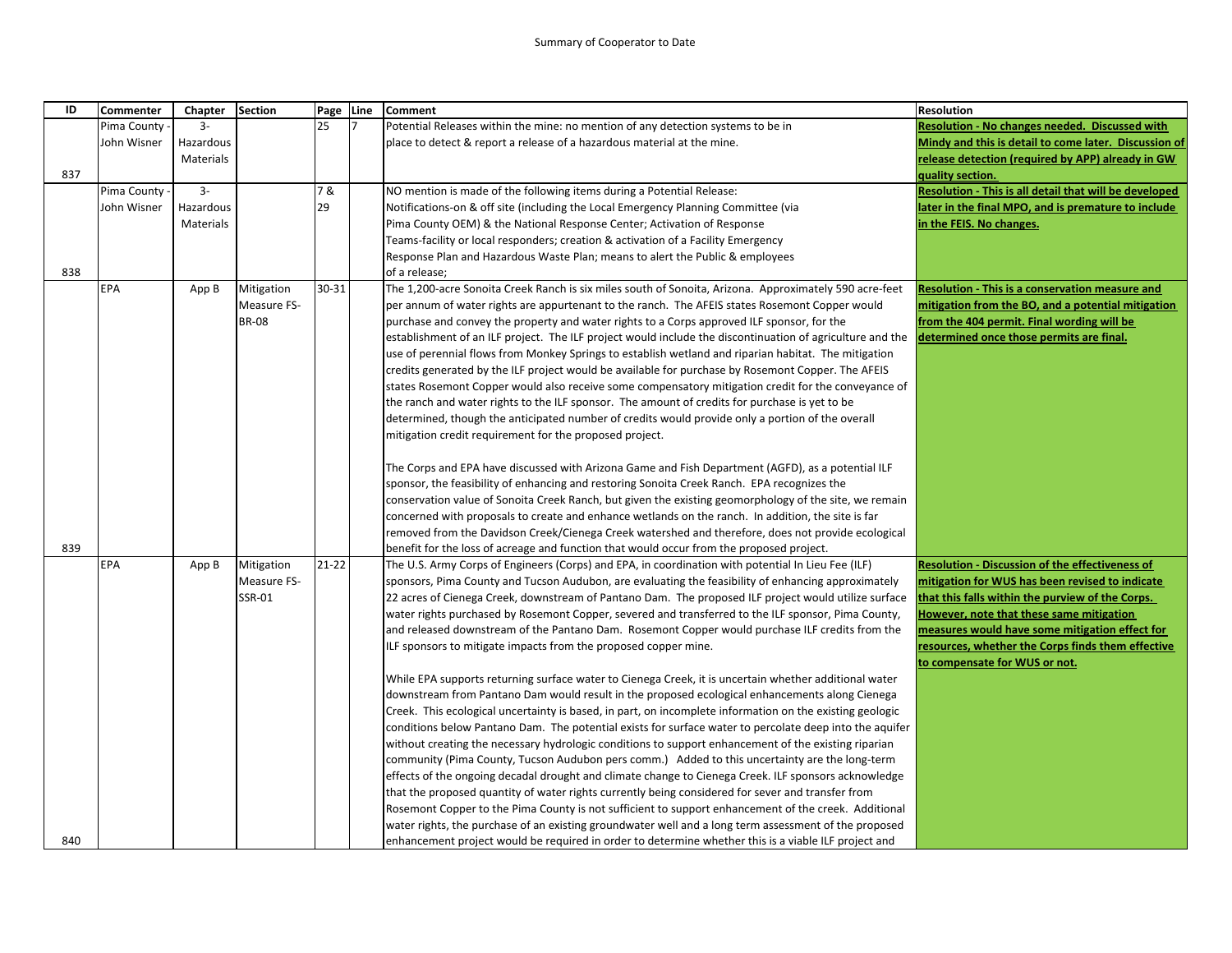| ID  | <b>Commenter</b> | Chapter | <b>Section</b>               |    | Page Line | <b>Comment</b>                                                                                                                                                                                                                                                      | <b>Resolution</b>                                      |
|-----|------------------|---------|------------------------------|----|-----------|---------------------------------------------------------------------------------------------------------------------------------------------------------------------------------------------------------------------------------------------------------------------|--------------------------------------------------------|
|     | EPA              | App B   | Mitigation                   | 24 |           | The lands proposed for conservation consist of 383 acres of ephemeral wash and riparian habitat in                                                                                                                                                                  | <b>Resolution - Discussion of the effectiveness of</b> |
|     |                  |         | Measure FS-                  |    |           | Davidson Canyon, Mulberry Canyon and Barrel Canyon. The parcels include upland buffer habitat, as                                                                                                                                                                   | mitigation for WUS has been revised to indicate        |
|     |                  |         | <b>WUS-01</b>                |    |           | well as three springs. The restrictive covenant would preclude real estate development and restrict                                                                                                                                                                 | that this falls within the purview of the Corps.       |
|     |                  |         |                              |    |           | grazing. The AFEIS states that the proposed recordation of restrictive easements would compensate for                                                                                                                                                               | However, note that these same mitigation               |
|     |                  |         |                              |    |           | loss of waters, but does not describe how this would be compensatory (Appendix B, p.24).                                                                                                                                                                            | measures would have some mitigation effect for         |
|     |                  |         |                              |    |           |                                                                                                                                                                                                                                                                     | resources, whether the Corps finds them effective      |
|     |                  |         |                              |    |           | Pursuant to the Final Rule for Compensatory Mitigation for Losses of Aquatic Resources (2008 Mitigation to compensate for WUS or not.                                                                                                                               |                                                        |
|     |                  |         |                              |    |           | Rule), preservation as 404 mitigation can be used when the resources to be preserved provide important                                                                                                                                                              |                                                        |
|     |                  |         |                              |    |           | physical, chemical or biological functions for the watershed; contribute significantly to the ecological                                                                                                                                                            |                                                        |
|     |                  |         |                              |    |           | sustainability of the watershed; and are under threat of destruction or adverse modification (40 CFR Part                                                                                                                                                           |                                                        |
|     |                  |         |                              |    |           | $230.93(h)$ ).                                                                                                                                                                                                                                                      |                                                        |
|     |                  |         |                              |    |           |                                                                                                                                                                                                                                                                     |                                                        |
|     |                  |         |                              |    |           | Based on the information provided in the AFEIS, EPA does not believe preservation of these parcels is                                                                                                                                                               |                                                        |
|     |                  |         |                              |    |           | appropriate compensation for project impacts. These mitigation parcels do not have water rights. In                                                                                                                                                                 |                                                        |
|     |                  |         |                              |    |           | addition, most of the mitigation parcels all lie downstream from the impacted drainages and may                                                                                                                                                                     |                                                        |
|     |                  |         |                              |    |           | themselves suffer indirect effects from the proposed copper mine. Mitigation parcels located in Reach 2                                                                                                                                                             |                                                        |
| 841 |                  |         |                              | 15 |           | of Davidson Canyon will be adversely affected by reduction in stormwater surface flow and potentially                                                                                                                                                               |                                                        |
|     | <b>AGFD</b>      | App. B  | Mitigation and<br>Monitoring |    |           | COMMENT: FS-GW-01 (Monitoring of Waste Rock for Seepage) notes that the waste rock facility is not                                                                                                                                                                  | <b>Resolution - All mitigation and monitoring</b>      |
|     |                  |         | Plan                         |    |           | predicted to allow infiltration of precipitation and subsequent seepage. FS-GW-01 contains a monitoring <b>comments have been reviewed and considered by</b><br>requirement for moisture content of the waste rock facility for through the active mining phase. If | the Forest Supervisor. Some modifications have         |
|     |                  |         |                              |    |           | seepage occurs, the leachate is to be collected and sampled on a quarterly basis.                                                                                                                                                                                   | been made to Appendix B based on cooperator            |
|     |                  |         |                              |    |           | COMMENT: While the FEIS contains a Waste Rock Segregation Plan (OA-GW-02) and additional waste                                                                                                                                                                      | nput and decisions from the Forest Supervisor.         |
|     |                  |         |                              |    |           | rock characterization (FS-GW-03), the text lacks discussion of possible mitigating measures if acidic                                                                                                                                                               |                                                        |
|     |                  |         |                              |    |           | seepage or seepage with metals constituents in excess of water quality standards develops. Okanogan                                                                                                                                                                 | This includes comments requesting detailed             |
|     |                  |         |                              |    |           | Highlands Alliance v. Williams, 236 F. 3d 468 (9th Cir. 2000) (EIS which contained general discussion of                                                                                                                                                            | contingency plans or management actions to be          |
|     |                  |         |                              |    |           | steps to prevent acid rock drainage if it develops, such as increased frequency of monitoring;                                                                                                                                                                      | tied to mitigation or monitoring measures. In most     |
|     |                  |         |                              |    |           | implementation of interim water management plan to stabilize the situation; development of a                                                                                                                                                                        | cases, it is not appropriate to presuppose a remedy    |
|     |                  |         |                              |    |           | conceptual engineering plan of water treatment system alternatives to remedy situation, such as                                                                                                                                                                     | before having monitoring data that defines the         |
|     |                  |         |                              |    |           | precipitation, filtration, ion exchange; reverse osmosis, etc. satisfies NEPA's requirements for a                                                                                                                                                                  | issue or problem to be addressed.                      |
|     |                  |         |                              |    |           | reasonably complete discussion of possible mitigation measures).                                                                                                                                                                                                    |                                                        |
|     |                  |         |                              |    |           | RECOMMENDATION: The FEIS and FS-GW-01 should be expanded with a general discussion of the                                                                                                                                                                           |                                                        |
|     |                  |         |                              |    |           | process for achieving compliance with water quality standards in compliance with NEPA, 40 CFR 1502. 16                                                                                                                                                              |                                                        |
| 842 |                  |         |                              |    |           | (EIS shall include a discussion of means to mitigate adverse environmental impacts).                                                                                                                                                                                |                                                        |
|     | <b>AGFD</b>      | App. B  | Mitigation and               | 16 |           | COMMENT: The Department strongly supports FS-GW-02, in which the Forest requires additional                                                                                                                                                                         | <b>Resolution - All mitigation and monitoring</b>      |
|     |                  |         | Monitoring                   |    |           | sampling of flowing springs and groundwater wells at off-site locations. The Department suggests, in                                                                                                                                                                | comments have been reviewed and considered by          |
|     |                  |         | Plan                         |    |           | addition to semi-annual sampling at springs, additional sampling following uncontrolled stormwater                                                                                                                                                                  | the Forest Supervisor. Some modifications have         |
|     |                  |         |                              |    |           | discharges from the minesite, including sampling in Davidson Canyon and Lower Cienega Creek OAWs.                                                                                                                                                                   | been made to Appendix B based on cooperator            |
|     |                  |         |                              |    |           | The Department also suggests that Rosemont timely report (within 30 days) to CNF results of sampling                                                                                                                                                                | input and decisions from the Forest Supervisor.        |
|     |                  |         |                              |    |           | upon receiving any analytical reports showing exceedances of AAWQs or surface water numeric or                                                                                                                                                                      |                                                        |
|     |                  |         |                              |    |           | narrative standards (rather than reporting the results on an annual basis).                                                                                                                                                                                         | This includes comments requesting detailed             |
|     |                  |         |                              |    |           |                                                                                                                                                                                                                                                                     | contingency plans or management actions to be          |
|     |                  |         |                              |    |           |                                                                                                                                                                                                                                                                     | tied to mitigation or monitoring measures. In most     |
|     |                  |         |                              |    |           |                                                                                                                                                                                                                                                                     | cases, it is not appropriate to presuppose a remedy    |
|     |                  |         |                              |    |           |                                                                                                                                                                                                                                                                     | before having monitoring data that defines the         |
|     |                  |         |                              |    |           |                                                                                                                                                                                                                                                                     | issue or problem to be addressed.                      |
|     |                  |         |                              |    |           |                                                                                                                                                                                                                                                                     |                                                        |
| 843 |                  |         |                              |    |           |                                                                                                                                                                                                                                                                     |                                                        |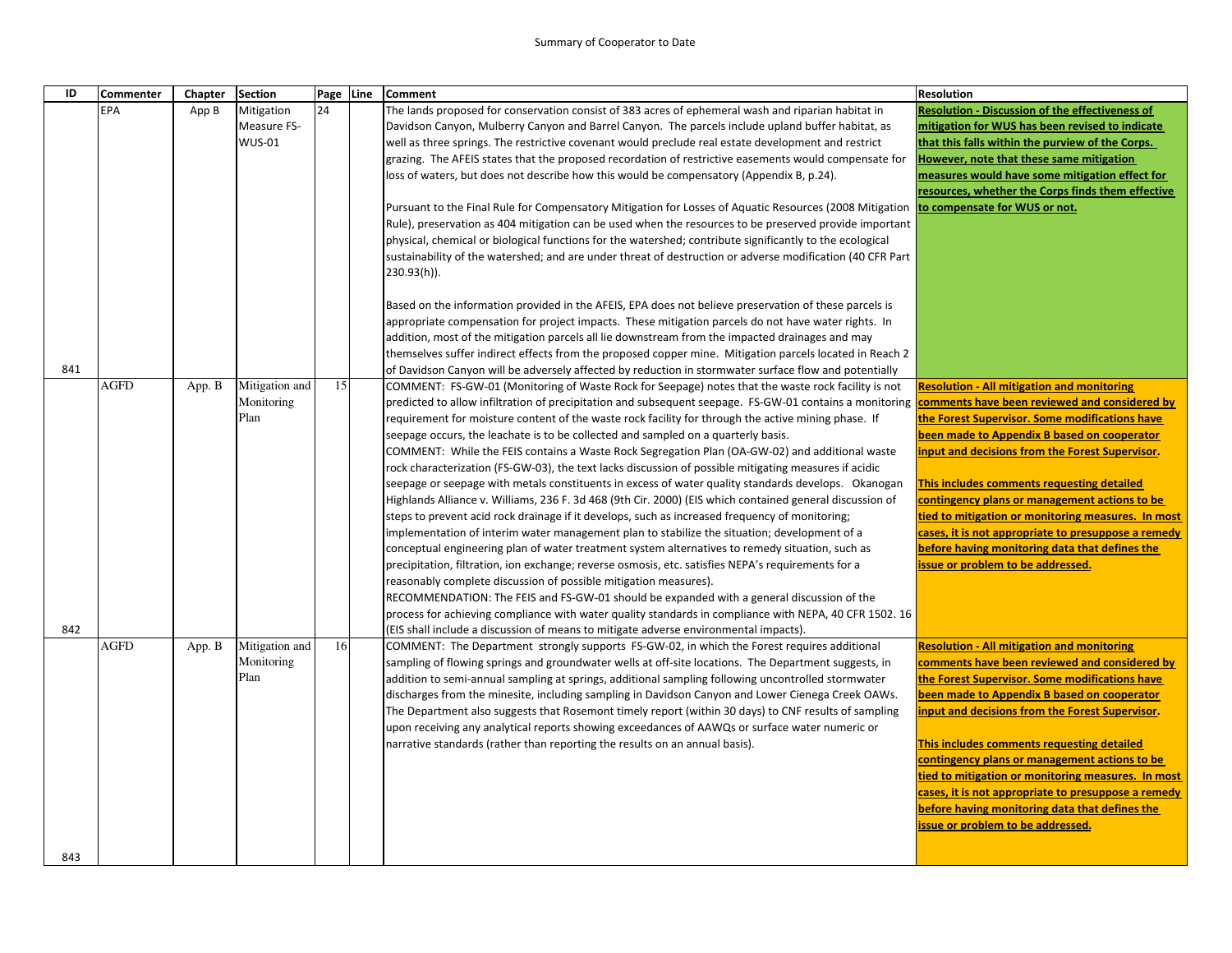| ID  | <b>Commenter</b> | Chapter | Section        | Page Line | Comment                                                                                                                                                                                              | <b>Resolution</b>                                                                                         |
|-----|------------------|---------|----------------|-----------|------------------------------------------------------------------------------------------------------------------------------------------------------------------------------------------------------|-----------------------------------------------------------------------------------------------------------|
|     | <b>AGFD</b>      | App. B  | Mitigation and | 17        | COMMENT: The Department strongly supports FS-GW-03, in which CNF requires as a supplementary                                                                                                         | Resolution - paragraph added to financial assurance                                                       |
|     |                  |         | Monitoring     |           | monitoring measure (in addition to ADEQ requirements) a more detailed waste rock and DSTF                                                                                                            | in Chapter 2                                                                                              |
|     |                  |         | Plan           |           | characterization sampling plan with its sampling protocols, to be approved before the final MPO. The                                                                                                 |                                                                                                           |
|     |                  |         |                |           | purpose of the plan is to develop an ongoing comprehensive data set during mine operations in order to                                                                                               |                                                                                                           |
|     |                  |         |                |           | determine the composition and potential long-term, post-closure behavior of waste materials with                                                                                                     |                                                                                                           |
|     |                  |         |                |           | respect to acid generation and metals leaching. The text notes that this information will better inform                                                                                              |                                                                                                           |
|     |                  |         |                |           | the Forest's long-term management of waste rock and tailings facilities, including the Forest's                                                                                                      |                                                                                                           |
|     |                  |         |                |           | management responsibilities that would continue after release of bonding and after discontinuation of                                                                                                |                                                                                                           |
|     |                  |         |                |           | surface and groundwater quality monitoring under Rosemont's Aquifer Protection Permit.<br>The FEIS should also contain a discussion of the mitigation measures that can be undertaken in the event   |                                                                                                           |
|     |                  |         |                |           | characterization suggests that acid mine drainage or metals leaching may occur from the Rosemont                                                                                                     |                                                                                                           |
|     |                  |         |                |           | facility during operations or post-closure. All relevant mitigation measures that could improve the                                                                                                  |                                                                                                           |
|     |                  |         |                |           | project are to be identified, even if outside the jurisdiction of the USFS. 40 CFR 1502.16(h); 1505.2(C).                                                                                            |                                                                                                           |
|     |                  |         |                |           | It should be noted in the FEIS that EPA is proposing the development of financial responsibility                                                                                                     |                                                                                                           |
| 844 |                  |         |                |           | requirements for the hardrock mining industry. 74 F.R. 37213 (Identification of Priority Classes of                                                                                                  |                                                                                                           |
|     | <b>AGFD</b>      | App. B  | Mitigation and | 17        | COMMENT: FS-GW-O3 contains as a requirement additional DSTF tailing characterization (both tailing                                                                                                   | <b>Resolution - All mitigation and monitoring</b>                                                         |
|     |                  |         | Monitoring     |           | and process water) during operations, to be described in a detailed waste rock/DSTF sampling plan to be                                                                                              | comments have been reviewed and considered by                                                             |
|     |                  |         | Plan           |           | developed by Rosemont and approved by CNF prior to the final MPO.                                                                                                                                    | the Forest Supervisor. Some modifications have                                                            |
|     |                  |         |                |           | FS-GW-03 should be expanded to include monitoring of the DSTF for seepage, and a discussion of                                                                                                       | been made to Appendix B based on cooperator                                                               |
|     |                  |         |                |           | possible mitigating measures if sulfates, acidic seepage or seepage with metals constituents in excess of                                                                                            | input and decisions from the Forest Supervisor.                                                           |
|     |                  |         |                |           | water quality standards develops. See the Comment above on FS-GW-01. Potential mitigation                                                                                                            |                                                                                                           |
|     |                  |         |                |           | measures should include a general discussion of installation of interceptor wells to capture seepage.                                                                                                | This includes comments requesting detailed                                                                |
|     |                  |         |                |           |                                                                                                                                                                                                      | contingency plans or management actions to be                                                             |
|     |                  |         |                |           |                                                                                                                                                                                                      | tied to mitigation or monitoring measures. In most                                                        |
|     |                  |         |                |           |                                                                                                                                                                                                      | cases, it is not appropriate to presuppose a remedy<br>before having monitoring data that defines the     |
|     |                  |         |                |           |                                                                                                                                                                                                      | issue or problem to be addressed.                                                                         |
|     |                  |         |                |           |                                                                                                                                                                                                      |                                                                                                           |
| 845 |                  |         |                |           |                                                                                                                                                                                                      |                                                                                                           |
|     | AGFD             | App. B  | Mitigation and | 21        | FS-SSR-01 provides for the transfer of portions of Cienega Creek surface water rights to the "Arizona                                                                                                | <b>Resolution - All mitigation and monitoring</b>                                                         |
|     |                  |         | Monitoring     |           | Game and Fish Department" or "another entity authorized under Arizona law to hold a surface water                                                                                                    | comments have been reviewed and considered by                                                             |
|     |                  |         | Plan           |           | right for recreation or wildlife purposes", and the described sever and transfer of those water rights to                                                                                            | the Forest Supervisor. Some modifications have                                                            |
|     |                  |         |                |           | become in-stream flow rights to Upper Cienega Creek within the Las Cienegas National Conservation                                                                                                    | been made to Appendix B based on cooperator                                                               |
|     |                  |         |                |           | Area appears to be contingent on a future determination by ADWR that a special use permit may be                                                                                                     | input and decisions from the Forest Supervisor.                                                           |
|     |                  |         |                |           | issued for transferring these water rights to BLM lands. It is unknown at this time whether ADWR                                                                                                     |                                                                                                           |
|     |                  |         |                |           | would accept a special use permit as a sufficient legal interest.                                                                                                                                    | This includes comments requesting detailed                                                                |
|     |                  |         |                |           |                                                                                                                                                                                                      | contingency plans or management actions to be                                                             |
|     |                  |         |                |           | COMMENT: This mitigation may be beyond the authority of CNF to ensure or enforce. No entity is                                                                                                       | tied to mitigation or monitoring measures. In most<br>cases, it is not appropriate to presuppose a remedy |
|     |                  |         |                |           | identified in FS-SSR-01 who has agreed to accept transfer of these water rights. Furthermore, CNF<br>cannot guarantee that this mitigation can be performed, as the action depends on the successful | before having monitoring data that defines the                                                            |
|     |                  |         |                |           | navigation of complex administrative and legal proceedings involving the Arizona Department of Water                                                                                                 | issue or problem to be addressed.                                                                         |
|     |                  |         |                |           | Resources, the water rights holder, BLM, and, potentially other permitted and certificated water rights                                                                                              |                                                                                                           |
|     |                  |         |                |           | holders on Cienega Creek. Given these uncertainties, FS-SSR-01 cannot categorically state that the                                                                                                   |                                                                                                           |
|     |                  |         |                |           | measure would partially mitigate for potential impacts to jaguar, ocelot, CLF, Gila chub, Gila topminnow,                                                                                            |                                                                                                           |
|     |                  |         |                |           | Huachuca water umbel, western yellow-billed cuckoo, and SWWF.                                                                                                                                        |                                                                                                           |
| 846 |                  |         |                |           | ESA mitigation measures must involve "specific and binding" plans, "solid guarantees", and a "clear,                                                                                                 |                                                                                                           |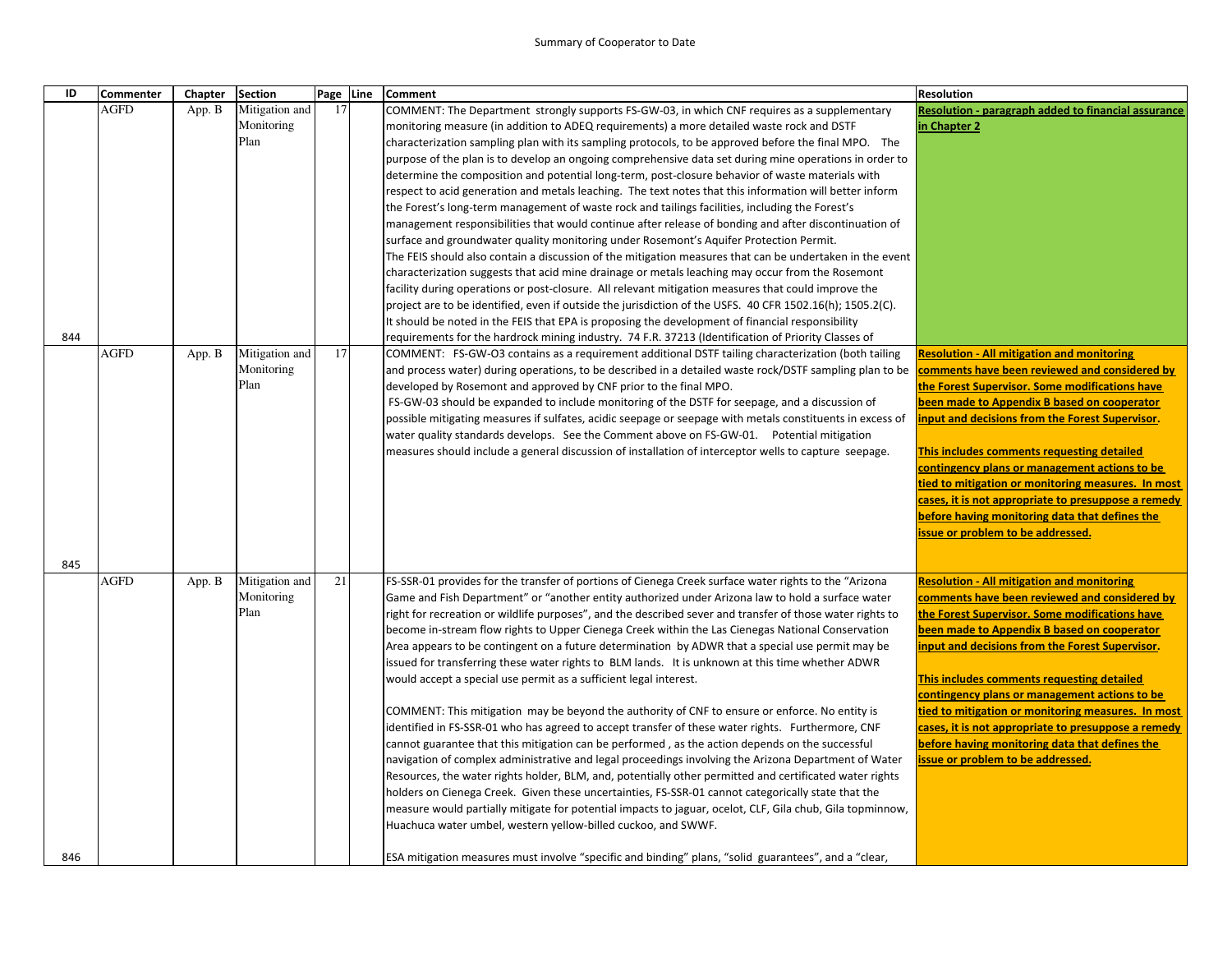| ID  | <b>Commenter</b> | Chapter | <b>Section</b>     | Page Line | <b>Comment</b>                                                                                                                                                                                                    | <b>Resolution</b>                                           |
|-----|------------------|---------|--------------------|-----------|-------------------------------------------------------------------------------------------------------------------------------------------------------------------------------------------------------------------|-------------------------------------------------------------|
|     | <b>AGFD</b>      | App. B  | Mitigation and     | 22        | FS-BR-16 states: "The Cienega Creek Watershed Conservation Fund could be used for monitoring of                                                                                                                   | Resolution - No change, pending final wording from          |
|     |                  |         | Monitoring         |           | success of replacement or enhanced water features. If springs levels decrease, mitigation could come                                                                                                              | the 404 mitigation and/or the final BO. This is a           |
|     |                  |         | Plan               |           | from this fund."                                                                                                                                                                                                  | conservation measure and a requirement of the BO.           |
|     |                  |         |                    |           | COMMENT: Rosemont's long-term management and maintenance fund for enhanced or additional                                                                                                                          | No change will be made unless it is reflected in the        |
|     |                  |         |                    |           | water features, not the Cienega Creek Watershed Fund, should mitigate for losses of replacement or                                                                                                                | final BO.                                                   |
| 847 |                  |         |                    |           | enhanced water features. See Comment below.                                                                                                                                                                       |                                                             |
|     |                  |         |                    |           | FS-BR-05 states that Rosemont will be required to establish a long-term management and maintenance                                                                                                                | Resolution - No change, pending final wording from          |
|     |                  |         |                    |           | fund for maintenance of enhanced or constructed water features. No further details are provided.                                                                                                                  | the 404 mitigation and/or the final BO. This is a           |
|     |                  |         |                    |           | RECOMMENDATION: The text should be expanded to require this fund to cover the costs of                                                                                                                            | conservation measure and a requirement of the BO.           |
|     |                  |         |                    |           | management and maintenance of all enhanced or constructed water features for a definite period.                                                                                                                   | No change will be made unless it is reflected in the        |
|     |                  |         |                    |           | Given that the dewatering of natural seeps and springs by the mine pit is in perpetuity, there should be                                                                                                          | final BO.                                                   |
|     |                  |         |                    |           | sufficient funding to maintain the replacement water features in perpetuity (e.g. 100 years).                                                                                                                     |                                                             |
|     |                  |         | Mitigation and     |           |                                                                                                                                                                                                                   |                                                             |
|     |                  |         | Monitoring         |           |                                                                                                                                                                                                                   |                                                             |
| 848 | <b>AGFD</b>      | App. B  | Plan               | 28        |                                                                                                                                                                                                                   |                                                             |
|     | <b>AGFD</b>      | App. B  | Mitigation and     | 31        | FS-BR-10 states that Rosemont would contribute \$50,000 for camera studies on large predators, in order                                                                                                           | Resolution - No change, pending final wording from          |
|     |                  |         | Monitoring<br>Plan |           | to determine locations where road crossing structures may be warranted in the future.                                                                                                                             | the final BO. This is a conservation measure and a          |
|     |                  |         |                    |           | COMMENT: The Department agrees there is limited data on the movement patterns of these species as                                                                                                                 | requirement of the BO. No change will be made               |
|     |                  |         |                    |           | well as other state trust species in the vicinity of the Rosemont Copper project, and little data on the<br>extent to which the area is used by jaguars and ocelots. The Department has stated to CNF and FWS its | unless it is reflected in the final BO.                     |
|     |                  |         |                    |           | concern that \$50,000 is not enough to conduct the necessary studies and does not appear to be                                                                                                                    |                                                             |
|     |                  |         |                    |           | sufficient to determine much, and will likely contribute little, toward conservation of large carnivores or                                                                                                       |                                                             |
|     |                  |         |                    |           | other terrestrial wildlife.                                                                                                                                                                                       |                                                             |
|     |                  |         |                    |           | RECOMMENDATION: The Department recommends a comprehensive study tracking the movement of                                                                                                                          |                                                             |
|     |                  |         |                    |           | wildlife species such as mountain lions, deer and javelina using satellite transmitter-collared animals.                                                                                                          |                                                             |
|     |                  |         |                    |           | The cost of such a project is approximately \$285,000. A camera study would be less effective, but a well-                                                                                                        |                                                             |
|     |                  |         |                    |           | designed camera-only study would cost \$175,000 at a minimum.                                                                                                                                                     |                                                             |
|     |                  |         |                    |           | Appendix B only requires RCC to fund a study to make a recommendation for a suitable crossing                                                                                                                     |                                                             |
|     |                  |         |                    |           | structure, rather than recommending conservation measures that will remediate the loss of connectivity.                                                                                                           |                                                             |
|     |                  |         |                    |           | The funding provided is inadequate and does not meet CEQ Guidance that federal agencies should not                                                                                                                |                                                             |
|     |                  |         |                    |           | commit to mitigation measures absent the expectation that the mitigation will be performed.                                                                                                                       |                                                             |
| 849 |                  |         |                    |           | Furthermore, there is no requirement that Rosemont fund any mitigation that may be identified as a                                                                                                                |                                                             |
|     | <b>AGFD</b>      | App. B  | Mitigation and     | 34        | COMMENT: FS-BR-14 requires Rosemont to survey for western yellow-billed cuckoo in potential nesting                                                                                                               | <b>Resolution - Wording regarding this state regulation</b> |
|     |                  |         | Monitoring         |           | areas prior to vegetation clearing.                                                                                                                                                                               | has been added to Chapter 2 and the Biological              |
|     |                  |         | Plan               |           |                                                                                                                                                                                                                   | <b>Resources section in Chapter 3.</b>                      |
|     |                  |         |                    |           | COMMENT: A.R.S. §17-236 makes it unlawful to take, injure or harass any bird upon its nest, or remove                                                                                                             |                                                             |
|     |                  |         |                    |           | the nests or eggs of any bird, except as authorized by an order of the Arizona Game and Fish                                                                                                                      |                                                             |
|     |                  |         |                    |           | Commission. Absent an Avian Protection and Mitigation Plan coordinated with the Arizona Game and                                                                                                                  |                                                             |
|     |                  |         |                    |           | Fish Department, FS-BR-14 should be applied to all nesting birds protected by state law pursuant to ARS                                                                                                           |                                                             |
| 850 |                  |         |                    |           | \$17-236.                                                                                                                                                                                                         |                                                             |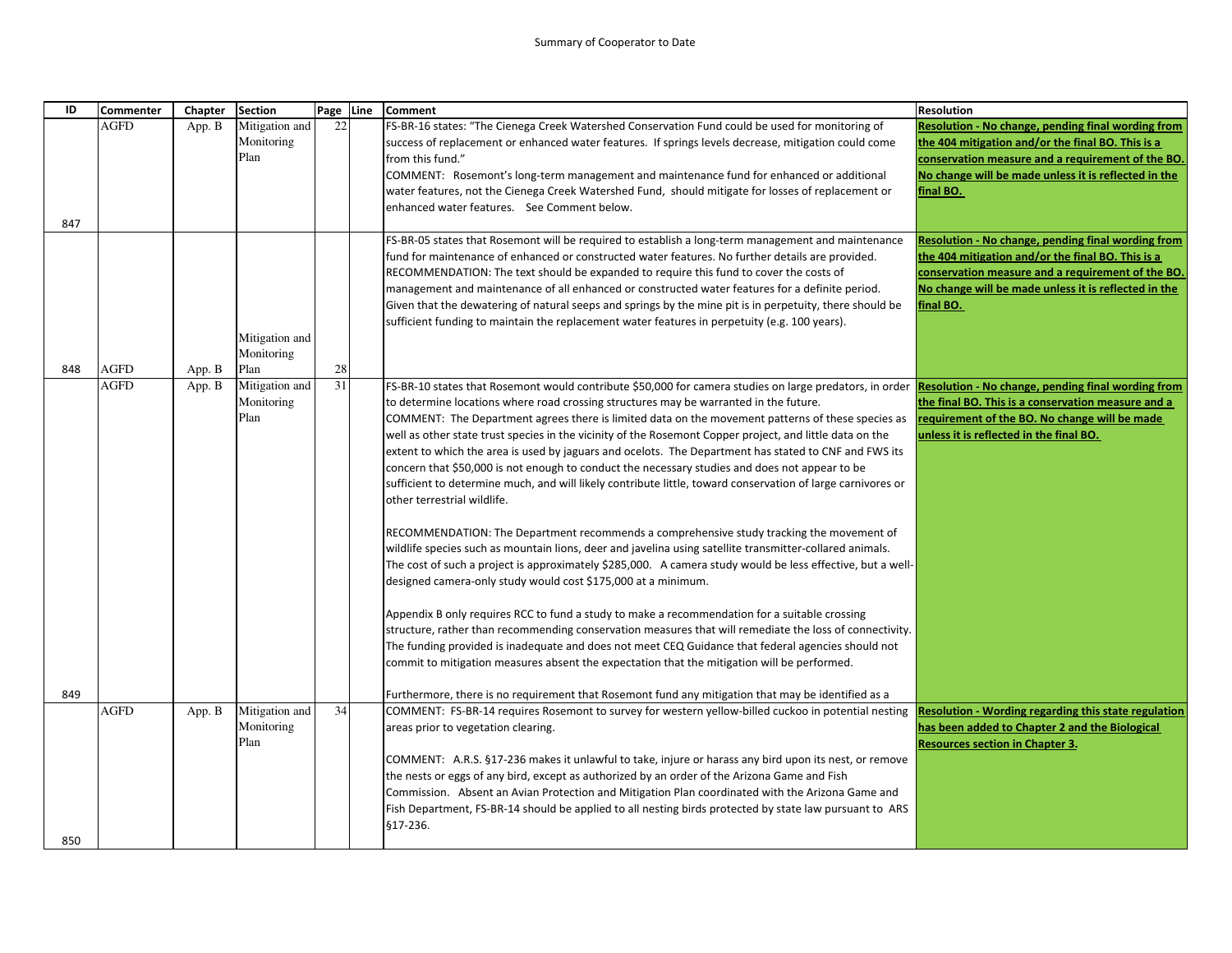| ID  | <b>Commenter</b> | Chapter | <b>Section</b>     | Page Line | <b>Comment</b>                                                                                                                                                                                                                                                                                                                                                                                                                                                                                                                                                                                                                                                                                                                                                                                                                                                                                                                                                                                                                                                                                                                                                                                                                                           | Resolution                                                                                                |
|-----|------------------|---------|--------------------|-----------|----------------------------------------------------------------------------------------------------------------------------------------------------------------------------------------------------------------------------------------------------------------------------------------------------------------------------------------------------------------------------------------------------------------------------------------------------------------------------------------------------------------------------------------------------------------------------------------------------------------------------------------------------------------------------------------------------------------------------------------------------------------------------------------------------------------------------------------------------------------------------------------------------------------------------------------------------------------------------------------------------------------------------------------------------------------------------------------------------------------------------------------------------------------------------------------------------------------------------------------------------------|-----------------------------------------------------------------------------------------------------------|
|     | <b>AGFD</b>      | App. B  | <b>Mitigation</b>  | 35        | FS-BR-16 requires Rosemont to establish an "endowment", the Cienega Creek Watershed Fund, to                                                                                                                                                                                                                                                                                                                                                                                                                                                                                                                                                                                                                                                                                                                                                                                                                                                                                                                                                                                                                                                                                                                                                             | <b>Resolution - No change, pending final wording from</b>                                                 |
|     |                  |         | and                |           | restore the watershed, promote "adaptive management" conduct "on-the-ground" restoration and                                                                                                                                                                                                                                                                                                                                                                                                                                                                                                                                                                                                                                                                                                                                                                                                                                                                                                                                                                                                                                                                                                                                                             | the 404 mitigation and/or the final BO. This is a                                                         |
|     |                  |         | <b>Monitoring</b>  |           | 'preserve and enhance aquatic and riparian ecosystems" and" potentially compensate for or offset                                                                                                                                                                                                                                                                                                                                                                                                                                                                                                                                                                                                                                                                                                                                                                                                                                                                                                                                                                                                                                                                                                                                                         | conservation measure and a requirement of the BO.                                                         |
|     |                  |         | Plan               |           | impacts to" six federally-listed species. The Fund is to be managed by "AGFD or other to-be-designated                                                                                                                                                                                                                                                                                                                                                                                                                                                                                                                                                                                                                                                                                                                                                                                                                                                                                                                                                                                                                                                                                                                                                   | No change will be made unless it is reflected in the                                                      |
|     |                  |         |                    |           | third party".                                                                                                                                                                                                                                                                                                                                                                                                                                                                                                                                                                                                                                                                                                                                                                                                                                                                                                                                                                                                                                                                                                                                                                                                                                            | final BO.                                                                                                 |
|     |                  |         |                    |           | Rosemont would be responsible for funding the Conservation Fund at a rate of \$200,00/year for 10 years<br>beginning on April 1 of the year following the year in which copper concentrates are initially produced.<br>The BLM and AGFD would be responsible for identifying potential mitigation actions; coordinating those<br>actions with the Forest Service, USFWS, and other key stakeholders; overseeing expenditures from the<br>Fund; and all monitoring and reporting.<br>COMMENT: Both the funding, and the implementation of conservation measures to benefit federally-<br>isted species, is the responsibility of Rosemont. The FEIS does not clearly identify Rosemont as the<br>entity responsible for the implementation of ESA conservation measures. No other entity, including<br>AGFD, has agreed to assume the responsibilities outlined in FS-BR-16. CEQ Guidance and Ninth Circuit<br>Court of Appeals case law require the federal action agency to ensure that identified conservation<br>measures can be performed.<br>The Draft BO requires conservation measures to be implemented, and annual reports prepared, for the<br>life of the mine (25 years) and for five years post-closure. FS-BR-16 only requires Rosemont to |                                                                                                           |
|     |                  |         |                    |           |                                                                                                                                                                                                                                                                                                                                                                                                                                                                                                                                                                                                                                                                                                                                                                                                                                                                                                                                                                                                                                                                                                                                                                                                                                                          |                                                                                                           |
|     |                  |         |                    |           | contribute funds for a 10-year period. Payment of these funds, at only \$200,000/year, is prima facie                                                                                                                                                                                                                                                                                                                                                                                                                                                                                                                                                                                                                                                                                                                                                                                                                                                                                                                                                                                                                                                                                                                                                    |                                                                                                           |
| 851 |                  |         |                    |           | insufficient to create an endowment that can generate sufficient interest to fund all activities<br>contemplated for the Fund over a 30-year period.                                                                                                                                                                                                                                                                                                                                                                                                                                                                                                                                                                                                                                                                                                                                                                                                                                                                                                                                                                                                                                                                                                     |                                                                                                           |
|     | AGFD             | App. B  | Mitigation and     | 35        | FS-BR-16 states that up to 15 percent of the Cienega Creek Watershed Fund could be used for                                                                                                                                                                                                                                                                                                                                                                                                                                                                                                                                                                                                                                                                                                                                                                                                                                                                                                                                                                                                                                                                                                                                                              | Resolution - No change, pending final wording from                                                        |
|     |                  |         | Monitoring         |           | 'administrative costs''.                                                                                                                                                                                                                                                                                                                                                                                                                                                                                                                                                                                                                                                                                                                                                                                                                                                                                                                                                                                                                                                                                                                                                                                                                                 | the 404 mitigation and/or the final BO. This is a                                                         |
|     |                  |         | Plan               |           |                                                                                                                                                                                                                                                                                                                                                                                                                                                                                                                                                                                                                                                                                                                                                                                                                                                                                                                                                                                                                                                                                                                                                                                                                                                          | conservation measure and a requirement of the BO.                                                         |
|     |                  |         |                    |           | COMMENT: A payout from the Fund at \$200,000/year results in a yearly allowance of \$30,000 for                                                                                                                                                                                                                                                                                                                                                                                                                                                                                                                                                                                                                                                                                                                                                                                                                                                                                                                                                                                                                                                                                                                                                          | No change will be made unless it is reflected in the                                                      |
|     |                  |         |                    |           | administrative costs, which is apparently expected to cover the following: the undesignated third                                                                                                                                                                                                                                                                                                                                                                                                                                                                                                                                                                                                                                                                                                                                                                                                                                                                                                                                                                                                                                                                                                                                                        | final BO.                                                                                                 |
|     |                  |         |                    |           | party's direct costs for salaries, ERE, travel, meals and incidental costs in meeting with CNF, BLM, FWS,                                                                                                                                                                                                                                                                                                                                                                                                                                                                                                                                                                                                                                                                                                                                                                                                                                                                                                                                                                                                                                                                                                                                                |                                                                                                           |
|     |                  |         |                    |           | and "other key stakeholders" in identifying and planning projects; costs responding to requests from the                                                                                                                                                                                                                                                                                                                                                                                                                                                                                                                                                                                                                                                                                                                                                                                                                                                                                                                                                                                                                                                                                                                                                 |                                                                                                           |
|     |                  |         |                    |           | CNF Biological Monitor; all habitat and species inventories; all "research", all permitting and                                                                                                                                                                                                                                                                                                                                                                                                                                                                                                                                                                                                                                                                                                                                                                                                                                                                                                                                                                                                                                                                                                                                                          |                                                                                                           |
|     |                  |         |                    |           | environmental/regulatory compliance costs (e.g. NEPA); legal costs in defending water rights; costs of                                                                                                                                                                                                                                                                                                                                                                                                                                                                                                                                                                                                                                                                                                                                                                                                                                                                                                                                                                                                                                                                                                                                                   |                                                                                                           |
|     |                  |         |                    |           | fund portfolio administration; costs of fund expenditure audits by CNF and "all monitoring and                                                                                                                                                                                                                                                                                                                                                                                                                                                                                                                                                                                                                                                                                                                                                                                                                                                                                                                                                                                                                                                                                                                                                           |                                                                                                           |
|     |                  |         |                    |           | reporting" which presumably includes the costs of compiling data and preparing the Cienega Creek                                                                                                                                                                                                                                                                                                                                                                                                                                                                                                                                                                                                                                                                                                                                                                                                                                                                                                                                                                                                                                                                                                                                                         |                                                                                                           |
|     |                  |         |                    |           | Watershed section of Rosemont's Annual Conservation Measure Implementation and Monitoring                                                                                                                                                                                                                                                                                                                                                                                                                                                                                                                                                                                                                                                                                                                                                                                                                                                                                                                                                                                                                                                                                                                                                                |                                                                                                           |
|     |                  |         |                    |           | Report for submission to CNF for the life of the mine and five years post-closure.                                                                                                                                                                                                                                                                                                                                                                                                                                                                                                                                                                                                                                                                                                                                                                                                                                                                                                                                                                                                                                                                                                                                                                       |                                                                                                           |
|     |                  |         |                    |           | AGFD, which has extensive experience in permitting, designing and implementing on-the-ground                                                                                                                                                                                                                                                                                                                                                                                                                                                                                                                                                                                                                                                                                                                                                                                                                                                                                                                                                                                                                                                                                                                                                             |                                                                                                           |
|     |                  |         |                    |           | conservation projects, was not consulted in any aspect of the development of the Conservation Fund                                                                                                                                                                                                                                                                                                                                                                                                                                                                                                                                                                                                                                                                                                                                                                                                                                                                                                                                                                                                                                                                                                                                                       |                                                                                                           |
| 852 |                  |         |                    |           | concept. The provision for \$30,000 a year for only 10 years "administrative costs" is completely                                                                                                                                                                                                                                                                                                                                                                                                                                                                                                                                                                                                                                                                                                                                                                                                                                                                                                                                                                                                                                                                                                                                                        |                                                                                                           |
|     | AGFD             | App. B  | Mitigation and     | 38        | COMMENT: In FS-BR-19 CNF will require monitoring of roadkill (which is expected to increase from                                                                                                                                                                                                                                                                                                                                                                                                                                                                                                                                                                                                                                                                                                                                                                                                                                                                                                                                                                                                                                                                                                                                                         | Resolution - No change, pending final wording from                                                        |
|     |                  |         | Monitoring<br>Plan |           | increased mine traffic) on SR 83 but does not describe potential mitigation based on this information.                                                                                                                                                                                                                                                                                                                                                                                                                                                                                                                                                                                                                                                                                                                                                                                                                                                                                                                                                                                                                                                                                                                                                   | the 404 mitigation and/or the final BO. This is a                                                         |
|     |                  |         |                    |           | The purpose of such data collection should be to determine where a wildlife crossing or what other<br>mitigative action should occur. The FEIS is required to identify all reasonable alternatives to the loss of                                                                                                                                                                                                                                                                                                                                                                                                                                                                                                                                                                                                                                                                                                                                                                                                                                                                                                                                                                                                                                        | conservation measure and a requirement of the BO.<br>No change will be made unless it is reflected in the |
|     |                  |         |                    |           | wildlife connectivity, including a discussion of mitigation measures such as the construction of road                                                                                                                                                                                                                                                                                                                                                                                                                                                                                                                                                                                                                                                                                                                                                                                                                                                                                                                                                                                                                                                                                                                                                    | final BO.                                                                                                 |
| 853 |                  |         |                    |           | crossing structures. 42 U.S.C. 4332(C).                                                                                                                                                                                                                                                                                                                                                                                                                                                                                                                                                                                                                                                                                                                                                                                                                                                                                                                                                                                                                                                                                                                                                                                                                  |                                                                                                           |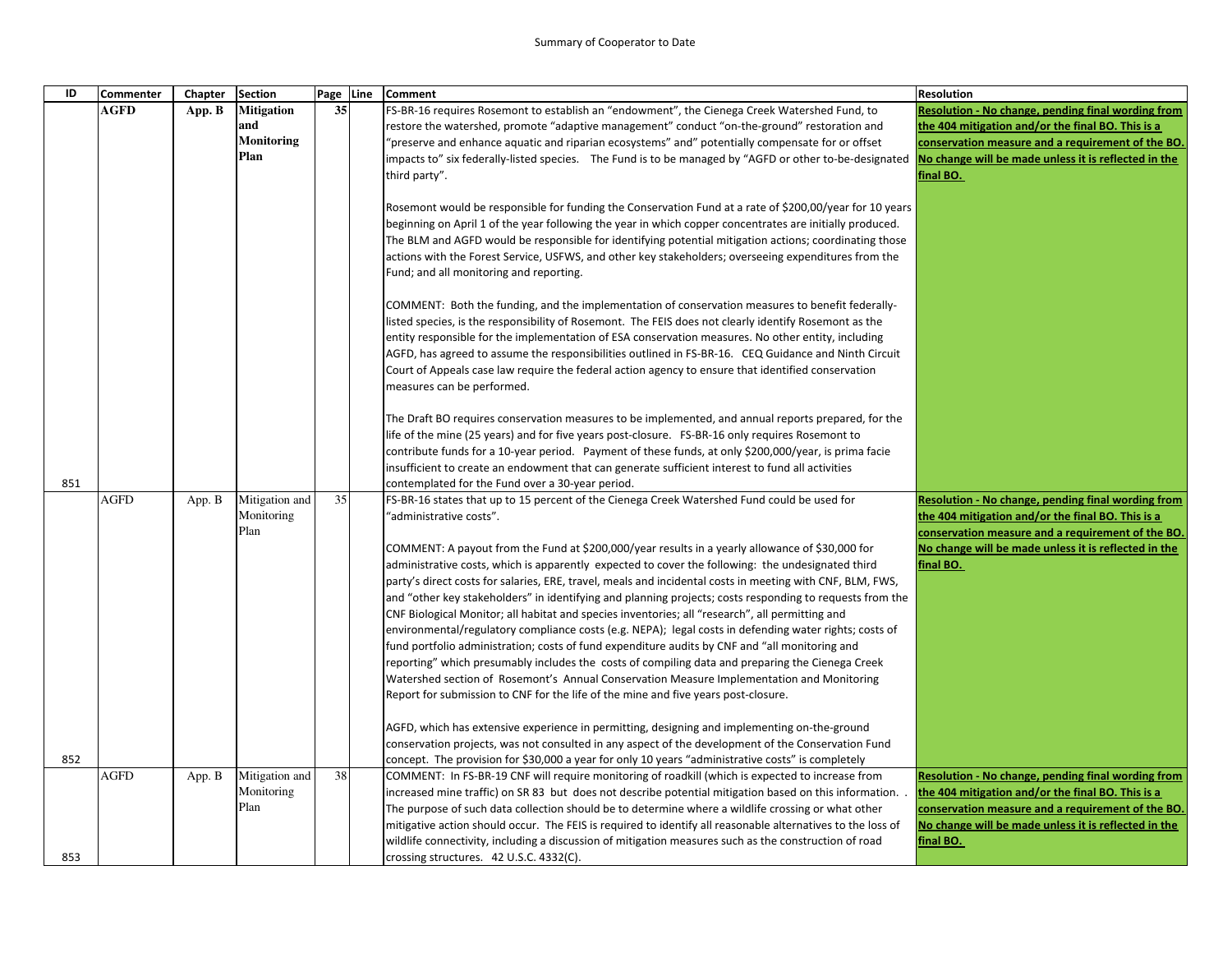| ID  | <b>Commenter</b>              | Chapter    | <b>Section</b>                   | Page Line |           | <b>Comment</b>                                                                                                                                                                            | <b>Resolution</b>                                    |
|-----|-------------------------------|------------|----------------------------------|-----------|-----------|-------------------------------------------------------------------------------------------------------------------------------------------------------------------------------------------|------------------------------------------------------|
|     | <b>AGFD</b>                   | App. B     | Mitigation and                   | 72        |           | RC-TA-01 describes an agreement between Rosemont and ADOT to implement road construction                                                                                                  | Resolution - No change. This mitigation was          |
|     |                               |            | Monitoring                       |           |           | mprovements to reduce impacts to the public resulting from increased traffic on SR 83.                                                                                                    | considered and determined to be (1) beyond the       |
|     |                               |            | Plan                             |           |           |                                                                                                                                                                                           | jurisdiction of the Forest Service; and (2) not      |
|     |                               |            |                                  |           |           | COMMENT: No road improvements, such as wildlife crossing structures, are described to mitigate for                                                                                        | pratcical until furhter information was gathered to  |
|     |                               |            |                                  |           |           | wildlife mortalities or loss of genetic diversity caused by the loss of connectivity between mountain                                                                                     | determine where a crossing would be effective. See   |
|     |                               |            |                                  |           |           | blocks as a result of Rosemont-generated mine traffic.                                                                                                                                    | <b>BO.</b>                                           |
|     |                               |            |                                  |           |           |                                                                                                                                                                                           |                                                      |
| 854 |                               |            |                                  |           |           |                                                                                                                                                                                           |                                                      |
|     | <b>AGFD</b>                   | App. B     | Mitigation and                   | 78        |           | COMMENT: RC-TA-02 states Rosemont would enter into the Cooperative Landowner Incentive Program                                                                                            | <b>Resolution - text changes in Appendix B,</b>      |
|     |                               |            | Monitoring                       |           |           | to allow some public access to portions of Rosemont-owned private lands. The Department will work                                                                                         | <b>Transportation and Access, and Recreation and</b> |
|     |                               |            | Plan                             |           |           | with Rosemont to facilitate public access. "Landowner Incentive Program" should be changed to                                                                                             | <b>Wilderness</b>                                    |
|     |                               |            |                                  |           |           | 'Landowner Relations Program". The Landowner Incentive Program is a Natural Resource Conservation                                                                                         |                                                      |
|     |                               |            |                                  |           |           | Service funded program for which the Department no longer receives funding.                                                                                                               |                                                      |
| 855 |                               |            |                                  |           |           |                                                                                                                                                                                           |                                                      |
|     | <b>AGFD</b>                   | App. B     | Mitigation and 30-31             |           |           | FS-BR-08 states that Rosemont would purchase the Sonoita Creek Ranch and certificated water rights                                                                                        | Resolution - No change, pending final wording from   |
|     |                               |            | Monitoring                       |           |           | and convey them to a Corps-approved In Lieu Fee sponsor. Long-term site protection would be provided                                                                                      | the 404 mitigation and/or the final BO. This is a    |
|     |                               |            | Plan                             |           |           | by the ILF sponsor. This mitigation measure is to partially mitigate mine impacts to nine identified                                                                                      | conservation measure and a requirement of the BO.    |
|     |                               |            |                                  |           |           | federally-listed species.                                                                                                                                                                 | No change will be made unless it is reflected in the |
|     |                               |            |                                  |           |           | COMMENT: Neither the FEIS nor FS-BR-08 imposes any funding commitment upon Rosemont to                                                                                                    | final BO.                                            |
|     |                               |            |                                  |           |           | implement conservation measures for federally-listed species at SCR, or to fund the maintenance of SCR                                                                                    |                                                      |
|     |                               |            |                                  |           |           | n perpetuity for connectivity for federally-listed species. Mitigation measures without a clear, definite                                                                                 |                                                      |
|     |                               |            |                                  |           |           | commitment of resources for future improvements violate the ESA. National Wildlife Federation v.                                                                                          |                                                      |
|     |                               |            |                                  |           |           | National Marine Fisheries Service, 524 F. 3d 917 (9th Cir. 2008).                                                                                                                         |                                                      |
|     |                               |            |                                  |           |           | Federal regulations for Compensatory Mitigation for Losses of Aquatic Resources, 33 CFR at 332.3(j)(3),                                                                                   |                                                      |
|     |                               |            |                                  |           |           | allow Section 404 compensatory mitigation projects to provide compensatory mitigation under the ESA,                                                                                      |                                                      |
|     |                               |            |                                  |           |           | but the same credits may not be used to provide mitigation for more than one permitted activity (33                                                                                       |                                                      |
|     |                               |            |                                  |           |           | CFR 332.3(j)(1)(ii)). The proceeds from the sale of ILF credits are to be deposited into a dedicated                                                                                      |                                                      |
|     |                               |            |                                  |           |           | account and spent only toward Corps-approved wetland function projects (32 CFR 332.8(i)). The ILF                                                                                         |                                                      |
|     |                               |            |                                  |           |           | sponsor may not expend ILF funds to implement ESA-mandated conservation measures, or mandatory                                                                                            |                                                      |
|     |                               |            |                                  |           |           | terms and conditions of an incidental take statement for federally-listed species.                                                                                                        |                                                      |
|     |                               |            |                                  |           |           |                                                                                                                                                                                           |                                                      |
|     |                               |            |                                  |           |           | FS-BR-08 is incorrect in its statement that that the ILF sponsor is responsible for implementing ESA-                                                                                     |                                                      |
|     |                               |            |                                  |           |           | required habitat projects benefiting jaguar, ocelot, Mexican spotted owl, LLNB, Gila Chub, Gila                                                                                           |                                                      |
|     |                               |            |                                  |           |           | topminnow, CLF, western yellow-billed cuckoo, or the Huachuca water umbel. If the existence of SCR in                                                                                     |                                                      |
| 856 |                               |            |                                  |           |           | a conservation status is perceived to be a benefit to listed species incidental to its function as an ILF                                                                                 |                                                      |
|     | Smithsonian-<br>Emilio Falco. | Appendix B | $FS-DS-01 -$                     |           | 43 Descri | Add: Rosemont Copper and the Forest Service will review effectiveness of the lighting mitigation measures on at least<br>an annual basis throughout the operational lifetime of the mine. | <b>Resolution - Additional lighting monitoring</b>   |
|     | J. Shaw                       |            | Implementation<br>of an outdoor  |           | ption     |                                                                                                                                                                                           | measures have been brought forward by SAO and        |
|     |                               |            | lighting plan that               |           |           |                                                                                                                                                                                           | considered by the Forest. These are now included     |
|     |                               |            | would reduce                     |           |           |                                                                                                                                                                                           | as appropriate.                                      |
|     |                               |            | potential                        |           |           |                                                                                                                                                                                           |                                                      |
|     |                               |            | impacts from<br>artificial night |           |           |                                                                                                                                                                                           |                                                      |
|     |                               |            | lighting                         |           |           |                                                                                                                                                                                           |                                                      |
| 857 |                               |            |                                  |           |           |                                                                                                                                                                                           |                                                      |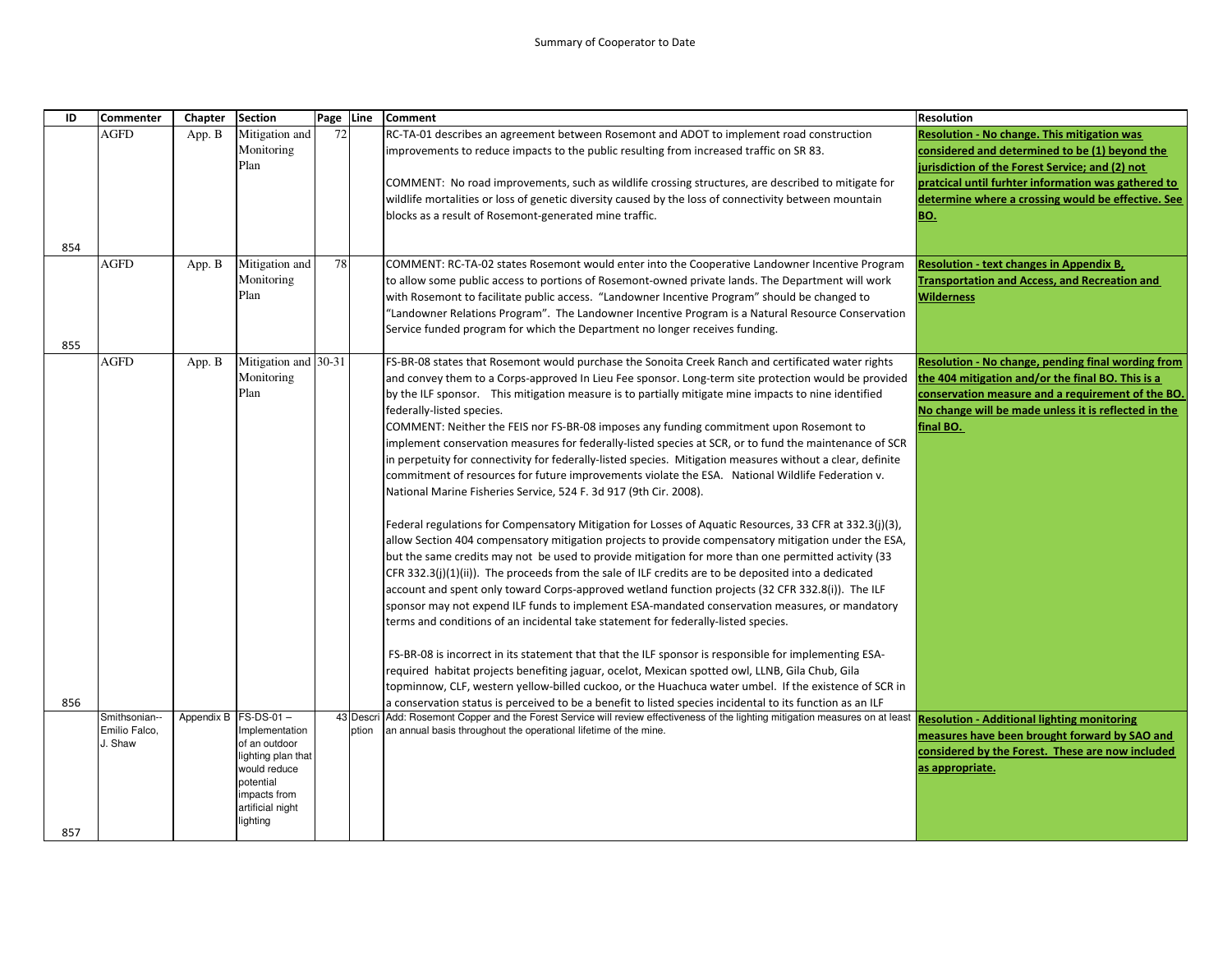| ID  | <b>Commenter</b>                          | Chapter              | <b>Section</b>                                                                                                                                            | Page | Line                   | <b>Comment</b>                                                                                                                                                                                                                                                                                                                                                                                                                                                                                                                                                                                                                                                                                                                                                                                                                                                                                                                                                                                                                                                                                                                                                                                                                                                                                                                                                                                                                                                                                                                                                                                                                                                                                                                                                                                               | <b>Resolution</b>                                                                                                                                                          |
|-----|-------------------------------------------|----------------------|-----------------------------------------------------------------------------------------------------------------------------------------------------------|------|------------------------|--------------------------------------------------------------------------------------------------------------------------------------------------------------------------------------------------------------------------------------------------------------------------------------------------------------------------------------------------------------------------------------------------------------------------------------------------------------------------------------------------------------------------------------------------------------------------------------------------------------------------------------------------------------------------------------------------------------------------------------------------------------------------------------------------------------------------------------------------------------------------------------------------------------------------------------------------------------------------------------------------------------------------------------------------------------------------------------------------------------------------------------------------------------------------------------------------------------------------------------------------------------------------------------------------------------------------------------------------------------------------------------------------------------------------------------------------------------------------------------------------------------------------------------------------------------------------------------------------------------------------------------------------------------------------------------------------------------------------------------------------------------------------------------------------------------|----------------------------------------------------------------------------------------------------------------------------------------------------------------------------|
| 858 | Smithsonian--<br>Emilio Falco,<br>J. Shaw |                      | Appendix B FS-DS-01-<br>Implementation<br>of an outdoor<br>lighting plan that<br>would reduce<br>potential<br>mpacts from<br>artificial night<br>lighting |      | ring/R<br>eporti<br>ng | 44 Monito Delete:<br>"Effectiveness: Baseline data monitoring would occur at a frequency to be determined that represents periods of<br>maximum outside night light use during the active mining phase. Monitoring would duplicate the baseline monitoring<br>that is described in the Monrad et al. (2012) "Rosemont Copper Project Light Pollution Mitigation Recommendation<br>Action Report," dated June 18, 2012, pages 23–24 (which would be incorporated into the final MPO), and the "20 Year<br>Monitoring Plan: Light at Night - Measurements at Rosemont Copper Project," dated May 20, 2012. Includes mobile<br>aerial, mobile ground-based and static ground-based measurements. If additional shielding could be placed to further<br>reduce lighting effects without adverse impacts to safety and unreasonable operational expectations, Rosemont<br>Copper would implement that additional shielding in a manner consistent with safe mining."<br>Replace with addition:<br>"Effectiveness: Baseline data monitoring would start before RCM construction to establish levels prior to RCM<br>operations. On-going monitoring would occur continually during the active mining phase. Monitoring would duplicate<br>the baseline monitoring that is described in the Monrad et al. (2012) "Rosemont Copper Project Light Pollution<br>Mitigation Recommendation Report," dated June 18, 2012, pages 23-24 (which would be incorporated into the final<br>MPO), and the "20 Year Monitoring Plan: Light at Night - Measurements at Rosemont Copper Project," dated May 20,<br>2012. Includes mobile aerial, mobile ground-based and static ground-based measurements.<br>In addition, there will be a permanent fixed monitoring site on Mt Hopkins along with several permanent fixed ground | <b>Resolution - Additional lighting monitoring</b><br>measures have been brought forward by SAO and<br>considered by the Forest. These are now included<br>as appropriate. |
| 859 | Smithsonian--<br>Emilio Falco,<br>J. Shaw | Appendix B FS-DS-01- | Implementation<br>of an outdoor<br>lighting plan that<br>would reduce<br>potential<br>mpacts from<br>artificial night<br>lighting                         |      | Criteri<br>a           | 44 Perfor Delete sentence:<br>mance effectiveness monitoring would demonstrate that all site lighting lumen emissions is 15 percent or less of the amount<br>allowed by the Pima County Outdoor Lighting Code lumen per acre table for Zone 1a "<br>Rationale: incorrect quote from report. Percentage is not mentioned on referenced page.                                                                                                                                                                                                                                                                                                                                                                                                                                                                                                                                                                                                                                                                                                                                                                                                                                                                                                                                                                                                                                                                                                                                                                                                                                                                                                                                                                                                                                                                  | <b>Resolution - Additional lighting monitoring</b><br>measures have been brought forward by SAO and<br>considered by the Forest. These are now included<br>as appropriate. |
| 860 | Smithsonian--<br>Emilio Falco,<br>J. Shaw | Appendix B           | $FS-DS-01-$<br>Implementation<br>of an outdoor<br>lighting plan that<br>would reduce<br>potential<br>mpacts from<br>artificial night<br>lighting          |      | mance<br>Criteri<br>a  | 44 Perfor Delete:<br>"Effectiveness: Monitoring would provide for review and comparison of lighting emissions of the<br>Rosemont Copper Mine and other new developments. Effectiveness monitoring would demonstrate that considered by the Forest. These are now included<br>all site lighting lumen emissions is 15 percent or less of the amount allowed by the Pima County Outdoor<br>Lighting Code lumen per acre table for Zone 1a (Monrad et al. (2012) "Rosemont Copper Project Light<br>Pollution Mitigation Recommendation Report," dated June 18, 2012, page 5). The intent is to fully<br>comply with the Pima County Outdoor Lighting Code; however, deviations may be required to comply<br>with Mine Safety and Health Administration (MSHA) regulations."<br>Replace with:<br>"Effectiveness: Monitoring would provide for review and comparison of lighting emissions of the<br>Rosemont Copper Mine and other new developments. Effectiveness monitoring would demonstrate that<br>all site lighting lumen emissions is less than the amount allowed by the Pima County Outdoor Lighting<br>Code lumen per acre table for Zone 1a (Monrad et al. (2012) "Rosemont Copper Project Light Pollution<br>Mitigation Recommendation Report," dated June 18, 2012). The intent is to fully comply with the Pima<br>County Outdoor Lighting Code. If deviations are required to comply with Mine Safety and Health<br>Administration (MSHA) regulations, then the lighting plan will be balanced to reduce a similar amount of<br>illumination in non-critical use areas."                                                                                                                                                                                                                          | <b>Resolution - Additional lighting monitoring</b><br>measures have been brought forward by SAO and<br>as appropriate.                                                     |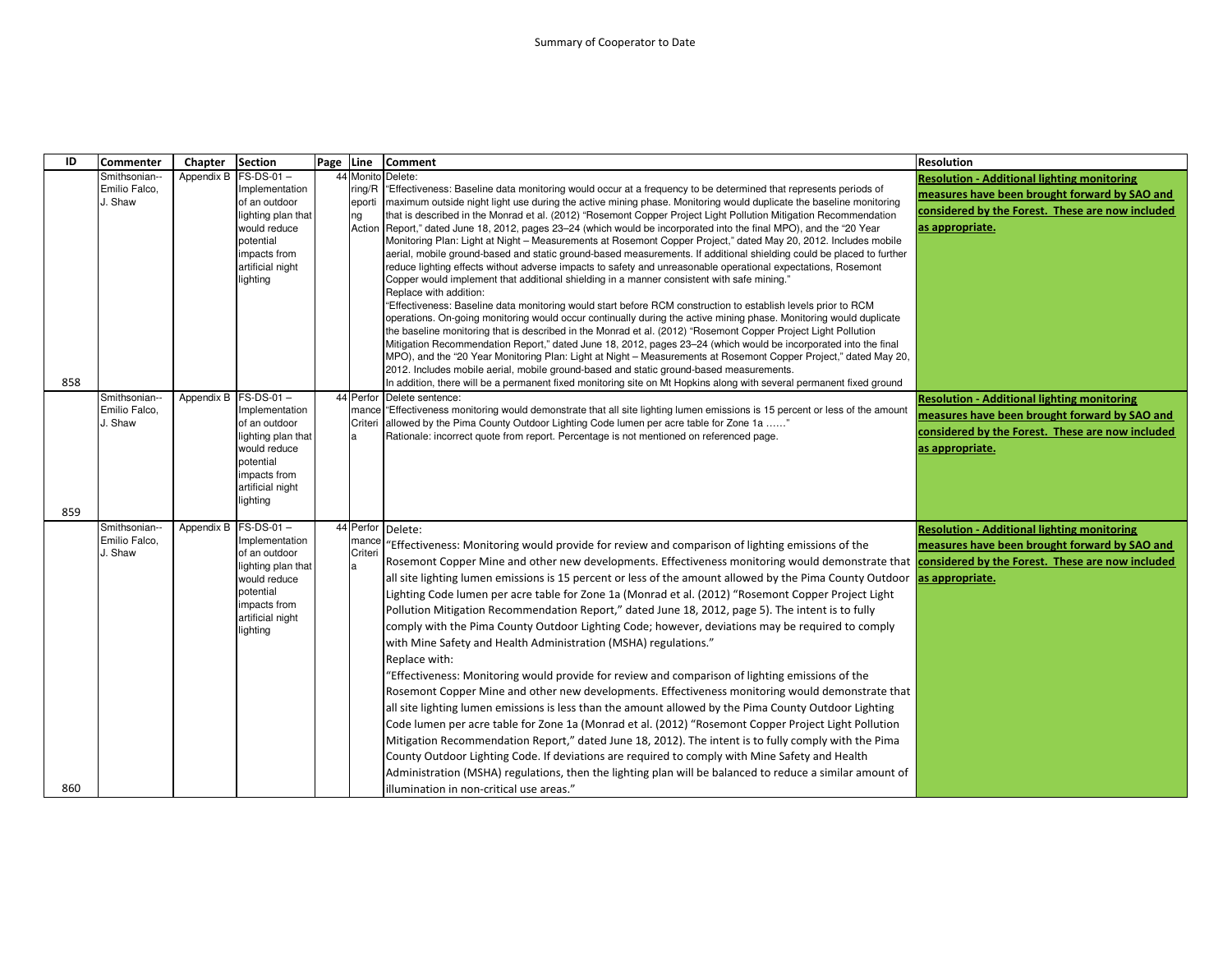| ID         | Commenter                                 | Chapter            | <b>Section</b>                                                                                                                                             | Page Line | Comment                                                                                                                                                                                                                                                                                                                                                                                                                                                                                                                                                                                                                                                                                                                                                                                                                                                                                                                                                                                                                                                                                                                                                                                                                                                                                                                                                     | <b>Resolution</b>                                                                                                                                                                                                                                                                                |
|------------|-------------------------------------------|--------------------|------------------------------------------------------------------------------------------------------------------------------------------------------------|-----------|-------------------------------------------------------------------------------------------------------------------------------------------------------------------------------------------------------------------------------------------------------------------------------------------------------------------------------------------------------------------------------------------------------------------------------------------------------------------------------------------------------------------------------------------------------------------------------------------------------------------------------------------------------------------------------------------------------------------------------------------------------------------------------------------------------------------------------------------------------------------------------------------------------------------------------------------------------------------------------------------------------------------------------------------------------------------------------------------------------------------------------------------------------------------------------------------------------------------------------------------------------------------------------------------------------------------------------------------------------------|--------------------------------------------------------------------------------------------------------------------------------------------------------------------------------------------------------------------------------------------------------------------------------------------------|
|            | Smithsonian--<br>Emilio Falco,<br>J. Shaw | Appendix B         | $FS-DS-01 -$<br>Implementation<br>of an outdoor<br>lighting plan that<br>would reduce<br>potential<br>impacts from<br>artificial night<br>lighting         |           | 44 Timing Delete:<br>- Annual or semiannual monitoring (in accordance with the "20 Year Monitoring Plan: Light at Night)<br>Measurements at Rosemont Copper Project," dated May 20, 2012). Monitoring localized and regional<br>quantitative trends in sky-brightness changes due to on-site lighting systems to establish current sources<br>and allow for comparison of Rosemont Copper Mine and all other new developments would determine<br>whether predictions of lumens are accurate; would include direct measurement of sky brightness using<br>over flights and land-based measurements. Monitoring every 5 years during later years of operations<br>phase (in accordance with the "20 Year Monitoring Plan: Light at Night - Measurements at Rosemont<br>Copper Project," dated May 20, 2012). Review of the efficacy of light mitigation measures would occur<br>following construction of the mine."<br>Replace with:<br>Continual monitoring (in accordance with the "20 Year Monitoring Plan: Light at Night – Measurements<br>at Rosemont Copper Project," dated May 20, 2012). Monitoring localized and regional quantitative<br>trends in sky-brightness changes due to on-site lighting systems to establish current sources and allow<br>for comparison of Rosemont Copper Mine and all other new developments would determine whether | <b>Resolution - Additional lighting monitoring</b><br>measures have been brought forward by SAO and<br>considered by the Forest. These are now included<br>as appropriate.                                                                                                                       |
| 861        |                                           |                    |                                                                                                                                                            |           | predictions of lumens are accurate; would include direct measurement of sky brightness using over<br>flights and land-based measurements."                                                                                                                                                                                                                                                                                                                                                                                                                                                                                                                                                                                                                                                                                                                                                                                                                                                                                                                                                                                                                                                                                                                                                                                                                  |                                                                                                                                                                                                                                                                                                  |
| 862        | Smithsonian--<br>Emilio Falco,<br>J. Shaw |                    | Appendix B FS-DS-01-<br>Implementation<br>of an outdoor<br>lighting plan that<br>would reduce<br>potential<br>impacts from<br>artificial night<br>lighting | 44        | The FEIS should state that outdoor light monitoring will be conducted by RCM, with the help and oversight from<br>cooperating agencies including SAO. The FEIS should specify mechanisms to report Rosemont Mine light levels<br>above measured above baseline sky brightness levels, and to ensure elimination or mitigation of any violations. The<br>FEIS should indicate that the FS will handle such violations in the same manner as violations of permit violations of<br>environmental requirements such as those for water and air quality.                                                                                                                                                                                                                                                                                                                                                                                                                                                                                                                                                                                                                                                                                                                                                                                                        | <b>Resolution - Additional lighting monitoring</b><br>measures have been brought forward by SAO and<br>considered by the Forest. These are now included<br>as appropriate.                                                                                                                       |
| 863        | Smithsonian--<br>Emilio Falco.<br>J. Shaw | Appendix B         | FS-DS-01-<br>Implementation<br>of an outdoor<br>lighting plan that<br>would reduce<br>potential<br>impacts from<br>artificial night<br>lighting            | 44        | The FEIS should indicate that the light fixtures will be inspected prior to mounting for compliance with the Monrad<br>lighting plan and to establish the "as built" baseline. The FEIS should specifically the identify the responsible<br>organizations, such as Monrad Engineering, who will inspect the light fixtures to verify the as-installed RCM lighting<br>follows the Monrad (2012) lighting plan in terms of fixtures, their orientations, and lumen outputs. Annual light fixtures<br>nspections should be performed, to verify the Monrad plan is followed during RCM operations.                                                                                                                                                                                                                                                                                                                                                                                                                                                                                                                                                                                                                                                                                                                                                            | <b>Resolution - Additional lighting monitoring</b><br>measures have been brought forward by SAO and<br>considered by the Forest. These are now included<br>as appropriate.                                                                                                                       |
|            | Pima County                               | Appendix B General |                                                                                                                                                            |           | Too little inclusion of responses if mitigation fails or monitoring exceeds                                                                                                                                                                                                                                                                                                                                                                                                                                                                                                                                                                                                                                                                                                                                                                                                                                                                                                                                                                                                                                                                                                                                                                                                                                                                                 | <b>Resolution - No change. Forest disagrees.</b>                                                                                                                                                                                                                                                 |
| 864<br>865 | Pima County                               | Appendix B General |                                                                                                                                                            |           | No measures to address the effects of rock bursts, pit wall failures, debris flows, and accidental disposal<br>of material over the crest of the Santa Ritas                                                                                                                                                                                                                                                                                                                                                                                                                                                                                                                                                                                                                                                                                                                                                                                                                                                                                                                                                                                                                                                                                                                                                                                                | <b>Resolution - No change. Pit wall stability is</b><br>addressed in mitigation FS-SR-04. The occurrence of<br>roack bursts, debris flows, and accidental disposal<br>of material over the crest is not anticipated, and to<br>develop measure to address these would be<br>speculative at best. |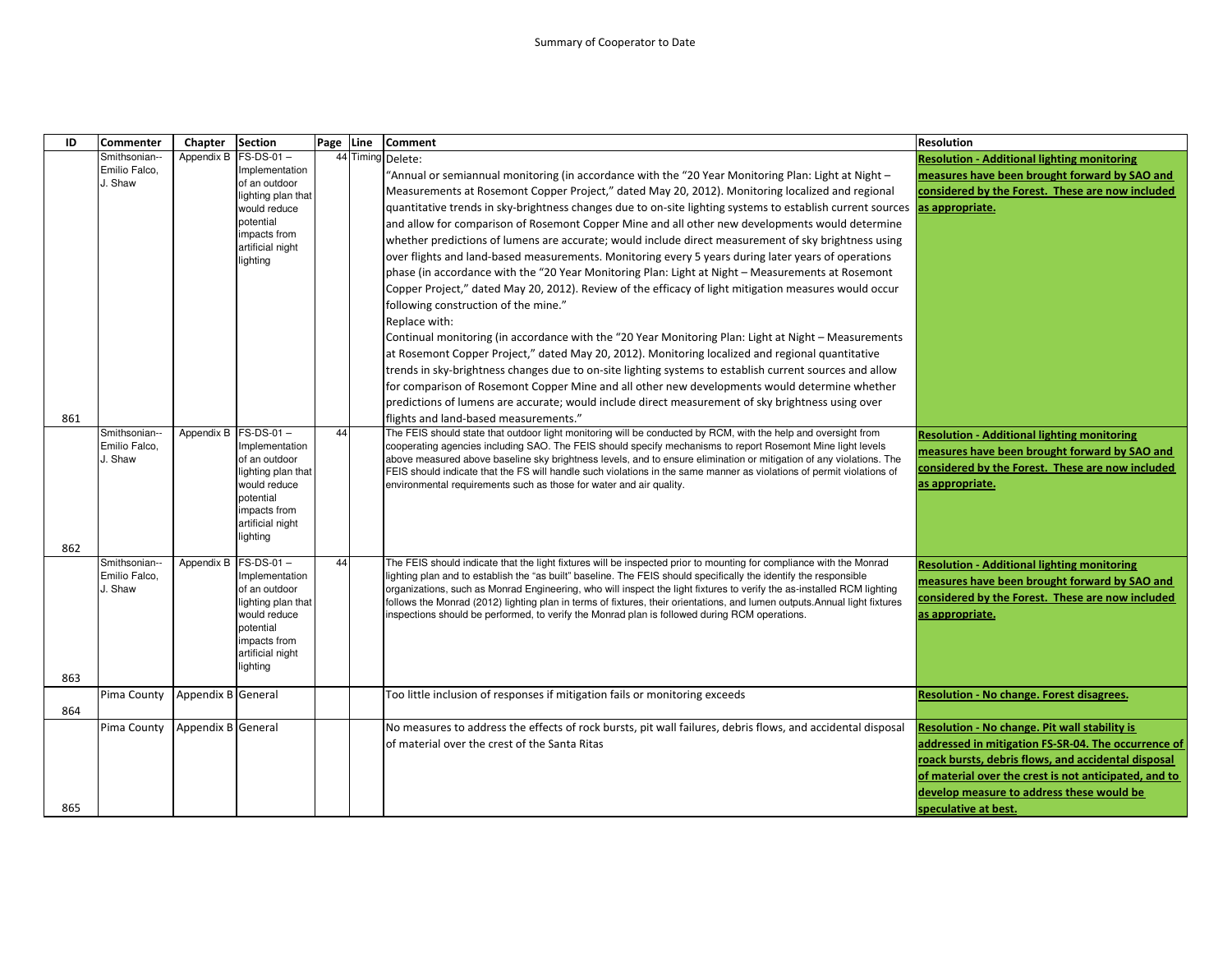| ID         | <b>Commenter</b>                          | Chapter               | <b>Section</b>                                         | Page Line |     | <b>Comment</b>                                                                                                                                                                                                                                                                                                                                                                                                                                                                 | <b>Resolution</b>                                                                                                                                                                                                                                                                                                                                                                                 |
|------------|-------------------------------------------|-----------------------|--------------------------------------------------------|-----------|-----|--------------------------------------------------------------------------------------------------------------------------------------------------------------------------------------------------------------------------------------------------------------------------------------------------------------------------------------------------------------------------------------------------------------------------------------------------------------------------------|---------------------------------------------------------------------------------------------------------------------------------------------------------------------------------------------------------------------------------------------------------------------------------------------------------------------------------------------------------------------------------------------------|
| 866        | Town of<br>Sahuarita                      |                       | Appendix B Mitigation RC- 74<br>GW-02                  |           | N/A | Update this section to include Rosemont's commitment to recharge, with Central Arizona Project water<br>and within the drawdown area, a minimum of 105% of the amount of water withdrawn from the<br>Rosemont wells in accordance with the License Agreement between Rosemont Copper and the Town of<br>Sahuarita                                                                                                                                                              | <b>Resolution - All mitigation and monitoring</b><br>comments have been reviewed and considered by<br>the Forest Supervisor. Some modifications have<br>been made to Appendix B based on cooperator<br>input and decisions from the Forest Supervisor.<br><b>With respect to Town of Sahuarita license</b><br>agreement, language has been added to several<br>mitigation measures in Appendix B. |
|            | Town of<br>Sahuarita                      | Appendix B Mitigation |                                                        | add'l 32  |     | Update Appx B to reference the License Agreement between Rosemont Copper and the Town of<br>Sahuarita (contract # CO13-0009)                                                                                                                                                                                                                                                                                                                                                   | <b>Resolution - All mitigation and monitoring</b><br>comments have been reviewed and considered by<br>the Forest Supervisor. Some modifications have<br>been made to Appendix B based on cooperator<br>input and decisions from the Forest Supervisor.<br><b>With respect to Town of Sahuarita license</b><br>agreement, language has been added to several<br>mitigation measures in Appendix B. |
| 867<br>868 | Town of<br>Sahuarita                      | Appendix B Mitigation |                                                        | add'l N/A |     | Chp 3 Air Quality, p66 Appx B OA-AQ-02 & Appx, OA-SR-01: Include a mitigation measure to monitor and <b>Resolution - All mitigation and monitoring</b><br>mitigate fugitive dust along the utility corridor that is in accordance with the License Agreement<br>between Rosemont Copper and the Town of Sahuarita                                                                                                                                                              | comments have been reviewed and considered by<br>the Forest Supervisor. Some modifications have<br>been made to Appendix B based on cooperator<br>input and decisions from the Forest Supervisor.<br><b>With respect to Town of Sahuarita license</b><br>agreement, language has been added to several<br>mitigation measures in Appendix B.                                                      |
| 869        | Smithsonian--<br>Emilio Falco,<br>J. Shaw | Appendix B            | Mitigation and<br>Monitoring-<br><b>Forest Service</b> | 3         |     | 20 Please clarify:<br>The FEIS says "Rosemont Copper has publicly agreed to consider or implement the mitigation and monitoring items<br>under this heading. These may include contractual and financial agreements over which the Forest Service and other<br>agencies have no jurisdiction."<br>Is RCM bound by the MPO to act as asserted in the RCM Light Pollution Mitigation Recommendation Report (Monrad<br>2012) and as described in pages 43-44 of Appendix B?<br>20 | Resolution - No change. It is clearly stated that the<br>FS mitigation measures are mandatory. That is<br>stated in the introduction and again in the heading<br>of the FS mitigations.                                                                                                                                                                                                           |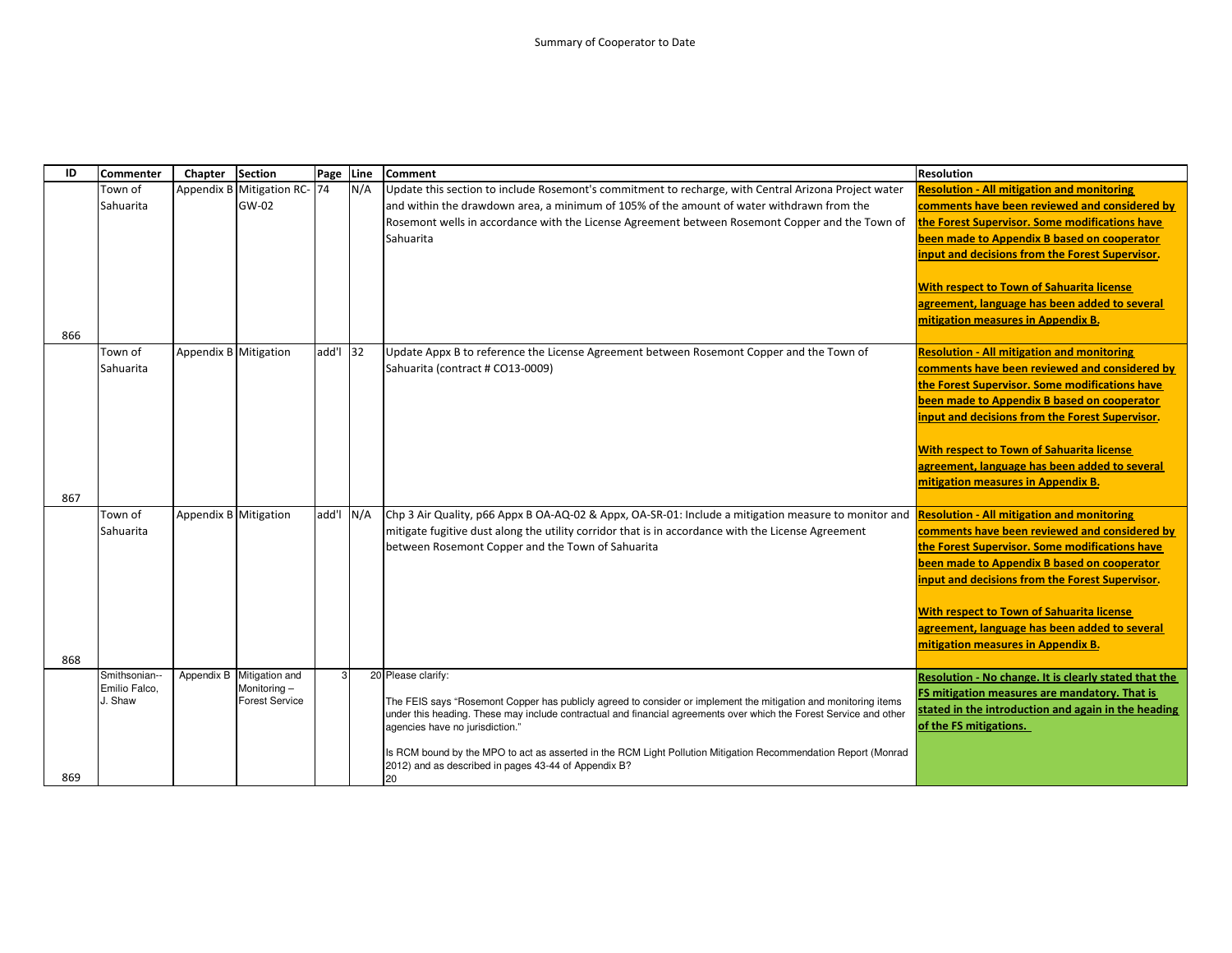| ID  | <b>Commenter</b> | Chapter    | <b>Section</b>                | Page Line |     | Comment                                                                                                                                                                                                       | <b>Resolution</b>                                   |
|-----|------------------|------------|-------------------------------|-----------|-----|---------------------------------------------------------------------------------------------------------------------------------------------------------------------------------------------------------------|-----------------------------------------------------|
|     | Smithsonian--    | Appendix B | Mitigation and                |           |     | 20 Comment:                                                                                                                                                                                                   | Resolution - No change. This can be addressed in    |
|     | Emilio Falco.    |            | Monitoring-                   |           |     |                                                                                                                                                                                                               | the ROD.                                            |
|     | J. Shaw          |            | <b>Forest Service</b>         |           |     | The RCM Light Pollution Mitigation Recommendation Report (Monrad 2012) says, "However, as part of                                                                                                             |                                                     |
|     |                  |            |                               |           |     | its commitment to best possible environmental practices, Rosemont Copper Company (Rosemont) will                                                                                                              |                                                     |
|     |                  |            |                               |           |     | voluntarily employ an advanced light pollution mitigation plan. (page 2) As for monitoring, however, it                                                                                                       |                                                     |
|     |                  |            |                               |           |     | says only, "Measurements may be made in the future to determine the impact of the Project, its                                                                                                                |                                                     |
|     |                  |            |                               |           |     | compliance with established goals and mitigation methods, and to identify other newly introduced                                                                                                              |                                                     |
|     |                  |            |                               |           |     | sources of light pollution in the Tucson region and their relative impacts. (p. 3).                                                                                                                           |                                                     |
|     |                  |            |                               |           |     |                                                                                                                                                                                                               |                                                     |
|     |                  |            |                               |           |     | The FEIS should state that RCM will perform a monitoring program as described in pages 43-44 of                                                                                                               |                                                     |
|     |                  |            |                               |           |     | Appendix B.                                                                                                                                                                                                   |                                                     |
| 870 |                  |            |                               |           |     |                                                                                                                                                                                                               |                                                     |
|     |                  |            |                               |           |     | Comment:                                                                                                                                                                                                      | Resolution - No change. Address in the ROD.         |
|     | Smithsonian--    |            | Mitigation and                |           |     |                                                                                                                                                                                                               |                                                     |
|     | Emilio Falco,    | Appendix B | Monitoring-                   | 3         |     | 20 The FEIS should state that, were Augusta Resources to sell RCM, the new owner would be held to the                                                                                                         |                                                     |
|     | J. Shaw          |            | <b>Forest Service</b>         |           |     | Monrad lighting plan, with the same conditions as in the current FEIS.                                                                                                                                        |                                                     |
| 871 |                  |            |                               |           |     |                                                                                                                                                                                                               |                                                     |
|     | Pima County      |            | Appendix B Mitigation and 1 5 |           | all | General Comment: The organization of the introductory discussion of the Mitigation                                                                                                                            | <b>Resolution - No change.</b>                      |
|     | Loy Neff         |            | Monitoring                    |           |     | and Monitoring Plan combines environmental, cultural, and other mitigation and monitoring tasks                                                                                                               |                                                     |
|     |                  |            | Plan                          |           |     | without regard for the nature of the affected resources. Instead, the very brief discussion is organized                                                                                                      |                                                     |
|     |                  |            |                               |           |     | according to areas of designated                                                                                                                                                                              |                                                     |
|     |                  |            |                               |           |     | responsibility and the Appendix is mostly a table listing mitigation and monitoring tasks. There are                                                                                                          |                                                     |
|     |                  |            |                               |           |     | separately identified sections according to resources types, which tends to confuse issues related to                                                                                                         |                                                     |
|     |                  |            |                               |           |     | specific programs for different resource types. The discussion needs to be organized to clearly                                                                                                               |                                                     |
|     |                  |            |                               |           |     | distinguish between the mitigation                                                                                                                                                                            |                                                     |
| 872 |                  |            |                               |           |     | and monitoring strategies according to resource types.                                                                                                                                                        |                                                     |
|     | Pima County      |            | Appendix B Mitigation and 3 4 |           |     | 20-36 This section includes a reference to the cultural resources MOA and HPTP but does not discuss where                                                                                                     | Resolution - No change. The MOA is in one of the    |
|     | Loy Neff         |            | Monitoring                    |           |     | they are located, how to access them, what is the completion status of the documents, or other                                                                                                                | appendices and the HPTP is incorporated by          |
|     |                  |            | Plan:                         |           |     | pertinent information. Some information is given in Lines 19-24, which include a disclaimer that some                                                                                                         | reference, and therefore available upon request.    |
|     |                  |            | potential                     |           |     | mitigation or monitoring plans are contingent upon which Alternative or combination of Alternatives is                                                                                                        | Specific details about the MOA and HPTP are in      |
|     |                  |            | Future                        |           |     | selected and will be required as part of the MOA or permit requirement of the appropriate regulatory                                                                                                          | those documents and need not be releated in the     |
|     |                  |            | Mitigation                    |           |     | agency. This section is too brief and needs additional explicit information about the MOA                                                                                                                     | introduction to the mitigation and monitoring plan. |
|     |                  |            | Measures                      |           |     | and especially the HPTP to provide information, at minimum, on where and how the reader can access                                                                                                            |                                                     |
|     |                  |            |                               |           |     | them, and when to expect them to be executed or                                                                                                                                                               |                                                     |
|     |                  |            |                               |           |     | completed documents.                                                                                                                                                                                          |                                                     |
| 873 |                  |            |                               |           |     |                                                                                                                                                                                                               |                                                     |
|     | ADEQ- J.         | Appendix B | $OA - GW-01$ , 66-71          |           |     | Appendix B of the FEIS contains a series of tables that summarize various requirements by other                                                                                                               | Resolution - This language has been removed from    |
|     | Emde, D.         |            | OA-GW-02,                     |           |     | regulatory and permitting agencies (such as ADEQ) for mitigation and monitoring. In the tables cited at left,                                                                                                 | applicable measures in Appendix B                   |
|     | Turner           |            | $OA - GW-03$                  |           |     | the expression is repeated often that "ADEQ is responsible for spot-checking monitoring activities and for                                                                                                    |                                                     |
|     |                  |            | $OA - GW-04$<br>$OA - GW-05$  |           |     | evaluating monitoring results to determine compliance with" [the APP or the stormwater permit]. ADEQ<br>does not understand what "spot-checking" means, unless it means that the agency will perform periodic |                                                     |
|     |                  |            | $OA - SW-01$                  |           |     | compliance inspections or that "ADEQ is responsible for determining compliance" as in OA - SW-02.                                                                                                             |                                                     |
|     |                  |            |                               |           |     | Please remove all references to "spot-checking" and replace with wording such as, "ADEQ is responsible                                                                                                        |                                                     |
|     |                  |            |                               |           |     | for determining compliance" or "ADEQ is responsible for performing periodic compliance inspections," as                                                                                                       |                                                     |
| 874 |                  |            |                               |           |     | appropriate.                                                                                                                                                                                                  |                                                     |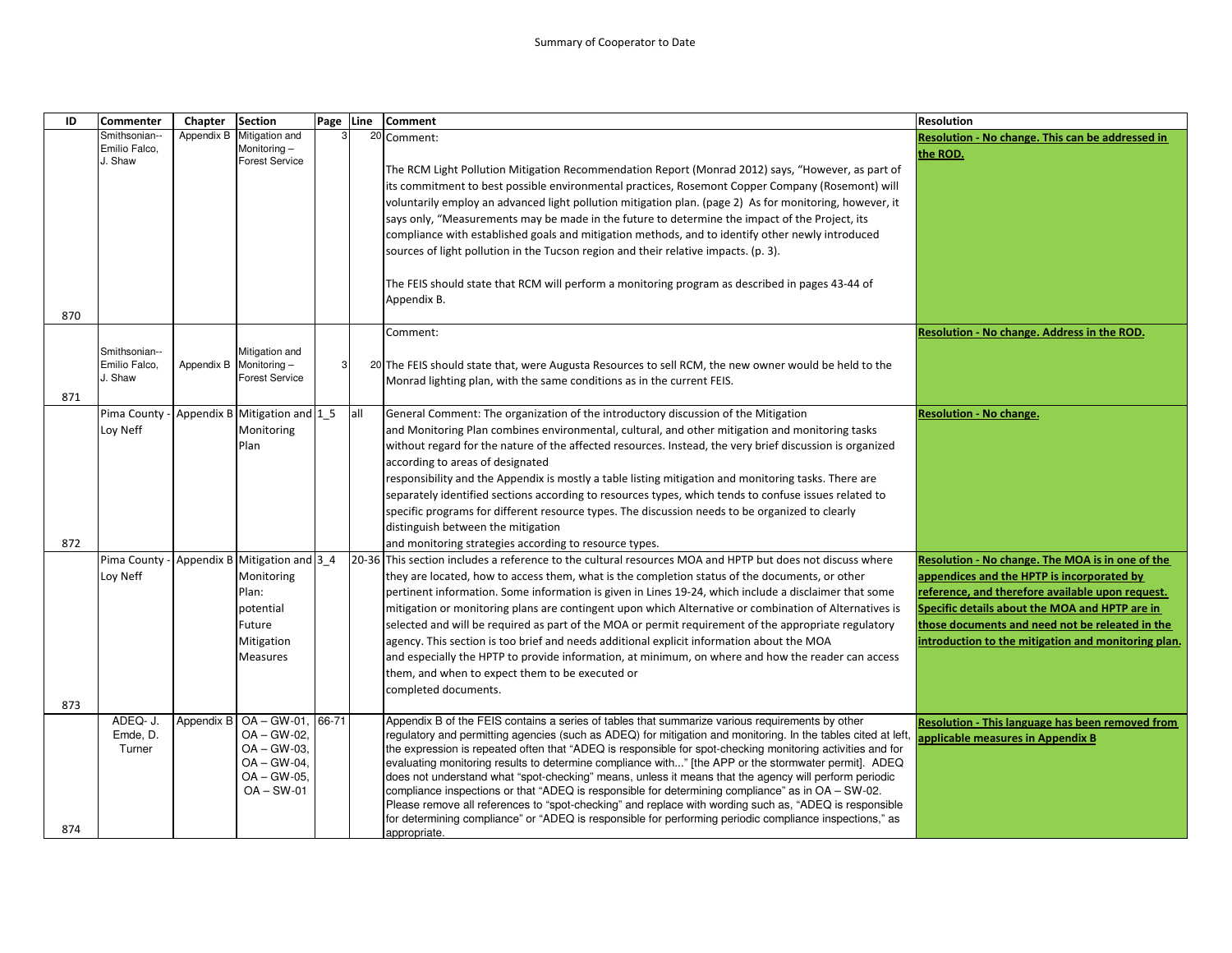| ID  | Commenter                      | Chapter             | <b>Section</b> | Page Line | Comment                                                                                                | <b>Resolution</b>                                   |
|-----|--------------------------------|---------------------|----------------|-----------|--------------------------------------------------------------------------------------------------------|-----------------------------------------------------|
|     | Pima County                    | Appendix B Sediment |                | FS-Sr-    | Can you state how you would determine that erosion and downstream geomorphological changes             | <b>Resolution - All mitigation and monitoring</b>   |
|     | Julia Fonseca                  |                     |                | 05        | exceed compliance with NEPA?                                                                           | comments have been reviewed and considered by       |
|     |                                |                     |                |           |                                                                                                        | the Forest Supervisor. Some modifications have      |
|     |                                |                     |                |           |                                                                                                        | been made to Appendix B based on cooperator         |
|     |                                |                     |                |           |                                                                                                        | input and decisions from the Forest Supervisor.     |
|     |                                |                     |                |           |                                                                                                        |                                                     |
|     |                                |                     |                |           |                                                                                                        | This includes comments requesting detailed          |
|     |                                |                     |                |           |                                                                                                        | contingency plans or management actions to be       |
|     |                                |                     |                |           |                                                                                                        | tied to mitigation or monitoring measures. In most  |
|     |                                |                     |                |           |                                                                                                        | cases, it is not appropriate to presuppose a remedy |
|     |                                |                     |                |           |                                                                                                        | before having monitoring data that defines the      |
|     |                                |                     |                |           |                                                                                                        | issue or problem to be addressed.                   |
|     |                                |                     |                |           |                                                                                                        |                                                     |
| 875 |                                |                     |                |           |                                                                                                        |                                                     |
|     | Pima County - Appendix B Soils |                     |                | 14        | Mitigation measure FS-SR-04 should provide for post-closure monitoring. The risks do not go away after | <b>Resolution - All mitigation and monitoring</b>   |
|     | Julia Fonseca                  |                     |                |           | operation ceases.                                                                                      | comments have been reviewed and considered by       |
|     |                                |                     |                |           |                                                                                                        | the Forest Supervisor. Some modifications have      |
|     |                                |                     |                |           |                                                                                                        | been made to Appendix B based on cooperator         |
|     |                                |                     |                |           |                                                                                                        | input and decisions from the Forest Supervisor.     |
|     |                                |                     |                |           |                                                                                                        |                                                     |
|     |                                |                     |                |           |                                                                                                        | This includes comments requesting detailed          |
|     |                                |                     |                |           |                                                                                                        | contingency plans or management actions to be       |
|     |                                |                     |                |           |                                                                                                        | tied to mitigation or monitoring measures. In most  |
|     |                                |                     |                |           |                                                                                                        | cases, it is not appropriate to presuppose a remedy |
|     |                                |                     |                |           |                                                                                                        | before having monitoring data that defines the      |
|     |                                |                     |                |           |                                                                                                        | issue or problem to be addressed.                   |
| 876 |                                |                     |                |           |                                                                                                        |                                                     |
|     | Pima County - Appendix B Soils |                     |                | 15        | A more diverse seed mix to include more native trees should be considered a required mitigation        | <b>Resolution - All mitigation and monitoring</b>   |
|     | Julia Fonseca                  |                     |                |           | measure. Trees have not been shown to establish significant cover.                                     | comments have been reviewed and considered by       |
|     |                                |                     |                |           |                                                                                                        | the Forest Supervisor. Some modifications have      |
|     |                                |                     |                |           |                                                                                                        | been made to Appendix B based on cooperator         |
|     |                                |                     |                |           |                                                                                                        | input and decisions from the Forest Supervisor.     |
|     |                                |                     |                |           |                                                                                                        |                                                     |
|     |                                |                     |                |           |                                                                                                        | This includes comments requesting detailed          |
|     |                                |                     |                |           |                                                                                                        | contingency plans or management actions to be       |
|     |                                |                     |                |           |                                                                                                        | tied to mitigation or monitoring measures. In most  |
|     |                                |                     |                |           |                                                                                                        | cases, it is not appropriate to presuppose a remedy |
|     |                                |                     |                |           |                                                                                                        | before having monitoring data that defines the      |
|     |                                |                     |                |           |                                                                                                        | issue or problem to be addressed.                   |
|     |                                |                     |                |           |                                                                                                        |                                                     |
| 877 |                                |                     |                |           |                                                                                                        |                                                     |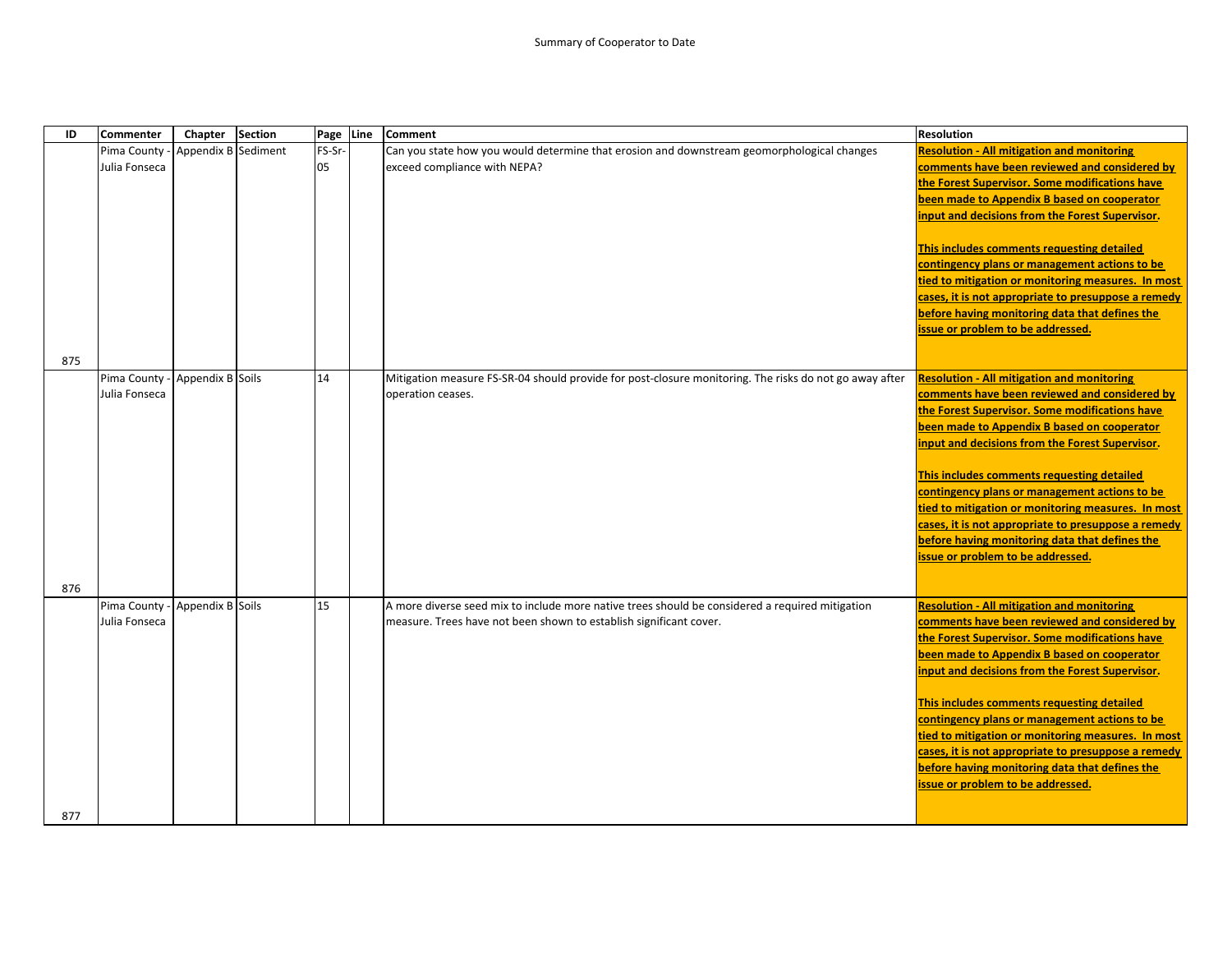| ID  | <b>Commenter</b> | Chapter          | <b>Section</b> | Page    | Line | <b>Comment</b>                                                                                                                     | <b>Resolution</b>                                       |
|-----|------------------|------------------|----------------|---------|------|------------------------------------------------------------------------------------------------------------------------------------|---------------------------------------------------------|
|     | Pima County      | Appendix B Soils |                | 15      |      | encourage the Forest Service to consider adding some additional plant species                                                      | <b>Resolution - All mitigation and monitoring</b>       |
|     | Julia Fonseca    |                  |                |         |      | that will tolerate high copper concentrations from the Arkose. During our visit in                                                 | comments have been reviewed and considered by           |
|     |                  |                  |                |         |      | August 2012, we observed abnormally large and vigorous Eschscholzia plants on                                                      | the Forest Supervisor. Some modifications have          |
|     |                  |                  |                |         |      | the Arkose plot. This is a species which is known to thrive in high copper                                                         | been made to Appendix B based on cooperator             |
|     |                  |                  |                |         |      | concentrations. A special seed mix that is adapting to high copper and possibly<br>other metals (arsenic comes to mind) is needed. | input and decisions from the Forest Supervisor.         |
|     |                  |                  |                |         |      |                                                                                                                                    | This includes comments requesting detailed              |
|     |                  |                  |                |         |      |                                                                                                                                    | contingency plans or management actions to be           |
|     |                  |                  |                |         |      |                                                                                                                                    | tied to mitigation or monitoring measures. In most      |
|     |                  |                  |                |         |      |                                                                                                                                    | cases, it is not appropriate to presuppose a remedy     |
|     |                  |                  |                |         |      |                                                                                                                                    | before having monitoring data that defines the          |
|     |                  |                  |                |         |      |                                                                                                                                    | issue or problem to be addressed.                       |
| 878 |                  |                  |                |         |      |                                                                                                                                    |                                                         |
|     | Pima County      | Appendix B Soils |                | FS-SR-7 |      | The measure says it applies to all disturbed areas except the mine pit. Does this mean that there will be                          | Resolution - Text has been revised to clarify soil      |
|     | Julia Fonseca    |                  |                | 01      |      | NO soil salvage for over one square mile that overlies the pit? The soils which overlie the pit should also                        | salvage will occur in the area of the mine pit as well. |
|     |                  |                  |                |         |      | be salvaged. The wording needs to                                                                                                  |                                                         |
|     |                  |                  |                |         |      | be clarified as to applicability.                                                                                                  |                                                         |
| 879 |                  |                  |                |         |      |                                                                                                                                    |                                                         |
|     | Pima County      | Appendix B Soils |                | FS-SR-  |      | What is the threshold for compliance with the NEPA decision? How will you know when adaptive                                       | <b>Resolution - All mitigation and monitoring</b>       |
|     | Julia Fonseca    |                  |                | 01      |      | management is within the NEPA decision?                                                                                            | comments have been reviewed and considered by           |
|     |                  |                  |                |         |      |                                                                                                                                    | the Forest Supervisor. Some modifications have          |
|     |                  |                  |                |         |      |                                                                                                                                    | been made to Appendix B based on cooperator             |
|     |                  |                  |                |         |      |                                                                                                                                    | input and decisions from the Forest Supervisor.         |
|     |                  |                  |                |         |      |                                                                                                                                    | This includes comments requesting detailed              |
|     |                  |                  |                |         |      |                                                                                                                                    | contingency plans or management actions to be           |
|     |                  |                  |                |         |      |                                                                                                                                    | tied to mitigation or monitoring measures. In most      |
|     |                  |                  |                |         |      |                                                                                                                                    | cases, it is not appropriate to presuppose a remedy     |
|     |                  |                  |                |         |      |                                                                                                                                    | before having monitoring data that defines the          |
|     |                  |                  |                |         |      |                                                                                                                                    | issue or problem to be addressed.                       |
|     |                  |                  |                |         |      |                                                                                                                                    |                                                         |
| 880 |                  |                  |                |         |      |                                                                                                                                    |                                                         |
|     | Pima County      | Appendix B Soils |                | FS-SR-  |      | What is the threshold for compliance with the NEPA decision? How will you know when adaptive                                       | <b>Resolution - All mitigation and monitoring</b>       |
|     | Julia Fonseca    |                  |                | 02      |      | management is within the NEPA decision?                                                                                            | comments have been reviewed and considered by           |
|     |                  |                  |                |         |      |                                                                                                                                    | the Forest Supervisor. Some modifications have          |
|     |                  |                  |                |         |      |                                                                                                                                    | been made to Appendix B based on cooperator             |
|     |                  |                  |                |         |      |                                                                                                                                    | input and decisions from the Forest Supervisor.         |
|     |                  |                  |                |         |      |                                                                                                                                    | This includes comments requesting detailed              |
|     |                  |                  |                |         |      |                                                                                                                                    | contingency plans or management actions to be           |
|     |                  |                  |                |         |      |                                                                                                                                    | tied to mitigation or monitoring measures. In most      |
|     |                  |                  |                |         |      |                                                                                                                                    | cases, it is not appropriate to presuppose a remedy     |
|     |                  |                  |                |         |      |                                                                                                                                    | before having monitoring data that defines the          |
|     |                  |                  |                |         |      |                                                                                                                                    | issue or problem to be addressed.                       |
|     |                  |                  |                |         |      |                                                                                                                                    |                                                         |
| 881 |                  |                  |                |         |      |                                                                                                                                    |                                                         |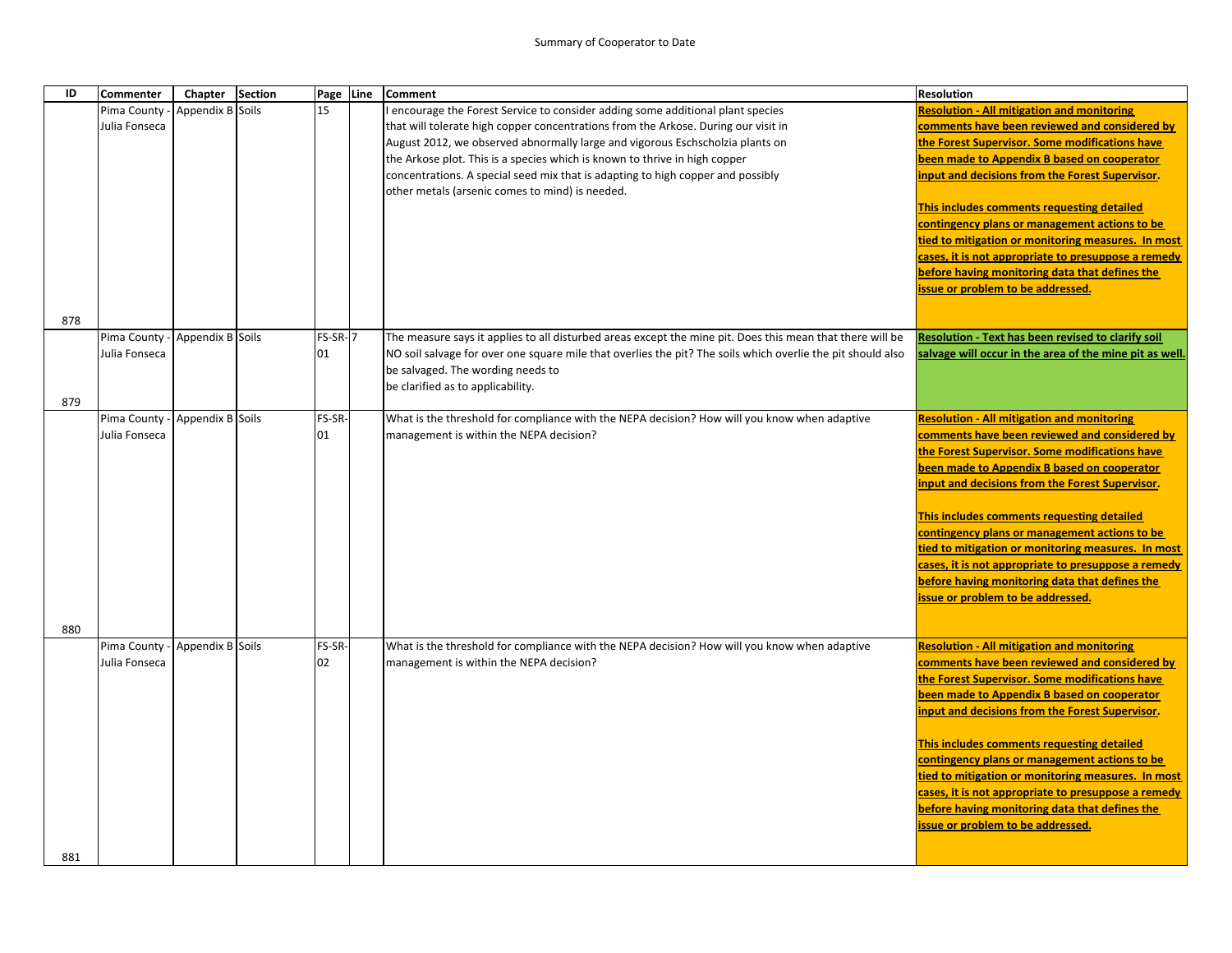| ID  | Commenter                      | Chapter          | <b>Section</b> | Page Line   |    | <b>Comment</b>                                                                                          | <b>Resolution</b>                                                                                      |
|-----|--------------------------------|------------------|----------------|-------------|----|---------------------------------------------------------------------------------------------------------|--------------------------------------------------------------------------------------------------------|
|     | Pima County                    | Appendix B Soils |                | <b>NA</b>   |    | Pit wall benches above pit lake water surface elevation should be reclaimed as part of closure plan and | Resolution - Statement of fact or opinion. No action                                                   |
|     | Julia Fonseca                  |                  |                |             |    | as mitigation measure. And included in reclamation bond.                                                | needed. The Forest determined that reclamation of                                                      |
|     |                                |                  |                |             |    |                                                                                                         | the pit wall benches are a safety issue. However,                                                      |
|     |                                |                  |                |             |    |                                                                                                         | there is a mitigation in which the Forest and RCC                                                      |
|     |                                |                  |                |             |    |                                                                                                         | will work to identify and implement technologies                                                       |
|     |                                |                  |                |             |    |                                                                                                         | that would accompliosh this if it can be done in a                                                     |
|     |                                |                  |                |             |    |                                                                                                         | safe and effective manner.                                                                             |
| 882 |                                |                  |                |             |    |                                                                                                         |                                                                                                        |
|     | Pima County - Appendix B Soils |                  |                | Slope       |    | Pit slope stability should be monitored after closure. As written, this applied only                    | <b>Resolution - All mitigation and monitoring</b>                                                      |
|     | Julia Fonseca                  |                  |                | stabili     |    | throughout life of mine.                                                                                | comments have been reviewed and considered by                                                          |
|     |                                |                  |                | tv          |    |                                                                                                         | the Forest Supervisor. Some modifications have                                                         |
|     |                                |                  |                | monit       |    |                                                                                                         | been made to Appendix B based on cooperator                                                            |
|     |                                |                  |                | ori         |    |                                                                                                         | input and decisions from the Forest Supervisor.                                                        |
|     |                                |                  |                | ng p.<br>14 |    |                                                                                                         |                                                                                                        |
|     |                                |                  |                |             |    |                                                                                                         | This includes comments requesting detailed                                                             |
|     |                                |                  |                |             |    |                                                                                                         | contingency plans or management actions to be<br>tied to mitigation or monitoring measures. In most    |
|     |                                |                  |                |             |    |                                                                                                         | cases, it is not appropriate to presuppose a remedy                                                    |
|     |                                |                  |                |             |    |                                                                                                         | before having monitoring data that defines the                                                         |
|     |                                |                  |                |             |    |                                                                                                         | issue or problem to be addressed.                                                                      |
|     |                                |                  |                |             |    |                                                                                                         |                                                                                                        |
| 883 |                                |                  |                |             |    |                                                                                                         |                                                                                                        |
|     | Pima County -                  | Appendix B Soils |                | Slope       |    | This monitoring should be tied to management actions in the event that there is the                     | <b>Resolution - All mitigation and monitoring</b>                                                      |
|     | Julia Fonseca                  |                  |                | stabili     |    | potential for collapse of any pit wall, not just collapse of "high wall".                               | comments have been reviewed and considered by                                                          |
|     |                                |                  |                | tv          |    |                                                                                                         | the Forest Supervisor. Some modifications have                                                         |
|     |                                |                  |                | monit       |    |                                                                                                         | been made to Appendix B based on cooperator                                                            |
|     |                                |                  |                | ori         |    |                                                                                                         | input and decisions from the Forest Supervisor.                                                        |
|     |                                |                  |                | ng p.       |    |                                                                                                         |                                                                                                        |
|     |                                |                  |                | 14          |    |                                                                                                         | This includes comments requesting detailed                                                             |
|     |                                |                  |                |             |    |                                                                                                         | contingency plans or management actions to be                                                          |
|     |                                |                  |                |             |    |                                                                                                         | tied to mitigation or monitoring measures. In most                                                     |
|     |                                |                  |                |             |    |                                                                                                         | cases, it is not appropriate to presuppose a remedy                                                    |
|     |                                |                  |                |             |    |                                                                                                         | before having monitoring data that defines the                                                         |
|     |                                |                  |                |             |    |                                                                                                         | issue or problem to be addressed.                                                                      |
|     |                                |                  |                |             |    |                                                                                                         |                                                                                                        |
| 884 |                                |                  |                |             |    |                                                                                                         |                                                                                                        |
|     | Pima County - Appendix B Soils |                  |                |             | 10 | Pit wall benches should be reclaimed and revegetated to enhance water quality protection and provide    | Resolution - Statement of fact or opinion. No action                                                   |
|     | Julia Fonseca                  |                  |                |             |    | habitat.                                                                                                | needed. The Forest determined that reclamation of                                                      |
|     |                                |                  |                |             |    |                                                                                                         | the pit wall benches are a safety issue. However,<br>there is a mitigation in which the Forest and RCC |
|     |                                |                  |                |             |    |                                                                                                         | will work to identify and implement technologies                                                       |
|     |                                |                  |                |             |    |                                                                                                         | that would accompliosh this if it can be done in a                                                     |
|     |                                |                  |                |             |    |                                                                                                         | safe and effective manner.                                                                             |
| 885 |                                |                  |                |             |    |                                                                                                         |                                                                                                        |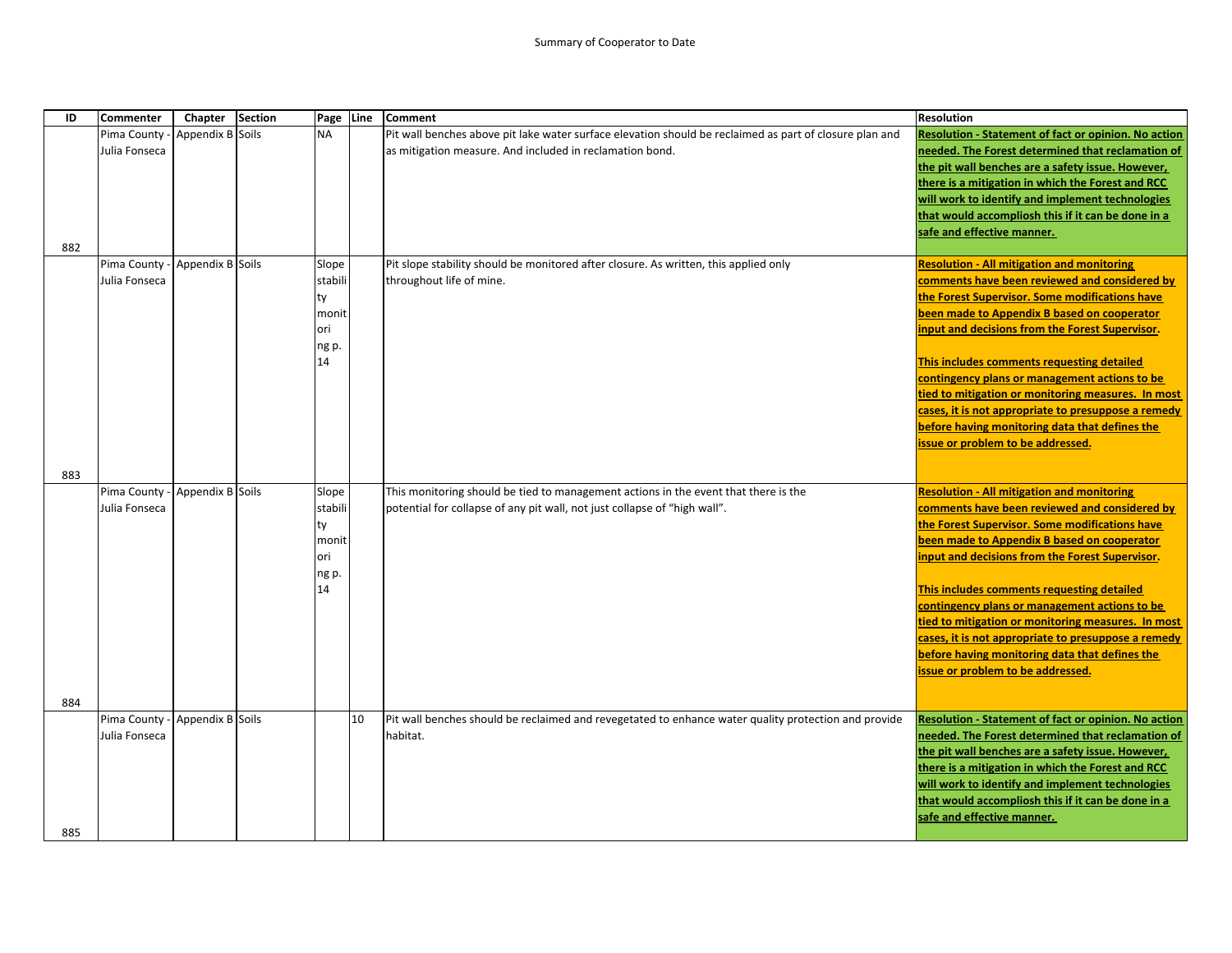| ID  | <b>Commenter</b>                          | Chapter | <b>Section</b>                 | Page Line | <b>Comment</b>                                                                                                                                                                                                                                                                                                                                                                                                                                                                                                                                                                                                                                                                                                                                                                          | <b>Resolution</b>                                                                                                                                                                                                                                                                                                                                                                                                                                                                                                                                         |
|-----|-------------------------------------------|---------|--------------------------------|-----------|-----------------------------------------------------------------------------------------------------------------------------------------------------------------------------------------------------------------------------------------------------------------------------------------------------------------------------------------------------------------------------------------------------------------------------------------------------------------------------------------------------------------------------------------------------------------------------------------------------------------------------------------------------------------------------------------------------------------------------------------------------------------------------------------|-----------------------------------------------------------------------------------------------------------------------------------------------------------------------------------------------------------------------------------------------------------------------------------------------------------------------------------------------------------------------------------------------------------------------------------------------------------------------------------------------------------------------------------------------------------|
| 886 | ADEQ-D.<br>Turner                         |         | Appendix B Table RC-SW-<br>01  |           | Rosemont has voluntarily agreed to continued operation/ monitoring and data gathering at the USGS flow<br>gage in lower Barrel Canyon. Although this answers ADEQ's request in our January 18, 2012 letter to<br>restore funding for continued monitoring, the Forest Service explains in the opening text of Appendix B that<br>it does not have the authority to require this monitoring measure. ADEQ strongly urges the Coronado to re-<br>evaluate this determination of its authority, because this information will be necessary in ADEQ's<br>evaluation of downstream impacts to Davidson Canyon and Cienega Creek, which may be an ongoing<br>process over the life of the mine (during MSGP permit coverage) including both water quality, quantity and<br>sediment loadings. | Resolution - This is not within the Forest's authority<br>However, all mitigation and monitoring comments<br>have been reviewed by the Forest for action.                                                                                                                                                                                                                                                                                                                                                                                                 |
|     | Pima County -<br>Loy Neff                 |         | Appendix B Table: FS-CR-<br>01 | 6         | The description in this section states, "All archaeological sites within the areas of direct impact." This<br>does not account for indirect effect (impacts occurring later in time or with<br>distance); for example, sites in proximity to the realigned segment of the Arizona Trail are subject to<br>potentially significant indirect impacts, which need to be accounted for and mitigated. Add "indirect<br>impacts" to the phrase quoted above.                                                                                                                                                                                                                                                                                                                                 | <b>Resolution - All mitigation and monitoring</b><br>comments have been reviewed and considered by<br>the Forest Supervisor. Some modifications have<br>been made to Appendix B based on cooperator<br>input and decisions from the Forest Supervisor.<br>This includes comments requesting detailed<br>contingency plans or management actions to be<br>tied to mitigation or monitoring measures. In most<br>cases, it is not appropriate to presuppose a remedy<br>before having monitoring data that defines the<br>issue or problem to be addressed. |
| 887 |                                           |         |                                |           |                                                                                                                                                                                                                                                                                                                                                                                                                                                                                                                                                                                                                                                                                                                                                                                         |                                                                                                                                                                                                                                                                                                                                                                                                                                                                                                                                                           |
|     | Pima County - Appendix B<br>Julia Fonseca |         |                                | <b>NA</b> | Forest should require a contingent mitigation for rehabilitating areas of the crest of the Santa Ritas<br>during and after operations.                                                                                                                                                                                                                                                                                                                                                                                                                                                                                                                                                                                                                                                  | <b>Resolution - All mitigation and monitoring</b><br>comments have been reviewed and considered by<br>the Forest Supervisor. Some modifications have<br>been made to Appendix B based on cooperator<br>input and decisions from the Forest Supervisor.<br>This includes comments requesting detailed<br>contingency plans or management actions to be<br>tied to mitigation or monitoring measures. In most<br>cases, it is not appropriate to presuppose a remedy<br>before having monitoring data that defines the<br>issue or problem to be addressed. |
| 888 |                                           |         |                                |           |                                                                                                                                                                                                                                                                                                                                                                                                                                                                                                                                                                                                                                                                                                                                                                                         |                                                                                                                                                                                                                                                                                                                                                                                                                                                                                                                                                           |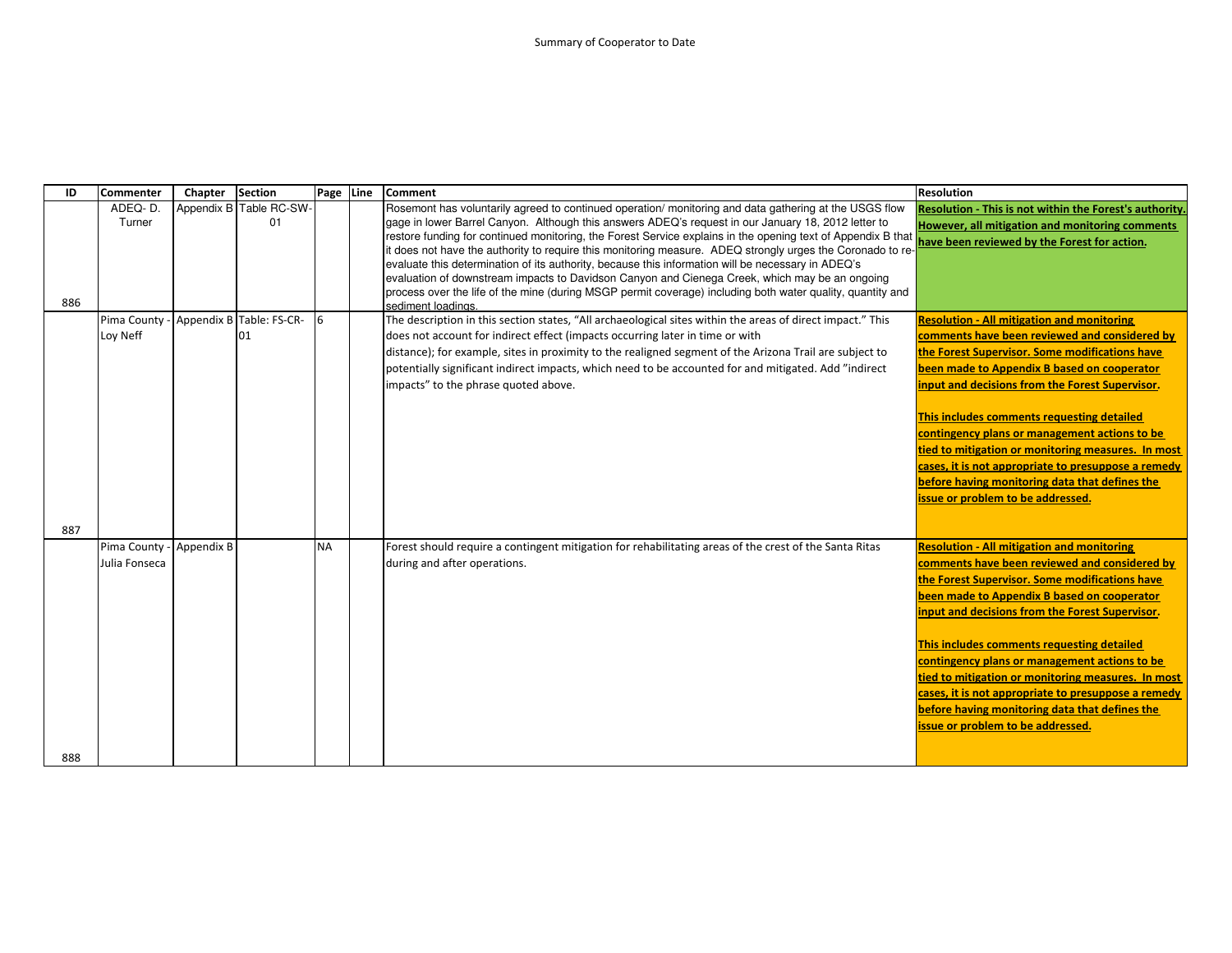| ID  | <b>Commenter</b> | Chapter               | <b>Section</b>       | Page Line |     | <b>Comment</b>                                                                                                                                                                                                       | <b>Resolution</b>                                    |
|-----|------------------|-----------------------|----------------------|-----------|-----|----------------------------------------------------------------------------------------------------------------------------------------------------------------------------------------------------------------------|------------------------------------------------------|
|     | Pima County -    | Appendix B            |                      | <b>NA</b> |     | Forest should require contingent mitigation for rehabilitating areas of the pit during operations.                                                                                                                   | <b>Resolution - All mitigation and monitoring</b>    |
|     | Julia Fonseca    |                       |                      |           |     |                                                                                                                                                                                                                      | comments have been reviewed and considered by        |
|     |                  |                       |                      |           |     |                                                                                                                                                                                                                      | the Forest Supervisor. Some modifications have       |
|     |                  |                       |                      |           |     |                                                                                                                                                                                                                      | been made to Appendix B based on cooperator          |
|     |                  |                       |                      |           |     |                                                                                                                                                                                                                      | input and decisions from the Forest Supervisor.      |
|     |                  |                       |                      |           |     |                                                                                                                                                                                                                      |                                                      |
|     |                  |                       |                      |           |     |                                                                                                                                                                                                                      | This includes comments requesting detailed           |
|     |                  |                       |                      |           |     |                                                                                                                                                                                                                      | contingency plans or management actions to be        |
|     |                  |                       |                      |           |     |                                                                                                                                                                                                                      | tied to mitigation or monitoring measures. In most   |
|     |                  |                       |                      |           |     |                                                                                                                                                                                                                      | cases, it is not appropriate to presuppose a remedy  |
|     |                  |                       |                      |           |     |                                                                                                                                                                                                                      | before having monitoring data that defines the       |
|     |                  |                       |                      |           |     |                                                                                                                                                                                                                      | issue or problem to be addressed.                    |
|     |                  |                       |                      |           |     |                                                                                                                                                                                                                      |                                                      |
| 889 |                  |                       |                      |           |     |                                                                                                                                                                                                                      |                                                      |
|     | Pima County      | Appendix              |                      |           |     | Pima County should be on the interagency team overseeing the mitigation fund. Pima County has                                                                                                                        | Resolution - No change. This is a term and condition |
|     | Julia Fonseca    | В,                    |                      |           |     | worked to protect and conserve natural resources in the Cienega basin since 1986, with the creation of                                                                                                               | from the BO, and will only be modified if the T&C is |
|     |                  | and                   |                      |           |     | the Cienega Creek Natural Preserve. According to the County Administrator's Office, total acquisition                                                                                                                | changed in the final BO.                             |
|     |                  | Chapter               |                      |           |     | costs for lands in the Cienega Creek basin total nearly \$64 million. Most notably, these include portions                                                                                                           |                                                      |
|     |                  | 3:                    |                      |           |     | of lower Cienega Creek and Davidson Canyon, downstream of the proposed mine. The Cienega Creek                                                                                                                       |                                                      |
|     |                  | Biology,              |                      |           |     | Natural Preserve is a 4000-acre protected area owned by Pima County Regional Flood Control District                                                                                                                  |                                                      |
|     |                  | Seeps and             |                      |           |     | containing intermittent and perennial flow reaches, and springs supported by a shallow water table.                                                                                                                  |                                                      |
|     |                  | Springs,<br>Livestock |                      |           |     | Acquisition costs total \$8.6 million for the Preserve. Acquisition began in 1986 and was largely completed<br>in the early 1990s. The Bar V Ranch, located along Davidson Canyon south of Interstate Highway 10 was |                                                      |
|     |                  | Grazing               |                      |           |     | acquired for \$8.1 million in 2005. The State Transportation Board unanimously approved a contribution                                                                                                               |                                                      |
|     |                  |                       |                      |           |     | of \$500,000 to acquire 600 acres of the ranch along Davidson Canyon to preserve viewsheds along state-                                                                                                              |                                                      |
|     |                  |                       |                      |           |     | designated scenic roads and highways. Bar V Ranch includes a vital wildlife linkage recognized by                                                                                                                    |                                                      |
|     |                  |                       |                      |           |     | Arizona Game Fish Department along Davidson Canyon. In addition, the county also acquired 58 acres                                                                                                                   |                                                      |
|     |                  |                       |                      |           |     | near the Empire Mountains at a cost of \$190,000 called the Amadon and Nunez properties. These lands                                                                                                                 |                                                      |
| 890 |                  |                       |                      |           |     | are located five to six miles east of the mine, and were purchased in conjunction consistent with the U.                                                                                                             |                                                      |
|     | <b>NPS ARD</b>   |                       | Appendix Air Quality | 49        | FS- | <b>Blasting</b>                                                                                                                                                                                                      | <b>Resolution - All mitigation and monitoring</b>    |
|     |                  | <b>B.</b>             |                      |           | HM- |                                                                                                                                                                                                                      | comments have been reviewed and considered by        |
|     |                  | Mitigation            |                      |           | 01  | At 154 TPY, blasting is the second-largest NOX source category from Rosemont mine operations.                                                                                                                        | the Forest Supervisor. Some modifications have       |
|     |                  | and                   |                      |           |     |                                                                                                                                                                                                                      | been made to Appendix B based on cooperator          |
|     |                  | Monitoring            |                      |           |     | The FEIS proposes no specific mitigation of these emissions; Mitigation Measure FS-HM-01 states: "An                                                                                                                 | input and decisions from the Forest Supervisor.      |
|     |                  | Plan                  |                      |           |     | explosives and blasting management procedure would be required to be implemented to ensure best                                                                                                                      |                                                      |
|     |                  |                       |                      |           |     | management practices are applied." The document does not define what these BMPs may be, or what                                                                                                                      | Specifically with respect to air quality, the Forest |
|     |                  |                       |                      |           |     | they would achieve.                                                                                                                                                                                                  | Supervisor instructed that all additional mitigation |
|     |                  |                       |                      |           |     |                                                                                                                                                                                                                      | measures be investigated. This measure was fully     |
|     |                  |                       |                      |           |     | A technical review yielded articles suggesting that NOX emissions from blasting could be reduced by                                                                                                                  | investigated for implementation.                     |
|     |                  |                       |                      |           |     | addition of calcium compounds, silicon, and urea to the blasting agent. The USFS should analyze                                                                                                                      |                                                      |
|     |                  |                       |                      |           |     | whether these options may be feasible for blasting operations at the Rosemont Mine, and if not,                                                                                                                      |                                                      |
|     |                  |                       |                      |           |     | document why in the FEIS.                                                                                                                                                                                            |                                                      |
|     |                  |                       |                      |           |     |                                                                                                                                                                                                                      |                                                      |
| 891 |                  |                       |                      |           |     |                                                                                                                                                                                                                      |                                                      |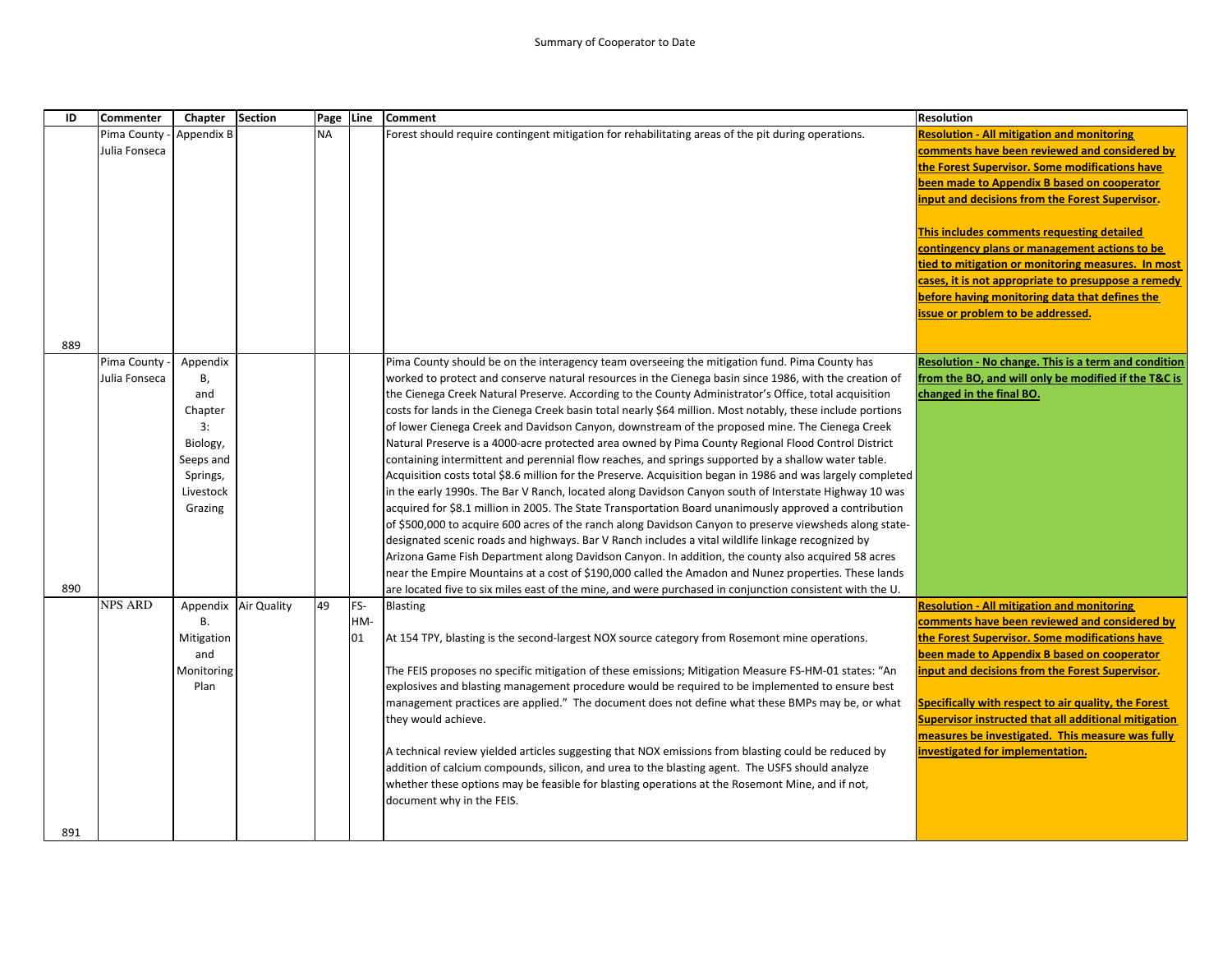| ID  | <b>Commenter</b>             | Chapter    | <b>Section</b> |    | Page Line | <b>Comment</b>                                                                                                                                             | <b>Resolution</b>                                           |
|-----|------------------------------|------------|----------------|----|-----------|------------------------------------------------------------------------------------------------------------------------------------------------------------|-------------------------------------------------------------|
|     | <b>NPS ARD</b>               | Appendix   | Air Quality    | 64 | QA-       | Given NPS concerns regarding nitrogen deposition and visibility impacts, the NPS has previously                                                            | <b>Resolution - All mitigation and monitoring</b>           |
|     |                              | В.         |                |    | AQ-9      | recommended that the USFS require NOx mitigations for significant NOx emission sources operating                                                           | comments have been reviewed and considered by               |
|     |                              | Mitigation |                |    |           | within the mine. By far, the largest source of NOX emissions are the thirty-one 250-Haulage Trucks, with latine Forest Supervisor. Some modifications have |                                                             |
|     |                              | and        |                |    |           | 996 TPY NOx estimated in the 7/2010 permit application. There appears to be some discrepancies                                                             | been made to Appendix B based on cooperator                 |
|     |                              | Monitoring |                |    |           | between the total annual NO <sub>x</sub> emissions from haul trucks reported in the April 2011 JBR Emission                                                | input and decisions from the Forest Supervisor.             |
|     |                              | Plan       |                |    |           | inventory for the EIS, and what is reported in the permit application (e.g., 860 TPY). None-the-less, haul                                                 |                                                             |
|     |                              |            |                |    |           | trucks comprise a significant portion of the total annual NOx emissions from mine operations. The FEIS                                                     | <b>Specifically with respect to air quality, the Forest</b> |
|     |                              |            |                |    |           | proposes to mitigate these emissions as follows:                                                                                                           | <b>Supervisor instructed that all additional mitigation</b> |
|     |                              |            |                |    |           |                                                                                                                                                            | measures be investigated. This measure was fully            |
|     |                              |            |                |    |           | MITIGATION MEASURE QA-AQ-9 - Reduction in air emissions from diesel engines associated with mobile languestigated for implementation.                      |                                                             |
|     |                              |            |                |    |           | sources (haulage equipment, etc.) Use of newer engine designs on haulage equipment and on select                                                           |                                                             |
|     |                              |            |                |    |           | mobile sources; includes use of Tier 4 EPA compliant equipment for emission standards on selected non-                                                     |                                                             |
|     |                              |            |                |    |           | road engines (all except haul trucks and the 2,000 horsepower front-end loaders); use of Tier 2 diesel                                                     |                                                             |
|     |                              |            |                |    |           | engines for haul trucks; and use of Tier 4 engines for large haulage trucks and support equipment                                                          |                                                             |
|     |                              |            |                |    |           | purchased after 2014.                                                                                                                                      |                                                             |
|     |                              |            |                |    |           | Although the 1/31/2013 AZ DEQ technical support document states that, "The Permittee is required to                                                        |                                                             |
|     |                              |            |                |    |           | purchase 6 haul trucks that meet US EPA Tier 4 requirements," we could find no such requirement in the                                                     |                                                             |
|     |                              |            |                |    |           | 1/31/2013 permit.                                                                                                                                          |                                                             |
|     |                              |            |                |    |           |                                                                                                                                                            |                                                             |
|     |                              |            |                |    |           | We recommend that all haul trucks be required to meet EPA Tier 4 emission standards upon                                                                   |                                                             |
|     |                              |            |                |    |           | commencement of mine operations. EPA's Tier 2 standards limit NOX emissions to 9.2 g/kWh, while                                                            |                                                             |
|     |                              |            |                |    |           | Tier 4 allows 3.5 g/kWh, a reduction of 62%. If all thirty-one of the 250-Haulage Trucks meet Tier 4                                                       |                                                             |
|     |                              |            |                |    |           | standards, emissions would be reduced to 379 TPY. On the other hand, converting only six of the 250-                                                       |                                                             |
| 892 |                              |            |                |    |           | Haulage Trucks to Tier 4 would yield only a 12% reduction and leave 877 TPY of NOX.                                                                        |                                                             |
|     | Pima County - Appendix D MOA |            |                | 6  | $1-3$     | This "Whereas" states that the Forest, "consulted with Pima County and the Town of Sahuarita as part                                                       | Resolution - This is a comment on the MOA. No               |
|     | Loy Neff                     |            |                |    |           | of the Section 106 process and has been invited to be a concurring party to this MOA; and" Add language action needed. Opportunities to edit the MOA have  |                                                             |
|     |                              |            |                |    |           | similar to that used for the Tribes that have set forth resolutions in opposition to the Rosemont Mine                                                     | been many, and are now over.                                |
|     |                              |            |                |    |           | Project, to the effect that, "Pima County has apprised the Forest, SHPO, Tribes, and other consulting                                                      |                                                             |
|     |                              |            |                |    |           | parties of its opposition to                                                                                                                               |                                                             |
|     |                              |            |                |    |           | the Project, and the Board of Supervisors has set forth a resolution, BOS Resolution 2007-15, January 16,                                                  |                                                             |
| 893 |                              |            |                |    |           | 2007, in opposition to the project.                                                                                                                        |                                                             |
|     | Pima County - Appendix D MOA |            |                | 10 | 17        | Line 17 of Stipulation J has a typographical error, "Cultural-Sensitivity cultural sensitivity."                                                           | Resolution - This typo in the MOA has been                  |
| 894 | Loy Neff                     |            |                |    |           | Delete the redundant clause.                                                                                                                               | reviewed and modified.                                      |
|     | Pima County                  | Appendix   |                |    |           | Pima County requests that Rosemont voluntarily provide mitigation for impacts to                                                                           | Resolution - No change, unless RCC comes forward            |
|     | Julia Fonseca                | B          |                |    |           | the Maeveen Marie Behan Conservation Lands System (CLS), which is part of the                                                                              | with this mitigation voluntarily. This is new to the        |
|     |                              | mitigation |                |    |           | County's land use plan, and an adopted part of the Sonoran Desert Conservation                                                                             | Forest, and it is up to Pima County to approach RCC         |
|     |                              |            |                |    |           | Plan. The CLS represents the biological reserve design that was adopted by Pima                                                                            | on this issue.                                              |
|     |                              |            |                |    |           | County after years of development by many technical studies and an interagency                                                                             |                                                             |
|     |                              |            |                |    |           | Science and Technical Advisory Team which included the Coronado's plant                                                                                    |                                                             |
|     |                              |            |                |    |           | ecologist, as well as representatives of US Fish and Wildlife Service, as well as                                                                          |                                                             |
|     |                              |            |                |    |           | Arizona Game and Fish Department If the impacts for the Barrel alternative are as                                                                          |                                                             |
|     |                              |            |                |    |           | described in the EIS, then Rosemont should acquire approximately 12,900 acres of                                                                           |                                                             |
| 895 |                              |            |                |    |           | mitigation in the CLS to offset the loss.                                                                                                                  |                                                             |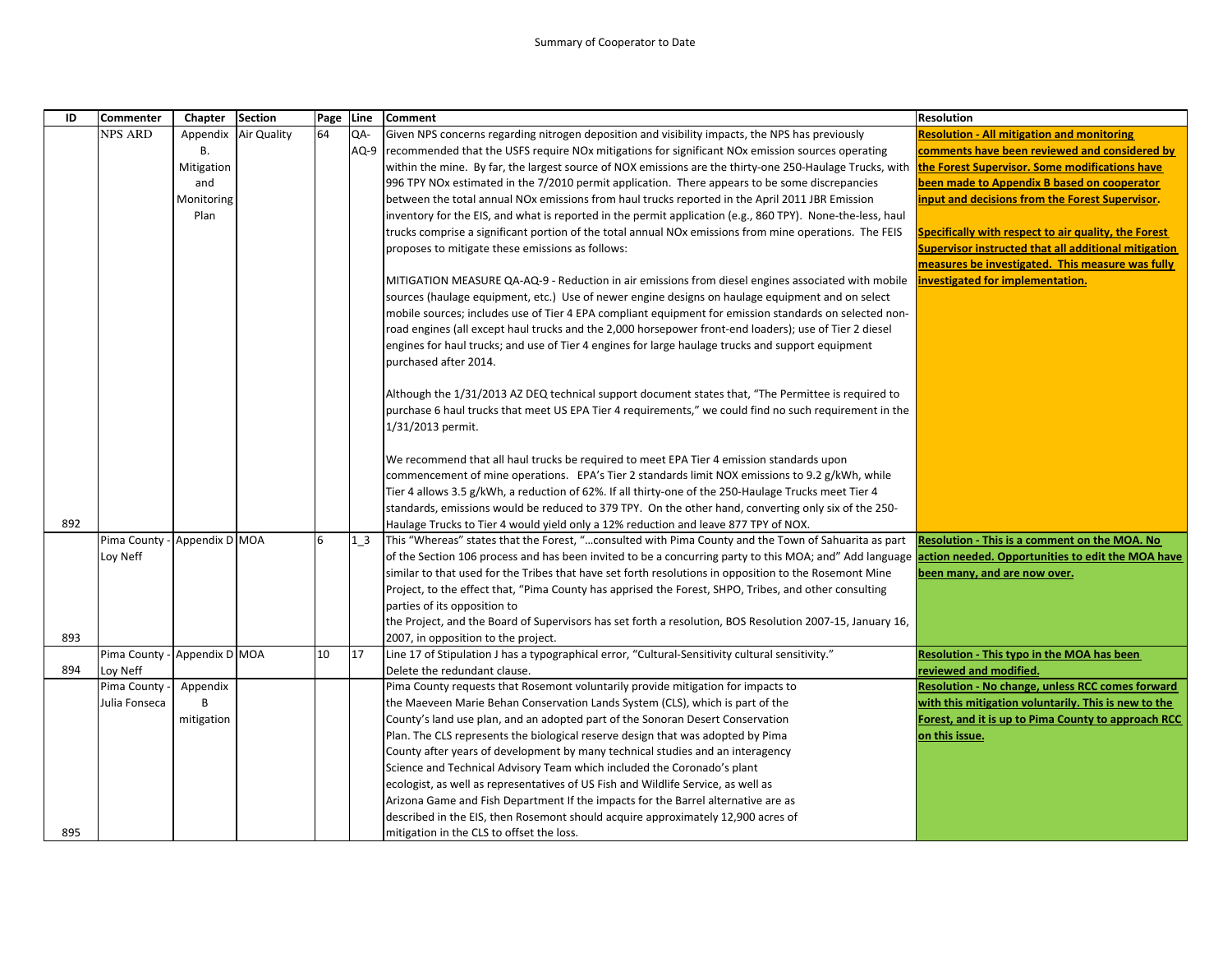| ID  | <b>Commenter</b> | Chapter    | <b>Section</b>     | Page Line |           | <b>Comment</b>                                                                        | <b>Resolution</b>                                       |
|-----|------------------|------------|--------------------|-----------|-----------|---------------------------------------------------------------------------------------|---------------------------------------------------------|
|     | Pima County      | Appendix   | Pantano            |           |           | The mitigation and mitigation effectiveness are affected by the means of diversion.   | <b>Resolution - The effectiveness determination has</b> |
|     | Julia Fonseca    | B          | Dam, Del           |           |           | According to Jonathan Garrett, ADWR, personal communication April 24, the             | been modified.                                          |
|     |                  | mitigation | Lago water         |           |           | amount diverted and reported to ADWR for the Del Lago golf course use was             |                                                         |
|     |                  | , Chapter  | rights             |           |           | 461.75 acre-feet in 2010, 352.62 acre-feet in 2011, and 347.5 af in 2012. These       |                                                         |
|     |                  | ₹          |                    |           |           | amounts are far lower than the 1100 acre-feet that may be available in any given      |                                                         |
|     |                  | mitigation |                    |           |           | year. See also Powell (2013, attached to these comments) for more information         |                                                         |
|     |                  | effectiven |                    |           |           | about flows delivered to the site and for photographs of the means of diversion.      |                                                         |
| 896 |                  | ess        |                    |           |           |                                                                                       |                                                         |
|     | Pima County      | Appendix   |                    | 47-48 No  |           | You didn't put specific information about the trailheads in the Mitigation and        | Resolution - No change. Specifications will be to FS    |
|     | S. Anderson      | <b>B.</b>  |                    |           | line      | Monitoring Plan; that's probably on purpose. Talk to the Arizona Trail Association to | standards.                                              |
|     |                  | Mitigation |                    |           |           | get their current standards.                                                          |                                                         |
|     |                  | and        |                    |           |           |                                                                                       |                                                         |
|     |                  | Monitorin  |                    |           |           |                                                                                       |                                                         |
|     |                  | g          |                    |           |           |                                                                                       |                                                         |
| 897 |                  | Plan       |                    |           |           |                                                                                       |                                                         |
|     | Pima County      | Appx B     | Air Quality        | 60        | <b>NA</b> | To reiterate: Roads not directly on the mine site are not under the jurisdiction of   | Resolution - The PC air permit has been added to        |
|     | Sarah Walters    |            |                    |           |           | the ADEQ Air Quality Permit and will require compliance with Pima County Code         | both Chapter 3 and Chapter 2.                           |
|     |                  |            |                    |           |           | Title 17, including but not limited to: any required Fugitive Dust Activity Permits   |                                                         |
| 898 |                  |            |                    |           |           | (PCC 17.12), and compliance with Visible Emission Standards (17.16).                  |                                                         |
|     | Pima County      | Appx B     | <b>Air Quality</b> | 61        | <b>NA</b> | The Dust Control Plan should contain enforceable dust control measures, and           | <b>Resolution - Statement of opinion or fact. No</b>    |
|     | Sarah Walters    |            |                    |           |           | requirements for implementation of dust control measures prior to high wind           | actionable comment. No changes needed.                  |
|     |                  |            |                    |           |           | events. The Dust Control Plan should also include visual monitoring of the open       |                                                         |
|     |                  |            |                    |           |           | areas and storage piles such that vulnerable areas are identified prior to high wind  | This is an ADEQ permit, and they will determine the     |
| 899 |                  |            |                    |           |           | events.                                                                               | permit conditions.                                      |
|     | Pima County      | Appx B     | <b>Air Quality</b> | 64        | <b>NA</b> | The use of Tier IV engines is specified as only occurring at, and after year 10 of    | <b>Resolution - All mitigation and monitoring</b>       |
|     | Sarah Walters    |            |                    |           |           | operations; this does not apply as a mitigation measure during any other years, and   | comments have been reviewed and considered by           |
|     |                  |            |                    |           |           | as such this should be specified in the ADEQ permit and in the EIS.                   | the Forest Supervisor. Some modifications have          |
|     |                  |            |                    |           |           |                                                                                       | been made to Appendix B based on cooperator             |
|     |                  |            |                    |           |           |                                                                                       | input and decisions from the Forest Supervisor.         |
|     |                  |            |                    |           |           |                                                                                       | This includes comments requesting detailed              |
|     |                  |            |                    |           |           |                                                                                       | contingency plans or management actions to be           |
|     |                  |            |                    |           |           |                                                                                       | tied to mitigation or monitoring measures. In most      |
|     |                  |            |                    |           |           |                                                                                       | cases, it is not appropriate to presuppose a remedy     |
|     |                  |            |                    |           |           |                                                                                       | before having monitoring data that defines the          |
|     |                  |            |                    |           |           |                                                                                       | issue or problem to be addressed.                       |
|     |                  |            |                    |           |           |                                                                                       |                                                         |
| 900 |                  |            |                    |           |           |                                                                                       |                                                         |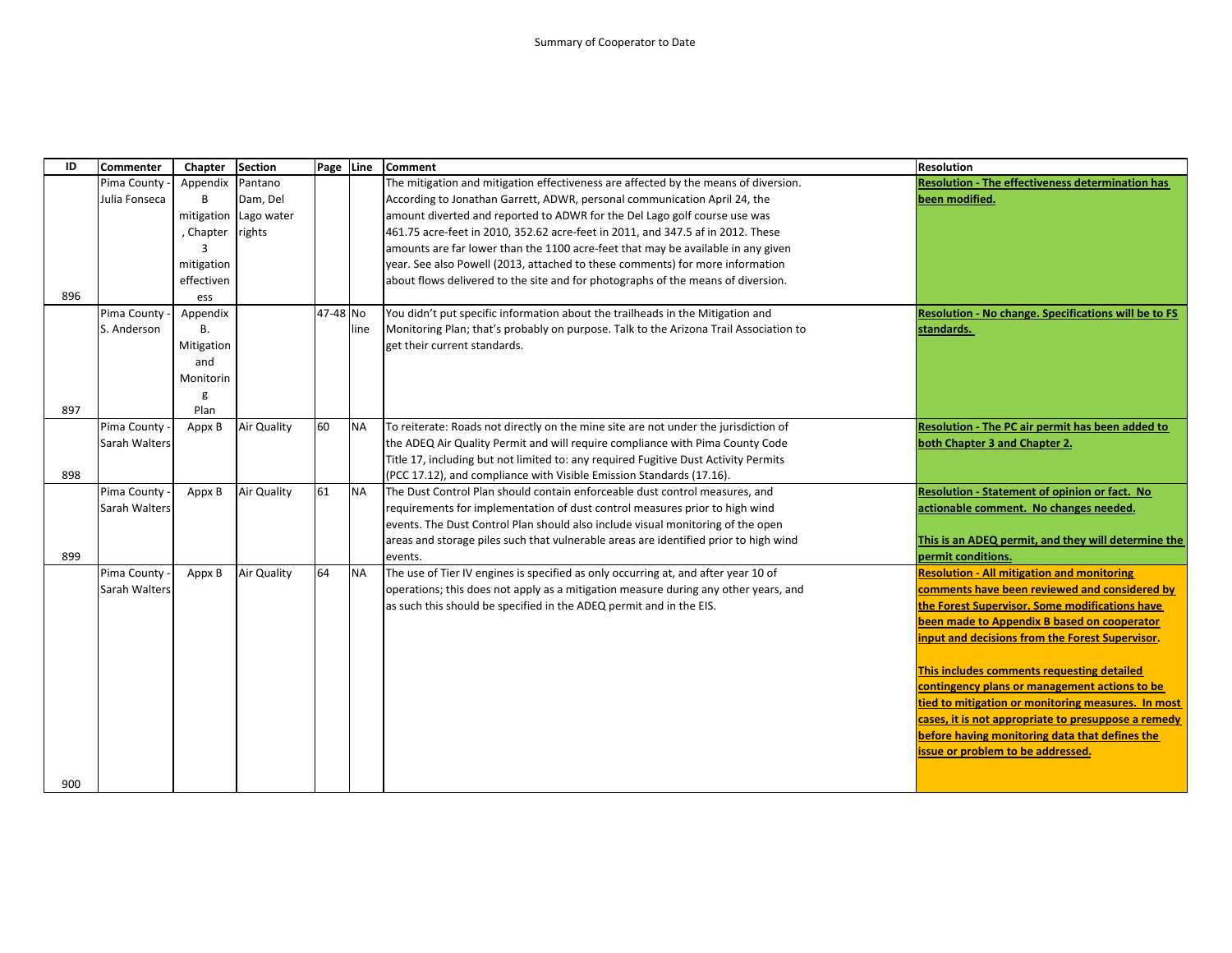| ID  | Commenter           | Chapter | <b>Section</b> | Page Line      |     | <b>Comment</b>                                                                                                                                                                     | <b>Resolution</b>                                     |
|-----|---------------------|---------|----------------|----------------|-----|------------------------------------------------------------------------------------------------------------------------------------------------------------------------------------|-------------------------------------------------------|
|     | Pima County         | Appx B  | ALL            | Most NA        |     | Appendix B outlines a host of monitoring and mitigation measures that Rosemont is                                                                                                  | <b>Resolution - All mitigation and monitoring</b>     |
|     | <b>Brian Powell</b> |         |                |                |     | agreeing to or is willing to consider. Key, general points about the entire document                                                                                               | comments have been reviewed and considered by         |
|     |                     |         |                |                |     | are:                                                                                                                                                                               | the Forest Supervisor. Some modifications have        |
|     |                     |         |                |                |     | • There is scant detail on what action(s) would ensure if a threshold has                                                                                                          | been made to Appendix B based on cooperator           |
|     |                     |         |                |                |     | been reached. Monitoring is fine, but without locking into place at least a                                                                                                        | input and decisions from the Forest Supervisor.       |
|     |                     |         |                |                |     | process and (bonded) funding or operational penalties for exceeding those                                                                                                          |                                                       |
|     |                     |         |                |                |     | thresholds, the proposed (or suggested) thresholds and monitoring have                                                                                                             | This includes comments requesting detailed            |
|     |                     |         |                |                |     | very little meaning. This is a critical and it bolsters a common argument                                                                                                          | contingency plans or management actions to be         |
|     |                     |         |                |                |     | against monitoring that does not lead to meaningful outcomes.                                                                                                                      | tied to mitigation or monitoring measures. In most    |
|     |                     |         |                |                |     | • There is insufficient information to properly critique most aspects of the                                                                                                       | cases, it is not appropriate to presuppose a remedy   |
|     |                     |         |                |                |     | mitigation and monitoring plan, such as: what thresholds will be used (and                                                                                                         | before having monitoring data that defines the        |
|     |                     |         |                |                |     | associated confidence intervals on estimates and their associated Type I                                                                                                           | issue or problem to be addressed.                     |
|     |                     |         |                |                |     | and Type II errors), what, where, when, and how often will monitoring take                                                                                                         |                                                       |
|     |                     |         |                |                |     | place, and (as mentioned earlier), what will be done when significant                                                                                                              |                                                       |
|     |                     |         |                |                |     | change occurs. The FS indicates that more information is forthcoming and                                                                                                           |                                                       |
| 901 |                     |         |                |                |     | will be part of the ROD, but the lack of specifics in this document is                                                                                                             |                                                       |
|     |                     |         |                | $\overline{2}$ |     | troubling.                                                                                                                                                                         |                                                       |
|     | Pima County         | Appx B  | Biology        |                | 01  | FS-BR-The Forest should require that limits of disturbance be marked in the field with                                                                                             | <b>Resolution - No change.</b>                        |
| 902 | Julia Fonseca       |         |                |                |     | orange field barricade to facilitate the weekly inspections, and to reduce the                                                                                                     |                                                       |
|     | Pima County         | Appx B  | Biology        | 24             |     | likelihood of accidental incursions into areas that were intended not to be disturbed.<br>FS-BR-This mitigation relies on initial review of plans and weekly visual inspections to | Resolution - No change. This is a level of detail the |
|     | Julia Fonseca       |         |                |                | 01  | ensure that plans and execution conform with the footprint of the final MPO and                                                                                                    | Forest and their partners on the monitoring task      |
|     |                     |         |                |                |     | closure and reclamation plan. The Forest should be provided with shapefiles                                                                                                        | force need to determine when crafting the details     |
|     |                     |         |                |                |     | representing the MPO and plans to facilitate the Service's review of plans.                                                                                                        | of how all monitoring results, permits and            |
| 903 |                     |         |                |                |     |                                                                                                                                                                                    | requirements will be evaluated.                       |
|     | Pima County         | Appx B  | Biology        | 24             |     | FS-BR-What is the frequency of monitoring?                                                                                                                                         | Resolution - No change. See individual monitoring     |
|     | Julia Fonseca       |         |                |                | 02  |                                                                                                                                                                                    | <b>items in Appendix B</b>                            |
| 904 |                     |         |                |                |     |                                                                                                                                                                                    |                                                       |
|     | Pima County         | Appx B  | Biology        | 24             |     | FS-BR-The Forest should require that limits of disturbance be marked in the field to                                                                                               | <b>Resolution - No change.</b>                        |
|     | Julia Fonseca       |         |                |                | 02  | facilitate inspections, and to reduce the likelihood of accidental incursions into                                                                                                 |                                                       |
| 905 |                     |         |                |                |     | areas that were intended not to be disturbed                                                                                                                                       |                                                       |
|     | Pima County         | Appx B  | <b>WUS</b>     | 24             | FS- | The EIS should disclose the restrictions on water use within the easement, and                                                                                                     | <b>Resolution - All mitigation and monitoring</b>     |
|     | Julia Fonseca       |         |                |                |     | WUS- other restrictions that may apply.                                                                                                                                            | comments have been reviewed and considered by         |
|     |                     |         |                |                | 01  |                                                                                                                                                                                    | the Forest Supervisor. Some modifications have        |
|     |                     |         |                |                |     |                                                                                                                                                                                    | been made to Appendix B based on cooperator           |
|     |                     |         |                |                |     |                                                                                                                                                                                    | input and decisions from the Forest Supervisor.       |
|     |                     |         |                |                |     |                                                                                                                                                                                    |                                                       |
|     |                     |         |                |                |     |                                                                                                                                                                                    | This includes comments requesting detailed            |
|     |                     |         |                |                |     |                                                                                                                                                                                    | contingency plans or management actions to be         |
|     |                     |         |                |                |     |                                                                                                                                                                                    | tied to mitigation or monitoring measures. In most    |
|     |                     |         |                |                |     |                                                                                                                                                                                    | cases, it is not appropriate to presuppose a remedy   |
|     |                     |         |                |                |     |                                                                                                                                                                                    | before having monitoring data that defines the        |
|     |                     |         |                |                |     |                                                                                                                                                                                    | issue or problem to be addressed.                     |
| 906 |                     |         |                |                |     |                                                                                                                                                                                    |                                                       |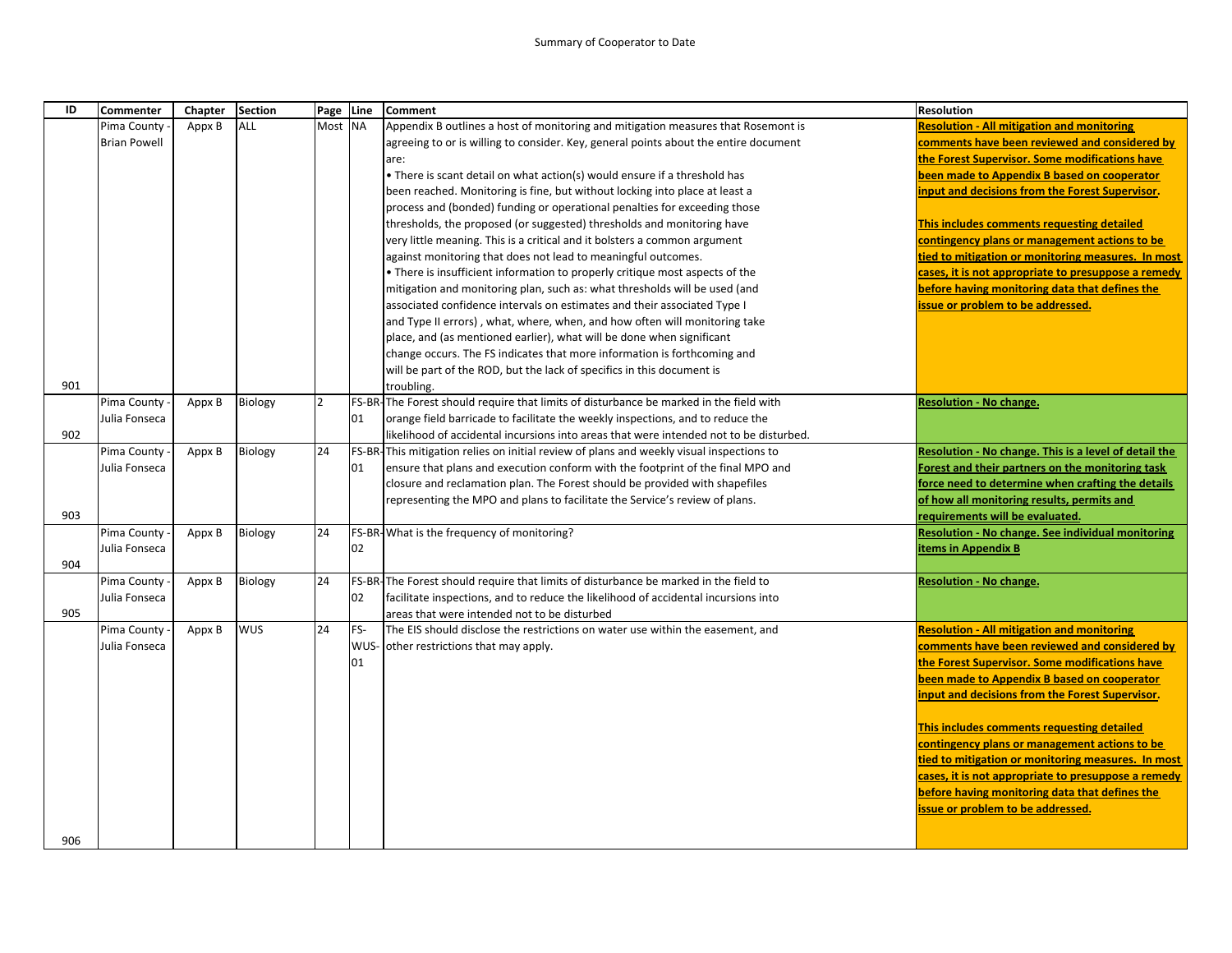| ID  | <b>Commenter</b> | Chapter | Section | Page Line |    | <b>Comment</b>                                                                            | <b>Resolution</b>                                       |
|-----|------------------|---------|---------|-----------|----|-------------------------------------------------------------------------------------------|---------------------------------------------------------|
|     | Pima County      | Appx B  | Biology | 29        |    | FS-BR-The restriction should be in the form of a conservation easement held by a second   | Resolution - No change, unless changes are made to      |
|     | Julia Fonseca    |         |         |           | 07 | party, with the USFWS as a third party beneficiary. This would increase the               | final 404 mitigation and/or final BO terms and          |
|     |                  |         |         |           |    | effectiveness of the measure. There should be an endowment established for                | conditions.                                             |
|     |                  |         |         |           |    | monitoring, and rights to access and enforce the restrictions to someone other than       |                                                         |
| 907 |                  |         |         |           |    | the owner.                                                                                |                                                         |
|     | Pima County      | Appx B  | Biology | 29        |    | <b>FS-BR-The EIS should disclose the restrictions on water use within the easement or</b> | Resolution - No change. These are not known at this     |
|     | Julia Fonseca    |         |         |           | 07 | covenant, and other restrictions that may apply.                                          | time, If they are specified in the final BO or 404, the |
| 908 |                  |         |         |           |    |                                                                                           | mitigations will be modified.                           |
|     | Pima County      | Appx B  | Biology |           |    | A new monitoring requirement should be in place to detect inadvertently formed            | <b>Resolution - All mitigation and monitoring</b>       |
|     | Julia Fonseca    |         |         |           |    | surface water bodies within the mine perimeter fence as a protection for Forest           | comments have been reviewed and considered by           |
|     |                  |         |         |           |    | land, water, and wildlife resources. Detection should trigger monitoring for              | the Forest Supervisor. Some modifications have          |
|     |                  |         |         |           |    | maintenance of narrative and quantitative surface water quality standards for             | been made to Appendix B based on cooperator             |
|     |                  |         |         |           |    | wildlife, and contingent provisions for fencing. (Monitoring measure FS-GW-01 is          | input and decisions from the Forest Supervisor.         |
|     |                  |         |         |           |    | not intended to identify unplanned surface water bodies, and thus will not address        |                                                         |
|     |                  |         |         |           |    | this issue.) (Monitoring measure FS-BR-03 does not address protection of wildlife         | This includes comments requesting detailed              |
|     |                  |         |         |           |    | from inadvertently formed ponds).                                                         | contingency plans or management actions to be           |
|     |                  |         |         |           |    |                                                                                           | tied to mitigation or monitoring measures. In most      |
|     |                  |         |         |           |    |                                                                                           | cases, it is not appropriate to presuppose a remedy     |
|     |                  |         |         |           |    |                                                                                           | before having monitoring data that defines the          |
|     |                  |         |         |           |    |                                                                                           | issue or problem to be addressed.                       |
|     |                  |         |         |           |    |                                                                                           |                                                         |
| 909 |                  |         |         |           |    |                                                                                           |                                                         |
|     | Pima County      | Appx B  | Entire  |           |    | The issue of Social Justice is not addressed. While impacts to the human                  | Resolution - No change. EJ is addressed in the          |
|     | Linda Mayro      |         |         |           |    | environment are addressed under NEPA, the FEIS recognizes the mining project              | Socioeconomics and Environmental Justice section        |
|     |                  |         |         |           |    | will have a disparate negative effect on the Tohono O'odham Nation, other tribes          | in Chapter 3 of the FEIS. That section clearly states   |
|     |                  |         |         |           |    | and communities, and concludes that "the archaeological/ cultural resources               | that these are impacts that cannot be mitigated.        |
|     |                  |         |         |           |    | mitigation plan is unlikely "to relieve the disproportionality of these impacts." There   | and that view has been confirmed by the                 |
|     |                  |         |         |           |    | is also the issue of how to mitigate impacts to the social and cultural fabric of the     | comsulting tribes.                                      |
|     |                  |         |         |           |    | Tohono O'odham and other affected communities. Other than the cultural                    |                                                         |
|     |                  |         |         |           |    | resources mitigation plan (HPTP), no other mitigation measures are considered or          |                                                         |
| 910 |                  |         |         |           |    | offered or explored.                                                                      |                                                         |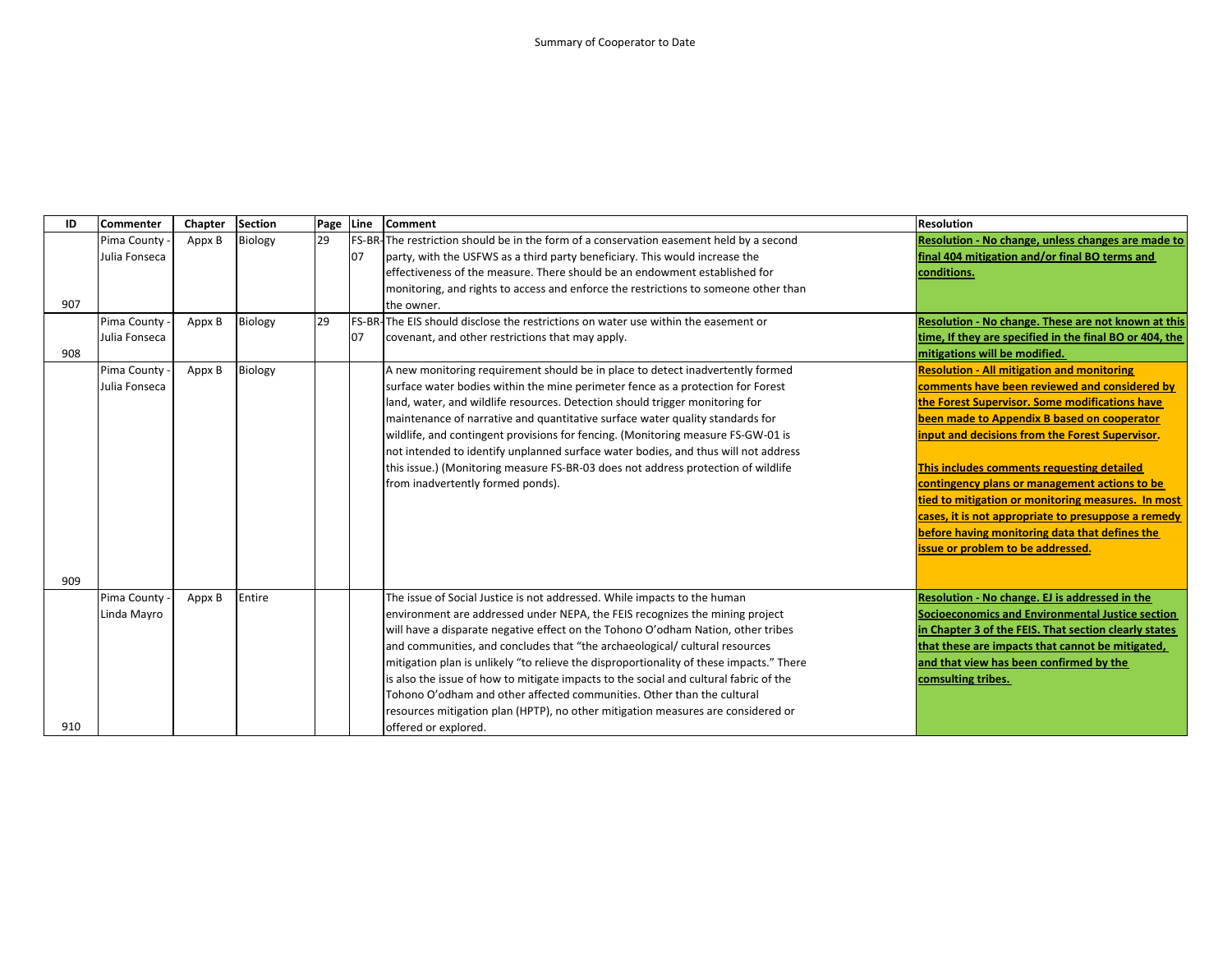| ID  | Commenter   | Chapter | <b>Section</b> | Page Line | Comment                                                                              | <b>Resolution</b>                                   |
|-----|-------------|---------|----------------|-----------|--------------------------------------------------------------------------------------|-----------------------------------------------------|
|     | Pima County | Appx B  | FE-SW-02       | $20 - 21$ | Need to Release Additional Surface Water into Downstream Drainages Postclosure       | <b>Resolution - All mitigation and monitoring</b>   |
|     | Krieski     |         |                |           | 1. Eliminate Perimeter Containment Areas - Release Surface Water Downstream          | comments have been reviewed and considered by       |
|     |             |         |                |           | As shown in the PA DEIS (Chapter 2, p57, Figure 19 - Barrel Alternative              | the Forest Supervisor. Some modifications have      |
|     |             |         |                |           | Stormwater Concept) and on Figure 13 (Barrel Alternative Landform) of the CDM        | been made to Appendix B based on cooperator         |
|     |             |         |                |           | Smith Preliminary Reclamation and Closure Plan (July 2012), two Perimeter            | input and decisions from the Forest Supervisor.     |
|     |             |         |                |           | Containment Areas (PCA2 and PCA3) are located around the southern boundary           |                                                     |
|     |             |         |                |           | of the Waste Rock disposal mound. The PCAs are stormwater retention basins,          | This includes comments requesting detailed          |
|     |             |         |                |           | intended to capture and hold all incoming surface water, with no release to          | contingency plans or management actions to be       |
|     |             |         |                |           | downstream drainages.                                                                | tied to mitigation or monitoring measures. In most  |
|     |             |         |                |           | As shown on Comment Figure 1, stormwater collected in the two PCAs include           | cases, it is not appropriate to presuppose a remedy |
|     |             |         |                |           | contributions from the lower slopes of the Waste Rock mound and adjacent upper       | before having monitoring data that defines the      |
|     |             |         |                |           | slopes of the Barrel Canyon watershed (Area 1), and the entire watershed area        | issue or problem to be addressed.                   |
|     |             |         |                |           | associated with the Pit Diversion Channel (Area 2). Area 1 has a surface area of     |                                                     |
|     |             |         |                |           | about 335 acres; Area 2 has a surface area of about 240 acres, with an               |                                                     |
|     |             |         |                |           | approximate 100-yr discharge of 1800 cubic feet per second. Combined, Areas 1        |                                                     |
|     |             |         |                |           | and 2 have a watershed surface area approaching 1 square mile in size.               |                                                     |
|     |             |         |                |           | As noted in Chapter 3 of the DEIS under Barrel Alternative-Stormwater                |                                                     |
|     |             |         |                |           | Management after Closure, "The diversion channel west of the pit would collect       |                                                     |
|     |             |         |                |           | precipitation in stormwater retention ponds along the southern toe of the waste rock |                                                     |
|     |             |         |                |           | facility and would be allowed to infiltrate as aquifer recharge, but it would not be |                                                     |
|     |             |         |                |           | able to flow downstream as surface water due to topography".                         |                                                     |
|     |             |         |                |           | The "topography" referenced here is simply the geometric result of the intersection  |                                                     |
|     |             |         |                |           | of the graded waste rock pile and existing slopes of upper Barrel Canyon (the        |                                                     |
|     |             |         |                |           | remnant surface of the large graded pile superimposed on hilly topography nearby     |                                                     |
|     |             |         |                |           | the upper watershed boundary). As a result, stormwater collected in Area 1 is        |                                                     |
|     |             |         |                |           | trapped between the lower slopes of the Waste Rock mound and the existing            |                                                     |
| 911 |             |         |                |           | topography at the head of Barrel Canyon. As noted on Figure 1, Rosemont Copper       |                                                     |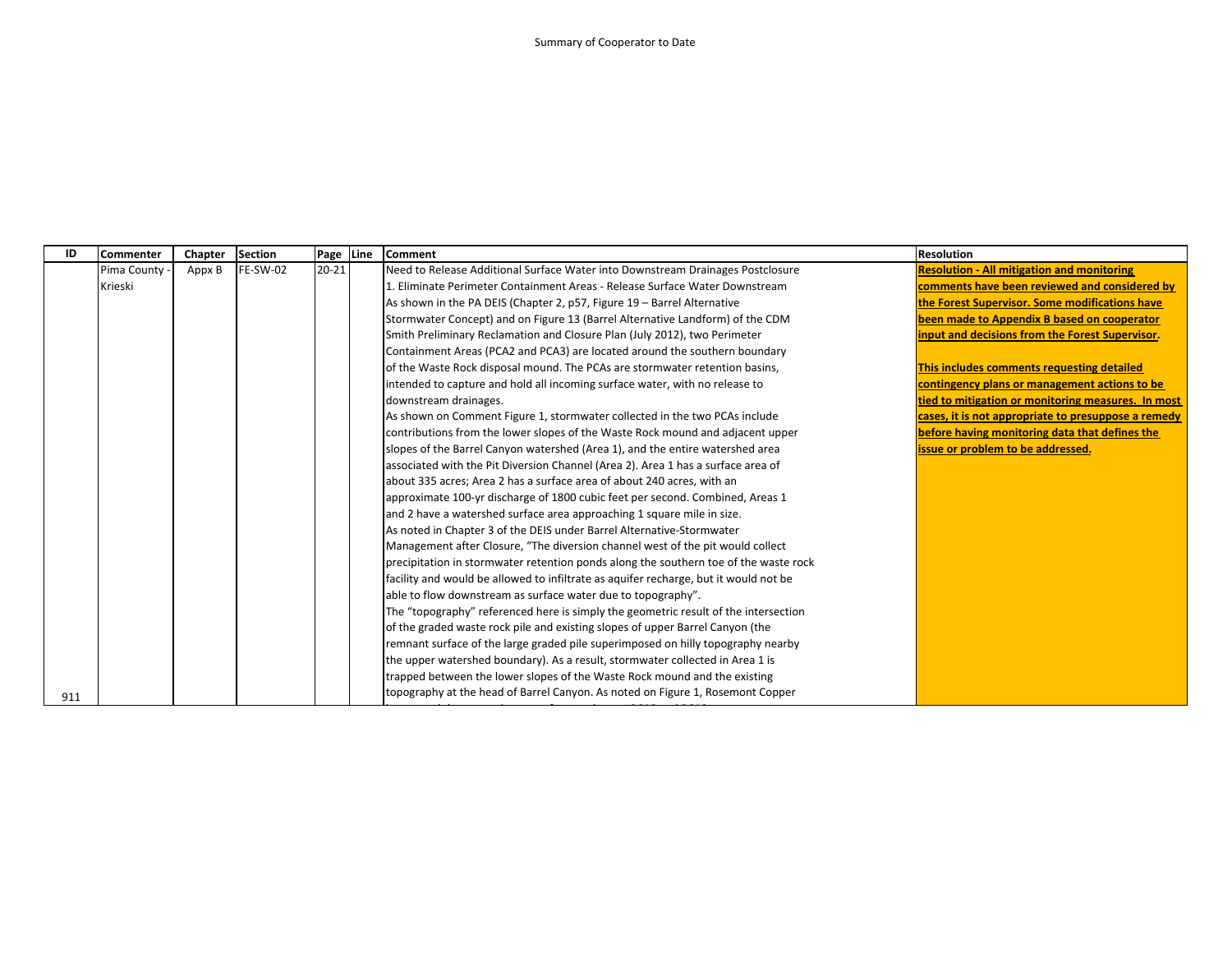| ID  | <b>Commenter</b> | Chapter | <b>Section</b> |           | Page Line | <b>Comment</b>                                                                     | <b>Resolution</b>                                   |
|-----|------------------|---------|----------------|-----------|-----------|------------------------------------------------------------------------------------|-----------------------------------------------------|
|     | Pima County      | Appx B  | FE-SW-02       | $20 - 21$ |           | Stormwater retained in PCA2 and PCA3 is problematic both during mining             | <b>Resolution - All mitigation and monitoring</b>   |
|     | Krieski          |         |                |           |           | operations and throughout the postclosure period. Stormwater ponded against        | comments have been reviewed and considered by       |
|     |                  |         |                |           |           | waste rock, to depths of about 50 ft, will cause leaching of contaminants into the | the Forest Supervisor. Some modifications have      |
|     |                  |         |                |           |           | groundwater as the ponded water moves laterally into and through the waste rock    | been made to Appendix B based on cooperator         |
|     |                  |         |                |           |           | mound. Instead, stormwater should be transferred around the Waste Rock mound       | input and decisions from the Forest Supervisor.     |
|     |                  |         |                |           |           | for release into downstream drainages for perpetuity.                              |                                                     |
|     |                  |         |                |           |           | Surface waters collected in Areas 1 and 2 certainly do not have to be captured and | This includes comments requesting detailed          |
|     |                  |         |                |           |           | held in PCA2 and PCA3. These waters can, and should, be collected and              | contingency plans or management actions to be       |
|     |                  |         |                |           |           | transferred via a continuous perimeter drainage channel, and released downstream   | tied to mitigation or monitoring measures. In most  |
|     |                  |         |                |           |           | into the Trail Creek - Barrel Canyon drainage system as fundamental stormwater     | cases, it is not appropriate to presuppose a remedy |
|     |                  |         |                |           |           | management component of the facility operational and postclosure condition. This   | before having monitoring data that defines the      |
|     |                  |         |                |           |           | can be accomplished by integrating and implementing the following operations:      | issue or problem to be addressed.                   |
|     |                  |         |                |           |           | A. Design minor modifications to the geometry of southern Waste Rock               |                                                     |
|     |                  |         |                |           |           | mound side slopes to facilitate passage of perimeter stormwater.                   |                                                     |
|     |                  |         |                |           |           | B. Perform excavations through the hilly topography of the upper Barrel            |                                                     |
|     |                  |         |                |           |           | Canyon watershed, as required, for construction of the perimeter                   |                                                     |
|     |                  |         |                |           |           | stormwater management system.                                                      |                                                     |
|     |                  |         |                |           |           | C. Utilize abundant waste rock materials for construction of the perimeter         |                                                     |
|     |                  |         |                |           |           | stormwater management channel, including placement of waste rock                   |                                                     |
|     |                  |         |                |           |           | materials adjacent to the toe of the Waste Rock slope to construct a               |                                                     |
|     |                  |         |                |           |           | stormwater transfer system designed to function in perpetuity.                     |                                                     |
|     |                  |         |                |           |           | There is sufficient grade for a continuous perimeter stormwater channel from PCA2  |                                                     |
|     |                  |         |                |           |           | all the way around to the Trail Creek outlet. As shown on Figure 1, the Waste Rock |                                                     |
|     |                  |         |                |           |           | mound perimeter distance from Point SW-1 (elev ~ 5220 msl) to Point SW-2 (elev ~   |                                                     |
|     |                  |         |                |           |           | 4820 msl) is about 20,000 ft, with an elevation drop of about 400ft. This          |                                                     |
|     |                  |         |                |           |           | corresponds to an average slope of approximately 2% for the perimeter system.      |                                                     |
| 912 |                  |         |                |           |           | Design and construction of a continuous perimeter stormwater system is doable,     |                                                     |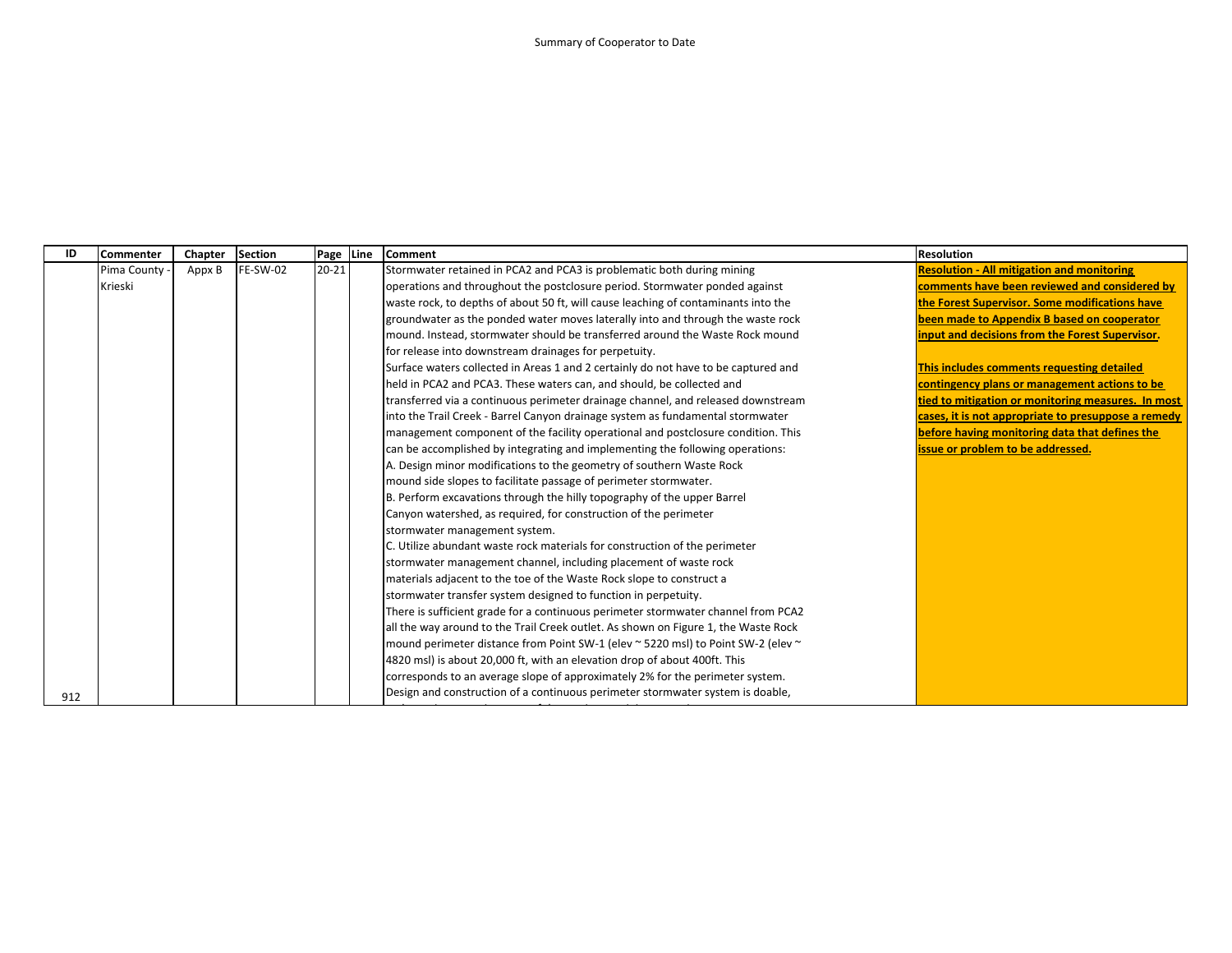## Summary of Cooperator to Date

| ID  | <b>Commenter</b>    | Chapter | <b>Section</b>  |           | Page Line | <b>Comment</b>                                                                        | <b>Resolution</b>                                     |
|-----|---------------------|---------|-----------------|-----------|-----------|---------------------------------------------------------------------------------------|-------------------------------------------------------|
|     | Pima County         | Appx B  | <b>FE-SW-02</b> | $20 - 21$ |           | 2. Release Additional Surface Water from the Lower Tailings Mound Sideslope           | <b>Resolution - All mitigation and monitoring</b>     |
|     | Krieski             |         |                 |           |           | An additional wraparound or perimeter channel should be constructed along the         | comments have been reviewed and considered by         |
|     |                     |         |                 |           |           | northeastern side of the Tailings mound. As shown on Figure 1, there is no            | the Forest Supervisor. Some modifications have        |
|     |                     |         |                 |           |           | collection channel planned to transfer water collected at the bottom of the Area 3    | been made to Appendix B based on cooperator           |
|     |                     |         |                 |           |           | sideslope interval. Instead, stormwater collected on this lower sideslope ponds       | input and decisions from the Forest Supervisor.       |
|     |                     |         |                 |           |           | along the base of the sideslope within three primary headwater areas below the        |                                                       |
|     |                     |         |                 |           |           | adjacent north-trending ridgeline. This situation is similar in nature to the trapped | This includes comments requesting detailed            |
|     |                     |         |                 |           |           | water in the PCAs noted in Part 1 above.                                              | contingency plans or management actions to be         |
|     |                     |         |                 |           |           | As indicated on Figure 1, a perimeter channel should be designed and constructed      | tied to mitigation or monitoring measures. In most    |
|     |                     |         |                 |           |           | to collect and transfer stormwater from the base of the subject sideslope, by         | cases, it is not appropriate to presuppose a remedy   |
|     |                     |         |                 |           |           | utilizing the same techniques noted above in Part 1 (operations A, B and C).          | before having monitoring data that defines the        |
|     |                     |         |                 |           |           | Collected stormwater should be routed into the lowest planned bench at the            | issue or problem to be addressed.                     |
|     |                     |         |                 |           |           | northeast corner of the Tailings mound, for transmission release into the             |                                                       |
|     |                     |         |                 |           |           | wraparound channel and release in                                                     |                                                       |
|     |                     |         |                 |           |           | to Barrel Canyon. Agency Review 163                                                   |                                                       |
|     |                     |         |                 |           |           | 2. Release Additional Surface Water from the Lower Tailings Mound Sideslope           |                                                       |
|     |                     |         |                 |           |           | An additional wraparound or perimeter channel should be constructed along the         |                                                       |
|     |                     |         |                 |           |           | northeastern side of the Tailings mound. As shown on Figure 1, there is no            |                                                       |
|     |                     |         |                 |           |           | collection channel planned to transfer water collected at the bottom of the Area 3    |                                                       |
|     |                     |         |                 |           |           | sideslope interval. Instead, stormwater collected on this lower sideslope ponds       |                                                       |
|     |                     |         |                 |           |           | along the base of the sideslope within three primary headwater areas below the        |                                                       |
|     |                     |         |                 |           |           | adjacent north-trending ridgeline. This situation is similar in nature to the trapped |                                                       |
|     |                     |         |                 |           |           | water in the PCAs noted in Part 1 above.                                              |                                                       |
|     |                     |         |                 |           |           | As indicated on Figure 1, a perimeter channel should be designed and constructed      |                                                       |
|     |                     |         |                 |           |           | to collect and transfer stormwater from the base of the subject sideslope, by         |                                                       |
|     |                     |         |                 |           |           | utilizing the same techniques noted above in Part 1 (operations A, B and C).          |                                                       |
| 913 |                     |         |                 |           |           | Collected stormwater should be routed into the lowest planned bench at the            |                                                       |
|     | Pima County         | Appx B  | <b>FS-BR-05</b> |           |           | The water features described herein are unlikely to replace the functional values of  | Resolution - No change. This is a conservation        |
|     | Julia Fonseca       |         |                 |           |           | the springs and streams that would be impacted to wildlife. The Forest and Corps      | measure and Term and Condition from the BO.           |
|     |                     |         |                 |           |           | should consider adding the mitigation measure described by Frank Postillion, which    |                                                       |
|     |                     |         |                 |           |           | would involve discharging pit water for recharging selected aquifers. This could      |                                                       |
|     |                     |         |                 |           |           | reduce the short-term indirect impacts to streams and springs, and buy time to        |                                                       |
| 914 |                     |         |                 |           |           | ensure that other offsite mitigation measures can really succeed.                     |                                                       |
|     | Pima County         | Appx B  | <b>FS-BR-10</b> | 31        | <b>NA</b> | Transplanting Pima pineapple cactus has proven to be quite ineffective.               | <b>Resolution - No change. This is a conservation</b> |
|     | <b>Brian Powell</b> |         |                 |           |           |                                                                                       | measure and Term and Condition from the BO.           |
| 915 |                     |         |                 |           |           |                                                                                       |                                                       |
|     | Pima County         | Appx B  | <b>FS-BR-10</b> | 31        | <b>NA</b> | Helvetia North is showing as having Pima pineapple cactus, but how many? If it is     | Resolution - No change. This is a conservation        |
|     | <b>Brian Powell</b> |         |                 |           |           | mitigation land, then disclose the number of PPC on site.                             | measure and Term and Condition from the BO.           |
| 916 |                     |         |                 |           |           |                                                                                       |                                                       |
|     | Pima County         | Appx B  | <b>FS-BR-14</b> | 33        | <b>NA</b> | A significant population of yellow-billed cuckoos is found downstream of the          | Resolution - No change. This is a conservation        |
|     | <b>Brian Powell</b> |         |                 |           |           | confluence of Cienega Creek and Davidson Canyon, but no mitigation actions are        | measure and Term and Condition from the BO.           |
|     |                     |         |                 |           |           | proposed there. That should be addressed, as the mine will likely impact their        |                                                       |
| 917 |                     |         |                 |           |           | habitat there.                                                                        |                                                       |
|     | Pima County         | Appx B  | <b>FS-BR-14</b> | 33        | <b>NA</b> | Buffer around nests needs to be larger-this species is notorious for spooking easily. | Resolution - No change. This is a conservation        |
|     | <b>Brian Powell</b> |         |                 |           |           | At least a 100 m buffer should be afforded the species.                               | measure and Term and Condition from the BO.           |
| 918 |                     |         |                 |           |           |                                                                                       |                                                       |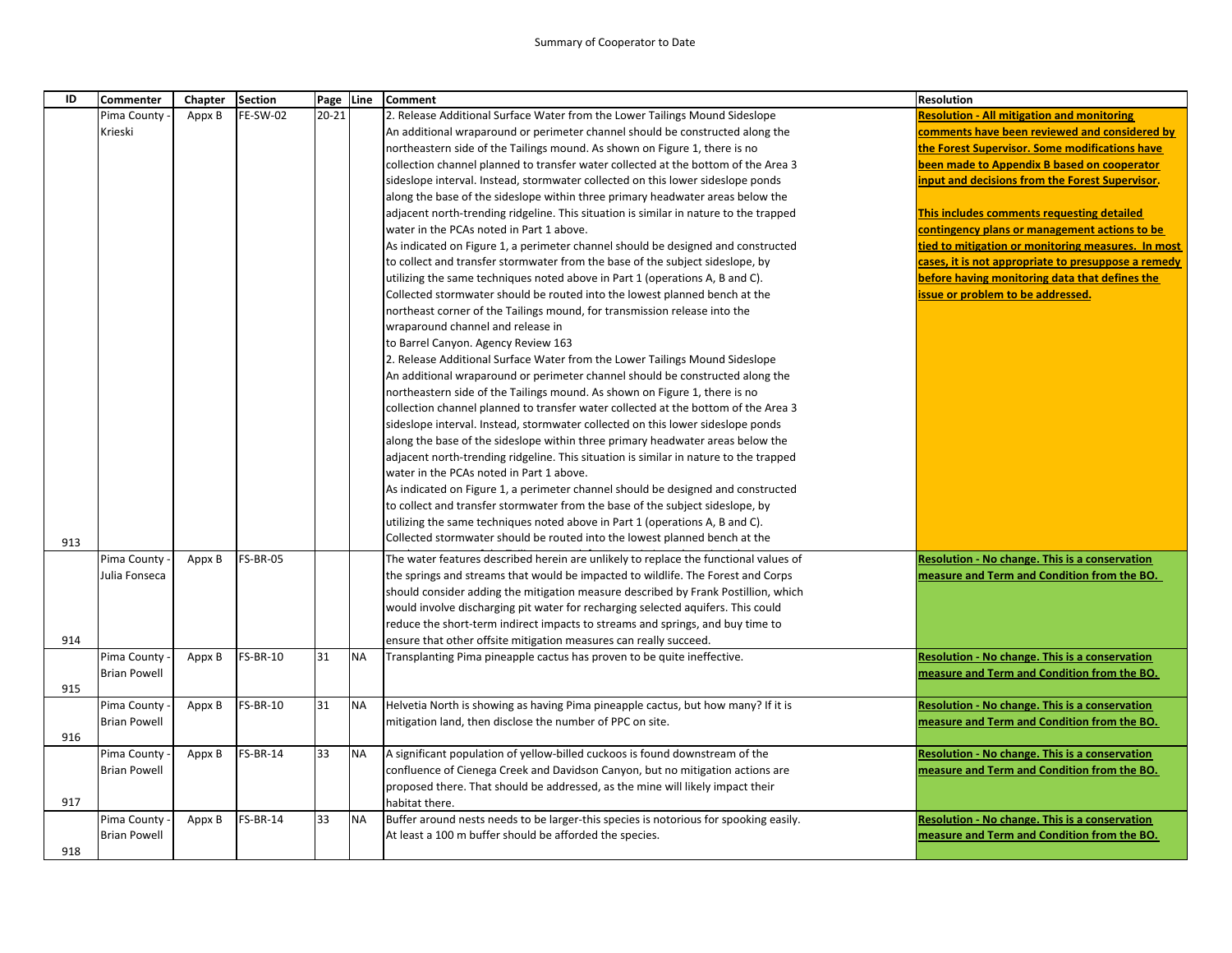| ID  | Commenter           | Chapter | <b>Section</b>    | Page Line |           | <b>Comment</b>                                                                                               | <b>Resolution</b>                                     |
|-----|---------------------|---------|-------------------|-----------|-----------|--------------------------------------------------------------------------------------------------------------|-------------------------------------------------------|
|     | Pima County         | Appx B  | <b>FS-BR-15</b>   | 34        | <b>NA</b> | The plan for the Coleman's coral root is survey for known individuals and mark                               | Resolution - Statement of fact or opinion. No action  |
|     | <b>Brian Powell</b> |         |                   |           |           | those. This is not sufficient, as we know (based on our limited knowledge of the                             | needed.                                               |
|     |                     |         |                   |           |           | biology of the species), that individuals only flower every 3-6 years. By only                               |                                                       |
|     |                     |         |                   |           |           | marking individuals that flower in a particular year, up to 85% of the population may                        |                                                       |
| 919 |                     |         |                   |           |           | not be accounted for. Modifications to this plan need to be made.                                            |                                                       |
|     | Pima County         | Appx B  | <b>FS-BR-16</b>   | 35        | <b>NA</b> | A fund for \$2M will do very little to "help restore the watershed to a functioning                          | <b>Resolution - No change. This is a conservation</b> |
|     | <b>Brian Powell</b> |         |                   |           |           | ecosystem." The ecological repair needs of the Cienega Watershed—over and                                    | measure and Term and Condition from the BO.           |
|     |                     |         |                   |           |           | above the mitigation activities committed to by Rosemont-will far exceed the                                 |                                                       |
| 920 |                     |         |                   |           |           | amount pledged for this conservation fund.                                                                   |                                                       |
|     | Pima County         | Appx B  | <b>FS-BR-16</b>   | 35        | <b>NA</b> | The document states that BLM and AZGFD will be responsible for identifying                                   | Resolution - No change. This is a potential           |
|     | <b>Brian Powell</b> |         |                   |           |           | mitigation actions. Pima County would like to be involved in those decisions.                                | mitigation from the 404 permiting process and/or      |
|     |                     |         |                   |           |           |                                                                                                              | conservation measure and Term and Condition from      |
| 921 |                     |         |                   |           |           |                                                                                                              | the BO.                                               |
|     | Pima County         | Appx B  | <b>FS-BR-18</b>   | 37        | <b>NA</b> | Plans to "addressing [plant and 1 invertebrate] species that are found in                                    | Resolution - No change. The Forest believes this      |
|     | <b>Brian Powell</b> |         |                   |           |           | disturbance areas, such as but not limited to documentation, collection,                                     | mitigation to be sufficient, and that they have met   |
|     |                     |         |                   |           |           | translocation, seed collection". This should be done before approval because it is                           | their obligation under law and regulation.            |
|     |                     |         |                   |           |           | unclear what mitigation measure would actually work for each of these species. Is                            |                                                       |
|     |                     |         |                   |           |           | translocation really possible for these species? (Probably not). We should already                           |                                                       |
|     |                     |         |                   |           |           | know the answer to this question, but the FS has not attempted to address this                               |                                                       |
|     |                     |         |                   |           |           | question for these species and has chosen to put off that work until after mine                              |                                                       |
|     |                     |         |                   |           |           | approval. However, it means that a complete analysis of the mine's impact has not                            |                                                       |
| 922 |                     |         |                   |           |           | been undertaken because we don't know what mitigation measures are possible.                                 |                                                       |
|     | Pima County         | Appx B  | <b>FS-BR-18</b>   | 38        | <b>NA</b> | Monitoring for effects of pit dewatering is fine, but what do we do with this                                | Resolution - No change. This is a conservation        |
|     | <b>Brian Powell</b> |         |                   |           |           | information? There needs to be a reasonable response. This should tie into release                           | measure and Term and Condition from the BO.           |
| 923 |                     |         |                   |           |           | from bonding issue.                                                                                          |                                                       |
|     |                     |         |                   |           | 22        | The text states: "It should be noted that wildlife of special concern in Arizona was used in lieu of species | Resolution - text has been added regarding state      |
|     |                     |         |                   |           | note      | of greatest conservation need because the former list was approved by the State Game and Fish                | regulations regarding wildlife, and SGCN and SERI     |
|     |                     |         |                   |           | 9         | Commission, while the latter is in development (i.e. in draft form)."                                        | are evaluated in the biologists' report.              |
|     |                     |         |                   |           |           | COMMENT: The Department has asked the Forest to use the Department's finalized (USFWS approved               |                                                       |
|     |                     |         |                   |           |           | and publicly vetted) Arizona State Wildlife Action Plan and the species lists therein.                       |                                                       |
|     |                     |         |                   |           |           | The Department requested the FEIS analyze impacts to wildlife species for which the state has public         |                                                       |
|     | AGFD                | 3       | <b>Biological</b> | 6         |           | trust responsibility, specifically those species listed within our State Wildlife Action Plan (SWAP) under   |                                                       |
|     |                     |         | Resources         |           |           | Species of Greatest Conservation Need (SCGN) and Species of Economic and Recreational Importance             |                                                       |
|     |                     |         |                   |           |           | (SERI). Impacts to wildlife on these lists were not evaluated or described and mitigation for those          |                                                       |
|     |                     |         |                   |           |           | impacts was not considered, developed, or listed in the FEIS.                                                |                                                       |
|     |                     |         |                   |           |           | RECOMMENDATION: NEPA requires a full and fair discussion of all environmental impacts. 42 USC                |                                                       |
|     |                     |         |                   |           |           | 4332(C). The FEIS should contain a discussion of the Department's conservation policies underlying the       |                                                       |
|     |                     |         |                   |           |           | SWAP. FEIS should include analysis of project impacts to the SGCN and SERI species.                          |                                                       |
| 924 |                     |         |                   |           |           |                                                                                                              |                                                       |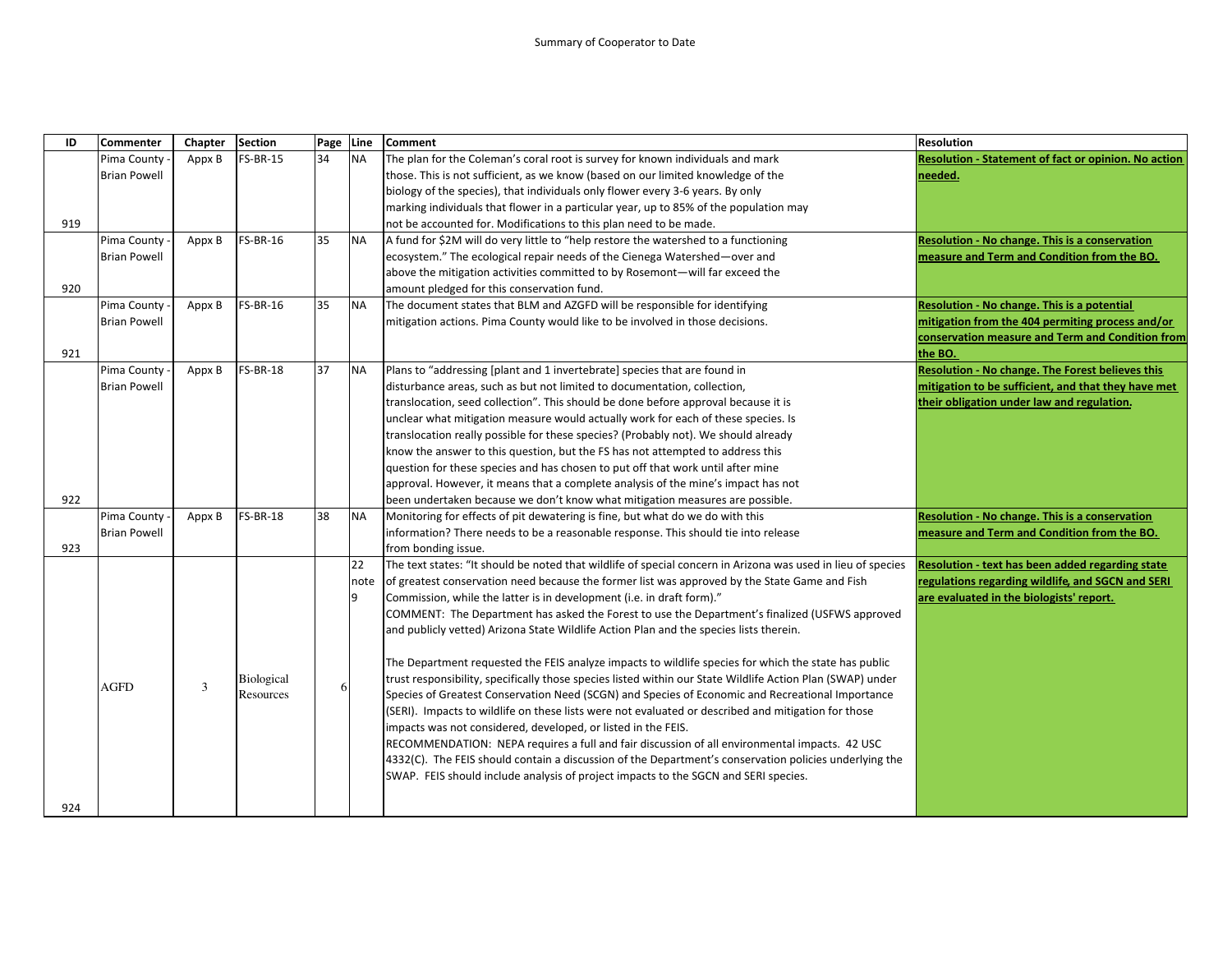| ID  | <b>Commenter</b>    | Chapter | <b>Section</b>  | Page Line |           | <b>Comment</b>                                                                           | <b>Resolution</b>                                             |
|-----|---------------------|---------|-----------------|-----------|-----------|------------------------------------------------------------------------------------------|---------------------------------------------------------------|
|     | Pima County         | Appx B  | <b>FS-BR-20</b> | 38        | <b>NA</b> | Monitoring roadkill of jaguar, ocelot, and their prey base is because the mine           | <b>Resolution - Wording in Chapter 3 has been updated</b>     |
|     | <b>Brian Powell</b> |         |                 |           |           | effectively cuts off the northeastern portion of the Santa Rita Mountains to the         | to reflect the determination that there is little risk        |
|     |                     |         |                 |           |           | movement of animals (the mine is placed from ridgeline to the west, Highway 83 to        | of vehicle-caused mortality to jaguar. This is also           |
|     |                     |         |                 |           |           | the east.) So yes, mortality will increase due to funneling animals onto the highway     | addressed in the BO.                                          |
|     |                     |         |                 |           |           | (which of course also creates a safety hazard for motorists). But what management        |                                                               |
|     |                     |         |                 |           |           | actions will this invoke? Will there be changes to Highway 83 to allow for safe          |                                                               |
|     |                     |         |                 |           |           | passage of animals? If not, then this is another example of collecting data for the      |                                                               |
| 925 |                     |         |                 |           |           | sake of collecting data and pretending it is mitigation.                                 |                                                               |
|     | Pima County         | Appx B  | <b>FS-BR-21</b> | 38        | <b>NA</b> | Describe what "ascertain whether shielding from artificial night light emitted by the    | Resolution - No change. Wording is adequately clear           |
|     | <b>Brian Powell</b> |         |                 |           |           | mine is possible or prudent" means.                                                      | as written                                                    |
| 926 |                     |         |                 |           |           |                                                                                          |                                                               |
|     | Pima County         | Appx B  | FS-BR-3         | 26        | <b>NA</b> | There is an assertion that the security fence will be equipped with a frog barrier       | Resolution - No change. This is a Term and                    |
|     | <b>Brian Powell</b> |         |                 |           |           | fence, but the security fence (Chap 2, page 14) is only chain-link near access           | Condition from the Draft BO. Changes will be made             |
|     |                     |         |                 |           |           | roads; everywhere else it will be barbed wire. Specify how such a fence will be          | based upon whatever is contained in the final BO.             |
| 927 |                     |         |                 |           |           | amenable to a frog barrier.                                                              |                                                               |
|     | Pima County         | Appx B  | FS-BR-3         | 26        | <b>NA</b> | Because the security fence will be barbed wire, wildlife will be able to enter the site, | Resolution - No change. A careful reading of this             |
|     | <b>Brian Powell</b> |         |                 |           |           | but there is an assumption that wildlife will not be able to enter the site. This should | mitigation measure will show that it is specifically          |
|     |                     |         |                 |           |           | be clarified.                                                                            | focused on additional barriers (potentially including         |
|     |                     |         |                 |           |           |                                                                                          | fencing) of specific features (such as ponds) to              |
| 928 |                     |         |                 |           |           |                                                                                          | exclude wildlife.                                             |
|     | Pima County         | Appx B  | FS-BR-4         | 27        | <b>NA</b> | Replacing up to 300,000 agaves with approximately 35,000 individuals should not          | Resolution - No change. This is a BO requirement,             |
| 929 | <b>Brian Powell</b> |         |                 |           |           | be allowed; there should be greater emphasis on this species.                            | and will only be changed if the final BO contains             |
|     | Pima County         | Appx B  | FS-BR-4         | 27        | <b>NA</b> | Monitoring of agaves should set number of plots and sites, and how often                 | changes.<br>Resolution - No change. This is a BO requirement, |
|     | <b>Brian Powell</b> |         |                 |           |           |                                                                                          | and will only be changed if the final BO contains             |
| 930 |                     |         |                 |           |           |                                                                                          | changes.                                                      |
|     | Pima County         | Appx B  | FS-BR-4         | 27        | <b>NA</b> | Planting of agaves should be staggered across years to ensure a good interannual         | Resolution - No change. This is a BO requirement,             |
|     | <b>Brian Powell</b> |         |                 |           |           | distribution of flowing plants                                                           | and will only be changed if the final BO contains             |
| 931 |                     |         |                 |           |           |                                                                                          | changes.                                                      |
|     | Pima County         | Appx B  | FS-BR-4         | 27        | <b>NA</b> | Plant stock grown in nurseries should be from or very near to the site.                  | Resolution - No change. This is a BO requirement,             |
|     | <b>Brian Powell</b> |         |                 |           |           |                                                                                          | and will only be changed if the final BO contains             |
| 932 |                     |         |                 |           |           |                                                                                          | changes.                                                      |
|     | Pima County         | Appx B  | FS-BR-5         | 28        | <b>NA</b> | It needs to be determined what the trigger will be that would compel Rosemont to         | <b>Resolution - All mitigation and monitoring</b>             |
|     | <b>Brian Powell</b> |         |                 |           |           | construct artificial waters. Without such a trigger, it could be very easy for           | comments have been reviewed and considered by                 |
|     |                     |         |                 |           |           | Rosemont to stall implementation.                                                        | the Forest Supervisor. Some modifications have                |
|     |                     |         |                 |           |           |                                                                                          | been made to Appendix B based on cooperator                   |
|     |                     |         |                 |           |           |                                                                                          | input and decisions from the Forest Supervisor.               |
|     |                     |         |                 |           |           |                                                                                          |                                                               |
|     |                     |         |                 |           |           |                                                                                          | This includes comments requesting detailed                    |
|     |                     |         |                 |           |           |                                                                                          | contingency plans or management actions to be                 |
|     |                     |         |                 |           |           |                                                                                          | tied to mitigation or monitoring measures. In most            |
|     |                     |         |                 |           |           |                                                                                          | cases, it is not appropriate to presuppose a remedy           |
|     |                     |         |                 |           |           |                                                                                          | before having monitoring data that defines the                |
|     |                     |         |                 |           |           |                                                                                          | issue or problem to be addressed.                             |
|     |                     |         |                 |           |           |                                                                                          |                                                               |
| 933 |                     |         |                 |           |           |                                                                                          |                                                               |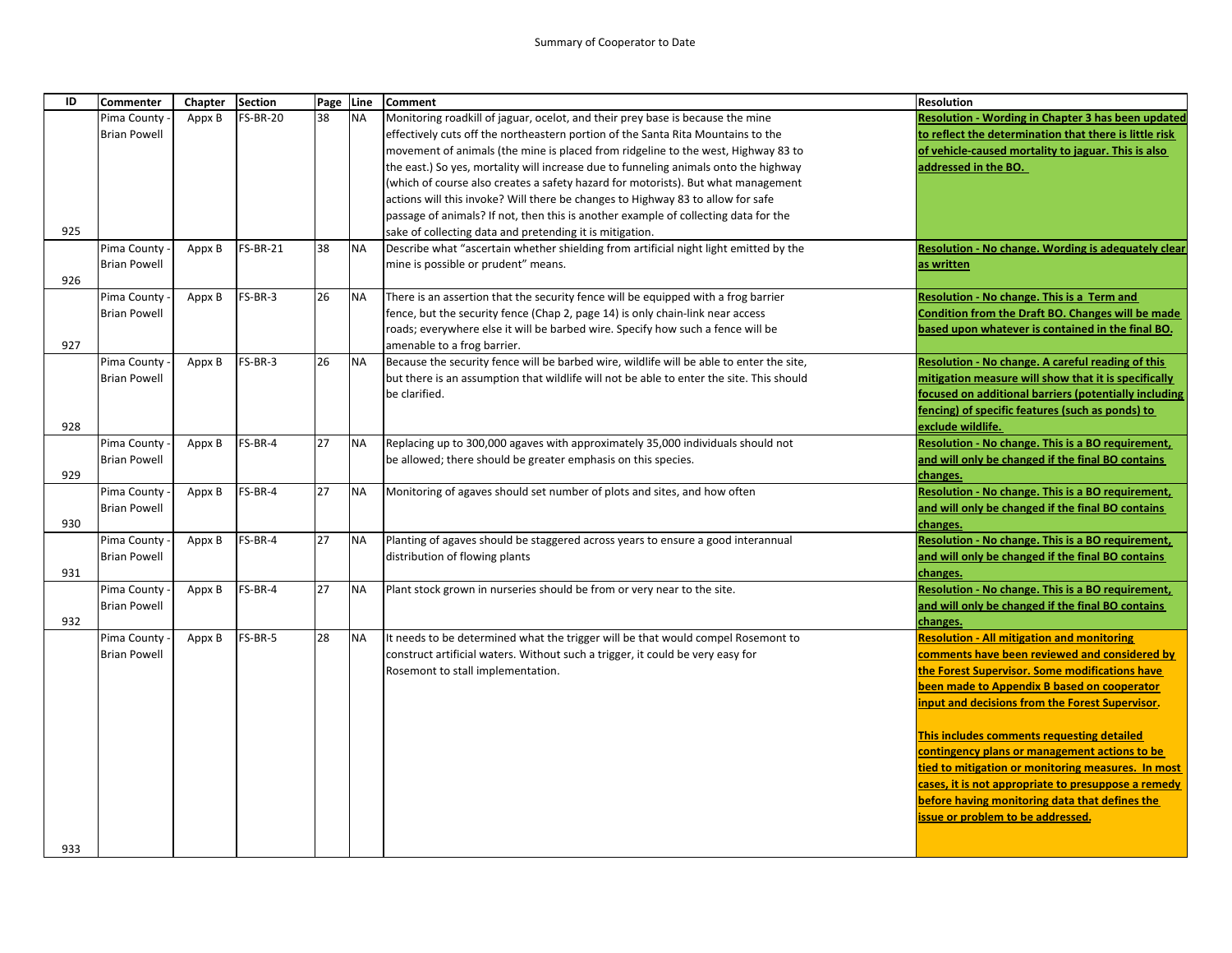| ID  | <b>Commenter</b>    | Chapter | <b>Section</b>  | Page Line |           | <b>Comment</b>                                                                                          | <b>Resolution</b>                                       |
|-----|---------------------|---------|-----------------|-----------|-----------|---------------------------------------------------------------------------------------------------------|---------------------------------------------------------|
|     | Pima County         | Appx B  | FS-BR-6         | 29        | <b>NA</b> | Qualified biologists need to be on hand during construction of power lines to ensure                    | <b>Resolution - No change. The BO requires a Forest</b> |
|     | <b>Brian Powell</b> |         |                 |           |           | that talus are not disturbed.                                                                           | Service journyman biologist be the primary contact      |
|     |                     |         |                 |           |           |                                                                                                         | to oversee all monitoring. See Chapter 2 and the        |
| 934 |                     |         |                 |           |           |                                                                                                         | BO.                                                     |
|     | Pima County         | Appx B  | FS-BR-7         | 29        | <b>NA</b> | Conservation easement on the Helvetia ranch should preclude mining as an activity                       | Resolution - No change. This is a BO requirement,       |
|     | <b>Brian Powell</b> |         |                 |           |           | and all valid mining claims relinquished.                                                               | and will only be changed if the final BO contains       |
| 935 |                     |         |                 |           |           |                                                                                                         | changes.                                                |
|     | Pima County         | Appx B  | FS-BR-9         | 31        | <b>NA</b> | A camera study is not a meaningful mitigation effort.                                                   | Resolution - No change. This is clearly presented in    |
|     | <b>Brian Powell</b> |         |                 |           |           |                                                                                                         | appendix B as a monitoring item, not a mitigaiton       |
| 936 |                     |         |                 |           |           |                                                                                                         | measure.                                                |
|     | Pima County         | Appx B  | FS-GMP-1        | 6         | <b>NA</b> | Putting Rosemont in the position of suspending operations after discovery of                            | Resolution - No change. The Forest disagrees, and       |
|     | <b>Brian Powell</b> |         |                 |           |           | "significant" paleontological resources puts an unreasonable expectations and                           | RCC has agreed to this measure.                         |
|     |                     |         |                 |           |           | charge of responsibility on the company and their staff. What is "significant" and                      |                                                         |
|     |                     |         |                 |           |           | how will untrained staff know when this resource (and threshold from "insignificant")                   |                                                         |
|     |                     |         |                 |           |           | has been discovered? What is involved in this "after action review" and for how                         |                                                         |
| 937 |                     |         |                 |           |           | long will work stoppage take place? More details and guidance is needed                                 |                                                         |
|     | Pima County         | Appx B  | FS-GMP-2        |           | <b>NA</b> | Again, having Rosemont report on these resources is unrealistic. Further, the                           | Resolution - No change. The Forest disagrees, and       |
|     | <b>Brian Powell</b> |         |                 |           |           | document states that "Upon discovery of such resources, Rosemont Copper would                           | RCC has agreed to this measure.                         |
|     |                     |         |                 |           |           | suspend work at that site and notify the Forest Service, and the site would be                          |                                                         |
|     |                     |         |                 |           |           | investigated in the same 24-hour period by the Forest Service before work                               |                                                         |
|     |                     |         |                 |           |           | resumes." This means that, for example, if a cave resource is discovered at                             |                                                         |
|     |                     |         |                 |           |           | midnight on a Saturday night that an investigation would be completed (not started)                     |                                                         |
|     |                     |         |                 |           |           | by Sunday night. This is not realistic. Instead, an independent entity should be                        |                                                         |
|     |                     |         |                 |           |           | brought in to oversee work and this type of investigation because it is simply not in                   |                                                         |
| 938 |                     |         |                 |           |           | the company's interest to report these resources.                                                       |                                                         |
|     | EPA                 | Appx B  | <b>FS-GW-03</b> | 18        |           | Under this mitigation measure, one sample would be collected and submitted for testing for every        | <b>Resolution - All mitigation and monitoring</b>       |
|     |                     |         |                 |           |           | 250,000 tons for PAG and every 5,000,000 tons for Non-PAG. In most cases, the number of samples is      | comments have been reviewed and considered by           |
|     |                     |         |                 |           |           | based on tons but not varied by classification. This approach would allow for 250,000 tons of PAG to be | the Forest Supervisor. Some modifications have          |
|     |                     |         |                 |           |           | diluted within 4,750,000 tons of Non-PAG. The EIS should offer data to support why the proposed         | been made to Appendix B based on cooperator             |
|     |                     |         |                 |           |           | sampling rate is appropriate for ensuring adequate operational geochemical characterization and how     | input and decisions from the Forest Supervisor.         |
|     |                     |         |                 |           |           | this approach compares to one based on taking cores from each ore shoot.                                |                                                         |
|     |                     |         |                 |           |           |                                                                                                         | This includes comments requesting detailed              |
|     |                     |         |                 |           |           |                                                                                                         | contingency plans or management actions to be           |
|     |                     |         |                 |           |           |                                                                                                         | tied to mitigation or monitoring measures. In most      |
|     |                     |         |                 |           |           |                                                                                                         | cases, it is not appropriate to presuppose a remedy     |
|     |                     |         |                 |           |           |                                                                                                         | before having monitoring data that defines the          |
|     |                     |         |                 |           |           |                                                                                                         | issue or problem to be addressed.                       |
| 939 |                     |         |                 |           |           |                                                                                                         |                                                         |
|     | Pima County         | Appx B  | <b>FS-RW-03</b> | 49        | <b>NA</b> | Moneys will be given to the Forest to study and improve conditions from ORVs, but                       | Resolution - No change. This planning would not         |
|     | <b>Brian Powell</b> |         |                 |           |           | studies and subsequent mitigation should take place on other parcels, closer to                         | occur until after approval of the ROD and final         |
|     |                     |         |                 |           |           | Tucson, such as the County's Bar-V and Cienega Creek Natural Preserve, both of                          | MPO. The Forest has the ability to enter into a joint   |
|     |                     |         |                 |           |           | which will likely receive more ORV traffic as a result of the loss of the Rosemont                      | NEPA analysis with other agencies such as the           |
|     |                     |         |                 |           |           | site.                                                                                                   | County and State if they feel it would be beneficial    |
|     |                     |         |                 |           |           |                                                                                                         | and all parties agree to participate.                   |
| 940 |                     |         |                 |           |           |                                                                                                         |                                                         |
|     |                     |         |                 |           |           |                                                                                                         |                                                         |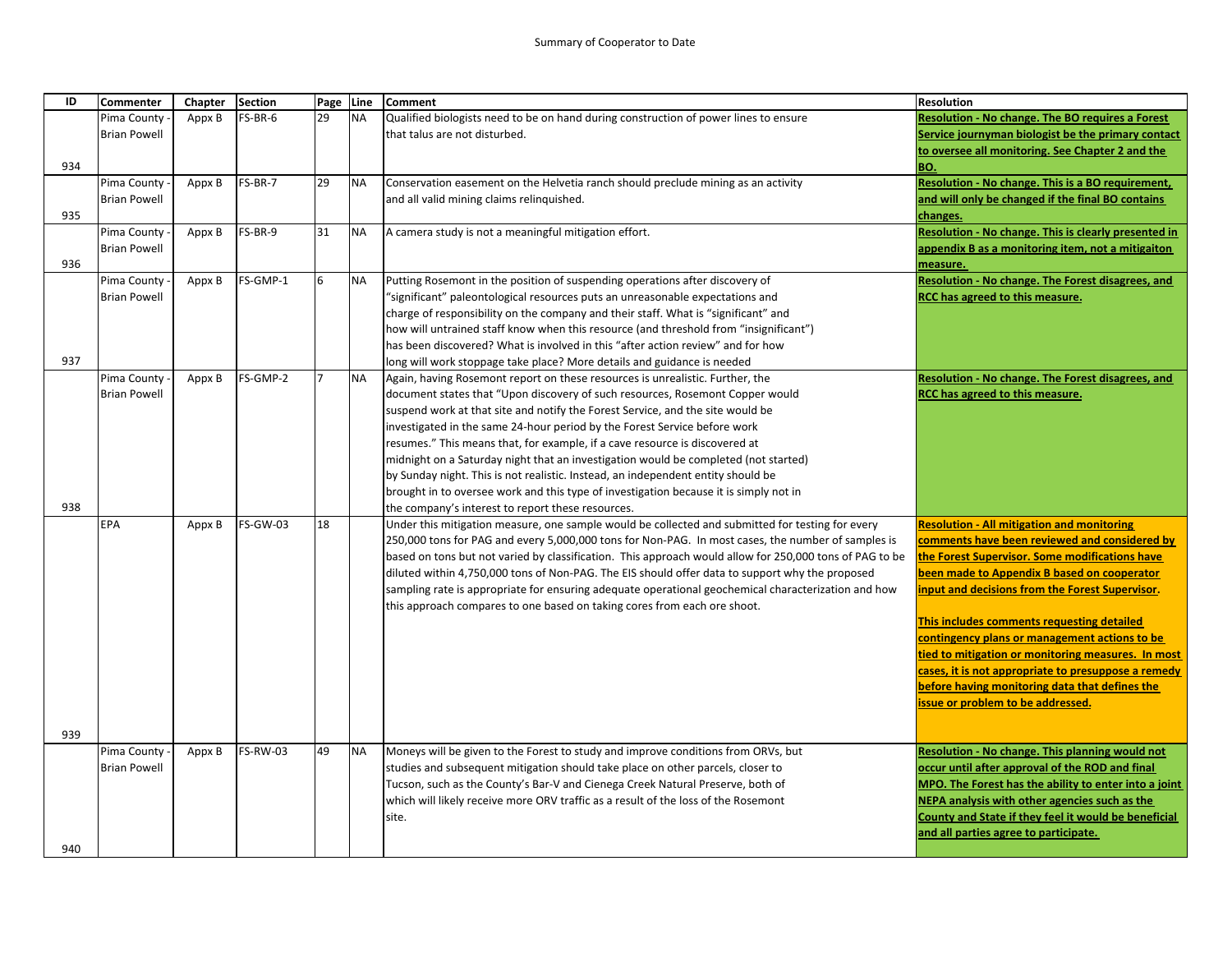| ID  | <b>Commenter</b>    | Chapter | <b>Section</b>  | Page Line |           | <b>Comment</b>                                                                       | <b>Resolution</b>                                   |
|-----|---------------------|---------|-----------------|-----------|-----------|--------------------------------------------------------------------------------------|-----------------------------------------------------|
|     | Pima County         | Appx B  | <b>FS-SR-01</b> | 8         | <b>NA</b> | Success criteria for growth media should be established prior to final approval. It  | <b>Resolution - All mitigation and monitoring</b>   |
|     | <b>Brian Powell</b> |         |                 |           |           | should be made more clear exactly what will be accomplished by "refining" success    | comments have been reviewed and considered by       |
|     |                     |         |                 |           |           | criteria. In fact, the document claims already that reference sites will be used for | the Forest Supervisor. Some modifications have      |
|     |                     |         |                 |           |           | this purpose.                                                                        | been made to Appendix B based on cooperator         |
|     |                     |         |                 |           |           |                                                                                      | input and decisions from the Forest Supervisor.     |
|     |                     |         |                 |           |           |                                                                                      | This includes comments requesting detailed          |
|     |                     |         |                 |           |           |                                                                                      | contingency plans or management actions to be       |
|     |                     |         |                 |           |           |                                                                                      | tied to mitigation or monitoring measures. In most  |
|     |                     |         |                 |           |           |                                                                                      | cases, it is not appropriate to presuppose a remedy |
|     |                     |         |                 |           |           |                                                                                      | before having monitoring data that defines the      |
|     |                     |         |                 |           |           |                                                                                      | issue or problem to be addressed.                   |
| 941 |                     |         |                 |           |           |                                                                                      |                                                     |
|     | Pima County         | Appx B  | <b>FS-SR-01</b> | 8         | <b>NA</b> | The document cites the use of an adaptive management approach to refine those        | Resolution - This has been fixed in FS-SR-01.       |
|     | <b>Brian Powell</b> |         |                 |           |           | success criteria. This is not an appropriate use of adaptive management, which       |                                                     |
|     |                     |         |                 |           |           | (according to the very source that is being cited) seeks to reduce uncertainty of    |                                                     |
|     |                     |         |                 |           |           | management actions and not (as proposed) to develop criteria for success. This is    |                                                     |
| 942 |                     |         |                 |           |           | just one small part of the adaptive management cycle.                                |                                                     |
|     | Pima County         | Appx B  | <b>FS-SR-01</b> | 8         | <b>NA</b> | Recommended that the FS have a very strict standards for soil particle size, soil    | <b>Resolution - All mitigation and monitoring</b>   |
|     | <b>Brian Powell</b> |         |                 |           |           | stability, etc as reclamation progresses. Certainly some areas will need additional  | comments have been reviewed and considered by       |
|     |                     |         |                 |           |           | work, but for the FS and Rosemont to go back to previously reclaimed areas and       | the Forest Supervisor. Some modifications have      |
|     |                     |         |                 |           |           | enhance elements such as soil particle size is simply unrealistic; standards should  | been made to Appendix B based on cooperator         |
|     |                     |         |                 |           |           | be well articulated and they should be met as work progresses.                       | input and decisions from the Forest Supervisor.     |
|     |                     |         |                 |           |           |                                                                                      | This includes comments requesting detailed          |
|     |                     |         |                 |           |           |                                                                                      | contingency plans or management actions to be       |
|     |                     |         |                 |           |           |                                                                                      | tied to mitigation or monitoring measures. In most  |
|     |                     |         |                 |           |           |                                                                                      | cases, it is not appropriate to presuppose a remedy |
|     |                     |         |                 |           |           |                                                                                      | before having monitoring data that defines the      |
|     |                     |         |                 |           |           |                                                                                      | issue or problem to be addressed.                   |
| 943 |                     |         |                 |           |           |                                                                                      |                                                     |
|     | Pima County         | Appx B  | <b>FS-SR-01</b> | 8         | <b>NA</b> | With regards to bonding (which we are not privy to reviewing), sufficient money      | <b>Resolution - All mitigation and monitoring</b>   |
|     | <b>Brian Powell</b> |         |                 |           |           | should be allocated for erosion repair and vegetation establishment for years after  | comments have been reviewed and considered by       |
|     |                     |         |                 |           |           | mine closure.                                                                        | the Forest Supervisor. Some modifications have      |
|     |                     |         |                 |           |           |                                                                                      | been made to Appendix B based on cooperator         |
|     |                     |         |                 |           |           |                                                                                      | input and decisions from the Forest Supervisor.     |
|     |                     |         |                 |           |           |                                                                                      | This includes comments requesting detailed          |
|     |                     |         |                 |           |           |                                                                                      | contingency plans or management actions to be       |
|     |                     |         |                 |           |           |                                                                                      | tied to mitigation or monitoring measures. In most  |
|     |                     |         |                 |           |           |                                                                                      | cases, it is not appropriate to presuppose a remedy |
|     |                     |         |                 |           |           |                                                                                      | before having monitoring data that defines the      |
|     |                     |         |                 |           |           |                                                                                      | issue or problem to be addressed.                   |
|     |                     |         |                 |           |           |                                                                                      |                                                     |
| 944 |                     |         |                 |           |           |                                                                                      |                                                     |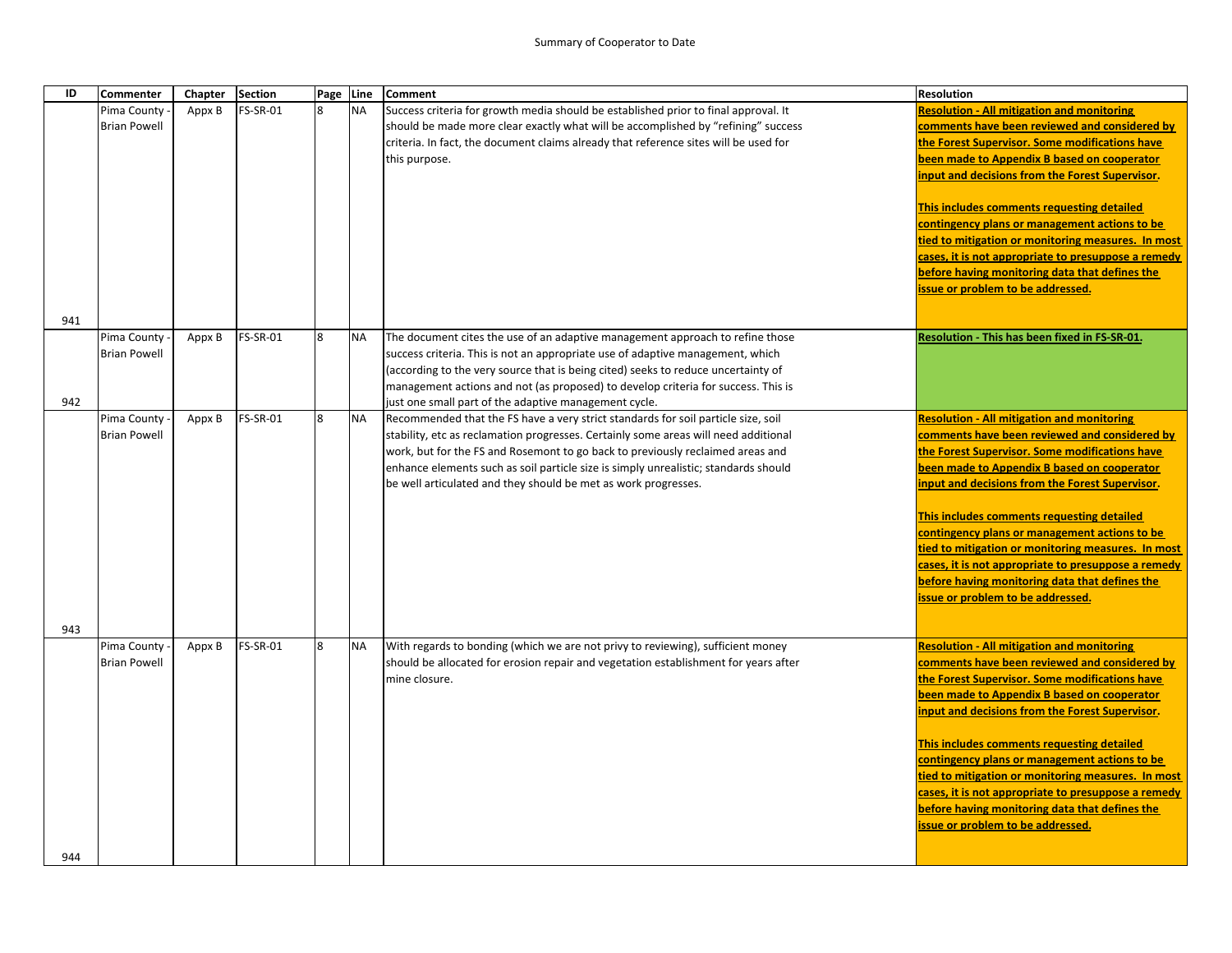| ID  | <b>Commenter</b>    | Chapter | Section         | Page Line |            | <b>Comment</b>                                                                        | <b>Resolution</b>                                   |
|-----|---------------------|---------|-----------------|-----------|------------|---------------------------------------------------------------------------------------|-----------------------------------------------------|
|     | Pima County         | Appx B  | <b>FS-SR-01</b> | 8         | <b>NA</b>  | Identify "established" NRCS protocols for growth media.                               | <b>Resolution - This has been clarified.</b>        |
|     | <b>Brian Powell</b> |         |                 |           |            |                                                                                       |                                                     |
| 945 |                     |         |                 |           |            |                                                                                       |                                                     |
|     | Pima County         | Appx B  | FS-SR-01        | 8         | <b>NA</b>  | The document indicates that "Available, onsite woody debris from clearing of the      | Resolution - No changes warranted. The problem      |
|     | <b>Brian Powell</b> |         |                 |           |            | mine site would be used on the reclaimed growth medium surfaces to provide            | with timing is well acknowledged by the Forest. If  |
|     |                     |         |                 |           |            | stability, organic matter, and microhabitats for seed germination, invertebrates, and | there's no woody debris, there simply is no woody   |
|     |                     |         |                 |           |            | small vertebrate species." This may not be realistic for more than a few years out    | debris.                                             |
|     |                     |         |                 |           |            | from the initial vegetation clearance action because these woody elements will        |                                                     |
|     |                     |         |                 |           |            | decompose. What, then, will be the plan for woody components at the time of mine      |                                                     |
| 946 |                     |         |                 |           |            | closure?                                                                              |                                                     |
|     | Pima County         | Appx B  | FS-SR-01        | 8         | <b>INA</b> | If the success criteria are matched to areas of natural vegetation and that standard  | <b>Resolution - All mitigation and monitoring</b>   |
|     | <b>Brian Powell</b> |         |                 |           |            | cannot be met, there is no indication in the document as to what action the FS        | comments have been reviewed and considered by       |
|     |                     |         |                 |           |            | would take other than "determine the need for additional mitigation measures for      | the Forest Supervisor. Some modifications have      |
|     |                     |         |                 |           |            | more successful revegetation and increased soil stability", which of course is        | been made to Appendix B based on cooperator         |
|     |                     |         |                 |           |            | referring to on-site actions. The FS should include a provision (and appropriate      | input and decisions from the Forest Supervisor.     |
|     |                     |         |                 |           |            | bonding) for off-site mitigation if the on-site actions are not sufficient.           |                                                     |
|     |                     |         |                 |           |            |                                                                                       | This includes comments requesting detailed          |
|     |                     |         |                 |           |            |                                                                                       | contingency plans or management actions to be       |
|     |                     |         |                 |           |            |                                                                                       | tied to mitigation or monitoring measures. In most  |
|     |                     |         |                 |           |            |                                                                                       | cases, it is not appropriate to presuppose a remedy |
|     |                     |         |                 |           |            |                                                                                       | before having monitoring data that defines the      |
|     |                     |         |                 |           |            |                                                                                       | issue or problem to be addressed.                   |
|     |                     |         |                 |           |            |                                                                                       |                                                     |
| 947 |                     |         |                 |           |            |                                                                                       |                                                     |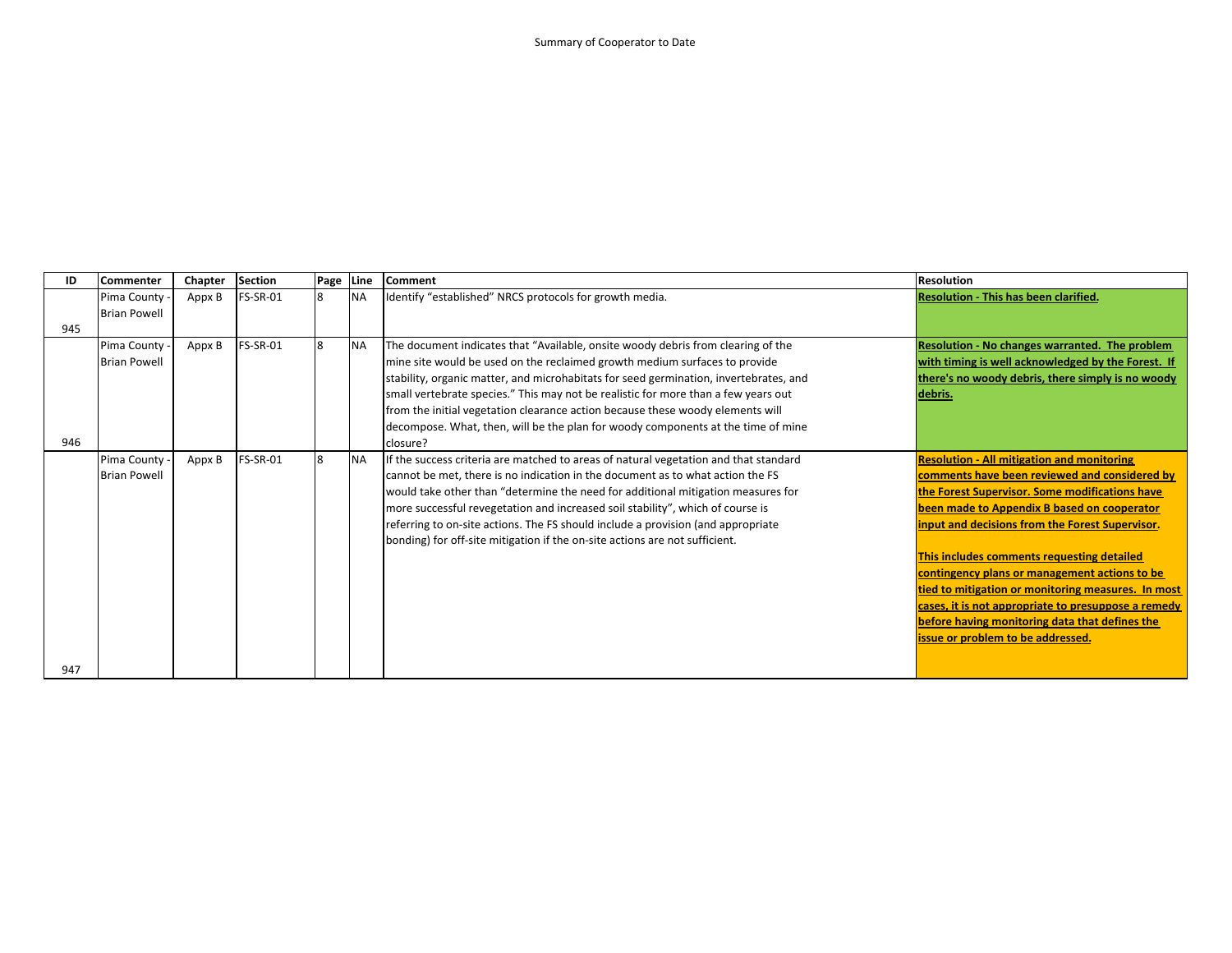| ID  | <b>Commenter</b>    | Chapter | <b>Section</b>  | Page | Line      | <b>Comment</b>                                                                       | <b>Resolution</b>                                   |
|-----|---------------------|---------|-----------------|------|-----------|--------------------------------------------------------------------------------------|-----------------------------------------------------|
|     | Pima County         | Appx B  | <b>FS-SR-01</b> | 8    |           | Create Specifications within the Final Reclamation and Closure Plan for the          | <b>Resolution - All mitigation and monitoring</b>   |
|     | Krieski             |         |                 |      |           | Systematic Monitoring and Reporting of Volumes of Soil Growth Media Utilized         | comments have been reviewed and considered by       |
|     |                     |         |                 |      |           | This Monitoring / Reporting mitigation measure should specify requirements for the   | the Forest Supervisor. Some modifications have      |
|     |                     |         |                 |      |           | systematic monitoring and documentation of all Soil Borrow Areas from which soils    | been made to Appendix B based on cooperator         |
|     |                     |         |                 |      |           | are obtained, the quantity of soils obtained, and the quantity of soils utilized in  | input and decisions from the Forest Supervisor.     |
|     |                     |         |                 |      |           | relation to applications on specific acreages of reclaimed surfaces.                 |                                                     |
|     |                     |         |                 |      |           | These activities should correspond to requirements raised in related PA DEIS         | This includes comments requesting detailed          |
|     |                     |         |                 |      |           | comments, including the preparation and updating of Mine Reclamation Soil            | contingency plans or management actions to be       |
|     |                     |         |                 |      |           | Management Maps every 2 years, and updating soil volume calculations for site        | tied to mitigation or monitoring measures. In most  |
|     |                     |         |                 |      |           | reclamation needs every 2 years.                                                     | cases, it is not appropriate to presuppose a remedy |
|     |                     |         |                 |      |           | The Forest Service recognizes the importance of the systematic collection of this    | before having monitoring data that defines the      |
|     |                     |         |                 |      |           | data as part of monitoring the concurrent reclamation activity: As noted in the      | issue or problem to be addressed.                   |
|     |                     |         |                 |      |           | Training Guide for Reclamation Bond Estimation and Administration, For Mineral       |                                                     |
|     |                     |         |                 |      |           | Plans of Operation authorized and administered under 36 CFR 228A, USDA-Forest        |                                                     |
|     |                     |         |                 |      |           | Service, April 2004 within Earthwork:                                                |                                                     |
|     |                     |         |                 |      |           | "The operator should be required in the POO to regularly submit an accounting of     |                                                     |
|     |                     |         |                 |      |           | stockpiled materials such as subsoil, and topsoil so that the reclamation review     |                                                     |
|     |                     |         |                 |      |           | calculations are based on factual data rather than conjecture. It is incumbent on    |                                                     |
|     |                     |         |                 |      |           | FS personnel to ensure that the operator is stockpiling any such materials as the    |                                                     |
|     |                     |         |                 |      |           | mine is developed and that the stockpile volumes are accurate. We do not want to     |                                                     |
|     |                     |         |                 |      |           | have to 'mine' needed reclamation materials from another site in order to reclaim    |                                                     |
|     |                     |         |                 |      |           | the mine."                                                                           |                                                     |
|     |                     |         |                 |      |           | Change Requested:                                                                    |                                                     |
|     |                     |         |                 |      |           | 1. Include formal specifications within the Final Reclamation and Closure Plan       |                                                     |
|     |                     |         |                 |      |           | for requirements for systematic monitoring and reporting of the Soil Borrow          |                                                     |
|     |                     |         |                 |      |           | Areas from which the soils were obtained, the quantity of soils obtained,            |                                                     |
| 948 |                     |         |                 |      |           | the quantity of soils utilized for reclamation and slope rehabilitation, and the     |                                                     |
|     | Pima County         | Appx B  | <b>FS-SR-01</b> | 11   | <b>NA</b> | As with the soil metrics, the FS is not using adaptive management in the right       | Resolution - This has been fixed in FS-SR-01.       |
|     | <b>Brian Powell</b> |         |                 |      |           | context for the revegetation success. Adaptive management should not be used to      |                                                     |
| 949 |                     |         |                 |      |           | adjust success criteria, which can be articulated now.                               |                                                     |
|     | Pima County         | Appx B  | FS-SR-01        | 11   | <b>NA</b> | There is a reference to "three types of plots" but no definition of what this means. | Resolution - This has been fixed in FS-SR-02.       |
|     | <b>Brian Powell</b> |         |                 |      |           |                                                                                      |                                                     |
| 950 |                     |         |                 |      |           |                                                                                      |                                                     |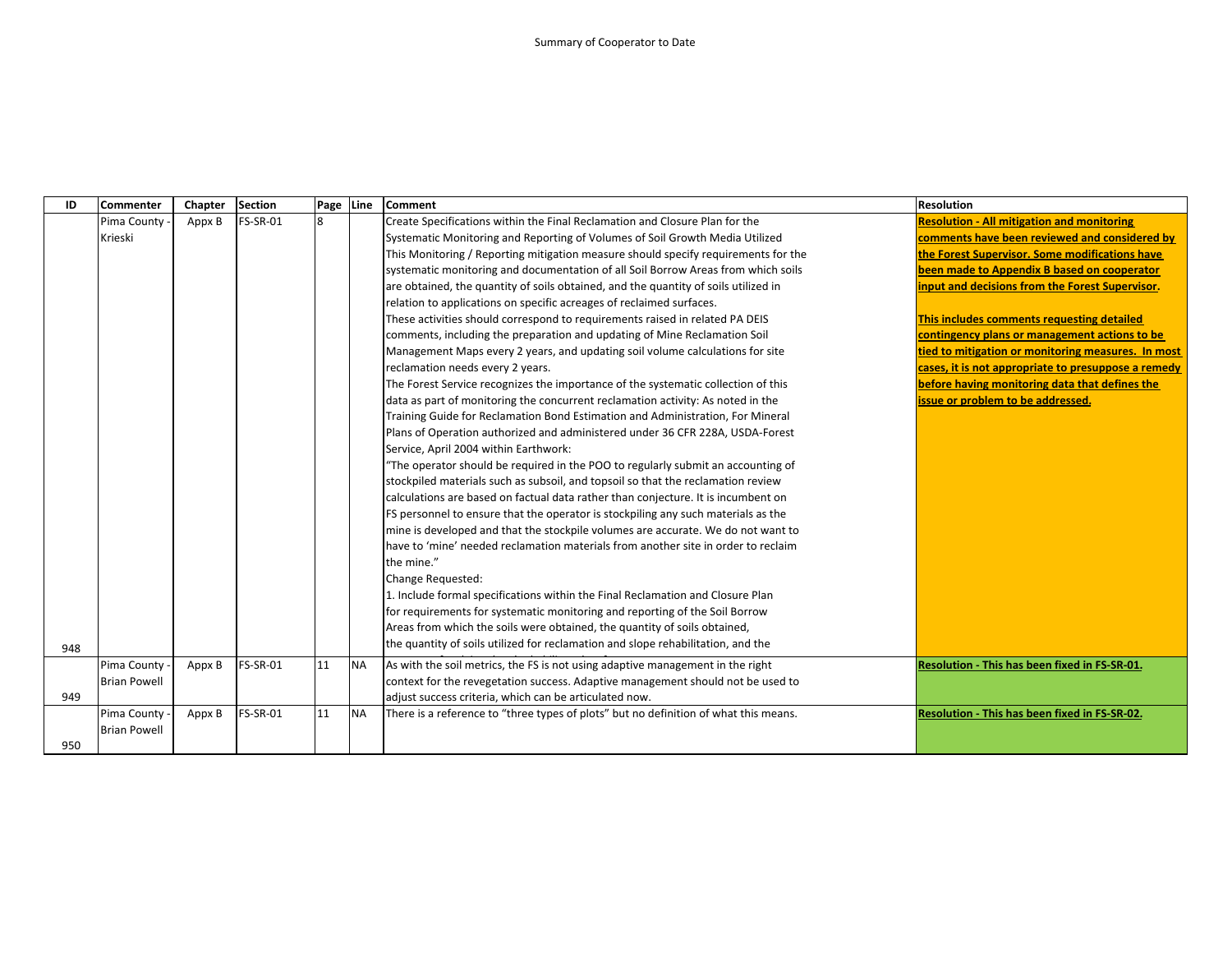| ID         | <b>Commenter</b>                   | Chapter | <b>Section</b> | Page Line |           | Comment                                                                                                                                                                                                                                                                                                                                                                                                                                                                                                                                                                                                                                                                                                                                                                                                                                                                                                                                                                                                                                                                                                                                                                                                     | <b>Resolution</b>                                                                                                                                                                                                                                                                                                                                                                                                                                                                                                                                                         |
|------------|------------------------------------|---------|----------------|-----------|-----------|-------------------------------------------------------------------------------------------------------------------------------------------------------------------------------------------------------------------------------------------------------------------------------------------------------------------------------------------------------------------------------------------------------------------------------------------------------------------------------------------------------------------------------------------------------------------------------------------------------------------------------------------------------------------------------------------------------------------------------------------------------------------------------------------------------------------------------------------------------------------------------------------------------------------------------------------------------------------------------------------------------------------------------------------------------------------------------------------------------------------------------------------------------------------------------------------------------------|---------------------------------------------------------------------------------------------------------------------------------------------------------------------------------------------------------------------------------------------------------------------------------------------------------------------------------------------------------------------------------------------------------------------------------------------------------------------------------------------------------------------------------------------------------------------------|
|            | Pima County<br><b>Brian Powell</b> | Appx B  | FS-SR-01       | 11        | <b>NA</b> | The number, location, and frequency of monitoring plots (or transects) can be<br>established now- there is no justification for waiting on this, especially if natural<br>reference conditions are used as baseline                                                                                                                                                                                                                                                                                                                                                                                                                                                                                                                                                                                                                                                                                                                                                                                                                                                                                                                                                                                         | <b>Resolution - All mitigation and monitoring</b><br>comments have been reviewed and considered by<br>the Forest Supervisor. Some modifications have                                                                                                                                                                                                                                                                                                                                                                                                                      |
|            |                                    |         |                |           |           |                                                                                                                                                                                                                                                                                                                                                                                                                                                                                                                                                                                                                                                                                                                                                                                                                                                                                                                                                                                                                                                                                                                                                                                                             | been made to Appendix B based on cooperator<br>input and decisions from the Forest Supervisor.                                                                                                                                                                                                                                                                                                                                                                                                                                                                            |
|            |                                    |         |                |           |           |                                                                                                                                                                                                                                                                                                                                                                                                                                                                                                                                                                                                                                                                                                                                                                                                                                                                                                                                                                                                                                                                                                                                                                                                             | This includes comments requesting detailed<br>contingency plans or management actions to be<br>tied to mitigation or monitoring measures. In most                                                                                                                                                                                                                                                                                                                                                                                                                         |
|            |                                    |         |                |           |           |                                                                                                                                                                                                                                                                                                                                                                                                                                                                                                                                                                                                                                                                                                                                                                                                                                                                                                                                                                                                                                                                                                                                                                                                             | cases, it is not appropriate to presuppose a remedy<br>before having monitoring data that defines the<br>issue or problem to be addressed.                                                                                                                                                                                                                                                                                                                                                                                                                                |
| 951        |                                    |         |                |           |           |                                                                                                                                                                                                                                                                                                                                                                                                                                                                                                                                                                                                                                                                                                                                                                                                                                                                                                                                                                                                                                                                                                                                                                                                             |                                                                                                                                                                                                                                                                                                                                                                                                                                                                                                                                                                           |
|            | Pima County<br><b>Brian Powell</b> | Appx B  | FS-SR-01       | 11        | <b>NA</b> | Livestock grazing on reclaimed sites should be addressed explicitly. Given the<br>steep slopes and potential for erosion, grazing should not be allowed until after<br>success criteria are met.                                                                                                                                                                                                                                                                                                                                                                                                                                                                                                                                                                                                                                                                                                                                                                                                                                                                                                                                                                                                            | <b>Resolution - Statement of fact or opinion. No action</b><br>needed. As stated in the FEIS, grazing is prohibited<br>unless the FS determines it would be beneficial to                                                                                                                                                                                                                                                                                                                                                                                                 |
| 952<br>953 | Pima County<br><b>Brian Powell</b> | Appx B  | FS-SR-01       | 11        | <b>NA</b> | Controlling invasive species is generally a good thing, but more detail is needed. In<br>the document there is a justification for using a National Park Service protocol for<br>invasives, but that protocol is for natural areas, and surveys are targeted on areas<br>with some level of disturbance. In contrast, the entire Rosemont reclamation site is<br>disturbed land and therefore far more susceptible for the establishment of invasive<br>weeds. In addition, it might be prudent not to view all invasive species as harmful.<br>For example, on areas that have no vegetation and are susceptible to erosion, the<br>presence of some species such as Lehman's lovegrass may not be as undesirable<br>as at times and locations where erosion is not a significant concern. Therefore, an<br>invasive species management plan should be developed that is explicit about goals<br>and objectives related not only to the actual species present, but also to the<br>associated soil and hydrological considerations. Development of such an approach<br>is ideally suited to a structured decision making process, which is increasingly<br>being used by Federal land management agencies. | reclamation.<br><b>Resolution - All mitigation and monitoring</b><br>comments have been reviewed and considered by<br>the Forest Supervisor. Some modifications have<br>been made to Appendix B based on cooperator<br>input and decisions from the Forest Supervisor.<br>This includes comments requesting detailed<br>contingency plans or management actions to be<br>tied to mitigation or monitoring measures. In most<br>cases, it is not appropriate to presuppose a remedy<br>before having monitoring data that defines the<br>issue or problem to be addressed. |
|            | Pima County<br><b>Brian Powell</b> | Appx B  | FS-SR-01       | 11        | <b>NA</b> | There is no explicit consideration of the tens of thousands of oak trees that will be<br>impacted by this project. Specific targets should be set for these trees and if on-site<br>revegetation will not work, then off-site should be found.                                                                                                                                                                                                                                                                                                                                                                                                                                                                                                                                                                                                                                                                                                                                                                                                                                                                                                                                                              | <b>Resolution - All mitigation and monitoring</b><br>comments have been reviewed and considered by<br>the Forest Supervisor. Some modifications have<br>been made to Appendix B based on cooperator<br>input and decisions from the Forest Supervisor.<br>This includes comments requesting detailed<br>contingency plans or management actions to be<br>tied to mitigation or monitoring measures. In most<br>cases, it is not appropriate to presuppose a remedy<br>before having monitoring data that defines the<br>issue or problem to be addressed.                 |
| 954        |                                    |         |                |           |           |                                                                                                                                                                                                                                                                                                                                                                                                                                                                                                                                                                                                                                                                                                                                                                                                                                                                                                                                                                                                                                                                                                                                                                                                             |                                                                                                                                                                                                                                                                                                                                                                                                                                                                                                                                                                           |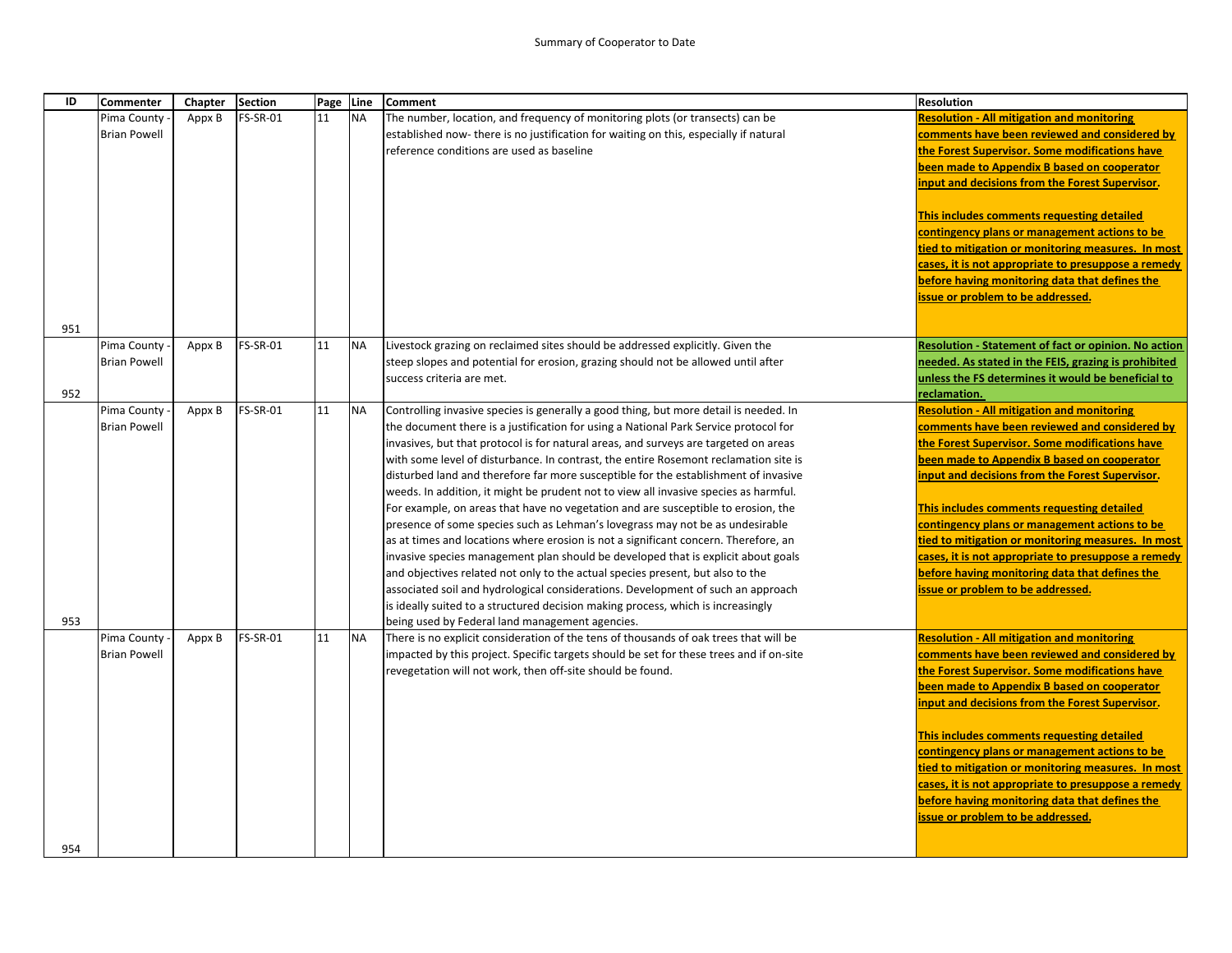## Summary of Cooperator to Date

| ID  | Commenter   | Chapter | <b>Section</b> |         | Page Line | <b>Comment</b>                                                                        | <b>Resolution</b>                                   |
|-----|-------------|---------|----------------|---------|-----------|---------------------------------------------------------------------------------------|-----------------------------------------------------|
|     | Pima County | Appx B  | FS-SR-01       | $7_10$  |           | Develop Specifications for Soil Availability for the Final Reclamation Operation      | <b>Resolution - All mitigation and monitoring</b>   |
|     | Krieski     |         |                |         |           | According to Figure 6 (Soil Stockpile at End of Operation Year 15) of the CDM         | comments have been reviewed and considered by       |
|     |             |         |                |         |           | Smith Preliminary Soil Salvage Management Plan (July 2012), two soil salvage          | the Forest Supervisor. Some modifications have      |
|     |             |         |                |         |           | stockpiles are located on the surface of the Tailings and Waste Rock mound.           | been made to Appendix B based on cooperator         |
|     |             |         |                |         |           | Stockpile 3 has a capacity of 335,000 cy, and Stockpile 4 has a capacity of 283,000   | input and decisions from the Forest Supervisor.     |
|     |             |         |                |         |           | cy, for a combined total capacity of 618,000 cy.                                      |                                                     |
|     |             |         |                |         |           | Chapter 3, Figure 36 of this PA EIS depicts the area which remains to be reclaimed    | This includes comments requesting detailed          |
|     |             |         |                |         |           | for Years 16-22 Reclamation Work. This figure corresponds to Figure 12                | contingency plans or management actions to be       |
|     |             |         |                |         |           | (Composite of Yearly Reclamation Areas) contained in the CDM Smith Preliminary        | tied to mitigation or monitoring measures. In most  |
|     |             |         |                |         |           | Reclamation and Closure Plan for the Barrel Alternative (July, 2012). Information     | cases, it is not appropriate to presuppose a remedy |
|     |             |         |                |         |           | in this report indicates some 57% of the Tailings and Waste Rock mound                | before having monitoring data that defines the      |
|     |             |         |                |         |           | approximately 1,990 acres) remains to be reclaimed in the period of Years 16-22.      | issue or problem to be addressed.                   |
|     |             |         |                |         |           | Table 4-1, Concurrent Reclamation Areas (Year Pre - Post Production), of the          |                                                     |
|     |             |         |                |         |           | CDM Smith Preliminary Soil Salvage Management Plan (July 2012) provides               |                                                     |
|     |             |         |                |         |           | similar reclamation information.                                                      |                                                     |
|     |             |         |                |         |           | At the end of Year 15 in the mine's life, and probably closer to Year 10, there are   |                                                     |
|     |             |         |                |         |           | no longer any areas available on-site from which to borrow soils. At this time,       |                                                     |
|     |             |         |                |         |           | potential soil borrow areas have already been removed through excavation or           |                                                     |
|     |             |         |                |         |           | covered by mine waste materials. Any removal of soils from undisclosed off-site       |                                                     |
|     |             |         |                |         |           | locations would itself trigger the formal reclamation of these same areas.            |                                                     |
|     |             |         |                |         |           | With a minimum specification of 1 ft of soil cover needed for the 1,990 acres which   |                                                     |
|     |             |         |                |         |           | remain to be reclaimed at the end of Year 15, soil quantities required for this       |                                                     |
|     |             |         |                |         |           | operation alone require some 3,200,000 cy. With stockpiles 3 and 4 containing the     |                                                     |
|     |             |         |                |         |           | only remaining available soil for final reclamation, there appears to be a deficiency |                                                     |
|     |             |         |                |         |           | of about 2,500,000 cy for final reclamation of the landform (3,200,000 cy - 618,000   |                                                     |
| 955 |             |         |                |         |           | су).                                                                                  |                                                     |
|     | Pima County | Appx B  | FS-SR-01       | $7\_10$ |           | Changes Requested:                                                                    | <b>Resolution - All mitigation and monitoring</b>   |
|     | Krieski     |         |                |         |           | 1. Clarify the apparent, significant discrepancy of 2,500,000 cy of soil needed       | comments have been reviewed and considered by       |
|     |             |         |                |         |           | for final reclamation of the Tailings and Waste Rock mound for Years 16-              | the Forest Supervisor. Some modifications have      |
|     |             |         |                |         |           | 22. For final reclamation purposes, where will additional soils be obtained,          | been made to Appendix B based on cooperator         |
|     |             |         |                |         |           | either on-site or off-site, for reclamation of the mine waste disposal                | input and decisions from the Forest Supervisor.     |
|     |             |         |                |         |           | landform?                                                                             |                                                     |
|     |             |         |                |         |           | 2. For soils obtained from additional on-site or off-site areas, identify these       | This includes comments requesting detailed          |
|     |             |         |                |         |           | general soil borrow areas and provided specifications for how these areas             | contingency plans or management actions to be       |
|     |             |         |                |         |           | themselves will be reclaimed.                                                         | tied to mitigation or monitoring measures. In most  |
|     |             |         |                |         |           | 3. Include within the Final Reclamation and Closure Plan specific Mine                | cases, it is not appropriate to presuppose a remedy |
|     |             |         |                |         |           | Reclamation Soil Management Maps which clearly show, for the life of the              | before having monitoring data that defines the      |
|     |             |         |                |         |           | mine through Final Reclamation, were soil would be obtained (Soil Borrow              | issue or problem to be addressed.                   |
|     |             |         |                |         |           | Areas) and stockpiled (Soil Stockpile Areas) to provide complete site                 |                                                     |
|     |             |         |                |         |           | reclamation activities for the period of Year 10 - Final Site Reclamation.            |                                                     |
|     |             |         |                |         |           | Include annual estimated volumes which are expected to be obtained from               |                                                     |
|     |             |         |                |         |           | each Soil Borrow Area, and annual estimated volumes which are expected                |                                                     |
|     |             |         |                |         |           | to be stored in each Soil Stockpile Area, for the period of Years 10 - Final          |                                                     |
|     |             |         |                |         |           | Site Reclamation.                                                                     |                                                     |
|     |             |         |                |         |           | 4. Provide specifications in the Final Reclamation and Closure Plan to                |                                                     |
|     |             |         |                |         |           | formally update the Mine Reclamation Soil Management Maps every 2                     |                                                     |
| 956 |             |         |                |         |           | years during the life of the mine and through Final Reclamation.                      |                                                     |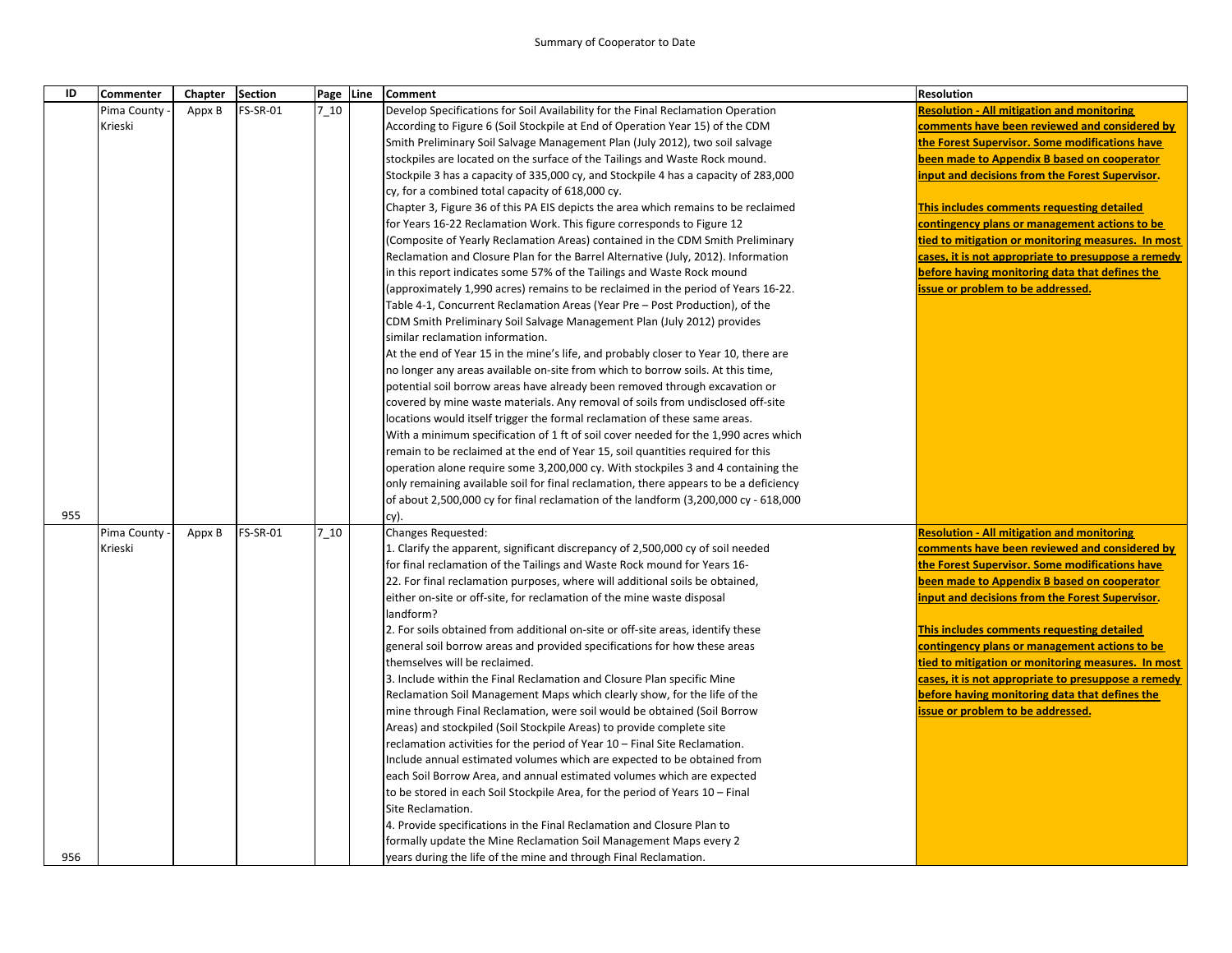| ID  | <b>Commenter</b> | Chapter | Section         |      | Page Line Comment                                                                       | Resolution                                          |
|-----|------------------|---------|-----------------|------|-----------------------------------------------------------------------------------------|-----------------------------------------------------|
|     | Pima County      | Appx B  | <b>FS-SR-01</b> | 7 10 | Recalculate Soil Volume Needed for Final Reclamation and Postclosure                    | <b>Resolution - All mitigation and monitoring</b>   |
|     | Krieski          |         |                 |      | Table 3-1 (Reclamation Needs) of the CDM Smith Preliminary Soil Salvage                 | comments have been reviewed and considered by       |
|     |                  |         |                 |      | Management Plan (July 2012) includes estimates of the volume of soil needed for         | the Forest Supervisor. Some modifications have      |
|     |                  |         |                 |      | total site reclamation. A nominal depth of 12 inches is used to calculate soil needs    | been made to Appendix B based on cooperator         |
|     |                  |         |                 |      | for reclaimed areas.                                                                    | input and decisions from the Forest Supervisor.     |
|     |                  |         |                 |      | However, a nominal depth of 12 inches results in a significant underestimation of       |                                                     |
|     |                  |         |                 |      | actual soil needs due to three primary reasons:                                         | This includes comments requesting detailed          |
|     |                  |         |                 |      | 1. Placement of Soil on Waste Rock Surfaces                                             | contingency plans or management actions to be       |
|     |                  |         |                 |      | 2. Uniform Soil Loss through Downslope Movement / Slope Rehabilitation                  | tied to mitigation or monitoring measures. In most  |
|     |                  |         |                 |      | 3. Soil Needed for the Post-Reclamation (Postclosure) Period                            | cases, it is not appropriate to presuppose a remedy |
|     |                  |         |                 |      | Placement of Soil on Waste Rock Surfaces                                                | before having monitoring data that defines the      |
|     |                  |         |                 |      | The vast majority of landform slopes and surfaces to be covered with a minimum of       | issue or problem to be addressed.                   |
|     |                  |         |                 |      | 1 ft of growth media salvage consist of a waste rock application surface. The           |                                                     |
|     |                  |         |                 |      | placement of soil on an irregular waste rock surface, inherently irregular and          |                                                     |
|     |                  |         |                 |      | pocked with void spaces, will required considerably more soil than a nominal 1 ft       |                                                     |
|     |                  |         |                 |      | calculated thickness in order to physically construct a 1 ft minimum thickness layer.   |                                                     |
|     |                  |         |                 |      | A significant amount of soil will be required to first fill in the many voids and       |                                                     |
|     |                  |         |                 |      | irregularities of a waste rock surface, prior to the construction of a 1 ft minimum     |                                                     |
|     |                  |         |                 |      | thickness growth media layer.                                                           |                                                     |
|     |                  |         |                 |      | Uniform Soil Loss through Downslope Movement / Slope Rehabilitation during the          |                                                     |
|     |                  |         |                 |      | <b>MPO Reclamation Period</b>                                                           |                                                     |
|     |                  |         |                 |      | No calculated soil loss quantities have been included within the volume estimate of     |                                                     |
|     |                  |         |                 |      | growth media salvage soil for the approximately 2,500+ acres of sideslopes to be        |                                                     |
|     |                  |         |                 |      | reclaimed as part of Concurrent Reclamation, and from additional landform               |                                                     |
|     |                  |         |                 |      | surfaces covered during Final Reclamation activities. Successful revegetation of        |                                                     |
|     |                  |         |                 |      | these reclaimed surfaces will take tens of years; significant uniform loss of soil will |                                                     |
| 957 |                  |         |                 |      | occur during Concurrent and Final Reclamation activities. In addition, localized        |                                                     |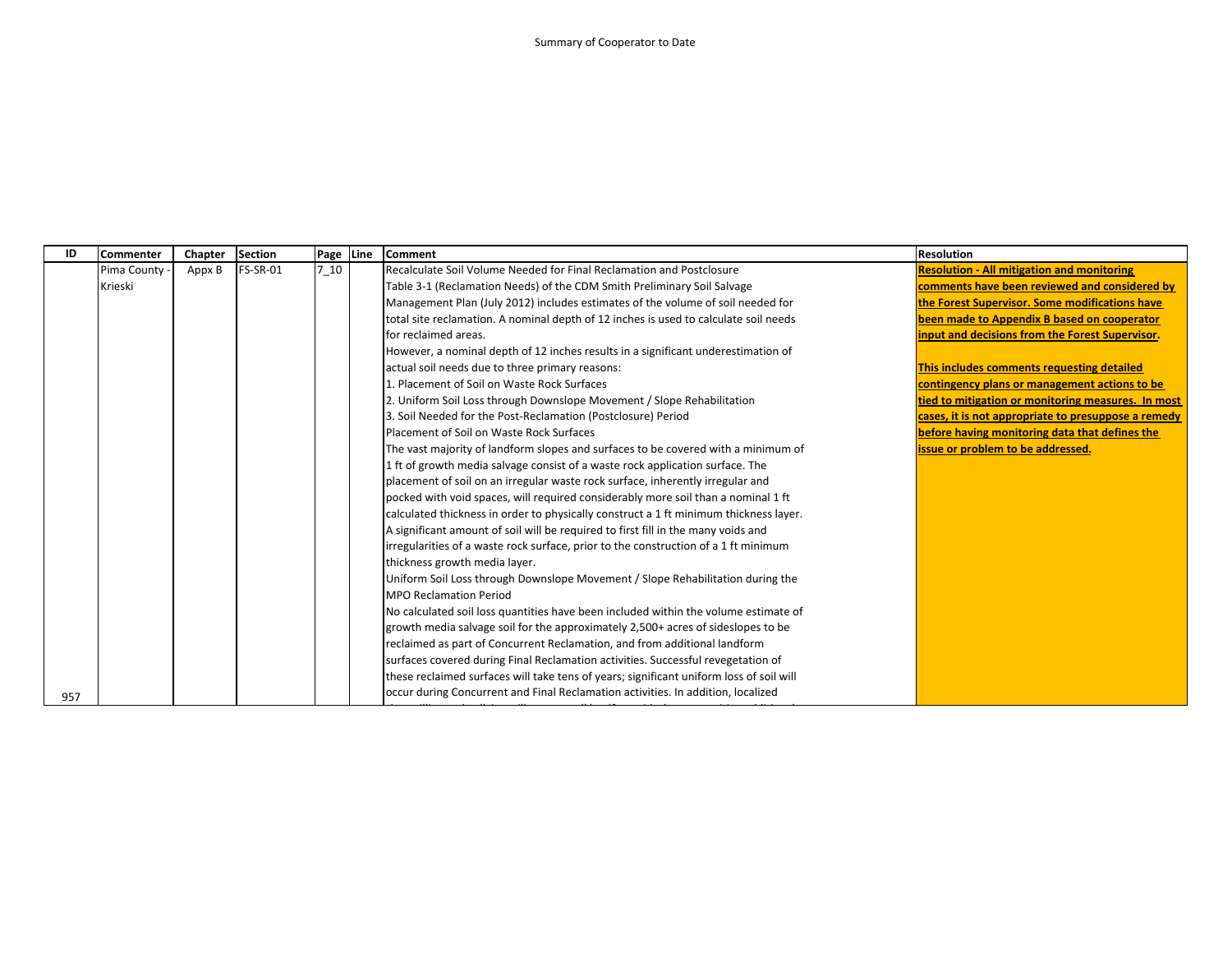| ID  | Commenter   | Chapter | <b>Section</b>  | Page Line | <b>Comment</b>                                                                         | <b>Resolution</b>                                   |
|-----|-------------|---------|-----------------|-----------|----------------------------------------------------------------------------------------|-----------------------------------------------------|
|     | Pima County | Appx B  | <b>FS-SR-01</b> | 7 10      | Soil Volume Requirements for the Postclosure (Post-Reclamation) Period                 | <b>Resolution - All mitigation and monitoring</b>   |
|     | Krieski     |         |                 |           | Following the conclusion of Final Reclamation activities and during the Post-          | comments have been reviewed and considered by       |
|     |             |         |                 |           | Closure Period, until such time that the Forest Service approves the success of the    | the Forest Supervisor. Some modifications have      |
|     |             |         |                 |           | vegetation over the total landform reclamation area (~2,700 acres), soil loss          | been made to Appendix B based on cooperator         |
|     |             |         |                 |           | through downslope movement and area-specific rilling/gullying will continue            | input and decisions from the Forest Supervisor.     |
|     |             |         |                 |           | unabated. Surface slope soil needs for rehabilitation activities during this time      |                                                     |
|     |             |         |                 |           | period, particularly in the decades following "Final Reclamation", may be significant. | This includes comments requesting detailed          |
|     |             |         |                 |           | Under Timing - Effectiveness, "Monitoring would begin ; continuing through             | contingency plans or management actions to be       |
|     |             |         |                 |           | placement of growth media to ensure that it is stable, placed according to the final   | tied to mitigation or monitoring measures. In most  |
|     |             |         |                 |           | reclamation plan, and does not erode excessively."                                     | cases, it is not appropriate to presuppose a remedy |
|     |             |         |                 |           | Change Requested                                                                       | before having monitoring data that defines the      |
|     |             |         |                 |           | In order to quantify more realistic soil volumes which will be required for placement  | issue or problem to be addressed.                   |
|     |             |         |                 |           | of soil growth salvage media for total landform reclamation activities, in contrast to |                                                     |
|     |             |         |                 |           | the nominal 1 ft thickness presented in the PADF EIS, provide specifications in the    |                                                     |
|     |             |         |                 |           | Final Reclamation and Closure Plan for determinations of the following:                |                                                     |
|     |             |         |                 |           | 1. The anticipated additional soil volume requirements for construction of a           |                                                     |
|     |             |         |                 |           | minimum 1 ft thick soil growth media surface on top of an irregular waste              |                                                     |
|     |             |         |                 |           | rock surface.                                                                          |                                                     |
|     |             |         |                 |           | 2. The estimated volume of annual soil loss from reclaimed sideslopes during           |                                                     |
|     |             |         |                 |           | the period of Concurrent and Final Reclamation of the site.                            |                                                     |
|     |             |         |                 |           | 3. In conjunction with an associated comment regarding the preparation and             |                                                     |
|     |             |         |                 |           | updating of Mine Reclamation Soil Management Maps every 2 years,                       |                                                     |
|     |             |         |                 |           | update soil volume calculations for site reclamation needs every 2 years.              |                                                     |
|     |             |         |                 |           | 4. Soil volume needs for slope rehabilitation activities during the Postclosure        |                                                     |
|     |             |         |                 |           | (Post Reclamation) period, until such time the Forest Service can                      |                                                     |
|     |             |         |                 |           | definitively state the site is "stable". Specify the locations of Soil Borrow          |                                                     |
| 958 |             |         |                 |           | Areas to be utilized for these Postclosure soil needs?                                 |                                                     |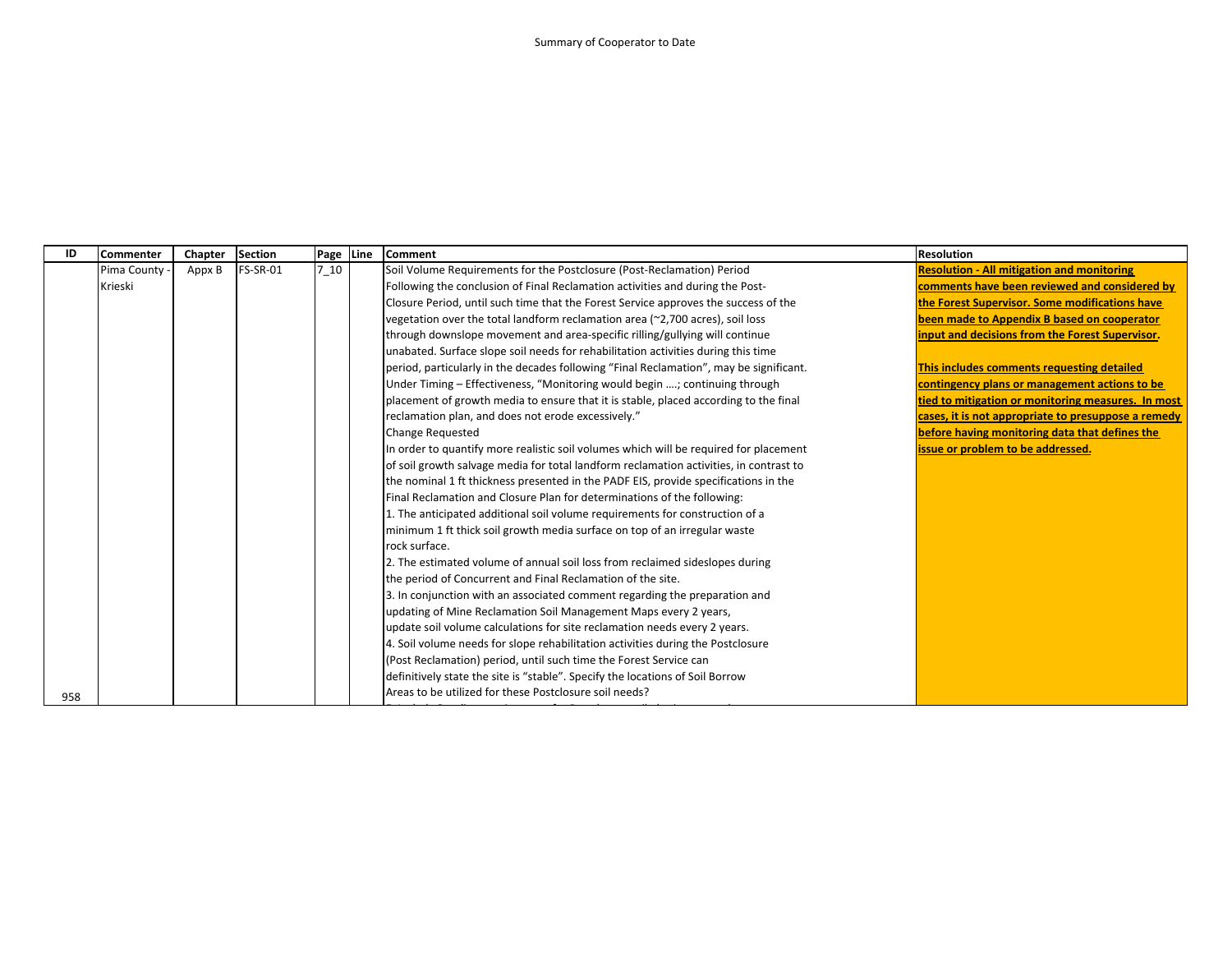| ID  | <b>Commenter</b> | Chapter | <b>Section</b> | Page Line | <b>Comment</b>                                                                          | <b>Resolution</b>                                   |
|-----|------------------|---------|----------------|-----------|-----------------------------------------------------------------------------------------|-----------------------------------------------------|
|     | Pima County      | Appx B  | FS-SR-02(12-   | $12-1$    | Specifications / Bonding Requirements Needed for Postclosure - Continuing               | <b>Resolution - All mitigation and monitoring</b>   |
|     | Krieski          |         | 13)            | 3 2 1     | Operations and Responsibilities after Reclamation: Soil Loss, Slope Stability,          | comments have been reviewed and considered by       |
|     |                  |         | FS-SW-02(21)   |           | Revegetation Operations, Maintenance of Facility Stormwater Systems                     | the Forest Supervisor. Some modifications have      |
|     |                  |         |                |           | Within the section Soil Development and Productivity Lost to Erosion after              | been made to Appendix B based on cooperator         |
|     |                  |         |                |           | Reclamation (PA EIS Chapter 3, Soils and Revegetation, p 15), the following is          | input and decisions from the Forest Supervisor.     |
|     |                  |         |                |           | noted:                                                                                  |                                                     |
|     |                  |         |                |           | "Postclosure, reduction of soil loss from the watershed would be dependent on           | This includes comments requesting detailed          |
|     |                  |         |                |           | structural and engineered sediment controls and on revegetation of the site to          | contingency plans or management actions to be       |
|     |                  |         |                |           | prevent erosion from occurring. Reduction of the actual erosion of soil from            | tied to mitigation or monitoring measures. In most  |
|     |                  |         |                |           | surfaces can only be accomplished through revegetation of the site or the use of        | cases, it is not appropriate to presuppose a remedy |
|     |                  |         |                |           | protective rock cover, which is generally undesirable with respect to recovery of soil  | before having monitoring data that defines the      |
|     |                  |         |                |           | productivity."                                                                          | issue or problem to be addressed.                   |
|     |                  |         |                |           | As stated, following the conclusion of Reclamation activities and well into the         |                                                     |
|     |                  |         |                |           | Postclosure period, reduction of soil loss / soil erosion is dependent upon sediment    |                                                     |
|     |                  |         |                |           | controls and successful revegetation of the site. Clearly, soil loss through            |                                                     |
|     |                  |         |                |           | downslope movement and rilling/gullying will continue unabated into the postreclamation |                                                     |
|     |                  |         |                |           | (postclosure) period as vegetation plantings try to take root and                       |                                                     |
|     |                  |         |                |           | survive. Slope surface rehabilitation operations, including replacement of lost soil,   |                                                     |
|     |                  |         |                |           | and revegetation of unsuccessful zones of initial plantings, may require decades of     |                                                     |
|     |                  |         |                |           | time.                                                                                   |                                                     |
|     |                  |         |                |           | As noted in Appendix B, FS-SW-02 (Stormwater Diversion  downstream                      |                                                     |
|     |                  |         |                |           | drainages postclosure), monitoring and maintenance of site stormwater                   |                                                     |
|     |                  |         |                |           | management systems / engineered sediment controls in the postclosure period will        |                                                     |
|     |                  |         |                |           | also be an essential site operational activity: "Monitoring postclosure for a period of |                                                     |
|     |                  |         |                |           | time to be determined ensures that facilities would operate with no or minimal          |                                                     |
|     |                  |         |                |           | maintenance."                                                                           |                                                     |
| 959 |                  |         |                |           | Within the PA EIS Appendix B, FS-SR-02, p 12, Responsible Party, Implementation         |                                                     |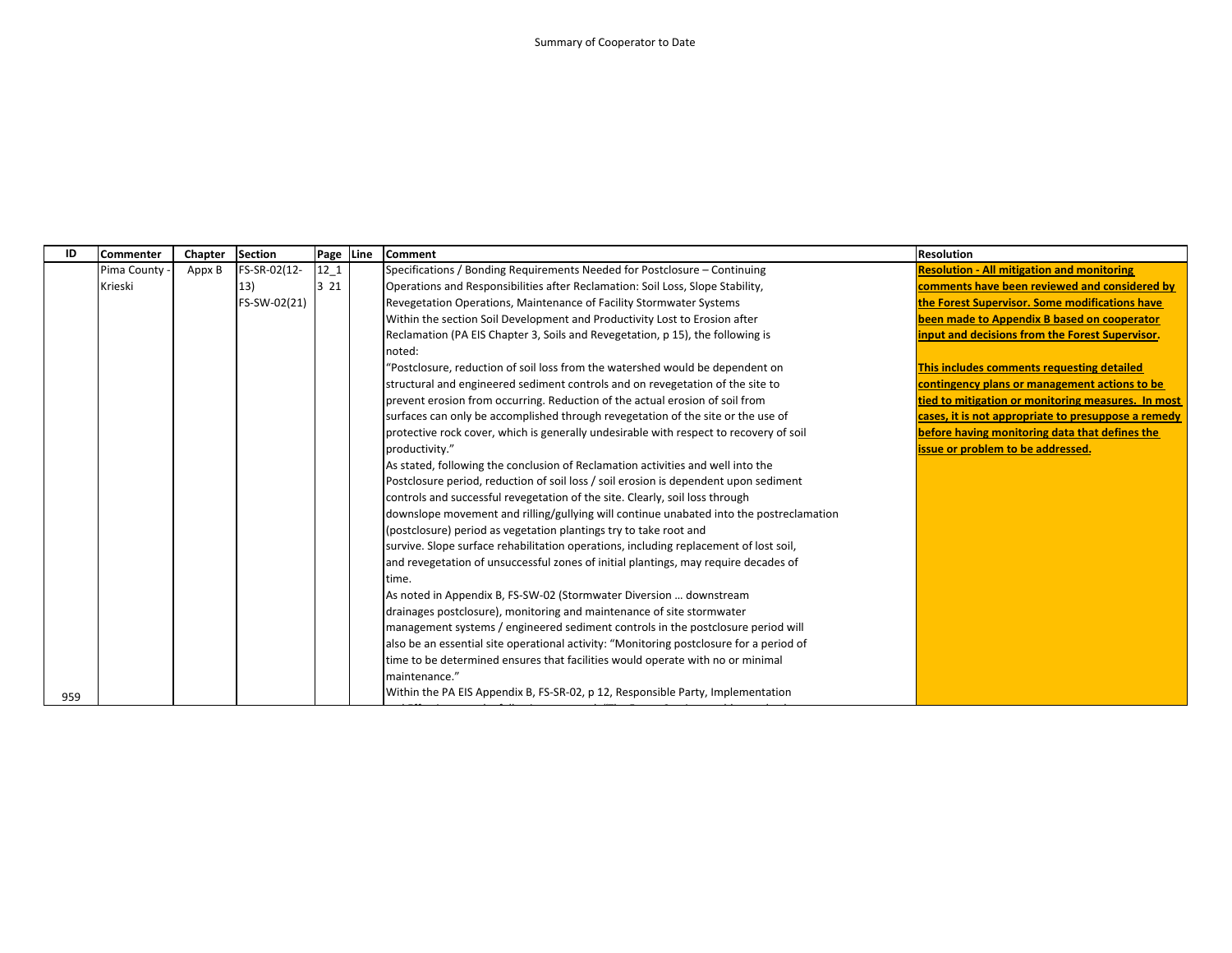| ID  | <b>Commenter</b>    | Chapter | Section         | Page Line |           | <b>Comment</b>                                                                                             | <b>Resolution</b>                                           |
|-----|---------------------|---------|-----------------|-----------|-----------|------------------------------------------------------------------------------------------------------------|-------------------------------------------------------------|
|     | Pima County         | Appx B  | FS-SR-02(12-    | $12-1$    |           | Within the PA EIS Appendix B, FS-SR-02, p 13, Timing, the following are noted:                             | <b>Resolution - This is inherent in the bonding process</b> |
|     | Krieski             |         | 13)             | 3 2 1     |           | "Implementation: Monitoring would begin  and would continue until the Forest                               | and it is discussed in chapter 2 of the FEIS. No            |
|     |                     |         | FS-SW-02(21)    |           |           | Service determines that no further revegetation efforts (seeding, planting, site                           | changes needed.                                             |
|     |                     |         |                 |           |           | stabilization, etc.) are necessary to meet the revegetation plan and final                                 |                                                             |
|     |                     |         |                 |           |           | reclamation and closure plan and objectives during final reclamation and closure                           |                                                             |
|     |                     |         |                 |           |           | and postclosure phases."                                                                                   |                                                             |
|     |                     |         |                 |           |           | In summary, postclosure facility operations required for soil replacement, slope                           |                                                             |
|     |                     |         |                 |           |           | stability, revegetation and maintenance of facility stormwater management systems                          |                                                             |
|     |                     |         |                 |           |           | may be required for many years, and possibly decades, following "final                                     |                                                             |
|     |                     |         |                 |           |           | reclamation" activities at the end of mining. From the above statements from the                           |                                                             |
|     |                     |         |                 |           |           | PA EIS, the Forest Service will monitor the closed facility.                                               |                                                             |
|     |                     |         |                 |           |           | However, the question remains: who is responsible for funding and executing                                |                                                             |
|     |                     |         |                 |           |           | postclosure operations required for necessary revegetation, soil replacement, and                          |                                                             |
|     |                     |         |                 |           |           | slope stability activities, including monitoring and maintenance of site stormwater                        |                                                             |
|     |                     |         |                 |           |           | management systems, until such time that the closed mine site reaches functional                           |                                                             |
|     |                     |         |                 |           |           | equilibrium with the surrounding natural environment?                                                      |                                                             |
|     |                     |         |                 |           |           | The Forest Service has not specifically stated that Rosemont Copper is responsible                         |                                                             |
|     |                     |         |                 |           |           | for these operational activities in the postclosure period (until such time the Forest                     |                                                             |
|     |                     |         |                 |           |           | Service approves the final product and Rosemont Copper is allowed to "Walk                                 |                                                             |
|     |                     |         |                 |           |           | Away"). Per 36 CFR 228 Part A and in 2800 Section of the Forest Service Manual,                            |                                                             |
|     |                     |         |                 |           |           | "To the extent practicable, reclaimed National Forest System land shall be free of                         |                                                             |
|     |                     |         |                 |           |           | long-term maintenance requirements." To the contrary, however, per documents                               |                                                             |
|     |                     |         |                 |           |           | prepared by Rosemont Copper, the mining company intends to "walk away" from                                |                                                             |
|     |                     |         |                 |           |           | the mine site following the conclusion of reclamation activities. According to                             |                                                             |
|     |                     |         |                 |           |           | information contained in Chapter 13 (Reclamation and Closure Costs) of the CDM                             |                                                             |
|     |                     |         |                 |           |           | Smith Preliminary Reclamation and Closure Plan for the Barrel Alternative (July,                           |                                                             |
| 960 |                     |         |                 |           |           | (2012), no cost / bonding provisions are included for facility postclosure revegetation, soil replacement, |                                                             |
|     | Pima County         | Appx B  | <b>FS-SR-03</b> | 13        | <b>NA</b> | Conformance with many of the mitigation measures is monitoring using "visual                               | Resolution - Statement of fact or opinion. No action        |
|     | <b>Brian Powell</b> |         |                 |           |           | inspections" to ensure, for example, that "surfaces would be stable and excessive                          | needed.                                                     |
|     |                     |         |                 |           |           | erosion would not occur." The mitigation plan should articulate what constitutes                           |                                                             |
| 961 |                     |         |                 |           |           | these thresholds. Better yet, do not rely on qualitative measures, like aerial LiDAR.                      |                                                             |
|     | Pima County         | Appx B  | <b>FS-SR-03</b> | 14        | <b>NA</b> | Specify location and distance: "Activities near known lesser long-nosed bat roosts"                        | Resolution - Statement of fact or opinion. No action        |
|     | <b>Brian Powell</b> |         |                 |           |           |                                                                                                            | needed. This comes from the BO terms and                    |
| 962 |                     |         |                 |           |           |                                                                                                            | conditions.                                                 |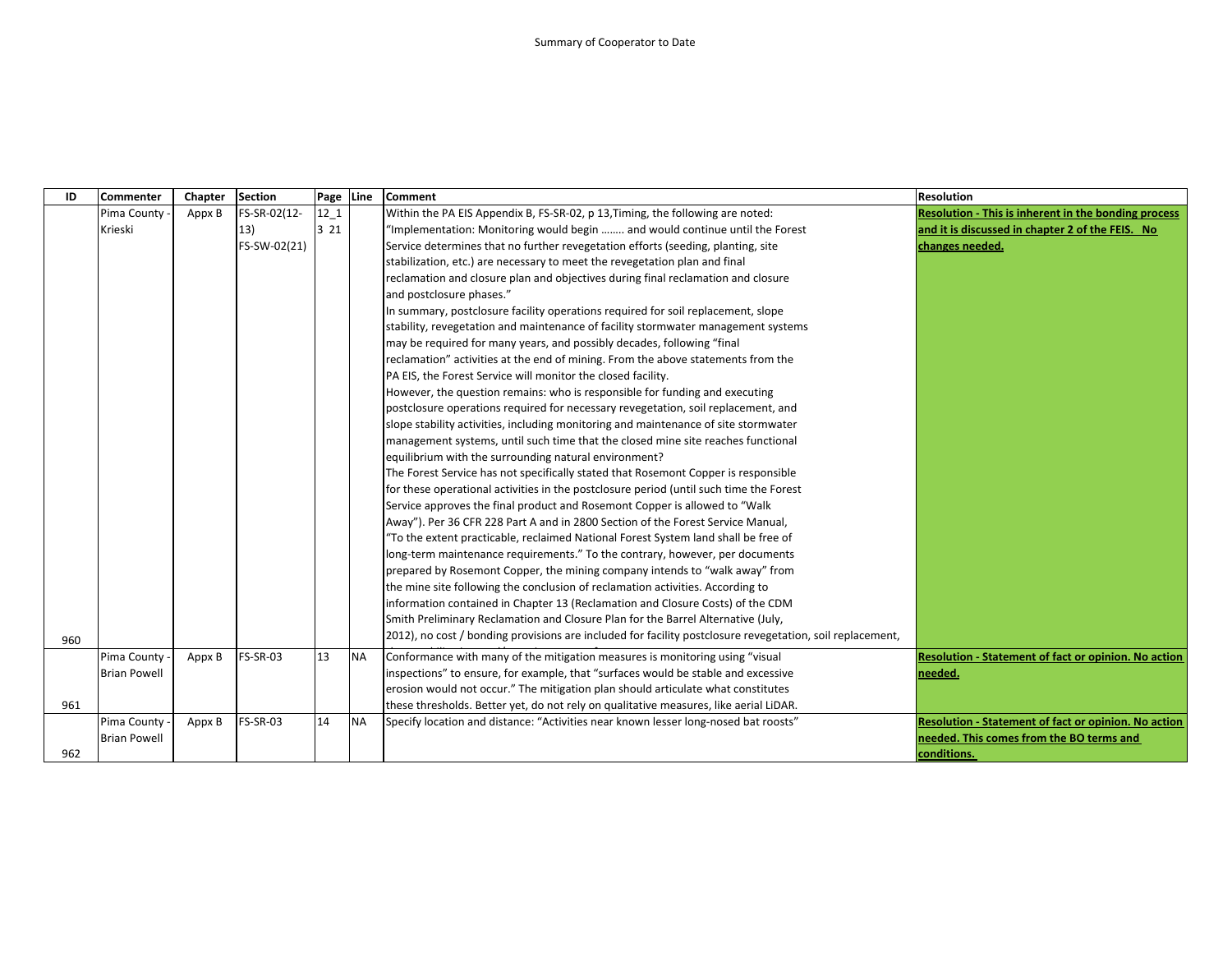| ID  | <b>Commenter</b>                   | Chapter | Section         | Page Line |           | <b>Comment</b>                                                                                                                                                 | <b>Resolution</b>                                                                                     |
|-----|------------------------------------|---------|-----------------|-----------|-----------|----------------------------------------------------------------------------------------------------------------------------------------------------------------|-------------------------------------------------------------------------------------------------------|
|     | Pima County                        | Appx B  | FS-SR-04        | 14        | <b>NA</b> | "Rock slopes within the mine pit would be remotely monitored for movement."                                                                                    | <b>Resolution - All mitigation and monitoring</b>                                                     |
|     | <b>Brian Powell</b>                |         |                 |           |           | Monitoring is good, but the document fails to identify what measures would be put                                                                              | comments have been reviewed and considered by                                                         |
|     |                                    |         |                 |           |           | in place if movement does happen. Aside from obvious human safety issues, there                                                                                | the Forest Supervisor. Some modifications have                                                        |
|     |                                    |         |                 |           |           | are also biological concerns, such as impacts to talus snail habitat. Bonding should                                                                           | been made to Appendix B based on cooperator                                                           |
|     |                                    |         |                 |           |           | be identified for potential slope movement.                                                                                                                    | input and decisions from the Forest Supervisor.                                                       |
|     |                                    |         |                 |           |           |                                                                                                                                                                |                                                                                                       |
|     |                                    |         |                 |           |           |                                                                                                                                                                | This includes comments requesting detailed                                                            |
|     |                                    |         |                 |           |           |                                                                                                                                                                | contingency plans or management actions to be                                                         |
|     |                                    |         |                 |           |           |                                                                                                                                                                | tied to mitigation or monitoring measures. In most                                                    |
|     |                                    |         |                 |           |           |                                                                                                                                                                | cases, it is not appropriate to presuppose a remedy                                                   |
|     |                                    |         |                 |           |           |                                                                                                                                                                | before having monitoring data that defines the                                                        |
|     |                                    |         |                 |           |           |                                                                                                                                                                | issue or problem to be addressed.                                                                     |
|     |                                    |         |                 |           |           |                                                                                                                                                                |                                                                                                       |
| 963 |                                    |         | <b>FS-SR-05</b> | 14        |           |                                                                                                                                                                | <b>Resolution - All mitigation and monitoring</b>                                                     |
|     | Pima County<br><b>Brian Powell</b> | Appx B  |                 |           | <b>NA</b> | Sediment transport monitoring stops at SR 83 bridge, but what about downstream?<br>The County has great concern for sedimentation into Bar-V Ranch and Cienega | comments have been reviewed and considered by                                                         |
|     |                                    |         |                 |           |           | Creek.                                                                                                                                                         | the Forest Supervisor. Some modifications have                                                        |
|     |                                    |         |                 |           |           |                                                                                                                                                                | been made to Appendix B based on cooperator                                                           |
|     |                                    |         |                 |           |           |                                                                                                                                                                | input and decisions from the Forest Supervisor.                                                       |
|     |                                    |         |                 |           |           |                                                                                                                                                                |                                                                                                       |
|     |                                    |         |                 |           |           |                                                                                                                                                                | This includes comments requesting detailed                                                            |
|     |                                    |         |                 |           |           |                                                                                                                                                                | contingency plans or management actions to be                                                         |
|     |                                    |         |                 |           |           |                                                                                                                                                                | tied to mitigation or monitoring measures. In most                                                    |
|     |                                    |         |                 |           |           |                                                                                                                                                                | cases, it is not appropriate to presuppose a remedy                                                   |
|     |                                    |         |                 |           |           |                                                                                                                                                                | before having monitoring data that defines the                                                        |
|     |                                    |         |                 |           |           |                                                                                                                                                                | issue or problem to be addressed.                                                                     |
|     |                                    |         |                 |           |           |                                                                                                                                                                |                                                                                                       |
| 964 |                                    |         |                 |           |           |                                                                                                                                                                |                                                                                                       |
|     | Pima County                        | Appx B  | <b>FS-SR-05</b> | 14        | <b>NA</b> | Thresholds have not (but need to be) identified and this can be done by conducting                                                                             | <b>Resolution - All mitigation and monitoring</b>                                                     |
|     | <b>Brian Powell</b>                |         |                 |           |           | baseline assessment and pairing Barrel with nearby, unimpacted sites to determine                                                                              | comments have been reviewed and considered by                                                         |
|     |                                    |         |                 |           |           | the relative contribution of sediment in Barrel Canyon.                                                                                                        | the Forest Supervisor. Some modifications have                                                        |
|     |                                    |         |                 |           |           |                                                                                                                                                                | been made to Appendix B based on cooperator                                                           |
|     |                                    |         |                 |           |           |                                                                                                                                                                | input and decisions from the Forest Supervisor.                                                       |
|     |                                    |         |                 |           |           |                                                                                                                                                                |                                                                                                       |
|     |                                    |         |                 |           |           |                                                                                                                                                                | This includes comments requesting detailed                                                            |
|     |                                    |         |                 |           |           |                                                                                                                                                                | contingency plans or management actions to be                                                         |
|     |                                    |         |                 |           |           |                                                                                                                                                                | tied to mitigation or monitoring measures. In most                                                    |
|     |                                    |         |                 |           |           |                                                                                                                                                                | cases, it is not appropriate to presuppose a remedy<br>before having monitoring data that defines the |
|     |                                    |         |                 |           |           |                                                                                                                                                                | issue or problem to be addressed.                                                                     |
|     |                                    |         |                 |           |           |                                                                                                                                                                |                                                                                                       |
| 965 |                                    |         |                 |           |           |                                                                                                                                                                |                                                                                                       |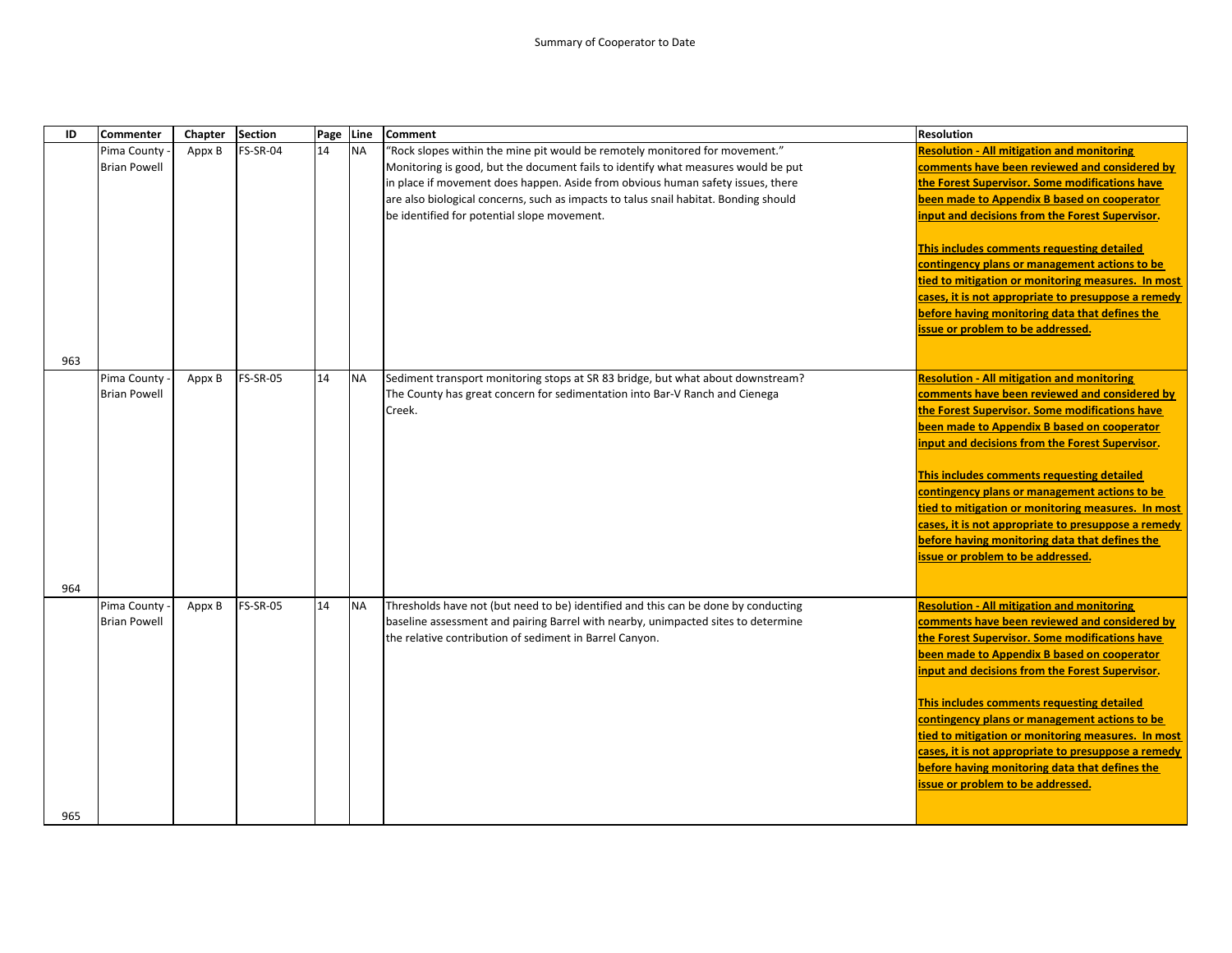| ID  | <b>Commenter</b>    | Chapter | <b>Section</b> | Page Line |           | <b>Comment</b>                                                                        | <b>Resolution</b>                                                                   |
|-----|---------------------|---------|----------------|-----------|-----------|---------------------------------------------------------------------------------------|-------------------------------------------------------------------------------------|
|     | Pima County         | Appx B  | FS-SSR-01      | 22        | <b>NA</b> | With regards to timing of purchase of water rights, the document says: "throughout    | <b>Resolution - All mitigation and monitoring</b>                                   |
|     | <b>Brian Powell</b> |         |                |           |           | the life of the project (pre-mining through final reclamation and closure phases) and | comments have been reviewed and considered by                                       |
|     |                     |         |                |           |           | for 5 years following mine closure." Clarify what this is referring to and if water   | the Forest Supervisor. Some modifications have                                      |
|     |                     |         |                |           |           | rights would be reversionary.                                                         | been made to Appendix B based on cooperator                                         |
|     |                     |         |                |           |           |                                                                                       | input and decisions from the Forest Supervisor.                                     |
|     |                     |         |                |           |           |                                                                                       | This includes comments requesting detailed                                          |
|     |                     |         |                |           |           |                                                                                       | contingency plans or management actions to be                                       |
|     |                     |         |                |           |           |                                                                                       | tied to mitigation or monitoring measures. In most                                  |
|     |                     |         |                |           |           |                                                                                       | cases, it is not appropriate to presuppose a remedy                                 |
|     |                     |         |                |           |           |                                                                                       | before having monitoring data that defines the                                      |
|     |                     |         |                |           |           |                                                                                       | issue or problem to be addressed.                                                   |
| 966 |                     |         |                |           |           |                                                                                       |                                                                                     |
|     | Pima County         | Appx B  | FS-SSR-02      |           |           | The Cienega Creek Watershed Conservation Fund is inadequate for all of the            | <b>Resolution - All mitigation and monitoring</b>                                   |
|     | Julia Fonseca       |         |                |           |           | stated purposes. Also, need to disclose how you determine an "effect", particularly   | comments have been reviewed and considered by                                       |
|     |                     |         |                |           |           | if you are allowing discontinuance when "observations indicate the absence of         | the Forest Supervisor. Some modifications have                                      |
|     |                     |         |                |           |           | standing water" etc. This mitigation measure is really not thought out well.          | been made to Appendix B based on cooperator                                         |
|     |                     |         |                |           |           |                                                                                       | input and decisions from the Forest Supervisor.                                     |
|     |                     |         |                |           |           |                                                                                       |                                                                                     |
|     |                     |         |                |           |           |                                                                                       | This includes comments requesting detailed                                          |
|     |                     |         |                |           |           |                                                                                       | contingency plans or management actions to be                                       |
|     |                     |         |                |           |           |                                                                                       | tied to mitigation or monitoring measures. In most                                  |
|     |                     |         |                |           |           |                                                                                       | cases, it is not appropriate to presuppose a remedy                                 |
|     |                     |         |                |           |           |                                                                                       | before having monitoring data that defines the<br>issue or problem to be addressed. |
|     |                     |         |                |           |           |                                                                                       |                                                                                     |
| 967 |                     |         |                |           |           |                                                                                       |                                                                                     |
|     | Pima County         | Appx B  | Ground water   | FS-       |           | How many pans or lysimeters will be deployed? This is needed to quantify costs.       | <b>Resolution - All mitigation and monitoring</b>                                   |
|     | Julia Fonseca       |         | Quality        | GW-       |           | The mitigation measure also needed to state what the threshold will be for            | comments have been reviewed and considered by                                       |
|     |                     |         |                | 01        |           | determining that seepage is occurring.                                                | the Forest Supervisor. Some modifications have                                      |
|     |                     |         |                |           |           |                                                                                       | been made to Appendix B based on cooperator                                         |
|     |                     |         |                |           |           |                                                                                       | input and decisions from the Forest Supervisor.                                     |
|     |                     |         |                |           |           |                                                                                       | This includes comments requesting detailed                                          |
|     |                     |         |                |           |           |                                                                                       | contingency plans or management actions to be                                       |
|     |                     |         |                |           |           |                                                                                       | tied to mitigation or monitoring measures. In most                                  |
|     |                     |         |                |           |           |                                                                                       | cases, it is not appropriate to presuppose a remedy                                 |
|     |                     |         |                |           |           |                                                                                       | before having monitoring data that defines the                                      |
|     |                     |         |                |           |           |                                                                                       | issue or problem to be addressed.                                                   |
|     |                     |         |                |           |           |                                                                                       |                                                                                     |
| 968 |                     |         |                |           |           |                                                                                       |                                                                                     |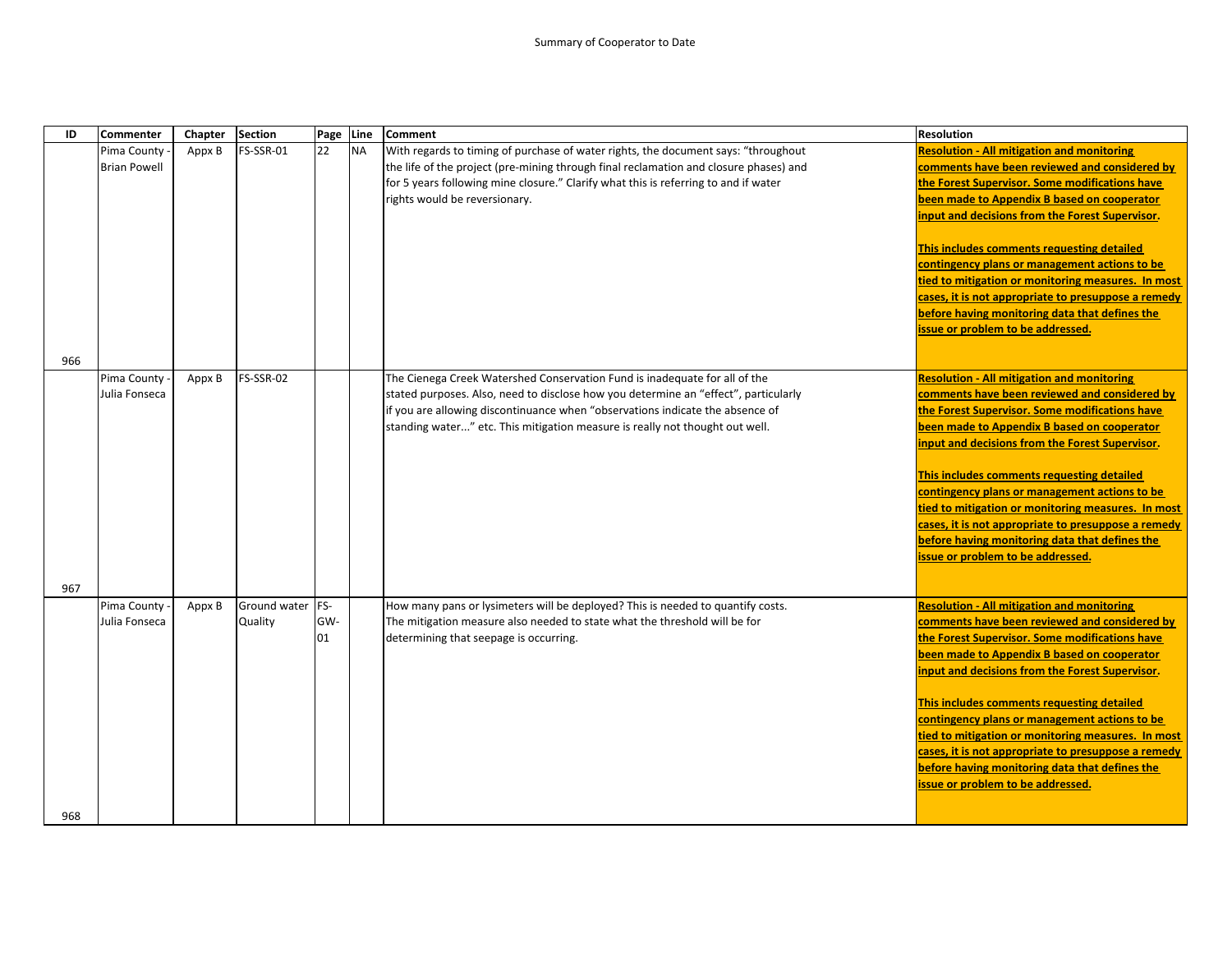| ID  | <b>Commenter</b> | Chapter | <b>Section</b> | Page | Line | <b>Comment</b>                                                                         | <b>Resolution</b>                                                                   |
|-----|------------------|---------|----------------|------|------|----------------------------------------------------------------------------------------|-------------------------------------------------------------------------------------|
|     | Pima County      | Appx B  | Ground water   | FW-  |      | This mitigation measure and the EIS fail to disclose which water quality               | <b>Resolution - All mitigation and monitoring</b>                                   |
|     | Julia Fonseca    |         | Quality        | GW-  |      | constituents will be monitored. This disclosure is needed not only for anyone to       | comments have been reviewed and considered by                                       |
|     |                  |         |                | 02   |      | understand what is being monitored, but also for quantifying costs in the              | the Forest Supervisor. Some modifications have                                      |
|     |                  |         |                |      |      | reclamation bond. The mitigation measure should specify that monitoring will           | been made to Appendix B based on cooperator                                         |
|     |                  |         |                |      |      | encompass constituents and characteristics comprising both the narrative and           | input and decisions from the Forest Supervisor.                                     |
|     |                  |         |                |      |      | quantitative surface water quality standards for aquifer uses in the Forest (livestock |                                                                                     |
|     |                  |         |                |      |      | and wildlife, primarily). The measure should disclose what actions the Forest          | This includes comments requesting detailed                                          |
|     |                  |         |                |      |      | Service is prepared to take if the standards are not met.                              | contingency plans or management actions to be                                       |
|     |                  |         |                |      |      |                                                                                        | tied to mitigation or monitoring measures. In most                                  |
|     |                  |         |                |      |      |                                                                                        | cases, it is not appropriate to presuppose a remedy                                 |
|     |                  |         |                |      |      |                                                                                        | before having monitoring data that defines the<br>issue or problem to be addressed. |
|     |                  |         |                |      |      |                                                                                        |                                                                                     |
| 969 |                  |         |                |      |      |                                                                                        |                                                                                     |
|     | Pima County      | Appx B  | Ground water   |      |      | The Forest Service should also use visual evidence of seepage around the margins       | <b>Resolution - All mitigation and monitoring</b>                                   |
|     | Julia Fonseca    |         | Quality        |      |      | of the waste rock and tailings a separate monitoring measure                           | comments have been reviewed and considered by                                       |
|     |                  |         |                |      |      |                                                                                        | the Forest Supervisor. Some modifications have                                      |
|     |                  |         |                |      |      |                                                                                        | been made to Appendix B based on cooperator                                         |
|     |                  |         |                |      |      |                                                                                        | input and decisions from the Forest Supervisor.                                     |
|     |                  |         |                |      |      |                                                                                        | This includes comments requesting detailed                                          |
|     |                  |         |                |      |      |                                                                                        | contingency plans or management actions to be                                       |
|     |                  |         |                |      |      |                                                                                        | tied to mitigation or monitoring measures. In most                                  |
|     |                  |         |                |      |      |                                                                                        | cases, it is not appropriate to presuppose a remedy                                 |
|     |                  |         |                |      |      |                                                                                        | before having monitoring data that defines the                                      |
|     |                  |         |                |      |      |                                                                                        | issue or problem to be addressed.                                                   |
|     |                  |         |                |      |      |                                                                                        |                                                                                     |
| 970 |                  |         |                |      |      |                                                                                        |                                                                                     |
|     | Pima County      | Appx B  | Ground water   |      |      | Mitigation should require proper abandonment of any unused drill holes, existing       | <b>Resolution - All mitigation and monitoring</b>                                   |
|     | Julia Fonseca    |         | Quality        |      |      | shafts and adits on Forest lands and on Rosemont's lands within the pollutant          | comments have been reviewed and considered by                                       |
|     |                  |         |                |      |      | management area before the operations begin to protect ambient groundwater.            | the Forest Supervisor. Some modifications have                                      |
|     |                  |         |                |      |      | These sites should be identified in final MPO and bonded. If there are sites that      | been made to Appendix B based on cooperator                                         |
|     |                  |         |                |      |      | have already "treated", these should have been identified in the PA FEIS.              | input and decisions from the Forest Supervisor.                                     |
|     |                  |         |                |      |      |                                                                                        | This specific measure has been added to Appendix                                    |
|     |                  |         |                |      |      |                                                                                        | <b>B.</b>                                                                           |
| 971 |                  |         |                |      |      |                                                                                        |                                                                                     |
|     | Pima County      | Appx B  | Ground water   |      |      | Mitigation measure is needed for require proper abandonment of any unused drill        | <b>Resolution - All mitigation and monitoring</b>                                   |
|     | Julia Fonseca    |         | Quality        |      |      | holes, wells, and piezometers as part of reclamation and closure plan to protect       | comments have been reviewed and considered by                                       |
|     |                  |         |                |      |      | groundwater quality and quantity.                                                      | the Forest Supervisor. Some modifications have                                      |
|     |                  |         |                |      |      |                                                                                        | been made to Appendix B based on cooperator                                         |
|     |                  |         |                |      |      |                                                                                        | input and decisions from the Forest Supervisor.                                     |
|     |                  |         |                |      |      |                                                                                        | This specific measure has been added to Appendix                                    |
|     |                  |         |                |      |      |                                                                                        | <b>B.</b>                                                                           |
| 972 |                  |         |                |      |      |                                                                                        |                                                                                     |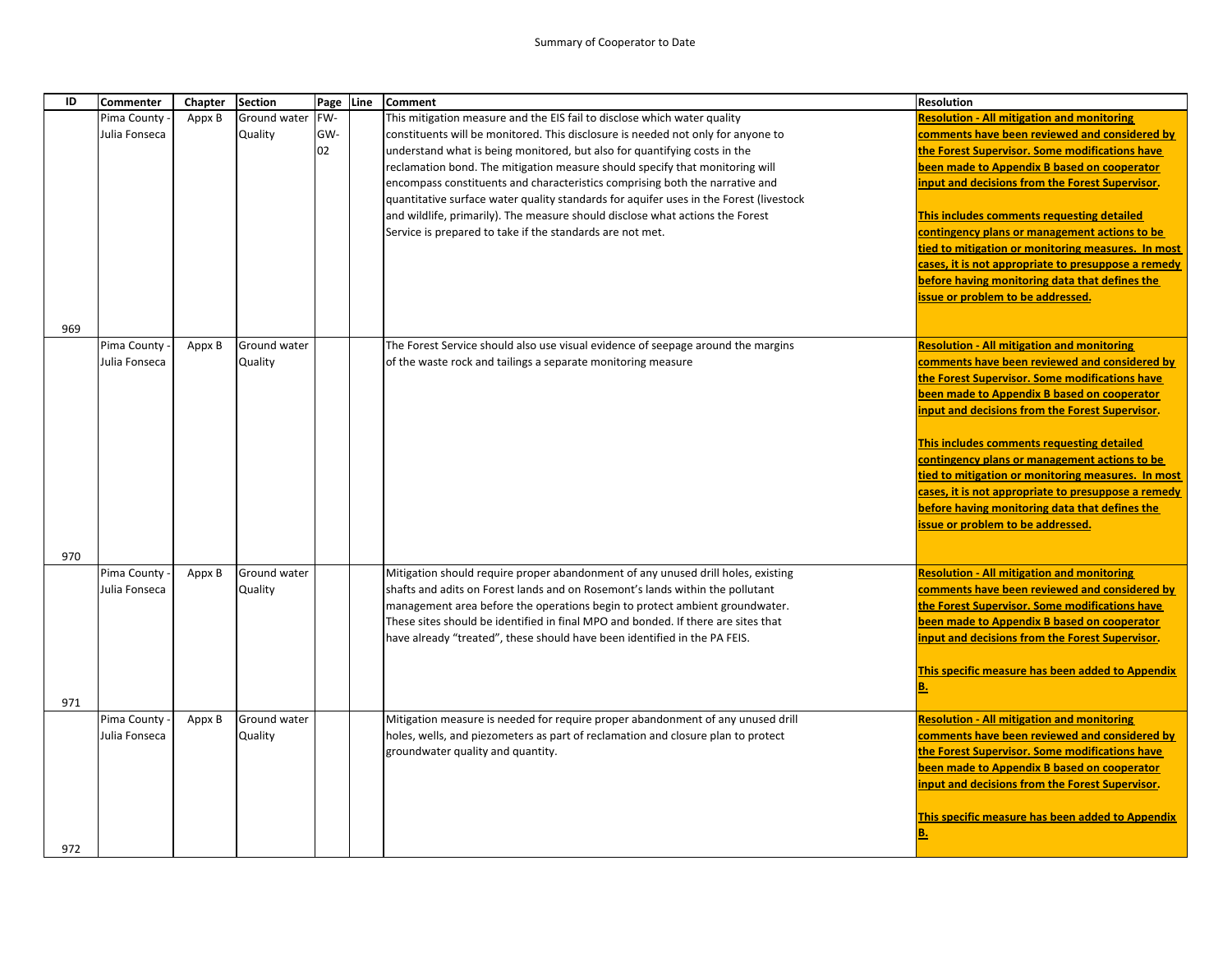| ID  | <b>Commenter</b>             | Chapter | <b>Section</b>   | Page Line |           | <b>Comment</b>                                                                                                                 | <b>Resolution</b>                                     |
|-----|------------------------------|---------|------------------|-----------|-----------|--------------------------------------------------------------------------------------------------------------------------------|-------------------------------------------------------|
|     | Pima County                  | Appx B  | Ground water     |           |           | Forest Service should require that all existing wells have been evaluated for proper                                           | <b>Resolution - All mitigation and monitoring</b>     |
|     | Julia Fonseca                |         | Quality          |           |           | wellhead protection to ensure ground water quality is not impaired where the                                                   | comments have been reviewed and considered by         |
|     |                              |         |                  |           |           | continued use of wells for drinking water, stock, monitoring and wildlife uses is                                              | the Forest Supervisor. Some modifications have        |
|     |                              |         |                  |           |           | proposed in this EIS. If deficiencies are found, these should be rectified. This                                               | been made to Appendix B based on cooperator           |
|     |                              |         |                  |           |           | mitigation measure would protect groundwater uses in the area.                                                                 | input and decisions from the Forest Supervisor.       |
|     |                              |         |                  |           |           |                                                                                                                                |                                                       |
|     |                              |         |                  |           |           |                                                                                                                                | This specific measure has been added to Appendix      |
|     |                              |         |                  |           |           |                                                                                                                                | <b>B.</b>                                             |
| 973 |                              |         |                  |           |           |                                                                                                                                |                                                       |
|     | Pima County                  | Appx B  | Land             | 76        | RC-       | This is a federal action that could have significant impacts on the human                                                      | Resolution - No change. Transferring ownership is     |
|     | Julia Fonseca                |         | Ownership        |           |           | LO-01 environment. This EIS has not analyzed the impacts of transferring ownership on                                          | not anticipated to have an impact on cultural         |
|     |                              |         |                  |           |           | natural and cultural resources. This should not be considered a mitigation                                                     | natural or cutural resources. The total acreage for   |
|     |                              |         |                  |           |           | measure. If it is to be considered, it should be analyzed as a connected federal                                               | these parcels is 5.5 acres. Surveys of cultural       |
|     |                              |         |                  |           |           | action, not a voluntary mitigation measure of Rosemont's. This measure cannot be                                               | resource and TES plants have been or would be         |
|     |                              |         |                  |           |           | implemented without federal action.                                                                                            | conducted prior to sale, and any resource conflict    |
|     |                              |         |                  |           |           |                                                                                                                                | addressed through the terms of the sale. Note that    |
|     |                              |         |                  |           |           |                                                                                                                                | these are very small slivers of land that are already |
|     |                              |         |                  |           |           |                                                                                                                                | surrounded by provate RCC land (see figure in         |
|     |                              |         |                  |           |           |                                                                                                                                | Landownership section).                               |
| 974 |                              |         |                  | 76        | RC-       |                                                                                                                                | Resolution - No change. This is not related to the    |
|     | Pima County                  | Appx B  | Land             |           |           | Rosemont should make good on its promise to Green Valley that neither Broadtop                                                 |                                                       |
| 975 | Julia Fonseca                |         | Ownership        |           | <b>NA</b> | Butte nor Copper World is ever mined by placing a conservation easement on the<br>deeded lands that comprise these ore bodies. | decision or analysis at hand.                         |
|     |                              |         | Land             |           |           | Figur This figure fails to disclose the majority of the mineral survey fractions fall in what                                  | Resolution - No change. This figure depicts the 7     |
|     | Pima County<br>Julia Fonseca | Appx B  | Ownership        |           |           | e -77 Rosemont has defined as the Broadtop Butte mineral resource. Also fails to show                                          | mineral fractions that the Forest proposes be         |
|     |                              |         |                  |           |           | location relative to mine facilities other than the perimeter fence.                                                           | purchased by RCC. A comparison to figures in          |
|     |                              |         |                  |           |           |                                                                                                                                | Chapter 1 shows the relation of these fractions to    |
| 976 |                              |         |                  |           |           |                                                                                                                                | mine facilities.                                      |
|     | Pima County                  | Appx B  | Mitigation and 4 |           | 39        | Please indicate the agency responsible for the Stormwater Pollution Prevention                                                 | Resolution - specified that it is issued by ADEQ.     |
|     | Postillion                   |         | Monitoring-      |           |           | Plan. Is it Pima County? ADEQ? EPA? Disclosure of the regulatory Authority is                                                  |                                                       |
|     |                              |         | Evaluation       |           |           | needed. It appears to be a general AZPDES SWPPP                                                                                |                                                       |
|     |                              |         | and              |           |           |                                                                                                                                |                                                       |
|     |                              |         | Reporting        |           |           |                                                                                                                                |                                                       |
| 977 |                              |         |                  |           |           |                                                                                                                                |                                                       |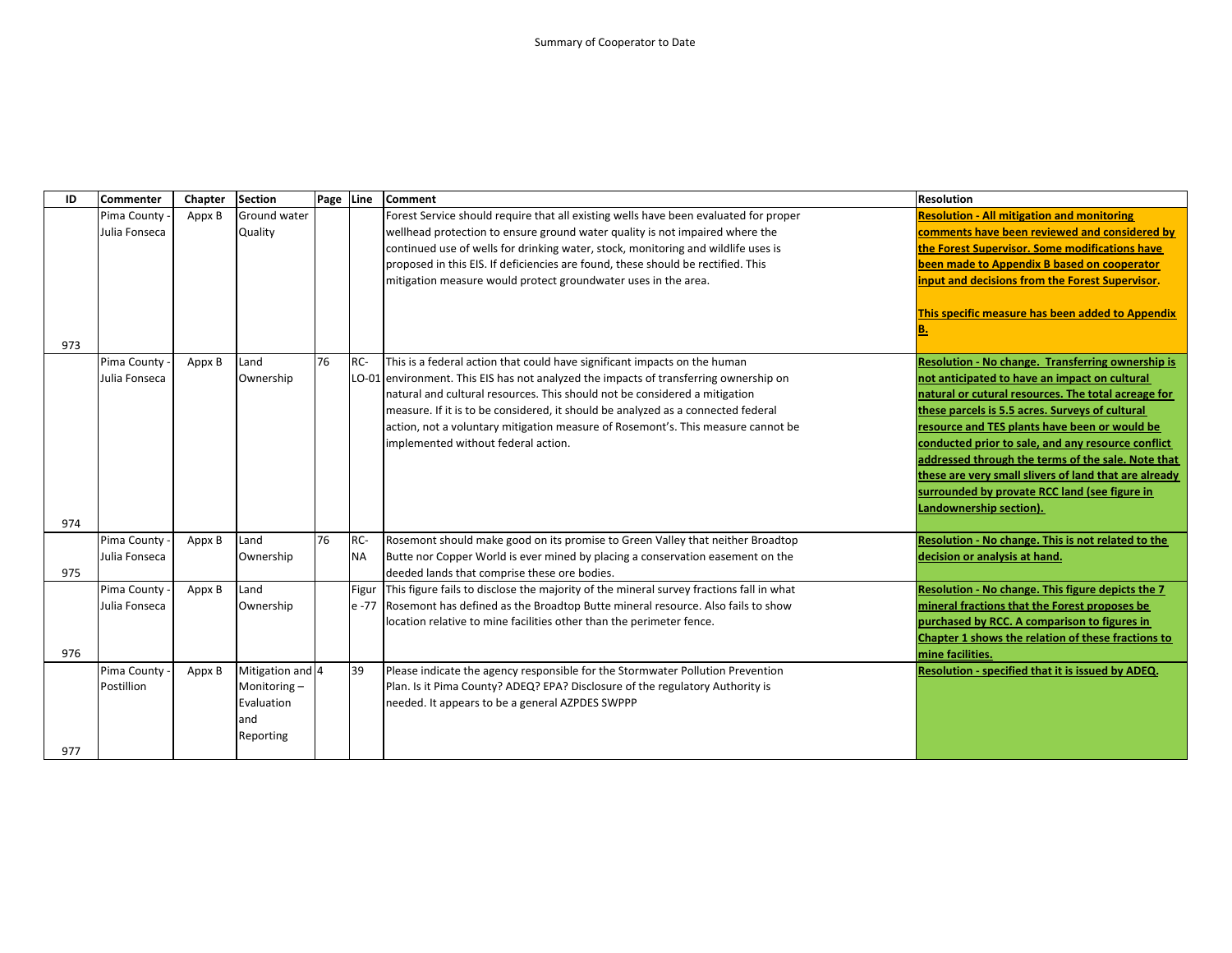| <b>Section</b><br>ID<br><b>Commenter</b><br>Chapter<br>Page<br><b>Comment</b><br><b>Line</b>                                                 | <b>Resolution</b>                                   |
|----------------------------------------------------------------------------------------------------------------------------------------------|-----------------------------------------------------|
| Mitigation and 11<br>Anchoring of the growth medium will be essential, yet it is not emphasized. A<br>Pima County<br>Appx B<br>3             | <b>Resolution - All mitigation and monitoring</b>   |
| Postillion<br>Monitoring-<br>sentence needs addition to state "sufficient growth medium and anchoring of that                                | comments have been reviewed and considered by       |
| Evaluation<br>medium to ensure re-vegetation success"                                                                                        | the Forest Supervisor. Some modifications have      |
| and                                                                                                                                          | been made to Appendix B based on cooperator         |
| Reporting                                                                                                                                    | input and decisions from the Forest Supervisor.     |
|                                                                                                                                              |                                                     |
|                                                                                                                                              | This includes comments requesting detailed          |
|                                                                                                                                              | contingency plans or management actions to be       |
|                                                                                                                                              | tied to mitigation or monitoring measures. In most  |
|                                                                                                                                              | cases, it is not appropriate to presuppose a remedy |
|                                                                                                                                              | before having monitoring data that defines the      |
|                                                                                                                                              | issue or problem to be addressed.                   |
|                                                                                                                                              |                                                     |
| 978                                                                                                                                          |                                                     |
| Mitigation and 21<br><b>NA</b><br>Pima County<br>An additional mitigation measure that will significantly contribute to downstream<br>Appx B | <b>Resolution - All mitigation and monitoring</b>   |
| Postillion<br>Monitoring-<br>subflow and spring and seep restoration would be controlled discharge of the water                              | comments have been reviewed and considered by       |
| Evaluation<br>derived from pit dewatering to locations downstream of the mine. Based on Tetra                                                | the Forest Supervisor. Some modifications have      |
| and<br>Tech's modeling, the pit dewatering is predicted to be of good quality. In addition,                                                  | been made to Appendix B based on cooperator         |
| good quality groundwater from the Upper Santa Cruz Basin is scheduled for use at<br>Reporting                                                | input and decisions from the Forest Supervisor.     |
| the Mine. If additional makeup water or dust control water is needed, then Santa                                                             |                                                     |
| Cruz groundwater (or better yet, CAP) should be used since the groundwater                                                                   | This includes comments requesting detailed          |
| removed from the pit through dewatering would have eventually moved downgradient                                                             | contingency plans or management actions to be       |
| to the Davidson and Cienega Creek Basins, absent the mine. This                                                                              | tied to mitigation or monitoring measures. In most  |
| mitigation would be fundamental in providing the wet water so critical to the                                                                | cases, it is not appropriate to presuppose a remedy |
| downstream riparian areas and to restoring an already reduced base flow on                                                                   | before having monitoring data that defines the      |
| Cienega Creek.                                                                                                                               | issue or problem to be addressed.                   |
|                                                                                                                                              |                                                     |
| 979                                                                                                                                          |                                                     |
| Mitigation and 22<br>Pima County<br>For both FS-SSR-01 and 02 the timing aspect of 5 years post mining is insufficient.<br>Appx B<br>Timin   | <b>Resolution - All mitigation and monitoring</b>   |
| Postillion<br>Monitoring-<br>Effects of the mine pit on drawdown and reduction of runoff volume for many of the<br>g                         | comments have been reviewed and considered by       |
| Evaluation<br>springs will not show effects until many more years after mine closure. Who will                                               | the Forest Supervisor. Some modifications have      |
| and<br>monitor and bear the cost of monitoring these springs after 5 years post closure.                                                     | been made to Appendix B based on cooperator         |
| Reporting<br>Knowing that the long-term effects of the pit will have long-term water-level                                                   | input and decisions from the Forest Supervisor.     |
| declines, the mine must leave a mitigation fund to compensate for the loss of the                                                            |                                                     |
| springs and potential base flow loss in Cienega Creek.                                                                                       | This includes comments requesting detailed          |
|                                                                                                                                              | contingency plans or management actions to be       |
|                                                                                                                                              | tied to mitigation or monitoring measures. In most  |
|                                                                                                                                              | cases, it is not appropriate to presuppose a remedy |
|                                                                                                                                              | before having monitoring data that defines the      |
|                                                                                                                                              | issue or problem to be addressed.                   |
|                                                                                                                                              |                                                     |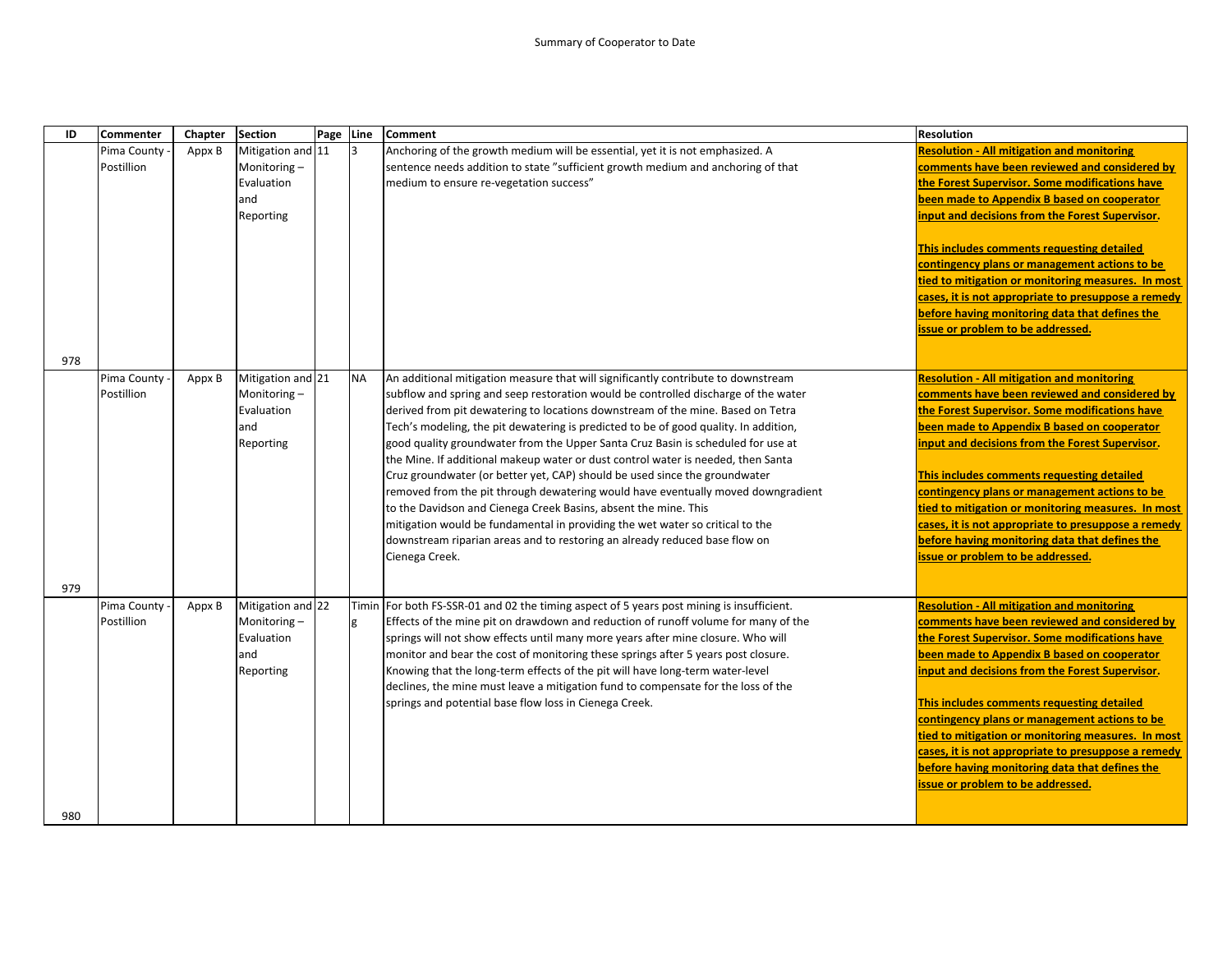| ID  | <b>Commenter</b> | Chapter | <b>Section</b>           | Page Line |                  | <b>Comment</b>                                                                                                                                              | Resolution                                                                                    |
|-----|------------------|---------|--------------------------|-----------|------------------|-------------------------------------------------------------------------------------------------------------------------------------------------------------|-----------------------------------------------------------------------------------------------|
|     | Pima County      | Appx B  | Mitigation and 28        |           | 3 <sub>1</sub> 4 | The long-term management and maintenance fund needs to be specified with initial                                                                            | <b>Resolution - All mitigation and monitoring</b>                                             |
|     | Postillion       |         | Monitoring-              |           |                  | monies based on predicted impacts to affected springs as per the FEIS. Estimates                                                                            | comments have been reviewed and considered by                                                 |
|     |                  |         | Evaluation               |           |                  | of cost need to be established so Rosemont is held responsible for an initial fund to                                                                       | the Forest Supervisor. Some modifications have                                                |
|     |                  |         | and                      |           |                  | be adjusted as mining proceeds.                                                                                                                             | been made to Appendix B based on cooperator                                                   |
|     |                  |         | Reporting                |           |                  |                                                                                                                                                             | input and decisions from the Forest Supervisor.                                               |
|     |                  |         |                          |           |                  |                                                                                                                                                             | This includes comments requesting detailed                                                    |
|     |                  |         |                          |           |                  |                                                                                                                                                             | contingency plans or management actions to be                                                 |
|     |                  |         |                          |           |                  |                                                                                                                                                             | tied to mitigation or monitoring measures. In most                                            |
|     |                  |         |                          |           |                  |                                                                                                                                                             | cases, it is not appropriate to presuppose a remedy                                           |
|     |                  |         |                          |           |                  |                                                                                                                                                             | before having monitoring data that defines the                                                |
|     |                  |         |                          |           |                  |                                                                                                                                                             | issue or problem to be addressed.                                                             |
|     |                  |         |                          |           |                  |                                                                                                                                                             |                                                                                               |
| 981 |                  |         |                          |           |                  |                                                                                                                                                             |                                                                                               |
|     | Pima County      | Appx B  | Mitigation and 74        |           | <b>NA</b>        | RC-GW-03 could go further to allow for the pipeline to come to the Rosemont                                                                                 | Resolution - Statement of fact or opinion. No action                                          |
|     | Postillion       |         | Monitoring-              |           |                  | supply line and Rosemont directly use CAP, when available, instead of                                                                                       | needed. See Alternatives considered but dismissed                                             |
|     |                  |         | Evaluation               |           |                  | groundwater which is a lower TDS and could be better utilized as a potable source.                                                                          | in chapter 2.                                                                                 |
|     |                  |         | and                      |           |                  | In addition, this would help mitigate impacts to adjacent well owners and loss of                                                                           |                                                                                               |
|     |                  |         | Reporting                |           |                  | their wells. This is currently being implemented at ASARCO Mine as they use                                                                                 |                                                                                               |
|     |                  |         |                          |           |                  | 10,000 AF/yr of CAP for mine process water. We understand that CAP will not                                                                                 |                                                                                               |
|     |                  |         |                          |           |                  | always be available. However, when it is available, Rosemont needs to use CAP                                                                               |                                                                                               |
|     |                  |         |                          |           |                  | instead of groundwater and allow for flexibility in its infrastructure to accomplish this                                                                   |                                                                                               |
| 982 |                  |         |                          |           |                  | action.                                                                                                                                                     |                                                                                               |
|     | Pima County      | Appx B  | Mitigation and 3         |           |                  | 20-36 This section includes a reference to the cultural resources MOA and HPTP, but                                                                         | Resolution - No change. That info is either in the                                            |
|     | Linda Mayro      |         | Monitoring               |           |                  | does not discuss their purpose and relatedness, consulting parties, concurring                                                                              | <b>Cultural Resources section in Chapter 3 or in the</b>                                      |
|     |                  |         | Plan                     |           |                  | parties, and whether completed, and is generally too brief.                                                                                                 | MOA itself.                                                                                   |
| 983 |                  |         |                          |           |                  |                                                                                                                                                             |                                                                                               |
|     | Pima County      | Appx B  | Mitigation and 16-17 All |           |                  | It is critical to monitor ground water quality conditions for this site. However, in FSGW-                                                                  | <b>Resolution - All mitigation and monitoring</b>                                             |
|     | RWRD - Staff     |         | Monitoring               |           |                  | 02, "Water Quality Monitoring beyond Point-of-Compliance Wells" there is no                                                                                 | comments have been reviewed and considered by                                                 |
|     |                  |         | Plan                     |           |                  | mention of a data management plan, which should include statistical analysis,<br>trending, and outlier examination. Gathering a huge amount of data is only | the Forest Supervisor. Some modifications have<br>been made to Appendix B based on cooperator |
|     |                  |         |                          |           |                  | valuable if the data is managed and presented in a way where trends in pollutant                                                                            | input and decisions from the Forest Supervisor.                                               |
|     |                  |         |                          |           |                  | concentration can be examined. The Forest Service should require a Data                                                                                     |                                                                                               |
|     |                  |         |                          |           |                  | Management Plan to include periodic statistical analysis, trending and conclusions                                                                          | This includes comments requesting detailed                                                    |
|     |                  |         |                          |           |                  | based on data summaries.                                                                                                                                    | contingency plans or management actions to be                                                 |
|     |                  |         |                          |           |                  |                                                                                                                                                             | tied to mitigation or monitoring measures. In most                                            |
|     |                  |         |                          |           |                  |                                                                                                                                                             | cases, it is not appropriate to presuppose a remedy                                           |
|     |                  |         |                          |           |                  |                                                                                                                                                             | before having monitoring data that defines the                                                |
|     |                  |         |                          |           |                  |                                                                                                                                                             | issue or problem to be addressed.                                                             |
|     |                  |         |                          |           |                  |                                                                                                                                                             |                                                                                               |
| 984 |                  |         |                          |           |                  |                                                                                                                                                             |                                                                                               |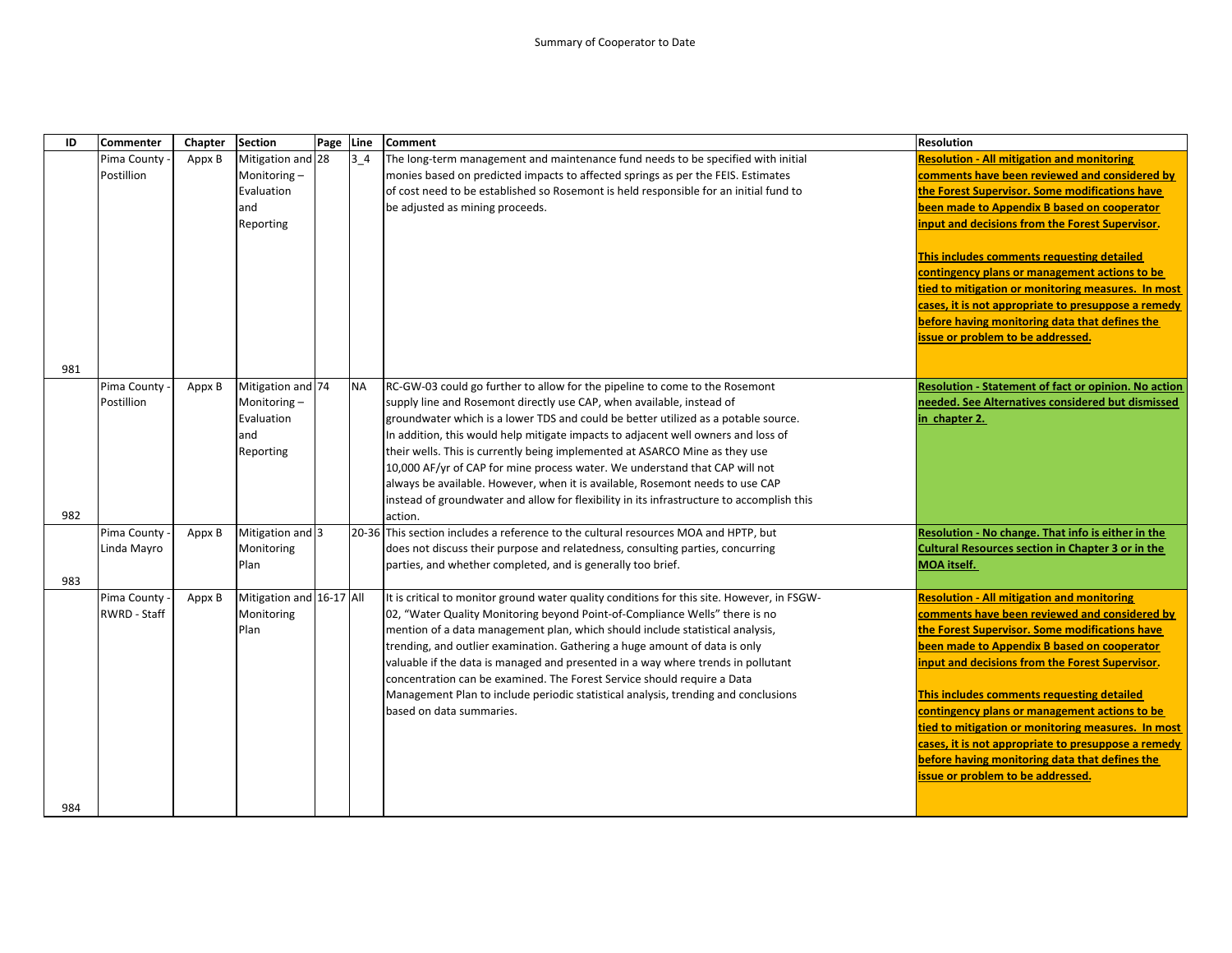| ID         | <b>Commenter</b>             | Chapter | <b>Section</b>                                      | Page Line |           | Comment                                                                                                                                                                                                                                                                                                                                                                                                                                                                                                                                                                                                                    | <b>Resolution</b>                                                                                                                                                                                                                                                                                                                                                                                                                                                                                                                                         |
|------------|------------------------------|---------|-----------------------------------------------------|-----------|-----------|----------------------------------------------------------------------------------------------------------------------------------------------------------------------------------------------------------------------------------------------------------------------------------------------------------------------------------------------------------------------------------------------------------------------------------------------------------------------------------------------------------------------------------------------------------------------------------------------------------------------------|-----------------------------------------------------------------------------------------------------------------------------------------------------------------------------------------------------------------------------------------------------------------------------------------------------------------------------------------------------------------------------------------------------------------------------------------------------------------------------------------------------------------------------------------------------------|
|            | Pima County<br>Julia Fonseca | Appx B  | <b>OA-GW-05</b>                                     |           |           | What is being measured for NEPA compliance? How much deviation is tolerated<br>before monitoring results are deemed "out of compliance" with NEPA decision?                                                                                                                                                                                                                                                                                                                                                                                                                                                                | <b>Resolution - All mitigation and monitoring</b><br>comments have been reviewed and considered by<br>the Forest Supervisor. Some modifications have<br>been made to Appendix B based on cooperator<br>input and decisions from the Forest Supervisor.<br>This includes comments requesting detailed<br>contingency plans or management actions to be<br>tied to mitigation or monitoring measures. In most<br>cases, it is not appropriate to presuppose a remedy<br>before having monitoring data that defines the<br>issue or problem to be addressed. |
| 985<br>986 | EPA                          | Appx B  | <b>OA-GW-06</b>                                     | 70        |           | We recommend that Coronado require that Rosemont install mid-point groundwater monitoring.<br>Specifically, monitoring wells should be placed between possible sources and the POC wells. In<br>particular, monitoring wells should be placed down gradient of the proposed heap leach for those<br>alternatives that include this facility.                                                                                                                                                                                                                                                                               | <b>Resolution - All mitigation/monitoring comments</b><br>have been reviewed by the Forest for action. This<br>particular recommendation is not feasible. There<br>are no mid-points between the facilities and the<br>POC wells. The POC wells are located at the foot of<br>the facilities.                                                                                                                                                                                                                                                             |
|            | Pima County<br>Julia Fonseca | Appx B  | <b>OA-GW-07</b>                                     |           |           | The threshold for NEPA compliance should be clearly stated in performance<br>criteria. The ADWR permit allows 6000 acre-feet per year pumping, but the NEPA<br>analysis says they will only pump up to 5400 acre-feet per each of the first eight<br>years. But the performance criteria is "as specified by ADWR permit", which<br>means that the pumping could exceed the NEPA assumptions for 600 acre-feet per<br>year, or a total of 4800 acre-feet. The threshold that the Forest will use for NEPA<br>compliance should be the ones used for the groundwater analysis, not the limits<br>stated in the ADWR permit. | <b>Resolution - All mitigation and monitoring</b><br>comments have been reviewed and considered by<br>the Forest Supervisor. Some modifications have<br>been made to Appendix B based on cooperator<br>input and decisions from the Forest Supervisor.<br>This includes comments requesting detailed<br>contingency plans or management actions to be<br>tied to mitigation or monitoring measures. In most<br>cases, it is not appropriate to presuppose a remedy<br>before having monitoring data that defines the<br>issue or problem to be addressed. |
| 987<br>988 | Pima County<br>Sarah Walters | Appx B  | Other<br>Monitori<br>ng Items<br>for Air<br>Quality | 64        | <b>NA</b> | Opacity Monitoring should be required during high wind events. Also, monitoring of<br>property boundary should be conducted to ensure compliance with PCC Title 17<br>Visible Emission Standards that should be included within the ADEQ Air Quality<br>Permit.                                                                                                                                                                                                                                                                                                                                                            | <b>Resolution - The Forest Service considered this and</b><br>determined based upon past opacity monitoring<br>that ti would not allow determination of whether<br>the source of decreased opacity is the mine, and so<br>decided not to include it as a monitoring item.                                                                                                                                                                                                                                                                                 |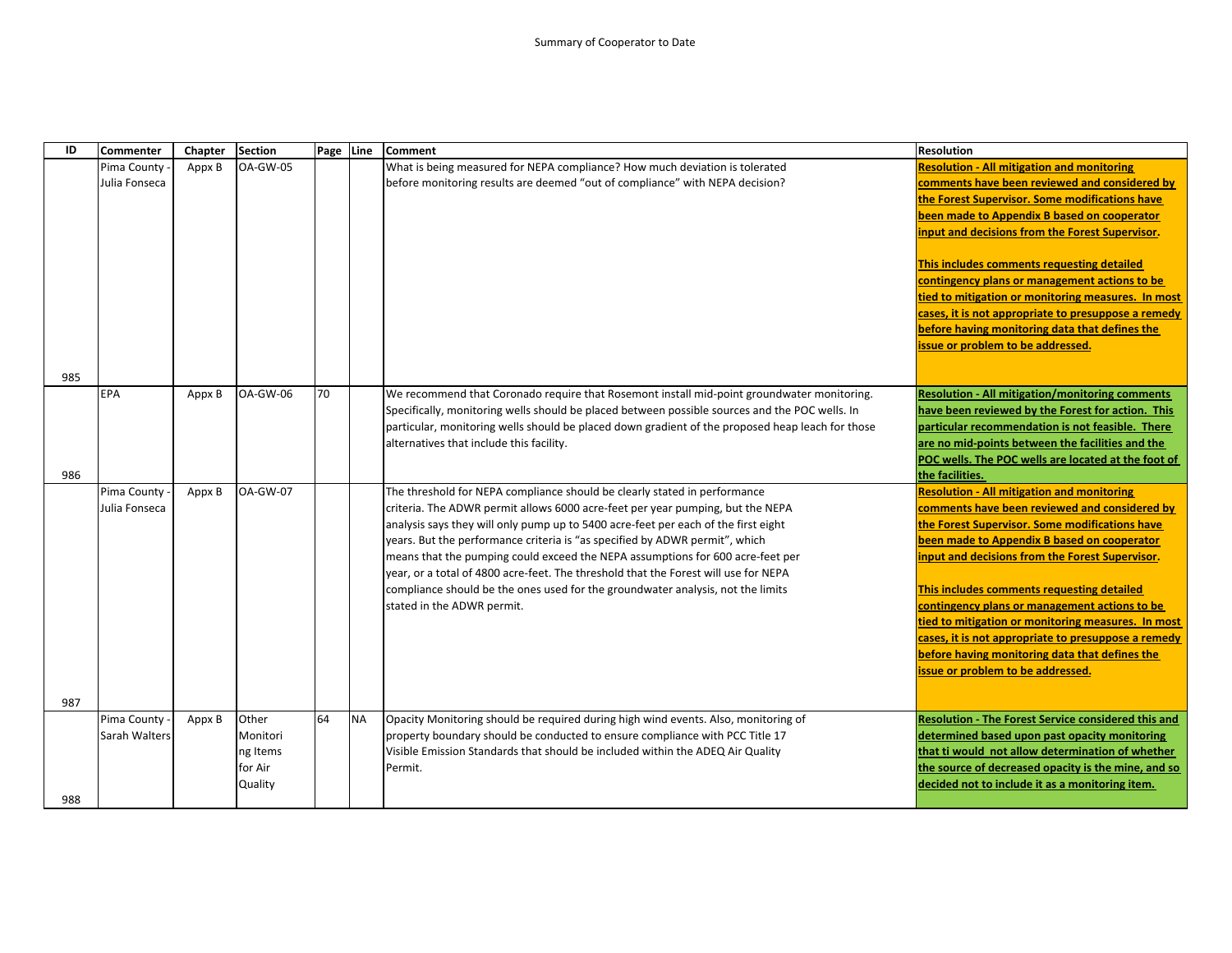| ID  | Commenter     | Chapter | <b>Section</b> | Page Line | <b>Comment</b>                                                                         | <b>Resolution</b>                                     |
|-----|---------------|---------|----------------|-----------|----------------------------------------------------------------------------------------|-------------------------------------------------------|
|     | Pima County   | Appx B  | Sediment       | $14 - 15$ | More frequent and quantitative sediment transport monitoring (e.g. suspended           | <b>Resolution - All mitigation and monitoring</b>     |
|     | Akitsu Kimoto |         | Transport      |           | sediment concentration) is required in Barrel Canyon. Quarterly visual inspections     | comments have been reviewed and considered by         |
|     |               |         | Monitoring     |           | proposed in the FEIS are not enough to assess the impacts of mining activities on      | the Forest Supervisor. Some modifications have        |
|     |               |         |                |           | sediment transport. Especially frequent monitoring is necessary during a monsoon       | been made to Appendix B based on cooperator           |
|     |               |         |                |           | season. Please consider additional monitoring                                          | input and decisions from the Forest Supervisor.       |
|     |               |         |                |           |                                                                                        |                                                       |
|     |               |         |                |           |                                                                                        | This includes comments requesting detailed            |
|     |               |         |                |           |                                                                                        | contingency plans or management actions to be         |
|     |               |         |                |           |                                                                                        | tied to mitigation or monitoring measures. In most    |
|     |               |         |                |           |                                                                                        | cases, it is not appropriate to presuppose a remedy   |
|     |               |         |                |           |                                                                                        | before having monitoring data that defines the        |
|     |               |         |                |           |                                                                                        | issue or problem to be addressed.                     |
|     |               |         |                |           |                                                                                        |                                                       |
| 989 |               |         |                |           |                                                                                        |                                                       |
|     | Pima County   | Appx B  | Soil and       | 8         | What corrective actions would be taken if revegetation and soil stability are          | <b>Resolution - All mitigation and monitoring</b>     |
|     | Akitsu Kimoto |         | Revegetation   |           | unsuccessful?                                                                          | comments have been reviewed and considered by         |
|     |               |         |                |           |                                                                                        | the Forest Supervisor. Some modifications have        |
|     |               |         |                |           |                                                                                        | been made to Appendix B based on cooperator           |
|     |               |         |                |           |                                                                                        | input and decisions from the Forest Supervisor.       |
|     |               |         |                |           |                                                                                        |                                                       |
|     |               |         |                |           |                                                                                        | This includes comments requesting detailed            |
|     |               |         |                |           |                                                                                        | contingency plans or management actions to be         |
|     |               |         |                |           |                                                                                        | tied to mitigation or monitoring measures. In most    |
|     |               |         |                |           |                                                                                        | cases, it is not appropriate to presuppose a remedy   |
|     |               |         |                |           |                                                                                        | before having monitoring data that defines the        |
|     |               |         |                |           |                                                                                        | issue or problem to be addressed.                     |
|     |               |         |                |           |                                                                                        |                                                       |
| 990 |               |         |                |           |                                                                                        |                                                       |
|     | Pima County   | Appx B  | Soil and       | 9         | No explanation about the best management practices that will be implemented for        | <b>Resolution - The SWPPP was reviewed for any</b>    |
|     | Akitsu Kimoto |         | Revegetation   |           | sediment control. What practices will be implemented? This information is              | specific methods for preventing erosion. It           |
|     |               |         |                |           | particularly important for revegetation and soil stabilization on steep slopes. Pelase | contained insufficent detail to incorporate into the  |
| 991 |               |         |                |           | disclose the information.                                                              | FEIS.                                                 |
|     | Pima County   | Appx B  | Soil and       | 9         | 'The Forest Service is responsible for establishing success criteria to determine      | Resolution - Have added draft success criteria to the |
|     | Akitsu Kimoto |         | Revegetation   |           | whether the growth media is sufficient to support revegetation objectives of the final | Soils section. Approved by Forest specialist.         |
|     |               |         |                |           | reclamation and closure plan and soil stability requirements". The success criteria    |                                                       |
| 992 |               |         |                |           | should be clearly defined.                                                             |                                                       |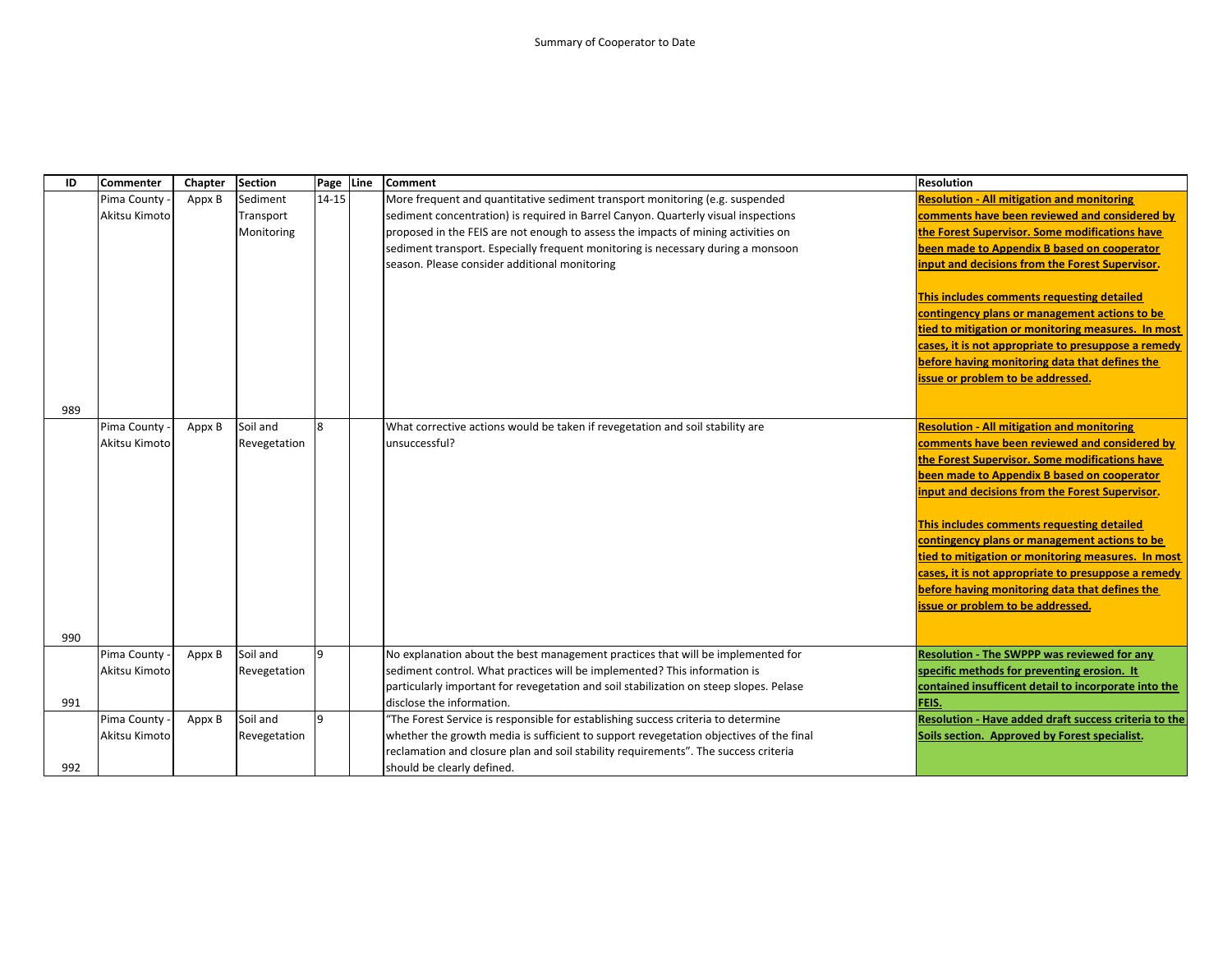| ID  | <b>Commenter</b>             | Chapter | <b>Section</b>   | Page Line |     | <b>Comment</b>                                                                                                                                                | <b>Resolution</b>                                                                               |
|-----|------------------------------|---------|------------------|-----------|-----|---------------------------------------------------------------------------------------------------------------------------------------------------------------|-------------------------------------------------------------------------------------------------|
|     | Pima County -                | Appx B  | Soil and         |           |     | It is not clear that the number of reclamation monitoring sites (plots? How many?).                                                                           | <b>Resolution - All mitigation and monitoring</b>                                               |
|     | Akitsu Kimoto                |         | Revegetation     |           |     | It is important to have multiple monitoring sites with different conditions to assess                                                                         | comments have been reviewed and considered by                                                   |
|     |                              |         |                  |           |     | the mitigation effectiveness. Please disclose detail monitoring plans and sites.                                                                              | the Forest Supervisor. Some modifications have                                                  |
|     |                              |         |                  |           |     |                                                                                                                                                               | been made to Appendix B based on cooperator                                                     |
|     |                              |         |                  |           |     |                                                                                                                                                               | input and decisions from the Forest Supervisor.                                                 |
|     |                              |         |                  |           |     |                                                                                                                                                               |                                                                                                 |
|     |                              |         |                  |           |     |                                                                                                                                                               | This includes comments requesting detailed                                                      |
|     |                              |         |                  |           |     |                                                                                                                                                               | contingency plans or management actions to be                                                   |
|     |                              |         |                  |           |     |                                                                                                                                                               | tied to mitigation or monitoring measures. In most                                              |
|     |                              |         |                  |           |     |                                                                                                                                                               | cases, it is not appropriate to presuppose a remedy                                             |
|     |                              |         |                  |           |     |                                                                                                                                                               | before having monitoring data that defines the                                                  |
|     |                              |         |                  |           |     |                                                                                                                                                               | issue or problem to be addressed.                                                               |
|     |                              |         |                  |           |     |                                                                                                                                                               |                                                                                                 |
| 993 |                              |         |                  |           |     |                                                                                                                                                               |                                                                                                 |
|     | Pima County<br>Akitsu Kimoto | Appx B  | Soil and         | 10        |     | The FEIS cited that "Monitoring would begin when salvage of soil (growth media)                                                                               | <b>Resolution - All mitigation and monitoring</b>                                               |
|     |                              |         | Revegetation     |           |     | begins to ensure that storage pile(s) are stable and do not contribute large<br>quantities of dust during wind events; continuing through placement of growth | comments have been reviewed and considered by<br>the Forest Supervisor. Some modifications have |
|     |                              |         |                  |           |     | media to ensure that it is stable, placed according to final reclamation plan, and                                                                            | been made to Appendix B based on cooperator                                                     |
|     |                              |         |                  |           |     | does not erode excessively". However, it is not clear how to monitor the impacts of                                                                           | input and decisions from the Forest Supervisor.                                                 |
|     |                              |         |                  |           |     | storage piles on wind erosion or dust. Please explain.                                                                                                        |                                                                                                 |
|     |                              |         |                  |           |     |                                                                                                                                                               | This includes comments requesting detailed                                                      |
|     |                              |         |                  |           |     |                                                                                                                                                               | contingency plans or management actions to be                                                   |
|     |                              |         |                  |           |     |                                                                                                                                                               | tied to mitigation or monitoring measures. In most                                              |
|     |                              |         |                  |           |     |                                                                                                                                                               | cases, it is not appropriate to presuppose a remedy                                             |
|     |                              |         |                  |           |     |                                                                                                                                                               | before having monitoring data that defines the                                                  |
|     |                              |         |                  |           |     |                                                                                                                                                               | issue or problem to be addressed.                                                               |
|     |                              |         |                  |           |     |                                                                                                                                                               |                                                                                                 |
| 994 |                              |         |                  |           |     |                                                                                                                                                               |                                                                                                 |
|     | Pima County                  | Appx B  | Surface Water 70 |           | OA- | EIS should disclose the analytes that will be monitored and what kind of triggers or                                                                          | <b>Resolution - All mitigation and monitoring</b>                                               |
|     | Julia Fonseca                |         | Quantity         |           | SW- | responses would be taken. Without this information, it is impossible to evaluate                                                                              | comments have been reviewed and considered by                                                   |
|     |                              |         |                  |           | 01  | effectiveness.                                                                                                                                                | the Forest Supervisor. Some modifications have                                                  |
|     |                              |         |                  |           |     |                                                                                                                                                               | been made to Appendix B based on cooperator                                                     |
|     |                              |         |                  |           |     |                                                                                                                                                               | input and decisions from the Forest Supervisor.                                                 |
|     |                              |         |                  |           |     |                                                                                                                                                               | This includes comments requesting detailed                                                      |
|     |                              |         |                  |           |     |                                                                                                                                                               | contingency plans or management actions to be                                                   |
|     |                              |         |                  |           |     |                                                                                                                                                               | tied to mitigation or monitoring measures. In most                                              |
|     |                              |         |                  |           |     |                                                                                                                                                               | cases, it is not appropriate to presuppose a remedy                                             |
|     |                              |         |                  |           |     |                                                                                                                                                               | before having monitoring data that defines the                                                  |
|     |                              |         |                  |           |     |                                                                                                                                                               | issue or problem to be addressed.                                                               |
|     |                              |         |                  |           |     |                                                                                                                                                               |                                                                                                 |
| 995 |                              |         |                  |           |     |                                                                                                                                                               |                                                                                                 |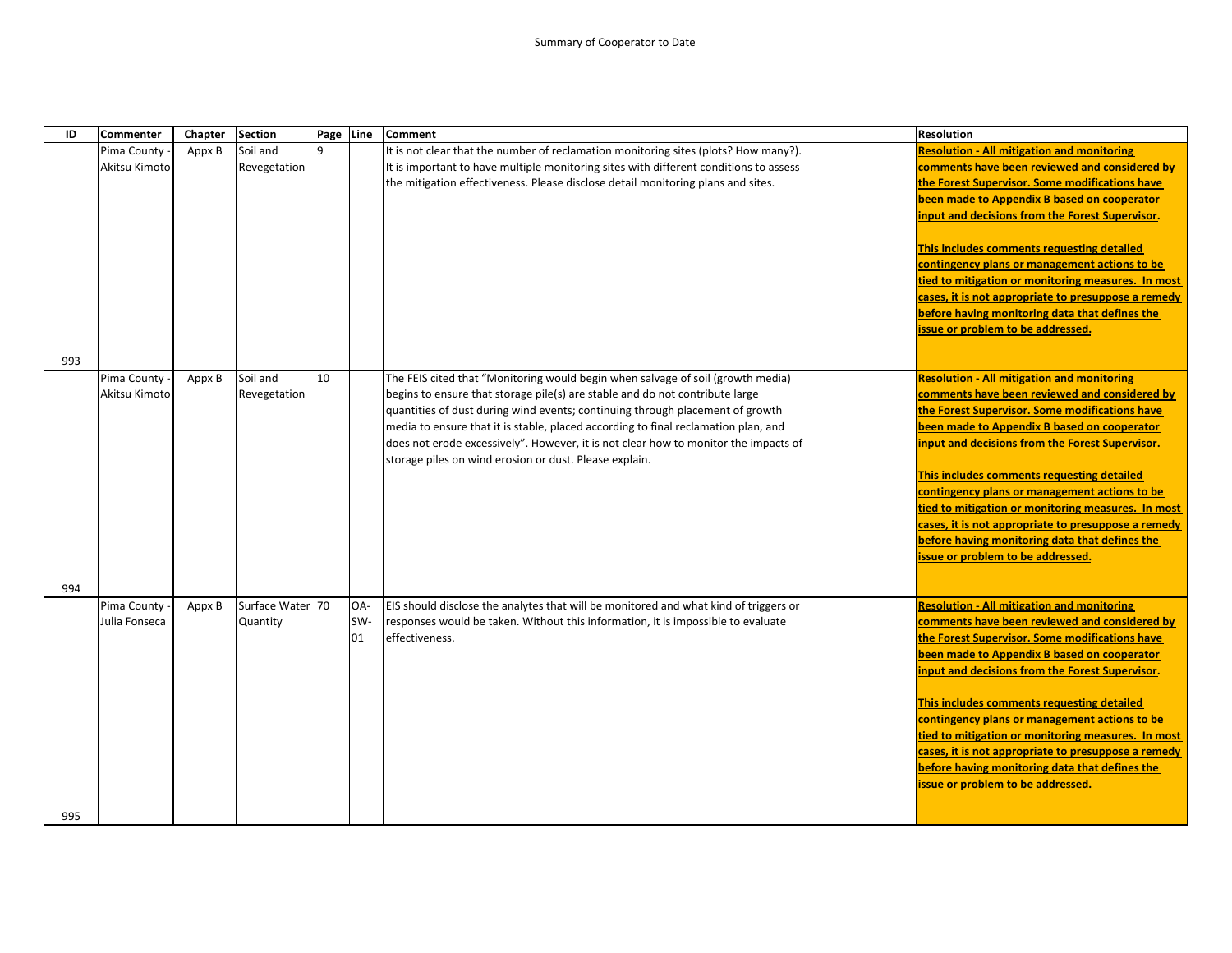| ID  | Commenter     | Chapter | Section           | Page Line |     | <b>Comment</b>                                                                        | <b>Resolution</b>                                   |
|-----|---------------|---------|-------------------|-----------|-----|---------------------------------------------------------------------------------------|-----------------------------------------------------|
|     | Pima County   | Appx B  | Surface Water 70  |           | OA- | How would this monitoring affect (mitigate) sediment load? Given this purpose,        | <b>Resolution - All mitigation and monitoring</b>   |
|     | Julia Fonseca |         | Quantity          |           | SW- | there should be a threshold and a mitigation measure attached to this item that       | comments have been reviewed and considered by       |
|     |               |         |                   |           | 01  | would control sediment loads.                                                         | the Forest Supervisor. Some modifications have      |
|     |               |         |                   |           |     |                                                                                       | been made to Appendix B based on cooperator         |
|     |               |         |                   |           |     |                                                                                       | input and decisions from the Forest Supervisor.     |
|     |               |         |                   |           |     |                                                                                       |                                                     |
|     |               |         |                   |           |     |                                                                                       | This includes comments requesting detailed          |
|     |               |         |                   |           |     |                                                                                       | contingency plans or management actions to be       |
|     |               |         |                   |           |     |                                                                                       | tied to mitigation or monitoring measures. In most  |
|     |               |         |                   |           |     |                                                                                       | cases, it is not appropriate to presuppose a remedy |
|     |               |         |                   |           |     |                                                                                       | before having monitoring data that defines the      |
|     |               |         |                   |           |     |                                                                                       | issue or problem to be addressed.                   |
|     |               |         |                   |           |     |                                                                                       |                                                     |
| 996 |               |         |                   |           |     |                                                                                       |                                                     |
|     | Pima County   | Appx B  | Surface Water 70  |           | OA- | There should be effectiveness monitoring by Forest to ensure that construction of     | <b>Resolution - All mitigation and monitoring</b>   |
|     | Julia Fonseca |         | Quantity          |           | SW- | all stormwater facilities in the final MPO are constructed in a timely manner. This   | comments have been reviewed and considered by       |
|     |               |         |                   |           | 01  | was an issue at the Carlota mine, where lack of effective phasing of stormwater       | the Forest Supervisor. Some modifications have      |
|     |               |         |                   |           |     | facilities resulted in pollution during runoff events.                                | been made to Appendix B based on cooperator         |
|     |               |         |                   |           |     |                                                                                       | input and decisions from the Forest Supervisor.     |
|     |               |         |                   |           |     |                                                                                       |                                                     |
|     |               |         |                   |           |     |                                                                                       | This includes comments requesting detailed          |
|     |               |         |                   |           |     |                                                                                       | contingency plans or management actions to be       |
|     |               |         |                   |           |     |                                                                                       | tied to mitigation or monitoring measures. In most  |
|     |               |         |                   |           |     |                                                                                       | cases, it is not appropriate to presuppose a remedy |
|     |               |         |                   |           |     |                                                                                       | before having monitoring data that defines the      |
|     |               |         |                   |           |     |                                                                                       | issue or problem to be addressed.                   |
|     |               |         |                   |           |     |                                                                                       |                                                     |
| 997 |               |         |                   |           |     |                                                                                       |                                                     |
|     | Pima County   | Appx B  | Surface Water FS- |           |     | EIS fails to disclose what analytes will be monitored. There is no reason that these  | <b>Resolution - All mitigation and monitoring</b>   |
|     | Julia Fonseca |         | Quantity          | GW-       |     | cannot be disclosed at this time, and in fact this is needed for any estimate of cost | comments have been reviewed and considered by       |
|     |               |         |                   | 03        |     | and for a basic understanding of the monitoring proposal.                             | the Forest Supervisor. Some modifications have      |
|     |               |         |                   |           |     |                                                                                       | been made to Appendix B based on cooperator         |
|     |               |         |                   |           |     |                                                                                       | input and decisions from the Forest Supervisor.     |
|     |               |         |                   |           |     |                                                                                       | This includes comments requesting detailed          |
|     |               |         |                   |           |     |                                                                                       | contingency plans or management actions to be       |
|     |               |         |                   |           |     |                                                                                       | tied to mitigation or monitoring measures. In most  |
|     |               |         |                   |           |     |                                                                                       | cases, it is not appropriate to presuppose a remedy |
|     |               |         |                   |           |     |                                                                                       | before having monitoring data that defines the      |
|     |               |         |                   |           |     |                                                                                       | issue or problem to be addressed.                   |
|     |               |         |                   |           |     |                                                                                       |                                                     |
| 998 |               |         |                   |           |     |                                                                                       |                                                     |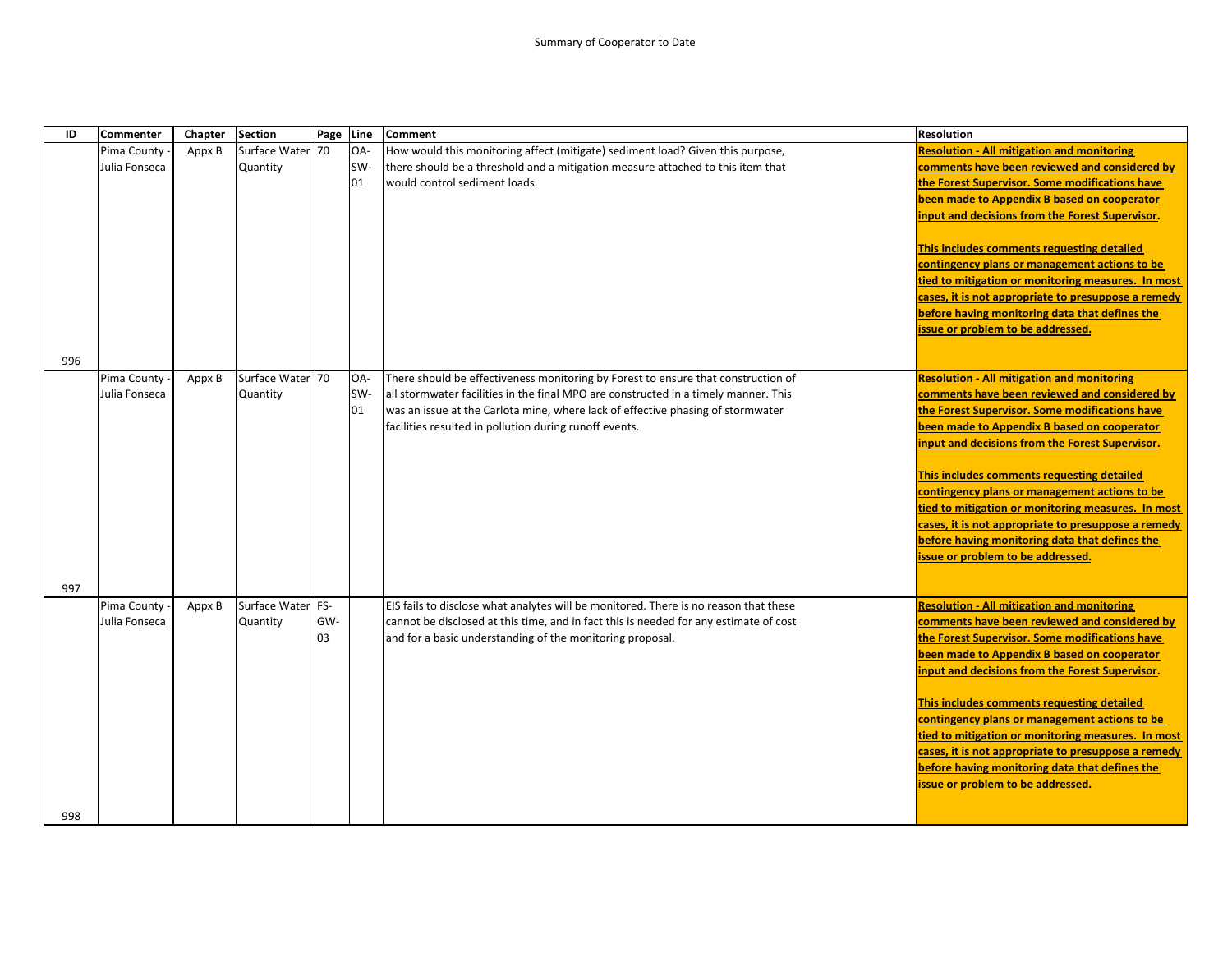| ID   | Commenter     | Chapter | <b>Section</b> | Page Line | <b>Comment</b>                                                                        | <b>Resolution</b>                                                                                     |
|------|---------------|---------|----------------|-----------|---------------------------------------------------------------------------------------|-------------------------------------------------------------------------------------------------------|
|      | Pima County   | Appx B  | Surface Water  |           | The Forest and Fish and/or Wildlife Service should require monitoring narrative and   | <b>Resolution - All mitigation and monitoring</b>                                                     |
|      | Julia Fonseca |         | Quantity       |           | quantitative surface water quality standards for Aquatic and Wildlife (warm-water)    | comments have been reviewed and considered by                                                         |
|      |               |         |                |           | at the locations of all new planned surface water bodies, to include arsenic,         | the Forest Supervisor. Some modifications have                                                        |
|      |               |         |                |           | selenium, copper and mercury. This should include any new mitigation waters           | been made to Appendix B based on cooperator                                                           |
|      |               |         |                |           | created for wildlife or stock, the existing water bodies at mitigation areas, stock   | input and decisions from the Forest Supervisor.                                                       |
|      |               |         |                |           | tanks, and the pit lake, which would provide an attractive nuisance.                  |                                                                                                       |
|      |               |         |                |           | Big Pond, a livestock and wildlife watering site on State Trust land east of the      | This includes comments requesting detailed                                                            |
|      |               |         |                |           | facility;                                                                             | contingency plans or management actions to be                                                         |
|      |               |         |                |           | East Dam, a livestock and wildlife watering site located less than one miles east of  | tied to mitigation or monitoring measures. In most                                                    |
|      |               |         |                |           | the facility, on Forest land, an important site for the Chiricahua leopard frog;      | cases, it is not appropriate to presuppose a remedy                                                   |
|      |               |         |                |           | Adobe Tank, a livestock and wildlife watering site, located less than two miles east  | before having monitoring data that defines the                                                        |
|      |               |         |                |           | of the facility on State Trust land in the upper;                                     | issue or problem to be addressed.                                                                     |
|      |               |         |                |           | Highway Tank and Oak Creek Canyon Tank, livestock and wildlife watering site          |                                                                                                       |
|      |               |         |                |           | located one to two miles east-southeast of the facility, on Forest land and habitat   |                                                                                                       |
|      |               |         |                |           | for the Chiricahua leopard frog;                                                      |                                                                                                       |
|      |               |         |                |           | 4066 Tank, a livestock and wildlife watering site on Forest land southeast of the     |                                                                                                       |
|      |               |         |                |           | facility;                                                                             |                                                                                                       |
|      |               |         |                |           | McCleary stock tank;                                                                  |                                                                                                       |
|      |               |         |                |           | Greaterville area tanks which harbor Chiricahua leopard frogs may receive airborne    |                                                                                                       |
|      |               |         |                |           | contaminants from the mine site;                                                      |                                                                                                       |
|      |               |         |                |           | Cienega Creek base flows restored at the Pantano dam should also be monitored         |                                                                                                       |
| 999  |               |         |                |           | (if part of the mitigation for this project)                                          |                                                                                                       |
|      | Pima County   | Appx B  | Surface Water  |           | The pit lake that would be created by this permit would have a volume of 96,000       | <b>Resolution - All mitigation and monitoring</b>                                                     |
|      | Julia Fonseca |         | Quantity       |           | acre-feet, making it one of the largest water bodies in southern Arizona. The pit     | comments have been reviewed and considered by                                                         |
|      |               |         |                |           | lake would be accessible to wildlife, and would reflect primarily the characteristics | the Forest Supervisor. Some modifications have                                                        |
|      |               |         |                |           | of the aquifer at the mine site but would be influenced by inflows from the pit walls | been made to Appendix B based on cooperator                                                           |
|      |               |         |                |           | and drain-back from other parts of the mining facilities under plans discussed in the | input and decisions from the Forest Supervisor.                                                       |
|      |               |         |                |           | APP. The APP provides no monitoring for the pit lake. The Forest and Fish and         |                                                                                                       |
|      |               |         |                |           | Wildlife Service must require post-mining water quality monitoring to assess          | This includes comments requesting detailed                                                            |
|      |               |         |                |           | potential toxicity to wildlife and minimize potential take under the Migratory Bird   | contingency plans or management actions to be                                                         |
|      |               |         |                |           | Treaty Act.                                                                           | tied to mitigation or monitoring measures. In most                                                    |
|      |               |         |                |           |                                                                                       | cases, it is not appropriate to presuppose a remedy<br>before having monitoring data that defines the |
|      |               |         |                |           |                                                                                       |                                                                                                       |
|      |               |         |                |           |                                                                                       | issue or problem to be addressed.                                                                     |
| 1000 |               |         |                |           |                                                                                       |                                                                                                       |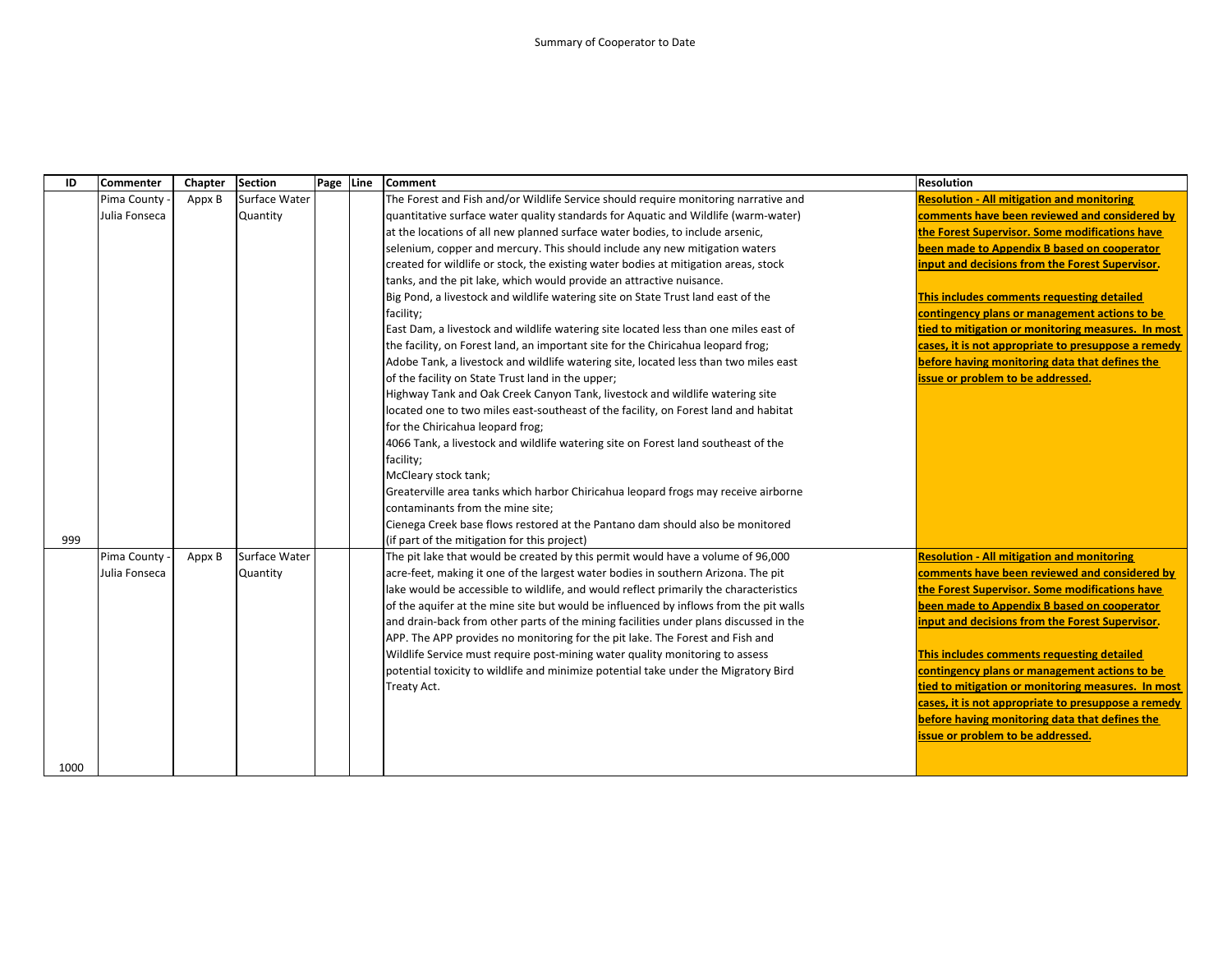| ID   | <b>Commenter</b> | Chapter | <b>Section</b> | Page Line |    | <b>Comment</b>                                                                             | <b>Resolution</b>                                   |
|------|------------------|---------|----------------|-----------|----|--------------------------------------------------------------------------------------------|-----------------------------------------------------|
|      | Pima County      | Appx B  | Surface Water  | 20        |    | "Structures would be stable and would show no excessive erosion, settling,                 | <b>Resolution - All mitigation and monitoring</b>   |
|      | Akitsu Kimoto    |         | Quantity and   |           |    | slumping, or deformation that could affect water routing. Water would be routed to         | comments have been reviewed and considered by       |
|      |                  |         | Quality        |           |    | desired natural features (washes) in an efficient manner. Permanent facilities would       | the Forest Supervisor. Some modifications have      |
|      |                  |         |                |           |    | be designed to minimize the need for long-term maintenance post-closure." The              | been made to Appendix B based on cooperator         |
|      |                  |         |                |           |    | FEIS describes the effectiveness of the mitigation but it does not explain what            | input and decisions from the Forest Supervisor.     |
|      |                  |         |                |           |    | actions would be taken if mitigation does not achieve the expected or required             |                                                     |
|      |                  |         |                |           |    | level. Please explain.                                                                     | This includes comments requesting detailed          |
|      |                  |         |                |           |    |                                                                                            | contingency plans or management actions to be       |
|      |                  |         |                |           |    |                                                                                            | tied to mitigation or monitoring measures. In most  |
|      |                  |         |                |           |    |                                                                                            | cases, it is not appropriate to presuppose a remedy |
|      |                  |         |                |           |    |                                                                                            | before having monitoring data that defines the      |
|      |                  |         |                |           |    |                                                                                            | issue or problem to be addressed.                   |
|      |                  |         |                |           |    |                                                                                            |                                                     |
| 1001 |                  |         |                |           |    |                                                                                            |                                                     |
|      | Pima County      | Appx B  | Table: FS-CR-  | 53-58     |    | This does not address or explore any mitigation for the loss of integrity of the           | Resolution - No change. The effectiveness of these  |
|      | Linda Mayro      |         | 01             |           |    | overall traditional cultural property and its impacts to social and cultural fabric of the | mitigation measures are addressed in the cultural   |
|      |                  |         |                |           |    | tribal communities affected. To give the appearance of mitigating impacts to the           | resource section in chapter 3.                      |
|      |                  |         |                |           |    | entire TCP, only mitigation of impacts to its component parts – springs,                   |                                                     |
|      |                  |         |                |           |    | archaeological sites, gathering sites, etc. is proposed. This is inadequate. A TCP is      |                                                     |
|      |                  |         |                |           |    | more than its component parts, and may be likened to the premise that desecrating          |                                                     |
| 1002 |                  |         |                |           |    | the cathedral is OK provided the statues and candles are removed.                          |                                                     |
|      | Pima County      | Appx B  | Temporary      |           |    | Notification of temporary cessation is not addressed by the Monitoring or Mitigation       | <b>Resolution - Text will be added to Chapter 2</b> |
|      | Julia Fonseca    |         | Cessation of   |           |    | Plan.                                                                                      | regarding termporary cessation of activities.       |
|      |                  |         | Operations     |           |    | Section 2.8 of the APP permit, Temporary Cessation, provides requirements to               |                                                     |
|      |                  |         |                |           |    | Rosemont Copper should they cease operations of the facility for a period of 60            |                                                     |
|      |                  |         |                |           |    | days or greater: "the permittee shall submit for ADEQ approval a plan for                  |                                                     |
|      |                  |         |                |           |    | maintenance of discharge control systems and for monitoring during the period of           |                                                     |
|      |                  |         |                |           |    | temporary cessation." And "During the period of temporary cessation, the permittee         |                                                     |
|      |                  |         |                |           |    | shall provide written notice to the Water Quality Compliance Section and the               |                                                     |
|      |                  |         |                |           |    | Southern Regional Office of the operational status of the facility every three years."     |                                                     |
|      |                  |         |                |           |    | The Forest must be made aware immediately of Rosemont's plans during any                   |                                                     |
|      |                  |         |                |           |    | period of temporary cessation, regardless of how short or long the duration might          |                                                     |
| 1003 |                  |         |                |           |    | be. The Forest should not have to rely on ADEQ for this information.                       |                                                     |
|      | Pima County      | Appx B  | Visual         | 46        |    | FS-VR-Mitigation for visual impacts to crest or west side of the Santa Ritas due to        | Resolution - No change. See earlier responses.      |
|      | Julia Fonseca    |         | Resources      |           | 03 | inadvertent cuts, fills, or collapses should be specified. Monitoring for these            |                                                     |
| 1004 |                  |         |                |           |    | impacts is needed.                                                                         |                                                     |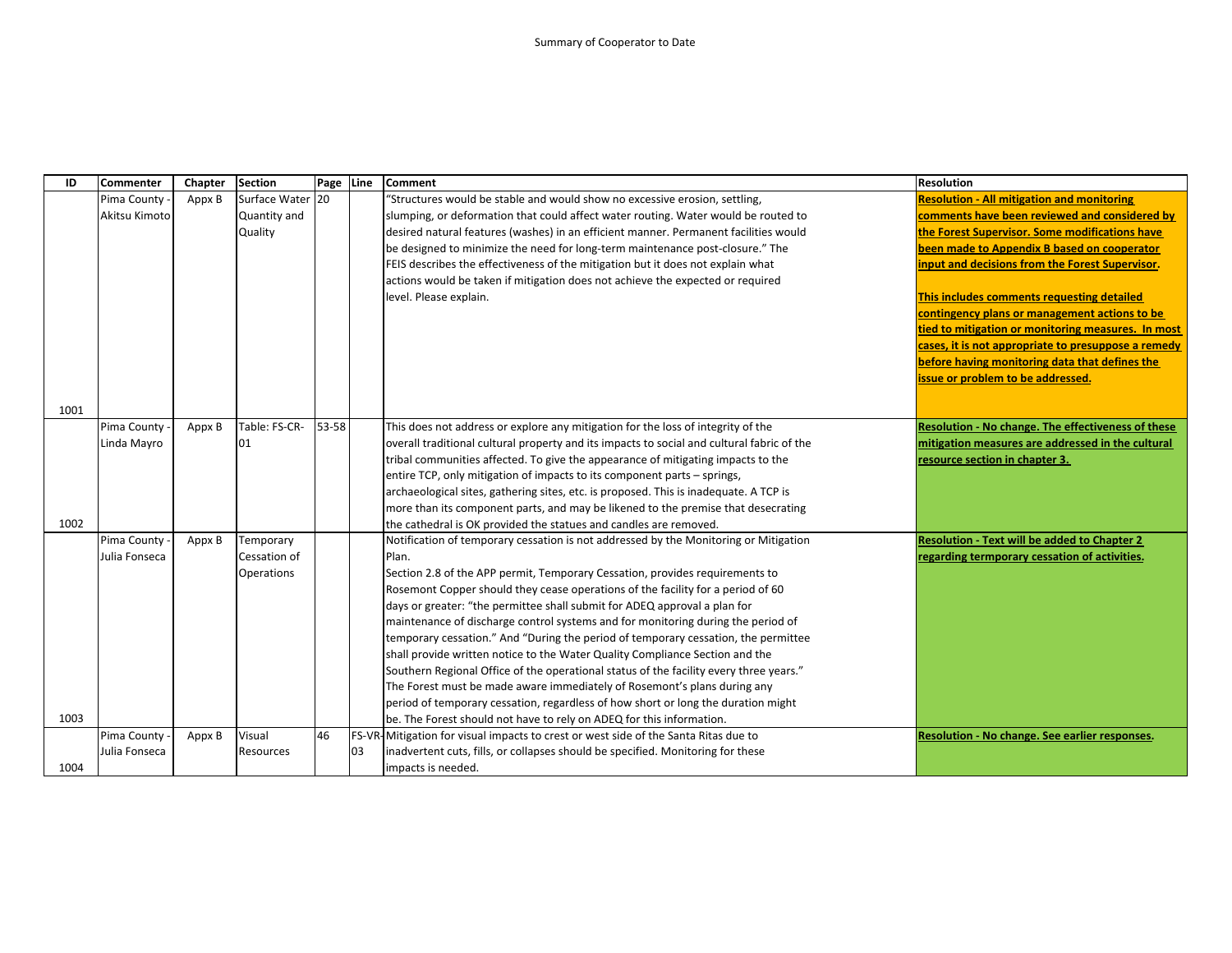## Summary of Cooperator to Date

| ID   | Commenter                  | Chapter | <b>Section</b>       |     | Page Line | <b>Comment</b>                                                                                                                          | <b>Resolution</b>                                                                          |
|------|----------------------------|---------|----------------------|-----|-----------|-----------------------------------------------------------------------------------------------------------------------------------------|--------------------------------------------------------------------------------------------|
|      | Pima County                | Appx B  | <b>Water Quality</b> | FW- |           | Forest Service should require monitoring of streams around of the facility and in the                                                   | <b>Resolution - All mitigation and monitoring</b>                                          |
|      | Julia Fonseca              |         |                      | GW- |           | National Forest to verify that such Forest streams continue to meet surface water                                                       | comments have been reviewed and considered by                                              |
|      |                            |         |                      | 02  |           | quality standards. The proposed FS-GW-02 does not address intermittent streams                                                          | the Forest Supervisor. Some modifications have                                             |
|      |                            |         |                      |     |           | located on Forest lands. In mineralized areas, it is critical to collect such baseline                                                  | been made to Appendix B based on cooperator                                                |
|      |                            |         |                      |     |           | data so that impacts during operation and post-closure may be distinguished from                                                        | input and decisions from the Forest Supervisor.                                            |
|      |                            |         |                      |     |           | pre-mining ambient conditions. This monitoring measure lacks an implementation                                                          |                                                                                            |
|      |                            |         |                      |     |           | or response—what happens if there is non-compliance? Surface water quality                                                              | This includes comments requesting detailed                                                 |
|      |                            |         |                      |     |           | monitoring should be required at springs or intermittent flow reaches at locations                                                      | contingency plans or management actions to be                                              |
|      |                            |         |                      |     |           | listed below, inclusive of mitigation lands in the area:                                                                                | tied to mitigation or monitoring measures. In most                                         |
|      |                            |         |                      |     |           | • Box Canyon and Box Canyon tributary called Sycamore Canyon, important                                                                 | cases, it is not appropriate to presuppose a remedy                                        |
|      |                            |         |                      |     |           | site for Chiricahua leopard frog and other species, as well as recreation on Forest                                                     | before having monitoring data that defines the                                             |
|      |                            |         |                      |     |           | land                                                                                                                                    | issue or problem to be addressed.                                                          |
|      |                            |         |                      |     |           | • Sycamore Canyon north of the facility on Forest land, important for wildlife                                                          |                                                                                            |
|      |                            |         |                      |     |           | and recreation;                                                                                                                         |                                                                                            |
|      |                            |         |                      |     |           | • Papago Canyon north of the facility on Forest land, important for recreation                                                          |                                                                                            |
|      |                            |         |                      |     |           | and wildlife;                                                                                                                           |                                                                                            |
|      |                            |         |                      |     |           | • Mulberry Canyon northwest of the facility, on Forest land, important for                                                              |                                                                                            |
|      |                            |         |                      |     |           | wildlife and recreation, and part of the mitigation lands;                                                                              |                                                                                            |
|      |                            |         |                      |     |           | • Intermittent reach on Barrel Canyon located downstream and east of the                                                                |                                                                                            |
|      |                            |         |                      |     |           | facility on Rosemont's land; important for recreation and wildlife, and inclusive of                                                    |                                                                                            |
|      |                            |         |                      |     |           | the mitigation land there;                                                                                                              |                                                                                            |
|      |                            |         |                      |     |           | • East Fork Davidson Canyon, an intermittent and ephemeral stream                                                                       |                                                                                            |
|      |                            |         |                      |     |           | important for recreation and wildlife, located east of the facility on Forest, state trust                                              |                                                                                            |
|      |                            |         |                      |     |           | and Rosemont land, including mitigation land;                                                                                           |                                                                                            |
|      |                            |         |                      |     |           | Upper McCleary Canyon, located one mile or less northwest and upstream of the                                                           |                                                                                            |
| 1005 |                            |         |                      |     |           | facility, used for recreation, wildlife and stock purposes                                                                              |                                                                                            |
|      | Pima County                | Appx B  |                      | 27  |           | Part of the proposed mitigation to Palmer's agave includes "seasonal grazing                                                            | Response - No change. This is a conservation                                               |
|      | Iris Rodden                |         |                      |     |           | restrictions to increase flowering success of agave". There should be more details                                                      | measure and term and condition from the BO for                                             |
|      |                            |         |                      |     |           | about this proposal as agave stalks grow throughout most of the spring and                                                              | future updating of allotment management plans, in                                          |
|      |                            |         |                      |     |           | summer months - are they proposing to only graze in fall and winter? This could                                                         | which this level of detail would be explored.                                              |
|      |                            |         |                      |     |           | impact native grasses and other plants by focusing grazing pressures after summer                                                       |                                                                                            |
|      |                            |         |                      |     |           | rains when the plants are trying to reproduce. Continuously grazing in the fall is                                                      |                                                                                            |
| 1006 |                            |         |                      |     |           | something we actively avoid doing on our own ranches.                                                                                   |                                                                                            |
|      | Pima County                | Appx B  |                      | 48  | No        | How wide is the easement going to be? It should be, at a bare minimum, 15' in                                                           | Response - No change. This is a conservation                                               |
|      | S. Anderson                |         |                      |     | line      | width or greater, and nothing should be developed or placed on the land on either                                                       | measure and term and condition from the BO                                                 |
|      |                            |         |                      |     |           | side for at least 500'. The exception would be existing structures, such as Hwy 83                                                      | and/or potential mitigation of the 404 permit.                                             |
|      |                            |         |                      |     |           | or the box culvert under the highway, or a trailhead. Those can stay, but nothing                                                       | Details will be worked out at a later date.                                                |
|      |                            |         |                      |     |           | new can be placed in proximity to the Arizona Trail that is not trail-related. The                                                      |                                                                                            |
|      |                            |         |                      |     |           | easement should be non-terminable, and everything should be spelled out in the                                                          |                                                                                            |
| 1007 |                            |         |                      | 49  | No        | document. You should reference the Arizona Trail Association on these pages too.                                                        |                                                                                            |
|      | Pima County<br>S. Anderson | Appx B  |                      |     | line      | The OHV Recreation Plan that will be funded by Rosemont to replace the displaced                                                        | Resolution - No change. See earlier response about<br>the possibility of multi-party NEPA. |
| 1008 |                            |         |                      |     |           | OHV opportunities should consider lands outside, but abutting, the forest. Arizona<br>State Trust Lands could be used for this purpose. |                                                                                            |
|      | Pima County                |         |                      | 74  | <b>No</b> | If the CAP is extended 7 miles to the south, we're going to want the CAP Trail                                                          | Response - No change. This is in no way connected                                          |
|      | S. Anderson                | Appx B  |                      |     | line      | extended as well. The CAP is a National Recreation Trail, and it goes everywhere                                                        | to the project, analysis or decision at hand.                                              |
|      |                            |         |                      |     |           |                                                                                                                                         |                                                                                            |
| 1009 |                            |         |                      |     |           | the CAP goes. I will advise the BOR as to Pima County trail desires.                                                                    |                                                                                            |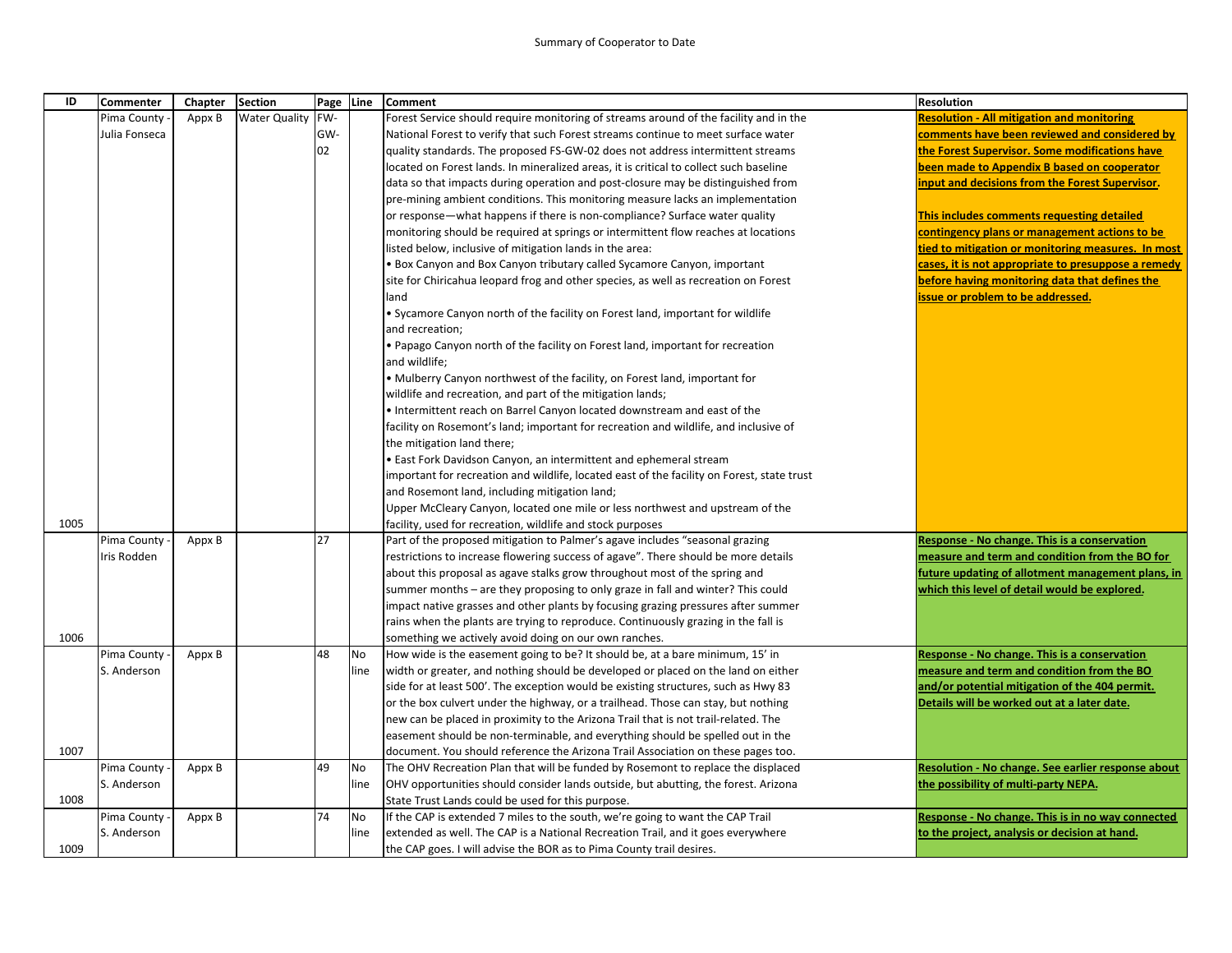| ID   | <b>Commenter</b>     | Chapter             | <b>Section</b>        | Page Line   |          | <b>Comment</b>                                                                                                                                                  | <b>Resolution</b>                                       |
|------|----------------------|---------------------|-----------------------|-------------|----------|-----------------------------------------------------------------------------------------------------------------------------------------------------------------|---------------------------------------------------------|
|      | <b>TON</b>           | Appx B              |                       | 15          |          | Section should distinguish between the mitigation and monitoring strategies according to resource type.                                                         | Response - No change. That is exactly how appendix      |
| 1010 |                      |                     |                       |             |          |                                                                                                                                                                 | <b>B</b> is organized.                                  |
|      | TON                  | Appx B              |                       | Table       |          | Does not address indirect impacts.                                                                                                                              | Response - No change. Indirect impacts are              |
|      |                      |                     |                       | FS-         |          |                                                                                                                                                                 | addressed in the individual resource sections in        |
| 1011 |                      |                     |                       | CR-         |          |                                                                                                                                                                 | Chapter 3.                                              |
|      | <b>TON</b>           | Appx B              |                       | 01<br>Table |          | Does not address or explore mitigation for the loss of integrity of the TCP and associated impacts on the                                                       | Response - No change. This is addressed in the          |
|      |                      |                     |                       | FS-         |          | Nation and other tribes.                                                                                                                                        | <b>Cultural Resource section in Chapter 3.</b>          |
|      |                      |                     |                       | CR-         |          |                                                                                                                                                                 |                                                         |
| 1012 |                      |                     |                       | 01          |          |                                                                                                                                                                 |                                                         |
|      | <b>Pima County</b>   | Appx B              |                       |             |          | The ADEQ Air Quality Permit should require the Dust Control Plan to be updated                                                                                  | <b>Resolution - Statement of opinion or fact. No</b>    |
|      | Sarah                |                     |                       |             |          | as needed if the Mine Site has repeated deficiencies and/or enforcement actions                                                                                 | actionable comment. No changes needed.                  |
|      | <b>Walters</b>       |                     |                       |             |          | associated with fugitive dust emissions. The Dust Control Plan should include                                                                                   |                                                         |
|      |                      |                     |                       |             |          | visual inspections of the surface of the tailings to determine areas vulnerable to                                                                              | This is an ADEQ permit, and they will determine the     |
|      |                      |                     |                       |             |          | windblown dust, and action plan to address these vulnerable areas prior to high                                                                                 | permit conditions.                                      |
| 1013 |                      |                     |                       |             |          | wind events                                                                                                                                                     |                                                         |
|      | TON                  | Appx B              |                       |             |          | The project will conclusively lead to the destruction of a population of Coleman's coralroot. Despite this                                                      | <b>Resolution - No Change. Coleman's coralroot is</b>   |
|      |                      |                     |                       |             |          | fact, Coleman's coralroot not included in Appendix B Mitigation and Monitoring Plan. Mitigation should be                                                       | specifically addressed in the following mitigation      |
| 1014 |                      |                     |                       |             |          | developed for Coleman's coralroot.                                                                                                                              | measures:. FS-BR-02; and FS-BR 15.                      |
|      | Pima County          | Appx D              | MOA                   |             |          | The draft MOA in Appendix D is different from the current version under review.                                                                                 | Response: No change. The Forest made it clear to        |
|      | Linda Mayro          |                     |                       |             |          | Neither version includes a provision that the FS will ensure that the Historic                                                                                  | the Cooperating Agencies that this was a draft          |
|      |                      |                     |                       |             |          | Properties Treatment Plans (HPTP) and all mitigation tasks for the mine and for the                                                                             | document that would be replaced with the final          |
|      |                      |                     |                       |             |          | utilities will be implemented in their entirety, especially if the mine ceases                                                                                  | once that document was available, but prior to the      |
|      |                      |                     |                       |             |          | operations. A clear statement is required in the MOA that states the FS will ensure                                                                             | decision being made.                                    |
|      |                      |                     |                       |             |          | there will be adequate funding included in the Financial Assurances and                                                                                         |                                                         |
|      |                      |                     |                       |             |          | Reclamation Bonding to complete all elements of the HPTP in the event the mine                                                                                  |                                                         |
|      |                      |                     |                       |             |          | ceases to operate. This issue can be addressed in the STIPULATIONS: ROLES                                                                                       |                                                         |
| 1015 |                      |                     |                       |             |          | AND RESPONSIBILITIES Section I.A The Forest shall                                                                                                               |                                                         |
|      | <b>USACE -Blaine</b> | Appx G              | Comments              |             |          | The Corps' comments to the DEIS have not been included or addressed in Appendix G. The Corps                                                                    | Resolution - The Corps' DEIS comments have been         |
|      |                      |                     |                       |             |          | equests our comments be included and be addressed.                                                                                                              | reviewed again and incorporated as appropriate.         |
| 1016 |                      |                     |                       |             |          |                                                                                                                                                                 |                                                         |
|      | Pima County          | Chapter 3- Affected |                       | 30          | $7_{.8}$ | ARS45-2711 should be included as an applicable state requirement. This statute requires the ADWR                                                                | <b>Resolution - Comment not factually correct. This</b> |
|      | Chavez               |                     | Groundwat Environment |             | Table    | director to conduct a hydrologic analysis of well impacts from nonexempt wells that may impact the                                                              | analysis was included in the FEIS in GW Quantity.       |
|      |                      | er                  |                       |             | 54       | Tohono O'Odham Nation. If the projected                                                                                                                         | The statement of pumping impacts (at 140 years in       |
|      |                      | Quantity            |                       |             |          | withdrawal from the initial five-year period of withdrawal will cause a water level decline of ten feet or                                                      | the future) does not match the regulatory               |
|      |                      |                     |                       |             |          | more at any point on the exterior boundaries of the reservation, the application shall be denied. The                                                           | requirement (at 5 years in the future). No change       |
|      |                      |                     |                       |             |          | estimated drawdown attributable                                                                                                                                 | needed.                                                 |
|      |                      |                     |                       |             |          | to pumping will be up to 70 feet impacting an area of 3 to 4 miles from the pumping center This                                                                 |                                                         |
|      |                      |                     |                       |             |          | drawdown will reach into the San Xavier District and the impacts to the Tohono O'Odham Settlement                                                               |                                                         |
| 1017 |                      |                     |                       |             |          | Agreement should be addressed                                                                                                                                   |                                                         |
|      | Pima County          | Chapter 3- Affected |                       | 30          | 78;      | A recovery permit from ADWR should be included in the list of State Law/Regulation if Rosemont intends <b>Resolution - This has been added to Chapter 2 and</b> |                                                         |
|      | Chavez               |                     | Groundwat Environment |             |          | Table to replenish the groundwater it is withdrawing from the Sahuarita well field                                                                              | Chapter 3.                                              |
|      |                      | er                  |                       |             | 54       |                                                                                                                                                                 |                                                         |
| 1018 |                      | Quantity            |                       |             |          |                                                                                                                                                                 |                                                         |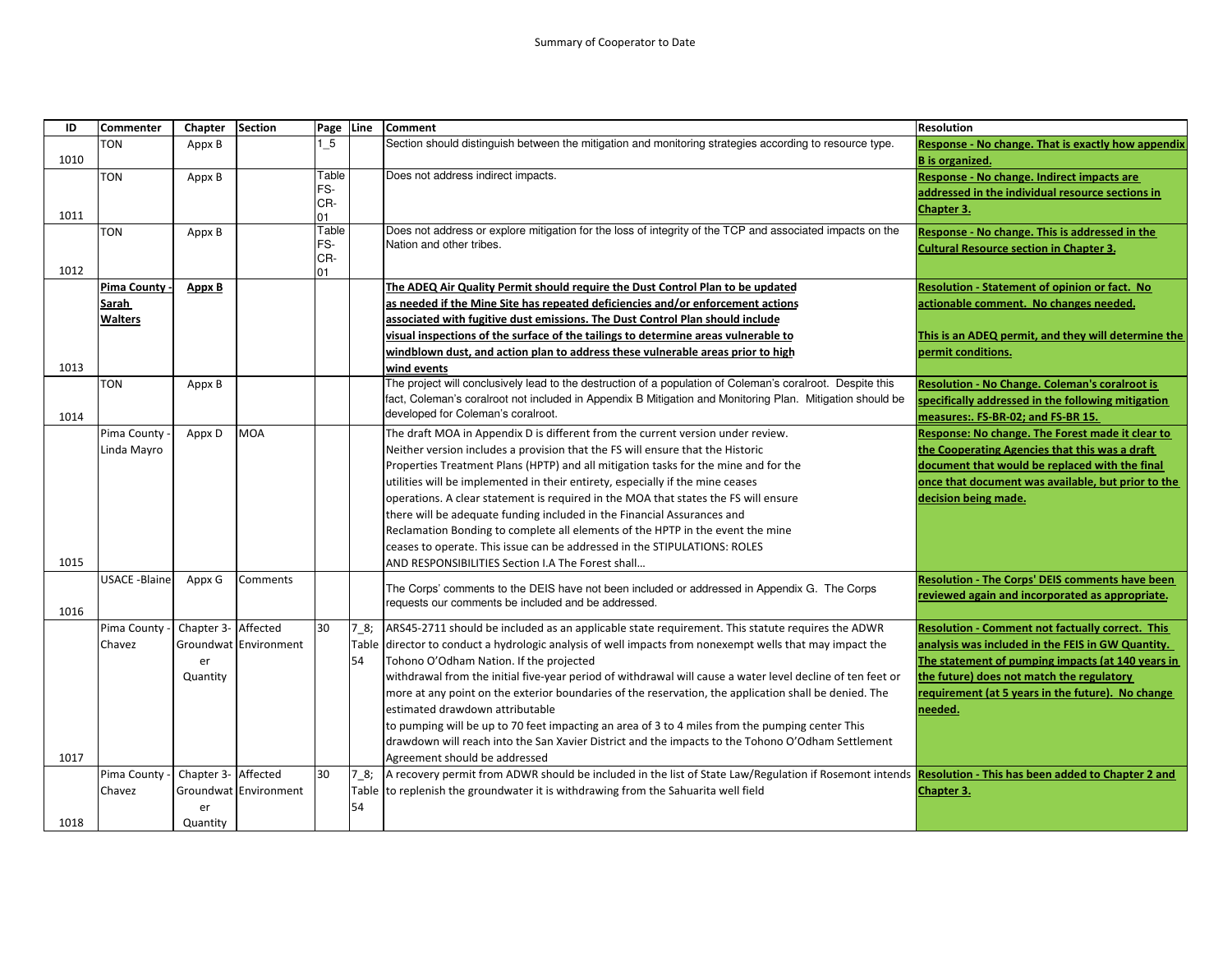| ID   | <b>Commenter</b>      | Chapter                     | <b>Section</b>              | Page Line |       | <b>Comment</b>                                                                                                                                                                                                              | <b>Resolution</b>                                      |
|------|-----------------------|-----------------------------|-----------------------------|-----------|-------|-----------------------------------------------------------------------------------------------------------------------------------------------------------------------------------------------------------------------------|--------------------------------------------------------|
|      | Pima County           | Chapter 3-                  | Analysis                    | 6         |       | 18-23 FEIS states the threshold is a drop in water levels greater than ten feet over any period and that there is                                                                                                           | Resolution - No change needed. The regulatory          |
|      | Chavez                |                             | Groundwat Methodology:      |           |       | no regulatory mechanism prescribing a threshold. However, AAC R12-15-1302.B.1 limits the impact to                                                                                                                          | framework was adequately described.                    |
|      |                       | er                          | Thresholds of               |           |       | ten feet of additional drawdown after the first five years of operation. A drawdown of ten feet is                                                                                                                          |                                                        |
|      |                       | Quantity                    | Concern                     |           |       | significant enough to cause affected well owners to replace groundwater wells with ones that reach                                                                                                                          |                                                        |
|      |                       |                             |                             |           |       | deeper into the aquifer at a significant cost to affected well owners. This includes several wells owned by                                                                                                                 |                                                        |
|      |                       |                             |                             |           |       | Pima County within the four-mile impact zone of the Rosemont well fie                                                                                                                                                       |                                                        |
| 1019 |                       |                             |                             |           |       |                                                                                                                                                                                                                             |                                                        |
|      | Pima County           |                             | Chapter 3- Conclusion of 70 |           | 41-44 | Rosemont is proposing a mitigation measure that is not reliable. The availability of CAP water is                                                                                                                           | Resolution - No change. The EIS clearly states that it |
|      | Chavez                | Groundwat Mitigation        |                             |           |       | uncertain. Ongoing drought conditions indicate a 45 percent chance that a shortage declaration will be                                                                                                                      | is uncertain, and that determination of impacts        |
|      |                       | er                          | Effectiveness               |           |       | made in 2016 (Don Gross, ADWR, Drought Interagency Meeting, May 20, 2013) triggering the 2007                                                                                                                               | does not assume the implementation of this             |
|      |                       | Quantity                    |                             |           |       | shortage sharing                                                                                                                                                                                                            | measure.                                               |
|      |                       |                             |                             |           |       | agreement that will reduce the Arizona's allotment by 324,000 acre-feet. This will                                                                                                                                          |                                                        |
|      |                       |                             |                             |           |       | affect the availability of excess CAP water that Augusta Resource is planning to acquire. To date it has                                                                                                                    |                                                        |
|      |                       |                             |                             |           |       | acquired 42,593.02 acre-feet in long term storage credits and an additional 77,406.98 acre-feet is yet to                                                                                                                   |                                                        |
|      |                       |                             |                             |           |       | be recharged to meet the 120,000 acre-feet commitment. Rosemont has applied for a 5,000 acre-feet                                                                                                                           |                                                        |
|      |                       |                             |                             |           |       | allotment of CAP water being made available under the non-Indian agricultural (NIA) priority reallocation                                                                                                                   |                                                        |
|      |                       |                             |                             |           |       | process. Of the 12,000 acre-feet water being made available for industrial pool applicants, ADWR                                                                                                                            |                                                        |
|      |                       |                             |                             |           |       | received requests of 41,248 acre-feet. It is doubtful that Rosemont will receive its full request, if at all.                                                                                                               |                                                        |
|      |                       |                             |                             |           |       | One of the evaluation criteria is that the applicant be an existing municipal or industrial user. Further,                                                                                                                  |                                                        |
|      |                       |                             |                             |           |       | the NIA priority water has a lower priority than the Indian and Municipal and Industrial priority water                                                                                                                     |                                                        |
| 1020 |                       |                             |                             |           |       | and is expected                                                                                                                                                                                                             |                                                        |
|      | Pima County           |                             | Chapter 3- Conclusion of    | 71        |       | ####  Maintaining water storage and using inventory records to show that CAP recharge credits are balanced                                                                                                                  | Resolution - Statement of opinion or fact. No          |
|      | Chavez                | <b>Groundwat Mitigation</b> |                             |           |       | against groundwater removed is an ineffective mitigation strategy. Mitigation of groundwater pumped                                                                                                                         | actionable comment. No changes needed.                 |
|      |                       | er                          | Effectiveness               |           |       | would entail acquisition of CAP water, storage in the area of hydrologic impact and extinguishment of                                                                                                                       |                                                        |
|      |                       | Quantity                    |                             |           |       | the recharge credits annually by assigning them under ARS 45-854.01 to another party who would hold                                                                                                                         | The limitations of the effectiveness of the voluntary  |
|      |                       |                             |                             |           |       | them for mitigation purposes to ensure that they are never recovered. Rosemont's reliable access to CAP CAP recharge are fully disclosed in the GW Quantity                                                                 |                                                        |
|      |                       |                             |                             |           |       | water is questionable. Rosemont has stated it might not recharge at the CWC basins and may recharge                                                                                                                         | section.                                               |
|      |                       |                             |                             |           |       | at other recharge sites in the                                                                                                                                                                                              |                                                        |
|      |                       |                             |                             |           |       | TAMA, and has no commitment to extinguish accrued long term storage credits. The FEIS itself notes (at                                                                                                                      |                                                        |
|      |                       |                             |                             |           |       | line 19) that the exact recharge site is as of yet unknown.                                                                                                                                                                 |                                                        |
| 1021 |                       |                             |                             |           |       |                                                                                                                                                                                                                             |                                                        |
|      | Pima County<br>Chavez | Groundwat Mitigation        | Chapter 3- Conclusion of    | 71        | 1 8   | Rosemont suggests is will recharge at the Community Water Company recharge area, however,                                                                                                                                   | <b>Resolution - Statement of opinion or fact. No</b>   |
|      |                       |                             | Effectiveness               |           |       | elsewhere in the FEIS it is noted that the recharge site in unknown, the project is partially funded and                                                                                                                    | actionable comment. No changes needed.                 |
|      |                       | er<br>Quantity              |                             |           |       | the completion date is undetermined. Furthermore the FEA prepared by the Bureau of Reclamation in<br><b>July 2010</b>                                                                                                       | The limitations of the effectiveness of the voluntary  |
|      |                       |                             |                             |           |       |                                                                                                                                                                                                                             | CAP recharge are fully disclosed in the GW Quantity    |
|      |                       |                             |                             |           |       | concluded that the CWC delivery system is a separate utility from the proposed Rosemont mine, not a<br>connected action and that Rosemont can meet its commitment to replenish water using other sources of <b>section.</b> |                                                        |
| 1022 |                       |                             |                             |           |       | CAP and other groundwater storage facilities.                                                                                                                                                                               |                                                        |
|      | Pima County           |                             | Chapter 3- Conclusion of    | 71        |       | 28-40 Rosemont's mitigation of the groundwater decline consists of an agreement with the Rosemont United                                                                                                                    | Resolution - Statement of opinion or fact. No          |
|      | Chavez                | Groundwat Mitigation        |                             |           |       | Sahuarita Well Owners, CAP recharge and the Sahuarita Heights neighborhood agreement. These                                                                                                                                 | actionable comment. No changes needed.                 |
|      |                       | er                          | Effectiveness               |           |       | measures are inadequate- because recharge of CAP water will not be in the vicinity of the mine water                                                                                                                        |                                                        |
|      |                       | Quantity                    |                             |           |       | supply wells.                                                                                                                                                                                                               | The limitations of the effectiveness of the voluntary  |
|      |                       |                             |                             |           |       |                                                                                                                                                                                                                             | CAP recharge are fully disclosed in the GW Quantity    |
| 1023 |                       |                             |                             |           |       |                                                                                                                                                                                                                             | section.                                               |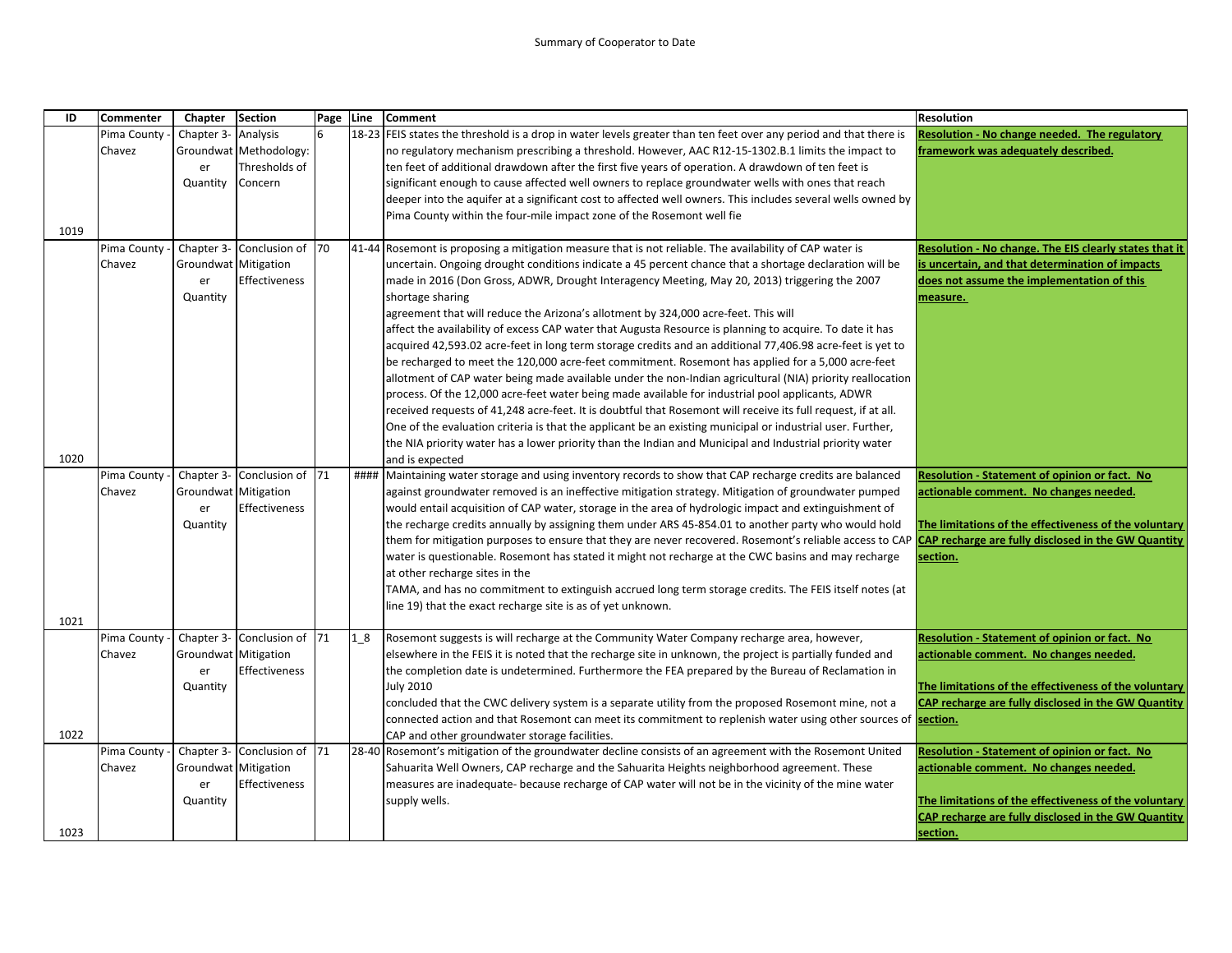| ID   | <b>Commenter</b> | Chapter              | <b>Section</b>              | Page Line |      | <b>Comment</b>                                                                                                                                                | <b>Resolution</b>                                     |
|------|------------------|----------------------|-----------------------------|-----------|------|---------------------------------------------------------------------------------------------------------------------------------------------------------------|-------------------------------------------------------|
|      | Pima County      | Chapter 3-           | Conclusion of               | <b>71</b> | 9 11 | Rosemont has made it clear it is using groundwater pursuant to its mineral extraction permit. If                                                              | Resolution - This has been added to Chapter 2 and     |
|      | Chavez           | Groundwat Mitigation |                             |           |      | Rosemont intended to use storage credits to balance water pumped from the mine supply well field, it                                                          | Chapter 3.                                            |
|      |                  | er                   | Effectiveness               |           |      | would have applied for a recovery permit from ADWR, which it has not. An appropriate mitigation                                                               |                                                       |
|      |                  | Quantity             |                             |           |      | measure to offset                                                                                                                                             |                                                       |
|      |                  |                      |                             |           |      | groundwater withdrawals from the mine supply well field is for Rosemont to extinguish its long term                                                           |                                                       |
| 1024 |                  |                      |                             |           |      | storage credits on an annually.                                                                                                                               |                                                       |
|      | Pima County      |                      | Chapter 3- Conclusion of 72 |           |      | 13-17 Appropriate mitigation would be for Rosemont to commit to extinguish recharge credits annually, not                                                     | Resolution - No changes needed. The limitations of    |
|      | Chavez           | Groundwat Mitigation |                             |           |      | voluntarily. If Rosemont were proposing to reclassify the Sahuarita well field as a recovery wells, it                                                        | the CAP recharge are fully described in the GW        |
|      |                  | er                   | Effectiveness               |           |      | should list a recovery permit in Table 54, page 30.                                                                                                           | Quantity section, including extinguishment of         |
|      |                  | Quantity             |                             |           |      |                                                                                                                                                               | credits.                                              |
| 1025 |                  |                      |                             |           |      |                                                                                                                                                               |                                                       |
|      | Pima County      |                      | Chapter 3- Cumulative       | 67        | 38   | The FEIS notes that two proposed recharge projects, the Community Water Company recharge basins                                                               | Resolution - No changes needed. The recharge is a     |
|      | Chavez           | Groundwat Effects    |                             |           |      | and the FICO groundwater savings facility, are not quantified as part of the modeling effort. It is clear                                                     | completely voluntary measure outside of the           |
|      |                  | er                   |                             |           |      | that Rosemont intends to recharge at the CWC project, because the need for a water storage permit was <b>Forest's jurisdiction. The disclosure of impacts</b> |                                                       |
|      |                  | Quantity             |                             |           |      | noted in Table 3, page 30. Consequently the impacts of recharging should have been addressed in the                                                           | through modeling was conducted without recharge       |
|      |                  |                      |                             |           |      | groundwater models.                                                                                                                                           | in order to show impacts in the most realistic light  |
|      |                  |                      |                             |           |      |                                                                                                                                                               | possible. It would be inappropriate to downplay       |
|      |                  |                      |                             |           |      |                                                                                                                                                               | groundwater impacts by incorporating the recharge     |
|      |                  |                      |                             |           |      |                                                                                                                                                               | that may never occur.                                 |
| 1026 |                  |                      |                             |           |      |                                                                                                                                                               |                                                       |
|      | Pima County      |                      | Chapter 3- Cumulative       | 68        |      | 4_14 Current efforts to improve reduce pumping, conserve water, use renewable sources of water and                                                            | Resolution - Statement of opinion or fact. No         |
|      | Chavez           | Groundwat Effects    |                             |           |      | improve groundwater levels are not acknowledged. Water providers and users are working to deliver                                                             | actionable comment. No changes needed.                |
|      |                  | er                   |                             |           |      | renewable supplies to reverse                                                                                                                                 |                                                       |
|      |                  | Quantity             |                             |           |      | groundwater declines. These efforts will be negated by the proposed mine water use. Agricultural lands                                                        | The limitations of the effectiveness of the voluntary |
|      |                  |                      |                             |           |      | are being converted to residential use and CAP allocations that are coming online need to be mentioned                                                        | CAP recharge are fully disclosed in the GW Quantity   |
| 1027 |                  |                      |                             |           |      | in predictions.                                                                                                                                               | section.                                              |
|      | Pima County      | Chapter 3- Effect on |                             | 50        | 1/7  | Rosemont proposes to recharging 120,000 acre-feet of CAP water over the life of the mine and has                                                              | Resolution - No changes needed. The limitations of    |
|      | Chavez           | Groundwat Overall    |                             |           |      | recharged 42,593.02 acre-feet to date. The impacts of acquiring an additional 77,406.98 acre-feet CAP                                                         | the CAP recharge are fully described in the GW        |
|      |                  | er                   | Groundwater                 |           |      | water should be evaluated in the context of the decreased availability of CAP water supplies to the                                                           | Quantity section, including the decreased             |
|      |                  | Quantity             | Availability                |           |      | TAMA region.                                                                                                                                                  | availaiblity of CAP water                             |
| 1028 |                  |                      |                             |           |      |                                                                                                                                                               |                                                       |
|      | Pima County      | Chapter 3- Effect on |                             | 50        | 17   | Rosemont evaluated the availability of CAP water in a report The Potential for Future Colorado River                                                          | Resolution - No changes needed. Recharge of CAP       |
|      | Chavez           | Groundwat Overall    |                             |           |      | Shortages to Impact Rosemont Operations (Montgomery & Associates, January 13, 2012) and identified                                                            | water is a voluntary measure that is outside of the   |
|      |                  | er                   | Groundwater                 |           |      | two alternatives should CAP supplies be curtailed during shortage: long-term storage credits and multi-                                                       | Forest's jurisdiction. The limitations and potential  |
|      |                  | Quantity             | Availability                |           |      | year leases. The availability of long term storage credits is limited. Of the one million acre-feet of long-                                                  | methods of accomplishing the recharge have been       |
|      |                  |                      |                             |           |      | term storage credits accrued in the TAMA, a majority are held by the Arizona Water Banking Authority                                                          | fully disclosed in the Mitigation Effectiveness       |
|      |                  |                      |                             |           |      | and the municipal water providers. The two entities that might be willing to consider sale of long-term                                                       | section of the GW Quantity section.                   |
|      |                  |                      |                             |           |      | storage credits, the Tohono O'odham Nation and Mohave Ventures, LLC, have a combined 96,446 acre-                                                             |                                                       |
|      |                  |                      |                             |           |      | feet of long-term storage credits (see ADWR Long Term Storage Account Summary dated May 24,2013)                                                              |                                                       |
| 1029 |                  |                      |                             |           |      |                                                                                                                                                               |                                                       |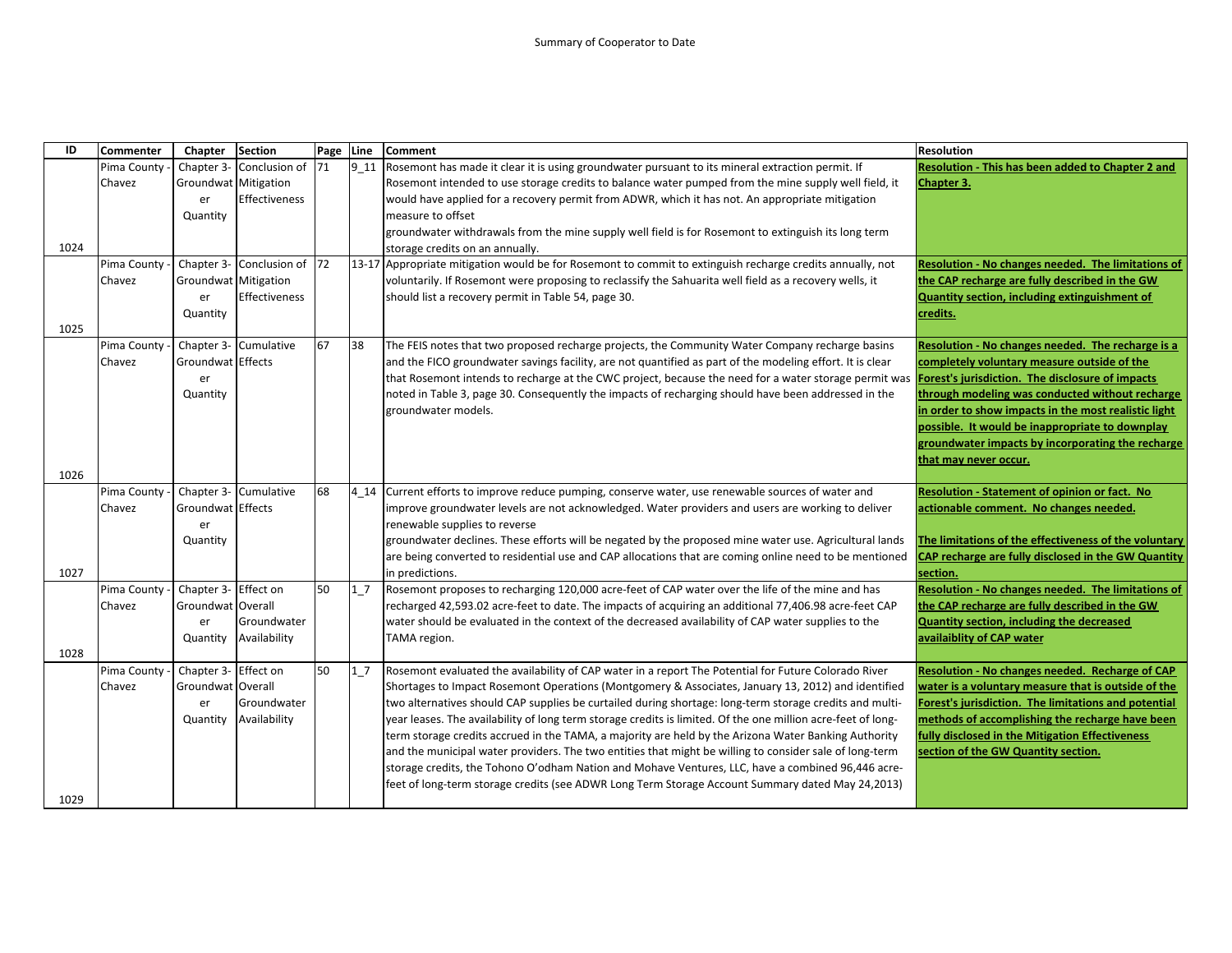| ID   | Commenter   | Chapter            | <b>Section</b>         | Page Line |                | <b>Comment</b>                                                                                                                                                    | <b>Resolution</b>                                    |
|------|-------------|--------------------|------------------------|-----------|----------------|-------------------------------------------------------------------------------------------------------------------------------------------------------------------|------------------------------------------------------|
|      | Pima County | Chapter 3-         | Effect on              | 50        |                | 14-19 The FEIS states that modeling shows no impacts that violate statutory restrictions. However, the                                                            | Resolution - No changes needed. The impacts          |
|      | Chavez      | Groundwat   Tohono |                        |           |                | modeling was based on withdrawals of 5,400 acre-feet, while the mineral extraction permit allows for                                                              | analyzed in a NEPA document are based on the         |
|      |             | er                 | O'odham                |           |                | withdrawal of 6,000 acre-feet. The estimated areal extend of the drawdown impacts is close enough to                                                              | proposal at hand. The responsibility of ADWR to      |
|      |             | Quantity           | Nation                 |           |                | the Tohono O'odham                                                                                                                                                | analyze the full permit requirements would be        |
|      |             |                    |                        |           |                | lands that the analysis should be re-evaluated                                                                                                                    | undertaken by ADWR, not the Forest. The Forest       |
|      |             |                    |                        |           |                |                                                                                                                                                                   | has undertaken an analysis of possible impacts to    |
|      |             |                    |                        |           |                |                                                                                                                                                                   | Tohono O'odham in light of SAWRSA, but is not        |
|      |             |                    |                        |           |                |                                                                                                                                                                   | required to perform ADWR's regulatory                |
| 1030 |             |                    |                        |           |                |                                                                                                                                                                   | responsibility                                       |
|      | Pima County |                    | Chapter 3- Groundwater | 31        |                | 22-32 The location of Rosemont's planned recharge should be identified, as this could be a connected action if                                                    | Resolution - No changes needed. Recharge of CAP      |
|      | Chavez      | Groundwat Recharge |                        |           |                | it is within the groundwater impact area. Rosemont has submitted an application for 5,000 acre-feet per                                                           | water is a voluntary measure that is outside of the  |
|      |             | er                 |                        |           |                | year of non-Indian agricultural pool                                                                                                                              | Forest's jurisdiction. The limitations and potential |
|      |             | Quantity           |                        |           |                | CAP water that must be used by 2020. Of the 12,000 acre-feet of NIA pool water available for potential                                                            | methods of accomplishing the recharge have been      |
|      |             |                    |                        |           |                | industrial subcontractors, there were applications for 17,000 acre-feet. NIA pool water will have a lower                                                         | fully disclosed in the Mitigation Effectiveness      |
|      |             |                    |                        |           |                | priority during shortage years, so its                                                                                                                            | section of the GW Quantity section.                  |
| 1031 |             |                    |                        |           |                | availability is not certain                                                                                                                                       |                                                      |
|      | Pima County | Chapter 3-         | Mitigation and 70      |           | 3 <sub>6</sub> | Rosemont is recharging 105 percent of the water pumped from the Santa Cruz Basin. However, it is                                                                  | Resolution - No changes needed. Recharge of CAP      |
|      | Chavez      |                    | Groundwat Monitoring   |           |                | accruing long term storage credits that can be sold, exchanged or traded to others to pump groundwater <b>water is a voluntary measure that is outside of the</b> |                                                      |
|      |             | er                 |                        |           |                | elsewhere in the TAMA. Consequently, it is not truly mitigating the groundwater pumped at the                                                                     | Forest's jurisdiction. The limitations and potential |
|      |             | Quantity           |                        |           |                | Sahuarita well fields. Rosemont should be required to recharge in the Green Valley area and to                                                                    | methods of accomplishing the recharge have been      |
|      |             |                    |                        |           |                | extinguish its accrued long term storage credits annually (not eventually) to replace the water pumped.                                                           | fully disclosed in the Mitigation Effectiveness      |
|      |             |                    |                        |           |                | This would leave Rosemont's CAP water in the Green                                                                                                                | section of the GW Quantity section.                  |
|      |             |                    |                        |           |                | Valley area.                                                                                                                                                      |                                                      |
| 1032 |             |                    |                        |           |                |                                                                                                                                                                   |                                                      |
|      | Pima County | Chapter 3- Modeled |                        | 48        | 17             | Table 57. As described in Chapter 1, the active mining phase of the project is 20 to 25 years; the                                                                | Resolution - No changes needed. This scenario has    |
|      | Chavez      |                    | Groundwat and historic |           |                | groundwater modeling for the water supply was conducted for only 20 years. If mining continues for                                                                | already been analyzed in the GW Quantity section.    |
|      |             | er                 | rates of               |           |                | longer than 20 years, which is a likely scenario, then                                                                                                            | The incremental drawdown if pumping is extended      |
|      |             | Quantity           | waterlevel             |           |                | additional water use and additional impacts to groundwater levels above and beyond those described by 10ast 20 years is disclosed.                                |                                                      |
|      |             |                    | change for             |           |                | the modeling would occur.                                                                                                                                         |                                                      |
|      |             |                    | selected               |           |                |                                                                                                                                                                   |                                                      |
| 1033 | Pima County | Chapter 3-         | wells<br>Modeled       | 49        | 20             | Table 59. Modeled groundwater-level drawdown for selected pubic supply, municipal, or government                                                                  | Resolution - these details have been added to the    |
|      | Chavez      | Groundwat groundw  |                        | and       |                | wells. Five Pima County wells were evaluated: D-17-13-25DAB This is an inactive non-exempt well. The                                                              | text.                                                |
|      |             | er                 | aterlevel              | 50        |                | ADWR registry says we acquired it 10/19/07 from Granite D-17-14-08ADD This non-exempt well                                                                        |                                                      |
|      |             | Quantity           | drawdow                |           |                | managed by NRPR is used for irrigation at Sahuarita District Park. Well depth 500 feet; water level 330 D-                                                        |                                                      |
|      |             |                    | n for                  |           |                | 17-13-14CAB This non-service industrial water production well managed by Solid Waste used for dust                                                                |                                                      |
|      |             |                    | selected               |           |                | control at the Sahuarita landfill. Solid Waste reports the well depth is actually 470 feet and there will be                                                      |                                                      |
|      |             |                    | public                 |           |                | no adverse impact D-17-13-36CDD ADWR well registry indicates this well is a piezometer used for                                                                   |                                                      |
|      |             |                    | supply,                |           |                | monitoring, so it is not a valid well to evaluate for drawdown impacts D-17-13-36DAC This well is part of                                                         |                                                      |
|      |             |                    | municipa               |           |                | group of shallow piezometers no longer used. Two wells used for compliance purposes at the Green                                                                  |                                                      |
|      |             |                    | l or                   |           |                | Valley WRF would be impacted: • D17-13-36CAD (ADWR #55-509603) is 230 feet deep and screened                                                                      |                                                      |
|      |             |                    | governm                |           |                | from 170 to 225 feet. Recent water level readings were 175 feet. • D17-13-36BDD (ADWR #55-509604) is                                                              |                                                      |
|      |             |                    | ent wells              |           |                | 230' deep and screened from 162 to 228 feet. Recent water level readings were 163 feet. Drawdown of                                                               |                                                      |
| 1034 |             |                    |                        |           |                | 20 feet at these wells would still put the water level within the screened interval. Since Pima County                                                            |                                                      |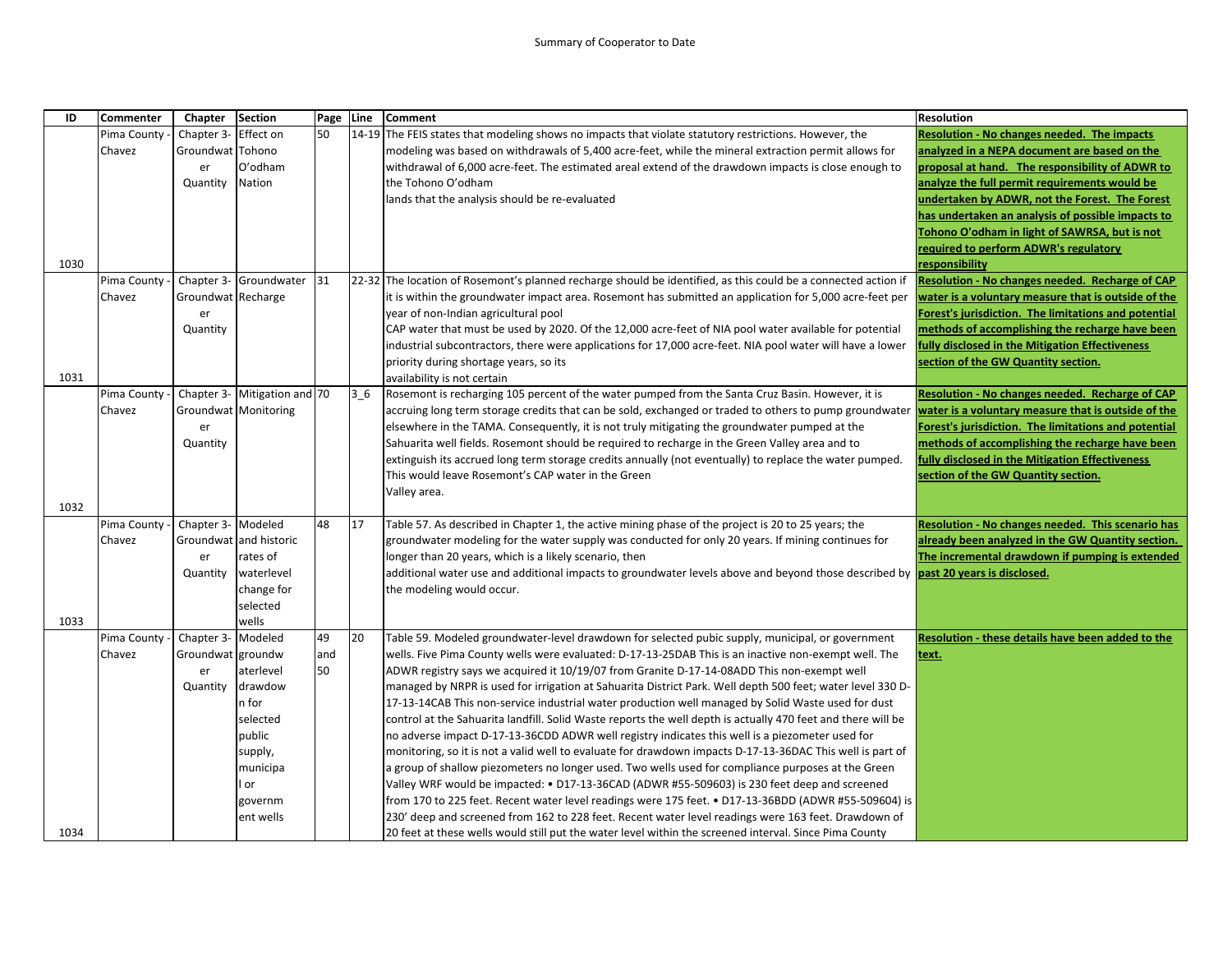| ID           | <b>Commenter</b> | Chapter                           | <b>Section</b> | Page | <b>Line</b> | <b>Comment</b>                                                                                                                                                                                                                                                                                                                                                                                                                                                                                                                                                                                                                                                                                                                                                                                                                                                                                                                                                                                                                                                                                                                                                                                                                                                                                                                                                                                                           | <b>Resolution</b>                                                                            |
|--------------|------------------|-----------------------------------|----------------|------|-------------|--------------------------------------------------------------------------------------------------------------------------------------------------------------------------------------------------------------------------------------------------------------------------------------------------------------------------------------------------------------------------------------------------------------------------------------------------------------------------------------------------------------------------------------------------------------------------------------------------------------------------------------------------------------------------------------------------------------------------------------------------------------------------------------------------------------------------------------------------------------------------------------------------------------------------------------------------------------------------------------------------------------------------------------------------------------------------------------------------------------------------------------------------------------------------------------------------------------------------------------------------------------------------------------------------------------------------------------------------------------------------------------------------------------------------|----------------------------------------------------------------------------------------------|
|              | Pima County      | Chapter 3-                        | SAWRSA and     | 31   |             | 35-41 Although modeling indicates that the Rosemont Copper water supply would violate the SAWRSA                                                                                                                                                                                                                                                                                                                                                                                                                                                                                                                                                                                                                                                                                                                                                                                                                                                                                                                                                                                                                                                                                                                                                                                                                                                                                                                         | <b>Resolution - No changes needed. The impacts</b>                                           |
|              | Chavez           | Groundwat Associated              |                | and  |             | and 1-statutory restrictions, the modeling was based on withdrawals of 5,400 acre-feet, while the mineral                                                                                                                                                                                                                                                                                                                                                                                                                                                                                                                                                                                                                                                                                                                                                                                                                                                                                                                                                                                                                                                                                                                                                                                                                                                                                                                | analyzed in a NEPA document are based on the                                                 |
|              |                  | er                                | Litigation     | 32   | 6           | extraction permit allows for withdrawal of 6,000                                                                                                                                                                                                                                                                                                                                                                                                                                                                                                                                                                                                                                                                                                                                                                                                                                                                                                                                                                                                                                                                                                                                                                                                                                                                                                                                                                         | proposal at hand. The responsibility of ADWR to                                              |
|              |                  | Quantity                          |                |      |             | acre-feet. The estimated areal extend of the drawdown impacts is close enough to the Tohono O'odham analyze the full permit requirements would be                                                                                                                                                                                                                                                                                                                                                                                                                                                                                                                                                                                                                                                                                                                                                                                                                                                                                                                                                                                                                                                                                                                                                                                                                                                                        |                                                                                              |
|              |                  |                                   |                |      |             | lands that the analysis should be re-evaluated.                                                                                                                                                                                                                                                                                                                                                                                                                                                                                                                                                                                                                                                                                                                                                                                                                                                                                                                                                                                                                                                                                                                                                                                                                                                                                                                                                                          | undertaken by ADWR, not the Forest. The Forest                                               |
|              |                  |                                   |                |      |             |                                                                                                                                                                                                                                                                                                                                                                                                                                                                                                                                                                                                                                                                                                                                                                                                                                                                                                                                                                                                                                                                                                                                                                                                                                                                                                                                                                                                                          | has undertaken an analysis of possible impacts to                                            |
|              |                  |                                   |                |      |             |                                                                                                                                                                                                                                                                                                                                                                                                                                                                                                                                                                                                                                                                                                                                                                                                                                                                                                                                                                                                                                                                                                                                                                                                                                                                                                                                                                                                                          | Tohono O'odham in light of SAWRSA, but is not                                                |
|              |                  |                                   |                |      |             |                                                                                                                                                                                                                                                                                                                                                                                                                                                                                                                                                                                                                                                                                                                                                                                                                                                                                                                                                                                                                                                                                                                                                                                                                                                                                                                                                                                                                          | required to perform ADWR's regulatory                                                        |
| 1035         |                  |                                   |                |      |             |                                                                                                                                                                                                                                                                                                                                                                                                                                                                                                                                                                                                                                                                                                                                                                                                                                                                                                                                                                                                                                                                                                                                                                                                                                                                                                                                                                                                                          | responsibility                                                                               |
|              | <b>TON</b>       | General                           |                |      |             | The Forest Service should consider changing the FEIS to a Supplemental EIS. There have been substantial <b>Resolution - No change. The Forest Service has</b>                                                                                                                                                                                                                                                                                                                                                                                                                                                                                                                                                                                                                                                                                                                                                                                                                                                                                                                                                                                                                                                                                                                                                                                                                                                            |                                                                                              |
|              |                  | Comment                           |                |      |             | changes in the mine plan between the DEIS circulated for public comment and the Draft Administrative                                                                                                                                                                                                                                                                                                                                                                                                                                                                                                                                                                                                                                                                                                                                                                                                                                                                                                                                                                                                                                                                                                                                                                                                                                                                                                                     | determined that a supplemental EIS is not required.                                          |
|              |                  |                                   |                |      |             | DEIS. Of course, the major change was the withdrawal of the oxide heap leach and accompanying                                                                                                                                                                                                                                                                                                                                                                                                                                                                                                                                                                                                                                                                                                                                                                                                                                                                                                                                                                                                                                                                                                                                                                                                                                                                                                                            |                                                                                              |
|              |                  |                                   |                |      |             | solvent extraction/electro-winning plant facilities. Although the removal of these facilities appears to be                                                                                                                                                                                                                                                                                                                                                                                                                                                                                                                                                                                                                                                                                                                                                                                                                                                                                                                                                                                                                                                                                                                                                                                                                                                                                                              |                                                                                              |
|              |                  |                                   |                |      |             | environmentally preferable, the purpose of NEPA is to ensure that the public and the decisionmakers are                                                                                                                                                                                                                                                                                                                                                                                                                                                                                                                                                                                                                                                                                                                                                                                                                                                                                                                                                                                                                                                                                                                                                                                                                                                                                                                  |                                                                                              |
|              |                  |                                   |                |      |             | fully informed about the project and its impacts. The public has not been provided an opportunity to                                                                                                                                                                                                                                                                                                                                                                                                                                                                                                                                                                                                                                                                                                                                                                                                                                                                                                                                                                                                                                                                                                                                                                                                                                                                                                                     |                                                                                              |
|              |                  |                                   |                |      |             | comment on this new configuration, which is likely to leave gaps in the decisionmakers' analysis. The                                                                                                                                                                                                                                                                                                                                                                                                                                                                                                                                                                                                                                                                                                                                                                                                                                                                                                                                                                                                                                                                                                                                                                                                                                                                                                                    |                                                                                              |
|              |                  |                                   |                |      |             | FEIS should be changed to a SEIS and re-circulated to the public for comment to comply with NEPA.                                                                                                                                                                                                                                                                                                                                                                                                                                                                                                                                                                                                                                                                                                                                                                                                                                                                                                                                                                                                                                                                                                                                                                                                                                                                                                                        |                                                                                              |
| 1036         |                  |                                   |                |      |             |                                                                                                                                                                                                                                                                                                                                                                                                                                                                                                                                                                                                                                                                                                                                                                                                                                                                                                                                                                                                                                                                                                                                                                                                                                                                                                                                                                                                                          |                                                                                              |
|              | <b>TON</b>       | General                           |                |      |             | The FEIS continues to fail to fully analyze the destruction of cultural resources in terms of scale of the                                                                                                                                                                                                                                                                                                                                                                                                                                                                                                                                                                                                                                                                                                                                                                                                                                                                                                                                                                                                                                                                                                                                                                                                                                                                                                               | Response - No change. The Forest disagrees that                                              |
|              |                  | Comment                           |                |      |             | project. A thorough analysis would include comparisons of other recently-approved Forest Service                                                                                                                                                                                                                                                                                                                                                                                                                                                                                                                                                                                                                                                                                                                                                                                                                                                                                                                                                                                                                                                                                                                                                                                                                                                                                                                         | they have failed to fully analyze impacts to cultural                                        |
|              |                  |                                   |                |      |             |                                                                                                                                                                                                                                                                                                                                                                                                                                                                                                                                                                                                                                                                                                                                                                                                                                                                                                                                                                                                                                                                                                                                                                                                                                                                                                                                                                                                                          | resouces.                                                                                    |
|              |                  |                                   |                |      |             | project. A full analysis would include how many cultural resource sites have been destroyed by Forest                                                                                                                                                                                                                                                                                                                                                                                                                                                                                                                                                                                                                                                                                                                                                                                                                                                                                                                                                                                                                                                                                                                                                                                                                                                                                                                    |                                                                                              |
|              |                  |                                   |                |      |             | Service projects, on average, in the last five years with a comparison of how many cultural resources will                                                                                                                                                                                                                                                                                                                                                                                                                                                                                                                                                                                                                                                                                                                                                                                                                                                                                                                                                                                                                                                                                                                                                                                                                                                                                                               |                                                                                              |
|              |                  |                                   |                |      |             |                                                                                                                                                                                                                                                                                                                                                                                                                                                                                                                                                                                                                                                                                                                                                                                                                                                                                                                                                                                                                                                                                                                                                                                                                                                                                                                                                                                                                          |                                                                                              |
|              |                  |                                   |                |      |             |                                                                                                                                                                                                                                                                                                                                                                                                                                                                                                                                                                                                                                                                                                                                                                                                                                                                                                                                                                                                                                                                                                                                                                                                                                                                                                                                                                                                                          |                                                                                              |
|              |                  |                                   |                |      |             |                                                                                                                                                                                                                                                                                                                                                                                                                                                                                                                                                                                                                                                                                                                                                                                                                                                                                                                                                                                                                                                                                                                                                                                                                                                                                                                                                                                                                          |                                                                                              |
|              |                  |                                   |                |      |             |                                                                                                                                                                                                                                                                                                                                                                                                                                                                                                                                                                                                                                                                                                                                                                                                                                                                                                                                                                                                                                                                                                                                                                                                                                                                                                                                                                                                                          |                                                                                              |
|              |                  |                                   |                |      |             |                                                                                                                                                                                                                                                                                                                                                                                                                                                                                                                                                                                                                                                                                                                                                                                                                                                                                                                                                                                                                                                                                                                                                                                                                                                                                                                                                                                                                          |                                                                                              |
|              |                  |                                   |                |      |             |                                                                                                                                                                                                                                                                                                                                                                                                                                                                                                                                                                                                                                                                                                                                                                                                                                                                                                                                                                                                                                                                                                                                                                                                                                                                                                                                                                                                                          |                                                                                              |
|              |                  |                                   |                |      |             |                                                                                                                                                                                                                                                                                                                                                                                                                                                                                                                                                                                                                                                                                                                                                                                                                                                                                                                                                                                                                                                                                                                                                                                                                                                                                                                                                                                                                          |                                                                                              |
|              |                  |                                   |                |      |             |                                                                                                                                                                                                                                                                                                                                                                                                                                                                                                                                                                                                                                                                                                                                                                                                                                                                                                                                                                                                                                                                                                                                                                                                                                                                                                                                                                                                                          |                                                                                              |
|              |                  |                                   |                |      |             |                                                                                                                                                                                                                                                                                                                                                                                                                                                                                                                                                                                                                                                                                                                                                                                                                                                                                                                                                                                                                                                                                                                                                                                                                                                                                                                                                                                                                          |                                                                                              |
|              |                  |                                   |                |      |             |                                                                                                                                                                                                                                                                                                                                                                                                                                                                                                                                                                                                                                                                                                                                                                                                                                                                                                                                                                                                                                                                                                                                                                                                                                                                                                                                                                                                                          |                                                                                              |
|              |                  |                                   |                |      |             |                                                                                                                                                                                                                                                                                                                                                                                                                                                                                                                                                                                                                                                                                                                                                                                                                                                                                                                                                                                                                                                                                                                                                                                                                                                                                                                                                                                                                          |                                                                                              |
|              |                  |                                   |                |      |             |                                                                                                                                                                                                                                                                                                                                                                                                                                                                                                                                                                                                                                                                                                                                                                                                                                                                                                                                                                                                                                                                                                                                                                                                                                                                                                                                                                                                                          |                                                                                              |
|              |                  |                                   |                |      |             |                                                                                                                                                                                                                                                                                                                                                                                                                                                                                                                                                                                                                                                                                                                                                                                                                                                                                                                                                                                                                                                                                                                                                                                                                                                                                                                                                                                                                          |                                                                                              |
|              |                  |                                   |                |      |             |                                                                                                                                                                                                                                                                                                                                                                                                                                                                                                                                                                                                                                                                                                                                                                                                                                                                                                                                                                                                                                                                                                                                                                                                                                                                                                                                                                                                                          |                                                                                              |
|              |                  |                                   |                |      |             |                                                                                                                                                                                                                                                                                                                                                                                                                                                                                                                                                                                                                                                                                                                                                                                                                                                                                                                                                                                                                                                                                                                                                                                                                                                                                                                                                                                                                          |                                                                                              |
| 1037<br>1038 | <b>TON</b>       | General<br>comment -<br>Chapter 1 |                |      |             | projects so that the public can fully comprehend the scale of destruction that is associated with this<br>be destroyed by this project. A chart would be helpful to fully inform the public of these impacts.<br>This Chapter does not address the important impact of land being at the center of the Tohono O'odham,<br>as well as other tribes' belief systems. Tohono O'odham and many other tribes with a history of past use addressed in Chapter 3 Cultural Resources and do<br>of Ce:wi Duag (Santa Rita Mountains) believe that the land is alive and that it provides for the people by<br>sharing power. As tribal elders say "nobody owns the land, we watch over it, because that is our<br>responsibility, you take care of the land and it cares for you."<br>This Chapter still fails to fully comprehend the spiritually devastating impact that this Project will have on<br>the Tohono O'odham and other tribes. Along this vein, the FEIS should discuss the impingement upon<br>religious practices (which are protected by the First Amendment) that this Project will have upon tribal<br>members. The FEIS should analyze this project under Executive Orders 13007 and 11593, which apply to<br>all federal agencies.<br>In order to avoid these impacts and comply with federal policy and the agency's trust responsibility, the<br>Forest Service should choose the "no action" alternative. | Resolution - No change. The concerns stated are<br>not belong in Chapter 1 Purpose and Need. |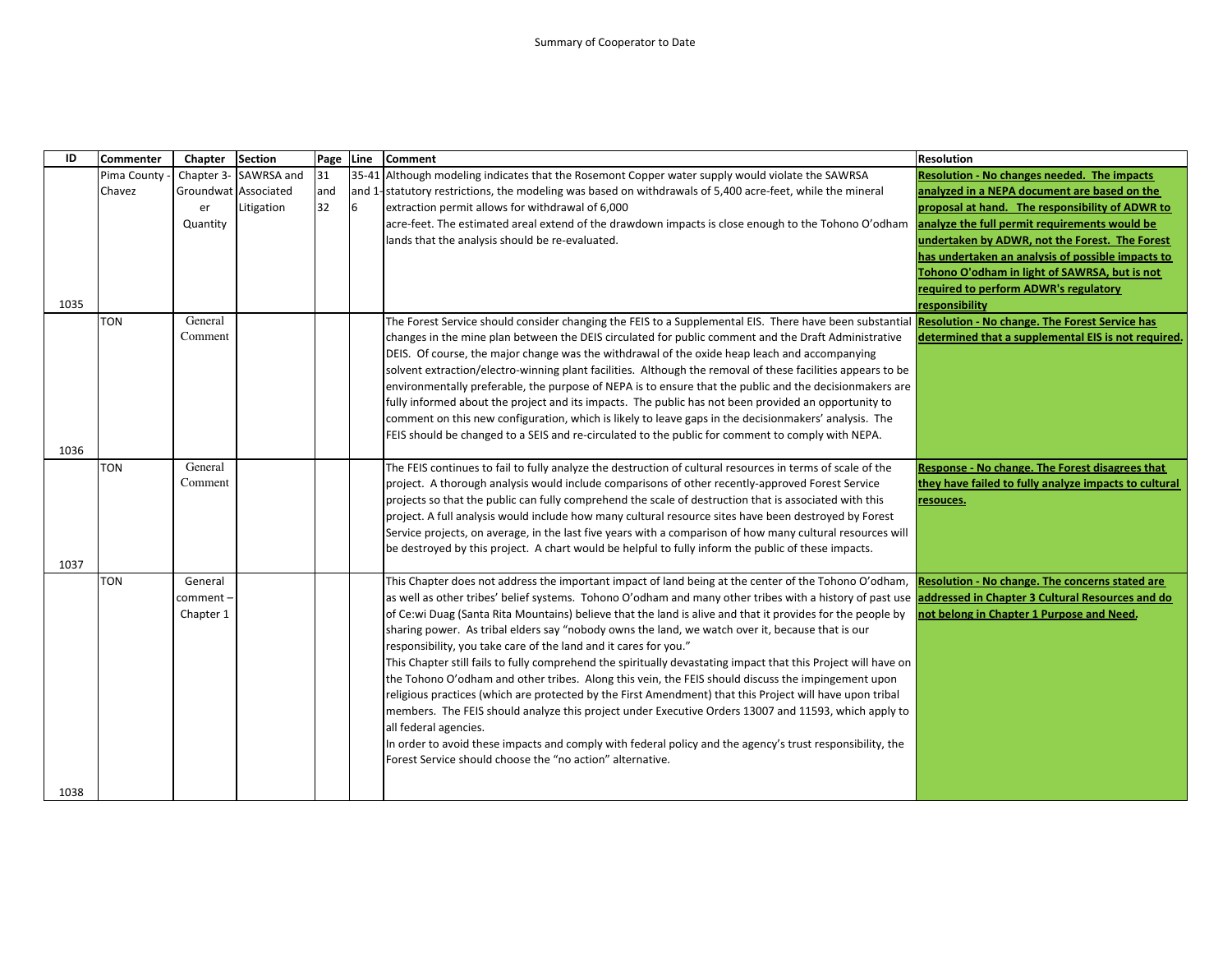| ID   | Commenter                 | Chapter      | <b>Section</b>     | Page Line |           | <b>Comment</b>                                                                                                                        | <b>Resolution</b>                                                            |
|------|---------------------------|--------------|--------------------|-----------|-----------|---------------------------------------------------------------------------------------------------------------------------------------|------------------------------------------------------------------------------|
|      | TON                       | General      |                    |           |           | The FEIS fails to address the trust relationship that the Forest Service has with Indian tribes and how that                          | <b>Resolution - No change. The United Nations</b>                            |
|      |                           | comment -    |                    |           |           | relationship fits with this Project. Additionally, the FEIS fails to address the United Nations Declaration                           | declaration is addressed in the Socioeconomics and                           |
|      |                           | Chapter 1    |                    |           |           | on the Rights of Indigenous People. The United Nations Declaration on the Rights of Indigenous People,                                | Invironmental Justice section. It is not clear what                          |
|      |                           |              |                    |           |           | which was signed by the United States in 2010, is instructive in this Project. Article 8 provides that                                | the TON expects within the confines of a NEPA                                |
|      |                           |              |                    |           |           | indigenous peoples have the right not to be subjected to the destruction of their culture. If this Project                            | analysis to demonstrate the trust relationship.                              |
|      |                           |              |                    |           |           | is approved, portions of tribal culture will be destroyed. Further, Article 11 provides that "indigenous                              |                                                                              |
|      |                           |              |                    |           |           | people have the right to practice and revitalize their cultural traditions and customs - includes the right                           |                                                                              |
|      |                           |              |                    |           |           | to maintain, protect and develop the past, present and future manifestations of their cultures such as                                |                                                                              |
|      |                           |              |                    |           |           | archaeological and historical sites, artifacts, designs, ceremonies."                                                                 |                                                                              |
| 1039 |                           |              |                    |           |           |                                                                                                                                       |                                                                              |
|      | TON                       | General      |                    |           |           | The FEIS fails to analyze the Project under auspices of the World Archaeological Congress Code of Ethics.                             | Resolution - No change. Chapter 3 Cultural                                   |
|      |                           | comment -    |                    |           |           | The Code of Ethics states that its members agree that they have an obligation to indigenous peoples to                                | Resources acknowledges the importance of                                     |
|      |                           | Chapter 1    |                    |           |           | acknowledge the importance of indigenous cultural heritage including sites, places, objects, artifacts,                               | ndigenous cultural heritage including sites, places,                         |
|      |                           |              |                    |           |           | and human remains to the survival of indigenous cultures.                                                                             | objects, artifacts, and human remains to the                                 |
| 1040 |                           |              |                    |           |           |                                                                                                                                       | survival of indigenous cultures.                                             |
|      | Pima County               | <b>NA</b>    | <b>NA</b>          | <b>NA</b> | <b>NA</b> | Conveyance of CAP water to the Cienega basin: Although ADWR statutes address the transfer of                                          | <b>Resolution - Statement of fact or opinion. No action</b>                  |
|      | Chavez                    |              |                    |           |           | groundwater out of the AMA (ARS 45-542), neither ADWR statutes nor rules prohibit the conveyance of                                   | needed.                                                                      |
|      |                           |              |                    |           |           | CAP water outside the AMA. The Cienega basin is within Pima County which is part of the CAP three-                                    |                                                                              |
| 1041 |                           |              |                    |           |           | county service area.                                                                                                                  |                                                                              |
|      | Pima County               | NA-BO        | <b>NA</b>          | <b>NA</b> | <b>NA</b> | The Forest has chosen not to consult with the USFWS on the yellow-billed cuckoo, northern Mexican                                     | Resolution - No change. The Forest consulted with                            |
|      | <b>Brian Powell</b>       | (This is not |                    |           |           | gartersnake, or the Coleman's coralroot. These species are likely to be listed in the near future, and the                            | USFWS on species in compliance with the                                      |
|      |                           | a comment    |                    |           |           | Mexican gartersnake was proposed for listing on July 10, 2013. The FS should be working with the USFWS <b>Endangered Species Act.</b> |                                                                              |
|      |                           | on the BO,   |                    |           |           | to consult on these (currently) unlisted species.                                                                                     |                                                                              |
|      |                           | but what     |                    |           |           |                                                                                                                                       |                                                                              |
|      |                           | the FS has   |                    |           |           |                                                                                                                                       |                                                                              |
|      |                           | not chosen   |                    |           |           |                                                                                                                                       |                                                                              |
|      |                           | to consult   |                    |           |           |                                                                                                                                       |                                                                              |
|      |                           | on).         |                    |           |           |                                                                                                                                       |                                                                              |
|      |                           |              |                    |           |           |                                                                                                                                       |                                                                              |
|      |                           |              |                    |           |           |                                                                                                                                       |                                                                              |
| 1042 |                           |              |                    |           |           |                                                                                                                                       |                                                                              |
|      | <b>USEPA</b>              |              | General            |           |           | Commend extra work that has been done, but believe the harm caused by this project is still a concern                                 | Response - No change.                                                        |
| 1043 |                           |              |                    |           |           |                                                                                                                                       |                                                                              |
|      | Pima County               |              | General            |           |           | EIS doesn't take into account indirect effects                                                                                        | <b>Resolution - No change. Comment lacks specificity</b>                     |
|      |                           |              |                    |           |           |                                                                                                                                       | and cannot be addressed. Indirect effects are                                |
|      |                           |              |                    |           |           |                                                                                                                                       | addressed in the individual resource sections in                             |
| 1044 |                           |              |                    |           |           |                                                                                                                                       | <b>Chapter 3.</b>                                                            |
|      | Pima County               |              | General            |           |           | EIS analysis relies in some cases on reports done for other alternatives                                                              | <b>Resolution - No change. Comment lacks specificity</b>                     |
| 1045 |                           |              |                    |           |           |                                                                                                                                       | and cannot be addressed.                                                     |
| 1046 | Pima County<br>Rosemont - |              | General<br>General |           |           | ANST should be east of Highway 83<br>Preferred Alternative language -is it selected Alternative or Environmentally preferred          | <b>Resolution - No change.</b><br>Resolution - NO change. The term preferred |
|      |                           |              |                    |           |           |                                                                                                                                       |                                                                              |
|      | Melissa Notes             |              |                    |           |           |                                                                                                                                       | alternative belongs in the FEIS; the terms selected                          |
|      |                           |              |                    |           |           |                                                                                                                                       | alternative and environmentally preferred                                    |
|      |                           |              |                    |           |           |                                                                                                                                       | alternative belong ONLY in the ROD. We can solve                             |
| 1047 |                           |              |                    |           |           |                                                                                                                                       | this by adding a definition of preferred alternative                         |
|      |                           |              |                    |           |           |                                                                                                                                       | to the glossary.                                                             |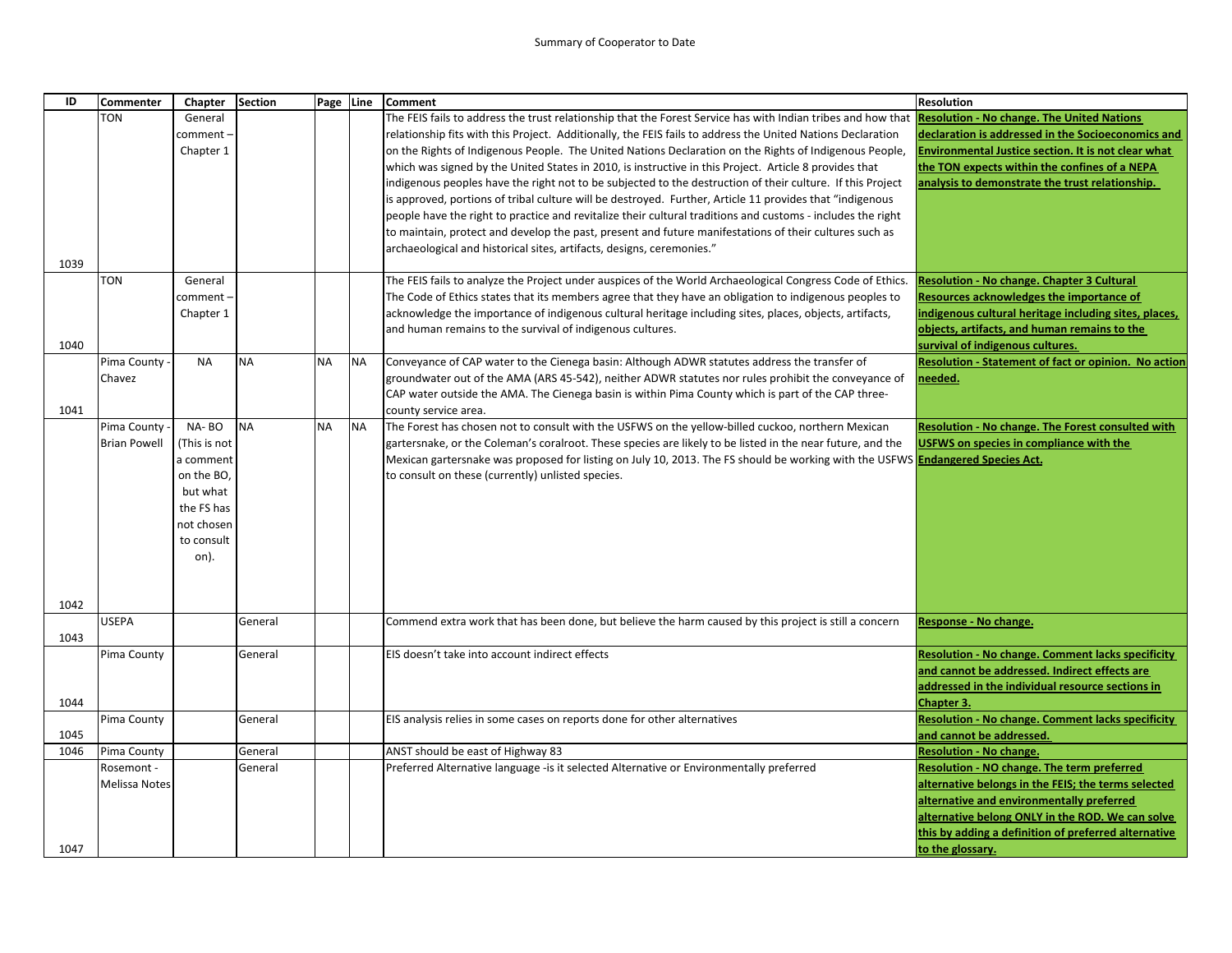| ID   | <b>Commenter</b>     | Chapter | <b>Section</b> | Page Line |          | <b>Comment</b>                                                                                                                                                                                           | <b>Resolution</b>                                    |
|------|----------------------|---------|----------------|-----------|----------|----------------------------------------------------------------------------------------------------------------------------------------------------------------------------------------------------------|------------------------------------------------------|
|      | Rosemont -           |         | General        |           |          | Figures - Ridgeline isn't the real line                                                                                                                                                                  | Resolution - No change. Checked this out on topo     |
|      | <b>Melissa Notes</b> |         |                |           |          |                                                                                                                                                                                                          | maps and the figures in the FEIS are correct.        |
| 1048 |                      |         |                |           |          |                                                                                                                                                                                                          |                                                      |
|      | AF&G                 |         | Geochemistry   |           | $308-14$ | The text states: "Existing and reasonably future use of groundwater in the project area (Davidson Canyon Resolution - A discussion of the risk for tailings                                              |                                                      |
|      |                      |         |                |           |          | watershed) is limited to domestic wells. None of the individual domestic wells that would occur within seepage daylighting downstream in Barrel Canyon                                                   |                                                      |
|      |                      |         |                |           |          | the area likely to be affected by tailings or waste rock seepage, as these discharges would be captured by has been added to the GW Quality section                                                      |                                                      |
|      |                      |         |                |           |          | the mine pit lake and do not exceed any water quality standards applicable to these individual wells that                                                                                                |                                                      |
|      |                      |         |                |           |          | would preclude use for domestic purposes". COMMENT: Modeled seepage from the DSTF outside the                                                                                                            |                                                      |
|      |                      |         |                |           |          | pit capture zone exceeds SDWA secondary standards for sulfate. An EIS requires a discussion of potential                                                                                                 |                                                      |
|      |                      |         |                |           |          | impacts on groundwater wells and drinking water quality, and a discussion of reasonable alternatives to                                                                                                  |                                                      |
|      |                      |         |                |           |          | avoid or minimize adverse impacts. 40 CFR 1502.14(f); 1502.16(h); 1508.14. Potential mitigation                                                                                                          |                                                      |
|      |                      |         |                |           |          | measures includes the installation of interceptor wells or wellhead treatment. The Freeport-McMoran                                                                                                      |                                                      |
|      |                      |         |                |           |          | Sierrita Mine in Sahuarita is pumping a sulfate plume and replacing affected groundwater wells due to                                                                                                    |                                                      |
|      |                      |         |                |           |          | tailings sulfate seepage, which is a concern at many other mine sites.                                                                                                                                   |                                                      |
| 1049 |                      |         |                |           |          |                                                                                                                                                                                                          |                                                      |
|      | Pima County          |         | Golder         | Appe      |          | Impervious cover density is 10% for both pre and post mining condition (Run1). The impervious cover for                                                                                                  | <b>Resolution - This section has been changed to</b> |
|      | Akitsu Kimoto        |         | (2012)         | ndix      |          | the post-mining condition could be greater. Please explain why the impervious cover density would not                                                                                                    | eflect the overarching peer review done on SW        |
|      |                      |         |                | А         |          | be changed by mining                                                                                                                                                                                     | issues. Includes a memo for the record.              |
| 1050 |                      |         |                |           |          | activities.                                                                                                                                                                                              |                                                      |
|      |                      |         |                |           |          |                                                                                                                                                                                                          | <b>Resolution - All mitigation and monitoring</b>    |
|      |                      |         |                |           |          |                                                                                                                                                                                                          | comments have been reviewed and considered by        |
|      |                      |         |                |           |          |                                                                                                                                                                                                          | the Forest Supervisor. Some modifications have       |
|      |                      |         |                |           |          |                                                                                                                                                                                                          | been made to Appendix B based on cooperator          |
|      |                      |         |                |           |          |                                                                                                                                                                                                          | input and decisions from the Forest Supervisor.      |
|      |                      |         |                |           |          | ADEQ's comment about make-up water is repeated: "The Department asks the Coronado to consider<br>requiring replenishment/ make-up water of comparable quality and quantity to offset the predicted water |                                                      |
|      | ADEQ-D.              |         | <b>OR</b>      |           | 22       | loss resulting from mining during operations and post-closure. The purpose of these measures would be to                                                                                                 | This includes comments requesting detailed           |
|      | Turner               |         |                |           |          | supplement water sources that provide surface and groundwater flows that maintain the OAW status of                                                                                                      | contingency plans or management actions to be        |
|      |                      |         |                |           |          | Davidson Canyon and Cienega Creek."                                                                                                                                                                      | tied to mitigation or monitoring measures. In most   |
|      |                      |         |                |           |          |                                                                                                                                                                                                          | cases, it is not appropriate to presuppose a remedy  |
|      |                      |         |                |           |          |                                                                                                                                                                                                          | before having monitoring data that defines the       |
|      |                      |         |                |           |          |                                                                                                                                                                                                          | issue or problem to be addressed.                    |
| 1051 |                      |         |                |           |          |                                                                                                                                                                                                          |                                                      |
|      | Pima County          |         | RC-GW-02       | 74        |          | Performance Criteria: Rosemont's accrued storage credits should be extinguished                                                                                                                          | <b>Resolution - All mitigation and monitoring</b>    |
|      | Chavez               |         | Recharging of  |           |          | annually to offset the groundwater pumped at the Sahuarita well field.                                                                                                                                   | comments have been reviewed and considered by        |
|      |                      |         | the aquifer    |           |          |                                                                                                                                                                                                          | the Forest Supervisor. Some modifications have       |
|      |                      |         |                |           |          |                                                                                                                                                                                                          | been made to Appendix B based on cooperator          |
|      |                      |         |                |           |          |                                                                                                                                                                                                          | input and decisions from the Forest Supervisor.      |
|      |                      |         |                |           |          |                                                                                                                                                                                                          |                                                      |
|      |                      |         |                |           |          |                                                                                                                                                                                                          | However, this particular item is outside the         |
|      |                      |         |                |           |          |                                                                                                                                                                                                          | jurisdiction of the Forest to require. The stated    |
|      |                      |         |                |           |          |                                                                                                                                                                                                          | intentions of Rosemont to extinguish credits are     |
|      |                      |         |                |           |          |                                                                                                                                                                                                          | fully disclosed in the GW Quantity section.          |
| 1052 |                      |         |                |           |          |                                                                                                                                                                                                          |                                                      |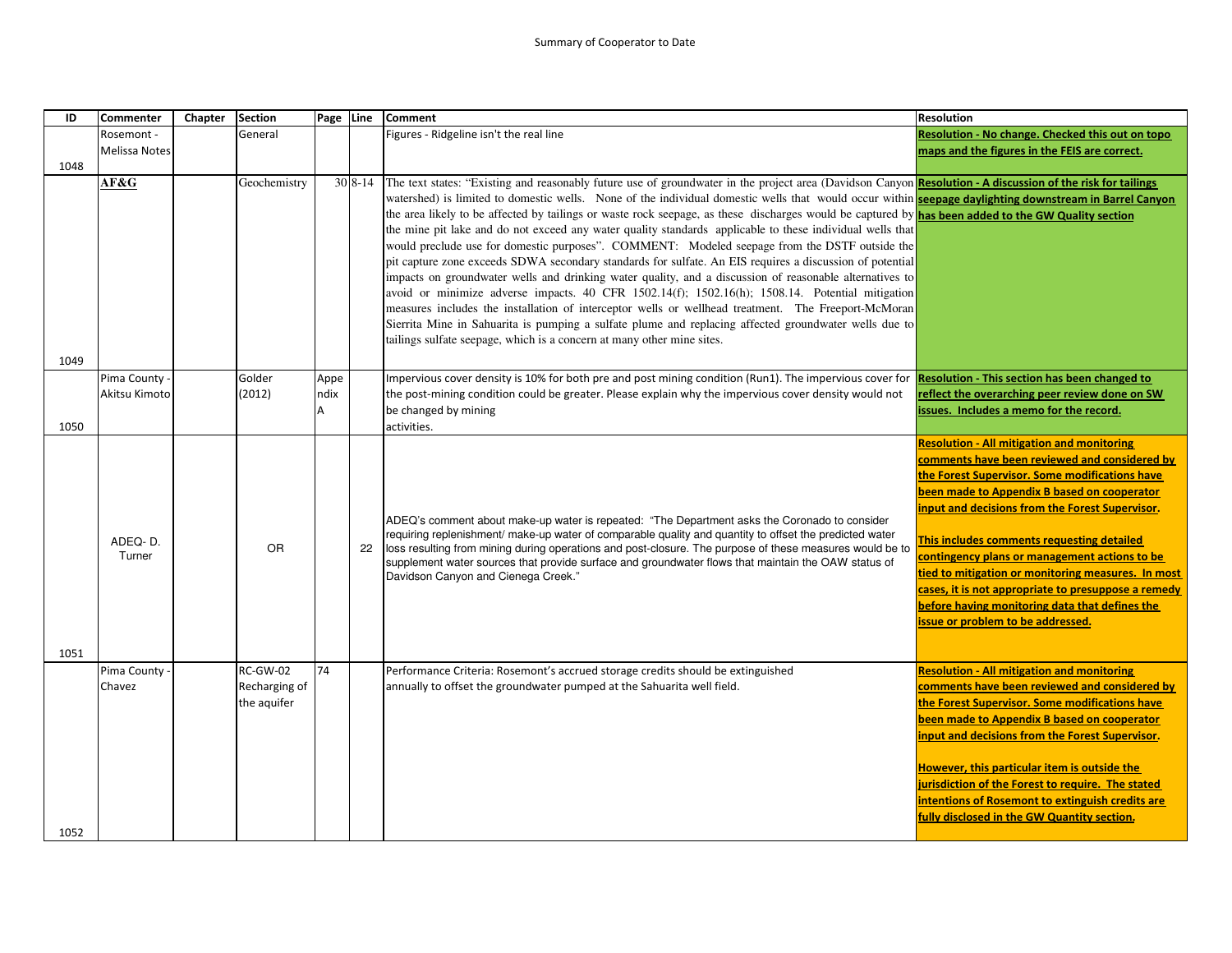| ID   | <b>Commenter</b>   | Chapter | <b>Section</b>                      | Page Line |        | <b>Comment</b>                                                                                                                                                                                                        | <b>Resolution</b>                                       |
|------|--------------------|---------|-------------------------------------|-----------|--------|-----------------------------------------------------------------------------------------------------------------------------------------------------------------------------------------------------------------------|---------------------------------------------------------|
|      | <b>AGFD</b>        |         | Seeps Springs                       |           |        | 43 Table A new Table should be added to summarize predicted water quality for DSTF seepage and existing water Resolution - No change. This is a statement of fact                                                     |                                                         |
|      |                    |         |                                     |           | 112    | quality in Barrel Canyon, Davidson Canyon and Cienega Creek OAWs for magnesium, potassium, sulfate, or opinion. No action needed.                                                                                     |                                                         |
|      |                    |         |                                     |           |        | fluoride, total dissolved solids, and molybdenum. AGFD repeats its DEIS comment that that potentially                                                                                                                 |                                                         |
|      |                    |         |                                     |           |        | adverse effects of mine-related seepage discharges to surface waters should be analyzed against relevant                                                                                                              |                                                         |
|      |                    |         |                                     |           |        | numeric and narrative water quality standards, wildlife water quality standards and the anti-degradation                                                                                                              |                                                         |
|      |                    |         |                                     |           |        | Tier 3 criteria for the OAWs in the downstream watershed.                                                                                                                                                             |                                                         |
| 1053 |                    |         |                                     |           |        |                                                                                                                                                                                                                       |                                                         |
|      |                    |         |                                     |           |        | The Coronado states on p. 36 - 37 (Seeps, etc.) that "there would be an estimated reduction in surface                                                                                                                | <b>Resolution - Partial comment. Actionable comment</b> |
|      | ADEQ-D.            |         | Seeps,<br>Springs, and              |           | 24     | flow of 4.3 to 11.5 percent, depending on the alternative, but a similar effect on recharge is likely to be<br>overpredicted because of the distance downstream of the project area and the high channel transmission | elsewhere.                                              |
|      | Turner             |         | Riparian Areas                      |           |        | losses. This prediction has a high level of uncertainty." A similar comment is made on p. 42 (Seeps, etc.),                                                                                                           |                                                         |
| 1054 |                    |         |                                     |           |        | lines $7 - 11$ .                                                                                                                                                                                                      |                                                         |
|      | ADGF??             |         | Soils.                              | 15,       | $6-9:$ | The discussion of DSTF stability appears limited, consisting of a single paragraph in the "soils" section and <b>Resolution - No change needed. The stability of the</b>                                              |                                                         |
|      |                    |         | Geochem                             | 30        |        | $19-22$ a sentence in Ch. 3, Geochemistry. The FEIS text states that "overall stability of the tailings and waste <b>DSTF has been analyzed and included in the FEIS.</b>                                             |                                                         |
|      |                    |         |                                     |           |        | rock facilities is critical to reclamation success. Structurally, the tailings and waste rock facilities must be                                                                                                      |                                                         |
|      |                    |         |                                     |           |        | designed to prevent mass wasting and collapse in order to provide a stable surface for vegetation growth".                                                                                                            |                                                         |
|      |                    |         |                                     |           |        | COMMENT: DSTF impoundment failure could have dramatic and unanticipated environmental                                                                                                                                 |                                                         |
|      |                    |         |                                     |           |        | consequences for downstream canyons, riparian habitat and streams.                                                                                                                                                    |                                                         |
| 1055 |                    |         |                                     |           |        |                                                                                                                                                                                                                       |                                                         |
|      |                    |         |                                     |           |        |                                                                                                                                                                                                                       | <b>Resolution - The Surface Water Quality and OAW</b>   |
|      |                    |         |                                     |           |        |                                                                                                                                                                                                                       | analyses have been rewritten based in parts on          |
|      |                    |         |                                     |           |        | ADEQ concurs with the second reason that it is problematic to predict whether elevated selenium runoff                                                                                                                | <b>USEPA and ADEQ comments, including a full</b>        |
|      | ADEQ-D.            |         |                                     |           |        | #### from the waste rock pile will degrade water quality in Lower Davidson Canyon, given the proposed waste                                                                                                           | analysis of available data and detection limits, and    |
|      | Turner             |         |                                     |           |        | rock segregation plan.                                                                                                                                                                                                | revisions to how ADEQ regulatory authorities (401       |
|      |                    |         |                                     |           |        |                                                                                                                                                                                                                       | and 402) would be applied. The Forest specialists       |
|      |                    |         |                                     |           |        |                                                                                                                                                                                                                       | have reviewed and approved the section.                 |
| 1056 |                    |         |                                     |           |        |                                                                                                                                                                                                                       |                                                         |
|      | ADEQ - D.          |         | <b>Would be</b>                     |           | 15-    | The Coronado should exercise precision when using the term "degrade water quality" in any discussion in                                                                                                               | <b>Resolution - The Surface Water Quality and OAW</b>   |
|      | <b>Turner</b>      |         | <b>rood to know</b><br>what section |           | 18,    | the FEIS about surface water quality standards associated with an OAW. Antidegradation is also a<br>surface water standard and evaluation against that standard will play a prominent role in ADEQ's reviews          | analyses have been rewritten based in parts on          |
|      |                    |         | this is                             |           |        | of the CWA 401 and MSGP applications. The regulation requires that a discharge must meet all surface                                                                                                                  | <b>USEPA and ADEQ comments, including a full</b>        |
|      |                    |         | referring to -                      |           |        | water quality standards (including antidegradation as well as chemical concentrations), so there cannot be                                                                                                            | analysis of available data and detection limits, and    |
|      |                    |         | <b>likely SW</b>                    |           |        | a simultaneous exceedance of water quality standards and a conclusion of no degradation.                                                                                                                              | revisions to how ADEQ regulatory authorities (401       |
|      |                    |         | Quality                             |           |        |                                                                                                                                                                                                                       | and 402) would be applied. The Forest specialists       |
|      |                    |         |                                     |           |        |                                                                                                                                                                                                                       | have reviewed and approved the section.                 |
| 1057 |                    |         |                                     |           |        |                                                                                                                                                                                                                       |                                                         |
|      | Rosemont-          |         |                                     |           |        | Thinks use of the term "Preferred Alternative" can be confused with "Environmentally Preferred                                                                                                                        | Resolution - No change. See earlier response.           |
| 1058 | Patti              |         |                                     |           |        | Alternative" which is in the ROD.                                                                                                                                                                                     |                                                         |
|      | Rosemont-          |         |                                     |           |        | Describe why Preferred Alternative answers resource issues                                                                                                                                                            | Response - No change. DEIS had this statement, and      |
| 1059 | "Washington        |         |                                     |           |        |                                                                                                                                                                                                                       | the Region advised us to take it out.                   |
|      | guy"<br>Rosemont - |         |                                     |           |        | Santa Rita Ridgeline is incorrect on all figures                                                                                                                                                                      | Resolution - No change. Figures are correct.            |
| 1060 | Kathy              |         |                                     |           |        |                                                                                                                                                                                                                       |                                                         |
|      |                    |         |                                     |           |        |                                                                                                                                                                                                                       | Resolution - see previous comment and response.         |
| 1061 |                    |         |                                     |           |        | See also ADEQ's comment to p. 15-16 of the Seeps section, below.                                                                                                                                                      |                                                         |
|      |                    |         |                                     |           |        |                                                                                                                                                                                                                       |                                                         |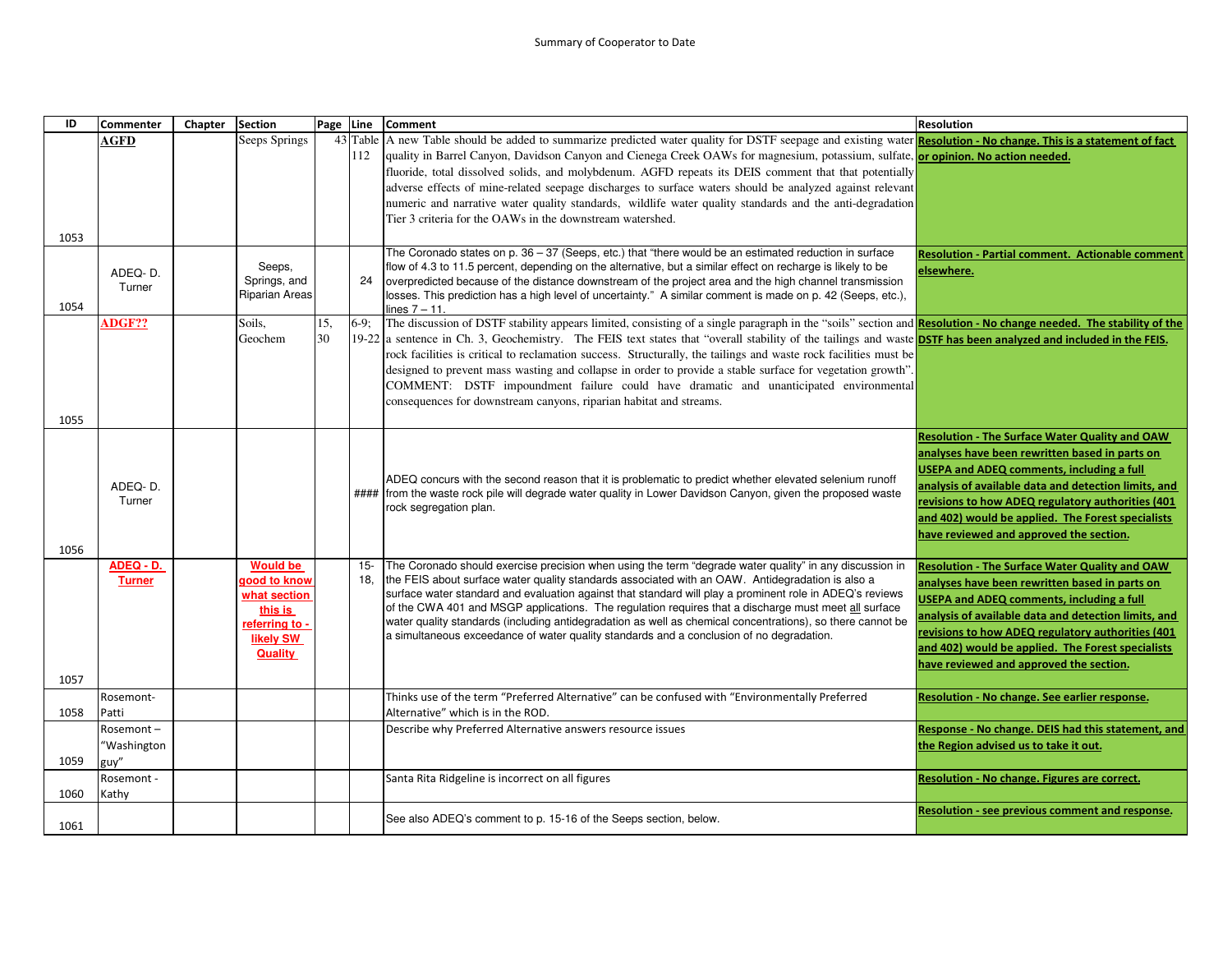| ID   | Commenter                   | Chapter      | <b>Section</b>                 | Page Line               |                                              | <b>Comment</b>                                                                                                                                                                                                                                                                                                                                                                                                                                                                                                                                                                                                                                                                                                                                                                                                                                                                                                                                                                                                                                                                                                                                                                                                                                                                                                                                                                                                                    | <b>Resolution</b>                                                                                                                                                                                                                                                                               |
|------|-----------------------------|--------------|--------------------------------|-------------------------|----------------------------------------------|-----------------------------------------------------------------------------------------------------------------------------------------------------------------------------------------------------------------------------------------------------------------------------------------------------------------------------------------------------------------------------------------------------------------------------------------------------------------------------------------------------------------------------------------------------------------------------------------------------------------------------------------------------------------------------------------------------------------------------------------------------------------------------------------------------------------------------------------------------------------------------------------------------------------------------------------------------------------------------------------------------------------------------------------------------------------------------------------------------------------------------------------------------------------------------------------------------------------------------------------------------------------------------------------------------------------------------------------------------------------------------------------------------------------------------------|-------------------------------------------------------------------------------------------------------------------------------------------------------------------------------------------------------------------------------------------------------------------------------------------------|
| 1062 | ADEQ-D.<br>Turner<br>ADGF?? |              |                                |                         |                                              | "A unique waters classification also can affect land use activities within a unique waters watershed. Land Resolution - No change. This is not a comment - it is<br>use activities that cause nonpoint source [and point source] pollution are not exempt from the provisions of<br>Arizona's Tier 3 antidegradation policy. For example, cattle grazing, mining, timber harvesting, agriculture,<br>and other land uses that result in the nonpoint source [and point source] discharge of pollutants to a<br>surface water could be affected by a unique waters classification. Once a surface water is classified as a<br>unique water, land use activities in the watershed have to be conducted in a way that prevents the<br>degradation of existing water quality in the unique water. While Arizona does not have a regulatory<br>program to directly control nonpoint sources of pollution, the intention of the Tier 3 antidegradation policy is<br>that best management practices be developed and implemented to prevent the degradation of existing<br>vater quality in a unique water."<br>COMMENT: Although the groundwater flow model constructed by Tetra Tech (2010) indicates "north Resolution - A discussion of the risk for tailings<br>and northwest" flow from the area of the DSTF, it is clear from the observed water level data that the flows <b>seepage daylighting downstream in Barrel Canyon</b> | a quote from the document.                                                                                                                                                                                                                                                                      |
| 1063 |                             |              |                                |                         |                                              | are eastward down Barrel Canyon. RECOMMENDATION: The FEIS should analyze and disclose has been added to the GW Quality section<br>potential impacts from the DSTF to water quality in Barrel Canyon and Davidson Canyon, including the<br>OAWs.                                                                                                                                                                                                                                                                                                                                                                                                                                                                                                                                                                                                                                                                                                                                                                                                                                                                                                                                                                                                                                                                                                                                                                                   |                                                                                                                                                                                                                                                                                                 |
| 1064 | <b>BLM</b>                  | $\mathbf{3}$ | Geology, Minerals,             | figure<br>s 29.<br>30   |                                              | Due to metamorphic history of the Rosemont ore body and environs, the BLM agrees with the analysis<br>indicating that the likelihood of cave resources being present within the proposed pit area is very low.<br>Likewise the presence of intact paleontological resources in the pit area is also unlikely. The geologic map<br>and cross-section depict sedimentary host rock units. In order to better support and illustrate the analysis<br>provided in the text, it is recommended that the altered rock body be depicted on the map and cross-<br>section in the form of an outline. The outline would coincide with the body of rock that, due to<br>metamorphism, no longer possesses the hydrogeological properties of the host sedimentary rock. This<br>may or may not coincide with the ore body. Depicting the boundaries of the altered rock body would help<br>the reader understand why the rock in the vicinity of the proposed pit is different from the un-altered host<br>ock.                                                                                                                                                                                                                                                                                                                                                                                                                              | Resolution - While a different geologic map would<br>be helpful, at this time it would be difficult to<br>produce and insert such a map, and it would be<br>subject to interpretation and disagreement. The<br>thought is a good one, but we are selecting not to<br>add a figure at this time. |
| 1065 | <b>BLM</b>                  | 3            | Biological<br>Resources        | 18                      | $16 - 18$                                    | Per BLM Manual 6840, the definition given is for BLM Special Status Species, not sensitive species. From<br>BLM Manual 6840, the definition of special status species is "In Arizona, BLM sensitive species are defined<br>as "collectively, federally listed or proposed and Bureau sensitive species, which include both Federal<br>candidate species and delisted species within 5 years of delisting." Per BLM Manual 6840 "Bureau<br>sensitive species—species that require special management consideration to avoid potential future listing<br>"under the ESA and that have been identified in accordance with procedures set forth in this manual                                                                                                                                                                                                                                                                                                                                                                                                                                                                                                                                                                                                                                                                                                                                                                        | <b>Resolution - The definition has been changed.</b>                                                                                                                                                                                                                                            |
| 1066 | <b>BLM</b>                  | 3            | <b>Biological</b><br>Resources | 27:<br>87:<br>89:<br>90 | 16-<br>23;<br>$5_{7}$<br>68;<br>Table<br>121 | Hydroriparian habitats are generally associated with perennial watercourses and/or springs. Plant<br>communities are dominated by obligate or preferential wetland plant species such as Goodding's willow<br>Salix gooddingii) and Fremont cottonwood (Populus fremontii) and also include velvet ash (Fraxinus)<br>velutina), seep willow (Baccharis salicifolia), Arizona walnut (Juglans major), tamarisk (Tamarisk spp.), and<br>mesquite. The cottonwood/willow forest is a typical example of this habitat type. The following drainages<br>and associated riparian habitat contain stretches that are mapped as<br>hydroriparian: Cienega Creek, Gardner Canyon, Empire Gulch, Davidson Canyon, and Barrel Canyon.<br>Both hydroriparian and xeroriparian habitat are present in Empire Gulch, and if drawdown of this<br>magnitude were to occur, hydroriparian habitat would be impacted.<br>These areas include the hydroriparian habitat along Empire Gulch, as well as the spring areas that support<br>iparian habitat and that could experience reduced water availability.<br><b>BLM</b><br>Vegetation Type<br><b>Forest Service</b><br>106 to 185<br>Hydroriparian<br>--These statements are in the FEIS about hydroriparian habitat in Empire Gulch, yet Table 121 has no<br>acres noted for hydroriparian vegetation on BLM land Cienega Creek also has hydroriparian habitat                                  | Resolution - No change. The BLM has<br>misunderstood the contents of table 121 - it only<br>includes acreage of direct impacts to vegetation<br>types. Table 117 includes vegetation type by<br>landowner in the analysis area.                                                                 |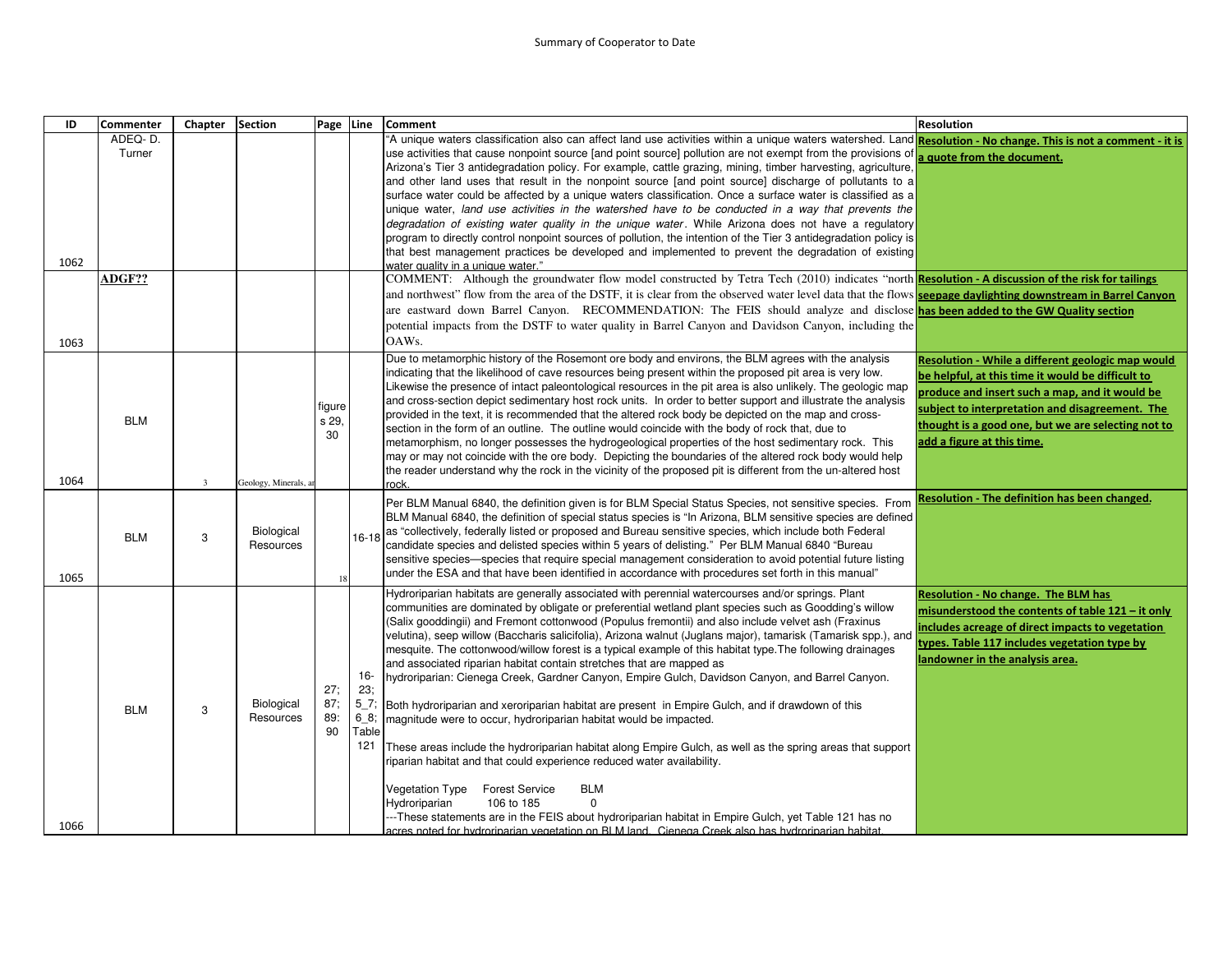| ID   | <b>Commenter</b> | Chapter | <b>Section</b>                 | Page Line |                  | <b>Comment</b>                                                                                                                                                                                                                                                                                                                                                                                                                                                                                                                                                                                                                                                                                                                                                                                                                                                                                                                                                                                                                                                                                                                                                                                                                                                                                                                                                                                                             | <b>Resolution</b>                                                                                                                                                                                                                                                                                                                                                                                                                                                                                        |
|------|------------------|---------|--------------------------------|-----------|------------------|----------------------------------------------------------------------------------------------------------------------------------------------------------------------------------------------------------------------------------------------------------------------------------------------------------------------------------------------------------------------------------------------------------------------------------------------------------------------------------------------------------------------------------------------------------------------------------------------------------------------------------------------------------------------------------------------------------------------------------------------------------------------------------------------------------------------------------------------------------------------------------------------------------------------------------------------------------------------------------------------------------------------------------------------------------------------------------------------------------------------------------------------------------------------------------------------------------------------------------------------------------------------------------------------------------------------------------------------------------------------------------------------------------------------------|----------------------------------------------------------------------------------------------------------------------------------------------------------------------------------------------------------------------------------------------------------------------------------------------------------------------------------------------------------------------------------------------------------------------------------------------------------------------------------------------------------|
| 1067 | <b>BLM</b>       | 3       | Biological<br>Resources        | 86        | 36               | If Empire Gulch is impacted as stated in comment above and below (i.e. Empire Gulch is mapped as<br>hydroriparian, hydroriparian habitat in Empire Gulch would be impacted if drawdown of this magnitude were<br>to occur, etc.) then Cienega Creek will be impacted because Empire Gulch is a tributary to Cienega Creek.<br>5; 31- which is not speculative. Even very small levels of groundwater drawdown, which has been supported by<br>modeling as stated, may have impacts to water depth, stream flow and vegetation. See comments<br>immediately below.; Any drawdown, even less than 100 feet, would be significant to Empire Gulch and<br>Cienega Creek, and BLM's existing water rights. BLM does not relinquish existing BLM surface and<br>groundwater rights.;                                                                                                                                                                                                                                                                                                                                                                                                                                                                                                                                                                                                                                             | Resolution - The assessment of impacts to riparian<br>areas has been modified, based in part on<br>comments from EPA. This includes the tributary of<br>Empire Gulch to Cienega Creek. In addition, BLM<br>water rights have now been explicitly called out and<br>analyzed in the Surface Water Quantity section.                                                                                                                                                                                       |
| 1068 | <b>BLM</b>       | 3       | <b>Biological</b><br>Resources | 86        |                  | Impacts to perennial stream flow and riparian habitat along Cienega Creek are not expected to occur.<br>35-40 No change in riparian habitat along Cienega Creek is expected to occur as a result of<br>the proposed mine.<br>---These are contradictory to above                                                                                                                                                                                                                                                                                                                                                                                                                                                                                                                                                                                                                                                                                                                                                                                                                                                                                                                                                                                                                                                                                                                                                           | Resolution - The assessment of impacts to riparian<br>areas has been modified, based in part on<br>comments from EPA.                                                                                                                                                                                                                                                                                                                                                                                    |
| 1069 | <b>BLM</b>       | 3       | Biological<br>Resources        | 86        | 43               | BLM does not relinguish existing BLM surface and groundwater rights.                                                                                                                                                                                                                                                                                                                                                                                                                                                                                                                                                                                                                                                                                                                                                                                                                                                                                                                                                                                                                                                                                                                                                                                                                                                                                                                                                       | Resolution - BLM water rights have now been<br>explicitly called out and analyzed in the Surface<br><b>Water Quantity section.</b>                                                                                                                                                                                                                                                                                                                                                                       |
| 1070 | <b>BLM</b>       | 3       | Biological<br>Resources        | 86        | 39-40            | If there are impacts to Empire Gulch then impacts to Cienega Creek are expected because Empire Gulch<br>is a tributary to Cienega Creek. BLM does not relinquish existing BLM surface and groundwater rights.                                                                                                                                                                                                                                                                                                                                                                                                                                                                                                                                                                                                                                                                                                                                                                                                                                                                                                                                                                                                                                                                                                                                                                                                              | <b>Resolution - The assessment of impacts to riparian</b><br>areas has been modified, based in part on<br>comments from EPA. This includes the tributary of<br>Empire Gulch to Cienega Creek. In addition, BLM<br>water rights have now been explicitly called out and<br>analyzed in the Surface Water Quantity section.                                                                                                                                                                                |
| 1071 | <b>BLM</b>       | 3       | <b>Biological</b><br>Resources | 88        | $8_{11}$         | This statement is contradictory to statements above that there are no impacts to Empire Gulch or Cienega<br>Creek. If there are impacts "because of the downgradient impacts on the surface water and groundwater"<br>then it follows that if there are impacts to Empire Gulch then there are impacts to Cienega Creek. BLM<br>does not relinquish existing BLM surface and groundwater rights.<br>In addition, the Congressional Act which designated Las Cienegas National Conservation Area states "In<br>order to conserve, protect, and enhance for the benefit and enjoyment of present and future generations<br>the unique and nationally important aquatic, wildlife, vegetative, archaeological, paleontological, scientific,<br>cave, cultural, historical, recreational, educational, scenic, rangeland, and riparian resources and values of<br>the public lands" (Section 4.a), and "The Secretary shall manage the Conservation Area in a manner tha<br>conserves, protects, and enhances its resources and values, including the resources and values specified<br>in section 4(a), pursuant to the Federal Land Policy and Management Act of 1976 (43 U.S.C. 1701 et seq.)<br>and other applicable law, including this Act" (Section 5.a), and "The Secretary shall allow only such uses of<br>the Conservation Area as the Secretary finds will further the purposes for which the Conservation Area is | Resolution - The assessment of impacts to riparian<br>areas has been modified, based in part on<br>comments from EPA. This includes the tributary of<br>Empire Gulch to Cienega Creek. In addition, BLM<br>water rights have now been explicitly called out and<br>analyzed in the Surface Water Quantity section.<br>Also note that consistency with the management<br>goals for LCNCA is discussed in the Required<br>Disclosures section of Chapter 3; this text was<br>reviewed and approved by BLM. |
| 1072 | <b>BLM</b>       | 3       | Biological<br>Resources        |           | Perennial Stream | Statements are again contradictory to statements listed above. The FEIS states that there are concerns<br>with impacts from groundwater-level changes at Cienega Creek near the confluence with Gardner Canyon<br>(page 32), and that all three groundwater flow models predict changes in groundwater levels in the vicinity<br>of Upper Empire Gulch springs. BLM does not relinguish existing BLM surface and groundwater rights.                                                                                                                                                                                                                                                                                                                                                                                                                                                                                                                                                                                                                                                                                                                                                                                                                                                                                                                                                                                       | <b>Resolution - The assessment of impacts to riparian</b><br>areas has been modified, based in part on<br>comments from EPA. This includes the tributary of<br>Empire Gulch to Cienega Creek. In addition, BLM<br>water rights have now been explicitly called out and<br>analyzed in the Surface Water Quantity section.                                                                                                                                                                                |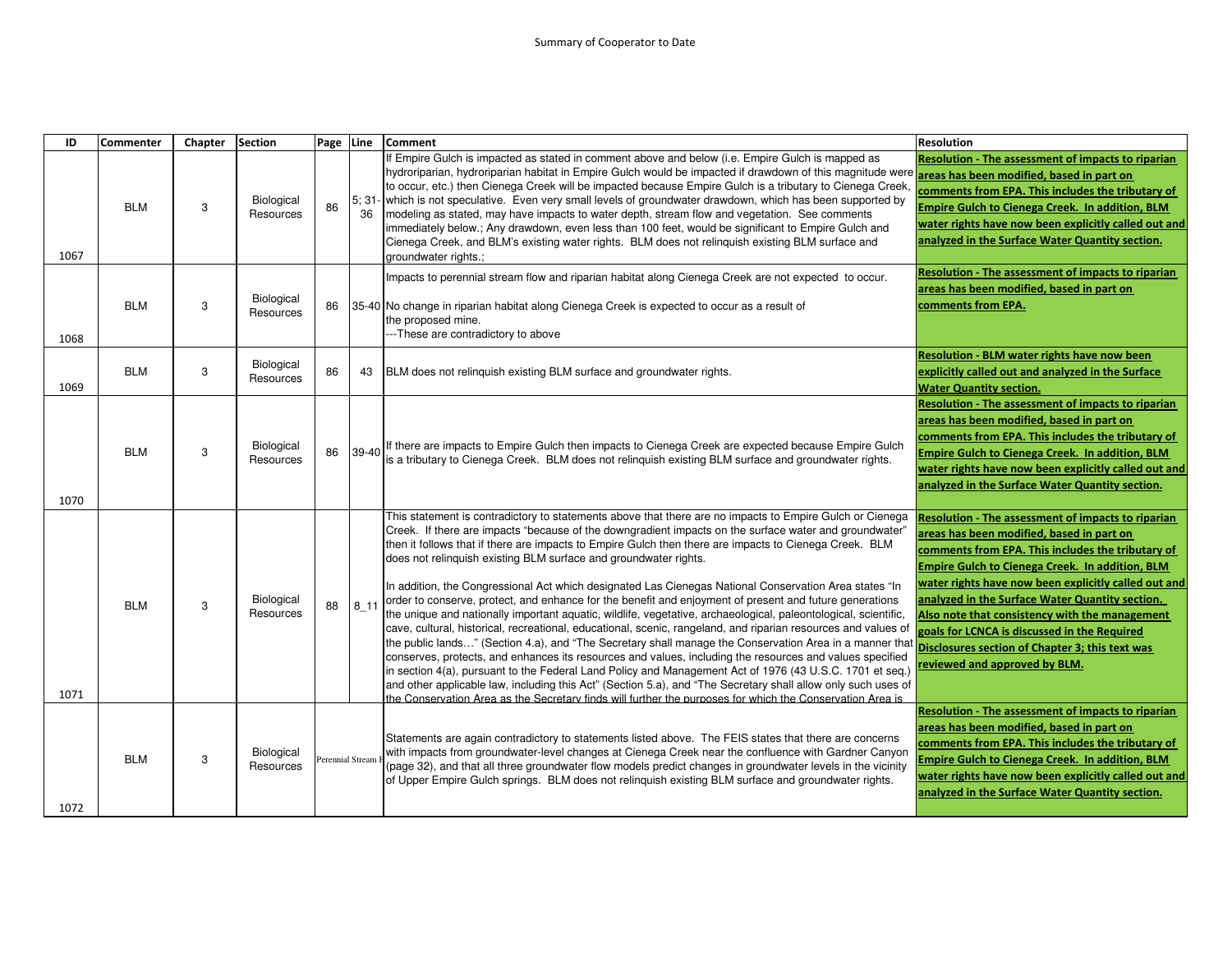| ID   | <b>Commenter</b> | Chapter | Section                        | Page Line                   |                          | <b>Comment</b>                                                                                                                                                                                                                                                                                                                                                                                                                                                                                                                                                                                                                                                                                                                                                                                                                                                                                                                                                                                                                                                                                                                                                                                                                                                                                                                                                                                                                                                   | <b>Resolution</b>                                                                                                                                                                                                                                                                                                  |
|------|------------------|---------|--------------------------------|-----------------------------|--------------------------|------------------------------------------------------------------------------------------------------------------------------------------------------------------------------------------------------------------------------------------------------------------------------------------------------------------------------------------------------------------------------------------------------------------------------------------------------------------------------------------------------------------------------------------------------------------------------------------------------------------------------------------------------------------------------------------------------------------------------------------------------------------------------------------------------------------------------------------------------------------------------------------------------------------------------------------------------------------------------------------------------------------------------------------------------------------------------------------------------------------------------------------------------------------------------------------------------------------------------------------------------------------------------------------------------------------------------------------------------------------------------------------------------------------------------------------------------------------|--------------------------------------------------------------------------------------------------------------------------------------------------------------------------------------------------------------------------------------------------------------------------------------------------------------------|
| 1073 | <b>BLM</b>       | 3       | Biological<br>Resources        |                             | <b>Effect on Perenni</b> | These statements are again contradictory to statements listed above. The FEIS states "Upper Cienega<br>Creek also receives surface water flow from Empire Gulch, and the potential for reduction in Empire Gulch<br>stream flow could therefore also result in reductions in Cienega Creek's stream flow as well. The percent<br>contribution of Empire Gulch to Upper Cienega Creek has not been determined by fieldwork." BLM does<br>not relinguish existing BLM surface and groundwater rights.                                                                                                                                                                                                                                                                                                                                                                                                                                                                                                                                                                                                                                                                                                                                                                                                                                                                                                                                                              | Resolution - The assessment of impacts to riparian<br>areas has been modified, based in part on<br>comments from EPA. This includes the tributary of<br>Empire Gulch to Cienega Creek. In addition, BLM<br>water rights have now been explicitly called out and<br>analyzed in the Surface Water Quantity section. |
| 1074 | <b>BLM</b>       | 3       | Biological<br>Resources        | Table<br>123.<br>page<br>97 |                          | Table 123 states special status species, however, these appear to be sensitive species because ESA<br>species are not listed. Special status species would include "collectively, federally listed or proposed and<br>Bureau sensitive species, which include both Federal candidate species and delisted species within 5<br>years of delisting." See comment above.                                                                                                                                                                                                                                                                                                                                                                                                                                                                                                                                                                                                                                                                                                                                                                                                                                                                                                                                                                                                                                                                                            | Resolution - This is just a disagreement over<br>terminology. We have analyzed BLM "sensitive<br>species" but all species analyzed in the EIS are<br>lumped together as "special status species" and this<br>was spelled out and/or explained more than once.                                                      |
| 1075 | <b>BLM</b>       | 3       | <b>Biological</b><br>Resources | 101                         |                          | See comments above. The FEIS states "Upper Cienega Creek also receives surface water flow from<br>Empire Gulch, and the potential for reduction in Empire Gulch stream flow could therefore also result in<br>reductions in Cienega Creek's stream flow as well." Therefore, Huachuca water umbel in Cienega Creek<br>could be affected.<br>Include recent transplant of Huachuca water umbel to Cieneguita Wetland (lower Empire Gulch).                                                                                                                                                                                                                                                                                                                                                                                                                                                                                                                                                                                                                                                                                                                                                                                                                                                                                                                                                                                                                        | Resolution - No change regarding impacts required.<br>We state no direct impacts will occur, but we do<br>disclose impacts that could occur to the species in<br><b>Empire Gulch and Cienega Creek. Sentence has</b><br>been added regarding transplants.                                                          |
| 1076 | <b>BLM</b>       | 3       | Biological<br>Resources        | 104                         |                          | Known localities of Chiricahua leopard frogs for the LCNCA (Empire Cienega Management Unit) not in<br>table:<br>Maternity Wildlife Pond (adults, juveniles) population product of natural dispersal<br>Cottonwood Wildlife Pond - stocked in 2013<br>Cinco Pond #1 - stocked in 2011<br>Road Canyon Tank - stocked in 2011<br>Empire Wildlife Pond - stocked in 2013<br>Cinco Canyon Wildlife Pond - stocked in 2013<br>Spring Water Wetland Pond - stocked in 2013<br>Cienega Creek at juncture with Cold Spring wetland - Stocked in 2012<br>The draft BO states "As a result of groundwater drawdown after the life of the mine, the amount or volume<br>of water within regional perennial pools could decrease, which could result in indirect effects on Chiricahua<br>leopard frogs through long-term habitat alteration, which could cause die-back in aquatic and some riparian<br>vegetation. Chiricahua leopard frogs have been documented within the action area in four locations that<br>are fed by groundwater and where groundwater drawdown is possible after closure of the mine: Empire<br>Gulch, Box Canyon-Dam Structure, Well in Ophir Gulch, and South Sycamore Canyon."<br>If Empire Gulch is drawn down, so must Cienega Creek since Empire Gulch has surface and ground water<br>that flows into Cienega Creek. Empire Gulch also has 3 restored wetlands that will receive CLF this year.<br>These wetlands will be at risk of drying | <b>Resolution - The potential impact on BLM wetlands</b><br>due to groundwater drawdown is explicitly<br>identified in the Seeps, Springs & Riparian section of<br>the FEIS.<br>There is no table on page 104--it is not clear what is<br>being referred to with these waters. No changes<br>made.                 |
| 1077 | <b>BLM</b>       | 3       | Biological<br>Resources        | 130                         |                          | Cumulative effects do not include any management (e.g. mesquite control, prescribed fire, road<br>maintenance, grazing) that has occurred by BLM on LCNCA.                                                                                                                                                                                                                                                                                                                                                                                                                                                                                                                                                                                                                                                                                                                                                                                                                                                                                                                                                                                                                                                                                                                                                                                                                                                                                                       | Resolution - The Forest met with BLM on 9/17/13 to<br>discuss possible specific RFAs to include. No input<br>has been received.                                                                                                                                                                                    |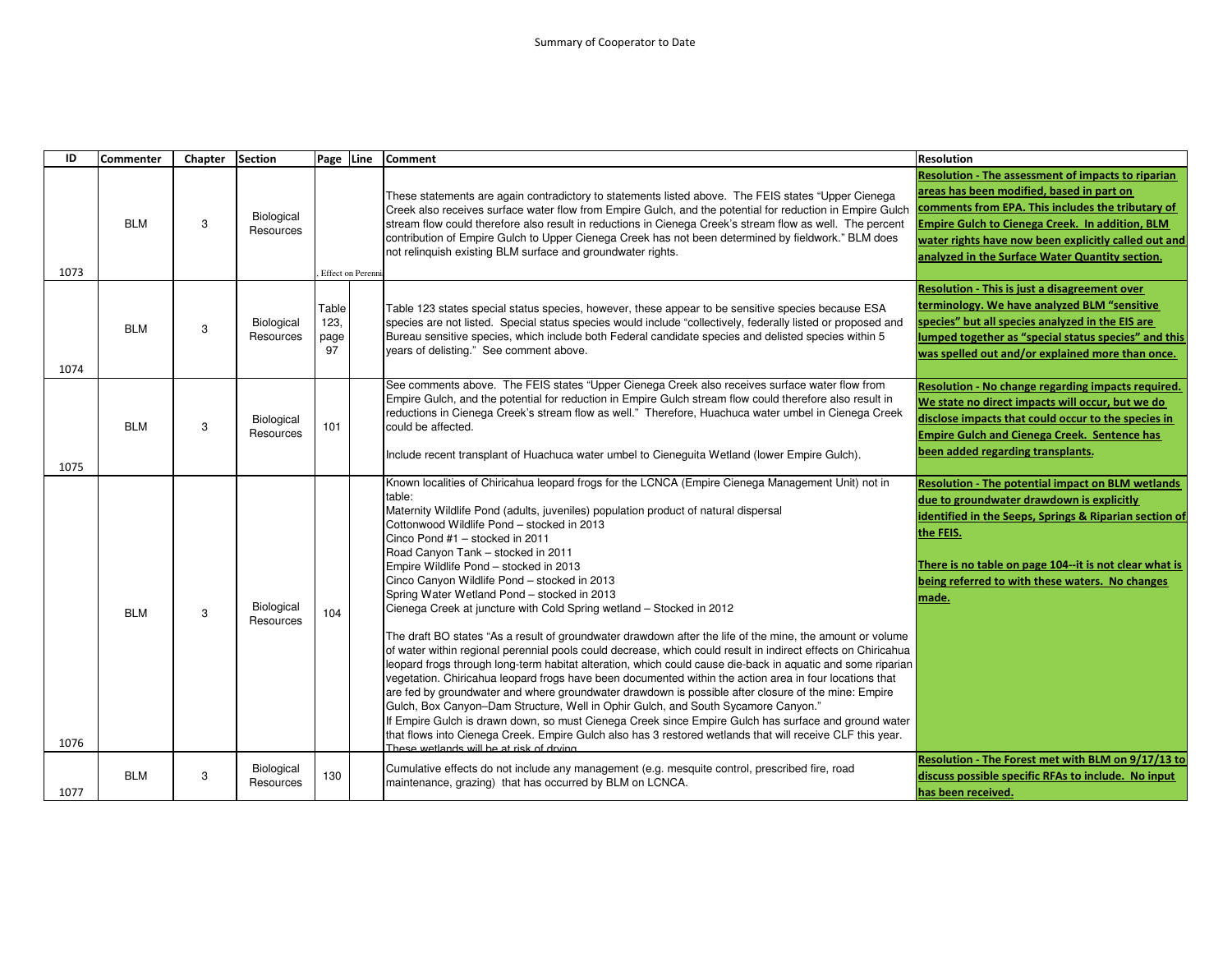| ID   | <b>Commenter</b> | Chapter | Section                 | Page Line |     | <b>Comment</b>                                                                                                                                                                                                                                                                                                                                                                                                                                                                                                                                                                                                                                                                                                                                                                                                                                                                                                                                                                                                                                                                                                  | <b>Resolution</b>                                                                                                                                                                                                                                                                                                                                                          |
|------|------------------|---------|-------------------------|-----------|-----|-----------------------------------------------------------------------------------------------------------------------------------------------------------------------------------------------------------------------------------------------------------------------------------------------------------------------------------------------------------------------------------------------------------------------------------------------------------------------------------------------------------------------------------------------------------------------------------------------------------------------------------------------------------------------------------------------------------------------------------------------------------------------------------------------------------------------------------------------------------------------------------------------------------------------------------------------------------------------------------------------------------------------------------------------------------------------------------------------------------------|----------------------------------------------------------------------------------------------------------------------------------------------------------------------------------------------------------------------------------------------------------------------------------------------------------------------------------------------------------------------------|
| 1078 | <b>BLM</b>       | 3       | Biological<br>Resources | 130       |     | From BLM comments on Draft EIS:<br>Cumulative effects do not adequately explain possible additive, countervailing, or synergistic effects to<br>Empire Gulch or Cienega Creek. See BLM H 1790-1/6.3: "Describe the interaction among the effects of<br>the proposed action and these various past, present, and reasonably foreseeable actions. This interaction<br>may be: additivecountervailingsynergistic."<br>From BLM comments on draft BA:<br>There is no analysis of cumulative, interacting or synergistic effects at Empire Gulch and Cienega Creek of<br>drawdown, reduction in flow, and lost stream length (see above comments) and potential effects this would<br>have to water quality (e.g. from concentration) of what water would still be available to listed species (e.g.<br>lesser long-nosed bat, southwestern willow flycatcher, Chiricahua leopard frog, Gila chub, Gila topminnow,<br>Huachuca water umbel), critical habitat (e.g. Gila chub and Chiricahua leopard from and proposed for<br>southwestern willow flycatcher), and primary constituent elements of critical habitat. | Resolution - It seems that "cumulative effects" in<br>this comment is being used in a different context<br>than that under NEPA. This comment seems to be<br>referring instead to the Environmental<br>Consequences discussion of impacts. We feel that<br>the additive and synergistic effects have been<br>considered when assessing each species.                       |
| 1079 | <b>BLM</b>       | 3       | Biological<br>Resources | 130       |     | The Cumulative Effects section in the PAFEIS does not appear to meet the minimum requirements of<br>NEPA and CEQ. For example, the effects for the following subjects are not analyzed :temporal scope,<br>reasonably foreseeable actions (e.g. additional pit mines), resource issues, condition of the environment,<br>thresholds, residual effects after mitigation.                                                                                                                                                                                                                                                                                                                                                                                                                                                                                                                                                                                                                                                                                                                                         | Resolution - We disagree with this characterization.<br><b>Reasonably foreseeable actions have been</b><br>identified using very specific criteria. Under those<br>criteria the additional pit mines are NOT reasonably<br>foreseeable. We assess those RFAs that overlap in<br>time and space with each resource, and we assess<br>the combined effects on each resource. |
| 1080 | <b>BLM</b>       | 3       | Seeps Springs 23-28     |           | 109 | This section does not mention the presence of interior marshland (= Cienega) (Minckley and Brown 1982,<br>Hendrickson and Minckley 1984); the LCNCA is well known for its wetlands. The Cienega Basin within the <b>Pima County riparian for vegetation mapping and</b><br>LCNCA has over 30 jurisdictional wetlands, both perennial and seasonal. Most of these wetlands occur on<br>table the Cienega Creek floodplain between Cinco Canyon and Oak Tree Canyon. Named wetland complexes<br>include Cieneguita Wetland, Spring Water Wetland, Cinco Ponds Wetland. Another set occurs upstream of<br>the Mattie Canyon confluence on Cienega Creek (Cold Spring Wetland). These wetlands cover tens of<br>acres. An inventory of wetlands has been completed by the Arizona Botanical Garden with a report<br>forthcoming in September.                                                                                                                                                                                                                                                                       | <b>Resolution - The EIS discusses BLM-administered</b><br>wetlands in LCNCA. The EIS uses Brown 1994 and<br>describes how the LCNCA wetlands fall within the<br>hydroriparian areas. Added a paragraph about<br>wetlands in LCNCA in the Affected Environment<br>section and added impacts to aquatic vegetation in<br>the environmental consequences section.             |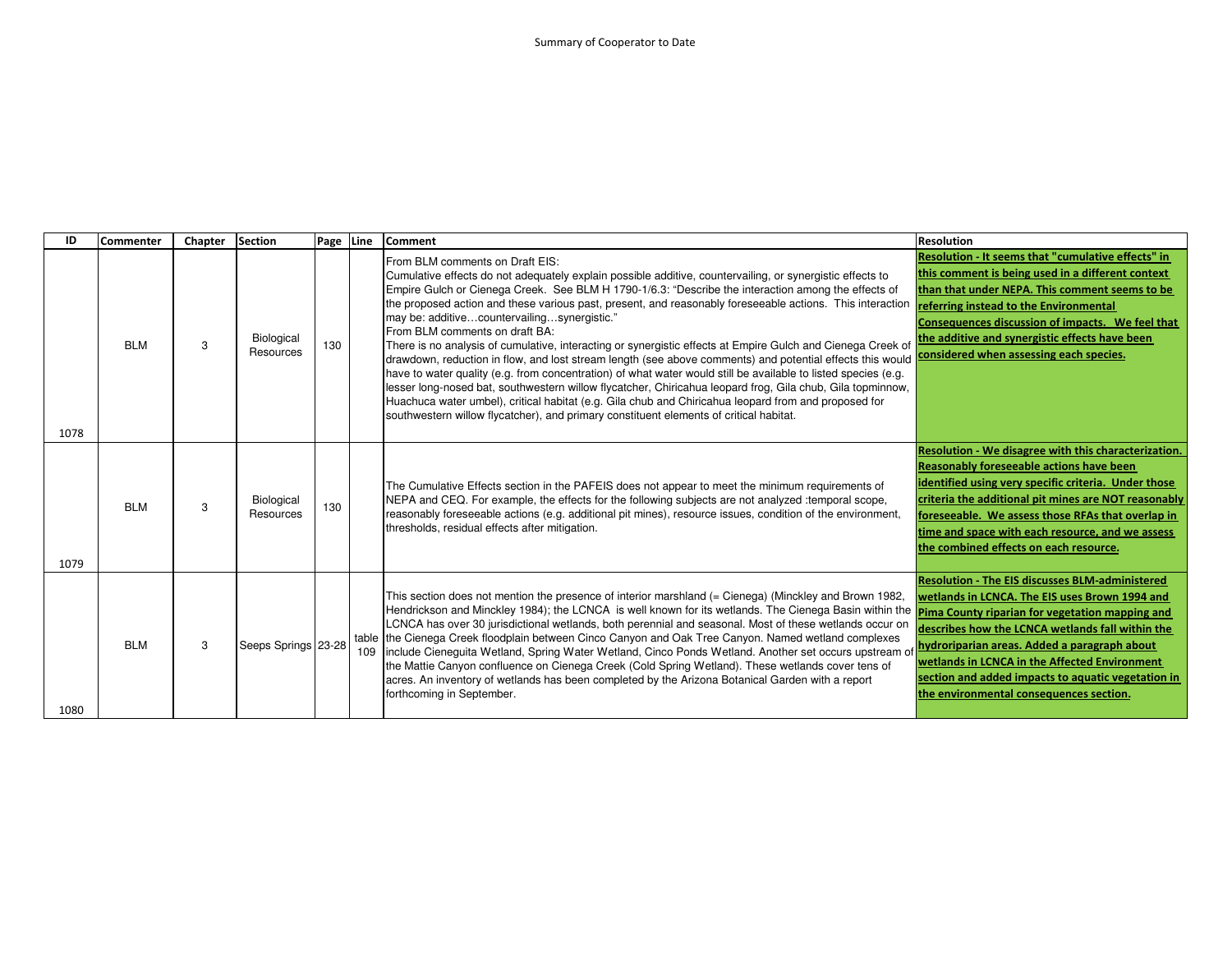| ID   | <b>Commenter</b> | Chapter | <b>Section</b> | Page Line                                                                                                                                                                                                                                                              | <b>Comment</b>                                                                                                                                                                                                                                                                                                                                                                                                                                                                                                                                                                                                                                                                                                                                                                                                                                                                                                                                                                                                                  | <b>Resolution</b>                                                                                                                                                                                                                                                                                                                                                               |
|------|------------------|---------|----------------|------------------------------------------------------------------------------------------------------------------------------------------------------------------------------------------------------------------------------------------------------------------------|---------------------------------------------------------------------------------------------------------------------------------------------------------------------------------------------------------------------------------------------------------------------------------------------------------------------------------------------------------------------------------------------------------------------------------------------------------------------------------------------------------------------------------------------------------------------------------------------------------------------------------------------------------------------------------------------------------------------------------------------------------------------------------------------------------------------------------------------------------------------------------------------------------------------------------------------------------------------------------------------------------------------------------|---------------------------------------------------------------------------------------------------------------------------------------------------------------------------------------------------------------------------------------------------------------------------------------------------------------------------------------------------------------------------------|
| 1081 | <b>BLM</b>       | 3       | Seeps Springs  | No<br>Actio<br>n<br>Altern<br>ative,<br>entire<br>sectio<br>n,<br>includ<br>ing<br>Impac<br>ts<br>Com<br>mon<br>to All<br>Actio<br>n.<br>Altern<br>atives<br>(page<br>32),<br>Effect<br>on<br>Peren<br>nial<br><b>Strea</b><br>m<br>Flow<br>(page<br>$32)$ ,<br>Indire | This entire section addresses impacts from action alternatives, rather than the no action alternative.<br>BLM does not relinguish BLM's surface and groundwater rights.                                                                                                                                                                                                                                                                                                                                                                                                                                                                                                                                                                                                                                                                                                                                                                                                                                                         | Resolution - Do not understand comment. These<br>sections indeed only address impacts from action<br>alternatives. The No Action alternative is addressed<br>prior to these sections. No changes made.                                                                                                                                                                          |
| 1082 | <b>BLM</b>       | 3       | Seeps Springs  | 51                                                                                                                                                                                                                                                                     | Several BLM surface waters are not listed in the EIS. BLM does not relinquish BLM's surface and<br>groundwater rights.<br>Additional surface waters not mentioned in the draft BO include:<br><b>Cold Water Spring</b><br>Large spring located upstream of Mattie Cyn confluence<br>Interrupted perennial name or not.<br>Mattie Canyon<br>Tributary to Cienega Creek<br>table Cinco Wetlands<br>Located on Cienega Cr floodplain east of Gardner Cyn Perennial interior marshland<br>114 Cold Water Wetland<br>Large wetland associated with Cold Water Spring<br>Perennial<br>Cieneguita Wetland Complex Floodplain in lower Empire Gulch<br>Perennial interior marshland<br>Cienega Ranch Wetland Cienege Cr floodplain west of E of Empire Ranch Perennial interior marshland<br>Spring Water Wetland Cienega Cr floodplain S of Spring Water Cyn confl. Perennial interior marshland<br>Multiple Unnamed Wetlands Cienega Cr floodplain between Spring Water & Gardner Cyn<br>Perennial<br>and seasonal interior marshland | Resolution - These waters have been added to the<br>Seeps, Springs, & Riparian Area section as well as<br>the Biological Resources section. However, it has<br>also been pointed out that these areas fall within<br>the hydroriparian mapping conducted by Pima<br>County, and the analysis of impacts remains<br>Perennial applicable to them, whether they are called out by |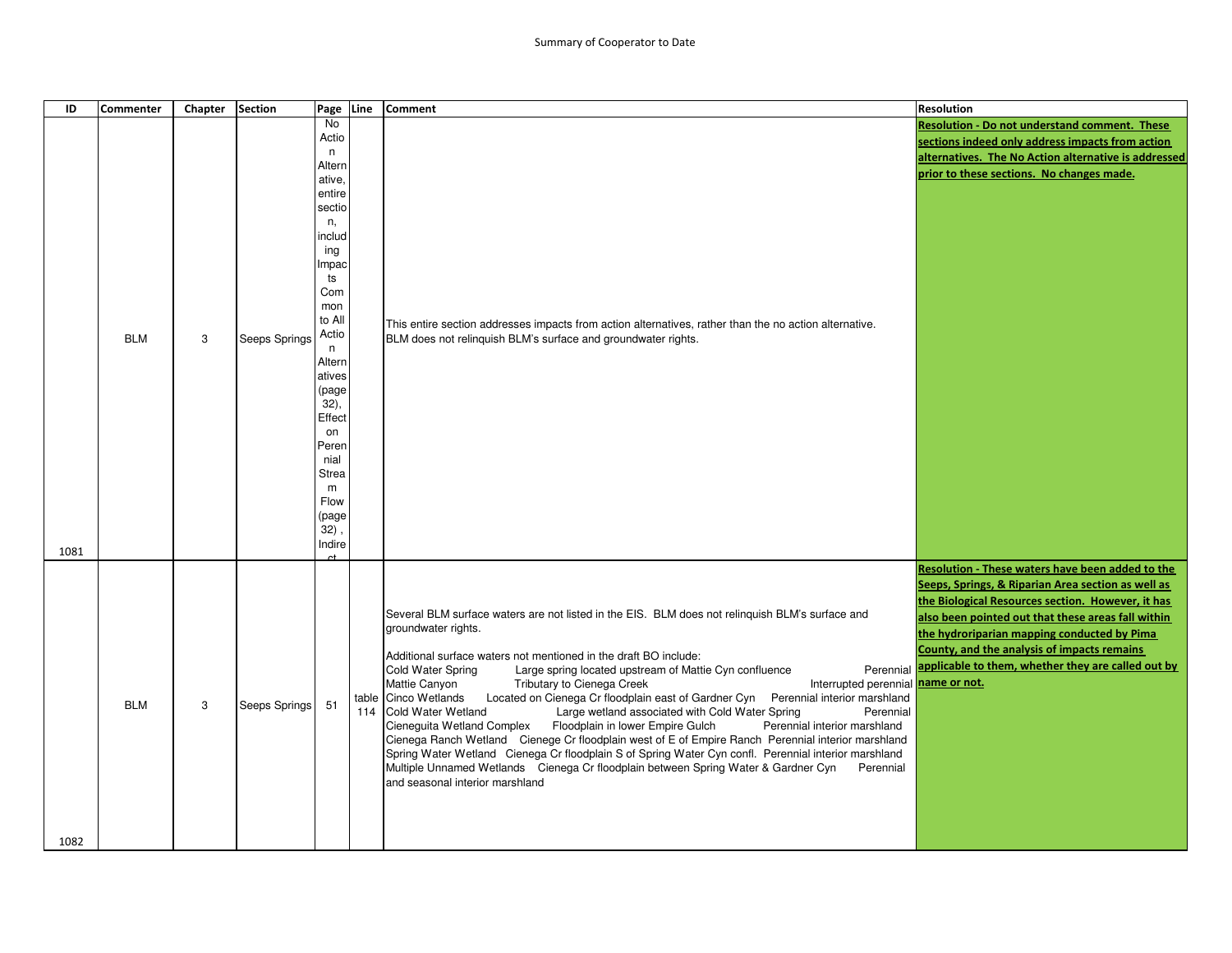| ID   | <b>Commenter</b> | Chapter | <b>Section</b>   | Page Line |              | <b>Comment</b>                                                                                                                                                                                                                                                                                                                                                                                                                                                                                                                                                                                                                                                                                                                                                                                                                                                                                                                                                                                                        | <b>Resolution</b>                                                                                                                                                                                                                                                                                                                                                                                                                                                                                                                                                |
|------|------------------|---------|------------------|-----------|--------------|-----------------------------------------------------------------------------------------------------------------------------------------------------------------------------------------------------------------------------------------------------------------------------------------------------------------------------------------------------------------------------------------------------------------------------------------------------------------------------------------------------------------------------------------------------------------------------------------------------------------------------------------------------------------------------------------------------------------------------------------------------------------------------------------------------------------------------------------------------------------------------------------------------------------------------------------------------------------------------------------------------------------------|------------------------------------------------------------------------------------------------------------------------------------------------------------------------------------------------------------------------------------------------------------------------------------------------------------------------------------------------------------------------------------------------------------------------------------------------------------------------------------------------------------------------------------------------------------------|
| 1083 | <b>BLM</b>       | 3       | Seeps Springs    | 6         | table<br>106 | Per the definitions of ephemeral, intermittent, and perennial for Table 106, Cienega Creek is not ephemera<br>as stated, but perennial as are significant portions of Empire Gulch (in addition to the ~1000ft at Empire<br>Spring), Mattie Canyon, Cold Spring, and approximately 30 perennial jurisdictional wetlands.                                                                                                                                                                                                                                                                                                                                                                                                                                                                                                                                                                                                                                                                                              | Resolution - Based on cooperator input,<br>designations for some reaches have been changed.                                                                                                                                                                                                                                                                                                                                                                                                                                                                      |
| 1084 | <b>BLM</b>       | 3       | Seeps Springs    | 29        | Table<br>110 | Reach: Cienega Creek 1 is perennial, not ephemeral.                                                                                                                                                                                                                                                                                                                                                                                                                                                                                                                                                                                                                                                                                                                                                                                                                                                                                                                                                                   | Resolution - Based on cooperator input,<br>designations for some reaches have been changed.                                                                                                                                                                                                                                                                                                                                                                                                                                                                      |
| 1085 | <b>BLM</b>       | 3       | Seeps Springs    | 29        | Table<br>110 | Table R-1 and SWF-1 lists "acacia, desert willow, ironwood, paloverde, mesquite, soapberry" yet there is no<br>acacia, ironwood, or paloverde in Empire Gulch. Has any vegetation inventory occurred in Empire Gulch<br>to validate this claim and for analysis of impacts?                                                                                                                                                                                                                                                                                                                                                                                                                                                                                                                                                                                                                                                                                                                                           | Resolution - As noted in the table footnotes, these<br>descriptions came from the generic Pima County<br>descriptions for xeroriparian habitat. No vegetation<br>inventory was conducted in Empire Gulch. These<br>have been modified based on these comments.                                                                                                                                                                                                                                                                                                   |
| 1086 | <b>BLM</b>       | App B   | <b>FS-SSR-02</b> | 22        |              | BLM waters should be added to the monitoring list e.g. Empire Gulch, Cienega Creek, and the wetlands<br>that border Empire Gulch and Cienega Creek.<br>Additional surface waters not mentioned in the draft BO include:<br>Cold Water Spring<br>Large spring located upstream of Mattie Cyn confluence<br>Perennial<br>Tributary to Cienega Creek<br>Mattie Canyon<br>Cinco Wetlands<br>Located on Cienega Cr floodplain east of Gardner Cyn Perennial interior marshland<br>Cold Water Wetland<br>Large wetland associated with Cold Water Spring<br>Perennial<br>Cienequita Wetland Complex<br>Floodplain in lower Empire Gulch<br>Perennial interior marshland<br>Cienega Ranch Wetland Cienege Cr floodplain west of E of Empire Ranch Perennial interior marshland<br>Spring Water Wetland Cienega Cr floodplain S of Spring Water Cyn confl. Perennial interior marshland<br>Multiple Unnamed Wetlands Cienega Cr floodplain between Spring Water & Gardner Cyn<br>Perennial<br>and seasonal interior marshland | <b>Resolution - The EIS discusses BLM-administered</b><br>wetlands in LCNCA. The EIS uses Brown 1994 and<br>Pima County riparian for vegetation mapping and<br>describes how the LCNCA wetlands fall within the<br>hydroriparian areas. Added a paragraph about<br>wetlands in LCNCA in the Affected Environment<br>ection and added impacts to aquatic vegetation in<br>Interrupted perennial the environmental consequences section.                                                                                                                           |
| 1087 | <b>BLM</b>       | App B   | <b>FS-BR-05</b>  | 28        |              | A Conservation Fund of \$200,000 for ten years will likely not provide enough funding for preservation,<br>enhancement, protection, and maintenance of aquatic and riparian ecosystems in the watershed. An<br>endowment fund where only interest is used from an initial larger amount (more than \$2,000,000) for<br>projects would be a perpetual source of funding. A Conservation Fund of \$200,000 for ten years also will<br>not provide funding for impacts that are ongoing after mine closure. The Conservation Fund should be<br>much larger and quaranteed in perpetuity in order to mitigate long-term impacts after mine closure.                                                                                                                                                                                                                                                                                                                                                                       | <b>Resolution - All mitigation and monitoring</b><br>comments have been reviewed and considered by<br>the Forest Supervisor. Some modifications have<br>been made to Appendix B based on cooperator<br>input and decisions from the Forest Supervisor.<br>This includes comments requesting detailed<br>contingency plans or management actions to be<br>tied to mitigation or monitoring measures. In most<br>cases, it is not appropriate to presuppose a remedy<br>before having monitoring data that defines the<br><u>issue or problem to be addressed.</u> |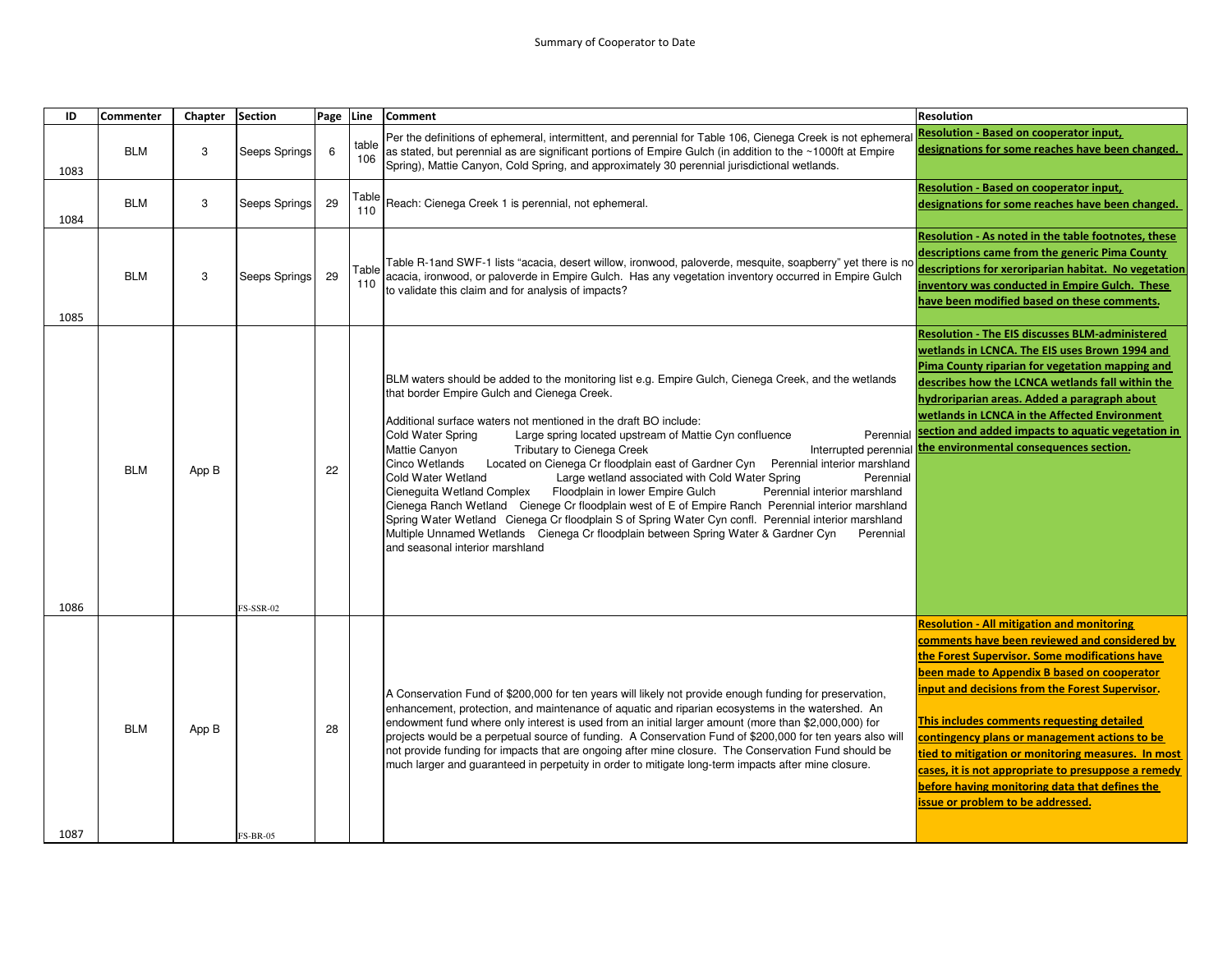| ID   | <b>Commenter</b> | Chapter | <b>Section</b>  | Page Line | Comment                                                                                                                                                                                                                                                                                                                                                                                                                                                                                                                | <b>Resolution</b>                                                                                                                                                                                                                                                                                                                                                                                                                                                                                                                                         |
|------|------------------|---------|-----------------|-----------|------------------------------------------------------------------------------------------------------------------------------------------------------------------------------------------------------------------------------------------------------------------------------------------------------------------------------------------------------------------------------------------------------------------------------------------------------------------------------------------------------------------------|-----------------------------------------------------------------------------------------------------------------------------------------------------------------------------------------------------------------------------------------------------------------------------------------------------------------------------------------------------------------------------------------------------------------------------------------------------------------------------------------------------------------------------------------------------------|
| 1088 | <b>BLM</b>       | App B   | <b>FS-BR-05</b> |           | Additional water features should be proposed in order to mitigate for impacts to Empire Gulch and Cienega <mark>This includes comments requesting detailed</mark><br>Creek.                                                                                                                                                                                                                                                                                                                                            | <b>Resolution - All mitigation and monitoring</b><br>comments have been reviewed and considered by<br>the Forest Supervisor. Some modifications have<br>been made to Appendix B based on cooperator<br>input and decisions from the Forest Supervisor.<br>contingency plans or management actions to be<br>tied to mitigation or monitoring measures. In most<br>cases, it is not appropriate to presuppose a remedy<br>before having monitoring data that defines the<br>issue or problem to be addressed.                                               |
|      |                  |         |                 |           |                                                                                                                                                                                                                                                                                                                                                                                                                                                                                                                        | <b>Resolution - All mitigation and monitoring</b>                                                                                                                                                                                                                                                                                                                                                                                                                                                                                                         |
| 1089 | <b>BLM</b>       | App B   | <b>FS-BR-11</b> |           | Rosemont should provide for annual surveys for Chiricahua leopard frog, Gila chub, Gila topminnow, and<br>Huachuca water umbel with the Empire Gulch and Cienega Creek watershed annually beginning at the first This includes comments requesting detailed<br>year of operation and indefinitely for years after closure (for a large enough sample size for statistical <b>contingency plans or management actions to be</b><br>analysis). Rosemont should provide funding for data analysis and completion reports. | comments have been reviewed and considered by<br>the Forest Supervisor. Some modifications have<br>been made to Appendix B based on cooperator<br>input and decisions from the Forest Supervisor.<br>tied to mitigation or monitoring measures. In most<br>cases, it is not appropriate to presuppose a remedy<br>before having monitoring data that defines the<br>issue or problem to be addressed.                                                                                                                                                     |
| 1090 | <b>BLM</b>       | App B   | <b>FS-BR-14</b> |           | Rosemont should also provide for annual surveys for YBCU within the Empire Gulch and Cienega Creek<br>watershed annually beginning at the first year of operation and indefinitely for years after closure (for a<br>large enough sample size for statistical analysis). Rosemont should provide for data analysis and<br>completion reports.                                                                                                                                                                          | <b>Resolution - All mitigation and monitoring</b><br>comments have been reviewed and considered by<br>the Forest Supervisor. Some modifications have<br>been made to Appendix B based on cooperator<br>input and decisions from the Forest Supervisor.<br>This includes comments requesting detailed<br>contingency plans or management actions to be<br>tied to mitigation or monitoring measures. In most<br>cases, it is not appropriate to presuppose a remedy<br>before having monitoring data that defines the<br>issue or problem to be addressed. |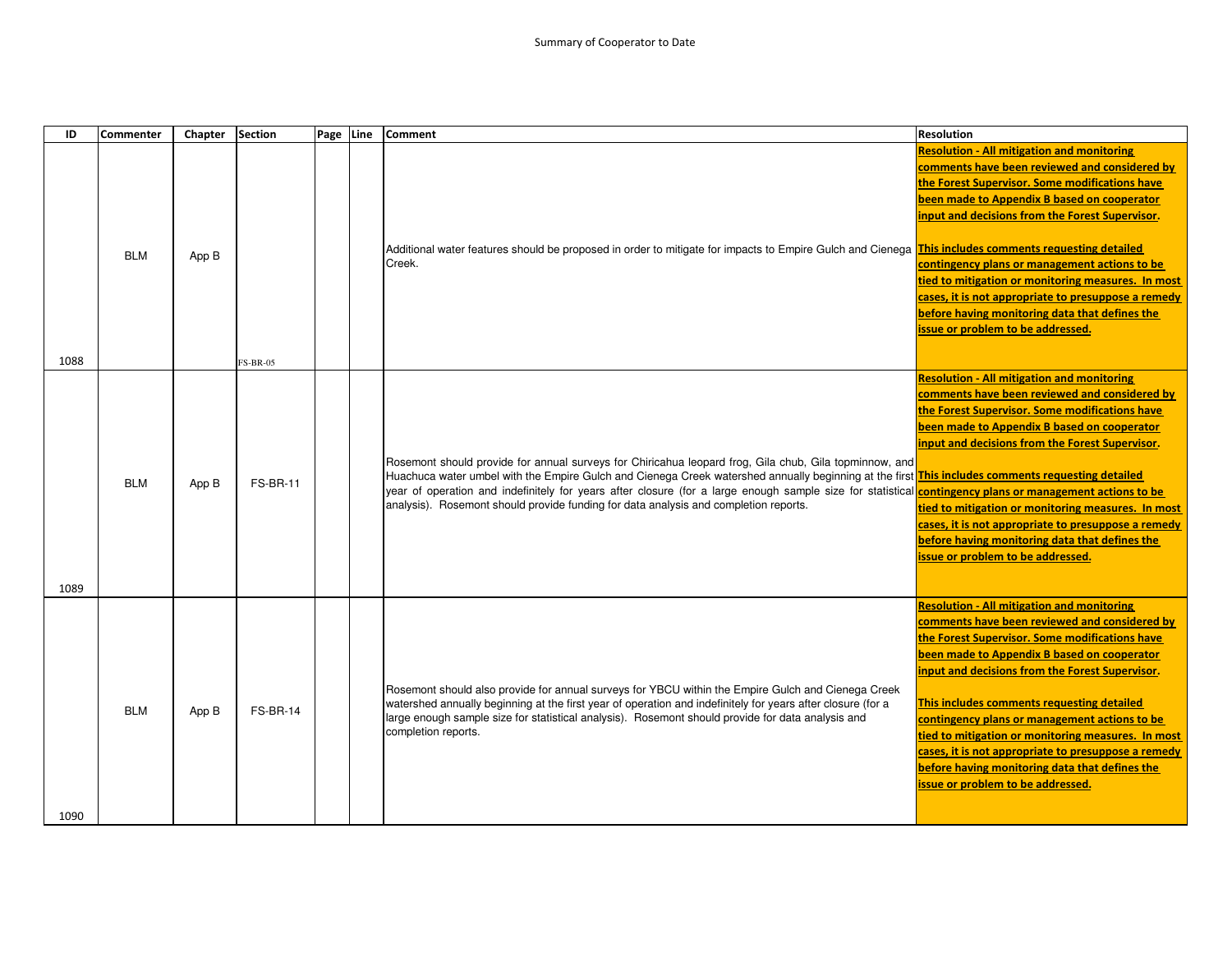| ID   | <b>Commenter</b> | Chapter | <b>Section</b>  | Page | Line | <b>Comment</b>                                                                                                                                                                                                                                                                                                                                                                                                                                                                                                                                                                                                                                                                                                                                                                                                                                                                                                                                                                            | <b>Resolution</b>                                                                                                                                                                                                                                                                                                                                                                                                                                                                                                                                         |
|------|------------------|---------|-----------------|------|------|-------------------------------------------------------------------------------------------------------------------------------------------------------------------------------------------------------------------------------------------------------------------------------------------------------------------------------------------------------------------------------------------------------------------------------------------------------------------------------------------------------------------------------------------------------------------------------------------------------------------------------------------------------------------------------------------------------------------------------------------------------------------------------------------------------------------------------------------------------------------------------------------------------------------------------------------------------------------------------------------|-----------------------------------------------------------------------------------------------------------------------------------------------------------------------------------------------------------------------------------------------------------------------------------------------------------------------------------------------------------------------------------------------------------------------------------------------------------------------------------------------------------------------------------------------------------|
| 1091 | <b>BLM</b>       | App B   | <b>FS-BR-16</b> |      |      | If monitoring shows that the Cienega Creek Watershed is being impacted, the Conservation Fund of<br>\$200,000 for ten years will likely not provide enough funding for preservation, enhancement, protection,<br>and maintenance of aquatic and riparian ecosystems in the watershed. An endowment fund where only<br>interest is used from an initial larger amount (more than \$2,000,000) for projects would be a perpetual<br>source of funding. Any funding should be large enough to mitigate impacts that occur after mine closure.                                                                                                                                                                                                                                                                                                                                                                                                                                                | <b>Resolution - All mitigation and monitoring</b><br>comments have been reviewed and considered by<br>the Forest Supervisor. Some modifications have<br>been made to Appendix B based on cooperator<br>input and decisions from the Forest Supervisor.<br>This includes comments requesting detailed<br>contingency plans or management actions to be<br>tied to mitigation or monitoring measures. In most<br>cases, it is not appropriate to presuppose a remedy<br>before having monitoring data that defines the<br>issue or problem to be addressed. |
|      |                  |         |                 |      |      |                                                                                                                                                                                                                                                                                                                                                                                                                                                                                                                                                                                                                                                                                                                                                                                                                                                                                                                                                                                           | <b>Resolution - All mitigation and monitoring</b>                                                                                                                                                                                                                                                                                                                                                                                                                                                                                                         |
|      | <b>BLM</b>       | App B   | <b>FS-BR-23</b> |      |      | Rosemont should also provide for annual surveys for Chiricahua leopard frog, Gila chub, Gila topminnow,<br>and Huachuca water umbel within the Empire Gulch and Cienega Creek watershed annually beginning at <mark>This includes comments requesting detailed</mark><br>the first year of operation and indefinitely for years after closure (for a large enough sample size for <b>contingency plans or management actions to be</b><br>statistical analysis). Rosemont should provide funding for data analysis and completion reports.                                                                                                                                                                                                                                                                                                                                                                                                                                                | comments have been reviewed and considered by<br>the Forest Supervisor, Some modifications have<br>been made to Appendix B based on cooperator<br>input and decisions from the Forest Supervisor.<br>tied to mitigation or monitoring measures. In most<br>cases, it is not appropriate to presuppose a remedy<br>before having monitoring data that defines the<br>issue or problem to be addressed.                                                                                                                                                     |
| 1092 |                  |         |                 |      |      |                                                                                                                                                                                                                                                                                                                                                                                                                                                                                                                                                                                                                                                                                                                                                                                                                                                                                                                                                                                           | <b>Resolution - All mitigation and monitoring</b><br>comments have been reviewed and considered by<br>the Forest Supervisor. Some modifications have                                                                                                                                                                                                                                                                                                                                                                                                      |
| 1093 | <b>BLM</b>       | App B   | <b>FS-BR-24</b> |      |      | Rosemont should also provide for additional piezometers east of the mine pit in order to monitor effects of<br>the mine pit on Empire Gulch, Cienega Creek, and other wetlands.<br>The Mitigation and Monitoring Plan includes provisions for monitoring the hydrologic system in the vicinity<br>of the proposed Rosemont Mine including monitoring of mine dewatering efforts. The purpose of this <b>This includes comments requesting detailed</b><br>hydrologic monitoring is to collect information necessary to complete periodic groundwater model re- <b>contingency plans or management actions to be</b><br>validation. The plan does not state how this information will be used beyond model validation. The tied to mitigation or monitoring measures. In most<br>Mitigation and Monitoring Plan should include actions that will be taken in the contingency that mine<br>dewatering removes significantly more water from the aquifer than has been analyzed in the FEIS. | been made to Appendix B based on cooperator<br>input and decisions from the Forest Supervisor.<br>cases, it is not appropriate to presuppose a remedy<br>before having monitoring data that defines the<br>issue or problem to be addressed.                                                                                                                                                                                                                                                                                                              |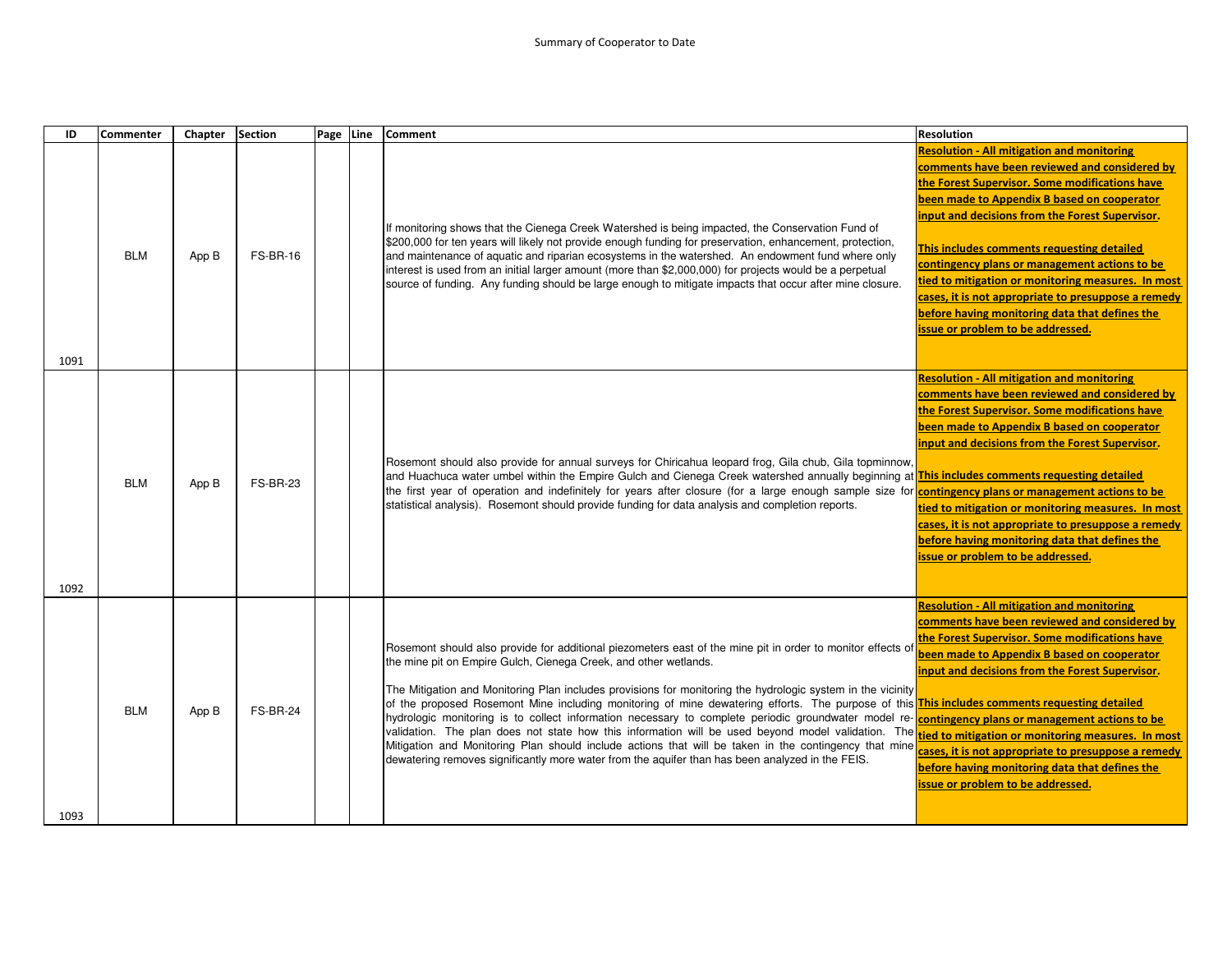| ID   | <b>Commenter</b> | Chapter | <b>Section</b>  | Page Line | <b>Comment</b>                                                                                                                                                                                                                                                                                                                                                                                                                                                                                                                                                                                                                                                                                                                                                                                                                                                                                                                                                                                                                                                                                                                                                                                                                                                                                                                                                                                                                                                                                                                         | <b>Resolution</b>                                                                                                                                                                                                                                                                                                                                                                                                                                                                                                                                                                                              |
|------|------------------|---------|-----------------|-----------|----------------------------------------------------------------------------------------------------------------------------------------------------------------------------------------------------------------------------------------------------------------------------------------------------------------------------------------------------------------------------------------------------------------------------------------------------------------------------------------------------------------------------------------------------------------------------------------------------------------------------------------------------------------------------------------------------------------------------------------------------------------------------------------------------------------------------------------------------------------------------------------------------------------------------------------------------------------------------------------------------------------------------------------------------------------------------------------------------------------------------------------------------------------------------------------------------------------------------------------------------------------------------------------------------------------------------------------------------------------------------------------------------------------------------------------------------------------------------------------------------------------------------------------|----------------------------------------------------------------------------------------------------------------------------------------------------------------------------------------------------------------------------------------------------------------------------------------------------------------------------------------------------------------------------------------------------------------------------------------------------------------------------------------------------------------------------------------------------------------------------------------------------------------|
| 1094 | <b>BLM</b>       | App B   | <b>RC-SW-01</b> |           | Rosemont should provide for the operation, maintenance, and monitoring of existing and additional flow<br>gages within the Empire Gulch and Cienega Creek watershed.                                                                                                                                                                                                                                                                                                                                                                                                                                                                                                                                                                                                                                                                                                                                                                                                                                                                                                                                                                                                                                                                                                                                                                                                                                                                                                                                                                   | <b>Resolution - All mitigation and monitoring</b><br>comments have been reviewed and considered by<br>the Forest Supervisor. Some modifications have<br>been made to Appendix B based on cooperator<br>input and decisions from the Forest Supervisor.<br>This includes comments requesting detailed<br>contingency plans or management actions to be<br>tied to mitigation or monitoring measures. In most<br>cases, it is not appropriate to presuppose a remedy<br>before having monitoring data that defines the<br>issue or problem to be addressed.<br><b>Resolution - All mitigation and monitoring</b> |
| 1095 | <b>BLM</b>       | App B   | $RC-CP-01$      |           | The trust should be guaranteed in perpetuity in order to mitigate long-term impacts after mine closure.                                                                                                                                                                                                                                                                                                                                                                                                                                                                                                                                                                                                                                                                                                                                                                                                                                                                                                                                                                                                                                                                                                                                                                                                                                                                                                                                                                                                                                | comments have been reviewed and considered by<br>the Forest Supervisor. Some modifications have<br>been made to Appendix B based on cooperator<br>input and decisions from the Forest Supervisor.<br>This includes comments requesting detailed<br>contingency plans or management actions to be<br>tied to mitigation or monitoring measures. In most<br>cases, it is not appropriate to presuppose a remedy<br>before having monitoring data that defines the<br>issue or problem to be addressed.                                                                                                           |
| 1096 | <b>BLM</b>       | General |                 |           | From BLM comments on Draft EIS:<br>mpacts to Empire Gulch and Cienega Creek, as stated in the FEIS, may conflict with the approved Las<br>Cienegas Resource Management Plan and Record of Decision (LCNCA RMP and ROD; 2003). From the<br>CNCA RMP and ROD, page 8-9, refer to the riparian vegetation objectives a-d, and Fish and Wildlife<br>Management Objective 1. From the LCNCA RMP and ROD, page 33-38, refer to the Fish and Wildlife<br>Management Actions (including those for listed species). From the LCNCA RMP and ROD, page 72, refer<br>to the Riparian and Aquatic Habitat Objectives. Conflicts with land use plans have been identified in past<br>"agency comments regarding the inclusion of Cienega Creek and Empire Gulch into the "analysis area.<br>See also:<br>http://www.blm.gov/wo/st/en/prog/planning/nepa/webguide/40_most_asked_questions/questions_20-<br>29.html<br>23a. Conflicts of Federal Proposal With Land Use Plans, Policies or Controls. How should an agency<br>handle potential conflicts between a proposal and the objectives of Federal, state or local land use plans,<br>policies and controls for the area concerned? See Sec. 1502.16(c).<br>A. The agency should first inquire of other agencies whether there are any potential conflicts. If there would<br>be immediate conflicts, or if conflicts could arise in the future when the plans are finished (see Question<br>23(b) below), the EIS must acknowledge and describe the extent of those conflicts. If there are any | <b>Resolution - Conflicts with management direction</b><br>on the LCNCA are described in the Required<br>Disclosures section. This language was reviewed<br>and approved by the BLM.                                                                                                                                                                                                                                                                                                                                                                                                                           |